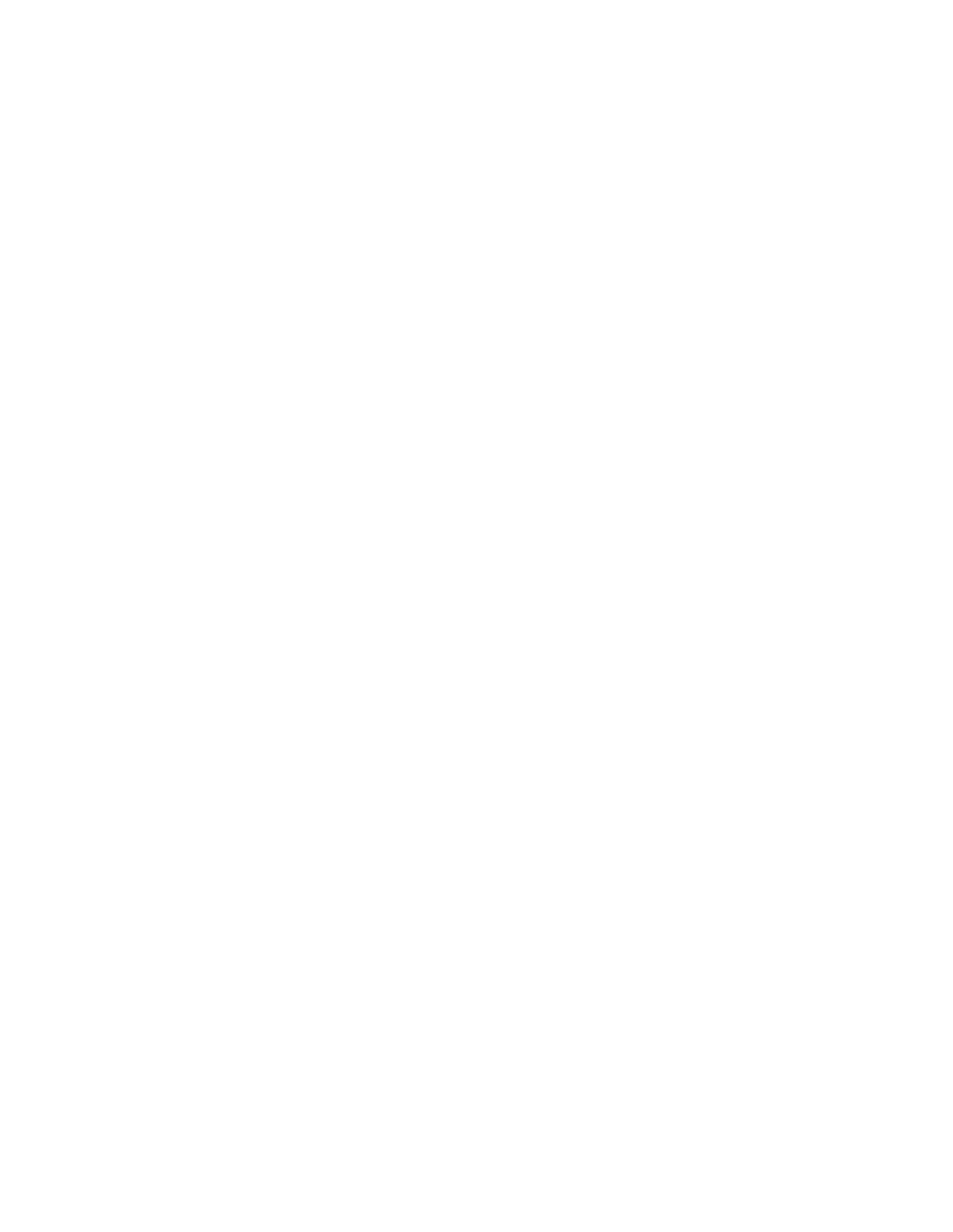

# **STATE OF IOWA**

 KIM REYNOLDS DOUG OMMEN GOVERNOR GOVERNOR COMMISSIONER OF INSURANCE

 ADAM GREGG LT. GOVERNOR

August 2018

The Honorable Kim Reynolds Governor of the State of Iowa State Capitol Building Des Moines, Iowa 50319

Dear Governor Reynolds:

I have the honor to present to you the 148th Annual Report of the Insurance Division, pursuant to sections 505.12 and 505.13 of the Code of Iowa.

The preliminary material outlines Insurance Division activities generally. The statistical tables reflect in detail the financial condition of all insurance companies licensed to do business in Iowa, based on their sworn annual statements covering the twelve-month period beginning January 1, 2017, and ending December 31, 2017, filed with the Division.

I wish to express my deepest appreciation for the opportunity to serve both you and the people of Iowa as Insurance Commissioner, and to report that the statutory functions of the Insurance Division have been administered consistent with applicable law.

Respectfully submitted,

Doug Ommen Commissioner of Insurance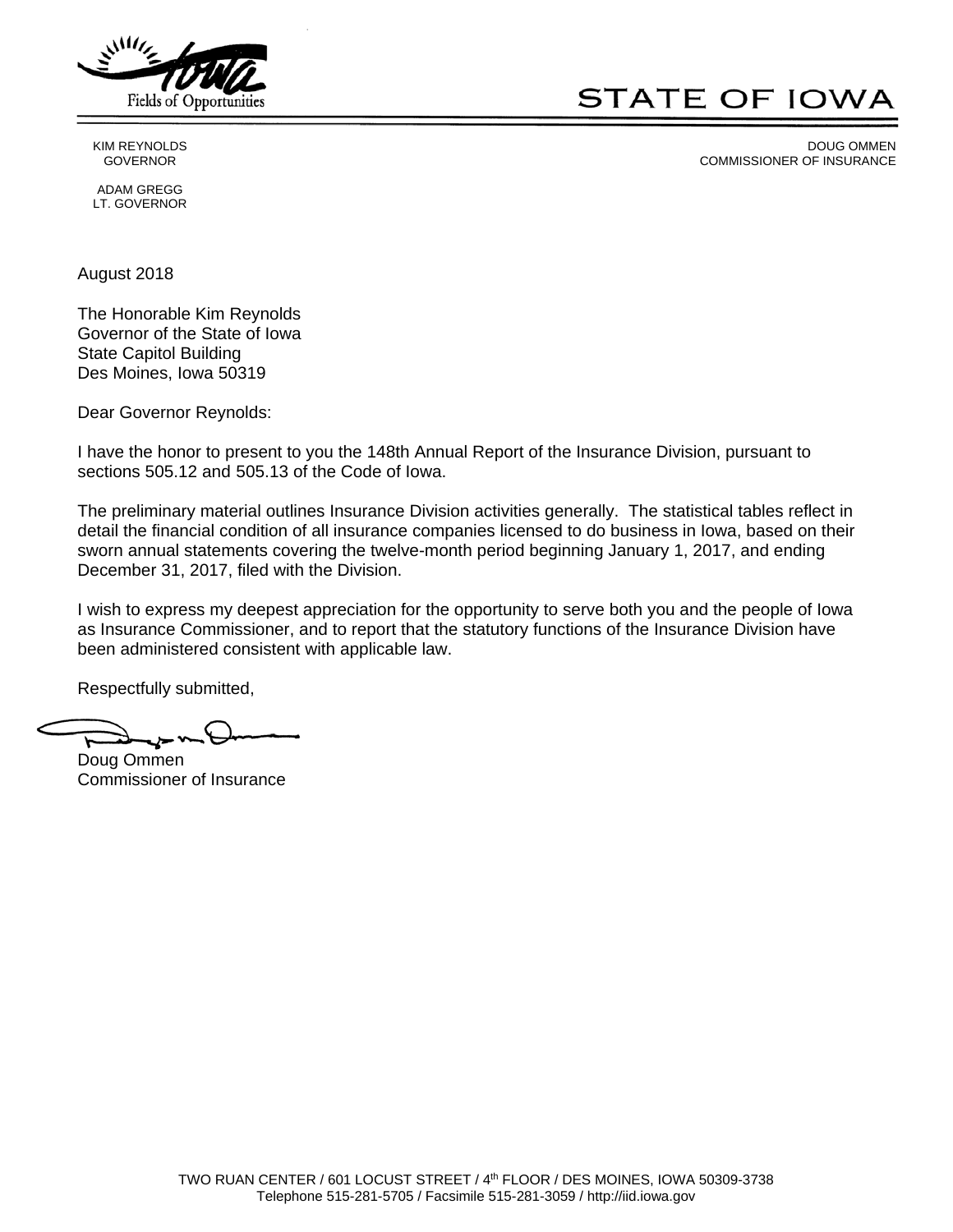# **AUDITORS OF STATE -- EX OFFICIO COMMISSIONERS OF INSURANCE**

| <b>Name</b> | <b>County from</b><br><b>Which Chosen</b> | Date of First<br><b>Election or</b><br>Appointment | Years<br><b>Served</b> |
|-------------|-------------------------------------------|----------------------------------------------------|------------------------|
|             |                                           | July 4, 1857                                       | 1857-1859              |
|             |                                           | October 12, 1858                                   | 1859-1865              |
|             |                                           | November 8, 1864                                   | 1965-1871              |
|             |                                           | October 11, 1870                                   | 1871-1875              |
|             |                                           | October 13, 1874                                   | 1875-1881              |
|             |                                           | November 2, 1880                                   | 1881-1883              |
|             |                                           | October 7, 1882                                    | 1883-1885              |
|             |                                           | March 9, 1885                                      | 1885-1886              |
|             |                                           | January 23, 1886                                   | 1886                   |
|             |                                           | April 13, 1886                                     | 1886                   |
|             |                                           | July 14, 1886                                      | 1886-1887              |
|             |                                           | November 2, 1886                                   | 1887-1893              |
|             |                                           | November 8, 1892                                   | 1893-1899              |
|             |                                           | November 8, 1898                                   | 1899-1903              |
|             |                                           | November 3, 1902                                   | 1903-1909              |
|             |                                           | November 3, 1908                                   | 1909-1914              |

# **COMMISSIONERS OF INSURANCE**

## **Chap 146, Laws of 35th G.A. Created Officer of Commissioner of Insurance**

| <b>Name</b> | <b>County from</b><br><b>Which Chosen</b> | Date of First<br><b>Election or</b><br><b>Appointment</b> | Years<br><b>Served</b> |
|-------------|-------------------------------------------|-----------------------------------------------------------|------------------------|
|             |                                           | June 29, 1914                                             | 1914-1918              |
|             |                                           | January 16, 1918                                          | 1918-1919              |
|             |                                           | February 3, 1919                                          | 1919-1923              |
|             |                                           | February 1, 1923                                          | 1923-1926              |
|             |                                           | March 1, 1923                                             | 1926-1931              |
|             |                                           | June 23, 1931                                             | 1931-1935              |
|             |                                           | July 1, 1935                                              | 1935-1938              |
|             |                                           | February 15, 1938                                         | 1938-1939              |
|             |                                           | February 11, 1939                                         | 1939-1947              |
|             |                                           | July 1, 1947                                              | 1947-1951              |
|             |                                           | July 1, 1951                                              | 1951-1955              |
|             |                                           | October 12, 1955                                          | 1955-1959              |
|             |                                           | July 1, 1959                                              | 1959-1966              |
|             |                                           | January 1, 1967                                           | 1967-1971              |
|             |                                           | July 1, 1971                                              | 1971-1976              |
|             |                                           | June 17, 1976                                             | 1976-1979              |
|             |                                           | October 8, 1979                                           | 1979-1980              |
|             |                                           | February 11, 1980                                         | 1980-1986              |
|             |                                           | May 19, 1986                                              | 1986-1986              |
|             |                                           | July 1, 1986                                              | 1986-1990              |
|             |                                           | May 29, 1990                                              | 1990-1994              |
|             |                                           | August 1, 1994                                            | 1994-2004              |
|             |                                           | January 1, 2005                                           | 2005-2013              |
|             |                                           | February 1, 2013                                          | 2013-2016              |
|             |                                           | December 24, 2016                                         | 2016-                  |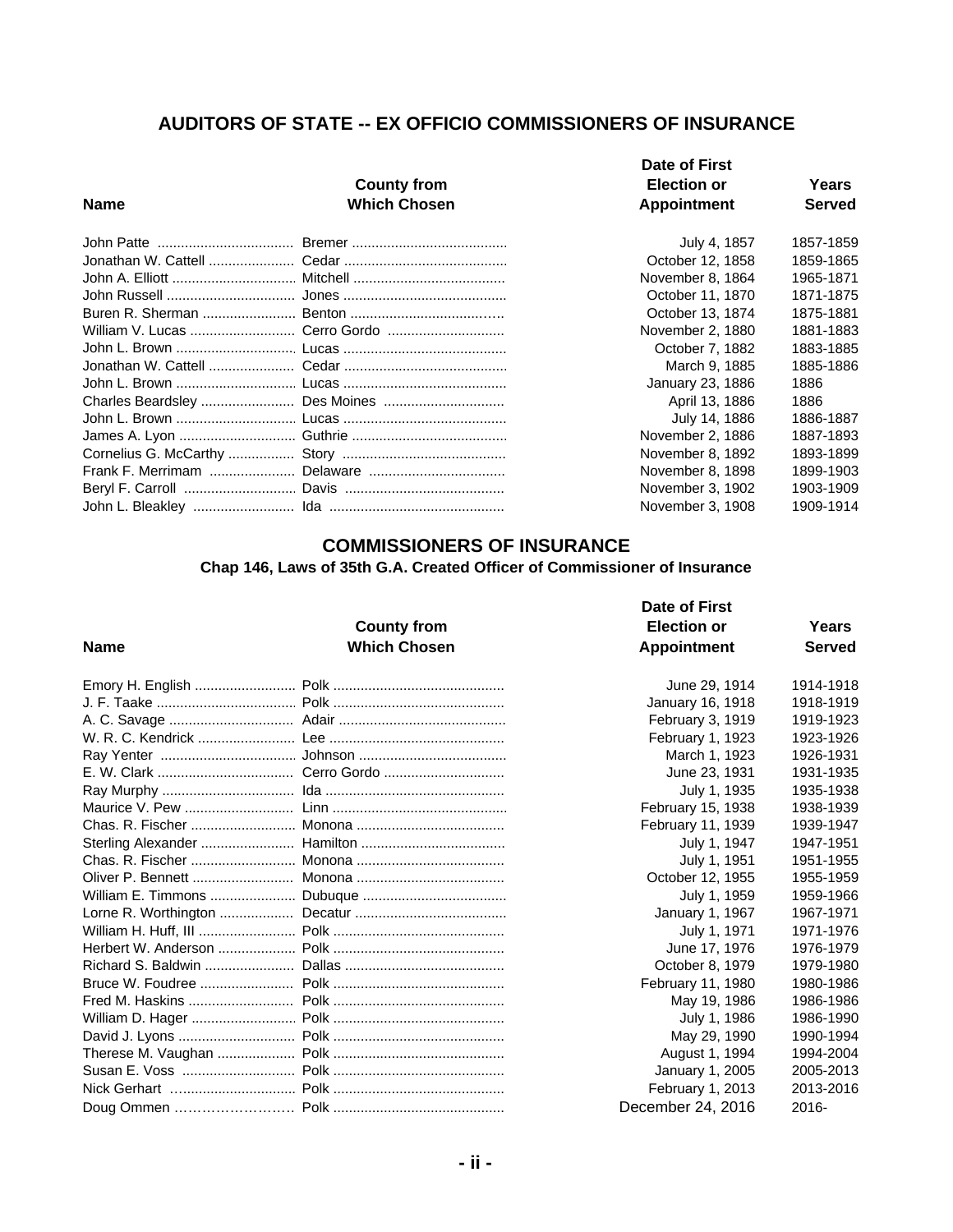# COMPANIES ADMITTED AND/OR LICENSED DURING PERIOD OF REPORT

# LIFE

#### Non-Iowa

Amerigroup Insurance Company admitted November 20, 2017 Greenfields Life Insurance Company admitted February 28, 2017 Heartland National Life Insurance Company admitted July 17, 2017 S.USA Life Insurance Company, Inc. admitted July 31, 2017 United National Life Insurance Company of America, admitted October 31, 2017

### **CASUALTY**

#### Iowa

Midwest Family Advantage Insurance Company admitted December 5, 2017

#### Non-Iowa

Amalgamated Casualty Insurance Company admitted October 31, 2017 Association Casualty Insurance Company admitted June 1, 2017 CM Select Insurance Company, admitted November 1, 2017 Elephant Insurance Company admitted August 1, 2017 Everest Denali Insurance Company admitted June 1, 2017 Everest Premier Insurance Company admitted June 1, 2017 Federated Reserve Insurance Company admitted January 23, 2017 Integrity Select Insurance Company admitted August 1, 2017 JM Specialty Insurance Company admitted August 1, 2017 MAG Mutual Insurance Company admitted August 1, 2017 SFM Safe Insurance Company admitted July 17, 2017 Starr Specialty Insurance Company admitted June 1, 2017 Third Coast Insurance Company admitted March 1, 2017 United Casualty and Surety Insurance Company admitted June 1, 2017 Universal Property & Casualty Insurance Company admitted March 30, 2017

#### HEALTH ORGANIZATION Non-Iowa

Humana Wisconsin Health Organization Insurance Company admitted effective February 16, 2017 UnitedHealthcare of the Midwest, Inc. admitted effective March 30, 2017

# CHANGES OTHER THAN ADMISSIONS DURING PERIOD OF REPORT

# LIFE

#### Iowa

Pharmacists Life Insurance Company name changed to RX Life Insurance Company and redomesticated from Iowa to Arizona effective September 27, 2017

### Non-Iowa

American Phoenix Life and Reinsurance Company name changed to Equitable Life Insurance Company, Inc. effective January 26, 2017 American Republic Corp Insurance Company redomesticated from Nebraska to Iowa effective January 1, 2017 Aurigen Reinsurance Company of America name changed to PartnerRe Life Reinsurance Company of America effective April 3, 2017 Central United Life Insurance Company name changed to ManhattanLife Assurance Company of America effective May 1, 2017 Commercial Travelers Mutual Insurance Company name changed to Commercial Travelers Life Insurance Company effective June 30, 2017 Generation Life Insurance Company name changed to Lumico Life Insurance Company effective March 24, 2017 HealthMarkets Insurance Company name changed to Tier One Insurance Company effective January 4, 2017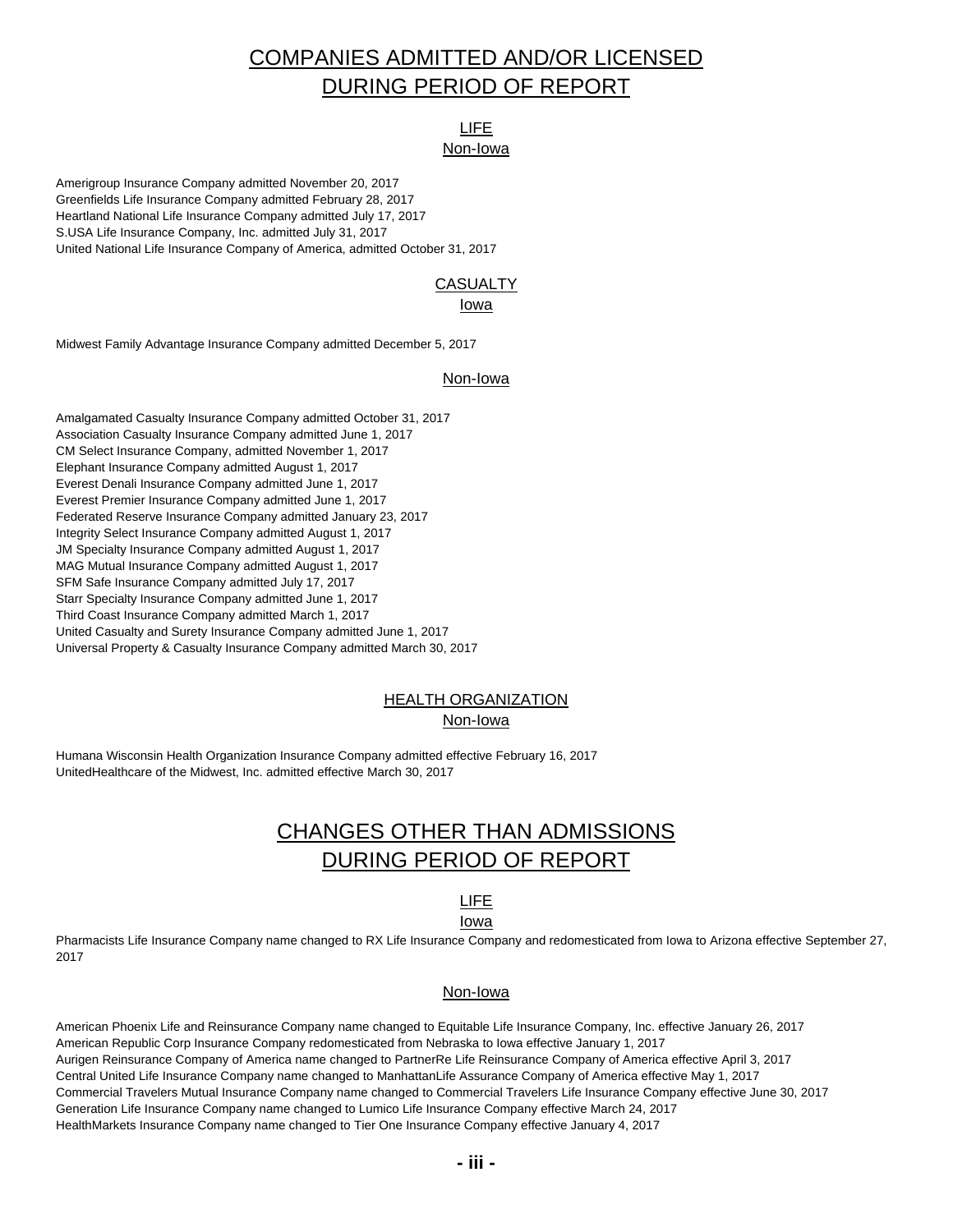Medico Corp Life Insurance Company redomesticated from Nebraska to Iowa effective January 1, 2017 Medico Insurance Company redomesticated from Nebraska to Iowa effective January 1, 2017 MetLife Insurance Company USA name changed to Brighthouse Life Insurance Company effective March 6, 2017 Physicians' Benefits Trust Life Insurance Company surrendered certificate of authority effective July 12, 2017 United Security Assurance Company of Pennsylvania withdrew certificate of authority effective January 31, 2017 Savings Bank Life Insurance Company of Massachusetts name changed to Savings Bank Mutual Life Insurance Company of Massachusetts effective July 26, 2017

#### **CASUALTY** Non-Iowa

American Family Mutual Insurance Company name changed to American Family Mutual Insurance Company, S.I. effective January 1, 2017 American Farmers & Ranchers Insurance Company name changed to YCI, Inc. effective October 26, 2017 Illinois Casualty Company (A Mutual Insurance Company) demutualized and name changed to Illinois Casualty Company effective March 22, 2017 MHA Insurance Company merged into ProSelect Insurance Company effective October 1, 2017 Middlesex Mutual Assurance Company merged into Country Mutual Insurance Company effective January 1, 2017. Milwaukee Casualty Insurance Co. name changed to Milford Casualty Insurance Company effective August 28, 2017 Sompo Japan Fire & Marine Insurance Company of America name changed to Sompo America Fire & Marine Insurance Company effective January 1, 2017

Sompo Japan Insurance Company of America name changed to Sompo America Insurance Company effective January 1, 2017 Sussex Insurance Company merged into Clarendon National Insurance Company effective December 31, 2017

### COUNTY MUTUAL

Benton Mutual Insurance Association converted from a County Mutual to a State Mutual effective April 1, 2017 Eden Mutual Insurance Association converted from a County Mutual to a State Mutual effective May 1, 2017 Johnson County Mutual Insurance Association merged into West Side Mutual Insurance Association effective July, 1 2017 Norwegian Mutual Insurance Association converted from a County Mutual to a State Mutual effective July 1, 2017 West Side Mutual Insurance Association converted from a County Mutual to a State Mutual effective July 1, 2017

### STATE MUTUAL

Farm and Home Security Mutual Insurance Association name changed to Farm & Home Mutual Insurance Association effective August 25, 2017

# HMO

Non-Iowa

Medica Health Plans voluntarily surrendered certificate of authority effective February 27, 2017

### MORTGAGE GUARANTY Non-Iowa

AIG Structured Mortgage Insurance Company name changed to Arch Structured Mortgage Insurance Company effective January 31, 2017 Republic Mortgage Insurance Company of Florida name changed to Republic Mortgage Assurance Company effective July 7, 2017 Republic Mortgage Insurance Company of North Carolina name changed to Republic Mortgage Guaranty Insurance Corporation effective July 3, 2017

# FRATERNAL

# Non-Iowa

Degree of Honor Protective Association merged into Catholic Financial Life effective June 27, 2017

# CHANGES OCCURRING OUTSIDE PERIOD OF REPORT

# **CASUALTY**

Non-Iowa

Public Service Insurance Company suspended effective May 3, 2018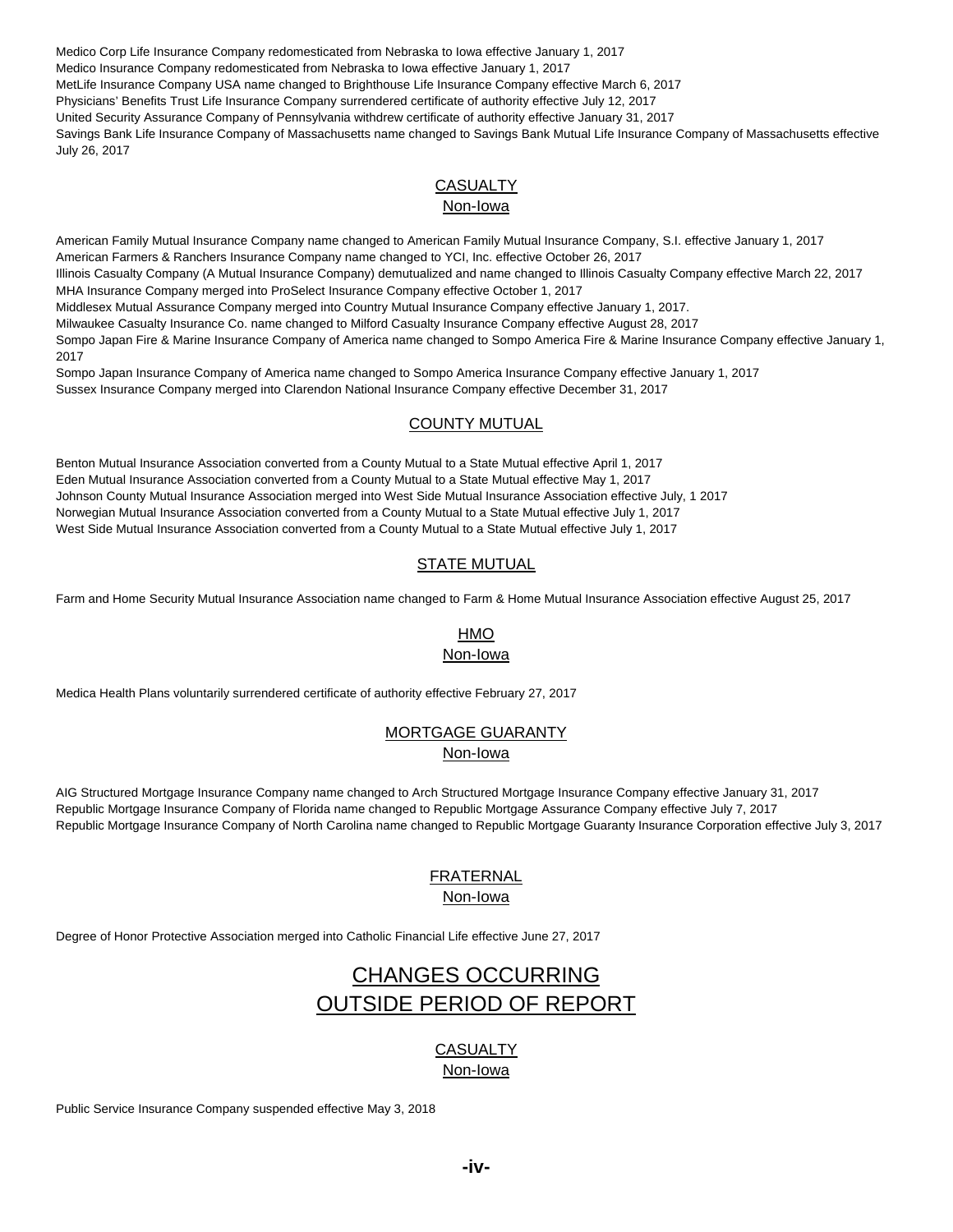### **ANNUAL FEES -- COMPANIES**

|                                        | <b>Application for</b><br><b>Certificate of Authority</b> | <b>Certificate</b><br>of Authority |
|----------------------------------------|-----------------------------------------------------------|------------------------------------|
| Life Companies                         | \$50                                                      | \$50                               |
| Fire, Casualty and Multiple            |                                                           |                                    |
| Line Companies                         | 50                                                        | 50                                 |
| <b>Fraternal Beneficiary Societies</b> | 50                                                        | 50                                 |
| <b>Reciprocal Exchanges</b>            | 50                                                        | 50                                 |
| <b>State and County Mutual</b>         |                                                           |                                    |
| Insurance Associations                 | 50                                                        | 50                                 |

#### **PREMIUM TAX**

#### **Through December 31, 2017 these facts are operative:**

 Premium tax reports from all insurers are to be filed with the Director, Department of Revenue, before March 1 each year together with the tax remittance made payable to the "Treasurer, State of Iowa."

 If tax for the previous year was \$1,000 or more prepayments are due in Iowa. A prepayment of one-half of the previous year's tax is due on or before June 1 and a second prepayment of one-half of the previous year's tax is due on or before August 15.

Life -- Stock and Mutuals:

One percent of direct premiums excluding consideration for annuities.

Mutual Hospital Service Corporations: One percent of direct premiums.

Fraternals:

No tax on domestic and foreign fraternals.

Fire, Casualty, Multiple line, Reciprocals -- Stocks and Mutuals:

 One percent of the direct premiums excluding ocean marine premiums and less dividends paid or credited to policyholders. Ocean marine business is taxed at the rate of 6 1/2 percent on the average profit of the three preceding years.

#### **SECTION 505.14 -- Code of Iowa**

When by the laws of any other state a premium or income or other taxes, or fees, fines, penalties, licenses, deposit requirements or other obligations, prohibitions or restrictions are imposed upon Iowa insurance companies actually doing business in the other state, or upon the agents of the Iowa companies, which in the aggregate are in excess of the aggregate of the taxes, fees, fines, penalties, licenses, deposit requirements or other obligations, prohibitions or restrictions directly imposed upon insurance companies of the other state under the statutes or this state, the same obligations, prohibitions or restrictions of whatever kind are in the same manner and for the same purpose imposed upon insurance companies of the other state doing business in Iowa. Insurance premium taxes paid which were not paid under protest shall not be refunded if the refund claim is based upon an alleged error or mistake of law or erroneous interpretation of statute regarding the validity or legality of this section under the laws or constitutions of the United States or this state. For the purpose of this section, an alien insurer is deemed domiciled in a state designated by it wherein it has (1) established its principal office or agency in the United States, or (2) maintains the largest amount of its assets held in trust or on deposit for the security of its policyholders or policyholders and creditors in the United States, or (3) in which it was admitted to do business in the United States. This section does not apply to ad valorem taxes on real or personal property or to personal income taxes.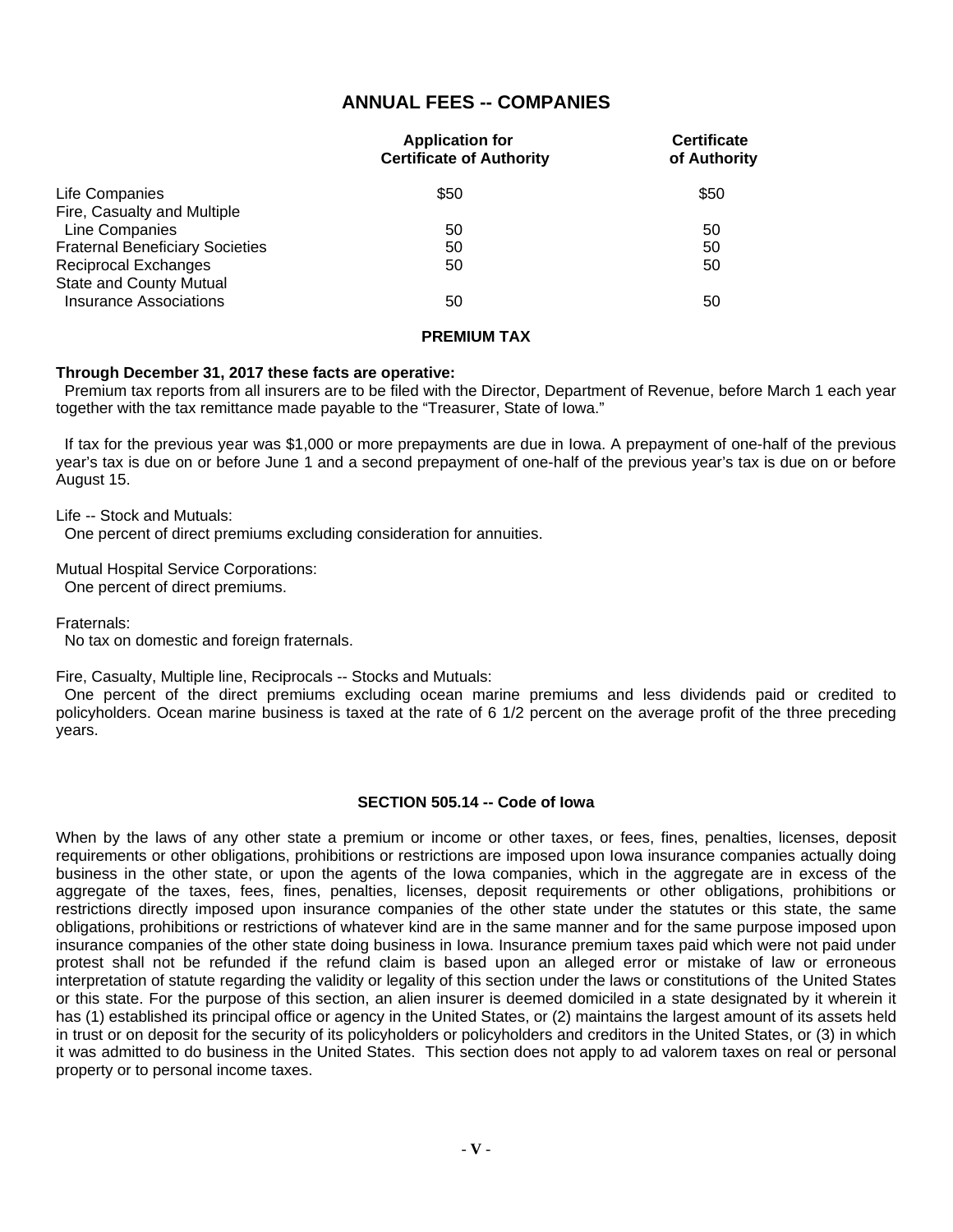# **INSURANCE DIVISION STATEMENT OF APPROPRIATIONS, RECEIPTS, DISBURSEMENTS AND BALANCES FISCAL YEAR ENDING JUNE 30, 2017**

# **ANNUAL FUNDS AVAILABLE**

| <b>Total Spending Authorization</b>                   | \$12,360,653  |
|-------------------------------------------------------|---------------|
| <b>DISBURSEMENTS</b>                                  |               |
| <b>Personal Services</b>                              | \$10,270,150  |
| Travel                                                | \$134,640     |
| <b>Office Supplies</b>                                | \$275,196     |
| Communications                                        | \$95,392      |
| Rentals                                               | \$444,826     |
| Intra Transfer                                        | \$177,116     |
| <b>Outside Services</b>                               | \$90,727      |
| <b>Outside Repairs/Service</b>                        | \$13,806      |
| Data Processing                                       | \$178,907     |
| <b>Attorney General Reimbursement</b>                 | \$122,132     |
| <b>Reimbursement to Other Agencies</b>                | \$292,693     |
| <b>Office Equipment</b>                               | \$0           |
| <b>Professional Services</b>                          | \$265,069     |
| <b>Total Disbursement</b>                             | \$12,360,653  |
| <b>DIVISION FEES AND PREMIUM TAXES COLLECTED</b>      |               |
| <b>Agents' Licenses and Appointments</b>              | \$3,352,306   |
| <b>Securities Bureau Fees Collected</b>               | \$16,689,178  |
| <b>Insurance Examinations</b>                         | \$3,352,027   |
| <b>Fines and Penalties</b>                            | \$116,890     |
| <b>Surplus Lines and Risk Retention Premium Taxes</b> | \$2,807,991   |
| <b>Premium Taxes and Annual Fees</b>                  | \$119,649,475 |
| Total                                                 | \$145,967,867 |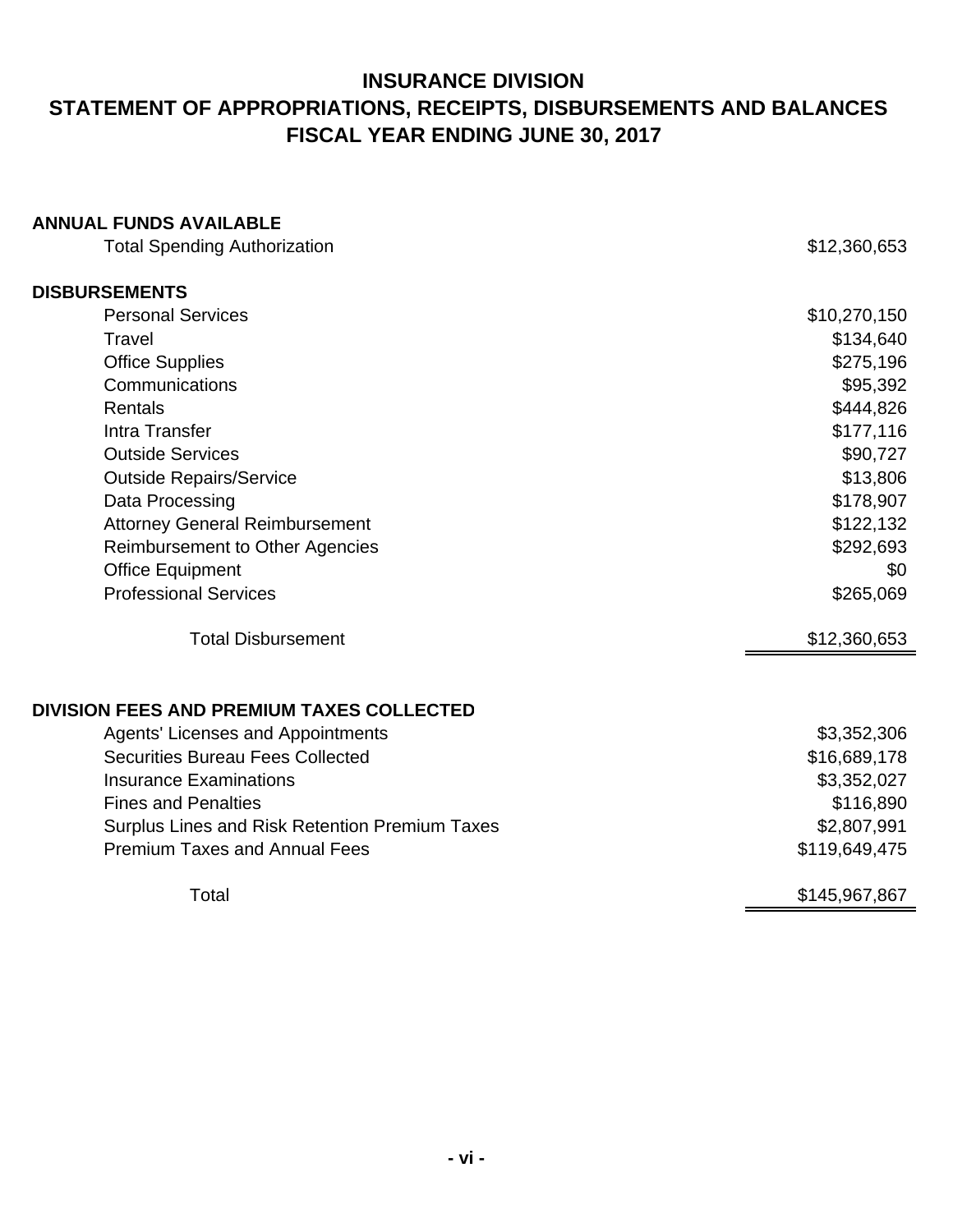### **LICENSED COMPANIES**

**AND**

### **STATISTICS**

**Compiled from Annual Statements for 2017**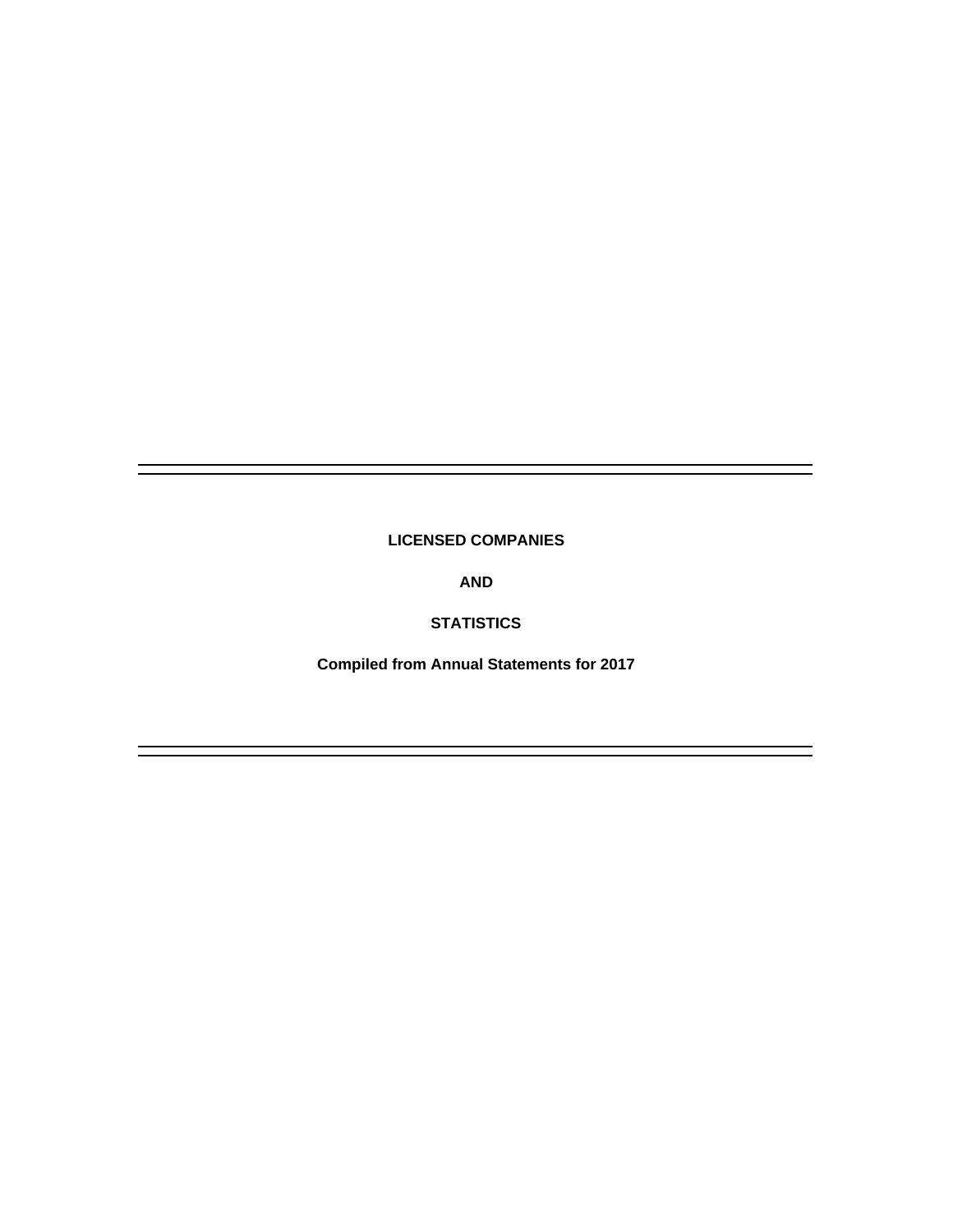#### **Schedule 1-1 - Iowa Fire, Casualty and Multiple Line Companies - Assets - 2017**

| <b>Name of Company</b>                                                      | <b>Bonds</b>               | <b>Stocks</b>            | Mortgage<br>Loans on<br><b>Real Estate</b> | Real<br><b>Estate</b>    | Cash<br>& Short Term<br><b>Investments</b> | <b>Interest Dividends</b><br>and Real Estate<br><b>Income Due</b><br>or Accrued |
|-----------------------------------------------------------------------------|----------------------------|--------------------------|--------------------------------------------|--------------------------|--------------------------------------------|---------------------------------------------------------------------------------|
|                                                                             |                            |                          |                                            |                          |                                            |                                                                                 |
| <b>Iowa Casualty Companies</b>                                              |                            |                          |                                            |                          |                                            |                                                                                 |
| Addison Insurance Company                                                   | 111,839,249                | 119,728                  | ---                                        | ---                      | 1,641,022                                  | 919,934                                                                         |
| Agri General Insurance Company                                              | 48,168,795                 |                          | ---                                        | ---                      | 2,103,279                                  | 390,066                                                                         |
| Allied Property and Casualty Ins Co                                         | 58,922,414                 | 2,309,759                | ---                                        | ---                      | 1,531,877                                  | 324,477                                                                         |
| <b>AMCO Insurance Company</b><br>American Mining Insurance Company          | 203,104,300<br>25,338,950  | 24,815,956               | ---<br>---                                 | ---<br>1,070,305         | 12,506,188<br>2,148,114                    | 1,757,976<br>191,919                                                            |
| Applied Undwrtrs Captive Risk Assur Co, Inc.                                | 385,946,980                | 7,615,350                | ---                                        | ---                      | 278,559,309                                | 2,502,677                                                                       |
| <b>ARAG Insurance Company</b>                                               | 57,983,903                 | 13,553,367               | ---                                        | ---                      | 796,532                                    | 502,471                                                                         |
| <b>Berkley Assurance Company</b>                                            | 51,140,156                 | ---                      | ---                                        | ---                      | 3,565,449                                  | 306,179                                                                         |
| Berkley National Insurance Company                                          | 45,174,894<br>1,634,640    | ---<br>---               | ---<br>---                                 | ---<br>---               | 5,308,417<br>15,879,579                    | 281,503                                                                         |
| Brookwood Insurance Company                                                 |                            |                          |                                            |                          |                                            | 4,143                                                                           |
| Carolina Casualty Insurance Company                                         | 111,270,406                | $\overline{a}$<br>---    | ---                                        | $\overline{a}$           | 4,900,309                                  | 845,532                                                                         |
| <b>Centurion Casualty Company</b><br><b>Clermont Insurance Company</b>      | 22,611,268<br>21,225,900   |                          | ---<br>---                                 | ---<br>---               | 16,464,391<br>1,787,943                    | 229,456<br>204,860                                                              |
| <b>Continental Indemnity Company</b>                                        | 74,425,337                 | 20,619,390               | ---                                        | ---                      | 80,260,410                                 | 339,660                                                                         |
| Continental Western Insurance Company                                       | 96,609,747                 | 16,820                   | ---                                        | $\overline{a}$           | 4,173,768                                  | 767,921                                                                         |
| CUMIS Insurance Society, Inc.                                               | 1,453,687,771              | 159,401,328              | ---                                        | ---                      | 24,182,007                                 | 15,722,482                                                                      |
| CUMIS Specialty Insurance Company, Inc.<br>Depositors Insurance Company     | 54,021,138<br>37,964,571   | 1,153,517                | ---<br>---                                 | ---<br>---               | 2,006,622<br>262,843                       | 746,852<br>233,449                                                              |
| <b>EMC Property &amp; Casualty Company</b>                                  | 80,589,367                 | 2,180,514                | ---                                        | ---                      | 3,587,616                                  | 1,011,047                                                                       |
| <b>EMC Reinsurance Company</b>                                              | 351,222,760                | 85,013,274               | ---                                        | ---                      | 9,563,980                                  | 3,080,236                                                                       |
| <b>EMCASCO Insurance Company</b>                                            | 406,622,848                | 64,424,805               | ---                                        |                          | 12,811,037                                 | 3,711,324                                                                       |
| <b>Employers Mutual Casualty Company</b>                                    | 1,222,918,584              | 1,090,014,333            | $\overline{a}$                             | 145,078,915              | 93,253,626                                 | 22,744,894                                                                      |
| Farm Bureau Property & Casualty Ins Co                                      | 1,687,834,062              | 345,883,692              | 21,383,598                                 | 24,363,897               | 399,605                                    | 13,698,521                                                                      |
| Farmers Mutual Hail Ins Co of Iowa                                          | 143,365,290                | 221,237,636              | ---                                        | 12,741,339               | 50,788,784                                 | 1,312,745                                                                       |
| Farmland Mutual Insurance Company                                           | 351,441,668                | ---                      | ---                                        | ---                      | 9,715,793                                  | 2,797,670                                                                       |
| Fidelity and Guaranty Insurance Co                                          | 15,523,237                 | ---                      | ---                                        | ---                      | 1,338,406                                  | 137,696                                                                         |
| FMH Ag Risk Insurance Company                                               | 100,326,699                | ---                      | ---                                        | ---                      | 4,662,449                                  | 682,282                                                                         |
| Great Plains Casualty, Inc.<br><b>Grinnell Mutual Reinsurance Company</b>   | 12,180,376<br>840,766,915  | 7,556,630<br>149,907,111 | ---<br>---                                 | ---<br>16,628,364        | 3,091,282<br>28,188,124                    | 100,026<br>9,004,938                                                            |
| Grinnell Select Insurance Company                                           |                            | ---                      | ---                                        | ---                      | 1,819,304                                  | 4,057                                                                           |
| GuideOne America Insurance Company                                          | 10,383,186                 | ---                      | ---                                        | ---                      | 600,368                                    | 89,272                                                                          |
| GuideOne Elite Insurance Company                                            | 24,193,183                 | ---                      | ---                                        | ---                      | 1,296,287                                  | 208,749                                                                         |
| GuideOne Mutual Insurance Company                                           | 490,564,497                | 231,261,308              | 13,093,570                                 | 13,170,053               | 74,055,800                                 | 3,338,791                                                                       |
| GuideOne National Insurance Company<br>GuideOne Property & Casualty Ins Co  | 47,523,247<br>197,362,728  | 93,986,683               | ---<br>6,813,044                           | $\overline{a}$<br>27,845 | 1,160,127<br>14,131,682                    | 390,899<br>1,372,966                                                            |
|                                                                             |                            |                          |                                            |                          |                                            |                                                                                 |
| GuideOne Specialty Mutual Insurance Co<br>Hamilton Mutual Insurance Company | 138,381,641<br>61,518,872  | 18,184,515<br>1,197,136  | ---                                        | ---                      | 8,411,783<br>1,276,403                     | 1,001,428<br>571,226                                                            |
| Illinois EMCASCO Insurance Company                                          | 301,809,579                | 47,127,030               | ---                                        | ---                      | 9,356,349                                  | 2,839,541                                                                       |
| Illinois Insurance Company                                                  | 27,938,495                 |                          | ---                                        | ---                      | 29,988,940                                 | 113,840                                                                         |
| <b>IMT Insurance Company</b>                                                | 202,321,006                | 75,589,323               | ---                                        | 9,904,764                | 18,931,202                                 | 1,591,361                                                                       |
| Intrepid Insurance Company                                                  | 27,523,105                 |                          | ---                                        | ---                      | 2,797,231                                  | 66,003                                                                          |
| Iowa American Insurance Company<br>Iowa Medical Mutual Insurance Company    | 14, 154, 734<br>22,311,085 | ---                      | ---<br>---                                 | ---<br>---               | 444,852<br>3,618,623                       | 119,376<br>70,672                                                               |
| Iowa Mutual Insurance Company                                               | 20,189,722                 | 20,981,262               | ---                                        | 2,028,307                | 2,334,807                                  | 239,945                                                                         |
| Key Risk Insurance Company                                                  | 33,305,061                 |                          | ---                                        |                          | 1,537,596                                  | 273,623                                                                         |
| Le Mars Insurance Company                                                   | 42,910,792                 | 224,896                  | ---                                        | 322,517                  | 4,614,972                                  | 331,912                                                                         |
| Merchants Bonding Company (Mutual)                                          | 110,194,543                | 42,207,824               | ---                                        | 13,480,691               | 8,649,849                                  | 764,861                                                                         |
| Merchants National Bonding, Inc.                                            | 20,661,001                 | 4,913,141                | ---                                        |                          | 3,761,471                                  | 130,695                                                                         |
| MFS Mutual Insurance Company<br>Midwest Family Advantage Insurance Co       | 1,091,465<br>9,350,176     | 2,113,422                | ---<br>---                                 | 527,746<br>---           | 209,158<br>672,985                         | 15,013<br>120,801                                                               |
|                                                                             |                            |                          |                                            |                          |                                            |                                                                                 |
| Midwest Family Mutual Insurance Company                                     | 154,465,454                | 29,754,529               | ---                                        | ---                      | 8,961,460                                  | 1,561,533                                                                       |
| Milbank Insurance Company                                                   | 439,530,419                | 72,814,089               | ---                                        | 1,287,800                | 11,882,836                                 | 3,977,828                                                                       |
| MyCompass, Inc.<br>National Indemnity Company of Mid-America                | 24,000                     | 263,238,178              | ---<br>---                                 | ---<br>---               | 5,000,000<br>50,923,720                    | 143,790                                                                         |
| National Indemnity Company of the South                                     | 530,053                    | 254,867,442              | ---                                        | ---                      | 188,959,782                                | 91,246                                                                          |
| Nationwide Agribusiness Insurance Co                                        | 184,007,438                |                          | ---                                        | ---                      | 10,065,612                                 | 1,266,606                                                                       |
| <b>NCMIC Insurance Company</b>                                              | 476,432,272                | 53,866,437               | ---                                        | ---                      | 63,589,210                                 | 3,131,468                                                                       |
| Northfield Insurance Company                                                | 316,196,132                | 487,552                  | ---                                        | ---                      | 20,520,790                                 | 3,123,580                                                                       |
| Pennsylvania Insurance Company                                              | 25,951,612                 |                          | ---                                        | ---                      | 44,290,285                                 | 239,595                                                                         |
| Petroleum Marketers Management Ins Co                                       | 18,754,381                 | 25,530,014               | ---                                        | ---                      | 5,614,150                                  | 148,613                                                                         |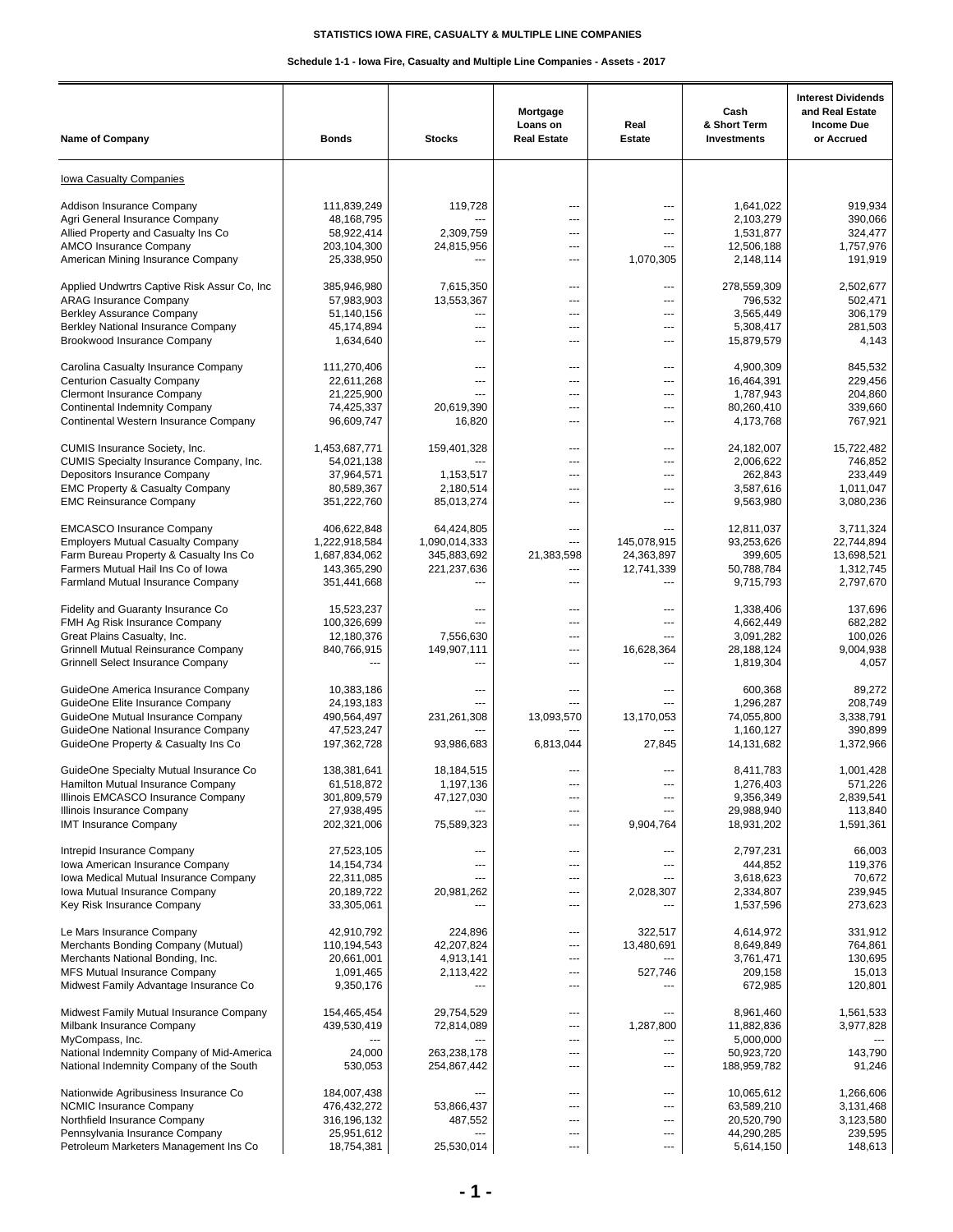| Agents'<br><b>Balances</b><br>or Uncollected<br><b>Premiums</b> | Reinsurance<br>Recoverable<br>on Loss<br><b>Payments</b> | <b>Funds Held by</b><br>or Deposited<br>with Ceding<br><b>Reinsurers</b> | Net<br>Deferred<br><b>Tax Asset</b> | Receivable from<br>Parent<br><b>Subsidiaries</b><br>and Affiliates | <b>Miscellaneous</b><br><b>Assets</b> | <b>Total</b><br><b>Assets</b> |
|-----------------------------------------------------------------|----------------------------------------------------------|--------------------------------------------------------------------------|-------------------------------------|--------------------------------------------------------------------|---------------------------------------|-------------------------------|
|                                                                 |                                                          |                                                                          |                                     |                                                                    |                                       |                               |
| 2,502,266                                                       | 6,315,002                                                |                                                                          | 1,994,526                           |                                                                    | 8,948                                 | 125,340,674                   |
| 2,526,218                                                       | 347,007                                                  |                                                                          | 66,433                              | 6,342,988                                                          | 39,748,345                            | 99,693,131                    |
|                                                                 |                                                          |                                                                          |                                     |                                                                    | 18,525,214                            |                               |
| 246,728,244                                                     | 71,585,665                                               | 68,686                                                                   | 79,773<br>---                       | 266,181                                                            |                                       | 400,342,288                   |
| 439,250,678<br>11,012,117                                       | 122, 197, 374<br>---                                     | 28,631<br>---                                                            | 378,197                             | 118,435,263<br>10,387                                              | 37,213,982<br>649,740                 | 959,310,348<br>40,799,728     |
|                                                                 |                                                          |                                                                          |                                     |                                                                    |                                       |                               |
| 125,080,970                                                     | 16,531,280                                               | ---                                                                      | 5,574,168                           | 25,129,733                                                         | 197,370                               | 847,137,837                   |
| 2,528,569                                                       | ---                                                      | 1,558,380                                                                |                                     | ---                                                                | 5,977,604                             | 82,900,826                    |
| 17, 157, 845                                                    | ---                                                      | ---                                                                      | 1,037                               | ---                                                                | 292,621                               | 72,463,286                    |
| 91,151,820                                                      | ---                                                      | ---                                                                      | 505,802                             | 3,131,479                                                          | 322,364                               | 145,876,278                   |
| 794                                                             | 6,356                                                    | $---$                                                                    | ---                                 | $\overline{a}$                                                     | 29,575                                | 17,555,087                    |
| 56,478,693                                                      | ---                                                      | ---                                                                      | 779,987                             |                                                                    | 2,117,398                             | 176,392,324                   |
| 398,419                                                         | ---                                                      |                                                                          | 4,000                               | 2,267                                                              | 102,339                               | 39,812,140                    |
| 4,004,613                                                       | ---                                                      | ---                                                                      | 124,878                             | ---                                                                | 66,509                                | 27,414,703                    |
| 31,290,175                                                      | 16,767,147                                               | ---                                                                      |                                     | 57,836                                                             | 3,862,425                             | 227,622,380                   |
| 111,555,254                                                     |                                                          |                                                                          | 258,137                             | 27,841                                                             | 1,411,463                             | 214,820,951                   |
|                                                                 |                                                          |                                                                          |                                     |                                                                    |                                       |                               |
| 260,776,087                                                     | 556,238                                                  | ---                                                                      | 25,679,388                          | 210,372                                                            | 62,539,313                            | 2,002,754,986                 |
| 222,723                                                         | 23,753                                                   |                                                                          |                                     |                                                                    |                                       | 57,021,088                    |
| 192,534,535                                                     | 45,913,919                                               | 133                                                                      | 286,354                             | 324,846                                                            | 12,424,370                            | 291,098,537                   |
|                                                                 | ---                                                      | ---                                                                      | 29,588<br>---                       | 20,840                                                             | 1,120,964                             | 88,539,936                    |
| 31,281,541                                                      | (1, 199)                                                 | 69,105                                                                   |                                     |                                                                    | 12,105,102                            | 492,334,799                   |
| 13,655,295                                                      | 4,324,424                                                |                                                                          | 1,883,884                           |                                                                    | 3,516,033                             | 510,949,650                   |
| 571,597,687                                                     | 58,651,749                                               | 6,576,290                                                                | 5,179,414                           | 17,603,366                                                         | 170,769,072                           | 3,404,387,930                 |
| 349,113,965                                                     | 16,455,846                                               | 78,710                                                                   | 13,951,060                          | 7,919,892                                                          | 51,312,257                            | 2,532,395,105                 |
| 31,682,351                                                      | 96,506,200                                               | 105,422                                                                  | 5,265,265                           |                                                                    | 189,059,434                           | 752,064,465                   |
| 114,526,221                                                     | 17,620,689                                               | 120,843                                                                  | 8,975,766                           | 48,224,661                                                         | 6,526,388                             | 559,949,699                   |
|                                                                 |                                                          |                                                                          |                                     |                                                                    |                                       |                               |
| 1,170,304                                                       | 1,449,650                                                |                                                                          |                                     |                                                                    | 446,269                               | 20,065,561                    |
| 11,377,051                                                      | 354,912                                                  | $\overline{a}$                                                           | 1,869,869                           | 3,828,267                                                          | 80,642                                | 123, 182, 171                 |
| 131,198                                                         |                                                          | ---                                                                      |                                     | 489,679                                                            |                                       | 23,549,191                    |
| 99,887,153                                                      | 2,621,911                                                | ---<br>---                                                               | 11,628,204                          |                                                                    | 21,032,634                            | 1,179,665,351<br>37,750,772   |
| 15,809,993                                                      | 7,864,438                                                |                                                                          | 51,596                              | 11,709,285                                                         | 492,100                               |                               |
|                                                                 | 968,234                                                  |                                                                          |                                     |                                                                    | 12,375                                | 12,053,435                    |
| ---                                                             | 1,790,049                                                |                                                                          | ---                                 | 2,460,430                                                          | 5,054                                 | 29,953,752                    |
| 127,180,429                                                     | 18,652,818                                               |                                                                          | 43,858,959                          | 41,250                                                             | 33,891,169                            | 1,049,108,644                 |
|                                                                 | 2,360,786                                                | ---                                                                      |                                     | 919,989                                                            | 478,078                               | 52,833,126                    |
| 38,774,196                                                      | 2,480,372                                                | ---                                                                      | 9,336,897                           |                                                                    | 14,123,363                            | 378,409,776                   |
|                                                                 |                                                          |                                                                          |                                     |                                                                    |                                       |                               |
| 31,386,696                                                      | 5,691,015                                                | ---                                                                      | 4,354,248                           | 3,198,035                                                          | 16,034,778                            | 226,644,139                   |
|                                                                 |                                                          |                                                                          |                                     |                                                                    | 291,327                               | 64,854,964                    |
| 10,115,034                                                      | 3,203,277                                                |                                                                          | 1,344,990                           | ---                                                                | 2,860,104                             | 378,655,904                   |
| 1,667,817                                                       | 32,109                                                   |                                                                          | 432,850                             |                                                                    | 176,380                               | 60,350,431                    |
| 50,574,075                                                      | 530,566                                                  | ---                                                                      | 4,425,614                           | 7,149,765                                                          | 25,006,169                            | 396,023,844                   |
| 1,742,385                                                       | ---                                                      | ---                                                                      | ---                                 | ---                                                                | 64,800                                | 32,193,524                    |
| 5,048,217                                                       | 461,276                                                  | 2,120,147                                                                | 245,225                             | 1,260,785                                                          | 493,119                               | 24,347,731                    |
|                                                                 |                                                          |                                                                          |                                     |                                                                    | 30,706                                | 26,031,086                    |
| 26,811,505                                                      | 3,300,947                                                | 6,360,440                                                                | 1,469,953                           | 3,621,363                                                          | 6,532,203                             | 93,870,453                    |
| 9,850,203                                                       | ---                                                      | ---                                                                      | 161,678                             | ---                                                                | (127, 119)                            | 45,001,042                    |
|                                                                 |                                                          |                                                                          |                                     |                                                                    |                                       |                               |
| 12,898,480                                                      | 1,441,484                                                | 457                                                                      | 1,499,403                           | ---                                                                | 1,902,117                             | 66,147,030                    |
| 8,168,991                                                       | 1,623,662                                                | ---                                                                      | 1,877,429                           | 6,707,824                                                          | 6,736,461                             | 200,412,135                   |
| 4,562,833                                                       | 1,256,761                                                | ---                                                                      | 141,123                             | ---                                                                | 91,680                                | 35,518,705                    |
| 209,791                                                         |                                                          |                                                                          | ---                                 | ---                                                                | 468<br>$\overline{a}$                 | 4,167,063                     |
| ---                                                             | $\scriptstyle\cdots$                                     | ---                                                                      | ---                                 | ---                                                                |                                       | 10,143,962                    |
| 45,304,545                                                      | (2,350,887)                                              | ---                                                                      | 3,670,337                           | 133,962                                                            | 1,122,141                             | 242,623,073                   |
| 34,942,008                                                      | 15,223,211                                               |                                                                          | 18,596,867                          |                                                                    | 37,658,871                            | 635,913,929                   |
| ---                                                             | ---                                                      |                                                                          | ---                                 | ---                                                                | ---                                   | 5,000,000                     |
| 1,072,912                                                       | (253, 899)                                               |                                                                          | ---                                 | 727,680                                                            | ---                                   | 315,876,381                   |
| 12,929,482                                                      | 17,135                                                   | ---                                                                      | ---                                 | 3,124,485                                                          | 64,026                                | 460,583,650                   |
|                                                                 |                                                          |                                                                          |                                     |                                                                    |                                       |                               |
| 390,141,497                                                     | 105,948,361                                              | 15,310                                                                   | 421,503                             | 43,722,839                                                         | 22,994,161                            | 758,583,327                   |
| 110,412,424                                                     | 45,767                                                   | ---                                                                      | 5,567,501                           | 224,574                                                            | 69,493,533                            | 782,763,186                   |
| 32,284,723                                                      | 6,913,692                                                | $\overline{a}$                                                           | 5,553,785                           | 542,072                                                            | 6,317,392                             | 391,939,719                   |
| 1,197,143                                                       | ---                                                      | ---                                                                      | 432,849                             | $\cdots$                                                           | 204,720                               | 72,316,204                    |
| 26,161                                                          | ---                                                      | ---                                                                      |                                     | 37,865                                                             | 137,387                               | 50,248,571                    |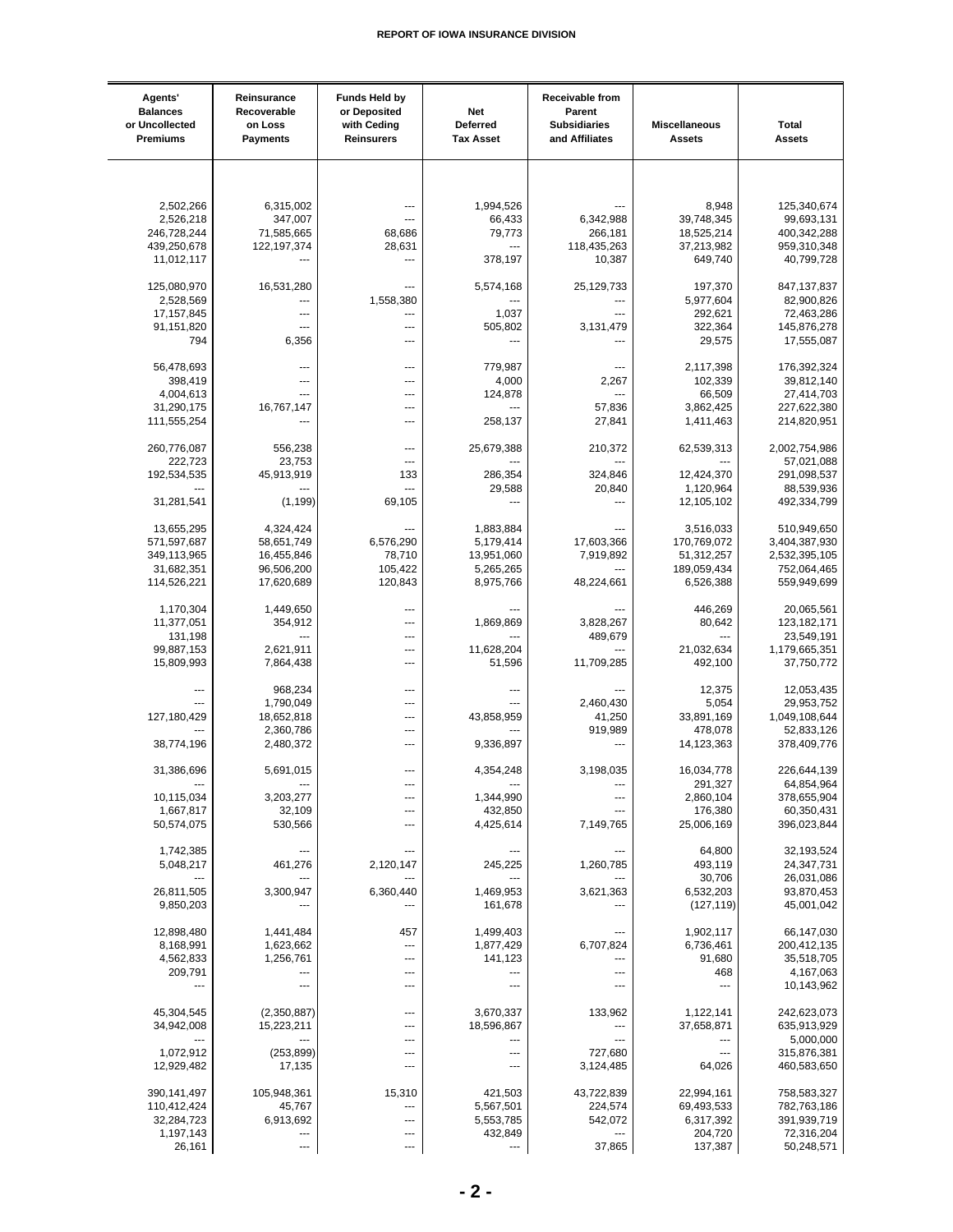#### **Schedule 1-1 - Iowa Fire, Casualty and Multiple Line Companies - Assets - 2017**

| <b>Name of Company</b>                   | <b>Bonds</b>   | <b>Stocks</b> | Mortgage<br>Loans on<br><b>Real Estate</b> | Real<br><b>Estate</b> | Cash<br>& Short Term<br>Investments | <b>Interest Dividends</b><br>and Real Estate<br><b>Income Due</b><br>or Accrued |
|------------------------------------------|----------------|---------------|--------------------------------------------|-----------------------|-------------------------------------|---------------------------------------------------------------------------------|
| Pharmacists Mutual Insurance Company     | 206,029,406    | 31,638,732    | ---                                        | 5,859,488             | 6,098,888                           | 2,348,705                                                                       |
| Plaza Insurance Company                  | 22,370,439     |               | $---$                                      |                       | 11,338,500                          | 201,607                                                                         |
| Professional Solutions Insurance Company | 13,064,795     | ---           | $---$                                      | $---$                 | 1,844,701                           | 121,342                                                                         |
| Riverport Insurance Company              | 42,816,924     | $- - -$       | $---$                                      | $---$                 | 4,053,489                           | 334,096                                                                         |
| State Auto Property & Casualty Ins Co    | 1,711,211,873  | 297,622,957   | $---$                                      | ---                   | 73,297,291                          | 13,385,371                                                                      |
| Toyota Motor Insurance Company           | 469,541,857    | ---           | $- - -$                                    | ---                   | 62,539,460                          | 2,785,334                                                                       |
| Tri-State Insurance Company of Minnesota | 30,744,202     |               | $---$                                      | ---                   | 1,523,767                           | 332,194                                                                         |
| UFG Specialty Insurance Company          | 30,722,623     | 22,784        | $- - -$                                    | ---                   | 5,143,476                           | 203,845                                                                         |
| Union Insurance Company                  | 43,612,593     |               | $---$                                      | $---$                 | 1,660,705                           | 371,796                                                                         |
| Union Insurance Company of Providence    | 51,604,060     | 1,863,247     | $---$                                      | ---                   | 6,030,652                           | 621,368                                                                         |
| United Fire & Casualty Company           | 625,960,600    | 773,679,064   | $---$                                      | 31,331,898            | 51,024,088                          | 5,916,497                                                                       |
| Wadena Insurance Company                 | 4,722,532      |               | $---$                                      | ---                   | 432,386                             | 34,241                                                                          |
| Western Agricultural Insurance Company   | 150,578,914    | 13,224,269    | $---$                                      | ---                   | 804,738                             | 1,168,418                                                                       |
| <b>Total Iowa Casualty Companies</b>     | 14,896,422,922 | 4,552,219,044 | 41,290,212                                 | 277,823,929           | 1,500,748,536                       | 139,717,040                                                                     |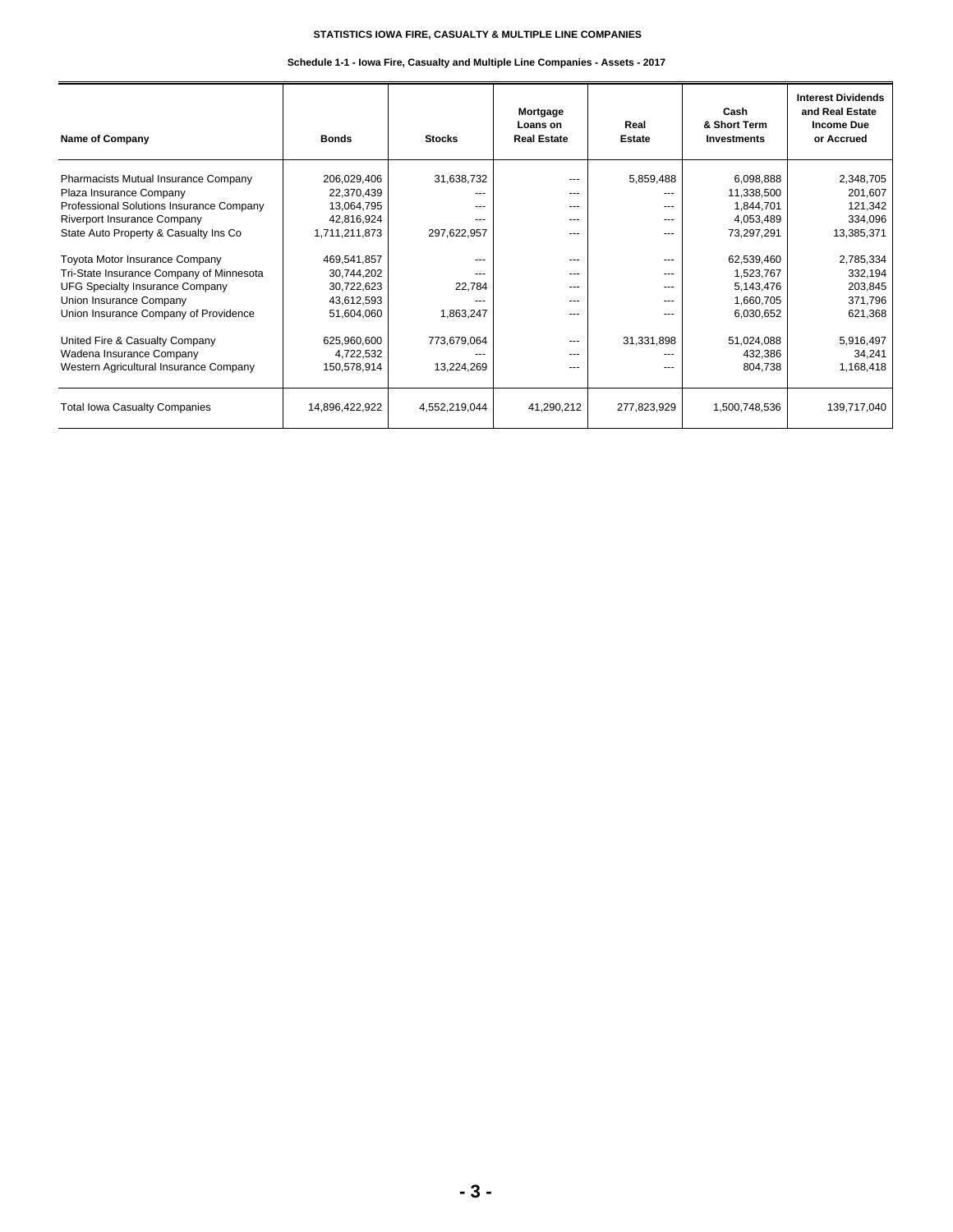| Agents'<br><b>Balances</b><br>or Uncollected<br><b>Premiums</b>                                                                   | Reinsurance<br>Recoverable<br>on Loss<br><b>Payments</b>                                                   | <b>Funds Held by</b><br>or Deposited<br>with Ceding<br><b>Reinsurers</b>          | <b>Net</b><br><b>Deferred</b><br><b>Tax Asset</b>                                                                  | <b>Receivable from</b><br>Parent<br><b>Subsidiaries</b><br>and Affiliates                    | <b>Miscellaneous</b><br><b>Assets</b>                                                                                       | Total<br><b>Assets</b>                                                                                                                                          |
|-----------------------------------------------------------------------------------------------------------------------------------|------------------------------------------------------------------------------------------------------------|-----------------------------------------------------------------------------------|--------------------------------------------------------------------------------------------------------------------|----------------------------------------------------------------------------------------------|-----------------------------------------------------------------------------------------------------------------------------|-----------------------------------------------------------------------------------------------------------------------------------------------------------------|
| 54,618,892<br>212,569<br>7,703,589<br>43,100,436<br>64,364,406<br>9,934,421<br>27,232,488<br>625,566<br>89,876,039<br>349,608,005 | 1,936,159<br>31,184,231<br>1,140,057<br>96,094,318<br>---<br>---<br>45,579<br>$- - -$<br>---<br>28,313,568 | ---<br>---<br>---<br>---<br>---<br>---<br>---<br>---<br>$---$<br>---<br>4,219,512 | 3,543,000<br>1,897<br>232,048<br>3,028,307<br>64,856,597<br>8,738,537<br>44,166<br>451,173<br>183,260<br>6,741,477 | 73,420<br>245,072<br>70,431<br>6,062,487<br>---<br>---<br>35,786<br>---<br>---<br>13,613,672 | 6,931,699<br>1,968<br>5,165,194<br>191,974,095<br>4,197,548<br>225,025<br>5,875,270<br>1,888,879<br>1,120,964<br>97,425,240 | 319,078,389<br>65,556,283<br>24,106,532<br>98,568,878<br>2,518,869,395<br>557,737,157<br>60,101,841<br>43,126,101<br>137,593,271<br>61,240,291<br>1,987,833,621 |
| 14,588<br>41,294,780                                                                                                              | 532,195                                                                                                    | 41,758                                                                            | 955,023                                                                                                            | 283,911<br>4,165,259                                                                         | 393,075                                                                                                                     | 5,487,658<br>213,158,429                                                                                                                                        |
| 4,481,320,105                                                                                                                     | 814,675,204                                                                                                | 21,363,824                                                                        | 276,734,022                                                                                                        | 342,158,139                                                                                  | 1,203,744,895                                                                                                               | 28,548,217,854                                                                                                                                                  |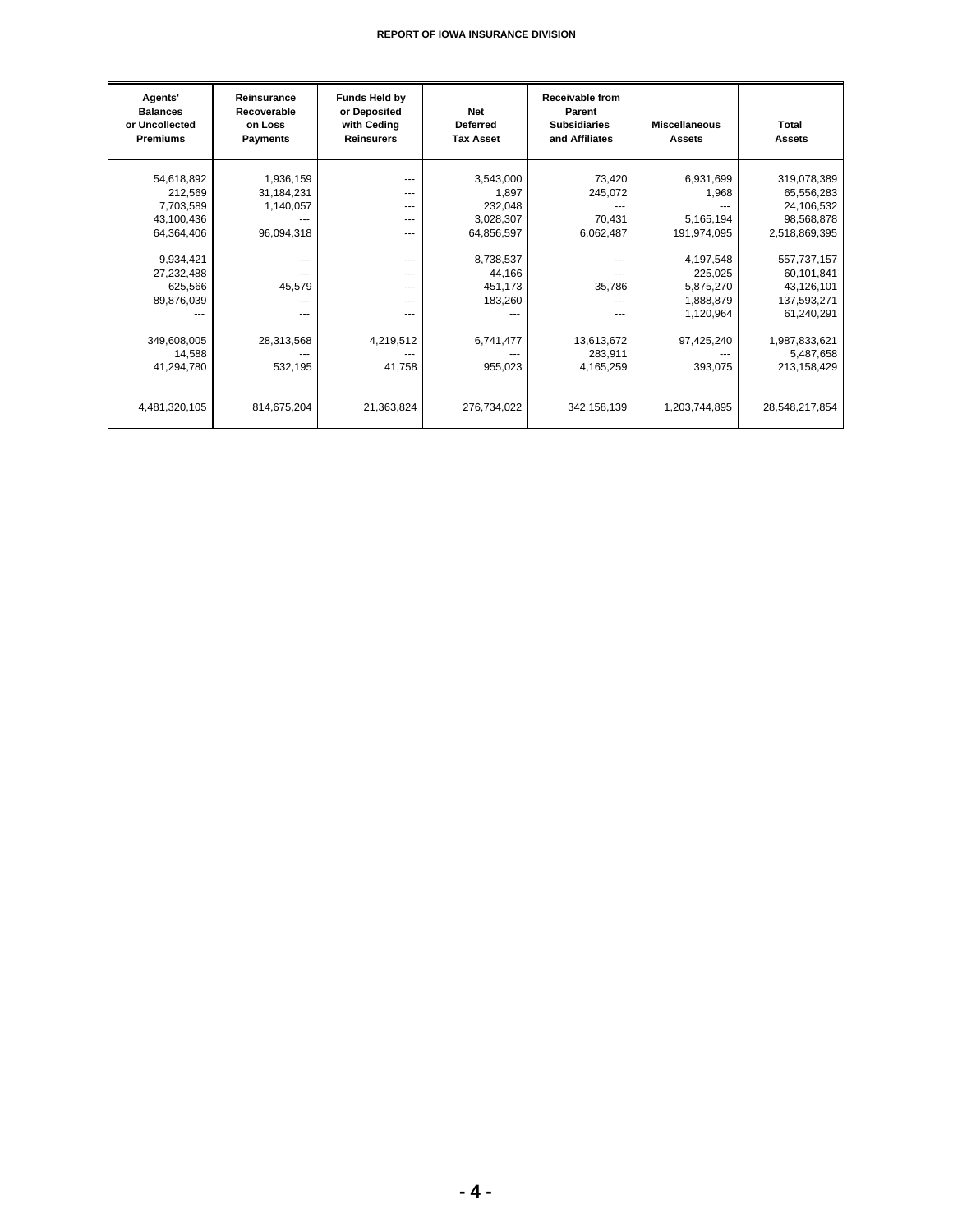#### **Schedule 1-2 - Fire, Casualty and Multiple Line Companies - Liabilities - 2017**

| <b>Name of Company</b>                                                                                                                                                                                                       | Losses                                                                  | Loss<br>Adjustment<br><b>Expense</b>                               | Other<br><b>Expenses</b>                                        | <b>Taxes Including</b><br><b>Licenses &amp; Fees</b><br>Fed & Foreign Income<br>& Net Deferred<br><b>Tax Liability</b> | Unearned<br><b>Premiums</b>                                           | <b>Dividends</b><br><b>Declared</b><br>and<br><b>Unpaid</b> |
|------------------------------------------------------------------------------------------------------------------------------------------------------------------------------------------------------------------------------|-------------------------------------------------------------------------|--------------------------------------------------------------------|-----------------------------------------------------------------|------------------------------------------------------------------------------------------------------------------------|-----------------------------------------------------------------------|-------------------------------------------------------------|
| <b>Iowa Casualty Companies</b>                                                                                                                                                                                               |                                                                         |                                                                    |                                                                 |                                                                                                                        |                                                                       |                                                             |
| Addison Insurance Company<br>Agri General Insurance Company<br>Allied Property and Casualty Ins Co<br><b>AMCO Insurance Company</b><br>American Mining Insurance Company                                                     | 34,624,436<br>---<br>---<br>---                                         | 11,831,093<br>4,542,206<br>---<br>$\overline{a}$<br>---            | 1,852,828<br>---<br>---<br>---<br>53,063                        | 490,948<br>815,892<br>1,170,617<br>12,229,385<br>563,268                                                               | 18,465,668<br>---<br>$\qquad \qquad \cdots$<br>$---$<br>---           | 337,486                                                     |
| Applied Undwrtrs Captive Risk Assur Co, Inc.<br><b>ARAG Insurance Company</b><br><b>Berkley Assurance Company</b><br>Berkley National Insurance Company<br>Brookwood Insurance Company                                       | 65,872,279<br>17,195,000<br>---<br>---                                  | 44,589<br>820,300<br>$\overline{a}$<br>---<br>87,546               | 332,311<br>153,301<br>$\overline{a}$<br>6,854<br>3,772          | 293.750<br>877,070<br>2,992,062<br>110,865                                                                             | $\sim$<br>280,028<br>$- - -$<br>$\overline{a}$<br>$\cdots$            |                                                             |
| Carolina Casualty Insurance Company<br><b>Centurion Casualty Company</b><br><b>Clermont Insurance Company</b><br>Continental Indemnity Company<br>Continental Western Insurance Company                                      | 285,000<br>---<br>56,743,452                                            | ---<br>8,000<br>---<br>10,780,764                                  | ---<br>---<br>---<br>1.485.565<br>119,458                       | 4,565,111<br>143,339<br>11,767,221<br>1,048,784                                                                        | $\qquad \qquad \cdots$<br>$---$<br>$\sim$<br>742,631                  | 1,409,497                                                   |
| CUMIS Insurance Society, Inc.<br>CUMIS Specialty Insurance Company, Inc.<br>Depositors Insurance Company<br><b>EMC Property &amp; Casualty Company</b><br><b>EMC Reinsurance Company</b>                                     | 378,720,897<br>213,974,263                                              | 45,107,840<br>---<br>---<br>6,637,387                              | 2,215,583<br>12,577<br>---<br>46,411<br>316,671                 | 15,037,330<br>573,140<br>1,113,534<br>546,577<br>2,644,621                                                             | 404,211,117<br>$\overline{a}$<br>---<br>18,400,985                    | 5,032,500                                                   |
| <b>EMCASCO Insurance Company</b><br><b>Employers Mutual Casualty Company</b><br>Farm Bureau Property & Casualty Ins Co<br>Farmers Mutual Hail Ins Co of Iowa<br>Farmland Mutual Insurance Company                            | 173,531,265<br>964,146,808<br>387,646,262<br>161,273,627<br>129,648,443 | 43,897,602<br>228,053,651<br>70,271,976<br>7,518,798<br>22,994,992 | 6,190,468<br>35,197,172<br>26,707,499<br>6,817,353<br>1,976,614 | 5.603.347<br>11,156,249<br>16,147,310<br>874,665<br>1,050,446                                                          | 101,907,664<br>528,409,845<br>612,072,379<br>25,684,979<br>77,277,635 | 826,205<br>112,020                                          |
| Fidelity and Guaranty Insurance Co<br>FMH Ag Risk Insurance Company<br>Great Plains Casualty, Inc.<br>Grinnell Mutual Reinsurance Company<br><b>Grinnell Select Insurance Company</b>                                        | 1,155,994<br>239,921,269                                                | ---<br>---<br>41,282<br>52,785,757<br>---                          | 2,900<br>335,387<br>10,268,861<br>---                           | 59,659<br>83,161<br>990,142<br>912,172<br>968,339                                                                      | $\overline{a}$<br>---<br>2,261<br>194,926,519                         | 732,649<br>135,427                                          |
| GuideOne America Insurance Company<br>GuideOne Elite Insurance Company<br>GuideOne Mutual Insurance Company<br>GuideOne National Insurance Company<br>GuideOne Property & Casualty Ins Co                                    | 383,886,640<br>119,964,575                                              | ---<br>---<br>96,532,628<br>30,166,446                             | ---<br>30,058,311<br>1,847,649                                  | 96,413<br>230.245<br>1,003,260<br>465,092<br>326,559                                                                   | $\cdots$<br>$\overline{a}$<br>136,001,056<br>42,500,330               | 172,274                                                     |
| GuideOne Specialty Mutual Insurance Co<br>Hamilton Mutual Insurance Company<br>Illinois EMCASCO Insurance Company<br>Illinois Insurance Company<br><b>IMT Insurance Company</b>                                              | 95,971,660<br>128,541,677<br>18,914,484<br>71,219,479                   | 24, 133, 157<br>32,516,740<br>3,593,588<br>17,601,606              | 1,478,119<br>44,876<br>4,598,874<br>5,135<br>4,819,726          | 250,815<br>17,365<br>4,055,046<br>137,328<br>695,899                                                                   | 34,000,264<br>75,487,159<br>247,544<br>106,581,639                    | ---<br>---                                                  |
| Intrepid Insurance Company<br>Iowa American Insurance Company<br>Iowa Medical Mutual Insurance Company<br>Iowa Mutual Insurance Company<br>Key Risk Insurance Company                                                        | 4,938,895<br>14,816,685                                                 | $- - -$<br>1,237,730<br>3,713,191                                  | 14,866<br>138,694<br>231,376<br>439,663<br>44,088               | ---<br>72,459<br>277,212<br>1,039,120                                                                                  | $\cdots$<br>3,260,702<br>9,782,105                                    | 49,975<br>3,099,742<br>149,926<br>1,638,524                 |
| Le Mars Insurance Company<br>Merchants Bonding Company (Mutual)<br>Merchants National Bonding, Inc.<br>MFS Mutual Insurance Company<br>Midwest Family Advantage Insurance Co                                                 | 15,976,066<br>7,188,916<br>980,307<br>67,746                            | 2,649,000<br>11,621,620<br>1,584,766<br>7,000                      | 725,993<br>3,260,682<br>441,751<br>8,185<br>10,000              | 267,694<br>550,887<br>42,119<br>11,104<br>---                                                                          | 21,313,075<br>40,826,735<br>5,567,282<br>858,544                      | $- - -$<br>3,314,380<br>451,961                             |
| Midwest Family Mutual Insurance Company<br>Milbank Insurance Company<br>MyCompass, Inc.<br>National Indemnity Company of Mid-America                                                                                         | 66,484,631<br>219,248,744<br>11,441,435                                 | 19,573,181<br>53,186,090<br>2,515,550                              | 4,108,188<br>5,621,036<br>$\overline{\phantom{a}}$<br>5,067     | 1,190,414<br>2,631,922<br>---<br>41,226,506                                                                            | 71,574,118<br>130,382,044<br>---<br>7,394,503                         | 108,023                                                     |
| National Indemnity Company of the South<br>Nationwide Agribusiness Insurance Co<br><b>NCMIC Insurance Company</b><br>Northfield Insurance Company<br>Pennsylvania Insurance Company<br>Petroleum Marketers Management Ins Co | 79,667,811<br>212,999,988<br>157,867,819<br>18,914,484<br>3,756,404     | 23,445,165<br>100,506,409<br>36,702,494<br>3,593,588<br>671,064    | 17,603<br>197,845<br>3,218,571<br>1,864<br>311,043              | 40,286,401<br>1,368,884<br>1,815,863<br>2,163,470<br>28,232<br>1,555,692                                               | 44,387,408<br>78,438,208<br>53,975,771<br>247,544<br>2,346,212        | 4,944,000<br>296,262<br>---<br>$\overline{\phantom{a}}$     |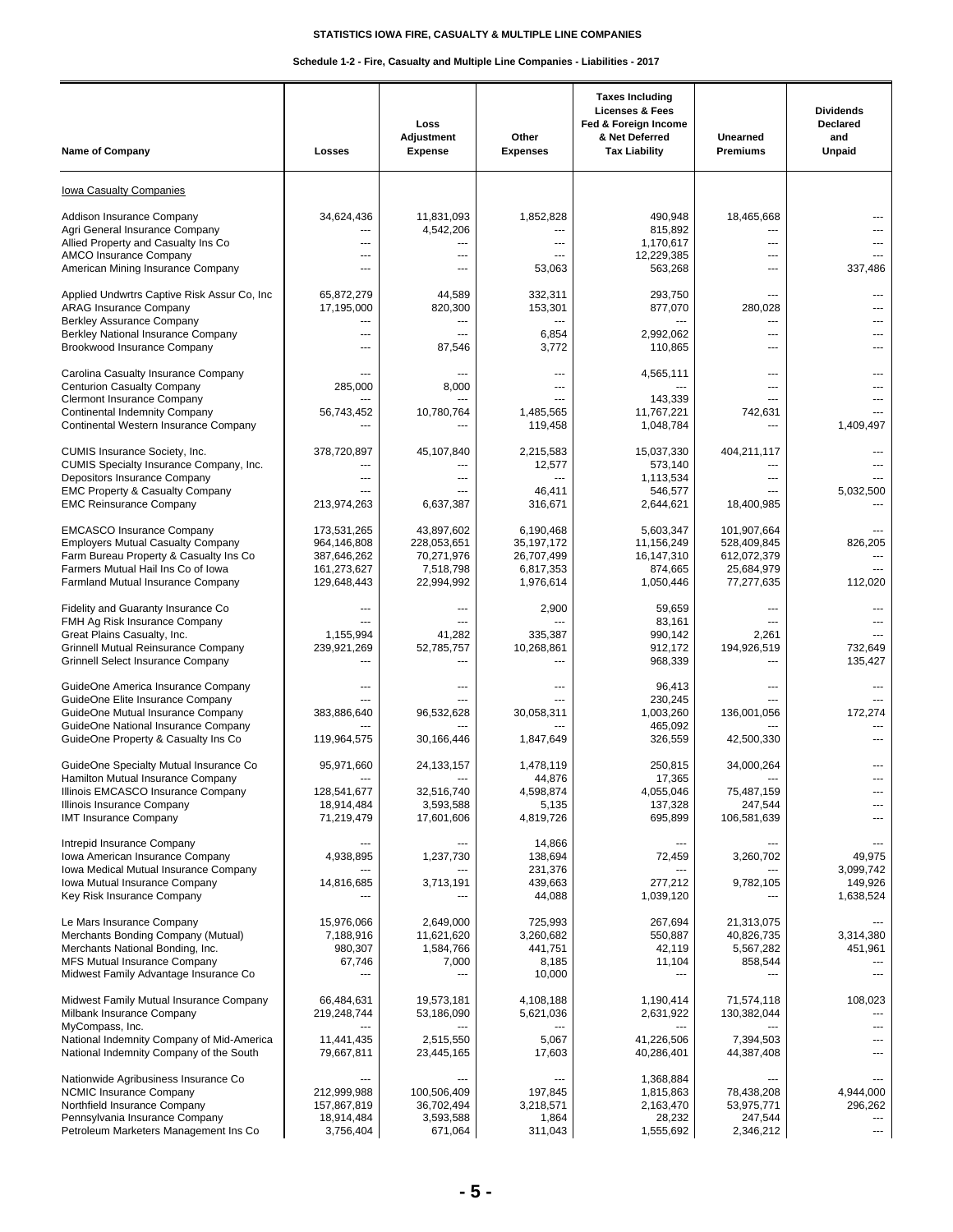| Payable to<br>Parent<br><b>Subsidiaries</b><br>and Affiliates | Other<br>Liabilities     | <b>Total</b><br>Liabilities | <b>Capital Paid</b><br>Up or<br>Guaranty<br>Fund | Paid in<br>and<br>Contributed<br><b>Surplus</b> | Unassigned<br><b>Funds</b><br>(Surplus) | <b>Totals</b>               |
|---------------------------------------------------------------|--------------------------|-----------------------------|--------------------------------------------------|-------------------------------------------------|-----------------------------------------|-----------------------------|
|                                                               |                          |                             |                                                  |                                                 |                                         |                             |
|                                                               |                          |                             |                                                  |                                                 |                                         |                             |
| 137,805                                                       | 9,881,671                | 77,284,449                  | 2,500,000                                        | 10,608,723                                      | 34,947,502                              | 125,340,674                 |
| 3,680<br>27,907,122                                           | 6,552,330<br>310,815,749 | 11,914,108<br>339,893,488   | 16,837,810<br>3,000,000                          | 35,775,437<br>44,206,348                        | 35, 165, 776<br>13,242,452              | 99,693,131<br>400,342,288   |
| 193,858,152                                                   | 543,403,681              | 749,491,218                 | 3,000,000                                        | 177,486,674                                     | 29,332,456                              | 959,310,348                 |
| 56,574                                                        | 13,428,321               | 14,438,711                  | 4,750,000                                        | 14,729,992                                      | 6,881,025                               | 40,799,728                  |
|                                                               |                          |                             |                                                  |                                                 |                                         |                             |
| 662,214                                                       | 706,302,340<br>1,597,587 | 772,845,269<br>21,585,502   | 17,000,000<br>4,644,633                          | 31,350,000<br>7,767,975                         | 25,942,568<br>48,902,715                | 847, 137, 837<br>82,900,826 |
| 28,809                                                        | 17,659,736               | 17,688,545                  | 3,510,000                                        | 50,417,701                                      | 847,040                                 | 72,463,286                  |
| 334,033                                                       | 91,394,590               | 94,727,540                  | 5,500,000                                        | 35,551,990                                      | 10,096,748                              | 145,876,278                 |
| 97,291                                                        | 20,923                   | 320,397                     | 2,500,000                                        | 12,500,000                                      | 2,234,690                               | 17,555,087                  |
| 62,301                                                        | 68,388,220               | 73,015,632                  | 3,686,551                                        | 150,967,851                                     | (51, 277, 710)                          | 176,392,324                 |
|                                                               | 9,000                    | 302,000                     | 2,600,000                                        | 1,000,000                                       | 35,910,140                              | 39,812,140                  |
| 12,969                                                        | 3,964,900                | 4,121,209                   | 4,200,000                                        | 13,500,000                                      | 5,593,494                               | 27,414,703                  |
| 18,094                                                        | 30,892,427               | 112,430,154                 | 4,000,002                                        | 33,656,763                                      | 77,535,461                              | 227,622,380                 |
| 52,439                                                        | 118,315,129              | 120,945,308                 | 5,000,000                                        | 30,653,727                                      | 58,221,917                              | 214,820,951                 |
| 20,509,098                                                    | 225,946,470              | 1,091,748,335               | 5,831,488                                        | 63,352,015                                      | 841.823.148                             | 2,002,754,986               |
| 55,793                                                        | 886,646                  | 1,528,156                   | 5,000,000                                        | 40,091,755                                      | 10,401,177                              | 57,021,088                  |
| 11,844,213                                                    | 239,289,825              | 252,247,572                 | 3,000,000                                        | 19,345,600                                      | 16,505,365                              | 291,098,537                 |
|                                                               | ---                      | 5,625,488                   | 3,300,000                                        | 2,146,542                                       | 77,467,906                              | 88,539,936                  |
| 1,080,551                                                     | 33,607,468               | 276,661,946                 | 2,500,080                                        | 11,000,080                                      | 202,172,693                             | 492,334,799                 |
| 6,513,582                                                     | 16,780,180               | 354,424,108                 | 3,300,000                                        | 24,082,794                                      | 129, 142, 748                           | 510,949,650                 |
|                                                               | 199,985,637              | 1,967,775,567               |                                                  | ---                                             | 1,436,612,363                           | 3,404,387,930               |
| 6,376,554                                                     | 109,432,368              | 1,228,654,348               | 5,000,000                                        | ---                                             | 1,298,740,757                           | 2,532,395,105               |
| 3,751,741<br>63,398,261                                       | 95,250,287<br>99,843,993 | 301,171,450<br>396,302,404  | ---                                              | ---<br>---                                      | 450,893,015<br>163,647,295              | 752,064,465<br>559,949,699  |
|                                                               |                          |                             |                                                  |                                                 |                                         |                             |
| 2,257,657                                                     |                          | 2,320,216                   | 5,000,000                                        | 8,600,000                                       | 4,145,345                               | 20,065,561                  |
| ---                                                           | 8,702,721                | 8,785,882                   | 3,750,000                                        | 177,741,923                                     | (67,095,634)                            | 123, 182, 171               |
| 11,713,959                                                    | 54,750,748               | 2,525,066<br>566,011,932    | 3,000,000<br>---                                 | 5,286,808                                       | 12,737,316<br>613,653,419               | 23,549,190<br>1,179,665,351 |
|                                                               | 16,680,761               | 17,784,528                  | 2,500,000                                        | 2,500,000                                       | 14,966,244                              | 37,750,772                  |
|                                                               |                          |                             |                                                  |                                                 |                                         |                             |
| 335,335                                                       | 632,379<br>4,235,052     | 1,064,127<br>4,465,297      | 3,000,000<br>5,037,810                           | 14,368,043<br>1,709,308                         | (6,378,735)<br>18,741,337               | 12,053,435<br>29,953,752    |
| 5,975,686                                                     | 32,420,689               | 686,050,544                 | ---                                              | $\overline{a}$                                  | 363,058,100                             | 1,049,108,644               |
|                                                               | 3,761,706                | 4,226,798                   | 1,000,000                                        | 44,700,000                                      | 2,906,328                               | 52,833,126                  |
| 267,434                                                       | (20, 911, 723)           | 174, 161, 270               | 105,071,600                                      | 22,582,568                                      | 76,594,338                              | 378,409,776                 |
|                                                               | (8,506,764)              | 147,327,251                 |                                                  |                                                 | 79,316,888                              | 226,644,139                 |
| 24,891                                                        | 25,460,750               | 25,547,882                  | ---                                              |                                                 | 39,307,082                              | 64,854,964                  |
| 4,856,649                                                     | 12,397,264               | 262,453,409                 | 2,000,000                                        | 19,745,679                                      | 94,456,816                              | 378,655,904                 |
| 206,678                                                       | 1,115,332                | 24,220,089                  | 3,420,000                                        | 4,030,000                                       | 28,680,342                              | 60,350,431                  |
| 291,928                                                       | 19,285,425               | 220,495,704                 | 2,500,000                                        | 30,963,250                                      | 142,064,890                             | 396,023,845                 |
| 16,339                                                        | 1,738,139                | 1,769,344                   | 10,000,000                                       | 20,000,000                                      | 424,179                                 | 32,193,524                  |
| 593,841                                                       | 6,490,042                | 16,782,338                  | 1,000,000                                        | 5,000,000                                       | 1,565,393                               | 24,347,731                  |
|                                                               | 310,268                  | 3,641,386                   |                                                  | ---                                             | 22,389,700                              | 26,031,086                  |
| 2,536,502<br>18,966                                           | 34,038,904<br>10,686,093 | 65,754,189<br>13,426,790    | ---<br>4,500,000                                 | ---<br>20,750,000                               | 28,116,264<br>6,324,252                 | 93,870,453<br>45,001,042    |
|                                                               |                          |                             |                                                  |                                                 |                                         |                             |
| ---                                                           | 1,780,401                | 42,712,229                  | 4,392,740                                        | 8,647,528                                       | 10,394,533                              | 66,147,030                  |
|                                                               | 12,455,073               | 79,218,293                  |                                                  |                                                 | 121,193,842                             | 200,412,135                 |
| 6,707,824                                                     | 4,169,159<br>69,994      | 19,945,169<br>1,022,573     | 3,000,000                                        | 5,523,655                                       | 7,049,881<br>3,144,490                  | 35,518,705<br>4,167,063     |
| 133,962                                                       | $\overline{a}$           | 143,962                     | 10,000,000                                       | ---                                             | ---                                     | 10,143,962                  |
|                                                               |                          |                             |                                                  |                                                 |                                         |                             |
| 10,948,797                                                    | 10,659,184<br>59,863,505 | 173,697,739<br>481,882,138  | 3,000,000                                        | 41,951,226                                      | 68,925,334<br>109,080,565               | 242,623,073<br>635,913,929  |
|                                                               |                          |                             | 2,500,000                                        | 2,500,000                                       |                                         | 5,000,000                   |
| 408,488                                                       | 328,162                  | 63,319,711                  | 3,000,000                                        | 8,967,801                                       | 240,588,871                             | 315,876,383                 |
| 2,789,883                                                     | 4,029,951                | 194,624,222                 | 5,000,000                                        | 2,000,000                                       | 258,959,427                             | 460,583,649                 |
| 68,786,536                                                    | 496,794,875              | 566,950,295                 | 5,689,976                                        | 145,250,018                                     | 40,693,038                              | 758,583,327                 |
| 1,716,761                                                     | 82,687,095               | 483,306,169                 | 5,000,000                                        | 8,000,000                                       | 286,457,017                             | 782,763,186                 |
|                                                               | 17,499,560               | 271,723,947                 | 3,500,000                                        | 18,350,000                                      | 98,365,772                              | 391,939,719                 |
| 294,392                                                       | 622,223                  | 23,702,327                  | 6,300,000                                        | 20,578,481                                      | 21,735,396                              | 72,316,204                  |
|                                                               | 13,447,599               | 22,088,014                  | 9,147,573                                        |                                                 | 19,012,984                              | 50,248,571                  |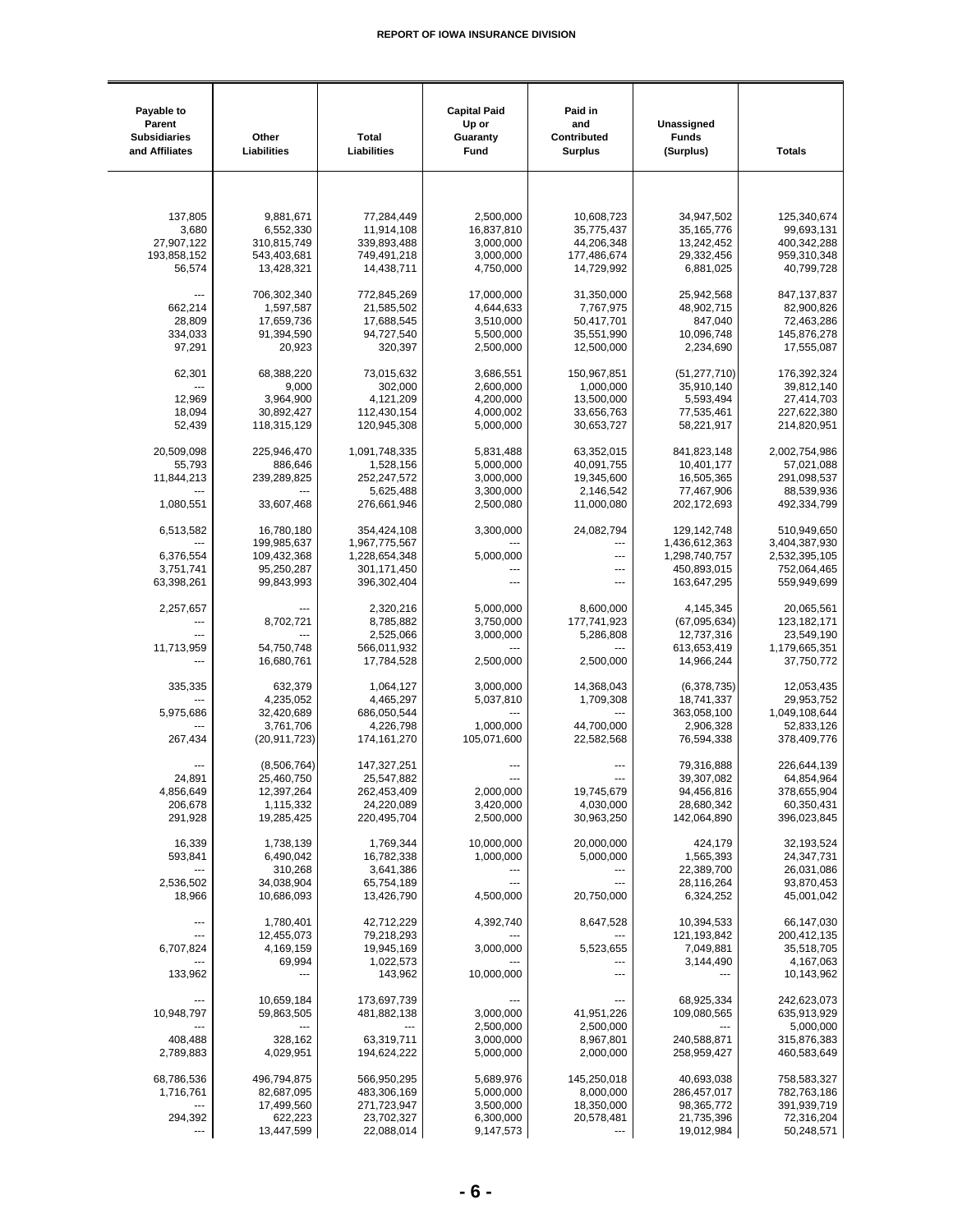#### **Schedule 1-2 - Fire, Casualty and Multiple Line Companies - Liabilities - 2017**

| <b>Name of Company</b>                                                                                                                                                                                                                                                                                                                                                                                            | Losses                                                                           | Loss<br>Adjustment<br><b>Expense</b>                                                            | Other<br><b>Expenses</b>                                                        | <b>Taxes Including</b><br><b>Licenses &amp; Fees</b><br>Fed & Foreign Income<br>& Net Deferred<br><b>Tax Liability</b>       | Unearned<br><b>Premiums</b>                                                              | <b>Dividends</b><br>Declared<br>and<br>Unpaid |
|-------------------------------------------------------------------------------------------------------------------------------------------------------------------------------------------------------------------------------------------------------------------------------------------------------------------------------------------------------------------------------------------------------------------|----------------------------------------------------------------------------------|-------------------------------------------------------------------------------------------------|---------------------------------------------------------------------------------|------------------------------------------------------------------------------------------------------------------------------|------------------------------------------------------------------------------------------|-----------------------------------------------|
| Pharmacists Mutual Insurance Company<br>Plaza Insurance Company<br>Professional Solutions Insurance Company<br>Riverport Insurance Company<br>State Auto Property & Casualty Ins Co<br>Toyota Motor Insurance Company<br>Tri-State Insurance Company of Minnesota<br><b>UFG Specialty Insurance Company</b><br>Union Insurance Company<br>Union Insurance Company of Providence<br>United Fire & Casualty Company | 76,821,407<br>5,556,607<br>798,691,852<br>19,612,178<br>8,656,111<br>553,990,935 | 20,934,869<br>3,046,406<br>193,749,327<br>478,726<br>2,957,776<br>---<br>$- - -$<br>189,297,519 | 9,387,673<br>19,074<br>20,577,464<br>400,526<br>463,207<br>36,931<br>31,501,021 | 1,000,542<br>105,906<br>360,624<br>590,462<br>9,494,532<br>758,725<br>737,257<br>50,610<br>1,608,362<br>515,227<br>3,640,387 | 60,962,774<br>1,935,027<br>474,963,159<br>222,188,050<br>4,616,418<br>---<br>295,450,676 | 430,936<br>405,055<br>6,160,000               |
| Wadena Insurance Company<br>Western Agricultural Insurance Company                                                                                                                                                                                                                                                                                                                                                | 33,476,707                                                                       | 6,102,318                                                                                       | 2,038,040                                                                       | 2,704,291                                                                                                                    | 53,223,685                                                                               |                                               |
| <b>Total Iowa Casualty Companies</b>                                                                                                                                                                                                                                                                                                                                                                              | 5,954,393,238                                                                    | 1,387,541,737                                                                                   | 220, 167, 789                                                                   | 218,201,930                                                                                                                  | 3,960,893,743                                                                            | 29,806,842                                    |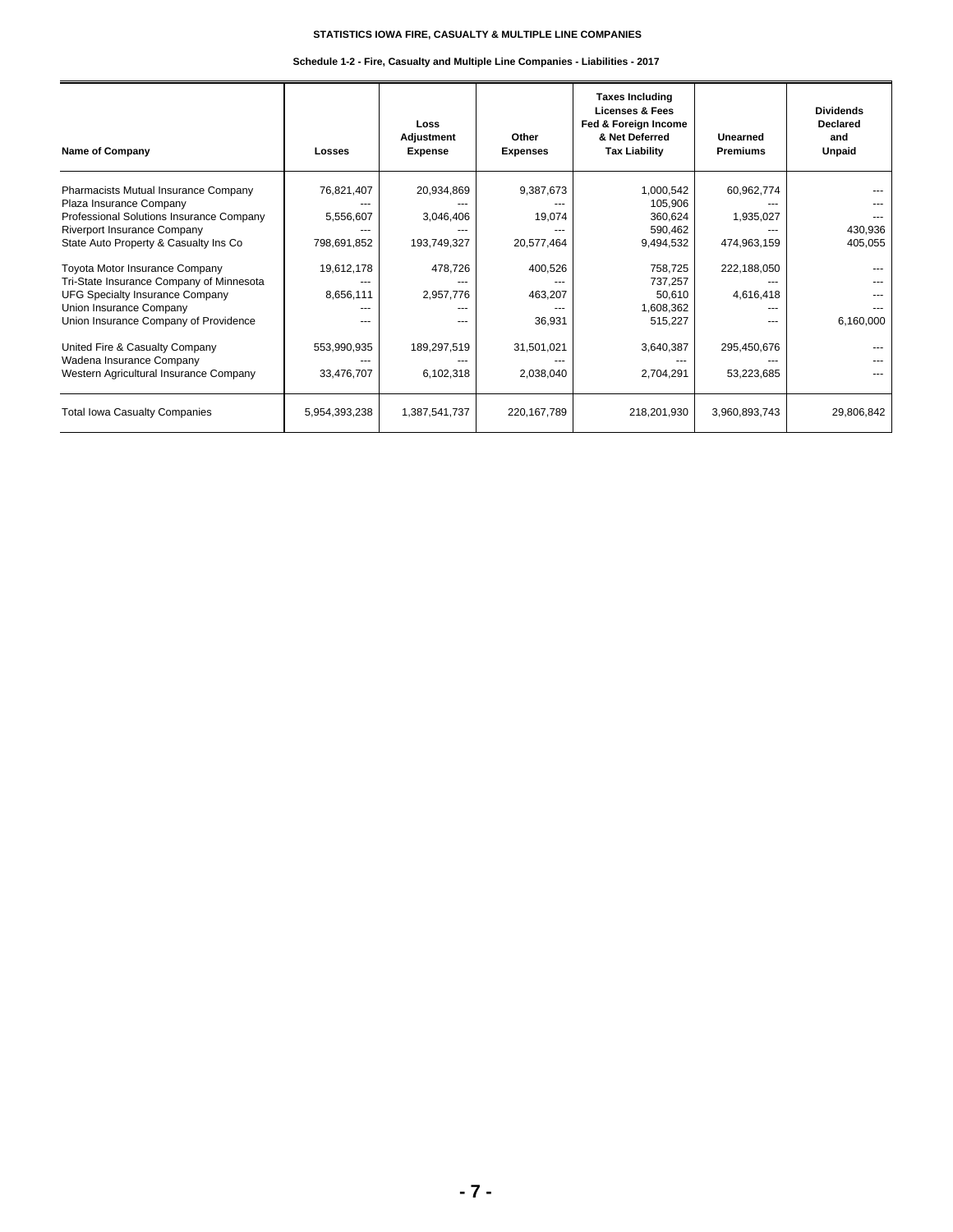| Payable to<br>Parent<br><b>Subsidiaries</b><br>and Affiliates                                                          | Other<br>Liabilities                                                                                                                                            | Total<br>Liabilities                                                                                                                                                                   | <b>Capital Paid</b><br>Up or<br>Guaranty<br><b>Fund</b>                                                                                                  | Paid in<br>and<br>Contributed<br><b>Surplus</b>                                                                                                     | Unassigned<br><b>Funds</b><br>(Surplus)                                                                                                                                              | <b>Totals</b>                                                                                                                                                                               |
|------------------------------------------------------------------------------------------------------------------------|-----------------------------------------------------------------------------------------------------------------------------------------------------------------|----------------------------------------------------------------------------------------------------------------------------------------------------------------------------------------|----------------------------------------------------------------------------------------------------------------------------------------------------------|-----------------------------------------------------------------------------------------------------------------------------------------------------|--------------------------------------------------------------------------------------------------------------------------------------------------------------------------------------|---------------------------------------------------------------------------------------------------------------------------------------------------------------------------------------------|
| 17,844,551<br>377.851<br>1,326,586<br>1,116,105<br>1,395,899<br>558,059<br>24.061<br>4,488<br>$\cdots$<br>5,183<br>696 | 18,572,190<br>19,916,181<br>4,451,814<br>55,316,684<br>332,830,392<br>58,793,465<br>25,358,274<br>6,825,157<br>90,225,483<br>156,510,014<br>11,264<br>3,695,115 | 187,679,455<br>37,866,638<br>15,747,403<br>57,664,669<br>1,831,827,886<br>303,627,569<br>26,653,590<br>23,569,279<br>91.857.907<br>6,716,646<br>1,230,390,552<br>16,447<br>101,240,852 | 4,500,000<br>3,000,000<br>3,500,000<br>5,077,200<br>3,000,000<br>5,000,000<br>3,000,033<br>5,000,000<br>5,280,000<br>7,000,000<br>2,500,000<br>7,021,625 | 18,959,165<br>6,021,076<br>27,500,000<br>138,617,129<br>54,690,000<br>6,677,508<br>5,000,000<br>22,009,385<br>2,988,375<br>205,079,998<br>2,413,632 | 131,398,934<br>4,230,480<br>(661, 947)<br>9,904,209<br>543,347,180<br>196,419,588<br>21,770,743<br>11,556,789<br>18,725,979<br>46,255,270<br>545,363,071<br>2,971,211<br>102,482,320 | 319,078,389<br>65,556,283<br>24,106,532<br>98,568,878<br>2,518,869,395<br>557,737,157<br>60,101,841<br>43,126,101<br>137,593,271<br>61,240,291<br>1,987,833,621<br>5,487,658<br>213,158,429 |
| 480,297,263                                                                                                            | 4,623,850,078                                                                                                                                                   | 16,875,152,627                                                                                                                                                                         | 376,849,121                                                                                                                                              | 1,939,894,523                                                                                                                                       | 9,356,321,582                                                                                                                                                                        | 28,548,217,855                                                                                                                                                                              |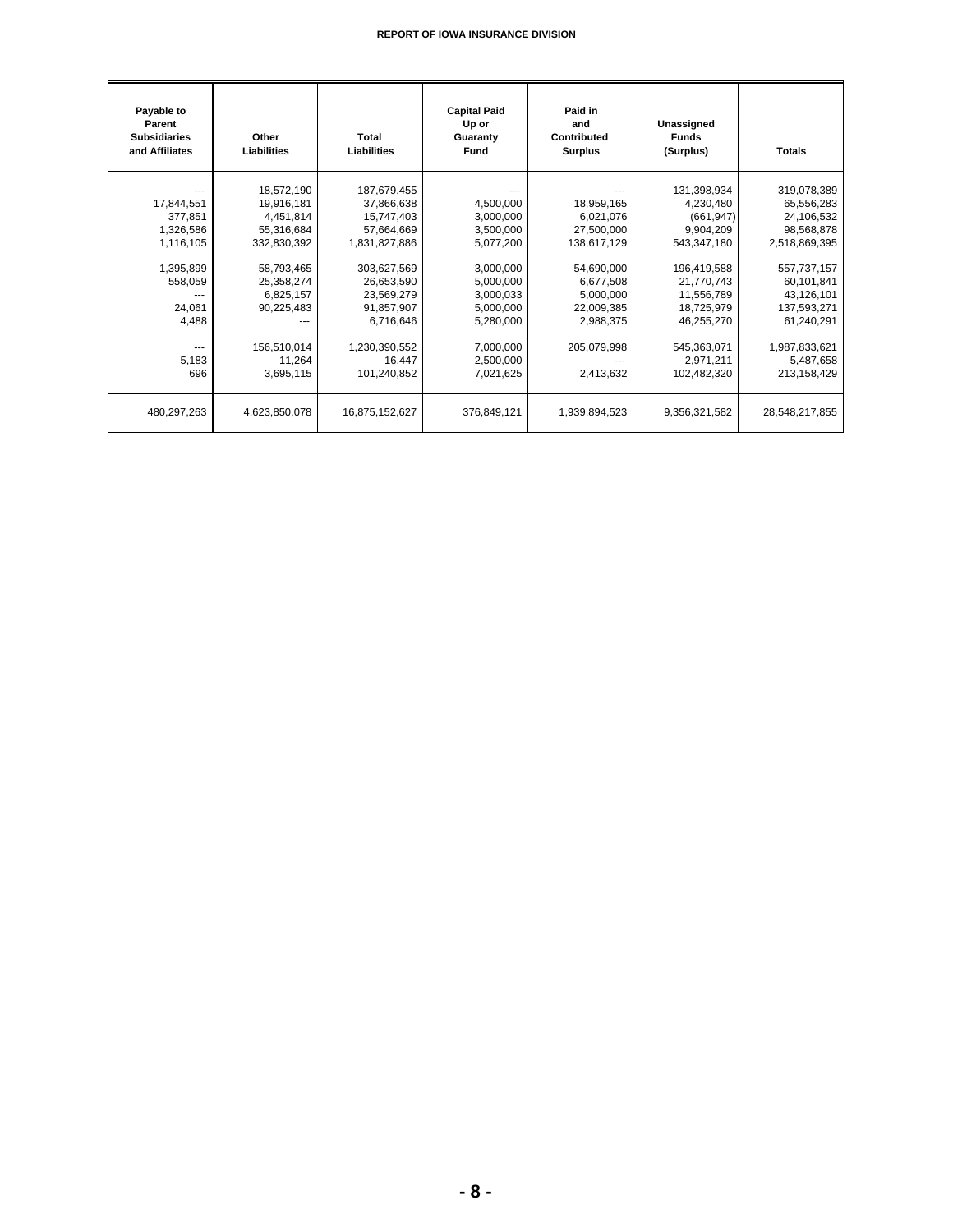#### **Schedule 1-3 - Iowa Fire, Casualty and Multiple Line Companies - Underwriting and Investment Exhibit - 2017**

| <b>Name of Company</b>                                                                                                                                                                            | <b>Premiums</b><br>Earned                                                   | Losses<br><b>Incurred</b>                                               | Loss<br><b>Expenses</b><br><b>Incurred</b>                          | Other<br><b>Underwriting</b><br><b>Expenses</b><br><b>Incurred</b>   | Net<br><b>Underwriting</b><br>Gain or<br>(Loss)                           |
|---------------------------------------------------------------------------------------------------------------------------------------------------------------------------------------------------|-----------------------------------------------------------------------------|-------------------------------------------------------------------------|---------------------------------------------------------------------|----------------------------------------------------------------------|---------------------------------------------------------------------------|
| <b>Iowa Casualty Companies</b>                                                                                                                                                                    |                                                                             |                                                                         |                                                                     |                                                                      |                                                                           |
| Addison Insurance Company<br>Agri General Insurance Company<br>Allied Property and Casualty Ins Co<br>AMCO Insurance Company                                                                      | 39,899,670<br>---<br>---<br>---                                             | 24,058,628<br>---<br>---<br>---                                         | 5,001,060<br>2,968,695<br>---<br>$- - -$                            | 12,409,579<br>(2,843,949)<br>---<br>$---$                            | (1,569,597)<br>(124, 746)                                                 |
| American Mining Insurance Company                                                                                                                                                                 | ---                                                                         | ---                                                                     | $---$                                                               | $--$                                                                 |                                                                           |
| Applied Undwrtrs Captive Risk Assur Co, Inc.<br><b>ARAG Insurance Company</b><br><b>Berkley Assurance Company</b>                                                                                 | ---<br>85,171,266<br>---                                                    | (4,964,192)<br>37,700,557<br>$\overline{a}$                             | 5,133<br>1,814,626<br>$\overline{a}$                                | 3,656,313<br>28,326,210                                              | 1,302,746<br>17,329,873                                                   |
| Berkley National Insurance Company<br>Brookwood Insurance Company                                                                                                                                 | ---<br>                                                                     | ---                                                                     | $\overline{a}$<br>$- - -$                                           | 107,291                                                              | (107, 291)                                                                |
| Carolina Casualty Insurance Company<br><b>Centurion Casualty Company</b><br><b>Clermont Insurance Company</b>                                                                                     | 9,931,932                                                                   | 389,705                                                                 | $---$<br>16,350<br>$\sim$                                           | 1,758,139                                                            | 7,767,738                                                                 |
| <b>Continental Indemnity Company</b><br>Continental Western Insurance Company                                                                                                                     | 66,071,467                                                                  | 26,572,933                                                              | 6,591,292<br>$\overline{a}$                                         | 14,449,359                                                           | 18,457,883                                                                |
| CUMIS Insurance Society, Inc.<br>CUMIS Specialty Insurance Company, Inc.                                                                                                                          | 858,769,613                                                                 | 531,424,798                                                             | 56,533,870                                                          | 250,788,586<br>300                                                   | 20,022,360<br>(300)                                                       |
| Depositors Insurance Company<br>EMC Property & Casualty Company                                                                                                                                   | $\overline{a}$<br>---                                                       | ---                                                                     | $- - -$                                                             |                                                                      |                                                                           |
| <b>EMC Reinsurance Company</b>                                                                                                                                                                    | 134,789,883                                                                 | 111,911,768                                                             | 7,084,786                                                           | 31,179,805                                                           | (15,386,476)                                                              |
| <b>EMCASCO Insurance Company</b><br><b>Employers Mutual Casualty Company</b><br>Farm Bureau Property & Casualty Ins Co<br>Farmers Mutual Hail Ins Co of Iowa<br>Farmland Mutual Insurance Company | 212,565,871<br>1,131,510,592<br>1,221,880,472<br>458,168,561<br>190,216,121 | 108,583,802<br>641,763,106<br>725,060,402<br>299,414,609<br>134,398,355 | 27,899,245<br>147,140,998<br>85,372,756<br>34,134,334<br>19,792,524 | 70,067,685<br>365,772,538<br>329,578,088<br>88,225,715<br>60,049,426 | 6,015,139<br>(23, 166, 050)<br>81,869,226<br>36,393,903<br>(24, 024, 184) |
| Fidelity and Guaranty Insurance Co                                                                                                                                                                |                                                                             |                                                                         |                                                                     |                                                                      |                                                                           |
| FMH Ag Risk Insurance Company<br>Great Plains Casualty, Inc.<br><b>Grinnell Mutual Reinsurance Company</b><br>Grinnell Select Insurance Company                                                   | ---<br>4,780,005<br>581,128,648                                             | ---<br>1,159,853<br>370,160,632<br>---                                  | $\overline{a}$<br>303,512<br>55,310,005<br>$\overline{a}$           | 564,526<br>156,334,650                                               | 2,752,114<br>(676, 639)                                                   |
| GuideOne America Insurance Company                                                                                                                                                                | $---$                                                                       | ---                                                                     | $---$                                                               | ---                                                                  |                                                                           |
| GuideOne Elite Insurance Company<br>GuideOne Mutual Insurance Company                                                                                                                             | 288,550,006                                                                 | 268,190,863                                                             | 45,928,548                                                          | 94,663,970                                                           | (120, 233, 375)                                                           |
| GuideOne National Insurance Company<br>GuideOne Property & Casualty Ins Co                                                                                                                        | 90,171,877                                                                  | 83,809,645                                                              | 14,352,671                                                          | 30,105,397                                                           | (38,095,836)                                                              |
| GuideOne Specialty Mutual Insurance Co<br>Hamilton Mutual Insurance Company                                                                                                                       | 72,137,502                                                                  | 67,047,716                                                              | 11,482,137                                                          | 24,084,318<br>(2,396,491)                                            | (30, 476, 669)<br>2,396,491                                               |
| Illinois EMCASCO Insurance Company                                                                                                                                                                | 157,456,201                                                                 | 80,432,446                                                              | 20,666,107                                                          | 51,901,989                                                           | 4,455,659                                                                 |
| Illinois Insurance Company<br><b>IMT Insurance Company</b>                                                                                                                                        | 22,023,822<br>223,581,563                                                   | 8,857,644<br>150,401,207                                                | 2,197,097<br>25,901,072                                             | 4,816,453<br>71,898,979                                              | 6,152,628<br>(24, 619, 694)                                               |
| Intrepid Insurance Company<br>Iowa American Insurance Company<br>Iowa Medical Mutual Insurance Company                                                                                            | 7,222,633<br>3,355,817                                                      | 4,788,361                                                               | 1,240,774                                                           | 3,060,933<br>299,927                                                 | (1,867,434)<br>3,055,890                                                  |
| Iowa Mutual Insurance Company<br>Key Risk Insurance Company                                                                                                                                       | 21,667,899                                                                  | 14,365,083                                                              | 3,722,321                                                           | 9,182,799                                                            | (5,602,303)                                                               |
| Le Mars Insurance Company<br>Merchants Bonding Company (Mutual)                                                                                                                                   | 35,727,963<br>84,110,292                                                    | 24,061,644<br>5,094,185                                                 | 3,152,123<br>1,898,598                                              | 12,241,858<br>61,333,928                                             | (3,727,662)<br>15,783,581                                                 |
| Merchants National Bonding, Inc.                                                                                                                                                                  | 11,469,585                                                                  | 694,662                                                                 | 259,083                                                             | 8,369,602                                                            | 2,146,238                                                                 |
| MFS Mutual Insurance Company<br>Midwest Family Advantage Insurance Co                                                                                                                             | 1,221,501                                                                   | 596,970                                                                 | 102,984                                                             | 657,880<br>20,498                                                    | (136, 333)<br>(20, 498)                                                   |
| Midwest Family Mutual Insurance Company<br>Milbank Insurance Company<br>MyCompass, Inc.                                                                                                           | 127,775,840<br>274,641,958                                                  | 74,172,040<br>163,415,002                                               | 12,216,646<br>34,743,030                                            | 32,979,323<br>96,586,430                                             | 8,407,831<br>(20, 102, 504)                                               |
| National Indemnity Company of Mid-America<br>National Indemnity Company of the South                                                                                                              | 6,364,587<br>78,279,657                                                     | 3,173,191<br>42,132,191                                                 | 1,030,187<br>10,499,464                                             | 1,791,565<br>19,275,231                                              | 369,644<br>6,372,771                                                      |
| Nationwide Agribusiness Insurance Co<br><b>NCMIC Insurance Company</b>                                                                                                                            |                                                                             |                                                                         |                                                                     |                                                                      |                                                                           |
| Northfield Insurance Company                                                                                                                                                                      | 163,801,325<br>116,362,504                                                  | 77,750,936<br>67,655,060                                                | 31,965,323<br>13,235,997                                            | 45,079,769<br>34,753,546                                             | 9,005,297<br>717,902                                                      |
| Pennsylvania Insurance Company                                                                                                                                                                    | 22,023,822                                                                  | 8,857,644                                                               | 2,197,097                                                           | 4,816,453                                                            | 6,152,628                                                                 |
| Petroleum Marketers Management Ins Co                                                                                                                                                             | 4,312,357                                                                   | 302,732                                                                 | 534,113                                                             | 2,165,789                                                            | 1,309,723                                                                 |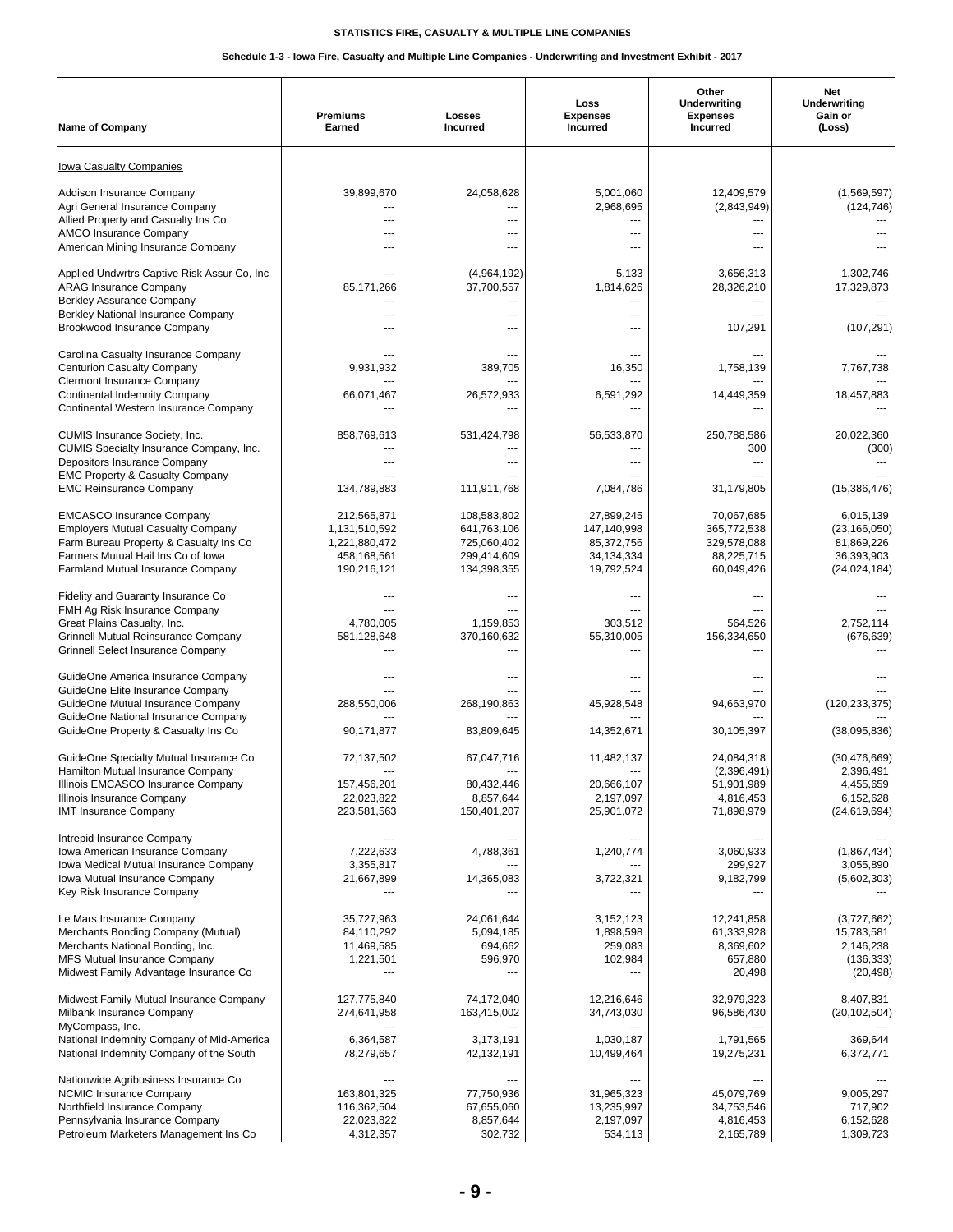| Net<br>Investment<br>Income<br>Earned | <b>Net Realized</b><br><b>Capital Gain</b><br>or (Loss) | Gain or (Loss)<br><b>From Other</b><br>Income | <b>Deduct</b><br>Dividends to<br>Policyholders | <b>Deduct</b><br><b>Federal and</b><br><b>Foreign Income</b><br><b>Taxes Incurred</b> | <b>Net</b><br>Income     |
|---------------------------------------|---------------------------------------------------------|-----------------------------------------------|------------------------------------------------|---------------------------------------------------------------------------------------|--------------------------|
|                                       |                                                         |                                               |                                                |                                                                                       |                          |
|                                       |                                                         |                                               |                                                |                                                                                       |                          |
| 3,341,396                             | (4,806)                                                 | (1)                                           | ---                                            | 244,679                                                                               | 1,522,313                |
| 2,224,685                             | 338,400                                                 | 1,012                                         |                                                | (1,365,005)                                                                           | 3,804,356                |
| (373,052)                             | 2,776,783                                               | 49,009                                        |                                                | 253,841                                                                               | 2,198,899                |
| 5,650,409                             | (34, 942)                                               | 139,425                                       | ---                                            | 3,311,146                                                                             | 2,443,746                |
| 629,431                               | 23,136                                                  |                                               | ---                                            | 105,536                                                                               | 547,031                  |
|                                       |                                                         |                                               |                                                |                                                                                       |                          |
| 6,276,568<br>1,997,000                | 50,859<br>168,779                                       | (3,302,312)<br>---                            | ---<br>---                                     | (121, 950)<br>6,317,187                                                               | 4,449,811<br>13,178,465  |
| 1,210,258                             | (10, 479)                                               | 167                                           | ---                                            | 239,176                                                                               | 960,770                  |
| 1,155,274                             | 11,627                                                  | ---                                           | ---                                            | 322,136                                                                               | 844,765                  |
| 26,009                                | ---                                                     | 77                                            | ---                                            | (5, 771)                                                                              | (75, 434)                |
|                                       |                                                         |                                               |                                                |                                                                                       |                          |
| 3,212,846                             | 5,999                                                   | ---                                           | ---                                            | 468,994                                                                               | 2,749,851                |
| 793,900<br>555,797                    | 2,470                                                   | ---<br>---                                    | ---<br>---                                     | 3,008,945<br>95,011                                                                   | 5,552,693<br>463,256     |
| 1,528,566                             | 4,901,761                                               | 9,023                                         |                                                | 6,441,196                                                                             | 18,456,037               |
| 2,552,374                             | (21, 130)                                               | $\overline{a}$                                | ---                                            | 458,002                                                                               | 2,073,241                |
|                                       |                                                         |                                               |                                                |                                                                                       |                          |
| 57,934,600                            | (11,626,033)                                            | 2,680,767                                     | ---                                            | 24,047,786                                                                            | 44,963,908               |
| 1,949,877                             | 90,905                                                  | ---                                           | ---                                            | 161,012                                                                               | 1,879,470                |
| 889,517                               | 1,830,016                                               | 36,146                                        | ---                                            | 509,349                                                                               | 2,246,330                |
| 3,219,946<br>12,067,834               | (223, 213)<br>1,230,643                                 | 911,253                                       | ---<br>---                                     | 835,549<br>(2,327,636)                                                                | 2,161,184<br>1,150,890   |
|                                       |                                                         |                                               |                                                |                                                                                       |                          |
| 14,306,366                            | 1,326,077                                               | 33,619                                        | 4,799,365                                      | 3,805,701                                                                             | 13,076,135               |
| 72,252,659                            | 23,048,633                                              | 379,140                                       | 24,885,591                                     | (11,698,561)                                                                          | 59,327,352               |
| 65,178,433                            | 2,905,801                                               | (469, 521)                                    | 25,094                                         | 32, 351, 524                                                                          | 117,107,321              |
| 5,846,132                             | 5,146,643                                               | (548,980)                                     | ---                                            | 14,194,484                                                                            | 32,643,215               |
| 12,117,764                            | 2,327,357                                               | 2,618,309                                     | 125,666                                        | (2,911,653)                                                                           | (4, 174, 767)            |
| 486,058                               | 817                                                     | 5,115                                         | ---                                            | 100,187                                                                               | 391,803                  |
| 3,063,318                             | ---                                                     | (216, 395)                                    | ---                                            | 96,604                                                                                | 2,750,319                |
| 408,688                               | 83,905                                                  |                                               | ---                                            | 1,016,600                                                                             | 2,228,107                |
| 40,471,665                            | 2,874,610                                               | 311,452                                       | 807,515                                        | 2,971,031                                                                             | 39,202,541               |
| 333,640                               | 173,548                                                 |                                               |                                                | 146,260                                                                               | 360,928                  |
| 279,871                               | 1                                                       | ---                                           | ---                                            | 95,208                                                                                | 184,664                  |
| 639,902                               | 5,741                                                   | $---$                                         | $\overline{a}$                                 | 222,879                                                                               | 422,764                  |
| 17,634,623                            | 5,318,400                                               | 8,545,463                                     | 201,335                                        | (3,454,155)                                                                           | (85, 482, 069)           |
| 1,235,000                             | 59,231                                                  |                                               | ---                                            | 427,454                                                                               | 866,777                  |
| 10,512,382                            | 1,381,078                                               | 2,905,811                                     | ---                                            | (921, 965)                                                                            | (22, 374, 600)           |
|                                       |                                                         |                                               |                                                |                                                                                       |                          |
| 8,868,587                             | 1,131,401                                               | 2,320,248                                     | ---                                            | (1,519,379)                                                                           | (16, 637, 054)           |
| 1,471,887<br>10,538,013               | (265, 143)<br>1,162,033                                 | 76<br>24,906                                  | 3,555,085                                      | (269, 193)<br>2,868,940                                                               | 3,872,504<br>9,756,586   |
| 452,680                               |                                                         | 4,402                                         |                                                | 2,163,643                                                                             | 4,446,067                |
| 8,161,866                             | 3,399,061                                               | 1,221,471                                     | 719,355                                        | (6,275,698)                                                                           | (6, 280, 953)            |
|                                       |                                                         |                                               |                                                |                                                                                       |                          |
| 333,350                               | (513)                                                   | $\hspace{1.5cm} \textbf{---}$                 |                                                | (7, 554)                                                                              | 340,391                  |
| 421,249                               | 1,567                                                   | 31,533                                        | 40,304                                         | (503, 198)                                                                            | (950, 191)               |
| 43,843<br>1,266,141                   | 11,770<br>934,439                                       | $\overline{\phantom{a}}$<br>92,459            | 3,099,733<br>120,911                           | 11,578<br>(443,780)                                                                   | 192<br>(2,986,395)       |
| 837,484                               | 114,934                                                 |                                               | ---                                            | 196,671                                                                               | 755,747                  |
|                                       |                                                         |                                               |                                                |                                                                                       |                          |
| 1,434,581                             | 5,893                                                   | 214,016                                       | 253,480                                        | (647, 317)                                                                            | (1,679,335)              |
| 2,896,725                             | 2,834,419                                               | (43, 199)                                     | 2,581,784                                      | 5,804,619                                                                             | 13,085,123               |
| 470,689                               | 303,997                                                 | (957)                                         | 352,062                                        | 780,337                                                                               | 1,787,568                |
| 106,241<br>20,498                     | 243,128<br>---                                          | 119,443<br>---                                | ---<br>$\overline{\phantom{a}}$                | ---<br>---                                                                            | 332,480                  |
|                                       |                                                         |                                               |                                                |                                                                                       |                          |
| 2,448,009                             | 90,349                                                  | 330,366                                       | 746,058                                        | 4,329,575                                                                             | 6,200,922                |
| 15,551,076                            | 6,107,632                                               | 504,148                                       | 109,719                                        | (2,536,847)                                                                           | 4,487,480                |
|                                       |                                                         |                                               | ---                                            |                                                                                       |                          |
| 6,678,332<br>7,164,215                | 40, 157, 336<br>45,390,896                              | (103)<br>(193, 330)                           | ---                                            | 1,139,803<br>4,315,630                                                                | 46,065,406<br>54,418,922 |
|                                       |                                                         |                                               |                                                |                                                                                       |                          |
| 2,966,565                             | (175, 707)                                              | 63,754                                        | $\overline{\phantom{a}}$                       | 1,328,819                                                                             | 1,525,793                |
| 11,681,039                            | 1,796,635                                               | 1,010,821                                     | 4,856,073                                      | 5,390,803                                                                             | 13,246,916               |
| 9,444,646                             | 100,659                                                 | 156,591                                       | 235,972                                        | 1,731,947                                                                             | 8,451,878                |
| 531,010                               | ---                                                     | 2,884                                         | ---                                            | 2,198,458                                                                             | 4,488,064                |
| 752,533                               | 293,656                                                 | 74,125                                        | $\overline{\phantom{a}}$                       | 612,378                                                                               | 1,817,659                |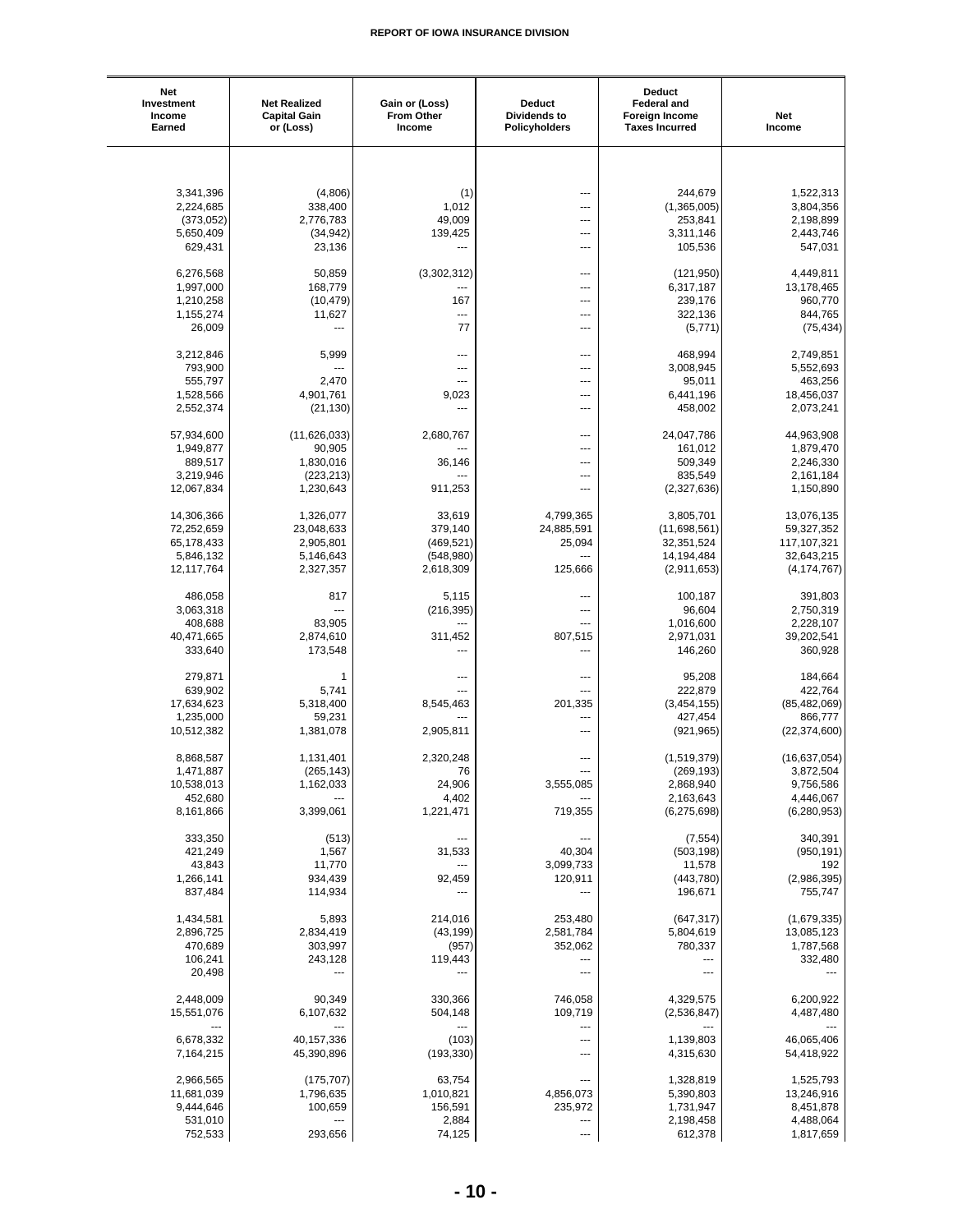#### **Schedule 1-3 - Iowa Fire, Casualty and Multiple Line Companies - Underwriting and Investment Exhibit - 2017**

| <b>Name of Company</b>                                                         | <b>Premiums</b><br>Earned | Losses<br><b>Incurred</b> | Loss<br><b>Expenses</b><br><b>Incurred</b> | Other<br>Underwriting<br><b>Expenses</b><br><b>Incurred</b> | <b>Net</b><br><b>Underwriting</b><br>Gain or<br>(Loss) |
|--------------------------------------------------------------------------------|---------------------------|---------------------------|--------------------------------------------|-------------------------------------------------------------|--------------------------------------------------------|
| Pharmacists Mutual Insurance Company<br>Plaza Insurance Company                | 99,606,669                | 52,555,930                | 13,239,017                                 | 35,271,242                                                  | (1,459,520)                                            |
| Professional Solutions Insurance Company<br><b>Riverport Insurance Company</b> | 3,340,534                 | 1,116,344                 | 1,615,475                                  | 621,191                                                     | (12, 476)                                              |
| State Auto Property & Casualty Ins Co                                          | 1,000,481,417             | 595,297,503               | 126,563,891                                | 351,850,566                                                 | (73, 230, 543)                                         |
| Toyota Motor Insurance Company<br>Tri-State Insurance Company of Minnesota     | 80,658,507                | 59,264,074                | 126,691                                    | 17,816,975                                                  | 3,450,767                                              |
| <b>UFG Specialty Insurance Company</b><br>Union Insurance Company              | 9,974,917                 | 6,014,658                 | 1,250,265                                  | 3,102,394                                                   | (392, 400)                                             |
| Union Insurance Company of Providence                                          |                           |                           |                                            |                                                             |                                                        |
| United Fire & Casualty Company<br>Wadena Insurance Company                     | 638,394,730               | 384,938,015               | 80,016,977                                 | 195,739,391                                                 | (22, 299, 653)                                         |
| Western Agricultural Insurance Company                                         | 106,250,309               | 63,065,125                | 7,423,558                                  | 28,656,022                                                  | 7,105,604                                              |
| <b>Total Iowa Casualty Companies</b>                                           | 8,745,849,895             | 5,315,685,827             | 917,530,432                                | 2,651,172,188                                               | (138, 538, 547)                                        |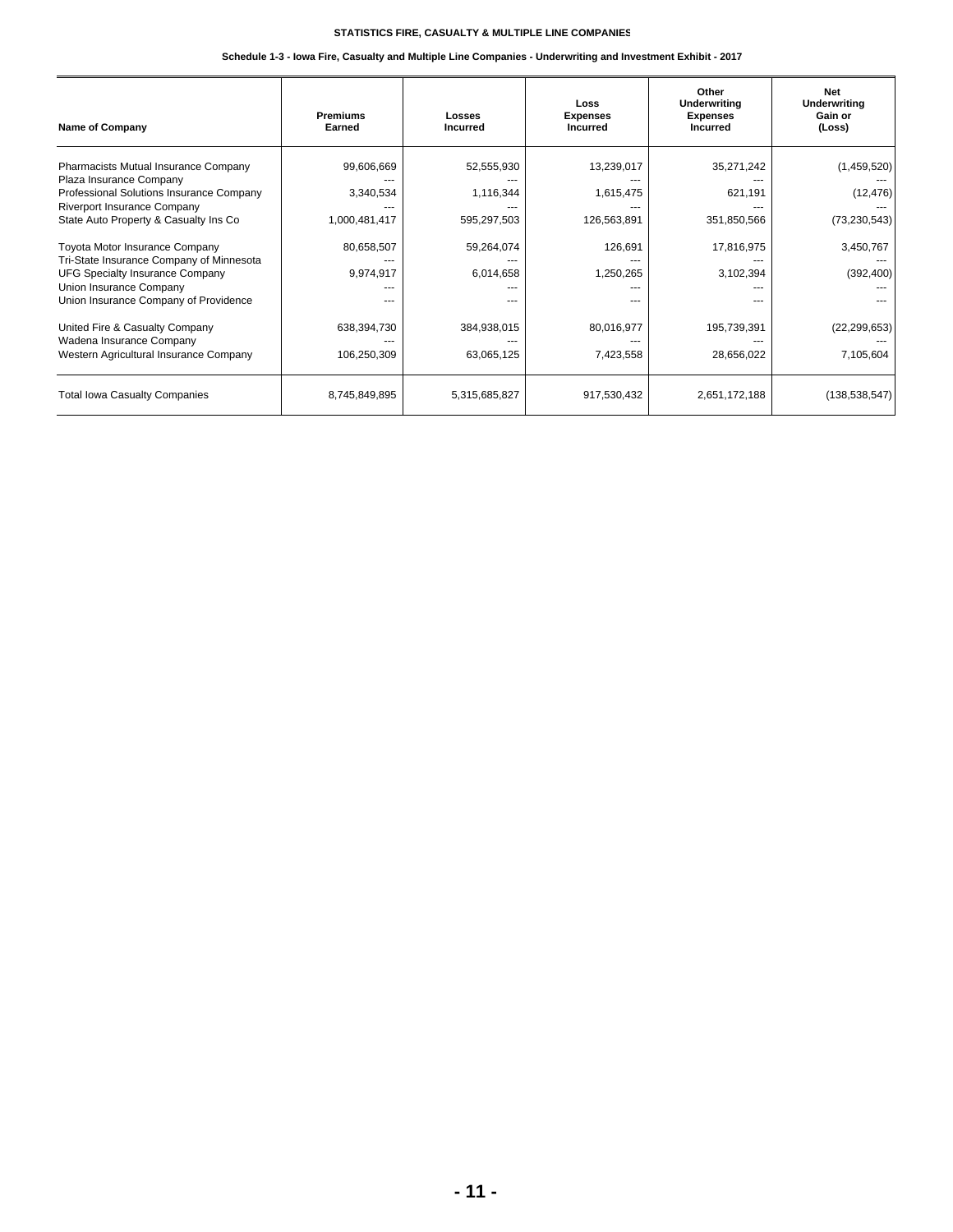| <b>Net</b><br>Investment<br>Income<br>Earned                                                                                                                 | <b>Net Realized</b><br><b>Capital Gain</b><br>or (Loss)                                                                                             | Gain or (Loss)<br><b>From Other</b><br>Income                                    | <b>Deduct</b><br><b>Dividends to</b><br><b>Policyholders</b>                                               | <b>Deduct</b><br><b>Federal and</b><br>Foreign Income<br><b>Taxes Incurred</b>                                                                       | <b>Net</b><br>Income                                                                                                                                        |
|--------------------------------------------------------------------------------------------------------------------------------------------------------------|-----------------------------------------------------------------------------------------------------------------------------------------------------|----------------------------------------------------------------------------------|------------------------------------------------------------------------------------------------------------|------------------------------------------------------------------------------------------------------------------------------------------------------|-------------------------------------------------------------------------------------------------------------------------------------------------------------|
| 6,561,209<br>369,904<br>274,037<br>941,063<br>53,963,580<br>13,536,464<br>800,934<br>894,314<br>1,079,751<br>2,216,575<br>40,268,324<br>109,261<br>5,628,425 | 10,939,025<br>39,099<br>(823)<br>19,268<br>59,189,701<br>1,676,370<br>(2, 325)<br>3,403<br>(2,602)<br>(233,040)<br>1,361,454<br>(1, 452)<br>242,754 | 246,221<br>22,117<br>1,972,834<br>(1,340,962)<br>8,537<br>3,988,251<br>(40, 827) | $---$<br>---<br>$---$<br>---<br>399,691<br>$---$<br>$--$<br>---<br>---<br>---<br>3,651,684<br>---<br>2,182 | 1,178,408<br>80,471<br>78,371<br>142,032<br>3,484,725<br>6,437,800<br>145,810<br>(170, 526)<br>185,004<br>515,220<br>360,412<br>(8,940)<br>3,403,227 | 15,108,527<br>328,532<br>204,484<br>818,299<br>38,011,156<br>10,884,839<br>652,799<br>684,380<br>892,146<br>1,468,316<br>19,306,280<br>116,748<br>9,530,547 |
| 572,794,836                                                                                                                                                  | 221,031,891                                                                                                                                         | 24,878,405                                                                       | 51,568,659                                                                                                 | 115,943,030                                                                                                                                          | 512,654,895                                                                                                                                                 |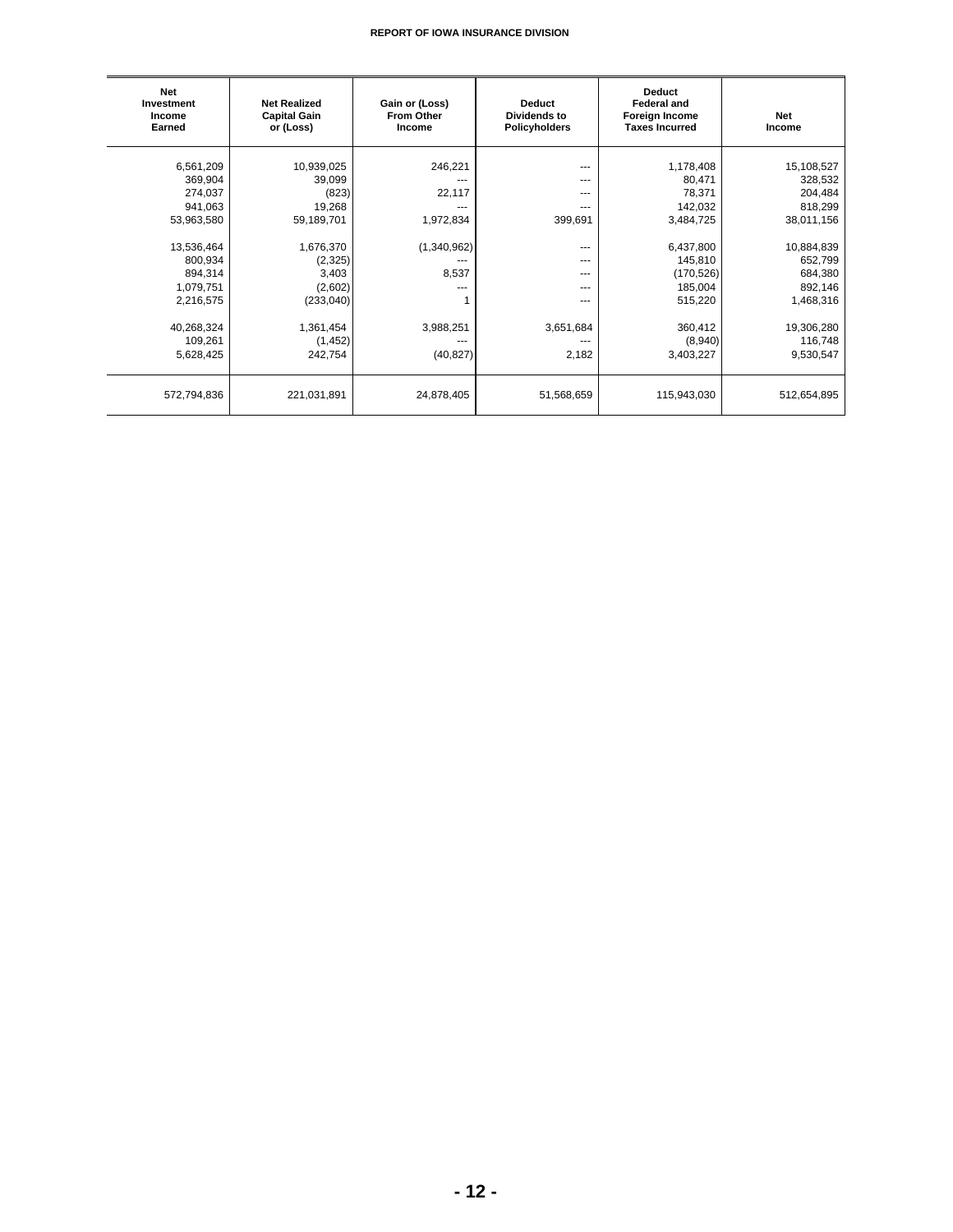#### **Schedule 1-4 - Iowa Fire, Casualty and Multiple Line Companies - Underwriting and Investment Exhibit - 2017**

| <b>Name of Company</b>                                                                                                                                                                                                       | <b>Surplus</b><br>Dec. 31, 2016                                                     | Net<br>Income                                                                | Net<br>Unrealized<br><b>Capital Gains</b><br>or Losses          | Change in<br><b>Net Deferred</b><br><b>Income Tax</b>                                  | Change in<br>Non-Admitted<br><b>Assets</b>                                | Change in<br>Provision<br>for<br>Reinsurance    |
|------------------------------------------------------------------------------------------------------------------------------------------------------------------------------------------------------------------------------|-------------------------------------------------------------------------------------|------------------------------------------------------------------------------|-----------------------------------------------------------------|----------------------------------------------------------------------------------------|---------------------------------------------------------------------------|-------------------------------------------------|
| Iowa Casualty Companies                                                                                                                                                                                                      |                                                                                     |                                                                              |                                                                 |                                                                                        |                                                                           |                                                 |
| Addison Insurance Company<br>Agri General Insurance Company<br>Allied Property and Casualty Ins Co<br>AMCO Insurance Company<br>American Mining Insurance Company                                                            | 47,031,688<br>111,478,157<br>58,984,018<br>201,328,200<br>26,085,844                | 1,522,313<br>3,804,356<br>2,198,899<br>2,443,746<br>547,031                  | 11,792<br>8,055,283<br>(629, 124)<br>(675, 930)<br>(9,630)      | (827, 181)<br>(867, 322)<br>(35, 464)<br>7,845,710<br>(370, 962)                       | 317,618<br>308,549<br>(233, 824)<br>(2,041,970)<br>108,735                | ---<br>---<br>---<br>552,843<br>---             |
| Applied Undwrtrs Captive Risk Assur Co, Inc.<br><b>ARAG Insurance Company</b><br><b>Berkley Assurance Company</b><br>Berkley National Insurance Company<br>Brookwood Insurance Company                                       | 59.406.945<br>57,128,445<br>53,749,652<br>50,971,990<br>7,312,322                   | 4,449,811<br>13,178,465<br>960,770<br>844,765<br>(75, 434)                   | 1,936,838<br>1,941,802<br>---<br>(21, 672)                      | (7,639,887)<br>(176, 705)<br>(34, 890)<br>(109, 119)<br>(2,805)                        | 6,138,861<br>(116, 392)<br>99.209<br>(537, 226)<br>607                    | ---<br>---<br>---<br>---<br>---                 |
| Carolina Casualty Insurance Company<br><b>Centurion Casualty Company</b><br>Clermont Insurance Company<br><b>Continental Indemnity Company</b><br>Continental Western Insurance Company                                      | 101,297,396<br>33,961,447<br>22,715,293<br>97,431,850<br>92,071,829                 | 2,749,851<br>5,552,693<br>463,256<br>18,456,037<br>2,073,241                 | (24, 162)<br>---<br>---<br>1,919,866<br>101                     | (598, 592)<br>(4,000)<br>(63, 245)<br>(2,615,998)<br>(214, 199)                        | (47, 801)<br>178,190<br>471<br>(55, 329)                                  | ---<br>---<br>---<br>---<br>---                 |
| CUMIS Insurance Society, Inc.<br>CUMIS Specialty Insurance Company, Inc.<br>Depositors Insurance Company<br><b>EMC Property &amp; Casualty Company</b><br><b>EMC Reinsurance Company</b>                                     | 869,240,063<br>53,021,383<br>37,039,125<br>88,820,606<br>208,558,017                | 44,963,908<br>1,879,470<br>2,246,330<br>2,161,184<br>1,150,890               | 10,220,786<br>(450, 148)<br>177,590<br>9,947,656                | (7,863,903)<br>592,079<br>46,729<br>(4,047)<br>(2,388,332)                             | (4, 298, 803)<br>(861, 548)<br>16,615<br>(15, 941)                        | 690,600<br>---<br>---<br>---<br>---             |
| <b>EMCASCO Insurance Company</b><br><b>Employers Mutual Casualty Company</b><br>Farm Bureau Property & Casualty Ins Co<br>Farmers Mutual Hail Ins Co of Iowa<br>Farmland Mutual Insurance Company                            | 144,786,930<br>1,378,562,262<br>1,193,502,375<br>423,829,145<br>171,377,467         | 13,076,135<br>59,327,352<br>117,107,321<br>32,643,215<br>(4, 174, 767)       | 6,502,118<br>34,989,656<br>24,483,021<br>(3,808,520)<br>245,252 | (4,800,555)<br>(30, 449, 651)<br>(10, 305, 825)<br>(1,773,845)<br>(6, 280, 123)        | (3,655,038)<br>(21, 535, 309)<br>(21, 139, 135)<br>3,435,092<br>1,761,791 | (213, 215)<br>93,000<br>(285, 212)<br>2,500,759 |
| Fidelity and Guaranty Insurance Co<br>FMH Ag Risk Insurance Company<br>Great Plains Casualty, Inc.<br>Grinnell Mutual Reinsurance Company<br>Grinnell Select Insurance Company                                               | 19,201,223<br>112,198,642<br>17,819,614<br>589,902,926<br>24,626,797                | 391,803<br>2,750,319<br>2,228,107<br>39,202,541<br>360,928                   | 11,555<br>994,301<br>5,621,090<br>---                           | 52,319<br>(5,326,980)<br>(17,900)<br>(7,805,723)<br>18,620                             | 4,433,539<br>(14, 207, 757)<br>(40, 101)                                  | 329,214<br>---<br>---                           |
| GuideOne America Insurance Company<br>GuideOne Elite Insurance Company<br>GuideOne Mutual Insurance Company<br>GuideOne National Insurance Company<br>GuideOne Property & Casualty Ins Co                                    | 10,801,393<br>25,054,083<br>421,779,317<br>47,755,244<br>223,705,533                | 184,664<br>422,764<br>(85, 482, 069)<br>866,777<br>(22,374,600)              | ---<br>1,022<br>(15, 954, 395)<br>(16, 152)<br>3,935,504        | 3,251<br>10,132<br>(3,280,496)<br>459<br>1,138,841                                     | ---<br>454<br>3,284,922<br>(2, 156, 772)                                  | ---<br>---<br>321,041<br>---<br>---             |
| GuideOne Specialty Mutual Insurance Co<br>Hamilton Mutual Insurance Company<br>Illinois EMCASCO Insurance Company<br>Illinois Insurance Company<br><b>IMT Insurance Company</b>                                              | 94,237,778<br>35,764,631<br>106,978,670<br>32,183,969<br>179,084,431                | (16, 637, 054)<br>3,872,504<br>9,756,586<br>4,446,067<br>(6, 280, 953)       | 48,228<br>53,839<br>4,601,570<br>$\sim$ $\sim$<br>4,779,410     | 1,718,180<br>(1,669,075)<br>(3,588,922)<br>(535, 403)<br>(2,489,162)                   | (50, 244)<br>1,321,325<br>(2,779,449)<br>35,709<br>428,075                | ---<br>$\sim$<br>6,339                          |
| Intrepid Insurance Company<br>Iowa American Insurance Company<br>Iowa Medical Mutual Insurance Company<br>Iowa Mutual Insurance Company<br>Key Risk Insurance Company                                                        | 10,083,789<br>9,799,182<br>22,389,787<br>36,232,639<br>30,833,746                   | 340,391<br>(950, 191)<br>192<br>(2,986,395)<br>755,747                       | ---<br>19,377<br>(1,493,785)<br>6,486                           | (139, 263)<br>(29, 369)<br>(70,008)                                                    | 48,596<br>30,457<br>58,833                                                | ---<br>(279)<br>(363)<br>---                    |
| Le Mars Insurance Company<br>Merchants Bonding Company (Mutual)<br>Merchants National Bonding, Inc.<br>MFS Mutual Insurance Company<br>Midwest Family Advantage Insurance Co                                                 | 25,543,803<br>108,418,271<br>13,761,658<br>2,826,257                                | (1,679,335)<br>13,085,123<br>1,787,568<br>332,480                            | 31,869<br>1,035,026<br>189,116<br>(14, 683)                     | (906, 020)<br>(687, 281)<br>(80,002)<br>4,800                                          | 1,333,263<br>(657, 297)<br>(158, 422)<br>(4, 364)                         | ---<br>---<br>---<br>---<br>---                 |
| Midwest Family Mutual Insurance Company<br>Milbank Insurance Company<br>MyCompass, Inc.<br>National Indemnity Company of Mid-America                                                                                         | 63,068,445<br>144,703,563<br>5,000,000<br>188,348,926                               | 6,200,922<br>4,487,480<br>46,065,406                                         | 2,190,443<br>4,142,686<br>24,856,209                            | (849, 037)<br>(14, 415, 454)<br>(6,717,582)                                            | 137,208<br>17,210,745<br>3,707                                            | (64, 972)<br>---                                |
| National Indemnity Company of the South<br>Nationwide Agribusiness Insurance Co<br><b>NCMIC Insurance Company</b><br>Northfield Insurance Company<br>Pennsylvania Insurance Company<br>Petroleum Marketers Management Ins Co | 198,345,256<br>70,341,104<br>292,380,261<br>125,333,103<br>44,624,816<br>23,251,230 | 54,418,922<br>1,525,793<br>13,246,916<br>8,451,878<br>4,488,064<br>1,817,659 | 23,123,941<br>297,666<br>2,519,545<br>140,053<br>2,939,406      | (11, 158, 014)<br>(916, 599)<br>(3,420,216)<br>(3,762,581)<br>(542, 999)<br>(107, 898) | 1,229,322<br>3,174,219<br>857,010<br>2,753,319<br>43,996<br>260,160       | 456,438<br>---<br>---<br>$\cdots$               |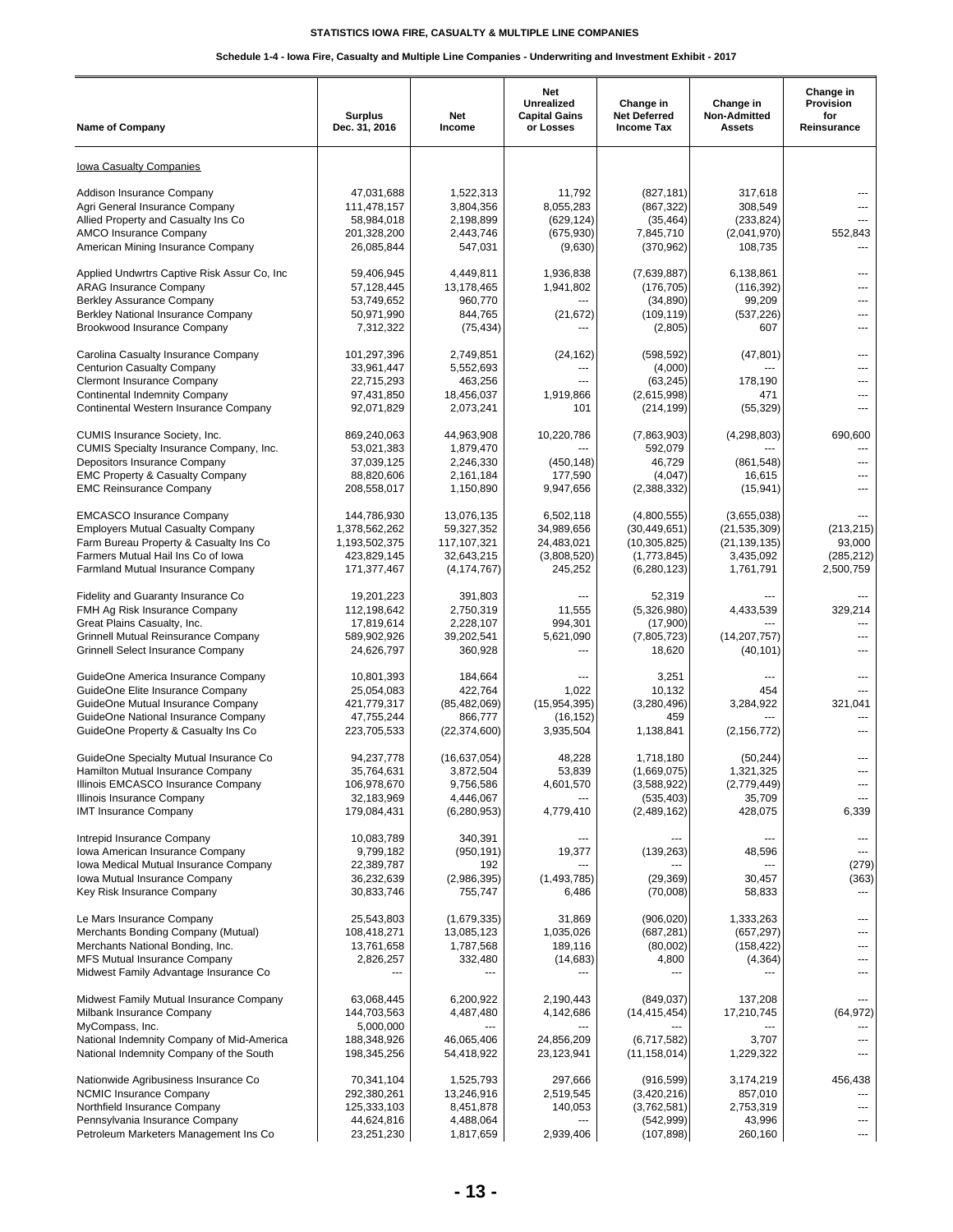| Capital<br><b>Changes</b> | <b>Surplus</b><br><b>Adjustments</b> | <b>Dividends</b><br>to<br><b>Stockholders</b> | Misc. Gain<br>or<br>Loss     | Increase<br>or<br>Decrease in<br>Surplus | <b>Surplus</b><br>Dec. 31, 2017 |
|---------------------------|--------------------------------------|-----------------------------------------------|------------------------------|------------------------------------------|---------------------------------|
|                           |                                      |                                               |                              |                                          |                                 |
|                           |                                      |                                               |                              |                                          |                                 |
|                           | ---                                  |                                               | ---                          | 1,024,542                                | 48,056,230                      |
|                           | ---                                  | (35,000,000)                                  |                              | (23,699,134)                             | 87,779,023                      |
|                           | ---<br>---                           | ---                                           | 164,295<br>366,531           | 1,464,782<br>8,490,930                   | 60,448,800<br>209,819,130       |
| ---                       | $\overline{a}$                       |                                               | ---                          | 275,173                                  | 26,361,017                      |
|                           |                                      |                                               |                              |                                          |                                 |
| 5,000,000                 | 5,000,000                            | ---<br>(10,640,291)                           | ---<br>---                   | 14,885,623<br>4,186,879                  | 74,292,568<br>61,315,324        |
|                           | ---                                  | ---                                           | ---                          | 1,025,089                                | 54,774,741                      |
|                           | ---                                  | ---                                           |                              | 176,748                                  | 51,148,738                      |
| ---                       | 10,000,000                           | ---                                           | ---                          | 9,922,368                                | 17,234,690                      |
| ---                       | ---                                  | ---                                           | ---                          | 2,079,296                                | 103,376,692                     |
| ---                       | ---                                  | ---                                           | ---                          | 5,548,693                                | 39,510,140                      |
| ---<br>---                | ---<br>---                           | ---<br>---                                    | ---<br>---                   | 578,201<br>17,760,376                    | 23,293,494<br>115,192,226       |
| ---                       | ---                                  | ---                                           | ---                          | 1,803,815                                | 93,875,643                      |
|                           |                                      |                                               |                              |                                          |                                 |
| ---<br>---                | ---<br>---                           | ---<br>---                                    | (1,945,999)                  | 41,766,588<br>2,471,549                  | 911,006,651<br>55,492,932       |
| ---                       | ---                                  | ---                                           | 830,477                      | 1,811,840                                | 38,850,965                      |
| 300,000                   | ---                                  | (8,557,500)                                   |                              | (5,906,158)                              | 82,914,448                      |
| ---                       | ---                                  |                                               | (1,579,437)                  | 7,114,836                                | 215,672,853                     |
| 300,000                   | $---$                                | (2,700,000)                                   | 3,015,952                    | 11,738,612                               | 156,525,542                     |
|                           | ---                                  |                                               | 15,931,268                   | 58,050,101                               | 1,436,612,363                   |
|                           | ---                                  | <br>---                                       |                              | 110,238,382                              | 1,303,740,757                   |
| ---                       | ---<br>---                           | ---                                           | (3, 146, 862)<br>(1,783,084) | 27,063,869<br>(7,730,172)                | 450,893,015<br>163,647,295      |
|                           |                                      |                                               |                              |                                          |                                 |
| ---                       | ---                                  | (1,900,000)                                   |                              | (1,455,878)                              | 17,745,345                      |
| ---<br>---                | ---<br>---                           | ---<br>---                                    | ---<br>---                   | 2,197,647<br>3,204,508                   | 114,396,289<br>21,024,122       |
| ---                       | ---                                  | ---                                           | 940,342                      | 23,750,493                               | 613,653,419                     |
|                           | ---                                  | (5,000,000)                                   | ---                          | (4,660,553)                              | 19,966,244                      |
| ---                       | ---                                  | ---                                           | ---                          | 187,915                                  | 10,989,308                      |
| ---                       | ---                                  | ---                                           | ---                          | 434,372                                  | 25,488,455                      |
| ---                       | ---                                  | ---                                           | 42,389,780                   | (58, 721, 217)                           | 363,058,100                     |
| ---<br>---                | ---<br>$---$                         | ---<br>---                                    | ---<br>---                   | 851,084<br>(19, 457, 027)                | 48,606,328<br>204,248,506       |
|                           |                                      |                                               |                              |                                          |                                 |
| ---                       | ---                                  | ---                                           |                              | (14,920,890)                             | 79,316,888                      |
| ---                       | ---                                  | (1,000,000)                                   | (36, 142)<br>2,234,040       | 3,542,451<br>9,223,825                   | 39,307,082<br>116,202,495       |
| ---                       | ---                                  |                                               |                              | 3,946,373                                | 36,130,342                      |
| ---                       | ---                                  | ---                                           | ---                          | (3,556,291)                              | 175,528,140                     |
| ---                       | 20,000,000                           | ---                                           | ---                          | 20,340,391                               | 30,424,179                      |
| ---                       | ---                                  | ---                                           | (1,212,307)                  | (2, 233, 789)                            | 7,565,393                       |
| ---                       | ---                                  | ---                                           |                              | (87)                                     | 22,389,701                      |
| ---<br>---                | ---<br>---                           | ---<br>---                                    | (3,636,921)<br>(10, 552)     | (8, 116, 375)<br>740,506                 | 28,116,264<br>31,574,252        |
|                           |                                      |                                               |                              |                                          |                                 |
| ---                       | ---                                  | (1,000,000)                                   | 111,221                      | (2,109,002)                              | 23,434,801                      |
| ---<br>---                | ---<br>150,000                       | (76, 382)                                     | ---<br>---                   | 12,775,571<br>1,811,878                  | 121,193,842<br>15,573,536       |
| ---                       | ---                                  | ---                                           | ---                          | 318,233                                  | 3,144,490                       |
| 10,000,000                | ---                                  | ---                                           | ---                          | 10,000,000                               | 10,000,000                      |
| ---                       | ---                                  | ---                                           | (1,822,647)                  | 5,856,889                                | 68,925,334                      |
|                           | ---                                  | ---                                           | (2,032,257)                  | 9,328,228                                | 154,031,791                     |
| ---                       | ---                                  | ---                                           | ---                          |                                          | 5,000,000                       |
| ---<br>---                | ---<br>---                           | ---<br>---                                    | ---<br>---                   | 64,207,740<br>67,614,171                 | 252,556,666<br>265,959,427      |
|                           |                                      |                                               |                              |                                          |                                 |
| ---                       | 120,000,000                          | ---                                           | (3,245,589)                  | 121,291,928                              | 191,633,032                     |
| ---                       | ---<br>---                           | (5,000,000)<br>(12,700,000)                   | (1, 126, 498)<br>---         | 7,076,756<br>(5, 117, 331)               | 299,457,017<br>120,215,771      |
| ---                       | ---                                  | ---                                           | ---                          | 3,989,061                                | 48,613,877                      |
|                           | ---                                  | ---                                           | ---                          | 4,909,327                                | 28,160,557                      |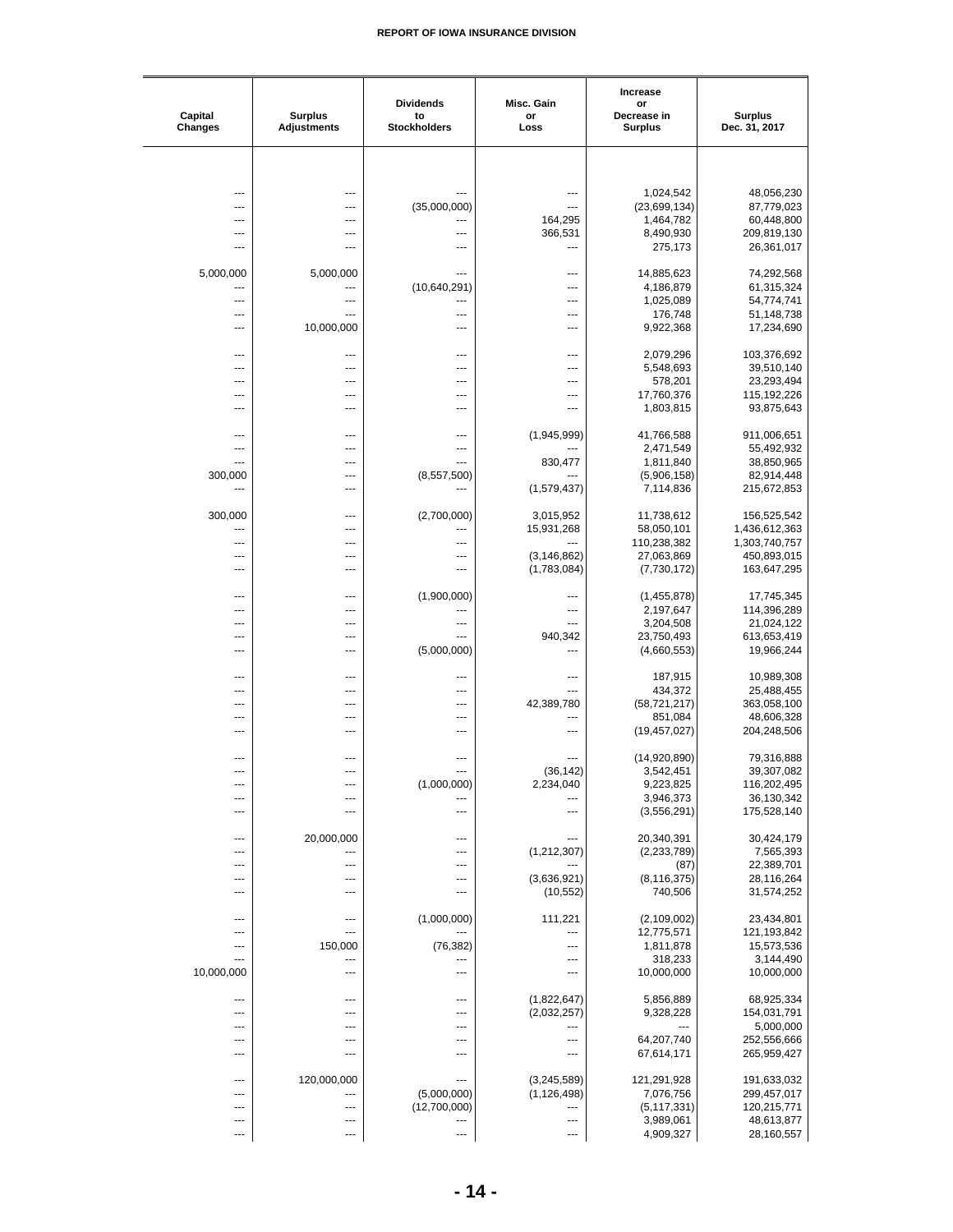#### **Schedule 1-4 - Iowa Fire, Casualty and Multiple Line Companies - Underwriting and Investment Exhibit - 2017**

| <b>Name of Company</b>                                                                                                                                                                   | <b>Surplus</b><br>Dec. 31, 2016                                     | Net<br>Income                                             | <b>Net</b><br>Unrealized<br><b>Capital Gains</b><br>or Losses | Change in<br><b>Net Deferred</b><br><b>Income Tax</b>             | Change in<br><b>Non-Admitted</b><br>Assets    | Change in<br>Provision<br>for<br>Reinsurance |
|------------------------------------------------------------------------------------------------------------------------------------------------------------------------------------------|---------------------------------------------------------------------|-----------------------------------------------------------|---------------------------------------------------------------|-------------------------------------------------------------------|-----------------------------------------------|----------------------------------------------|
| Pharmacists Mutual Insurance Company<br>Plaza Insurance Company<br>Professional Solutions Insurance Company<br>Riverport Insurance Company<br>State Auto Property & Casualty Ins Co      | 115,239,775<br>27,262,489<br>8,017,013<br>41,915,666<br>682,524,170 | 15,108,527<br>328,532<br>204,484<br>818,299<br>38,011,156 | 4,658,667<br>106,443<br>64,668<br>7,862,157                   | (2,310,000)<br>408<br>(178, 696)<br>(1,980,619)<br>(51, 501, 106) | (388, 706)<br>316,328<br>86,196<br>29,430,847 | (8,227)<br>32,343                            |
| Toyota Motor Insurance Company<br>Tri-State Insurance Company of Minnesota<br><b>UFG Specialty Insurance Company</b><br>Union Insurance Company<br>Union Insurance Company of Providence | 246,850,440<br>32,880,933<br>17,414,637<br>44,787,494<br>63,013,615 | 10,884,839<br>652,799<br>684,380<br>892,146<br>1,468,316  | 22,785<br>8,340<br>7,923<br>177,245                           | (4,513,981)<br>(1, 128)<br>(426, 613)<br>(284, 968)<br>28,469     | 1,058,505<br>(92, 692)<br>76,462<br>340,692   | (193,000)                                    |
| United Fire & Casualty Company<br>Wadena Insurance Company<br>Western Agricultural Insurance Company                                                                                     | 770,908,326<br>5,449,637<br>103,043,443                             | 19,306,280<br>116,748<br>9,530,547                        | 49,337,960<br>$- - -$<br>183,126                              | (17, 291, 634)<br>(79, 762)<br>(768, 664)                         | (8,551,745)<br>(15, 413)<br>(79, 875)         | 760,682<br>9,000                             |
| <b>Total Iowa Casualty Companies</b>                                                                                                                                                     | 11,105,380,174                                                      | 512,654,895                                               | 221,301,216                                                   | (213, 819, 808)                                                   | (3,401,526)                                   | 4,986,991                                    |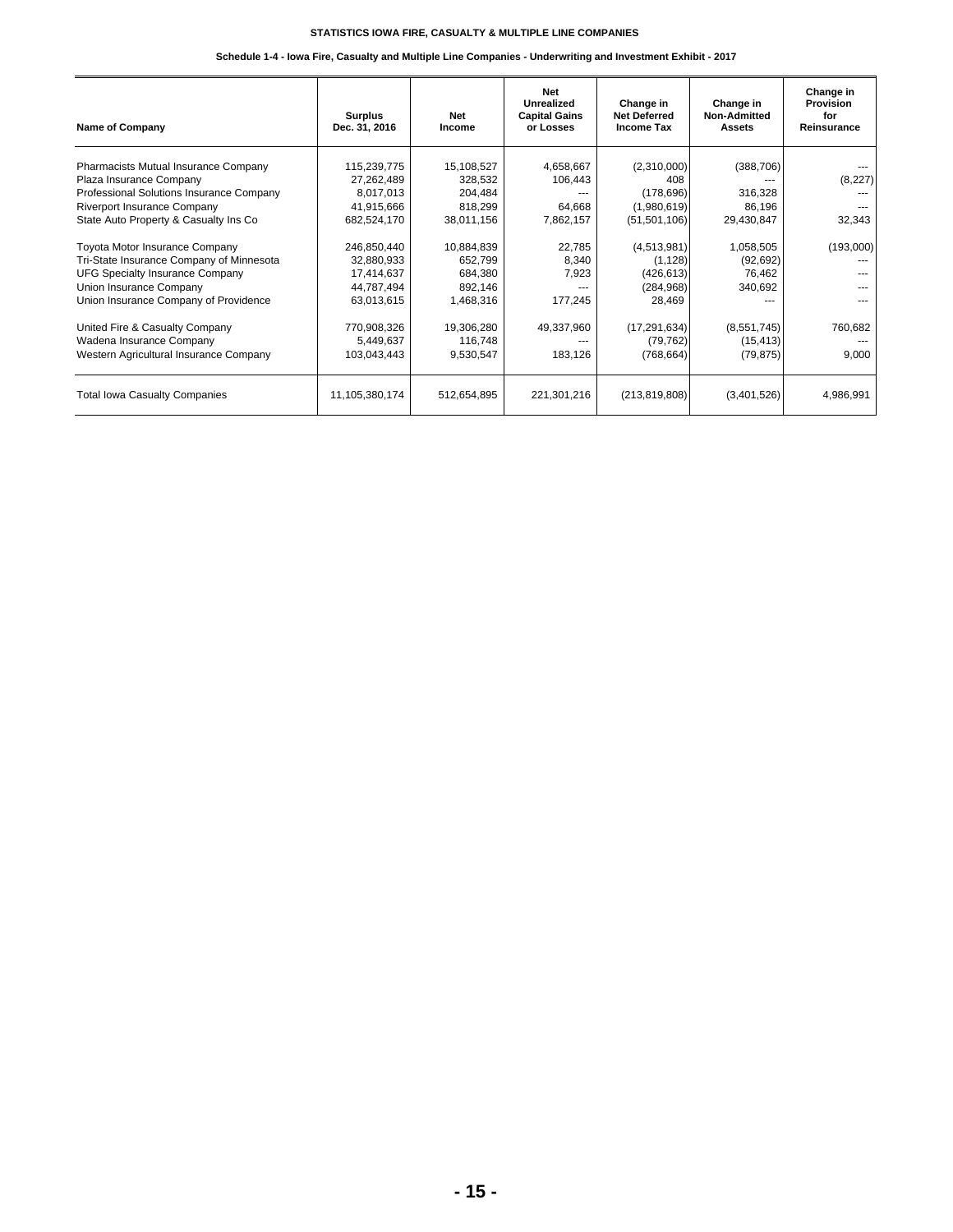| Capital<br>Changes | <b>Surplus</b><br><b>Adjustments</b> | <b>Dividends</b><br>to<br><b>Stockholders</b> | Misc. Gain<br>or<br>Loss | <b>Increase</b><br>or<br>Decrease in<br><b>Surplus</b> | <b>Surplus</b><br>Dec. 31, 2017 |
|--------------------|--------------------------------------|-----------------------------------------------|--------------------------|--------------------------------------------------------|---------------------------------|
| ---                | $---$                                | $- - -$                                       | (909, 329)               | 16,159,159                                             | 131,398,934                     |
| ---                | $---$                                | ---                                           | ---                      | 427,156                                                | 27,689,645                      |
| ---                | ---                                  | ---                                           | ---                      | 342,116                                                | 8,359,129                       |
| ---                |                                      | ---                                           | ---                      | (1,011,457)                                            | 40,904,209                      |
| ---                | 4,683,795                            | (15,000,000)                                  | (9,001,853)              | 4,517,339                                              | 687,041,509                     |
|                    |                                      |                                               |                          |                                                        |                                 |
| ---                | ---                                  | ---                                           | ---                      | 7,259,148                                              | 254,109,588                     |
| ---                |                                      |                                               | ---                      | 567,319                                                | 33,448,251                      |
| 500,033            | 3,000,000                            | (1,700,000)                                   | ---                      | 2,142,185                                              | 19,556,822                      |
|                    |                                      |                                               | ---                      | 947,870                                                | 45,735,364                      |
| ---                |                                      | (10, 164, 000)                                | ---                      | (8,489,970)                                            | 54,523,645                      |
|                    |                                      |                                               |                          |                                                        |                                 |
| ---                | 2,086,558                            | (40,000,000)                                  | (19, 113, 357)           | (13, 465, 256)                                         | 757,443,069                     |
| ---                |                                      |                                               |                          | 21,573                                                 | 5,471,210                       |
| ---                | ---                                  | ---                                           | ---                      | 8,874,134                                              | 111,917,577                     |
|                    |                                      |                                               |                          |                                                        |                                 |
| 16,100,033         | 164,920,353                          | (150, 438, 173)                               | 15,381,072               | 567,685,051                                            | 11,673,065,222                  |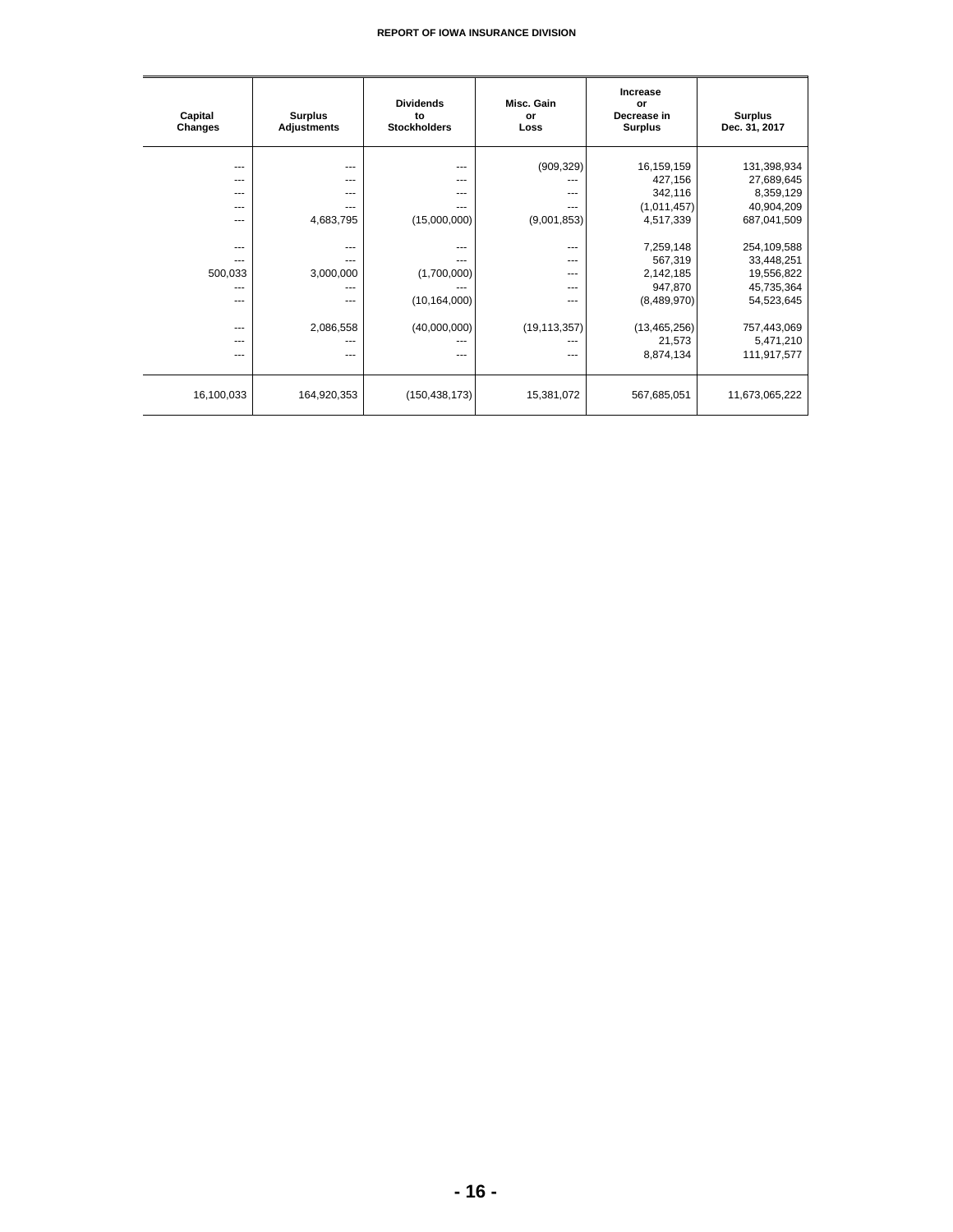| <b>Name of Company</b>                                                                                                                                                                            | <b>Admitted</b><br><b>Assets</b>                                            | Liabilities                                                                 | Capital<br><b>Stock</b>                                        | Paid in and<br>Contributed<br><b>Surplus</b>                       | Unassigned<br><b>Funds</b><br>(Surplus)                                     | Net<br><b>Premiums</b><br>Written                                           |
|---------------------------------------------------------------------------------------------------------------------------------------------------------------------------------------------------|-----------------------------------------------------------------------------|-----------------------------------------------------------------------------|----------------------------------------------------------------|--------------------------------------------------------------------|-----------------------------------------------------------------------------|-----------------------------------------------------------------------------|
| Iowa Casualty Companies                                                                                                                                                                           |                                                                             |                                                                             |                                                                |                                                                    |                                                                             |                                                                             |
| Addison Insurance Company<br>Agri General Insurance Company<br>Allied Property and Casualty Ins Co<br><b>AMCO</b> Insurance Company                                                               | 125,340,674<br>99,693,131<br>400,342,288<br>959,310,348                     | 77,284,449<br>11,914,108<br>339,893,488<br>749,491,218                      | 2,500,000<br>16,837,810<br>3,000,000<br>3,000,000              | 10,608,723<br>35,775,437<br>44,206,348<br>177,486,674              | 34,947,502<br>35, 165, 776<br>13,242,452<br>29,332,456                      | 40,764,523<br>---                                                           |
| American Mining Insurance Company                                                                                                                                                                 | 40,799,728                                                                  | 14,438,711                                                                  | 4,750,000                                                      | 14,729,992                                                         | 6,881,025                                                                   | ---                                                                         |
| Applied Undwrtrs Captive Risk Assur Co, Inc.<br><b>ARAG Insurance Company</b><br>Berkley Assurance Company<br><b>Berkley National Insurance Company</b><br>Brookwood Insurance Company            | 847,137,837<br>82,900,826<br>72,463,286<br>145,876,278<br>17,555,087        | 772,845,269<br>21,585,502<br>17,688,545<br>94,727,540<br>320,397            | 17,000,000<br>4,644,633<br>3,510,000<br>5,500,000<br>2,500,000 | 31,350,000<br>7,767,975<br>50,417,701<br>35,551,990<br>12,500,000  | 25,942,568<br>48,902,715<br>847.040<br>10,096,748<br>2,234,690              | 85,070,251<br>$\overline{a}$<br>$\overline{a}$                              |
| Carolina Casualty Insurance Company<br><b>Centurion Casualty Company</b><br><b>Clermont Insurance Company</b><br><b>Continental Indemnity Company</b><br>Continental Western Insurance Company    | 176,392,324<br>39,812,140<br>27,414,703<br>227,622,380<br>214,820,951       | 73,015,632<br>302,000<br>4,121,209<br>112,430,154<br>120,945,308            | 3,686,551<br>2,600,000<br>4,200,000<br>4,000,002<br>5,000,000  | 150,967,851<br>1,000,000<br>13,500,000<br>33,656,763<br>30,653,727 | (51, 277, 710)<br>35,910,140<br>5,593,494<br>77,535,461<br>58,221,917       | 9,931,932<br>65,889,103                                                     |
| CUMIS Insurance Society, Inc.<br>CUMIS Specialty Insurance Company, Inc.<br>Depositors Insurance Company<br><b>EMC Property &amp; Casualty Company</b><br><b>EMC Reinsurance Company</b>          | 2,002,754,986<br>57,021,088<br>291,098,537<br>88,539,936<br>492,334,799     | 1,091,748,335<br>1,528,156<br>252,247,572<br>5,625,488<br>276,661,946       | 5,831,488<br>5,000,000<br>3,000,000<br>3,300,000<br>2,500,080  | 63,352,015<br>40,091,755<br>19,345,600<br>2,146,542<br>11,000,080  | 841,823,148<br>10,401,177<br>16,505,365<br>77,467,906<br>202,172,693        | 906,743,895<br>132,273,632                                                  |
| <b>EMCASCO Insurance Company</b><br><b>Employers Mutual Casualty Company</b><br>Farm Bureau Property & Casualty Ins Co<br>Farmers Mutual Hail Ins Co of Iowa<br>Farmland Mutual Insurance Company | 510,949,650<br>3,404,387,930<br>2,532,395,105<br>752,064,465<br>559,949,699 | 354,424,108<br>1,967,775,567<br>1,228,654,348<br>301,171,450<br>396,302,404 | 3,300,000<br>5,000,000<br>---<br>---                           | 24,082,794<br>---<br>---<br>$\overline{a}$<br>---                  | 129,142,748<br>1,436,612,363<br>1,298,740,757<br>450,893,015<br>163,647,295 | 217,812,484<br>1,172,895,672<br>1,238,807,485<br>452,842,994<br>188,683,717 |
| Fidelity and Guaranty Insurance Co<br>FMH Ag Risk Insurance Company<br>Great Plains Casualty, Inc.<br>Grinnell Mutual Reinsurance Company<br><b>Grinnell Select Insurance Company</b>             | 20,065,561<br>123, 182, 171<br>23,549,191<br>1,179,665,351<br>37,750,772    | 2,320,216<br>8,785,882<br>2,525,066<br>566,011,932<br>17,784,528            | 5,000,000<br>3,750,000<br>3,000,000<br>2,500,000               | 8,600,000<br>177,741,923<br>5,286,808<br>2,500,000                 | 4,145,345<br>(67,095,634)<br>12,737,316<br>613,653,419<br>14,966,244        | 4,779,410<br>595,784,216                                                    |
| GuideOne America Insurance Company<br>GuideOne Elite Insurance Company<br>GuideOne Mutual Insurance Company<br>GuideOne National Insurance Company<br>GuideOne Property & Casualty Ins Co         | 12,053,435<br>29,953,752<br>1,049,108,644<br>52,833,126<br>378,409,776      | 1,064,127<br>4,465,297<br>686,050,544<br>4,226,798<br>174, 161, 270         | 3,000,000<br>5,037,810<br>---<br>1,000,000<br>105,071,600      | 14,368,043<br>1,709,308<br>44,700,000<br>22,582,568                | (6,378,735)<br>18,741,337<br>363,058,100<br>2,906,328<br>76,594,338         | 260,457,108<br>81,392,846                                                   |
| GuideOne Specialty Mutual Insurance Co<br>Hamilton Mutual Insurance Company<br>Illinois EMCASCO Insurance Company<br>Illinois Insurance Company<br><b>IMT Insurance Company</b>                   | 226,644,139<br>64,854,964<br>378,655,904<br>60,350,431<br>396,023,844       | 147,327,251<br>25,547,882<br>262,453,409<br>24,220,089<br>220,495,704       | ---<br>2,000,000<br>3,420,000<br>2,500,000                     | 19,745,679<br>4,030,000<br>30,963,250                              | 79,316,888<br>39,307,082<br>94,456,816<br>28,680,342<br>142,064,890         | 65,114,278<br>(14, 180, 427)<br>161,342,581<br>21,963,034<br>232,615,588    |
| Intrepid Insurance Company<br>Iowa American Insurance Company<br>Iowa Medical Mutual Insurance Company<br>Iowa Mutual Insurance Company<br>Key Risk Insurance Company                             | 32,193,524<br>24,347,731<br>26,031,086<br>93,870,453<br>45,001,042          | 1,769,344<br>16,782,338<br>3,641,386<br>65,754,189<br>13,426,790            | 10,000,000<br>1,000,000<br>---<br>4,500,000                    | 20,000,000<br>5,000,000<br>$- - -$<br>$\sim$<br>20,750,000         | 424,179<br>1,565,393<br>22,389,700<br>28,116,264<br>6,324,252               | 7,222,348<br>3,355,817<br>21,667,044                                        |
| Le Mars Insurance Company<br>Merchants Bonding Company (Mutual)<br>Merchants National Bonding, Inc.<br>MFS Mutual Insurance Company<br>Midwest Family Advantage Insurance Co                      | 66,147,030<br>200,412,135<br>35,518,705<br>4,167,063<br>10,143,962          | 42,712,229<br>79,218,293<br>19,945,169<br>1,022,573<br>143,962              | 4,392,740<br>3,000,000<br>10,000,000                           | 8,647,528<br>5,523,655<br>---                                      | 10,394,533<br>121,193,842<br>7,049,881<br>3,144,490                         | 39,514,304<br>88,570,399<br>12,077,781<br>1,225,753                         |
| Midwest Family Mutual Insurance Company<br>Milbank Insurance Company<br>MyCompass, Inc.<br>National Indemnity Company of Mid-America<br>National Indemnity Company of the South                   | 242,623,073<br>635,913,929<br>5,000,000<br>315,876,381<br>460,583,650       | 173,697,739<br>481,882,138<br>63,319,711<br>194,624,222                     | 3,000,000<br>2,500,000<br>3,000,000<br>5,000,000               | ---<br>41,951,226<br>2,500,000<br>8,967,801<br>2,000,000           | 68,925,334<br>109,080,565<br>240,588,871<br>258,959,427                     | 136,648,050<br>273,396,789<br>5,936,750<br>88,658,230                       |
| Nationwide Agribusiness Insurance Co<br><b>NCMIC Insurance Company</b><br>Northfield Insurance Company<br>Pennsylvania Insurance Company<br>Petroleum Marketers Management Ins Co                 | 758,583,327<br>782,763,186<br>391,939,719<br>72,316,204<br>50,248,571       | 566,950,295<br>483,306,169<br>271,723,947<br>23,702,327<br>22,088,014       | 5,689,976<br>5,000,000<br>3,500,000<br>6,300,000<br>9,147,573  | 145,250,018<br>8,000,000<br>18,350,000<br>20,578,481<br>---        | 40,693,038<br>286,457,017<br>98,365,772<br>21,735,396<br>19,012,984         | 168,253,035<br>118,727,214<br>21,963,034<br>4,538,416                       |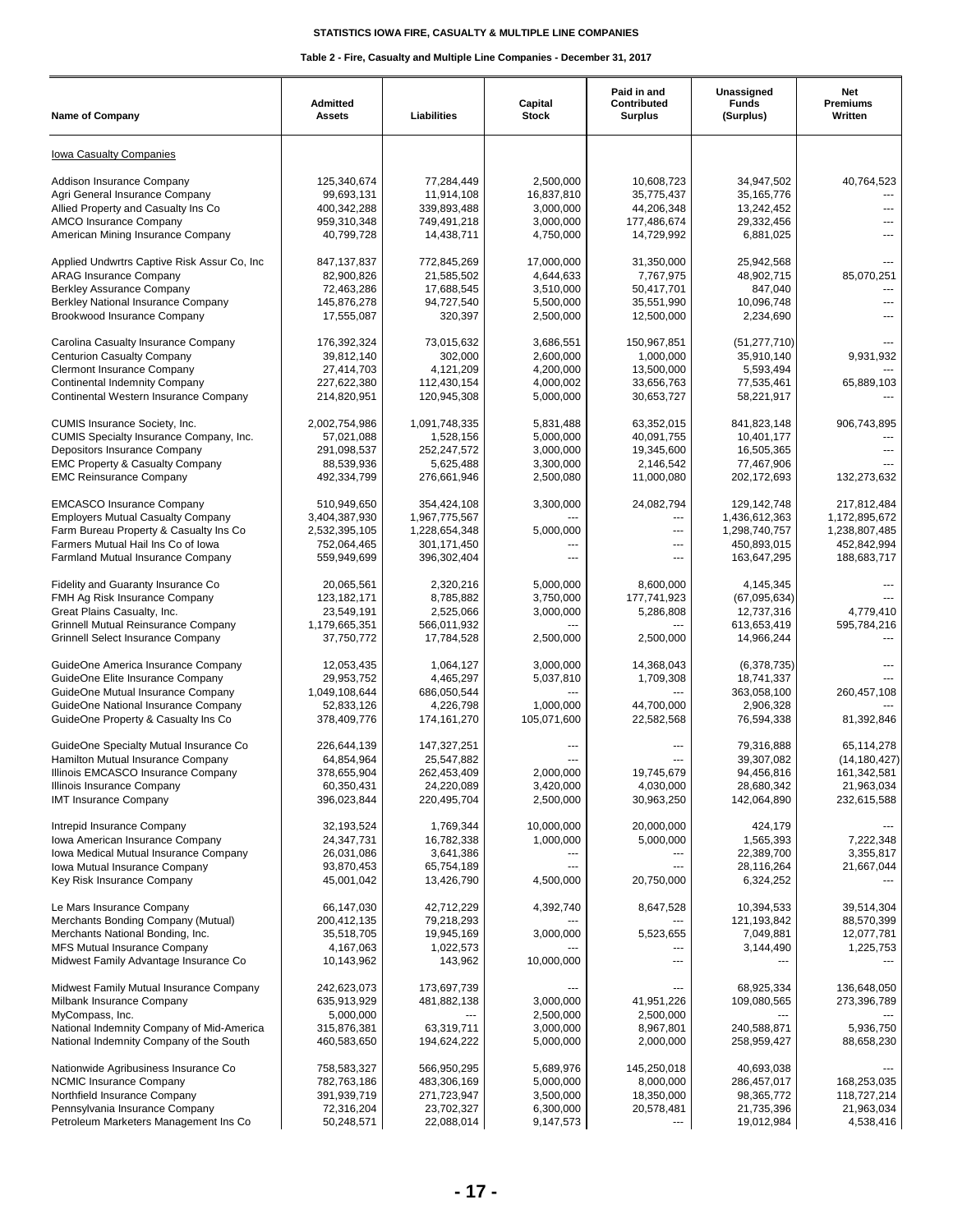| Name of Company                          | Admitted<br><b>Assets</b> | <b>Liabilities</b> | Capital<br><b>Stock</b> | Paid in and<br>Contributed<br><b>Surplus</b> | Unassigned<br><b>Funds</b><br>(Surplus) | <b>Net</b><br><b>Premiums</b><br>Written |
|------------------------------------------|---------------------------|--------------------|-------------------------|----------------------------------------------|-----------------------------------------|------------------------------------------|
| Pharmacists Mutual Insurance Company     | 319,078,389               | 187,679,455        |                         |                                              | 131,398,934                             | 101,104,178                              |
| Plaza Insurance Company                  | 65,556,283                | 37,866,638         | 4,500,000               | 18,959,165                                   | 4,230,480                               |                                          |
| Professional Solutions Insurance Company | 24,106,532                | 15,747,403         | 3,000,000               | 6,021,076                                    | (661, 947)                              | 3,419,198                                |
| Riverport Insurance Company              | 98,568,878                | 57,664,669         | 3,500,000               | 27,500,000                                   | 9,904,209                               |                                          |
| State Auto Property & Casualty Ins Co    | 2,518,869,395             | 1,831,827,886      | 5,077,200               | 138,617,129                                  | 543,347,180                             | 995,945,447                              |
| Toyota Motor Insurance Company           | 557,737,157               | 303,627,569        | 3,000,000               | 54,690,000                                   | 196,419,588                             | 106,853,228                              |
| Tri-State Insurance Company of Minnesota | 60,101,841                | 26,653,590         | 5,000,000               | 6,677,508                                    | 21,770,743                              |                                          |
| UFG Specialty Insurance Company          | 43,126,101                | 23,569,279         | 3,000,033               | 5,000,000                                    | 11,556,789                              | 10,191,132                               |
| Union Insurance Company                  | 137,593,271               | 91,857,907         | 5,000,000               | 22,009,385                                   | 18,725,979                              |                                          |
| Union Insurance Company of Providence    | 61,240,291                | 6,716,646          | 5,280,000               | 2,988,375                                    | 46,255,270                              |                                          |
| United Fire & Casualty Company           | 1,987,833,621             | 1,230,390,552      | 7,000,000               | 205,079,998                                  | 545,363,071                             | 652,232,388                              |
| Wadena Insurance Company                 | 5,487,658                 | 16.447             | 2,500,000               | ---                                          | 2,971,211                               |                                          |
| Western Agricultural Insurance Company   | 213,158,429               | 101,240,852        | 7,021,625               | 2,413,632                                    | 102,482,320                             | 107,722,223                              |
| <b>Total Iowa Casualty Companies</b>     | 28,548,217,854            | 16,875,152,627     | 376,849,121             | 1,939,894,523                                | 9,356,321,582                           | 8,890,207,081                            |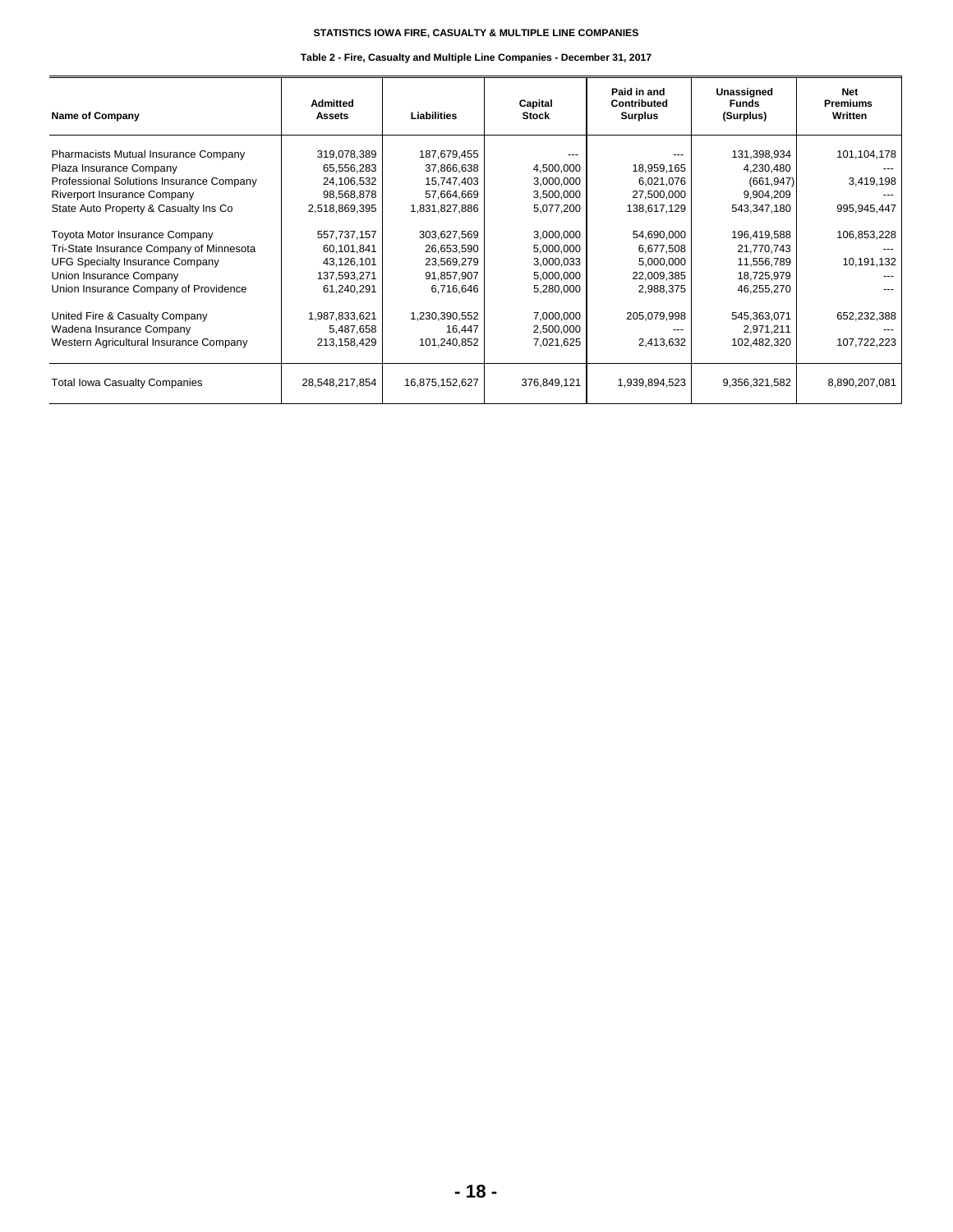| <b>Name of Company</b>                                                              | Admitted<br><b>Assets</b>  | Liabilities                  | Capital<br><b>Stock</b> | Paid in and<br>Contributed<br><b>Surplus</b> | Unassigned<br><b>Funds</b><br>(Surplus) | Net<br><b>Premiums</b><br>Written |
|-------------------------------------------------------------------------------------|----------------------------|------------------------------|-------------------------|----------------------------------------------|-----------------------------------------|-----------------------------------|
| Non-Iowa Casualty Companies                                                         |                            |                              |                         |                                              |                                         |                                   |
| 1st Auto & Casualty Insurance Company                                               | 25,480,981                 | 14,525,971                   | 5,000,000               |                                              | 5.955.010                               | 22,442,817                        |
| 21st Century Assurance Company                                                      | 70,491,274                 | 46,182                       | 5,000,000               | 13,500,000                                   | 51,945,092                              |                                   |
| 21st Century Casualty Company                                                       | 12,453,466                 | ---                          | 3,300,000               | 79,940,622                                   | (70, 787, 156)                          | ---                               |
| 21st Century Centennial Insurance Company                                           | 601,136,860                | 77,735                       | 4,200,000               | 139,646,136                                  | 457,212,989                             | ---                               |
| 21st Century Indemnity Insurance Company                                            | 69,280,394                 | 18,954                       | 5,000,000               | 6,961,560                                    | 57,299,880                              | $---$                             |
| 21st Century Insurance Company                                                      | 997,852,134                | 1,716,725                    | 3.000.000               | 487,322,625                                  | 505,812,784                             |                                   |
| 21st Century National Insurance Company                                             | 25,404,702                 |                              | 6,000,000               | 4,791,928                                    | 14,612,774                              | ---                               |
| 21st Century North America Insurance Co                                             | 594,567,019                | 22,503,307                   | 5,000,000               | 133,800,000                                  | 433,263,712                             | ---                               |
| 21st Century Pacific Insurance Company                                              | 44,396,911                 | 16,779                       | 3,000,000               | 1,204,950                                    | 40,175,182                              | ---                               |
| 21st Century Premier Insurance Company                                              | 289,310,570                | 17,346                       | 4,200,000               | 65,117,603                                   | 219,975,620                             |                                   |
| 21st Century Security Insurance Company                                             | 200,768,319                | 158,617                      | 3,000,000               | 82,250,916                                   | 115,358,786                             |                                   |
| <b>ACA Financial Guaranty Corporation</b>                                           | 266,916,037                | 210,582,619                  | 15,000,000              | 363,974,000                                  | (322, 640, 582)                         | 11,155                            |
| Acadia Insurance Company                                                            | 164,250,334                | 110,663,120                  | 5,000,000               | 48,301,000                                   | 286,214                                 |                                   |
| Accident Fund General Insurance Company                                             | 250,796,192                | 178,600,093                  | 3,000,000               | 37,000,000                                   | 32.196.099                              |                                   |
| Accident Fund Insurance Company of America                                          | 3,664,536,365              | 2,669,827,364                | 3,000,000               | 134,000,000                                  | 857,709,001                             | 1,319,136,991                     |
| Accident Fund National Insurance Company                                            | 194,621,596                | 111,067,152                  | 3,000,000               | 37,000,000                                   | 43,554,444                              |                                   |
| Accredited Surety and Casualty Company, Inc.                                        | 148,717,062                | 94.253.658                   | 4,209,000               | 28,510,000                                   | 21,744,404                              | 8,625,906                         |
| <b>ACE American Insurance Company</b>                                               | 13,605,973,247             | 11,074,166,495               | 5,000,000               | 1,180,990,699                                | 1,345,816,053                           | 2,002,607,046                     |
| ACE Fire Underwriters Insurance Company                                             | 119,883,232                | 41,812,381                   | 4,250,000               | 8,529,527                                    | 65,291,324                              | 10,824,903                        |
| ACE Property and Casualty Insurance Company                                         | 8,693,129,945              | 6,722,809,798                | 10,000,000              | 486,674,995                                  | 1,473,645,152                           | 1,894,358,006                     |
| <b>ACIG Insurance Company</b>                                                       | 503,401,695                | 360,430,787                  | 4,000,000               | 32,550,688                                   | 106,420,220                             | 78,043,682                        |
| <b>ACSTAR Insurance Company</b>                                                     | 52,610,323                 | 29,014,251                   | 3,500,000               | 13,127,003                                   | 6,969,069                               | 798,280                           |
| ACUITY, A Mutual Insurance Company                                                  | 3,960,072,616              | 2,140,297,521                | ---                     | ---                                          | 1,819,775,095                           | 1,374,301,370                     |
| ADM Insurance Company                                                               | 103,096,916                | 79,952,531                   | 5,000,000               | 12,500,000                                   | 5,644,385                               |                                   |
| <b>Admiral Indemnity Company</b>                                                    | 59,498,249                 | 16,738,872                   | 3,506,250               | 17,600,000                                   | 21,653,126                              | $\overline{a}$                    |
| Advantage Workers Compensation Insurance Co                                         | 508,062,490                | 292,568,896                  | 3,000,000               | 205,350,000                                  | 7,143,594                               | 68,249,203                        |
| Aegis Security Insurance Company                                                    | 148,678,800                | 94,940,232                   | 4,200,000               | 5,266,827                                    | 44,271,741                              | 104,301,350                       |
| Aetna Insurance Company of Connecticut                                              | 16,349,605                 | 431,715                      | 3,000,000               | 11,736,150                                   | 1,181,740                               |                                   |
| Affiliated FM Insurance Company                                                     | 3,163,024,048              | 1,383,151,582                | 11,250,000              | 270,210,661                                  | 1,498,411,805                           | 457,886,668                       |
| Affirmative Direct Insurance Company                                                | 5,125,073                  | 80,368                       | 2,500,000               | 2,689,624                                    | (144, 919)                              |                                   |
| <b>AGCS Marine Insurance Company</b>                                                | 312,118,355                | 115,581,003                  | 4,200,000               | 142,249,784                                  | 50,087,568                              |                                   |
| AIG Assurance Company                                                               | 35,074,620                 | 716,331                      | 5,040,000               | (535, 180)                                   | 29,853,469                              |                                   |
| AIG Property Casualty Company                                                       | 444,034,016                | 27,276,795                   | 5,000,000               | 216,741,211                                  | 195,016,010                             | (481, 948, 123)                   |
| AIU Insurance Company                                                               | 80.405.474                 | 3,064,625                    | 5,627,800               | 13,985,059                                   | 57,727,990                              |                                   |
| Alamance Insurance Company                                                          | 466,307,574                | 95,812,134                   | 3,500,000               | 109,543,307                                  | 257,452,133                             | 29,772,244                        |
| Alaska National Insurance Company                                                   | 1,004,700,198              | 524,384,319                  | 25,000,000              | 25,000,000                                   | 430,315,879                             | 226,846,908                       |
| Alea North America Insurance Company                                                | 189,680,388                | 135,669,561                  | 13,924,900              | 88,817,013                                   | (48, 731, 086)                          | 3,786                             |
| All America Insurance Company                                                       | 291,615,248                | 134,991,603                  | 5,250,000               | 9,302,000                                    | 142,071,636                             | 106,496,416                       |
| Allegheny Casualty Company                                                          | 36,099,392                 | 13,458,393                   | 4,700,000               | 1,669,529                                    | 16,271,470                              | 29,392,711                        |
| Allianz Global Risks US Insurance Company                                           | 7,625,636,318              | 5,775,060,769                | 29,148,900              | 1,693,937,542                                | 127,489,107                             | 2,048,503,893                     |
| Allied Eastern Indemnity Company                                                    | 95,603,926                 | 80,111,129                   | 2,501,250               | 758,750                                      | 12,232,797                              | 20,768,104                        |
| Allied Insurance Company of America                                                 | 78,291,264                 | 63,923,876                   | 3,000,000               | 10,000,000                                   | 1,367,388                               |                                   |
| Allied World Insurance Company                                                      | 1,788,067,367              | 776,451,552                  | 5,000,000               | 1,004,778,350                                | 1,837,464                               | 196,538,257                       |
| Allied World National Assurance Company<br>Allied World Specialty Insurance Company | 320,916,684<br>829,148,481 | 167, 183, 886<br>409,953,651 | 10,000,000<br>3,500,000 | 143,732,798<br>193,915,522                   | 221,779,308                             | 43,675,168<br>109,187,920         |
|                                                                                     |                            |                              |                         |                                              |                                         |                                   |
| Allmerica Financial Alliance Insurance Co                                           | 19,497,790                 | 30,585                       | 5,000,000               | 6,000,000                                    | 8,467,205                               |                                   |
| Allmerica Financial Benefit Ins Company                                             | 45,310,608                 | 24,796                       | 4,200,000               | 29,000,000<br>231,516,458                    | 12,085,812                              |                                   |
| Allstate Fire and Casualty Insurance Company<br>Allstate Indemnity Company          | 245,101,330<br>115,246,891 | 5,598,351<br>12,473,239      | 7,000,000<br>4,200,000  | 98,135,873                                   | 986,521<br>437,779                      |                                   |
| Allstate Insurance Company                                                          | 48,302,495,037             | 30,848,063,820               | 3,903,300               | 3,398,126,117                                | 14,052,401,800                          | 29,251,997,909                    |
|                                                                                     |                            |                              |                         |                                              |                                         |                                   |
| Allstate Northbrook Indemnity Company<br>Allstate Property and Casualty Ins Company | 59,015,607<br>236,691,781  | 327,748<br>20,857,095        | 4,200,000<br>4,200,000  | 50,116,136<br>196,412,462                    | 4,371,723<br>15,222,224                 |                                   |
| Allstate Vehicle and Property Insurance Co                                          | 63,074,201                 | 7,920,678                    | 4,375,000               | 45,742,676                                   | 5,035,847                               |                                   |
| Alpha Property & Casualty Insurance Company                                         | 30,118,756                 | 16,760,760                   | 4,200,000               | 7,300,000                                    | 1,857,996                               |                                   |
| Alterra America Insurance Company                                                   | 392,630,833                | 169,603,575                  | 9,000,000               | 171,176,050                                  | 42,851,208                              | 28,978,652                        |
| Amalgamated Casualty Insurance Company                                              | 59,710,975                 | 17,092,690                   | $\cdots$                | ---                                          | 42,618,285                              | 13,404,385                        |
| <b>AMBAC Assurance Corporation</b>                                                  | 5,455,653,515              | 4,756,039,719                | 108,411,000             | 3,554,289,031                                | (2,963,086,235)                         | 36,564,325                        |
| American Access Casualty Company                                                    | 420,589,587                | 358,156,230                  | 4,900,000               | 5,100,000                                    | 52,433,357                              | 372,801,910                       |
| American Agri-Business Insurance Company                                            | 715,201,499                | 683,729,160                  | 2,700,000               | 1,619,277                                    | 27,153,062                              |                                   |
| American Agricultural Insurance Company                                             | 1,338,904,073              | 754,145,577                  | 63,010,000              | 13,385,086                                   | 508,363,410                             | 363,503,611                       |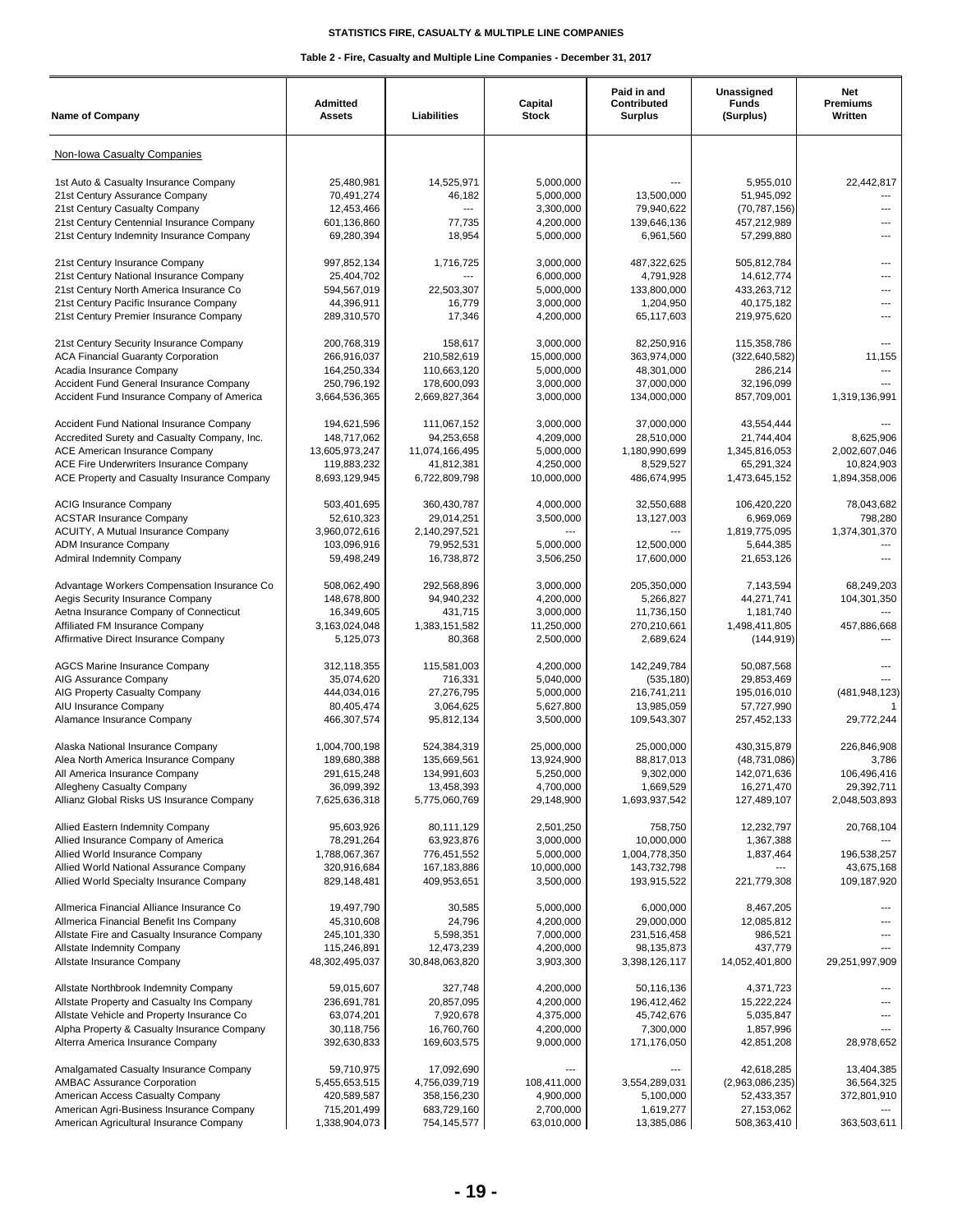| <b>Name of Company</b>                                                      | <b>Admitted</b><br><b>Assets</b> | Liabilities               | Capital<br><b>Stock</b> | Paid in and<br>Contributed<br><b>Surplus</b> | Unassigned<br><b>Funds</b><br>(Surplus) | Net<br>Premiums<br>Written |
|-----------------------------------------------------------------------------|----------------------------------|---------------------------|-------------------------|----------------------------------------------|-----------------------------------------|----------------------------|
| Non-Iowa Casualty Companies                                                 |                                  |                           |                         |                                              |                                         |                            |
| American Alternative Insurance Corporation                                  | 590,270,963                      | 388,597,549               | 5.120.000               | 8.611.387                                    | 187,942,027                             |                            |
| American Automobile Insurance Company                                       | 126,008,868                      | 47,980,156                | 3,500,000               | 5,956,803                                    | 68,571,909                              |                            |
| American Bankers Insurance Co of Florida                                    | 2,353,369,478                    | 1,791,595,756             | 5,083,164               | 222,826,791                                  | 333,863,767                             | 996,848,764                |
| Am Business & Mercantile Ins. Mut, Inc.                                     | 68,822,908                       | 36,062,242                | ---                     |                                              | 32,760,666                              | 2,217,196                  |
| American Cas Co of Reading Pennsylvania                                     | 142,198,544                      | 42,098                    | 4,200,000               | 64,242,834                                   | 73,713,612                              |                            |
| American Commerce Insurance Company                                         | 340,722,323                      | 239,297,562               | 3,226,140               | 36,714,462                                   | 61,484,159                              | 194,309,907                |
| American Compensation Insurance Company                                     | 73,872,766                       | 19,553,589                | 3,500,000               | 26,200,000                                   | 24,619,177                              |                            |
| American Contractors Indemnity Company                                      | 338,261,733                      | 209,709,391               | 2,520,000               | 32,063,473                                   | 93,968,869                              | 18.067.601                 |
| American Country Insurance Company<br>American Economy Insurance Company    | 109,733,555<br>72,347,856        | 91,479,949<br>3,579,376   | 5,000,000<br>5,000,000  | 20,514,652<br>50,145,851                     | (7,261,046)<br>13,622,631               | 57,245,476                 |
| American Empire Insurance Company                                           | 21,471,264                       | 512,734                   | 3,100,000               | 16,100,000                                   | 1,758,530                               | (3,626,994)                |
| American Equity Specialty Insurance Company                                 | 78,428,700                       | 51,101,002                | 3,500,000               | 21,000,000                                   | 2,827,698                               | 22,832,157                 |
| American Family Home Insurance Company                                      | 423,194,947                      | 244,827,239               | 4,200,000               | 12,550,000                                   | 161,617,708                             | 173,342,728                |
| American Family Insurance Company                                           | 64,772,925                       | 40,565,252                | 3,000,000               | 7,241,333                                    | 13,966,340                              |                            |
| American Family Mutual Insurance Co, S.I.                                   | 17, 157, 398, 174                | 10,526,033,362            | 3,000,000               | ---                                          | 6,628,364,812                           | 8,605,162,431              |
| American Fire and Casualty Company                                          | 46,176,475                       | 5,477,037                 | 3,500,001               | 13,648,270                                   | 23,551,165                              |                            |
| American Guarantee & Liability Ins Company                                  | 259,191,724                      | 74,692,444                | 5,000,027               | 172,270,401                                  | 7,228,853                               |                            |
| American Hallmark Insurance Company of Texas                                | 423,522,289                      | 291,719,432               | 4,000,000               | 81,597,159                                   | 46,205,698                              | 124,293,118                |
| American Healthcare Indemnity Company                                       | 21,559,298                       | 59,418                    | 10,367,800              | 10,622,215                                   | 509.865                                 |                            |
| American Home Assurance Company                                             | 25,639,682,891                   | 19,401,862,450            | 28,815,918              | 6,838,816,714                                | (629, 812, 191)                         | 5,030,574,529              |
| American Insurance Company                                                  | 112,650,766                      | 45,978,083                | 10,501,770              | 51,745,541                                   | 4,425,372                               |                            |
| American Interstate Insurance Company                                       | 1,234,544,237                    | 852,482,738               | 3,001,000               | 53,497,855                                   | 325,562,644                             | 274,636,229                |
| American Mercury Insurance Company                                          | 368,729,488                      | 193,295,919               | 3,750,000               | 52,236,280                                   | 119,447,289                             | 169,864,524                |
| American Modern Home Insurance Company                                      | 1,030,650,640                    | 651,893,189               | 5,000,000               | 103,771,315                                  | 269,986,136                             | 304,954,798                |
| American Modern Property & Casualty Ins Co                                  | 34,091,785                       | 17, 151, 188              | 5,000,000               | 10,700,000                                   | 1,240,596                               | 3,210,051                  |
| American Modern Select Insurance Company                                    | 222,311,275                      | 162,849,617               | 3,000,000               | 4,525,000                                    | 51,936,658                              | 32,100,505                 |
| American National General Insurance Co                                      | 109,493,335                      | 44,013,697                | 2,500,000               | 12,500,000                                   | 50,479,638                              | 43,286,047                 |
| American National Property & Casualty Co                                    | 1,417,973,899                    | 761,513,154               | 4,200,000               | 153,507,864                                  | 498,752,881                             | 623,052,149                |
| American Pet Insurance Company<br>American Physicians Assurance Corporation | 75,917,720<br>159,672,492        | 38,727,990<br>5,313,375   | 4,800,000<br>2,500,000  | 15,380,538<br>135,820,479                    | 17,009,192<br>16,038,638                | 205,455,211<br>(579, 651)  |
| American Reliable Insurance Company                                         | 219,221,048                      | 134,771,710               | 4,200,000               | 76,354,767                                   | 3,894,571                               | 59,436,992                 |
| American Road Insurance Company                                             | 711,890,640                      | 441,495,441               | 3,000,000               | 65,000,000                                   | 202,395,199                             | 160,027,122                |
| American Security Insurance Company                                         | 1,376,299,861                    | 870,020,024               | 5,052,500               | 71,367,386                                   | 429,859,951                             | 849,186,290                |
| American Select Insurance Company                                           | 271,521,901                      | 147,777,895               | 3,000,000               | 11,046,134                                   | 109,697,872                             | 92,862,077                 |
| American Sentinel Insurance Company                                         | 43,270,238                       | 25,435,820                | 4,000,000               | 1,509,000                                    | 12,325,418                              | 25,199,000                 |
| American Service Insurance Company, Inc.                                    | 187,368,054                      | 157,643,606               | 3,000,004               | 33,127,075                                   | (6,402,631)                             | 95,409,137                 |
| American Southern Home Insurance Company                                    | 135,286,581                      | 87,980,809                | 3,500,000               | 3,300,000                                    | 40,505,772                              | 25,680,404                 |
| American Standard Ins Co of Wisconsin                                       | 400,915,937                      | 53,280,804                | 3,000,000               | 3,000,000                                    | 341,635,133                             |                            |
| American States Insurance Company<br>American States Insurance Co of Texas  | 143,479,128<br>14, 162, 781      | 10,476,557<br>1,743,848   | 5,000,000<br>5,000,000  | 86,904,767<br>---                            | 41,097,804<br>7,418,932                 |                            |
|                                                                             |                                  |                           |                         |                                              |                                         |                            |
| American States Preferred Insurance Co                                      | 23,479,857                       | 1,173,202                 | 5,000,000               | 13,232,251                                   | 4,074,405                               |                            |
| American Strategic Insurance Corp.                                          | 1,223,090,785                    | 714,943,028               | 5,000,000               | 332,000,001<br>7,193,070                     | 171,147,756<br>13,084,467               | 779,495,722                |
| American Summit Insurance Company<br>American Surety Company                | 40,921,529<br>14, 167, 028       | 18,143,992<br>3,712,961   | 2,500,000<br>2,000,000  | 400,000                                      | 8,054,067                               | 26,316,524<br>11,365,986   |
| American Zurich Insurance Company                                           | 332,782,519                      | 97,887,108                | 5,000,000               | 192,140,590                                  | 37,754,821                              |                            |
| Ameriprise Insurance Company                                                | 50,060,510                       | 1,713,078                 | 8,000,000               | 37,726,474                                   | 2,620,960                               |                            |
| Amerisure Insurance Company                                                 | 875,049,308                      | 633,261,792               | 12,500,000              | 26,000,000                                   | 203,287,516                             | 244,631,861                |
| Amerisure Mutual Insurance Company                                          | 2,369,792,157                    | 1,387,280,627             | 5,000,000               | 35,000,001                                   | 942,511,529                             | 546,344,489                |
| Amerisure Partners Insurance Company                                        | 88,196,785                       | 64,216,083                | 5,000,000               | 14,890,652                                   | 4,090,050                               | 24,463,186                 |
| <b>AMEX Assurance Company</b>                                               | 218,165,556                      | 42,335,471                | 4,597,875               | 111,712,628                                  | 59,519,582                              | 176,545,986                |
| AmGUARD Insurance Company                                                   | 878,836,911                      | 710,173,452               | 5,328,000               | 32,114,745                                   | 131,220,714                             | 202,547,221                |
| Amica Mutual Insurance Company                                              | 5,384,567,321                    | 2,715,077,086             |                         | ---                                          | 2,669,490,235                           | 2,273,863,147              |
| AmTrust Insurance Company of Kansas, Inc.                                   | 106,211,512                      | 42,333,730                | 4,000,022               | 15,700,000                                   | 44,177,760                              | 35,374,748                 |
| Ansur America Insurance Company<br>Arch Indemnity Insurance Company         | 121,209,084<br>102,265,147       | 74,475,706<br>71,252,391  | 15,000,000<br>5,000,000 | 15,000,000<br>15,173,541                     | 16,733,378<br>10,839,215                | 50,725,711                 |
|                                                                             |                                  |                           |                         |                                              |                                         |                            |
| Arch Insurance Company                                                      | 3,921,865,167                    | 2,992,085,784             | 5,000,000               | 619,356,419                                  | 305,422,964                             | (549, 112, 488)            |
| Arch Reinsurance Company<br>Argonaut Great Central Insurance Company        | 1,987,768,717<br>40,778,433      | 700,182,896<br>13,462,755 | 5,000,000<br>4,318,130  | 779,598,405<br>16,347,084                    | 502,987,416<br>6,650,463                | 193,935,871                |
| Argonaut Insurance Company                                                  | 1,820,449,424                    | 947,672,031               | 4,500,000               | 525,520,936                                  | 342,756,457                             | 302,014,168                |
| Argonaut-Midwest Insurance Company                                          | 22,851,110                       | 5,075,206                 | 3,750,000               | 1,000,000                                    | 13,025,904                              |                            |
|                                                                             |                                  |                           |                         |                                              |                                         |                            |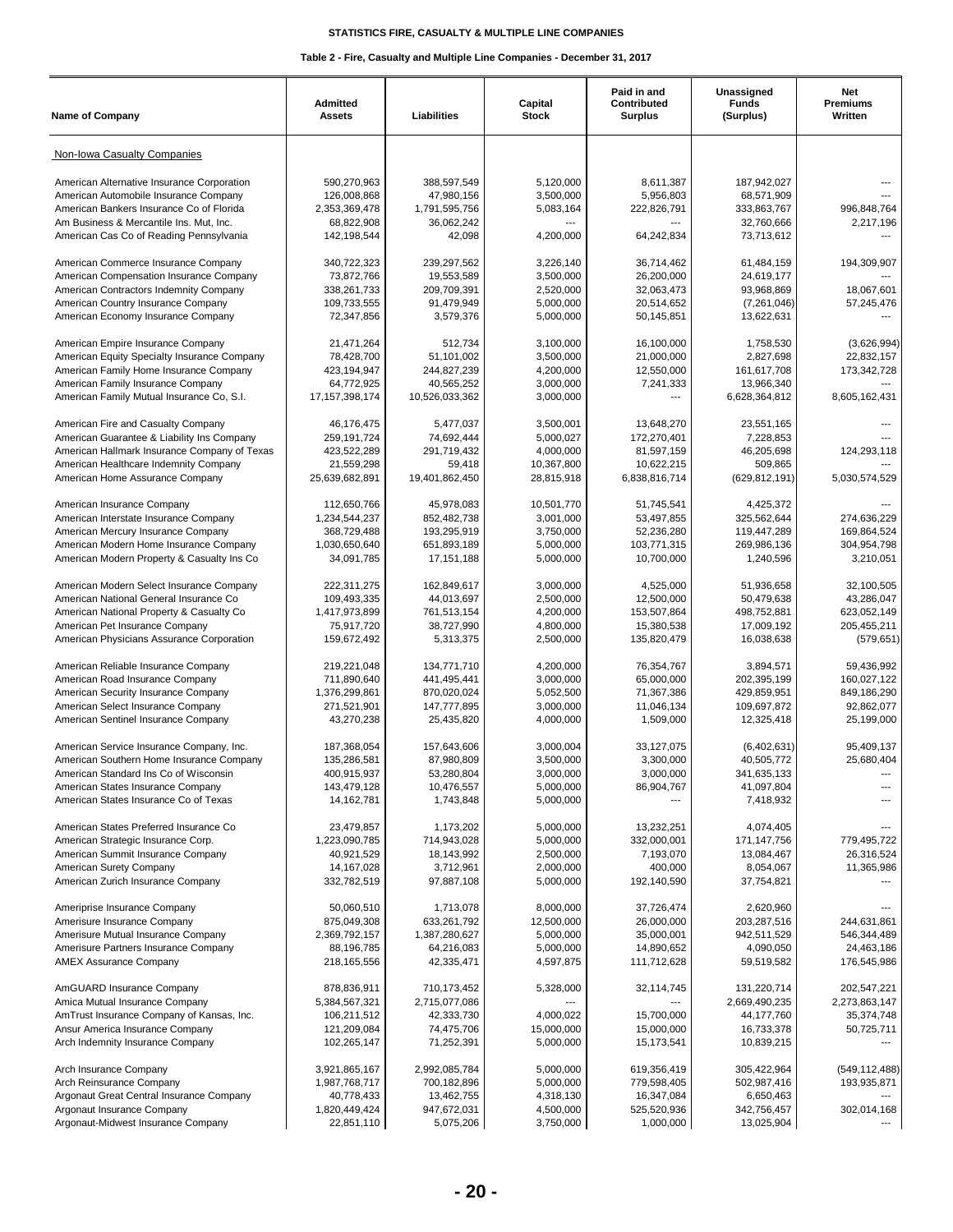| <b>Name of Company</b>                                                                 | Admitted<br><b>Assets</b>    | Liabilities                  | Capital<br><b>Stock</b> | Paid in and<br>Contributed<br><b>Surplus</b> | Unassigned<br><b>Funds</b><br>(Surplus) | Net<br>Premiums<br>Written |
|----------------------------------------------------------------------------------------|------------------------------|------------------------------|-------------------------|----------------------------------------------|-----------------------------------------|----------------------------|
| Non-Iowa Casualty Companies                                                            |                              |                              |                         |                                              |                                         |                            |
| Arrowood Indemnity Company                                                             | 1,210,991,087                | 1,027,787,639                | 5,000,000               | 3,084,986,162                                | (2,906,782,714)                         | (234, 438)                 |
| Artisan and Truckers Casualty Company                                                  | 346,214,794                  | 280,610,831                  | 2,000,000               | 45,466,197                                   | 18,137,766                              | 51,849,505                 |
| Ashmere Insurance Company                                                              | 17,998,280                   | 11,279,215                   | 5,007,000               | 3,993,632                                    | (2, 281, 567)                           | 10,810,758                 |
| Aspen American Insurance Company                                                       | 903,887,240                  | 397,610,750                  | 4,200,000               | 624,643,991                                  | (122, 567, 501)                         | 86,534,215                 |
| Associated Indemnity Corporation                                                       | 106,420,038                  | 16,401,611                   | 3,500,000               | 13,005,856                                   | 73,512,571                              |                            |
| Association Casualty Insurance Company                                                 | 46,845,140                   | 28,545,524                   | 2,500,000               | 6.649.159                                    | 9,150,457                               | 20,779,188                 |
| Assured Guaranty Corp.                                                                 | 3,126,709,615                | 1,053,543,262                | 15,000,480              | 923,295,595                                  | 1,134,870,278                           | 21,620,804                 |
| Assured Guaranty Municipal Corp.<br>Atain Insurance Company                            | 5,479,609,932                | 3,225,738,883                | 15,000,000              | 376,362,826<br>22,600,000                    | 1,862,508,223                           | 261,821,133                |
| Atlanta International Insurance Company                                                | 88,196,458<br>96,234,355     | 36,037,079<br>69,254,894     | 4,500,000<br>3,001,981  | 64,900,003                                   | 25,059,379<br>(40, 922, 524)            | 12,893,786<br>14,340,974   |
|                                                                                        |                              |                              |                         |                                              |                                         |                            |
| <b>Atlantic Specialty Insurance Company</b>                                            | 2,259,602,925                | 1,641,550,321                | 9,000,008               | 651,546,785                                  | (42, 494, 189)                          | 555,754,103                |
| Atlantic States Insurance Company<br>Atradius Trade Credit Insurance, Inc.             | 793,182,927<br>117,523,803   | 570,012,092<br>53,031,572    | 4,230,000<br>6,000,000  | 57,179,911<br>27,502,000                     | 161,760,924<br>30,990,231               | 451,578,400<br>20,142,031  |
| Austin Mutual Insurance Company                                                        | 59,213,722                   | 9,702,075                    |                         |                                              | 49,511,647                              |                            |
| Auto Club Group Insurance Company                                                      | 365,642,363                  | 235,592,119                  | 1,000,000               | 26,000,000                                   | 103,050,244                             | 151,111,305                |
| Auto Club Property-Casualty Insurance Co                                               | 91,159,583                   | 57,772,971                   | 2.500.000               | 1,210,000                                    | 29,676,612                              | 43,174,659                 |
| Automobile Ins Company of Hartford Conn.                                               | 1,028,392,841                | 722,499,722                  | 6,000,000               | 98,351,325                                   | 201,541,793                             | 312,800,545                |
| Auto-Owners Insurance Company                                                          | 15,390,435,544               | 4,756,695,035                | $\overline{a}$          | ---                                          | 10,633,740,509                          | 3,576,535,300              |
| <b>AVEMCO Insurance Company</b>                                                        | 87,624,504                   | 31,456,204                   | 3,003,000               | 35,049,802                                   | 18,115,497                              | 23,921,558                 |
| AXA Art Insurance Corporation                                                          | 12,734,238                   | 1,913,969                    | 3,000,001               | 4,931,809                                    | 2,888,459                               | (1, 412, 752)              |
| AXA Insurance Company                                                                  | 237,471,238                  | 102,037,337                  | 5,000,000               | 132,465,462                                  | (2,031,561)                             | 54,497,930                 |
| AXIS Insurance Company                                                                 | 1,465,290,298                | 920,617,107                  | 4,968,600               | 521,049,564                                  | 18,655,027                              | 336,839,265                |
| <b>AXIS Reinsurance Company</b>                                                        | 3,227,426,898                | 2,260,619,656                | 5,000,000               | 650,349,476                                  | 311,457,766                             | 612,471,682                |
| Badger Mutual Insurance Company                                                        | 180,681,615                  | 110,772,085                  | ---                     | ---                                          | 69,909,530                              | 87,521,374                 |
| Balboa Insurance Company                                                               | 77,881,319                   | (130, 181)                   | 4,250,000               | 55,189,664                                   | 18,571,836                              | (111, 333)                 |
| Bankers Insurance Company                                                              | 149,430,887                  | 71,517,123                   | 4,500,000               | 40,286,963                                   | 33,126,801                              | 37,127,872                 |
| Bankers Standard Insurance Company                                                     | 762,894,871                  | 595,115,575                  | 3,500,000               | 44,419,922                                   | 119,859,374                             | 162,373,539                |
| Bar Plan Mutual Insurance Company                                                      | 41,913,033                   | 26,268,734                   |                         |                                              | 15,644,299                              | 9,466,521                  |
| <b>BCS Insurance Company</b><br>Bearing Midwest Casualty Company                       | 276,644,989<br>7,632,867     | 129,672,575<br>1,804,834     | 3,000,000<br>2,750,000  | 36,484,581<br>2,750,000                      | 107,487,833<br>328,033                  | 98,622,508                 |
|                                                                                        |                              |                              |                         |                                              |                                         |                            |
| Beazley Insurance Company, Inc.                                                        | 317,074,103                  | 196,977,541                  | 4,200,000               | 98,300,000                                   | 17,596,562                              | 65,439,767                 |
| Bedivere Insurance Company<br>Benchmark Insurance Company                              | 240, 144, 397<br>347,312,346 | 132, 179, 729<br>248,555,626 | 4,200,000<br>5,005,000  | 978,190,904<br>37,477,567                    | (874, 426, 236)<br>56,274,153           | 98,289<br>57,416,890       |
| Berkley Insurance Company                                                              | 18,358,561,611               | 12,878,958,730               | 43,010,000              | 2,862,716,640                                | 2,573,876,241                           | 5,594,505,635              |
| Berkley Regional Insurance Company                                                     | 762,858,876                  | 34,866,146                   | 4,000,000               | 348,977,136                                  | 375,015,594                             |                            |
| Berkshire Hathaway Assurance Corporation                                               | 2,223,494,499                | 423,680,558                  | 15,000,000              | 990,000,000                                  | 794,813,941                             | 9,016,257                  |
| Berkshire Hathaway Direct Insurance Company                                            | 151,810,214                  | 16,021,304                   | 6,000,000               | 162,986,752                                  | (33, 197, 842)                          | 643,015                    |
| Berkshire Hathaway Homestate Insurance Co                                              | 2,938,509,398                | 1,277,780,994                | 4,000,000               | 26,240,599                                   | 1,630,487,805                           | 494,047,908                |
| Berkshire Hathaway Specialty Insurance Co                                              | 4,950,466,565                | 1,200,829,077                | 5,000,000               | 3,324,937,900                                | 419,699,588                             | 355,964,195                |
| <b>BITCO General Insurance Corporation</b>                                             | 943,622,699                  | 649,986,676                  | 8,000,000               | 29,700,140                                   | 255,935,883                             | 356,340,495                |
| <b>BITCO National Insurance Company</b>                                                | 427,648,153                  | 271,838,172                  | 5,000,000               | 40,000,000                                   | 110,809,982                             | 4,957,363                  |
| <b>BlueShore Insurance Company</b>                                                     | 68,971,244                   | 51,073,825                   | 2,500,000               | 14,097,962                                   | 1,299,457                               | 504,954                    |
| <b>BrickStreet Mutual Insurance Company</b>                                            | 2,270,650,797                | 1,471,922,479                |                         | 12,319,535                                   | 786,408,783                             | 354,522,707                |
| <b>Bristol West Insurance Company</b><br>Brotherhood Mutual Insurance Company          | 145,786,198<br>644,904,182   | 99,599,392<br>378,712,592    | 3,000,000               | 18,000,000<br>---                            | 25,186,806<br>266,191,590               | 361,828,709                |
|                                                                                        |                              |                              |                         |                                              |                                         |                            |
| Buckeye State Mutual Insurance Company                                                 | 54,965,597                   | 35,964,821                   | $---$                   | ---                                          | 19,000,776                              | 37,829,247                 |
| Build America Mutual Assurance Company<br>California Casualty & Fire Insurance Company | 515,032,877<br>67,985,330    | 87,717,827<br>51,904,083     |                         |                                              | 427,315,050                             | 8,621,774<br>35,834,444    |
| California Casualty General Ins Co of OR                                               | 111,030,204                  | 91,896,326                   | 2,600,000<br>2,602,000  | 16,432,079<br>12,200,000                     | (2,950,832)<br>4,331,877                | 43,001,333                 |
| California Casualty Insurance Company                                                  | 92,131,411                   | 36,990,523                   | 2,600,000               | 6,753,818                                    | 45,787,071                              | 28,667,556                 |
| California Insurance Company                                                           | 1,021,392,125                | 398,794,454                  | 4,000,000               | 54,060,000                                   | 564,537,671                             | 307,482,508                |
| Cameron Mutual Insurance Company                                                       | 83,539,035                   | 49,004,200                   |                         |                                              | 34,534,835                              | 58,864,771                 |
| Cameron National Insurance Company                                                     | 10,981,827                   | 242,117                      | 1,420,000               | 3,809,290                                    | 5,510,420                               |                            |
| <b>CAMICO Mutual Insurance Company</b>                                                 | 91,914,094                   | 50,921,347                   |                         |                                              | 40,992,747                              | 33,077,823                 |
| CampMed Casualty & Indemnity Company, Inc.                                             | 20,131,115                   | 23,492                       | 3,000,000               | 7,000,000                                    | 10,107,623                              |                            |
| Canal Insurance Company                                                                | 827,677,025                  | 374,070,085                  | 15,000,000              | 262,468                                      | 438,344,472                             | 219,404,146                |
| Capitol Indemnity Corporation                                                          | 592,841,076                  | 327,573,428                  | 4,201,416               | 103,923,753                                  | 157, 142, 479                           | 189,800,911                |
| Capson Physicians Insurance Company                                                    | 28,665,907                   | 23,649,225                   | 2,500,000               | 20,550,000                                   | (18,033,318)                            | 12,688,548                 |
| Caterpillar Insurance Company                                                          | 790,645,261                  | 442,774,770                  | 3,500,000               | 92,170,000                                   | 252,200,491                             | 212,287,663                |
| Catlin Indemnity Company                                                               | 108,908,727                  | 41,796,769                   | 4,200,000               | 70,168,137                                   | (7, 256, 179)                           | 5,403,664                  |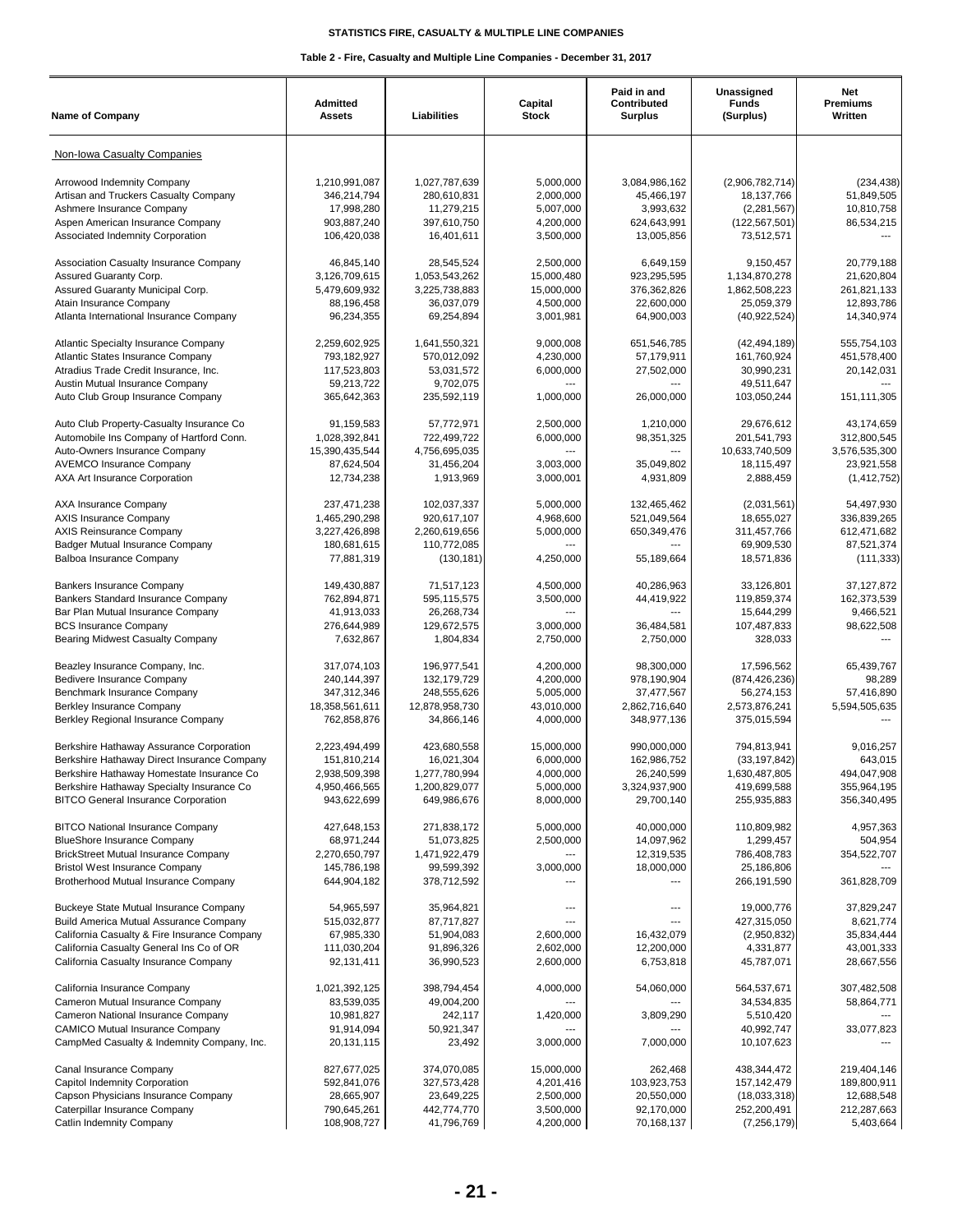| <b>Name of Company</b>                                                  | <b>Admitted</b><br><b>Assets</b> | Liabilities                | Capital<br><b>Stock</b> | Paid in and<br>Contributed<br><b>Surplus</b> | Unassigned<br><b>Funds</b><br>(Surplus) | <b>Net</b><br><b>Premiums</b><br>Written |
|-------------------------------------------------------------------------|----------------------------------|----------------------------|-------------------------|----------------------------------------------|-----------------------------------------|------------------------------------------|
| Non-Iowa Casualty Companies                                             |                                  |                            |                         |                                              |                                         |                                          |
| Catlin Insurance Company, Inc.                                          | 181,604,045                      | 125,726,884                | 5,000,000               | 62,472,540                                   | (11, 595, 379)                          | 37,825,650                               |
| Celina Mutual Insurance Company                                         | 76,826,476                       | 43,445,244                 | ---                     | ---                                          | 33,381,231                              | 43,138,683                               |
| <b>Censtat Casualty Company</b>                                         | 25,253,246                       | 7,036,266                  | 3,500,000               | 8,000,000                                    | 6,716,980                               | 2,110,753                                |
| Central Mutual Insurance Company                                        | 1,618,407,950                    | 796,374,524                |                         | ---                                          | 822,033,414                             | 559,106,177                              |
| Central States Indemnity Co. of Omaha                                   | 542,142,942                      | 76,153,118                 | 2,600,002               | 2,589,582                                    | 460,800,241                             | 63,958,324                               |
| Centre Insurance Company                                                | 50.591.337                       | 29,975,138                 | 5,000,000               | 10,238,396                                   | 5,377,803                               |                                          |
| Century Indemnity Company                                               | 525,593,184                      | 500,593,184                | 4,250,000               | 1,298,132,122                                | (1, 277, 382, 122)                      |                                          |
| Century-National Insurance Company<br><b>CGB Insurance Company</b>      | 135,752,118<br>550,184,120       | 94,486,529                 | 5,000,000<br>5,000,000  | 24,135,420<br>78,602,611                     | 12,130,169<br>76,174,256                | (48, 121, 075)                           |
| Charter Oak Fire Insurance Company                                      | 925,851,959                      | 390,407,253<br>698,498,075 | 4,200,000               | 80,200,080                                   | 142,953,803                             | 289,968,388                              |
|                                                                         |                                  |                            |                         |                                              |                                         |                                          |
| Cherokee Insurance Company                                              | 541,613,859                      | 343,807,880                | 3,000,000               | 30,078,782                                   | 164,727,197                             | 186,409,865                              |
| Chicago Insurance Company                                               | 77,202,146                       | 10,703,373                 | 3,600,000               | 38,305,853                                   | 24,592,920                              |                                          |
| Chubb Indemnity Insurance Company<br>Chubb National Insurance Company   | 397,646,554<br>406,071,400       | 225,860,213<br>234,578,408 | 3,500,000<br>4,500,000  | 13,032,725<br>11,000,000                     | 155,253,616<br>155,992,992              | 25,388,512<br>25,388,512                 |
| Church Insurance Company                                                | 24, 171, 253                     | 6,409,341                  | 12,790,500              | 39,309,500                                   | (34, 338, 088)                          | 44,182                                   |
|                                                                         |                                  |                            |                         |                                              |                                         |                                          |
| Church Mutual Insurance Company<br><b>CIM Insurance Corporation</b>     | 1,739,843,576<br>17,692,262      | 1,036,154,022<br>145,095   | 2,500,000               | $\overline{a}$<br>2.000.000                  | 703,689,554<br>13,047,167               | 730,427,072                              |
| Cincinnati Casualty Company                                             | 433,575,884                      | 41,289,227                 | 3,750,000               | 18,000,000                                   | 370,536,657                             |                                          |
| Cincinnati Indemnity Company                                            | 132,971,976                      | 32,972,583                 | 3,600,000               | 21,600,000                                   | 74,799,393                              |                                          |
| Cincinnati Insurance Company                                            | 12,914,879,406                   | 7,821,313,577              | 3,586,355               | 363,410,416                                  | 4,726,569,058                           | 4,624,901,508                            |
| Citizens Insurance Company of America                                   | 1,559,418,772                    |                            |                         | 150,844,600                                  |                                         |                                          |
| City National Insurance Company                                         | 19,143,618                       | 859,962,222<br>7,115,385   | 3,400,000<br>4,200,000  | 2,699,583                                    | 545,211,950<br>5,128,650                | 773,192,463<br>10,804,663                |
| Clarendon National Insurance Company                                    | 1,141,551,445                    | 867,315,808                | 4,800,000               | 685,086,877                                  | (415, 651, 240)                         | (20, 120, 146)                           |
| Clear Blue Insurance Company                                            | 55,955,729                       | 10,229,112                 | 4,200,000               | 41,209,815                                   | 316,802                                 |                                          |
| Clearwater Select Insurance Company                                     | 1,279,811,757                    | 760,608,869                | 15,318,711              | 308,861,586                                  | 195,022,591                             | 215,378,428                              |
| CM Select Insurance Company                                             | 19,752,193                       | (365, 399)                 | 4,000,000               | 16,000,000                                   | 117,593                                 |                                          |
| Coface North America Insurance Company                                  | 135,930,414                      | 88,861,742                 | 2,600,000               | 43,485,310                                   | 983,362                                 | 49,679,585                               |
| Coliseum Reinsurance Company                                            | 277,762,242                      | 99,599,691                 | 26,503,260              | 1,439,928,978                                | (1, 288, 269, 686)                      | 15,459                                   |
| Colonial American Casualty & Surety Co                                  | 25,076,886                       | 1,711,501                  | 5,000,000               | 5,000,000                                    | 13,365,385                              |                                          |
| <b>Colonial Surety Company</b>                                          | 62,021,889                       | 21,505,965                 | 4,000,000               | 1,000,000                                    | 35,515,924                              | 10,653,148                               |
| Colony Specialty Insurance Company                                      | 67,898,561                       | 44,158,096                 | 3,500,000               | 8,002,700                                    | 12,237,765                              |                                          |
| Columbia Insurance Company                                              | 24,521,523,499                   | 4,866,655,562              | 3,030,006               | 8,568,798,300                                | 11,083,039,630                          | 497,347,426                              |
| Columbia Mutual Insurance Company                                       | 381,176,932                      | 208,294,197                |                         |                                              | 172,882,735                             | 152,380,723                              |
| Columbia National Insurance Company                                     | 90,664,234                       | 53,731,669                 | 2.900.000               | 12,806,281                                   | 21,226,284                              | 39,249,582                               |
| Commerce and Industry Insurance Company                                 | 419,600,681                      | 4,760,773                  | 5,125,000               | 270,965,618                                  | 138,749,290                             |                                          |
| <b>Commercial Casualty Insurance Company</b>                            | 65,084,538                       | 1,415,879                  | 3,000,000               | 53,253,594                                   | 7,415,065                               |                                          |
| Commonwealth Insurance Company of America                               | 10,496,152                       | 1,678,612                  | 3,200,000               | 6,729,710                                    | (1, 112, 170)                           | 11,461                                   |
| Compass Insurance Company                                               | 7,427,667                        | 903,108                    | 527,900                 | 27,137,745                                   | (21, 141, 086)                          |                                          |
| Consolidated Insurance Company<br><b>Constitution Insurance Company</b> | 14,569,819<br>25,353,208         | 1,219,209<br>2,687,403     | 1,600,000<br>4,200,002  | 4,400,000<br>7,960,945                       | 7,350,611<br>10,504,858                 | 849,206                                  |
|                                                                         |                                  |                            |                         |                                              |                                         |                                          |
| Consumers Insurance USA, Inc.                                           | 65,712,185                       | 39,509,800                 | 3,000,000               | 18,246,000                                   | 4,956,385                               | 21,667,044                               |
| Continental Casualty Company                                            | 43,528,312,472                   | 32,802,096,423             | 35,632,565              | 5,684,824,266                                | 5,005,759,219                           | 6,015,580,509                            |
| Continental Heritage Insurance Company                                  | 29,552,805                       | 4,409,174<br>217,678,918   | 3,000,040               | 20,870,438                                   | 1,273,153                               | 7,353,638                                |
| Continental Insurance Company<br>Contractors Bonding and Insurance Co   | 1,775,736,312<br>211,775,469     | 96,875,596                 | 53,566,360<br>3,000,000 | 1,423,436,994<br>2,510,250                   | 81,054,041<br>109,389,623               | 69,066,165                               |
|                                                                         |                                  |                            |                         |                                              |                                         |                                          |
| <b>COPIC Insurance Company</b>                                          | 603,157,007                      | 305,428,562                | 5,200,000               | ---                                          | 292,528,445                             | 100,257,445                              |
| CorePointe Insurance Company<br>Country Casualty Insurance Company      | 37,853,448<br>86,458,101         | 24,435,312<br>16,788,804   | 5,000,000<br>3,000,000  | 20,845,487<br>7,500,000                      | (12, 427, 351)<br>59,169,297            | 1,644,136                                |
| Country Mutual Insurance Company                                        | 4,850,204,316                    | 2,282,644,569              |                         |                                              | 2,567,559,747                           | 2,314,825,571                            |
| Country Preferred Insurance Company                                     | 264,231,918                      | 190,233,716                | 3,000,000               | 30,721,578                                   | 40,276,624                              |                                          |
|                                                                         |                                  |                            |                         |                                              |                                         |                                          |
| Courtesy Insurance Company<br>Crestbrook Insurance Company              | 906,618,262<br>176,074,541       | 504,948,463<br>89,279,376  | 3,000,000<br>4,500,000  | 1,650,000<br>20,580,796                      | 397,019,799<br>61,714,369               | 229,622,177                              |
| Crum & Forster Indemnity Company                                        | 53,908,293                       | 36,387,379                 | 3,500,000               | 2,750,000                                    | 11,270,914                              | 18,658,888                               |
| Dairyland Insurance Company                                             | 1,400,655,254                    | 923,649,927                | 4,012,000               | 12,466,221                                   | 460,527,106                             | 368,914,654                              |
| Dealers Assurance Company                                               | 117,061,335                      | 49,802,198                 | 4,200,990               | 9,732,810                                    | 53,325,337                              | 16,135,430                               |
| Dentists Insurance Company                                              | 351,585,901                      | 153,630,921                | 5,000,000               | 1,000,000                                    | 191,954,980                             | 66,667,891                               |
| Developers Surety and Indemnity Co                                      | 620,666,671                      | 518,582,201                | 3,100,000               | 28,235,885                                   | 70,748,586                              | 209,412,620                              |
| Diamond Insurance Company                                               | 47,315,964                       | 37,673,917                 | 2,500,000               | 7,200,000                                    | (57, 953)                               | 17,373,501                               |
| Diamond State Insurance Company                                         | 97,424,830                       | 58,893,774                 | 5,000,000               | 22,999,623                                   | 10,531,433                              | 28,529,759                               |
| Direct National Insurance Company                                       | 17, 121, 256                     | 11,488,023                 | 2,500,000               | 3,420,296                                    | (287,063)                               | (5,399,060)                              |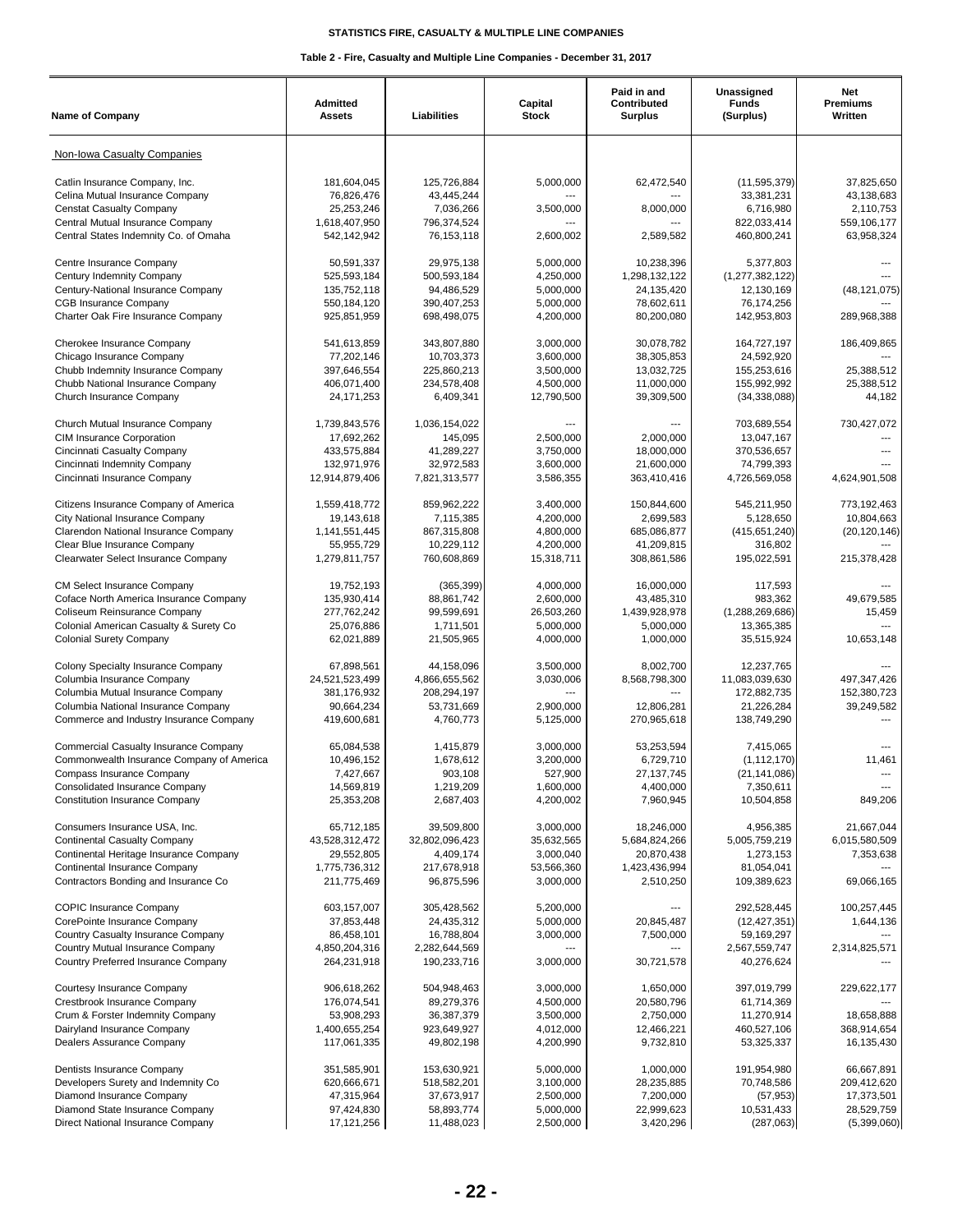| <b>Name of Company</b>                                                                  | <b>Admitted</b><br><b>Assets</b> | Liabilities                  | Capital<br><b>Stock</b> | Paid in and<br>Contributed<br>Surplus | Unassigned<br><b>Funds</b><br>(Surplus) | Net<br>Premiums<br>Written |
|-----------------------------------------------------------------------------------------|----------------------------------|------------------------------|-------------------------|---------------------------------------|-----------------------------------------|----------------------------|
| Non-Iowa Casualty Companies                                                             |                                  |                              |                         |                                       |                                         |                            |
| Discover Property & Casualty Insurance Co                                               | 135,438,156                      | 73,672,069                   | 6,300,000               | 52,332,417                            | 3,133,670                               | 31,965,019                 |
| Doctors Direct Insurance, Inc.                                                          | 13,548,891                       | 7,675,229                    | 1,110,000               | 4,440,000                             | 323,662                                 | 1,710,618                  |
| Donegal Mutual Insurance Company                                                        | 613,984,505                      | 315,914,605                  | $\overline{a}$          |                                       | 298,069,900                             | 155,755,295                |
| Dorinco Reinsurance Company                                                             | 1,547,868,728                    | 968, 175, 731                | 5,000,000               | 221,000,000                           | 353,692,997                             | 157,296,004                |
| Eastern Advantage Assurance Company                                                     | 61,227,136                       | 46,328,968                   | 2,501,250               | 5,898,750                             | 6,498,167                               | 17,861,865                 |
| Eastern Alliance Insurance Company                                                      | 341,469,876                      | 232, 202, 788                | 4,200,000               | 27,960,920                            | 77,106,167                              | 99,844,379                 |
| Eastern Atlantic Insurance Company                                                      | 69,406,868                       | 35,931,977                   | 4,155,552               | 10,519,432                            | 18,799,907                              | 18,362,391                 |
| EastGUARD Insurance Company<br>Economy Fire & Casualty Company                          | 180,591,776<br>511,899,027       | 128,459,791                  | 5,000,000<br>3,000,000  | 5,000,000<br>193,117,787              | 42,131,985<br>194,526,198               | 57,870,636                 |
| Economy Preferred Insurance Company                                                     | 61,153,680                       | 121,255,042<br>47, 177, 951  | 3,000,000               | 3,200,000                             | 7,775,729                               |                            |
| Economy Premier Assurance Company                                                       | 80,875,213                       | 33,886,095                   | 3,000,000               | 23,800,000                            | 20,189,118                              |                            |
| Electric Insurance Company                                                              | 1,424,054,016                    | 932,585,495                  | 3,500,000               | 99,941,000                            | 388,027,521                             | 279,069,403                |
| Elephant Insurance Company                                                              | 215,864,333                      | 158,941,122                  | 18,950,000              | 170,550,000                           | (132, 576, 789)                         | 72,828,684                 |
| Empire Fire and Marine Insurance Company                                                | 50,927,796                       | 11,510,872                   | 4,000,000               | 33,713,721                            | 1,703,204                               |                            |
| <b>Employers Assurance Company</b>                                                      | 484,803,550                      | 295, 155, 228                | 2,500,000               | 135,440,053                           | 51,708,269                              | 86,843,588                 |
| <b>Employers Compensation Insurance Company</b>                                         | 1,090,982,779                    | 745,638,184                  | 2,600,000               | 214,400,000                           | 128,344,595                             | 253,293,798                |
| <b>Employers Fire Insurance Company</b>                                                 | 12,095,154                       | 179,952                      | 4,500,000               | 12,383,760                            | (4,968,558)                             |                            |
| Employers Insurance Company of Wausau                                                   | 6,056,430,890                    | 4,534,915,967                | 5,000,000               | 340,000,000                           | 1,176,514,923                           | 2,284,016,928              |
| <b>Employers Preferred Insurance Company</b><br><b>Encompass Indemnity Company</b>      | 966,447,969<br>27,875,063        | 807,679,489<br>2,047,433     | 2,500,000<br>3,021,700  | 22,703,324                            | 156,268,480<br>102,606                  | 253,293,798                |
| Encompass Insurance Company                                                             | 9,355,410                        | 209,168                      | 5,000,000               | 3,949,319                             | 196,923                                 |                            |
| Encompass Insurance Company of America                                                  | 20, 154, 167                     | 336,307                      | 10,000,000              | 9.830.967                             | (13, 107)                               |                            |
| Endurance American Insurance Company                                                    | 1,794,669,360                    | 1,367,782,186                | 6,000,000               | 731,153,297                           | (310, 266, 123)                         | 321,917,817                |
| <b>Endurance Assurance Corporation</b>                                                  | 2,059,015,303                    | 1,167,537,093                | 5,000,000               | 1,214,000,000                         | (327, 521, 790)                         | 377,843,926                |
| <b>Equity Insurance Company</b>                                                         | 86,077,145                       | 55,651,270                   | 5,500,000               | ---                                   | 24,925,875                              | 62,080,140                 |
| Essentia Insurance Company                                                              | 81,761,952                       | 50,665,603                   | 5,000,000               | 30,730,000                            | (4,633,651)                             | (13, 237, 486)             |
| <b>Esurance Insurance Company</b>                                                       | 191,541,098                      | 26,330,361                   | 3,500,000               | 158,278,736                           | 3,432,001                               |                            |
| Esurance Insurance Company of New Jersey<br>Esurance Property and Casualty Ins Company  | 14,039,118<br>115,191,696        | 2,068,382                    | 2,800,000<br>3,003,000  | 7,897,441<br>27,566,892               | 1,273,295<br>12,257,673                 |                            |
| Euler Hermes North America Insurance Company                                            | 445,629,516                      | 72,364,131<br>287,993,514    | 2,500,000               | 13,166,690                            | 141,969,312                             | 102,887,171                |
| Everest Denali Insurance Company                                                        | 26,229,212                       | 920,481                      | 12,500,000              | 12,500,000                            | 308,731                                 |                            |
| Everest National Insurance Company                                                      | 808,549,918                      | 652,544,180                  | 5,000,000               | 126,205,228                           | 24,800,510                              |                            |
| Everest Premier Insurance Company                                                       | 25,724,562                       | 408,533                      | 12,500,000              | 12,500,000                            | 316,029                                 | $\overline{a}$             |
| <b>Everest Reinsurance Company</b>                                                      | 9,486,063,346                    | 6.094.211.082                | 10,000,000              | 987,509,603                           | 2,394,342,661                           | 1,741,240,203              |
| Evergreen National Indemnity Company                                                    | 48,088,025                       | 13,635,792                   | 3,018,004               | 25,841,820                            | 5,592,409                               | 11,667,638                 |
| Everspan Financial Guarantee Corp.                                                      | 235,170,627                      | 1,691,736                    | 15,000,000              | 97,927,598                            | 120,551,293                             | (832)                      |
| <b>Excess Share Insurance Corporation</b>                                               | 53,304,042                       | 31,525,902                   | 2.500.000               | 4,200,000                             | 15,078,140                              | 1,834,796                  |
| Executive Risk Indemnity Inc.<br><b>Explorer Insurance Company</b>                      | 3,231,320,886<br>401,289,118     | 1,741,672,448<br>257,742,419 | 5,000,000<br>4,500,000  | 516,957,352<br>8,070,835              | 967,691,086<br>130,975,863              | 406,206,768<br>145,092,882 |
| Factory Mutual Insurance Company                                                        | 19,155,464,895                   | 6,653,687,891                |                         | ---                                   | 12,501,777,004                          | 2,894,642,719              |
| Fair American Insurance and Reinsurance Co                                              | 211,322,932                      | 17,419,414                   | 5,000,000               | 88,227,719                            | 100,675,799                             | 4,001,696                  |
| Falls Lake National Insurance Company                                                   | 321,911,210                      | 263,832,839                  | 4,200,000               | 43,558,551                            | 10,319,820                              | 5,767,214                  |
| Farmers Alliance Mutual Insurance Company                                               | 319,154,459                      | 143,448,649                  |                         | ---                                   | 175,705,809                             | 139,207,077                |
| Farmers Insurance Company, Inc.<br>Farmers Mutual Insurance Co of Nebraska              | 291,767,420<br>680,320,760       | 185,979,583<br>326,889,286   | 2,600,000               | 41,213,162                            | 61,974,675<br>353,431,474               | 106,385,547<br>343,509,631 |
|                                                                                         |                                  |                              |                         |                                       |                                         |                            |
| Farmers Union Mutual Insurance Company                                                  | 121,260,935<br>1,031,441,528     | 51,428,559<br>756,968,663    | 6,000,000               | 126, 174, 589                         | 69,832,376<br>142,298,277               | 66,312,958<br>337,916,917  |
| Farmington Casualty Company<br><b>FCCI Insurance Company</b>                            | 2,067,071,546                    | 1,472,586,370                | 5,000,000               | 1,000,000                             | 588,485,176                             | 799,501,211                |
| Federal Insurance Company                                                               | 21,770,040,155                   | 14,473,362,298               | 20,980,068              | 3,209,192,553                         | 4,066,505,236                           | 3,532,514,964              |
| Federated Mutual Insurance Company                                                      | 5,847,945,667                    | 2,485,433,991                |                         |                                       | 3,362,511,677                           | 1,538,091,926              |
| Federated Reserve Insurance Company                                                     | 122,202,463                      | 68,631,778                   | 6,000,000               | 47,000,000                            | 570,685                                 | 42,724,776                 |
| Federated Service Insurance Company                                                     | 450,385,333                      | 205,896,833                  | 3,000,000               | 70,000,000                            | 171,488,499                             | 128, 174, 327              |
| Fidelity and Deposit Company of Maryland                                                | 214,027,811                      | 42,816,584                   | 5,000,000               | 46,842,402                            | 119,368,825                             |                            |
| Fidelity & Guaranty Ins Underwriters, Inc.<br>Financial American Prop & Casualty Ins Co | 151,267,148<br>10,232,236        | 62,272,663<br>2,187,317      | 13,434,900<br>3,000,000 | 72,016,120<br>9,500,000               | 3,543,466<br>(4,455,081)                | 22,832,157<br>152,198      |
|                                                                                         |                                  |                              |                         |                                       |                                         |                            |
| Financial Casualty & Surety, Inc.<br>Financial Pacific Insurance Company                | 24,283,209<br>261,396,795        | 7,777,615<br>163,803,220     | 2,600,000<br>3,003,000  | 5,577,115<br>28,513,974               | 8,328,479<br>66,076,601                 | 12,644,550<br>81,529,047   |
| Finial Reinsurance Company                                                              | 1,265,371,144                    | 484,995,306                  | 3,500,000               | 713,253,763                           | 63,622,075                              | 243,895                    |
| Fireman's Fund Insurance Company                                                        | 2,109,978,396                    | 722,593,896                  | 4,200,000               | 924,300,173                           | 458,884,327                             |                            |
| Firemen's Insurance Co of Washington, D.C.                                              | 91,884,686                       | 58,725,605                   | 3,500,000               | 19,717,835                            | 9,941,246                               |                            |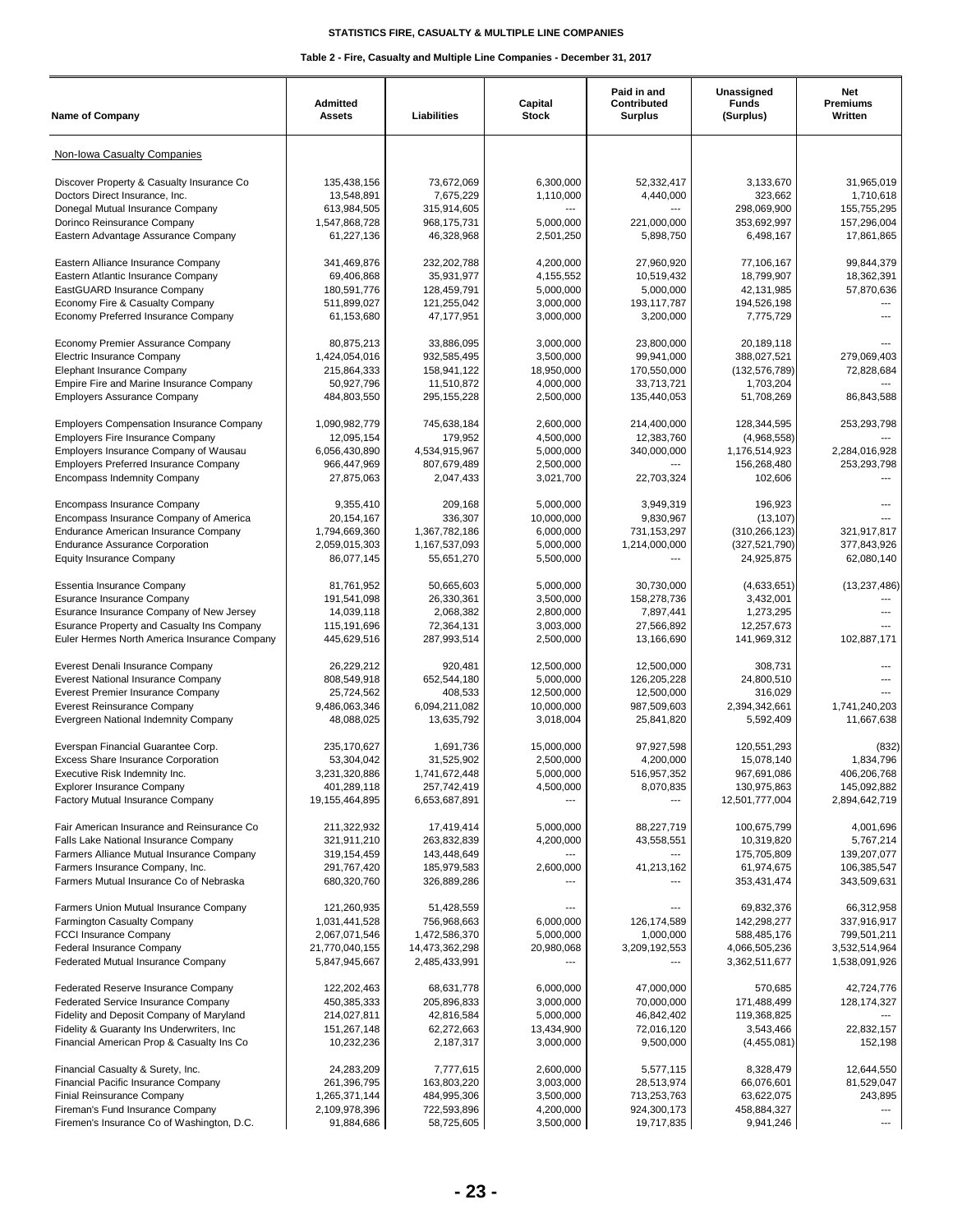| Non-Iowa Casualty Companies<br>First Acceptance Insurance Company, Inc.<br>243,517,800<br>177,440,563<br>3,000,000<br>(42, 161, 675)<br>186,212,377<br>105,238,912<br>First American Property & Casualty Ins Co<br>97,088,971<br>5,000,000<br>17,765,000<br>18,587,499<br>55,421,670<br>55,736,472<br>First Chicago Insurance Company<br>7,898,719<br>54,280,830<br>81,476,705<br>63,175,242<br>2,500,000<br>7,902,744<br>First Colonial Insurance Company<br>300,252,045<br>2,500,000<br>126,261,672<br>28,336,794<br>166,676,138<br>4,814,235<br>First Dakota Indemnity Company<br>17,274,865<br>52,123,789<br>36,558,941<br>1,250,000<br>4,629,024<br>9,685,824<br>538,921,763<br>22,329,182<br>First Financial Insurance Company<br>109,349,069<br>3.000.000<br>132.833.441<br>293.739.253<br>First Guard Insurance Company<br>31,904,768<br>3,000,000<br>8,479,295<br>17,258,897<br>24,241,664<br>3,166,576<br>22,347,015<br>60,339<br>3,600,000<br>7,400,000<br>11,286,677<br>First Liberty Insurance Corporation<br>First National Ins Company of America<br>5,000,000<br>581.836<br>51,869,442<br>57,713,466<br>262,187<br>1,500,000<br>65,297,956<br>43,929,856<br>FirstComp Insurance Company<br>261,253,371<br>150,525,559<br>43,722,626<br>Florists Mutual Insurance Company<br>130,637,355<br>103,527,624<br>27,109,730<br>21,080,837<br>975,737,527<br>Foremost Insurance Company<br>2,316,606,653<br>1,151,012,774<br>4,800,000<br>185,056,352<br>---<br>Foremost Property and Casualty Ins Company<br>56,193,704<br>37,920,692<br>3,525,000<br>7,866,274<br>6,881,737<br>---<br>Foremost Signature Insurance Company<br>61,928,758<br>41,760,608<br>3,600,000<br>7,790,000<br>8,778,149<br>Fortress Insurance Company<br>142, 187, 264<br>77,464,919<br>19,046,430<br>34,046,430<br>11,629,485<br>22,611,992<br>5,000,000<br>5,000,000<br>19,022,139<br>Fortuity Insurance Company<br>44,696,965<br>25,285,668<br>9.411.296<br>166,681,515<br>94,025,144<br>5,000,000<br>28,470,000<br>39,186,371<br>48,564,200<br>Founders Insurance Company<br>19,756,089<br>Frank Winston Crum Insurance Company<br>101,033,276<br>79,754,186<br>3,000,000<br>9,000,000<br>9,279,090<br>494,575,721<br>Frankenmuth Mutual Insurance Company<br>1,351,009,685<br>744,317,080<br>606,692,605<br>---<br>---<br>Freedom Specialty Insurance Company<br>9,604,152<br>57,907,815<br>35,799,663<br>3,504,000<br>9,000,000<br>Fremont Insurance Company<br>158,562,716<br>110,261,032<br>60,000<br>7,979,918<br>40,261,766<br>64,761,988<br>Garrison Property and Casualty Insurance Co<br>2,277,785,517<br>1,426,384,524<br>4,200,000<br>704,944,173<br>142,256,820<br>1,616,064,628<br>Gateway Insurance Company<br>84,352,931<br>72,149,670<br>3,815,000<br>9,934,572<br>(1,546,311)<br>38,163,652<br>GEICO Advantage Insurance Company<br>10,000,000<br>2,115,000,000<br>(491,626,791)<br>1,228,656,566<br>2,911,751,199<br>1,278,377,989<br><b>GEICO Casualty Company</b><br>3,526,837,625<br>3,010,000<br>1,514,875,000<br>2,171,209,444<br>2,418,676,163<br>(409, 723, 539)<br><b>GEICO Choice Insurance Company</b><br>625,334,748<br>290,370,334<br>10,000,000<br>265,000,000<br>59,964,414<br>294,087,215<br>741,784<br>3,080,000<br>47,261,006<br><b>GEICO General Insurance Company</b><br>167,570,569<br>116,487,779<br><b>GEICO Indemnity Company</b><br>10,162,501,445<br>3,906,225,440<br>3,000,000<br>443,354,309<br>5,809,921,696<br>2,808,265,682<br><b>GEICO Marine Insurance Company</b><br>149,498,583<br>95, 156, 123<br>3,000,000<br>19,009,043<br>32,333,417<br>57,645,846<br><b>GEICO Secure Insurance Company</b><br>1,134,586,962<br>651,502,577<br>10,000,000<br>565,000,000<br>(91, 915, 616)<br>665,665,645<br>General Automobile Insurance Company, Inc.<br>(43, 229, 434)<br>98,741,420<br>61,362,703<br>3,000,000<br>36,870,799<br>(2,492,082)<br>General Casualty Company of Wisconsin<br>4,000,000<br>797,391,393<br>546,411,344<br>224,377,706<br>22,602,343<br>366,108,859<br>General Casualty Insurance Company<br>9,548,528<br>1,936,925<br>3,000,000<br>650.000<br>3,961,603<br>---<br>General Insurance Company of America<br>118,869,983<br>5,000,000<br>44,412,179<br>58,337,798<br>11,120,008<br>General Reinsurance Corporation<br>16,507,935,883<br>5,115,387,885<br>11,000,000<br>2,797,435,590<br>8,584,112,408<br>885,562,695<br>General Security National Insurance Company<br>416,101,841<br>294,428,598<br>5,000,000<br>124,007,063<br>77,815,192<br>(7, 333, 820)<br>General Star National Insurance Company<br>237,820,839<br>4,000,000<br>121,030,887<br>11,309,480<br>52,682,367<br>60,107,585<br>Generali (United States Branch)<br>63,302,685<br>29,222,907<br>34,079,778<br>541,786<br>3,500,000<br>70,500,000<br>Genesis Insurance Company<br>184,728,508<br>57,774,798<br>52,953,710<br>9,506,903<br>Genworth Financial Assurance Corporation<br>8,798,876<br>4,318<br>2,500,000<br>6,267,727<br>26,831<br>9,054,401<br>36,900,810<br>GeoVera Insurance Company<br>92,605,637<br>68,551,236<br>5,000,000<br>10,000,000<br><b>GLOBAL Reinsurance Corporation of America</b><br>236,927,632<br>92,799,510<br>136, 111, 017<br>20,386,751<br>(12,369,646)<br>144,284<br>Government Employees Insurance Company<br>33,381,695,601<br>12,957,495,202<br>33,436,758<br>1,201,206,515<br>19,189,557,126<br>7,722,526,983<br>Grain Dealers Mutual Insurance Company<br>1,556,733<br>10,827,999<br>12,384,732<br>Grange Indemnity Insurance Company<br>58,452,926<br>130,585<br>2,000,000<br>5,000,000<br>51,322,341<br>(18,688,843)<br>Grange Mutual Casualty Company<br>2,552,588,994<br>1,338,047,609<br>1,214,541,385<br>1,186,478,297<br>---<br>Granite Re, Inc.<br>60,941,611<br>19,376,193<br>5,000,000<br>8,500,000<br>28,065,418<br>26,162,833<br>27,490,830<br>Granite State Insurance Company<br>35,779,310<br>1,934,602<br>5,000,000<br>1,353,878<br>Graphic Arts Mutual Insurance Company<br>157,633,527<br>97,170,957<br>60,462,570<br>48,564,200<br>$\overline{a}$<br>Gray Insurance Company<br>299,752,901<br>180,749,178<br>5,000,000<br>1,000,000<br>113,003,723<br>67,407,112<br>Great American Alliance Insurance Company<br>27,908,980<br>800<br>3,501,000<br>18,489,979<br>5,917,201<br>18,497,747<br>500<br>6,270,727<br>Great American Assurance Company<br>3,510,000<br>8,716,521<br>5,408,151,837<br>Great American Insurance Company<br>7,076,524,747<br>15,440,600<br>801,812,831<br>851,119,479<br>2,728,787,866<br>Great American Insurance Company of New York<br>49,672,236<br>509,380<br>3,800,000<br>20,250,000<br>25,112,856<br>Great American Security Insurance Company<br>15,514,477<br>2,346<br>3,504,000<br>8,696,000<br>3,312,131<br>Great American Spirit Insurance Company<br>17,082,419<br>12,675<br>3,504,000<br>8,546,000<br>5,019,743<br>254,058,333<br>184,828,285<br>38,334,299<br>Great Divide Insurance Company<br>6,000,000<br>24,895,749<br>215,307,939<br>108,337,571<br>4,550,000<br>103,369,553<br>Great Midwest Insurance Company<br>(949, 185)<br>73,033,492<br>1,698,367,203<br>1,140,979,107<br>4,166,675<br>83,700,350<br>469,521,071<br>Great Northern Insurance Company<br>203,009,656<br>Great Northwest Insurance Company<br>19,367,007<br>11,649,162<br>3,000,000<br>13,141,848<br>(8,424,002) | <b>Name of Company</b> | Admitted<br><b>Assets</b> | Liabilities | Capital<br><b>Stock</b> | Paid in and<br>Contributed<br><b>Surplus</b> | Unassigned<br><b>Funds</b><br>(Surplus) | Net<br><b>Premiums</b><br>Written |
|------------------------------------------------------------------------------------------------------------------------------------------------------------------------------------------------------------------------------------------------------------------------------------------------------------------------------------------------------------------------------------------------------------------------------------------------------------------------------------------------------------------------------------------------------------------------------------------------------------------------------------------------------------------------------------------------------------------------------------------------------------------------------------------------------------------------------------------------------------------------------------------------------------------------------------------------------------------------------------------------------------------------------------------------------------------------------------------------------------------------------------------------------------------------------------------------------------------------------------------------------------------------------------------------------------------------------------------------------------------------------------------------------------------------------------------------------------------------------------------------------------------------------------------------------------------------------------------------------------------------------------------------------------------------------------------------------------------------------------------------------------------------------------------------------------------------------------------------------------------------------------------------------------------------------------------------------------------------------------------------------------------------------------------------------------------------------------------------------------------------------------------------------------------------------------------------------------------------------------------------------------------------------------------------------------------------------------------------------------------------------------------------------------------------------------------------------------------------------------------------------------------------------------------------------------------------------------------------------------------------------------------------------------------------------------------------------------------------------------------------------------------------------------------------------------------------------------------------------------------------------------------------------------------------------------------------------------------------------------------------------------------------------------------------------------------------------------------------------------------------------------------------------------------------------------------------------------------------------------------------------------------------------------------------------------------------------------------------------------------------------------------------------------------------------------------------------------------------------------------------------------------------------------------------------------------------------------------------------------------------------------------------------------------------------------------------------------------------------------------------------------------------------------------------------------------------------------------------------------------------------------------------------------------------------------------------------------------------------------------------------------------------------------------------------------------------------------------------------------------------------------------------------------------------------------------------------------------------------------------------------------------------------------------------------------------------------------------------------------------------------------------------------------------------------------------------------------------------------------------------------------------------------------------------------------------------------------------------------------------------------------------------------------------------------------------------------------------------------------------------------------------------------------------------------------------------------------------------------------------------------------------------------------------------------------------------------------------------------------------------------------------------------------------------------------------------------------------------------------------------------------------------------------------------------------------------------------------------------------------------------------------------------------------------------------------------------------------------------------------------------------------------------------------------------------------------------------------------------------------------------------------------------------------------------------------------------------------------------------------------------------------------------------------------------------------------------------------------------------------------------------------------------------------------------------------------------------------------------------------------------------------------------------------------------------------------------------------------------------------------------------------------------------------------------------------------------------------------------------------------------------------------------------------------------------------------------------------------------------------------------------------------------------------------------------------------------------------------------------------------------------------------------------------------------------------------------------------------------------------------------------------------------------------------------------------------------------------------------------------------------------------------------------------------------------------------------------------------------------------------------------------------------------------------------------------------------------------------------------------------------------------------------------------------------------------------------------------------------------------------------------------------------------------------------------------------------------------------------------------------------------------------------------------------------------------------------------------------------------------------------------------------------------------------------------------|------------------------|---------------------------|-------------|-------------------------|----------------------------------------------|-----------------------------------------|-----------------------------------|
|                                                                                                                                                                                                                                                                                                                                                                                                                                                                                                                                                                                                                                                                                                                                                                                                                                                                                                                                                                                                                                                                                                                                                                                                                                                                                                                                                                                                                                                                                                                                                                                                                                                                                                                                                                                                                                                                                                                                                                                                                                                                                                                                                                                                                                                                                                                                                                                                                                                                                                                                                                                                                                                                                                                                                                                                                                                                                                                                                                                                                                                                                                                                                                                                                                                                                                                                                                                                                                                                                                                                                                                                                                                                                                                                                                                                                                                                                                                                                                                                                                                                                                                                                                                                                                                                                                                                                                                                                                                                                                                                                                                                                                                                                                                                                                                                                                                                                                                                                                                                                                                                                                                                                                                                                                                                                                                                                                                                                                                                                                                                                                                                                                                                                                                                                                                                                                                                                                                                                                                                                                                                                                                                                                                                                                                                                                                                                                                                                                                                                                                                                                                                                                                                                                                                                                                                                                                                                                                                                                                                                                                                                                                                                                                                                                                                                                                  |                        |                           |             |                         |                                              |                                         |                                   |
|                                                                                                                                                                                                                                                                                                                                                                                                                                                                                                                                                                                                                                                                                                                                                                                                                                                                                                                                                                                                                                                                                                                                                                                                                                                                                                                                                                                                                                                                                                                                                                                                                                                                                                                                                                                                                                                                                                                                                                                                                                                                                                                                                                                                                                                                                                                                                                                                                                                                                                                                                                                                                                                                                                                                                                                                                                                                                                                                                                                                                                                                                                                                                                                                                                                                                                                                                                                                                                                                                                                                                                                                                                                                                                                                                                                                                                                                                                                                                                                                                                                                                                                                                                                                                                                                                                                                                                                                                                                                                                                                                                                                                                                                                                                                                                                                                                                                                                                                                                                                                                                                                                                                                                                                                                                                                                                                                                                                                                                                                                                                                                                                                                                                                                                                                                                                                                                                                                                                                                                                                                                                                                                                                                                                                                                                                                                                                                                                                                                                                                                                                                                                                                                                                                                                                                                                                                                                                                                                                                                                                                                                                                                                                                                                                                                                                                                  |                        |                           |             |                         |                                              |                                         |                                   |
|                                                                                                                                                                                                                                                                                                                                                                                                                                                                                                                                                                                                                                                                                                                                                                                                                                                                                                                                                                                                                                                                                                                                                                                                                                                                                                                                                                                                                                                                                                                                                                                                                                                                                                                                                                                                                                                                                                                                                                                                                                                                                                                                                                                                                                                                                                                                                                                                                                                                                                                                                                                                                                                                                                                                                                                                                                                                                                                                                                                                                                                                                                                                                                                                                                                                                                                                                                                                                                                                                                                                                                                                                                                                                                                                                                                                                                                                                                                                                                                                                                                                                                                                                                                                                                                                                                                                                                                                                                                                                                                                                                                                                                                                                                                                                                                                                                                                                                                                                                                                                                                                                                                                                                                                                                                                                                                                                                                                                                                                                                                                                                                                                                                                                                                                                                                                                                                                                                                                                                                                                                                                                                                                                                                                                                                                                                                                                                                                                                                                                                                                                                                                                                                                                                                                                                                                                                                                                                                                                                                                                                                                                                                                                                                                                                                                                                                  |                        |                           |             |                         |                                              |                                         |                                   |
|                                                                                                                                                                                                                                                                                                                                                                                                                                                                                                                                                                                                                                                                                                                                                                                                                                                                                                                                                                                                                                                                                                                                                                                                                                                                                                                                                                                                                                                                                                                                                                                                                                                                                                                                                                                                                                                                                                                                                                                                                                                                                                                                                                                                                                                                                                                                                                                                                                                                                                                                                                                                                                                                                                                                                                                                                                                                                                                                                                                                                                                                                                                                                                                                                                                                                                                                                                                                                                                                                                                                                                                                                                                                                                                                                                                                                                                                                                                                                                                                                                                                                                                                                                                                                                                                                                                                                                                                                                                                                                                                                                                                                                                                                                                                                                                                                                                                                                                                                                                                                                                                                                                                                                                                                                                                                                                                                                                                                                                                                                                                                                                                                                                                                                                                                                                                                                                                                                                                                                                                                                                                                                                                                                                                                                                                                                                                                                                                                                                                                                                                                                                                                                                                                                                                                                                                                                                                                                                                                                                                                                                                                                                                                                                                                                                                                                                  |                        |                           |             |                         |                                              |                                         |                                   |
|                                                                                                                                                                                                                                                                                                                                                                                                                                                                                                                                                                                                                                                                                                                                                                                                                                                                                                                                                                                                                                                                                                                                                                                                                                                                                                                                                                                                                                                                                                                                                                                                                                                                                                                                                                                                                                                                                                                                                                                                                                                                                                                                                                                                                                                                                                                                                                                                                                                                                                                                                                                                                                                                                                                                                                                                                                                                                                                                                                                                                                                                                                                                                                                                                                                                                                                                                                                                                                                                                                                                                                                                                                                                                                                                                                                                                                                                                                                                                                                                                                                                                                                                                                                                                                                                                                                                                                                                                                                                                                                                                                                                                                                                                                                                                                                                                                                                                                                                                                                                                                                                                                                                                                                                                                                                                                                                                                                                                                                                                                                                                                                                                                                                                                                                                                                                                                                                                                                                                                                                                                                                                                                                                                                                                                                                                                                                                                                                                                                                                                                                                                                                                                                                                                                                                                                                                                                                                                                                                                                                                                                                                                                                                                                                                                                                                                                  |                        |                           |             |                         |                                              |                                         |                                   |
|                                                                                                                                                                                                                                                                                                                                                                                                                                                                                                                                                                                                                                                                                                                                                                                                                                                                                                                                                                                                                                                                                                                                                                                                                                                                                                                                                                                                                                                                                                                                                                                                                                                                                                                                                                                                                                                                                                                                                                                                                                                                                                                                                                                                                                                                                                                                                                                                                                                                                                                                                                                                                                                                                                                                                                                                                                                                                                                                                                                                                                                                                                                                                                                                                                                                                                                                                                                                                                                                                                                                                                                                                                                                                                                                                                                                                                                                                                                                                                                                                                                                                                                                                                                                                                                                                                                                                                                                                                                                                                                                                                                                                                                                                                                                                                                                                                                                                                                                                                                                                                                                                                                                                                                                                                                                                                                                                                                                                                                                                                                                                                                                                                                                                                                                                                                                                                                                                                                                                                                                                                                                                                                                                                                                                                                                                                                                                                                                                                                                                                                                                                                                                                                                                                                                                                                                                                                                                                                                                                                                                                                                                                                                                                                                                                                                                                                  |                        |                           |             |                         |                                              |                                         |                                   |
|                                                                                                                                                                                                                                                                                                                                                                                                                                                                                                                                                                                                                                                                                                                                                                                                                                                                                                                                                                                                                                                                                                                                                                                                                                                                                                                                                                                                                                                                                                                                                                                                                                                                                                                                                                                                                                                                                                                                                                                                                                                                                                                                                                                                                                                                                                                                                                                                                                                                                                                                                                                                                                                                                                                                                                                                                                                                                                                                                                                                                                                                                                                                                                                                                                                                                                                                                                                                                                                                                                                                                                                                                                                                                                                                                                                                                                                                                                                                                                                                                                                                                                                                                                                                                                                                                                                                                                                                                                                                                                                                                                                                                                                                                                                                                                                                                                                                                                                                                                                                                                                                                                                                                                                                                                                                                                                                                                                                                                                                                                                                                                                                                                                                                                                                                                                                                                                                                                                                                                                                                                                                                                                                                                                                                                                                                                                                                                                                                                                                                                                                                                                                                                                                                                                                                                                                                                                                                                                                                                                                                                                                                                                                                                                                                                                                                                                  |                        |                           |             |                         |                                              |                                         |                                   |
|                                                                                                                                                                                                                                                                                                                                                                                                                                                                                                                                                                                                                                                                                                                                                                                                                                                                                                                                                                                                                                                                                                                                                                                                                                                                                                                                                                                                                                                                                                                                                                                                                                                                                                                                                                                                                                                                                                                                                                                                                                                                                                                                                                                                                                                                                                                                                                                                                                                                                                                                                                                                                                                                                                                                                                                                                                                                                                                                                                                                                                                                                                                                                                                                                                                                                                                                                                                                                                                                                                                                                                                                                                                                                                                                                                                                                                                                                                                                                                                                                                                                                                                                                                                                                                                                                                                                                                                                                                                                                                                                                                                                                                                                                                                                                                                                                                                                                                                                                                                                                                                                                                                                                                                                                                                                                                                                                                                                                                                                                                                                                                                                                                                                                                                                                                                                                                                                                                                                                                                                                                                                                                                                                                                                                                                                                                                                                                                                                                                                                                                                                                                                                                                                                                                                                                                                                                                                                                                                                                                                                                                                                                                                                                                                                                                                                                                  |                        |                           |             |                         |                                              |                                         |                                   |
|                                                                                                                                                                                                                                                                                                                                                                                                                                                                                                                                                                                                                                                                                                                                                                                                                                                                                                                                                                                                                                                                                                                                                                                                                                                                                                                                                                                                                                                                                                                                                                                                                                                                                                                                                                                                                                                                                                                                                                                                                                                                                                                                                                                                                                                                                                                                                                                                                                                                                                                                                                                                                                                                                                                                                                                                                                                                                                                                                                                                                                                                                                                                                                                                                                                                                                                                                                                                                                                                                                                                                                                                                                                                                                                                                                                                                                                                                                                                                                                                                                                                                                                                                                                                                                                                                                                                                                                                                                                                                                                                                                                                                                                                                                                                                                                                                                                                                                                                                                                                                                                                                                                                                                                                                                                                                                                                                                                                                                                                                                                                                                                                                                                                                                                                                                                                                                                                                                                                                                                                                                                                                                                                                                                                                                                                                                                                                                                                                                                                                                                                                                                                                                                                                                                                                                                                                                                                                                                                                                                                                                                                                                                                                                                                                                                                                                                  |                        |                           |             |                         |                                              |                                         |                                   |
|                                                                                                                                                                                                                                                                                                                                                                                                                                                                                                                                                                                                                                                                                                                                                                                                                                                                                                                                                                                                                                                                                                                                                                                                                                                                                                                                                                                                                                                                                                                                                                                                                                                                                                                                                                                                                                                                                                                                                                                                                                                                                                                                                                                                                                                                                                                                                                                                                                                                                                                                                                                                                                                                                                                                                                                                                                                                                                                                                                                                                                                                                                                                                                                                                                                                                                                                                                                                                                                                                                                                                                                                                                                                                                                                                                                                                                                                                                                                                                                                                                                                                                                                                                                                                                                                                                                                                                                                                                                                                                                                                                                                                                                                                                                                                                                                                                                                                                                                                                                                                                                                                                                                                                                                                                                                                                                                                                                                                                                                                                                                                                                                                                                                                                                                                                                                                                                                                                                                                                                                                                                                                                                                                                                                                                                                                                                                                                                                                                                                                                                                                                                                                                                                                                                                                                                                                                                                                                                                                                                                                                                                                                                                                                                                                                                                                                                  |                        |                           |             |                         |                                              |                                         |                                   |
|                                                                                                                                                                                                                                                                                                                                                                                                                                                                                                                                                                                                                                                                                                                                                                                                                                                                                                                                                                                                                                                                                                                                                                                                                                                                                                                                                                                                                                                                                                                                                                                                                                                                                                                                                                                                                                                                                                                                                                                                                                                                                                                                                                                                                                                                                                                                                                                                                                                                                                                                                                                                                                                                                                                                                                                                                                                                                                                                                                                                                                                                                                                                                                                                                                                                                                                                                                                                                                                                                                                                                                                                                                                                                                                                                                                                                                                                                                                                                                                                                                                                                                                                                                                                                                                                                                                                                                                                                                                                                                                                                                                                                                                                                                                                                                                                                                                                                                                                                                                                                                                                                                                                                                                                                                                                                                                                                                                                                                                                                                                                                                                                                                                                                                                                                                                                                                                                                                                                                                                                                                                                                                                                                                                                                                                                                                                                                                                                                                                                                                                                                                                                                                                                                                                                                                                                                                                                                                                                                                                                                                                                                                                                                                                                                                                                                                                  |                        |                           |             |                         |                                              |                                         |                                   |
|                                                                                                                                                                                                                                                                                                                                                                                                                                                                                                                                                                                                                                                                                                                                                                                                                                                                                                                                                                                                                                                                                                                                                                                                                                                                                                                                                                                                                                                                                                                                                                                                                                                                                                                                                                                                                                                                                                                                                                                                                                                                                                                                                                                                                                                                                                                                                                                                                                                                                                                                                                                                                                                                                                                                                                                                                                                                                                                                                                                                                                                                                                                                                                                                                                                                                                                                                                                                                                                                                                                                                                                                                                                                                                                                                                                                                                                                                                                                                                                                                                                                                                                                                                                                                                                                                                                                                                                                                                                                                                                                                                                                                                                                                                                                                                                                                                                                                                                                                                                                                                                                                                                                                                                                                                                                                                                                                                                                                                                                                                                                                                                                                                                                                                                                                                                                                                                                                                                                                                                                                                                                                                                                                                                                                                                                                                                                                                                                                                                                                                                                                                                                                                                                                                                                                                                                                                                                                                                                                                                                                                                                                                                                                                                                                                                                                                                  |                        |                           |             |                         |                                              |                                         |                                   |
|                                                                                                                                                                                                                                                                                                                                                                                                                                                                                                                                                                                                                                                                                                                                                                                                                                                                                                                                                                                                                                                                                                                                                                                                                                                                                                                                                                                                                                                                                                                                                                                                                                                                                                                                                                                                                                                                                                                                                                                                                                                                                                                                                                                                                                                                                                                                                                                                                                                                                                                                                                                                                                                                                                                                                                                                                                                                                                                                                                                                                                                                                                                                                                                                                                                                                                                                                                                                                                                                                                                                                                                                                                                                                                                                                                                                                                                                                                                                                                                                                                                                                                                                                                                                                                                                                                                                                                                                                                                                                                                                                                                                                                                                                                                                                                                                                                                                                                                                                                                                                                                                                                                                                                                                                                                                                                                                                                                                                                                                                                                                                                                                                                                                                                                                                                                                                                                                                                                                                                                                                                                                                                                                                                                                                                                                                                                                                                                                                                                                                                                                                                                                                                                                                                                                                                                                                                                                                                                                                                                                                                                                                                                                                                                                                                                                                                                  |                        |                           |             |                         |                                              |                                         |                                   |
|                                                                                                                                                                                                                                                                                                                                                                                                                                                                                                                                                                                                                                                                                                                                                                                                                                                                                                                                                                                                                                                                                                                                                                                                                                                                                                                                                                                                                                                                                                                                                                                                                                                                                                                                                                                                                                                                                                                                                                                                                                                                                                                                                                                                                                                                                                                                                                                                                                                                                                                                                                                                                                                                                                                                                                                                                                                                                                                                                                                                                                                                                                                                                                                                                                                                                                                                                                                                                                                                                                                                                                                                                                                                                                                                                                                                                                                                                                                                                                                                                                                                                                                                                                                                                                                                                                                                                                                                                                                                                                                                                                                                                                                                                                                                                                                                                                                                                                                                                                                                                                                                                                                                                                                                                                                                                                                                                                                                                                                                                                                                                                                                                                                                                                                                                                                                                                                                                                                                                                                                                                                                                                                                                                                                                                                                                                                                                                                                                                                                                                                                                                                                                                                                                                                                                                                                                                                                                                                                                                                                                                                                                                                                                                                                                                                                                                                  |                        |                           |             |                         |                                              |                                         |                                   |
|                                                                                                                                                                                                                                                                                                                                                                                                                                                                                                                                                                                                                                                                                                                                                                                                                                                                                                                                                                                                                                                                                                                                                                                                                                                                                                                                                                                                                                                                                                                                                                                                                                                                                                                                                                                                                                                                                                                                                                                                                                                                                                                                                                                                                                                                                                                                                                                                                                                                                                                                                                                                                                                                                                                                                                                                                                                                                                                                                                                                                                                                                                                                                                                                                                                                                                                                                                                                                                                                                                                                                                                                                                                                                                                                                                                                                                                                                                                                                                                                                                                                                                                                                                                                                                                                                                                                                                                                                                                                                                                                                                                                                                                                                                                                                                                                                                                                                                                                                                                                                                                                                                                                                                                                                                                                                                                                                                                                                                                                                                                                                                                                                                                                                                                                                                                                                                                                                                                                                                                                                                                                                                                                                                                                                                                                                                                                                                                                                                                                                                                                                                                                                                                                                                                                                                                                                                                                                                                                                                                                                                                                                                                                                                                                                                                                                                                  |                        |                           |             |                         |                                              |                                         |                                   |
|                                                                                                                                                                                                                                                                                                                                                                                                                                                                                                                                                                                                                                                                                                                                                                                                                                                                                                                                                                                                                                                                                                                                                                                                                                                                                                                                                                                                                                                                                                                                                                                                                                                                                                                                                                                                                                                                                                                                                                                                                                                                                                                                                                                                                                                                                                                                                                                                                                                                                                                                                                                                                                                                                                                                                                                                                                                                                                                                                                                                                                                                                                                                                                                                                                                                                                                                                                                                                                                                                                                                                                                                                                                                                                                                                                                                                                                                                                                                                                                                                                                                                                                                                                                                                                                                                                                                                                                                                                                                                                                                                                                                                                                                                                                                                                                                                                                                                                                                                                                                                                                                                                                                                                                                                                                                                                                                                                                                                                                                                                                                                                                                                                                                                                                                                                                                                                                                                                                                                                                                                                                                                                                                                                                                                                                                                                                                                                                                                                                                                                                                                                                                                                                                                                                                                                                                                                                                                                                                                                                                                                                                                                                                                                                                                                                                                                                  |                        |                           |             |                         |                                              |                                         |                                   |
|                                                                                                                                                                                                                                                                                                                                                                                                                                                                                                                                                                                                                                                                                                                                                                                                                                                                                                                                                                                                                                                                                                                                                                                                                                                                                                                                                                                                                                                                                                                                                                                                                                                                                                                                                                                                                                                                                                                                                                                                                                                                                                                                                                                                                                                                                                                                                                                                                                                                                                                                                                                                                                                                                                                                                                                                                                                                                                                                                                                                                                                                                                                                                                                                                                                                                                                                                                                                                                                                                                                                                                                                                                                                                                                                                                                                                                                                                                                                                                                                                                                                                                                                                                                                                                                                                                                                                                                                                                                                                                                                                                                                                                                                                                                                                                                                                                                                                                                                                                                                                                                                                                                                                                                                                                                                                                                                                                                                                                                                                                                                                                                                                                                                                                                                                                                                                                                                                                                                                                                                                                                                                                                                                                                                                                                                                                                                                                                                                                                                                                                                                                                                                                                                                                                                                                                                                                                                                                                                                                                                                                                                                                                                                                                                                                                                                                                  |                        |                           |             |                         |                                              |                                         |                                   |
|                                                                                                                                                                                                                                                                                                                                                                                                                                                                                                                                                                                                                                                                                                                                                                                                                                                                                                                                                                                                                                                                                                                                                                                                                                                                                                                                                                                                                                                                                                                                                                                                                                                                                                                                                                                                                                                                                                                                                                                                                                                                                                                                                                                                                                                                                                                                                                                                                                                                                                                                                                                                                                                                                                                                                                                                                                                                                                                                                                                                                                                                                                                                                                                                                                                                                                                                                                                                                                                                                                                                                                                                                                                                                                                                                                                                                                                                                                                                                                                                                                                                                                                                                                                                                                                                                                                                                                                                                                                                                                                                                                                                                                                                                                                                                                                                                                                                                                                                                                                                                                                                                                                                                                                                                                                                                                                                                                                                                                                                                                                                                                                                                                                                                                                                                                                                                                                                                                                                                                                                                                                                                                                                                                                                                                                                                                                                                                                                                                                                                                                                                                                                                                                                                                                                                                                                                                                                                                                                                                                                                                                                                                                                                                                                                                                                                                                  |                        |                           |             |                         |                                              |                                         |                                   |
|                                                                                                                                                                                                                                                                                                                                                                                                                                                                                                                                                                                                                                                                                                                                                                                                                                                                                                                                                                                                                                                                                                                                                                                                                                                                                                                                                                                                                                                                                                                                                                                                                                                                                                                                                                                                                                                                                                                                                                                                                                                                                                                                                                                                                                                                                                                                                                                                                                                                                                                                                                                                                                                                                                                                                                                                                                                                                                                                                                                                                                                                                                                                                                                                                                                                                                                                                                                                                                                                                                                                                                                                                                                                                                                                                                                                                                                                                                                                                                                                                                                                                                                                                                                                                                                                                                                                                                                                                                                                                                                                                                                                                                                                                                                                                                                                                                                                                                                                                                                                                                                                                                                                                                                                                                                                                                                                                                                                                                                                                                                                                                                                                                                                                                                                                                                                                                                                                                                                                                                                                                                                                                                                                                                                                                                                                                                                                                                                                                                                                                                                                                                                                                                                                                                                                                                                                                                                                                                                                                                                                                                                                                                                                                                                                                                                                                                  |                        |                           |             |                         |                                              |                                         |                                   |
|                                                                                                                                                                                                                                                                                                                                                                                                                                                                                                                                                                                                                                                                                                                                                                                                                                                                                                                                                                                                                                                                                                                                                                                                                                                                                                                                                                                                                                                                                                                                                                                                                                                                                                                                                                                                                                                                                                                                                                                                                                                                                                                                                                                                                                                                                                                                                                                                                                                                                                                                                                                                                                                                                                                                                                                                                                                                                                                                                                                                                                                                                                                                                                                                                                                                                                                                                                                                                                                                                                                                                                                                                                                                                                                                                                                                                                                                                                                                                                                                                                                                                                                                                                                                                                                                                                                                                                                                                                                                                                                                                                                                                                                                                                                                                                                                                                                                                                                                                                                                                                                                                                                                                                                                                                                                                                                                                                                                                                                                                                                                                                                                                                                                                                                                                                                                                                                                                                                                                                                                                                                                                                                                                                                                                                                                                                                                                                                                                                                                                                                                                                                                                                                                                                                                                                                                                                                                                                                                                                                                                                                                                                                                                                                                                                                                                                                  |                        |                           |             |                         |                                              |                                         |                                   |
|                                                                                                                                                                                                                                                                                                                                                                                                                                                                                                                                                                                                                                                                                                                                                                                                                                                                                                                                                                                                                                                                                                                                                                                                                                                                                                                                                                                                                                                                                                                                                                                                                                                                                                                                                                                                                                                                                                                                                                                                                                                                                                                                                                                                                                                                                                                                                                                                                                                                                                                                                                                                                                                                                                                                                                                                                                                                                                                                                                                                                                                                                                                                                                                                                                                                                                                                                                                                                                                                                                                                                                                                                                                                                                                                                                                                                                                                                                                                                                                                                                                                                                                                                                                                                                                                                                                                                                                                                                                                                                                                                                                                                                                                                                                                                                                                                                                                                                                                                                                                                                                                                                                                                                                                                                                                                                                                                                                                                                                                                                                                                                                                                                                                                                                                                                                                                                                                                                                                                                                                                                                                                                                                                                                                                                                                                                                                                                                                                                                                                                                                                                                                                                                                                                                                                                                                                                                                                                                                                                                                                                                                                                                                                                                                                                                                                                                  |                        |                           |             |                         |                                              |                                         |                                   |
|                                                                                                                                                                                                                                                                                                                                                                                                                                                                                                                                                                                                                                                                                                                                                                                                                                                                                                                                                                                                                                                                                                                                                                                                                                                                                                                                                                                                                                                                                                                                                                                                                                                                                                                                                                                                                                                                                                                                                                                                                                                                                                                                                                                                                                                                                                                                                                                                                                                                                                                                                                                                                                                                                                                                                                                                                                                                                                                                                                                                                                                                                                                                                                                                                                                                                                                                                                                                                                                                                                                                                                                                                                                                                                                                                                                                                                                                                                                                                                                                                                                                                                                                                                                                                                                                                                                                                                                                                                                                                                                                                                                                                                                                                                                                                                                                                                                                                                                                                                                                                                                                                                                                                                                                                                                                                                                                                                                                                                                                                                                                                                                                                                                                                                                                                                                                                                                                                                                                                                                                                                                                                                                                                                                                                                                                                                                                                                                                                                                                                                                                                                                                                                                                                                                                                                                                                                                                                                                                                                                                                                                                                                                                                                                                                                                                                                                  |                        |                           |             |                         |                                              |                                         |                                   |
|                                                                                                                                                                                                                                                                                                                                                                                                                                                                                                                                                                                                                                                                                                                                                                                                                                                                                                                                                                                                                                                                                                                                                                                                                                                                                                                                                                                                                                                                                                                                                                                                                                                                                                                                                                                                                                                                                                                                                                                                                                                                                                                                                                                                                                                                                                                                                                                                                                                                                                                                                                                                                                                                                                                                                                                                                                                                                                                                                                                                                                                                                                                                                                                                                                                                                                                                                                                                                                                                                                                                                                                                                                                                                                                                                                                                                                                                                                                                                                                                                                                                                                                                                                                                                                                                                                                                                                                                                                                                                                                                                                                                                                                                                                                                                                                                                                                                                                                                                                                                                                                                                                                                                                                                                                                                                                                                                                                                                                                                                                                                                                                                                                                                                                                                                                                                                                                                                                                                                                                                                                                                                                                                                                                                                                                                                                                                                                                                                                                                                                                                                                                                                                                                                                                                                                                                                                                                                                                                                                                                                                                                                                                                                                                                                                                                                                                  |                        |                           |             |                         |                                              |                                         |                                   |
|                                                                                                                                                                                                                                                                                                                                                                                                                                                                                                                                                                                                                                                                                                                                                                                                                                                                                                                                                                                                                                                                                                                                                                                                                                                                                                                                                                                                                                                                                                                                                                                                                                                                                                                                                                                                                                                                                                                                                                                                                                                                                                                                                                                                                                                                                                                                                                                                                                                                                                                                                                                                                                                                                                                                                                                                                                                                                                                                                                                                                                                                                                                                                                                                                                                                                                                                                                                                                                                                                                                                                                                                                                                                                                                                                                                                                                                                                                                                                                                                                                                                                                                                                                                                                                                                                                                                                                                                                                                                                                                                                                                                                                                                                                                                                                                                                                                                                                                                                                                                                                                                                                                                                                                                                                                                                                                                                                                                                                                                                                                                                                                                                                                                                                                                                                                                                                                                                                                                                                                                                                                                                                                                                                                                                                                                                                                                                                                                                                                                                                                                                                                                                                                                                                                                                                                                                                                                                                                                                                                                                                                                                                                                                                                                                                                                                                                  |                        |                           |             |                         |                                              |                                         |                                   |
|                                                                                                                                                                                                                                                                                                                                                                                                                                                                                                                                                                                                                                                                                                                                                                                                                                                                                                                                                                                                                                                                                                                                                                                                                                                                                                                                                                                                                                                                                                                                                                                                                                                                                                                                                                                                                                                                                                                                                                                                                                                                                                                                                                                                                                                                                                                                                                                                                                                                                                                                                                                                                                                                                                                                                                                                                                                                                                                                                                                                                                                                                                                                                                                                                                                                                                                                                                                                                                                                                                                                                                                                                                                                                                                                                                                                                                                                                                                                                                                                                                                                                                                                                                                                                                                                                                                                                                                                                                                                                                                                                                                                                                                                                                                                                                                                                                                                                                                                                                                                                                                                                                                                                                                                                                                                                                                                                                                                                                                                                                                                                                                                                                                                                                                                                                                                                                                                                                                                                                                                                                                                                                                                                                                                                                                                                                                                                                                                                                                                                                                                                                                                                                                                                                                                                                                                                                                                                                                                                                                                                                                                                                                                                                                                                                                                                                                  |                        |                           |             |                         |                                              |                                         |                                   |
|                                                                                                                                                                                                                                                                                                                                                                                                                                                                                                                                                                                                                                                                                                                                                                                                                                                                                                                                                                                                                                                                                                                                                                                                                                                                                                                                                                                                                                                                                                                                                                                                                                                                                                                                                                                                                                                                                                                                                                                                                                                                                                                                                                                                                                                                                                                                                                                                                                                                                                                                                                                                                                                                                                                                                                                                                                                                                                                                                                                                                                                                                                                                                                                                                                                                                                                                                                                                                                                                                                                                                                                                                                                                                                                                                                                                                                                                                                                                                                                                                                                                                                                                                                                                                                                                                                                                                                                                                                                                                                                                                                                                                                                                                                                                                                                                                                                                                                                                                                                                                                                                                                                                                                                                                                                                                                                                                                                                                                                                                                                                                                                                                                                                                                                                                                                                                                                                                                                                                                                                                                                                                                                                                                                                                                                                                                                                                                                                                                                                                                                                                                                                                                                                                                                                                                                                                                                                                                                                                                                                                                                                                                                                                                                                                                                                                                                  |                        |                           |             |                         |                                              |                                         |                                   |
|                                                                                                                                                                                                                                                                                                                                                                                                                                                                                                                                                                                                                                                                                                                                                                                                                                                                                                                                                                                                                                                                                                                                                                                                                                                                                                                                                                                                                                                                                                                                                                                                                                                                                                                                                                                                                                                                                                                                                                                                                                                                                                                                                                                                                                                                                                                                                                                                                                                                                                                                                                                                                                                                                                                                                                                                                                                                                                                                                                                                                                                                                                                                                                                                                                                                                                                                                                                                                                                                                                                                                                                                                                                                                                                                                                                                                                                                                                                                                                                                                                                                                                                                                                                                                                                                                                                                                                                                                                                                                                                                                                                                                                                                                                                                                                                                                                                                                                                                                                                                                                                                                                                                                                                                                                                                                                                                                                                                                                                                                                                                                                                                                                                                                                                                                                                                                                                                                                                                                                                                                                                                                                                                                                                                                                                                                                                                                                                                                                                                                                                                                                                                                                                                                                                                                                                                                                                                                                                                                                                                                                                                                                                                                                                                                                                                                                                  |                        |                           |             |                         |                                              |                                         |                                   |
|                                                                                                                                                                                                                                                                                                                                                                                                                                                                                                                                                                                                                                                                                                                                                                                                                                                                                                                                                                                                                                                                                                                                                                                                                                                                                                                                                                                                                                                                                                                                                                                                                                                                                                                                                                                                                                                                                                                                                                                                                                                                                                                                                                                                                                                                                                                                                                                                                                                                                                                                                                                                                                                                                                                                                                                                                                                                                                                                                                                                                                                                                                                                                                                                                                                                                                                                                                                                                                                                                                                                                                                                                                                                                                                                                                                                                                                                                                                                                                                                                                                                                                                                                                                                                                                                                                                                                                                                                                                                                                                                                                                                                                                                                                                                                                                                                                                                                                                                                                                                                                                                                                                                                                                                                                                                                                                                                                                                                                                                                                                                                                                                                                                                                                                                                                                                                                                                                                                                                                                                                                                                                                                                                                                                                                                                                                                                                                                                                                                                                                                                                                                                                                                                                                                                                                                                                                                                                                                                                                                                                                                                                                                                                                                                                                                                                                                  |                        |                           |             |                         |                                              |                                         |                                   |
|                                                                                                                                                                                                                                                                                                                                                                                                                                                                                                                                                                                                                                                                                                                                                                                                                                                                                                                                                                                                                                                                                                                                                                                                                                                                                                                                                                                                                                                                                                                                                                                                                                                                                                                                                                                                                                                                                                                                                                                                                                                                                                                                                                                                                                                                                                                                                                                                                                                                                                                                                                                                                                                                                                                                                                                                                                                                                                                                                                                                                                                                                                                                                                                                                                                                                                                                                                                                                                                                                                                                                                                                                                                                                                                                                                                                                                                                                                                                                                                                                                                                                                                                                                                                                                                                                                                                                                                                                                                                                                                                                                                                                                                                                                                                                                                                                                                                                                                                                                                                                                                                                                                                                                                                                                                                                                                                                                                                                                                                                                                                                                                                                                                                                                                                                                                                                                                                                                                                                                                                                                                                                                                                                                                                                                                                                                                                                                                                                                                                                                                                                                                                                                                                                                                                                                                                                                                                                                                                                                                                                                                                                                                                                                                                                                                                                                                  |                        |                           |             |                         |                                              |                                         |                                   |
|                                                                                                                                                                                                                                                                                                                                                                                                                                                                                                                                                                                                                                                                                                                                                                                                                                                                                                                                                                                                                                                                                                                                                                                                                                                                                                                                                                                                                                                                                                                                                                                                                                                                                                                                                                                                                                                                                                                                                                                                                                                                                                                                                                                                                                                                                                                                                                                                                                                                                                                                                                                                                                                                                                                                                                                                                                                                                                                                                                                                                                                                                                                                                                                                                                                                                                                                                                                                                                                                                                                                                                                                                                                                                                                                                                                                                                                                                                                                                                                                                                                                                                                                                                                                                                                                                                                                                                                                                                                                                                                                                                                                                                                                                                                                                                                                                                                                                                                                                                                                                                                                                                                                                                                                                                                                                                                                                                                                                                                                                                                                                                                                                                                                                                                                                                                                                                                                                                                                                                                                                                                                                                                                                                                                                                                                                                                                                                                                                                                                                                                                                                                                                                                                                                                                                                                                                                                                                                                                                                                                                                                                                                                                                                                                                                                                                                                  |                        |                           |             |                         |                                              |                                         |                                   |
|                                                                                                                                                                                                                                                                                                                                                                                                                                                                                                                                                                                                                                                                                                                                                                                                                                                                                                                                                                                                                                                                                                                                                                                                                                                                                                                                                                                                                                                                                                                                                                                                                                                                                                                                                                                                                                                                                                                                                                                                                                                                                                                                                                                                                                                                                                                                                                                                                                                                                                                                                                                                                                                                                                                                                                                                                                                                                                                                                                                                                                                                                                                                                                                                                                                                                                                                                                                                                                                                                                                                                                                                                                                                                                                                                                                                                                                                                                                                                                                                                                                                                                                                                                                                                                                                                                                                                                                                                                                                                                                                                                                                                                                                                                                                                                                                                                                                                                                                                                                                                                                                                                                                                                                                                                                                                                                                                                                                                                                                                                                                                                                                                                                                                                                                                                                                                                                                                                                                                                                                                                                                                                                                                                                                                                                                                                                                                                                                                                                                                                                                                                                                                                                                                                                                                                                                                                                                                                                                                                                                                                                                                                                                                                                                                                                                                                                  |                        |                           |             |                         |                                              |                                         |                                   |
|                                                                                                                                                                                                                                                                                                                                                                                                                                                                                                                                                                                                                                                                                                                                                                                                                                                                                                                                                                                                                                                                                                                                                                                                                                                                                                                                                                                                                                                                                                                                                                                                                                                                                                                                                                                                                                                                                                                                                                                                                                                                                                                                                                                                                                                                                                                                                                                                                                                                                                                                                                                                                                                                                                                                                                                                                                                                                                                                                                                                                                                                                                                                                                                                                                                                                                                                                                                                                                                                                                                                                                                                                                                                                                                                                                                                                                                                                                                                                                                                                                                                                                                                                                                                                                                                                                                                                                                                                                                                                                                                                                                                                                                                                                                                                                                                                                                                                                                                                                                                                                                                                                                                                                                                                                                                                                                                                                                                                                                                                                                                                                                                                                                                                                                                                                                                                                                                                                                                                                                                                                                                                                                                                                                                                                                                                                                                                                                                                                                                                                                                                                                                                                                                                                                                                                                                                                                                                                                                                                                                                                                                                                                                                                                                                                                                                                                  |                        |                           |             |                         |                                              |                                         |                                   |
|                                                                                                                                                                                                                                                                                                                                                                                                                                                                                                                                                                                                                                                                                                                                                                                                                                                                                                                                                                                                                                                                                                                                                                                                                                                                                                                                                                                                                                                                                                                                                                                                                                                                                                                                                                                                                                                                                                                                                                                                                                                                                                                                                                                                                                                                                                                                                                                                                                                                                                                                                                                                                                                                                                                                                                                                                                                                                                                                                                                                                                                                                                                                                                                                                                                                                                                                                                                                                                                                                                                                                                                                                                                                                                                                                                                                                                                                                                                                                                                                                                                                                                                                                                                                                                                                                                                                                                                                                                                                                                                                                                                                                                                                                                                                                                                                                                                                                                                                                                                                                                                                                                                                                                                                                                                                                                                                                                                                                                                                                                                                                                                                                                                                                                                                                                                                                                                                                                                                                                                                                                                                                                                                                                                                                                                                                                                                                                                                                                                                                                                                                                                                                                                                                                                                                                                                                                                                                                                                                                                                                                                                                                                                                                                                                                                                                                                  |                        |                           |             |                         |                                              |                                         |                                   |
|                                                                                                                                                                                                                                                                                                                                                                                                                                                                                                                                                                                                                                                                                                                                                                                                                                                                                                                                                                                                                                                                                                                                                                                                                                                                                                                                                                                                                                                                                                                                                                                                                                                                                                                                                                                                                                                                                                                                                                                                                                                                                                                                                                                                                                                                                                                                                                                                                                                                                                                                                                                                                                                                                                                                                                                                                                                                                                                                                                                                                                                                                                                                                                                                                                                                                                                                                                                                                                                                                                                                                                                                                                                                                                                                                                                                                                                                                                                                                                                                                                                                                                                                                                                                                                                                                                                                                                                                                                                                                                                                                                                                                                                                                                                                                                                                                                                                                                                                                                                                                                                                                                                                                                                                                                                                                                                                                                                                                                                                                                                                                                                                                                                                                                                                                                                                                                                                                                                                                                                                                                                                                                                                                                                                                                                                                                                                                                                                                                                                                                                                                                                                                                                                                                                                                                                                                                                                                                                                                                                                                                                                                                                                                                                                                                                                                                                  |                        |                           |             |                         |                                              |                                         |                                   |
|                                                                                                                                                                                                                                                                                                                                                                                                                                                                                                                                                                                                                                                                                                                                                                                                                                                                                                                                                                                                                                                                                                                                                                                                                                                                                                                                                                                                                                                                                                                                                                                                                                                                                                                                                                                                                                                                                                                                                                                                                                                                                                                                                                                                                                                                                                                                                                                                                                                                                                                                                                                                                                                                                                                                                                                                                                                                                                                                                                                                                                                                                                                                                                                                                                                                                                                                                                                                                                                                                                                                                                                                                                                                                                                                                                                                                                                                                                                                                                                                                                                                                                                                                                                                                                                                                                                                                                                                                                                                                                                                                                                                                                                                                                                                                                                                                                                                                                                                                                                                                                                                                                                                                                                                                                                                                                                                                                                                                                                                                                                                                                                                                                                                                                                                                                                                                                                                                                                                                                                                                                                                                                                                                                                                                                                                                                                                                                                                                                                                                                                                                                                                                                                                                                                                                                                                                                                                                                                                                                                                                                                                                                                                                                                                                                                                                                                  |                        |                           |             |                         |                                              |                                         |                                   |
|                                                                                                                                                                                                                                                                                                                                                                                                                                                                                                                                                                                                                                                                                                                                                                                                                                                                                                                                                                                                                                                                                                                                                                                                                                                                                                                                                                                                                                                                                                                                                                                                                                                                                                                                                                                                                                                                                                                                                                                                                                                                                                                                                                                                                                                                                                                                                                                                                                                                                                                                                                                                                                                                                                                                                                                                                                                                                                                                                                                                                                                                                                                                                                                                                                                                                                                                                                                                                                                                                                                                                                                                                                                                                                                                                                                                                                                                                                                                                                                                                                                                                                                                                                                                                                                                                                                                                                                                                                                                                                                                                                                                                                                                                                                                                                                                                                                                                                                                                                                                                                                                                                                                                                                                                                                                                                                                                                                                                                                                                                                                                                                                                                                                                                                                                                                                                                                                                                                                                                                                                                                                                                                                                                                                                                                                                                                                                                                                                                                                                                                                                                                                                                                                                                                                                                                                                                                                                                                                                                                                                                                                                                                                                                                                                                                                                                                  |                        |                           |             |                         |                                              |                                         |                                   |
|                                                                                                                                                                                                                                                                                                                                                                                                                                                                                                                                                                                                                                                                                                                                                                                                                                                                                                                                                                                                                                                                                                                                                                                                                                                                                                                                                                                                                                                                                                                                                                                                                                                                                                                                                                                                                                                                                                                                                                                                                                                                                                                                                                                                                                                                                                                                                                                                                                                                                                                                                                                                                                                                                                                                                                                                                                                                                                                                                                                                                                                                                                                                                                                                                                                                                                                                                                                                                                                                                                                                                                                                                                                                                                                                                                                                                                                                                                                                                                                                                                                                                                                                                                                                                                                                                                                                                                                                                                                                                                                                                                                                                                                                                                                                                                                                                                                                                                                                                                                                                                                                                                                                                                                                                                                                                                                                                                                                                                                                                                                                                                                                                                                                                                                                                                                                                                                                                                                                                                                                                                                                                                                                                                                                                                                                                                                                                                                                                                                                                                                                                                                                                                                                                                                                                                                                                                                                                                                                                                                                                                                                                                                                                                                                                                                                                                                  |                        |                           |             |                         |                                              |                                         |                                   |
|                                                                                                                                                                                                                                                                                                                                                                                                                                                                                                                                                                                                                                                                                                                                                                                                                                                                                                                                                                                                                                                                                                                                                                                                                                                                                                                                                                                                                                                                                                                                                                                                                                                                                                                                                                                                                                                                                                                                                                                                                                                                                                                                                                                                                                                                                                                                                                                                                                                                                                                                                                                                                                                                                                                                                                                                                                                                                                                                                                                                                                                                                                                                                                                                                                                                                                                                                                                                                                                                                                                                                                                                                                                                                                                                                                                                                                                                                                                                                                                                                                                                                                                                                                                                                                                                                                                                                                                                                                                                                                                                                                                                                                                                                                                                                                                                                                                                                                                                                                                                                                                                                                                                                                                                                                                                                                                                                                                                                                                                                                                                                                                                                                                                                                                                                                                                                                                                                                                                                                                                                                                                                                                                                                                                                                                                                                                                                                                                                                                                                                                                                                                                                                                                                                                                                                                                                                                                                                                                                                                                                                                                                                                                                                                                                                                                                                                  |                        |                           |             |                         |                                              |                                         |                                   |
|                                                                                                                                                                                                                                                                                                                                                                                                                                                                                                                                                                                                                                                                                                                                                                                                                                                                                                                                                                                                                                                                                                                                                                                                                                                                                                                                                                                                                                                                                                                                                                                                                                                                                                                                                                                                                                                                                                                                                                                                                                                                                                                                                                                                                                                                                                                                                                                                                                                                                                                                                                                                                                                                                                                                                                                                                                                                                                                                                                                                                                                                                                                                                                                                                                                                                                                                                                                                                                                                                                                                                                                                                                                                                                                                                                                                                                                                                                                                                                                                                                                                                                                                                                                                                                                                                                                                                                                                                                                                                                                                                                                                                                                                                                                                                                                                                                                                                                                                                                                                                                                                                                                                                                                                                                                                                                                                                                                                                                                                                                                                                                                                                                                                                                                                                                                                                                                                                                                                                                                                                                                                                                                                                                                                                                                                                                                                                                                                                                                                                                                                                                                                                                                                                                                                                                                                                                                                                                                                                                                                                                                                                                                                                                                                                                                                                                                  |                        |                           |             |                         |                                              |                                         |                                   |
|                                                                                                                                                                                                                                                                                                                                                                                                                                                                                                                                                                                                                                                                                                                                                                                                                                                                                                                                                                                                                                                                                                                                                                                                                                                                                                                                                                                                                                                                                                                                                                                                                                                                                                                                                                                                                                                                                                                                                                                                                                                                                                                                                                                                                                                                                                                                                                                                                                                                                                                                                                                                                                                                                                                                                                                                                                                                                                                                                                                                                                                                                                                                                                                                                                                                                                                                                                                                                                                                                                                                                                                                                                                                                                                                                                                                                                                                                                                                                                                                                                                                                                                                                                                                                                                                                                                                                                                                                                                                                                                                                                                                                                                                                                                                                                                                                                                                                                                                                                                                                                                                                                                                                                                                                                                                                                                                                                                                                                                                                                                                                                                                                                                                                                                                                                                                                                                                                                                                                                                                                                                                                                                                                                                                                                                                                                                                                                                                                                                                                                                                                                                                                                                                                                                                                                                                                                                                                                                                                                                                                                                                                                                                                                                                                                                                                                                  |                        |                           |             |                         |                                              |                                         |                                   |
|                                                                                                                                                                                                                                                                                                                                                                                                                                                                                                                                                                                                                                                                                                                                                                                                                                                                                                                                                                                                                                                                                                                                                                                                                                                                                                                                                                                                                                                                                                                                                                                                                                                                                                                                                                                                                                                                                                                                                                                                                                                                                                                                                                                                                                                                                                                                                                                                                                                                                                                                                                                                                                                                                                                                                                                                                                                                                                                                                                                                                                                                                                                                                                                                                                                                                                                                                                                                                                                                                                                                                                                                                                                                                                                                                                                                                                                                                                                                                                                                                                                                                                                                                                                                                                                                                                                                                                                                                                                                                                                                                                                                                                                                                                                                                                                                                                                                                                                                                                                                                                                                                                                                                                                                                                                                                                                                                                                                                                                                                                                                                                                                                                                                                                                                                                                                                                                                                                                                                                                                                                                                                                                                                                                                                                                                                                                                                                                                                                                                                                                                                                                                                                                                                                                                                                                                                                                                                                                                                                                                                                                                                                                                                                                                                                                                                                                  |                        |                           |             |                         |                                              |                                         |                                   |
|                                                                                                                                                                                                                                                                                                                                                                                                                                                                                                                                                                                                                                                                                                                                                                                                                                                                                                                                                                                                                                                                                                                                                                                                                                                                                                                                                                                                                                                                                                                                                                                                                                                                                                                                                                                                                                                                                                                                                                                                                                                                                                                                                                                                                                                                                                                                                                                                                                                                                                                                                                                                                                                                                                                                                                                                                                                                                                                                                                                                                                                                                                                                                                                                                                                                                                                                                                                                                                                                                                                                                                                                                                                                                                                                                                                                                                                                                                                                                                                                                                                                                                                                                                                                                                                                                                                                                                                                                                                                                                                                                                                                                                                                                                                                                                                                                                                                                                                                                                                                                                                                                                                                                                                                                                                                                                                                                                                                                                                                                                                                                                                                                                                                                                                                                                                                                                                                                                                                                                                                                                                                                                                                                                                                                                                                                                                                                                                                                                                                                                                                                                                                                                                                                                                                                                                                                                                                                                                                                                                                                                                                                                                                                                                                                                                                                                                  |                        |                           |             |                         |                                              |                                         |                                   |
|                                                                                                                                                                                                                                                                                                                                                                                                                                                                                                                                                                                                                                                                                                                                                                                                                                                                                                                                                                                                                                                                                                                                                                                                                                                                                                                                                                                                                                                                                                                                                                                                                                                                                                                                                                                                                                                                                                                                                                                                                                                                                                                                                                                                                                                                                                                                                                                                                                                                                                                                                                                                                                                                                                                                                                                                                                                                                                                                                                                                                                                                                                                                                                                                                                                                                                                                                                                                                                                                                                                                                                                                                                                                                                                                                                                                                                                                                                                                                                                                                                                                                                                                                                                                                                                                                                                                                                                                                                                                                                                                                                                                                                                                                                                                                                                                                                                                                                                                                                                                                                                                                                                                                                                                                                                                                                                                                                                                                                                                                                                                                                                                                                                                                                                                                                                                                                                                                                                                                                                                                                                                                                                                                                                                                                                                                                                                                                                                                                                                                                                                                                                                                                                                                                                                                                                                                                                                                                                                                                                                                                                                                                                                                                                                                                                                                                                  |                        |                           |             |                         |                                              |                                         |                                   |
|                                                                                                                                                                                                                                                                                                                                                                                                                                                                                                                                                                                                                                                                                                                                                                                                                                                                                                                                                                                                                                                                                                                                                                                                                                                                                                                                                                                                                                                                                                                                                                                                                                                                                                                                                                                                                                                                                                                                                                                                                                                                                                                                                                                                                                                                                                                                                                                                                                                                                                                                                                                                                                                                                                                                                                                                                                                                                                                                                                                                                                                                                                                                                                                                                                                                                                                                                                                                                                                                                                                                                                                                                                                                                                                                                                                                                                                                                                                                                                                                                                                                                                                                                                                                                                                                                                                                                                                                                                                                                                                                                                                                                                                                                                                                                                                                                                                                                                                                                                                                                                                                                                                                                                                                                                                                                                                                                                                                                                                                                                                                                                                                                                                                                                                                                                                                                                                                                                                                                                                                                                                                                                                                                                                                                                                                                                                                                                                                                                                                                                                                                                                                                                                                                                                                                                                                                                                                                                                                                                                                                                                                                                                                                                                                                                                                                                                  |                        |                           |             |                         |                                              |                                         |                                   |
|                                                                                                                                                                                                                                                                                                                                                                                                                                                                                                                                                                                                                                                                                                                                                                                                                                                                                                                                                                                                                                                                                                                                                                                                                                                                                                                                                                                                                                                                                                                                                                                                                                                                                                                                                                                                                                                                                                                                                                                                                                                                                                                                                                                                                                                                                                                                                                                                                                                                                                                                                                                                                                                                                                                                                                                                                                                                                                                                                                                                                                                                                                                                                                                                                                                                                                                                                                                                                                                                                                                                                                                                                                                                                                                                                                                                                                                                                                                                                                                                                                                                                                                                                                                                                                                                                                                                                                                                                                                                                                                                                                                                                                                                                                                                                                                                                                                                                                                                                                                                                                                                                                                                                                                                                                                                                                                                                                                                                                                                                                                                                                                                                                                                                                                                                                                                                                                                                                                                                                                                                                                                                                                                                                                                                                                                                                                                                                                                                                                                                                                                                                                                                                                                                                                                                                                                                                                                                                                                                                                                                                                                                                                                                                                                                                                                                                                  |                        |                           |             |                         |                                              |                                         |                                   |
|                                                                                                                                                                                                                                                                                                                                                                                                                                                                                                                                                                                                                                                                                                                                                                                                                                                                                                                                                                                                                                                                                                                                                                                                                                                                                                                                                                                                                                                                                                                                                                                                                                                                                                                                                                                                                                                                                                                                                                                                                                                                                                                                                                                                                                                                                                                                                                                                                                                                                                                                                                                                                                                                                                                                                                                                                                                                                                                                                                                                                                                                                                                                                                                                                                                                                                                                                                                                                                                                                                                                                                                                                                                                                                                                                                                                                                                                                                                                                                                                                                                                                                                                                                                                                                                                                                                                                                                                                                                                                                                                                                                                                                                                                                                                                                                                                                                                                                                                                                                                                                                                                                                                                                                                                                                                                                                                                                                                                                                                                                                                                                                                                                                                                                                                                                                                                                                                                                                                                                                                                                                                                                                                                                                                                                                                                                                                                                                                                                                                                                                                                                                                                                                                                                                                                                                                                                                                                                                                                                                                                                                                                                                                                                                                                                                                                                                  |                        |                           |             |                         |                                              |                                         |                                   |
|                                                                                                                                                                                                                                                                                                                                                                                                                                                                                                                                                                                                                                                                                                                                                                                                                                                                                                                                                                                                                                                                                                                                                                                                                                                                                                                                                                                                                                                                                                                                                                                                                                                                                                                                                                                                                                                                                                                                                                                                                                                                                                                                                                                                                                                                                                                                                                                                                                                                                                                                                                                                                                                                                                                                                                                                                                                                                                                                                                                                                                                                                                                                                                                                                                                                                                                                                                                                                                                                                                                                                                                                                                                                                                                                                                                                                                                                                                                                                                                                                                                                                                                                                                                                                                                                                                                                                                                                                                                                                                                                                                                                                                                                                                                                                                                                                                                                                                                                                                                                                                                                                                                                                                                                                                                                                                                                                                                                                                                                                                                                                                                                                                                                                                                                                                                                                                                                                                                                                                                                                                                                                                                                                                                                                                                                                                                                                                                                                                                                                                                                                                                                                                                                                                                                                                                                                                                                                                                                                                                                                                                                                                                                                                                                                                                                                                                  |                        |                           |             |                         |                                              |                                         |                                   |
|                                                                                                                                                                                                                                                                                                                                                                                                                                                                                                                                                                                                                                                                                                                                                                                                                                                                                                                                                                                                                                                                                                                                                                                                                                                                                                                                                                                                                                                                                                                                                                                                                                                                                                                                                                                                                                                                                                                                                                                                                                                                                                                                                                                                                                                                                                                                                                                                                                                                                                                                                                                                                                                                                                                                                                                                                                                                                                                                                                                                                                                                                                                                                                                                                                                                                                                                                                                                                                                                                                                                                                                                                                                                                                                                                                                                                                                                                                                                                                                                                                                                                                                                                                                                                                                                                                                                                                                                                                                                                                                                                                                                                                                                                                                                                                                                                                                                                                                                                                                                                                                                                                                                                                                                                                                                                                                                                                                                                                                                                                                                                                                                                                                                                                                                                                                                                                                                                                                                                                                                                                                                                                                                                                                                                                                                                                                                                                                                                                                                                                                                                                                                                                                                                                                                                                                                                                                                                                                                                                                                                                                                                                                                                                                                                                                                                                                  |                        |                           |             |                         |                                              |                                         |                                   |
|                                                                                                                                                                                                                                                                                                                                                                                                                                                                                                                                                                                                                                                                                                                                                                                                                                                                                                                                                                                                                                                                                                                                                                                                                                                                                                                                                                                                                                                                                                                                                                                                                                                                                                                                                                                                                                                                                                                                                                                                                                                                                                                                                                                                                                                                                                                                                                                                                                                                                                                                                                                                                                                                                                                                                                                                                                                                                                                                                                                                                                                                                                                                                                                                                                                                                                                                                                                                                                                                                                                                                                                                                                                                                                                                                                                                                                                                                                                                                                                                                                                                                                                                                                                                                                                                                                                                                                                                                                                                                                                                                                                                                                                                                                                                                                                                                                                                                                                                                                                                                                                                                                                                                                                                                                                                                                                                                                                                                                                                                                                                                                                                                                                                                                                                                                                                                                                                                                                                                                                                                                                                                                                                                                                                                                                                                                                                                                                                                                                                                                                                                                                                                                                                                                                                                                                                                                                                                                                                                                                                                                                                                                                                                                                                                                                                                                                  |                        |                           |             |                         |                                              |                                         |                                   |
|                                                                                                                                                                                                                                                                                                                                                                                                                                                                                                                                                                                                                                                                                                                                                                                                                                                                                                                                                                                                                                                                                                                                                                                                                                                                                                                                                                                                                                                                                                                                                                                                                                                                                                                                                                                                                                                                                                                                                                                                                                                                                                                                                                                                                                                                                                                                                                                                                                                                                                                                                                                                                                                                                                                                                                                                                                                                                                                                                                                                                                                                                                                                                                                                                                                                                                                                                                                                                                                                                                                                                                                                                                                                                                                                                                                                                                                                                                                                                                                                                                                                                                                                                                                                                                                                                                                                                                                                                                                                                                                                                                                                                                                                                                                                                                                                                                                                                                                                                                                                                                                                                                                                                                                                                                                                                                                                                                                                                                                                                                                                                                                                                                                                                                                                                                                                                                                                                                                                                                                                                                                                                                                                                                                                                                                                                                                                                                                                                                                                                                                                                                                                                                                                                                                                                                                                                                                                                                                                                                                                                                                                                                                                                                                                                                                                                                                  |                        |                           |             |                         |                                              |                                         |                                   |
|                                                                                                                                                                                                                                                                                                                                                                                                                                                                                                                                                                                                                                                                                                                                                                                                                                                                                                                                                                                                                                                                                                                                                                                                                                                                                                                                                                                                                                                                                                                                                                                                                                                                                                                                                                                                                                                                                                                                                                                                                                                                                                                                                                                                                                                                                                                                                                                                                                                                                                                                                                                                                                                                                                                                                                                                                                                                                                                                                                                                                                                                                                                                                                                                                                                                                                                                                                                                                                                                                                                                                                                                                                                                                                                                                                                                                                                                                                                                                                                                                                                                                                                                                                                                                                                                                                                                                                                                                                                                                                                                                                                                                                                                                                                                                                                                                                                                                                                                                                                                                                                                                                                                                                                                                                                                                                                                                                                                                                                                                                                                                                                                                                                                                                                                                                                                                                                                                                                                                                                                                                                                                                                                                                                                                                                                                                                                                                                                                                                                                                                                                                                                                                                                                                                                                                                                                                                                                                                                                                                                                                                                                                                                                                                                                                                                                                                  |                        |                           |             |                         |                                              |                                         |                                   |
|                                                                                                                                                                                                                                                                                                                                                                                                                                                                                                                                                                                                                                                                                                                                                                                                                                                                                                                                                                                                                                                                                                                                                                                                                                                                                                                                                                                                                                                                                                                                                                                                                                                                                                                                                                                                                                                                                                                                                                                                                                                                                                                                                                                                                                                                                                                                                                                                                                                                                                                                                                                                                                                                                                                                                                                                                                                                                                                                                                                                                                                                                                                                                                                                                                                                                                                                                                                                                                                                                                                                                                                                                                                                                                                                                                                                                                                                                                                                                                                                                                                                                                                                                                                                                                                                                                                                                                                                                                                                                                                                                                                                                                                                                                                                                                                                                                                                                                                                                                                                                                                                                                                                                                                                                                                                                                                                                                                                                                                                                                                                                                                                                                                                                                                                                                                                                                                                                                                                                                                                                                                                                                                                                                                                                                                                                                                                                                                                                                                                                                                                                                                                                                                                                                                                                                                                                                                                                                                                                                                                                                                                                                                                                                                                                                                                                                                  |                        |                           |             |                         |                                              |                                         |                                   |
|                                                                                                                                                                                                                                                                                                                                                                                                                                                                                                                                                                                                                                                                                                                                                                                                                                                                                                                                                                                                                                                                                                                                                                                                                                                                                                                                                                                                                                                                                                                                                                                                                                                                                                                                                                                                                                                                                                                                                                                                                                                                                                                                                                                                                                                                                                                                                                                                                                                                                                                                                                                                                                                                                                                                                                                                                                                                                                                                                                                                                                                                                                                                                                                                                                                                                                                                                                                                                                                                                                                                                                                                                                                                                                                                                                                                                                                                                                                                                                                                                                                                                                                                                                                                                                                                                                                                                                                                                                                                                                                                                                                                                                                                                                                                                                                                                                                                                                                                                                                                                                                                                                                                                                                                                                                                                                                                                                                                                                                                                                                                                                                                                                                                                                                                                                                                                                                                                                                                                                                                                                                                                                                                                                                                                                                                                                                                                                                                                                                                                                                                                                                                                                                                                                                                                                                                                                                                                                                                                                                                                                                                                                                                                                                                                                                                                                                  |                        |                           |             |                         |                                              |                                         |                                   |
|                                                                                                                                                                                                                                                                                                                                                                                                                                                                                                                                                                                                                                                                                                                                                                                                                                                                                                                                                                                                                                                                                                                                                                                                                                                                                                                                                                                                                                                                                                                                                                                                                                                                                                                                                                                                                                                                                                                                                                                                                                                                                                                                                                                                                                                                                                                                                                                                                                                                                                                                                                                                                                                                                                                                                                                                                                                                                                                                                                                                                                                                                                                                                                                                                                                                                                                                                                                                                                                                                                                                                                                                                                                                                                                                                                                                                                                                                                                                                                                                                                                                                                                                                                                                                                                                                                                                                                                                                                                                                                                                                                                                                                                                                                                                                                                                                                                                                                                                                                                                                                                                                                                                                                                                                                                                                                                                                                                                                                                                                                                                                                                                                                                                                                                                                                                                                                                                                                                                                                                                                                                                                                                                                                                                                                                                                                                                                                                                                                                                                                                                                                                                                                                                                                                                                                                                                                                                                                                                                                                                                                                                                                                                                                                                                                                                                                                  |                        |                           |             |                         |                                              |                                         |                                   |
|                                                                                                                                                                                                                                                                                                                                                                                                                                                                                                                                                                                                                                                                                                                                                                                                                                                                                                                                                                                                                                                                                                                                                                                                                                                                                                                                                                                                                                                                                                                                                                                                                                                                                                                                                                                                                                                                                                                                                                                                                                                                                                                                                                                                                                                                                                                                                                                                                                                                                                                                                                                                                                                                                                                                                                                                                                                                                                                                                                                                                                                                                                                                                                                                                                                                                                                                                                                                                                                                                                                                                                                                                                                                                                                                                                                                                                                                                                                                                                                                                                                                                                                                                                                                                                                                                                                                                                                                                                                                                                                                                                                                                                                                                                                                                                                                                                                                                                                                                                                                                                                                                                                                                                                                                                                                                                                                                                                                                                                                                                                                                                                                                                                                                                                                                                                                                                                                                                                                                                                                                                                                                                                                                                                                                                                                                                                                                                                                                                                                                                                                                                                                                                                                                                                                                                                                                                                                                                                                                                                                                                                                                                                                                                                                                                                                                                                  |                        |                           |             |                         |                                              |                                         |                                   |
|                                                                                                                                                                                                                                                                                                                                                                                                                                                                                                                                                                                                                                                                                                                                                                                                                                                                                                                                                                                                                                                                                                                                                                                                                                                                                                                                                                                                                                                                                                                                                                                                                                                                                                                                                                                                                                                                                                                                                                                                                                                                                                                                                                                                                                                                                                                                                                                                                                                                                                                                                                                                                                                                                                                                                                                                                                                                                                                                                                                                                                                                                                                                                                                                                                                                                                                                                                                                                                                                                                                                                                                                                                                                                                                                                                                                                                                                                                                                                                                                                                                                                                                                                                                                                                                                                                                                                                                                                                                                                                                                                                                                                                                                                                                                                                                                                                                                                                                                                                                                                                                                                                                                                                                                                                                                                                                                                                                                                                                                                                                                                                                                                                                                                                                                                                                                                                                                                                                                                                                                                                                                                                                                                                                                                                                                                                                                                                                                                                                                                                                                                                                                                                                                                                                                                                                                                                                                                                                                                                                                                                                                                                                                                                                                                                                                                                                  |                        |                           |             |                         |                                              |                                         |                                   |
|                                                                                                                                                                                                                                                                                                                                                                                                                                                                                                                                                                                                                                                                                                                                                                                                                                                                                                                                                                                                                                                                                                                                                                                                                                                                                                                                                                                                                                                                                                                                                                                                                                                                                                                                                                                                                                                                                                                                                                                                                                                                                                                                                                                                                                                                                                                                                                                                                                                                                                                                                                                                                                                                                                                                                                                                                                                                                                                                                                                                                                                                                                                                                                                                                                                                                                                                                                                                                                                                                                                                                                                                                                                                                                                                                                                                                                                                                                                                                                                                                                                                                                                                                                                                                                                                                                                                                                                                                                                                                                                                                                                                                                                                                                                                                                                                                                                                                                                                                                                                                                                                                                                                                                                                                                                                                                                                                                                                                                                                                                                                                                                                                                                                                                                                                                                                                                                                                                                                                                                                                                                                                                                                                                                                                                                                                                                                                                                                                                                                                                                                                                                                                                                                                                                                                                                                                                                                                                                                                                                                                                                                                                                                                                                                                                                                                                                  |                        |                           |             |                         |                                              |                                         |                                   |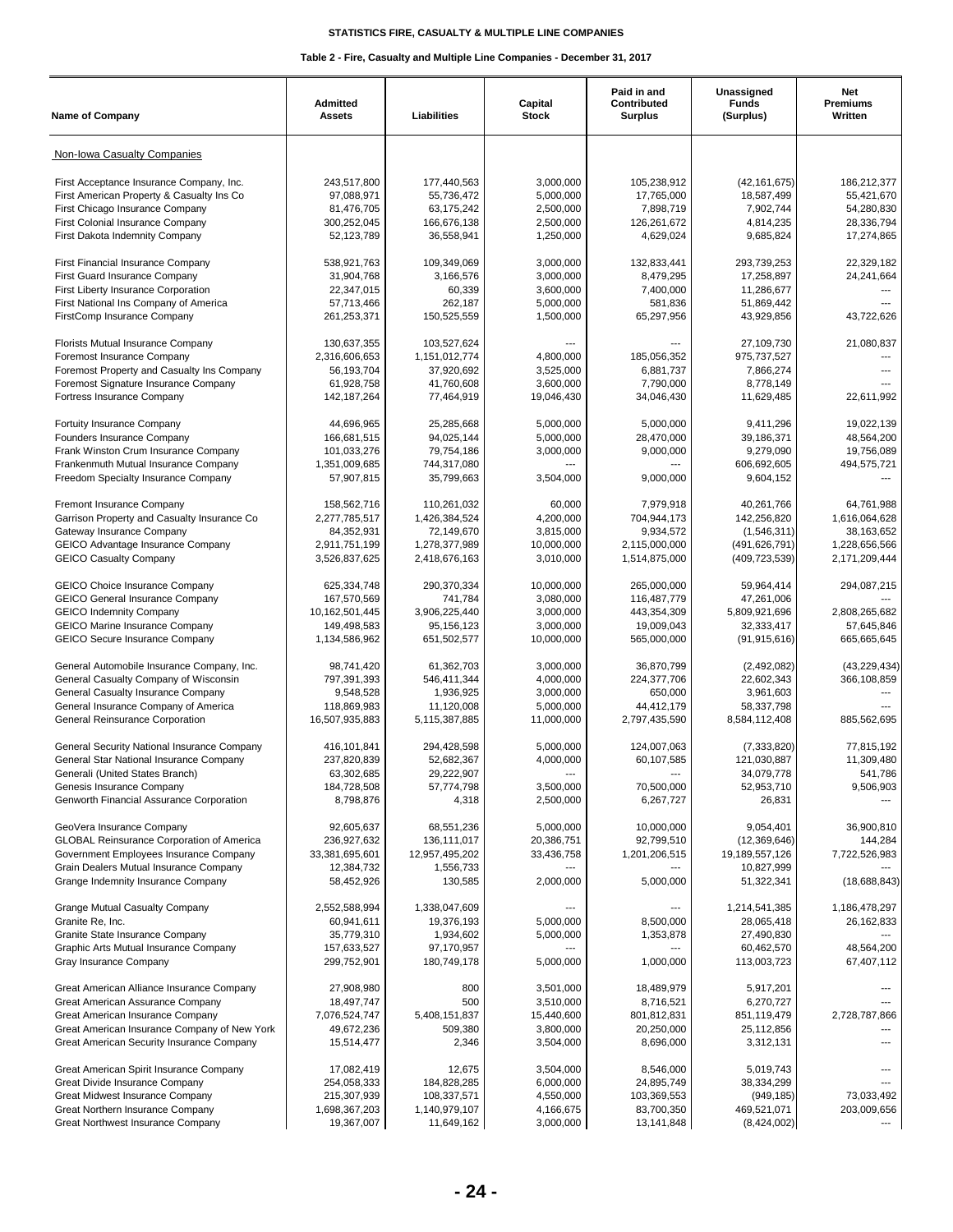| <b>Name of Company</b>                                                                 | Admitted<br><b>Assets</b>      | Liabilities                   | Capital<br><b>Stock</b> | Paid in and<br>Contributed<br><b>Surplus</b> | Unassigned<br><b>Funds</b><br>(Surplus) | Net<br><b>Premiums</b><br>Written |
|----------------------------------------------------------------------------------------|--------------------------------|-------------------------------|-------------------------|----------------------------------------------|-----------------------------------------|-----------------------------------|
| Non-Iowa Casualty Companies                                                            |                                |                               |                         |                                              |                                         |                                   |
| <b>Great West Casualty Company</b><br>Greater New York Mutual Insurance Co             | 2,133,225,771<br>1,057,830,340 | 1,507,207,461<br>554,649,829  | 2,500,000               | 56,130,928<br>---                            | 567,387,382<br>503,180,511              | 900,392,055<br>266,407,412        |
| Greenwich Insurance Company<br>Greyhawk Insurance Company                              | 1,250,384,092<br>16,477,930    | 890,498,832<br>610,073        | 3,558,100<br>4,200,000  | 422,225,971<br>11,667,857                    | (65,898,811)                            | 253,300,110                       |
| Guarantee Company of North America USA                                                 | 230,527,765                    | 40,577,417                    | 4,000,008               | 140,020,962                                  | 45,929,378                              | 54,483,468                        |
| Hallmark Insurance Company<br>Hallmark National Insurance Company                      | 308,371,342<br>87,028,050      | 212,354,373<br>62,917,307     | 3.500.000<br>2,400,000  | 41,137,233<br>20,600,000                     | 51,379,736<br>1.110.743                 | 116,981,754<br>36,556,799         |
| Hamilton Insurance Company                                                             | 56,953,794                     | 13,759,078                    | 5,000,000               | 65,984,977                                   | (27,790,261)                            | 3,478,231                         |
| Hanover American Insurance Company                                                     | 29,253,721                     | ---                           | 5,000,000               | 13,600,000                                   | 10,653,721                              |                                   |
| Hanover Insurance Company                                                              | 7,748,104,763                  | 5,676,371,127                 | 5,000,000               | 146,230,870                                  | 1,920,502,766                           | 3,337,076,863                     |
| Harco National Insurance Company                                                       | 606,137,822                    | 402,077,135                   | 3,500,004               | 62,039,069                                   | 138,521,614                             | 156,295,883                       |
| Harleysville Insurance Company                                                         | 167,802,729<br>36, 152, 243    | 139,883,641                   | 2,612,500<br>9,270,410  | 14,400,206                                   | 10,906,383                              | ---                               |
| Harleysville Lake States Insurance Company<br>Harleysville Preferred Insurance Company | 118,309,546                    | 16,832,721<br>67,066,437      | 4,230,000               | 16,229,590<br>21,925,835                     | (6, 180, 478)<br>25,087,274             | ---                               |
| Harleysville Worcester Insurance Company                                               | 181,731,875                    | 122,372,608                   | 3,500,000               | 27,500,000                                   | 28,359,267                              |                                   |
| Hartford Accident & Indemnity Company                                                  | 11,906,590,290                 | 9,073,213,179                 | 40,000,000              | 582,242,572                                  | 2,211,134,539                           | 3,499,716,403                     |
| Hartford Casualty Insurance Company                                                    | 2,352,301,177                  | 1.465.794.928                 | 4,800,000               | 351,468,871                                  | 530,237,378                             | 588,817,382                       |
| Hartford Fire Insurance Company<br>Hartford Insurance Company of the Midwest           | 22,855,297,993<br>636,895,619  | 12,939,273,090<br>129,126,421 | 55,320,000<br>4,200,000 | 4,509,059,572<br>159,820,459                 | 5,351,645,330<br>343,748,738            | 4,442,894,791<br>53,528,853       |
| Hartford Steam Boiler Inspection & Ins Co                                              | 1,213,539,288                  | 709,950,320                   | 10,000,000              | 318,016,174                                  | 175,572,794                             | 676,292,628                       |
| Hartford Steam Boiler Insp & Ins Co CT                                                 | 15,304,670                     | 2,292,896                     | 3,000,000               | 5,453,787                                    | 4,557,987                               | (7,665,852)                       |
| Hartford Underwriters Insurance Company                                                | 1,675,910,408                  | 1,094,350,712                 | 6,504,000               | 87,930,207                                   | 487,125,490                             | 428,230,824                       |
| Hastings Mutual Insurance Company                                                      | 932,118,458                    | 485,953,919                   | ---                     |                                              | 446,164,539                             | 406,613,262                       |
| Haulers Insurance Company, Inc.<br>Hawkeye-Security Insurance Company                  | 77,806,010<br>14,764,789       | 34,933,657<br>1,530,670       | 3,000,000<br>2,000,000  | 2,882,872<br>7,784,101                       | 36,989,481<br>3,450,019                 | 38,177,813                        |
| HDI Global Insurance Company                                                           | 414,771,937                    | 248,364,674                   | 5,000,000               | 115,191,919                                  | 46,215,344                              | 5,452,624                         |
| Heritage Casualty Insurance Company                                                    | 15,593,925                     | 86,763                        | 3,000,000               | 11,292,414                                   | 1,214,748                               |                                   |
| Heritage Indemnity Company                                                             | 68,583,152                     | 50,927,325                    | 3,000,000               | 25,784,907                                   | (11, 129, 085)                          | (39,047,805)                      |
| Hiscox Insurance Company Inc.<br>Home-Owners Insurance Company                         | 330,034,602<br>2,323,748,240   | 234,198,787<br>1,165,643,386  | 4,200,000<br>9,030,000  | 42,461,144<br>260,270,388                    | 49,174,671<br>888,804,465               | 85,537,729<br>905,757,515         |
| Homeowners of America Insurance Company                                                | 56,425,288                     | 36,520,067                    | 3,000,000               | 8,907,055                                    | 7,998,166                               | 4,440,153                         |
| Homesite Insurance Company                                                             | 155,796,254                    | 67,836,507                    | 4,540,000               | 55,210,000                                   | 28,209,747                              |                                   |
| Homesite Insurance Company of the Midwest                                              | 449,671,551                    | 346,733,846                   | 3,500,200               | 64,591,916                                   | 34,845,589                              |                                   |
| Horace Mann Insurance Company<br>Horace Mann Property & Casualty Insurance Co          | 526,721,143<br>304,727,358     | 336, 142, 317<br>178,789,283  | 3,582,010<br>3,000,000  | 81,801,269<br>25,692,613                     | 105,195,547<br>97,245,462               | 270,509,817<br>174,181,931        |
| Housing Authority Property Ins, A Mutual Co                                            | 181,894,488                    | 63,392,617                    |                         | 10,106,515                                   | 108,395,356                             | 52,259,951                        |
| Housing Enterprise Insurance Company, Inc.                                             | 78,279,040                     | 44,640,324                    | 20,000,000              | 29.000.000                                   | (15, 361, 285)                          | 25,370,390                        |
| Hudson Insurance Company                                                               | 1,204,067,667                  | 775,683,868                   | 7,500,238               | 293,480,097                                  | 127,403,464                             | 198,435,215                       |
| IDS Property Casualty Insurance Company<br>Illinois Casualty Company                   | 1,789,935,270<br>124,108,293   | 1,009,297,556<br>73,335,833   | 5,000,000<br>3,000,000  | 630,839,908<br>17,376,742                    | 144,797,806<br>30,395,718               | 957,355,868<br>45,986,919         |
| Illinois National Insurance Company                                                    | 55,391,800                     | 14,051,425                    | 5,000,000               | 954,812                                      | 35,385,563                              |                                   |
| Imperium Insurance Company                                                             | 373,674,265                    | 207, 137, 115                 | 4,200,000               | 203,545,096                                  | (41, 207, 946)                          | 94,590,150                        |
| Indemnity Insurance Company of North America                                           | 485,458,100                    | 355,485,702                   | 4,501,500               | 29,250,750                                   | 96,220,148                              | 108,249,028                       |
| Independence American Insurance Company<br>Indiana Insurance Company                   | 112,881,678<br>69,667,003      | 40,798,842<br>2,834,791       | 3,000,000<br>4,000,000  | 26,902,015<br>28,792,432                     | 42,180,821<br>34,039,780                | 110,847,990                       |
| Indiana Lumbermens Mutual Insurance Co                                                 | 56,963,536                     | 40,384,655                    |                         |                                              | 16,578,881                              | 16,379,450                        |
| Infinity Insurance Company                                                             | 2,043,141,220                  | 1,382,992,384                 | 3,000,000               | 442,746,482                                  | 214,402,354                             | 1,374,371,063                     |
| Inland Insurance Company                                                               | 300,691,898                    | 47,758,006                    | 1,250,000               | 1,519,270                                    | 250,164,622                             | 744,349                           |
| Insurance Company of Illinois                                                          | 23,287,078                     | 2,214,968                     | 3,000,000               | 13,500,000                                   | 4,572,110                               |                                   |
| Insurance Company of North America                                                     | 999,408,125                    | 748,160,580                   | 11,357,109              | 156,682,926                                  | 83,207,510                              | 270,622,574                       |
| Insurance Co of the State of Pennsylvania                                              | 246,235,800                    | 101,812,878                   | 5,005,500               | 17,320,615                                   | 122,096,807                             |                                   |
| Insurance Company of the West<br>Integon Indemnity Corporation                         | 2,570,217,487<br>185,536,455   | 1,536,010,015<br>165,229,408  | 4,200,000<br>3,000,000  | 140,481,658<br>8,745,974                     | 889,525,814<br>8,561,073                | 807,683,723                       |
| Integon National Insurance Company                                                     | 3,766,010,190                  | 2,795,625,312                 | 3,500,000               | 868,268,432                                  | 98,616,445                              | 1,384,376,626                     |
| Integrity Mutual Insurance Company                                                     | 109,261,269                    | 55,523,867                    |                         |                                              | 53,737,403                              | 50,371,038                        |
| Integrity Property & Casualty Insurance Co                                             | 14,017,518                     | 15,766                        | 2,000,000               | 4,000,000                                    | 8,001,752                               | (3,270,548)                       |
| Integrity Select Insurance Company                                                     | 5,052,975                      | 1,268                         | 2,000,000               | 3,000,000                                    | 51,706                                  |                                   |
| International Fidelity Insurance Company<br>Ironshore Indemnity, Inc.                  | 219,808,436<br>185,821,900     | 125,559,537<br>86,594,515     | 1,500,000<br>5,000,000  | 374,600<br>157, 165, 381                     | 92,374,299<br>(62, 937, 995)            | 102,290,972<br>24,074,035         |
| ISMIE Mutual Insurance Company                                                         | 1,403,493,184                  | 707,959,618                   | ---                     | ---                                          | 695,533,565                             | 133,354,617                       |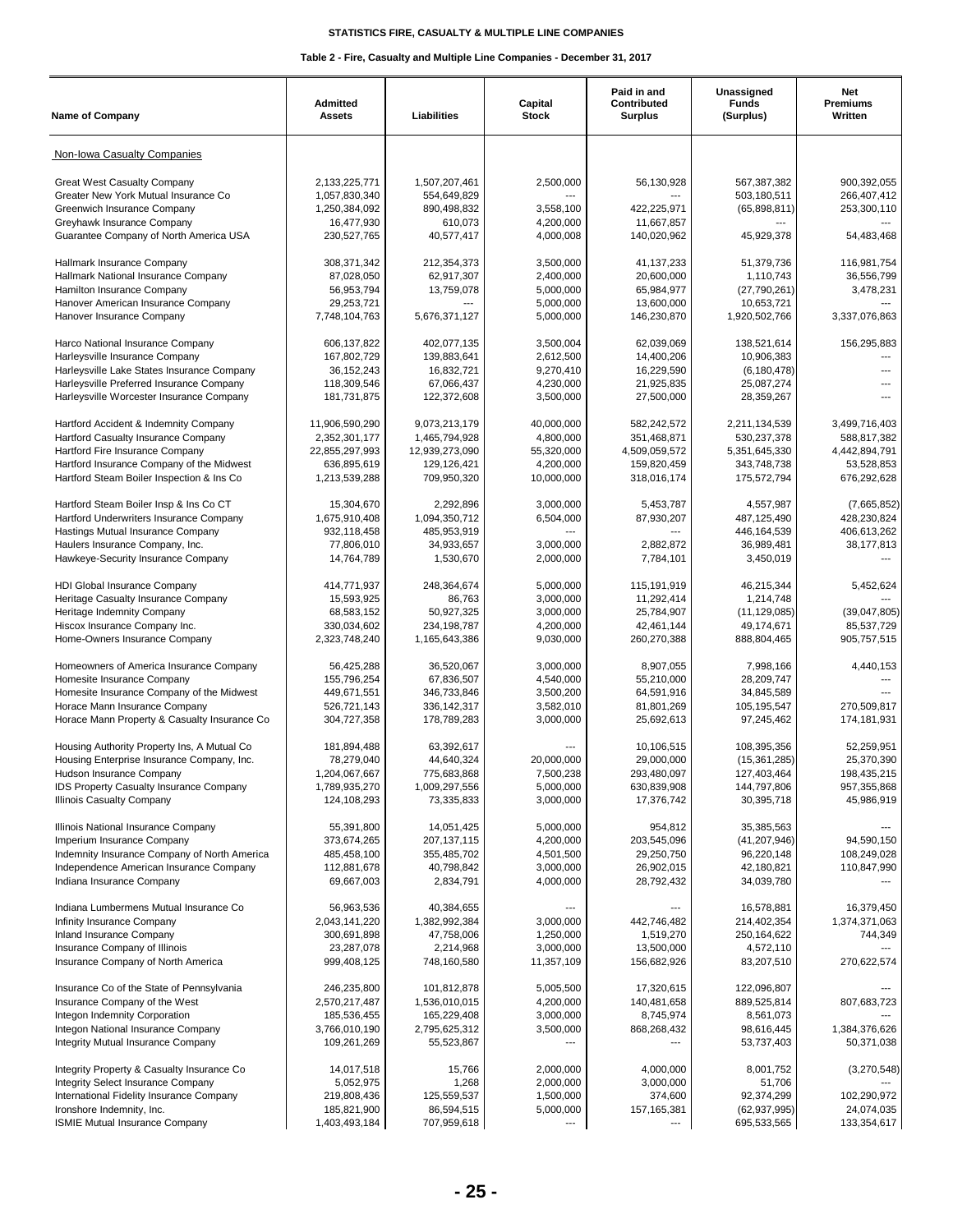| Non-Iowa Casualty Companies<br>Jefferson Insurance Company<br>104,577,376<br>38,813,783<br>4,181,500<br>20,425,248<br>41,156,845<br>121,190,239<br>442,431,373<br>282,495,227<br>196,274,705<br>Jewelers Mutual Insurance Company<br>159,936,146<br>$\overline{a}$<br><b>JM Specialty Insurance Comipany</b><br>14,469,454<br>611,098<br>3,500,000<br>11,855,369<br>(1,497,012)<br>KnightBrook Insurance Company<br>159,255,946<br>88,193,899<br>4,218,200<br>114,331,396<br>(47, 487, 549)<br>17,052,578<br>Lafayette Insurance Company<br>221,241,776<br>129,825,957<br>1,080,000<br>3,940,000<br>86,395,819<br>71,337,918<br>25,582,985<br>Lamorak Insurance Company<br>564,208<br>6,000,000<br>94,455,935<br>(75, 437, 158)<br>689,114,006<br>479,736,929<br>4,200,500<br>27,438,609<br>177,737,968<br>253,450,718<br>Lancer Insurance Company<br>44.501.686<br>27,556,016<br>2,500,000<br>11,068,718<br><b>Landcar Casualty Company</b><br>1,573,600<br>12,872,070<br>Lexington National Insurance Corporation<br>61,921,781<br>42,623,225<br>2,500,500<br>16,798,056<br>12,914,424<br>Lexon Insurance Company<br>244,457,980<br>176,410,698<br>4,213,226<br>37,309,523<br>26,524,533<br>70,453,956<br>Liberty Insurance Corporation<br>260,149,633<br>15,075,475<br>3,500,000<br>156,162,500<br>85,411,659<br>Liberty Insurance Underwriters Inc.<br>264,075,060<br>136,679,842<br>3,500,000<br>69,386,705<br>54,508,512<br>Liberty Mutual Fire Insurance Company<br>6,038,929,326<br>4,626,141,753<br>10,000,000<br>510,000,000<br>892,787,575<br>2,284,016,929<br>Liberty Mutual Insurance Company<br>46,020,754,541<br>31,489,431,268<br>10,000,000<br>8,859,442,356<br>5,661,880,917<br>14,275,105,782<br>Liberty Personal Insurance Company<br>17,007,690<br>567,280<br>2,500,000<br>14,137,040<br>(196, 629)<br><b>LM General Insurance Company</b><br>11,153,851<br>251,378<br>3,500,000<br>8,711,632<br>(1,309,159)<br><b>LM Insurance Corporation</b><br>123,973,144<br>7,482,022<br>3,600,000<br>106,897,997<br>5,993,123<br>LM Property and Casualty Insurance Company<br>66,263,020<br>30,466,871<br>4,400,000<br>32,539,064<br>(1, 142, 915)<br>191,889,003<br>42,755,971<br>Lyndon Southern Insurance Company<br>140,433,033<br>4,200,000<br>4.500.000<br>105,124,859<br>263,892,838<br><b>MAG Mutual Insurance Company</b><br>1,718,517,351<br>868,544,619<br>1,500,000<br>1,500,000<br>846,972,732<br>Maiden Reinsurance North America. Inc.<br>1,298,932,155<br>997,271,138<br>4.000.000<br>305,983,304<br>468,265,277<br>(8,322,286)<br>5,970,000<br>43,692,500<br>Manufacturers Alliance Insurance Company<br>219,360,928<br>143,524,227<br>26,174,201<br>60,700,445<br>80,454,095<br>5,100,000<br>7,150,000<br>47,586,100<br>Mapfre Insurance Company<br>59,237,780<br>8,966,315<br>Markel American Insurance Company<br>585,546,827<br>405,615,331<br>5,000,100<br>51,542,362<br>123,389,035<br>300,668,866<br>613,611,930<br>Markel Global Reinsurance Company<br>2,180,914,134<br>1,276,658,982<br>5,000,000<br>672,769,365<br>226,485,787<br>571,892,628<br>Markel Insurance Company<br>1,679,150,397<br>1,269,906,485<br>4,200,000<br>244,997,654<br>160,046,258<br>Massachusetts Bay Insurance Company<br>5,000,000<br>32,000,000<br>65,168,732<br>12,842<br>28,155,890<br>Maxum Casualty Insurance Company<br>3,500,000<br>8,700,000<br>27,584,309<br>10,312,751<br>5,071,558<br>(29, 625, 888)<br><b>MBIA Insurance Corporation</b><br>782,792,339<br>262,431,130<br>25,896,082<br>290,908,269<br>(837, 165, 560)<br>40,685,887<br>Medical Protective Company<br>3,317,987,480<br>30,000,000<br>239,978,122<br>1,297,029,631<br>4,800,000<br>1,986,157,849<br>Medicus Insurance Company<br>38,217,838<br>4,939,586<br>2,500,000<br>25,750,000<br>5,028,252<br>28,197,766<br><b>MEDMARC Casualty Insurance Company</b><br>295,649,941<br>92,131,867<br>3,000,000<br>172,320,308<br>33,797,988<br>546,850,864<br>5,000,000<br>5,700,000<br>148,798,166<br>194,285,964<br>MemberSelect Insurance Company<br>387, 352, 698<br><b>MEMIC Indemnity Company</b><br>528,624,469<br>381,076,748<br>3,000,000<br>114,000,000<br>195,891,956<br>30,547,721<br>Mendakota Insurance Company<br>11,133,591<br>1,754,450<br>3,000,000<br>4,535,373<br>1,843,769<br>Mendota Insurance Company<br>118,571,613<br>92,349,793<br>2,442,452<br>(24, 882, 434)<br>113,657,715<br>48,661,803<br>Merastar Insurance Company<br>39,559,521<br>27,028,025<br>3,000,000<br>42,463,845<br>(32, 932, 349)<br>137,660,694<br>64,751,031<br>5,000,000<br>25,609,636<br>42,300,027<br>Meridian Security Insurance Company<br>12,978,941<br>(424, 953)<br>6,547,919<br>Meritplan Insurance Company<br>5,640,000<br>1,215,975<br>(4, 841)<br>41,398,626<br>28,510,491<br>33,477,918<br>Metromile Insurance Company<br>4,046,965<br>144,636,367<br>(135, 795, 197)<br>Metropolitan Casualty Insurance Company<br>234,915,603<br>166,485,481<br>3,000,000<br>48,329,518<br>17,100,604<br>Metropolitan Direct Property & Cas Ins Co<br>3,000,000<br>173,800,180<br>129,012,113<br>29,620,721<br>12,167,345<br>Metropolitan General Insurance Company<br>5,689,787<br>3,000,000<br>10,337,208<br>42,400,494<br>23,373,499<br>Metropolitan Group Property & Cas Ins Co<br>687,025,666<br>3,000,000<br>300,863,464<br>192,546,568<br>190,615,634<br>Metropolitan Property & Casualty Ins Co<br>6,107,429,670<br>3,841,902,419<br>318,000,000<br>1,101,058,128<br>846,469,123<br>3,617,637,758<br>MGA Insurance Company, Inc.<br>299,420,579<br>192,082,122<br>12,000,000<br>80,325,157<br>15,013,300<br>287,225,058<br><b>MGIC Assurance Corporation</b><br>17,827,771<br>3,428,692<br>3,500,000<br>10,447,305<br>451,774<br>2,395,913<br>Miami Mutual Insurance Company<br>61,164,838<br>33,647,208<br>27,517,630<br>35,948,903<br>MIC General Insurance Corporation<br>57, 185, 321<br>29,838,536<br>5,000,000<br>13,500,000<br>8,846,785<br>MIC Property and Casualty Insurance Corp<br>99,715,185<br>44,520,819<br>5,000,000<br>29,750,000<br>20,444,365<br>Michigan Millers Mutual Insurance Company<br>187,612,888<br>127,618,675<br>59,994,213<br>63,939,901<br>Mid-American Fire & Casualty Co.<br>8,740,025<br>344,682<br>2,500,000<br>3,055,585<br>2,839,758<br>Mid-Century Insurance Company<br>3,941,552,714<br>2,863,972,491<br>4,800,000<br>1,639,750,000<br>(566, 969, 778)<br>2,269,558,332<br>Mid-Continent Casualty Company<br>527,861,434<br>349,081,256<br>3,506,250<br>116,629,451<br>58,644,477<br>118,591,574<br>Middlesex Insurance Company<br>764,285,978<br>519,965,626<br>4,200,000<br>11,953,299<br>228, 167, 053<br>210,808,374<br>Midvale Indemnity Company<br>14,519,417<br>1,202,647<br>3,500,000<br>174,897,967<br>(165,081,197)<br>103,293,948<br>48,780,731<br>Midwest Builders' Casualty Mutual Company<br>54,513,214<br>34,564,964<br>168,803,417<br>61,992,844<br>Midwest Employers Casualty Company<br>3,531,000<br>45,331,212<br>57,948,361<br>6,000,000<br>Midwest Insurance Company<br>96,365,343<br>58,178,629<br>5,357,506<br>26,829,208<br>22,953,654<br>Midwestern Indemnity Company<br>18,700,003<br>28,147,210<br>374,436<br>3,500,000<br>5,572,773 | <b>Name of Company</b> | Admitted<br><b>Assets</b> | Liabilities | Capital<br><b>Stock</b> | Paid in and<br>Contributed<br><b>Surplus</b> | Unassigned<br><b>Funds</b><br>(Surplus) | Net<br>Premiums<br>Written |
|------------------------------------------------------------------------------------------------------------------------------------------------------------------------------------------------------------------------------------------------------------------------------------------------------------------------------------------------------------------------------------------------------------------------------------------------------------------------------------------------------------------------------------------------------------------------------------------------------------------------------------------------------------------------------------------------------------------------------------------------------------------------------------------------------------------------------------------------------------------------------------------------------------------------------------------------------------------------------------------------------------------------------------------------------------------------------------------------------------------------------------------------------------------------------------------------------------------------------------------------------------------------------------------------------------------------------------------------------------------------------------------------------------------------------------------------------------------------------------------------------------------------------------------------------------------------------------------------------------------------------------------------------------------------------------------------------------------------------------------------------------------------------------------------------------------------------------------------------------------------------------------------------------------------------------------------------------------------------------------------------------------------------------------------------------------------------------------------------------------------------------------------------------------------------------------------------------------------------------------------------------------------------------------------------------------------------------------------------------------------------------------------------------------------------------------------------------------------------------------------------------------------------------------------------------------------------------------------------------------------------------------------------------------------------------------------------------------------------------------------------------------------------------------------------------------------------------------------------------------------------------------------------------------------------------------------------------------------------------------------------------------------------------------------------------------------------------------------------------------------------------------------------------------------------------------------------------------------------------------------------------------------------------------------------------------------------------------------------------------------------------------------------------------------------------------------------------------------------------------------------------------------------------------------------------------------------------------------------------------------------------------------------------------------------------------------------------------------------------------------------------------------------------------------------------------------------------------------------------------------------------------------------------------------------------------------------------------------------------------------------------------------------------------------------------------------------------------------------------------------------------------------------------------------------------------------------------------------------------------------------------------------------------------------------------------------------------------------------------------------------------------------------------------------------------------------------------------------------------------------------------------------------------------------------------------------------------------------------------------------------------------------------------------------------------------------------------------------------------------------------------------------------------------------------------------------------------------------------------------------------------------------------------------------------------------------------------------------------------------------------------------------------------------------------------------------------------------------------------------------------------------------------------------------------------------------------------------------------------------------------------------------------------------------------------------------------------------------------------------------------------------------------------------------------------------------------------------------------------------------------------------------------------------------------------------------------------------------------------------------------------------------------------------------------------------------------------------------------------------------------------------------------------------------------------------------------------------------------------------------------------------------------------------------------------------------------------------------------------------------------------------------------------------------------------------------------------------------------------------------------------------------------------------------------------------------------------------------------------------------------------------------------------------------------------------------------------------------------------------------------------------------------------------------------------------------------------------------------------------------------------------------------------------------------------------------------------------------------------------------------------------------------------------------------------------------------------------------------------------------------------------------------------------------------------------------------------------------------------------------------------------------------------------------------------------------------------------------------------------------------------------------------------------------------------------------------------------------------------------------------------------------------------------------------------------------|------------------------|---------------------------|-------------|-------------------------|----------------------------------------------|-----------------------------------------|----------------------------|
|                                                                                                                                                                                                                                                                                                                                                                                                                                                                                                                                                                                                                                                                                                                                                                                                                                                                                                                                                                                                                                                                                                                                                                                                                                                                                                                                                                                                                                                                                                                                                                                                                                                                                                                                                                                                                                                                                                                                                                                                                                                                                                                                                                                                                                                                                                                                                                                                                                                                                                                                                                                                                                                                                                                                                                                                                                                                                                                                                                                                                                                                                                                                                                                                                                                                                                                                                                                                                                                                                                                                                                                                                                                                                                                                                                                                                                                                                                                                                                                                                                                                                                                                                                                                                                                                                                                                                                                                                                                                                                                                                                                                                                                                                                                                                                                                                                                                                                                                                                                                                                                                                                                                                                                                                                                                                                                                                                                                                                                                                                                                                                                                                                                                                                                                                                                                                                                                                                                                                                                                                                                                                                                                                                                                                                                                                                                                                                                                                                                                                                                                                                                                                                                                                                                                                                                                                                                                                                                                                                                                                                                                                                                                                                                                |                        |                           |             |                         |                                              |                                         |                            |
|                                                                                                                                                                                                                                                                                                                                                                                                                                                                                                                                                                                                                                                                                                                                                                                                                                                                                                                                                                                                                                                                                                                                                                                                                                                                                                                                                                                                                                                                                                                                                                                                                                                                                                                                                                                                                                                                                                                                                                                                                                                                                                                                                                                                                                                                                                                                                                                                                                                                                                                                                                                                                                                                                                                                                                                                                                                                                                                                                                                                                                                                                                                                                                                                                                                                                                                                                                                                                                                                                                                                                                                                                                                                                                                                                                                                                                                                                                                                                                                                                                                                                                                                                                                                                                                                                                                                                                                                                                                                                                                                                                                                                                                                                                                                                                                                                                                                                                                                                                                                                                                                                                                                                                                                                                                                                                                                                                                                                                                                                                                                                                                                                                                                                                                                                                                                                                                                                                                                                                                                                                                                                                                                                                                                                                                                                                                                                                                                                                                                                                                                                                                                                                                                                                                                                                                                                                                                                                                                                                                                                                                                                                                                                                                                |                        |                           |             |                         |                                              |                                         |                            |
|                                                                                                                                                                                                                                                                                                                                                                                                                                                                                                                                                                                                                                                                                                                                                                                                                                                                                                                                                                                                                                                                                                                                                                                                                                                                                                                                                                                                                                                                                                                                                                                                                                                                                                                                                                                                                                                                                                                                                                                                                                                                                                                                                                                                                                                                                                                                                                                                                                                                                                                                                                                                                                                                                                                                                                                                                                                                                                                                                                                                                                                                                                                                                                                                                                                                                                                                                                                                                                                                                                                                                                                                                                                                                                                                                                                                                                                                                                                                                                                                                                                                                                                                                                                                                                                                                                                                                                                                                                                                                                                                                                                                                                                                                                                                                                                                                                                                                                                                                                                                                                                                                                                                                                                                                                                                                                                                                                                                                                                                                                                                                                                                                                                                                                                                                                                                                                                                                                                                                                                                                                                                                                                                                                                                                                                                                                                                                                                                                                                                                                                                                                                                                                                                                                                                                                                                                                                                                                                                                                                                                                                                                                                                                                                                |                        |                           |             |                         |                                              |                                         |                            |
|                                                                                                                                                                                                                                                                                                                                                                                                                                                                                                                                                                                                                                                                                                                                                                                                                                                                                                                                                                                                                                                                                                                                                                                                                                                                                                                                                                                                                                                                                                                                                                                                                                                                                                                                                                                                                                                                                                                                                                                                                                                                                                                                                                                                                                                                                                                                                                                                                                                                                                                                                                                                                                                                                                                                                                                                                                                                                                                                                                                                                                                                                                                                                                                                                                                                                                                                                                                                                                                                                                                                                                                                                                                                                                                                                                                                                                                                                                                                                                                                                                                                                                                                                                                                                                                                                                                                                                                                                                                                                                                                                                                                                                                                                                                                                                                                                                                                                                                                                                                                                                                                                                                                                                                                                                                                                                                                                                                                                                                                                                                                                                                                                                                                                                                                                                                                                                                                                                                                                                                                                                                                                                                                                                                                                                                                                                                                                                                                                                                                                                                                                                                                                                                                                                                                                                                                                                                                                                                                                                                                                                                                                                                                                                                                |                        |                           |             |                         |                                              |                                         |                            |
|                                                                                                                                                                                                                                                                                                                                                                                                                                                                                                                                                                                                                                                                                                                                                                                                                                                                                                                                                                                                                                                                                                                                                                                                                                                                                                                                                                                                                                                                                                                                                                                                                                                                                                                                                                                                                                                                                                                                                                                                                                                                                                                                                                                                                                                                                                                                                                                                                                                                                                                                                                                                                                                                                                                                                                                                                                                                                                                                                                                                                                                                                                                                                                                                                                                                                                                                                                                                                                                                                                                                                                                                                                                                                                                                                                                                                                                                                                                                                                                                                                                                                                                                                                                                                                                                                                                                                                                                                                                                                                                                                                                                                                                                                                                                                                                                                                                                                                                                                                                                                                                                                                                                                                                                                                                                                                                                                                                                                                                                                                                                                                                                                                                                                                                                                                                                                                                                                                                                                                                                                                                                                                                                                                                                                                                                                                                                                                                                                                                                                                                                                                                                                                                                                                                                                                                                                                                                                                                                                                                                                                                                                                                                                                                                |                        |                           |             |                         |                                              |                                         |                            |
|                                                                                                                                                                                                                                                                                                                                                                                                                                                                                                                                                                                                                                                                                                                                                                                                                                                                                                                                                                                                                                                                                                                                                                                                                                                                                                                                                                                                                                                                                                                                                                                                                                                                                                                                                                                                                                                                                                                                                                                                                                                                                                                                                                                                                                                                                                                                                                                                                                                                                                                                                                                                                                                                                                                                                                                                                                                                                                                                                                                                                                                                                                                                                                                                                                                                                                                                                                                                                                                                                                                                                                                                                                                                                                                                                                                                                                                                                                                                                                                                                                                                                                                                                                                                                                                                                                                                                                                                                                                                                                                                                                                                                                                                                                                                                                                                                                                                                                                                                                                                                                                                                                                                                                                                                                                                                                                                                                                                                                                                                                                                                                                                                                                                                                                                                                                                                                                                                                                                                                                                                                                                                                                                                                                                                                                                                                                                                                                                                                                                                                                                                                                                                                                                                                                                                                                                                                                                                                                                                                                                                                                                                                                                                                                                |                        |                           |             |                         |                                              |                                         |                            |
|                                                                                                                                                                                                                                                                                                                                                                                                                                                                                                                                                                                                                                                                                                                                                                                                                                                                                                                                                                                                                                                                                                                                                                                                                                                                                                                                                                                                                                                                                                                                                                                                                                                                                                                                                                                                                                                                                                                                                                                                                                                                                                                                                                                                                                                                                                                                                                                                                                                                                                                                                                                                                                                                                                                                                                                                                                                                                                                                                                                                                                                                                                                                                                                                                                                                                                                                                                                                                                                                                                                                                                                                                                                                                                                                                                                                                                                                                                                                                                                                                                                                                                                                                                                                                                                                                                                                                                                                                                                                                                                                                                                                                                                                                                                                                                                                                                                                                                                                                                                                                                                                                                                                                                                                                                                                                                                                                                                                                                                                                                                                                                                                                                                                                                                                                                                                                                                                                                                                                                                                                                                                                                                                                                                                                                                                                                                                                                                                                                                                                                                                                                                                                                                                                                                                                                                                                                                                                                                                                                                                                                                                                                                                                                                                |                        |                           |             |                         |                                              |                                         |                            |
|                                                                                                                                                                                                                                                                                                                                                                                                                                                                                                                                                                                                                                                                                                                                                                                                                                                                                                                                                                                                                                                                                                                                                                                                                                                                                                                                                                                                                                                                                                                                                                                                                                                                                                                                                                                                                                                                                                                                                                                                                                                                                                                                                                                                                                                                                                                                                                                                                                                                                                                                                                                                                                                                                                                                                                                                                                                                                                                                                                                                                                                                                                                                                                                                                                                                                                                                                                                                                                                                                                                                                                                                                                                                                                                                                                                                                                                                                                                                                                                                                                                                                                                                                                                                                                                                                                                                                                                                                                                                                                                                                                                                                                                                                                                                                                                                                                                                                                                                                                                                                                                                                                                                                                                                                                                                                                                                                                                                                                                                                                                                                                                                                                                                                                                                                                                                                                                                                                                                                                                                                                                                                                                                                                                                                                                                                                                                                                                                                                                                                                                                                                                                                                                                                                                                                                                                                                                                                                                                                                                                                                                                                                                                                                                                |                        |                           |             |                         |                                              |                                         |                            |
|                                                                                                                                                                                                                                                                                                                                                                                                                                                                                                                                                                                                                                                                                                                                                                                                                                                                                                                                                                                                                                                                                                                                                                                                                                                                                                                                                                                                                                                                                                                                                                                                                                                                                                                                                                                                                                                                                                                                                                                                                                                                                                                                                                                                                                                                                                                                                                                                                                                                                                                                                                                                                                                                                                                                                                                                                                                                                                                                                                                                                                                                                                                                                                                                                                                                                                                                                                                                                                                                                                                                                                                                                                                                                                                                                                                                                                                                                                                                                                                                                                                                                                                                                                                                                                                                                                                                                                                                                                                                                                                                                                                                                                                                                                                                                                                                                                                                                                                                                                                                                                                                                                                                                                                                                                                                                                                                                                                                                                                                                                                                                                                                                                                                                                                                                                                                                                                                                                                                                                                                                                                                                                                                                                                                                                                                                                                                                                                                                                                                                                                                                                                                                                                                                                                                                                                                                                                                                                                                                                                                                                                                                                                                                                                                |                        |                           |             |                         |                                              |                                         |                            |
|                                                                                                                                                                                                                                                                                                                                                                                                                                                                                                                                                                                                                                                                                                                                                                                                                                                                                                                                                                                                                                                                                                                                                                                                                                                                                                                                                                                                                                                                                                                                                                                                                                                                                                                                                                                                                                                                                                                                                                                                                                                                                                                                                                                                                                                                                                                                                                                                                                                                                                                                                                                                                                                                                                                                                                                                                                                                                                                                                                                                                                                                                                                                                                                                                                                                                                                                                                                                                                                                                                                                                                                                                                                                                                                                                                                                                                                                                                                                                                                                                                                                                                                                                                                                                                                                                                                                                                                                                                                                                                                                                                                                                                                                                                                                                                                                                                                                                                                                                                                                                                                                                                                                                                                                                                                                                                                                                                                                                                                                                                                                                                                                                                                                                                                                                                                                                                                                                                                                                                                                                                                                                                                                                                                                                                                                                                                                                                                                                                                                                                                                                                                                                                                                                                                                                                                                                                                                                                                                                                                                                                                                                                                                                                                                |                        |                           |             |                         |                                              |                                         |                            |
|                                                                                                                                                                                                                                                                                                                                                                                                                                                                                                                                                                                                                                                                                                                                                                                                                                                                                                                                                                                                                                                                                                                                                                                                                                                                                                                                                                                                                                                                                                                                                                                                                                                                                                                                                                                                                                                                                                                                                                                                                                                                                                                                                                                                                                                                                                                                                                                                                                                                                                                                                                                                                                                                                                                                                                                                                                                                                                                                                                                                                                                                                                                                                                                                                                                                                                                                                                                                                                                                                                                                                                                                                                                                                                                                                                                                                                                                                                                                                                                                                                                                                                                                                                                                                                                                                                                                                                                                                                                                                                                                                                                                                                                                                                                                                                                                                                                                                                                                                                                                                                                                                                                                                                                                                                                                                                                                                                                                                                                                                                                                                                                                                                                                                                                                                                                                                                                                                                                                                                                                                                                                                                                                                                                                                                                                                                                                                                                                                                                                                                                                                                                                                                                                                                                                                                                                                                                                                                                                                                                                                                                                                                                                                                                                |                        |                           |             |                         |                                              |                                         |                            |
|                                                                                                                                                                                                                                                                                                                                                                                                                                                                                                                                                                                                                                                                                                                                                                                                                                                                                                                                                                                                                                                                                                                                                                                                                                                                                                                                                                                                                                                                                                                                                                                                                                                                                                                                                                                                                                                                                                                                                                                                                                                                                                                                                                                                                                                                                                                                                                                                                                                                                                                                                                                                                                                                                                                                                                                                                                                                                                                                                                                                                                                                                                                                                                                                                                                                                                                                                                                                                                                                                                                                                                                                                                                                                                                                                                                                                                                                                                                                                                                                                                                                                                                                                                                                                                                                                                                                                                                                                                                                                                                                                                                                                                                                                                                                                                                                                                                                                                                                                                                                                                                                                                                                                                                                                                                                                                                                                                                                                                                                                                                                                                                                                                                                                                                                                                                                                                                                                                                                                                                                                                                                                                                                                                                                                                                                                                                                                                                                                                                                                                                                                                                                                                                                                                                                                                                                                                                                                                                                                                                                                                                                                                                                                                                                |                        |                           |             |                         |                                              |                                         |                            |
|                                                                                                                                                                                                                                                                                                                                                                                                                                                                                                                                                                                                                                                                                                                                                                                                                                                                                                                                                                                                                                                                                                                                                                                                                                                                                                                                                                                                                                                                                                                                                                                                                                                                                                                                                                                                                                                                                                                                                                                                                                                                                                                                                                                                                                                                                                                                                                                                                                                                                                                                                                                                                                                                                                                                                                                                                                                                                                                                                                                                                                                                                                                                                                                                                                                                                                                                                                                                                                                                                                                                                                                                                                                                                                                                                                                                                                                                                                                                                                                                                                                                                                                                                                                                                                                                                                                                                                                                                                                                                                                                                                                                                                                                                                                                                                                                                                                                                                                                                                                                                                                                                                                                                                                                                                                                                                                                                                                                                                                                                                                                                                                                                                                                                                                                                                                                                                                                                                                                                                                                                                                                                                                                                                                                                                                                                                                                                                                                                                                                                                                                                                                                                                                                                                                                                                                                                                                                                                                                                                                                                                                                                                                                                                                                |                        |                           |             |                         |                                              |                                         |                            |
|                                                                                                                                                                                                                                                                                                                                                                                                                                                                                                                                                                                                                                                                                                                                                                                                                                                                                                                                                                                                                                                                                                                                                                                                                                                                                                                                                                                                                                                                                                                                                                                                                                                                                                                                                                                                                                                                                                                                                                                                                                                                                                                                                                                                                                                                                                                                                                                                                                                                                                                                                                                                                                                                                                                                                                                                                                                                                                                                                                                                                                                                                                                                                                                                                                                                                                                                                                                                                                                                                                                                                                                                                                                                                                                                                                                                                                                                                                                                                                                                                                                                                                                                                                                                                                                                                                                                                                                                                                                                                                                                                                                                                                                                                                                                                                                                                                                                                                                                                                                                                                                                                                                                                                                                                                                                                                                                                                                                                                                                                                                                                                                                                                                                                                                                                                                                                                                                                                                                                                                                                                                                                                                                                                                                                                                                                                                                                                                                                                                                                                                                                                                                                                                                                                                                                                                                                                                                                                                                                                                                                                                                                                                                                                                                |                        |                           |             |                         |                                              |                                         |                            |
|                                                                                                                                                                                                                                                                                                                                                                                                                                                                                                                                                                                                                                                                                                                                                                                                                                                                                                                                                                                                                                                                                                                                                                                                                                                                                                                                                                                                                                                                                                                                                                                                                                                                                                                                                                                                                                                                                                                                                                                                                                                                                                                                                                                                                                                                                                                                                                                                                                                                                                                                                                                                                                                                                                                                                                                                                                                                                                                                                                                                                                                                                                                                                                                                                                                                                                                                                                                                                                                                                                                                                                                                                                                                                                                                                                                                                                                                                                                                                                                                                                                                                                                                                                                                                                                                                                                                                                                                                                                                                                                                                                                                                                                                                                                                                                                                                                                                                                                                                                                                                                                                                                                                                                                                                                                                                                                                                                                                                                                                                                                                                                                                                                                                                                                                                                                                                                                                                                                                                                                                                                                                                                                                                                                                                                                                                                                                                                                                                                                                                                                                                                                                                                                                                                                                                                                                                                                                                                                                                                                                                                                                                                                                                                                                |                        |                           |             |                         |                                              |                                         |                            |
|                                                                                                                                                                                                                                                                                                                                                                                                                                                                                                                                                                                                                                                                                                                                                                                                                                                                                                                                                                                                                                                                                                                                                                                                                                                                                                                                                                                                                                                                                                                                                                                                                                                                                                                                                                                                                                                                                                                                                                                                                                                                                                                                                                                                                                                                                                                                                                                                                                                                                                                                                                                                                                                                                                                                                                                                                                                                                                                                                                                                                                                                                                                                                                                                                                                                                                                                                                                                                                                                                                                                                                                                                                                                                                                                                                                                                                                                                                                                                                                                                                                                                                                                                                                                                                                                                                                                                                                                                                                                                                                                                                                                                                                                                                                                                                                                                                                                                                                                                                                                                                                                                                                                                                                                                                                                                                                                                                                                                                                                                                                                                                                                                                                                                                                                                                                                                                                                                                                                                                                                                                                                                                                                                                                                                                                                                                                                                                                                                                                                                                                                                                                                                                                                                                                                                                                                                                                                                                                                                                                                                                                                                                                                                                                                |                        |                           |             |                         |                                              |                                         |                            |
|                                                                                                                                                                                                                                                                                                                                                                                                                                                                                                                                                                                                                                                                                                                                                                                                                                                                                                                                                                                                                                                                                                                                                                                                                                                                                                                                                                                                                                                                                                                                                                                                                                                                                                                                                                                                                                                                                                                                                                                                                                                                                                                                                                                                                                                                                                                                                                                                                                                                                                                                                                                                                                                                                                                                                                                                                                                                                                                                                                                                                                                                                                                                                                                                                                                                                                                                                                                                                                                                                                                                                                                                                                                                                                                                                                                                                                                                                                                                                                                                                                                                                                                                                                                                                                                                                                                                                                                                                                                                                                                                                                                                                                                                                                                                                                                                                                                                                                                                                                                                                                                                                                                                                                                                                                                                                                                                                                                                                                                                                                                                                                                                                                                                                                                                                                                                                                                                                                                                                                                                                                                                                                                                                                                                                                                                                                                                                                                                                                                                                                                                                                                                                                                                                                                                                                                                                                                                                                                                                                                                                                                                                                                                                                                                |                        |                           |             |                         |                                              |                                         |                            |
|                                                                                                                                                                                                                                                                                                                                                                                                                                                                                                                                                                                                                                                                                                                                                                                                                                                                                                                                                                                                                                                                                                                                                                                                                                                                                                                                                                                                                                                                                                                                                                                                                                                                                                                                                                                                                                                                                                                                                                                                                                                                                                                                                                                                                                                                                                                                                                                                                                                                                                                                                                                                                                                                                                                                                                                                                                                                                                                                                                                                                                                                                                                                                                                                                                                                                                                                                                                                                                                                                                                                                                                                                                                                                                                                                                                                                                                                                                                                                                                                                                                                                                                                                                                                                                                                                                                                                                                                                                                                                                                                                                                                                                                                                                                                                                                                                                                                                                                                                                                                                                                                                                                                                                                                                                                                                                                                                                                                                                                                                                                                                                                                                                                                                                                                                                                                                                                                                                                                                                                                                                                                                                                                                                                                                                                                                                                                                                                                                                                                                                                                                                                                                                                                                                                                                                                                                                                                                                                                                                                                                                                                                                                                                                                                |                        |                           |             |                         |                                              |                                         |                            |
|                                                                                                                                                                                                                                                                                                                                                                                                                                                                                                                                                                                                                                                                                                                                                                                                                                                                                                                                                                                                                                                                                                                                                                                                                                                                                                                                                                                                                                                                                                                                                                                                                                                                                                                                                                                                                                                                                                                                                                                                                                                                                                                                                                                                                                                                                                                                                                                                                                                                                                                                                                                                                                                                                                                                                                                                                                                                                                                                                                                                                                                                                                                                                                                                                                                                                                                                                                                                                                                                                                                                                                                                                                                                                                                                                                                                                                                                                                                                                                                                                                                                                                                                                                                                                                                                                                                                                                                                                                                                                                                                                                                                                                                                                                                                                                                                                                                                                                                                                                                                                                                                                                                                                                                                                                                                                                                                                                                                                                                                                                                                                                                                                                                                                                                                                                                                                                                                                                                                                                                                                                                                                                                                                                                                                                                                                                                                                                                                                                                                                                                                                                                                                                                                                                                                                                                                                                                                                                                                                                                                                                                                                                                                                                                                |                        |                           |             |                         |                                              |                                         |                            |
|                                                                                                                                                                                                                                                                                                                                                                                                                                                                                                                                                                                                                                                                                                                                                                                                                                                                                                                                                                                                                                                                                                                                                                                                                                                                                                                                                                                                                                                                                                                                                                                                                                                                                                                                                                                                                                                                                                                                                                                                                                                                                                                                                                                                                                                                                                                                                                                                                                                                                                                                                                                                                                                                                                                                                                                                                                                                                                                                                                                                                                                                                                                                                                                                                                                                                                                                                                                                                                                                                                                                                                                                                                                                                                                                                                                                                                                                                                                                                                                                                                                                                                                                                                                                                                                                                                                                                                                                                                                                                                                                                                                                                                                                                                                                                                                                                                                                                                                                                                                                                                                                                                                                                                                                                                                                                                                                                                                                                                                                                                                                                                                                                                                                                                                                                                                                                                                                                                                                                                                                                                                                                                                                                                                                                                                                                                                                                                                                                                                                                                                                                                                                                                                                                                                                                                                                                                                                                                                                                                                                                                                                                                                                                                                                |                        |                           |             |                         |                                              |                                         |                            |
|                                                                                                                                                                                                                                                                                                                                                                                                                                                                                                                                                                                                                                                                                                                                                                                                                                                                                                                                                                                                                                                                                                                                                                                                                                                                                                                                                                                                                                                                                                                                                                                                                                                                                                                                                                                                                                                                                                                                                                                                                                                                                                                                                                                                                                                                                                                                                                                                                                                                                                                                                                                                                                                                                                                                                                                                                                                                                                                                                                                                                                                                                                                                                                                                                                                                                                                                                                                                                                                                                                                                                                                                                                                                                                                                                                                                                                                                                                                                                                                                                                                                                                                                                                                                                                                                                                                                                                                                                                                                                                                                                                                                                                                                                                                                                                                                                                                                                                                                                                                                                                                                                                                                                                                                                                                                                                                                                                                                                                                                                                                                                                                                                                                                                                                                                                                                                                                                                                                                                                                                                                                                                                                                                                                                                                                                                                                                                                                                                                                                                                                                                                                                                                                                                                                                                                                                                                                                                                                                                                                                                                                                                                                                                                                                |                        |                           |             |                         |                                              |                                         |                            |
|                                                                                                                                                                                                                                                                                                                                                                                                                                                                                                                                                                                                                                                                                                                                                                                                                                                                                                                                                                                                                                                                                                                                                                                                                                                                                                                                                                                                                                                                                                                                                                                                                                                                                                                                                                                                                                                                                                                                                                                                                                                                                                                                                                                                                                                                                                                                                                                                                                                                                                                                                                                                                                                                                                                                                                                                                                                                                                                                                                                                                                                                                                                                                                                                                                                                                                                                                                                                                                                                                                                                                                                                                                                                                                                                                                                                                                                                                                                                                                                                                                                                                                                                                                                                                                                                                                                                                                                                                                                                                                                                                                                                                                                                                                                                                                                                                                                                                                                                                                                                                                                                                                                                                                                                                                                                                                                                                                                                                                                                                                                                                                                                                                                                                                                                                                                                                                                                                                                                                                                                                                                                                                                                                                                                                                                                                                                                                                                                                                                                                                                                                                                                                                                                                                                                                                                                                                                                                                                                                                                                                                                                                                                                                                                                |                        |                           |             |                         |                                              |                                         |                            |
|                                                                                                                                                                                                                                                                                                                                                                                                                                                                                                                                                                                                                                                                                                                                                                                                                                                                                                                                                                                                                                                                                                                                                                                                                                                                                                                                                                                                                                                                                                                                                                                                                                                                                                                                                                                                                                                                                                                                                                                                                                                                                                                                                                                                                                                                                                                                                                                                                                                                                                                                                                                                                                                                                                                                                                                                                                                                                                                                                                                                                                                                                                                                                                                                                                                                                                                                                                                                                                                                                                                                                                                                                                                                                                                                                                                                                                                                                                                                                                                                                                                                                                                                                                                                                                                                                                                                                                                                                                                                                                                                                                                                                                                                                                                                                                                                                                                                                                                                                                                                                                                                                                                                                                                                                                                                                                                                                                                                                                                                                                                                                                                                                                                                                                                                                                                                                                                                                                                                                                                                                                                                                                                                                                                                                                                                                                                                                                                                                                                                                                                                                                                                                                                                                                                                                                                                                                                                                                                                                                                                                                                                                                                                                                                                |                        |                           |             |                         |                                              |                                         |                            |
|                                                                                                                                                                                                                                                                                                                                                                                                                                                                                                                                                                                                                                                                                                                                                                                                                                                                                                                                                                                                                                                                                                                                                                                                                                                                                                                                                                                                                                                                                                                                                                                                                                                                                                                                                                                                                                                                                                                                                                                                                                                                                                                                                                                                                                                                                                                                                                                                                                                                                                                                                                                                                                                                                                                                                                                                                                                                                                                                                                                                                                                                                                                                                                                                                                                                                                                                                                                                                                                                                                                                                                                                                                                                                                                                                                                                                                                                                                                                                                                                                                                                                                                                                                                                                                                                                                                                                                                                                                                                                                                                                                                                                                                                                                                                                                                                                                                                                                                                                                                                                                                                                                                                                                                                                                                                                                                                                                                                                                                                                                                                                                                                                                                                                                                                                                                                                                                                                                                                                                                                                                                                                                                                                                                                                                                                                                                                                                                                                                                                                                                                                                                                                                                                                                                                                                                                                                                                                                                                                                                                                                                                                                                                                                                                |                        |                           |             |                         |                                              |                                         |                            |
|                                                                                                                                                                                                                                                                                                                                                                                                                                                                                                                                                                                                                                                                                                                                                                                                                                                                                                                                                                                                                                                                                                                                                                                                                                                                                                                                                                                                                                                                                                                                                                                                                                                                                                                                                                                                                                                                                                                                                                                                                                                                                                                                                                                                                                                                                                                                                                                                                                                                                                                                                                                                                                                                                                                                                                                                                                                                                                                                                                                                                                                                                                                                                                                                                                                                                                                                                                                                                                                                                                                                                                                                                                                                                                                                                                                                                                                                                                                                                                                                                                                                                                                                                                                                                                                                                                                                                                                                                                                                                                                                                                                                                                                                                                                                                                                                                                                                                                                                                                                                                                                                                                                                                                                                                                                                                                                                                                                                                                                                                                                                                                                                                                                                                                                                                                                                                                                                                                                                                                                                                                                                                                                                                                                                                                                                                                                                                                                                                                                                                                                                                                                                                                                                                                                                                                                                                                                                                                                                                                                                                                                                                                                                                                                                |                        |                           |             |                         |                                              |                                         |                            |
|                                                                                                                                                                                                                                                                                                                                                                                                                                                                                                                                                                                                                                                                                                                                                                                                                                                                                                                                                                                                                                                                                                                                                                                                                                                                                                                                                                                                                                                                                                                                                                                                                                                                                                                                                                                                                                                                                                                                                                                                                                                                                                                                                                                                                                                                                                                                                                                                                                                                                                                                                                                                                                                                                                                                                                                                                                                                                                                                                                                                                                                                                                                                                                                                                                                                                                                                                                                                                                                                                                                                                                                                                                                                                                                                                                                                                                                                                                                                                                                                                                                                                                                                                                                                                                                                                                                                                                                                                                                                                                                                                                                                                                                                                                                                                                                                                                                                                                                                                                                                                                                                                                                                                                                                                                                                                                                                                                                                                                                                                                                                                                                                                                                                                                                                                                                                                                                                                                                                                                                                                                                                                                                                                                                                                                                                                                                                                                                                                                                                                                                                                                                                                                                                                                                                                                                                                                                                                                                                                                                                                                                                                                                                                                                                |                        |                           |             |                         |                                              |                                         |                            |
|                                                                                                                                                                                                                                                                                                                                                                                                                                                                                                                                                                                                                                                                                                                                                                                                                                                                                                                                                                                                                                                                                                                                                                                                                                                                                                                                                                                                                                                                                                                                                                                                                                                                                                                                                                                                                                                                                                                                                                                                                                                                                                                                                                                                                                                                                                                                                                                                                                                                                                                                                                                                                                                                                                                                                                                                                                                                                                                                                                                                                                                                                                                                                                                                                                                                                                                                                                                                                                                                                                                                                                                                                                                                                                                                                                                                                                                                                                                                                                                                                                                                                                                                                                                                                                                                                                                                                                                                                                                                                                                                                                                                                                                                                                                                                                                                                                                                                                                                                                                                                                                                                                                                                                                                                                                                                                                                                                                                                                                                                                                                                                                                                                                                                                                                                                                                                                                                                                                                                                                                                                                                                                                                                                                                                                                                                                                                                                                                                                                                                                                                                                                                                                                                                                                                                                                                                                                                                                                                                                                                                                                                                                                                                                                                |                        |                           |             |                         |                                              |                                         |                            |
|                                                                                                                                                                                                                                                                                                                                                                                                                                                                                                                                                                                                                                                                                                                                                                                                                                                                                                                                                                                                                                                                                                                                                                                                                                                                                                                                                                                                                                                                                                                                                                                                                                                                                                                                                                                                                                                                                                                                                                                                                                                                                                                                                                                                                                                                                                                                                                                                                                                                                                                                                                                                                                                                                                                                                                                                                                                                                                                                                                                                                                                                                                                                                                                                                                                                                                                                                                                                                                                                                                                                                                                                                                                                                                                                                                                                                                                                                                                                                                                                                                                                                                                                                                                                                                                                                                                                                                                                                                                                                                                                                                                                                                                                                                                                                                                                                                                                                                                                                                                                                                                                                                                                                                                                                                                                                                                                                                                                                                                                                                                                                                                                                                                                                                                                                                                                                                                                                                                                                                                                                                                                                                                                                                                                                                                                                                                                                                                                                                                                                                                                                                                                                                                                                                                                                                                                                                                                                                                                                                                                                                                                                                                                                                                                |                        |                           |             |                         |                                              |                                         |                            |
|                                                                                                                                                                                                                                                                                                                                                                                                                                                                                                                                                                                                                                                                                                                                                                                                                                                                                                                                                                                                                                                                                                                                                                                                                                                                                                                                                                                                                                                                                                                                                                                                                                                                                                                                                                                                                                                                                                                                                                                                                                                                                                                                                                                                                                                                                                                                                                                                                                                                                                                                                                                                                                                                                                                                                                                                                                                                                                                                                                                                                                                                                                                                                                                                                                                                                                                                                                                                                                                                                                                                                                                                                                                                                                                                                                                                                                                                                                                                                                                                                                                                                                                                                                                                                                                                                                                                                                                                                                                                                                                                                                                                                                                                                                                                                                                                                                                                                                                                                                                                                                                                                                                                                                                                                                                                                                                                                                                                                                                                                                                                                                                                                                                                                                                                                                                                                                                                                                                                                                                                                                                                                                                                                                                                                                                                                                                                                                                                                                                                                                                                                                                                                                                                                                                                                                                                                                                                                                                                                                                                                                                                                                                                                                                                |                        |                           |             |                         |                                              |                                         |                            |
|                                                                                                                                                                                                                                                                                                                                                                                                                                                                                                                                                                                                                                                                                                                                                                                                                                                                                                                                                                                                                                                                                                                                                                                                                                                                                                                                                                                                                                                                                                                                                                                                                                                                                                                                                                                                                                                                                                                                                                                                                                                                                                                                                                                                                                                                                                                                                                                                                                                                                                                                                                                                                                                                                                                                                                                                                                                                                                                                                                                                                                                                                                                                                                                                                                                                                                                                                                                                                                                                                                                                                                                                                                                                                                                                                                                                                                                                                                                                                                                                                                                                                                                                                                                                                                                                                                                                                                                                                                                                                                                                                                                                                                                                                                                                                                                                                                                                                                                                                                                                                                                                                                                                                                                                                                                                                                                                                                                                                                                                                                                                                                                                                                                                                                                                                                                                                                                                                                                                                                                                                                                                                                                                                                                                                                                                                                                                                                                                                                                                                                                                                                                                                                                                                                                                                                                                                                                                                                                                                                                                                                                                                                                                                                                                |                        |                           |             |                         |                                              |                                         |                            |
|                                                                                                                                                                                                                                                                                                                                                                                                                                                                                                                                                                                                                                                                                                                                                                                                                                                                                                                                                                                                                                                                                                                                                                                                                                                                                                                                                                                                                                                                                                                                                                                                                                                                                                                                                                                                                                                                                                                                                                                                                                                                                                                                                                                                                                                                                                                                                                                                                                                                                                                                                                                                                                                                                                                                                                                                                                                                                                                                                                                                                                                                                                                                                                                                                                                                                                                                                                                                                                                                                                                                                                                                                                                                                                                                                                                                                                                                                                                                                                                                                                                                                                                                                                                                                                                                                                                                                                                                                                                                                                                                                                                                                                                                                                                                                                                                                                                                                                                                                                                                                                                                                                                                                                                                                                                                                                                                                                                                                                                                                                                                                                                                                                                                                                                                                                                                                                                                                                                                                                                                                                                                                                                                                                                                                                                                                                                                                                                                                                                                                                                                                                                                                                                                                                                                                                                                                                                                                                                                                                                                                                                                                                                                                                                                |                        |                           |             |                         |                                              |                                         |                            |
|                                                                                                                                                                                                                                                                                                                                                                                                                                                                                                                                                                                                                                                                                                                                                                                                                                                                                                                                                                                                                                                                                                                                                                                                                                                                                                                                                                                                                                                                                                                                                                                                                                                                                                                                                                                                                                                                                                                                                                                                                                                                                                                                                                                                                                                                                                                                                                                                                                                                                                                                                                                                                                                                                                                                                                                                                                                                                                                                                                                                                                                                                                                                                                                                                                                                                                                                                                                                                                                                                                                                                                                                                                                                                                                                                                                                                                                                                                                                                                                                                                                                                                                                                                                                                                                                                                                                                                                                                                                                                                                                                                                                                                                                                                                                                                                                                                                                                                                                                                                                                                                                                                                                                                                                                                                                                                                                                                                                                                                                                                                                                                                                                                                                                                                                                                                                                                                                                                                                                                                                                                                                                                                                                                                                                                                                                                                                                                                                                                                                                                                                                                                                                                                                                                                                                                                                                                                                                                                                                                                                                                                                                                                                                                                                |                        |                           |             |                         |                                              |                                         |                            |
|                                                                                                                                                                                                                                                                                                                                                                                                                                                                                                                                                                                                                                                                                                                                                                                                                                                                                                                                                                                                                                                                                                                                                                                                                                                                                                                                                                                                                                                                                                                                                                                                                                                                                                                                                                                                                                                                                                                                                                                                                                                                                                                                                                                                                                                                                                                                                                                                                                                                                                                                                                                                                                                                                                                                                                                                                                                                                                                                                                                                                                                                                                                                                                                                                                                                                                                                                                                                                                                                                                                                                                                                                                                                                                                                                                                                                                                                                                                                                                                                                                                                                                                                                                                                                                                                                                                                                                                                                                                                                                                                                                                                                                                                                                                                                                                                                                                                                                                                                                                                                                                                                                                                                                                                                                                                                                                                                                                                                                                                                                                                                                                                                                                                                                                                                                                                                                                                                                                                                                                                                                                                                                                                                                                                                                                                                                                                                                                                                                                                                                                                                                                                                                                                                                                                                                                                                                                                                                                                                                                                                                                                                                                                                                                                |                        |                           |             |                         |                                              |                                         |                            |
|                                                                                                                                                                                                                                                                                                                                                                                                                                                                                                                                                                                                                                                                                                                                                                                                                                                                                                                                                                                                                                                                                                                                                                                                                                                                                                                                                                                                                                                                                                                                                                                                                                                                                                                                                                                                                                                                                                                                                                                                                                                                                                                                                                                                                                                                                                                                                                                                                                                                                                                                                                                                                                                                                                                                                                                                                                                                                                                                                                                                                                                                                                                                                                                                                                                                                                                                                                                                                                                                                                                                                                                                                                                                                                                                                                                                                                                                                                                                                                                                                                                                                                                                                                                                                                                                                                                                                                                                                                                                                                                                                                                                                                                                                                                                                                                                                                                                                                                                                                                                                                                                                                                                                                                                                                                                                                                                                                                                                                                                                                                                                                                                                                                                                                                                                                                                                                                                                                                                                                                                                                                                                                                                                                                                                                                                                                                                                                                                                                                                                                                                                                                                                                                                                                                                                                                                                                                                                                                                                                                                                                                                                                                                                                                                |                        |                           |             |                         |                                              |                                         |                            |
|                                                                                                                                                                                                                                                                                                                                                                                                                                                                                                                                                                                                                                                                                                                                                                                                                                                                                                                                                                                                                                                                                                                                                                                                                                                                                                                                                                                                                                                                                                                                                                                                                                                                                                                                                                                                                                                                                                                                                                                                                                                                                                                                                                                                                                                                                                                                                                                                                                                                                                                                                                                                                                                                                                                                                                                                                                                                                                                                                                                                                                                                                                                                                                                                                                                                                                                                                                                                                                                                                                                                                                                                                                                                                                                                                                                                                                                                                                                                                                                                                                                                                                                                                                                                                                                                                                                                                                                                                                                                                                                                                                                                                                                                                                                                                                                                                                                                                                                                                                                                                                                                                                                                                                                                                                                                                                                                                                                                                                                                                                                                                                                                                                                                                                                                                                                                                                                                                                                                                                                                                                                                                                                                                                                                                                                                                                                                                                                                                                                                                                                                                                                                                                                                                                                                                                                                                                                                                                                                                                                                                                                                                                                                                                                                |                        |                           |             |                         |                                              |                                         |                            |
|                                                                                                                                                                                                                                                                                                                                                                                                                                                                                                                                                                                                                                                                                                                                                                                                                                                                                                                                                                                                                                                                                                                                                                                                                                                                                                                                                                                                                                                                                                                                                                                                                                                                                                                                                                                                                                                                                                                                                                                                                                                                                                                                                                                                                                                                                                                                                                                                                                                                                                                                                                                                                                                                                                                                                                                                                                                                                                                                                                                                                                                                                                                                                                                                                                                                                                                                                                                                                                                                                                                                                                                                                                                                                                                                                                                                                                                                                                                                                                                                                                                                                                                                                                                                                                                                                                                                                                                                                                                                                                                                                                                                                                                                                                                                                                                                                                                                                                                                                                                                                                                                                                                                                                                                                                                                                                                                                                                                                                                                                                                                                                                                                                                                                                                                                                                                                                                                                                                                                                                                                                                                                                                                                                                                                                                                                                                                                                                                                                                                                                                                                                                                                                                                                                                                                                                                                                                                                                                                                                                                                                                                                                                                                                                                |                        |                           |             |                         |                                              |                                         |                            |
|                                                                                                                                                                                                                                                                                                                                                                                                                                                                                                                                                                                                                                                                                                                                                                                                                                                                                                                                                                                                                                                                                                                                                                                                                                                                                                                                                                                                                                                                                                                                                                                                                                                                                                                                                                                                                                                                                                                                                                                                                                                                                                                                                                                                                                                                                                                                                                                                                                                                                                                                                                                                                                                                                                                                                                                                                                                                                                                                                                                                                                                                                                                                                                                                                                                                                                                                                                                                                                                                                                                                                                                                                                                                                                                                                                                                                                                                                                                                                                                                                                                                                                                                                                                                                                                                                                                                                                                                                                                                                                                                                                                                                                                                                                                                                                                                                                                                                                                                                                                                                                                                                                                                                                                                                                                                                                                                                                                                                                                                                                                                                                                                                                                                                                                                                                                                                                                                                                                                                                                                                                                                                                                                                                                                                                                                                                                                                                                                                                                                                                                                                                                                                                                                                                                                                                                                                                                                                                                                                                                                                                                                                                                                                                                                |                        |                           |             |                         |                                              |                                         |                            |
|                                                                                                                                                                                                                                                                                                                                                                                                                                                                                                                                                                                                                                                                                                                                                                                                                                                                                                                                                                                                                                                                                                                                                                                                                                                                                                                                                                                                                                                                                                                                                                                                                                                                                                                                                                                                                                                                                                                                                                                                                                                                                                                                                                                                                                                                                                                                                                                                                                                                                                                                                                                                                                                                                                                                                                                                                                                                                                                                                                                                                                                                                                                                                                                                                                                                                                                                                                                                                                                                                                                                                                                                                                                                                                                                                                                                                                                                                                                                                                                                                                                                                                                                                                                                                                                                                                                                                                                                                                                                                                                                                                                                                                                                                                                                                                                                                                                                                                                                                                                                                                                                                                                                                                                                                                                                                                                                                                                                                                                                                                                                                                                                                                                                                                                                                                                                                                                                                                                                                                                                                                                                                                                                                                                                                                                                                                                                                                                                                                                                                                                                                                                                                                                                                                                                                                                                                                                                                                                                                                                                                                                                                                                                                                                                |                        |                           |             |                         |                                              |                                         |                            |
|                                                                                                                                                                                                                                                                                                                                                                                                                                                                                                                                                                                                                                                                                                                                                                                                                                                                                                                                                                                                                                                                                                                                                                                                                                                                                                                                                                                                                                                                                                                                                                                                                                                                                                                                                                                                                                                                                                                                                                                                                                                                                                                                                                                                                                                                                                                                                                                                                                                                                                                                                                                                                                                                                                                                                                                                                                                                                                                                                                                                                                                                                                                                                                                                                                                                                                                                                                                                                                                                                                                                                                                                                                                                                                                                                                                                                                                                                                                                                                                                                                                                                                                                                                                                                                                                                                                                                                                                                                                                                                                                                                                                                                                                                                                                                                                                                                                                                                                                                                                                                                                                                                                                                                                                                                                                                                                                                                                                                                                                                                                                                                                                                                                                                                                                                                                                                                                                                                                                                                                                                                                                                                                                                                                                                                                                                                                                                                                                                                                                                                                                                                                                                                                                                                                                                                                                                                                                                                                                                                                                                                                                                                                                                                                                |                        |                           |             |                         |                                              |                                         |                            |
|                                                                                                                                                                                                                                                                                                                                                                                                                                                                                                                                                                                                                                                                                                                                                                                                                                                                                                                                                                                                                                                                                                                                                                                                                                                                                                                                                                                                                                                                                                                                                                                                                                                                                                                                                                                                                                                                                                                                                                                                                                                                                                                                                                                                                                                                                                                                                                                                                                                                                                                                                                                                                                                                                                                                                                                                                                                                                                                                                                                                                                                                                                                                                                                                                                                                                                                                                                                                                                                                                                                                                                                                                                                                                                                                                                                                                                                                                                                                                                                                                                                                                                                                                                                                                                                                                                                                                                                                                                                                                                                                                                                                                                                                                                                                                                                                                                                                                                                                                                                                                                                                                                                                                                                                                                                                                                                                                                                                                                                                                                                                                                                                                                                                                                                                                                                                                                                                                                                                                                                                                                                                                                                                                                                                                                                                                                                                                                                                                                                                                                                                                                                                                                                                                                                                                                                                                                                                                                                                                                                                                                                                                                                                                                                                |                        |                           |             |                         |                                              |                                         |                            |
|                                                                                                                                                                                                                                                                                                                                                                                                                                                                                                                                                                                                                                                                                                                                                                                                                                                                                                                                                                                                                                                                                                                                                                                                                                                                                                                                                                                                                                                                                                                                                                                                                                                                                                                                                                                                                                                                                                                                                                                                                                                                                                                                                                                                                                                                                                                                                                                                                                                                                                                                                                                                                                                                                                                                                                                                                                                                                                                                                                                                                                                                                                                                                                                                                                                                                                                                                                                                                                                                                                                                                                                                                                                                                                                                                                                                                                                                                                                                                                                                                                                                                                                                                                                                                                                                                                                                                                                                                                                                                                                                                                                                                                                                                                                                                                                                                                                                                                                                                                                                                                                                                                                                                                                                                                                                                                                                                                                                                                                                                                                                                                                                                                                                                                                                                                                                                                                                                                                                                                                                                                                                                                                                                                                                                                                                                                                                                                                                                                                                                                                                                                                                                                                                                                                                                                                                                                                                                                                                                                                                                                                                                                                                                                                                |                        |                           |             |                         |                                              |                                         |                            |
|                                                                                                                                                                                                                                                                                                                                                                                                                                                                                                                                                                                                                                                                                                                                                                                                                                                                                                                                                                                                                                                                                                                                                                                                                                                                                                                                                                                                                                                                                                                                                                                                                                                                                                                                                                                                                                                                                                                                                                                                                                                                                                                                                                                                                                                                                                                                                                                                                                                                                                                                                                                                                                                                                                                                                                                                                                                                                                                                                                                                                                                                                                                                                                                                                                                                                                                                                                                                                                                                                                                                                                                                                                                                                                                                                                                                                                                                                                                                                                                                                                                                                                                                                                                                                                                                                                                                                                                                                                                                                                                                                                                                                                                                                                                                                                                                                                                                                                                                                                                                                                                                                                                                                                                                                                                                                                                                                                                                                                                                                                                                                                                                                                                                                                                                                                                                                                                                                                                                                                                                                                                                                                                                                                                                                                                                                                                                                                                                                                                                                                                                                                                                                                                                                                                                                                                                                                                                                                                                                                                                                                                                                                                                                                                                |                        |                           |             |                         |                                              |                                         |                            |
|                                                                                                                                                                                                                                                                                                                                                                                                                                                                                                                                                                                                                                                                                                                                                                                                                                                                                                                                                                                                                                                                                                                                                                                                                                                                                                                                                                                                                                                                                                                                                                                                                                                                                                                                                                                                                                                                                                                                                                                                                                                                                                                                                                                                                                                                                                                                                                                                                                                                                                                                                                                                                                                                                                                                                                                                                                                                                                                                                                                                                                                                                                                                                                                                                                                                                                                                                                                                                                                                                                                                                                                                                                                                                                                                                                                                                                                                                                                                                                                                                                                                                                                                                                                                                                                                                                                                                                                                                                                                                                                                                                                                                                                                                                                                                                                                                                                                                                                                                                                                                                                                                                                                                                                                                                                                                                                                                                                                                                                                                                                                                                                                                                                                                                                                                                                                                                                                                                                                                                                                                                                                                                                                                                                                                                                                                                                                                                                                                                                                                                                                                                                                                                                                                                                                                                                                                                                                                                                                                                                                                                                                                                                                                                                                |                        |                           |             |                         |                                              |                                         |                            |
|                                                                                                                                                                                                                                                                                                                                                                                                                                                                                                                                                                                                                                                                                                                                                                                                                                                                                                                                                                                                                                                                                                                                                                                                                                                                                                                                                                                                                                                                                                                                                                                                                                                                                                                                                                                                                                                                                                                                                                                                                                                                                                                                                                                                                                                                                                                                                                                                                                                                                                                                                                                                                                                                                                                                                                                                                                                                                                                                                                                                                                                                                                                                                                                                                                                                                                                                                                                                                                                                                                                                                                                                                                                                                                                                                                                                                                                                                                                                                                                                                                                                                                                                                                                                                                                                                                                                                                                                                                                                                                                                                                                                                                                                                                                                                                                                                                                                                                                                                                                                                                                                                                                                                                                                                                                                                                                                                                                                                                                                                                                                                                                                                                                                                                                                                                                                                                                                                                                                                                                                                                                                                                                                                                                                                                                                                                                                                                                                                                                                                                                                                                                                                                                                                                                                                                                                                                                                                                                                                                                                                                                                                                                                                                                                |                        |                           |             |                         |                                              |                                         |                            |
|                                                                                                                                                                                                                                                                                                                                                                                                                                                                                                                                                                                                                                                                                                                                                                                                                                                                                                                                                                                                                                                                                                                                                                                                                                                                                                                                                                                                                                                                                                                                                                                                                                                                                                                                                                                                                                                                                                                                                                                                                                                                                                                                                                                                                                                                                                                                                                                                                                                                                                                                                                                                                                                                                                                                                                                                                                                                                                                                                                                                                                                                                                                                                                                                                                                                                                                                                                                                                                                                                                                                                                                                                                                                                                                                                                                                                                                                                                                                                                                                                                                                                                                                                                                                                                                                                                                                                                                                                                                                                                                                                                                                                                                                                                                                                                                                                                                                                                                                                                                                                                                                                                                                                                                                                                                                                                                                                                                                                                                                                                                                                                                                                                                                                                                                                                                                                                                                                                                                                                                                                                                                                                                                                                                                                                                                                                                                                                                                                                                                                                                                                                                                                                                                                                                                                                                                                                                                                                                                                                                                                                                                                                                                                                                                |                        |                           |             |                         |                                              |                                         |                            |
|                                                                                                                                                                                                                                                                                                                                                                                                                                                                                                                                                                                                                                                                                                                                                                                                                                                                                                                                                                                                                                                                                                                                                                                                                                                                                                                                                                                                                                                                                                                                                                                                                                                                                                                                                                                                                                                                                                                                                                                                                                                                                                                                                                                                                                                                                                                                                                                                                                                                                                                                                                                                                                                                                                                                                                                                                                                                                                                                                                                                                                                                                                                                                                                                                                                                                                                                                                                                                                                                                                                                                                                                                                                                                                                                                                                                                                                                                                                                                                                                                                                                                                                                                                                                                                                                                                                                                                                                                                                                                                                                                                                                                                                                                                                                                                                                                                                                                                                                                                                                                                                                                                                                                                                                                                                                                                                                                                                                                                                                                                                                                                                                                                                                                                                                                                                                                                                                                                                                                                                                                                                                                                                                                                                                                                                                                                                                                                                                                                                                                                                                                                                                                                                                                                                                                                                                                                                                                                                                                                                                                                                                                                                                                                                                |                        |                           |             |                         |                                              |                                         |                            |
|                                                                                                                                                                                                                                                                                                                                                                                                                                                                                                                                                                                                                                                                                                                                                                                                                                                                                                                                                                                                                                                                                                                                                                                                                                                                                                                                                                                                                                                                                                                                                                                                                                                                                                                                                                                                                                                                                                                                                                                                                                                                                                                                                                                                                                                                                                                                                                                                                                                                                                                                                                                                                                                                                                                                                                                                                                                                                                                                                                                                                                                                                                                                                                                                                                                                                                                                                                                                                                                                                                                                                                                                                                                                                                                                                                                                                                                                                                                                                                                                                                                                                                                                                                                                                                                                                                                                                                                                                                                                                                                                                                                                                                                                                                                                                                                                                                                                                                                                                                                                                                                                                                                                                                                                                                                                                                                                                                                                                                                                                                                                                                                                                                                                                                                                                                                                                                                                                                                                                                                                                                                                                                                                                                                                                                                                                                                                                                                                                                                                                                                                                                                                                                                                                                                                                                                                                                                                                                                                                                                                                                                                                                                                                                                                |                        |                           |             |                         |                                              |                                         |                            |
|                                                                                                                                                                                                                                                                                                                                                                                                                                                                                                                                                                                                                                                                                                                                                                                                                                                                                                                                                                                                                                                                                                                                                                                                                                                                                                                                                                                                                                                                                                                                                                                                                                                                                                                                                                                                                                                                                                                                                                                                                                                                                                                                                                                                                                                                                                                                                                                                                                                                                                                                                                                                                                                                                                                                                                                                                                                                                                                                                                                                                                                                                                                                                                                                                                                                                                                                                                                                                                                                                                                                                                                                                                                                                                                                                                                                                                                                                                                                                                                                                                                                                                                                                                                                                                                                                                                                                                                                                                                                                                                                                                                                                                                                                                                                                                                                                                                                                                                                                                                                                                                                                                                                                                                                                                                                                                                                                                                                                                                                                                                                                                                                                                                                                                                                                                                                                                                                                                                                                                                                                                                                                                                                                                                                                                                                                                                                                                                                                                                                                                                                                                                                                                                                                                                                                                                                                                                                                                                                                                                                                                                                                                                                                                                                |                        |                           |             |                         |                                              |                                         |                            |
|                                                                                                                                                                                                                                                                                                                                                                                                                                                                                                                                                                                                                                                                                                                                                                                                                                                                                                                                                                                                                                                                                                                                                                                                                                                                                                                                                                                                                                                                                                                                                                                                                                                                                                                                                                                                                                                                                                                                                                                                                                                                                                                                                                                                                                                                                                                                                                                                                                                                                                                                                                                                                                                                                                                                                                                                                                                                                                                                                                                                                                                                                                                                                                                                                                                                                                                                                                                                                                                                                                                                                                                                                                                                                                                                                                                                                                                                                                                                                                                                                                                                                                                                                                                                                                                                                                                                                                                                                                                                                                                                                                                                                                                                                                                                                                                                                                                                                                                                                                                                                                                                                                                                                                                                                                                                                                                                                                                                                                                                                                                                                                                                                                                                                                                                                                                                                                                                                                                                                                                                                                                                                                                                                                                                                                                                                                                                                                                                                                                                                                                                                                                                                                                                                                                                                                                                                                                                                                                                                                                                                                                                                                                                                                                                |                        |                           |             |                         |                                              |                                         |                            |
|                                                                                                                                                                                                                                                                                                                                                                                                                                                                                                                                                                                                                                                                                                                                                                                                                                                                                                                                                                                                                                                                                                                                                                                                                                                                                                                                                                                                                                                                                                                                                                                                                                                                                                                                                                                                                                                                                                                                                                                                                                                                                                                                                                                                                                                                                                                                                                                                                                                                                                                                                                                                                                                                                                                                                                                                                                                                                                                                                                                                                                                                                                                                                                                                                                                                                                                                                                                                                                                                                                                                                                                                                                                                                                                                                                                                                                                                                                                                                                                                                                                                                                                                                                                                                                                                                                                                                                                                                                                                                                                                                                                                                                                                                                                                                                                                                                                                                                                                                                                                                                                                                                                                                                                                                                                                                                                                                                                                                                                                                                                                                                                                                                                                                                                                                                                                                                                                                                                                                                                                                                                                                                                                                                                                                                                                                                                                                                                                                                                                                                                                                                                                                                                                                                                                                                                                                                                                                                                                                                                                                                                                                                                                                                                                |                        |                           |             |                         |                                              |                                         |                            |
|                                                                                                                                                                                                                                                                                                                                                                                                                                                                                                                                                                                                                                                                                                                                                                                                                                                                                                                                                                                                                                                                                                                                                                                                                                                                                                                                                                                                                                                                                                                                                                                                                                                                                                                                                                                                                                                                                                                                                                                                                                                                                                                                                                                                                                                                                                                                                                                                                                                                                                                                                                                                                                                                                                                                                                                                                                                                                                                                                                                                                                                                                                                                                                                                                                                                                                                                                                                                                                                                                                                                                                                                                                                                                                                                                                                                                                                                                                                                                                                                                                                                                                                                                                                                                                                                                                                                                                                                                                                                                                                                                                                                                                                                                                                                                                                                                                                                                                                                                                                                                                                                                                                                                                                                                                                                                                                                                                                                                                                                                                                                                                                                                                                                                                                                                                                                                                                                                                                                                                                                                                                                                                                                                                                                                                                                                                                                                                                                                                                                                                                                                                                                                                                                                                                                                                                                                                                                                                                                                                                                                                                                                                                                                                                                |                        |                           |             |                         |                                              |                                         |                            |
|                                                                                                                                                                                                                                                                                                                                                                                                                                                                                                                                                                                                                                                                                                                                                                                                                                                                                                                                                                                                                                                                                                                                                                                                                                                                                                                                                                                                                                                                                                                                                                                                                                                                                                                                                                                                                                                                                                                                                                                                                                                                                                                                                                                                                                                                                                                                                                                                                                                                                                                                                                                                                                                                                                                                                                                                                                                                                                                                                                                                                                                                                                                                                                                                                                                                                                                                                                                                                                                                                                                                                                                                                                                                                                                                                                                                                                                                                                                                                                                                                                                                                                                                                                                                                                                                                                                                                                                                                                                                                                                                                                                                                                                                                                                                                                                                                                                                                                                                                                                                                                                                                                                                                                                                                                                                                                                                                                                                                                                                                                                                                                                                                                                                                                                                                                                                                                                                                                                                                                                                                                                                                                                                                                                                                                                                                                                                                                                                                                                                                                                                                                                                                                                                                                                                                                                                                                                                                                                                                                                                                                                                                                                                                                                                |                        |                           |             |                         |                                              |                                         |                            |
|                                                                                                                                                                                                                                                                                                                                                                                                                                                                                                                                                                                                                                                                                                                                                                                                                                                                                                                                                                                                                                                                                                                                                                                                                                                                                                                                                                                                                                                                                                                                                                                                                                                                                                                                                                                                                                                                                                                                                                                                                                                                                                                                                                                                                                                                                                                                                                                                                                                                                                                                                                                                                                                                                                                                                                                                                                                                                                                                                                                                                                                                                                                                                                                                                                                                                                                                                                                                                                                                                                                                                                                                                                                                                                                                                                                                                                                                                                                                                                                                                                                                                                                                                                                                                                                                                                                                                                                                                                                                                                                                                                                                                                                                                                                                                                                                                                                                                                                                                                                                                                                                                                                                                                                                                                                                                                                                                                                                                                                                                                                                                                                                                                                                                                                                                                                                                                                                                                                                                                                                                                                                                                                                                                                                                                                                                                                                                                                                                                                                                                                                                                                                                                                                                                                                                                                                                                                                                                                                                                                                                                                                                                                                                                                                |                        |                           |             |                         |                                              |                                         |                            |
|                                                                                                                                                                                                                                                                                                                                                                                                                                                                                                                                                                                                                                                                                                                                                                                                                                                                                                                                                                                                                                                                                                                                                                                                                                                                                                                                                                                                                                                                                                                                                                                                                                                                                                                                                                                                                                                                                                                                                                                                                                                                                                                                                                                                                                                                                                                                                                                                                                                                                                                                                                                                                                                                                                                                                                                                                                                                                                                                                                                                                                                                                                                                                                                                                                                                                                                                                                                                                                                                                                                                                                                                                                                                                                                                                                                                                                                                                                                                                                                                                                                                                                                                                                                                                                                                                                                                                                                                                                                                                                                                                                                                                                                                                                                                                                                                                                                                                                                                                                                                                                                                                                                                                                                                                                                                                                                                                                                                                                                                                                                                                                                                                                                                                                                                                                                                                                                                                                                                                                                                                                                                                                                                                                                                                                                                                                                                                                                                                                                                                                                                                                                                                                                                                                                                                                                                                                                                                                                                                                                                                                                                                                                                                                                                |                        |                           |             |                         |                                              |                                         |                            |
|                                                                                                                                                                                                                                                                                                                                                                                                                                                                                                                                                                                                                                                                                                                                                                                                                                                                                                                                                                                                                                                                                                                                                                                                                                                                                                                                                                                                                                                                                                                                                                                                                                                                                                                                                                                                                                                                                                                                                                                                                                                                                                                                                                                                                                                                                                                                                                                                                                                                                                                                                                                                                                                                                                                                                                                                                                                                                                                                                                                                                                                                                                                                                                                                                                                                                                                                                                                                                                                                                                                                                                                                                                                                                                                                                                                                                                                                                                                                                                                                                                                                                                                                                                                                                                                                                                                                                                                                                                                                                                                                                                                                                                                                                                                                                                                                                                                                                                                                                                                                                                                                                                                                                                                                                                                                                                                                                                                                                                                                                                                                                                                                                                                                                                                                                                                                                                                                                                                                                                                                                                                                                                                                                                                                                                                                                                                                                                                                                                                                                                                                                                                                                                                                                                                                                                                                                                                                                                                                                                                                                                                                                                                                                                                                |                        |                           |             |                         |                                              |                                         |                            |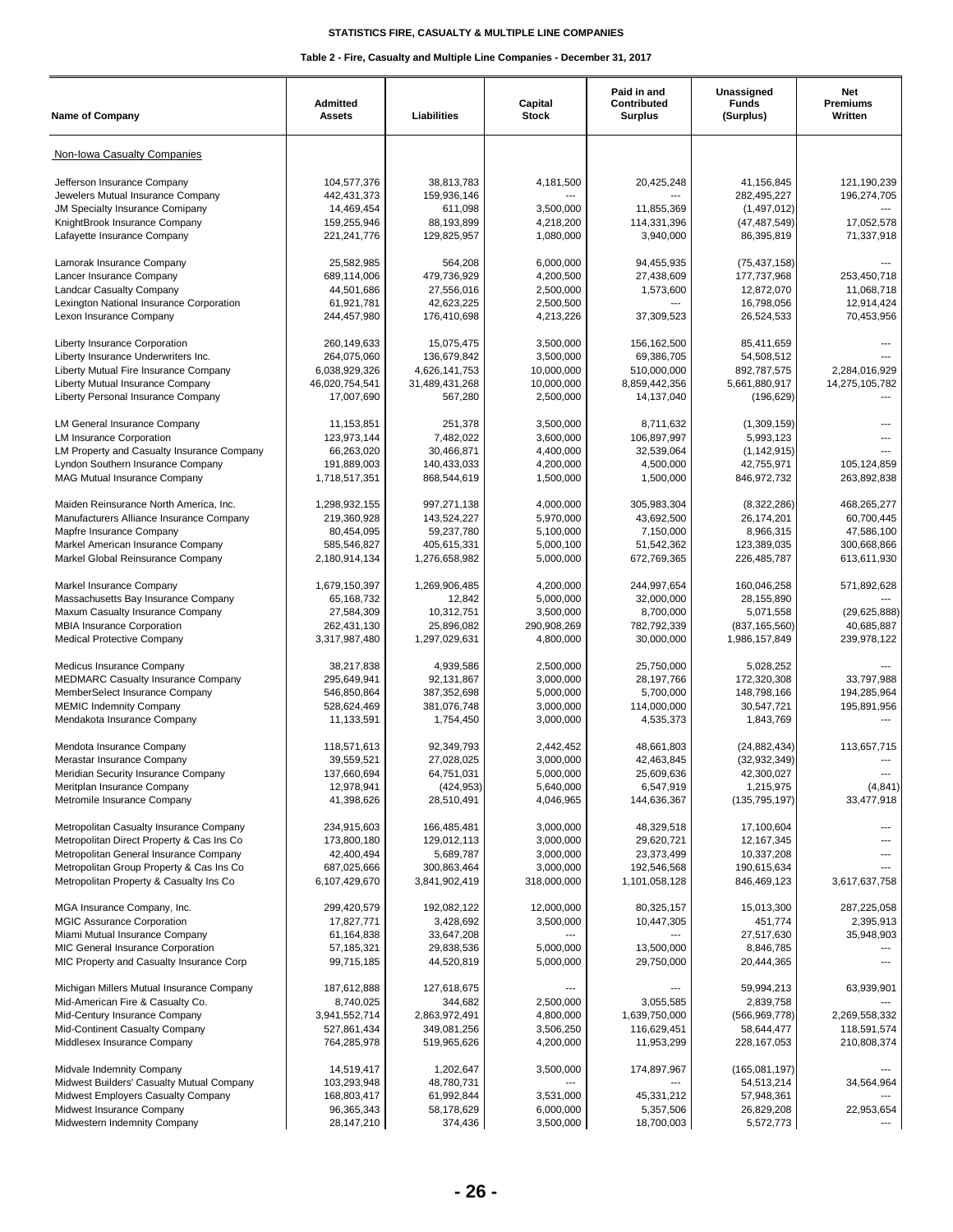| <b>Name of Company</b>                                                                                                                                                                                        | Admitted<br><b>Assets</b>                                                      | Liabilities                                                                    | Capital<br><b>Stock</b>                                       | Paid in and<br>Contributed<br><b>Surplus</b>                         | Unassigned<br><b>Funds</b><br>(Surplus)                                     | Net<br>Premiums<br>Written                                                                |
|---------------------------------------------------------------------------------------------------------------------------------------------------------------------------------------------------------------|--------------------------------------------------------------------------------|--------------------------------------------------------------------------------|---------------------------------------------------------------|----------------------------------------------------------------------|-----------------------------------------------------------------------------|-------------------------------------------------------------------------------------------|
| Non-Iowa Casualty Companies                                                                                                                                                                                   |                                                                                |                                                                                |                                                               |                                                                      |                                                                             |                                                                                           |
| Milford Casualty Insurance Company<br>Minnesota Lawyers Mutual Insurance Co<br>Mitsui Sumitomo Insurance Company of America<br>Mitsui Sumitomo Insurance USA Inc.<br>MMIC Insurance, Inc.                     | 44,805,380<br>188,684,432<br>975,820,646<br>139,327,315<br>682.716.968         | 19,493,414<br>88,915,101<br>603,959,624<br>74,862,834<br>320,116,378           | 4,200,000<br>5,000,000<br>5,000,000<br>2,500,000              | 6,497,829<br>---<br>176,139,661<br>27,000,000<br>7,158,210           | 14,614,137<br>99,769,330<br>190,721,361<br>32,464,481<br>352,942,380        | 15,012,504<br>33,697,795<br>201,299,446<br>25,162,430<br>96,831,501                       |
| Motorists Commercial Mutual Insurance Co<br>Motors Insurance Corporation<br>Munich Reinsurance America, Inc.<br>Municipal Assurance Corp.<br>National American Insurance Company                              | 368,813,179<br>2,030,497,655<br>18,585,576,408<br>823,587,181<br>211,681,892   | 221,338,947<br>1,162,739,490<br>14,566,408,064<br>553,193,154<br>143,762,006   | 5,000,000<br>8,235,771<br>15,000,000<br>5,000,000             | 99,735,174<br>4,446,998,348<br>123,670,091<br>32,700,000             | 147,474,232<br>763,022,991<br>(436,065,775)<br>131,723,936<br>30,219,886    | 133,613,440<br>394,053,244<br>4,167,918,266<br>736.112<br>83,921,388                      |
| National Casualty Company<br>National Continental Insurance Company<br>National Farmers Union Prop & Cas Co<br>National Fire Insurance Company of Hartford<br>National General Assurance Company              | 418,608,891<br>135,020,787<br>134,145,686<br>118,022,725<br>41,899,293         | 277,835,081<br>72,346,615<br>92,014,471<br>69,531<br>24,478,122                | 5,000,000<br>6,429,106<br>4,200,000<br>5,000,000<br>2,500,000 | 21,486,670<br>29,542,125<br>34,454,297<br>47,200,000<br>13,500,000   | 114,287,140<br>26,702,941<br>3,476,919<br>65,753,193<br>1,421,171           | 12,158,175<br>61,018,146<br>$\overline{a}$                                                |
| National General Insurance Company<br>National General Insurance Online, Inc.<br>National Indemnity Company<br>National Interstate Insurance Company<br>National Liability & Fire Insurance Company           | 69,020,273<br>42,630,675<br>231,373,819,669<br>1,272,393,181<br>2,710,112,880  | 42,609,748<br>31,326,527<br>102,811,253,689<br>971,183,517<br>1,463,843,523    | 4,500,000<br>4,000,000<br>5,500,000<br>3,000,000<br>5,000,000 | 2,044,039<br>6,000,000<br>18,635,376,928<br>32,108,779<br>95,822,263 | 19,866,486<br>1,304,148<br>109,921,689,052<br>266,100,885<br>1,145,447,093  | 24,030,872,173<br>323,376,879<br>551,922,803                                              |
| National Mutual Insurance Company (The)<br>National Public Finance Guarantee Corp<br>National Specialty Insurance Company<br>National Surety Corporation<br>National Trust Insurance Company                  | 83,434,762<br>3,753,940,388<br>88,095,379<br>140,903,140<br>37,040,418         | 50,777,681<br>1,588,033,717<br>37,388,731<br>67,097,035<br>(773, 301)          | 15,000,000<br>3,500,000<br>3,500,077<br>2,500,000             | 574,441,225<br>28,850,000<br>65,658,698<br>29,290,293                | 32,657,081<br>1,576,465,446<br>18,356,648<br>4,647,330<br>6,023,426         | 40,742,090<br>13,033,832<br>30,022,205                                                    |
| National Union Fire Ins Co of Pittsburgh PA<br>Nationwide Affinity Insurance Co of America<br>Nationwide Assurance Company<br>Nationwide General Insurance Company<br>Nationwide Insurance Company of America | 25,661,135,840<br>296,712,795<br>131,947,342<br>406,312,372<br>431,308,529     | 19,229,977,876<br>284,696,733<br>66,991,449<br>385,006,663<br>276,223,551      | 4,478,750<br>5,000,000<br>3,500,000<br>2,500,000<br>3,375,000 | 6,010,516,472<br>6,372,729<br>38,000,000<br>2,660,974<br>109,591,382 | 416, 162, 742<br>643,333<br>23,455,893<br>16,144,735<br>42,118,595          | 5,399,408,362<br>$---$<br>---<br>$\overline{a}$<br>$\overline{a}$                         |
| Nationwide Mutual Fire Insurance Company<br>Nationwide Mutual Insurance Company<br>Nationwide Property and Casualty Ins Co.<br>NAU Country Insurance Company<br>Navigators Insurance Company                  | 8,598,084,549<br>35,425,425,127<br>537,642,885<br>966,889,745<br>3,084,481,969 | 6,217,803,861<br>23.232.091.805<br>497,979,740<br>684,301,276<br>2,027,922,153 | $---$<br>---<br>3,000,000<br>3,000,000<br>5,000,000           | ---<br>---<br>24,000,000<br>178,120,000<br>411,122,108               | 2,380,280,688<br>12,193,333,322<br>12,663,145<br>101,468,469<br>640,437,708 | 5,206,615,430<br>12,718,337,599<br>$\overline{\phantom{a}}$<br>469,839,704<br>944,296,982 |
| Netherlands Insurance Company<br>New England Insurance Company<br>New England Reinsurance Corporation<br>New Hampshire Insurance Company<br>New York Marine and General Ins Company                           | 99.097.051<br>19,721,088<br>39,363,075<br>215,865,419<br>1,746,180,527         | 9,422,048<br>2,311,421<br>2,264,405<br>30,687,643<br>1,312,234,473             | 3,600,000<br>7,200,000<br>4,200,000<br>5,325,065<br>8,827,889 | 54,597,505<br>$---$<br>252,111,709<br>46,732,340<br>280,257,540      | 31,477,499<br>10,209,666<br>(219, 213, 039)<br>133,120,371<br>144,860,625   | 8<br>R<br>(1)<br>483,359,558                                                              |
| NGM Insurance Company<br>NLC Mutual Insurance Company<br><b>NORCAL Mutual Insurance Company</b><br>NorGUARD Insurance Company<br>North American Elite Insurance Company                                       | 2,593,177,482<br>355,728,179<br>1,610,452,878<br>1,098,648,567<br>139,936,268  | 1,567,779,090<br>206,580,027<br>874,242,691<br>859,904,917<br>97,903,434       | 5,250,000<br>5,250,000<br>3,500,000                           | 69,518,826<br>17,201,907<br>36,400,000<br>26,500,000                 | 950,629,566<br>131,946,245<br>736,210,187<br>197,093,650<br>12,032,834      | 1,210,297,019<br>13,207,757<br>395,670,934<br>289,353,171<br>49                           |
| North American Specialty Insurance Co<br>North Pointe Insurance Company<br>North River Insurance Company<br>North Star Mutual Insurance Company<br>Northland Insurance Company                                | 510,423,216<br>20,476,142<br>1,070,273,515<br>742,858,182<br>1,187,752,787     | 188,985,597<br>9,242,589<br>776,886,662<br>286,680,600<br>671,641,551          | 4,800,000<br>3,500,000<br>4,200,000<br>3,500,000              | 121,357,447<br>1,321,842<br>122,599,823<br>167,835,993               | 195,280,172<br>6,411,711<br>166,587,030<br>456, 177, 582<br>344,775,243     | 44,497<br>410,495,536<br>365,865,278<br>278,552,310                                       |
| NorthStone Insurance Company<br><b>NOVA Casualty Company</b><br>Nutmeg Insurance Company<br>Oak River Insurance Company<br>Oakwood Insurance Company                                                          | 63,687,892<br>89,079,677<br>440,661,697<br>809,104,792<br>72,112,311           | 51,654,879<br>495,542<br>182,891,932<br>488,777,201<br>30,750,971              | 1,200,000<br>4,200,000<br>4,200,000<br>3,000,000<br>3,163,338 | 11,100,200<br>82,871,445<br>58,011,061<br>4,767,500<br>36,730,427    | (267, 187)<br>1,512,690<br>195,558,704<br>312,560,091<br>1,467,575          | 7,543,037<br>74,940,394<br>158,784,686                                                    |
| OBI America Insurance Company<br>OBI National Insurance Company<br>Occidental Fire & Casualty Company of NC<br><b>Odyssey Reinsurance Company</b><br>OHIC Insurance Company                                   | 15,478,344<br>13,277,707<br>474,328,526<br>7,797,058,913<br>98,642,749         | 30,864<br>26,500<br>250, 347, 732<br>4,548,227,956<br>25,690,231               | 4,500,000<br>4,500,000<br>2,600,000<br>6,982,500<br>3,591,990 | 10,500,000<br>8,500,000<br>119,464,146<br>950,836,952<br>78,000,000  | 447,480<br>251,207<br>101,916,648<br>2,291,011,505<br>(8,639,472)           | 65,236,547<br>1,880,848,800                                                               |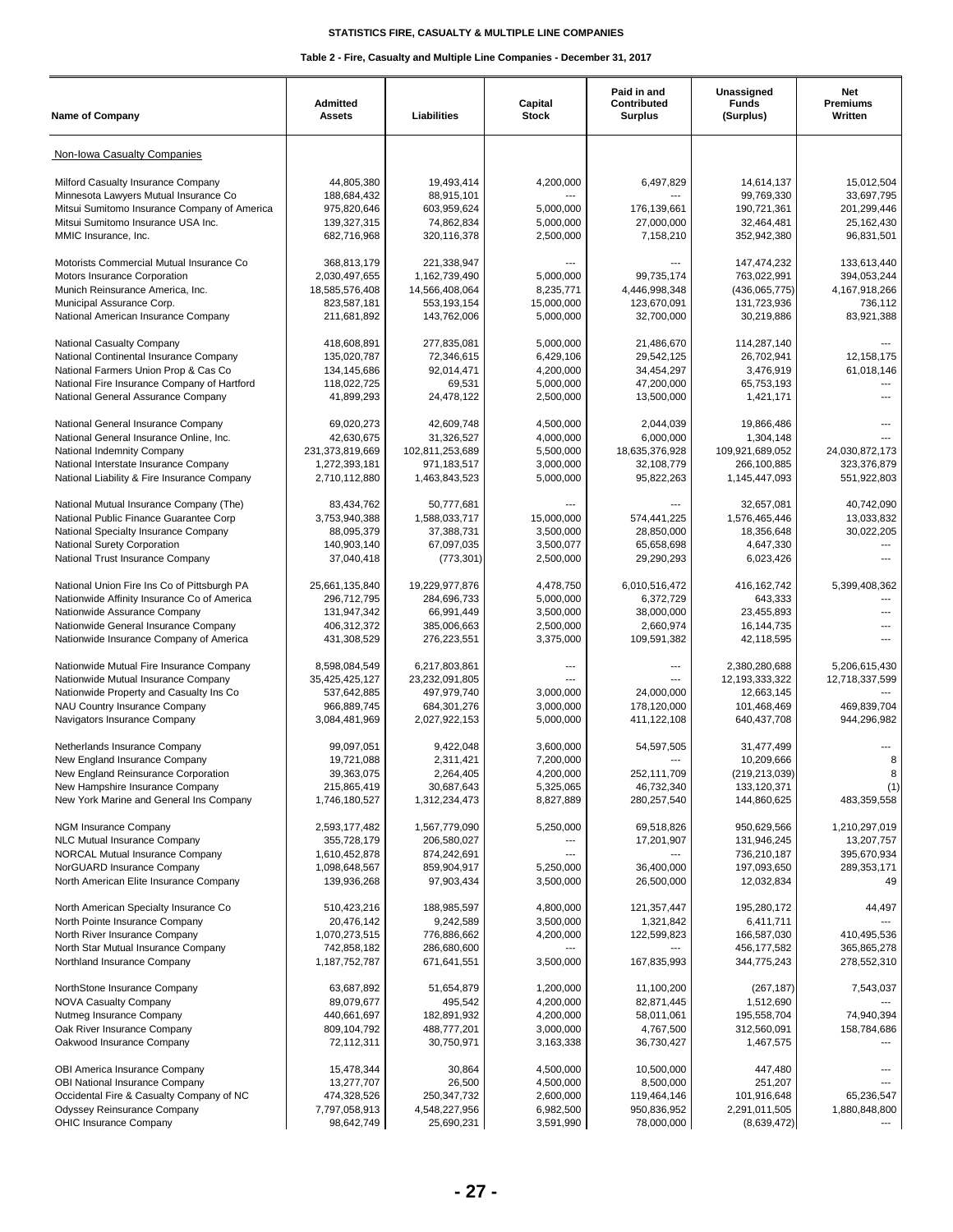| <b>Name of Company</b>                                                              | <b>Admitted</b><br><b>Assets</b> | Liabilities                      | Capital<br><b>Stock</b> | Paid in and<br>Contributed<br><b>Surplus</b> | Unassigned<br><b>Funds</b><br>(Surplus) | Net<br><b>Premiums</b><br>Written |
|-------------------------------------------------------------------------------------|----------------------------------|----------------------------------|-------------------------|----------------------------------------------|-----------------------------------------|-----------------------------------|
| Non-Iowa Casualty Companies                                                         |                                  |                                  |                         |                                              |                                         |                                   |
| Ohio Casualty Insurance Company<br>Ohio Farmers Insurance Company                   | 6,147,617,984<br>3,107,895,303   | 4,453,993,843<br>773,381,320     | 4,500,000               | 738,183,897                                  | 950,940,244<br>2,334,513,983            | 2,284,016,929<br>352,875,889      |
| Ohio Indemnity Company                                                              | 152,509,155                      | 107,046,542                      | 3,000,746               | 8,199,503                                    | 34,262,364                              | 98,556,134                        |
| Ohio Mutual Insurance Company                                                       | 296,272,208                      | 61,273,648                       |                         |                                              | 234,998,560                             | 59,642,240                        |
| Ohio Security Insurance Company                                                     | 16,176,242                       | 1,199,509                        | 3,500,430               | 1,499,570                                    | 9,976,734                               |                                   |
| Old Guard Insurance Company                                                         | 481,205,855                      | 262,653,188                      | 2.500.000               | 31,870,941                                   | 184, 181, 726                           | 167, 151, 739                     |
| Old Republic General Insurance Corporation<br>Old Republic Insurance Company        | 2,078,817,550<br>2,923,260,036   | 1,482,516,396<br>1,782,092,162   | 4,200,000<br>3,800,004  | 111,883,687<br>103,869,422                   | 480,217,467<br>1,033,498,448            | 224,003,785<br>459,030,809        |
| Old Republic Security Assurance Company                                             | 1,023,558,050                    | 820,942,777                      | 5,000,000               | 176,127,819                                  | 21,487,454                              | 229,359,796                       |
| Old Republic Surety Company                                                         | 127, 125, 256                    | 56,647,178                       | 2,900,000               | 16,534,036                                   | 51,044,042                              | 50,612,938                        |
| Old United Casualty Company                                                         | 650,467,148                      | 409,780,069                      | 3,000,000               | 1,000,000                                    | 236,687,078                             | 144,063,417                       |
| Omni Indemnity Company                                                              | 74,119,862                       | 55,779,358                       | 3,000,000               | 38,270,895                                   | (22, 930, 391)                          | 23,473,784                        |
| Omni Insurance Company<br><b>OneCIS Insurance Company</b>                           | 96,085,783<br>22,657,504         | 78,594,675                       | 3,000,000               | 80,297,963                                   | (65,806,855)                            | 35,492,359                        |
| Owners Insurance Company                                                            | 4,110,384,197                    | 3,207,203<br>2,294,859,390       | 3,000,000<br>6,500,000  | 13,109,830<br>220,998,592                    | 3,340,469<br>1,588,026,215              | 6,300<br>1,642,472,928            |
| Pacific Employers Insurance Company                                                 | 3,687,373,794                    | 2,623,939,092                    | 6,000,000               | 259,229,512                                  | 798,205,190                             | 963,416,358                       |
| Pacific Indemnity Company                                                           | 6,560,023,975                    | 3.567.479.136                    | 5,535,000               | 520,019,566                                  | 2,466,990,273                           | 863,196,222                       |
| Pacific Specialty Insurance Company                                                 | 294,372,820                      | 183,904,686                      | 3,500,000               | 11,384,419                                   | 95,583,713                              | 165,444,536                       |
| Pacific Star Insurance Company                                                      | 15,609,094                       | 5,320,231                        | 3,000,000               | 5,500,000                                    | 1,788,863                               | 2,471,229                         |
| PACO Assurance Company, Inc.                                                        | 64,093,286                       | 32,680,136                       | 2,950,000               | 24,150,533                                   | 4,312,617                               | 8,809,223                         |
| Partner Reinsurance Company of the U.S.                                             | 4,655,276,675                    | 3,319,599,191                    | 4,800,000               | 746,171,686                                  | 584,705,798                             | 929,287,129                       |
| PartnerRe America Insurance Company                                                 | 393,029,021                      | 282,978,235                      | 3,000,000               | 53,065,713                                   | 53,985,073                              | 38,402,071                        |
| PartnerRe Insurance Company of New York                                             | 117,280,622<br>46,966,000        | 7,958,945<br>36,089,059          | 6,000,000<br>---        | 13,000,000<br>---                            | 90,321,677                              | 15,781                            |
| Partners Mutual Insurance Company<br>Patriot General Insurance Company              | 25,836,489                       | 548,486                          | 4,000,000               | 4,500,000                                    | 10,876,941<br>16,788,004                | 14,064,309                        |
| Peachtree Casualty Insurance Company                                                | 16,465,424                       | 11,412,051                       | 2,500,000               | 9,725,000                                    | (7, 171, 627)                           | 6,294,898                         |
| Peak Property and Casualty Ins Corporation                                          | 48,662,087                       | 9,560,824                        | 3,000,000               | 3,447,823                                    | 32,653,440                              |                                   |
| Peerless Indemnity Insurance Company                                                | 199,530,812                      | 7,542,386                        | 3,500,000               | 155,493,792                                  | 32,994,633                              |                                   |
| Peerless Insurance Company<br>Pekin Insurance Company                               | 14,599,952,771<br>305,405,022    | 11, 151, 500, 179<br>173,096,920 | 8,848,635<br>2,012,500  | 2,066,113,364<br>---                         | 1,373,490,590<br>130,295,601            | 5,710,042,317<br>122,759,185      |
| Peninsula Indemnity Company                                                         | 12,186,755                       | 1,998,542                        | 2,300,000               | 1,700,000                                    | 6,188,213                               |                                   |
| Peninsula Insurance Company                                                         | 95,937,129                       | 56,540,311                       | 2,500,000               | 15,748,565                                   | 21,148,253                              | 53,406,177                        |
| Penn Millers Insurance Company                                                      | 99.756.735                       | 57,521,461                       | 5,000,000               | 30,000,000                                   | 7,235,274                               |                                   |
| Penn-America Insurance Company                                                      | 127,202,897                      | 64,133,392                       | 3,000,000               | 11,999,660                                   | 48,069,845                              | 23.774.798                        |
| Pennsylvania Lumbermens Mutual Ins Co                                               | 488,134,716                      | 355,325,536                      |                         |                                              | 132,809,180                             | 155, 173, 733                     |
| Pennsylvania Manufacturers' Assoc Ins Co                                            | 1,017,283,460                    | 673,443,928                      | 6,116,300               | 55,679,814                                   | 282,043,418                             | 182,101,336                       |
| Pennsylvania Manufacturers Indemnity Company                                        | 233,717,359                      | 147.098.727                      | 4,600,000               | 60,103,139                                   | 21,915,493                              | 60,700,445                        |
| Pennsylvania National Mutual Cas Ins Co                                             | 1,288,704,546                    | 712,664,089                      |                         | ---                                          | 576,040,457                             | 344,575,541                       |
| Permanent General Assurance Corporation<br>Permanent General Assurance Corp of Ohio | 582,232,843<br>226, 157, 519     | 446,468,331<br>131,325,342       | 5,000,000<br>3,000,000  | 86,965,951<br>73,218,117                     | 43,798,561<br>18,614,060                | (147, 488, 660)<br>(63, 572, 698) |
| Petroleum Casualty Company                                                          | 32,808,905                       | 9,681,952                        | 2,500,000               | 900,000                                      | 19,726,952                              | 3,706,273                         |
| Philadelphia Indemnity Insurance Company                                            | 8,653,171,302                    | 6,336,802,111                    | 4,500,000               | 386,071,167                                  | 1,925,798,024                           | 3,024,782,611                     |
| Phoenix Insurance Company                                                           | 4,210,258,542                    | 2,584,892,086                    | 10,000,000              | 126,369,748                                  | 1,488,996,707                           | 1,142,309,128                     |
| PinnaclePoint Insurance Company<br>Pioneer Specialty Insurance Company              | 76,180,260<br>71,086,487         | 63,957,127<br>42,688,447         | 1,200,000<br>3,056,311  | 9,000,000<br>1,476,003                       | 2,023,133<br>23,865,726                 | 7,543,037<br>26,235,141           |
| Plans' Liability Insurance Company                                                  | 106,749,968                      | 58,352,984                       | 2,942,436               | 23,180,772                                   | 22,273,776                              | 1,315,078                         |
| Plateau Casualty Insurance Company                                                  | 45,822,439                       | 23,446,461                       | 4,200,000               | 7,129,032                                    | 11,046,946                              | 21,968,403                        |
| Platte River Insurance Company                                                      | 150,799,223                      | 102,524,796                      | 4,800,000               | 30,739,907                                   | 12,734,520                              | 40,671,624                        |
| Podiatry Insurance Company of America                                               | 303,235,161                      | 190,450,669                      | 5,000,000               | 15,000,000                                   | 92,784,492                              | 56,820,896                        |
| Praetorian Insurance Company                                                        | 453,917,350                      | 242,077,659                      | 8,500,000               | 251,514,384                                  | (48, 174, 693)                          | 146,443,542                       |
| Preferred Professional Insurance Company                                            | 327,417,870                      | 145, 166, 325                    | 5,000,000               | 43,353,304                                   | 133,898,241                             | 33,053,722                        |
| Previsor Insurance Company                                                          | 10,199,476                       | 2,261,818                        | 3,200,000               | 7,263,721                                    | (2,526,063)                             | 455,747                           |
| ProAssurance Casualty Company<br>ProAssurance Indemnity Company, Inc.               | 990,007,562<br>1,080,960,542     | 695,124,210<br>732,152,115       | 3,188,145<br>8,846,429  | 85,754,824<br>310, 145, 171                  | 205,940,383<br>29,816,827               | 170,414,542<br>186,984,277        |
| ProCentury Insurance Company                                                        | 59,945,051                       | 1,619,139                        | 3,601,000               | 52,674,307                                   | 2,050,605                               |                                   |
| Producers Agriculture Insurance Company                                             | 448,769,580                      | 387,056,466                      | 3,000,000               | 37,069,958                                   | 21,643,156                              |                                   |
| Professionals Advocate Insurance Company                                            | 142,420,537                      | 26,314,788                       | 4,379,000               | 11,371,000                                   | 100,355,748                             | 3,715,509                         |
| Progressive Advanced Insurance Company                                              | 530,414,981                      | 305,924,256                      | 3,000,000               | 157,425,602                                  | 64,065,123                              | 380,083,265                       |
| Progressive Casualty Insurance Company                                              | 8,431,163,893                    | 6,306,351,820                    | 3,000,000               | 977,666,203                                  | 1,144,145,870                           | 6,584,723,521                     |
| Progressive Classic Insurance Company                                               | 451,988,667                      | 327,079,419                      | 3,008,000               | 12,273,779                                   | 109,627,469                             | 403,146,338                       |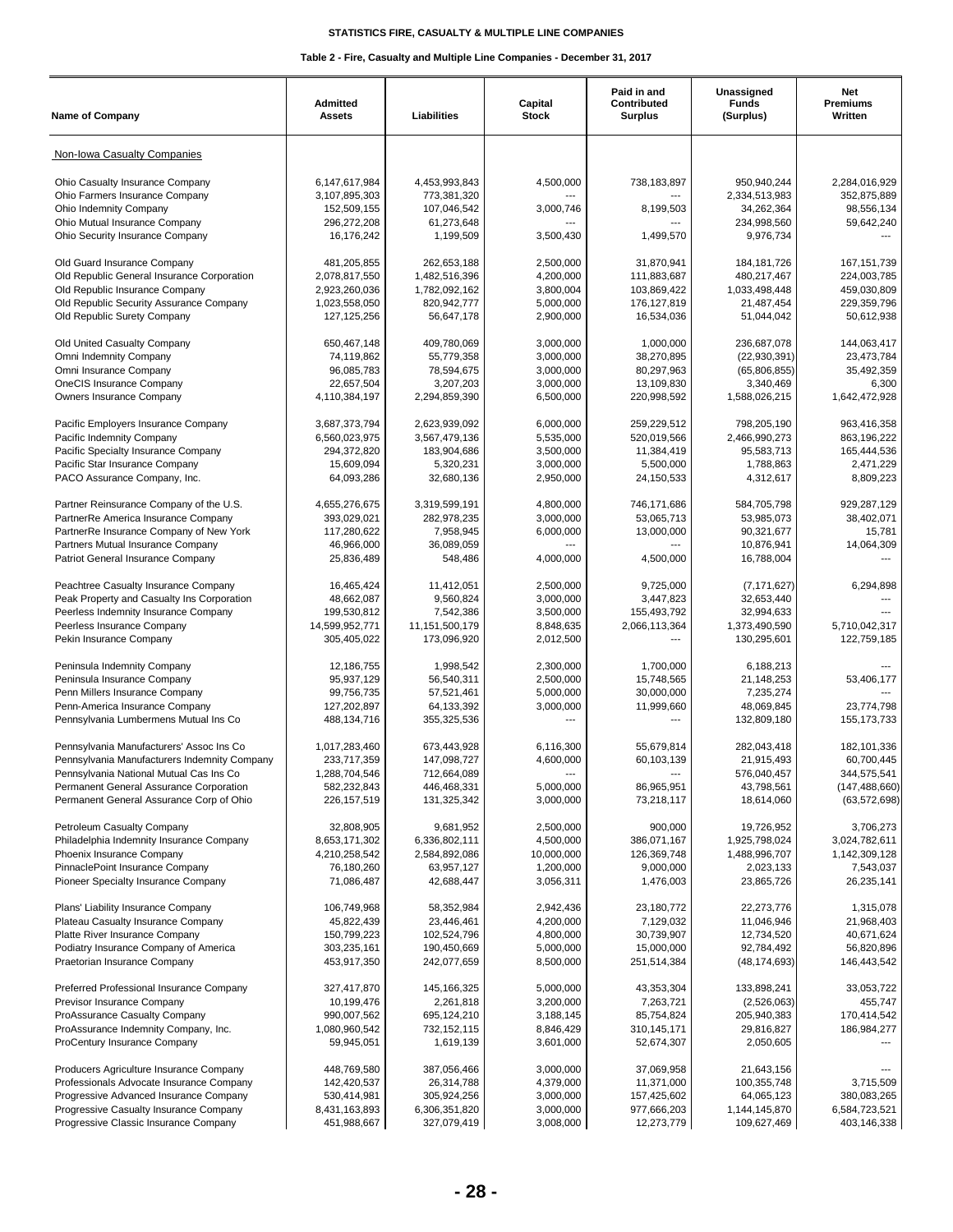| <b>Name of Company</b>                                                  | Admitted<br><b>Assets</b>      | Liabilities                    | Capital<br>Stock        | Paid in and<br>Contributed<br><b>Surplus</b> | Unassigned<br><b>Funds</b><br>(Surplus) | Net<br><b>Premiums</b><br>Written |
|-------------------------------------------------------------------------|--------------------------------|--------------------------------|-------------------------|----------------------------------------------|-----------------------------------------|-----------------------------------|
| Non-Iowa Casualty Companies                                             |                                |                                |                         |                                              |                                         |                                   |
| Progressive Commercial Casualty Company                                 | 8,344,010                      | 55,282                         | 3,000,000               | 4.200.000                                    | 1,088,728                               |                                   |
| Progressive Direct Insurance Company                                    | 7,785,732,957                  | 5,433,026,396                  | 3,000,480               | 874,891,300                                  | 1,474,814,781                           | 7,364,113,251                     |
| Progressive Max Insurance Company                                       | 568,656,211                    | 390,448,651                    | 3,604,824               | 42,166,521                                   | 132,436,215                             | 570,124,897                       |
| Progressive Northern Insurance Company                                  | 1,866,478,948                  | 1,335,081,566                  | 3,008,000               | 238,931,826                                  | 289,457,556                             | 1,612,585,352                     |
| Progressive Northwestern Insurance Company                              | 1,812,542,312                  | 1,291,364,894                  | 3,000,025               | 146,299,975                                  | 371,877,418                             | 1,612,585,352                     |
| Progressive Preferred Insurance Company                                 | 931,098,309                    | 677,077,677                    | 3,003,300               | 42,712,474                                   | 208,304,858                             | 806,292,676                       |
| Progressive Specialty Insurance Company                                 | 1,166,319,151                  | 799,909,356                    | 3,500,000               | 218,794,194                                  | 144,115,601                             | 940,674,789                       |
| Progressive Universal Insurance Company                                 | 440,265,497                    | 296,831,365                    | 2,502,500               | 46.818.551                                   | 94,113,081                              | 380,083,265                       |
| Property and Casualty Ins Co of Hartford                                | 237,543,953                    | 131,371,466                    | 4,200,000               | 22,113,912                                   | 79,858,575                              | 53,528,853                        |
| Property-Owners Insurance Company                                       | 302,723,571                    | 165,693,422                    | 1,500,000               | 3,520,000                                    | 132,010,149                             | 125,798,192                       |
| ProSelect Insurance Company                                             | 374,661,909                    | 128,810,510                    | 3,000,000               | 117,765,052                                  | 125,086,347                             | 25,166,925                        |
| ProSelect National Insurance Company, Inc.                              | 13,600,167                     | 4,213                          | 2,635,000               | 7,590,238                                    | 3,370,715                               | $---$                             |
| Protective Insurance Company                                            | 885,622,661                    | 465,252,512                    | 7,650,000               | 42,164,205                                   | 370,555,944                             | 330,121,958                       |
| Protective Property & Casualty Insurance Co                             | 385,488,161                    | 215,571,261                    | 4,000,000               | 81,942,999                                   | 83,973,900                              | 55,834,146                        |
| Providence Washington Insurance Company                                 | 159,722,614                    | 111,784,139                    | 5,021,200               | 123,014,905                                  | (80,097,630)                            | 262                               |
| QBE Insurance Corporation                                               | 2,054,330,212                  | 1,376,336,697                  | 4,887,500               | 788,175,372                                  | (115,069,357)                           | 890,864,886                       |
| <b>QBE Reinsurance Corporation</b>                                      | 1,031,422,551                  | 258,383,507                    | 30,000,000              | 819,723,740                                  | (76,684,696)                            | 176,952,615                       |
| R.V.I. America Insurance Company                                        | 109,413,254                    | 43,537,007                     | 2,772,000               | 50,208,022                                   | 12,896,225                              | 5,907,487                         |
| Radnor Specialty Insurance Company                                      | 53,958,263                     | 1,127,870                      | 4,200,000               | 47,000,000                                   | 1,630,392                               | 177,815                           |
| Rampart Insurance Company                                               | 24,760,915                     | 16,732,720                     | 5,000,000               | 109,721,294                                  | (106, 693, 099)                         |                                   |
| Redwood Fire and Casualty Insurance Company                             | 1,893,660,397                  | 1,134,122,025                  | 3,750,000               | 2,921,500                                    | 752,866,872                             | 424,220,857                       |
| Regent Insurance Company                                                | 40.893.097                     | 8,683,329                      | 4,000,000               |                                              | 28,209,768                              |                                   |
| Renaissance Reinsurance U.S. Inc.                                       | 1,633,721,582                  | 1,110,337,477                  | 5,000,000               | 329,237,485                                  | 189,146,620                             | 351,793,368                       |
| Republic Indemnity Company of America                                   | 2,267,282,312                  | 1,802,228,314                  | 3,500,000               | 400,735,661                                  | 60,818,337                              | 834,312,843                       |
| Republic Indemnity Company of California                                | 26,447,496                     | 1,012,387                      | 3,525,000               | 11,395,000                                   | 10,515,109                              |                                   |
| Repwest Insurance Company                                               | 340,598,141                    | 143,223,154                    | 3,300,000               | 70,607,419                                   | 123,467,568                             | 47,199,003                        |
| Response Insurance Company                                              | 39,270,816                     | 2,620,530                      | 5,000,000               | 71,483,242                                   | (39, 832, 956)                          |                                   |
| Response Worldwide Direct Auto Insurance Co                             | 10,452,504                     | 33,633                         | 2,625,000               | 44,140,163                                   | (36, 346, 292)                          |                                   |
| Response Worldwide Insurance Company<br><b>RLI Insurance Company</b>    | 11,708,918<br>1,817,034,956    | 42,719<br>952,481,321          | 3,000,000<br>10,000,375 | 40,344,057<br>242,451,084                    | (31, 677, 858)<br>612,102,176           | 453,076,479                       |
|                                                                         |                                |                                |                         |                                              |                                         |                                   |
| Roche Surety and Casualty Company, Inc.                                 | 24,268,391                     | 14,480,879                     | 2,000,000               | 1,010,046                                    | 6,777,466                               | 2,984,167                         |
| Rockford Mutual Insurance Company                                       | 80,641,790                     | 46,140,896                     | ---                     |                                              | 34,500,894                              | 52,736,362                        |
| Rockwood Casualty Insurance Company                                     | 289,674,936                    | 169,665,461                    | 3.845.000<br>4,800,000  | 5,479,500                                    | 110,684,975                             | 54,600,637<br>670,917,265         |
| <b>RSUI Indemnity Company</b><br>Rural Community Insurance Company      | 3,637,776,480<br>1,790,689,751 | 2,013,502,975<br>1,543,574,744 | 3,000,000               | 665,816,004<br>168,029,758                   | 953,657,501<br>76,085,249               |                                   |
|                                                                         |                                |                                |                         |                                              |                                         |                                   |
| Rural Trust Insurance Company                                           | 23,543,163                     | 10,519,213                     | 2,500,000               | 7.248.963                                    | 3,274,987                               | 6,016,467                         |
| SAFECO Insurance Company of America                                     | 4,863,358,765                  | 3,360,066,662                  | 5,000,000               | 733,869,024                                  | 764,423,080                             | 1,713,012,695                     |
| SAFECO Insurance Company of Illinois                                    | 194,585,009                    | 7,176,015                      | 2,500,000               | 85,428,035                                   | 99,480,959                              |                                   |
| SAFECO Insurance Company of Indiana                                     | 15,793,956<br>15,665,335       | 336,399<br>753,932             | 3,300,000<br>2,500,000  | 26,365,185                                   | (14, 207, 628)<br>1,895,438             |                                   |
| Safeco National Insurance Company                                       |                                |                                |                         | 10,515,966                                   |                                         |                                   |
| Safety First Insurance Company                                          | 74,655,896                     | 3,839,121                      | 3,000,000               | 57,000,000                                   | 10,816,775                              | 1,196,334                         |
| Safety National Casualty Corporation                                    | 7,223,840,887                  | 5,141,919,246                  | 30,000,000              | 401,649,399                                  | 1,650,272,242                           | 882,608,561                       |
| Safeway Insurance Company                                               | 565,820,375                    | 250,555,530                    | 3,000,000               | 3,000,000                                    | 309,264,845                             | 221,442,026                       |
| Sagamore Insurance Company<br>Samsung Fire & Marine Ins Co., Ltd. (USB) | 169, 124, 709<br>97,590,726    | 36,089,486<br>39,862,830       | 7,500,000               | 24,559,612                                   | 100,975,611<br>57,727,896               | 22,403,712<br>13,551,391          |
|                                                                         |                                |                                |                         |                                              |                                         |                                   |
| San Francisco Reinsurance Company                                       | 3,390,422,842                  | 2,795,599,261                  | 3,921,500               | 581,633,647                                  | 9,268,434                               | (437, 298, 532)                   |
| Scor Reinsurance Company                                                | 3,541,548,706                  | 2,721,407,014                  | 5,000,000               | 306,347,006                                  | 508,794,686                             | 1,158,046,084                     |
| Scottsdale Indemnity Company<br>SeaBright Insurance Company             | 84,517,350<br>85,999,226       | 44,856,324<br>35,500,991       | 3,500,040<br>3,500,000  | 22,365,344<br>45,495,041                     | 13,795,642<br>1,503,194                 | 21,002,647                        |
| Secura Insurance A Mutual Company                                       | 1,161,736,289                  | 730,000,307                    |                         |                                              | 431,735,982                             | 512,898,871                       |
|                                                                         |                                |                                |                         |                                              |                                         |                                   |
| SECURA Supreme Insurance Company<br>Securian Casualty Company           | 141,866,689<br>328,188,770     | 77,058,837<br>209,771,891      | 6,000,000<br>3,000,000  | 11,960,000<br>60,989,586                     | 46,847,851<br>54,427,293                | 56,988,753<br>273,549,165         |
| Security National Insurance Company                                     | 1,114,070,162                  | 1,005,071,668                  | 5,000,000               | 90,007,614                                   | 13,990,880                              | 280,378,723                       |
| Select Insurance Company                                                | 80,447,592                     | 337,410                        | 3,000,000               | 26,305,239                                   | 50,804,943                              |                                   |
| Selective Insurance Company of America                                  | 2,434,906,987                  | 1,825,240,667                  | 4,400,000               | 149,813,867                                  | 455,452,453                             | 758,605,172                       |
| Selective Insurance Co of South Carolina                                | 647,971,812                    | 503,878,145                    | 5,000,000               | 26,231,209                                   | 112,862,458                             | 213,357,703                       |
| Selective Insurance Co of the Southeast                                 | 507,511,915                    | 395,681,941                    | 3,650,000               | 21,925,682                                   | 86,254,292                              | 165,944,880                       |
| Seneca Insurance Company, Inc.                                          | 181,441,526                    | 38,946,727                     | 4,800,000               | 26,275,566                                   | 111,419,233                             |                                   |
| Sentinel Insurance Company, Ltd.                                        | 280,907,184                    | 84,798,974                     | 4,200,000               | 15,787,500                                   | 176,120,710                             | 32,117,312                        |
| Sentruity Casualty Company                                              | 210,671,984                    | 160,909,991                    | 4,100,000               | 23,532,501                                   | 22,129,492                              | 10,455,823                        |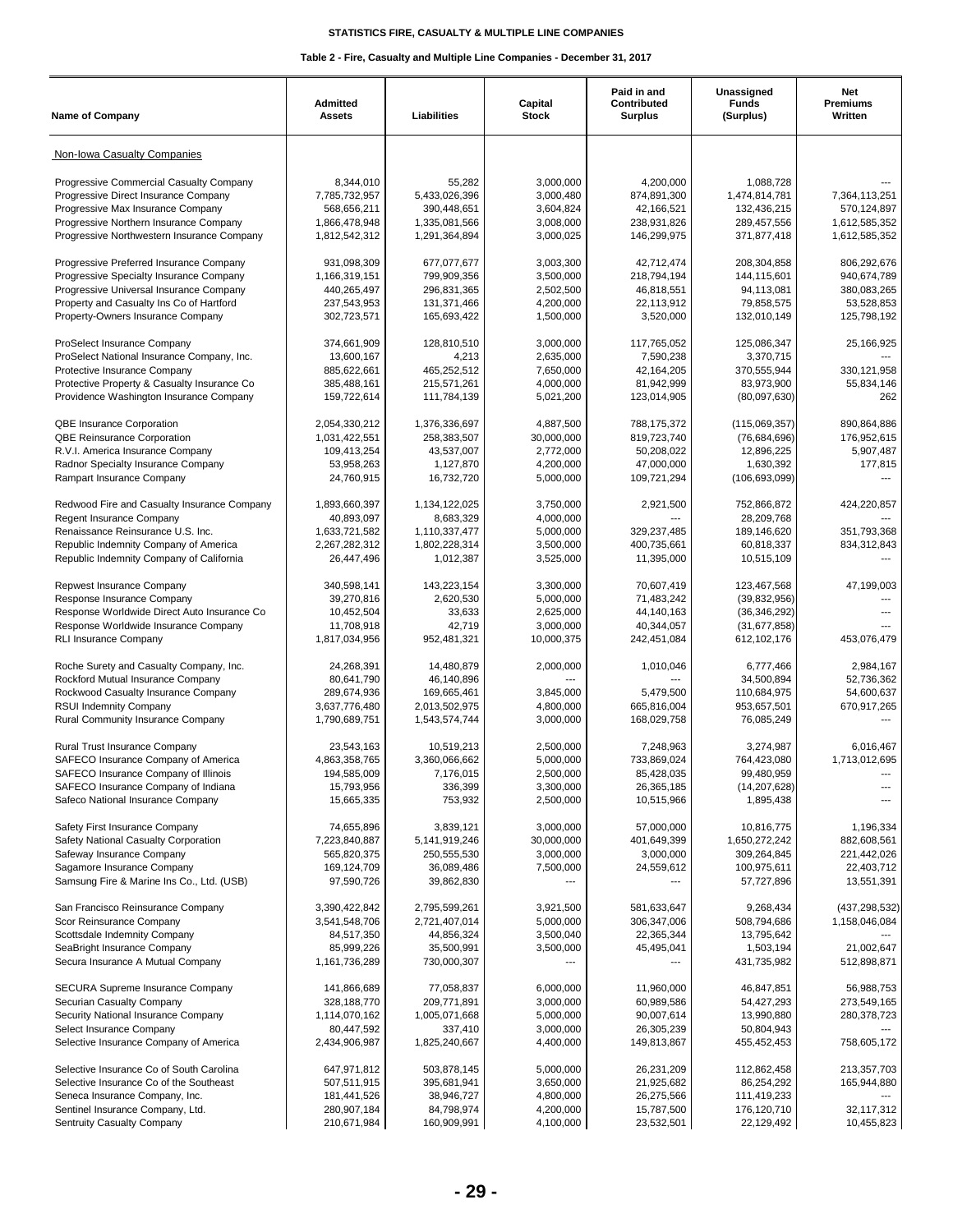| <b>Name of Company</b>                                                                                                                                                                                | <b>Admitted</b><br><b>Assets</b>                                                   | Liabilities                                                                       | Capital<br><b>Stock</b>                                          | Paid in and<br>Contributed<br><b>Surplus</b>                              | Unassigned<br><b>Funds</b><br>(Surplus)                                         | <b>Net</b><br>Premiums<br>Written                                              |
|-------------------------------------------------------------------------------------------------------------------------------------------------------------------------------------------------------|------------------------------------------------------------------------------------|-----------------------------------------------------------------------------------|------------------------------------------------------------------|---------------------------------------------------------------------------|---------------------------------------------------------------------------------|--------------------------------------------------------------------------------|
| Non-Iowa Casualty Companies                                                                                                                                                                           |                                                                                    |                                                                                   |                                                                  |                                                                           |                                                                                 |                                                                                |
| Sentry Casualty Company<br>Sentry Insurance, a Mutual Company<br>Sentry Select Insurance Company<br>Sequoia Indemnity Company<br>Sequoia Insurance Company                                            | 355,866,628<br>8,392,798,995<br>826,641,871<br>7,863,381<br>152,393,571            | 285.134.034<br>3,251,556,571<br>599,904,687<br>488,007<br>118,389,289             | 4,700,000<br>5,000,000<br>3,000,000<br>4,200,000                 | 31,415,641<br>26,850,000<br>3,790,251<br>75,100,129                       | 34,616,953<br>5, 141, 242, 424<br>194,887,184<br>585,124<br>(45, 295, 847)      | 52.702.093<br>1,138,365,218<br>210,808,374<br>284,044<br>8,214,136             |
|                                                                                                                                                                                                       |                                                                                    |                                                                                   |                                                                  |                                                                           |                                                                                 |                                                                                |
| Service Insurance Company<br><b>SFM Mutual Insurance Company</b><br>SFM Safe Insurance Company<br>SFM Select Insurance Company                                                                        | 60,970,631<br>612,091,337<br>5,465,852<br>4,244,824                                | 13,652,361<br>464,364,124<br>369,826<br>705,887                                   | 3,000,000<br>1,000,000<br>1,000,000                              | 22,438,360<br>4.000.000<br>1,614,008                                      | 21.879.910<br>147,727,213<br>96,026<br>924,929                                  | 12,007,772<br>170,153,421                                                      |
| Shelter General Insurance Company                                                                                                                                                                     | 127,504,260                                                                        | 68,742,787                                                                        | 1,250,000                                                        |                                                                           | 57,511,471                                                                      | 44,839,823                                                                     |
| Shelter Mutual Insurance Company<br>Shelter Reinsurance Company<br>Sirius America Insurance Company<br>Society Insurance, a mutual company                                                            | 3,381,135,955<br>472,871,062<br>1,337,512,698<br>432,608,483                       | 1,460,448,695<br>151,374,651<br>815,703,411<br>279,173,767                        | ---<br>15,000,000<br>5,000,000                                   | 70,000,000<br>394,295,869                                                 | 1,920,687,260<br>236,496,411<br>122,513,417<br>153,434,716                      | 1,531,025,256<br>114,154,074<br>101,187,063<br>162,601,302                     |
| Sompo America Fire & Marine Insurance Co                                                                                                                                                              | 82,807,014                                                                         | 7,897,743                                                                         | 5,000,000                                                        | 55,967,997                                                                | 13,941,274                                                                      |                                                                                |
| Sompo America Insurance Company<br>Southern General Insurance Company<br>Southern Insurance Company<br>Southwest Marine and General Insurance Co                                                      | 1,285,062,390<br>51,436,589<br>39,430,171<br>216,443,272                           | 713,116,066<br>31,526,963<br>9,823,107<br>153,139,194                             | 13.742.750<br>4,733,312<br>2,500,000<br>3,500,000                | 395.957.250<br>31,891,115<br>25,050,000<br>55.857.248                     | 162,246,324<br>(16, 714, 801)<br>2,057,064<br>3,946,830                         | 190,597,323<br>44,018,171<br>1,067,039<br>30,209,973                           |
| <b>SPARTA Insurance Company</b>                                                                                                                                                                       | 228,573,050                                                                        | 142,309,876                                                                       | 4.500.000                                                        | 321,444,389                                                               | (239, 681, 215)                                                                 | 395,840                                                                        |
| Specialty Risk of America<br>Spinnaker Insurance Company<br>St. Paul Fire and Marine Insurance Company<br>St. Paul Guardian Insurance Company                                                         | 16,649,780<br>48,508,927<br>18,716,417,995<br>75,837,308                           | 10,277,718<br>20,560,636<br>13,349,136,294<br>52,700,865                          | 1,200,000<br>4,200,000<br>20,000,000<br>4,200,000                | 4,200,000<br>28,900,187<br>3,238,382,533<br>11,000,000                    | 972,062<br>(5, 151, 896)<br>2,108,899,168<br>7,936,443                          | 6,454,369<br>15,871,314<br>5,749,091,562<br>22,832,157                         |
| St. Paul Mercury Insurance Company                                                                                                                                                                    | 341,232,040                                                                        | 225,220,791                                                                       | 4,230,000                                                        | 99,230,274                                                                | 12,550,975                                                                      | 91,328,626                                                                     |
| St. Paul Protective Insurance Company<br>Standard Fire Insurance Company<br><b>Standard Guaranty Insurance Company</b>                                                                                | 518,020,708<br>3,766,363,844<br>314,445,184                                        | 301,782,394<br>2,576,884,269<br>184,682,196                                       | 4,200,000<br>5,000,000<br>3,547,500                              | 201,201,337<br>623,472,070<br>33,339,575                                  | 10,836,977<br>561,007,505<br>92,875,913                                         | 132,526,508<br>1,105,077,578<br>188,245,661                                    |
| Standard Property and Casualty Insurance Co<br>Star Casualty Insurance Company                                                                                                                        | 19,097,283<br>23,601,102                                                           | 7,960,352<br>18,377,099                                                           | 1,000,000<br>1,005,000                                           | 13,144<br>1,407,325                                                       | 10,123,787<br>2,811,678                                                         | 14,868,362                                                                     |
| Star Insurance Company<br>StarNet Insurance Company<br>Starr Indemnity & Liability Company<br><b>Starr Specialty Insurance Company</b><br>StarStone National Insurance Company                        | 1,815,554,896<br>242,097,338<br>4,803,583,961<br>25,682,396<br>424,330,954         | 1,251,619,089<br>125,035,938<br>2,928,293,728<br>238.839<br>312,946,196           | 5,040,000<br>6,000,000<br>5,000,000<br>5,000,000<br>4,200,000    | 392,153,691<br>88,950,611<br>1,806,660,366<br>20,000,000<br>75,242,333    | 166,742,115<br>22,110,790<br>63,629,867<br>443,557<br>31,942,425                | 577,256,558<br>1,084,281,496<br>49,838,131                                     |
| State Automobile Mutual Insurance Co<br>State Farm Fire and Casualty Company<br>State Farm General Insurance Company<br>State Farm Mutual Automobile Ins Co<br>State National Insurance Company, Inc. | 2,407,293,508<br>39,411,857,751<br>7,241,887,600<br>160,731,957,096<br>442,864,379 | 1,628,347,323<br>21,701,669,122<br>4,055,027,204<br>63,726,974,789<br>131,488,497 | 10,000,000<br>10,000,000<br>3,500,000                            | 3,060,786,638<br>687,500,000<br>140,998,230                               | 778,946,185<br>14,639,401,991<br>2,489,360,396<br>97,004,982,308<br>166,877,653 | 673,727,951<br>16,281,784,660<br>1,781,578,646<br>43,171,383,743<br>45,940,635 |
| Stillwater Insurance Company<br>Stillwater Property and Casualty Ins Company<br>Stonetrust Commercial Insurance Company                                                                               | 398,971,983<br>140,352,830<br>174,173,969                                          | 221,016,433<br>11,984,203<br>102,113,875                                          | 3,250,000<br>3,465,564<br>2,500,000                              | 61,993,824<br>2,384,436<br>32,500,000                                     | 112,711,725<br>122,518,627<br>37,060,094                                        | 252,098,075<br>2,860,938<br>49,969,719                                         |
| Stonington Insurance Company<br>Stratford Insurance Company                                                                                                                                           | 15,691,029<br>539,929,613                                                          | 1,390,202<br>453,675,224                                                          | 3,500,000<br>4,200,000                                           | 21,208,445<br>12,100,000                                                  | (10, 407, 619)<br>69,954,389                                                    | 22,866,582                                                                     |
| SU Insurance Company<br>Suecia Insurance Company<br>SummitPoint Insurance Company                                                                                                                     | 24,117,170<br>43,528,024<br>59,585,807                                             | 11,170,348<br>22,350,746<br>48,037,750<br>11,637,262                              | 5,000,000<br>3,520,000<br>1,200,000                              | 2,000,000<br>16,695,777<br>9,000,000<br>1,071,450                         | 5,946,822<br>961,501<br>1,348,057<br>7,147,472                                  | 16,410,939<br>7,543,037                                                        |
| Sun Surety Insurance Company<br>SureTec Insurance Company                                                                                                                                             | 22,356,409<br>253,239,589                                                          | 151,183,990                                                                       | 2,500,225<br>5,000,000                                           | 10,000,000                                                                | 87,055,598                                                                      | 3,803,256<br>69,992,506                                                        |
| Swiss Reinsurance America Corporation<br>Syncora Guarantee Inc.<br>T.H.E. Insurance Company<br><b>TDC National Assurance Company</b><br><b>Teachers Insurance Company</b>                             | 14,202,191,690<br>1,302,093,364<br>211,579,199<br>344,763,637<br>356,869,136       | 10,964,212,908<br>(15, 530, 423)<br>159,825,630<br>250,736,076<br>208, 175, 766   | 10,432,000<br>215,000,000<br>4,500,888<br>7,500,000<br>3,000,000 | 2,094,130,611<br>$\overline{a}$<br>33,862,500<br>13,750,000<br>22,241,022 | 1,133,416,171<br>1,102,623,787<br>13,390,181<br>72,777,561<br>123,452,348       | 1,916,479,860<br>14,189,752<br>47,172,169<br>19,047,493<br>215,088,292         |
| Technology Insurance Company, Inc.<br>Third Coast Insurance Company<br><b>TIG Insurance Company</b><br><b>Titan Indemnity Company</b><br><b>TNUS Insurance Company</b>                                | 3,773,098,921<br>19,348,616<br>2,465,346,804<br>157,638,664<br>64,503,611          | 2,674,409,528<br>34,797<br>1,786,704,963<br>12,403,237<br>7,400,114               | 4,500,000<br>1,000,000<br>4,387,448<br>4,319,951<br>5,000,000    | 942,242,641<br>36,400,900<br>925,161,091<br>99,176,479<br>4,900,000       | 151,946,752<br>(18,087,081)<br>(250, 906, 698)<br>41,738,997<br>47,203,496      | 1,322,328,083<br>47,556                                                        |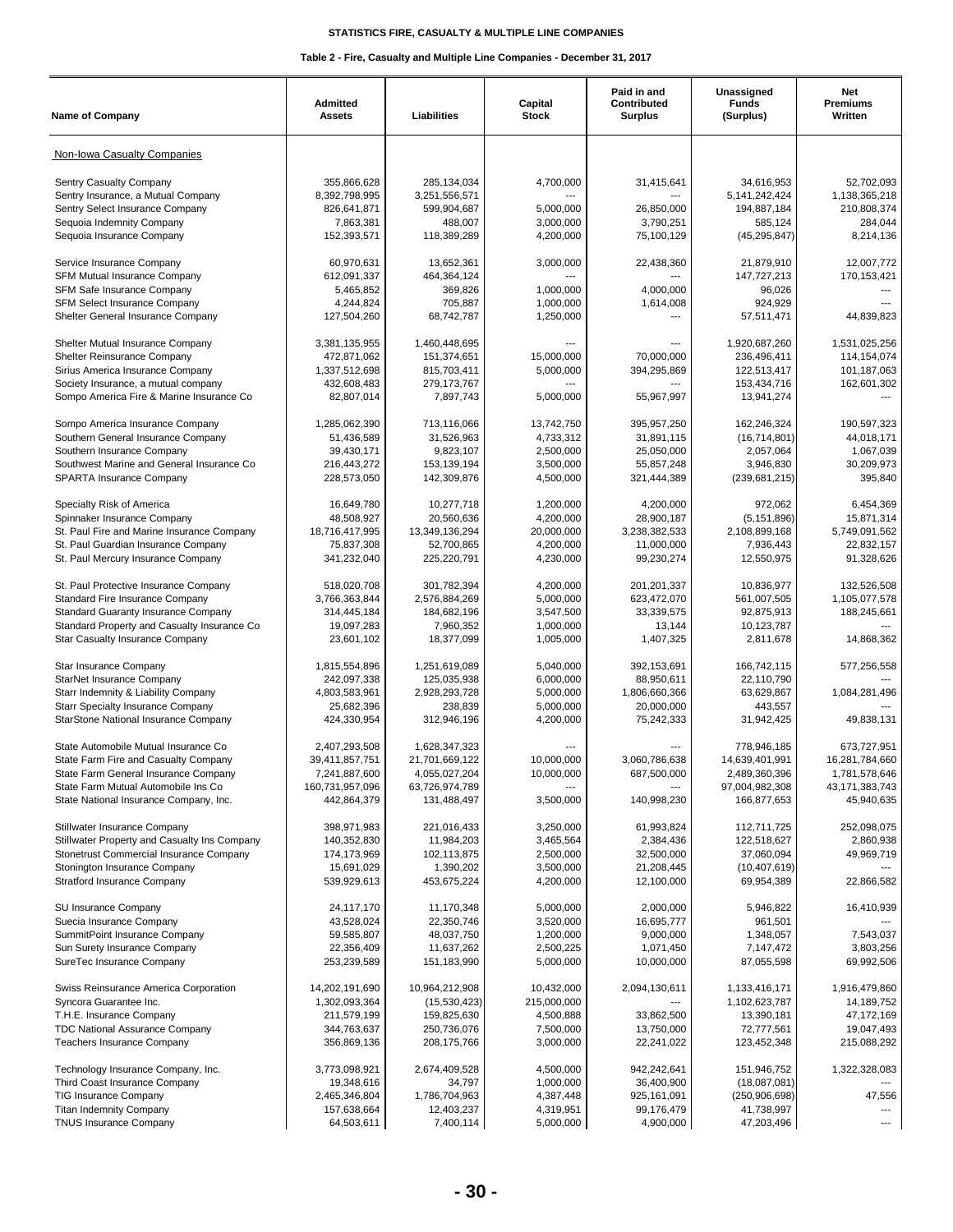| <b>Name of Company</b>                                                        | Admitted<br><b>Assets</b>    | Liabilities                  | Capital<br><b>Stock</b> | Paid in and<br>Contributed<br>Surplus | Unassigned<br><b>Funds</b><br>(Surplus) | Net<br>Premiums<br>Written   |
|-------------------------------------------------------------------------------|------------------------------|------------------------------|-------------------------|---------------------------------------|-----------------------------------------|------------------------------|
| Non-Iowa Casualty Companies                                                   |                              |                              |                         |                                       |                                         |                              |
| Toa Reinsurance Company of America                                            | 1,820,273,629                | 1,160,077,632                | 4,000,000               | 181,352,611                           | 474,843,386                             | 423,727,985                  |
| Tokio Marine America Insurance Company                                        | 1,409,529,617                | 904,803,263                  | 5,000,100               | 185,609,648                           | 314,116,605                             | 287,226,128                  |
| Topa Insurance Company                                                        | 198,994,334                  | 120,026,443                  | 5,000,000               | 26,639,733                            | 47,328,158                              | 90,279,952                   |
| <b>Traders Insurance Company</b>                                              | 83,312,682                   | 57,512,121                   | 1,205,000               | 5,706,011                             | 18,889,550                              | 70,387,044                   |
| Trans Pacific Insurance Company                                               | 67,641,767                   | 13,392,733                   | 5,000,000               | 22,000,000                            | 27,249,034                              | 106                          |
| Transamerica Casualty Insurance Company                                       | 455,532,160                  | 181,250,077                  | 8,724,386               | 172,217,108                           | 93,340,589                              | 370,836,930                  |
| Transatlantic Reinsurance Company                                             | 14,732,190,607               | 9,739,336,892                | 6,041,658               | 1,225,003,466                         | 3,761,808,591                           | 3,479,299,291                |
| TransGuard Ins Company of America, Inc.                                       | 389,506,956                  | 235,072,593                  | 5,000,000               | 38,227,500                            | 111,206,863                             | 151,539,052                  |
| <b>Transportation Insurance Company</b><br>TravCo Insurance Company           | 79,016,570<br>217,482,661    | 70,860<br>151,561,337        | 4,200,000<br>6,000,000  | 65,200,000<br>39,000,000              | 9,545,710<br>20,921,324                 | 61,646,823                   |
| <b>Travelers Casualty and Surety Company</b>                                  | 16,983,797,048               | 10,457,712,431               | 25,000,000              | 2,629,824,585                         | 3,871,260,032                           | 4,648,631,077                |
| Travelers Casualty and Surety Co of America                                   | 4,232,760,599                | 2,216,124,273                | 6,480,000               | 433,803,760                           | 1,576,352,567                           | 1,491,670,771                |
| Travelers Casualty Company (The)                                              | 207, 355, 792                | 148, 157, 776                | 3,500,000               | 19,812,365                            | 35,885,651                              | 66,213,254                   |
| Travelers Casualty Company of Connecticut                                     | 326,050,523                  | 240,748,655                  | 6,000,000               | 36,135,855                            | 43,166,013                              | 107,311,136                  |
| Travelers Casualty Insurance Co of America                                    | 1,958,131,393                | 1,426,042,323                | 6,000,000               | 125,632,050                           | 400,457,020                             | 623,317,874                  |
| <b>Travelers Commercial Casualty Company</b>                                  | 330,444,746                  | 240,514,248                  | 4,500,000               | 45,262,270                            | 40,168,229                              | 107,311,136                  |
| Travelers Commercial Insurance Company                                        | 364,970,020                  | 276,094,350                  | 6,000,000               | 36, 157, 638                          | 46,718,032                              | 107,311,136                  |
| <b>Travelers Constitution State Ins Company</b>                               | 207, 227, 755                | 148,086,857                  | 3,500,000               | 16,812,294                            | 38,828,604                              | 66,213,254                   |
| Travelers Home & Marine Insurance Company                                     | 370, 355, 321                | 264,762,776                  | 5,000,000               | 77,500,000                            | 23,092,545                              | 61,646,823                   |
| <b>Travelers Indemnity Company</b>                                            | 21,394,450,285               | 14,574,227,790               | 10,790,700              | 4,234,154,921                         | 2,575,276,874                           | 5,317,645,804                |
| Travelers Indemnity Company of America                                        | 621,920,526                  | 443,857,254                  | 5,250,000               | 47,400,000                            | 125,413,273                             | 175,807,606                  |
| Travelers Indemnity Company of Connecticut                                    | 1,088,882,664                | 756,377,302                  | 5,000,000               | 4,862,470                             | 322,642,892                             | 312,800,545                  |
| <b>Travelers Personal Insurance Company</b>                                   | 211,645,367                  | 150,613,674                  | 3,500,000               | 36,859,553                            | 20,672,141                              | 61,646,823                   |
| Travelers Personal Security Insurance Co                                      | 210,662,946                  | 147,016,948                  | 3,500,000               | 38,366,715                            | 21,779,284                              | 61,646,823                   |
| Travelers Property Casualty Co of America                                     | 857,418,754                  | 422,400,386                  | 5,040,000               | 378,052,652                           | 51,925,715                              | 82,195,764                   |
| Travelers Property Casualty Insurance Co                                      | 269,081,984                  | 194,516,291                  | 3,000,000               | 35,605,931                            | 35,959,762                              | 68,496,470                   |
| Trenwick America Reinsurance Corporation                                      | 54,198,693                   | 24,271,315                   | 25,000,000              | 328,772,100                           | (323, 844, 722)                         | 42,335                       |
| Triangle Insurance Company, Inc.                                              | 88,192,406                   | 57,769,135                   | 3,150,000               | 12,725,687                            | 14,547,584                              | 39,738,130                   |
| <b>Trinity Universal Insurance Company</b><br><b>Triton Insurance Company</b> | 1,853,344,940<br>453,931,020 | 1,196,621,392<br>284,047,521 | 3,250,000<br>3,400,000  | 457,697,614<br>66,969,567             | 195,775,934<br>99,513,932               | 1,223,743,571<br>105,806,087 |
|                                                                               |                              |                              |                         |                                       |                                         |                              |
| <b>Triumphe Casualty Company</b><br><b>Trumbull Insurance Company</b>         | 60,484,278<br>238,586,344    | 41,396,812<br>128,823,932    | 3,000,000<br>4,000,000  | 6,500,000<br>34,547,544               | 9,587,466<br>71,214,869                 | 9,239,339<br>53,528,848      |
| <b>Trustgard Insurance Company</b>                                            | 72,840,459                   | 105,750                      | 2,500,000               | 4,657,724                             | 65,576,985                              | (16, 352, 738)               |
| Twin City Fire Insurance Company                                              | 663,331,833                  | 390,010,613                  | 4,200,000               | 43,562,074                            | 225,559,146                             | 160,586,559                  |
| U.S. Specialty Insurance Company                                              | 1,888,396,685                | 1,301,352,430                | 4,200,000               | 190,085,811                           | 392,758,444                             | 471,470,388                  |
| U.S. Underwriters Insurance Company                                           | 163,582,908                  | 41,507,398                   | 4,200,000               | 14,000,000                            | 103,875,508                             | 12,740,350                   |
| United Casualty and Surety Insurance Company                                  | 10,492,366                   | 2,489,303                    | 2,600,000               | 2,800,000                             | 2,603,063                               | 2,144,771                    |
| United Financial Casualty Company                                             | 3,346,362,852                | 2,624,820,008                | 3,008,000               | 226,373,432                           | 492, 161, 412                           | 2,249,323,400                |
| United Guaranty Residential Ins Co of NC                                      | 53,756,704                   | 14,196,496                   | 2,500,000               |                                       | 37,060,208                              | 19,872,200                   |
| United Ohio Insurance Company                                                 | 340,519,017                  | 168, 121, 545                | 2,500,000               | 3,715,912                             | 166,181,560                             | 143,583,169                  |
| United States Fidelity and Guaranty Company                                   | 3,293,044,537                | 2,307,223,572                | 35,214,075              | 236,805,261                           | 713,801,628                             | 1,006,898,105                |
| United States Fire Insurance Company                                          | 4,094,346,578                | 2,792,084,719                | 12,210,000              | 1,115,644,940                         | 174,406,919                             | 1,418,075,489                |
| United States Liability Insurance Company                                     | 1,244,439,274                | 417,213,397                  | 4,100,000               | 33,865,582                            | 789,260,294                             | 223, 171, 742                |
| United Wisconsin Insurance Company<br>Unitrin Auto and Home Insurance Company | 246,933,129<br>73,729,685    | 125,564,775<br>41,106,135    | 3,000,000<br>4,225,000  | 40,820,098<br>23,201,887              | 77,548,256<br>5,196,663                 |                              |
|                                                                               |                              |                              |                         |                                       |                                         |                              |
| Unitrin Direct Insurance Company                                              | 11,691,202                   | 3,494,410                    | 2,500,000               | 17,305,401                            | (11,608,609)                            |                              |
| Unitrin Preferred Insurance Company<br>Unitrin Safeguard Insurance Company    | 21,089,553<br>31,821,490     | 11,408,455<br>24,016,307     | 3,900,000<br>3,000,000  | 2,526,285<br>6,721,267                | 3,254,813<br>(1,916,084)                |                              |
| Universal Fire & Casualty Insurance Company                                   | 17,180,446                   | 9,328,732                    | 2,850,000               | 293,480                               | 4,708,234                               | 3,176,128                    |
| Universal Property & Casualty Insurance Co                                    | 1,034,017,603                | 726,331,354                  | 3,000,000               | 137, 156, 834                         | 167,529,415                             | 733,380,181                  |
| Universal Surety Company                                                      | 234,824,654                  | 43,286,404                   | 3,679,600               |                                       | 187,858,650                             | 3,046,118                    |
| Universal Surety of America                                                   | 14,831,436                   | 15,876                       | 4,200,000               | 1,000,000                             | 9,615,559                               |                              |
| Universal Underwriters Insurance Company                                      | 332,190,862                  | 11,823,436                   | 14,960,700              | 310,872,945                           | (5,466,219)                             |                              |
| Universal Underwriters of Texas Insurance Co                                  | 10,599,845                   | 790,204                      | 4,500,000               | 2,900,000                             | 2,409,641                               |                              |
| <b>USAA Casualty Insurance Company</b>                                        | 10,897,745,129               | 6,178,167,901                | 4,700,000               | 26,000,000                            | 4,688,877,228                           | 7,002,946,532                |
| <b>USAA General Indemnity Company</b>                                         | 4,627,874,029                | 2,975,104,576                | 4,500,000               | 1,130,400,000                         | 517,869,454                             | 3,351,837,672                |
| <b>USPlate Glass Insurance Company</b>                                        | 33,070,357                   | 7,358,369                    | 2,000,000               | 500,000                               | 23,211,988                              | 10,211,472                   |
| Utica Mutual Insurance Company                                                | 2,525,314,146                | 1,595,509,972                | $\cdots$                | ---                                   | 929,804,174                             | 815,878,560                  |
| Valley Forge Insurance Company                                                | 71,510,073                   | 42,135                       | 4,200,000               | 32,810,097                            | 34,457,841                              |                              |
| Vanliner Insurance Company                                                    | 454,635,303                  | 319,818,748                  | 3,000,000               | 4,000,000                             | 127,816,556                             | 120,111,412                  |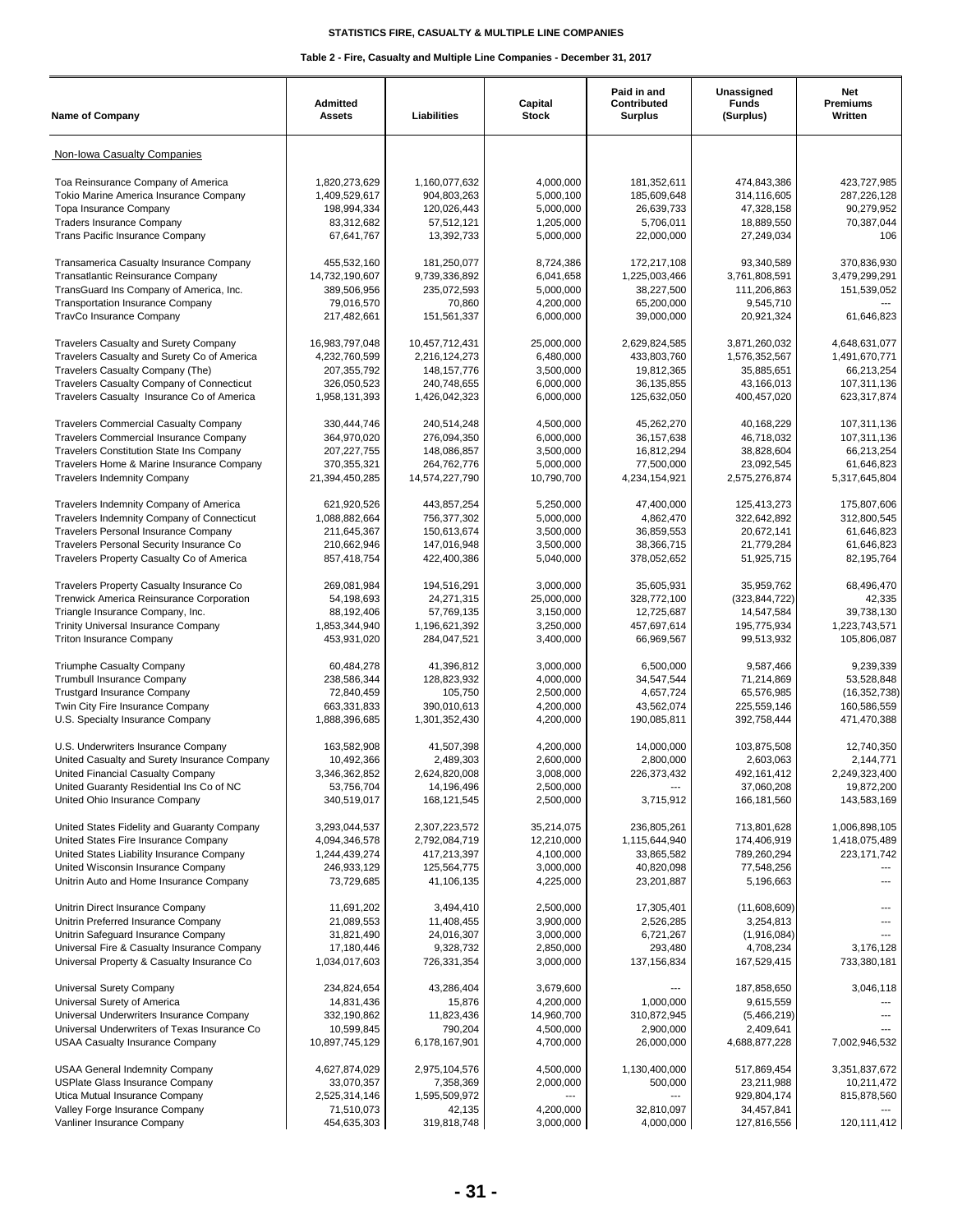| <b>Name of Company</b>                     | <b>Admitted</b><br><b>Assets</b> | Liabilities     | Capital<br><b>Stock</b>  | Paid in and<br>Contributed<br><b>Surplus</b> | Unassigned<br><b>Funds</b><br>(Surplus) | Net<br>Premiums<br>Written |
|--------------------------------------------|----------------------------------|-----------------|--------------------------|----------------------------------------------|-----------------------------------------|----------------------------|
| Non-Iowa Casualty Companies                |                                  |                 |                          |                                              |                                         |                            |
| Vantapro Specialty Insurance Company       | 24.208.325                       | 1,023,036       | 4,210,524                | 18,789,476                                   | 185.289                                 |                            |
| Verlan Fire Insurance Company              | 25,359,136                       | 15,038          | 5,000,000                | ---                                          | 20,344,098                              |                            |
| Victoria Automobile Insurance Company      | 10,269,964                       | 2,168,031       | 3,000,000                | 4,033,931                                    | 1,068,002                               | ---                        |
| Victoria Fire & Casualty Company           | 58,893,650                       | 24,858,567      | 2,500,000                | 34,656,589                                   | (3, 121, 506)                           |                            |
| Vigilant Insurance Company                 | 576,694,997                      | 249,379,076     | 4,500,000                | 25,168,845                                   | 297,647,076                             | 25,388,507                 |
| Viking Insurance Company of Wisconsin      | 493,857,601                      | 321,059,565     | 3,000,000                | 149,336,765                                  | 20,461,272                              | 105,404,187                |
| Virginia Surety Company, Inc.              | 1,439,317,652                    | 1,033,035,356   | 5,000,000                | 182,156,569                                  | 219.125.727                             | 266,490,086                |
| Warner Insurance Company                   | 15,751,167                       | 57,509          | 3,000,000                | 30,013,466                                   | (17, 319, 808)                          |                            |
| Washington International Insurance Company | 103,812,252                      | 21,373,299      | 4,200,000                | 3,825,000                                    | 74,413,953                              | 8,283                      |
| Watford Insurance Company                  | 23,630,543                       | 3,483,336       | 4,500,000                | 15,250,000                                   | 397,207                                 | 23,288                     |
| Wausau Business Insurance Company          | 34,422,037                       | 5,107,212       | 10,900,000               | 14,900,000                                   | 3,514,825                               |                            |
| Wausau Underwriters Insurance Company      | 126,963,560                      | 57,662,334      | 4,500,000                | 51,102,304                                   | 13,698,922                              |                            |
| Wesco Insurance Company                    | 1,620,958,243                    | 1,331,300,806   | 5,000,000                | 370,864,266                                  | (86, 206, 830)                          | 565,724,231                |
| West American Insurance Company            | 52,304,201                       | 1,081,337       | 3,100,000                | 13,446,873                                   | 34,675,991                              |                            |
| West Bend Mutual Insurance Company         | 2,695,916,904                    | 1,654,779,274   | $\overline{\phantom{a}}$ | ---                                          | 1,041,137,630                           | 1,091,964,893              |
| Westchester Fire Insurance Company         | 1,655,722,983                    | 973,516,177     | 5,000,100                | 304,543,059                                  | 372,663,647                             | 339.902.075                |
| Western General Insurance Company          | 90,626,223                       | 67,337,214      | 10,745,000               | 1,226,000                                    | 11,318,009                              | 65,359,431                 |
| Western National Assurance Company         | 89,343,716                       | 60,345,619      | 3,000,000                | $\overline{a}$                               | 25,998,097                              | 26,235,141                 |
| Western National Mutual Insurance Company  | 1,045,231,655                    | 585,255,135     |                          | $\overline{a}$                               | 459,976,520                             | 417,550,851                |
| <b>Western Surety Company</b>              | 2,043,492,508                    | 516,271,870     | 4,000,000                | 280.071.837                                  | 1,243,148,801                           | 376,327,391                |
| Westfield Insurance Company                | 2,937,339,789                    | 1,658,906,737   | 8,220,000                | 67,267,015                                   | 1,202,946,037                           | 1,002,910,424              |
| Westfield National Insurance Company       | 696,553,146                      | 379,328,641     | 3,000,000                | 750,000                                      | 313,474,505                             | 241,441,399                |
| <b>Westport Insurance Corporation</b>      | 5,517,556,318                    | 3,982,088,810   | 6,345,000                | 1,439,150,496                                | 89,972,012                              | 321,940,499                |
| White Pine Insurance Company               | 74,782,685                       | 48,707,960      | 4,500,000                | 55,764,605                                   | (34, 189, 880)                          | 35,958,439                 |
| Williamsburg National Insurance Company    | 30,226,777                       | 1,232,626       | 3,000,000                | 25,135,710                                   | 858,441                                 | ---                        |
| Wilshire Insurance Company                 | 334,547,498                      | 194,331,967     | 4,200,000                | 34,931,424                                   | 101,084,107                             | 112,125,302                |
| Windhaven National Insurance Company       | 6,507,044                        | 1,081,386       | 2,500,000                | 9,209,347                                    | (6, 283, 688)                           | 418,152                    |
| Wisconsin Reinsurance Corporation          | 96,111,838                       | 34,970,042      | 405,285                  | 13,633,115                                   | 47,103,396                              | 36,929,247                 |
| <b>Work First Casualty Company</b>         | 48,045,196                       | 32,917,369      | 3,056,820                | 8,841,258                                    | 3,229,750                               | 18,153,918                 |
| Wright National Flood Insurance Company    | 37,732,051                       | 9,007,738       | 3,500,000                | 3,983,176                                    | 21,241,137                              | 13,160                     |
| WRM America Indemnity Company, Inc.        | 14,735,594                       | 179,190         | 4,210,000                | 11,602,304                                   | (1,255,900)                             |                            |
| XL Insurance America, Inc.                 | 791,281,170                      | 572,588,918     | 5,000,000                | 246,193,818                                  | (32,501,566)                            | 211,083,425                |
| XL Insurance Company of New York, Inc.     | 240,015,352                      | 169,436,275     | 6,000,000                | 64,087,133                                   | 491,944                                 | 63,325,029                 |
| XL Reinsurance America Inc.                | 5,952,324,365                    | 3,905,770,806   | 5,000,000                | 2,064,033,876                                | (22, 480, 317)                          | 1,372,042,265              |
| XL Specialty Insurance Company             | 1,066,447,871                    | 752,928,040     | 5,812,500                | 302,743,655                                  | 4,963,676                               | 126,650,054                |
| YCI. Inc.                                  | 8,344,849                        | 80,945          | 3,000,000                | 14,622,112                                   | (9,358,208)                             |                            |
| Yosemite Insurance Company                 | 113,706,967                      | 71,690,038      | 5,000,000                | 23,188,433                                   | 13,828,496                              | 13,643,357                 |
| Zale Indemnity Company                     | 45,180,761                       | 26,513,154      | 3,000,000                | 3,508,167                                    | 12,159,440                              | 5,181,082                  |
| Zenith Insurance Company                   | 1,843,829,669                    | 1,272,102,122   | 4,200,000                | 318,910,645                                  | 248,616,902                             | 803,912,412                |
| <b>ZNAT Insurance Company</b>              | 68,681,455                       | 42,923,575      | 3,120,000                | 1,175,000                                    | 21,462,880                              | 16,406,376                 |
| Zurich American Insurance Company          | 31,581,955,729                   | 23,962,919,856  | 5,000,000                | 4,394,131,321                                | 3,219,904,552                           | 4,630,422,068              |
| Zurich American Insurance Co of Illinois   | 62,313,742                       | 27,470,919      | 5,000,000                | 28,295,295                                   | 1,547,528                               |                            |
| <b>Total Non-Iowa Casualty Companies</b>   | 1,671,778,506,284                | 951,667,123,669 | 4,886,876,409            | 207,601,102,648                              | 507,623,403,511                         | 426,155,078,328            |
| <b>Total Casualty Companies</b>            | 1,700,326,724,138                | 968,542,276,296 | 5,263,725,530            | 209,540,997,171                              | 516,979,725,093                         | 435,045,285,409            |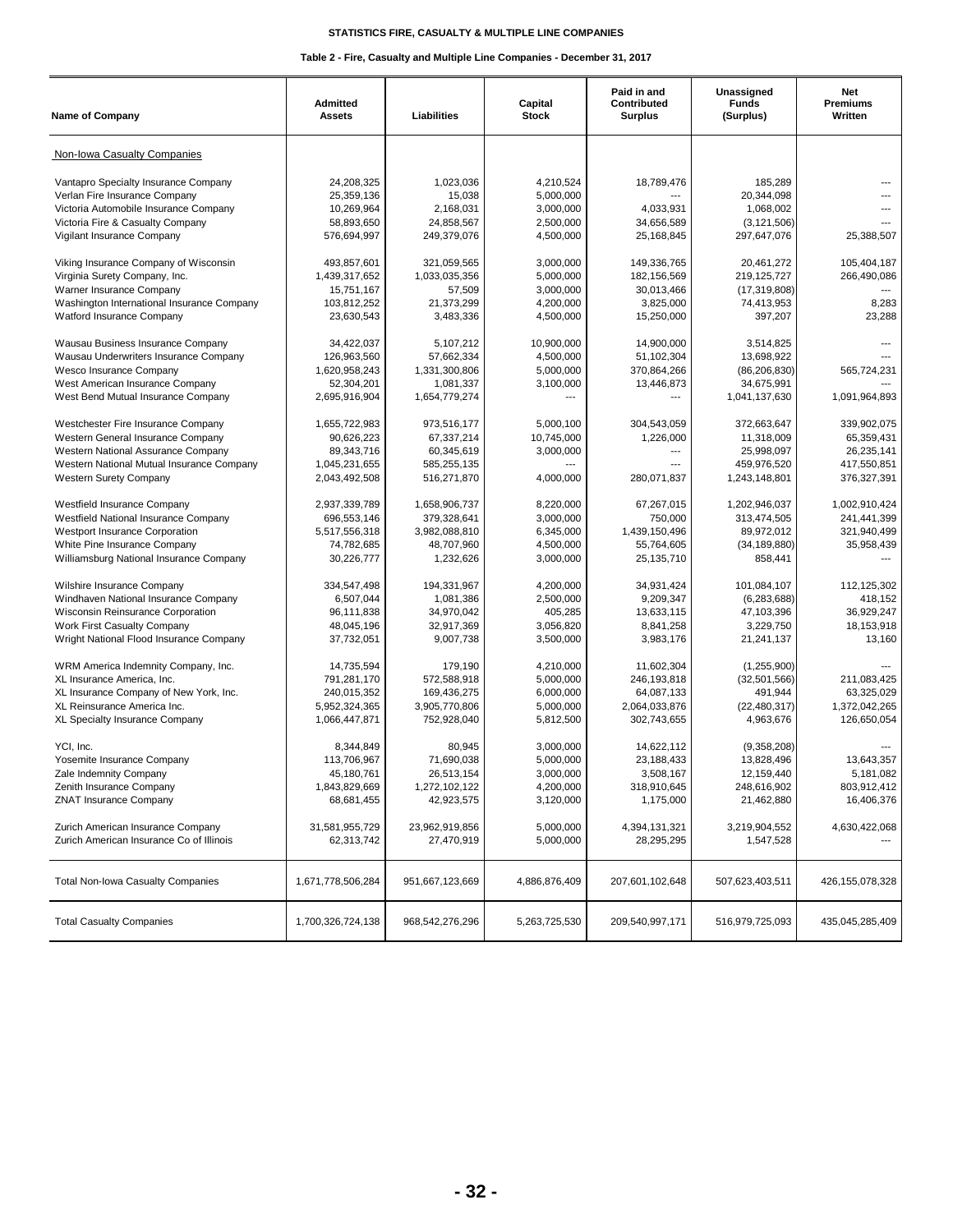| <b>Name of Company</b>                                                      | Fire                     | <b>Allied</b><br>Lines             | Farm<br>Owners    | Home<br>Owners      | Commercial         | Ocean<br><b>Marine</b>          | Inland<br>Marine | Financial<br>Guaranty | <b>Medical</b><br><b>Malpractice</b> | Earthquake   |
|-----------------------------------------------------------------------------|--------------------------|------------------------------------|-------------------|---------------------|--------------------|---------------------------------|------------------|-----------------------|--------------------------------------|--------------|
| lowa Casualty Companies                                                     |                          |                                    |                   |                     |                    |                                 |                  |                       |                                      |              |
| Addison Insurance Company                                                   | 954,323                  | 1,892,514                          | ---               | ---                 | 1,273,579          | ---                             | 659,976          | ---                   | ---                                  | 1,748        |
| Agri General Insurance Company                                              | ---                      | 43,154,216                         | ---               | ---                 | $---$              | ---                             | ---              | ---                   | ---                                  |              |
| Allied Property and Casualty Ins Co                                         | 210,790                  | 593,168                            | ---               | 42,547,009          | 1,589,118          | $\overline{a}$                  | 1,256,402        | $\overline{a}$        | $---$                                | 95,522       |
| AMCO Insurance Company<br>American Mining Insurance Company                 | 1,177,409<br>---         | 3,180,922<br>---                   | ---<br>---        | 26,141,720<br>---   | 10,380,920<br>---  | ---<br>---                      | 1,422,394<br>--- | ---<br>---            | ---<br>---                           | 67,737       |
|                                                                             |                          |                                    |                   |                     |                    |                                 |                  |                       |                                      |              |
| Applied Undwrtrs Captive Risk Assur Co, Inc                                 | ---                      | ---                                | ---               | ---                 | ---                | ---                             | ---              | ---                   | ---                                  |              |
| <b>ARAG Insurance Company</b>                                               | ---                      | ---                                | ⊷                 | ---                 | ---                | ---                             | ---              | ---                   | ---                                  |              |
| Berkley Assurance Company                                                   | ---                      | $\overline{a}$                     | ---               | ---                 | $---$              | ---                             | ---              | ---                   | $\overline{a}$                       |              |
| Berkley National Insurance Company                                          | 372<br>---               | 16,585<br>---                      | ---               | ---<br>---          | 1,451,404<br>$---$ | ---<br>---                      | 290,686<br>---   | ---<br>---            | ---<br>---                           | 6<br>---     |
| Brookwood Insurance Company                                                 |                          |                                    | ---               |                     |                    |                                 |                  |                       |                                      |              |
| Carolina Casualty Insurance Company                                         | ---                      | ---                                | ---               | ---                 | ---                | ---                             | ---              | ---                   | ---                                  |              |
| <b>Centurion Casualty Company</b>                                           | ---                      | ---                                |                   | ---                 |                    | ---                             | ---              | ---                   | ---                                  |              |
| Clermont Insurance Company                                                  | ---                      | ---                                | ---               | ---                 | $---$              | ---                             | ---              | ---                   | $---$                                |              |
| <b>Continental Indemnity Company</b>                                        | ---                      | ---                                | ---               | ---                 |                    | ---                             | ---              | ---                   | ---                                  |              |
| Continental Western Insurance Company                                       | 2,890                    | 8,975                              | ---               | ---                 | 8,853,639          | ---                             | 5,606            | ---                   | ---                                  |              |
| CUMIS Insurance Society, Inc.                                               | ---                      | 2,129                              | ---               | ---                 | 378,856            | ---                             | ---              | ---                   | ---                                  |              |
| CUMIS Specialty Insurance Company, Inc.                                     | $\overline{a}$           | ---                                | ---               | ---                 |                    | ---                             | ---              | ---                   | ---                                  |              |
| Depositors Insurance Company                                                | 190,926                  | 525,737                            | ---               | 6,907,448           | 7,721,282          | ---                             | 84,311           | ---                   | 135                                  | 37,056       |
| <b>EMC Property &amp; Casualty Company</b>                                  | 9,076                    | 10,278                             | $---$             | ---                 | ---                | $-$                             | ---              | ---                   | $\overline{a}$                       |              |
| <b>EMC Reinsurance Company</b>                                              | ---                      | ---                                | ---               | ---                 | ---                | ---                             | ---              | ---                   | ---                                  |              |
| <b>EMCASCO Insurance Company</b>                                            | 2,475,729                | 5,658,600                          | ---               | (745)               | 2,168,568          | ---                             | 12,646           | ---                   | ---                                  | 39,015       |
| <b>Employers Mutual Casualty Company</b>                                    | 7,447,208                | 16,567,055                         | ---               | 9,952,410           | 1,788,564          | ---                             | 6.318.296        | ---                   | ---                                  | 126,332      |
| Farm Bureau Property & Casualty Ins Co                                      | (961)                    | (538)                              | 98,630,650        | 66,809,308          | 9,718,204          | $\hspace{0.05cm} \ldots$        | 2,815,675        | ---                   | ---                                  |              |
| Farmers Mutual Hail Ins Co of Iowa                                          | 10,156,062               | 126,994,921                        | ---               | 604,298             | $---$              | $\overline{a}$                  | 166,762          | $---$                 | $---$                                |              |
| Farmland Mutual Insurance Company                                           | ---                      | ---                                | ---               | ---                 | 6,088,043          | ---                             | 51,049           | ---                   | ---                                  |              |
| Fidelity and Guaranty Insurance Co                                          | ---                      | ---                                | ---               | ---                 | ---                | ---                             | ---              | ---                   | ---                                  |              |
| FMH Ag Risk Insurance Company                                               | ---                      | 17,049,182                         | ---               | ---                 | ---                | ---                             | ---              | ---                   | ---                                  |              |
| Great Plains Casualty, Inc.                                                 | ---                      |                                    | ---               | ---                 |                    | ---                             | 2,125            | ---                   | ---                                  |              |
| Grinnell Mutual Reinsurance Company                                         | 102,276                  | 5,045,178                          | ---               | 67,062              | 15,537,767         | ---                             | 4,168,511        | ---                   | $---$                                | 18,863       |
| Grinnell Select Insurance Company                                           | ---                      | ---                                | ---               | ---                 |                    | ---                             | 22,198           | ---                   | ---                                  |              |
| GuideOne America Insurance Company                                          | 147,313                  | 819,253                            | ---               | ---                 | 1,447,816          | ---                             | ---              | ---                   | ---                                  |              |
| GuideOne Elite Insurance Company                                            | 80,364                   | 364,804                            | ---               | ---                 | 2,734,112          | ---                             | ---              | ---                   | ---                                  |              |
| GuideOne Mutual Insurance Company                                           | 20,235                   | 62,028                             | ---               | (24, 879)           | 1,941,565          | ---                             | ---              | ---                   | ---                                  |              |
| GuideOne National Insurance Company                                         | ---                      | ---                                | ---               | $---$               | ---                | ---                             | $---$            | ---                   | $---$                                |              |
| GuideOne Property & Casualty Ins Co                                         | ---                      | $---$                              | ---               | ---                 | ---                | ---                             | ---              | ---                   | ---                                  |              |
|                                                                             |                          |                                    |                   |                     |                    |                                 | ---              |                       | ---                                  |              |
| GuideOne Specialty Mutual Insurance Co<br>Hamilton Mutual Insurance Company | 2,211<br>---             | 8,727<br>---                       | ---<br>---        | ---<br>---          | 416,240<br>---     | ---<br>---                      | ---              | ---<br>---            | ---                                  |              |
| Illinois EMCASCO Insurance Company                                          |                          |                                    |                   |                     |                    | ---                             |                  |                       | ---                                  |              |
| Illinois Insurance Company                                                  | $---$                    | ---                                | ---               | ---                 | $---$              | ---                             | ---              | $\overline{a}$        | $---$                                |              |
| <b>IMT Insurance Company</b>                                                | 2,036,773                | 3,193,465                          | ---               | 25,946,303          | 1,371,404          | ---                             | 2,044,283        | $\overline{a}$        | $---$                                |              |
|                                                                             |                          |                                    |                   |                     |                    |                                 | ---              |                       |                                      |              |
| Intrepid Insurance Company<br>Iowa American Insurance Company               | ---<br>238,101           | 379,310                            | ---<br>---        | ---<br>---          | 376,215            | ---<br>---                      | ---              | ---<br>---            | ---<br>---                           | 4,996        |
| Iowa Medical Mutual Insurance Company                                       | ---                      |                                    | ---               | ---                 |                    | ---                             | ---              | ---                   | 3,355,817                            | $---$        |
| Iowa Mutual Insurance Company                                               | 973,768                  | 1,227,856                          | ---               | 8,242,890           | 845,609            | $\overline{\phantom{a}}$        | 1,163,929        | ---                   | ---                                  | 27,803       |
| Key Risk Insurance Company                                                  | ---                      | ---                                | ---               | ---                 | $---$              | $-$                             | ---              | $\overline{a}$        | $---$                                | $---$        |
|                                                                             |                          |                                    |                   |                     |                    |                                 |                  |                       |                                      |              |
| Le Mars Insurance Company<br>Merchants Bonding Company (Mutual)             | 75,578<br>---            | 54,355<br>$\hspace{0.05cm} \ldots$ | 735,138<br>---    | 2,623,534<br>---    | 4,196,162<br>---   | $\hspace{0.05cm} \ldots$<br>--- | 167,464<br>---   | ---<br>---            | $\overline{\phantom{a}}$<br>---      | 5,512        |
| Merchants National Bonding, Inc.                                            | ---                      | ---                                | ---               | ---                 | ---                | ---                             | ---              | ---                   | ---                                  |              |
| MFS Mutual Insurance Company                                                | 385,285                  | ---                                | 277,316           | 889,585             | ---                | ---                             | ---              | ---                   | ---                                  |              |
| Midwest Family Advantage Insurance Co                                       | ---                      | $---$                              | ---               | ---                 | $---$              | $-$                             | ---              | $\overline{a}$        | $---$                                |              |
|                                                                             |                          |                                    |                   |                     |                    |                                 |                  |                       |                                      |              |
| Midwest Family Mutual Insurance Company                                     | ---                      | ---<br>2,599                       | ---<br>---        | 1,377,828<br>73,950 | 5,095,515<br>---   | ---<br>---                      | 45,400<br>304    | ---<br>---            | ---<br>---                           | 5,753<br>212 |
| Milbank Insurance Company<br>MyCompass, Inc.                                | 1,852<br>---             | ---                                | ---               | ---                 | ---                | $\overline{\phantom{a}}$        | ---              | ---                   | ---                                  | $---$        |
| National Indemnity Company of Mid-America                                   | ---                      | ---                                | ⊷                 | ---                 |                    | ---                             | 92,833           | ---                   | ---                                  |              |
| National Indemnity Company of the South                                     | ---                      | $\sim$                             | ---               | ---                 | $---$              | $-$                             | ---              | $---$                 | $---$                                | $---$        |
|                                                                             |                          |                                    |                   |                     |                    |                                 |                  |                       |                                      |              |
| Nationwide Agribusiness Insurance Co<br>NCMIC Insurance Company             | 329,667<br>---           | 19,470<br>---                      | 41,611,436<br>--- | ---<br>---          | 11,457,555<br>---  | ---<br>---                      | 235,822<br>---   | ---<br>---            | ---<br>1,670,305                     | 19,450       |
| Northfield Insurance Company                                                | ---                      | ---                                | ---               | ---                 | ---                | $\overline{a}$                  | ---              | ---                   | ---                                  |              |
| Pennsylvania Insurance Company                                              | ---                      | ---                                | ---               | ---                 | ---                | ---                             | ---              | ---                   | ---                                  |              |
| Petroleum Marketers Management Ins Co                                       | $\hspace{0.05cm} \ldots$ | $\overline{\phantom{a}}$           | ---               | ---                 | ---                | $\overline{\phantom{a}}$        | ---              | ---                   | $\hspace{0.05cm} \ldots$             | ---          |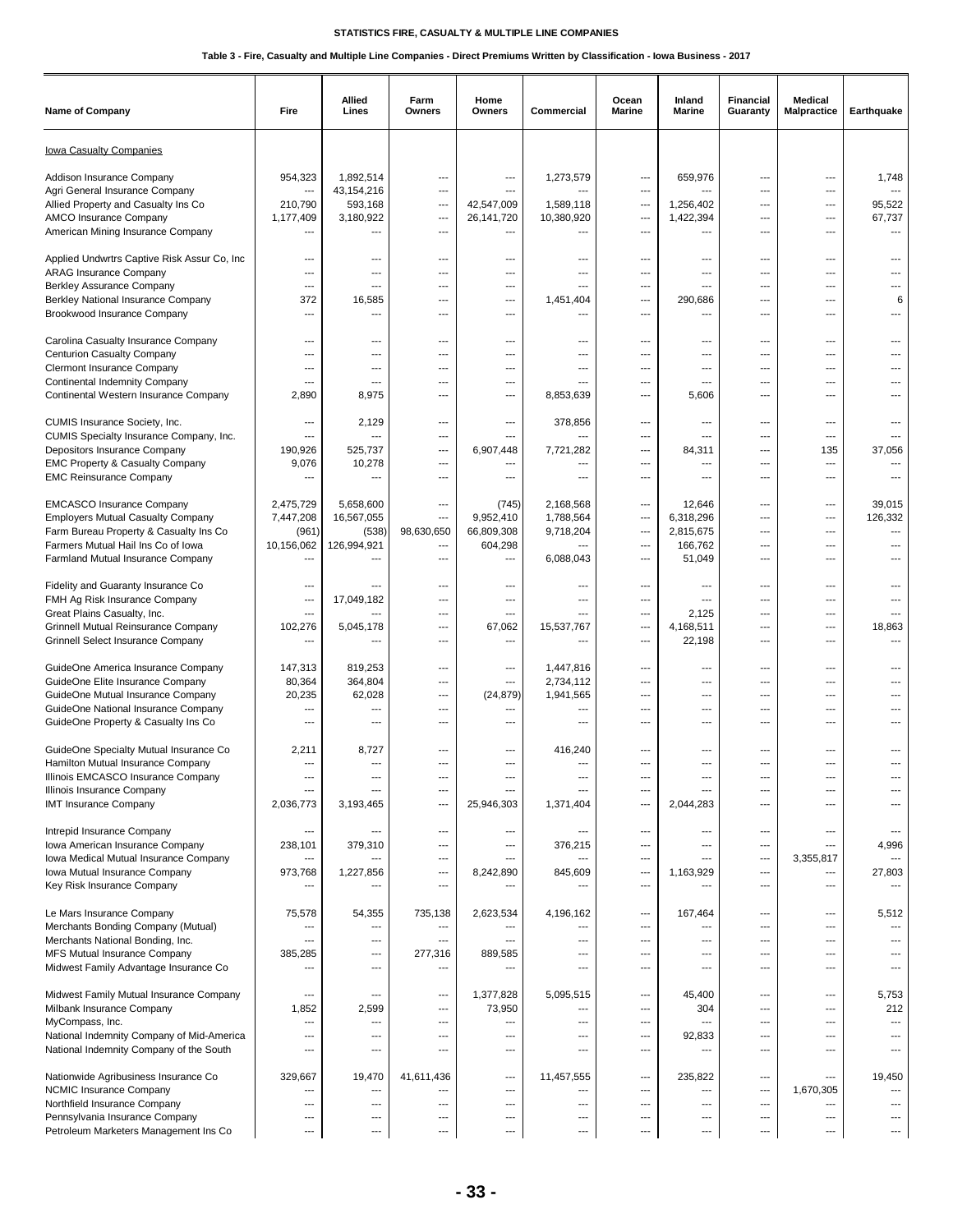| Group<br><b>A&amp;H</b>                              | Other<br>A & H                                     | Workers<br>Compen-<br>sation          | Other<br><b>Liability</b>                            | Auto<br><b>Liability</b>        | Auto<br>Physical<br>Damage               | Aircraft                          | <b>Fidelity</b><br>and<br><b>Surety</b> | <b>Burglary</b><br>and<br><b>Theft</b> | <b>Boiler</b><br>and<br><b>Machinery</b> | Credit                                             | Misc.                                              | <b>Totals</b>                          | <b>Dividends</b>                   |
|------------------------------------------------------|----------------------------------------------------|---------------------------------------|------------------------------------------------------|---------------------------------|------------------------------------------|-----------------------------------|-----------------------------------------|----------------------------------------|------------------------------------------|----------------------------------------------------|----------------------------------------------------|----------------------------------------|------------------------------------|
|                                                      |                                                    |                                       |                                                      |                                 |                                          |                                   |                                         |                                        |                                          |                                                    |                                                    |                                        |                                    |
|                                                      |                                                    |                                       |                                                      |                                 |                                          |                                   |                                         |                                        |                                          |                                                    |                                                    |                                        |                                    |
| $\overline{\phantom{a}}$<br>$\overline{a}$           | $\overline{\phantom{a}}$<br>$---$                  | 3,595,623<br>---                      | 3,177,167                                            | 1,682,250                       | 962,869<br>---                           | $---$<br>---                      | $---$<br>---                            | 7,352<br>$\overline{\phantom{a}}$      | 134,601<br>---                           | $\overline{\phantom{a}}$<br>---                    | ---<br>---                                         | 14,342,002<br>43,154,216               |                                    |
| $\overline{\phantom{a}}$                             | $\ldots$                                           | ---                                   | 1,194,671                                            | 1,154,321                       | 699,150                                  | ---                               | 325                                     | $\overline{\phantom{a}}$               | 101,868                                  | ---                                                | ---                                                | 49,442,344                             |                                    |
| $\overline{\phantom{a}}$                             | $\ldots$                                           | 3,548,577                             | 5,456,833                                            | 29,078,340                      | 30,419,000                               | $\hspace{0.05cm} \ldots$          | 163,022                                 | ---                                    | 312,745                                  | ---                                                | $\qquad \qquad \cdots$                             | 111,349,619                            | (122, 685)                         |
| $\overline{a}$                                       | $\overline{\phantom{a}}$                           | 186,168                               | ---                                                  | ---                             | ---                                      | $\overline{\phantom{a}}$          | $\overline{\phantom{a}}$                | $\overline{\phantom{a}}$               | ---                                      | ---                                                | ---                                                | 186,168                                |                                    |
| ---                                                  | $\overline{\phantom{a}}$                           | ---                                   | $\overline{a}$                                       | ---                             | ---                                      | $---$                             | $---$                                   | ---                                    | $---$                                    | ---                                                | ---                                                | $\overline{\phantom{a}}$               |                                    |
| ---                                                  | $\overline{\phantom{a}}$                           | ---                                   | ---                                                  | ---                             | ---                                      | ---                               | ---                                     | ---                                    | ---                                      | $---$                                              | 962,351                                            | 962,351                                |                                    |
| $\overline{\phantom{a}}$                             | ---                                                | ---                                   | $\overline{a}$                                       | ---                             | $\overline{\phantom{a}}$                 | ---                               | $\overline{\phantom{a}}$                | ---                                    | ---                                      | ---                                                | ---                                                | $\overline{\phantom{a}}$               |                                    |
| $\overline{a}$                                       | $\overline{\phantom{a}}$                           | 51,946                                | 624,949                                              | 437,054                         | 189,724                                  | $\overline{a}$                    | $---$                                   | $\cdots$                               | 31,270                                   | $\overline{a}$                                     | ---                                                | 3,093,996                              |                                    |
| ---                                                  | $\overline{\phantom{a}}$                           | ---                                   | $\overline{a}$                                       | ---                             | ---                                      | $---$                             | ---                                     | ---                                    | ---                                      | $\overline{a}$                                     | ---                                                | $\overline{\phantom{a}}$               | ---                                |
| $\overline{\phantom{a}}$                             | $\overline{\phantom{a}}$                           | 92,576                                | 88,158                                               | ---                             | $\overline{\phantom{a}}$                 | $---$                             | $---$                                   | $\overline{\phantom{a}}$               | $---$                                    | ---                                                | ---                                                | 180,734                                |                                    |
| ---                                                  | $---$                                              | ---                                   | $\overline{\phantom{a}}$                             | $\overline{\phantom{a}}$        | $---$                                    | $\overline{\phantom{a}}$          | $\overline{\phantom{a}}$                | ---                                    | $\overline{\phantom{a}}$                 | $---$                                              | 14,079                                             | 14,079                                 |                                    |
| $\overline{\phantom{a}}$                             | ---                                                | ---                                   | $\overline{\phantom{a}}$                             | ---                             | $\hspace{0.05cm} \ldots$                 | $\overline{\phantom{a}}$          | $\overline{\phantom{a}}$                | ---                                    | ---                                      | ---                                                | ---                                                | ---                                    |                                    |
| $\overline{a}$                                       | ---                                                | 2,772,632                             | $---$                                                | ---                             | ---                                      | $\overline{\phantom{a}}$          | $\overline{\phantom{a}}$                | $\overline{\phantom{a}}$               | $\overline{\phantom{a}}$                 | ---                                                | ---                                                | 2,772,632                              |                                    |
| $\overline{a}$                                       | $\qquad \qquad \cdots$                             | 1,846,511                             | 1,025,991                                            | 2,438,872                       | 1,879,949                                | ---                               | ---                                     | ---                                    | 156,355                                  | ---                                                | ---                                                | 16,218,788                             | 122,310                            |
| ---                                                  | $---$                                              | ---                                   | 9,540,421                                            | 26,147                          | 119,605                                  | $\overline{\phantom{a}}$          | 560,583                                 | $\overline{\phantom{a}}$               | $---$                                    | $\overline{a}$                                     | $\overline{\phantom{a}}$                           | 10,627,741                             |                                    |
| $\overline{\phantom{a}}$                             | $---$                                              | ---                                   | ---                                                  | ---                             | ---                                      | ---                               | $---$                                   | $---$                                  | $---$                                    | ---                                                | ---                                                | $\overline{\phantom{a}}$               |                                    |
| $\overline{a}$                                       | $\overline{\phantom{a}}$                           | 5,190,116                             | 920,984                                              | 20,142,667                      | 18,972,187                               | ---                               | ---                                     | $\overline{\phantom{a}}$               | 243,845                                  | ---                                                | ---                                                | 60,936,694                             | 691,523                            |
| $\overline{a}$                                       | $\overline{a}$                                     | 697,198                               | 25,889                                               | 10,235                          | 11,387                                   | $\overline{\phantom{a}}$          | ---                                     | $\overline{a}$                         | 717                                      | ---                                                | ---                                                | 764,780                                | 377,792                            |
| $\overline{\phantom{a}}$                             | $\qquad \qquad \cdots$                             | ---                                   | $\overline{\phantom{a}}$                             | ---                             | ---                                      | $\hspace{0.05cm} \ldots$          | $\qquad \qquad \cdots$                  | ---                                    | $\overline{\phantom{a}}$                 | ---                                                | ---                                                | ---                                    | $\ldots$                           |
| $---$                                                | $\overline{\phantom{a}}$                           | 12,952,339                            | 6,107,492                                            | 4,370,145                       | 2,719,508                                | ---                               | 239                                     | 123                                    | 1,285,594                                | $---$                                              | $\cdots$                                           | 37,789,253                             | 719,644                            |
| $---$                                                | $\overline{\phantom{a}}$                           | 47,297,287                            | 28,358,508                                           | 20,377,637                      | 16,316,473                               | $\overline{\phantom{a}}$          | 2,033,465                               | 100,921                                | 2,091,409                                | ---                                                | ---                                                | 158,775,565                            | 12,914,048                         |
| $\overline{\phantom{a}}$                             | $\ldots$                                           | 7,400,389                             | 12,702,760                                           | 54,734,018                      | 67,439,711                               | $\overline{\phantom{a}}$          | $\overline{\phantom{a}}$                | $\overline{\phantom{a}}$               | $\overline{\phantom{a}}$                 | ---                                                | ---                                                | 320,249,216                            | 7,194                              |
| $\qquad \qquad \cdots$                               | 2,948                                              | ---                                   | 1,114,668                                            | 2,296,398                       | 2,137,524                                | $\overline{\phantom{a}}$          | ---                                     | ---                                    | ---                                      | ---                                                | ---                                                | 143,473,579                            | ---                                |
| 42                                                   | ---                                                | 4,806,573                             | 3,503,494                                            | 1,677,505                       | 771,849                                  | ---                               | 29,719                                  | 2,917                                  | ---                                      | ---                                                | ---                                                | 16,931,191                             | 40,871                             |
| $\overline{\phantom{a}}$                             | $\overline{\phantom{a}}$                           | ---                                   | $---$                                                | $---$                           | $\hspace{0.05cm} \ldots$                 | $\overline{\phantom{a}}$          | $\overline{\phantom{a}}$                | $---$                                  | $\overline{\phantom{a}}$                 | ---                                                | ---                                                | $\overline{\phantom{a}}$               |                                    |
| $\overline{a}$                                       | $---$                                              | ---                                   | $\overline{\phantom{a}}$                             | $\overline{\phantom{a}}$        | ---                                      | ---                               | ---                                     | ---                                    | ---                                      | ---                                                | ---                                                | 17,049,182                             |                                    |
| 6,510                                                | $\overline{\phantom{a}}$                           | ---                                   | ---                                                  | 171,404                         | 1,816,670                                | $---$                             | $\overline{\phantom{a}}$                | ---                                    | $\overline{\phantom{a}}$                 | ---                                                | $\overline{\phantom{a}}$                           | 1,996,709                              |                                    |
| ---                                                  | ---                                                | 15,438,942                            | 23,853,710                                           | 15,416,700                      | 16,914,964                               | ---                               | ---                                     | 10,526                                 | ---                                      | ---                                                | ---                                                | 96,574,499                             | 242,995                            |
| $\overline{\phantom{a}}$                             | $\qquad \qquad \cdots$                             | 896,897                               | $\overline{\phantom{a}}$                             | 25,342,756                      | 32,455,097                               | $\hspace{0.05cm} \ldots$          | ---                                     | $\overline{\phantom{a}}$               | ---                                      | ---                                                | ---                                                | 58,716,948                             | 121,252                            |
| ---                                                  | $---$                                              | ---                                   | 1,346                                                | ---                             | ---                                      | $\overline{\phantom{a}}$          | $---$                                   | $---$                                  | $---$                                    | ---                                                | $\cdots$                                           | 2,415,728                              |                                    |
| ---                                                  | $\overline{\phantom{a}}$                           | 262,317                               | 5,294                                                | ---                             | $\overline{\phantom{a}}$                 | $\overline{\phantom{a}}$          | $---$                                   | $---$                                  | $---$                                    | $\overline{\phantom{a}}$                           | ---                                                | 3,446,891                              | $\cdots$                           |
| ---                                                  | $\overline{\phantom{a}}$                           | 714,697                               | 560,426                                              | 278,806                         | 114,393                                  | $---$                             | $\cdots$                                | ---                                    | $---$                                    | ---                                                | ---                                                | 3,667,271                              | 4,717                              |
| $\overline{\phantom{a}}$<br>$\overline{\phantom{a}}$ | ---<br>$\qquad \qquad \cdots$                      | ---<br>---                            | $\overline{\phantom{a}}$<br>$\overline{\phantom{a}}$ | $\overline{\phantom{a}}$<br>--- | ---<br>---                               | ---<br>$\hspace{0.05cm} \ldots$   | $\qquad \qquad \cdots$<br>---           | ---<br>---                             | $\overline{\phantom{a}}$<br>---          | ---<br>---                                         | ---<br>---                                         | ---<br>---                             |                                    |
|                                                      |                                                    |                                       |                                                      |                                 |                                          |                                   |                                         |                                        |                                          |                                                    |                                                    |                                        |                                    |
| $\overline{\phantom{a}}$                             | $---$                                              | ---                                   | 2,865                                                | ---                             | $\overline{\phantom{a}}$                 | $\hspace{0.05cm} \ldots$          | $---$                                   | ---                                    | $---$                                    | ---                                                | ---                                                | 430,043                                |                                    |
| $---$                                                | $---$                                              | 2,351,752                             | $---$                                                | $---$                           | $---$                                    | $---$                             | $---$                                   | $---$                                  | $---$                                    | $---$                                              | $---$                                              | 2,351,752                              |                                    |
| ---                                                  | ---                                                | 69,327                                |                                                      | $\overline{\phantom{a}}$        | $---$                                    |                                   |                                         |                                        |                                          | ---                                                |                                                    | 69,327                                 |                                    |
| $\overline{\phantom{a}}$<br>$\overline{\phantom{a}}$ | $\overline{\phantom{a}}$<br>$\qquad \qquad \cdots$ | $\overline{\phantom{a}}$<br>8,427,892 | 13,638,768                                           | ---<br>4,989,316                | 6,062,234                                | ---<br>$\overline{\phantom{a}}$   | ---<br>1,121,801                        | $\overline{\phantom{a}}$<br>6,763      | ---<br>---                               | ---<br>---                                         | ---<br>---                                         | $\overline{\phantom{a}}$<br>68,839,002 | 309,067                            |
|                                                      |                                                    |                                       |                                                      |                                 |                                          |                                   |                                         |                                        |                                          |                                                    |                                                    |                                        |                                    |
| $\qquad \qquad \cdots$                               | $\cdots$                                           | $\hspace{0.05cm} \cdots$              | $---$                                                | $- - -$                         | $\overline{\phantom{a}}$                 | $\overline{\phantom{a}}$          | $\qquad \qquad - -$                     | $---$                                  | $\overline{\phantom{a}}$                 | ---                                                | $\cdots$                                           | $\overline{\phantom{a}}$               | ---                                |
| $---$                                                | $\cdots$                                           | 1,016,677                             | 524,418                                              | 653,514                         | 424,700                                  | $\overline{\phantom{a}}$          | $---$                                   | $---$                                  | 103,921                                  | ---                                                | $\cdots$                                           | 3,721,852                              | 123,538                            |
| $---$<br>$\overline{\phantom{a}}$                    | $\overline{\phantom{a}}$<br>$\qquad \qquad \cdots$ | $\overline{\phantom{a}}$<br>3,636,796 | $---$<br>2,376,020                                   | $\sim$ $\sim$<br>7,082,326      | $\overline{\phantom{a}}$<br>7,429,009    | $---$<br>$\hspace{0.05cm} \ldots$ | $---$<br>17,883                         | $\overline{\phantom{a}}$<br>15,431     | ---<br>125,297                           | $\overline{\phantom{a}}$<br>$\qquad \qquad \cdots$ | $\overline{\phantom{a}}$<br>$\qquad \qquad \cdots$ | 3,355,817<br>33,164,617                | 3,099,733<br>428,417               |
| $\overline{\phantom{a}}$                             | $\qquad \qquad \cdots$                             | $\hspace{0.05cm} \ldots$              | $\cdots$                                             | $\overline{\phantom{a}}$        | $\cdots$                                 | $\hspace{0.05cm} \ldots$          | $\sim$                                  | $\overline{\phantom{a}}$               | $\overline{\phantom{a}}$                 | ---                                                | $\overline{\phantom{a}}$                           | $\hspace{0.05cm} \ldots$               | $\sim$                             |
|                                                      |                                                    |                                       |                                                      |                                 |                                          |                                   |                                         |                                        |                                          |                                                    |                                                    |                                        |                                    |
| $\hspace{0.05cm} \cdots$                             | ---                                                | 1,968,139                             | 919,740                                              | 3,334,549                       | 3,446,802                                | ---                               | $\overline{\phantom{a}}$                | $\scriptstyle\cdots$                   | 129,779                                  | ---                                                | $\hspace{0.05cm} \ldots$                           | 17,656,752                             | 77,426                             |
| $\overline{\phantom{a}}$                             | $---$                                              | $---$                                 | 13,003<br>$\sim$                                     | $\overline{\phantom{a}}$        | $---$                                    | $---$<br>$\overline{\phantom{a}}$ | 7,761,916                               | ---                                    | $---$<br>$---$                           | ---                                                | $\cdots$                                           | 7,774,919                              | ---                                |
| $---$<br>$---$                                       | $---$<br>$---$                                     | $\sim$<br>$\sim$                      | 106,490                                              | $\sim$ $\sim$<br>$\sim$ $\sim$  | $---$<br>$---$                           | $---$                             | 1,590,859<br>$\overline{\phantom{a}}$   | $---$<br>$---$                         | $---$                                    | $---$<br>$---$                                     | $\cdots$<br>$\overline{\phantom{a}}$               | 1,590,859<br>1,658,676                 |                                    |
| $\overline{\phantom{a}}$                             | $\qquad \qquad \cdots$                             | $\qquad \qquad -\qquad -$             | $\qquad \qquad \cdots$                               | $\cdots$                        | $\hspace{0.05cm} \ldots$                 | $\overline{\phantom{a}}$          | $\hspace{0.05cm} \ldots$                | $\overline{\phantom{a}}$               | $---$                                    | ---                                                | ---                                                | $\sim$                                 |                                    |
|                                                      |                                                    |                                       |                                                      |                                 |                                          |                                   |                                         |                                        |                                          |                                                    |                                                    |                                        |                                    |
| $\overline{\phantom{a}}$                             | $\overline{\phantom{a}}$                           | 3,401,695                             | 646,597                                              | 2,180,223                       | 2,160,726                                | ---                               | $\overline{\phantom{a}}$                | $\overline{\phantom{a}}$               | 153,297                                  | ---                                                | ---                                                | 15,067,034                             | 31,215                             |
| $---$<br>$---$                                       | $---$<br>$---$                                     | ---<br>$\sim$                         | 631<br>$\sim$                                        | 72,390<br>$\sim$ $\sim$         | 74,719<br>$\sim$                         | $\overline{\phantom{a}}$<br>$---$ | $---$<br>$---$                          | $---$<br>$---$                         | $---$<br>$---$                           | ---<br>---                                         | $\cdots$<br>$---$                                  | 226,656<br>$\overline{\phantom{a}}$    | $\qquad \qquad \cdots$<br>$\cdots$ |
| $---$                                                | $---$                                              | $\sim$                                | 34,212                                               | 2,644,273                       | 749,329                                  | $---$                             | $---$                                   | $---$                                  | $---$                                    | ---                                                | $\cdots$                                           | 3,520,647                              | $\overline{\phantom{a}}$           |
| $\qquad \qquad \cdots$                               | $\qquad \qquad \cdots$                             | $\hspace{0.05cm} \ldots$              | $\sim$                                               | $---$                           | $\overline{\phantom{a}}$                 | $\hspace{0.05cm} \ldots$          | $\qquad \qquad \cdots$                  | $\overline{\phantom{a}}$               | $\overline{\phantom{a}}$                 | ---                                                | ---                                                | $\overline{\phantom{a}}$               | $\hspace{0.05cm} \ldots$           |
|                                                      |                                                    |                                       |                                                      |                                 |                                          |                                   |                                         |                                        |                                          |                                                    |                                                    |                                        |                                    |
| $\hspace{0.05cm} \cdots$                             | $\cdots$<br>$---$                                  | 14,517,432<br>$\sim$                  | 11,139,999<br>$\overline{\phantom{a}}$               | 43,685,215<br>$---$             | 42, 141, 365<br>$\overline{\phantom{a}}$ | ---                               | 67,876<br>$---$                         | 4,308<br>$\overline{\phantom{a}}$      | 460,441<br>$---$                         | ---                                                | $\hspace{0.05cm} \ldots$<br>$---$                  | 165,690,036                            | 923,981                            |
| $---$<br>$\overline{\phantom{a}}$                    | $---$                                              | $\hspace{0.05cm} \ldots$              | 5,689                                                | $\sim$ $\sim$                   | $\overline{\phantom{a}}$                 | $---$<br>$\overline{\phantom{a}}$ | ---                                     | ---                                    | ---                                      | ---<br>---                                         | $\cdots$                                           | 1,670,305<br>5,689                     | 140,479<br>$\qquad \qquad \cdots$  |
| $\cdots$                                             | ---                                                | $\overline{\phantom{a}}$              | $\overline{\phantom{a}}$                             | $\scriptstyle\cdots$            | $\qquad \qquad \cdots$                   | ---                               | $---$                                   | ---                                    | $---$                                    | ---                                                | ---                                                | $\hspace{0.05cm} \ldots$               | $\overline{\phantom{a}}$           |
| $\qquad \qquad \cdots$                               | $\qquad \qquad \cdots$                             | $\overline{\phantom{a}}$              | 4,406,679                                            | $\cdots$                        | $\hspace{0.05cm} \ldots$                 | ---                               | $\qquad \qquad \cdots$                  | ---                                    | $\qquad \qquad \cdots$                   | ---                                                | ---                                                | 4,406,679                              |                                    |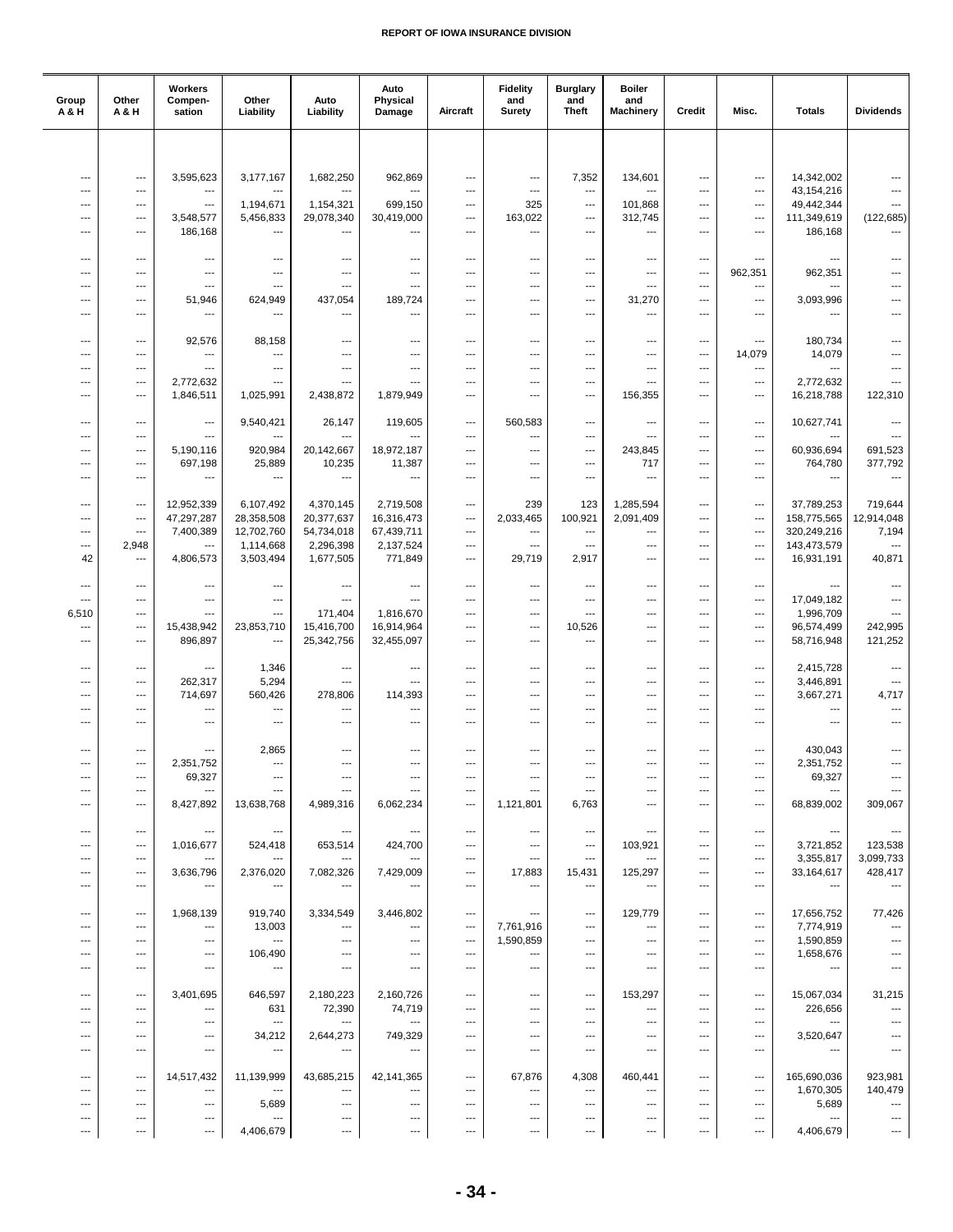| <b>Name of Company</b>                   | Fire       | <b>Allied</b><br>Lines | Farm<br>Owners | Home<br>Owners | Commercial  | Ocean<br><b>Marine</b> | Inland<br><b>Marine</b> | Financial<br>Guaranty | Medical<br><b>Malpractice</b> | Earthquake |
|------------------------------------------|------------|------------------------|----------------|----------------|-------------|------------------------|-------------------------|-----------------------|-------------------------------|------------|
| Pharmacists Mutual Insurance Company     | $---$      |                        | $---$          | 390,672        | 826,262     | $---$                  | 28,010                  | $---$                 | 711,282                       | 1,409      |
| Plaza Insurance Company                  | ---        | 5,246                  | $---$          | ---            | 17          | $---$                  | 33,210                  | $--$                  | ---                           |            |
| Professional Solutions Insurance Company | $---$      |                        | ---            | ---            | ---         | $- - -$                | ---                     | $---$                 | 999,749                       |            |
| Riverport Insurance Company              | $--$       | $---$                  | ---            | ---            | ---         | $--$                   | ---                     | $--$                  | ---                           |            |
| State Auto Property & Casualty Ins Co    | 273,762    | 416,042                | $---$          | 2,342,864      | 1,179,554   | $---$                  | 96,252                  | ---                   | ---                           | 5,409      |
| Toyota Motor Insurance Company           | $---$      |                        | $---$          | $---$          |             | $---$                  | ---                     | $---$                 | ---                           |            |
| Tri-State Insurance Company of Minnesota | 63         | 422                    | ---            | ---            | 551,510     | $---$                  | 415                     | ---                   | ---                           | ---        |
| <b>UFG Specialty Insurance Company</b>   | $---$      | $---$                  | ---            | ---            |             | $---$                  | $---$                   | ---                   | ---                           |            |
| Union Insurance Company                  | 546        | 1.176                  | ---            | ---            | 1,549,406   | $---$                  | 776                     | ---                   | ---                           |            |
| Union Insurance Company of Providence    | 279,084    | 716,097                | ---            | (129)          | 70,555      | $- - -$                | (61)                    | $\overline{a}$        | $---$                         | 6,605      |
| United Fire & Casualty Company           | 2,415,631  | 4,912,452              | $---$          | 5,205,243      | 4,084,974   | $---$                  | 4,808,234               | $--$                  | $---$                         | 9,195      |
| Wadena Insurance Company                 | ---        |                        | $---$          | 1,921,234      | 6,014,110   | $---$                  | 567,439                 | ---                   | ---                           |            |
| Western Agricultural Insurance Company   | $---$      | 45,687,123             | 3,093,011      | 4,635,147      | 5,554,484   | $---$                  | 153,335                 | ---                   | ---                           | ---        |
| <b>Total Iowa Casualty Companies</b>     | 29,986,333 | 278,569,347            | 144,347,551    | 206,652,752    | 116,663,009 | $---$                  | 26,714,282              | $---$                 | 6,737,288                     | 472,623    |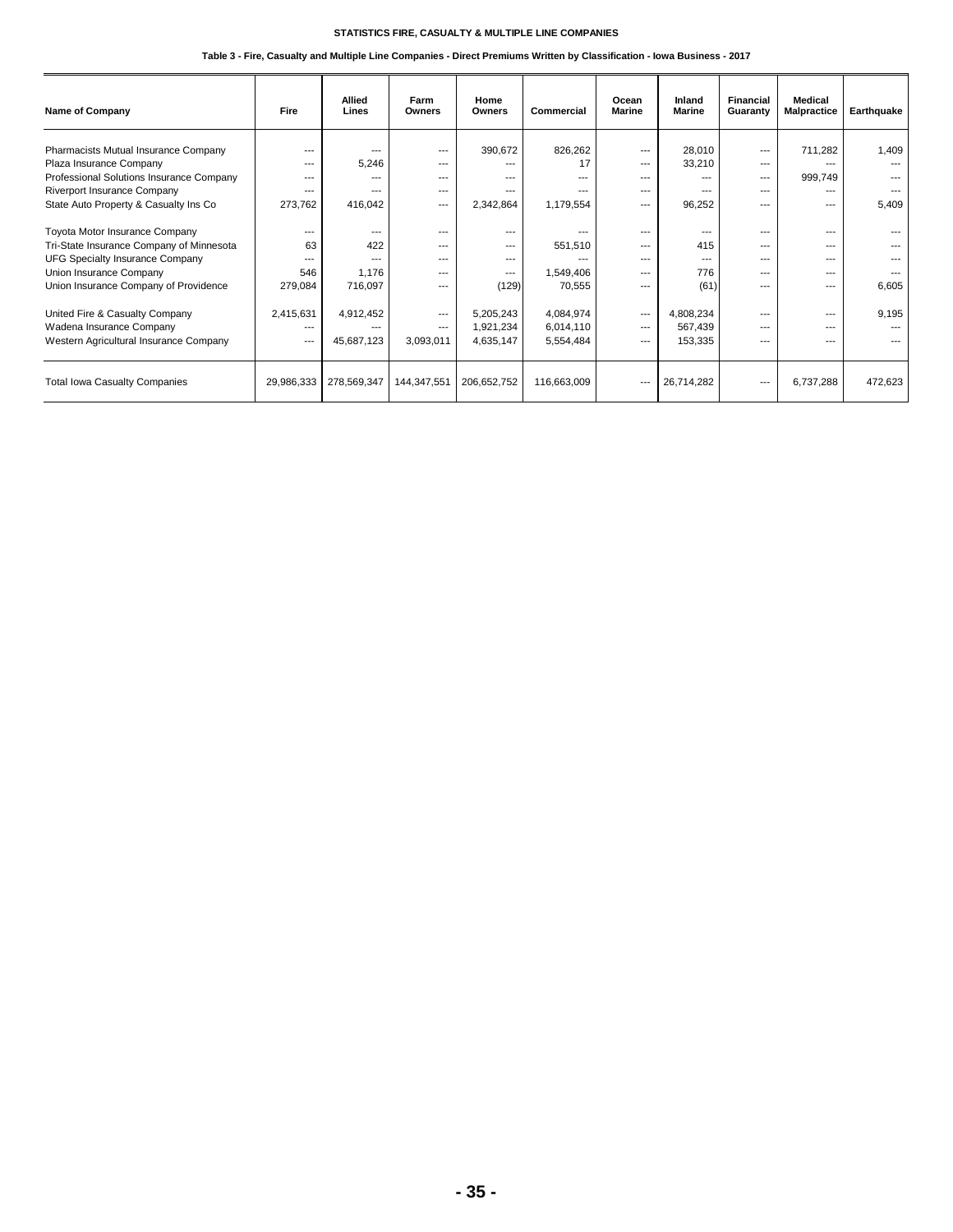| Group<br>A & H | Other<br><b>A&amp;H</b> | Workers<br>Compen-<br>sation | Other<br>Liability | Auto<br>Liability | Auto<br>Physical<br>Damage | Aircraft | <b>Fidelity</b><br>and<br>Surety | <b>Burglary</b><br>and<br><b>Theft</b> | <b>Boiler</b><br>and<br><b>Machinery</b> | Credit         | Misc.                    | <b>Totals</b> | <b>Dividends</b> |
|----------------|-------------------------|------------------------------|--------------------|-------------------|----------------------------|----------|----------------------------------|----------------------------------------|------------------------------------------|----------------|--------------------------|---------------|------------------|
|                |                         |                              |                    |                   |                            |          |                                  |                                        |                                          |                |                          |               |                  |
| $---$          | $---$                   | 732,958                      | 256,899            | 411,128           | 349,221                    | $---$    | $---$                            | $---$                                  | 45,931                                   | $---$          | $---$                    | 3,753,772     |                  |
| $---$          | $---$                   | 522,954                      | 15,822             | 62,684            | 55,788                     | $---$    | ---                              | $---$                                  | $---$                                    | $---$          | $---$                    | 695,721       | $---$            |
| ---            | $---$                   | $---$                        | 772,536            | $---$             | $---$                      | ---      | ---                              | ---                                    | $---$                                    | $---$          | $---$                    | 1,772,285     |                  |
| $---$          | $\cdots$                | 8,503,947                    | $---$              | 290,015           | 716,165                    | ---      | $---$                            | $---$                                  | $---$                                    | $---$          | $\overline{\phantom{a}}$ | 9,510,127     | 63,187           |
| $---$          | $---$                   | 112,626                      | 478,502            | 235,822           | 146,546                    | ---      | 4,876                            | 22                                     | 17,286                                   | $\overline{a}$ | $---$                    | 5,309,563     | $\overline{a}$   |
|                |                         |                              |                    |                   |                            |          |                                  |                                        |                                          |                |                          |               |                  |
| $---$          | $---$                   | $---$                        | 395,291            | $---$             | $---$                      | $---$    | $---$                            | $---$                                  | $---$                                    | $---$          | $---$                    | 395,291       |                  |
| $---$          | $---$                   | 152,708                      | 5,861              | 9,410             | 120                        | ---      | ---                              | $---$                                  | 26,572                                   | ---            | ---                      | 747,081       |                  |
| $---$          | $---$                   | ---                          | $---$              |                   | $---$                      | $---$    | $---$                            | $---$                                  | $---$                                    | $---$          | $---$                    | $---$         |                  |
| ---            | $---$                   | 2,982,892                    | 363,325            | 580,191           | 327,106                    | ---      | 780                              | $---$                                  | 45,438                                   | ---            | ---                      | 5,851,636     | 227,346          |
| ---            | $---$                   | 3,537,113                    | 120,580            | 26,362            | 23,013                     | ---      | $---$                            | $---$                                  | 189,398                                  | $---$          | ---                      | 4,968,617     | 19,995           |
|                |                         |                              |                    |                   |                            |          |                                  |                                        |                                          |                |                          |               |                  |
| $---$          | $---$                   | 18,385,870                   | 16,747,259         | 10,691,485        | 8,348,454                  | $---$    | 4,297,395                        | 140,339                                | 404,824                                  | $---$          | $---$                    | 80,451,355    | 954,084          |
|                |                         |                              |                    |                   |                            |          |                                  |                                        |                                          |                |                          |               |                  |
| $---$          | $---$                   | 902,046                      | 234,093            | 22,017,509        | 30,487,624                 | $---$    | $---$                            | $---$                                  | $---$                                    | $---$          | $---$                    | 62,144,055    | 44,682           |
| $---$          | $---$                   | 5,641,914                    | 639,274            | 2,898,573         | 3,575,406                  | $---$    | ---                              | ---                                    | ---                                      | ---            | ---                      | 71,878,267    |                  |
|                |                         |                              |                    |                   |                            |          |                                  |                                        |                                          |                |                          |               |                  |
| 6,552          | 2,948                   | 184,615,526                  | 152,107,314        | 281,500,240       | 300,458,387                | $\cdots$ | 17,650,739                       | 288,702                                | 6,060,588                                | $---$          | 976,430                  | 1,753,810,608 | 21,562,811       |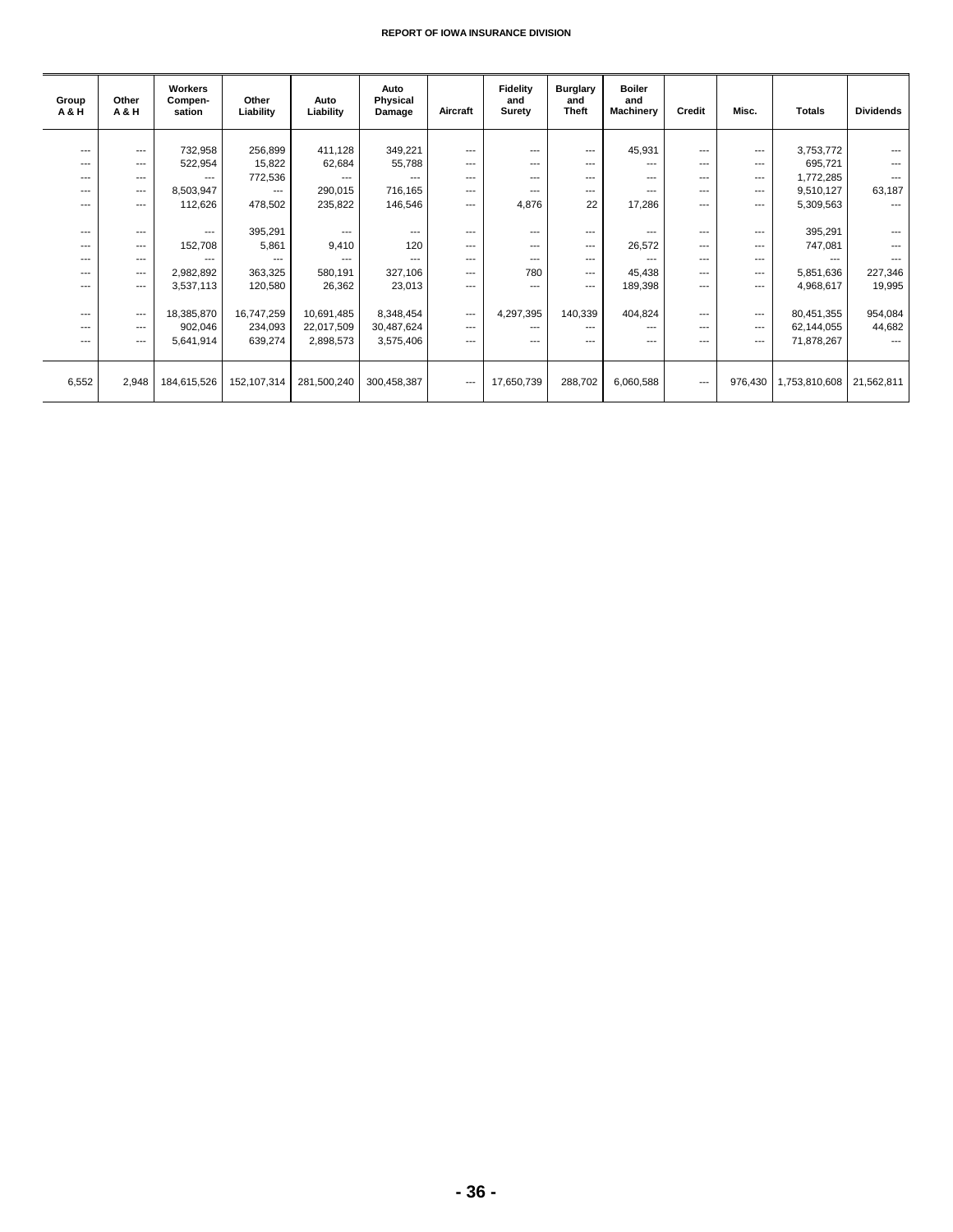| <b>Name of Company</b>                                                       | Fire                     | Allied<br>Lines          | Farm<br>Owners | Home<br>Owners  | Commercial         | Ocean<br><b>Marine</b> | Inland<br>Marine | Financial<br>Guaranty           | Medical<br><b>Malpractice</b> | Earthquake               |
|------------------------------------------------------------------------------|--------------------------|--------------------------|----------------|-----------------|--------------------|------------------------|------------------|---------------------------------|-------------------------------|--------------------------|
| Non-Iowa Casualty Companies                                                  |                          |                          |                |                 |                    |                        |                  |                                 |                               |                          |
| 1st Auto & Casualty Insurance Company                                        | ---                      | ---                      | 73,953         | 30,778          | ---                | ---                    | ---              | ---                             | ---                           | ---                      |
| 21st Century Assurance Company                                               | $\overline{\phantom{a}}$ | $---$                    | ---            | ---             | ---                | $---$                  | ---              | $---$                           | ---                           | ---                      |
| 21st Century Casualty Company                                                | ---                      | $---$                    | ---            | $\overline{a}$  | ---                | $---$                  | ---              | ---                             | ---                           | ---                      |
| 21st Century Centennial Insurance Company                                    | ---                      | ---                      | $\overline{a}$ | ---             | ---                | ---                    | ---              | $\overline{\phantom{a}}$        | ---                           | ---                      |
| 21st Century Indemnity Insurance Company                                     | ---                      | ---                      | ---            | ---             | ---                | ---                    | ---              | $\overline{a}$                  | ---                           |                          |
|                                                                              | ---                      | $---$                    | $---$          | ---             | ---                | $---$                  | ---              | ---                             | ---                           | ---                      |
| 21st Century Insurance Company<br>21st Century National Insurance Company    | ---                      | ---                      | ---            | ---             | ---                | ---                    | ---              | ---                             | ---                           | ---                      |
| 21st Century North America Insurance Co                                      | ---                      | ---                      | $\overline{a}$ | ---             | ---                | ---                    | ---              | $\overline{\phantom{a}}$        | ---                           |                          |
| 21st Century Pacific Insurance Company                                       | ---                      | ---                      | $---$          | ---             | ---                | $---$                  | ---              | ---                             | ---                           | ---                      |
| 21st Century Premier Insurance Company                                       | ---                      | $---$                    | ---            | ---             | ---                | $---$                  | ---              | $\overline{\phantom{a}}$        | ---                           | ---                      |
|                                                                              |                          |                          |                |                 |                    |                        |                  |                                 |                               |                          |
| 21st Century Security Insurance Company                                      | ---                      | ---                      | ---            | ---             | ---                | ---                    | ---              | $\overline{a}$                  | ---                           |                          |
| <b>ACA Financial Guaranty Corporation</b>                                    | ---                      | ---                      | ---            | ---             | ---                | ---                    | ---              | $---$                           | $---$                         | ---                      |
| Acadia Insurance Company                                                     | ---                      | ---                      | ---            | ---             | 1,842,512          | $---$                  | 213              | ---                             | $---$                         | ---                      |
| Accident Fund General Insurance Company                                      | ---                      | ---                      | ---            | ---             | ---                | ---                    | ---              | ---                             | $\overline{a}$                |                          |
| Accident Fund Insurance Company of America                                   | ---                      |                          | ---            | ---             | ---                | ---                    | ---              | ---                             | ---                           |                          |
| Accident Fund National Insurance Company                                     | ---                      | ---                      | ---            | ---             | ---                | $---$                  | ---              | $---$                           | $---$                         | ---                      |
| Accredited Surety and Casualty Company, Inc.                                 | ---                      | ---                      | $\overline{a}$ | $\overline{a}$  | ---                | $---$                  | ---              | $\overline{\phantom{a}}$        | $\overline{a}$                | ---                      |
| <b>ACE American Insurance Company</b>                                        | (279)                    | 448,197                  | ---            | ---             | 3,088,519          | 80,747                 | 342,712          | $\overline{\phantom{a}}$        | 203.824                       | 3,313                    |
| ACE Fire Underwriters Insurance Company                                      | ---                      |                          | ---            | ---             | 9,979              | 3,192                  | 25,439           | ---                             | ---                           | ---                      |
| ACE Property and Casualty Insurance Company                                  | ---                      | 130,062,430              | ---            | ---             | 10,179             | ---                    | 904              | $---$                           | $---$                         | ---                      |
|                                                                              |                          |                          |                |                 |                    |                        |                  |                                 |                               |                          |
| <b>ACIG Insurance Company</b>                                                | ---                      | ---                      | ---            | ---             | ---                | $\overline{a}$         | ---              | $\overline{a}$                  | $\overline{a}$                |                          |
| <b>ACSTAR Insurance Company</b>                                              | ---                      | ---                      | ---            | $\overline{a}$  | ---                | ---                    | ---              | $\overline{a}$                  | ---                           | ---                      |
| ACUITY, A Mutual Insurance Company                                           | 1,224,631                | 1,741,229                | ---            | 1,580,691       | 4,881,108          | ---                    | 2,145,524        | $---$                           | $---$                         | ---                      |
| ADM Insurance Company                                                        | ---<br>---               | 4,034,783<br>---         | $---$<br>---   | ---<br>---      | ---<br>---         | $---$<br>---           | ---<br>---       | ---<br>$\overline{\phantom{a}}$ | $---$<br>---                  | ---<br>---               |
| <b>Admiral Indemnity Company</b>                                             |                          |                          |                |                 |                    |                        |                  |                                 |                               |                          |
| Advantage Workers Compensation Insurance Co                                  | ---                      | ---                      | ---            | ---             | ---                | ---                    | ---              | ---                             | ---                           | ---                      |
| Aegis Security Insurance Company                                             | ---                      | ---                      | ---            | 211,233         | ---                | ---                    | 23,611           | ---                             | ---                           |                          |
| Aetna Insurance Company of Connecticut                                       | ---                      | ---                      | ---            | ---             | ---                | ---                    | ---              | ---                             | ---                           | ---                      |
| Affiliated FM Insurance Company                                              | 1,343,616                | 1,008,225                | $\overline{a}$ | ---             | 1,280,118          | $\overline{a}$         | 550,062          | $\overline{a}$                  | ---                           |                          |
| Affirmative Direct Insurance Company                                         | ---                      | ---                      | $---$          | ---             | ---                | ---                    | ---              | $---$                           | $---$                         | ---                      |
|                                                                              |                          |                          |                |                 |                    |                        |                  |                                 |                               |                          |
| <b>AGCS Marine Insurance Company</b>                                         | ---                      | ---                      | ---            | ---             | 326,850            | 113,640                | 3,792,699        | $\overline{a}$                  | ---                           | ---                      |
| AIG Assurance Company<br>AIG Property Casualty Company                       | ---<br>---               | ---<br>10,366            | ---<br>$---$   | ---<br>522.724  | ---<br>$---$       | ---<br>46,314          | 176.978          | $\overline{a}$<br>$---$         | ---<br>$---$                  | ---<br>15,595            |
| AIU Insurance Company                                                        | ---                      | ---                      | $---$          | ---             | ---                | ---                    | ---              | ---                             | ---                           | $\overline{\phantom{a}}$ |
| Alamance Insurance Company                                                   | ---                      | ---                      | ---            | ---             | ---                | ---                    | ---              | $\overline{\phantom{a}}$        | ---                           |                          |
|                                                                              |                          |                          |                |                 |                    |                        |                  |                                 |                               |                          |
| Alaska National Insurance Company                                            | ---                      | ---                      | ---            | ---             | ---                | ---                    | ---              | $\qquad \qquad -$               | ---                           |                          |
| Alea North America Insurance Company                                         | ---                      | ---                      | ---            | ---             | ---                | ---                    | ---              | ---                             | $---$                         | ---                      |
| All America Insurance Company                                                | $\overline{a}$           | $\overline{\phantom{a}}$ | ---            | ---             | ---                | $---$                  | ---              | $\overline{\phantom{a}}$        | $\overline{a}$                | ---                      |
| Allegheny Casualty Company                                                   |                          |                          |                |                 |                    |                        |                  |                                 |                               |                          |
| Allianz Global Risks US Insurance Company                                    | 1,457,417                | 689,107                  | ---            | ---             | ---                | ---                    | 574,071          | ---                             | ---                           | 186,187                  |
|                                                                              | ---                      | ---                      | ---            | ---             | ---                | ---                    | ---              | $\qquad \qquad -$               | $\overline{a}$                | $\overline{\phantom{a}}$ |
| Allied Eastern Indemnity Company<br>Allied Insurance Company of America      | ---                      | ---                      | $\overline{a}$ | ---             | 997,644            | $---$                  | ---              | $\overline{\phantom{a}}$        | ---                           | 2,810                    |
| Allied World Insurance Company                                               | ---                      | ---                      | ---            | ---             | 138,762            | ---                    | ---              | ---                             | 76,858                        | $\cdots$                 |
| Allied World National Assurance Company                                      | $\overline{\phantom{a}}$ | $\qquad \qquad -$        | ---            | $---$           | ---                | ---                    | ---              | $\qquad \qquad -$               | ---                           | ---                      |
| Allied World Specialty Insurance Company                                     | ---                      | $---$                    | $---$          | ---             | 82,731             | ---                    | 12,613           | $\qquad \qquad -$               | ---                           | ---                      |
|                                                                              |                          |                          |                |                 |                    |                        |                  |                                 |                               |                          |
| Allmerica Financial Alliance Insurance Co                                    | ---                      | ---                      | ---            | ---             | ---                | ---                    | ---              | ---                             | ---                           | ---                      |
| Allmerica Financial Benefit Ins Company                                      | ---                      | ---                      | ---            | ---             | ---                | ---                    | ---              | $\qquad \qquad -$               | ---                           | ---                      |
| Allstate Fire and Casualty Insurance Company                                 | ---                      | ---                      | ---            | ---             | ---                | ---                    | ---              | $\overline{\phantom{a}}$        | ---                           | ---                      |
| Allstate Indemnity Company<br>Allstate Insurance Company                     | ---                      | ---                      | $\overline{a}$ | 3,300,579       | 832,102<br>268,185 | ---                    | 51,589           | $\overline{a}$                  | ---                           | ---<br>---               |
|                                                                              | ---                      | 181,110                  | ---            | 2,186,757       |                    | ---                    | 150,435          | $\qquad \qquad \cdots$          | ---                           |                          |
| Allstate Northbrook Indemnity Company                                        | ---                      | ---                      | ---            | ---             | $\overline{a}$     | ---                    | ---              | $\overline{\phantom{a}}$        | $\overline{a}$                | ---                      |
| Allstate Property and Casualty Ins Company                                   | ---                      | ---                      | ---            | 5,670,474       | ---                | ---                    | 253,002          | ---                             | ---                           | ---                      |
| Allstate Vehicle and Property Insurance Co                                   | ---                      | ---                      | ---            | 8,551,984       | ---                | ---                    | 144,817          | ---                             | ---                           | ---                      |
| Alpha Property & Casualty Insurance Company                                  | ---                      | ---                      | ---            | ---             | ---                | ---                    | ---              | $\qquad \qquad -$               | ---                           | ---                      |
| Alterra America Insurance Company                                            | ---                      | $---$                    | $---$          | ---             | (149)              | $---$                  | 216              | $\qquad \qquad -$               | $---$                         | ---                      |
|                                                                              |                          |                          |                |                 |                    |                        |                  |                                 |                               |                          |
| Amalgamated Casualty Insurance Company                                       | ---                      | ---                      | ---            | ---             | ---                | ---                    | ---              | ---                             | ---                           | ---                      |
| <b>AMBAC Assurance Corporation</b>                                           | ---                      | ---                      | ---            | $\cdots$        | ---                | ---                    | ---              | 53,176                          | $\overline{\phantom{a}}$      | ---                      |
| American Access Casualty Company<br>American Agri-Business Insurance Company | ---<br>---               | ---<br>52,569,114        | ---<br>---     | ---<br>$\cdots$ | ---<br>---         | ---<br>---             | ---<br>---       | $\qquad \qquad -$<br>---        | ---<br>---                    | ---<br>---               |
| American Agricultural Insurance Company                                      | ---                      | ---                      | ---            | ---             | ---                | ---                    | ---              | ---                             | ---                           | ---                      |
|                                                                              |                          |                          |                |                 |                    |                        |                  |                                 |                               |                          |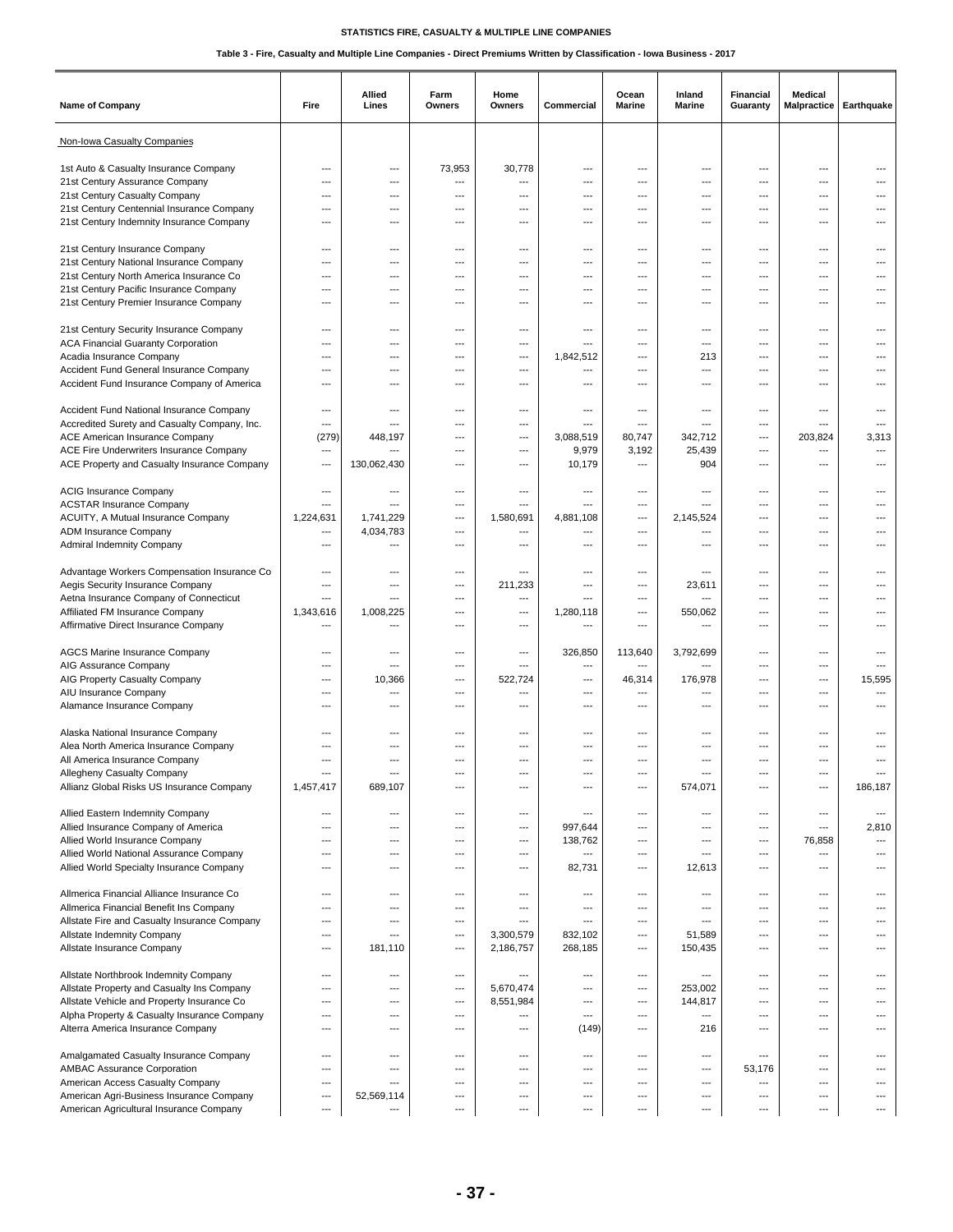| Group<br>A & H           | Other<br><b>A&amp;H</b>           | Workers<br>Compen-<br>sation                         | Other<br>Liability                  | Auto<br>Liability                                    | Auto<br>Physical<br>Damage          | Aircraft                        | <b>Fidelity</b><br>and<br><b>Surety</b> | <b>Burglary</b><br>and<br>Theft                      | <b>Boiler</b><br>and<br>Machinery | Credit                                               | Misc.                                | <b>Totals</b>                       | <b>Dividends</b>                                     |
|--------------------------|-----------------------------------|------------------------------------------------------|-------------------------------------|------------------------------------------------------|-------------------------------------|---------------------------------|-----------------------------------------|------------------------------------------------------|-----------------------------------|------------------------------------------------------|--------------------------------------|-------------------------------------|------------------------------------------------------|
|                          |                                   |                                                      |                                     |                                                      |                                     |                                 |                                         |                                                      |                                   |                                                      |                                      |                                     |                                                      |
|                          |                                   |                                                      |                                     |                                                      |                                     |                                 |                                         |                                                      |                                   |                                                      |                                      |                                     |                                                      |
| ---<br>---               | ---<br>$\overline{a}$             | ---<br>$\overline{\phantom{a}}$                      | 50,931<br>---                       | 1,506,945<br>---                                     | 1,738,117<br>---                    | ---<br>---                      | ---<br>---                              | ---<br>---                                           | 977<br>---                        | ---<br>---                                           | ---<br>---                           | 3,401,701<br>---                    | ---<br>---                                           |
| ---                      | ---                               | $---$                                                | ---                                 | ---                                                  | ---                                 | ---                             | ---                                     | ---                                                  | ---                               | $---$                                                | ---                                  | ---                                 | $---$                                                |
| ---                      | $\cdots$                          | $\hspace{0.05cm} \ldots$                             | $---$                               | $---$                                                | $---$                               | ---                             | ---                                     | ---                                                  | ---                               | $---$                                                | ---                                  | ---                                 | ---                                                  |
| ---                      | ---                               | $\hspace{0.05cm} \ldots$                             | ---                                 | ---                                                  | ---                                 | ---                             | ---                                     | ---                                                  | ---                               | $\hspace{0.05cm} \ldots$                             | ---                                  | ---                                 | $\qquad \qquad \cdots$                               |
|                          |                                   |                                                      |                                     |                                                      |                                     |                                 |                                         |                                                      |                                   |                                                      |                                      |                                     |                                                      |
| ---                      | ---                               | $---$                                                | $---$                               | $\overline{\phantom{a}}$                             | ---                                 | ---                             | ---                                     | ---                                                  | ---                               | $---$                                                | ---                                  | ---                                 | $---$                                                |
| ---<br>---               | $---$<br>$\overline{\phantom{a}}$ | $---$<br>$\overline{\phantom{a}}$                    | $---$<br>$\overline{\phantom{a}}$   | $\overline{\phantom{a}}$<br>288,053                  | ---<br>282,599                      | ---<br>---                      | ---<br>---                              | ---<br>---                                           | ---<br>---                        | $\overline{a}$<br>---                                | ---<br>---                           | $\overline{a}$<br>570,652           | $---$<br>---                                         |
| ---                      | ---                               | $\overline{a}$                                       | ---                                 | 716,862                                              | 664,176                             | ---                             | ---                                     | ---                                                  | ---                               | ---                                                  | ---                                  | 1,381,039                           | ---                                                  |
| ---                      | ---                               | $---$                                                | $---$                               | ---                                                  | ---                                 | $---$                           | ---                                     | ---                                                  | $\overline{a}$                    | $---$                                                | $---$                                | ---                                 | $---$                                                |
|                          |                                   |                                                      |                                     |                                                      |                                     |                                 |                                         |                                                      |                                   |                                                      |                                      |                                     |                                                      |
| ---                      | ---                               | $\hspace{0.05cm} \ldots$                             | $\hspace{0.05cm} \ldots$            | $\overline{\phantom{a}}$                             | ---                                 | ---                             | ---                                     | ---                                                  | ---                               | ---                                                  | ---                                  | ---                                 | $\qquad \qquad \cdots$                               |
| ---                      | ---                               | $\hspace{0.05cm} \ldots$                             | $\hspace{0.05cm} \ldots$            | ---                                                  | ---                                 | ---                             | ---                                     | ---                                                  | ---                               | ---                                                  | ---                                  | ---                                 | $\qquad \qquad \cdots$                               |
| ---<br>---               | $---$<br>$---$                    | 652,958<br>12,546,579                                | 354,898<br>$---$                    | 488,679<br>---                                       | 254,870<br>---                      | $---$<br>---                    | ---<br>---                              | $---$<br>---                                         | 49,764<br>---                     | $---$<br>---                                         | $---$<br>---                         | 3,643,894<br>12,546,579             | 8,265<br>209,634                                     |
| ---                      | $\overline{\phantom{a}}$          | 9,400,751                                            | $\hspace{0.05cm} \ldots$            | ---                                                  | ---                                 | ---                             | ---                                     | ---                                                  | ---                               | ---                                                  | $\overline{\phantom{a}}$             | 9,400,751                           | 198,287                                              |
|                          |                                   |                                                      |                                     |                                                      |                                     |                                 |                                         |                                                      |                                   |                                                      |                                      |                                     |                                                      |
| ---                      | $\overline{\phantom{a}}$          | 14,242,961                                           | $---$                               | $\hspace{0.05cm} \ldots$                             | ---                                 | ---                             | ---                                     | $---$                                                | ---                               | $---$                                                | ---                                  | 14,242,961                          | 363,476                                              |
| ---                      | ---                               | $\overline{\phantom{a}}$                             | $\overline{\phantom{a}}$            | $\overline{\phantom{a}}$                             | $\overline{\phantom{a}}$            | ---                             | 2,918                                   | $---$                                                | $\overline{\phantom{a}}$          | ---                                                  | $\overline{\phantom{a}}$             | 2,918                               | $\overline{\phantom{a}}$                             |
| 1,049,255                | 224                               | 7,675,180                                            | 8,919,395                           | 4,725,384                                            | 253,110                             | 376,035                         | 292,044                                 | 419                                                  | 3,516                             | 123,782                                              | 28,013                               | 27,613,390                          | $\overline{\phantom{a}}$                             |
| ---<br>---               | ---<br>---                        | (2, 238)<br>12,831                                   | 224,831<br>4,594,640                | 813<br>57,542                                        | 284<br>30,394                       | ---<br>---                      | ---<br>---                              | $\hspace{0.05cm} \ldots$<br>$\hspace{0.05cm} \ldots$ | 232<br>1,203                      | ---<br>---                                           | $\cdots$<br>---                      | 262,532<br>134,770,123              | $\overline{\phantom{a}}$<br>$\overline{\phantom{a}}$ |
|                          |                                   |                                                      |                                     |                                                      |                                     |                                 |                                         |                                                      |                                   |                                                      |                                      |                                     |                                                      |
| ---                      | $---$                             | 115,905                                              | $\hspace{0.05cm} \ldots$            | ---                                                  | ---                                 | ---                             | ---                                     | $---$                                                | ---                               | ---                                                  | $---$                                | 115,905                             | $---$                                                |
| ---                      | ---                               | $\hspace{0.05cm} \ldots$                             | ---                                 | ---                                                  | ---                                 | ---                             | ---                                     | ---                                                  | ---                               | ---                                                  | ---                                  | ---                                 | $\overline{\phantom{a}}$                             |
| ---                      | ---                               | 17,929,602                                           | 4,649,113                           | 10,208,009                                           | 7,909,259                           | ---                             | 33,644                                  | 9,578                                                | 233,114                           | ---                                                  | ---                                  | 52,545,502                          | 755,429                                              |
| ---                      | ---                               | $\cdots$                                             | $---$                               | ---                                                  | $\overline{\phantom{a}}$            | ---                             | ---                                     | ---                                                  | ---                               | $\qquad \qquad -\qquad$                              | ---                                  | 4,034,783                           | ---                                                  |
| $---$                    | ---                               | $\cdots$                                             | $---$                               | ---                                                  | $\qquad \qquad \cdots$              | $\overline{a}$                  | $---$                                   | $---$                                                | ---                               | $\qquad \qquad -\qquad$                              | ---                                  | $\overline{a}$                      | ---                                                  |
| ---                      | ---                               | 34,804                                               | $\hspace{0.05cm} \ldots$            | ---                                                  | ---                                 | ---                             | ---                                     | ---                                                  | ---                               | ---                                                  | ---                                  | 34,804                              | ---                                                  |
| 1,534                    | ---                               | $\cdots$                                             | 6,722                               | 137,679                                              | 72,871                              | ---                             | 9,983                                   | ---                                                  | $\overline{a}$                    | $\qquad \qquad -\qquad$                              | ---                                  | 463,633                             | $---$                                                |
| ---                      | $---$                             | $\hspace{0.05cm} \ldots$                             | $\overline{\phantom{a}}$            | $\overline{\phantom{a}}$                             | $\overline{\phantom{a}}$            | ---                             | $\overline{a}$                          | ---                                                  | ---                               | ---                                                  | ---                                  | ---                                 | ---                                                  |
| ---                      | $\overline{\phantom{a}}$          | $\overline{\phantom{a}}$                             | $\overline{\phantom{a}}$            | ---                                                  | ---                                 | ---                             | ---                                     | ---                                                  | 384,216                           | ---                                                  | ---                                  | 4,566,235                           | $\overline{a}$                                       |
| ---                      | ---                               | ---                                                  | $\overline{\phantom{a}}$            | ---                                                  | ---                                 | ---                             | ---                                     | ---                                                  | ---                               | ---                                                  | ---                                  | ---                                 | $\overline{a}$                                       |
| ---                      | ---                               | $\overline{\phantom{a}}$                             | $---$                               | $\overline{\phantom{a}}$                             | $\overline{\phantom{a}}$            | $\overline{a}$                  | ---                                     | $---$                                                | ---                               | $---$                                                | ---                                  | 4,233,189                           | ---                                                  |
| ---                      | ---                               | 41,928                                               | $\hspace{0.05cm} \ldots$            | 5,438                                                | 2,798                               | ---                             | ---                                     | ---                                                  | ---                               | ---                                                  | ---                                  | 50,164                              | $\overline{a}$                                       |
| ---                      | ---                               | 574,247                                              | 137,301                             | 65,265                                               | 167,179                             | ---                             | ---                                     | ---                                                  | ---                               | ---                                                  | ---                                  | 1,715,969                           | $\overline{\phantom{a}}$                             |
| ---                      | ---                               | 3,289                                                | $\overline{\phantom{a}}$            | $\qquad \qquad -\qquad$                              | ---                                 | ---                             | ---                                     | ---                                                  | ---                               | $---$                                                | $---$                                | 3,289                               | ---                                                  |
| ---                      | $---$                             | $---$                                                | $---$                               | $---$                                                | $---$                               | ---                             | ---                                     | ---                                                  | ---                               | $---$                                                | ---                                  | ---                                 | ---                                                  |
|                          |                                   |                                                      |                                     |                                                      |                                     |                                 |                                         |                                                      |                                   |                                                      |                                      |                                     |                                                      |
| ---<br>---               | ---<br>---                        | 123<br>$\cdots$                                      | 11<br>$---$                         | ---<br>---                                           | ---<br>---                          | ---<br>$---$                    | ---<br>---                              | ---<br>---                                           | ---<br>---                        | ---<br>$---$                                         | ---<br>---                           | 134<br>$\overline{a}$               | ---                                                  |
| ---                      | ---                               | $\cdots$                                             | $---$                               | $\qquad \qquad -\qquad$                              | ---                                 | $\overline{a}$                  | ---                                     | $---$                                                | ---                               | $---$                                                | ---                                  | $\overline{a}$                      | ---                                                  |
| $\overline{a}$           | $\overline{a}$                    | $\hspace{0.05cm} \ldots$                             | $\hspace{0.05cm} \ldots$            | $\overline{\phantom{a}}$                             | ---                                 | $\overline{a}$                  | 138,188                                 | $\overline{\phantom{a}}$                             | ---                               | $---$                                                | ---                                  | 138,188                             | ---                                                  |
| ---                      | ---                               | ---                                                  | 561,511                             | $\hspace{0.05cm} \ldots$                             | ---                                 | 1,016,079                       | ---                                     | $\hspace{0.05cm}\ldots$                              | 187,275                           | $\hspace{0.05cm} \ldots$                             | ---                                  | 4,671,647                           | ---                                                  |
|                          |                                   |                                                      |                                     |                                                      |                                     |                                 |                                         |                                                      |                                   |                                                      |                                      |                                     |                                                      |
| ---                      | ---                               | 940                                                  | $\hspace{0.05cm} \cdots$            | $\hspace{0.05cm} \ldots$                             | $\hspace{0.05cm} \ldots$            | $\overline{a}$                  | $\hspace{0.05cm} \ldots$                | $---$                                                | $\cdots$                          | $\overline{\phantom{a}}$                             | $---$                                | 940                                 | $---$                                                |
| ---<br>---               | ---<br>---                        | $\hspace{0.05cm} \ldots$<br>$\hspace{0.05cm} \ldots$ | $\hspace{0.05cm} \ldots$<br>162,282 | 563,945<br>$\hspace{0.05cm} \ldots$                  | 308,835<br>$\hspace{0.05cm} \ldots$ | $\overline{\phantom{a}}$<br>--- | $\overline{\phantom{a}}$<br>151,552     | $\overline{\phantom{a}}$<br>$\hspace{0.05cm} \ldots$ | 35,427<br>---                     | $\overline{\phantom{a}}$<br>---                      | ---<br>---                           | 1,908,661<br>529,454                | $---$                                                |
|                          | ---                               | $\hspace{0.05cm} \ldots$                             | 2,492,647                           | $\hspace{0.05cm} \cdots$                             | $\hspace{0.05cm} \ldots$            | ---                             | ---                                     | $\hspace{0.05cm} \ldots$                             | ---                               | ---                                                  | ---                                  | 2,492,647                           |                                                      |
| ---                      | $---$                             | $---$                                                | 423,062                             | 42,947                                               | 33,557                              | $\overline{\phantom{a}}$        | 10,299                                  | $---$                                                | ---                               | $---$                                                | $---$                                | 605,209                             | ---                                                  |
|                          |                                   |                                                      |                                     |                                                      |                                     |                                 |                                         |                                                      |                                   |                                                      |                                      |                                     |                                                      |
| $\qquad \qquad \cdots$   | $\hspace{0.05cm} \ldots$          | 9,447                                                | $\hspace{0.05cm} \ldots$            | $\hspace{0.05cm} \ldots$                             | $\hspace{0.05cm} \ldots$            | ---                             | $\hspace{0.05cm} \ldots$                | $\hspace{0.05cm} \ldots$                             | $\cdots$                          | $\hspace{0.05cm} \ldots$                             | $\cdots$                             | 9,447                               | ---                                                  |
| ---                      | ---                               | 135,393                                              | $\hspace{0.05cm} \ldots$            | 339                                                  | 271                                 | ---                             | ---                                     | $\overline{\phantom{a}}$                             | ---                               | $\hspace{0.05cm} \ldots$                             | ---                                  | 136,003                             |                                                      |
| ---<br>---               | ---<br>---                        | $\hspace{0.05cm} \cdots$<br>$---$                    | $\hspace{0.05cm} \cdots$<br>556,797 | 18,025,645<br>1,973,725                              | 18,746,218<br>1,089,771             | ---<br>$\overline{a}$           | ---<br>---                              | $---$<br>$\overline{\phantom{a}}$                    | ---<br>$\overline{\phantom{a}}$   | $---$<br>$\overline{\phantom{a}}$                    | ---<br>7,680                         | 36,771,863<br>7,812,242             | ---                                                  |
| ---                      | ---                               | $\hspace{0.05cm} \ldots$                             | 214,436                             | 1,792,279                                            | 3,753,577                           | ---                             | $\overline{\phantom{a}}$                | $\hspace{0.05cm} \ldots$                             | 5,294                             | $\hspace{0.05cm} \ldots$                             | 2,517                                | 8,554,590                           | ---                                                  |
|                          |                                   |                                                      |                                     |                                                      |                                     |                                 |                                         |                                                      |                                   |                                                      |                                      |                                     |                                                      |
| ---                      | $---$                             | $---$                                                | $\hspace{0.05cm} \ldots$            | $\hspace{0.05cm} \ldots$                             | $\hspace{0.05cm} \ldots$            | $\overline{a}$                  | ---                                     | $---$                                                | ---                               | $---$                                                | $\qquad \qquad \cdots$               | $\hspace{0.05cm} \ldots$            | ---                                                  |
| $\overline{\phantom{a}}$ | $\cdots$                          | $---$                                                | 68,993                              | 1,543,887                                            | 2,323,639                           | ---                             | ---                                     | $\overline{\phantom{a}}$                             | ---                               | $\hspace{0.05cm} \ldots$                             | 8,553                                | 9,868,547                           | ---                                                  |
| ---                      | ---                               | ---                                                  | 3,306                               | $\hspace{0.05cm} \ldots$                             | $\hspace{0.05cm} \ldots$            | ---                             | ---                                     | $\hspace{0.05cm} \ldots$                             | ---                               | $\hspace{0.05cm} \ldots$                             | 10,011                               | 8,710,118                           | ---                                                  |
| ---<br>---               | ---<br>---                        | ---<br>$\cdots$                                      | $\ldots$<br>126,584                 | $\hspace{0.05cm} \ldots$<br>$\hspace{0.05cm} \ldots$ | ---<br>---                          | ---<br>$\overline{a}$           | ---<br>---                              | $\hspace{0.05cm} \ldots$<br>$---$                    | ---<br>---                        | $\hspace{0.05cm} \ldots$<br>$\overline{\phantom{a}}$ | $\cdots$<br>$\overline{\phantom{a}}$ | $\hspace{0.05cm} \cdots$<br>126,651 | ---<br>---                                           |
|                          |                                   |                                                      |                                     |                                                      |                                     |                                 |                                         |                                                      |                                   |                                                      |                                      |                                     |                                                      |
| ---                      | ---                               | ---                                                  | $\hspace{0.05cm} \ldots$            | $\hspace{0.05cm} \ldots$                             | $\hspace{0.05cm} \ldots$            | ---                             | $\hspace{0.05cm} \ldots$                | ---                                                  | ---                               | ---                                                  | $\cdots$                             | $\hspace{0.05cm} \ldots$            | ---                                                  |
| ---                      | ---                               | ---                                                  | ---                                 | $\overline{\phantom{a}}$                             | ---                                 | ---                             | ---                                     | ---                                                  | ---                               | ---                                                  | ---                                  | 53,176                              |                                                      |
| ---                      | $---$                             | $\cdots$                                             | $---$                               | $\qquad \qquad -\qquad$                              | $---$                               | ---                             | ---                                     | $---$                                                | ---                               | $---$                                                | $---$                                | $\hspace{0.05cm} \ldots$            | ---                                                  |
| ---                      | $---$                             | $\cdots$                                             | $---$                               | $---$                                                | $---$                               | ---                             | $---$                                   | $\overline{\phantom{a}}$                             | ---                               | $\overline{\phantom{a}}$                             | $\cdots$                             | 52,569,114                          | ---                                                  |
| ---                      | ---                               | $---$                                                | $---$                               | $\hspace{0.05cm} \ldots$                             | ---                                 | ---                             | $\overline{\phantom{a}}$                | $\hspace{0.05cm} \ldots$                             | $\overline{\phantom{a}}$          | $\hspace{0.05cm} \ldots$                             | ---                                  | ---                                 | $\qquad \qquad \cdots$                               |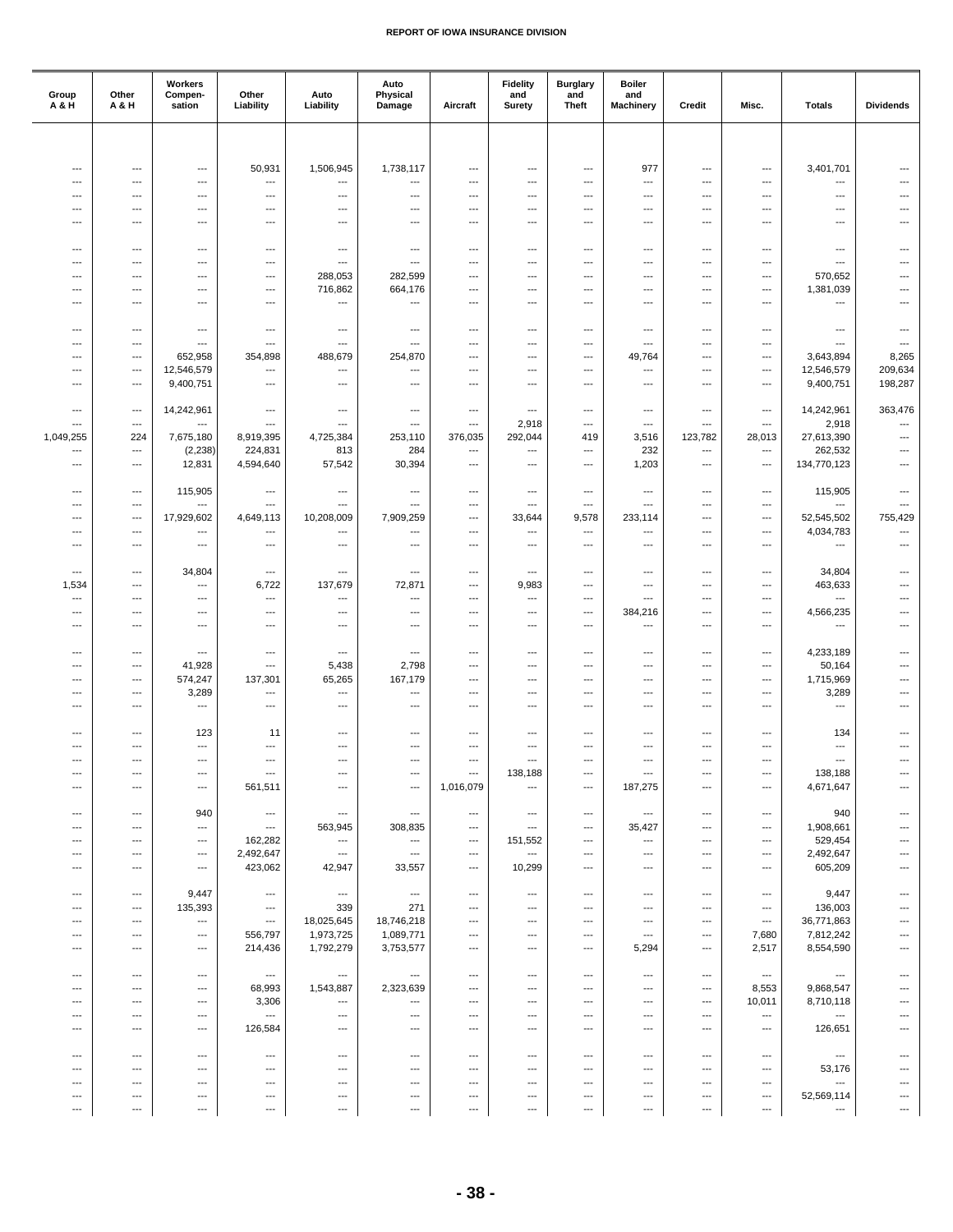| <b>Name of Company</b>                                                            | Fire                            | Allied<br>Lines       | Farm<br>Owners                  | Home<br>Owners | Commercial     | Ocean<br>Marine                        | Inland<br><b>Marine</b> | Financial<br>Guaranty           | Medical<br><b>Malpractice</b> | Earthquake |
|-----------------------------------------------------------------------------------|---------------------------------|-----------------------|---------------------------------|----------------|----------------|----------------------------------------|-------------------------|---------------------------------|-------------------------------|------------|
| Non-Iowa Casualty Companies                                                       |                                 |                       |                                 |                |                |                                        |                         |                                 |                               |            |
| American Alternative Insurance Corporation                                        | 535                             | 163                   | ---                             | ---            | 795,128        | ---                                    | 180                     | ---                             | 24,579                        | 70         |
| American Automobile Insurance Company                                             | ---                             | ---                   | $\overline{\phantom{a}}$        | ---            | 71,843         | $\qquad \qquad -$                      | 30,166                  | ---                             | ---                           | ---        |
| American Bankers Insurance Co of Florida                                          | ---                             | 1,945,926             | $---$                           | 1,348,922      | 99,747         | $---$                                  | 24,091,676              | ---                             | ---                           |            |
| Am Business & Mercantile Ins. Mut, Inc.                                           | ---                             | ---                   | $\overline{\phantom{a}}$        | ---            | ---            | $\overline{\phantom{a}}$               | ---                     | $\overline{\phantom{a}}$        | ---                           |            |
| American Cas Co of Reading Pennsylvania                                           | 1,538                           | 3,418                 | ---                             | ---            | 176,846        | ---                                    | ---                     | $\overline{\phantom{a}}$        | 1,374,997                     | 41         |
| American Commerce Insurance Company                                               | ---                             | ---                   | $---$                           | ---            | ---            | $\qquad \qquad \cdots$                 | ---                     | ---                             | ---                           |            |
| American Compensation Insurance Company                                           | ---                             | ---                   | $\overline{\phantom{a}}$        | ---            | $---$          | $---$                                  | ---                     | $\overline{\phantom{a}}$        | ---                           |            |
| American Contractors Indemnity Company                                            | ---                             | ---                   | ---                             | ---            | ---            | ---                                    | ---                     | $\overline{\phantom{a}}$        | ---                           |            |
| American Country Insurance Company                                                | ---                             | ---                   | $---$                           | ---            | ---            | $---$                                  | ---                     | ---                             | ---                           |            |
| American Economy Insurance Company                                                | ---                             | 119                   | 36,668                          | ---            | 49,117         | $---$                                  | ---                     | ---                             | ---                           |            |
|                                                                                   |                                 |                       |                                 |                |                |                                        |                         | $\overline{\phantom{a}}$        |                               |            |
| American Empire Insurance Company<br>American Equity Specialty Insurance Company  | ---<br>---                      | ---<br>$---$          | ---<br>$---$                    | ---            | ---<br>---     | ---<br>$---$                           | ---<br>---              | ---                             | ---<br>---                    |            |
| American Family Home Insurance Company                                            | ---                             | ---                   | $\overline{\phantom{a}}$        | 116,346        | ---            | $\qquad \qquad -$                      | (11, 428)               | $\overline{\phantom{a}}$        | ---                           | $---$      |
| American Family Insurance Company                                                 | ---                             | $\overline{a}$        | 334,189                         | 6,853,982      | ---            | $---$                                  | ---                     | ---                             | ---                           | 4,648      |
| American Family Mutual Insurance Co, S.I.                                         | 40,441                          | 570,746               | 5,125,360                       | 50,285,013     | 12,753,564     | ---                                    | 76,964                  | ---                             | ---                           | 62,826     |
|                                                                                   |                                 |                       |                                 |                |                |                                        |                         |                                 |                               |            |
| American Fire and Casualty Company                                                | 80                              | 97                    | $---$                           | ---            | 346,079        | $\qquad \qquad \cdots$                 | 1,734                   | ---                             | ---                           | ---        |
| American Guarantee & Liability Ins Company                                        | 1,333,885                       | 1,418,908             | ---                             | ---            | 396,438        | ---                                    | 3,750                   | $\overline{\phantom{a}}$        | ---                           | 20,898     |
| American Hallmark Insurance Company of Texas                                      | ---                             | ---                   | ---                             | ---            | ---            | ---                                    | ---                     | ---                             | ---                           | ---        |
| American Healthcare Indemnity Company<br>American Home Assurance Company          | ---<br>892,411                  | ---<br>104,437        | $\overline{\phantom{a}}$<br>--- | ---<br>---     | ---<br>---     | ---<br>$---$                           | ---<br>---              | ---<br>---                      | ---<br>---                    |            |
|                                                                                   |                                 |                       |                                 |                |                |                                        |                         |                                 |                               |            |
| American Insurance Company                                                        | ---                             | ---                   | 721,318                         | ---            | 264,473        | $\qquad \qquad -$                      | 11,200                  | $\overline{\phantom{a}}$        | ---                           |            |
| American Interstate Insurance Company                                             | ---                             | ---                   | ---                             | ---            | ---            | ---                                    | ---                     | ---                             | ---                           |            |
| American Mercury Insurance Company                                                | ---                             | ---                   | $---$                           | ---            | ---            | $---$                                  | ---                     | $---$                           | ---                           |            |
| American Modern Home Insurance Company                                            | 1,087,708                       | 232,622               | $---$                           | 231,723        | 328,768        | $---$                                  | 492,024                 | ---                             | ---                           | ---        |
| American Modern Property & Casualty Ins Co                                        | ---                             | ---                   | ---                             | ---            | ---            | ---                                    | ---                     | ---                             | ---                           |            |
| American Modern Select Insurance Company                                          | 1,958,477                       | 1,001,948             | $\qquad \qquad -$               | 2,484,911      | ---            | $\qquad \qquad -$                      | 13,784                  | ---                             | ---                           |            |
| American National General Insurance Co                                            | ---                             | ---                   | $---$                           | 61,290         | ---            | $\qquad \qquad \cdots$                 | $---$                   | $---$                           | ---                           | ---        |
| American National Property & Casualty Co                                          | 120,295                         | 613,992               | $\overline{\phantom{a}}$        | 4,098,757      | 304,670        | $\qquad \qquad \cdots$                 | 158,326                 | ---                             | ---                           | 6,841      |
| American Pet Insurance Company                                                    | ---                             | ---                   | $\overline{a}$                  | ---            | ---            | ---                                    | 631,008                 | ---                             | ---                           |            |
| American Physicians Assurance Corporation                                         | ---                             | ---                   | $---$                           | ---            | ---            | $---$                                  | ---                     | ---                             | ---                           | ---        |
| American Reliable Insurance Company                                               | 165,284                         | 122,426               | 754,805                         | 41,930         | 563,668        | 16,432                                 | 32,061                  | $\overline{\phantom{a}}$        | ---                           |            |
| American Road Insurance Company                                                   | ---                             | ---                   | ---                             | ---            | ---            | $\cdots$                               | 115,274                 | ---                             | ---                           |            |
| American Security Insurance Company                                               | 4,341                           | 154,924               | $---$                           | 38,812         | ---            | $---$                                  | $\overline{2}$          | ---                             | ---                           | $---$      |
| American Select Insurance Company                                                 | ---                             | ---                   | $\qquad \qquad \cdots$          | ---            | 191,723        | $\qquad \qquad \cdots$                 | 22,242                  | ---                             | $\overline{a}$                | 533        |
| American Sentinel Insurance Company                                               | ---                             | ---                   | ---                             | ---            | ---            | $---$                                  | ---                     | $\overline{\phantom{a}}$        | ---                           | ---        |
|                                                                                   |                                 |                       |                                 |                |                |                                        |                         |                                 |                               |            |
| American Service Insurance Company, Inc.                                          | ---                             | ---                   | $---$                           | ---            | $---$          | $---$                                  | ---                     | $---$                           | ---                           |            |
| American Southern Home Insurance Company<br>American Standard Ins Co of Wisconsin | $\overline{\phantom{a}}$<br>--- | ---<br>---            | $\overline{\phantom{a}}$        | ---<br>---     | 126<br>---     | $---$<br>---                           | ---<br>---              | ---<br>$\overline{\phantom{a}}$ | ---<br>---                    |            |
| American States Insurance Company                                                 |                                 | ---                   | 72,568                          | ---            | 6,184          | $\overline{\phantom{a}}$               | 3,238                   | ---                             |                               | 38         |
| American States Insurance Co of Texas                                             | ---                             | ---                   | $\overline{a}$                  | ---            | ---            | ---                                    | ---                     | ---                             | ---                           | ---        |
|                                                                                   |                                 |                       |                                 |                |                |                                        |                         |                                 |                               |            |
| American States Preferred Insurance Co                                            | ---                             | ---                   | $\qquad \qquad \cdots$          | ---            | ---            | $\qquad \qquad -$                      | ---                     | ---                             | ---                           | $---$      |
| American Strategic Insurance Corp.                                                | 59,248                          | 91,761                | ---                             | 4,011,060      | ---            | $\qquad \qquad -$                      | 58,581                  | ---                             | ---                           | ---        |
| American Summit Insurance Company                                                 | ---                             | ---                   | ---                             | ---            | ---            | ---                                    | ---                     | ---                             | ---                           |            |
| American Surety Company                                                           | ---                             | ---<br>149,943        | $---$<br>$\qquad \qquad \cdots$ | $---$<br>---   | ---            | $\qquad \qquad -$<br>$\qquad \qquad -$ | ---                     | ---<br>---                      | ---<br>---                    | ---<br>163 |
| American Zurich Insurance Company                                                 | 48,486                          |                       |                                 |                | 225,429        |                                        | 1,925,879               |                                 |                               |            |
| Ameriprise Insurance Company                                                      | ---                             | ---                   | ---                             | ---            | $\overline{a}$ | $\hspace{0.05cm} \ldots$               | ---                     | ---                             | ---                           | ---        |
| Amerisure Insurance Company                                                       | $---$                           | $---$                 | $---$                           | ---            | 583,274        | $---$                                  | ---                     | ---                             | ---                           | ---        |
| Amerisure Mutual Insurance Company                                                | $---$                           | ---                   | $\qquad \qquad \cdots$          | ---            | 99,387         | $\qquad \qquad \cdots$                 | $\mathbf{1}$            | ---                             | ---                           | ---        |
| Amerisure Partners Insurance Company                                              | ---                             | ---                   | $\overline{\phantom{a}}$        | ---            | 320,832        | $\qquad \qquad \cdots$                 | ---                     | ---                             | ---                           | ---        |
| <b>AMEX Assurance Company</b>                                                     | ---                             | ---                   | ---                             | ---            | ---            | ---                                    | 231,830                 | ---                             | ---                           |            |
| AmGUARD Insurance Company                                                         | $\overline{a}$                  | 2,468                 | $\qquad \qquad \cdots$          | ---            | 717,905        | $\overline{\phantom{a}}$               | 4,554                   | $\overline{\phantom{a}}$        | ---                           | $---$      |
| Amica Mutual Insurance Company                                                    | 18,193                          | 55,988                | ---                             | 1,374,511      | ---            | 3,786                                  | 16,342                  | $\overline{\phantom{a}}$        | ---                           | 3,800      |
| AmTrust Insurance Company of Kansas, Inc.                                         | 234                             | 521                   | $\overline{\phantom{a}}$        | ---            | 35,797         | ---                                    | 4                       | $\overline{\phantom{a}}$        | ---                           | ---        |
| Ansur America Insurance Company                                                   | ---                             | ---                   | $---$                           | ---            | ---            | $---$                                  | ---                     | ---                             | ---                           | ---        |
| Arch Indemnity Insurance Company                                                  | ---                             | $\overline{a}$        | $\qquad \qquad -$               | ---            | ---            | $\qquad \qquad -$                      | ---                     | $\overline{\phantom{a}}$        | ---                           | ---        |
|                                                                                   |                                 |                       |                                 |                |                |                                        |                         |                                 |                               |            |
| Arch Insurance Company                                                            | 12,066                          | 1,893                 | ---                             | ---            | 494,930<br>--- | $\hspace{0.05cm} \ldots$               | 521,442                 | ---                             | ---                           | 196        |
| Arch Reinsurance Company<br>Argonaut Great Central Insurance Company              | ---<br>---                      | ---<br>$\overline{a}$ | $---$<br>$---$                  | ---<br>---     | 39,266         | $---$<br>$\qquad \qquad -$             | ---<br>---              | ---<br>---                      | ---<br>$---$                  | ---<br>--- |
| Argonaut Insurance Company                                                        | ---                             | 1,700                 | ---                             | ---            | 261,812        | 50,171                                 | 458,353                 | ---                             | ---                           |            |
| Argonaut-Midwest Insurance Company                                                | $\overline{\phantom{a}}$        | ---                   | $\overline{\phantom{a}}$        | ---            | ---            | $\cdots$                               | ---                     | $\overline{\phantom{a}}$        | ---                           |            |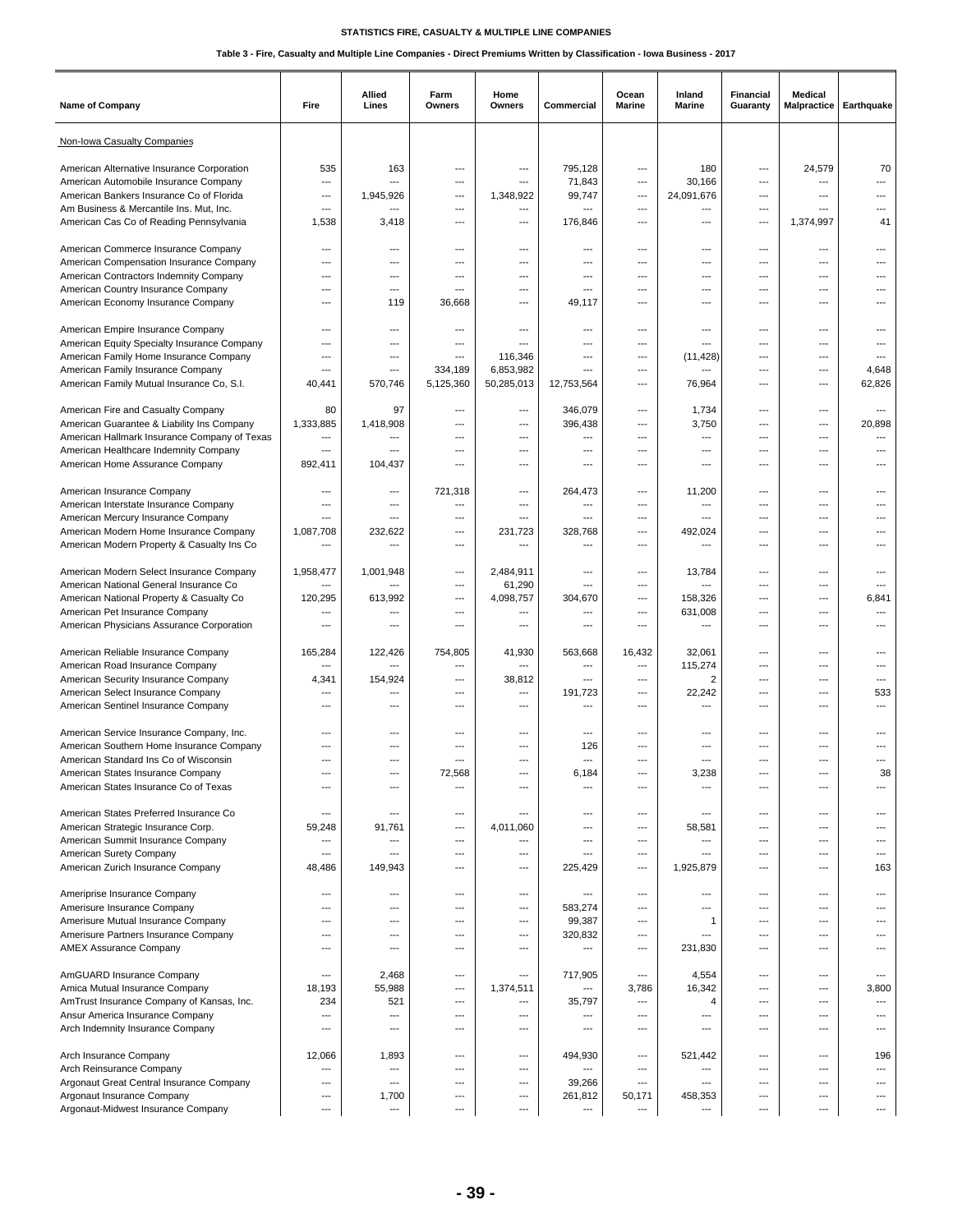| Group<br>A & H                     | Other<br>A & H                                       | Workers<br>Compen-<br>sation                         | Other<br>Liability                  | Auto<br>Liability                   | Auto<br>Physical<br>Damage                           | Aircraft                        | <b>Fidelity</b><br>and<br>Surety | <b>Burglary</b><br>and<br><b>Theft</b>               | <b>Boiler</b><br>and<br><b>Machinery</b> | Credit                                               | Misc.                                                | <b>Totals</b>            | <b>Dividends</b>                           |
|------------------------------------|------------------------------------------------------|------------------------------------------------------|-------------------------------------|-------------------------------------|------------------------------------------------------|---------------------------------|----------------------------------|------------------------------------------------------|------------------------------------------|------------------------------------------------------|------------------------------------------------------|--------------------------|--------------------------------------------|
|                                    |                                                      |                                                      |                                     |                                     |                                                      |                                 |                                  |                                                      |                                          |                                                      |                                                      |                          |                                            |
|                                    |                                                      |                                                      |                                     |                                     |                                                      |                                 |                                  |                                                      |                                          |                                                      |                                                      |                          |                                            |
| 10,685<br>$\overline{\phantom{a}}$ | 527,360<br>---                                       | 11,711<br>2,481                                      | 126,660<br>1,704,227                | 226,926<br>3,423                    | 140,533<br>1,726                                     | 289,446<br>---                  | 148,788<br>---                   | ---<br>$\overline{a}$                                | ---<br>---                               | ---<br>$---$                                         | $\overline{\phantom{a}}$<br>$\overline{\phantom{a}}$ | 2,302,763<br>1,813,866   | $\overline{\phantom{a}}$<br>$\overline{a}$ |
| 1,586                              | 109,318                                              | $---$                                                | 2,229,956                           | 78,173                              | 214,060                                              | $\hspace{0.05cm} \ldots$        | 12,766                           | ---                                                  | ---                                      | 361,645                                              | 10,918                                               | 30,504,693               |                                            |
| $\overline{\phantom{a}}$           | ---                                                  | 44,811                                               | ---                                 | ---                                 | $\hspace{0.05cm} \ldots$                             | ---                             | ---                              | ---                                                  | ---                                      | ---                                                  | ---                                                  | 44,811                   | ---                                        |
| ---                                | $---$                                                | 1,312,873                                            | 55,795                              | 54,502                              | 35,773                                               | $\cdots$                        | 106,379                          | 39                                                   | 289                                      | ---                                                  | ---                                                  | 3,122,491                | 1,426                                      |
| ---                                | ---                                                  | $\hspace{0.05cm} \ldots$                             | 333,623                             | ---                                 | $\hspace{0.05cm} \ldots$                             | 70,710                          | ---                              | ---                                                  | ---                                      | ---                                                  | ---                                                  | 404,333                  | ---                                        |
| ---                                | ---                                                  | 747,903                                              | ---                                 | ---                                 | $\hspace{0.05cm} \ldots$                             | ---                             | ---                              | ---                                                  | ---                                      | ---                                                  | ---                                                  | 747,903                  | ---                                        |
| ---                                | $---$                                                | $\hspace{0.05cm} \ldots$                             | $\overline{\phantom{a}}$            | ---                                 | $---$                                                | ---                             | 489,801                          | $\overline{\phantom{a}}$                             | ---                                      | ---                                                  | $---$                                                | 489,801                  | $---$                                      |
| ---<br>$\overline{\phantom{a}}$    | ---<br>$\overline{\phantom{a}}$                      | $---$<br>4,557                                       | 41,394<br>---                       | 373,127<br>514                      | 31,238<br>83                                         | ---<br>---                      | ---<br>---                       | $\overline{a}$<br>---                                | ---<br>$\overline{a}$                    | $---$<br>$---$                                       | $\overline{a}$<br>$\overline{a}$                     | 445,759<br>91,058        | $\overline{a}$                             |
|                                    |                                                      |                                                      |                                     |                                     |                                                      |                                 |                                  |                                                      |                                          |                                                      |                                                      |                          |                                            |
| $\overline{\phantom{a}}$           | $---$                                                | $\hspace{0.05cm} \ldots$                             | ---                                 | ---                                 | ---                                                  | ---                             | ---                              | ---                                                  | ---                                      | ---                                                  | ---                                                  | ---                      | $---$                                      |
| $---$<br>---                       | $---$<br>---                                         | $---$<br>$\hspace{0.05cm} \ldots$                    | $\overline{\phantom{a}}$<br>217,500 | $\overline{\phantom{a}}$<br>$---$   | $---$<br>$\overline{\phantom{a}}$                    | $\overline{\phantom{a}}$<br>--- | ---<br>---                       | ---<br>---                                           | ---<br>---                               | ---<br>---                                           | ---<br>---                                           | ---<br>322,418           | $\overline{\phantom{a}}$<br>---            |
| ---                                | $\overline{\phantom{a}}$                             | 62,416                                               | 14,065                              | 13,336,968                          | 9,582,939                                            | ---                             | ---                              | ---                                                  | ---                                      | ---                                                  | ---                                                  | 30,189,207               | $\overline{a}$                             |
| ---                                | 1,336,251                                            | 2,656,210                                            | 4,385,754                           | 39,841,132                          | 41,630,406                                           | ---                             | 14,681                           | 5,119                                                | ---                                      | $---$                                                | ---                                                  | 158,784,467              | $---$                                      |
| ---                                | ---                                                  | 518,690                                              | $\overline{a}$                      | 10,706                              | 6,896                                                | ---                             | ---                              | ---                                                  | 18                                       | ---                                                  | ---                                                  | 884,300                  | $\overline{\phantom{a}}$                   |
|                                    | ---                                                  | 356,323                                              | 2,055,847                           | 441,479                             | 583,752                                              | ---                             | 79,337                           | 17,033                                               | 329,608                                  | $---$                                                | ---                                                  | 7,037,258                | 68,405                                     |
| ---                                | ---                                                  | ---                                                  | ---                                 | 270                                 | 797                                                  | $\hspace{0.05cm} \ldots$        | ---                              | ---                                                  | ---                                      | ---                                                  | ---                                                  | 1,067                    | ---                                        |
| $---$                              | $---$                                                | $---$                                                | ---                                 | $\overline{\phantom{a}}$            | $---$                                                | $\cdots$                        | ---                              | ---<br>$\overline{\phantom{a}}$                      | ---                                      | ---<br>$\overline{\phantom{a}}$                      | $---$                                                | ---                      | ---<br>$\overline{\phantom{a}}$            |
| ---                                | 1,875                                                | 916,020                                              | (485, 246)                          | (6, 242)                            | 5                                                    | 2,142                           | ---                              |                                                      | 64,808                                   |                                                      | ---                                                  | 1,490,210                |                                            |
| $\overline{\phantom{a}}$           | ---                                                  | 66,350                                               | 176,974                             | 20,635                              | 14,338                                               | ---                             | ---                              | ---                                                  | ---                                      | ---                                                  | ---                                                  | 1,275,288                | ---                                        |
| $\overline{\phantom{a}}$           | $---$                                                | 7,284,399                                            | $\hspace{0.05cm} \ldots$            | ---                                 | ---                                                  | ---                             | ---                              | $---$                                                | $\overline{a}$                           | ---                                                  | $\overline{\phantom{a}}$                             | 7,284,399                |                                            |
| $\overline{\phantom{a}}$<br>---    | $---$<br>---                                         | $\overline{\phantom{a}}$<br>---                      | $\overline{\phantom{a}}$<br>57,293  | $\overline{\phantom{a}}$<br>250,749 | $\overline{\phantom{a}}$<br>470,701                  | ---<br>---                      | ---<br>---                       | $\overline{a}$<br>---                                | ---<br>$\overline{a}$                    | $\overline{\phantom{a}}$<br>---                      | 54,794<br>$\overline{a}$                             | 54,794<br>3,151,587      | ---                                        |
| ---                                | ---                                                  | ---                                                  | ---                                 | ---                                 | $\hspace{0.05cm} \ldots$                             | ---                             | ---                              | ---                                                  | ---                                      | ---                                                  | ---                                                  | ---                      | $\overline{a}$                             |
|                                    |                                                      |                                                      |                                     |                                     |                                                      |                                 |                                  |                                                      |                                          |                                                      |                                                      |                          |                                            |
| $---$<br>---                       | $---$<br>---                                         | $\hspace{0.05cm} \ldots$<br>$\hspace{0.05cm} \ldots$ | 338,805<br>---                      | 81,062<br>36,785                    | 18,472<br>32,631                                     | $\overline{\phantom{a}}$<br>--- | $---$<br>---                     | ---<br>---                                           | ---<br>---                               | ---<br>---                                           | ---<br>---                                           | 5,897,459<br>130,706     | ---<br>---                                 |
| ---                                | ---                                                  | 155,217                                              | 303,887                             | 3,343,017                           | 2,743,426                                            | 95,328                          | ---                              | ---                                                  | ---                                      | 1,889,868                                            | ---                                                  | 13,833,624               | ---                                        |
| ---                                | $---$                                                | $\hspace{0.05cm} \ldots$                             | ---                                 | ---                                 | ---                                                  | ---                             | ---                              | ---                                                  | ---                                      | $---$                                                | ---                                                  | 631,008                  | $\overline{a}$                             |
| ---                                | ---                                                  | $---$                                                | $\overline{\phantom{a}}$            | $\overline{\phantom{a}}$            | $\overline{\phantom{a}}$                             | ---                             | ---                              | ---                                                  | ---                                      | ---                                                  | $\overline{\phantom{a}}$                             | ---                      | ---                                        |
| $\overline{\phantom{a}}$           | $\overline{\phantom{a}}$                             | ---                                                  | 43,383                              | 12,198                              | 44,866                                               | ---                             | ---                              | ---                                                  | ---                                      | ---                                                  | ---                                                  | 1,797,053                | ---                                        |
| $\overline{\phantom{a}}$           | $---$                                                | $\hspace{0.05cm} \ldots$                             | $\overline{a}$                      | 1,556                               | ---                                                  | ---                             | ---                              | ---                                                  | ---                                      | ---                                                  | 2,224,667                                            | 2,341,497                | ---                                        |
| ---                                | 22,478                                               | $\overline{\phantom{a}}$                             | 340,912                             | ---                                 | $\overline{\phantom{a}}$                             | $\overline{\phantom{a}}$        | $\overline{a}$                   | $\overline{\phantom{a}}$                             | $\overline{\phantom{a}}$                 | 181,136                                              | $\overline{\phantom{a}}$                             | 742,605                  | $\overline{\phantom{a}}$                   |
| ---<br>$\overline{\phantom{a}}$    | ---<br>$\overline{\phantom{a}}$                      | 2,310,699<br>$\hspace{0.05cm} \ldots$                | 148,207<br>---                      | 65,940<br>---                       | 41,350<br>$\hspace{0.05cm} \ldots$                   | ---<br>---                      | 596<br>---                       | $\mathbf{1}$<br>---                                  | 6,275<br>---                             | ---<br>---                                           | ---<br>---                                           | 2,787,566<br>---         | 53,931<br>---                              |
|                                    |                                                      |                                                      |                                     |                                     |                                                      |                                 |                                  |                                                      |                                          |                                                      |                                                      |                          |                                            |
| $\overline{\phantom{a}}$           | $---$                                                | $---$                                                | $---$                               | ---                                 | $---$                                                | ---                             | ---                              | ---                                                  | ---                                      | ---                                                  | ---                                                  | $\overline{a}$           | $---$                                      |
| ---<br>---                         | $\overline{\phantom{a}}$<br>$\overline{\phantom{a}}$ | ---                                                  | ---<br>$\overline{a}$               | 148<br>3,227,547                    | 208<br>2,120,799                                     | ---                             | ---<br>$\overline{a}$            | ---<br>$\overline{a}$                                | ---<br>---                               | ---<br>$---$                                         | ---<br>$\overline{a}$                                | 482<br>5,348,346         | ---                                        |
|                                    |                                                      | ---<br>3,324                                         | 18,856                              | 14,841                              | 11,847                                               | ---<br>---                      | 7,875                            | ---                                                  |                                          | ---                                                  | ---                                                  | 138,771                  |                                            |
| ---                                | $---$                                                | ---                                                  | ---                                 | $\hspace{0.05cm} \ldots$            | $\hspace{0.05cm} \ldots$                             | ---                             | ---                              | ---                                                  | ---                                      | ---                                                  | ---                                                  | ---                      |                                            |
|                                    |                                                      |                                                      |                                     |                                     |                                                      |                                 |                                  |                                                      |                                          |                                                      |                                                      |                          |                                            |
| ---<br>---                         | ---<br>---                                           | ---<br>$\hspace{0.05cm} \ldots$                      | $\hspace{0.05cm} \ldots$<br>11,751  | ---<br>---                          | $\hspace{0.05cm} \ldots$<br>$\hspace{0.05cm} \ldots$ | $\hspace{0.05cm} \ldots$<br>--- | ---<br>---                       | $\hspace{0.05cm} \ldots$<br>$\hspace{0.05cm} \ldots$ | ---<br>---                               | $\hspace{0.05cm} \ldots$<br>$\hspace{0.05cm} \ldots$ | $\cdots$<br>---                                      | ---<br>4,232,401         |                                            |
| $---$                              | $---$                                                | $\hspace{0.05cm} \ldots$                             | ---                                 | ---                                 | $---$                                                | ---                             | $\overline{\phantom{a}}$         | $\overline{\phantom{a}}$                             | ---                                      | $\overline{\phantom{a}}$                             | ---                                                  | ---                      |                                            |
| $---$                              | $\hspace{0.05cm} \ldots$                             | $---$                                                | $\hspace{0.05cm} \ldots$            | $\overline{\phantom{a}}$            | $---$                                                | ---                             | 19,387                           | $\overline{\phantom{a}}$                             | ---                                      | $\overline{\phantom{a}}$                             | ---                                                  | 19,387                   |                                            |
| $\overline{\phantom{a}}$           | $\overline{\phantom{a}}$                             | 10,748,651                                           | 100,511                             | (2,061)                             | 226,725                                              | $\hspace{0.05cm} \ldots$        | 33,016                           | 3,966                                                | ---                                      | ---                                                  | ---                                                  | 13,460,708               |                                            |
| $\qquad \qquad -$                  | $\hspace{0.05cm} \ldots$                             | $\hspace{0.05cm} \ldots$                             | $\hspace{0.05cm} \cdots$            | $\hspace{0.05cm} \ldots$            | $\hspace{0.05cm} \ldots$                             | $\overline{\phantom{a}}$        | ---                              | $\overline{\phantom{a}}$                             | $---$                                    | $---$                                                | $---$                                                | $\hspace{0.05cm} \ldots$ | $\hspace{0.05cm} \cdots$                   |
| $---$                              | $---$                                                | 889,552                                              | 19,054                              | 304,056                             | 130,334                                              | $---$                           | $---$                            | ---                                                  | $---$                                    | ---                                                  | ---                                                  | 1,926,270                | 33,397                                     |
| ---                                | ---                                                  | 881,950                                              | 681,968                             | 124,833                             | 46,051                                               | $\hspace{0.05cm} \ldots$        | ---                              | $\hspace{0.05cm} \ldots$                             | ---                                      | $\hspace{0.05cm} \ldots$                             | $\cdots$                                             | 1,834,190                | 67,511                                     |
| ---<br>118,925                     | ---<br>$\hspace{0.05cm} \ldots$                      | 3,171,114<br>$\hspace{0.05cm} \cdots$                | 156,774<br>$\hspace{0.05cm} \ldots$ | 145,736<br>$\hspace{0.05cm} \ldots$ | 59,723<br>$\hspace{0.05cm} \cdots$                   | ---<br>---                      | ---<br>---                       | ---<br>$---$                                         | ---<br>$---$                             | ---<br>$---$                                         | ---<br>$---$                                         | 3,854,179<br>350,755     | 394,925<br>$\hspace{0.05cm} \ldots$        |
|                                    |                                                      |                                                      |                                     |                                     |                                                      |                                 |                                  |                                                      |                                          |                                                      |                                                      |                          |                                            |
| ---                                | $\hspace{0.05cm} \ldots$                             | 296,036                                              | 26,905                              | 22,675                              | 23,259                                               | ---                             | ---                              | $\overline{\phantom{a}}$                             | ---                                      | ---                                                  | ---                                                  | 1,093,802                | ---                                        |
| ---<br>---                         | ---<br>$\hspace{0.05cm} \ldots$                      | $\hspace{0.05cm} \ldots$<br>65,148                   | 91,530<br>13,508                    | 660,203<br>49,016                   | 947,477<br>17,926                                    | ---<br>$---$                    | ---<br>---                       | $\hspace{0.05cm} \ldots$<br>---                      | ---<br>---                               | $\hspace{0.05cm} \ldots$<br>---                      | ---<br>---                                           | 3,171,830<br>182,154     | 166,216<br>$\hspace{0.05cm} \ldots$        |
| $\cdots$                           | $---$                                                | $\hspace{0.05cm} \ldots$                             | $\hspace{0.05cm} \ldots$            | $\hspace{0.05cm} \ldots$            | $\hspace{0.05cm} \ldots$                             | $\overline{\phantom{a}}$        | ---                              | $\overline{\phantom{a}}$                             | ---                                      | $\overline{\phantom{a}}$                             | ---                                                  | ---                      | ---                                        |
| ---                                | ---                                                  | ---                                                  | $\hspace{0.05cm} \ldots$            | $\hspace{0.05cm} \ldots$            | $\hspace{0.05cm} \ldots$                             | $\hspace{0.05cm} \ldots$        | ---                              | $\hspace{0.05cm} \ldots$                             | ---                                      | $\hspace{0.05cm} \ldots$                             | ---                                                  | ---                      | $\qquad \qquad \cdots$                     |
| 30,811                             | $\hspace{0.05cm} \ldots$                             | 6,155,395                                            | 4,271,908                           | 3,556,497                           | 747,165                                              | (15, 765)                       | 238,365                          | 2,152                                                | ---                                      | 586,346                                              | ---                                                  | 16,603,401               |                                            |
| ---                                | $---$                                                | $\hspace{0.05cm} \ldots$                             | $\hspace{0.05cm} \ldots$            | $\hspace{0.05cm} \ldots$            | $\hspace{0.05cm} \ldots$                             | ---                             | $\overline{\phantom{a}}$         | $\overline{\phantom{a}}$                             | ---                                      | $---$                                                | $---$                                                | $\hspace{0.05cm} \ldots$ |                                            |
| ---                                | ---                                                  | 25,554                                               | 3,165                               | 2,123                               | 710                                                  | $\hspace{0.05cm} \ldots$        | ---                              | $\hspace{0.05cm} \ldots$                             | ---                                      | $\hspace{0.05cm} \ldots$                             | ---                                                  | 70,818                   |                                            |
| $\overline{\phantom{a}}$<br>---    | ---<br>---                                           | 932,307<br>209,961                                   | 545,677<br>---                      | 98,271<br>93,260                    | 38,497<br>88,121                                     | ---<br>---                      | 587,571<br>---                   | ---<br>---                                           | ---<br>---                               | ---<br>---                                           | ---<br>---                                           | 2,974,359<br>391,342     | ---                                        |
|                                    |                                                      |                                                      |                                     |                                     |                                                      |                                 |                                  |                                                      |                                          |                                                      |                                                      |                          |                                            |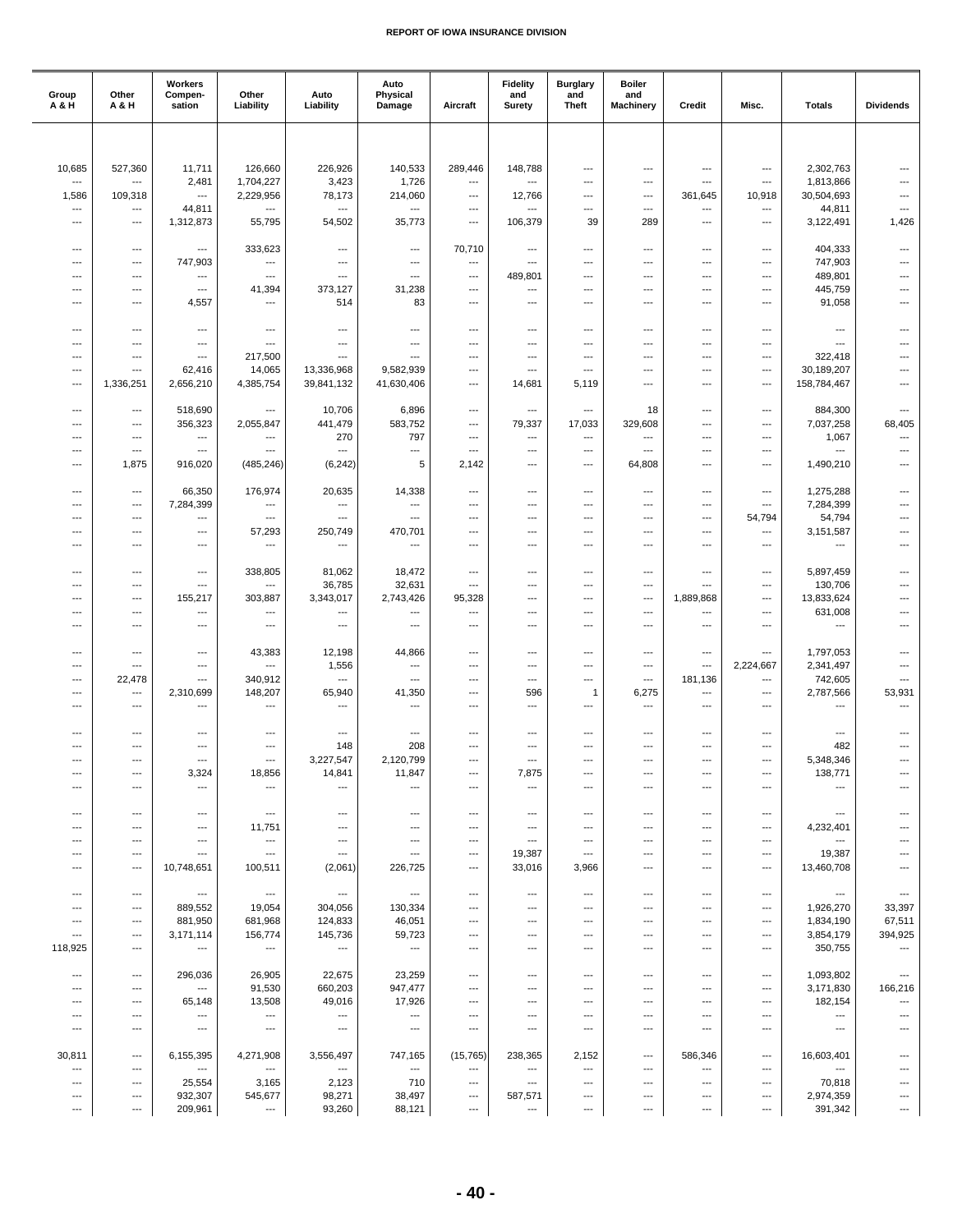| <b>Name of Company</b>                                                               | Fire                            | Allied<br>Lines           | Farm<br>Owners           | Home<br>Owners | Commercial       | Ocean<br>Marine | Inland<br>Marine | <b>Financial</b><br>Guaranty                         | <b>Medical</b>           | Malpractice   Earthquake |
|--------------------------------------------------------------------------------------|---------------------------------|---------------------------|--------------------------|----------------|------------------|-----------------|------------------|------------------------------------------------------|--------------------------|--------------------------|
| Non-Iowa Casualty Companies                                                          |                                 |                           |                          |                |                  |                 |                  |                                                      |                          |                          |
| Arrowood Indemnity Company                                                           | ---                             | ---                       | ---                      | ---            | ---              | ---             | ---              | ---                                                  | ---                      |                          |
| Artisan and Truckers Casualty Company                                                | ---                             | ---                       | ---                      | ---            | ---              | ---             | ---              | ---                                                  | ---                      | ---                      |
| Ashmere Insurance Company                                                            | ---                             | ---                       | ---                      | ---            | ---              | ---             | ---              | $---$                                                | $\overline{a}$           | ---                      |
| Aspen American Insurance Company                                                     | 17,696                          | 4,954,006                 | ---                      | ---            | 35,472           | ---             | 164,758          | $\overline{\phantom{a}}$                             | 21,332                   |                          |
| Associated Indemnity Corporation                                                     | ---                             | ---                       | 27,608                   | ---            | 22,510           | ---             | ---              | ---                                                  | ---                      |                          |
|                                                                                      |                                 |                           |                          |                |                  |                 |                  |                                                      |                          |                          |
| Association Casualty Insurance Company                                               | $---$                           | ---                       | ---                      | ---            | 31,191           | ---             | ---              | ---                                                  | ---                      | ---                      |
| Assured Guaranty Corp.                                                               | $\overline{a}$                  | ---                       | ---                      | ---            | ---              | ---             | ---              | $\overline{\phantom{a}}$                             | $\overline{a}$           | ---                      |
| Assured Guaranty Municipal Corp.                                                     | ---<br>---                      | ---<br>---                | ---<br>---               | ---<br>---     | ---<br>$---$     | ---<br>---      | ---<br>---       | 77,169<br>---                                        | ---<br>---               | ---                      |
| Atain Insurance Company<br>Atlanta International Insurance Company                   | ---                             | ---                       | ---                      | ---            | $---$            | ---             | ---              | $---$                                                | $---$                    |                          |
|                                                                                      |                                 |                           |                          |                |                  |                 |                  |                                                      |                          |                          |
| Atlantic Specialty Insurance Company                                                 | 18,493                          | 35,764                    | ---                      | ---            | 218,034          | 208,159         | 645,330          | ---                                                  | ---                      | 145                      |
| Atlantic States Insurance Company                                                    | ---                             | ---                       | ---                      | ---            | ---              | ---             | ---              | $---$                                                | $---$                    | ---                      |
| Atradius Trade Credit Insurance, Inc.                                                | $\overline{a}$                  | ---                       | ---                      | ---            | $\overline{a}$   | ---             | ---              | $\overline{\phantom{a}}$                             | ---                      | ---                      |
| Austin Mutual Insurance Company                                                      | 423,306                         | 563,348                   | ---                      | ---            | ---              | ---             | 167,874          | $\overline{\phantom{a}}$                             | ---                      | 7,112                    |
| Auto Club Group Insurance Company                                                    | ---                             | ---                       | ---                      | ---            | ---              | ---             | ---              | ---                                                  | ---                      | $\overline{\phantom{a}}$ |
|                                                                                      |                                 |                           |                          |                |                  |                 |                  |                                                      |                          |                          |
| Auto Club Property-Casualty Insurance Co                                             | ---                             | ---                       | ---                      | ---            | ---              | $---$           | ---              | $---$                                                | $---$                    | ---                      |
| Automobile Ins Company of Hartford Conn.                                             | 97,034                          | 67,053                    | ---                      | 23,485         | ---              | 717             | 15               | ---                                                  | ---                      | 221                      |
| Auto-Owners Insurance Company                                                        | 7,404,332                       | 2,110,644                 | 5,578,814                | 28,411,197     | 8.331.866        | ---             | 2,408,539        | ---                                                  | ---                      | 113,045                  |
| <b>AVEMCO Insurance Company</b>                                                      | ---                             | ---                       | ---                      | ---            | ---              | ---             | 22,329           | ---                                                  | ---                      | ---                      |
| AXA Art Insurance Corporation                                                        | ---                             | ---                       | ---                      | ---            | $---$            | ---             | ---              | $---$                                                | $---$                    | ---                      |
|                                                                                      |                                 |                           |                          |                |                  |                 |                  |                                                      |                          |                          |
| AXA Insurance Company                                                                | 512,021<br>259,013              | 230,241                   | ---                      | ---<br>---     | ---              | 3,593<br>39,883 | 292,027          | $\overline{\phantom{a}}$<br>$\overline{\phantom{a}}$ | ---<br>---               | ---<br>7,077             |
| AXIS Insurance Company<br>AXIS Reinsurance Company                                   | (161)                           | 142,002<br>$\overline{a}$ | ---<br>---               | ---            | ---<br>$---$     | ---             | 198,064<br>---   | $---$                                                | $---$                    | ---                      |
| Badger Mutual Insurance Company                                                      | 3,426                           | 1,858                     | ---                      | 304,426        | 630,483          | ---             | ---              | $---$                                                | $---$                    | ---                      |
| Balboa Insurance Company                                                             | ---                             | ---                       | ---                      | ---            | ---              | ---             | ---              | ---                                                  | ---                      |                          |
|                                                                                      |                                 |                           |                          |                |                  |                 |                  |                                                      |                          |                          |
| Bankers Insurance Company                                                            | $\overline{\phantom{a}}$        | 12,273                    | ---                      | ---            | ---              | ---             | ---              | ---                                                  | $\overline{\phantom{a}}$ | ---                      |
| Bankers Standard Insurance Company                                                   | $---$                           | 917                       | ---                      | 57,309         | $---$            | ---             | 29,860           | $---$                                                | $---$                    | 1,807                    |
| Bar Plan Mutual Insurance Company                                                    | ---                             | ---                       | ---                      | ---            | ---              | ---             | ---              | $\overline{\phantom{a}}$                             | ---                      | ---                      |
| <b>BCS Insurance Company</b>                                                         | ---                             | ---                       | ---                      | ---            | 1,082,961        | ---             | 90,691           | $\overline{\phantom{a}}$                             | ---                      |                          |
| Bearing Midwest Casualty Company                                                     | ---                             | ---                       | ---                      | ---            | ---              | ---             | ---              | $---$                                                | $---$                    | ---                      |
|                                                                                      |                                 |                           |                          |                |                  |                 |                  |                                                      |                          |                          |
| Beazley Insurance Company, Inc.                                                      | ---                             | ---                       | ---                      | ---            | $---$            | 5,500           | 28,620           | ---                                                  | 11,362                   | ---                      |
| Bedivere Insurance Company                                                           | ---                             | ---                       | ---                      | ---            | ---              | ---             | ---              | $\overline{\phantom{a}}$                             | ---                      |                          |
| Benchmark Insurance Company                                                          | ---                             | ---                       | ---                      | ---            | $---$            | ---             | ---              | $---$                                                | ---                      | ---                      |
| Berkley Insurance Company                                                            | ---                             | ---                       | ---                      | ---            | $---$            | ---             | ---              | ---                                                  | $---$                    | ---                      |
| Berkley Regional Insurance Company                                                   | $\overline{\phantom{a}}$        | ---                       | ---                      | ---            | 392,792          | ---             | ---              | $\overline{\phantom{a}}$                             | ---                      | ---                      |
| Berkshire Hathaway Assurance Corporation                                             | ---                             | ---                       | ---                      | ---            | $---$            | $\overline{a}$  | ---              | $---$                                                | $---$                    | ---                      |
| Berkshire Hathaway Direct Insurance Company                                          | $\overline{a}$                  | ---                       | $---$                    | ---            | 275              | ---             | ---              | ---                                                  | ---                      | ---                      |
| Berkshire Hathaway Homestate Insurance Co                                            | 185,296                         | 178,537                   | ---                      | ---            | 688,197          | ---             | 43,829           | $\overline{\phantom{a}}$                             | ---                      |                          |
| Berkshire Hathaway Specialty Insurance Co                                            |                                 |                           | ---                      | ---            | 69,768           | 4,992           | 255,682          | $\overline{\phantom{a}}$                             | 1,809                    |                          |
| <b>BITCO General Insurance Corporation</b>                                           | 9,949                           | 17,313                    | ---                      | ---            | 1,206,741        | ---             | 581,961          | $\overline{\phantom{a}}$                             | ---                      | ---                      |
|                                                                                      |                                 |                           |                          |                |                  |                 |                  |                                                      |                          |                          |
| <b>BITCO National Insurance Company</b>                                              | ---                             | ---                       | $---$                    | ---            | 782,510          | ---             | 472,719          | $\qquad \qquad -$                                    | $\overline{\phantom{a}}$ | ---                      |
| <b>BlueShore Insurance Company</b>                                                   | ---                             | ---                       | ---                      | ---            | ---              | ---             | ---              | $\overline{\phantom{a}}$                             | ---                      | ---<br>---               |
| <b>BrickStreet Mutual Insurance Company</b><br><b>Bristol West Insurance Company</b> | ---<br>$\overline{\phantom{a}}$ | ---<br>---                | ---<br>---               | ---<br>---     | ---<br>---       | ---<br>---      | ---<br>---       | ---<br>$\qquad \qquad -$                             | ---<br>---               | ---                      |
| Brotherhood Mutual Insurance Company                                                 | ---                             | ---                       | ---                      | ---            | 4,489,977        | ---             | ---              | ---                                                  | ---                      | ---                      |
|                                                                                      |                                 |                           |                          |                |                  |                 |                  |                                                      |                          |                          |
| Buckeye State Mutual Insurance Company                                               | ---                             | ---                       | ---                      | ---            | ---              | ---             | ---              | ---                                                  | ---                      | ---                      |
| Build America Mutual Assurance Company                                               | ---                             | ---                       | ---                      | ---            | $---$            | $---$           | ---              | 169,392                                              | $---$                    | ---                      |
| California Casualty & Fire Insurance Company                                         | ---                             | ---                       | $---$                    | ---            | ---              | $---$           | ---              | $\qquad \qquad -$                                    | $\cdots$                 | ---                      |
| California Casualty General Ins Co of OR                                             | ---                             | ---                       | ---                      | 369,234        | ---              | ---             | 2,388            | $---$                                                | ---                      | ---                      |
| California Casualty Insurance Company                                                | ---                             | ---                       | ---                      | ---            | ---              | ---             | ---              | ---                                                  | ---                      |                          |
|                                                                                      |                                 |                           |                          |                |                  |                 |                  |                                                      |                          |                          |
| California Insurance Company                                                         | $\overline{\phantom{a}}$        | ---                       | $\overline{\phantom{a}}$ | ---            | $\overline{a}$   | $---$           | ---              | $\qquad \qquad -$                                    | ---                      | ---                      |
| Cameron Mutual Insurance Company                                                     | 100,243                         | 113,981                   | 537,419                  | 1,549,006      | 633,877          | ---             | 31,081           | $\overline{\phantom{a}}$                             | ---                      | ---                      |
| Cameron National Insurance Company                                                   | (1, 467)                        | (1,764)                   | (1, 190)                 | (732)          | (415)            | ---             | 252              | $\overline{\phantom{a}}$                             | ---                      | ---                      |
| <b>CAMICO Mutual Insurance Company</b>                                               | ---                             | ---                       | ---                      | ---            | ---              | ---             | ---              | $---$                                                | ---                      | ---                      |
| CampMed Casualty & Indemnity Company, Inc.                                           | ---                             | $\overline{a}$            | $\overline{\phantom{a}}$ | ---            | $\overline{a}$   | $---$           | ---              | $\qquad \qquad -$                                    | $---$                    | ---                      |
|                                                                                      |                                 |                           |                          |                |                  |                 |                  |                                                      |                          |                          |
| Canal Insurance Company                                                              | ---                             | ---                       | ---<br>---               | ---<br>---     | ---              | ---<br>---      | 66,589           | ---<br>---                                           | ---                      | ---<br>---               |
| Capitol Indemnity Corporation<br>Capson Physicians Insurance Company                 | 2<br>---                        | 25<br>---                 | ---                      | ---            | 362,777<br>$---$ | $---$           | 6,329<br>---     | ---                                                  | 6,709<br>8,675           | ---                      |
| Caterpillar Insurance Company                                                        | ---                             | ---                       | ---                      | ---            | $---$            | ---             | 3,161            | ---                                                  | ---                      | ---                      |
| Catlin Indemnity Company                                                             | $\overline{a}$                  | $\overline{a}$            | $\overline{a}$           | ---            | ---              | ---             | 680,430          | $\overline{\phantom{a}}$                             | $\overline{a}$           | ---                      |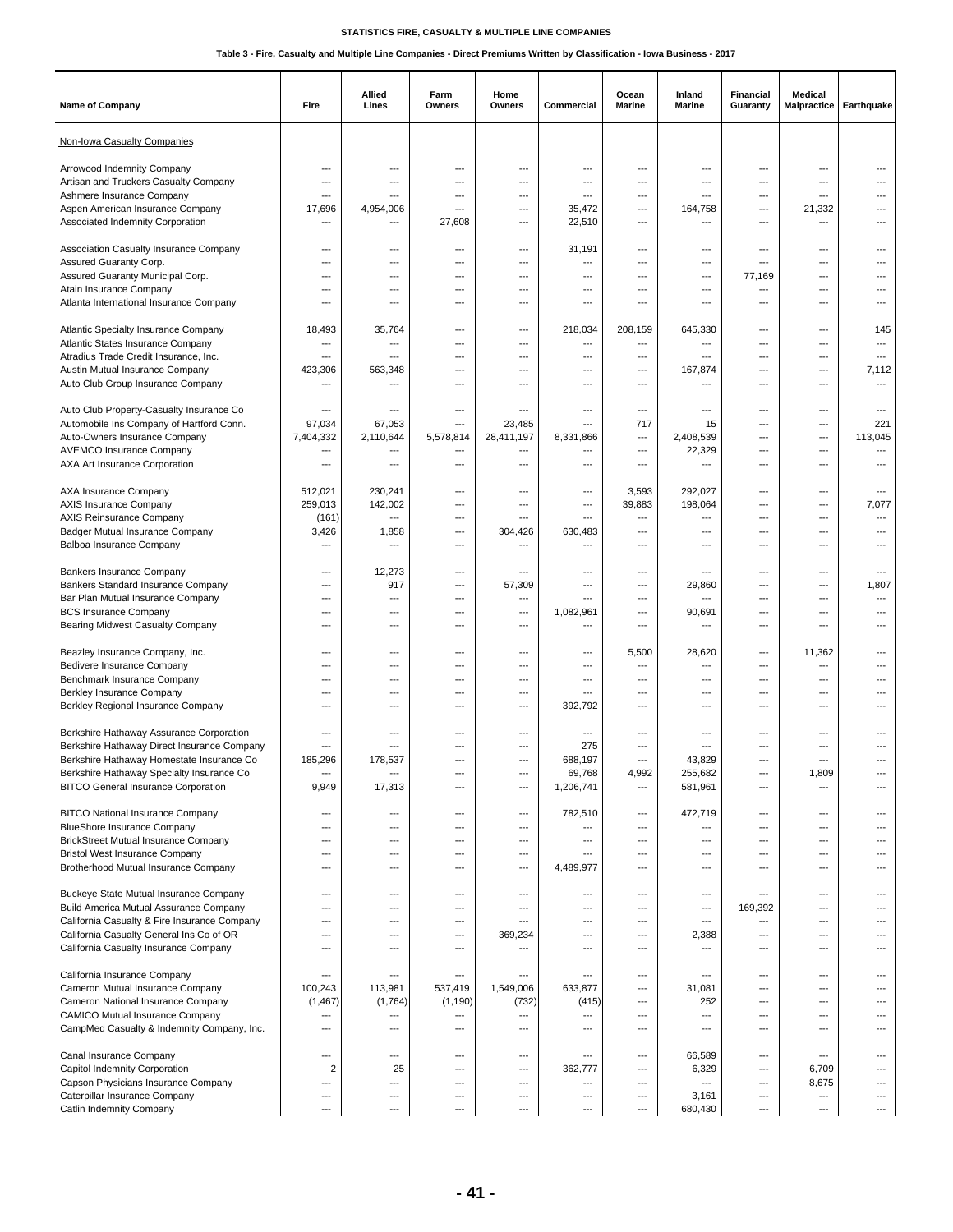| Group<br>A & H        | Other<br>A & H                | Workers<br>Compen-<br>sation                         | Other<br>Liability                    | Auto<br>Liability                                    | Auto<br>Physical<br>Damage                           | Aircraft                             | <b>Fidelity</b><br>and<br>Surety | <b>Burglary</b><br>and<br><b>Theft</b> | <b>Boiler</b><br>and<br><b>Machinery</b> | Credit                          | Misc.                    | <b>Totals</b>                       | <b>Dividends</b>                |
|-----------------------|-------------------------------|------------------------------------------------------|---------------------------------------|------------------------------------------------------|------------------------------------------------------|--------------------------------------|----------------------------------|----------------------------------------|------------------------------------------|---------------------------------|--------------------------|-------------------------------------|---------------------------------|
|                       |                               |                                                      |                                       |                                                      |                                                      |                                      |                                  |                                        |                                          |                                 |                          |                                     |                                 |
|                       |                               |                                                      |                                       |                                                      |                                                      |                                      |                                  |                                        |                                          |                                 |                          |                                     |                                 |
| ---                   | ---                           | ---                                                  | ---                                   | ---                                                  | ---                                                  | ---                                  | ---                              | ---                                    | ---                                      | ---                             | $---$                    | $\overline{a}$                      | $---$                           |
| ---<br>---            | ---<br>---                    | $\overline{\phantom{a}}$<br>$\hspace{0.05cm} \ldots$ | $\overline{\phantom{a}}$<br>---       | $---$<br>---                                         | ---<br>$\hspace{0.05cm} \ldots$                      | ---<br>---                           | ---<br>---                       | ---<br>---                             | ---<br>---                               | ---<br>---                      | ---<br>---               | ---<br>---                          |                                 |
| ---                   | $---$                         | $\cdots$                                             | 490,306                               | ---                                                  | ---                                                  | ---                                  | 50,798                           | ---                                    | ---                                      | ---                             | ---                      | 5,734,368                           | ---                             |
| ---                   | ---                           | 13,735                                               | $\hspace{0.05cm} \ldots$              | 3,410                                                | 1,306                                                | $\overline{\phantom{a}}$             | $\overline{a}$                   | ---                                    | ---                                      | $---$                           | ---                      | 68,569                              | $\overline{\phantom{a}}$        |
|                       |                               |                                                      |                                       |                                                      |                                                      |                                      |                                  |                                        |                                          |                                 |                          |                                     |                                 |
| ---                   | ---                           | $\hspace{0.05cm} \ldots$                             | 186                                   | 8,922                                                | 4,361                                                | ---                                  | ---                              | ---                                    | ---                                      | ---                             | ---                      | 44,660                              | ---                             |
| ---                   | ---                           | ---                                                  | $\hspace{0.05cm} \ldots$              | $\hspace{0.05cm} \ldots$                             | $\hspace{0.05cm} \ldots$                             | ---                                  | ---                              | ---                                    | ---                                      | ---                             | ---                      | ---                                 |                                 |
| ---<br>---            | $\cdots$<br>---               | $---$<br>$\overline{\phantom{a}}$                    | $\overline{a}$<br>2,685               | ---<br>---                                           | $---$<br>$\overline{\phantom{a}}$                    | ---<br>---                           | $---$<br>---                     | ---<br>---                             | ---<br>---                               | ---<br>---                      | ---<br>---               | 77,169<br>2,685                     | ---<br>---                      |
| 549,403               | ---                           | $\hspace{0.05cm} \ldots$                             | ---                                   | ---                                                  | $\hspace{0.05cm} \ldots$                             | ---                                  | ---                              | ---                                    | ---                                      | ---                             | ---                      | 549,403                             | ---                             |
|                       |                               |                                                      |                                       |                                                      |                                                      |                                      |                                  |                                        |                                          |                                 |                          |                                     |                                 |
| ---                   | $\cdots$                      | 235,882                                              | 2,393,148                             | 163,158                                              | 70,084                                               | $---$                                | 280,893                          | 18,812                                 | 22,749                                   | 168,117                         | ---                      | 4,478,768                           | $\overline{\phantom{a}}$        |
| ---                   | ---                           | 3,565,288                                            | $\hspace{0.05cm} \ldots$              | $\hspace{0.05cm} \ldots$                             | ---                                                  | $\hspace{0.05cm} \ldots$             | ---                              | ---                                    | ---                                      | ---                             | ---                      | 3,565,288                           | 125,487                         |
| ---<br>---            | ---<br>---                    | ---<br>---                                           | ---<br>1,071,355                      | $\hspace{0.05cm} \ldots$<br>289,582                  | $\hspace{0.05cm} \ldots$<br>108,133                  | ---<br>---                           | ---<br>---                       | ---<br>16,177                          | ---<br>28,399                            | (458)<br>$---$                  | ---<br>---               | (458)<br>2,675,286                  | ---<br>$\hspace{0.05cm} \ldots$ |
| ---                   | $\cdots$                      | $\hspace{0.05cm} \ldots$                             | $\overline{a}$                        | 2,431,957                                            | 2,811,290                                            | ---                                  | ---                              | $\overline{a}$                         | $\overline{\phantom{a}}$                 | ---                             | ---                      | 5,243,246                           | ---                             |
|                       |                               |                                                      |                                       |                                                      |                                                      |                                      |                                  |                                        |                                          |                                 |                          |                                     |                                 |
| ---                   | ---                           | ---                                                  | $\hspace{0.05cm} \ldots$              | $\hspace{0.05cm} \ldots$                             | $\hspace{0.05cm} \ldots$                             | ---                                  | ---                              | ---                                    | ---                                      | ---                             | ---                      | $\hspace{0.05cm} \ldots$            | ---                             |
| ---                   | $---$                         | $\cdots$                                             | 191,064                               | ---                                                  | $---$                                                | $\cdots$                             | ---                              | $---$                                  | $---$                                    | ---                             | $---$                    | 379,589                             | ---                             |
| $---$                 | ---                           | 7,374,848                                            | 4,220,773                             | 5,323,252                                            | 5,126,642                                            | $\overline{\phantom{a}}$             | 270,888                          | 2,267                                  | ---                                      | ---                             | $---$                    | 76,677,107                          | $---$                           |
| ---<br>---            | ---<br>---                    | $\cdots$                                             | 26,613<br>$\hspace{0.05cm} \ldots$    | ---<br>$\overline{\phantom{a}}$                      | $---$<br>---                                         | 235,464<br>$\hspace{0.05cm} \ldots$  | ---<br>---                       | $\overline{a}$<br>---                  | ---<br>---                               | ---<br>---                      | ---<br>---               | 284,406<br>$\hspace{0.05cm} \ldots$ | ---<br>---                      |
|                       |                               | $\hspace{0.05cm} \ldots$                             |                                       |                                                      |                                                      |                                      |                                  |                                        |                                          |                                 |                          |                                     |                                 |
| ---                   | ---                           | $\hspace{0.05cm} \ldots$                             | 446,697                               | $\overline{\phantom{a}}$                             | $\hspace{0.05cm} \ldots$                             | 46,048                               | ---                              | ---                                    | ---                                      | ---                             | ---                      | 1,530,627                           | $\overline{\phantom{a}}$        |
| 562,455               | $\cdots$                      | $\cdots$                                             | 3,049,027                             | 77,146                                               | 42,971                                               | $---$                                | 35,102                           | ---                                    | 27,035                                   | $---$                           | ---                      | 4,439,775                           | ---                             |
| ---                   | ---                           | $\overline{\phantom{a}}$                             | 33,819                                | $\hspace{0.05cm} \ldots$                             | $\hspace{0.05cm} \ldots$                             | ---                                  | ---                              | ---                                    | ---                                      | ---                             | ---                      | 33,659                              | ---                             |
| ---                   | ---                           | 140,175                                              | 308                                   | 219,219                                              | 249,105                                              | ---                                  | ---                              | ---                                    | ---                                      | ---                             | ---                      | 1,549,000                           | ---                             |
| $---$                 | ---                           | $\cdots$                                             | $---$                                 | ---                                                  | (5,255)                                              | ---                                  | ---                              | ---                                    | $---$                                    | ---                             | $---$                    | (5,255)                             | $---$                           |
| ---                   | ---                           | $\hspace{0.05cm} \ldots$                             | 467                                   | $\hspace{0.05cm} \ldots$                             | $\hspace{0.05cm} \ldots$                             | $\hspace{0.05cm} \ldots$             | 47,025                           | ---                                    | ---                                      | ---                             | ---                      | 59,765                              | ---                             |
| ---                   | ---                           | 209,366                                              | 51,039                                | 8,061                                                | 20,827                                               | ---                                  | ---                              | ---                                    | 484                                      | ---                             | ---                      | 379,670                             | ---                             |
| ---                   | ---                           | $\hspace{0.05cm} \ldots$                             | $\hspace{0.05cm} \ldots$              | $\hspace{0.05cm} \ldots$                             | $\hspace{0.05cm} \ldots$                             | ---                                  | 568                              | ---                                    | $\overline{\phantom{a}}$                 | $---$                           | ---                      | 568                                 | ---                             |
| 1,317,037             | $\cdots$                      | $\overline{\phantom{a}}$                             | 186,864                               | ---                                                  | $---$                                                | ---                                  | $\overline{a}$                   | $\overline{a}$                         | ---                                      | ---                             | $---$                    | 2,677,554                           | ---                             |
| ---                   | ---                           | 529,797                                              | $\hspace{0.05cm} \ldots$              | ---                                                  | $\overline{\phantom{a}}$                             | ---                                  | ---                              | ---                                    | ---                                      | ---                             | ---                      | 529,797                             | ---                             |
| ---                   | ---                           | $\hspace{0.05cm} \ldots$                             | 854,919                               | $\overline{\phantom{a}}$                             | ---                                                  | $\cdots$                             | 43,093                           | ---                                    | ---                                      | ---                             | ---                      | 943,494                             | $---$                           |
| ---                   | $\cdots$                      | $\cdots$                                             | $\overline{a}$                        | $\overline{\phantom{a}}$                             | $---$                                                | $---$                                | ---                              | ---                                    | ---                                      | ---                             | ---                      | $\overline{\phantom{a}}$            | ---                             |
| ---                   | ---                           | 117,239                                              | 164,674                               | (18, 766)                                            | (7, 143)                                             | $\hspace{0.05cm} \ldots$             | ---                              | ---                                    | ---                                      | ---                             | ---                      | 256,004                             | ---                             |
| ---                   | ---                           | ---                                                  | 1,038,590                             | $\hspace{0.05cm} \ldots$                             | $\hspace{0.05cm} \ldots$                             | ---                                  | 427,077                          | ---                                    | ---                                      | ---                             | ---                      | 1,465,667                           | ---                             |
| ---                   | ---                           | 919,364                                              | 52,517                                | 83,575                                               | 66,154                                               | $\cdots$                             | 153,441                          | ---                                    | 7,661                                    | ---                             | ---                      | 1,675,504                           | ---                             |
| ---                   | $---$                         | $\hspace{0.05cm} \ldots$                             | ---                                   | $\overline{\phantom{a}}$                             | $\overline{\phantom{a}}$                             | ---                                  | ---                              | ---                                    | ---                                      | $---$                           | ---                      | ---                                 | ---                             |
| ---                   | ---                           | 737                                                  | 200                                   | ---                                                  | $\hspace{0.05cm} \ldots$                             | ---                                  | ---                              | ---                                    | ---                                      | ---                             | ---                      | 1,212                               |                                 |
| $---$                 | ---                           | 2,689,090                                            | 3,767                                 | 851,983                                              | 187,030                                              | $\cdots$                             | ---                              | $---$                                  | ---                                      | $---$                           | $---$                    | 4,827,729                           | ---                             |
| ---                   | $\qquad \qquad \cdots$        | $\hspace{0.05cm} \ldots$                             | 2,450,558                             | 24,963                                               | 8,265                                                | ---                                  | 120,172                          | $\overline{\phantom{a}}$               | $\overline{\phantom{a}}$                 | $---$                           | $\hspace{0.05cm} \ldots$ | 2,936,209                           |                                 |
| $\overline{a}$        | $\overline{\phantom{a}}$      | 5,918,687                                            | 490,260                               | 911,113                                              | 522,822                                              | $---$                                | ---                              | 100                                    | ---                                      | ---                             | $\overline{\phantom{a}}$ | 9,658,946                           | 615,168                         |
|                       |                               |                                                      |                                       |                                                      |                                                      |                                      |                                  | $\overline{a}$                         |                                          |                                 |                          | 3,341,641                           | 360,929                         |
| ---<br>---            | ---<br>$\qquad \qquad \cdots$ | 1,755,762<br>$\hspace{0.05cm} \ldots$                | $\hspace{0.05cm} \ldots$<br>$---$     | 210,042<br>$\hspace{0.05cm} \cdots$                  | 120,608<br>---                                       | $\hspace{0.05cm} \ldots$<br>$---$    | ---<br>---                       | $\overline{\phantom{a}}$               | ---<br>$---$                             | ---<br>$\overline{\phantom{a}}$ | ---<br>---               | $\hspace{0.05cm} \ldots$            | ---                             |
| ---                   | $\qquad \qquad \cdots$        | 3,724                                                | $\overline{a}$                        | $\overline{\phantom{a}}$                             | $\hspace{0.05cm} \ldots$                             | ---                                  | ---                              | $\overline{\phantom{a}}$               | ---                                      | $---$                           | ---                      | 3,724                               | $\overline{\phantom{a}}$        |
| ---                   | ---                           | $\hspace{0.05cm} \ldots$                             | $\hspace{0.05cm} \ldots$              | 2,052,252                                            | 887,867                                              | ---                                  | ---                              | ---                                    | ---                                      | ---                             | ---                      | 2,940,119                           | ---                             |
| ---                   | ---                           | 1,233,842                                            | 196,792                               | 193,061                                              | 114,764                                              | ---                                  | ---                              | ---                                    | 313,905                                  | ---                             | ---                      | 6,542,342                           |                                 |
|                       |                               |                                                      |                                       |                                                      |                                                      |                                      |                                  |                                        |                                          |                                 |                          |                                     |                                 |
| ---<br>$\overline{a}$ | $\hspace{0.05cm} \ldots$      | $---$                                                | $---$                                 | $\hspace{0.05cm} \ldots$                             | $---$                                                | $---$                                | $\overline{\phantom{a}}$         | ---                                    | $\overline{\phantom{a}}$                 | ---                             | $---$                    | $\hspace{0.05cm} \ldots$            | $\overline{\phantom{a}}$        |
| ---                   | ---<br>---                    | $\hspace{0.05cm} \ldots$<br>$\hspace{0.05cm} \ldots$ | ---<br>---                            | $\hspace{0.05cm} \ldots$<br>$\hspace{0.05cm} \ldots$ | $\hspace{0.05cm} \ldots$<br>$\hspace{0.05cm} \ldots$ | ---<br>---                           | ---<br>---                       | ---<br>---                             | ---<br>---                               | ---<br>---                      | ---<br>---               | 169,392<br>---                      |                                 |
| ---                   | ---                           | $\cdots$                                             | $---$                                 | 386,343                                              | 540,644                                              | $---$                                | ---                              | $\overline{a}$                         | ---                                      | $---$                           | ---                      | 1,298,609                           |                                 |
| ---                   | $\cdots$                      | $\hspace{0.05cm} \ldots$                             | $---$                                 | $\hspace{0.05cm} \cdots$                             | $---$                                                | ---                                  | ---                              | $\overline{\phantom{a}}$               | $---$                                    | $\overline{\phantom{a}}$        | ---                      | $\overline{\phantom{a}}$            | ---                             |
|                       |                               |                                                      |                                       |                                                      |                                                      |                                      |                                  |                                        |                                          |                                 |                          |                                     |                                 |
| ---                   | $\overline{a}$                | $\hspace{0.05cm} \ldots$                             | $\hspace{0.05cm} \ldots$              | $\hspace{0.05cm} \ldots$                             | $\hspace{0.05cm} \ldots$                             | ---                                  | ---                              | $\overline{a}$                         | ---                                      | $---$                           | ---                      | ---                                 |                                 |
| $---$<br>---          | $---$<br>---                  | $---$<br>$\hspace{0.05cm} \ldots$                    | 140,121                               | 742,322<br>419,192                                   | 808,469<br>458,064                                   | $\overline{\phantom{a}}$<br>$---$    | $---$<br>---                     | $---$<br>$\overline{a}$                | $---$<br>---                             | $\overline{a}$<br>---           | $---$<br>---             | 4,656,519<br>870,203                | ---<br>---                      |
| ---                   | ---                           | $\hspace{0.05cm} \ldots$                             | (1,737)<br>70,608                     | $\hspace{0.05cm} \ldots$                             | $\hspace{0.05cm} \ldots$                             | $\hspace{0.05cm} \ldots$             | ---                              | ---                                    | ---                                      | ---                             | ---                      | 70,608                              | ---                             |
| ---                   | ---                           | $\hspace{0.05cm} \ldots$                             | $\hspace{0.05cm} \ldots$              | $\hspace{0.05cm} \cdots$                             | $\hspace{0.05cm} \ldots$                             | ---                                  | ---                              | ---                                    | ---                                      | ---                             | ---                      | ---                                 | ---                             |
|                       |                               |                                                      |                                       |                                                      |                                                      |                                      |                                  |                                        |                                          |                                 |                          |                                     |                                 |
| ---                   | $\qquad \qquad \cdots$        | $---$                                                | 4,769                                 | 601,817                                              | 223,655                                              | ---                                  | $\overline{\phantom{a}}$         | $\overline{\phantom{a}}$               | ---                                      | $---$                           | $---$                    | 896,830                             | ---                             |
| ---                   | ---                           | $\hspace{0.05cm} \ldots$                             | 197,953                               | 10,350                                               | 7,287                                                | $\hspace{0.05cm} \ldots$             | 30,380                           | ---                                    | ---                                      | ---                             | ---                      | 621,812                             |                                 |
| ---<br>---            | $\overline{a}$<br>---         | $\hspace{0.05cm} \ldots$<br>$\cdots$                 | $\hspace{0.05cm} \ldots$<br>4,702,557 | $\hspace{0.05cm} \ldots$<br>$\hspace{0.05cm} \ldots$ | ---<br>---                                           | $\hspace{0.05cm} \ldots$<br>$\cdots$ | ---<br>---                       | ---<br>---                             | ---<br>---                               | ---<br>---                      | ---<br>---               | 8,675<br>4,705,718                  | ---                             |
| $\cdots$              | ---                           | ---                                                  | $---$                                 | $\hspace{0.05cm} \ldots$                             | $\hspace{0.05cm} \ldots$                             | $\hspace{0.05cm} \ldots$             | ---                              | $\hspace{0.05cm} \ldots$               | $---$                                    | $\overline{\phantom{a}}$        | $\cdots$                 | 680,430                             | ---                             |
|                       |                               |                                                      |                                       |                                                      |                                                      |                                      |                                  |                                        |                                          |                                 |                          |                                     |                                 |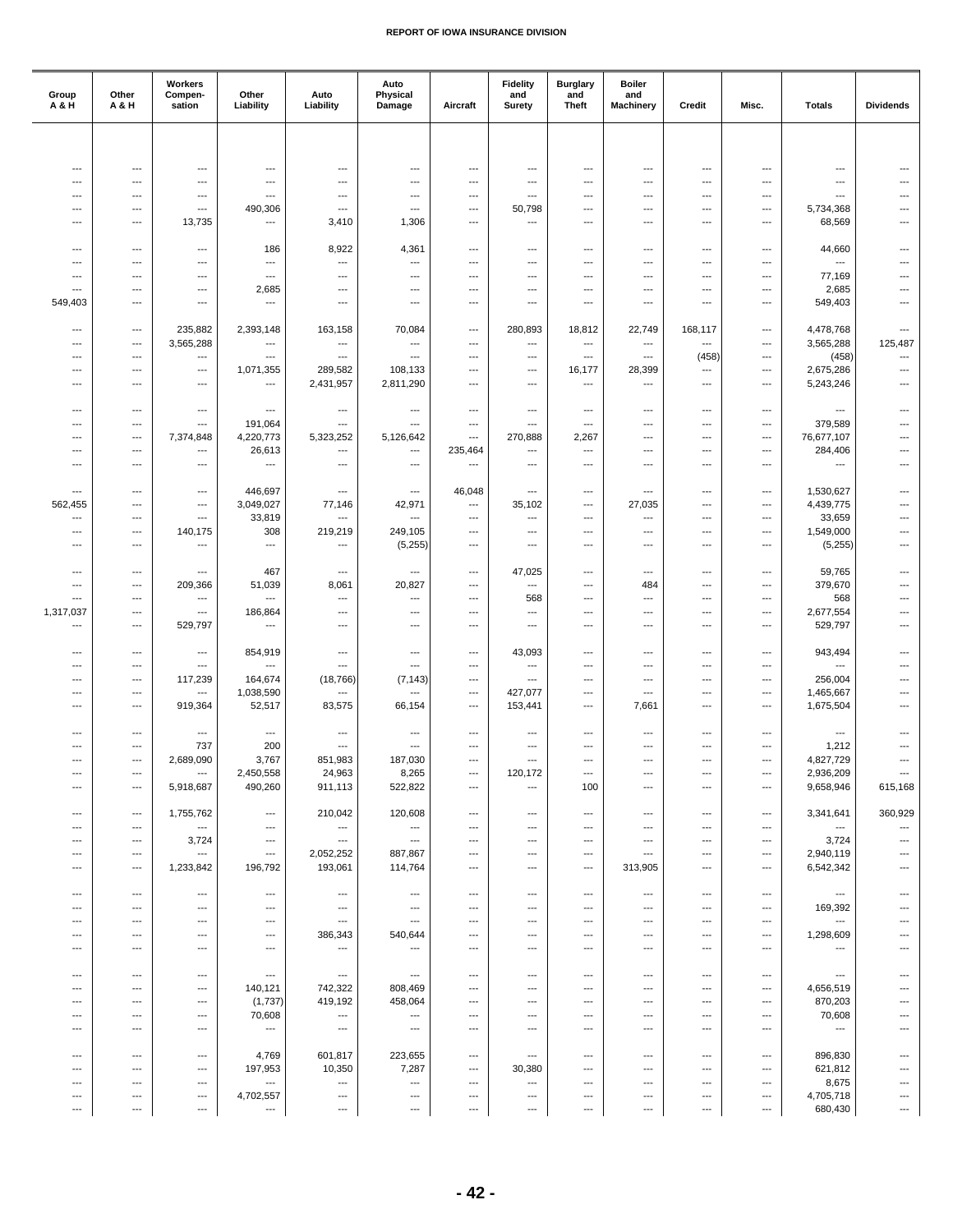| Name of Company                                                          | Fire                             | Allied<br>Lines                   | Farm<br>Owners                  | Home<br>Owners | Commercial                      | Ocean<br>Marine          | Inland<br>Marine | Financial<br>Guaranty                                | Medical<br>Malpractice   | Earthquake                      |
|--------------------------------------------------------------------------|----------------------------------|-----------------------------------|---------------------------------|----------------|---------------------------------|--------------------------|------------------|------------------------------------------------------|--------------------------|---------------------------------|
| Non-Iowa Casualty Companies                                              |                                  |                                   |                                 |                |                                 |                          |                  |                                                      |                          |                                 |
| Catlin Insurance Company, Inc.                                           | ---                              | $\overline{\phantom{a}}$          | ---                             | ---            | $\overline{\phantom{a}}$        | (12, 225)                | 24,143           | ---                                                  | ---                      | $\overline{\phantom{a}}$        |
| Celina Mutual Insurance Company                                          | 164.851                          | 308,490                           | 1,936,277                       | 497,721        | 1,753,528                       | ---                      | 132,666          | $\overline{\phantom{a}}$                             | $\overline{a}$           | 6,171                           |
| <b>Censtat Casualty Company</b>                                          | ---                              | ---                               | ---                             | ---            | ---                             | ---                      | ---              | ---                                                  | ---                      | ---                             |
| Central Mutual Insurance Company                                         | $---$                            | $---$                             | $\overline{\phantom{a}}$        | ---            | ---                             | $\qquad \qquad -$        | ---              | $---$                                                | ---                      | ---                             |
| Central States Indemnity Co. of Omaha                                    | $---$                            | ---                               | ---                             | ---            | $---$                           | $---$                    | 232,235          | ---                                                  | $---$                    | ---                             |
| Centre Insurance Company                                                 | ---                              | ---                               | ---                             | ---            | ---                             | ---                      | ---              | ---                                                  | ---                      |                                 |
| Century Indemnity Company                                                | ---                              | ---                               | ---                             | ---            | ---                             | ---                      | ---              | $---$                                                | ---                      | ---                             |
| Century-National Insurance Company                                       | ---                              | 2,655                             | ---                             | 7,240          | ---                             | ---                      | ---              | ---                                                  | $---$                    | ---                             |
| <b>CGB Insurance Company</b>                                             | $\overline{a}$                   | 31,323,544                        | ---                             | ---            | ---                             | ---                      | ---              | ---                                                  | ---                      | ---                             |
| Charter Oak Fire Insurance Company                                       | 155,352                          | 188,781                           | 155,861                         | ---            | 5,702,701                       | ---                      | 727,187          | $\overline{\phantom{a}}$                             | ---                      | 584                             |
| Cherokee Insurance Company                                               | ---                              | ---                               | ---                             | $\overline{a}$ | $\overline{\phantom{a}}$        | ---                      | ---              | ---                                                  | ---                      | ---                             |
| Chicago Insurance Company                                                | $\overline{a}$                   | ---                               | ---                             | ---            | ---                             | ---                      | ---              | ---                                                  | ---                      | ---                             |
| Chubb Indemnity Insurance Company                                        | ---                              | ---                               | ---                             | ---            | ---                             | ---                      | ---              | ---                                                  | ---                      |                                 |
| Chubb National Insurance Company                                         | ---                              | $---$                             | ---                             | ---            | $---$                           | $---$                    | 16,665           | $---$                                                | $---$                    | ---                             |
| Church Insurance Company                                                 | $---$                            | $---$                             | $\overline{\phantom{a}}$        | ---            | ---                             | ---                      | ---              | $---$                                                | $---$                    | ---                             |
|                                                                          |                                  |                                   |                                 |                |                                 |                          |                  |                                                      |                          |                                 |
| Church Mutual Insurance Company<br><b>CIM Insurance Corporation</b>      | ---<br>---                       | ---<br>$---$                      | ---<br>$\overline{\phantom{a}}$ | ---<br>---     | 4,556,824<br>---                | ---<br>$---$             | ---<br>$---$     | $\overline{\phantom{a}}$<br>$---$                    | 135,210<br>---           | ---<br>---                      |
| Cincinnati Casualty Company                                              | 73,866                           | 63,053                            | ---                             | ---            | 1,816,837                       | $---$                    | 8,630            | $---$                                                | 3,771                    | ---                             |
| Cincinnati Indemnity Company                                             | 255,738                          | 413,396                           | ---                             | $\overline{a}$ | 1,982,537                       | $\overline{\phantom{a}}$ | 170,941          | $\overline{\phantom{a}}$                             | 25,556                   | 1,067                           |
| Cincinnati Insurance Company                                             | 1,368,516                        | 1,941,911                         | $\overline{\phantom{a}}$        | 5,638,725      | 18,124,069                      | ---                      | 2,197,511        | $\overline{\phantom{a}}$                             | 415,877                  | 55,623                          |
|                                                                          |                                  |                                   |                                 |                |                                 |                          |                  |                                                      |                          |                                 |
| Citizens Insurance Company of America                                    | 1,628                            | 2,760                             | $\overline{\phantom{a}}$        | ---            | 174,734                         | $---$                    | 637              | $---$                                                | $---$                    | 795                             |
| City National Insurance Company<br>Clarendon National Insurance Company  | $\overline{a}$<br>$\overline{a}$ | ---<br>---                        | ---<br>---                      | ---<br>---     | ---<br>$\overline{\phantom{a}}$ | ---<br>---               | ---<br>---       | ---<br>$\overline{\phantom{a}}$                      | ---<br>$\overline{a}$    | $\overline{\phantom{a}}$<br>--- |
| Clear Blue Insurance Company                                             | ---                              | ---                               | ---                             |                | ---                             | ---                      | 8,583            | ---                                                  | ---                      |                                 |
| Clearwater Select Insurance Company                                      | ---                              | $---$                             | ---                             | ---            | ---                             | ---                      | ---              | $---$                                                | ---                      | ---                             |
|                                                                          |                                  |                                   |                                 |                |                                 |                          |                  |                                                      |                          |                                 |
| CM Select Insurance Company                                              | ---                              | ---                               | ---                             | ---            | ---                             | ---                      | ---              | $\overline{\phantom{a}}$                             | $\overline{a}$           |                                 |
| Coface North America Insurance Company                                   | $\overline{a}$                   | ---                               | ---                             | ---            | ---                             | ---                      | ---              | ---                                                  | ---                      |                                 |
| Coliseum Reinsurance Company                                             | ---                              | ---                               | $\overline{\phantom{a}}$<br>--- | ---            | $---$<br>$---$                  | $---$                    | $---$            | $---$                                                | $---$                    | ---                             |
| Colonial American Casualty & Surety Co<br><b>Colonial Surety Company</b> | ---<br>---                       | ---<br>---                        | ---                             | ---<br>---     | ---                             | ---<br>---               | ---<br>---       | ---<br>---                                           | ---<br>---               | ---                             |
|                                                                          |                                  |                                   |                                 |                |                                 |                          |                  |                                                      |                          |                                 |
| Colony Specialty Insurance Company                                       | $---$                            | ---                               | ---                             | ---            | ---                             | $---$                    | ---              | ---                                                  | $---$                    | ---                             |
| Columbia Insurance Company                                               | ---                              | ---                               | $\overline{\phantom{a}}$        | ---            | $\overline{\phantom{a}}$        | $---$                    | ---              | ---                                                  | $---$                    | ---                             |
| Columbia Mutual Insurance Company                                        | $\overline{a}$                   | ---                               | ---                             | ---            | 70,888                          | ---                      | ---              | ---                                                  | ---                      | ---                             |
| Columbia National Insurance Company                                      | 1,846                            | 4,015                             | ---<br>---                      | ---<br>---     | 3,480,473<br>$---$              | ---<br>---               | 27,045           | $\overline{\phantom{a}}$<br>$---$                    | $\overline{a}$<br>$---$  | ---                             |
| Commerce and Industry Insurance Company                                  | ---                              | ---                               |                                 |                |                                 |                          | 58,197           |                                                      |                          | ---                             |
| Commercial Casualty Insurance Company                                    | ---                              | ---                               | ---                             | ---            | $\overline{\phantom{a}}$        | ---                      | ---              | $\overline{\phantom{a}}$                             | $\overline{a}$           |                                 |
| Commonwealth Insurance Company of America                                | ---                              | ---                               | ---                             |                | ---                             | ---                      | ---              | ---                                                  | ---                      |                                 |
| Compass Insurance Company                                                | $---$                            | $---$                             | $\overline{\phantom{a}}$        | ---            | ---                             | ---                      | $---$            | ---                                                  | ---                      | ---                             |
| <b>Consolidated Insurance Company</b>                                    | ---                              | ---                               |                                 |                | ---                             | ---                      |                  | ---                                                  | ---                      | ---                             |
| <b>Constitution Insurance Company</b>                                    | ---                              | ---                               | ---                             | ---            | $---$                           | ---                      | ---              | ---                                                  | ---                      | ---                             |
| Consumers Insurance USA, Inc.                                            | ---                              | ---                               | ---                             | ---            | $\overline{a}$                  | ---                      | ---              | ---                                                  | ---                      | ---                             |
| <b>Continental Casualty Company</b>                                      | 312,121                          | 330,645                           | ---                             | ---            | 1,077,203                       | ---                      | 10,631,195       | $\qquad \qquad -$                                    | 662,039                  | 12,030                          |
| Continental Heritage Insurance Company                                   | $\overline{\phantom{a}}$         | ---                               | $\overline{\phantom{a}}$        | ---            | ---                             | $\overline{\phantom{a}}$ | ---              | ---                                                  | $\overline{a}$           | $\overline{\phantom{a}}$        |
| Continental Insurance Company                                            | 153                              | 51                                | ---                             | ---            | 424,243                         | 167,018                  | 16,358           | $\overline{\phantom{a}}$                             | $\overline{a}$           | ---                             |
| Contractors Bonding and Insurance Co                                     | ---                              | ---                               | ---                             | ---            | ---                             |                          | ---              | $\overline{\phantom{a}}$                             | ---                      | ---                             |
| <b>COPIC Insurance Company</b>                                           | $---$                            | $---$                             | $---$                           | $---$          | ---                             | $---$                    | ---              | ---                                                  | 1,140,083                | ---                             |
| CorePointe Insurance Company                                             | ---                              | ---                               | $\overline{\phantom{a}}$        | ---            | $\hspace{0.05cm} \ldots$        | ---                      | ---              | $\overline{\phantom{a}}$                             | ---                      | ---                             |
| Country Casualty Insurance Company                                       | ---                              | ---                               | ---                             | ---            | ---                             | ---                      | ---              | ---                                                  | $\overline{a}$           |                                 |
| Country Mutual Insurance Company                                         | 163,404                          | 109,009                           | 15,320                          | 9,728,803      | 2,405,190                       | ---                      | 157,278          | ---                                                  | ---                      | ---                             |
| Country Preferred Insurance Company                                      | $\overline{a}$                   | $\overline{\phantom{a}}$          | ---                             | ---            | $\overline{\phantom{a}}$        | ---                      | ---              | ---                                                  | ---                      |                                 |
|                                                                          |                                  |                                   |                                 |                |                                 |                          |                  |                                                      |                          |                                 |
| Courtesy Insurance Company                                               | $\overline{a}$<br>---            | ---                               | ---<br>---                      | ---            | $\hspace{0.05cm} \ldots$<br>--- | ---<br>$---$             | ---              | $\overline{\phantom{a}}$<br>$---$                    | ---<br>---               | ---<br>4,970                    |
| Crestbrook Insurance Company<br>Crum & Forster Indemnity Company         | ---                              | 1,045<br>$\overline{\phantom{a}}$ | ---                             | 164,154<br>--- | 177,736                         | $\qquad \qquad -$        | 26,349<br>---    | $\qquad \qquad -$                                    | $---$                    | $\cdots$                        |
| Dairyland Insurance Company                                              | ---                              | ---                               | ---                             | ---            | $\hspace{0.05cm} \ldots$        | ---                      | ---              | $\overline{\phantom{a}}$                             | ---                      | ---                             |
| Dealers Assurance Company                                                | ---                              | ---                               | ---                             | ---            | ---                             | ---                      | ---              | ---                                                  | ---                      | ---                             |
|                                                                          |                                  |                                   |                                 |                |                                 |                          |                  |                                                      |                          |                                 |
| Dentists Insurance Company                                               | $---$                            | $---$                             | $\overline{\phantom{a}}$        | ---            | ---                             | $---$                    | ---              | ---                                                  | $---$                    | ---                             |
| Developers Surety and Indemnity Co                                       | $\overline{a}$<br>---            | $\overline{\phantom{a}}$<br>---   | $\overline{\phantom{a}}$<br>--- | ---<br>---     | $\overline{\phantom{a}}$<br>--- | ---<br>---               | ---<br>---       | $\overline{\phantom{a}}$<br>$\overline{\phantom{a}}$ | $\overline{a}$<br>---    | ---<br>---                      |
| Diamond Insurance Company<br>Diamond State Insurance Company             | ---                              | $---$                             | ---                             | ---            | 320,851                         | ---                      | (487)            | $\qquad \qquad -$                                    | $\hspace{0.05cm} \ldots$ | ---                             |
| Direct National Insurance Company                                        | $---$                            | $---$                             | $\qquad \qquad -$               | ---            | $\overline{\phantom{a}}$        | $---$                    | ---              | $---$                                                | ---                      | ---                             |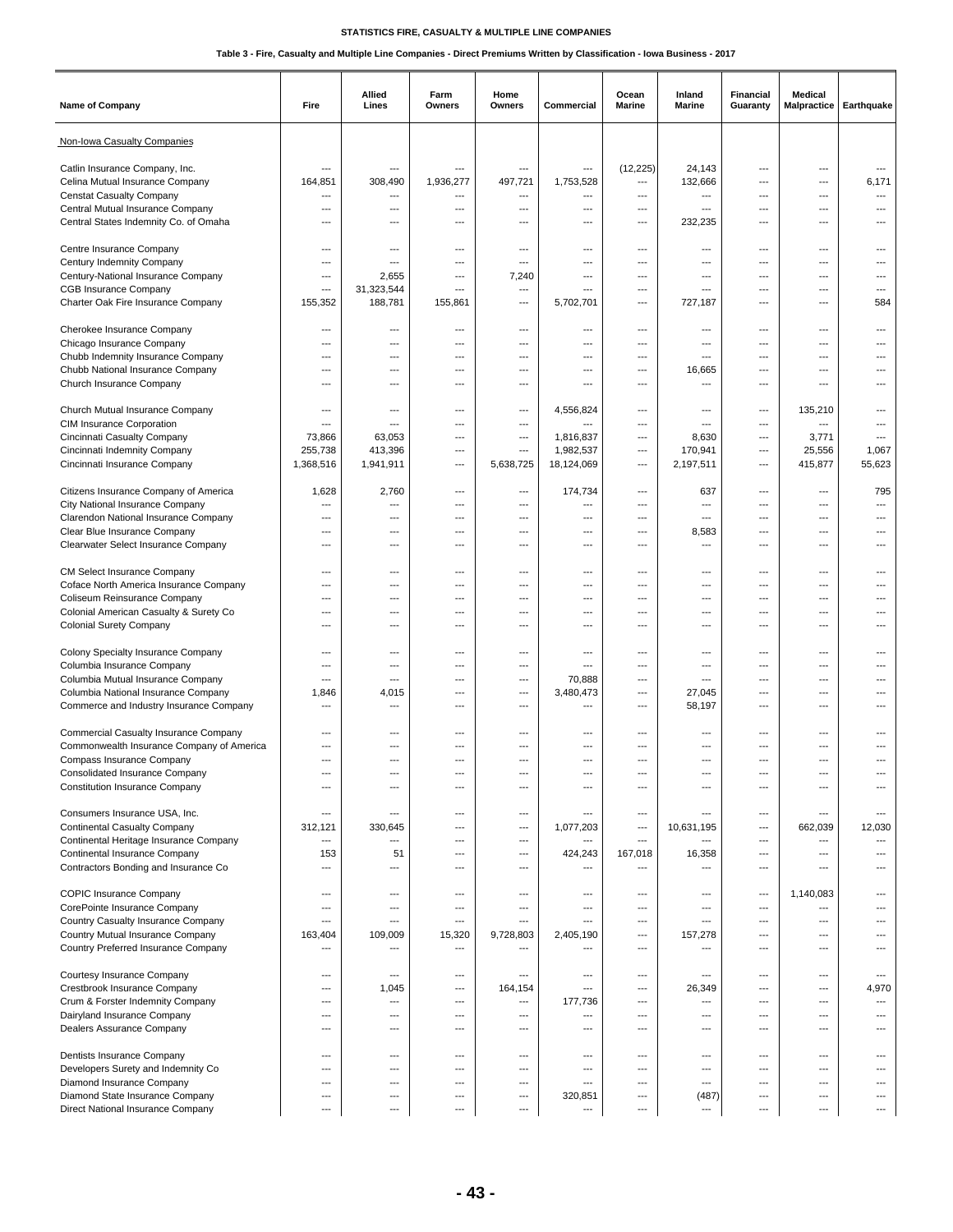| Group<br>A & H                        | Other<br>A & H                        | Workers<br>Compen-<br>sation               | Other<br>Liability       | Auto<br>Liability                   | Auto<br>Physical<br>Damage         | Aircraft                                             | <b>Fidelity</b><br>and<br>Surety    | <b>Burglary</b><br>and<br><b>Theft</b> | <b>Boiler</b><br>and<br><b>Machinery</b> | Credit                              | Misc.                         | <b>Totals</b>                         | <b>Dividends</b>                  |
|---------------------------------------|---------------------------------------|--------------------------------------------|--------------------------|-------------------------------------|------------------------------------|------------------------------------------------------|-------------------------------------|----------------------------------------|------------------------------------------|-------------------------------------|-------------------------------|---------------------------------------|-----------------------------------|
|                                       |                                       |                                            |                          |                                     |                                    |                                                      |                                     |                                        |                                          |                                     |                               |                                       |                                   |
|                                       |                                       |                                            |                          |                                     |                                    |                                                      |                                     |                                        |                                          |                                     |                               |                                       |                                   |
| 482,264                               | ---                                   | $\overline{a}$                             | (6, 837)                 | $\overline{\phantom{a}}$            | ---                                | 4,391                                                | ---                                 | $---$                                  | ---                                      | ---                                 | ---                           | 491,736                               | ---                               |
| ---                                   | ---                                   | 165,052                                    | 237,138<br>13,892        | 370,137                             | 333,047                            | ---                                                  | $\overline{\phantom{a}}$            | 759<br>$\overline{a}$                  | ---                                      | $\overline{\phantom{a}}$            | ---                           | 5,905,837<br>13,892                   | $\overline{\phantom{a}}$<br>---   |
| ---<br>$---$                          | ---<br>---                            | ---<br>---                                 | ---                      | ---<br>$---$                        | ---<br>---                         | ---<br>---                                           | ---<br>---                          | ---                                    | ---<br>---                               | $\overline{\phantom{a}}$<br>$---$   | ---<br>$---$                  | ---                                   | ---                               |
| 4,325                                 | 3,087,223                             | ---                                        | ---                      | $---$                               | ---                                | $\overline{\phantom{a}}$                             | ---                                 | $---$                                  | $---$                                    | ---                                 | 284,071                       | 3,607,854                             | $\overline{\phantom{a}}$          |
|                                       |                                       |                                            |                          |                                     |                                    |                                                      |                                     |                                        |                                          |                                     |                               |                                       |                                   |
| $\hspace{0.05cm} \ldots$              | $\overline{\phantom{a}}$              | ---                                        | ---                      | ---                                 | ---                                | ---                                                  | ---                                 | ---                                    | ---                                      | ---                                 | ---                           | ---                                   | ---                               |
| ---<br>---                            | ---<br>$\overline{a}$                 | ---<br>$---$                               | ---<br>---               | $---$<br>$---$                      | ---<br>97                          | ---<br>---                                           | ---<br>$---$                        | $---$<br>$---$                         | ---<br>$---$                             | $---$<br>$---$                      | $---$<br>---                  | $---$<br>9,992                        | ---<br>---                        |
| ---                                   | ---                                   | ---                                        | ---                      | $\overline{a}$                      | ---                                | ---                                                  | $\overline{\phantom{a}}$            | $\hspace{0.05cm} \ldots$               | $\overline{a}$                           | ---                                 | ---                           | 31,323,544                            | $\overline{\phantom{a}}$          |
| ---                                   | $\overline{\phantom{a}}$              | 2,386,910                                  | 942,286                  | 1,011,830                           | 560,631                            | ---                                                  | 6,082                               | 155                                    | 7,946                                    | ---                                 | ---                           | 11,846,306                            | 257,720                           |
|                                       |                                       |                                            |                          |                                     |                                    |                                                      |                                     |                                        |                                          |                                     |                               |                                       |                                   |
| $---$                                 | $---$                                 | 255,690                                    | ---                      | $---$                               | ---                                | ---                                                  | ---                                 | $---$                                  | ---                                      | $---$                               | ---                           | 255,690                               | $\overline{\phantom{a}}$          |
| ---<br>---                            | ---<br>---                            | ---<br>2,186,546                           | ---<br>---               | $\hspace{0.05cm} \ldots$<br>---     | ---<br>---                         | ---<br>---                                           | $\hspace{0.05cm} \ldots$<br>---     | $\hspace{0.05cm} \ldots$<br>---        | ---<br>---                               | $\hspace{0.05cm} \ldots$<br>---     | ---<br>---                    | ---<br>2,186,546                      | $\overline{\phantom{a}}$<br>2,730 |
| ---                                   | ---                                   | 95,437                                     | ---                      | $---$                               | ---                                | ---                                                  | ---                                 | $---$                                  | ---                                      | $---$                               | ---                           | 112,102                               | 182                               |
| $\overline{\phantom{a}}$              | $---$                                 | $\overline{a}$                             | ---                      | $---$                               | ---                                | ---                                                  | ---                                 | $---$                                  | ---                                      | $---$                               | $---$                         | ---                                   | ---                               |
|                                       |                                       |                                            |                          |                                     |                                    |                                                      |                                     |                                        |                                          |                                     |                               |                                       |                                   |
| $\overline{\phantom{a}}$              | ---                                   | 2,887,353                                  | 241,552                  | 210,965                             | 130,349                            | ---                                                  | $\hspace{0.05cm} \ldots$            | $\hspace{0.05cm} \ldots$               | $\cdots$                                 | $\hspace{0.05cm} \ldots$            | ---                           | 8,162,253                             | 71,646                            |
| $---$<br>$---$                        | ---<br>---                            | ---<br>3,898,227                           | ---<br>488,324           | $\overline{\phantom{a}}$<br>315,189 | $\overline{a}$<br>152,367          | ---<br>---                                           | ---<br>$---$                        | $---$<br>2,033                         | ---<br>1,772                             | $---$<br>$---$                      | $---$<br>---                  | ---<br>6,824,069                      | $\qquad \qquad -$<br>---          |
| $---$                                 | $---$                                 | 4,925,507                                  | 1,352,865                | 840,049                             | 443,279                            | $\overline{\phantom{a}}$                             | ---                                 | 24,438                                 | 22,428                                   | $---$                               | ---                           | 10,457,801                            | $\overline{\phantom{a}}$          |
| ---                                   | $\overline{\phantom{a}}$              | 7,072,971                                  | 12,594,306               | 6,861,529                           | 5,207,959                          | ---                                                  | 468,065                             | 180,406                                | 928,451                                  | $\hspace{0.05cm} \ldots$            | $\cdots$                      | 63,055,919                            | 1,090,265                         |
|                                       |                                       |                                            |                          |                                     |                                    |                                                      |                                     |                                        |                                          |                                     |                               |                                       |                                   |
| ---                                   | ---                                   | 213,598                                    | 918                      | $\overline{\phantom{a}}$            | ---                                | ---                                                  | $\overline{\phantom{a}}$            | $---$                                  | 386                                      | $---$                               | ---                           | 395,456                               | ---                               |
| ---<br>---                            | $---$<br>$\overline{\phantom{a}}$     | $\overline{a}$<br>$\overline{\phantom{a}}$ | $\overline{a}$<br>---    | $---$<br>$\overline{\phantom{a}}$   | ---<br>---                         | ---<br>---                                           | $---$<br>$\overline{\phantom{a}}$   | $---$<br>$\overline{\phantom{a}}$      | $\overline{\phantom{a}}$<br>---          | ---<br>$\overline{\phantom{a}}$     | ---<br>---                    | $\overline{\phantom{a}}$<br>---       | ---<br>$\overline{\phantom{a}}$   |
| ---                                   | ---                                   | ---                                        | 6,489                    | 18,073                              | 41,148                             | ---                                                  | $\overline{a}$                      | $\overline{\phantom{a}}$               | $\overline{a}$                           | $\overline{\phantom{a}}$            | $\overline{a}$                | 74,293                                | $\overline{a}$                    |
| ---                                   | ---                                   | ---                                        | ---                      | $---$                               | ---                                | ---                                                  | $---$                               | $\overline{\phantom{a}}$               | $---$                                    | $---$                               | $---$                         | ---                                   | $---$                             |
|                                       |                                       |                                            |                          |                                     |                                    |                                                      |                                     |                                        |                                          |                                     |                               |                                       |                                   |
| ---                                   | ---                                   | ---                                        | ---                      | $\overline{\phantom{a}}$            | ---                                | ---                                                  | $\hspace{0.05cm} \ldots$            | $\overline{\phantom{a}}$               | ---                                      | $\overline{\phantom{a}}$            | ---                           | ---                                   | ---                               |
| ---<br>$---$                          | ---<br>---                            | ---<br>---                                 | ---<br>---               | ---<br>$---$                        | ---<br>---                         | ---<br>$\overline{\phantom{a}}$                      | ---<br>---                          | $\hspace{0.05cm} \ldots$<br>$---$      | ---<br>$---$                             | 190,731<br>$\overline{\phantom{a}}$ | ---<br>---                    | 190,731<br>---                        | ---<br>---                        |
| ---                                   | $\overline{a}$                        | $---$                                      | ---                      | $---$                               | ---                                | $\overline{\phantom{a}}$                             | 207,411                             | $---$                                  | ---                                      | $---$                               | ---                           | 207,411                               | $\overline{\phantom{a}}$          |
| ---                                   | $\overline{\phantom{a}}$              | ---                                        | 16,140                   | $\hspace{0.05cm} \ldots$            | ---                                | ---                                                  | 38,494                              | $\hspace{0.05cm} \ldots$               | ---                                      | ---                                 | ---                           | 54,634                                | $\overline{\phantom{a}}$          |
|                                       |                                       |                                            |                          |                                     |                                    |                                                      |                                     |                                        |                                          |                                     |                               |                                       |                                   |
| $\overline{\phantom{a}}$              | $\overline{\phantom{a}}$              | ---                                        | $---$                    | $\hspace{0.05cm} \ldots$            | ---                                | $\hspace{0.05cm} \ldots$                             | ---                                 | $---$                                  | $---$                                    | $---$                               | ---                           | $\hspace{0.05cm} \ldots$              | ---                               |
| $---$<br>---                          | $---$<br>$\hspace{0.05cm} \ldots$     | $\overline{a}$<br>1,060,032                | $---$<br>6,459           | $---$<br>187,577                    | $\overline{a}$<br>180,760          | ---<br>---                                           | ---<br>495                          | $---$<br>$\hspace{0.05cm} \ldots$      | $---$<br>$\cdots$                        | $---$<br>$\hspace{0.05cm} \ldots$   | $---$<br>$\cdots$             | $\overline{\phantom{a}}$<br>1,506,211 | ---<br>80,642                     |
| ---                                   | ---                                   | 1,417,807                                  | 728,130                  | 664,940                             | 442,829                            | $\overline{a}$                                       | 750                                 | 305                                    | 237                                      | $\overline{\phantom{a}}$            | ---                           | 6,768,377                             | 85,617                            |
| ---                                   | ---                                   | 1,509,007                                  | 1,203,906                | 29,291                              | 16,559                             | 2,192,307                                            | $---$                               | $\overline{\phantom{a}}$               | $---$                                    | $---$                               | ---                           | 5,009,266                             | $\overline{\phantom{a}}$          |
|                                       |                                       |                                            |                          |                                     |                                    |                                                      |                                     |                                        |                                          |                                     |                               |                                       |                                   |
| ---<br>---                            | ---<br>---                            | ---<br>---                                 | ---<br>---               | $\overline{\phantom{a}}$<br>---     | ---<br>---                         | ---<br>---                                           | ---<br>---                          | ---<br>---                             | ---<br>---                               | $---$<br>$\overline{\phantom{a}}$   | ---<br>---                    | ---<br>---                            | ---<br>---                        |
| $---$                                 | ---                                   | ---                                        | $---$                    | $---$                               | ---                                | $---$                                                | ---                                 | $\overline{\phantom{a}}$               | ---                                      | $---$                               | ---                           | $---$                                 | $\qquad \qquad -$                 |
| ---                                   |                                       |                                            | ---                      | ---                                 | ---                                | ---                                                  | $---$                               | $---$                                  |                                          | $---$                               | $---$                         | ---                                   |                                   |
| $---$                                 | ---                                   | ---                                        | ---                      | $---$                               | ---                                | $\overline{\phantom{a}}$                             | ---                                 | $---$                                  | ---                                      | $\overline{\phantom{a}}$            | ---                           | $\overline{\phantom{a}}$              | $\overline{\phantom{a}}$          |
|                                       |                                       |                                            |                          |                                     |                                    |                                                      |                                     |                                        |                                          |                                     |                               | $\hspace{0.05cm} \ldots$              |                                   |
| $\hspace{0.05cm} \ldots$<br>1,699,576 | $\hspace{0.05cm} \ldots$<br>2,880,543 | ---<br>648,586                             | ---<br>20,480,574        | $\hspace{0.05cm} \ldots$<br>352,287 | $\hspace{0.05cm} \cdots$<br>37,627 | ---<br>$\hspace{0.05cm} \ldots$                      | $\hspace{0.05cm} \ldots$<br>784,835 | $\hspace{0.05cm} \ldots$<br>27,394     | $\cdots$<br>224,032                      | $\hspace{0.05cm} \ldots$<br>$---$   | $\cdots$<br>268,693           | 40,429,380                            | ---<br>104                        |
| $---$                                 | $\cdots$                              | $\hspace{0.05cm} \ldots$                   | $\overline{\phantom{a}}$ | $\hspace{0.05cm} \ldots$            | $\hspace{0.05cm} \ldots$           | $\overline{\phantom{a}}$                             | 21,085                              | $\overline{\phantom{a}}$               | $\overline{\phantom{a}}$                 | $---$                               | ---                           | 21,085                                | ---                               |
| $\overline{\phantom{a}}$              | $\hspace{0.05cm} \ldots$              | 940,341                                    | 1,271,183                | 118,728                             | 59,734                             | $\hspace{0.05cm} \ldots$                             | 80,978                              | $\hspace{0.05cm} \ldots$               | 27                                       | $\hspace{0.05cm} \ldots$            | ---                           | 3,078,814                             | 25,412                            |
| ---                                   | ---                                   | ---                                        | 995                      | $\hspace{0.05cm} \ldots$            | $\hspace{0.05cm} \ldots$           | ---                                                  | 2,934                               | $\hspace{0.05cm} \ldots$               | $\cdots$                                 | $\hspace{0.05cm} \ldots$            | ---                           | 3,929                                 | ---                               |
| $---$                                 | $---$                                 | $---$                                      | 42,755                   | $\hspace{0.05cm} \ldots$            | $\hspace{0.05cm} \ldots$           | ---                                                  | $---$                               | $\overline{\phantom{a}}$               | $\overline{\phantom{a}}$                 | $\overline{\phantom{a}}$            | $---$                         | 1,182,838                             | $\overline{\phantom{a}}$          |
| ---                                   | ---                                   | ---                                        | ---                      | $\hspace{0.05cm} \ldots$            | 39                                 | $\overline{\phantom{a}}$                             | ---                                 | $\overline{\phantom{a}}$               | ---                                      | $\overline{a}$                      | ---                           | 39                                    | ---                               |
| ---                                   | ---                                   | ---                                        | $\hspace{0.05cm} \ldots$ | 519,415                             | 325,268                            | ---                                                  | ---                                 | ---                                    | ---                                      | $\hspace{0.05cm} \ldots$            | ---                           | 844,684                               | ---                               |
| ---                                   | ---                                   | ---                                        | 230,422                  | 2,188,080                           | 1,839,290                          | $\hspace{0.05cm} \ldots$                             | $\overline{\phantom{a}}$            | $---$                                  | ---                                      | $---$                               | ---                           | 16,836,796                            |                                   |
| $---$                                 | $---$                                 | $\cdots$                                   | $---$                    | 5,101,663                           | 4,791,539                          | $\overline{\phantom{a}}$                             | $---$                               | $---$                                  | $---$                                    | $\hspace{0.05cm} \ldots$            | ---                           | 9,893,202                             | ---                               |
| $\overline{\phantom{a}}$              | $\overline{\phantom{a}}$              | ---                                        | $\hspace{0.05cm} \ldots$ | $\hspace{0.05cm} \cdots$            | $\hspace{0.05cm} \cdots$           | ---                                                  | ---                                 | ---                                    | $\hspace{0.05cm} \ldots$                 | $\hspace{0.05cm} \ldots$            | 119,265                       | 119,265                               | ---                               |
| $---$                                 | ---                                   | $---$                                      | 29,792                   | 38,810                              | 50,082                             | $\overline{\phantom{a}}$                             | $\hspace{0.05cm} \ldots$            | $---$                                  | 2,114                                    | $---$                               | $\cdots$                      | 317,316                               | ---                               |
| $---$                                 | $---$                                 | 1,047                                      | 292                      | 398,330                             | 165,627                            | $\overline{\phantom{a}}$                             | 25,473                              | $---$                                  | $\overline{\phantom{a}}$                 | $---$                               | $---$                         | 768,505                               | $---$                             |
| $\hspace{0.05cm} \ldots$              | $\overline{\phantom{a}}$              | $\hspace{0.05cm} \ldots$                   | $\hspace{0.05cm} \ldots$ | 239,076                             | 192,149                            | ---                                                  | $\hspace{0.05cm} \ldots$            | $\hspace{0.05cm} \ldots$               | $\cdots$                                 | $\hspace{0.05cm} \ldots$            | $\hspace{0.05cm} \ldots$      | 431,225                               | ---                               |
| ---                                   | $\overline{\phantom{a}}$              | ---                                        | ---                      | $\hspace{0.05cm} \ldots$            | $\hspace{0.05cm} \cdots$           | ---                                                  | $\hspace{0.05cm} \ldots$            | $\hspace{0.05cm} \ldots$               | ---                                      | $\hspace{0.05cm} \ldots$            | 156,913                       | 156,913                               | ---                               |
| $---$                                 | $---$                                 | ---                                        | $---$                    | $\hspace{0.05cm} \ldots$            | ---                                | $\overline{\phantom{a}}$                             | $---$                               | $---$                                  | ---                                      | $---$                               | $---$                         | $---$                                 | ---                               |
| ---                                   | ---                                   | $\hspace{0.05cm} \ldots$                   | ---                      | $\overline{\phantom{a}}$            | $\overline{\phantom{a}}$           | ---                                                  | 40,831                              | $\hspace{0.05cm} \ldots$               | ---                                      | $\overline{\phantom{a}}$            | ---                           | 40,831                                |                                   |
| ---                                   | $\overline{\phantom{a}}$              | 67,983                                     | ---                      | $\hspace{0.05cm} \ldots$            | ---                                | $\hspace{0.05cm} \ldots$                             | $\hspace{0.05cm} \ldots$            | $\hspace{0.05cm} \ldots$               | ---                                      | $\overline{a}$                      | ---                           | 67,983                                |                                   |
| ---                                   | $---$                                 | ---<br>---                                 | 140<br>---               | ---<br>$---$                        | ---<br>---                         | $\hspace{0.05cm} \ldots$<br>$\overline{\phantom{a}}$ | ---<br>$---$                        | ---<br>$\hspace{0.05cm} \ldots$        | ---<br>$\hspace{0.05cm} \ldots$          | $\overline{\phantom{a}}$            | ---<br>$\qquad \qquad \cdots$ | 320,504<br>$\hspace{0.05cm} \ldots$   | ---                               |
| $\hspace{0.05cm} \cdots$              | ---                                   |                                            |                          |                                     |                                    |                                                      |                                     |                                        |                                          | $\hspace{0.05cm} \cdots$            |                               |                                       | ---                               |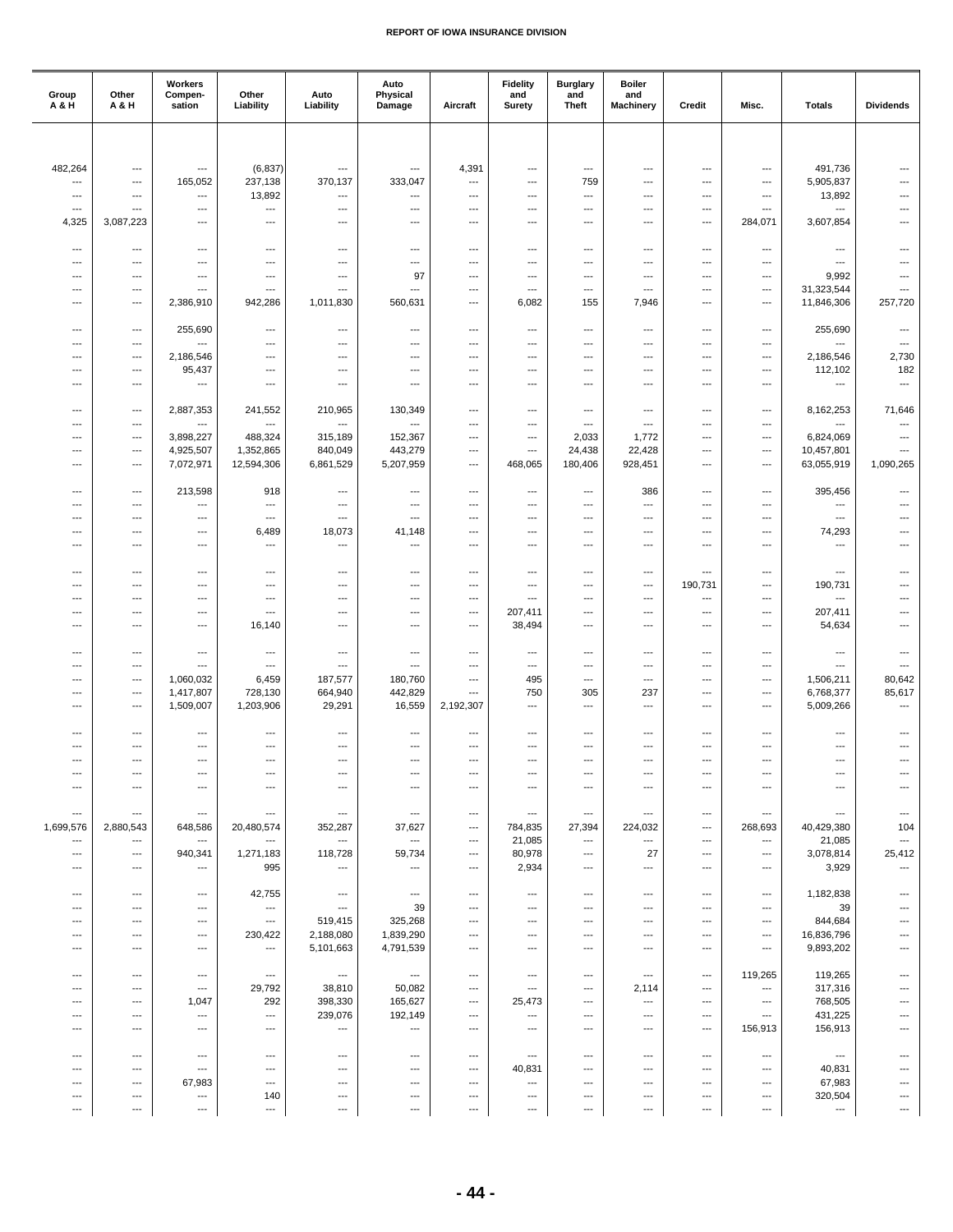| <b>Name of Company</b>                                                                 | Fire                     | Allied<br>Lines          | Farm<br>Owners | Home<br>Owners           | Commercial               | Ocean<br><b>Marine</b>   | Inland<br>Marine                | Financial<br>Guaranty | Medical<br><b>Malpractice</b>      | Earthquake               |
|----------------------------------------------------------------------------------------|--------------------------|--------------------------|----------------|--------------------------|--------------------------|--------------------------|---------------------------------|-----------------------|------------------------------------|--------------------------|
| Non-Iowa Casualty Companies                                                            |                          |                          |                |                          |                          |                          |                                 |                       |                                    |                          |
| Discover Property & Casualty Insurance Co                                              | ---                      | ---                      | ---            | $\overline{\phantom{a}}$ | ---                      | ---                      | $---$                           | ---                   | $\overline{\phantom{a}}$           | ---                      |
| Doctors Direct Insurance, Inc.                                                         | ---                      | $\overline{\phantom{a}}$ | ---            | ---                      | ---                      | ---                      | ---                             | ---                   | ---                                |                          |
| Donegal Mutual Insurance Company                                                       |                          | ---                      | ---            | ---                      | ---                      | ---                      | ---                             | ---                   | ---                                |                          |
| Dorinco Reinsurance Company                                                            | 1,060,143                | $\overline{a}$           | ---            | $\overline{a}$           | $\overline{a}$           | ---                      | ---                             | ---                   | $\overline{\phantom{a}}$           |                          |
| Eastern Advantage Assurance Company                                                    | $---$                    | ---                      | ---            | $---$                    | $---$                    | ---                      | $---$                           | ---                   | $---$                              | ---                      |
|                                                                                        |                          |                          |                |                          |                          |                          |                                 |                       |                                    |                          |
| Eastern Alliance Insurance Company                                                     | ---                      | ---                      | ---            | ---                      | ---                      | ---                      | ---                             | ---                   | ---                                | ---                      |
| Eastern Atlantic Insurance Company                                                     | ---                      | ---                      | ---            | ---                      | ---                      | ---                      | ---                             | ---                   | ---                                |                          |
| EastGUARD Insurance Company                                                            | $\overline{\phantom{a}}$ | $---$                    | ---            | ---                      | $---$                    | ---                      | $---$                           | ---                   | $---$                              |                          |
| Economy Fire & Casualty Company                                                        | ---                      | $---$                    | ---            | ---                      | $---$                    | ---                      | $---$                           | ---                   | $---$                              | ---                      |
| Economy Preferred Insurance Company                                                    | ---                      | ---                      | ---            | ---                      | ---                      | ---                      | ---                             | ---                   | ---                                |                          |
| Economy Premier Assurance Company                                                      | $---$                    | ---                      | ---            | 1,093,733                | ---                      | $---$                    | 93,880                          | ---                   | $---$                              | 18,386                   |
| Electric Insurance Company                                                             | 385                      | 466                      | ---            | 57,867                   | $---$                    | 121                      | 655                             | ---                   | $---$                              | $\overline{\phantom{a}}$ |
| Elephant Insurance Company                                                             | ---                      | ---                      | ---            | ---                      | $\overline{a}$           | ---                      | $\overline{\phantom{a}}$        | ---                   | $\overline{\phantom{a}}$           | ---                      |
| Empire Fire and Marine Insurance Company                                               | ---                      | ---                      | ---            | ---                      | $---$                    | ---                      | 42,897                          | ---                   | ---                                |                          |
| <b>Employers Assurance Company</b>                                                     | ---                      | ---                      | ---            | ---                      | $---$                    | ---                      | ---                             | ---                   | $---$                              |                          |
|                                                                                        |                          |                          |                |                          |                          |                          |                                 |                       |                                    |                          |
| <b>Employers Compensation Insurance Company</b>                                        | ---                      | ---                      | ---            | ---                      | ---                      | ---                      | $---$                           | ---                   | ---                                | ---                      |
| <b>Employers Fire Insurance Company</b>                                                | $\overline{a}$           | $\overline{\phantom{a}}$ | ---            | ---                      | $\overline{a}$           | ---                      | ---                             | ---                   | ---                                | ---                      |
| Employers Insurance Company of Wausau                                                  | 129.540                  | 55,279                   | ---            | ---                      | 26,808                   |                          | ---                             | ---                   | ---                                | 1,586                    |
| <b>Employers Preferred Insurance Company</b>                                           | ---                      | ---                      | ---            | ---                      | ---                      | ---                      | ---                             | ---                   | $---$                              | ---                      |
| Encompass Indemnity Company                                                            | ---                      | ---                      | ---            | $---$                    | $---$                    | ---                      | $---$                           | ---                   | $---$                              | ---                      |
|                                                                                        |                          |                          |                |                          |                          |                          |                                 |                       |                                    |                          |
| Encompass Insurance Company                                                            | ---                      | ---                      | ---            | ---                      | $\overline{a}$           | ---                      | ---                             | ---                   | $\overline{\phantom{a}}$           |                          |
| Encompass Insurance Company of America                                                 | $\overline{\phantom{a}}$ | $---$                    | ---            | $---$                    | $---$                    | ---                      | ---                             | ---                   | $---$                              | ---                      |
| Endurance American Insurance Company                                                   | ---                      | 591                      | ---            | $---$                    | 316,699                  | 212,690                  | 1,089,715                       | ---                   | ---                                | 197                      |
| <b>Endurance Assurance Corporation</b>                                                 | ---                      | ---                      | ---            | ---                      | ---                      | ---                      | ---                             | ---                   | ---                                | ---                      |
| <b>Equity Insurance Company</b>                                                        | ---                      | ---                      | ---            | ---                      | ---                      | ---                      | ---                             | ---                   | ---                                |                          |
|                                                                                        |                          |                          |                |                          |                          |                          |                                 |                       |                                    |                          |
| Essentia Insurance Company                                                             | $---$<br>---             | $---$<br>---             | ---<br>---     | $---$                    | ---<br>---               | 10,392<br>$\overline{a}$ | 2,042,304                       | ---<br>---            | $\hspace{0.05cm} \ldots$<br>---    | ---                      |
| Esurance Insurance Company                                                             | $\overline{a}$           | ---                      | ---            | 1,628,076<br>---         | $\overline{a}$           | ---                      | 4,028<br>---                    | ---                   | $\overline{\phantom{a}}$           | …                        |
| Esurance Insurance Company of New Jersey<br>Esurance Property and Casualty Ins Company | $\overline{\phantom{a}}$ | $---$                    | ---            | 128,516                  | $---$                    | ---                      | $---$                           | ---                   | $---$                              |                          |
| Euler Hermes North America Insurance Company                                           | $---$                    | $---$                    | ---            | ---                      | $---$                    | ---                      | $---$                           | ---                   | $---$                              | ---                      |
|                                                                                        |                          |                          |                |                          |                          |                          |                                 |                       |                                    |                          |
| Everest Denali Insurance Company                                                       | ---                      | ---                      |                | ---                      | ---                      |                          | ---                             | ---                   | ---                                |                          |
| <b>Everest National Insurance Company</b>                                              | ---                      | 14,046                   | ---            | ---                      | 609,139                  | ---                      | ---                             | ---                   | $---$                              | ---                      |
| Everest Premier Insurance Company                                                      | ---                      | $---$                    | ---            | $---$                    | $---$                    | ---                      | $---$                           | ---                   | $---$                              | ---                      |
| <b>Everest Reinsurance Company</b>                                                     | $\overline{\phantom{a}}$ | ---                      | ---            | ---                      | $\overline{a}$           | ---                      | $\overline{\phantom{a}}$        | ---                   | $\overline{\phantom{a}}$           | …                        |
| Evergreen National Indemnity Company                                                   | ---                      | ---                      | ---            | ---                      | ---                      | ---                      | ---                             | ---                   | ---                                |                          |
|                                                                                        |                          |                          |                |                          |                          |                          |                                 |                       |                                    |                          |
| Everspan Financial Guarantee Corp.                                                     | ---                      | $---$                    | $---$          | $---$                    | $---$                    | $---$                    | $---$                           | ---                   | ---                                |                          |
| Excess Share Insurance Corporation                                                     | ---                      | ---                      | ---            | ---                      | ---                      | ---                      | ---                             | ---                   | ---                                |                          |
| Executive Risk Indemnity Inc.                                                          | ---                      | ---                      | ---            | ---                      | ---                      | ---                      | ---                             | ---                   | ---                                |                          |
| <b>Explorer Insurance Company</b>                                                      | ---                      |                          |                |                          | ---                      | ---                      |                                 |                       | ---                                |                          |
| Factory Mutual Insurance Company                                                       | 4,961,138                | 15,287,164               | ---            | ---                      | $---$                    | ---                      | 4,648,172                       | ---                   | $---$                              | ---                      |
| Fair American Insurance and Reinsurance Co                                             |                          |                          |                |                          |                          |                          |                                 |                       |                                    |                          |
| Falls Lake National Insurance Company                                                  | $\cdots$<br>---          | ---<br>---               | ---<br>---     | ---<br>---               | ---<br>---               | ---<br>---               | $\hspace{0.05cm} \ldots$<br>--- | ---<br>---            | 81,650<br>$\hspace{0.05cm} \ldots$ | ---<br>---               |
| Farmers Alliance Mutual Insurance Company                                              | ---                      | ---                      | ---            | ---                      | $\overline{a}$           | ---                      | $---$                           | ---                   | $---$                              | $\overline{\phantom{a}}$ |
| Farmers Insurance Company, Inc.                                                        | ---                      | 191,028                  | ---            | 4,045,299                | 533,891                  | ---                      | 38,818                          | $\overline{a}$        | $\overline{\phantom{a}}$           | 3,300                    |
| Farmers Mutual Insurance Co of Nebraska                                                | $\overline{\phantom{a}}$ | $\overline{a}$           | ---            | $\overline{a}$           | $\overline{a}$           | ---                      | ---                             | ---                   | $\hspace{0.05cm} \ldots$           | $\cdots$                 |
|                                                                                        |                          |                          |                |                          |                          |                          |                                 |                       |                                    |                          |
| Farmers Union Mutual Insurance Company                                                 | ---                      | ---                      | ---            | ---                      | ---                      | ---                      | $---$                           | ---                   | $\hspace{0.05cm} \ldots$           | $---$                    |
| Farmington Casualty Company                                                            | ---                      | ---                      | ---            | ---                      | $\overline{\phantom{a}}$ | ---                      | $---$                           | ---                   | $---$                              | $---$                    |
| FCCI Insurance Company                                                                 | $\overline{a}$           | $\overline{\phantom{a}}$ | ---            | $\overline{a}$           | $\overline{a}$           | ---                      | ---                             | ---                   | $\hspace{0.05cm} \ldots$           | $\overline{\phantom{a}}$ |
| Federal Insurance Company                                                              | 8,064                    | 4,998                    | ---            | 564,803                  | 6,808,529                | 490,642                  | 1,431,757                       | ---                   | $\hspace{0.05cm} \ldots$           | 6,831                    |
| Federated Mutual Insurance Company                                                     | 773,502                  | 740,141                  | ---            | $\qquad \qquad \cdots$   | 1,450,155                | ---                      | 764,324                         | ---                   | $---$                              | 7,636                    |
|                                                                                        |                          |                          |                |                          |                          |                          |                                 |                       |                                    |                          |
| Federated Reserve Insurance Company                                                    | 67,228                   | 54,997                   | ---            | $\overline{\phantom{a}}$ | $\hspace{0.05cm} \ldots$ | ---                      | 25,076                          | $\overline{a}$        | $\hspace{0.05cm} \ldots$           | $\overline{\phantom{a}}$ |
| Federated Service Insurance Company                                                    | 167,758                  | 221,596                  | ---            | ---                      | $\overline{a}$           | ---                      | 289,571                         | ---                   | $\hspace{0.05cm} \ldots$           | 121                      |
| Fidelity and Deposit Company of Maryland                                               | $\cdots$                 | 11,313                   | ---            | $---$                    | 119,046                  | ---                      | 6,596                           | ---                   | $---$                              | 10,306                   |
| Fidelity & Guaranty Ins Underwriters, Inc.                                             | ---                      | ---                      | ---            | ---                      | $\overline{a}$           | ---                      | ---                             | ---                   | $---$                              | ---                      |
| Financial American Prop & Casualty Ins Co                                              | $\hspace{0.05cm} \ldots$ | ---                      | ---            | ---                      | $\hspace{0.05cm} \ldots$ | ---                      | $\hspace{0.05cm} \ldots$        | ---                   | $\hspace{0.05cm} \ldots$           | $\overline{\phantom{a}}$ |
|                                                                                        | ---                      | ---                      | ---            | $\overline{\phantom{a}}$ | ---                      | ---                      | $\hspace{0.05cm} \ldots$        | ---                   | $\hspace{0.05cm} \ldots$           | $---$                    |
| Financial Casualty & Surety, Inc.<br>Financial Pacific Insurance Company               | ---                      | ---                      | ---            | ---                      | $\overline{\phantom{a}}$ | ---                      | ---                             | ---                   | $---$                              | $\overline{a}$           |
| Finial Reinsurance Company                                                             | ---                      | ---                      | $\overline{a}$ | ---                      | $\overline{a}$           | ---                      | $\overline{\phantom{a}}$        | ---                   | $\hspace{0.05cm} \ldots$           | ---                      |
| Fireman's Fund Insurance Company                                                       | ---                      | ---                      | 226,311        | ---                      | 217,652                  | ---                      | 17,844                          | ---                   | $\hspace{0.05cm} \ldots$           | ---                      |
| Firemen's Insurance Co of Washington, D.C.                                             | 3,017                    | 4,234                    | ---            | $\hspace{1.5cm} \ldots$  | 645,615                  | ---                      | 1,114                           | ---                   | $\overline{\phantom{a}}$           | ---                      |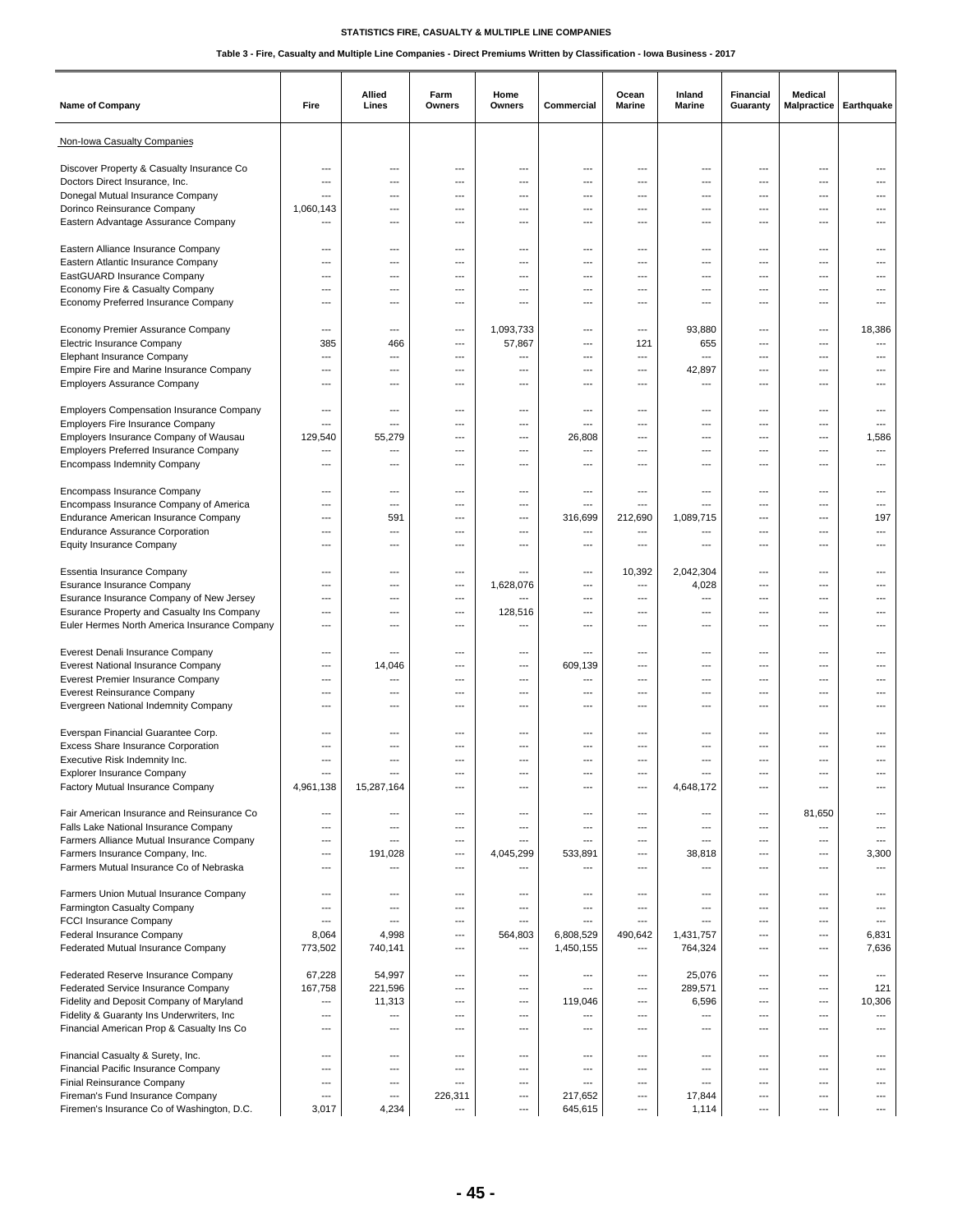| Group<br>A & H           | Other<br>A & H                     | Workers<br>Compen-<br>sation                         | Other<br>Liability                                   | Auto<br>Liability                                    | Auto<br>Physical<br>Damage                           | Aircraft                            | <b>Fidelity</b><br>and<br>Surety      | <b>Burglary</b><br>and<br><b>Theft</b>               | <b>Boiler</b><br>and<br><b>Machinery</b> | Credit                                               | Misc.                           | <b>Totals</b>            | <b>Dividends</b>                                     |
|--------------------------|------------------------------------|------------------------------------------------------|------------------------------------------------------|------------------------------------------------------|------------------------------------------------------|-------------------------------------|---------------------------------------|------------------------------------------------------|------------------------------------------|------------------------------------------------------|---------------------------------|--------------------------|------------------------------------------------------|
|                          |                                    |                                                      |                                                      |                                                      |                                                      |                                     |                                       |                                                      |                                          |                                                      |                                 |                          |                                                      |
| ---                      | $---$                              | $---$                                                | ---                                                  | ---                                                  | ---                                                  | $\overline{a}$                      | ---                                   | ---                                                  | ---                                      | $\overline{a}$                                       | ---                             | $\overline{a}$           | ---                                                  |
| ---                      | $\overline{\phantom{a}}$           | $\hspace{0.05cm} \ldots$                             | $\overline{\phantom{a}}$                             | ---                                                  | ---                                                  | ---                                 | ---                                   | $\overline{\phantom{a}}$                             | $\overline{\phantom{a}}$                 | $\overline{\phantom{a}}$                             | ---                             | ---                      | $\overline{\phantom{a}}$                             |
| ---                      | ---                                | 1,903,681                                            | 48,294                                               | ---                                                  | ---                                                  | ---                                 | ---                                   | ---                                                  | ---                                      | ---                                                  | ---                             | 1,951,975                | 119,655                                              |
| ---                      | ---                                | $---$                                                | $\hspace{0.05cm} \ldots$                             | ---                                                  | ---                                                  | ---                                 | ---                                   | ---                                                  | ---                                      | ---                                                  | ---                             | 1,060,143                | $\hspace{0.05cm} \ldots$                             |
| ---                      | $\cdots$                           | $\hspace{0.05cm} \ldots$                             | ---                                                  | ---                                                  | $---$                                                | $\overline{a}$                      | $---$                                 | ---                                                  | $---$                                    | $---$                                                | $---$                           | $\overline{a}$           | $---$                                                |
| ---                      | ---                                | (32)                                                 | $\hspace{0.05cm} \ldots$                             | ---                                                  | ---                                                  | ---                                 | ---                                   | ---                                                  | ---                                      | $\hspace{0.05cm} \ldots$                             | ---                             | (32)                     | ---                                                  |
| ---                      | ---                                | $\overline{\phantom{a}}$                             | ---                                                  | ---                                                  | ---                                                  | $---$                               | ---                                   | $---$                                                | $---$                                    | $---$                                                | ---                             | ---                      | ---                                                  |
| ---                      | $---$                              | 141,021                                              | $---$                                                | $\overline{\phantom{a}}$                             | ---                                                  | ---                                 | ---                                   | ---                                                  | ---                                      | $\overline{\phantom{a}}$                             | ---                             | 141,021                  | ---                                                  |
| ---<br>---               | ---<br>---                         | $\hspace{0.05cm} \ldots$<br>$\overline{\phantom{a}}$ | $\overline{\phantom{a}}$<br>---                      | 16,493<br>---                                        | 13,776<br>---                                        | ---<br>---                          | ---<br>---                            | ---<br>---                                           | ---<br>---                               | ---<br>---                                           | $\overline{\phantom{a}}$<br>--- | 30,269<br>---            | ---<br>---                                           |
|                          |                                    |                                                      |                                                      |                                                      |                                                      |                                     |                                       |                                                      |                                          |                                                      |                                 |                          |                                                      |
| $---$                    | $\cdots$                           | $\cdots$                                             | 89,209                                               | 372,190                                              | 592,306                                              | ---                                 | ---                                   | $---$                                                | $---$                                    | $---$                                                | ---                             | 2,259,704                | ---                                                  |
| ---<br>---               | ---<br>---                         | 313,083<br>---                                       | (2,808)<br>$\hspace{0.05cm} \ldots$                  | 93,770<br>$\hspace{0.05cm} \ldots$                   | 41,862<br>---                                        | ---<br>---                          | 300<br>---                            | $\hspace{0.05cm} \ldots$<br>---                      | ---<br>---                               | $\hspace{0.05cm} \ldots$<br>---                      | $\cdots$<br>---                 | 505,700<br>---           | ---<br>$\overline{\phantom{a}}$                      |
| ---                      | ---                                | $\cdots$                                             | 4,729                                                | 1,708,874                                            | 355,280                                              | $\overline{a}$                      | ---                                   | $---$                                                | ---                                      | $---$                                                | ---                             | 2,111,779                | ---                                                  |
| ---                      | $---$                              | 1,230,725                                            | $\overline{\phantom{a}}$                             | $\overline{\phantom{a}}$                             | $\overline{\phantom{a}}$                             | $\overline{a}$                      | ---                                   | ---                                                  | ---                                      | ---                                                  | ---                             | 1,230,725                | ---                                                  |
|                          |                                    |                                                      |                                                      |                                                      |                                                      |                                     |                                       |                                                      |                                          |                                                      |                                 |                          |                                                      |
| ---<br>---               | ---<br>---                         | $\hspace{0.05cm} \ldots$<br>$\cdots$                 | $\overline{\phantom{a}}$<br>$---$                    | ---<br>$\hspace{0.05cm} \ldots$                      | ---<br>---                                           | ---<br>---                          | ---<br>---                            | ---<br>---                                           | ---<br>---                               | $\overline{\phantom{a}}$<br>---                      | ---<br>---                      | ---<br>$---$             | ---<br>$\overline{\phantom{a}}$                      |
| ---                      | ---                                | 731,726                                              | 10,951                                               | 4,788                                                | 852                                                  | $\overline{a}$                      | ---                                   | ---                                                  | 14,264                                   | $---$                                                | ---                             | 975,794                  | 10,400                                               |
| ---                      | $\cdots$                           | 1,004,289                                            | $\overline{\phantom{a}}$                             | $---$                                                | $\overline{\phantom{a}}$                             | $\overline{a}$                      | $---$                                 | $---$                                                | ---                                      | $---$                                                | ---                             | 1,004,289                | 22,654                                               |
| ---                      | ---                                | ---                                                  | (102)                                                | (234)                                                | (602)                                                | ---                                 | ---                                   | $\hspace{0.05cm} \ldots$                             | ---                                      | $\hspace{0.05cm} \ldots$                             | $\cdots$                        | (938)                    | $\hspace{0.05cm} \ldots$                             |
| ---                      | ---                                | $\hspace{0.05cm} \ldots$                             | $\hspace{0.05cm} \ldots$                             | $\hspace{0.05cm} \ldots$                             | ---                                                  | ---                                 | $\overline{\phantom{a}}$              | ---                                                  | ---                                      | $---$                                                | ---                             | ---                      | $---$                                                |
| ---                      | $---$                              | $\hspace{0.05cm} \ldots$                             | ---                                                  | 115                                                  | (38)                                                 | ---                                 | $\overline{\phantom{a}}$              | $\overline{\phantom{a}}$                             | ---                                      | $\overline{a}$                                       | ---                             | 77                       | $---$                                                |
| ---                      | $\overline{\phantom{a}}$           | $\overline{\phantom{a}}$                             | 3,156,444                                            | ---                                                  | ---                                                  | 725,540                             | 2,925                                 | ---                                                  | 394                                      | $\overline{\phantom{a}}$                             | $\overline{\phantom{a}}$        | 5,505,195                | $\overline{a}$                                       |
| ---                      | ---                                | $\overline{\phantom{a}}$                             | ---                                                  | ---                                                  | ---                                                  | ---                                 | 20,611                                | ---                                                  | ---                                      | ---                                                  | ---                             | 20,611                   | ---                                                  |
| ---                      | ---                                | $---$                                                | $---$                                                | $---$                                                | ---                                                  | ---                                 | ---                                   | ---                                                  | ---                                      | $---$                                                | ---                             | ---                      | ---                                                  |
| ---                      | ---                                | $\hspace{0.05cm} \ldots$                             | 5,670                                                | 595,012                                              | ---                                                  | ---                                 | ---                                   | ---                                                  | ---                                      | $\hspace{0.05cm} \ldots$                             | $\cdots$                        | 2,653,378                | $\overline{\phantom{a}}$                             |
| ---                      | ---                                | $\hspace{0.05cm} \ldots$                             | 371                                                  | ---                                                  | ---                                                  | ---                                 | ---                                   | $\hspace{0.05cm} \ldots$                             | ---                                      | $\hspace{0.05cm} \ldots$                             | 7,140                           | 1,639,614                | $\overline{\phantom{a}}$                             |
| ---                      | $---$                              | $---$                                                | $\overline{\phantom{a}}$                             | $\overline{\phantom{a}}$                             | ---                                                  | $---$                               | ---                                   | $---$                                                | $---$                                    | $---$                                                | $\overline{\phantom{a}}$        | ---                      | $---$                                                |
| ---<br>---               | $---$<br>---                       | $\hspace{0.05cm} \ldots$<br>$\overline{\phantom{a}}$ | ---<br>$\hspace{0.05cm} \ldots$                      | 4,420,679<br>---                                     | 3,353,277<br>---                                     | $\overline{a}$<br>---               | $---$<br>---                          | $\overline{\phantom{a}}$<br>---                      | ---<br>$\overline{\phantom{a}}$          | $\overline{\phantom{a}}$<br>1,300,722                | 75,455<br>---                   | 7,977,927<br>1,300,722   | ---<br>$\overline{\phantom{a}}$                      |
|                          |                                    |                                                      |                                                      |                                                      |                                                      |                                     |                                       |                                                      |                                          |                                                      |                                 |                          |                                                      |
| ---                      | ---                                | $\hspace{0.05cm} \ldots$                             | $---$                                                | $\hspace{0.05cm} \ldots$                             | $---$                                                | $---$                               | ---                                   | $---$                                                | ---                                      | $---$                                                | $---$                           | $\overline{\phantom{a}}$ | ---                                                  |
| ---                      | ---                                | (176, 141)                                           | 2,528,473                                            | 40,543                                               | 18,196                                               | $\overline{a}$                      | 601,053                               | 17,903                                               | $---$                                    | $---$                                                | ---                             | 3,653,212                | ---                                                  |
| ---<br>329,998           | ---<br>17,783                      | ---<br>$\hspace{0.05cm} \ldots$                      | $\hspace{0.05cm} \ldots$<br>72,630                   | $\hspace{0.05cm} \ldots$<br>---                      | ---<br>---                                           | ---<br>---                          | ---<br>865,404                        | $\hspace{0.05cm} \ldots$<br>$\hspace{0.05cm} \ldots$ | ---<br>---                               | $\hspace{0.05cm} \ldots$<br>---                      | $\cdots$<br>---                 | ---<br>1,285,815         | $\qquad \qquad \cdots$<br>---                        |
| ---                      | ---                                | ---                                                  | $---$                                                | ---                                                  | ---                                                  | ---                                 | 114,280                               | $---$                                                | ---                                      | $---$                                                | 525                             | 114,805                  | $---$                                                |
|                          |                                    |                                                      |                                                      |                                                      |                                                      |                                     |                                       |                                                      |                                          |                                                      |                                 |                          |                                                      |
| $\overline{\phantom{a}}$ | $---$                              | $\overline{\phantom{a}}$                             | $\overline{\phantom{a}}$                             | ---                                                  | ---                                                  | ---                                 | ---                                   | $\overline{\phantom{a}}$                             | ---                                      | ---                                                  | $\cdots$                        | ---                      |                                                      |
| ---<br>---               | ---<br>$---$                       | $\overline{\phantom{a}}$<br>$\cdots$                 | $\hspace{0.05cm} \ldots$<br>296,223                  | ---<br>$\qquad \qquad -\qquad$                       | ---<br>---                                           | ---<br>$---$                        | ---<br>---                            | ---<br>$---$                                         | ---<br>$---$                             | ---<br>$---$                                         | 22,657<br>$---$                 | 22,657<br>296,223        | ---                                                  |
| ---                      | ---                                | $\cdots$                                             | $---$                                                | ---                                                  | ---                                                  | ---                                 | ---                                   | ---                                                  | ---                                      | ---                                                  | $\cdots$                        | ---                      |                                                      |
| $\overline{a}$           | $\overline{a}$                     | $\cdots$                                             | $\overline{\phantom{a}}$                             | $---$                                                | ---                                                  | $\overline{a}$                      | ---                                   | $\hspace{0.05cm} \ldots$                             | 5,155,292                                | $\overline{\phantom{a}}$                             | $\overline{\phantom{a}}$        | 30,051,766               | $\overline{a}$                                       |
|                          |                                    |                                                      |                                                      |                                                      |                                                      |                                     |                                       |                                                      |                                          |                                                      |                                 | 81,650                   | ---                                                  |
| ---<br>---               | ---<br>---                         | $\hspace{0.05cm} \ldots$<br>5,353                    | $\hspace{0.05cm} \ldots$<br>$---$                    | $\hspace{0.05cm} \ldots$<br>18,059                   | $\hspace{0.05cm} \cdots$<br>8,570                    | ---<br>---                          | ---<br>---                            | $\hspace{0.05cm} \ldots$<br>$---$                    | $\cdots$<br>---                          | $\hspace{0.05cm} \ldots$<br>$---$                    | ---<br>---                      | 31,982                   |                                                      |
| ---                      | ---                                | $\hspace{0.05cm} \ldots$                             | $---$                                                | $\hspace{0.05cm} \ldots$                             | $\hspace{0.05cm} \ldots$                             | $\overline{a}$                      | ---                                   | $\overline{\phantom{a}}$                             | ---                                      | ---                                                  | ---                             | $\overline{\phantom{a}}$ |                                                      |
| ---                      | ---                                | $\hspace{0.05cm} \ldots$                             | $\overline{\phantom{a}}$                             | 12,937,371                                           | 10,592,205                                           | ---                                 | $\overline{\phantom{a}}$              | $\overline{\phantom{a}}$                             | ---                                      | $\overline{\phantom{a}}$                             | $\overline{\phantom{a}}$        | 28,341,912               |                                                      |
| ---                      | ---                                | ---                                                  | $\hspace{0.05cm} \ldots$                             | $\hspace{0.05cm} \ldots$                             | ---                                                  | ---                                 | ---                                   | ---                                                  | ---                                      | ---                                                  | ---                             | ---                      |                                                      |
| ---                      | $---$                              | $---$                                                | $---$                                                | $---$                                                | $---$                                                | $---$                               | $\hspace{0.05cm} \ldots$              | $\overline{\phantom{a}}$                             | $---$                                    | $\overline{\phantom{a}}$                             | $---$                           | $\hspace{0.05cm} \ldots$ | ---                                                  |
| $\overline{a}$           | ---                                | ---                                                  | $\hspace{0.05cm} \ldots$                             | $\hspace{0.05cm} \ldots$                             | $\hspace{0.05cm} \ldots$                             | ---                                 | 500                                   | $\overline{\phantom{a}}$                             | $\cdots$                                 | ---                                                  | $\cdots$                        | 500                      |                                                      |
| ---                      | ---                                | ---                                                  | $\hspace{0.05cm} \ldots$                             | $\hspace{0.05cm} \ldots$                             | $\hspace{0.05cm} \ldots$                             | ---                                 | 7,024                                 | $\hspace{0.05cm} \ldots$                             | ---                                      | $\hspace{0.05cm} \ldots$                             | ---                             | 7,024                    | ---                                                  |
| 2,947,545<br>9,492,619   | 38,290<br>$\hspace{0.05cm} \ldots$ | 5,824,295<br>6,009,902                               | 17,102,440<br>2,729,942                              | 611,956<br>1,502,356                                 | 380,401<br>1,026,711                                 | (2,076)<br>$\hspace{0.05cm} \ldots$ | 3,188,424<br>137,557                  | 214,985<br>7,013                                     | 752,154<br>173,173                       | ---<br>$---$                                         | $---$<br>---                    | 40,374,038<br>24,815,031 | 8,723<br>371,811                                     |
|                          |                                    |                                                      |                                                      |                                                      |                                                      |                                     |                                       |                                                      |                                          |                                                      |                                 |                          |                                                      |
| ---                      | ---                                | 150,911                                              | 76,873                                               | 60,137                                               | 35,859                                               | ---                                 | 200                                   | $\hspace{0.05cm} \cdots$                             | 14,747                                   | ---                                                  | ---                             | 486,028                  | ---                                                  |
| ---                      | $\hspace{0.05cm} \ldots$           | 2,472,757                                            | 650,855                                              | 638,315                                              | 528,148                                              | $\overline{\phantom{a}}$            | 35,934                                | 3,747                                                | 23,187                                   | $\hspace{0.05cm} \ldots$                             | $---$                           | 5,031,989                | 270,499                                              |
| ---<br>---               | $---$<br>---                       | ---<br>---                                           | $\hspace{0.05cm} \ldots$<br>$\hspace{0.05cm} \ldots$ | $\hspace{0.05cm} \ldots$<br>$\hspace{0.05cm} \ldots$ | $\hspace{0.05cm} \ldots$<br>$\hspace{0.05cm} \ldots$ | $---$<br>---                        | 3,972,880<br>$\hspace{0.05cm} \ldots$ | 7,065<br>---                                         | 5,222<br>---                             | $\overline{\phantom{a}}$<br>$\hspace{0.05cm} \ldots$ | ---<br>$\cdots$                 | 4,132,427<br>---         | $\hspace{0.05cm} \ldots$<br>$\hspace{0.05cm} \ldots$ |
| ---                      | ---                                | ---                                                  | $\hspace{0.05cm} \ldots$                             | $\hspace{0.05cm} \ldots$                             | ---                                                  | ---                                 | $\hspace{0.05cm} \ldots$              | $\hspace{0.05cm} \ldots$                             | $\cdots$                                 | $\hspace{0.05cm} \ldots$                             | ---                             | ---                      |                                                      |
|                          |                                    |                                                      |                                                      |                                                      |                                                      |                                     |                                       |                                                      |                                          |                                                      |                                 |                          |                                                      |
| ---                      | $\cdots$                           | $\cdots$                                             | $\hspace{0.05cm} \ldots$                             | $---$                                                | $\hspace{0.05cm} \ldots$                             | $\overline{a}$                      | ---                                   | $\overline{\phantom{a}}$                             | ---                                      | $\overline{\phantom{a}}$                             | ---                             | ---                      |                                                      |
| ---<br>---               | ---<br>---                         | $\hspace{0.05cm} \ldots$<br>$\hspace{0.05cm} \ldots$ | $\hspace{0.05cm} \ldots$<br>$\hspace{0.05cm} \ldots$ | $\hspace{0.05cm} \ldots$<br>---                      | $\hspace{0.05cm} \ldots$<br>$\hspace{0.05cm} \ldots$ | ---<br>---                          | ---<br>---                            | $\overline{\phantom{a}}$<br>$\hspace{0.05cm} \ldots$ | ---<br>---                               | $\overline{\phantom{a}}$<br>---                      | $\overline{\phantom{a}}$<br>--- | ---<br>---               |                                                      |
| ---                      | ---                                | 10,586                                               | 184,650                                              | 204,300                                              | 143,497                                              | ---                                 | ---                                   | $\hspace{0.05cm} \ldots$                             | $---$                                    | $\overline{\phantom{a}}$                             | ---                             | 1,004,840                | ---                                                  |
| ---                      | ---                                | 2,289,610                                            | 65,795                                               | 268,564                                              | 102,785                                              | ---                                 | $\qquad \qquad \cdots$                | $\hspace{0.05cm} \ldots$                             | 25,962                                   | $\hspace{0.05cm} \ldots$                             | ---                             | 3,406,696                | ---                                                  |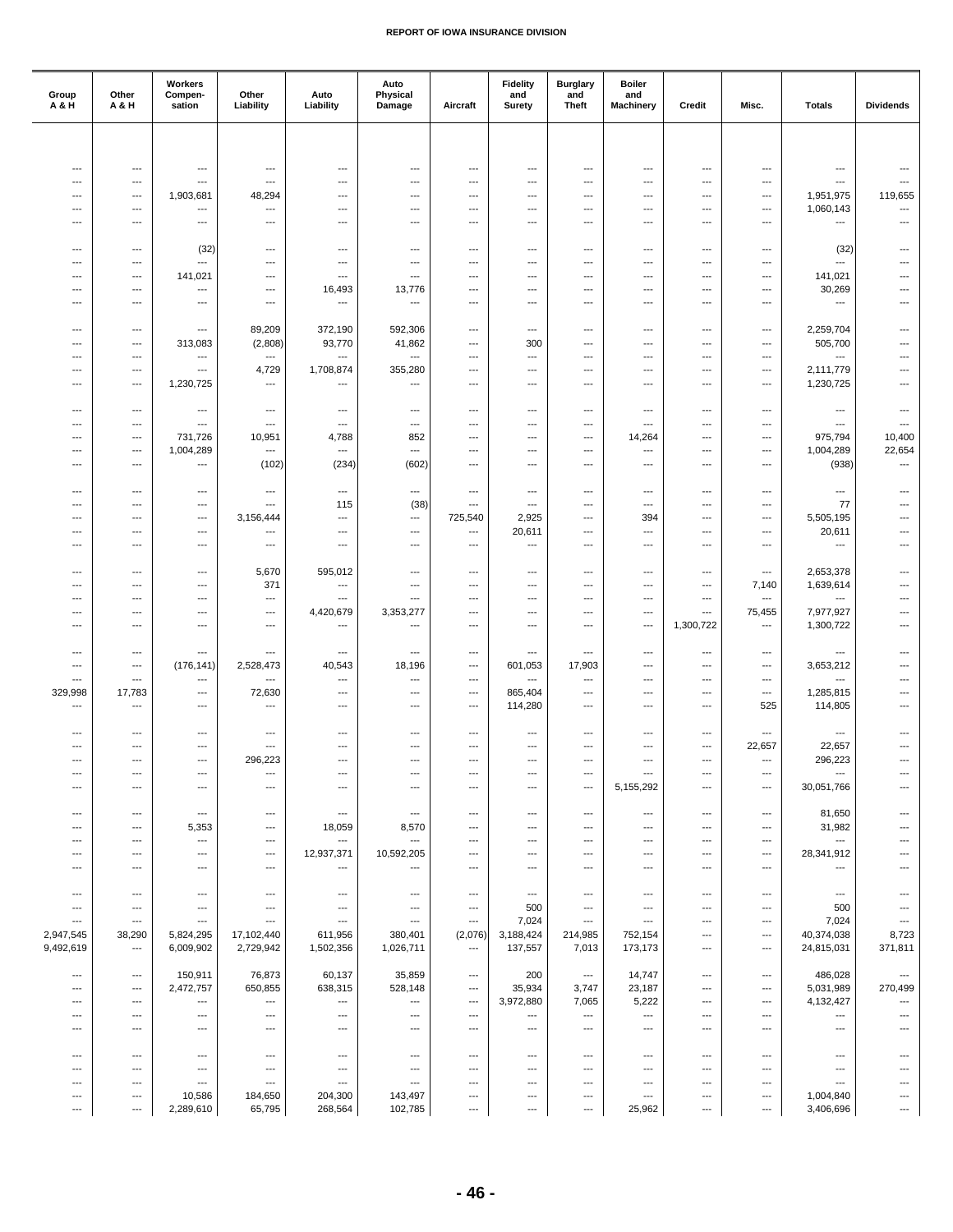| <b>Name of Company</b>                                                  | Fire                    | Allied<br>Lines                 | Farm<br>Owners                  | Home<br>Owners | Commercial                            | Ocean<br>Marine                     | Inland<br>Marine  | Financial<br>Guaranty             | Medical<br><b>Malpractice</b> | Earthquake                        |
|-------------------------------------------------------------------------|-------------------------|---------------------------------|---------------------------------|----------------|---------------------------------------|-------------------------------------|-------------------|-----------------------------------|-------------------------------|-----------------------------------|
| Non-Iowa Casualty Companies                                             |                         |                                 |                                 |                |                                       |                                     |                   |                                   |                               |                                   |
| First Acceptance Insurance Company, Inc.                                | ---                     | ---                             | ---                             | ---            | ---                                   | ---                                 | ---               | ---                               | ---                           |                                   |
| First American Property & Casualty Ins Co.                              | ---                     | ---                             | ---                             | 30,762         | ---                                   | ---                                 | 20                | $---$                             | $---$                         | ---                               |
| First Chicago Insurance Company                                         | ---                     | $---$                           | $\overline{\phantom{a}}$        | 329            | ---                                   | ---                                 | ---               | $---$                             | $---$                         | ---                               |
| First Colonial Insurance Company                                        | $\overline{a}$          | $\overline{\phantom{a}}$        | ---                             | ---            | $\overline{\phantom{a}}$              | ---                                 | ---               | $\overline{\phantom{a}}$          | $\overline{a}$                |                                   |
| First Dakota Indemnity Company                                          | ---                     | ---                             | ---                             | ---            | ---                                   | ---                                 | ---               | ---                               | ---                           |                                   |
|                                                                         |                         | ---                             |                                 |                | ---                                   |                                     | ---               |                                   |                               | ---                               |
| First Financial Insurance Company<br>First Guard Insurance Company      | $---$<br>$\overline{a}$ | $\overline{\phantom{a}}$        | ---<br>---                      | ---<br>---     | $\overline{\phantom{a}}$              | ---<br>---                          | ---               | $---$<br>$\overline{\phantom{a}}$ | $---$<br>---                  | ---                               |
| First Liberty Insurance Corporation                                     | 5,107                   | 4,499                           | ---                             | 1,289,568      | ---                                   | ---                                 | 13,049            | ---                               | ---                           | 999                               |
| First National Ins Company of America                                   | 144                     | 429                             | ---                             | ---            | 1,600                                 | ---                                 | 724               | $---$                             | ---                           | $\overline{\phantom{a}}$          |
| FirstComp Insurance Company                                             | ---                     | ---                             | ---                             | ---            | $\overline{\phantom{a}}$              | ---                                 | ---               | $\overline{\phantom{a}}$          | $---$                         | ---                               |
|                                                                         |                         |                                 |                                 |                |                                       |                                     |                   |                                   |                               |                                   |
| Florists Mutual Insurance Company                                       | 64,377                  | 202,887                         | ---                             |                | ---                                   | ---                                 | 10,034            | ---                               | ---                           |                                   |
| Foremost Insurance Company                                              | 4,497,791               | 2,027,935                       | ---                             | 4,074,388      | 96,377                                | 175,141                             | 211,485           | $---$                             | $---$                         | ---                               |
| Foremost Property and Casualty Ins Company                              | ---<br>$\overline{a}$   | $\overline{\phantom{a}}$<br>--- | ---<br>---                      | 382,904<br>--- | 78,214                                | ---<br>---                          | ---<br>---        | ---<br>---                        | ---<br>---                    | ---<br>---                        |
| Foremost Signature Insurance Company<br>Fortress Insurance Company      | ---                     | ---                             | ---                             | ---            | 130,860<br>---                        | ---                                 | ---               | ---                               | 31,764                        |                                   |
|                                                                         |                         |                                 |                                 |                |                                       |                                     |                   |                                   |                               |                                   |
| Fortuity Insurance Company                                              | ---                     | $---$                           | ---                             | ---            | ---                                   | ---                                 | ---               | $---$                             | $---$                         | ---                               |
| Founders Insurance Company                                              | ---                     | ---                             | ---                             | ---            | ---                                   | ---                                 | ---               | ---                               | ---                           |                                   |
| Frank Winston Crum Insurance Company                                    | ---                     | $---$                           | ---                             | ---            | ---                                   | ---                                 | ---               | ---                               | ---                           | ---                               |
| Frankenmuth Mutual Insurance Company                                    | ---                     | ---                             | ---                             | ---            | ---                                   | ---                                 | ---               | $\overline{\phantom{a}}$          | ---                           |                                   |
| Freedom Specialty Insurance Company                                     | ---                     | $---$                           | ---                             | ---            | ---                                   | ---                                 | ---               | $---$                             | $---$                         | ---                               |
| Fremont Insurance Company                                               | $\overline{a}$          | $\overline{\phantom{a}}$        | ---                             | ---            | ---                                   | ---                                 | ---               | ---                               | ---                           | ---                               |
| Garrison Property and Casualty Insurance Co                             | 13,304                  | 45,004                          | ---                             | 1,136,142      | ---                                   | 295                                 | 41,441            | ---                               | ---                           | 1,433                             |
| Gateway Insurance Company                                               | ---                     | ---                             | $\overline{\phantom{a}}$        | ---            | $---$                                 | $---$                               | ---               | $---$                             | $---$                         | ---                               |
| GEICO Advantage Insurance Company                                       | ---                     | $---$                           | $\overline{\phantom{a}}$        | ---            | ---                                   | ---                                 | ---               | $\overline{\phantom{a}}$          | $---$                         | ---                               |
| <b>GEICO Casualty Company</b>                                           | ---                     | ---                             | ---                             | ---            | ---                                   | ---                                 | ---               | ---                               | ---                           |                                   |
|                                                                         |                         |                                 |                                 |                |                                       |                                     |                   |                                   |                               |                                   |
| GEICO Choice Insurance Company                                          | ---                     | ---                             | ---                             | ---            | ---                                   | ---                                 | ---               | ---                               | ---                           | ---                               |
| GEICO General Insurance Company                                         | $---$<br>---            | $---$<br>---                    | ---<br>---                      | ---<br>---     | $---$<br>---                          | ---<br>$\overline{\phantom{a}}$     | ---<br>---        | $---$<br>$\overline{\phantom{a}}$ | $---$<br>---                  | ---<br>---                        |
| <b>GEICO Indemnity Company</b><br><b>GEICO Marine Insurance Company</b> | $\overline{a}$          | ---                             | ---                             | ---            | ---                                   | 303,102                             | ---               | ---                               | ---                           |                                   |
| GEICO Secure Insurance Company                                          | ---                     | $---$                           | ---                             | ---            | $---$                                 | ---                                 | ---               | $---$                             | $---$                         | ---                               |
|                                                                         |                         |                                 |                                 |                |                                       |                                     |                   |                                   |                               |                                   |
| General Automobile Insurance Company, Inc.                              | $\overline{a}$          | $\overline{\phantom{a}}$        | ---                             | ---            | ---                                   | ---                                 | ---               | ---                               | ---                           | $\overline{\phantom{a}}$          |
| General Casualty Company of Wisconsin                                   | 27,395                  | 38,437                          | ---                             | 211,814        | 1,741,706                             | ---                                 | 164,768           | ---                               | ---                           | 511                               |
| General Casualty Insurance Company                                      | ---                     | ---                             | ---                             | ---            | $\overline{\phantom{a}}$              | $---$                               | ---               | ---                               | ---                           | ---                               |
| General Insurance Company of America<br>General Reinsurance Corporation | $---$<br>---            | 148<br>---                      | $\overline{\phantom{a}}$<br>--- | ---<br>---     | 3,514<br>---                          | $---$<br>---                        | ---<br>---        | ---<br>---                        | 5,076<br>---                  | ---<br>---                        |
|                                                                         |                         |                                 |                                 |                |                                       |                                     |                   |                                   |                               |                                   |
| General Security National Insurance Company                             | 186                     | ---                             | ---                             | ---            | $---$                                 | $---$                               | 139.348           | $---$                             | $---$                         |                                   |
| General Star National Insurance Company                                 | $\overline{a}$          | ---                             | ---                             | ---            | ---                                   | ---                                 | ---               | ---                               | $---$                         | ---                               |
| Generali (United States Branch)                                         | $\overline{a}$          | ---                             | ---                             | ---            | (262, 957)                            | ---                                 | 517,218           | $\overline{\phantom{a}}$          | $\overline{a}$                |                                   |
| Genesis Insurance Company                                               | ---                     |                                 | ---                             |                | ---                                   | $---$                               | ---               |                                   | ---                           |                                   |
| Genworth Financial Assurance Corporation                                | $\overline{a}$          | ---                             | ---                             | ---            | ---                                   | ---                                 | ---               | ---                               | ---                           | ---                               |
| GeoVera Insurance Company                                               | $---$                   | ---                             | ---                             | $---$          | $---$                                 | ---                                 | ---               | $\qquad \qquad -$                 | $---$                         | ---                               |
| GLOBAL Reinsurance Corporation of America                               | ---                     | ---                             | ---                             | ---            | ---                                   | ---                                 | ---               | $\overline{\phantom{a}}$          | ---                           | ---                               |
| Government Employees Insurance Company                                  | ---                     | ---                             | ---                             | ---            | ---                                   | ---                                 | ---               | ---                               | ---                           | ---                               |
| Grain Dealers Mutual Insurance Company                                  | ---                     | ---                             | ---                             | ---            | ---                                   | $---$                               | ---               | $---$                             | $---$                         | ---                               |
| Grange Indemnity Insurance Company                                      | ---                     | $---$                           | ---                             | ---            | ---                                   | ---                                 | ---               | ---                               | $---$                         | ---                               |
| <b>Grange Mutual Casualty Company</b>                                   | ---                     | ---                             | ---                             | ---            | $\overline{\phantom{a}}$              | ---                                 | ---               | ---                               | ---                           | ---                               |
| Granite Re, Inc.                                                        | $---$                   | $---$                           | $---$                           | ---            | $---$                                 | $---$                               | ---               | $---$                             | ---                           | ---                               |
| Granite State Insurance Company                                         | 3,931                   | 11,456                          | ---                             | ---            | 357,686                               | ---                                 | 89,323            | ---                               | 1,303                         | 128                               |
| Graphic Arts Mutual Insurance Company                                   | ---                     | ---                             | ---                             | ---            | 990                                   | $\hspace{0.05cm} \ldots$            | ---               | $\overline{\phantom{a}}$          | ---                           | ---                               |
| Gray Insurance Company                                                  | ---                     | ---                             | ---                             | ---            | ---                                   | ---                                 | ---               | ---                               | ---                           |                                   |
|                                                                         |                         |                                 |                                 |                |                                       |                                     |                   |                                   |                               |                                   |
| Great American Alliance Insurance Company                               | ---                     | 1,733                           | 58,945                          | ---            | 30,600                                | ---                                 | 1,162             | ---                               | ---                           | $\qquad \qquad \cdots$            |
| Great American Assurance Company<br>Great American Insurance Company    | 48<br>---               | 233<br>88,664,138               | 150,667<br>179,883              | ---<br>---     | 57,229<br>45,342                      | $\overline{\phantom{a}}$<br>304,175 | 184,758<br>38,281 | ---<br>$\overline{\phantom{a}}$   | ---<br>---                    | $\overline{\phantom{a}}$<br>1,634 |
| Great American Insurance Company of New York                            | 58,604                  | 451                             | 225,240                         | ---            | 256,759                               | ---                                 | 191,579           | $---$                             | ---                           | 121                               |
| Great American Security Insurance Company                               | $\overline{a}$          | $\overline{\phantom{a}}$        | ---                             | ---            | $\overline{\phantom{a}}$              | ---                                 | ---               | ---                               | $---$                         | $\overline{\phantom{a}}$          |
|                                                                         |                         |                                 |                                 |                |                                       |                                     |                   |                                   |                               |                                   |
| Great American Spirit Insurance Company                                 | ---                     | ---                             | ---                             | ---            | 30,293                                | ---                                 | 10,173            | ---                               | ---                           | ---                               |
| Great Divide Insurance Company                                          | ---                     | ---                             | ---                             | ---            | 448                                   | $---$                               | 4,573             | ---                               | 82,092                        | ---                               |
| Great Midwest Insurance Company<br>Great Northern Insurance Company     | ---<br>2,986            | $---$<br>---                    | $\overline{\phantom{a}}$<br>--- | ---<br>127,738 | $\overline{\phantom{a}}$<br>4,709,708 | ---<br>464                          | ---               | $---$<br>---                      | $\overline{a}$<br>---         | $---$<br>406                      |
| Great Northwest Insurance Company                                       | ---                     | ---                             | ---                             | ---            | ---                                   | ---                                 | 13,955<br>---     | $\overline{\phantom{a}}$          | $\overline{a}$                | ---                               |
|                                                                         |                         |                                 |                                 |                |                                       |                                     |                   |                                   |                               |                                   |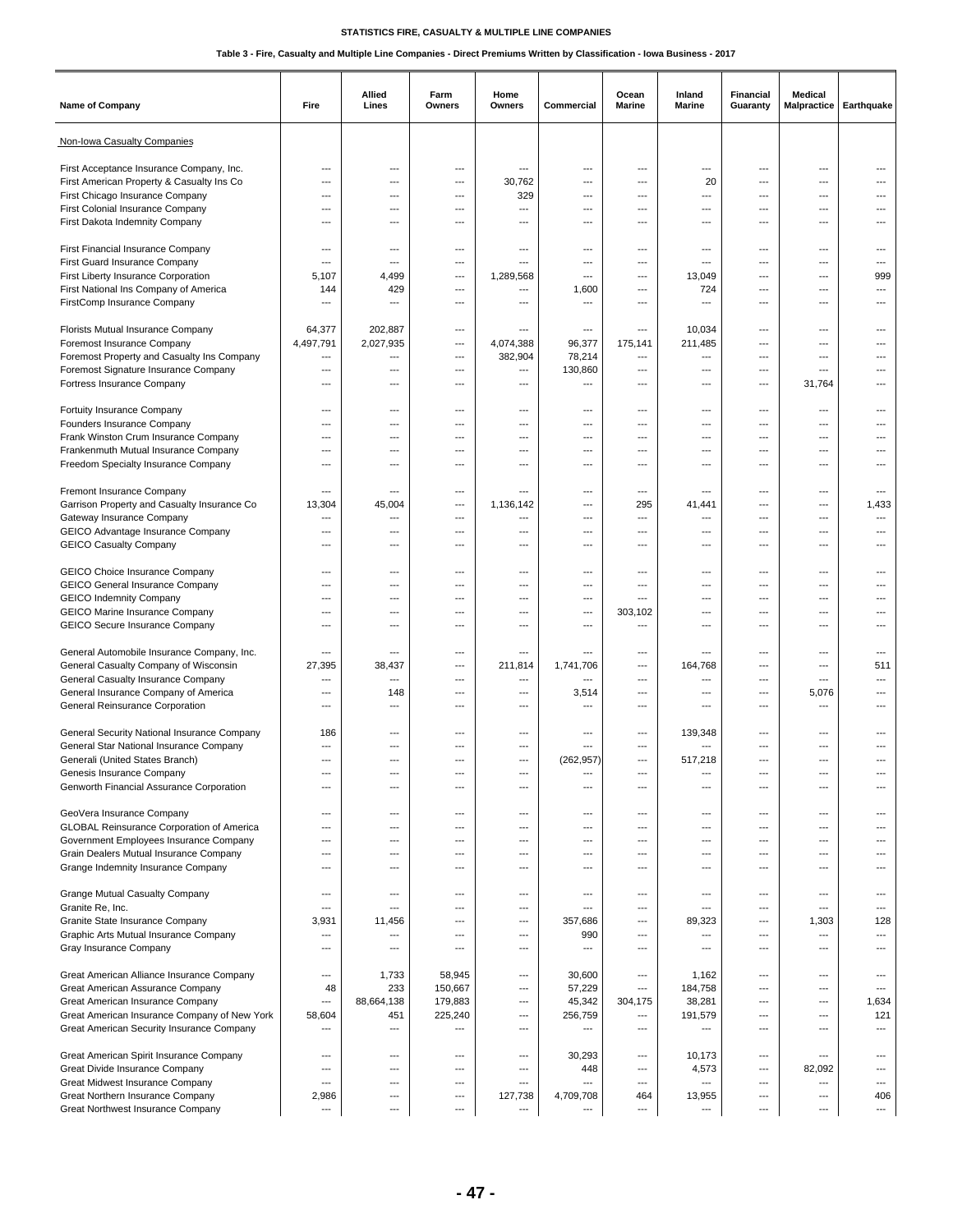| Group<br>A & H                                       | Other<br>A & H                  | Workers<br>Compen-<br>sation      | Other<br>Liability                  | Auto<br>Liability               | Auto<br>Physical<br>Damage                           | Aircraft                        | <b>Fidelity</b><br>and<br>Surety | <b>Burglary</b><br>and<br><b>Theft</b> | <b>Boiler</b><br>and<br><b>Machinery</b> | Credit                                               | Misc.                    | <b>Totals</b>                   | <b>Dividends</b>                           |
|------------------------------------------------------|---------------------------------|-----------------------------------|-------------------------------------|---------------------------------|------------------------------------------------------|---------------------------------|----------------------------------|----------------------------------------|------------------------------------------|------------------------------------------------------|--------------------------|---------------------------------|--------------------------------------------|
|                                                      |                                 |                                   |                                     |                                 |                                                      |                                 |                                  |                                        |                                          |                                                      |                          |                                 |                                            |
|                                                      |                                 |                                   |                                     |                                 |                                                      |                                 |                                  |                                        |                                          |                                                      |                          |                                 |                                            |
| ---                                                  | ---                             | ---                               | ---                                 | $---$                           | $\overline{\phantom{a}}$                             | ---                             | ---                              | ---                                    | ---                                      | ---                                                  | ---                      | $\overline{a}$                  | $---$                                      |
| $\overline{\phantom{a}}$                             | $---$                           | ---<br>$\overline{\phantom{a}}$   | $---$<br>$\overline{a}$             | $---$                           | ---                                                  | ---<br>---                      | ---                              | ---                                    | ---                                      | ---<br>$---$                                         | ---<br>$\overline{a}$    | 30,782                          | $---$                                      |
| ---<br>---                                           | ---<br>$\overline{\phantom{a}}$ | $\overline{a}$                    | 14,046                              | 750,409<br>---                  | 343,743<br>$\overline{\phantom{a}}$                  | ---                             | ---<br>---                       | ---<br>---                             | ---<br>---                               | 863,910                                              | 2,470                    | 1,094,481<br>880,426            | ---                                        |
| $\overline{\phantom{a}}$                             | ---                             | 4,803,178                         | $\overline{a}$                      | ---                             | ---                                                  | ---                             | ---                              | ---                                    | ---                                      | ---                                                  | ---                      | 4,803,178                       | 211,665                                    |
|                                                      |                                 |                                   |                                     |                                 |                                                      |                                 |                                  |                                        |                                          |                                                      |                          |                                 |                                            |
| $\overline{\phantom{a}}$                             | $\overline{\phantom{a}}$        | $\hspace{0.05cm} \ldots$          | $\hspace{0.05cm} \ldots$            | ---                             | $\hspace{0.05cm} \ldots$                             | ---                             | ---                              | ---                                    | ---                                      | ---                                                  | ---                      | ---                             | ---                                        |
| ---                                                  | ---                             | $\overline{\phantom{a}}$          | 1,076                               | 6,123                           | 118,582                                              | ---                             | ---                              | ---                                    | ---                                      | ---                                                  | ---                      | 125,781                         | ---                                        |
| ---                                                  | $---$                           | 629,779                           | 52,228                              | 1,189,127                       | 1,220,015                                            | ---                             | ---                              | ---                                    | ---                                      | ---                                                  | ---                      | 4,404,371                       | $---$                                      |
| $\overline{\phantom{a}}$                             | $---$                           | (115)                             | 4,689                               | 8,328                           | 6,026                                                | ---                             | 588                              | ---                                    | 57                                       | ---                                                  | ---                      | 22,470                          | ---                                        |
| $\overline{\phantom{a}}$                             | $\overline{\phantom{a}}$        | 4,506,871                         | $\hspace{0.05cm} \ldots$            | ---                             | $\hspace{0.05cm} \ldots$                             | ---                             | ---                              | ---                                    | ---                                      | $---$                                                | ---                      | 4,506,871                       | $\overline{a}$                             |
|                                                      |                                 |                                   |                                     |                                 |                                                      |                                 |                                  |                                        |                                          |                                                      |                          |                                 |                                            |
| $---$                                                | $---$                           | 255,665                           | 46,592                              | 48,657                          | 33,425                                               | ---                             | ---                              | 875                                    | ---                                      | ---                                                  | ---                      | 662,512                         | ---                                        |
| $\overline{\phantom{a}}$<br>$\overline{\phantom{a}}$ | $---$<br>---                    | 51,185<br>24,094                  | 863,577<br>$\hspace{0.05cm} \ldots$ | 574,304<br>44,264               | 755,861<br>33,232                                    | $\overline{\phantom{a}}$<br>--- | ---<br>---                       | $\overline{a}$<br>---                  | ---<br>---                               | ---<br>---                                           | ---<br>---               | 13,328,045<br>562,708           | $\overline{\phantom{a}}$<br>$\overline{a}$ |
| $\overline{\phantom{a}}$                             | ---                             | 15,813                            | ---                                 | 2,815                           | 1,018                                                | ---                             | ---                              | ---                                    | ---                                      | ---                                                  | ---                      | 150,506                         | $\cdots$                                   |
| $\overline{\phantom{a}}$                             | $---$                           | $\hspace{0.05cm} \ldots$          | $---$                               | ---                             | $\hspace{0.05cm} \ldots$                             | ---                             | ---                              | $---$                                  | $\overline{a}$                           | $---$                                                | $---$                    | 31,764                          | ---                                        |
|                                                      |                                 |                                   |                                     |                                 |                                                      |                                 |                                  |                                        |                                          |                                                      |                          |                                 |                                            |
| $\overline{\phantom{a}}$                             | $\overline{\phantom{a}}$        | ---                               | $\overline{a}$                      | ---                             | $\hspace{0.05cm} \ldots$                             | ---                             | ---                              | ---                                    | ---                                      | $---$                                                | ---                      | ---                             | $\overline{a}$                             |
|                                                      | $\overline{\phantom{a}}$        | ---                               | 1,795,500                           | $---$                           | $\overline{\phantom{a}}$                             | ---                             | ---                              | ---                                    | ---                                      | ---                                                  | ---                      | 1,795,500                       | ---                                        |
| ---                                                  | $\overline{\phantom{a}}$        | (9,086)                           | ---                                 | ---                             | $\overline{\phantom{a}}$                             | ---                             | ---                              | ---                                    | ---                                      | $---$                                                | ---                      | (9,086)                         | ---                                        |
| $---$                                                | ---                             | $\hspace{0.05cm} \ldots$          | ---                                 | ---                             | ---                                                  | ---                             | ---                              | ---                                    | ---                                      | ---                                                  | $---$                    | ---                             | ---                                        |
| $\overline{\phantom{a}}$                             | $---$                           | $\hspace{0.05cm} \ldots$          | 222,112                             | ---                             | $---$                                                | ---                             | ---                              | $---$                                  | $---$                                    | $---$                                                | $---$                    | 222,112                         | ---                                        |
|                                                      |                                 |                                   |                                     |                                 |                                                      |                                 |                                  |                                        |                                          |                                                      |                          |                                 |                                            |
| $\overline{\phantom{a}}$                             | ---                             | ---                               | ---                                 | ---                             | $\hspace{0.05cm} \ldots$                             | ---                             | ---                              | ---                                    | ---                                      | ---                                                  | ---                      | ---                             | ---                                        |
| $\overline{\phantom{a}}$                             | $---$                           | $---$                             | 12,836                              | 1,488,460                       | 1,476,863                                            | ---                             | ---                              | $---$                                  | ---                                      | $---$                                                | $---$                    | 4,215,778                       | ---                                        |
| $\overline{\phantom{a}}$<br>$\overline{\phantom{a}}$ | $---$<br>---                    | $---$<br>$\overline{\phantom{a}}$ | ---<br>---                          | 553,532<br>$---$                | 49,163<br>$\qquad \qquad \cdots$                     | ---<br>---                      | ---<br>---                       | ---<br>---                             | ---<br>$\overline{a}$                    | ---<br>---                                           | ---<br>---               | 602,695<br>---                  | ---                                        |
| ---                                                  | $\overline{\phantom{a}}$        | $\overline{\phantom{a}}$          | ---                                 | 25,963,176                      | 23,521,193                                           | ---                             | ---                              | ---                                    | ---                                      | ---                                                  | ---                      | 49,484,369                      | ---                                        |
|                                                      |                                 |                                   |                                     |                                 |                                                      |                                 |                                  |                                        |                                          |                                                      |                          |                                 |                                            |
| $\overline{\phantom{a}}$                             | $---$                           | $---$                             | $---$                               | ---                             | $\overline{\phantom{a}}$                             | ---                             | $---$                            | $---$                                  | ---                                      | $---$                                                | $---$                    | $\overline{a}$                  | $---$                                      |
| $\overline{\phantom{a}}$                             | ---                             | $\hspace{0.05cm} \ldots$          | ---                                 | 2,741,403                       | 3,221,836                                            | ---                             | ---                              | ---                                    | ---                                      | $\hspace{0.05cm} \ldots$                             | ---                      | 5,963,238                       | ---                                        |
| ---                                                  | $\overline{\phantom{a}}$        | $\overline{a}$                    | ---                                 | 3,138,737                       | 3,161,528                                            | ---                             | ---                              | ---                                    | ---                                      | ---                                                  | ---                      | 6,300,265                       | ---                                        |
| ---                                                  | ---                             | $---$                             | $---$                               | ---                             | ---                                                  | ---                             | ---                              | ---                                    | ---                                      | ---                                                  | $---$                    | 303,102                         | ---                                        |
| $\overline{\phantom{a}}$                             | $---$                           | ---                               | $---$                               | ---                             | ---                                                  | ---                             | ---                              | ---                                    | ---                                      | ---                                                  | ---                      | ---                             | ---                                        |
|                                                      |                                 |                                   |                                     |                                 |                                                      |                                 |                                  |                                        |                                          |                                                      |                          |                                 |                                            |
| ---                                                  | $\overline{\phantom{a}}$        | $\hspace{0.05cm} \ldots$          | ---                                 | ---                             | $\hspace{0.05cm} \ldots$                             | ---                             | ---                              | ---                                    | ---                                      | $---$                                                | ---                      | ---                             | ---                                        |
| $---$                                                | $---$                           | 2,976,758                         | 1,100,553<br>$---$                  | 1,062,108                       | 650,460                                              | ---<br>$\overline{\phantom{a}}$ | 10,859                           | 1,029<br>$\overline{a}$                | ---                                      | ---                                                  | ---                      | 7,986,398                       | ---                                        |
| $\overline{\phantom{a}}$<br>$\overline{\phantom{a}}$ | $---$<br>---                    | 509,355<br>2,452                  | 69,063                              | 11,715<br>3,815                 | 12,144<br>492                                        | ---                             | ---<br>---                       | ---                                    | ---<br>---                               | ---<br>---                                           | ---<br>---               | 533,214<br>84,560               | ---<br>---                                 |
| $\overline{\phantom{a}}$                             | ---                             | $\hspace{0.05cm} \ldots$          | ---                                 | ---                             | $\hspace{0.05cm} \ldots$                             | 376,150                         | ---                              | ---                                    | ---                                      | ---                                                  | ---                      | 376,150                         | $\overline{\phantom{a}}$                   |
|                                                      |                                 |                                   |                                     |                                 |                                                      |                                 |                                  |                                        |                                          |                                                      |                          |                                 |                                            |
| $\overline{\phantom{a}}$                             | $---$                           | $---$                             | ---                                 | $---$                           | $---$                                                | ---                             | ---                              | ---                                    | ---                                      | $---$                                                | ---                      | 139,534                         | $---$                                      |
| ---                                                  | ---                             | $\hspace{0.05cm} \ldots$          | 44,792                              | $---$                           | $\overline{\phantom{a}}$                             | ---                             | ---                              | ---                                    | ---                                      | $---$                                                | ---                      | 44,792                          | ---                                        |
| ---                                                  | $\overline{\phantom{a}}$        | $\hspace{0.05cm} \ldots$          | 14                                  | $---$                           | $\hspace{0.05cm} \ldots$                             | ---                             | ---                              | $\overline{a}$                         | ---                                      | $---$                                                | ---                      | 254,275                         | ---                                        |
|                                                      | ---                             | ---                               | 129,524                             | ---                             | ---                                                  |                                 | ---                              | ---                                    |                                          | ---                                                  | ---                      | 129,524                         |                                            |
| $---$                                                | $---$                           | $\cdots$                          | $---$                               | ---                             | $---$                                                | ---                             | ---                              | ---                                    | ---                                      | ---                                                  | ---                      | $\overline{a}$                  |                                            |
|                                                      |                                 |                                   |                                     |                                 |                                                      |                                 |                                  |                                        |                                          |                                                      |                          |                                 |                                            |
| ---<br>---                                           | ---<br>---                      | ---<br>$\hspace{0.05cm} \ldots$   | $\hspace{0.05cm} \ldots$<br>---     | $\hspace{0.05cm} \ldots$<br>--- | $\hspace{0.05cm} \ldots$<br>$\hspace{0.05cm} \ldots$ | $\hspace{0.05cm} \ldots$<br>--- | ---<br>---                       | $\hspace{0.05cm} \ldots$<br>---        | ---<br>---                               | $\hspace{0.05cm} \ldots$<br>$\hspace{0.05cm} \ldots$ | $\cdots$<br>---          | $\hspace{0.05cm} \ldots$<br>--- |                                            |
| $---$                                                | 138                             | $---$                             | 169,267                             | 1,066,604                       | 1,402,274                                            | ---                             | ---                              | ---                                    | ---                                      | ---                                                  | ---                      | 2,638,282                       |                                            |
| $---$                                                | $\overline{\phantom{a}}$        | $\hspace{0.05cm} \ldots$          | $\overline{\phantom{a}}$            | $\overline{\phantom{a}}$        | $\overline{\phantom{a}}$                             | ---                             | $---$                            | ---                                    | ---                                      | ---                                                  | ---                      | $\overline{\phantom{a}}$        |                                            |
| $\overline{\phantom{a}}$                             | ---                             | $\hspace{0.05cm} \ldots$          | $\hspace{0.05cm} \ldots$            | ---                             | $\hspace{0.05cm} \ldots$                             | ---                             | ---                              | $\overline{\phantom{a}}$               | ---                                      | $---$                                                | ---                      | ---                             |                                            |
|                                                      |                                 |                                   |                                     |                                 |                                                      |                                 |                                  |                                        |                                          |                                                      |                          |                                 |                                            |
| $\qquad \qquad -$                                    | $\hspace{0.05cm} \ldots$        | ---                               | $\hspace{0.05cm} \cdots$            | $\hspace{0.05cm} \ldots$        | $\hspace{0.05cm} \cdots$                             | ---                             | ---                              | $---$                                  | $---$                                    | $---$                                                | $---$                    | $\hspace{0.05cm} \ldots$        |                                            |
| $---$                                                | $---$                           | $\overline{\phantom{a}}$          | $\overline{\phantom{a}}$            | $\hspace{0.05cm} \ldots$        | $---$                                                | $---$                           | 1,359,083                        | ---                                    | $---$                                    | ---                                                  | ---                      | 1,359,083                       |                                            |
| ---                                                  | ---                             | 1,540,953                         | 65,708                              | 69,028                          | 20,102                                               | $\hspace{0.05cm} \ldots$        | (415)                            | $\hspace{0.05cm} \ldots$               | 4,826                                    | $\hspace{0.05cm} \ldots$                             | ---                      | 2,164,029                       | ---                                        |
| ---                                                  | ---                             | ---                               | 206,988                             | $\hspace{0.05cm} \ldots$        | $\hspace{0.05cm} \ldots$                             | ---                             | ---                              | ---                                    | ---                                      | ---                                                  | ---                      | 207,978                         |                                            |
| ---                                                  | $\hspace{0.05cm} \ldots$        | 935                               | 106                                 | $\hspace{0.05cm} \ldots$        | $\hspace{0.05cm} \ldots$                             | $---$                           | $\hspace{0.05cm} \ldots$         | $\overline{\phantom{a}}$               | $---$                                    | $---$                                                | $---$                    | 1,041                           |                                            |
| ---                                                  | $\hspace{0.05cm} \ldots$        | 4,877,500                         | 35,619                              | 8,351                           | 4,534                                                | $\hspace{0.05cm} \ldots$        | 9,073                            | 444                                    | 1,745                                    | $\hspace{0.05cm} \ldots$                             | ---                      | 5,029,706                       | ---                                        |
| ---                                                  | ---                             | 189,868                           | 1,105,089                           | 1,779,914                       | 12,949,861                                           | $\hspace{0.05cm} \ldots$        | 385                              | 3                                      | 3,827                                    | 517,804                                              | ---                      | 16,939,686                      |                                            |
| 10,536,729                                           | $\hspace{0.05cm} \ldots$        | 81,747                            | 3,621,083                           | 20,850                          | 8,388                                                | 366,858                         | 689,893                          | 1,220                                  | 5,408                                    | 411,525                                              | 3,996                    | 104,981,150                     |                                            |
| ---                                                  | $\hspace{0.05cm} \ldots$        | 103,538                           | 174,601                             | 46,831                          | 27,888                                               | $\hspace{0.05cm} \ldots$        | 1,034                            | (1)                                    | 21,080                                   | $\qquad \qquad \cdots$                               | 135                      | 1,107,860                       | ---                                        |
| $\qquad \qquad \cdots$                               | ---                             | $\hspace{0.05cm} \ldots$          | $\hspace{0.05cm} \ldots$            | $\hspace{0.05cm} \ldots$        | $\hspace{0.05cm} \ldots$                             | ---                             | ---                              | $\hspace{0.05cm} \ldots$               | ---                                      | $\hspace{0.05cm}\ldots$                              | $\hspace{0.05cm} \ldots$ | $\hspace{0.05cm} \ldots$        | $\overline{a}$                             |
|                                                      |                                 |                                   |                                     |                                 |                                                      |                                 |                                  |                                        |                                          |                                                      |                          |                                 |                                            |
| $\hspace{0.05cm} \ldots$                             | $---$                           | ---                               | 45,136                              | $\hspace{0.05cm} \ldots$        | 6,507                                                | $\cdots$                        | ---                              | $\overline{\phantom{a}}$               | $---$                                    | $---$                                                | $\qquad \qquad \cdots$   | 92,109                          |                                            |
| $\overline{\phantom{a}}$                             | $\hspace{0.05cm} \ldots$        | 1,206,309                         | 212,482                             | 282,286                         | 120,821                                              | ---                             | $\overline{\phantom{a}}$         | $\overline{\phantom{a}}$               | $---$                                    | $---$                                                | $---$                    | 1,909,011                       |                                            |
| 569,776                                              | ---                             | $\hspace{0.05cm} \ldots$          | 80,368                              | 317                             | 739                                                  | $\hspace{0.05cm} \ldots$        | 4,975                            | $\hspace{0.05cm} \ldots$               | ---                                      | $---$                                                | $\overline{\phantom{a}}$ | 656,175                         | $\overline{\phantom{a}}$                   |
| 13,608                                               | ---                             | 167,686                           | 432,227                             | 782,051                         | 405,510                                              | ---                             | 12,079                           | 4,746                                  | 387,108                                  | ---                                                  | ---                      | 7,060,272                       | 22,943                                     |
| ---                                                  | ---                             | ---                               | $\hspace{0.05cm} \ldots$            | ---                             | ---                                                  | ---                             | ---                              | ---                                    | ---                                      | ---                                                  | ---                      | ---                             | $\hspace{0.05cm} \cdots$                   |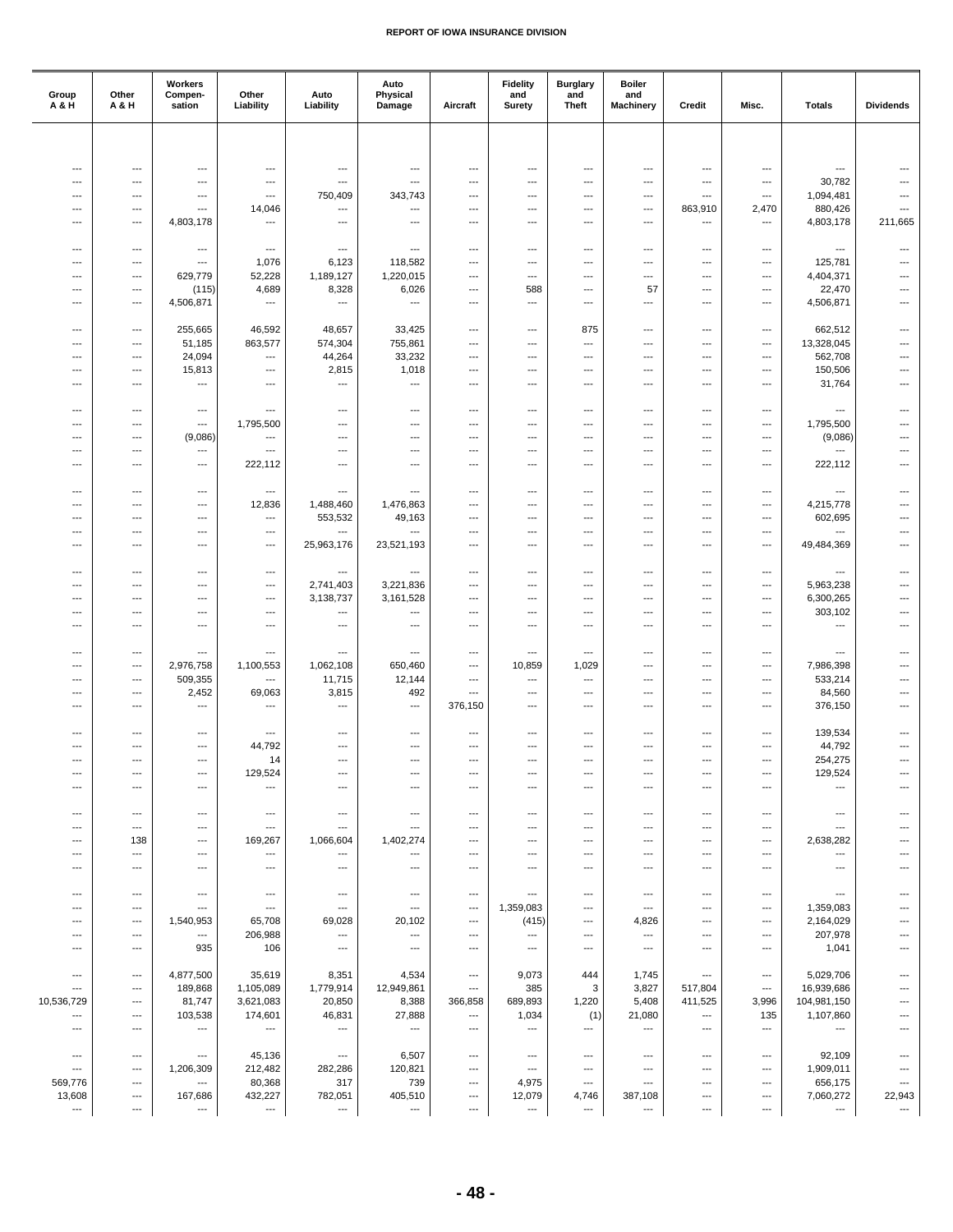| <b>Name of Company</b>                                          | Fire                     | Allied<br>Lines          | Farm<br>Owners           | Home<br>Owners | Commercial                      | Ocean<br>Marine          | Inland<br>Marine | Financial<br>Guaranty             | Medical<br><b>Malpractice</b> | Earthquake               |
|-----------------------------------------------------------------|--------------------------|--------------------------|--------------------------|----------------|---------------------------------|--------------------------|------------------|-----------------------------------|-------------------------------|--------------------------|
| Non-Iowa Casualty Companies                                     |                          |                          |                          |                |                                 |                          |                  |                                   |                               |                          |
| <b>Great West Casualty Company</b>                              | ---                      | ---                      | ---                      | ---            | ---                             | ---                      | 5,558,604        | ---                               | ---                           |                          |
| Greater New York Mutual Insurance Co                            | ---                      | ---                      | ---                      | ---            | $---$                           | ---                      | ---              | $---$                             | $---$                         | ---                      |
| Greenwich Insurance Company                                     | ---                      | $---$                    | $\overline{\phantom{a}}$ | ---            | ---                             | ---                      | 4,110            | ---                               | $---$                         | ---                      |
| Greyhawk Insurance Company                                      | $\overline{a}$           | $\overline{\phantom{a}}$ | ---                      | ---            | ---                             | ---                      | ---              | $\overline{\phantom{a}}$          | $\overline{a}$                |                          |
| Guarantee Company of North America USA                          | ---                      | ---                      | ---                      | ---            | ---                             | ---                      | ---              | ---                               | ---                           | ---                      |
|                                                                 |                          |                          |                          |                |                                 |                          |                  |                                   |                               |                          |
| Hallmark Insurance Company                                      | $---$                    | $---$                    | ---                      | ---            | ---                             | ---                      | ---              | $---$                             | ---                           | ---                      |
| Hallmark National Insurance Company                             | ---                      | $\overline{\phantom{a}}$ | ---                      | ---            | $\overline{\phantom{a}}$        | ---                      | ---              | $\overline{\phantom{a}}$          | ---                           | ---                      |
| Hamilton Insurance Company                                      | ---                      | ---                      | ---                      | ---            | 20,437                          | ---                      | ---              | ---                               | ---                           |                          |
| Hanover American Insurance Company<br>Hanover Insurance Company | 600<br>30,695            | 1,571<br>86,836          | ---<br>---               | ---<br>---     | 95,390<br>88,100                | ---<br>261,791           | ---<br>808,496   | $---$<br>$\overline{\phantom{a}}$ | ---<br>$---$                  | 103<br>82                |
|                                                                 |                          |                          |                          |                |                                 |                          |                  |                                   |                               |                          |
| Harco National Insurance Company                                | 179,222                  | 414,968                  | ---                      | ---            | $\overline{\phantom{a}}$        | ---                      | 78,241           | $\overline{\phantom{a}}$          | ---                           | 332                      |
| Harleysville Insurance Company                                  | ---                      | 234,976                  | ---                      | ---            | 123,651                         | $---$                    | 124,054          | $---$                             | ---                           | 2,542                    |
| Harleysville Lake States Insurance Company                      | $\overline{\phantom{a}}$ | ---                      | ---                      | $\overline{a}$ | $\overline{\phantom{a}}$        | ---                      | ---              | ---                               | ---                           | $\overline{\phantom{a}}$ |
| Harleysville Preferred Insurance Company                        | $\overline{\phantom{a}}$ | $\overline{\phantom{a}}$ | ---                      | ---            | 61,546                          | ---                      | ---              | ---                               | ---                           | ---                      |
| Harleysville Worcester Insurance Company                        | ---                      | 15,020                   | ---                      | ---            | 36,352                          | ---                      | ---              | ---                               | ---                           | ---                      |
|                                                                 |                          |                          |                          |                |                                 |                          |                  |                                   |                               |                          |
| Hartford Accident & Indemnity Company                           | ---                      | ---                      | ---                      | 162,434        | 21,696                          | ---                      | 1,144            | $---$                             | $---$                         | 726                      |
| Hartford Casualty Insurance Company                             | 2,452                    | 2,254                    | ---                      | 109,244        | 854,638                         | ---                      | 2,828            | $\overline{\phantom{a}}$          | ---                           | 2,131                    |
| Hartford Fire Insurance Company                                 | 440,317                  | 3,518                    | ---                      | 20,317         | 1,755,577                       | 160,611                  | 6,867,856        | ---                               | ---                           | ---                      |
| Hartford Insurance Company of the Midwest                       | 21,593                   | 1,031,836                | ---                      | 977,381        | 4,763                           | 474                      | 7,284            | $\overline{\phantom{a}}$          | ---                           | 1,902                    |
| Hartford Steam Boiler Inspection & Ins Co                       | ---                      | ---                      | ---                      | ---            | ---                             | ---                      | 3,108            | ---                               | $---$                         | ---                      |
|                                                                 |                          |                          |                          |                |                                 |                          |                  |                                   |                               |                          |
| Hartford Steam Boiler Insp & Ins Co CT                          | ---                      | $\overline{\phantom{a}}$ | ---                      | ---            | $\overline{\phantom{a}}$        | ---                      | ---              | ---                               | ---                           | ---                      |
| Hartford Underwriters Insurance Company                         | $\overline{a}$           | 26,887                   | ---                      | 15,423         | 30,557                          | ---                      | 234              | ---                               | ---                           | ---                      |
| Hastings Mutual Insurance Company                               | 7,781                    | 17,322                   | 5,335,409                | 1,595,726      | 2,531,080                       | $---$                    | 171,610          | $---$                             | $---$                         | ---                      |
| Haulers Insurance Company, Inc.                                 | ---                      | ---                      | ---                      | ---            | ---                             | ---                      | ---              | ---<br>$\overline{\phantom{a}}$   | $---$                         | ---                      |
| Hawkeye-Security Insurance Company                              | ---                      | ---                      | ---                      | ---            | (1,250)                         | ---                      | ---              |                                   | ---                           |                          |
| HDI Global Insurance Company                                    | 695,793                  | 463,862                  | ---                      | ---            | 41                              | 15,760                   | 1,326            | ---                               | ---                           | ---                      |
| Heritage Casualty Insurance Company                             | ---                      | ---                      | ---                      | ---            | ---                             | ---                      | ---              | $---$                             | $---$                         | ---                      |
| Heritage Indemnity Company                                      | $\overline{a}$           | $\overline{\phantom{a}}$ | ---                      | ---            | ---                             | $\overline{\phantom{a}}$ | ---              | $\overline{\phantom{a}}$          | $\overline{a}$                | ---                      |
| Hiscox Insurance Company Inc.                                   | $\overline{a}$           | ---                      | ---                      | ---            | ---                             | ---                      | 28,686           | ---                               | ---                           | ---                      |
| Home-Owners Insurance Company                                   | ---                      | $---$                    | $\overline{\phantom{a}}$ | ---            | $---$                           | ---                      | ---              | $---$                             | $---$                         | ---                      |
|                                                                 |                          |                          |                          |                |                                 |                          |                  |                                   |                               |                          |
| Homeowners of America Insurance Company                         | ---                      | ---                      | ---                      | ---            | ---                             | ---                      | ---              | ---                               | ---                           | ---                      |
| Homesite Insurance Company                                      | ---                      | $\overline{\phantom{a}}$ | ---                      | ---            | ---                             | ---                      | ---              | $\overline{\phantom{a}}$          | ---                           | ---                      |
| Homesite Insurance Company of the Midwest                       | ---                      | 87,611                   | ---                      | 8,910,986      | ---                             | $---$                    | ---              | ---                               | $---$                         | ---                      |
| Horace Mann Insurance Company                                   | 13,590                   | 8,714                    | ---                      | 164,910        | ---                             | $---$                    | 1,652            | ---                               | $---$                         | 107                      |
| Horace Mann Property & Casualty Insurance Co                    | ---                      | ---                      | ---                      | 1,095,423      | ---                             | ---                      | 21,743           | $\overline{\phantom{a}}$          | $---$                         | 485                      |
|                                                                 |                          |                          |                          |                |                                 |                          |                  |                                   |                               |                          |
| Housing Authority Property Ins, A Mutual Co                     | ---                      | ---                      | ---                      | ---            | 59,312                          | $---$                    | ---              | $---$                             | $---$                         | ---                      |
| Housing Enterprise Insurance Company, Inc.                      | ---                      | $\overline{\phantom{a}}$ | ---                      | ---            | 242,493                         | ---                      | ---              | ---                               | $\overline{a}$                | ---                      |
| Hudson Insurance Company                                        | $\overline{a}$           | 1,502,314                | ---                      | ---            | $\overline{\phantom{a}}$        | ---                      | 25,952           | $\overline{\phantom{a}}$          | 89,095                        | ---                      |
| <b>IDS Property Casualty Insurance Company</b>                  | ---<br>---               | ---<br>---               | ---                      | 1,975,388      |                                 | ---                      | ---              | ---                               | ---<br>---                    |                          |
| Illinois Casualty Company                                       |                          |                          | ---                      | ---            | 3,271,508                       |                          | ---              |                                   |                               | ---                      |
| Illinois National Insurance Company                             | ---                      | $---$                    | ---                      | $\overline{a}$ | 244                             | ---                      | (12)             | $\qquad \qquad -$                 | $---$                         | ---                      |
| Imperium Insurance Company                                      | 560                      | 349                      | ---                      | ---            | $\hspace{0.05cm} \ldots$        | ---                      | ---              | $\overline{\phantom{a}}$          | ---                           | ---                      |
| Indemnity Insurance Company of North America                    | ---                      | ---                      | 1,475,847                | ---            | 6,629                           | 76,084                   | 204,237          | ---                               | ---                           | ---                      |
| Independence American Insurance Company                         | ---                      | ---                      | ---                      | ---            | $\hspace{0.05cm} \ldots$        | ---                      | ---              | $---$                             | ---                           | ---                      |
| Indiana Insurance Company                                       | ---                      | ---                      | ---                      | ---            | $\overline{\phantom{a}}$        | ---                      | 129,619          | ---                               | $---$                         | ---                      |
|                                                                 |                          |                          |                          |                |                                 |                          |                  |                                   |                               |                          |
| Indiana Lumbermens Mutual Insurance Co                          | ---                      | ---                      | ---                      | ---            | ---                             | ---                      | ---              | ---                               | ---                           | ---                      |
| Infinity Insurance Company                                      | ---                      | $---$                    | ---                      | ---            | $---$                           | $---$                    | ---              | $---$                             | $---$                         | ---                      |
| Inland Insurance Company                                        | ---                      | ---                      | ---                      | ---            | $---$                           | $---$                    | ---              | $\qquad \qquad -$                 | $---$                         | ---                      |
| Insurance Company of Illinois                                   | ---                      | ---                      | ---                      | ---            | $\hspace{0.05cm} \ldots$        | ---                      | ---              | $\overline{\phantom{a}}$          | ---                           | ---                      |
| Insurance Company of North America                              | ---                      | ---                      | ---                      | ---            | ---                             | 462                      | ---              | ---                               | ---                           |                          |
|                                                                 |                          |                          |                          |                |                                 |                          |                  |                                   |                               | $---$                    |
| Insurance Co of the State of Pennsylvania                       | 1,202,976<br>---         | $---$                    | ---                      | $---$          | 129,276                         | ---                      | ---              | ---                               | ---                           |                          |
| Insurance Company of the West<br>Integon Indemnity Corporation  | $\overline{a}$           | ---<br>---               | ---<br>---               | ---<br>---     | ---<br>$\overline{\phantom{a}}$ | ---<br>---               | 5,771<br>---     | ---<br>$\overline{\phantom{a}}$   | ---<br>---                    | 10,338<br>---            |
| Integon National Insurance Company                              | ---                      | 3,555                    | ---                      | ---            | 367,719                         | ---                      | $---$            | $---$                             | ---                           | $---$                    |
| Integrity Mutual Insurance Company                              | 111,543                  | 68,336                   | ---                      | 705,544        | 7,274,122                       | ---                      | 184,402          | ---                               | ---                           | 502                      |
|                                                                 |                          |                          |                          |                |                                 |                          |                  |                                   |                               |                          |
| Integrity Property & Casualty Insurance Co                      | ---                      | ---                      | ---                      | 2,107,550      | 16,720                          | ---                      | 41,625           | ---                               | ---                           | 1,685                    |
| Integrity Select Insurance Company                              | ---                      | ---                      | ---                      | ---            | $\hspace{0.05cm} \ldots$        | ---                      | ---              | $---$                             | $---$                         | ---                      |
| International Fidelity Insurance Company                        | $---$                    | $---$                    | $\overline{\phantom{a}}$ | ---            | ---                             | ---                      | ---              | $---$                             | $---$                         | ---                      |
| Ironshore Indemnity, Inc.                                       | ---                      | ---                      | ---                      | ---            | $\overline{\phantom{a}}$        | 1,667                    | 121,895          | ---                               | ---                           | ---                      |
| ISMIE Mutual Insurance Company                                  | $\overline{a}$           | ---                      | ---                      | ---            | $\overline{\phantom{a}}$        | ---                      | ---              | $\overline{\phantom{a}}$          | 566,940                       | ---                      |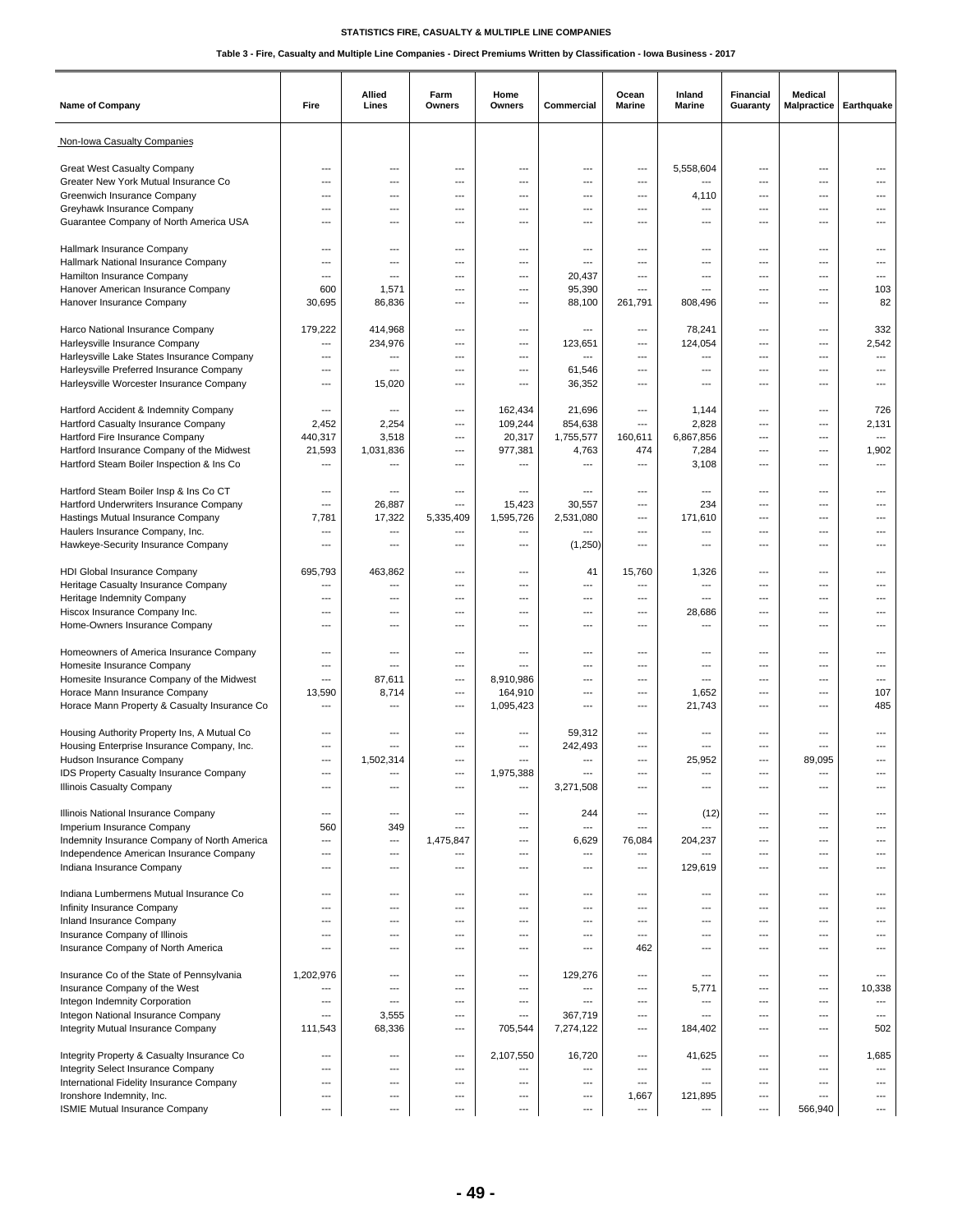| Group<br>A & H           | Other<br><b>A&amp;H</b>                         | Workers<br>Compen-<br>sation                         | Other<br>Liability                                   | Auto<br>Liability                                    | Auto<br>Physical<br>Damage            | Aircraft                        | <b>Fidelity</b><br>and<br>Surety  | <b>Burglary</b><br>and<br><b>Theft</b>               | <b>Boiler</b><br>and<br>Machinery | Credit                                               | Misc.                    | <b>Totals</b>                         | <b>Dividends</b>                           |
|--------------------------|-------------------------------------------------|------------------------------------------------------|------------------------------------------------------|------------------------------------------------------|---------------------------------------|---------------------------------|-----------------------------------|------------------------------------------------------|-----------------------------------|------------------------------------------------------|--------------------------|---------------------------------------|--------------------------------------------|
|                          |                                                 |                                                      |                                                      |                                                      |                                       |                                 |                                   |                                                      |                                   |                                                      |                          |                                       |                                            |
| ---                      | ---                                             | 12,724,600                                           | 2,401,800                                            | 23,148,384                                           | 17,729,850                            | ---                             | 35,040                            | ---                                                  | ---                               | ---                                                  | ---                      | 61,598,278                            |                                            |
| ---                      | ---                                             | $\overline{\phantom{a}}$                             | $\overline{a}$                                       | $\overline{a}$                                       | $\overline{a}$                        | ---                             | ---                               | ---                                                  | ---                               | $\qquad \qquad -\qquad$                              | $\overline{\phantom{a}}$ | ---                                   |                                            |
| 312,617<br>---           | $---$<br>---                                    | 250,422<br>$\hspace{0.05cm} \ldots$                  | 1,131,401<br>$\overline{a}$                          | 363,472<br>---                                       | 42,746<br>---                         | $\overline{a}$<br>---           | ---<br>$\overline{a}$             | $\overline{\phantom{a}}$<br>---                      | 33<br>---                         | ---<br>---                                           | 66,375<br>---            | 2,171,176<br>---                      |                                            |
| ---                      | $\overline{a}$                                  | $\overline{a}$                                       | ---                                                  | ---                                                  | ---                                   | ---                             | 135,800                           | ---                                                  | ---                               | ---                                                  | ---                      | 135,800                               |                                            |
| ---                      | $---$                                           | $\hspace{0.05cm} \ldots$                             | 20,875                                               | $\hspace{0.05cm} \ldots$                             | ---                                   | 287,571                         | ---                               | $---$                                                | ---                               | $---$                                                | ---                      | 308,446                               | ---                                        |
| ---<br>---               | ---<br>---                                      | $\hspace{0.05cm} \ldots$<br>$\hspace{0.05cm} \ldots$ | $\hspace{0.05cm} \ldots$<br>$\hspace{0.05cm} \ldots$ | $\overline{\phantom{a}}$<br>---                      | ---<br>---                            | ---<br>---                      | ---<br>---                        | ---<br>---                                           | ---<br>188                        | ---<br>---                                           | $\cdots$<br>---          | ---<br>20,625                         | $\overline{a}$                             |
| ---<br>---               | ---<br>$---$                                    | 119,320<br>143,008                                   | (3,096)<br>633,128                                   | $\overline{\phantom{a}}$<br>66,198                   | ---<br>36,859                         | ---<br>$\overline{a}$           | ---<br>364,331                    | $\overline{\phantom{a}}$<br>10,646                   | 199<br>7,807                      | ---<br>---                                           | ---<br>---               | 214,087<br>2,537,977                  | $\overline{a}$<br>---                      |
|                          |                                                 |                                                      |                                                      |                                                      |                                       |                                 |                                   |                                                      |                                   |                                                      |                          |                                       |                                            |
| ---<br>---               | ---<br>---                                      | $\hspace{0.05cm} \ldots$<br>133,758                  | 281,862<br>4,206                                     | 745,992<br>54,693                                    | 99,366<br>24,709                      | ---<br>---                      | ---<br>---                        | 42,782<br>---                                        | ---<br>---                        | ---<br>---                                           | ---<br>---               | 1,842,765<br>702,589                  | ---<br>35                                  |
| ---<br>---               | $---$<br>---                                    | $\hspace{0.05cm} \ldots$<br>541                      | $\overline{\phantom{a}}$<br>8,151                    | $\hspace{0.05cm} \ldots$<br>411                      | ---<br>249                            | ---<br>---                      | $---$<br>---                      | $---$<br>---                                         | $---$<br>---                      | ---<br>$\hspace{0.05cm} \ldots$                      | $---$<br>$\cdots$        | $\overline{a}$<br>70,898              | ---<br>$\hspace{0.05cm} \ldots$            |
| ---                      | ---                                             | 40,043                                               | 13,546                                               | 149,284                                              | 41,628                                | ---                             | ---                               | $\hspace{0.05cm} \ldots$                             | ---                               | ---                                                  | ---                      | 295,873                               | (19)                                       |
| $\overline{\phantom{a}}$ | ---                                             | 621,095                                              | 118,167                                              | 394,510                                              | 326,070                               | $\overline{a}$                  | 2,077                             | 173                                                  | ---                               | $\overline{\phantom{a}}$                             | ---                      | 1,648,092                             | 1,924                                      |
| ---                      | ---                                             | 1,167,493                                            | 394,423                                              | 125,860                                              | 63,620                                | ---                             | 6                                 | ---                                                  | 296                               | ---                                                  | $\overline{\phantom{a}}$ | 2,725,246                             | 328                                        |
| 2,044<br>---             | ---<br>---                                      | 2,164,275<br>108,134                                 | 3,688,167<br>17,196                                  | 1,654,819<br>454,082                                 | 602,896<br>603,406                    | ---<br>---                      | 890,319<br>---                    | 53,159<br>---                                        | 5,383<br>13                       | ---<br>---                                           | ---<br>---               | 18,309,258<br>3,228,063               | 3,965<br>$\hspace{0.05cm} \ldots$          |
| ---                      | ---                                             | $\hspace{0.05cm} \ldots$                             | $---$                                                | $\overline{\phantom{a}}$                             | ---                                   | ---                             | ---                               | ---                                                  | 372,086                           | $---$                                                | ---                      | 375,194                               | $---$                                      |
| ---                      | ---                                             | $\hspace{0.05cm} \ldots$                             | $\hspace{0.05cm} \ldots$                             | ---                                                  | ---                                   | ---                             | ---                               | $\overline{\phantom{a}}$                             | ---                               | $\hspace{0.05cm} \ldots$                             | $\cdots$                 | ---                                   | ---                                        |
| ---                      | ---                                             | 1,018,069                                            | 82,748                                               | 2,881,122                                            | 2,191,858                             | ---                             | ---                               | ---                                                  | ---                               | ---                                                  | ---                      | 6,246,899                             | 789                                        |
| ---<br>---               | ---<br>---                                      | 3,645,014<br>$\overline{\phantom{a}}$                | 681,313<br>$\hspace{0.05cm} \ldots$                  | 2,078,669<br>---                                     | 2,501,145<br>$\overline{a}$           | ---<br>---                      | ---<br>---                        | $---$<br>$\overline{\phantom{a}}$                    | ---<br>---                        | $---$<br>---                                         | ---<br>---               | 18,565,069<br>---                     | 260,686<br>---                             |
| ---                      | $\overline{\phantom{a}}$                        | 20,705                                               | 3,717                                                | ---                                                  | (4)                                   | ---                             | ---                               | ---                                                  | ---                               | ---                                                  | ---                      | 23,168                                | 16,181                                     |
| ---                      | ---                                             | 154,564                                              | 220,889                                              | 1,206                                                | 1,014                                 | ---                             | ---                               | ---                                                  | 279                               | ---                                                  | ---                      | 1,554,734                             | $\overline{\phantom{a}}$                   |
| ---<br>---               | ---<br>---                                      | $\overline{\phantom{a}}$<br>$\hspace{0.05cm} \ldots$ | $\overline{\phantom{a}}$<br>$\hspace{0.05cm} \ldots$ | $\overline{\phantom{a}}$<br>---                      | $\overline{\phantom{a}}$<br>---       | $\overline{a}$<br>---           | ---<br>---                        | ---<br>---                                           | ---<br>---                        | $---$<br>$\hspace{0.05cm} \ldots$                    | ---<br>(2,710)           | $\overline{a}$<br>(2,710)             | $\overline{\phantom{a}}$<br>$\overline{a}$ |
| ---                      | ---                                             | ---                                                  | 1,076,872                                            | ---                                                  | ---                                   | ---                             | 3,798                             | 61,501                                               | ---                               | $\hspace{0.05cm} \ldots$                             | ---                      | 1,170,857                             | $\overline{a}$                             |
| ---                      | ---                                             | $---$                                                | $---$                                                | ---                                                  | ---                                   | ---                             | ---                               | ---                                                  | $---$                             | $---$                                                | ---                      | ---                                   | $---$                                      |
| ---                      | $\overline{a}$                                  | $\overline{\phantom{a}}$                             | $\overline{\phantom{a}}$                             | $\overline{\phantom{a}}$                             | ---                                   | ---                             | ---                               | ---                                                  | ---                               | ---                                                  | ---                      | ---                                   |                                            |
| ---<br>---               | ---<br>---                                      | $\overline{\phantom{a}}$<br>---                      | ---<br>---                                           | $\overline{\phantom{a}}$<br>$\overline{\phantom{a}}$ | ---<br>---                            | ---<br>$\overline{a}$           | ---<br>---                        | ---<br>---                                           | ---<br>---                        | ---<br>---                                           | ---<br>---               | ---<br>8,998,597                      | ---                                        |
| ---                      | $---$                                           | $\hspace{0.05cm} \ldots$                             | 64,354                                               | 477,273                                              | 521,519                               | ---                             | $---$                             | ---                                                  | ---                               | ---                                                  | ---                      | 1,252,119                             | ---                                        |
| ---                      | ---                                             | $\hspace{0.05cm} \ldots$                             | $\hspace{0.05cm} \ldots$                             | 867,433                                              | 871,056                               | ---                             | ---                               | ---                                                  | ---                               | $\hspace{0.05cm} \ldots$                             | $\cdots$                 | 2,856,140                             | $\overline{\phantom{a}}$                   |
| ---                      | ---                                             | ---                                                  | ---                                                  | $\overline{\phantom{a}}$                             | ---                                   | ---                             | ---                               | ---                                                  | ---                               | ---                                                  | ---                      | 59,312                                | $---$                                      |
| ---<br>$\overline{a}$    | $---$<br>$\overline{a}$                         | $---$<br>$\overline{a}$                              | 44,097<br>3,080,666                                  | ---<br>276,503                                       | ---<br>25,952                         | ---<br>---                      | ---<br>390,453                    | $\overline{\phantom{a}}$<br>$\overline{\phantom{a}}$ | ---<br>---                        | $\overline{\phantom{a}}$<br>$\overline{\phantom{a}}$ | ---<br>---               | 286,590<br>5,390,935                  | ---                                        |
|                          | $\overline{a}$                                  | ---                                                  | 31,571                                               | 672,634                                              | 748,415                               | ---                             | ---                               | $\overline{\phantom{a}}$                             | ---                               | ---                                                  | ---                      | 3,428,008                             |                                            |
| ---                      | ---                                             | 807,139                                              | 2,672,111                                            | $\hspace{0.05cm} \ldots$                             | ---                                   | ---                             | ---                               | ---                                                  | ---                               | ---                                                  | ---                      | 6,750,758                             |                                            |
| ---                      | $\hspace{0.05cm} \ldots \hspace{0.05cm}$        | (23,063)                                             | 3,253,249                                            | 29,123                                               | (86)                                  | $\overline{a}$                  | 9,832                             | $---$                                                | ---                               | $---$                                                | $---$                    | 3,269,287                             | ---                                        |
| ---<br>---               | $\hspace{0.05cm} \ldots$<br>---                 | 187,216<br>6,034,433                                 | 33,830<br>22,277                                     | 7,238<br>96,204                                      | 5,250<br>90,864                       | $\overline{\phantom{a}}$<br>--- | $\hspace{0.05cm} \ldots$<br>2,876 | $\hspace{0.05cm} \ldots$<br>$\hspace{0.05cm} \ldots$ | $\cdots$<br>151                   | $\hspace{0.05cm} \ldots$<br>$\hspace{0.05cm} \ldots$ | $\cdots$<br>$\cdots$     | 234,443<br>8,009,602                  | $\overline{a}$                             |
| 231,122                  | 6,657                                           | $\hspace{0.05cm} \ldots$                             | $\hspace{0.05cm} \ldots$                             | $\hspace{0.05cm} \cdots$                             | $\hspace{0.05cm} \cdots$              | ---                             | ---                               | $---$                                                | ---                               | $---$                                                | 99,663                   | 337,441                               | ---                                        |
| ---                      | $\hspace{0.05cm} \ldots$                        | 4,936                                                | $---$                                                | $---$                                                | $---$                                 | $\overline{a}$                  | $---$                             | $\overline{\phantom{a}}$                             | ---                               | $\overline{\phantom{a}}$                             | $\overline{\phantom{a}}$ | 134,555                               |                                            |
| $\overline{\phantom{a}}$ | ---                                             | ---                                                  | $\hspace{0.05cm} \ldots$                             | $\hspace{0.05cm} \ldots$                             | $\hspace{0.05cm} \ldots$              | ---                             | $\hspace{0.05cm} \ldots$          | ---                                                  | ---                               | $\hspace{0.05cm} \ldots$                             | ---                      | $\hspace{0.05cm} \ldots$              |                                            |
| ---<br>---               | ---<br>$---$                                    | $\cdots$<br>$\hspace{0.05cm} \ldots \hspace{0.05cm}$ | $---$<br>$\hspace{0.05cm} \ldots$                    | 7,018<br>$\hspace{0.05cm} \ldots$                    | 33,520<br>$\hspace{0.05cm} \ldots$    | ---<br>---                      | $\hspace{0.05cm} \ldots$<br>8,923 | ---<br>$\overline{\phantom{a}}$                      | ---<br>$---$                      | $---$<br>$\overline{\phantom{a}}$                    | $---$<br>---             | 40,538<br>8,923                       | $---$                                      |
| ---                      | ---                                             | $\hspace{0.05cm} \ldots$                             | $\hspace{0.05cm} \ldots$                             | $\hspace{0.05cm} \ldots$                             | $\hspace{0.05cm} \ldots$              | ---                             | $\hspace{0.05cm} \ldots$          | $\hspace{0.05cm} \ldots$                             | ---                               | ---                                                  | $\cdots$                 | ---                                   | ---                                        |
| ---                      | ---                                             | ---                                                  | $\hspace{0.05cm} \ldots$                             | $\hspace{0.05cm} \ldots$                             | ---                                   | ---                             | 327                               | $\hspace{0.05cm} \ldots$                             | ---                               | $\hspace{0.05cm} \ldots$                             | $\cdots$                 | 789                                   | ---                                        |
| $---$<br>---             | $\hspace{0.05cm} \ldots \hspace{0.05cm}$<br>--- | 1,444,091<br>652,580                                 | 170,228<br>$\hspace{0.05cm} \ldots$                  | (72, 880)<br>$\hspace{0.05cm} \ldots$                | (182)<br>$\hspace{0.05cm} \ldots$     | $\overline{a}$<br>---           | 500<br>$\hspace{0.05cm} \ldots$   | $\overline{\phantom{a}}$<br>$\hspace{0.05cm} \ldots$ | 94<br>---                         | $\overline{\phantom{a}}$<br>---                      | ---<br>---               | 2,874,104<br>668,689                  | ---                                        |
|                          | ---                                             | $\hspace{0.05cm} \cdots$                             | $\hspace{0.05cm} \ldots$                             | $\hspace{0.05cm} \cdots$                             | $\hspace{0.05cm} \ldots$              | ---                             | ---                               | ---                                                  | ---                               | $\hspace{0.05cm} \ldots$                             | ---                      | ---                                   |                                            |
| ---                      | $---$                                           | $\hspace{0.05cm} \ldots$                             | 126,285                                              | $\hspace{0.05cm} \ldots$                             | 1,385,889                             | $\overline{a}$                  | $\overline{\phantom{a}}$          | $---$                                                | ---                               | 14,508                                               | ---                      | 1,897,957                             | ---                                        |
| ---                      | $---$                                           | 10,036,829                                           | 1,349,431                                            | 3,956,819                                            | 2,696,437                             | $\overline{a}$                  | $---$                             | 3,079                                                | ---                               | $\overline{\phantom{a}}$                             | ---                      | 26,387,043                            | 433,024                                    |
| ---<br>---               | ---<br>$---$                                    | ---<br>$\cdots$                                      | 35,552<br>$\hspace{0.05cm} \ldots$                   | 1,798,945<br>$\hspace{0.05cm} \cdots$                | 2,053,565<br>$\hspace{0.05cm} \cdots$ | ---<br>$\overline{a}$           | $\hspace{0.05cm} \ldots$<br>$---$ | $\hspace{0.05cm} \ldots$<br>$\overline{\phantom{a}}$ | ---<br>---                        | $\hspace{0.05cm} \ldots$<br>$---$                    | $\cdots$<br>---          | 6,055,641<br>$\hspace{0.05cm} \ldots$ |                                            |
| ---                      | $---$                                           | $\cdots$                                             | $\overline{\phantom{a}}$                             | $\hspace{0.05cm} \ldots$                             | $\hspace{0.05cm} \ldots$              | ---                             | 568,938                           | $\overline{\phantom{a}}$                             | ---                               | $\overline{\phantom{a}}$                             | $\overline{\phantom{a}}$ | 568,938                               |                                            |
| ---                      | ---                                             | $\hspace{0.05cm} \ldots$                             | 314,035                                              | 69,597                                               | 252,218                               | $\hspace{0.05cm} \ldots$        | (441)                             | 3,500                                                | ---                               | $\overline{\phantom{a}}$                             | $\cdots$                 | 762,471                               | ---                                        |
| $\cdots$                 | ---                                             | ---                                                  | $\overline{\phantom{a}}$                             | $\hspace{0.05cm} \ldots$                             | $\hspace{0.05cm} \ldots$              | ---                             | $\cdots$                          | $\hspace{0.05cm} \ldots$                             | $\cdots$                          | $\hspace{0.05cm} \ldots$                             | 7,729                    | 574,669                               | 44,845                                     |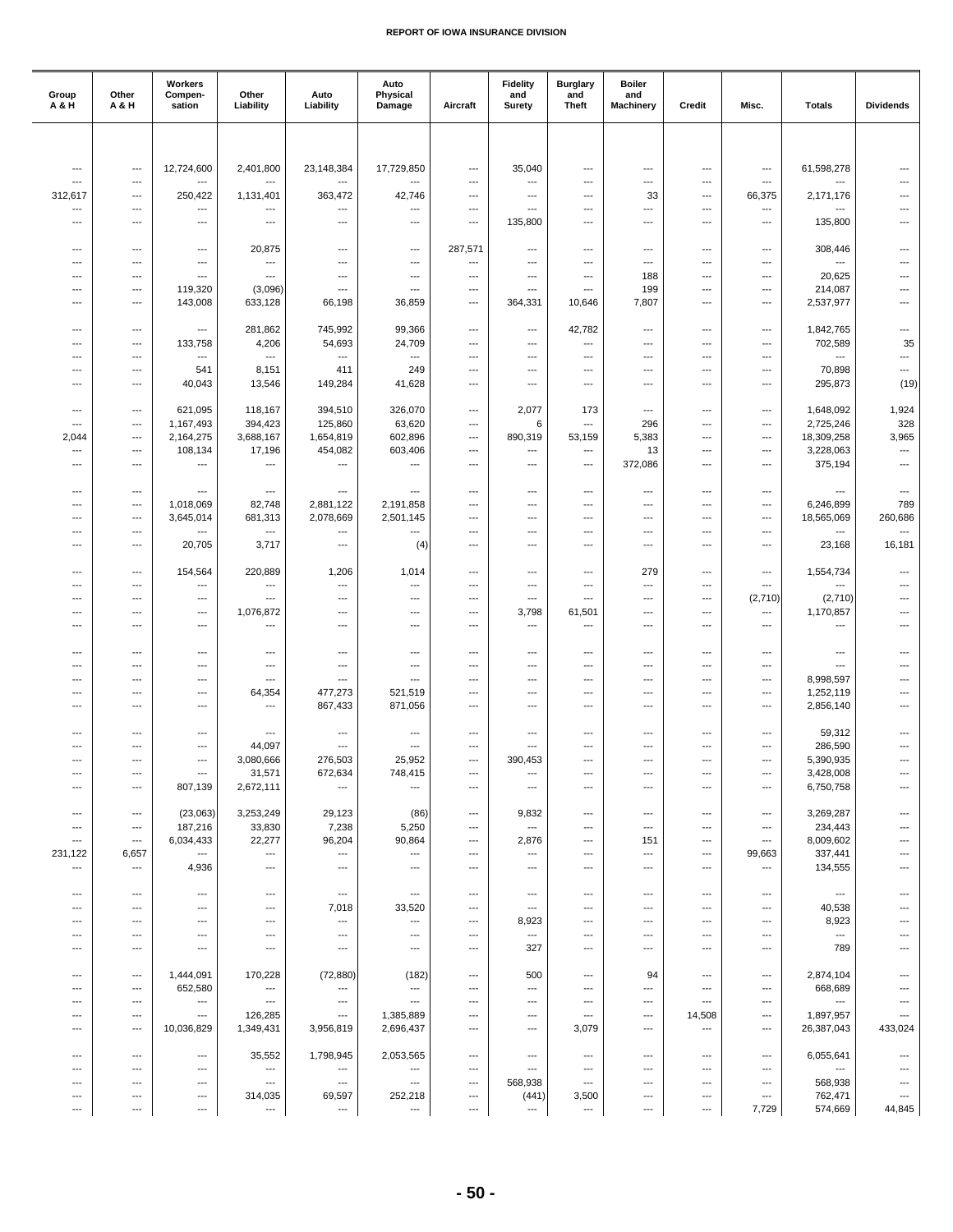| <b>Name of Company</b>                                                  | Fire                              | Allied<br>Lines                   | Farm<br>Owners                    | Home<br>Owners | Commercial                          | Ocean<br>Marine          | Inland<br>Marine                  | Financial<br>Guaranty | <b>Medical</b><br>Malpractice | Earthquake                        |
|-------------------------------------------------------------------------|-----------------------------------|-----------------------------------|-----------------------------------|----------------|-------------------------------------|--------------------------|-----------------------------------|-----------------------|-------------------------------|-----------------------------------|
| Non-Iowa Casualty Companies                                             |                                   |                                   |                                   |                |                                     |                          |                                   |                       |                               |                                   |
| Jefferson Insurance Company                                             | ---                               | ---                               | ---                               | ---            | ---                                 | ---                      | 4,863,740                         | ---                   | $\overline{\phantom{a}}$      |                                   |
| Jewelers Mutual Insurance Company                                       | ---                               | ---                               | ---                               | ---            | 156,941                             | ---                      | 589,386                           | ---                   | $---$                         |                                   |
| JM Specialty Insurance Comipany                                         | $---$                             | $---$                             | $\overline{\phantom{a}}$          | $---$          | ---                                 | $---$                    | $\overline{a}$                    | ---                   | $\overline{a}$                | $---$                             |
| KnightBrook Insurance Company                                           | ---                               | ---                               | ---                               | ---            | $\overline{\phantom{a}}$            | ---                      | (199)                             | ---                   | $\overline{a}$                |                                   |
| Lafayette Insurance Company                                             | ---                               | ---                               | ---                               | ---            | ---                                 | ---                      | ---                               |                       | ---                           |                                   |
|                                                                         |                                   |                                   |                                   |                |                                     |                          |                                   |                       |                               |                                   |
| Lamorak Insurance Company<br>Lancer Insurance Company                   | $---$<br>$\overline{a}$           | $---$<br>$\overline{\phantom{a}}$ | $\overline{\phantom{a}}$<br>---   | $---$<br>$---$ | $---$<br>$\overline{\phantom{a}}$   | $---$                    | ---                               | ---<br>---            | ---<br>---                    | $---$<br>---                      |
| Landcar Casualty Company                                                | $\overline{a}$                    | $\overline{a}$                    | ---                               | ---            | $\overline{\phantom{a}}$            | ---<br>---               | 14,209<br>$\overline{a}$          | ---                   | ---                           |                                   |
| Lexington National Insurance Corporation                                | $---$                             | $---$                             | $\overline{\phantom{a}}$          | $---$          | $---$                               | $---$                    | $---$                             | ---                   | $---$                         | ---                               |
| Lexon Insurance Company                                                 | $\overline{\phantom{a}}$          | $\overline{\phantom{a}}$          | $---$                             | ---            | ---                                 | $---$                    | $---$                             | $---$                 | $\overline{a}$                |                                   |
|                                                                         |                                   |                                   |                                   |                |                                     |                          |                                   |                       |                               |                                   |
| Liberty Insurance Corporation                                           | ---                               | ---                               | ---                               | 8,411,813      | $\overline{\phantom{a}}$            | ---                      | 111,353                           | ---                   | $\overline{\phantom{a}}$      | 6,642                             |
| Liberty Insurance Underwriters Inc.                                     | $\overline{\phantom{a}}$          | ---                               | ---                               | ---            | $---$                               | ---                      | 35,695,331                        | ---                   | 428,610                       | $\cdots$                          |
| Liberty Mutual Fire Insurance Company                                   | 1,273,561                         | 430,927                           | ---                               | 1,057,683      | 555,495                             | 7,602                    | 10,803                            | ---                   | ---                           | 44,277                            |
| Liberty Mutual Insurance Company                                        | 128,202                           | 10,140                            | ---                               | ---            | 476,975                             | 39,482                   | 228,154                           | ---                   | ---                           | ---                               |
| Liberty Personal Insurance Company                                      | ---                               | ---                               | ---                               | ---            | $\hspace{0.05cm} \ldots$            | ---                      | ---                               | ---                   | $\overline{\phantom{a}}$      | ---                               |
| LM General Insurance Company                                            | $---$                             | $---$                             | $\overline{\phantom{a}}$          | ---            | ---                                 | $---$                    | $---$                             | ---                   | $\overline{a}$                | $\overline{\phantom{a}}$          |
| <b>LM Insurance Corporation</b>                                         | ---                               | $\overline{\phantom{a}}$          | ---                               | 1,836,037      | $\overline{\phantom{a}}$            | ---                      | 10,974                            | ---                   | ---                           | 1,287                             |
| LM Property and Casualty Insurance Company                              | $\overline{a}$                    | ---                               | ---                               | ---            | $\overline{\phantom{a}}$            | ---                      | $\overline{a}$                    | ---                   | ---                           | ---                               |
| Lyndon Southern Insurance Company                                       | $\overline{a}$                    | $\overline{\phantom{a}}$          | ---                               | ---            | $---$                               | $\overline{\phantom{a}}$ | 67,479                            | ---                   | $\overline{a}$                | ---                               |
| MAG Mutual Insurance Company                                            | $---$                             | $---$                             | ---                               | ---            | $---$                               | $---$                    | $---$                             | ---                   | $---$                         | ---                               |
| Maiden Reinsurance North America, Inc.                                  | $\overline{\phantom{a}}$          | ---                               | ---                               | ---            | $\overline{a}$                      | ---                      | ---                               | ---                   | ---                           | ---                               |
| Manufacturers Alliance Insurance Company                                | ---                               | ---                               | ---                               | ---            | 634                                 | ---                      | ---                               | ---                   | $\overline{\phantom{a}}$      | ---                               |
| Mapfre Insurance Company                                                | $---$                             | ---                               | ---                               | ---            | $\overline{\phantom{a}}$            | ---                      | $---$                             | ---                   | $---$                         |                                   |
| Markel American Insurance Company                                       | 492                               | 461                               | ---                               | 14,013         | 12,780                              | 218,833                  | 177,972                           | ---                   | $\overline{a}$                | $---$                             |
| Markel Global Reinsurance Company                                       | $\overline{\phantom{a}}$          | ---                               | ---                               | ---            | $\overline{\phantom{a}}$            | ---                      | $\overline{a}$                    | ---                   | ---                           |                                   |
|                                                                         |                                   |                                   |                                   |                |                                     |                          |                                   |                       |                               |                                   |
| Markel Insurance Company                                                | $---$                             | ---                               | 55,305                            | ---            | 703,816                             | ---                      | 411,445                           | ---                   | ---                           | $---$                             |
| Massachusetts Bay Insurance Company<br>Maxum Casualty Insurance Company | 7,029<br>$\hspace{0.05cm} \ldots$ | 17,417<br>---                     | ---<br>---                        | ---<br>$---$   | 389,284<br>$\hspace{0.05cm} \ldots$ | $---$<br>---             | 2,022<br>$\overline{\phantom{a}}$ | ---<br>---            | $\cdots$<br>$\overline{a}$    | 1,376<br>$\hspace{0.05cm} \ldots$ |
| MBIA Insurance Corporation                                              | $\overline{a}$                    | $\overline{a}$                    | ---                               | ---            | $\overline{a}$                      | ---                      | ---                               | ---                   | $\overline{a}$                | ---                               |
| Medical Protective Company                                              | $---$                             | ---                               | $\overline{\phantom{a}}$          | ---            | $---$                               | ---                      | $---$                             | ---                   | 2,754,083                     | ---                               |
|                                                                         |                                   |                                   |                                   |                |                                     |                          |                                   |                       |                               |                                   |
| Medicus Insurance Company                                               | ---                               | $\overline{\phantom{a}}$          | ---                               | ---            | ---                                 | ---                      | $---$                             | ---                   | $\overline{a}$                | ---                               |
| MEDMARC Casualty Insurance Company                                      | ---                               | ---                               | ---                               | ---            | ---                                 | ---                      | ---                               | ---                   | $\overline{\phantom{a}}$      |                                   |
| MemberSelect Insurance Company                                          | $\overline{\phantom{a}}$          | ---                               | ---                               | 5,479,250      | $---$                               | ---                      | $---$                             | ---                   | ---                           | ---                               |
| <b>MEMIC Indemnity Company</b><br>Mendakota Insurance Company           | ---<br>$\overline{a}$             | ---<br>$\overline{a}$             | $\overline{\phantom{a}}$<br>---   | ---<br>---     | $---$<br>$\overline{\phantom{a}}$   | ---<br>---               | $---$<br>---                      | ---<br>---            | ---<br>---                    | ---<br>---                        |
|                                                                         |                                   |                                   |                                   |                |                                     |                          |                                   |                       |                               |                                   |
| Mendota Insurance Company                                               | $---$                             | $\overline{\phantom{a}}$          | ---                               | $---$          | $---$                               | $---$                    | $---$                             | ---                   | $---$                         |                                   |
| Merastar Insurance Company                                              | $\overline{\phantom{a}}$          | $\overline{\phantom{a}}$          | $\overline{\phantom{a}}$          | 124,920        | ---                                 | $---$                    | 2,791                             | ---                   | $\overline{a}$                |                                   |
| Meridian Security Insurance Company                                     | $\overline{\phantom{a}}$          | $\overline{\phantom{a}}$          | ---                               | ---            | $\overline{\phantom{a}}$            | ---                      | $\overline{a}$                    | ---                   | $\overline{a}$                |                                   |
| Meritplan Insurance Company                                             |                                   | ---                               | ---                               | ---            |                                     |                          | ---                               | ---                   |                               |                                   |
| Metromile Insurance Company                                             | $\overline{a}$                    | $\overline{a}$                    | ---                               | $---$          | ---                                 | ---                      | $\overline{a}$                    | ---                   | $\overline{a}$                | ---                               |
| Metropolitan Casualty Insurance Company                                 | $---$                             | $---$                             | $---$                             | $---$          | $\overline{a}$                      | $---$                    | $\cdots$                          | ---                   | $---$                         | $---$                             |
| Metropolitan Direct Property & Cas Ins Co                               | ---                               | ---                               | ---                               | 14,590         | $\overline{a}$                      | ---                      | 79                                | ---                   | ---                           | ---                               |
| Metropolitan General Insurance Company                                  | ---                               | ---                               | ---                               |                | $\hspace{0.05cm} \ldots$            | ---                      | ---                               | ---                   | ---                           | $\cdots$                          |
| Metropolitan Group Property & Cas Ins Co                                | $---$                             | ---                               | ---                               | 1,211,860      | $---$                               | ---                      | 15,203                            | ---                   | $---$                         | 240                               |
| Metropolitan Property & Casualty Ins Co                                 | $\hspace{0.05cm} \ldots$          | 102,115                           | ---                               | 6,121,559      | $---$                               | $---$                    | 175,515                           | ---                   | $\cdots$                      | 12,189                            |
| MGA Insurance Company, Inc.                                             | $\hspace{0.05cm} \ldots$          | ---                               | ---                               | ---            | $\hspace{0.05cm} \ldots$            | ---                      | $\overline{a}$                    | ---                   | ---                           | ---                               |
| <b>MGIC Assurance Corporation</b>                                       | $---$                             | $---$                             | $---$                             | ---            | $---$                               | $---$                    | ---                               | ---                   | $---$                         | $---$                             |
| Miami Mutual Insurance Company                                          | 9,861                             | 4,965                             | ---                               | ---            | $\overline{a}$                      | $---$                    | ---                               | ---                   | $\cdots$                      | ---                               |
| MIC General Insurance Corporation                                       | $\hspace{0.05cm} \ldots$          | $\qquad \qquad \cdots$            | ---                               | ---            | 616                                 | $\qquad \qquad \cdots$   | $\hspace{1.5cm} \ldots$           | $\overline{a}$        | ---                           | $\overline{\phantom{a}}$          |
| MIC Property and Casualty Insurance Corp                                | ---                               | ---                               | ---                               | ---            | $\hspace{0.05cm} \ldots$            | ---                      | $\overline{a}$                    | ---                   | ---                           | ---                               |
|                                                                         |                                   |                                   |                                   |                | $\overline{a}$                      |                          |                                   |                       |                               | $---$                             |
| Michigan Millers Mutual Insurance Company                               | $---$<br>---                      | $---$<br>---                      | $---$<br>$\overline{\phantom{a}}$ | $---$<br>---   | $\overline{\phantom{a}}$            | ---                      | ---<br>---                        | ---<br>---            | ---                           | ---                               |
| Mid-American Fire & Casualty Co.<br>Mid-Century Insurance Company       | ---                               | ---                               | ---                               | ---            | 1,452,437                           | ---<br>---               | ---                               | ---                   | ---<br>---                    |                                   |
| Mid-Continent Casualty Company                                          | $---$                             | ---                               | ---                               | ---            | $---$                               | ---                      | 2,850                             | ---                   | ---                           | ---                               |
| Middlesex Insurance Company                                             | $---$                             | ---                               | $---$                             | ---            | $---$                               | $---$                    | $\overline{\phantom{a}}$          | ---                   | $\cdots$                      | ---                               |
|                                                                         |                                   |                                   |                                   |                |                                     |                          |                                   |                       |                               |                                   |
| Midvale Indemnity Company                                               | ---                               | ---                               | ---                               | ---            | 71,109                              | ---                      | 13,707                            | ---                   | ---                           | ---                               |
| Midwest Builders' Casualty Mutual Company                               | $\overline{\phantom{a}}$          | $---$                             | $---$                             | $---$          | $\overline{\phantom{a}}$            | $---$                    | $\overline{a}$                    | ---                   | $---$                         | $---$                             |
| Midwest Employers Casualty Company<br>Midwest Insurance Company         | $---$<br>---                      | ---<br>---                        | $\overline{\phantom{a}}$<br>---   | ---<br>---     | $---$<br>$\overline{a}$             | ---<br>---               | ---<br>---                        | ---<br>---            | $\cdots$<br>---               | ---<br>---                        |
| Midwestern Indemnity Company                                            | $\overline{a}$                    | $\overline{\phantom{a}}$          | ---                               | $---$          | (460)                               | ---                      | $\overline{a}$                    | ---                   | $\overline{a}$                |                                   |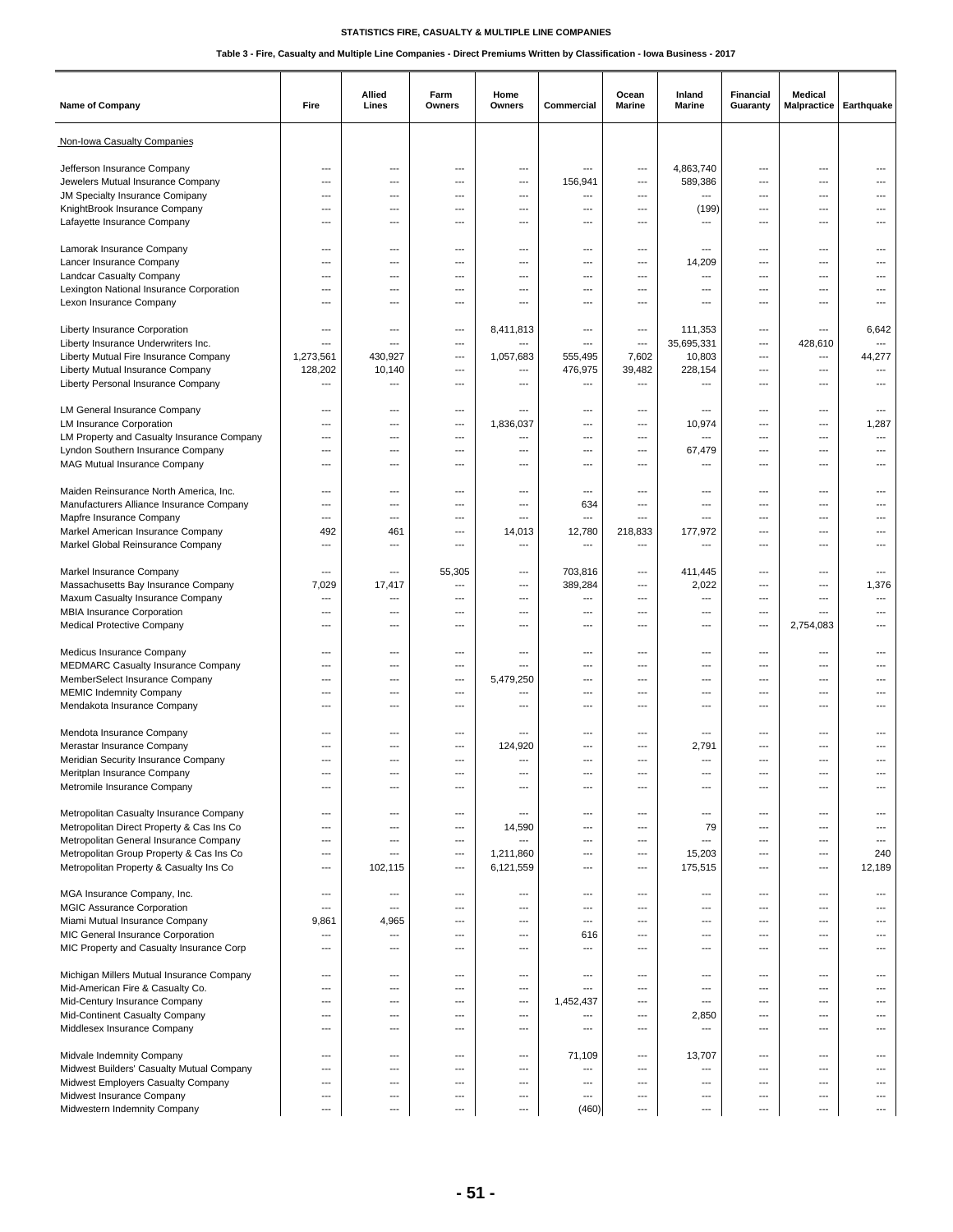| Group<br>A & H           | Other<br>A & H           | Workers<br>Compen-<br>sation                         | Other<br>Liability                                   | Auto<br>Liability                                    | Auto<br>Physical<br>Damage                           | Aircraft                         | <b>Fidelity</b><br>and<br>Surety | <b>Burglary</b><br>and<br><b>Theft</b> | <b>Boiler</b><br>and<br><b>Machinery</b> | Credit                                               | Misc.                             | <b>Totals</b>                                        | <b>Dividends</b>         |
|--------------------------|--------------------------|------------------------------------------------------|------------------------------------------------------|------------------------------------------------------|------------------------------------------------------|----------------------------------|----------------------------------|----------------------------------------|------------------------------------------|------------------------------------------------------|-----------------------------------|------------------------------------------------------|--------------------------|
|                          |                          |                                                      |                                                      |                                                      |                                                      |                                  |                                  |                                        |                                          |                                                      |                                   |                                                      |                          |
|                          |                          |                                                      |                                                      |                                                      |                                                      |                                  |                                  |                                        |                                          |                                                      |                                   |                                                      |                          |
| ---<br>---               | ---                      | ---<br>$\overline{\phantom{a}}$                      | ---<br>---                                           | ---<br>$---$                                         | ---<br>$\overline{\phantom{a}}$                      | $\overline{a}$<br>---            | ---<br>---                       | ---<br>$\overline{\phantom{a}}$        | ---                                      | $\overline{a}$<br>---                                | $---$<br>---                      | 4,863,740<br>746,327                                 | ---<br>3,589             |
| ---                      | ---<br>---               | $\hspace{0.05cm} \ldots$                             | ---                                                  | ---                                                  | ---                                                  | ---                              | ---                              | ---                                    | $\overline{\phantom{a}}$<br>---          | ---                                                  | ---                               | ---                                                  | ---                      |
| ---                      | $---$                    | $\cdots$                                             | ---                                                  | ---                                                  | $---$                                                | ---                              | 325                              | ---                                    | ---                                      | 15,515                                               | $---$                             | 15,641                                               | $---$                    |
| ---                      | ---                      | 6,033,056                                            | $\overline{a}$                                       | $---$                                                | $---$                                                | $\overline{a}$                   | $\overline{\phantom{a}}$         | $\overline{\phantom{a}}$               | ---                                      | ---                                                  | $---$                             | 6,033,056                                            | $\overline{\phantom{a}}$ |
|                          |                          |                                                      |                                                      |                                                      |                                                      |                                  |                                  |                                        |                                          |                                                      |                                   |                                                      |                          |
| (392)<br>$\overline{a}$  | ---<br>---               | $\hspace{0.05cm} \ldots$<br>$\cdots$                 | ---<br>237,967                                       | ---<br>528,791                                       | $\hspace{0.05cm} \ldots$<br>238,723                  | ---<br>---                       | ---<br>---                       | ---<br>---                             | $\qquad \qquad \cdots$<br>---            | ---<br>$---$                                         | $\hspace{0.05cm} \ldots$<br>$---$ | (392)<br>1,019,690                                   | ---<br>---               |
| ---                      | $\cdots$                 | $\hspace{0.05cm} \ldots$                             | ---                                                  | ---                                                  | $\hspace{0.05cm} \ldots$                             | ---                              | $\overline{\phantom{a}}$         | ---                                    | $---$                                    | $\overline{\phantom{a}}$                             | $\cdots$                          | $\qquad \qquad \cdots$                               | ---                      |
| ---                      | ---                      | $\hspace{0.05cm} \ldots$                             | $\hspace{0.05cm} \ldots$                             | ---                                                  | ---                                                  | ---                              | 25,646                           | ---                                    | ---                                      | ---                                                  | ---                               | 25,646                                               | ---                      |
| ---                      | ---                      | $\hspace{0.05cm} \ldots$                             | ---                                                  | ---                                                  | ---                                                  | ---                              | 606,929                          | ---                                    | ---                                      | ---                                                  | $\overline{a}$                    | 606,929                                              | ---                      |
| ---                      |                          |                                                      |                                                      |                                                      |                                                      | $\overline{a}$                   | ---                              | $\overline{\phantom{a}}$               | $---$                                    | $---$                                                | $---$                             |                                                      | $\overline{\phantom{a}}$ |
| ---                      | $\cdots$<br>---          | 5,679,249<br>---                                     | 1,369,603<br>1,685,009                               | 410,097<br>---                                       | 53,643<br>---                                        | $\overline{\phantom{a}}$         | $\hspace{0.05cm} \ldots$         | $\overline{\phantom{a}}$               | $\cdots$                                 | ---                                                  | $\overline{\phantom{a}}$          | 16,042,400<br>37,808,950                             | ---                      |
| ---                      | ---                      | 4,377,739                                            | 2,187,408                                            | 1,734,094                                            | 753,448                                              | ---                              | 932                              | 1,170                                  | 635,874                                  | ---                                                  | $\cdots$                          | 13,071,013                                           | (49, 186)                |
| ---                      | ---                      | (12, 348)                                            | 594,107                                              | 157,281                                              | 2,902                                                | 338,930                          | 2,933,776                        | ---                                    | ---                                      | ---                                                  | $---$                             | 4,897,601                                            | 10                       |
| ---                      | $\cdots$                 | $\hspace{0.05cm} \ldots$                             | $\overline{\phantom{a}}$                             | $\hspace{0.05cm} \ldots$                             | $\hspace{0.05cm} \ldots$                             | ---                              | $\overline{\phantom{a}}$         | $\overline{\phantom{a}}$               | ---                                      | $---$                                                | $---$                             | $\hspace{0.05cm} \ldots$                             | $\overline{\phantom{a}}$ |
| ---                      | ---                      | ---                                                  | $\hspace{0.05cm} \ldots$                             | 6,740,881                                            | 6,808,938                                            | ---                              | ---                              | ---                                    | $\cdots$                                 | ---                                                  | $\cdots$                          | 13,549,819                                           | $\overline{\phantom{a}}$ |
| ---                      | ---                      | 20,782,874                                           | 527,193                                              | 246,193                                              | 202,106                                              | ---                              | ---                              | ---                                    | ---                                      | ---                                                  | $---$                             | 23,606,664                                           | ---                      |
| $---$                    | $---$                    | $\cdots$                                             | $\overline{\phantom{a}}$                             | $\overline{\phantom{a}}$                             | $\overline{\phantom{a}}$                             | $\overline{a}$                   | ---                              | ---                                    | ---                                      | ---                                                  | $---$                             | $\overline{\phantom{a}}$                             | ---                      |
| ---                      | ---                      | $\hspace{0.05cm} \ldots$                             | 8,562                                                | ---                                                  | 1,028,903                                            | $\overline{a}$                   | ---                              | ---                                    | ---                                      | $---$                                                | 64,964                            | 1,169,907                                            | ---                      |
| ---                      | ---                      | $\hspace{0.05cm} \ldots$                             | $\hspace{0.05cm} \ldots$                             | ---                                                  | $\hspace{0.05cm} \ldots$                             | ---                              | $\hspace{0.05cm} \ldots$         | ---                                    | $\cdots$                                 | $\hspace{0.05cm} \ldots$                             | $\cdots$                          | $\hspace{0.05cm} \ldots$                             | $\overline{\phantom{a}}$ |
| ---                      | ---                      | $\hspace{0.05cm} \ldots$                             | ---                                                  | $\overline{\phantom{a}}$                             | $\hspace{0.05cm} \ldots$                             | ---                              | ---                              | ---                                    | ---                                      | ---                                                  | $\overline{\phantom{a}}$          | ---                                                  | ---                      |
| ---                      | ---                      | 247,019                                              | $---$                                                | 3,717                                                | $---$                                                | $\overline{a}$                   | ---                              | ---                                    | ---                                      | $---$                                                | ---                               | 251,370                                              | ---                      |
| ---                      | ---                      | ---                                                  | ---                                                  | ---                                                  | ---                                                  | ---                              | ---                              | ---                                    | ---                                      | ---                                                  | ---                               | $\hspace{0.05cm} \ldots$                             |                          |
| ---                      | ---                      | 679,411                                              | 1,483,282                                            | 24,446                                               | 27,523                                               | ---                              | 1,517                            | 983                                    | ---                                      | ---                                                  | $\cdots$                          | 2,641,713                                            |                          |
| ---                      | ---                      | $\cdots$                                             | $\hspace{0.05cm} \ldots$                             | $\hspace{0.05cm} \ldots$                             | $\hspace{0.05cm} \ldots$                             | ---                              | $\overline{\phantom{a}}$         | ---                                    | $---$                                    | ---                                                  | $---$                             | $---$                                                | $---$                    |
| ---                      | 157,229                  | 4,668,250                                            | 293,751                                              | 123,974                                              | 72,920                                               | ---                              | $\overline{\phantom{a}}$         | ---                                    | $\cdots$                                 | ---                                                  | $\cdots$                          | 6,486,690                                            | ---                      |
| ---                      | ---                      | 212,631                                              | 16,414                                               | 88,800                                               | 35,371                                               | ---                              | ---                              | 100                                    | 1,873                                    | ---                                                  | ---                               | 772,317                                              | ---                      |
| ---                      | $---$                    | ---                                                  | $\hspace{0.05cm} \ldots$                             | ---                                                  | $\hspace{0.05cm} \ldots$                             | $\overline{a}$                   | ---                              | $\overline{\phantom{a}}$               | $\cdots$                                 | $---$                                                | $---$                             | ---                                                  | ---                      |
| ---<br>$\overline{a}$    | $\cdots$<br>---          | $\cdots$<br>$\overline{\phantom{a}}$                 | $\overline{a}$<br>31,429                             | ---<br>---                                           | ---<br>---                                           | $\overline{a}$<br>$\overline{a}$ | ---<br>---                       | $\overline{\phantom{a}}$<br>---        | ---<br>---                               | $---$<br>$---$                                       | $---$<br>---                      | $\hspace{0.05cm} \ldots$                             | ---<br>---               |
|                          |                          |                                                      |                                                      |                                                      |                                                      |                                  |                                  |                                        |                                          |                                                      |                                   | 2,785,512                                            |                          |
| ---                      | ---                      | $\hspace{0.05cm} \ldots$                             | $\overline{\phantom{a}}$                             | ---                                                  | $\hspace{0.05cm} \ldots$                             | $\overline{a}$                   | ---                              | ---                                    | $---$                                    | ---                                                  | $---$                             | $---$                                                | $---$                    |
| ---                      | $\cdots$                 | $\hspace{0.05cm} \ldots$                             | 76,513                                               | ---                                                  | $---$                                                | $\overline{a}$                   | $---$                            | ---                                    | $---$                                    | ---                                                  | ---                               | 76,513                                               | ---                      |
| ---                      | ---                      | ---                                                  | 156,895                                              | 2,918,011                                            | 3,248,114                                            | ---                              | $\hspace{0.05cm} \ldots$         | ---                                    | $\cdots$                                 | ---                                                  | ---                               | 11,802,270                                           | ---                      |
| ---<br>---               | ---<br>---               | 86,172<br>$\hspace{0.05cm} \ldots$                   | $\hspace{0.05cm} \ldots$<br>$---$                    | ---<br>---                                           | $\hspace{0.05cm} \ldots$<br>$---$                    | ---<br>---                       | ---<br>---                       | ---<br>$\overline{\phantom{a}}$        | $\cdots$<br>---                          | ---<br>$---$                                         | $\cdots$<br>$---$                 | 86,172<br>---                                        | ---<br>---               |
|                          |                          |                                                      |                                                      |                                                      |                                                      |                                  |                                  |                                        |                                          |                                                      |                                   |                                                      |                          |
| ---                      | $---$                    | $\overline{\phantom{a}}$                             | ---                                                  | ---                                                  | $\hspace{0.05cm} \ldots$                             | $\overline{\phantom{a}}$         | ---                              | ---                                    | ---                                      | ---                                                  | ---                               | $\hspace{0.05cm} \ldots$                             |                          |
| ---                      | ---                      | $\hspace{0.05cm} \ldots$                             | ---                                                  | 103,778                                              | 140,969                                              | ---                              | ---                              | ---                                    | ---                                      | ---                                                  | ---                               | 372,458                                              | ---                      |
| ---<br>---               | $---$<br>---             | 290,279<br>---                                       | $---$<br>---                                         | 1,691,672<br>---                                     | 2,084,548<br>---                                     | ---<br>---                       | $---$<br>---                     | $---$<br>---                           | ---<br>---                               | $---$<br>$---$                                       | $---$<br>$\overline{\phantom{a}}$ | 4,066,499<br>$\hspace{0.05cm} \ldots$                | 8,066                    |
| $\overline{\phantom{a}}$ | ---                      | $\overline{\phantom{a}}$                             | $\overline{\phantom{a}}$                             | $\hspace{0.05cm} \ldots$                             | $\hspace{0.05cm} \ldots$                             | ---                              | ---                              | $\overline{\phantom{a}}$               | $---$                                    | ---                                                  | $---$                             | $\hspace{0.05cm} \ldots$                             | ---                      |
|                          |                          |                                                      |                                                      |                                                      |                                                      |                                  |                                  |                                        |                                          |                                                      |                                   |                                                      |                          |
| ---                      | ---                      | ---                                                  | ---                                                  | 14,322                                               | 16,451                                               | ---                              | ---                              | ---                                    | ---                                      | ---                                                  | ---                               | 30,773                                               | ---                      |
| ---                      | ---                      | $\hspace{0.05cm} \ldots$                             | $\overline{\phantom{a}}$                             | 23,877<br>$\hspace{0.05cm} \ldots$                   | 15,624<br>$\hspace{0.05cm} \ldots$                   | ---<br>$\overline{a}$            | ---                              | $---$<br>---                           | ---                                      | $\overline{\phantom{a}}$<br>$\overline{\phantom{a}}$ | $\overline{\phantom{a}}$          | 54,170<br>$\hspace{0.05cm} \ldots$                   | ---                      |
| ---<br>---               | $\cdots$<br>---          | $\hspace{0.05cm} \ldots$<br>$\hspace{0.05cm} \ldots$ | $\overline{\phantom{a}}$<br>$\hspace{0.05cm} \ldots$ | 1,562,676                                            | 1,953,467                                            | ---                              | $---$<br>---                     | $\overline{\phantom{a}}$               | $---$<br>---                             | $---$                                                | $\cdots$<br>---                   | 4,743,446                                            | ---<br>963               |
| ---                      | ---                      | $\hspace{0.05cm} \ldots$                             | 281,456                                              | 2,404,570                                            | 3,115,596                                            | ---                              | ---                              | ---                                    | ---                                      | ---                                                  | ---                               | 12,213,000                                           | 23                       |
|                          |                          |                                                      |                                                      |                                                      |                                                      |                                  |                                  |                                        |                                          |                                                      |                                   |                                                      |                          |
| $\overline{\phantom{a}}$ | $---$                    | $---$                                                | $\hspace{0.05cm} \ldots$                             | $\hspace{0.05cm} \ldots$                             | $\hspace{0.05cm} \ldots$                             | ---                              | $\overline{\phantom{a}}$         | $\overline{\phantom{a}}$               | $---$                                    | $\overline{\phantom{a}}$                             | $---$                             | $\hspace{0.05cm} \ldots$                             | $\overline{\phantom{a}}$ |
| ---<br>---               | ---<br>---               | ---<br>$\hspace{0.05cm} \ldots$                      | $\hspace{0.05cm} \ldots$<br>2,295                    | $\hspace{0.05cm} \ldots$<br>73,443                   | $\hspace{0.05cm} \ldots$<br>57,459                   | ---<br>---                       | $\overline{\phantom{a}}$<br>---  | ---<br>---                             | ---<br>---                               | ---<br>---                                           | $\cdots$<br>---                   | $\hspace{0.05cm} \ldots$<br>148,023                  |                          |
| ---                      | ---                      | $\hspace{0.05cm} \ldots$                             | ---                                                  | $\hspace{0.05cm} \cdots$                             | $\hspace{0.05cm} \cdots$                             | ---                              | ---                              | ---                                    | ---                                      | $\overline{\phantom{a}}$                             | $\qquad \qquad \cdots$            | 616                                                  |                          |
| $---$                    | $\hspace{0.05cm} \ldots$ | $\qquad \qquad \cdots$                               | 223,954                                              | $---$                                                | $\overline{\phantom{a}}$                             | ---                              | $---$                            | ---                                    | $---$                                    | ---                                                  | 14,100                            | 238,054                                              | ---                      |
|                          |                          |                                                      |                                                      |                                                      |                                                      |                                  |                                  |                                        |                                          |                                                      |                                   |                                                      |                          |
| ---<br>---               | ---<br>$---$             | ---<br>$\hspace{0.05cm} \ldots$                      | $\overline{\phantom{a}}$<br>$\hspace{0.05cm} \ldots$ | $\hspace{0.05cm} \cdots$<br>$\hspace{0.05cm} \ldots$ | $\hspace{0.05cm} \cdots$<br>$\hspace{0.05cm} \ldots$ | ---<br>$\overline{\phantom{a}}$  | ---<br>$\qquad \qquad \cdots$    | ---<br>$\overline{\phantom{a}}$        | ---<br>$---$                             | ---<br>$\overline{\phantom{a}}$                      | ---<br>$---$                      | $\hspace{0.05cm} \cdots$<br>$\hspace{0.05cm} \ldots$ | ---                      |
| ---                      | $---$                    | 1,343,463                                            | $\hspace{0.05cm} \ldots$                             | 100,990                                              | 54,277                                               | $\overline{\phantom{a}}$         | $---$                            | $\overline{\phantom{a}}$               | 810                                      | $\overline{\phantom{a}}$                             | $---$                             | 2,951,976                                            | ---                      |
| ---                      | ---                      | $\hspace{0.05cm} \ldots$                             | 77,651                                               | $\hspace{0.05cm} \ldots$                             | $\hspace{0.05cm} \ldots$                             | ---                              | 70,823                           | ---                                    | $\cdots$                                 | $\hspace{0.05cm} \ldots$                             | $\cdots$                          | 151,324                                              | $\hspace{0.05cm} \cdots$ |
| ---                      | ---                      | 718,150                                              | $\hspace{0.05cm} \ldots$                             | ---                                                  | ---                                                  | ---                              | ---                              | ---                                    | $\cdots$                                 | ---                                                  | $\cdots$                          | 718,150                                              | 69,270                   |
| ---                      | $---$                    | $---$                                                | 85,915                                               | 76                                                   | 34                                                   | ---                              | $\hspace{0.05cm} \ldots$         | $\overline{\phantom{a}}$               | $---$                                    | $\overline{\phantom{a}}$                             | $---$                             | 170,841                                              | $\hspace{0.05cm} \cdots$ |
| ---                      | ---                      | 4,894,866                                            | ---                                                  | $\hspace{0.05cm} \ldots$                             | $\hspace{0.05cm} \ldots$                             | ---                              | $\hspace{0.05cm} \ldots$         | ---                                    | ---                                      | ---                                                  | $\cdots$                          | 4,894,866                                            | 128,697                  |
| ---                      | ---                      | 39,075                                               | ---                                                  | $\hspace{0.05cm} \ldots$                             | $\hspace{0.05cm} \ldots$                             | ---                              | 16,502                           | ---                                    | ---                                      | ---                                                  | 1,780,473                         | 1,836,051                                            | ---                      |
| ---                      | ---                      | 126,154                                              | ---                                                  | ---                                                  | ---                                                  | ---                              | ---                              | $\hspace{0.05cm} \ldots$               | ---                                      | ---                                                  | ---                               | 126,154                                              | $\hspace{0.05cm} \cdots$ |
| ---                      | ---                      | 18,786                                               | ---                                                  | 98                                                   | 92                                                   | ---                              | ---                              | ---                                    | $\qquad \qquad \cdots$                   | ---                                                  | ---                               | 18,516                                               | $\hspace{0.05cm} \cdots$ |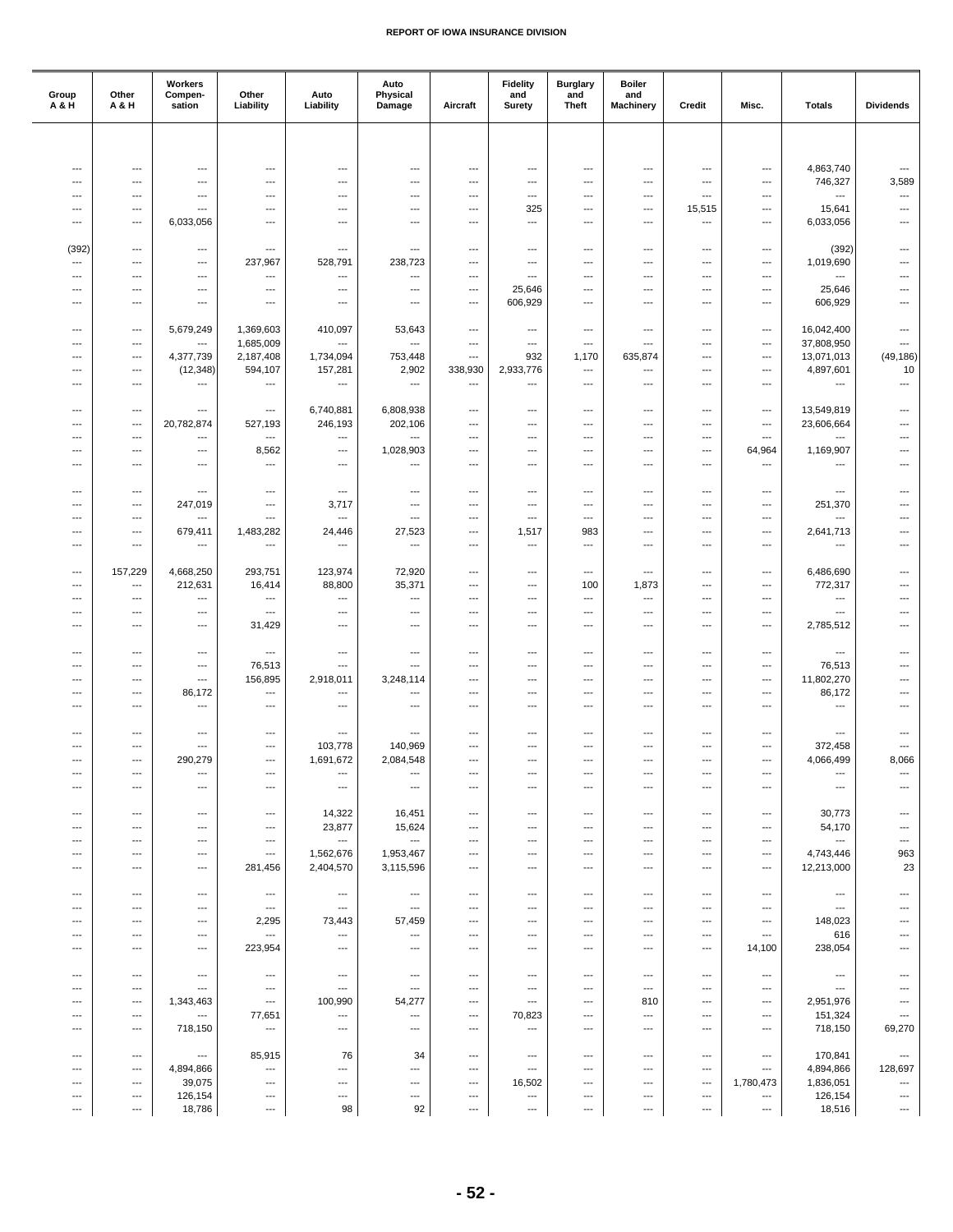| <b>Name of Company</b>                                                               | Fire                                       | Allied<br>Lines                 | Farm<br>Owners                  | Home<br>Owners | Commercial                                           | Ocean<br>Marine          | Inland<br>Marine | <b>Financial</b><br>Guaranty    | Medical<br><b>Malpractice</b> | Earthquake               |
|--------------------------------------------------------------------------------------|--------------------------------------------|---------------------------------|---------------------------------|----------------|------------------------------------------------------|--------------------------|------------------|---------------------------------|-------------------------------|--------------------------|
| Non-Iowa Casualty Companies                                                          |                                            |                                 |                                 |                |                                                      |                          |                  |                                 |                               |                          |
| Milford Casualty Insurance Company                                                   | (2,731)                                    | (629)                           | ---                             | ---            | 5,756                                                | ---                      | ---              | ---                             | ---                           |                          |
| Minnesota Lawyers Mutual Insurance Co                                                | ---                                        | ---                             | ---                             | ---            | ---                                                  | ---                      | ---              | $---$                           | $---$                         |                          |
| Mitsui Sumitomo Insurance Company of America                                         | ---                                        | 121,644                         | $\overline{\phantom{a}}$        | ---            | 37,485                                               | $---$                    | 21,908           | $---$                           | $---$                         | ---                      |
| Mitsui Sumitomo Insurance USA Inc.                                                   | $\overline{a}$                             | 2,680                           | ---                             | ---            | 183,586                                              | ---                      | 12,096           | $\overline{\phantom{a}}$        | ---                           |                          |
| MMIC Insurance, Inc.                                                                 | ---                                        | ---                             | ---                             | ---            | ---                                                  | ---                      | ---              | $\overline{\phantom{a}}$        | 22,390,164                    |                          |
| Motorists Commercial Mutual Insurance Co                                             | ---                                        | ---                             | ---                             | ---            | 625,627                                              | ---                      | 578,139          | ---                             | ---                           | 70                       |
| Motors Insurance Corporation                                                         | $\overline{a}$                             | $\overline{\phantom{a}}$        | ---                             | ---            | ---                                                  | ---                      | ---              | $\overline{\phantom{a}}$        | $\overline{a}$                | ---                      |
| Munich Reinsurance America, Inc.                                                     | ---                                        | ---                             | ---                             | ---            | ---                                                  | ---                      | ---              | ---                             | ---                           | ---                      |
| Municipal Assurance Corp.                                                            | ---                                        | ---                             | $\overline{\phantom{a}}$        | ---            | $---$                                                | ---                      | ---              | 47,365                          | ---                           | ---                      |
| National American Insurance Company                                                  | $---$                                      | $---$                           | ---                             | ---            | ---                                                  | ---                      | 1,500            | $\overline{\phantom{a}}$        | $---$                         | ---                      |
|                                                                                      |                                            |                                 |                                 |                |                                                      |                          |                  |                                 |                               |                          |
| National Casualty Company                                                            | ---<br>---                                 | ---<br>$---$                    | ---<br>---                      | ---<br>---     | 359,533<br>$\overline{\phantom{a}}$                  | 19,118<br>---            | 1,613,996<br>--- | ---<br>$---$                    | ---<br>---                    | ---                      |
| National Continental Insurance Company<br>National Farmers Union Prop & Cas Co       | $\overline{\phantom{a}}$                   | ---                             | ---                             | $\overline{a}$ | 694,063                                              | $\overline{\phantom{a}}$ | ---              | $\overline{\phantom{a}}$        | ---                           | ---                      |
| National Fire Insurance Company of Hartford                                          | 763                                        | 642                             | ---                             | ---            | 346,074                                              | ---                      | ---              | ---                             | ---                           | ---                      |
| National General Assurance Company                                                   | ---                                        | ---                             | ---                             | ---            | ---                                                  | ---                      | ---              | ---                             | ---                           | ---                      |
|                                                                                      |                                            |                                 |                                 |                |                                                      |                          |                  |                                 |                               |                          |
| National General Insurance Company                                                   | $---$                                      | $---$                           | ---                             | ---            | 62,257                                               | ---                      | ---              | $---$                           | $---$                         | ---                      |
| National General Insurance Online, Inc.                                              | ---                                        | ---                             | ---                             | ---            | $\overline{\phantom{a}}$                             | ---                      | ---              | $\overline{\phantom{a}}$        | ---                           |                          |
| National Indemnity Company                                                           | ---                                        | $\overline{\phantom{a}}$        | ---                             | ---            | ---                                                  | ---                      | 11,148           | ---                             | ---                           | ---                      |
| National Interstate Insurance Company<br>National Liability & Fire Insurance Company | ---<br>---                                 | 19,324<br>---                   | ---<br>---                      | ---<br>---     | 5,450<br>---                                         | ---<br>191               | 27,551<br>---    | $\overline{\phantom{a}}$<br>--- | ---<br>$---$                  | ---                      |
|                                                                                      |                                            |                                 |                                 |                |                                                      |                          |                  |                                 |                               |                          |
| National Mutual Insurance Company (The)                                              | 23,963                                     | 57,588                          | ---                             | 3,635,550      | $\overline{\phantom{a}}$                             | ---                      | 100.877          | ---                             | ---                           | 8,296                    |
| National Public Finance Guarantee Corp                                               | ---                                        | ---                             | ---                             | ---            | $\overline{\phantom{a}}$                             | ---                      | ---              | 24,800                          | ---                           | ---                      |
| National Specialty Insurance Company                                                 | $---$                                      | $---$                           | ---                             | ---            | 3,309                                                | 9,624                    | 13,500           | $\overline{\phantom{a}}$        | $---$                         | ---                      |
| National Surety Corporation                                                          | ---                                        | $---$                           | 749,323                         | ---            | 479,218                                              | ---                      | ---              | ---                             | $---$                         | ---                      |
| National Trust Insurance Company                                                     | $\overline{a}$                             | ---                             | ---                             | ---            | $\overline{\phantom{a}}$                             | ---                      | ---              | ---                             | ---                           |                          |
| National Union Fire Ins Co of Pittsburgh PA                                          | (99, 424)                                  | 51                              | ---                             | ---            | 2,490,961                                            | 2,515,548                | 1,526,547        | ---                             | 113,766                       |                          |
| Nationwide Affinity Insurance Co of America                                          | ---                                        | ---                             | ---                             | 21,702,584     | ---                                                  | ---                      | 506,697          | $---$                           | $\overline{a}$                | 36,552                   |
| Nationwide Assurance Company                                                         | $\overline{\phantom{a}}$                   | ---                             | ---                             | ---            | ---                                                  | $\overline{\phantom{a}}$ | ---              | $\overline{\phantom{a}}$        | ---                           | $\overline{\phantom{a}}$ |
| Nationwide General Insurance Company                                                 | $\overline{\phantom{a}}$                   | ---                             | ---                             | ---            | $\overline{\phantom{a}}$                             | ---                      | ---              | ---                             | ---                           | ---                      |
| Nationwide Insurance Company of America                                              | 46,551                                     | 132,101                         | ---                             | 5,303,126      | $---$                                                | $---$                    | 166,297          | $---$                           | $---$                         | 4,349                    |
| Nationwide Mutual Fire Insurance Company                                             | $\overline{\phantom{a}}$                   | (7,990)                         | $\overline{\phantom{a}}$        | ---            | ---                                                  | ---                      | ---              | ---                             | ---                           | $\overline{\phantom{a}}$ |
| Nationwide Mutual Insurance Company                                                  | 325,524                                    | 690,791                         | 442                             | ---            | 5,132,912                                            | ---                      | 3,106,630        | ---                             | ---                           | 2,014                    |
| Nationwide Property and Casualty Ins Co                                              | ---                                        |                                 | ---                             | ---            | ---                                                  | ---                      | ---              | ---                             | $---$                         | $---$                    |
| NAU Country Insurance Company                                                        | $\overline{\phantom{a}}$                   | 93,104,429                      | ---                             | ---            | ---                                                  | ---                      | ---              | ---                             | $---$                         | ---                      |
| Navigators Insurance Company                                                         | ---                                        | ---                             | ---                             | ---            | $\overline{\phantom{a}}$                             | 234,905                  | 77,885           | $\overline{\phantom{a}}$        | ---                           | ---                      |
|                                                                                      |                                            |                                 |                                 |                |                                                      |                          |                  |                                 |                               |                          |
| Netherlands Insurance Company                                                        | (381)                                      | (921)                           | ---                             | ---            | 2,565                                                | ---                      | ---              | $---$                           | $---$                         | 15                       |
| New England Insurance Company<br>New England Reinsurance Corporation                 | $\overline{\phantom{a}}$<br>$\overline{a}$ | $\overline{\phantom{a}}$<br>--- | ---<br>---                      | ---<br>---     | $\overline{\phantom{a}}$<br>$\overline{\phantom{a}}$ | ---<br>---               | ---<br>---       | ---<br>$\overline{\phantom{a}}$ | ---<br>---                    | ---                      |
| New Hampshire Insurance Company                                                      | 122                                        | 13,022                          | ---                             | ---            | 184,935                                              | 36,751                   | 1,107,472        | ---                             | ---                           | 1,599                    |
| New York Marine and General Ins Company                                              | 902                                        | 803                             | ---                             | ---            | 432,920                                              | 32,381                   | 13,786           | $\overline{\phantom{a}}$        | $\overline{a}$                | 2,122                    |
|                                                                                      |                                            |                                 |                                 |                |                                                      |                          |                  |                                 |                               |                          |
| NGM Insurance Company                                                                | ---                                        | $---$                           | ---                             | ---            | $\overline{a}$                                       | ---                      | ---              | $\qquad \qquad -$               | $---$                         | ---                      |
| NLC Mutual Insurance Company                                                         | ---                                        | ---                             | ---                             | ---            | ---                                                  | ---                      | ---              | $\overline{\phantom{a}}$        | $\overline{a}$                | ---                      |
| NORCAL Mutual Insurance Company                                                      | ---                                        | ---                             | ---                             | ---            | ---                                                  | ---                      | ---              | ---                             | 103,655                       | ---                      |
| NorGUARD Insurance Company<br>North American Elite Insurance Company                 | ---<br>5,210                               | ---<br>3,439                    | ---<br>---                      | ---<br>---     | $\overline{\phantom{a}}$<br>28,240                   | ---<br>---               | ---<br>1,042     | ---<br>---                      | ---<br>$\overline{a}$         | ---<br>309               |
|                                                                                      |                                            |                                 |                                 |                |                                                      |                          |                  |                                 |                               |                          |
| North American Specialty Insurance Co                                                | ---                                        | ---                             | ---                             | ---            | ---                                                  | 27,404                   | 30,255           | ---                             | ---                           | ---                      |
| North Pointe Insurance Company                                                       | ---                                        | ---                             | ---                             | ---            | $---$                                                | ---                      | ---              | $---$                           | $---$                         | ---                      |
| North River Insurance Company                                                        | $\overline{a}$                             | $\overline{\phantom{a}}$        | ---                             | ---            | 39,857                                               | $\qquad \qquad -$        | 81,290           | ---                             | ---                           | ---                      |
| North Star Mutual Insurance Company                                                  | 922,214                                    | 1,031,020                       | 4,689,885                       | 7,081,841      | 399,191                                              | ---                      | 306,697          | $\overline{\phantom{a}}$        | ---                           | ---                      |
| Northland Insurance Company                                                          | 961                                        | 1,414                           | ---                             |                | ---                                                  | ---                      | 995,375          | ---                             | ---                           |                          |
| NorthStone Insurance Company                                                         | ---                                        | ---                             | ---                             | $---$          | $\overline{\phantom{a}}$                             | ---                      | $\overline{a}$   | $\qquad \qquad -$               | ---                           | ---                      |
| <b>NOVA Casualty Company</b>                                                         | ---                                        | 90                              | ---                             | ---            | 385,028                                              | ---                      | 4,520            | $\overline{\phantom{a}}$        | ---                           | ---                      |
| Nutmeg Insurance Company                                                             | $\overline{a}$                             | $\overline{\phantom{a}}$        | ---                             | ---            | $\hspace{0.05cm}\ldots$                              | ---                      | ---              | $\overline{\phantom{a}}$        | ---                           | ---                      |
| Oak River Insurance Company                                                          | 2,414                                      | 14,033                          | ---                             | ---            | 41,837                                               | ---                      | ---              | $---$                           | ---                           | ---                      |
| Oakwood Insurance Company                                                            | $\overline{a}$                             | $\overline{\phantom{a}}$        | ---                             | ---            | $\overline{\phantom{a}}$                             | ---                      | ---              | $\overline{\phantom{a}}$        | ---                           | ---                      |
|                                                                                      |                                            |                                 |                                 |                |                                                      |                          |                  |                                 |                               |                          |
| OBI America Insurance Company                                                        | ---                                        | ---                             | ---                             | ---            | ---                                                  | ---                      | ---              | ---                             | ---                           | ---                      |
| OBI National Insurance Company                                                       | ---                                        | ---                             | ---                             | ---            | $\overline{\phantom{a}}$                             | $---$                    | ---              | $---$<br>---                    | $---$                         | ---<br>---               |
| Occidental Fire & Casualty Company of NC<br>Odyssey Reinsurance Company              | $---$<br>---                               | 1,058<br>---                    | $\overline{\phantom{a}}$<br>--- | ---<br>---     | 3,872<br>$\hspace{0.05cm} \ldots$                    | $---$<br>---             | 17,599<br>---    | $\overline{\phantom{a}}$        | $---$<br>---                  | ---                      |
| OHIC Insurance Company                                                               | $\overline{a}$                             | ---                             | ---                             | ---            | $\overline{\phantom{a}}$                             | $\overline{\phantom{a}}$ | ---              | ---                             | $\overline{a}$                | ---                      |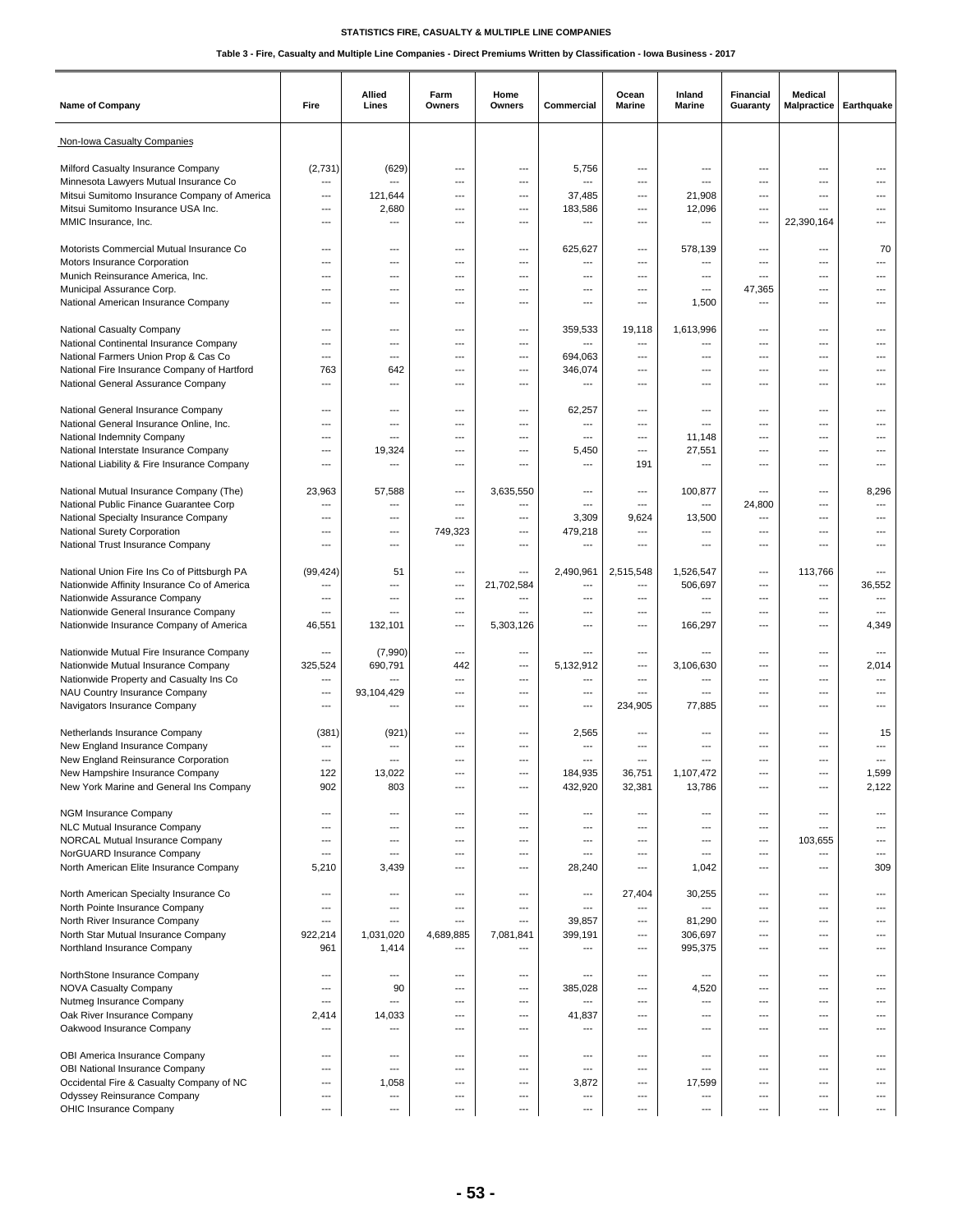| Group<br>A & H                  | Other<br><b>A&amp;H</b>           | Workers<br>Compen-<br>sation        | Other<br>Liability        | Auto<br>Liability                                    | Auto<br>Physical<br>Damage                         | Aircraft                                             | <b>Fidelity</b><br>and<br>Surety | <b>Burglary</b><br>and<br><b>Theft</b>               | <b>Boiler</b><br>and<br><b>Machinery</b> | Credit                                               | Misc.                                | <b>Totals</b>                      | <b>Dividends</b>                                   |
|---------------------------------|-----------------------------------|-------------------------------------|---------------------------|------------------------------------------------------|----------------------------------------------------|------------------------------------------------------|----------------------------------|------------------------------------------------------|------------------------------------------|------------------------------------------------------|--------------------------------------|------------------------------------|----------------------------------------------------|
|                                 |                                   |                                     |                           |                                                      |                                                    |                                                      |                                  |                                                      |                                          |                                                      |                                      |                                    |                                                    |
|                                 |                                   |                                     |                           |                                                      |                                                    |                                                      |                                  |                                                      |                                          |                                                      |                                      |                                    |                                                    |
| ---<br>---                      | ---<br>---                        | 200,038<br>---                      | 1,184<br>3,882,537        | 605,383<br>---                                       | 10,062<br>---                                      | ---<br>---                                           | ---<br>---                       | ---<br>---                                           | ---<br>---                               | $---$<br>---                                         | ---<br>$\overline{\phantom{a}}$      | 819,063<br>3,882,537               | ---<br>126,830                                     |
| ---                             | ---                               | 242,635                             | ---                       | 16,473                                               | 2,823                                              | 73,108                                               | ---                              | ---                                                  | 19,456                                   | ---                                                  | ---                                  | 535,532                            | 3,659                                              |
| ---                             | ---                               | 425,370                             | 176                       | 38,143                                               | 30,492                                             | ---                                                  | ---                              | ---                                                  | ---                                      | ---                                                  | $---$                                | 692,543                            | $\overline{\phantom{a}}$                           |
| ---                             | $---$                             | ---                                 | 1,043,104                 | $\overline{\phantom{a}}$                             | $\overline{\phantom{a}}$                           | $\overline{a}$                                       | ---                              | ---                                                  | ---                                      | $\overline{\phantom{a}}$                             | ---                                  | 23,433,268                         | 1,100,000                                          |
| ---                             | ---                               | 24,915                              | 409,165                   | 787,228                                              | 409,282                                            | ---                                                  | ---                              | 22,090                                               | 59,140                                   | ---                                                  | ---                                  | 2,915,656                          | ---                                                |
| ---                             | ---                               | ---                                 | ---                       | ---                                                  | 4,827,655                                          | ---                                                  | ---                              | $\overline{a}$                                       | ---                                      | $---$                                                | ---                                  | 4,827,655                          |                                                    |
| ---<br>---                      | ---<br>---                        | ---<br>$\overline{a}$               | ---<br>$\overline{a}$     | ---<br>$\overline{\phantom{a}}$                      | ---<br>---                                         | ---<br>---                                           | $---$<br>---                     | $\overline{\phantom{a}}$<br>$\overline{a}$           | ---<br>$\overline{\phantom{a}}$          | $---$<br>---                                         | $---$<br>---                         | $\overline{a}$<br>47,365           | ---                                                |
| ---                             | ---                               | 538,293                             | 38,135                    | 206,335                                              | 1,671                                              | ---                                                  | 6,750                            | ---                                                  | ---                                      | ---                                                  | ---                                  | 792,684                            | $\overline{a}$                                     |
| 21,006                          | 867                               | 127,105                             | 540,865                   | 2,909,940                                            | 1,135,835                                          | ---                                                  | $---$                            | 1,440                                                | 7,835                                    | $\overline{\phantom{a}}$                             | 197,075                              | 6,934,615                          | ---                                                |
| ---                             | ---                               | ---                                 | ---                       | 454,642                                              | ---                                                | ---                                                  | ---                              | ---                                                  | $\cdots$                                 | $\hspace{0.05cm} \ldots$                             | $\cdots$                             | 454,642                            | ---                                                |
| ---                             | ---                               | ---                                 | 236,792                   | 60,142                                               | 11,460                                             | ---                                                  | 5,025                            | ---                                                  | ---                                      | ---                                                  | ---                                  | 1,007,482                          | ---                                                |
| ---<br>---                      | ---<br>---                        | 570,104<br>$\overline{a}$           | 301,725<br>$\overline{a}$ | 68,351<br>$\hspace{0.05cm} \ldots$                   | 31,705<br>---                                      | ---<br>---                                           | 500<br>$\overline{\phantom{a}}$  | $---$<br>---                                         | ---<br>---                               | $---$<br>$---$                                       | $---$<br>---                         | 1,319,865<br>$\overline{a}$        | $\overline{7}$<br>$\overline{\phantom{a}}$         |
|                                 |                                   |                                     |                           |                                                      |                                                    |                                                      |                                  |                                                      |                                          |                                                      |                                      |                                    |                                                    |
| ---                             | ---                               | ---                                 | ---                       | 421,476                                              | 598,087                                            | ---                                                  | $\hspace{0.05cm} \ldots$         | ---                                                  | $\overline{\phantom{a}}$                 | ---                                                  | ---                                  | 1,081,820                          | $\overline{\phantom{a}}$                           |
| ---<br>---                      | ---<br>$---$                      | ---<br>---                          | ---<br>---                | $\qquad \qquad -\qquad$<br>514                       | $\overline{\phantom{a}}$<br>701                    | ---<br>147,363                                       | $---$<br>159,363                 | ---<br>$---$                                         | $---$<br>---                             | $---$<br>$---$                                       | $---$<br>$---$                       | $\overline{a}$<br>319,089          | ---<br>$---$                                       |
| ---                             | ---                               | 783,296                             | 328,225                   | 1,458,698                                            | 398,027                                            | $\overline{a}$                                       | $\overline{\phantom{a}}$         | $\overline{\phantom{a}}$                             | 97                                       | ---                                                  | ---                                  | 3,020,668                          | ---                                                |
| ---                             | $\hspace{0.05cm} \ldots$          | 780,944                             | 4,577                     | 166,098                                              | 16,958                                             | ---                                                  | 1,000                            | ---                                                  | ---                                      | $\hspace{0.05cm} \ldots$                             | ---                                  | 969,768                            | ---                                                |
| ---                             | ---                               | ---                                 | 141,533                   | 2,724,138                                            | 3,029,679                                          | ---                                                  | ---                              | ---                                                  | ---                                      | $---$                                                | $---$                                | 9,721,624                          | $---$                                              |
| ---                             | ---                               | ---                                 | ---                       | ---                                                  | ---                                                | $\overline{a}$                                       | ---                              | ---                                                  | ---                                      | ---                                                  | ---                                  | 24,800                             |                                                    |
| ---                             | ---                               | ---                                 | 158,460                   | 269,141                                              | 29,273                                             | ---                                                  | ---                              | $\overline{a}$                                       | $\overline{\phantom{a}}$                 | ---                                                  | ---                                  | 483,307                            | ---                                                |
| $\overline{a}$<br>---           | ---<br>---                        | 135,860<br>---                      | 1,040,651<br>---          | 18,516<br>$\hspace{0.05cm} \ldots$                   | 7,792<br>---                                       | ---<br>---                                           | ---<br>---                       | $\overline{\phantom{a}}$<br>---                      | $\overline{\phantom{a}}$<br>$---$        | $---$<br>$---$                                       | ---<br>$---$                         | 2,431,360<br>---                   | ---<br>$---$                                       |
|                                 |                                   |                                     |                           |                                                      |                                                    |                                                      |                                  |                                                      |                                          |                                                      |                                      |                                    |                                                    |
| 2,687,159                       | 33,743                            | 460,186                             | 6,106,785                 | 1,038,957                                            | 161,300                                            | ---                                                  | 816,048                          | 35,073                                               | 436,970                                  | ---                                                  | ---                                  | 18,323,669                         | ---                                                |
| ---<br>---                      | ---<br>---                        | ---<br>---                          | 182,767<br>---            | 308<br>$\hspace{0.05cm} \ldots$                      | 81<br>$\hspace{0.05cm} \ldots$                     | ---<br>---                                           | ---<br>---                       | ---<br>---                                           | 83,058<br>$\overline{\phantom{a}}$       | ---<br>$---$                                         | ---<br>$---$                         | 22,512,047<br>---                  | $\overline{a}$<br>---                              |
| ---                             | ---                               | ---                                 | ---                       | $\overline{\phantom{a}}$                             | $\overline{a}$                                     | ---                                                  | $---$                            | $\overline{\phantom{a}}$                             | ---                                      | $---$                                                | ---                                  | $\overline{a}$                     | ---                                                |
| ---                             | ---                               | ---                                 | 268,735                   | 5,040,198                                            | 5,113,197                                          | ---                                                  | ---                              | ---                                                  | 7,907                                    | ---                                                  | ---                                  | 16,082,461                         | $\overline{\phantom{a}}$                           |
| ---                             | ---                               | ---                                 | ---                       | $---$                                                | $---$                                              | ---                                                  | ---                              | ---                                                  | $---$                                    | $---$                                                | $---$                                | (7,990)                            | ---                                                |
| 160                             | ---                               | 6,391,125                           | 3,975,540                 | 4,106,249                                            | 2,670,891                                          | ---                                                  | 945,250                          | 97,513                                               | 151,284                                  | $---$                                                | ---                                  | 27,596,325                         | 470,426                                            |
| ---                             | ---                               | ---                                 | ---                       | $\hspace{0.05cm} \ldots$                             | ---                                                | ---                                                  | $\hspace{0.05cm} \ldots$         | ---                                                  | ---                                      | $\hspace{0.05cm} \ldots$                             | ---                                  | ---                                | $\hspace{0.05cm} \ldots$                           |
| ---<br>---                      | ---<br>---                        | ---<br>$\overline{\phantom{a}}$     | ---<br>1,607,720          | ---<br>272,950                                       | ---<br>2,900                                       | ---<br>---                                           | ---<br>13,043                    | ---<br>$---$                                         | ---<br>---                               | ---<br>$---$                                         | ---<br>---                           | 93,104,429<br>2,209,403            | ---<br>$---$                                       |
|                                 |                                   |                                     |                           |                                                      |                                                    |                                                      |                                  |                                                      |                                          |                                                      |                                      |                                    |                                                    |
| ---                             | ---                               | 12,811                              | ---                       | 5,819                                                | 3,143                                              | $\overline{\phantom{a}}$                             | ---                              | ---                                                  | $\overline{\phantom{a}}$                 | ---                                                  | ---                                  | 23,051                             | 1,389                                              |
| ---<br>$---$                    | ---<br>---                        | ---<br>---                          | ---<br>$---$              | $\hspace{0.05cm} \ldots$<br>$---$                    | ---<br>$---$                                       | ---<br>$---$                                         | ---<br>$---$                     | ---<br>$---$                                         | ---<br>$---$                             | ---<br>$---$                                         | ---<br>$---$                         | ---<br>$---$                       | $\qquad \qquad \cdots$<br>$\overline{\phantom{a}}$ |
| ---                             | $---$                             | 4,220,049                           | 793,513                   | 133,150                                              | 20,133                                             | ---                                                  | ---                              | ---                                                  | 6,309                                    | $\hspace{0.05cm} \ldots$                             | 530                                  | 6,517,586                          |                                                    |
| $\overline{a}$                  | $\overline{\phantom{a}}$          | 524,914                             | 202,391                   | 38,821                                               | 15,456                                             | $---$                                                | 986                              | $\overline{\phantom{a}}$                             | 13,768                                   | $---$                                                | $\overline{\phantom{a}}$             | 1,279,250                          | $\overline{a}$                                     |
| ---                             | ---                               | ---                                 | ---                       | ---                                                  | ---                                                | $\hspace{0.05cm} \ldots$                             | 25,506                           | $\hspace{0.05cm} \ldots$                             | ---                                      | $\hspace{0.05cm} \ldots$                             | $\cdots$                             | 25,506                             | ---                                                |
| ---                             | ---                               | ---                                 | ---                       | $---$                                                | $---$                                              | ---                                                  | $\hspace{0.05cm} \ldots$         | $\overline{\phantom{a}}$                             | $---$                                    | $---$                                                | $---$                                | ---                                | $---$                                              |
| ---<br>---                      | ---<br>---                        | $\overline{\phantom{a}}$<br>214,893 | ---<br>$\overline{a}$     | $\overline{\phantom{a}}$<br>---                      | ---<br>$\hspace{0.05cm} \ldots$                    | $\overline{\phantom{a}}$<br>$\hspace{0.05cm} \ldots$ | ---<br>$\overline{\phantom{a}}$  | $\overline{\phantom{a}}$<br>---                      | ---<br>---                               | $\overline{\phantom{a}}$<br>$\hspace{0.05cm} \ldots$ | ---<br>$\overline{\phantom{a}}$      | 103,655<br>214,893                 | ---<br>5,026                                       |
| ---                             | ---                               | ---                                 | 695,942                   | ---                                                  | 960                                                | 9,993                                                | $\hspace{0.05cm} \ldots$         | ---                                                  | 826                                      | $\hspace{0.05cm} \ldots$                             | $\overline{\phantom{a}}$             | 745,961                            | ---                                                |
|                                 |                                   |                                     |                           |                                                      |                                                    |                                                      |                                  |                                                      |                                          |                                                      |                                      |                                    |                                                    |
| $\overline{\phantom{a}}$<br>--- | $---$<br>---                      | ---<br>148,654                      | 351,433<br>---            | $\hspace{0.05cm} \ldots$<br>$\hspace{0.05cm} \ldots$ | $\overline{\phantom{a}}$<br>---                    | $\hspace{0.05cm} \ldots$<br>$\hspace{0.05cm} \cdots$ | 2,347,459<br>---                 | $\overline{\phantom{a}}$<br>$\overline{\phantom{a}}$ | $\overline{\phantom{a}}$<br>---          | $\overline{\phantom{a}}$<br>---                      | $\overline{\phantom{a}}$<br>$\cdots$ | 2,756,551<br>148,654               | $\hspace{0.05cm} \ldots$<br>15,516                 |
| ---                             | ---                               | 186,789                             | 202,165                   | 30,360                                               | 30,602                                             | $\hspace{0.05cm} \ldots$                             | 44,799                           | ---                                                  | ---                                      | ---                                                  | ---                                  | 615,862                            | ---                                                |
| ---                             | ---                               | ---                                 | 681,046                   | 3,583,061                                            | 4,497,084                                          | $\overline{\phantom{a}}$                             | $\hspace{0.05cm} \ldots$         | $\overline{\phantom{a}}$                             | ---                                      | $\overline{\phantom{a}}$                             | $---$                                | 23,192,039                         | ---                                                |
| $---$                           | $---$                             | $\hspace{0.05cm} \ldots$            | 98,062                    | 4,502,034                                            | 3,495,514                                          | ---                                                  | $---$                            | $\overline{\phantom{a}}$                             | ---                                      | $---$                                                | ---                                  | 9,093,360                          | $---$                                              |
| ---                             | ---                               | 17,417                              | $\hspace{0.05cm} \ldots$  | $\hspace{0.05cm} \ldots$                             | $\hspace{0.05cm} \ldots$                           | ---                                                  | $\hspace{0.05cm} \ldots$         | ---                                                  | ---                                      | $\overline{\phantom{a}}$                             | $\overline{\phantom{a}}$             | 17,417                             | ---                                                |
| ---                             | $\cdots$                          | 82,884                              | 327,266                   | 66,789                                               | 23,605                                             | $\overline{\phantom{a}}$                             | $---$                            | $---$                                                | $---$                                    | $---$                                                | $---$                                | 890,182                            | ---                                                |
| ---<br>---                      | $---$<br>$\hspace{0.05cm} \ldots$ | ---<br>114,461                      | $\overline{a}$<br>5,100   | $\hspace{0.05cm} \ldots$<br>8,044                    | $\hspace{0.05cm} \ldots$<br>6,175                  | $\overline{a}$<br>---                                | $---$<br>---                     | $\hspace{0.05cm} \ldots$<br>314                      | ---<br>---                               | $\overline{\phantom{a}}$<br>$\hspace{0.05cm} \ldots$ | ---<br>$\cdots$                      | $\qquad \qquad \cdots$<br>192,378  | ---<br>---                                         |
| ---                             | ---                               | ---                                 | ---                       | ---                                                  | ---                                                | ---                                                  | ---                              | $\overline{\phantom{a}}$                             | ---                                      | ---                                                  | ---                                  | ---                                |                                                    |
|                                 |                                   |                                     |                           |                                                      |                                                    |                                                      |                                  |                                                      |                                          |                                                      |                                      |                                    |                                                    |
| ---<br>---                      | $---$<br>---                      | $\hspace{0.05cm} \ldots$<br>38,748  | $---$<br>---              | $---$<br>$\hspace{0.05cm} \ldots$                    | $\qquad \qquad \cdots$<br>$\overline{\phantom{a}}$ | $\overline{\phantom{a}}$<br>---                      | $---$<br>---                     | $\overline{\phantom{a}}$<br>---                      | ---<br>$\overline{\phantom{a}}$          | $\overline{\phantom{a}}$<br>---                      | $---$<br>---                         | $\hspace{0.05cm} \ldots$<br>38,748 |                                                    |
| ---                             | ---                               | ---                                 | 150                       | 58,873                                               | 80,428                                             | ---                                                  | ---                              | 50                                                   | ---                                      | $\hspace{0.05cm} \ldots$                             | ---                                  | 162,030                            |                                                    |
| ---                             | ---                               | ---                                 | ---                       | $\hspace{0.05cm} \cdots$                             | ---                                                | ---                                                  | $\hspace{0.05cm} \ldots$         | $\hspace{0.05cm} \ldots$                             | ---                                      | $\overline{\phantom{a}}$                             | $---$                                | ---                                | ---                                                |
| $\hspace{0.05cm} \ldots$        | ---                               | $---$                               | $---$                     | $\hspace{0.05cm} \ldots$                             | ---                                                | $\hspace{0.05cm} \ldots$                             | ---                              | $\hspace{0.05cm} \ldots$                             | $---$                                    | $\hspace{0.05cm} \ldots$                             | $---$                                | $---$                              | ---                                                |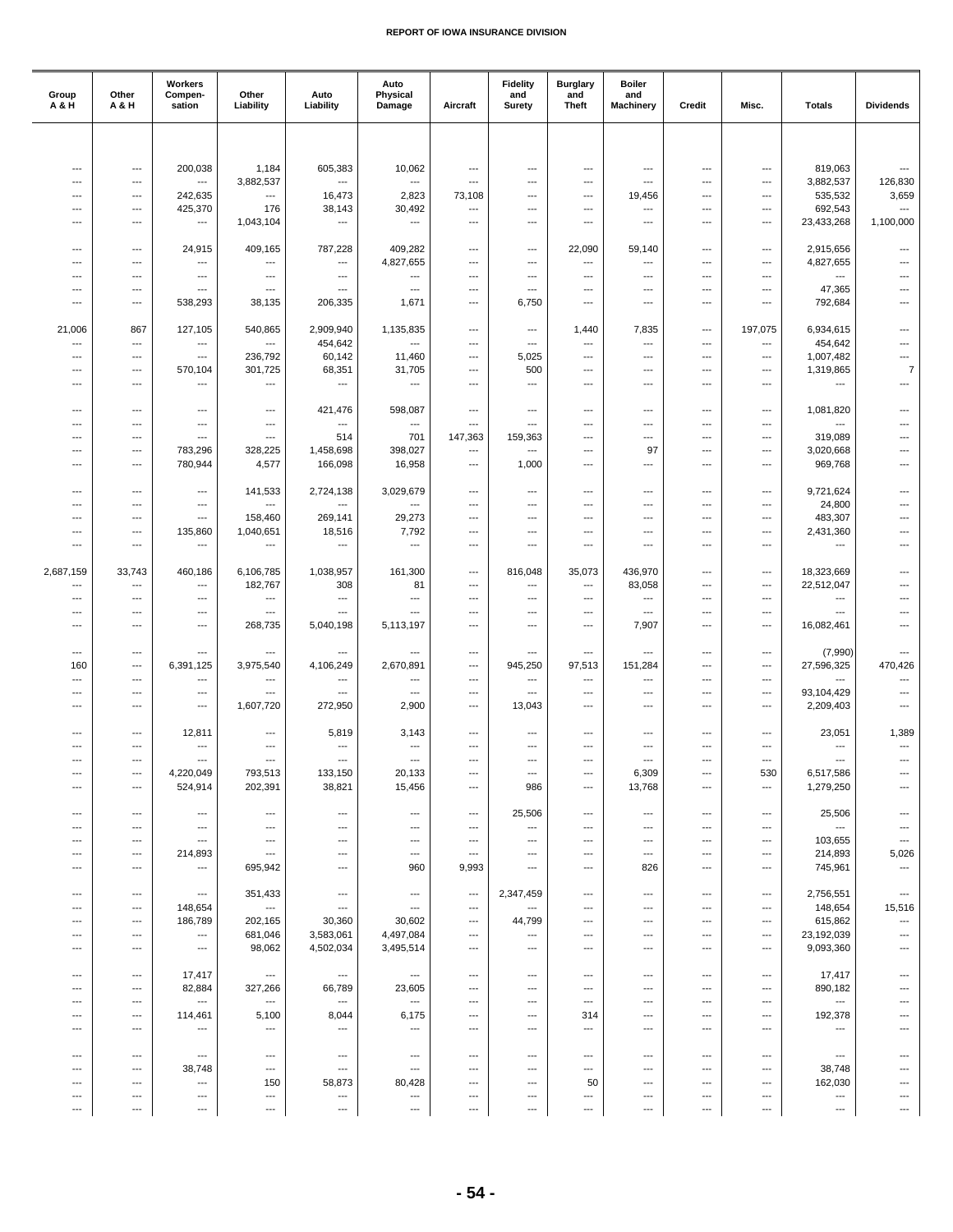| <b>Name of Company</b>                                                              | Fire                               | Allied<br>Lines                     | Farm<br>Owners | Home<br>Owners   | Commercial                  | Ocean<br><b>Marine</b> | Inland<br><b>Marine</b> | <b>Financial</b><br>Guaranty      | <b>Medical</b><br><b>Malpractice</b> | Earthquake     |
|-------------------------------------------------------------------------------------|------------------------------------|-------------------------------------|----------------|------------------|-----------------------------|------------------------|-------------------------|-----------------------------------|--------------------------------------|----------------|
| Non-Iowa Casualty Companies                                                         |                                    |                                     |                |                  |                             |                        |                         |                                   |                                      |                |
| Ohio Casualty Insurance Company                                                     | 44                                 | 126                                 | ---            | ---              | 29,637                      | ---                    | 198,623                 | ---                               | ---                                  | ---            |
| Ohio Farmers Insurance Company                                                      | ---                                | ---                                 | ---            | ---              | ---                         | ---                    | ---                     | ---                               | ---                                  |                |
| Ohio Indemnity Company                                                              | ---                                | ---                                 | ---            | ---              | ---                         | ---                    | 595,385                 | ---                               | ---                                  | ---            |
| Ohio Mutual Insurance Company                                                       | ---                                | ---                                 | ---<br>---     | ---<br>---       | $---$<br>2,714,956          | ---<br>---             | ---                     | ---<br>---                        | $---$<br>$---$                       | $\overline{2}$ |
| Ohio Security Insurance Company                                                     | 29,643                             | 54,869                              |                |                  |                             |                        | 14,412                  |                                   |                                      |                |
| Old Guard Insurance Company                                                         | ---                                | ---                                 | ---            | ---              | ---                         | ---                    | ---                     | $---$                             | ---                                  | ---            |
| Old Republic General Insurance Corporation                                          | $\overline{\phantom{a}}$           | ---                                 | ---            | ---              | $\overline{a}$              | ---                    | ---                     | $\overline{\phantom{a}}$          | ---                                  | ---            |
| Old Republic Insurance Company                                                      | $\overline{a}$                     | ---                                 | $\overline{a}$ | ---              | ---                         | ---                    | 1,318                   | $\overline{\phantom{a}}$          | ---                                  | ---            |
| Old Republic Security Assurance Company                                             | ---                                | ---                                 | ---            | ---              | ---                         | ---                    | ---                     | ---                               | ---                                  | ---            |
| Old Republic Surety Company                                                         | ---                                | ---                                 | ---            | ---              | $---$                       | ---                    | ---                     | $---$                             | $---$                                | ---            |
| Old United Casualty Company                                                         | ---                                | ---                                 | ---            | ---              | ---                         | ---                    | ---                     | $\overline{\phantom{a}}$          | ---                                  | ---            |
| Omni Indemnity Company                                                              | ---                                | ---                                 | ---            | ---              | ---                         | ---                    | ---                     | ---                               | ---                                  |                |
| Omni Insurance Company                                                              | ---                                | ---                                 | ---            | ---              | ---                         | ---                    | ---                     | $---$                             | $---$                                | ---            |
| OneCIS Insurance Company                                                            | $\overline{\phantom{a}}$           | ---                                 | ---            | ---              | $\overline{a}$              | ---                    | ---                     | ---                               | ---                                  | ---            |
| Owners Insurance Company                                                            | 81,733                             | 185,930                             | 2,361,544      | 405,257          | 14,646,209                  | ---                    | 1,713,430               | $\overline{\phantom{a}}$          | ---                                  | 29,103         |
| Pacific Employers Insurance Company                                                 | 33                                 | 13,063                              | ---            | ---              | ---                         | ---                    | ---                     | $---$                             | ---                                  | ---            |
| Pacific Indemnity Company                                                           | $\overline{a}$                     | $\overline{a}$                      | ---            | 2,783,089        | 591                         | ---                    | 736,061                 | ---                               | ---                                  | 67,923         |
| Pacific Specialty Insurance Company                                                 | ---                                | ---                                 | ---            | ---              | $\overline{a}$              | ---                    | ---                     | $---$                             | ---                                  | ---            |
| Pacific Star Insurance Company<br>PACO Assurance Company, Inc.                      | $\overline{\phantom{a}}$<br>---    | ---                                 | ---<br>---     | ---              | ---<br>---                  | ---<br>---             | ---<br>---              | $\overline{\phantom{a}}$<br>---   | $\overline{a}$<br>46,205             | ---            |
|                                                                                     |                                    |                                     |                |                  |                             |                        |                         |                                   |                                      |                |
| Partner Reinsurance Company of the U.S.                                             | $---$                              | ---                                 | ---            | ---              | $---$                       | ---                    | ---                     | $---$                             | ---                                  | ---            |
| PartnerRe America Insurance Company                                                 | ---                                | ---                                 | ---            | ---              | ---                         | ---                    | ---                     | $\overline{\phantom{a}}$          | $\overline{a}$                       | ---            |
| PartnerRe Insurance Company of New York                                             | $\overline{a}$                     | $\overline{a}$                      | ---            | ---              | $\overline{a}$              | ---                    | ---                     | $\overline{\phantom{a}}$          | ---                                  | ---            |
| Partners Mutual Insurance Company                                                   | 22,781<br>---                      | 43,807<br>$\overline{a}$            | ---            | 1,949,294<br>--- | 1,019,910<br>$\overline{a}$ | ---                    | 198,117<br>---          | $---$<br>---                      | $---$                                | ---<br>---     |
| Patriot General Insurance Company                                                   |                                    |                                     | ---            |                  |                             | ---                    |                         |                                   | $---$                                |                |
| Peachtree Casualty Insurance Company                                                | ---                                | ---                                 | ---            | ---              | $---$                       | ---                    | ---                     | ---                               | ---                                  |                |
| Peak Property and Casualty Ins Corporation                                          | ---                                | ---                                 | ---            | ---              | ---                         | ---                    | ---                     | $---$                             | $---$                                | ---            |
| Peerless Indemnity Insurance Company                                                | $\overline{\phantom{a}}$           | ---                                 | ---            | ---              | 27,685                      | $---$                  | ---                     | ---                               | $---$                                | ---            |
| Peerless Insurance Company                                                          | (104)                              | (388)                               | ---            | ---              | 383                         | ---                    | 11,163                  | $\overline{\phantom{a}}$          | ---                                  | ---            |
| Pekin Insurance Company                                                             | 22,186                             | 42,612                              | ---            | 5,147,118        | 8,802,989                   | ---                    | 293,673                 | ---                               | ---                                  | ---            |
| Peninsula Indemnity Company                                                         | ---                                | ---                                 | ---            | ---              | ---                         | ---                    | ---                     | ---                               | ---                                  | ---            |
| Peninsula Insurance Company                                                         | $\overline{a}$                     | ---                                 | ---            | ---              | ---                         | ---                    | ---                     | ---                               | ---                                  |                |
| Penn Millers Insurance Company                                                      | 1.459.895                          | 486,850                             | ---            | ---              | ---                         | ---                    | 270,673                 | ---                               | ---                                  |                |
| Penn-America Insurance Company<br>Pennsylvania Lumbermens Mutual Ins Co             | ---<br>727,216                     | $\overline{\phantom{a}}$<br>267,503 | ---<br>---     | ---<br>---       | ---<br>$---$                | ---<br>---             | ---<br>58,614           | $---$<br>$---$                    | $---$<br>$---$                       | ---<br>14,726  |
|                                                                                     |                                    |                                     |                |                  |                             |                        |                         |                                   |                                      |                |
| Pennsylvania Manufacturers' Assoc Ins Co                                            | ---                                | ---                                 | ---            | ---              | 50,050                      | ---                    | 11,290                  | ---                               | ---                                  |                |
| Pennsylvania Manufacturers Indemnity Company                                        | $\overline{\phantom{a}}$           | ---                                 | ---            | ---              | ---                         | ---                    | ---                     | $---$                             | ---                                  | ---            |
| Pennsylvania National Mutual Cas Ins Co                                             | ---                                | ---                                 | ---            | ---              | ---                         | $---$                  | ---                     | ---                               | ---                                  | ---            |
| Permanent General Assurance Corporation<br>Permanent General Assurance Corp of Ohio | ---<br>$\overline{a}$              | ---<br>---                          | ---<br>---     | ---              | ---<br>---                  | ---                    | ---<br>---              | ---<br>---                        | ---<br>$\overline{a}$                | ---            |
|                                                                                     |                                    |                                     |                |                  |                             |                        |                         |                                   |                                      |                |
| Petroleum Casualty Company                                                          | $---$                              | ---                                 | ---            | ---              | $---$                       | ---                    | ---                     | $\qquad \qquad -$                 | $---$                                | ---            |
| Philadelphia Indemnity Insurance Company                                            | 75                                 | 100,088                             | ---            | ---              | 7,401,299                   | $---$                  | 19,047                  | $\qquad \qquad -$                 | 172                                  | ---            |
| Phoenix Insurance Company                                                           | 106,851                            | 30,185                              | 199,802        | ---              | 7,233,656                   | ---                    | 145,260                 | $\qquad \qquad \cdots$            | $\hspace{0.05cm} \ldots$             | ---            |
| PinnaclePoint Insurance Company<br>Pioneer Specialty Insurance Company              | $\hspace{0.05cm} \ldots$<br>76,017 | ---<br>82,521                       | ---<br>---     | ---<br>---       | ---<br>---                  | ---<br>$---$           | ---<br>85,184           | ---<br>$\qquad \qquad -$          | ---<br>---                           | ---<br>64      |
|                                                                                     |                                    |                                     |                |                  |                             |                        |                         |                                   |                                      |                |
| Plans' Liability Insurance Company                                                  | $\overline{\phantom{a}}$           | ---                                 | ---            | ---              | ---                         | ---                    | ---                     | $\overline{\phantom{a}}$          | ---                                  | ---            |
| Plateau Casualty Insurance Company                                                  | $\overline{a}$                     | ---                                 | $\overline{a}$ | ---              | $\overline{a}$              | ---                    | 17,005                  | $\overline{\phantom{a}}$          | ---                                  | ---            |
| Platte River Insurance Company<br>Podiatry Insurance Company of America             | ---<br>$\overline{\phantom{a}}$    | ---<br>---                          | ---<br>---     | ---<br>---       | $---$<br>$\overline{a}$     | $---$<br>---           | ---<br>$\overline{a}$   | $---$<br>$\overline{\phantom{a}}$ | $---$<br>391,953                     | ---<br>---     |
| Praetorian Insurance Company                                                        | $\overline{\phantom{a}}$           | ---                                 | ---            | 239,233          | 7,187                       | ---                    | 8,139                   | $\overline{\phantom{a}}$          | ---                                  | ---            |
|                                                                                     |                                    |                                     |                |                  |                             |                        |                         |                                   |                                      |                |
| Preferred Professional Insurance Company                                            | ---                                | ---                                 | ---            | ---              | ---                         | $---$                  | ---                     | $\qquad \qquad -$                 | 335,582                              | ---            |
| Previsor Insurance Company                                                          | $---$                              | ---                                 | ---            | ---              | $---$                       | ---                    | ---                     | $\qquad \qquad -$                 | ---                                  | ---            |
| ProAssurance Casualty Company<br>ProAssurance Indemnity Company, Inc.               | $\overline{\phantom{a}}$<br>---    | ---<br>---                          | ---<br>---     | ---<br>---       | $\overline{a}$<br>---       | ---<br>---             | ---<br>---              | $\overline{\phantom{a}}$<br>---   | 4,301,326<br>---                     | ---<br>---     |
| ProCentury Insurance Company                                                        | ---                                | ---                                 | ---            | ---              | $---$                       | $---$                  | $---$                   | $---$                             | $---$                                | ---            |
|                                                                                     |                                    |                                     |                |                  |                             |                        |                         |                                   |                                      |                |
| Producers Agriculture Insurance Company                                             | ---                                | 23,066,179                          | ---            | ---              | ---                         | ---                    | ---                     | $\overline{\phantom{a}}$          | ---                                  | ---            |
| Professionals Advocate Insurance Company                                            | ---<br>---                         | ---<br>---                          | ---<br>---     | ---<br>---       | ---<br>$---$                | ---<br>---             | ---<br>---              | $\overline{\phantom{a}}$<br>$---$ | ---<br>---                           | ---            |
| Progressive Advanced Insurance Company<br>Progressive Casualty Insurance Company    | $---$                              | ---                                 | ---            | ---              | ---                         | $---$                  | ---                     | ---                               | $---$                                | ---            |
| Progressive Classic Insurance Company                                               | $---$                              | ---                                 | ---            | ---              | ---                         | ---                    | ---                     | $\qquad \qquad -$                 | ---                                  | ---            |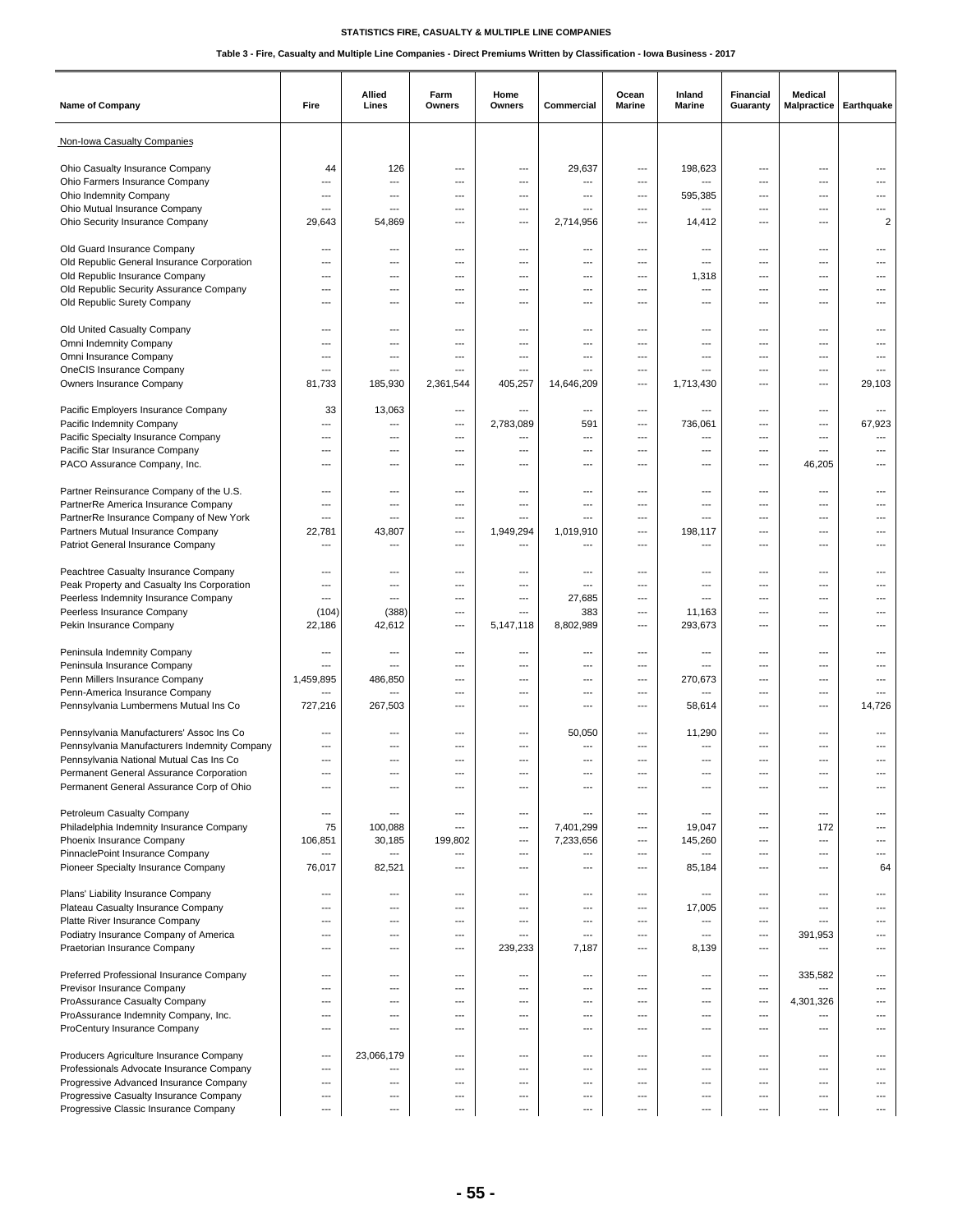| Group<br>A & H                  | Other<br>A & H                    | Workers<br>Compen-<br>sation               | Other<br>Liability                    | Auto<br>Liability        | Auto<br>Physical<br>Damage                           | Aircraft                         | <b>Fidelity</b><br>and<br>Surety    | <b>Burglary</b><br>and<br><b>Theft</b>     | <b>Boiler</b><br>and<br><b>Machinery</b> | Credit           | Misc.                    | <b>Totals</b>                         | <b>Dividends</b>         |
|---------------------------------|-----------------------------------|--------------------------------------------|---------------------------------------|--------------------------|------------------------------------------------------|----------------------------------|-------------------------------------|--------------------------------------------|------------------------------------------|------------------|--------------------------|---------------------------------------|--------------------------|
|                                 |                                   |                                            |                                       |                          |                                                      |                                  |                                     |                                            |                                          |                  |                          |                                       |                          |
|                                 |                                   |                                            |                                       |                          |                                                      |                                  |                                     |                                            |                                          |                  |                          |                                       |                          |
| $\overline{\phantom{a}}$        | ---                               | 487,787                                    | 668,966                               | 27,512                   | 9,535                                                | ---                              | 181,258                             | ---                                        | $\mathbf{1}$                             | ---              | ---                      | 1,603,489                             | ---                      |
| ---<br>---                      | $\overline{\phantom{a}}$<br>$---$ | ---<br>$\overline{\phantom{a}}$            | ---<br>$\hspace{0.05cm} \ldots$       | ---<br>---               | ---<br>$---$                                         | ---<br>---                       | 340,496<br>8,873                    | ---<br>---                                 | ---<br>---                               | ---<br>6,356,691 | ---<br>$---$             | 340,496<br>6,960,949                  | ---<br>---               |
| $---$                           | $\hspace{0.05cm} \ldots$          | $---$                                      | $---$                                 | ---                      | $---$                                                | ---                              | $\hspace{0.05cm} \ldots$            | ---                                        | ---                                      | ---              | $---$                    | $\overline{a}$                        | ---                      |
| ---                             | ---                               | 800,219                                    | 170,075                               | 707,859                  | 401,990                                              | ---                              | $\hspace{0.05cm} \ldots$            | ---                                        | 1,464                                    | ---              | ---                      | 4,895,489                             | ---                      |
|                                 |                                   |                                            |                                       |                          |                                                      |                                  |                                     |                                            |                                          |                  |                          |                                       |                          |
| ---                             | $---$                             | $\overline{\phantom{a}}$                   | $\hspace{0.05cm} \ldots$              | ---                      | $\hspace{0.05cm} \ldots$                             | ---                              | $\hspace{0.05cm} \ldots$            | ---                                        | ---                                      | ---              | $---$                    | $\hspace{0.05cm} \ldots$              | ---                      |
| ---                             | ---                               | 742,276                                    | 181,446                               | 42,183                   | 12,479                                               | $\overline{a}$                   | (239)                               | ---                                        | ---                                      | $---$            | ---                      | 978,145                               | ---                      |
| $\overline{\phantom{a}}$        | $\overline{\phantom{a}}$          | 13,509,629                                 | 4,323,275                             | 2,051,524                | 217,075                                              | 1,855,817                        | 4,526                               | ---                                        | $\overline{\phantom{a}}$                 | 320,789          | 85,898                   | 22,369,851                            | 652                      |
| $\overline{\phantom{a}}$        | ---                               | ---                                        | ---                                   | ---                      | $\hspace{0.05cm} \ldots$                             | ---                              | ---                                 | ---                                        | ---                                      | ---              | ---                      | ---                                   | ---                      |
| $\overline{\phantom{a}}$        | $---$                             | $---$                                      | 742                                   | ---                      | $---$                                                | ---                              | 879,772                             | ---                                        | ---                                      | ---              | $---$                    | 880,514                               | ---                      |
| ---                             | ---                               | ---                                        | $\hspace{0.05cm} \ldots$              | ---                      | $\hspace{0.05cm} \ldots$                             | ---                              | ---                                 | ---                                        | ---                                      | ---              | ---                      | ---                                   | ---                      |
| $\overline{\phantom{a}}$        | ---                               | ---                                        | ---                                   | ---                      | ---                                                  | ---                              | ---                                 | ---                                        | ---                                      | ---              | ---                      | ---                                   | ---                      |
| $\overline{\phantom{a}}$        | $---$                             | $---$                                      | $---$                                 | ---                      | $---$                                                | ---                              | ---                                 | ---                                        | ---                                      | ---              | ---                      | ---                                   | ---                      |
| $---$                           | $---$                             | ---                                        | $\overline{a}$                        | ---                      | ---                                                  | ---                              | ---                                 | ---                                        | $---$                                    | ---              | $---$                    | $\overline{a}$                        | ---                      |
| $\overline{\phantom{a}}$        | $\overline{\phantom{a}}$          | 5,402,102                                  | 3,165,056                             | 19,818,953               | 24,875,604                                           | ---                              | 20,549                              | 1,914                                      | $\overline{\phantom{a}}$                 | ---              | $\overline{\phantom{a}}$ | 72,707,384                            | ---                      |
|                                 |                                   |                                            |                                       |                          |                                                      |                                  |                                     |                                            |                                          |                  |                          |                                       |                          |
| ---                             | $\hspace{0.05cm} \ldots$          | 624,436                                    | $\hspace{0.05cm} \ldots$              | ---                      | $---$                                                | ---                              | $---$                               | ---                                        | $---$                                    | ---              | $---$                    | 637,532                               | ---                      |
| $---$<br>$---$                  | $---$<br>$---$                    | 1,123,498<br>$\overline{\phantom{a}}$      | 236,162<br>$\overline{a}$             | 227,414<br>$---$         | 769,042<br>$\overline{\phantom{a}}$                  | $\overline{a}$<br>$\overline{a}$ | 51,785<br>$---$                     | 9,063<br>$\overline{\phantom{a}}$          | 173<br>$\overline{\phantom{a}}$          | ---<br>---       | $\cdots$<br>$---$        | 6,004,801<br>$\overline{\phantom{a}}$ | 108,258<br>---           |
| ---                             | ---                               | $\hspace{0.05cm} \ldots$                   | $\hspace{0.05cm} \ldots$              | ---                      | ---                                                  | ---                              | $\overline{\phantom{a}}$            | ---                                        | ---                                      | ---              | $\cdots$                 | $\overline{\phantom{a}}$              | ---                      |
| $\overline{\phantom{a}}$        | ---                               | ---                                        | ---                                   | ---                      | ---                                                  | ---                              | ---                                 | ---                                        | ---                                      | ---              | ---                      | 46,205                                | ---                      |
|                                 |                                   |                                            |                                       |                          |                                                      |                                  |                                     |                                            |                                          |                  |                          |                                       |                          |
| $\overline{\phantom{a}}$        | $---$                             | $---$                                      | $\overline{a}$                        | $---$                    | $---$                                                | ---                              | ---                                 | ---                                        | $---$                                    | ---              | $\cdots$                 | $\overline{\phantom{a}}$              | $---$                    |
| $\overline{\phantom{a}}$        | $\overline{\phantom{a}}$          | $\hspace{0.05cm} \ldots$                   | 278,928                               | ---                      | ---                                                  | ---                              | ---                                 | ---                                        | $\overline{\phantom{a}}$                 | ---              | $\overline{\phantom{a}}$ | 278,928                               |                          |
| ---                             | ---                               | ---                                        | $\hspace{0.05cm} \ldots$              | ---                      | ---                                                  | ---                              | ---                                 | ---                                        | ---                                      | ---              | ---                      | ---                                   | ---                      |
| ---                             | $---$                             | 497,225                                    | 128,461                               | 1,822,492                | 2,031,745                                            | ---                              | $---$                               | ---                                        | ---                                      | ---              | $---$                    | 7,713,833                             | 25,399                   |
| $---$                           | $---$                             | $---$                                      | $\overline{a}$                        | ---                      | $---$                                                | $\overline{a}$                   | $---$                               | ---                                        | ---                                      | ---              | $---$                    | ---                                   | ---                      |
| $\overline{\phantom{a}}$        | ---                               | ---                                        | $\hspace{0.05cm} \ldots$              | ---                      | ---                                                  | ---                              | ---                                 | ---                                        | ---                                      | ---              | ---                      | ---                                   |                          |
| ---                             | $---$                             | $\overline{\phantom{a}}$                   | $\overline{\phantom{a}}$              | ---                      | $---$                                                | ---                              | ---                                 | ---                                        | ---                                      | ---              | $---$                    | $\overline{\phantom{a}}$              | $---$                    |
| $\overline{\phantom{a}}$        | $---$                             | (1,839)                                    | 515                                   | 623                      | $\overline{7}$                                       | ---                              | ---                                 | ---                                        | ---                                      | ---              | $---$                    | 26,991                                | $\overline{\phantom{a}}$ |
| $\overline{\phantom{a}}$        | $\overline{\phantom{a}}$          | 60,303                                     | 576                                   | 954                      | 647                                                  | $\overline{\phantom{a}}$         | ---                                 | ---                                        | $\overline{\phantom{a}}$                 | ---              | $\overline{\phantom{a}}$ | 73,534                                | 807                      |
| $\overline{\phantom{a}}$        | $\overline{\phantom{a}}$          | 4,140,275                                  | 1,686,246                             | 3,571,028                | 3,282,146                                            | ---                              | 41,882                              | 26                                         | ---                                      | ---              | ---                      | 27,030,181                            | ---                      |
|                                 |                                   |                                            |                                       |                          |                                                      |                                  |                                     |                                            |                                          |                  |                          |                                       |                          |
| $---$                           | $\hspace{0.05cm} \ldots$          | $---$                                      | $---$                                 | ---                      | $---$                                                | $\overline{a}$                   | $\hspace{0.05cm} \ldots$            | $\overline{a}$                             | $---$                                    | ---              | $\cdots$                 | $\overline{\phantom{a}}$              | ---                      |
| ---<br>$\overline{\phantom{a}}$ | ---<br>---                        | ---<br>2,106,590                           | $\hspace{0.05cm} \ldots$<br>1,238,564 | ---<br>661,960           | $\hspace{0.05cm} \ldots$<br>397,361                  | ---<br>---                       | ---<br>---                          | ---<br>30,124                              | ---<br>169,050                           | ---<br>---       | ---<br>---               | ---<br>6,821,067                      | ---<br>---               |
| $---$                           | $---$                             | $---$                                      | 2,185                                 | ---                      | $\overline{\phantom{a}}$                             | ---                              | $---$                               | $\overline{a}$                             | $\overline{\phantom{a}}$                 | ---              | $---$                    | 2,185                                 | ---                      |
| $---$                           | $\hspace{0.05cm} \ldots$          | $---$                                      | 400,257                               | 302,692                  | 170,797                                              | ---                              | 4,897                               | 604                                        | 87,885                                   | ---              | $\cdots$                 | 2,035,191                             | 17,654                   |
|                                 |                                   |                                            |                                       |                          |                                                      |                                  |                                     |                                            |                                          |                  |                          |                                       |                          |
| $\overline{\phantom{a}}$        | ---                               | 740,036                                    | 12,006                                | 42,408                   | 4,523                                                | $\overline{\phantom{a}}$         | ---                                 | ---                                        | ---                                      | ---              | $\overline{\phantom{a}}$ | 860,313                               | $\overline{\phantom{a}}$ |
| ---                             | $\hspace{0.05cm} \ldots$          | 116,849                                    | 30                                    | 11,845                   | $\hspace{0.05cm} \ldots$                             | ---                              | ---                                 | ---                                        | ---                                      | ---              | $---$                    | 128,724                               | ---                      |
| $\qquad \qquad -$               | $---$                             | $\overline{\phantom{a}}$                   | $---$                                 | $---$                    | $\overline{\phantom{a}}$                             | $\overline{a}$                   | 375                                 | $\overline{a}$                             | ---                                      | $---$            | $---$                    | 375                                   | $\overline{\phantom{a}}$ |
| $\qquad \qquad -$               | ---                               | ---                                        | $\hspace{0.05cm} \ldots$              | 1,317,728                | 681,327                                              | $\overline{a}$                   | ---                                 | $\overline{a}$                             | ---                                      | $---$            | $\overline{\phantom{a}}$ | 1,999,055                             |                          |
| $\qquad \qquad \cdots$          | $\overline{\phantom{a}}$          | ---                                        | $\hspace{0.05cm} \ldots$              | 630,824                  | 314,496                                              | ---                              | $\hspace{0.05cm} \ldots$            | ---                                        | ---                                      | ---              | $\cdots$                 | 945,320                               | ---                      |
| $\cdots$                        | $---$                             | 66                                         | $\hspace{0.05cm} \ldots$              | $---$                    | $\hspace{0.05cm} \ldots$                             | $\overline{\phantom{a}}$         | $\hspace{0.05cm} \ldots$            | $\overline{\phantom{a}}$                   | $---$                                    | ---              | $---$                    | 66                                    | ---                      |
| 19,962                          | $---$                             | $\hspace{0.05cm} \ldots$                   | 4,174,744                             | 1,776,742                | 1,047,767                                            | $\overline{\phantom{a}}$         | 301,492                             | 17,181                                     | $---$                                    | ---              | $---$                    | 14,858,568                            | $\overline{\phantom{a}}$ |
| ---                             | ---                               | 7,815,849                                  | 758,836                               | 539,677                  | 323,875                                              | ---                              | $\hspace{0.05cm} \ldots$            | $\hspace{0.05cm} \ldots$                   | 10,673                                   | ---              | $\overline{\phantom{a}}$ | 17,164,664                            | 26,837                   |
| ---                             | ---                               | 24,580                                     | $\hspace{0.05cm} \ldots$              | $\hspace{0.05cm} \cdots$ | $\hspace{0.05cm} \ldots$                             | ---                              | $\hspace{0.05cm} \ldots$            | $\hspace{0.05cm} \ldots$                   | $\cdots$                                 | ---              | $\overline{\phantom{a}}$ | 24,580                                | $\hspace{0.05cm} \cdots$ |
| $\qquad \qquad -$               | $\qquad \qquad \cdots$            | 808,318                                    | 196,968                               | 729,916                  | 445,483                                              | $---$                            | $---$                               | 2,526                                      | 19,052                                   | $---$            | $---$                    | 2,446,049                             | 12,402                   |
|                                 |                                   |                                            |                                       |                          |                                                      |                                  |                                     |                                            |                                          |                  |                          |                                       |                          |
| $\hspace{0.05cm} \ldots$        | ---                               | $\hspace{0.05cm} \ldots$                   | $\hspace{0.05cm} \ldots$              | ---                      | $\hspace{0.05cm} \ldots$                             | ---                              | $\hspace{0.05cm} \ldots$            | $\hspace{0.05cm} \ldots$                   | $\cdots$                                 | ---              | $\cdots$                 | $\hspace{0.05cm} \ldots$              | $\overline{\phantom{a}}$ |
| ---<br>---                      | $\overline{a}$<br>$---$           | $\overline{a}$<br>$\hspace{0.05cm} \ldots$ | 996<br>$\hspace{0.05cm} \ldots$       | ---<br>---               | $\overline{\phantom{a}}$<br>$\hspace{0.05cm} \ldots$ | ---<br>---                       | $\hspace{0.05cm} \ldots$<br>228,291 | $\overline{a}$<br>$\overline{\phantom{a}}$ | ---<br>$\hspace{0.05cm} \ldots$          | ---<br>$---$     | ---<br>$---$             | 18,000<br>228,291                     | $---$                    |
| $---$                           | $---$                             | $\cdots$                                   | $\hspace{0.05cm} \ldots$              | ---                      | $\overline{\phantom{a}}$                             | $\overline{a}$                   | $\overline{\phantom{a}}$            | $\overline{a}$                             | $---$                                    | $---$            | $\cdots$                 | 391,953                               | ---                      |
| ---                             | ---                               | 1,505,558                                  | (9, 148)                              | 892                      | (256, 870)                                           | ---                              | $\hspace{0.05cm} \ldots$            | $\hspace{0.05cm} \ldots$                   | (1)                                      | ---              | $\qquad \qquad \cdots$   | 1,494,990                             | 1,869                    |
|                                 |                                   |                                            |                                       |                          |                                                      |                                  |                                     |                                            |                                          |                  |                          |                                       |                          |
| $\qquad \qquad -$               | $---$                             | 42,647                                     | 1,000                                 | $---$                    | $---$                                                | ---                              | $---$                               | ---                                        | $---$                                    | ---              | $---$                    | 379,229                               | ---                      |
| $\qquad \qquad -$               | $---$                             | $\overline{\phantom{a}}$                   | $\hspace{0.05cm} \ldots$              | $\overline{\phantom{a}}$ | $---$                                                | ---                              | $---$                               | $\overline{\phantom{a}}$                   | $---$                                    | $---$            | $---$                    | $\overline{\phantom{a}}$              | $\overline{\phantom{a}}$ |
| ---                             | ---                               | $\hspace{0.05cm} \ldots$                   | 151,097                               | ---                      | $\hspace{0.05cm} \ldots$                             | ---                              | $\hspace{0.05cm} \ldots$            | ---                                        | ---                                      | ---              | $\qquad \qquad \cdots$   | 4,452,423                             |                          |
| ---<br>---                      | ---<br>$---$                      | ---<br>$---$                               | ---<br>$\hspace{0.05cm} \ldots$       | ---<br>---               | $\hspace{0.05cm} \ldots$<br>$---$                    | ---<br>---                       | ---<br>$---$                        | ---<br>$\overline{a}$                      | ---<br>$---$                             | ---<br>$---$     | $\cdots$<br>$---$        | ---<br>$\hspace{0.05cm} \ldots$       |                          |
|                                 |                                   |                                            |                                       |                          |                                                      |                                  |                                     |                                            |                                          |                  |                          |                                       |                          |
| ---                             | ---                               | $\hspace{0.05cm} \ldots$                   | $\hspace{0.05cm} \ldots$              | ---                      | $\hspace{0.05cm} \ldots$                             | ---                              | $\hspace{0.05cm} \ldots$            | ---                                        | ---                                      | ---              | $\qquad \qquad \cdots$   | 23,066,179                            | ---                      |
| ---                             | ---                               | ---                                        | ---                                   | ---                      | $\hspace{0.05cm} \ldots$                             | ---                              | ---                                 | ---                                        | ---                                      | ---              | ---                      | ---                                   |                          |
| $\qquad \qquad -$               | $---$                             | $---$                                      | $---$                                 | $---$                    | $---$                                                | $\overline{a}$                   | $---$                               | $---$                                      | ---                                      | $---$            | $---$                    | $\overline{\phantom{a}}$              |                          |
| $\qquad \qquad -$               | $---$                             | $---$                                      | $---$                                 | ---                      | $\overline{\phantom{a}}$                             | $\overline{a}$                   | $\qquad \qquad \cdots$              | $\overline{a}$                             | $---$                                    | $---$            | $---$                    | $\overline{\phantom{a}}$              | ---                      |
| $\cdots$                        | $---$                             | ---                                        | $\hspace{0.05cm} \ldots$              | 17                       | 13                                                   | ---                              | $---$                               | ---                                        | $\overline{\phantom{a}}$                 | ---              | $---$                    | 30                                    | $\overline{\phantom{a}}$ |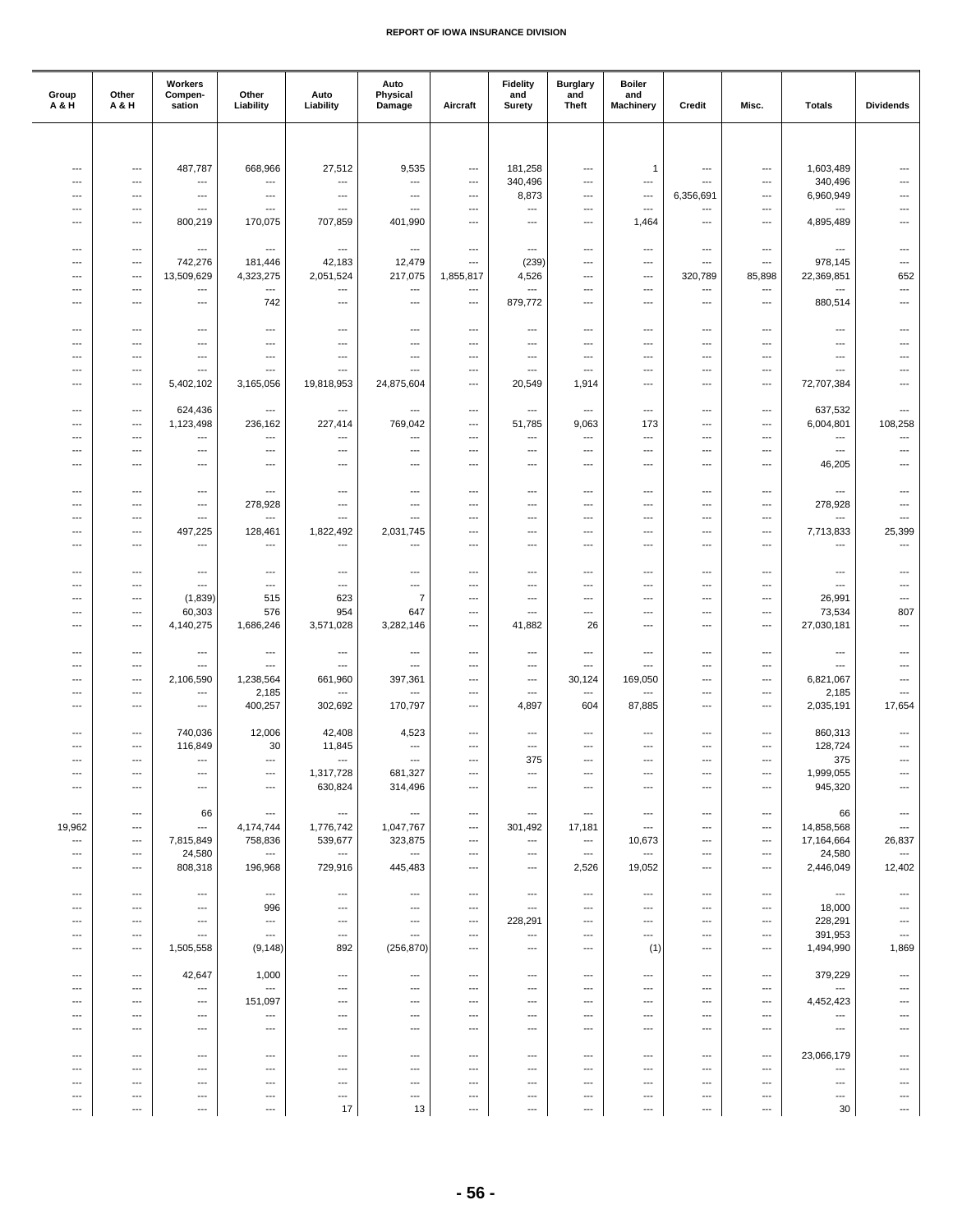| Name of Company                                                                    | Fire                     | Allied<br>Lines          | Farm<br>Owners                  | Home<br>Owners           | Commercial               | Ocean<br>Marine               | Inland<br>Marine   | Financial<br>Guaranty                       | Medical<br><b>Malpractice</b>        | Earthquake               |
|------------------------------------------------------------------------------------|--------------------------|--------------------------|---------------------------------|--------------------------|--------------------------|-------------------------------|--------------------|---------------------------------------------|--------------------------------------|--------------------------|
| Non-Iowa Casualty Companies                                                        |                          |                          |                                 |                          |                          |                               |                    |                                             |                                      |                          |
| Progressive Commercial Casualty Company                                            | ---                      | ---                      | ---                             | ---                      | ---                      | ---                           | ---                | ---                                         | ---                                  | ---                      |
| Progressive Direct Insurance Company                                               | $\overline{a}$           | $\overline{\phantom{a}}$ | ---                             | ---                      | ---                      | ---                           | ---                | $\overline{\phantom{a}}$                    | ---                                  |                          |
| Progressive Max Insurance Company                                                  | ---                      | $---$                    | ---                             | ---                      | ---                      | $---$                         | ---                | $---$                                       | ---                                  | ---                      |
| Progressive Northern Insurance Company                                             | ---                      | ---                      | ---                             | 3,658,105                | ---                      | ---                           | 3,917,594          | ---                                         | $---$                                | ---                      |
| Progressive Northwestern Insurance Company                                         | $\overline{a}$           | ---                      | ---                             | ---                      | ---                      | ---                           | ---                | $\overline{\phantom{a}}$                    | ---                                  | ---                      |
|                                                                                    |                          |                          |                                 | ---                      | $---$                    |                               | ---                | $---$                                       | $---$                                | ---                      |
| Progressive Preferred Insurance Company<br>Progressive Specialty Insurance Company | ---<br>---               | ---<br>$---$             | ---<br>$\overline{\phantom{a}}$ | ---                      | ---                      | ---<br>---                    | ---                | ---                                         | $---$                                | ---                      |
| Progressive Universal Insurance Company                                            | $\overline{a}$           | ---                      | ---                             | ---                      | $\overline{\phantom{a}}$ | ---                           | 533,860            | $\overline{\phantom{a}}$                    | $\overline{a}$                       |                          |
| Property and Casualty Ins Co of Hartford                                           | ---                      | ---                      | ---                             | 1,595,018                | 13,467                   | 10,585                        | 14,433             | ---                                         | ---                                  | 1,363                    |
| Property-Owners Insurance Company                                                  | ---                      | $---$                    | $\overline{\phantom{a}}$        | ---                      | ---                      | $---$                         | ---                | $---$                                       | ---                                  | ---                      |
|                                                                                    |                          |                          |                                 |                          |                          |                               |                    |                                             |                                      |                          |
| ProSelect Insurance Company                                                        | ---                      | ---                      | ---                             | ---                      | ---                      | ---                           | ---                | ---                                         | 1,958,694                            |                          |
| ProSelect National Insurance Company, Inc.                                         | ---                      | ---                      | ---                             | ---                      | ---                      | ---                           | ---                | ---                                         | ---                                  |                          |
| Protective Insurance Company                                                       | ---                      | ---                      | ---                             | ---                      | ---                      | ---                           | ---                | $---$                                       | ---                                  | ---                      |
| Protective Property & Casualty Insurance Co                                        | ---                      | $---$                    | ---                             | ---                      | ---                      | ---                           | ---                | ---                                         | ---                                  | ---                      |
| Providence Washington Insurance Company                                            | ---                      | ---                      | ---                             | ---                      | ---                      | ---                           | ---                | ---                                         | ---                                  | ---                      |
| QBE Insurance Corporation                                                          | 1,344                    | 25,145                   | 8,442                           | 861,957                  | 40,886                   | $---$                         | 97,446             | $---$                                       | ---                                  | ---                      |
| QBE Reinsurance Corporation                                                        | $\overline{a}$           | ---                      | ---                             | ---                      | $\overline{\phantom{a}}$ | $---$                         | ---                | $\overline{\phantom{a}}$                    | ---                                  | ---                      |
| R.V.I. America Insurance Company                                                   | ---                      | ---                      | ---                             | ---                      | ---                      | ---                           | ---                | ---                                         | ---                                  | ---                      |
| Radnor Specialty Insurance Company                                                 | $\overline{\phantom{a}}$ | ---                      | ---                             | ---                      | $\overline{\phantom{a}}$ | ---                           | ---                | $\overline{\phantom{a}}$                    | ---                                  | ---                      |
| Rampart Insurance Company                                                          | ---                      | ---                      | ---                             | ---                      | ---                      | ---                           | ---                | ---                                         | ---                                  |                          |
|                                                                                    |                          |                          |                                 |                          |                          |                               |                    |                                             |                                      |                          |
| Redwood Fire and Casualty Insurance Company                                        | ---                      | ---                      | $\overline{\phantom{a}}$        | ---                      | $\overline{\phantom{a}}$ | ---                           | ---                | ---                                         | ---                                  | $---$                    |
| Regent Insurance Company                                                           | 382,624                  | 446,155                  | ---                             | ---                      | 4,047,133                | ---                           | 151,200            | ---                                         | ---                                  | 2,197                    |
| Renaissance Reinsurance U.S. Inc.<br>Republic Indemnity Company of America         | $\overline{a}$<br>---    | ---<br>---               | ---<br>---                      | ---<br>---               | ---<br>---               | ---<br>$---$                  | ---<br>---         | ---<br>---                                  | ---<br>$---$                         | ---<br>---               |
| Republic Indemnity Company of California                                           | $---$                    | $---$                    | $\overline{\phantom{a}}$        | ---                      | ---                      | ---                           | ---                | ---                                         | $---$                                | ---                      |
|                                                                                    |                          |                          |                                 |                          |                          |                               |                    |                                             |                                      |                          |
| Repwest Insurance Company                                                          | ---                      | ---                      | ---                             | ---                      | ---                      | ---                           | 218,031            | ---                                         | ---                                  |                          |
| Response Insurance Company                                                         | $\overline{\phantom{a}}$ | $---$                    | ---                             | ---                      | $---$                    | ---                           | ---                | $---$                                       | $---$                                | ---                      |
| Response Worldwide Direct Auto Insurance Co                                        | $---$                    | $---$                    | $\overline{\phantom{a}}$        | ---                      | ---                      | ---                           | ---                | ---                                         | $---$                                | ---                      |
| Response Worldwide Insurance Company                                               | $\overline{a}$           | ---                      | ---                             | ---                      | $\overline{\phantom{a}}$ | ---                           | ---                | ---                                         | ---                                  |                          |
| <b>RLI Insurance Company</b>                                                       | ---                      | ---                      | ---                             | 8,715                    | 42,893                   | 62,595                        | 123,548            | ---                                         | ---                                  |                          |
| Roche Surety and Casualty Company, Inc.                                            | $---$                    | $---$                    | ---                             | ---                      | ---                      | ---                           | ---                | $---$                                       | $---$                                | ---                      |
| Rockford Mutual Insurance Company                                                  | ---                      | ---                      | ---                             | ---                      | $\overline{\phantom{a}}$ | ---                           | ---                | $\overline{\phantom{a}}$                    | ---                                  | ---                      |
| Rockwood Casualty Insurance Company                                                | $\overline{\phantom{a}}$ | ---                      | ---                             | ---                      | ---                      | ---                           | ---                | ---                                         | ---                                  | ---                      |
| RSUI Indemnity Company                                                             | 429,386                  | 608,867                  | $\overline{\phantom{a}}$        | ---                      | $---$                    | $---$                         | 31,235             | $---$                                       | $---$                                | 40,097                   |
| Rural Community Insurance Company                                                  | ---                      | 101,818,481              | ---                             | ---                      | ---                      | ---                           | ---                | ---                                         | $---$                                |                          |
|                                                                                    |                          |                          |                                 |                          |                          |                               |                    |                                             |                                      |                          |
| Rural Trust Insurance Company                                                      | ---                      | ---                      | ---                             |                          | 62,790                   | ---                           | ---                | ---                                         | ---                                  |                          |
| SAFECO Insurance Company of America<br>SAFECO Insurance Company of Illinois        | 150,944<br>---           | 347,713<br>---           | ---<br>$\overline{\phantom{a}}$ | 7,574,643<br>---         | 9,490<br>$\overline{a}$  | $---$<br>$---$                | 180,892<br>---     | ---<br>---                                  | ---<br>---                           | 1,902<br>---             |
| SAFECO Insurance Company of Indiana                                                |                          |                          |                                 |                          |                          |                               |                    |                                             |                                      |                          |
| Safeco National Insurance Company                                                  | ---                      | ---                      | ---                             | ---                      | $\hspace{0.05cm} \ldots$ | ---                           | ---                | ---                                         | ---                                  | ---                      |
|                                                                                    |                          |                          |                                 |                          |                          |                               |                    |                                             |                                      |                          |
| Safety First Insurance Company                                                     | ---                      | ---                      | ---                             | ---                      | $---$                    | ---                           | ---                | $\qquad \qquad -$                           | ---                                  | ---                      |
| Safety National Casualty Corporation                                               | $\overline{a}$           | ---                      | ---                             | ---                      | ---                      | $\overline{\phantom{a}}$      | ---                | $\overline{\phantom{a}}$                    | $\overline{a}$                       | ---                      |
| Safeway Insurance Company                                                          | ---                      | ---                      | ---                             | ---                      | ---                      | ---                           | ---                | $\overline{\phantom{a}}$                    | ---                                  | ---                      |
| Sagamore Insurance Company                                                         | ---                      | ---                      | ---                             | ---                      | $\hspace{0.05cm} \ldots$ | ---                           | 1,622              | $\overline{\phantom{a}}$                    | ---                                  | ---                      |
| Samsung Fire & Marine Ins Co., Ltd. (USB)                                          | ---                      | ---                      | ---                             | ---                      | $---$                    | ---                           | ---                | $---$                                       | ---                                  | ---                      |
| San Francisco Reinsurance Company                                                  | ---                      | $\overline{\phantom{a}}$ | $\hspace{0.05cm} \ldots$        | ---                      | $\hspace{0.05cm} \ldots$ | ---                           | ---                | ---                                         | ---                                  | ---                      |
| Scor Reinsurance Company                                                           | ---                      | ---                      | ---                             | ---                      | $\hspace{0.05cm} \ldots$ | ---                           | ---                | ---                                         | ---                                  | ---                      |
| Scottsdale Indemnity Company                                                       | ---                      | 165                      | ---                             | ---                      | 375                      | ---                           | 550,980            | $---$                                       | ---                                  | ---                      |
| SeaBright Insurance Company                                                        | $\overline{a}$           | $---$                    | ---                             | $\overline{a}$           | ---                      | ---                           | ---                | ---                                         | ---                                  | $\overline{\phantom{a}}$ |
| Secura Insurance A Mutual Company                                                  | 72,527                   | 55,170                   | 6,501,446                       | 61,741                   | 4,030,886                | ---                           | 202,483            | $\overline{\phantom{a}}$                    | ---                                  | 8,680                    |
|                                                                                    |                          |                          |                                 |                          |                          |                               |                    |                                             |                                      |                          |
| SECURA Supreme Insurance Company                                                   | 4,659                    | 12,217                   | $\qquad \qquad -$               | 2,690,855                | 594,498                  | ---                           | 1,510              | $\qquad \qquad -$                           | $\hspace{0.05cm} \ldots$             | 16,197                   |
| Securian Casualty Company<br>Security National Insurance Company                   | ---<br>185               | ---<br>102               | ---<br>$\qquad \qquad \cdots$   | ---<br>---               | ---<br>35,765            | ---<br>$\qquad \qquad \cdots$ | 1,696,363<br>2,871 | $\qquad \qquad -$<br>$\qquad \qquad \cdots$ | $\cdots$<br>$\hspace{0.05cm} \ldots$ | ---<br>---               |
| Select Insurance Company                                                           | ---                      | ---                      | ---                             | ---                      | $\hspace{0.05cm}\ldots$  | ---                           |                    | ---                                         | ---                                  | ---                      |
| Selective Insurance Company of America                                             | 573,023                  | 1,061,893                | ---                             | ---                      | 245,601                  | ---                           | 338,307            | $\qquad \qquad -$                           | ---                                  | ---                      |
|                                                                                    |                          |                          |                                 |                          |                          |                               |                    |                                             |                                      |                          |
| Selective Insurance Co of South Carolina                                           | 212,385                  | 434,630                  | ---                             | 5,938,131                | 627,791                  | ---                           | 276,906            | $\overline{\phantom{a}}$                    | ---                                  | ---                      |
| Selective Insurance Co of the Southeast                                            | 400,647                  | 3,889,673                | ---                             | ---                      | 652,683                  | ---                           | 498,403            | $\overline{\phantom{a}}$                    | ---                                  | ---                      |
| Seneca Insurance Company, Inc.                                                     | 19,051                   | 9,027                    | ---                             | ---                      | 115,313                  | $---$                         | 58,912             | $\qquad \qquad -$                           | ---                                  | $---$                    |
| Sentinel Insurance Company, Ltd.                                                   | ---                      | $\hspace{0.05cm} \ldots$ | ---                             | 205,574                  | 1,150,321                | 640                           | 2,960              | $\qquad \qquad -$                           | $---$                                | 368                      |
| Sentruity Casualty Company                                                         | ---                      | $---$                    | $\overline{\phantom{a}}$        | $\overline{\phantom{a}}$ | $\hspace{0.05cm} \ldots$ | $\overline{\phantom{a}}$      | ---                | $---$                                       | ---                                  | $\overline{\phantom{a}}$ |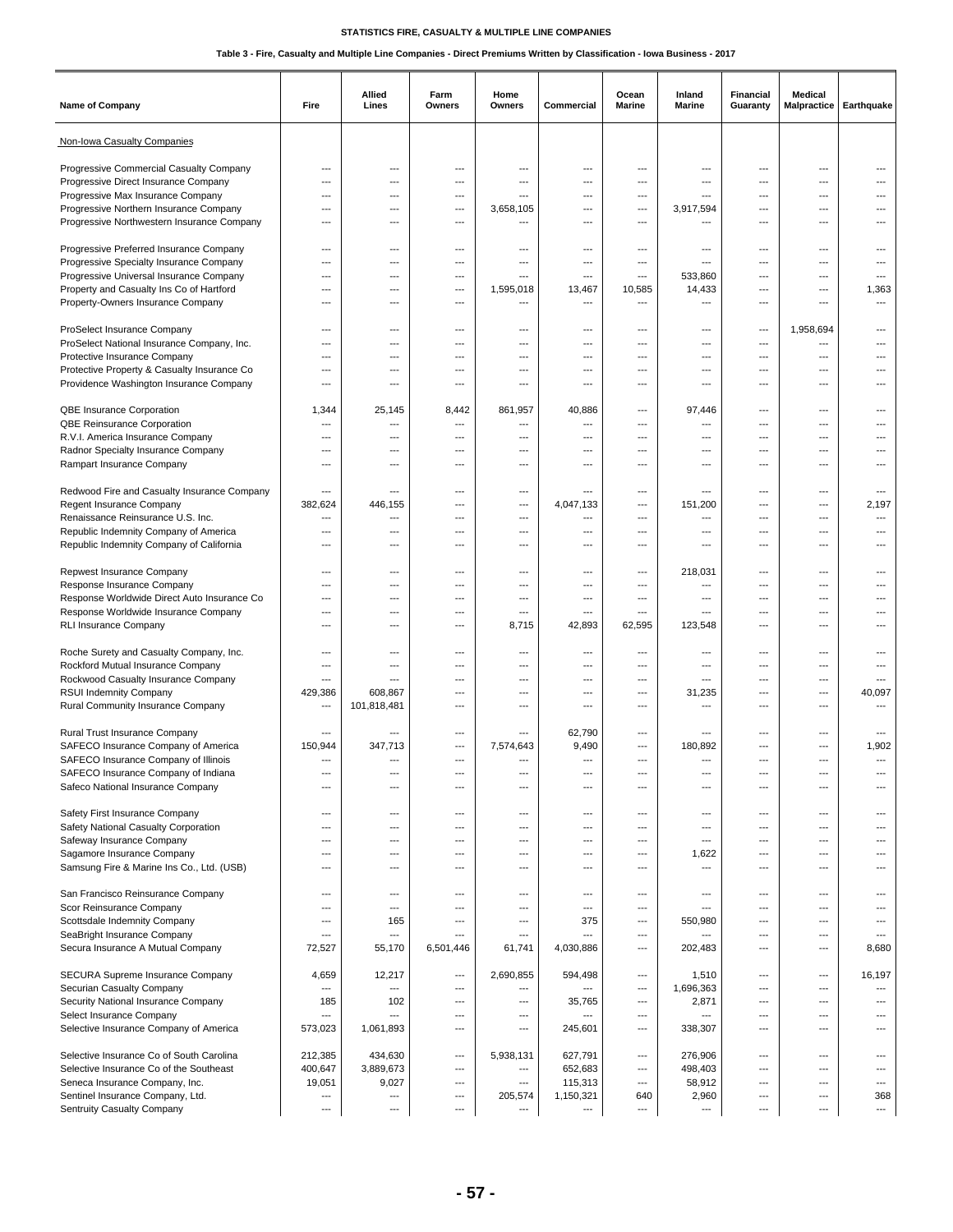| Group<br>A & H                                       | Other<br>A & H                                       | Workers<br>Compen-<br>sation                         | Other<br>Liability                | Auto<br>Liability                                    | Auto<br>Physical<br>Damage                           | Aircraft        | <b>Fidelity</b><br>and<br>Surety   | <b>Burglary</b><br>and<br><b>Theft</b> | <b>Boiler</b><br>and<br><b>Machinery</b> | Credit                         | Misc.                             | <b>Totals</b>                                        | <b>Dividends</b>                   |
|------------------------------------------------------|------------------------------------------------------|------------------------------------------------------|-----------------------------------|------------------------------------------------------|------------------------------------------------------|-----------------|------------------------------------|----------------------------------------|------------------------------------------|--------------------------------|-----------------------------------|------------------------------------------------------|------------------------------------|
|                                                      |                                                      |                                                      |                                   |                                                      |                                                      |                 |                                    |                                        |                                          |                                |                                   |                                                      |                                    |
|                                                      |                                                      |                                                      |                                   |                                                      |                                                      |                 |                                    |                                        |                                          |                                |                                   |                                                      |                                    |
| $\overline{\phantom{a}}$<br>---                      | $---$<br>$\overline{\phantom{a}}$                    | ---<br>$\overline{\phantom{a}}$                      | $\overline{a}$<br>---             | ---<br>$\overline{\phantom{a}}$                      | $\overline{\phantom{a}}$<br>$\hspace{0.05cm} \ldots$ | ---<br>---      | ---<br>---                         | ---<br>---                             | $---$<br>$\overline{\phantom{a}}$        | ---<br>---                     | $---$<br>---                      | $\overline{a}$<br>---                                | ---<br>---                         |
| $\overline{\phantom{a}}$                             | ---                                                  | ---                                                  | ---                               | ---                                                  | $\hspace{0.05cm} \ldots$                             | ---             | ---                                | ---                                    | ---                                      | ---                            | $\overline{\phantom{a}}$          | ---                                                  | ---                                |
| $---$                                                | ---                                                  | ---                                                  | 1,415,554                         | 113,952,178                                          | 89,236,164                                           | ---             | ---                                | ---                                    | ---                                      | ---                            | ---                               | 212,179,595                                          | ---                                |
| $---$                                                | $---$                                                | ---                                                  | ---                               | ---                                                  | $---$                                                | $\cdots$        | ---                                | ---                                    | $---$                                    | $\overline{a}$                 | $---$                             | $\overline{a}$                                       | ---                                |
| $\overline{\phantom{a}}$                             | $\hspace{0.05cm} \ldots$                             | ---                                                  | ---                               | ---                                                  | $\hspace{0.05cm} \ldots$                             | ---             | ---                                | ---                                    | ---                                      | ---                            | $\cdots$                          | ---                                                  | ---                                |
| $---$                                                | ---                                                  | $---$                                                | ---                               | $---$                                                | $---$                                                | $---$           | $\overline{\phantom{a}}$           | ---                                    | ---                                      | $---$                          | ---                               | $---$                                                | ---                                |
| $---$                                                | $---$                                                | ---                                                  | 184,013                           | 59,093,970                                           | 45,102,171                                           | $---$           | ---                                | ---                                    | ---                                      | ---                            | $---$                             | 104,914,014                                          | ---                                |
| $\overline{\phantom{a}}$                             | $\hspace{0.05cm} \ldots$                             | 167                                                  | 164,079                           | 650,305                                              | 682,290                                              | ---             | ---                                | ---                                    | 109                                      | ---                            | $\overline{\phantom{a}}$          | 3,131,816                                            | ---                                |
| ---                                                  | $\overline{\phantom{a}}$                             | ---                                                  | ---                               | $---$                                                | $\overline{\phantom{a}}$                             | ---             | ---                                | ---                                    | ---                                      | ---                            | ---                               | ---                                                  | ---                                |
| $---$                                                | $---$                                                | 184,246                                              | 134,516                           | ---                                                  | $\overline{\phantom{a}}$                             | $\cdots$        | ---                                | ---                                    | $---$                                    | $---$                          | $---$                             | 2,277,456                                            | $---$                              |
| $\overline{\phantom{a}}$                             | $\hspace{0.05cm} \ldots$                             | ---                                                  | ---                               | ---                                                  | $\ldots$                                             | ---             | ---                                | ---                                    | ---                                      | ---                            | $\cdots$                          | ---                                                  | ---                                |
| $\overline{\phantom{a}}$                             | $\hspace{0.05cm} \ldots$                             | 1,170,485                                            | 214,214                           | 360,793                                              | 91,392                                               | ---             | 12,800                             | ---                                    | ---                                      | ---                            | $\cdots$                          | 1,849,684                                            | ---                                |
| $---$                                                | $---$                                                | ---                                                  | 900,797                           | $\overline{\phantom{a}}$                             | $\hspace{0.05cm} \ldots$                             | ---             | ---                                | ---                                    | ---                                      | ---                            | ---                               | 900,797                                              | ---                                |
| $\overline{\phantom{a}}$                             | $---$                                                | ---                                                  | $\overline{a}$                    | ---                                                  | $---$                                                | ---             | ---                                | ---                                    | $---$                                    | ---                            | $---$                             | $\overline{a}$                                       | ---                                |
| 3,144,414                                            | $\hspace{0.05cm} \ldots$                             | 2,574,211                                            | 1,097,696                         | 80,642                                               | 3,795                                                | 448,789         | ---                                | ---                                    | ---                                      | ---                            | $\overline{\phantom{a}}$          | 8,384,767                                            | 684                                |
| $---$                                                | ---                                                  | ---                                                  | ---                               | ---                                                  | $\hspace{0.05cm} \ldots$                             | $---$           | ---                                | ---                                    | ---                                      | ---                            | $---$                             | ---                                                  | ---                                |
| $\cdots$                                             | $---$                                                | $---$                                                | ---                               | ---                                                  | $---$                                                | ---             | ---                                | ---                                    | ---                                      | ---                            | ---                               | ---                                                  | ---                                |
| $---$                                                | $---$                                                | $---$                                                | ---                               | $---$                                                | $\overline{\phantom{a}}$                             | $\cdots$        | ---                                | ---                                    | $---$                                    | ---                            | $---$                             | ---                                                  | $\qquad \qquad -$                  |
| $\overline{\phantom{a}}$                             | $\overline{\phantom{a}}$                             | ---                                                  | ---                               | ---                                                  | $\hspace{0.05cm} \ldots$                             | ---             | ---                                | ---                                    | ---                                      | ---                            | $\overline{\phantom{a}}$          | ---                                                  | $\qquad \qquad \cdots$             |
| $---$                                                | $---$                                                | 1,099,882                                            | ---                               | ---                                                  | $\hspace{0.05cm} \ldots$                             | ---             | ---                                | ---                                    | ---                                      | ---                            | $---$                             | 1,099,882                                            | ---                                |
| $\overline{\phantom{a}}$                             | $---$                                                | 857,012                                              | 64,853                            | 223,301                                              | 130,739                                              | ---             | 11,872                             | 280                                    | $---$                                    | ---                            | $---$                             | 6,317,366                                            | ---                                |
| $\overline{\phantom{a}}$                             | $\overline{\phantom{a}}$                             | ---                                                  | ---                               | $---$                                                | $\hspace{0.05cm} \ldots$                             | ---             | ---                                | ---                                    | ---                                      | ---                            | $---$                             | ---                                                  | ---                                |
| $\overline{\phantom{a}}$<br>$---$                    | $\hspace{0.05cm} \ldots$<br>$---$                    | ---<br>---                                           | ---<br>---                        | $---$<br>$\overline{\phantom{a}}$                    | $\hspace{0.05cm} \ldots$<br>$---$                    | ---<br>$---$    | ---<br>---                         | ---<br>---                             | ---<br>$---$                             | ---<br>---                     | $\overline{\phantom{a}}$<br>$---$ | ---<br>---                                           | ---<br>---                         |
|                                                      |                                                      |                                                      |                                   |                                                      |                                                      |                 |                                    |                                        |                                          |                                |                                   |                                                      |                                    |
| $\overline{\phantom{a}}$                             | $\hspace{0.05cm} \ldots$                             | $\overline{\phantom{a}}$                             | ---                               | 4,187                                                | $\hspace{0.05cm} \ldots$                             | ---             | 1,500                              | ---                                    | ---                                      | ---                            | ---                               | 223,718                                              | ---                                |
| ---                                                  | $\hspace{0.05cm} \ldots$                             | ---                                                  | ---                               | 59,127                                               | 67,841                                               | ---             | ---                                | ---                                    | ---                                      | ---                            | $\cdots$                          | 126,968                                              | ---                                |
| $---$                                                | $---$                                                | $---$                                                | ---<br>$\overline{a}$             | $\hspace{0.05cm} \ldots$<br>$\overline{\phantom{a}}$ | $\hspace{0.05cm} \ldots$                             | $---$           | ---                                | ---                                    | $---$                                    | ---                            | $---$                             | $\hspace{0.05cm} \ldots$<br>$\overline{a}$           | ---                                |
| $---$<br>$\overline{\phantom{a}}$                    | $---$<br>$\overline{\phantom{a}}$                    | ---<br>3,289                                         | 670,157                           | 19,210                                               | $---$<br>490                                         | $\cdots$<br>--- | ---<br>345,740                     | ---<br>---                             | $---$<br>$\overline{\phantom{a}}$        | ---<br>---                     | $---$<br>$\overline{\phantom{a}}$ | 1,276,637                                            | ---<br>---                         |
|                                                      |                                                      |                                                      |                                   |                                                      |                                                      |                 |                                    |                                        |                                          |                                |                                   |                                                      |                                    |
| $---$                                                | $\overline{\phantom{a}}$                             | $\overline{\phantom{a}}$                             | ---                               | ---                                                  | $\hspace{0.05cm} \ldots$                             | $---$           | 232                                | ---                                    | ---                                      | ---                            | ---                               | 232                                                  | ---                                |
| $---$                                                | $---$                                                | $---$                                                | ---                               | ---                                                  | $\overline{\phantom{a}}$                             | $\cdots$        | ---                                | ---                                    | $---$                                    | ---                            | $---$                             | $\overline{\phantom{a}}$                             | ---                                |
| $\overline{\phantom{a}}$<br>$\overline{\phantom{a}}$ | $\hspace{0.05cm} \ldots$<br>---                      | ---<br>---                                           | ---<br>1,864,264                  | ---<br>---                                           | $\hspace{0.05cm} \ldots$<br>$\overline{\phantom{a}}$ | ---<br>---      | ---<br>---                         | ---<br>---                             | ---<br>---                               | ---<br>---                     | $\cdots$<br>$\cdots$              | ---<br>2,973,849                                     | ---<br>---                         |
| $---$                                                | $---$                                                | $---$                                                | ---                               | ---                                                  | $---$                                                | ---             | ---                                | ---                                    | $---$                                    | ---                            | ---                               | 101,818,481                                          | ---                                |
|                                                      |                                                      |                                                      |                                   |                                                      |                                                      |                 |                                    |                                        |                                          |                                |                                   |                                                      |                                    |
| $\overline{\phantom{a}}$                             | $\overline{\phantom{a}}$                             | 99,301                                               | 20,751                            | 13,658                                               | 15,575                                               | ---             | ---                                | ---                                    | ---                                      | ---                            | ---                               | 212,075                                              | ---                                |
| $\overline{\phantom{a}}$<br>$\cdots$                 | $\hspace{0.05cm} \ldots$<br>$---$                    | ---<br>$---$                                         | 333,843<br>---                    | 5,745,742<br>241,722                                 | 5,916,365<br>198,157                                 | ---<br>$---$    | 92,512<br>$\overline{\phantom{a}}$ | ---<br>$---$                           | ---<br>$---$                             | ---<br>$---$                   | ---<br>$---$                      | 20,354,046<br>439,879                                | ---<br>$\qquad \qquad -$           |
| ---                                                  | $---$                                                | $\overline{\phantom{a}}$                             | ---                               | ---                                                  | $\hspace{0.05cm} \ldots$                             | ---             | ---                                | ---                                    | ---                                      | ---                            | ---                               | ---                                                  |                                    |
| $\cdots$                                             | $---$                                                | $\overline{\phantom{a}}$                             | $---$                             | ---                                                  | $---$                                                | ---             | ---                                | ---                                    | $---$                                    | $\overline{a}$                 | $---$                             | $\overline{\phantom{a}}$                             | ---                                |
|                                                      |                                                      |                                                      |                                   |                                                      |                                                      |                 |                                    |                                        |                                          |                                |                                   |                                                      |                                    |
| $\hspace{0.05cm} \ldots$<br>$---$                    | $\hspace{0.05cm} \ldots$<br>$---$                    | 4                                                    | $\hspace{0.05cm} \ldots$          | ---                                                  | $\hspace{0.05cm} \cdots$                             | $\cdots$        | $\hspace{0.05cm} \ldots$           | ---<br>$---$                           | ---<br>---                               | ---<br>$\qquad \qquad -\qquad$ | ---<br>---                        | 4                                                    |                                    |
| $---$                                                | $---$                                                | 5,910,701<br>$\overline{\phantom{a}}$                | 71,771<br>$\overline{a}$          | 78,082<br>$\hspace{0.05cm} \ldots$                   | 6,543<br>$\hspace{0.05cm} \ldots$                    | ---<br>---      | 48,389<br>$\overline{\phantom{a}}$ | ---                                    | $---$                                    | ---                            | $---$                             | 6,115,486<br>---                                     |                                    |
| ---                                                  | $\hspace{0.05cm} \ldots$                             | 49,481                                               | $\overline{\phantom{a}}$          | 9,887                                                | 12,032                                               | ---             | $\overline{\phantom{a}}$           | $\overline{\phantom{a}}$               | $\overline{\phantom{a}}$                 | $\overline{\phantom{a}}$       | ---                               | 73,022                                               |                                    |
| ---                                                  | $\hspace{0.05cm} \ldots$                             | 13,732                                               | ---                               | ---                                                  | $\hspace{0.05cm} \ldots$                             | ---             | ---                                | ---                                    | ---                                      | ---                            | $\overline{\phantom{a}}$          | 13,732                                               |                                    |
|                                                      |                                                      |                                                      |                                   |                                                      |                                                      |                 |                                    |                                        |                                          |                                |                                   |                                                      |                                    |
| $\cdots$<br>---                                      | $---$<br>$\hspace{0.05cm} \ldots$                    | $\overline{\phantom{a}}$<br>$\hspace{0.05cm} \ldots$ | $---$<br>$\hspace{0.05cm} \ldots$ | $\hspace{0.05cm} \ldots$<br>---                      | $---$<br>$\hspace{0.05cm} \ldots$                    | ---<br>---      | $---$<br>$\hspace{0.05cm} \ldots$  | $---$<br>---                           | $---$<br>---                             | $\qquad \qquad -\qquad$<br>--- | $---$<br>---                      | $\hspace{0.05cm} \ldots$<br>$\hspace{0.05cm} \ldots$ | $\overline{\phantom{a}}$           |
| $\hspace{0.05cm} \ldots$                             | $\hspace{0.05cm} \ldots$                             | ---                                                  | 772,228                           | 1,972,573                                            | 1,459,260                                            | ---             | $\overline{\phantom{a}}$           | ---                                    | ---                                      | ---                            | ---                               | 4,755,581                                            |                                    |
| $---$                                                | ---                                                  | $---$                                                | $\hspace{0.05cm} \ldots$          | $\hspace{0.05cm} \ldots$                             | $\hspace{0.05cm} \ldots$                             | ---             | $---$                              | $\overline{\phantom{a}}$               | ---                                      | 525                            | ---                               | 525                                                  | ---                                |
| $---$                                                | $---$                                                | 6,139,120                                            | 1,874,963                         | 2,403,663                                            | 1,572,400                                            | $\cdots$        | 238                                | 60                                     | 286,869                                  | $\qquad \qquad \cdots$         | $---$                             | 23,210,245                                           | 320,505                            |
| $\overline{\phantom{a}}$                             | $\hspace{0.05cm} \ldots$                             | 1,565,210                                            | 329,839                           | 2,181,743                                            | 2,116,192                                            | ---             | ---                                | $\hspace{0.05cm} \ldots$               | 30,933                                   | ---                            | ---                               | 9,543,853                                            | 194,355                            |
| $\cdots$                                             | $\hspace{0.05cm} \ldots$                             | $\overline{\phantom{a}}$                             | 3,523,775                         | $\hspace{0.05cm} \ldots$                             | $\hspace{0.05cm} \ldots$                             | $---$           | $\qquad \qquad \cdots$             | $---$                                  | $---$                                    | $\qquad \qquad -\qquad$        | $---$                             | 5,220,138                                            | ---                                |
| $\cdots$                                             | $---$                                                | 554,647                                              | 101,793                           | 20,143                                               | 1,228                                                | $---$           | 287,556                            | (36)                                   | $---$                                    | ---                            | $---$                             | 1,004,254                                            | ---                                |
| $\hspace{0.05cm} \ldots$                             | $\hspace{0.05cm} \ldots$                             | $\hspace{0.05cm} \ldots$                             | $\hspace{0.05cm} \ldots$          | $\hspace{0.05cm} \ldots$                             | $\hspace{0.05cm} \ldots$                             | ---             | $\hspace{0.05cm} \ldots$           | $\hspace{0.05cm} \ldots$               | ---                                      | ---                            | ---                               | $\hspace{0.05cm} \ldots$                             | ---                                |
| ---                                                  | ---                                                  | ---                                                  | 2,193,012                         | 689,906                                              | 495,219                                              | ---             | 51,224                             | 3,351                                  | 205,191                                  | ---                            | $\cdots$                          | 5,856,727                                            |                                    |
| $\cdots$                                             | $---$                                                | 4,175,461                                            | 1,566,188                         | 4,270,382                                            | 3,808,525                                            | $\cdots$        | 16,780                             | 1,759                                  | 55,081                                   | ---                            | $---$                             | 21,384,019                                           | 327,005                            |
| ---                                                  | $\overline{\phantom{a}}$                             | 3,940,895                                            | 1,243,972                         | 618,997                                              | 366,895                                              | ---             | 20,455                             | 1,555                                  | 146,463                                  | $\overline{\phantom{a}}$       | ---                               | 11,780,638                                           | 186,989                            |
| ---                                                  | $\hspace{0.05cm} \ldots$                             | ---                                                  | 9,545                             | 1,380                                                | 1,103                                                | ---             | 125,351                            | $\hspace{0.05cm} \ldots$               | $\cdots$                                 | ---                            | ---                               | 339,682                                              | $\hspace{0.05cm} \cdots$           |
| $\hspace{0.05cm} \ldots$<br>$\hspace{0.05cm} \ldots$ | $\hspace{0.05cm} \cdots$<br>$\hspace{0.05cm} \ldots$ | 6,071,019<br>---                                     | 316,987<br>(120, 543)             | 218,636<br>---                                       | 151,085<br>$\hspace{0.05cm} \cdots$                  | ---<br>---      | ---<br>$\qquad \qquad \cdots$      | $\hspace{0.05cm} \ldots$<br>---        | ---<br>---                               | ---<br>---                     | $---$<br>$\qquad \qquad \cdots$   | 8,117,590<br>(120, 543)                              | 97,095<br>$\hspace{0.05cm} \cdots$ |
|                                                      |                                                      |                                                      |                                   |                                                      |                                                      |                 |                                    |                                        |                                          |                                |                                   |                                                      |                                    |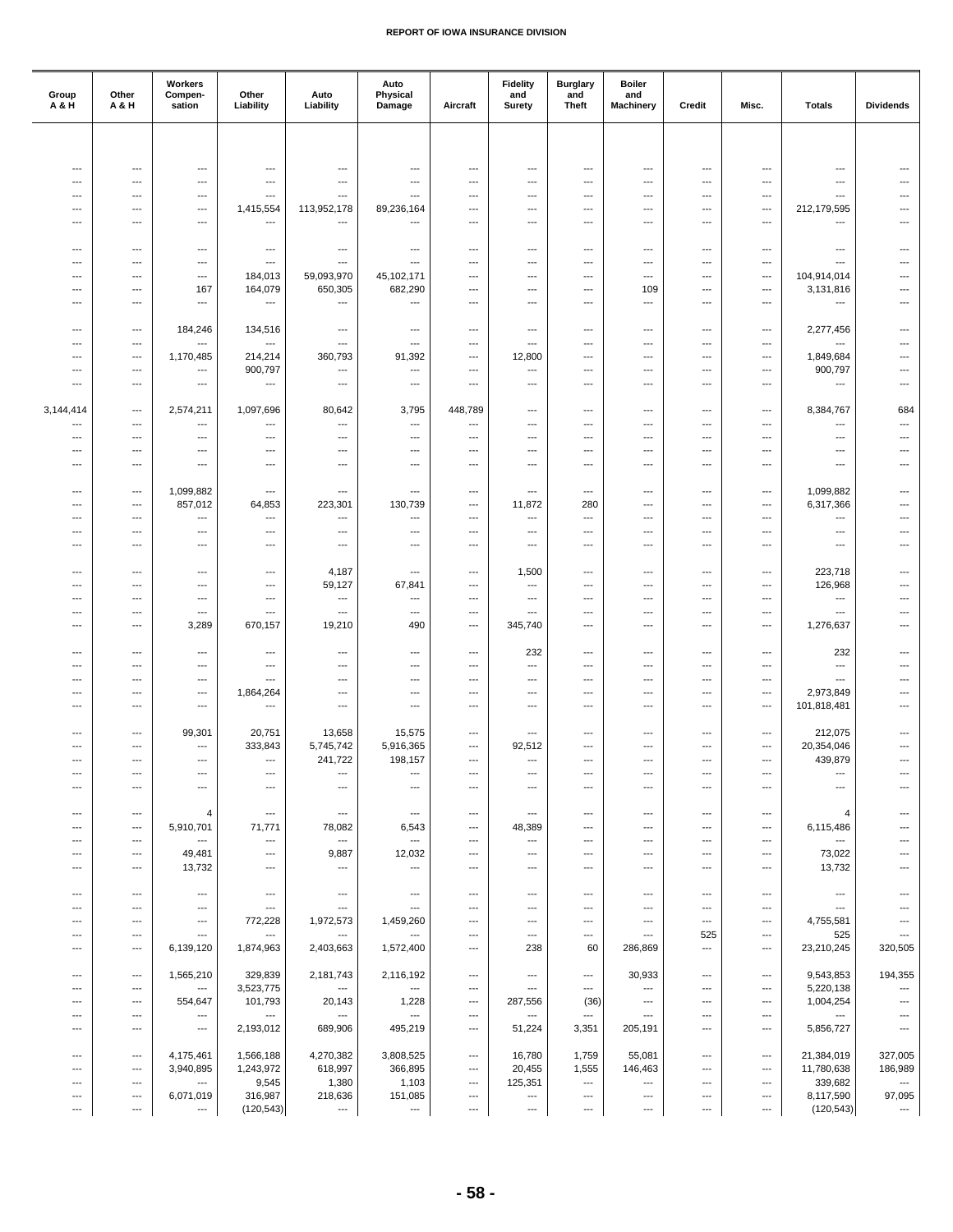| Name of Company                              | Fire                     | Allied<br>Lines          | Farm<br>Owners           | Home<br>Owners           | Commercial               | Ocean<br><b>Marine</b>   | Inland<br>Marine         | Financial<br>Guaranty | Medical<br>Malpractice   | Earthquake               |
|----------------------------------------------|--------------------------|--------------------------|--------------------------|--------------------------|--------------------------|--------------------------|--------------------------|-----------------------|--------------------------|--------------------------|
| Non-Iowa Casualty Companies                  |                          |                          |                          |                          |                          |                          |                          |                       |                          |                          |
| Sentry Casualty Company                      | $\overline{a}$           | ---                      | ---                      | ---                      | $\overline{\phantom{a}}$ | ---                      | $\overline{a}$           | ---                   | $\overline{\phantom{a}}$ | ---                      |
| Sentry Insurance, a Mutual Company           | 163,166                  | 241,327                  | ---                      | ---                      | 47,812                   | ---                      | 45,880                   | ---                   | $\overline{a}$           | 703                      |
| Sentry Select Insurance Company              | 123,359                  | 232,137                  | ---                      | ---                      | $---$                    | ---                      | 871,359                  | ---                   | $---$                    | 639                      |
| Sequoia Indemnity Company                    | $\overline{\phantom{a}}$ | $\overline{\phantom{a}}$ | ---                      | ---                      | $\overline{a}$           | ---                      | $\overline{a}$           | ---                   | ---                      | $\overline{\phantom{a}}$ |
| Sequoia Insurance Company                    | $\overline{a}$           | $\overline{\phantom{a}}$ | ---                      | ---                      | ---                      | ---                      | $\overline{a}$           | ---                   | ---                      | $\overline{\phantom{a}}$ |
|                                              |                          |                          |                          |                          |                          |                          |                          |                       |                          |                          |
| Service Insurance Company                    | $---$                    | ---                      | $\overline{\phantom{a}}$ | $---$                    | $---$                    | ---                      | $---$                    | ---                   | ---                      | $---$                    |
| SFM Mutual Insurance Company                 | $---$                    | $---$                    | $\overline{\phantom{a}}$ | ---                      | ---                      | $---$                    | $---$                    | ---                   | $\cdots$                 | ---                      |
| SFM Safe Insurance Company                   | ---                      | ---                      | ---                      | ---                      | $\overline{a}$           | ---                      | ---                      | ---                   | $\overline{a}$           | ---                      |
| <b>SFM Select Insurance Company</b>          | ---                      | ---                      | ---                      | ---                      | ---                      | ---                      | ---                      | ---                   | ---                      | ---                      |
| Shelter General Insurance Company            | 132,983                  | 142,247                  | ---                      | ---                      | $---$                    | $---$                    | $---$                    | ---                   | $---$                    | 95                       |
|                                              |                          |                          |                          |                          |                          |                          |                          |                       |                          |                          |
| Shelter Mutual Insurance Company             | 768,009                  | 575,772                  | 304,181                  | 6,726,415                | 403,678                  | ---                      | 207,643                  | ---                   | ---                      | 14,690                   |
| Shelter Reinsurance Company                  | ---                      | ---                      | ---                      | ---                      | $\overline{\phantom{a}}$ | ---                      | $\overline{a}$           | ---                   | $\overline{a}$           | ---                      |
| Sirius America Insurance Company             | $---$                    | $---$                    | $\overline{\phantom{a}}$ | $---$                    | $---$                    | $---$                    | $---$                    | ---                   | $---$                    | $---$                    |
| Society Insurance, a mutual company          | ---                      | ---                      | ---                      | ---                      | 3,166,514                | ---                      | $---$                    | ---                   | ---                      |                          |
| Sompo America Fire & Marine Insurance Co     | $\overline{\phantom{a}}$ | ---                      | ---                      | ---                      |                          | ---                      | ---                      | ---                   | $\overline{a}$           |                          |
| Sompo America Insurance Company              | 114,424                  | 539,658                  | ---                      | ---                      | 50,696                   | ---                      | 566,075                  | ---                   | ---                      | 12,213                   |
| Southern General Insurance Company           | ---                      | $\overline{\phantom{a}}$ | $\overline{\phantom{a}}$ | ---                      | ---                      | $---$                    | $\overline{a}$           | ---                   | $\cdots$                 | $\overline{\phantom{a}}$ |
| Southern Insurance Company                   | ---                      | $---$                    | ---                      | $---$                    | 3,191,259                | $---$                    | $---$                    | ---                   | $\cdots$                 | $---$                    |
| Southwest Marine and General Insurance Co    | ---                      | ---                      | ---                      | ---                      | $\hspace{0.05cm} \ldots$ | ---                      | $\overline{\phantom{a}}$ | ---                   | ---                      | ---                      |
| <b>SPARTA Insurance Company</b>              | ---                      | ---                      | ---                      | ---                      | ---                      | ---                      | ---                      | ---                   | $\overline{\phantom{a}}$ |                          |
|                                              |                          |                          |                          |                          |                          |                          |                          |                       |                          |                          |
| Specialty Risk of America                    | 331,012                  | 59,689                   | ---                      | $\overline{\phantom{a}}$ | 49,660                   | ---                      | 1,478                    | ---                   | ---                      | $---$                    |
| Spinnaker Insurance Company                  |                          | $\overline{a}$           | ---                      | 155,713                  | ---                      | ---                      | $\overline{a}$           | ---                   | ---                      | $\overline{a}$           |
| St. Paul Fire and Marine Insurance Company   | 250                      | 250                      | ---                      | ---                      | $---$                    | $\overline{\phantom{a}}$ | $\overline{a}$           | ---                   | $\overline{a}$           | ---                      |
| St. Paul Guardian Insurance Company          | $---$                    | ---                      | ---                      | ---                      | $---$                    | $---$                    | $---$                    | ---                   | $---$                    | ---                      |
| St. Paul Mercury Insurance Company           | ---                      | ---                      | $\overline{\phantom{a}}$ | ---                      | $---$                    | ---                      | $---$                    | ---                   | $\overline{a}$           | ---                      |
|                                              |                          |                          |                          |                          |                          |                          |                          |                       |                          |                          |
| St. Paul Protective Insurance Company        | ---                      | ---                      | ---                      | ---                      | ---                      | ---                      | ---                      | ---                   | $\overline{\phantom{a}}$ | ---                      |
| Standard Fire Insurance Company              | 210,948                  | 143,671                  | ---                      | 742,872                  | $---$                    | 21,475                   | 9,842                    | ---                   | ---                      | 1,875                    |
| Standard Guaranty Insurance Company          | 852,453                  | 2,062,431                | $\overline{\phantom{a}}$ | 11,281                   | $---$                    | $---$                    | $\overline{a}$           | ---                   | $\cdots$                 | $\overline{\phantom{a}}$ |
| Standard Property and Casualty Insurance Co  | $\overline{a}$           | ---                      | ---                      | ---                      | $\overline{\phantom{a}}$ | ---                      | ---                      | ---                   | $\overline{a}$           | ---                      |
| Star Casualty Insurance Company              | ---                      | ---                      | ---                      | ---                      | ---                      | ---                      | ---                      | ---                   | ---                      | ---                      |
|                                              |                          |                          |                          |                          |                          |                          |                          |                       |                          |                          |
| Star Insurance Company                       | ---                      | ---                      | ---                      | ---                      | 525,596                  | ---                      | 943,342                  | ---                   | $\cdots$                 | ---                      |
| StarNet Insurance Company                    | 42,002                   | 88,229                   | ---                      | ---                      | 1,712,379                | $\hspace{0.05cm} \ldots$ | 247,819                  | $\overline{a}$        | $\overline{a}$           | ---                      |
| Starr Indemnity & Liability Company          | ---                      | (5,881)                  | ---                      | ---                      | 11,852                   | 31,250                   | 21,961                   | ---                   | ---                      |                          |
| Starr Specialty Insurance Company            | $---$                    | ---                      | ---                      | ---                      | $\hspace{0.05cm} \ldots$ | $---$                    | ---                      | ---                   | ---                      | ---                      |
| StarStone National Insurance Company         | ---                      | ---                      | ---                      | ---                      | $\overline{a}$           | 30,095                   | ---                      | ---                   | $\overline{a}$           |                          |
| State Automobile Mutual Insurance Co         | 1,069                    | 1,355                    | 586,958                  | 43,528                   | 90,583                   | ---                      | 1,857                    | ---                   | ---                      | 892                      |
| State Farm Fire and Casualty Company         | ---                      | 4,443,378                | 22,655,634               | 207,475,612              | 20,217,491               | ---                      | 8,988,324                | ---                   | 92,469                   | 530,469                  |
| State Farm General Insurance Company         | ---                      | ---                      | ---                      | $\overline{\phantom{a}}$ | $---$                    | ---                      | ---                      | $---$                 | $\overline{a}$           | $\overline{\phantom{a}}$ |
| State Farm Mutual Automobile Ins Co          |                          |                          |                          |                          |                          |                          |                          |                       |                          |                          |
| State National Insurance Company, Inc.       | ---                      | ---                      | ---                      | 6,078                    | 238                      | 4,560                    | 544                      | ---                   | ---                      | ---                      |
|                                              |                          |                          |                          |                          |                          |                          |                          |                       |                          |                          |
| Stillwater Insurance Company                 | $---$                    | ---                      | ---                      | ---                      | $---$                    | ---                      | ---                      | ---                   | $---$                    | ---                      |
| Stillwater Property and Casualty Ins Company | 10,773                   | 29,642                   | ---                      | 519,814                  | $\overline{a}$           | ---                      | 1,720                    | ---                   | ---                      | 410                      |
| Stonetrust Commercial Insurance Company      | $\overline{\phantom{a}}$ | ---                      | ---                      | $\overline{a}$           | $\overline{a}$           | ---                      | $\overline{a}$           | ---                   | ---                      | $\cdots$                 |
| Stonington Insurance Company                 | $\overline{\phantom{a}}$ | $\overline{\phantom{a}}$ | ---                      | ---                      | $\overline{a}$           | $\overline{\phantom{a}}$ | $\overline{a}$           | ---                   | ---                      | ---                      |
| Stratford Insurance Company                  | $---$                    | 17,788,433               | ---                      | ---                      | $---$                    | $---$                    | $---$                    | ---                   | $---$                    | ---                      |
|                                              |                          |                          |                          |                          |                          |                          |                          |                       |                          |                          |
| SU Insurance Company                         | $\hspace{0.05cm} \ldots$ | ---                      | ---                      | $\overline{a}$           | $\overline{a}$           | ---                      | 14,598,670               | ---                   | ---                      | ---                      |
| Suecia Insurance Company                     | ---                      | ---                      | ---                      | ---                      | $\hspace{0.05cm} \ldots$ | ---                      | ---                      | ---                   | ---                      | $\overline{\phantom{a}}$ |
| SummitPoint Insurance Company                | $---$                    | ---                      | ---                      | ---                      | $---$                    | ---                      | ---                      | ---                   | ---                      | $---$                    |
| Sun Surety Insurance Company                 | $\hspace{0.05cm} \ldots$ | $---$                    | $---$                    | $---$                    | $---$                    | $---$                    | ---                      | ---                   | $\cdots$                 | ---                      |
| SureTec Insurance Company                    | ---                      | ---                      | ---                      | ---                      | $\overline{\phantom{a}}$ | ---                      | ---                      | ---                   | ---                      | ---                      |
| Swiss Reinsurance America Corporation        | $---$                    | ---                      | ---                      | ---                      | $---$                    | ---                      | ---                      | ---                   | $---$                    | ---                      |
| Syncora Guarantee Inc.                       | $\overline{\phantom{a}}$ | $\overline{\phantom{a}}$ | ---                      | ---                      | $---$                    | ---                      | ---                      | ---                   | $\hspace{0.05cm} \ldots$ | ---                      |
| T.H.E. Insurance Company                     | 96,769                   | 94,023                   | ---                      | ---                      | $\hspace{0.05cm} \ldots$ | ---                      | 28,616                   | ---                   | ---                      | $\overline{\phantom{a}}$ |
| TDC National Assurance Company               | ---                      | ---                      | ---                      | ---                      | $\overline{a}$           | ---                      | $\overline{a}$           | ---                   | ---                      | $\overline{\phantom{a}}$ |
| Teachers Insurance Company                   | $---$                    | ---                      | ---                      | 693,991                  | $---$                    | ---                      | 9,023                    | ---                   | ---                      | 611                      |
|                                              |                          |                          |                          |                          |                          |                          |                          |                       |                          |                          |
| Technology Insurance Company, Inc.           | (49)                     | 3,759,429                | ---                      | ---                      | $\overline{7}$           | ---                      | 21,496                   | ---                   | ---                      | ---                      |
| Third Coast Insurance Company                | ---                      | ---                      | ---                      | ---                      | ---                      | ---                      | $\overline{a}$           | ---                   | ---                      | ---                      |
| TIG Insurance Company                        | $---$                    | ---                      | ---                      | ---                      | $---$                    | ---                      | ---                      | ---                   | ---                      | ---                      |
| <b>Titan Indemnity Company</b>               | $---$                    | ---                      | $---$                    | ---                      | $---$                    | $---$                    | $---$                    | ---                   | $\hspace{0.05cm} \ldots$ | $---$                    |
| <b>TNUS Insurance Company</b>                | $\overline{\phantom{a}}$ | $\overline{\phantom{a}}$ | ---                      | ---                      | $\overline{a}$           | ---                      | $\overline{a}$           | ---                   | ---                      | ---                      |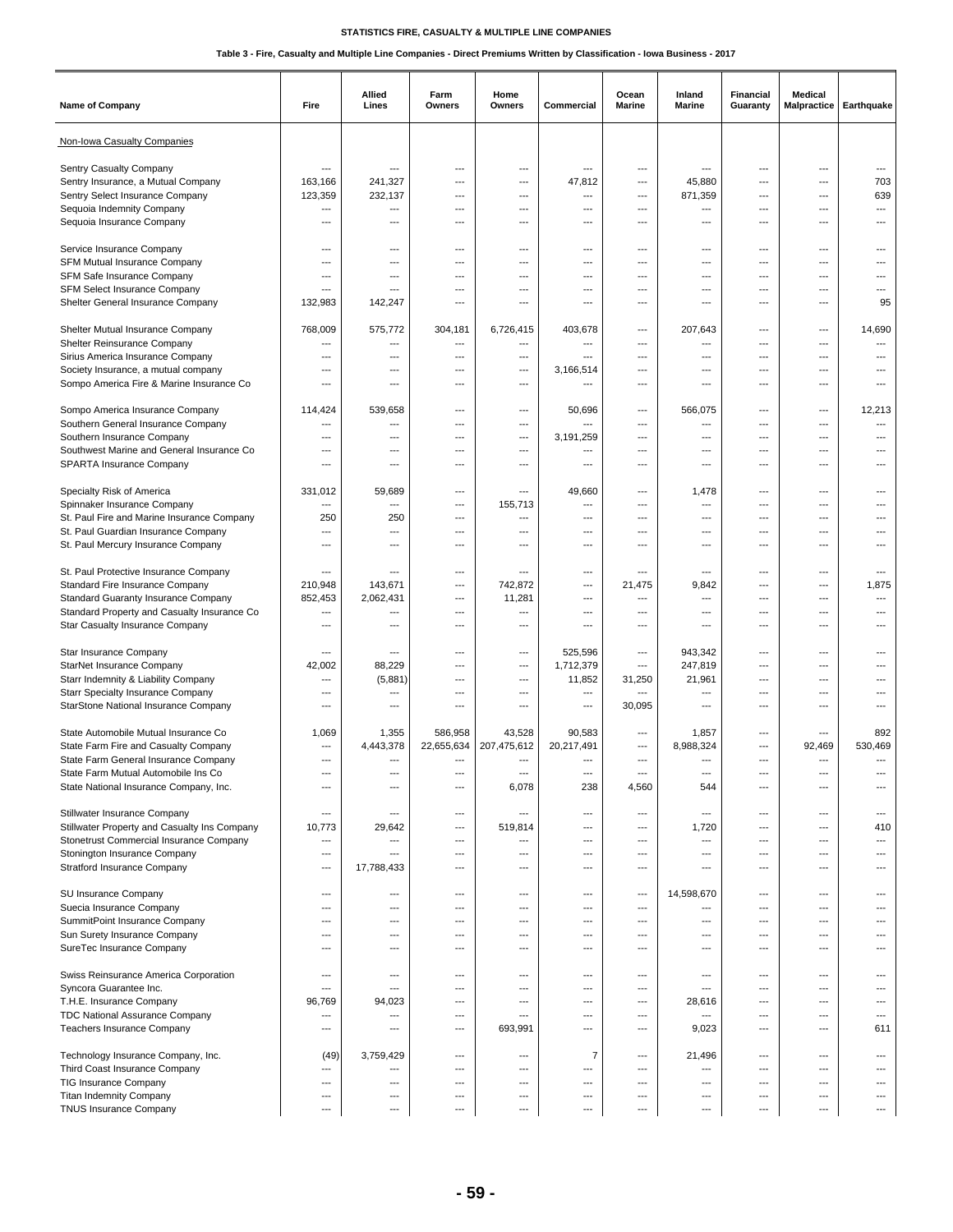| Group<br>A & H           | Other<br>A & H                    | Workers<br>Compen-<br>sation | Other<br>Liability                    | Auto<br>Liability                                    | Auto<br>Physical<br>Damage          | Aircraft                                             | <b>Fidelity</b><br>and<br><b>Surety</b>              | <b>Burglary</b><br>and<br><b>Theft</b>               | <b>Boiler</b><br>and<br><b>Machinery</b> | Credit                                             | Misc.                 | <b>Totals</b>                         | <b>Dividends</b>                                     |
|--------------------------|-----------------------------------|------------------------------|---------------------------------------|------------------------------------------------------|-------------------------------------|------------------------------------------------------|------------------------------------------------------|------------------------------------------------------|------------------------------------------|----------------------------------------------------|-----------------------|---------------------------------------|------------------------------------------------------|
|                          |                                   |                              |                                       |                                                      |                                     |                                                      |                                                      |                                                      |                                          |                                                    |                       |                                       |                                                      |
|                          |                                   |                              |                                       |                                                      |                                     |                                                      |                                                      |                                                      |                                          |                                                    |                       |                                       |                                                      |
| ---<br>4,455             | ---<br>---                        | 2,859,440<br>2,629,149       | $\overline{a}$<br>1,246,456           | $\hspace{0.05cm} \ldots$<br>814,774                  | $\overline{a}$<br>157,962           | $\overline{a}$<br>$\overline{a}$                     | $\overline{a}$<br>2,337                              | $\overline{\phantom{a}}$<br>9                        | ---<br>---                               | $---$<br>$\overline{\phantom{a}}$                  | ---<br>$\overline{a}$ | 2,859,440<br>5,354,030                | ---<br>76,920                                        |
| ---                      | ---                               | 147,802                      | 338,466                               | 2,111,621                                            | 948,098                             | ---                                                  | 32,106                                               | 1,810                                                | ---                                      | $---$                                              | ---                   | 4,807,396                             | 60,816                                               |
| ---<br>---               | ---<br>---                        | ---<br>---                   | ---<br>$---$                          | ---<br>$---$                                         | ---<br>---                          | ---<br>---                                           | ---<br>---                                           | ---<br>$\overline{\phantom{a}}$                      | ---<br>---                               | ---<br>$---$                                       | ---<br>---            | ---<br>---                            | $\overline{\phantom{a}}$<br>$\hspace{0.05cm} \ldots$ |
|                          |                                   |                              |                                       |                                                      |                                     |                                                      |                                                      |                                                      |                                          |                                                    |                       |                                       |                                                      |
| ---                      | ---                               | ---                          | $\hspace{0.05cm} \ldots$              | $\hspace{0.05cm} \ldots$                             | ---                                 | ---                                                  | ---                                                  | $\hspace{0.05cm} \ldots$                             | ---                                      | ---                                                | ---                   | ---                                   | ---                                                  |
| ---<br>---               | ---<br>---                        | 10,405,190<br>114,679        | 14,831<br>$\overline{\phantom{a}}$    | ---<br>$\overline{\phantom{a}}$                      | ---<br>---                          | ---<br>---                                           | ---<br>---                                           | $\overline{\phantom{a}}$<br>$\overline{\phantom{a}}$ | ---<br>---                               | $\overline{\phantom{a}}$<br>$---$                  | ---<br>---            | 10,420,021<br>114,679                 | 315,088<br>$\overline{\phantom{a}}$                  |
| ---                      | ---                               | 5,069,067                    | 6,330                                 | $---$                                                | ---                                 | $\overline{a}$                                       | ---                                                  | ---                                                  | $\overline{a}$                           | $\overline{\phantom{a}}$                           | ---                   | 5,075,397                             | 329,142                                              |
| ---                      | ---                               | ---                          | $\hspace{0.05cm} \ldots$              | 93,323                                               | 122,609                             | ---                                                  | ---                                                  | 1,622                                                | ---                                      | $\overline{\phantom{a}}$                           | ---                   | 492,880                               | ---                                                  |
| ---                      | ---                               | ---                          | 519,714                               | 7,242,611                                            | 7,301,111                           | ---                                                  | ---                                                  | 19,880                                               | ---                                      | ---                                                | ---                   | 24,083,704                            | ---                                                  |
| ---                      | ---                               | ---                          | $\overline{\phantom{a}}$              | $\overline{\phantom{a}}$                             | $\overline{\phantom{a}}$            | $\overline{a}$                                       | $---$                                                | ---                                                  | ---                                      | $\overline{\phantom{a}}$                           | ---                   | ---                                   | ---                                                  |
| 2,275,576<br>---         | ---<br>---                        | ---<br>2,432,916             | $\hspace{0.05cm} \ldots$<br>892,061   | ---<br>189,363                                       | ---<br>140,449                      | ---<br>---                                           | ---<br>---                                           | $\overline{\phantom{a}}$<br>$\hspace{0.05cm} \ldots$ | ---<br>---                               | ---<br>$\overline{\phantom{a}}$                    | ---<br>---            | 2,275,576<br>6,821,303                | $\overline{\phantom{a}}$<br>120,014                  |
| ---                      | ---                               | ---                          | $\overline{a}$                        | $\hspace{0.05cm} \ldots$                             | $\overline{\phantom{a}}$            | ---                                                  | ---                                                  | $\overline{\phantom{a}}$                             | ---                                      | $---$                                              | ---                   | ---                                   | ---                                                  |
| ---                      | $\overline{\phantom{a}}$          | 731,499                      | 125,762                               | 152,213                                              | 40,897                              | ---                                                  | ---                                                  | 14,735                                               | 8,155                                    | ---                                                | ---                   | 2,356,327                             | ---                                                  |
| ---                      | ---                               | ---                          | $\hspace{0.05cm} \ldots$              | ---                                                  | ---                                 | ---                                                  | ---                                                  | ---                                                  | ---                                      | ---                                                | ---                   | ---                                   | $\overline{a}$                                       |
| ---                      | ---                               | 368,856                      | 20,324                                | 9,217                                                | 6,832                               | ---                                                  | ---                                                  | ---                                                  | ---                                      | ---                                                | ---                   | 3,596,488                             | ---                                                  |
| ---<br>---               | ---<br>---                        | ---<br>$\cdots$              | $\overline{\phantom{a}}$<br>$---$     | $\overline{\phantom{a}}$<br>$---$                    | ---<br>---                          | ---<br>$\overline{\phantom{a}}$                      | 256,661<br>$\overline{\phantom{a}}$                  | ---<br>$\overline{\phantom{a}}$                      | ---<br>---                               | ---<br>$---$                                       | ---<br>---            | 256,661<br>---                        | ---<br>---                                           |
|                          |                                   |                              |                                       |                                                      |                                     |                                                      |                                                      |                                                      |                                          |                                                    |                       |                                       |                                                      |
| ---<br>---               | ---<br>$---$                      | ---<br>$---$                 | 1,310,552<br>$\hspace{0.05cm} \ldots$ | 1,587<br>---                                         | 440<br>---                          | ---<br>$\overline{a}$                                | ---<br>$\overline{a}$                                | ---<br>$\overline{\phantom{a}}$                      | ---<br>---                               | ---<br>$---$                                       | ---<br>---            | 1,754,418<br>155,713                  | $\overline{\phantom{a}}$<br>---                      |
| ---                      | ---                               | $---$                        | 45,759                                | $\overline{4}$                                       | 86                                  | $\overline{a}$                                       | 28,149                                               | 250                                                  | ---                                      | $\overline{\phantom{a}}$                           | ---                   | 74,749                                | $\overline{\phantom{a}}$                             |
| ---                      | ---                               | ---                          | 4,888                                 | ---                                                  | ---                                 | ---                                                  | ---                                                  | ---                                                  | ---                                      | $---$                                              | ---                   | 4,888                                 | ---                                                  |
| ---                      | $\overline{\phantom{a}}$          | ---                          | 6,311                                 | ---                                                  | ---                                 | ---                                                  | ---                                                  | ---                                                  | ---                                      | ---                                                | ---                   | 6,311                                 | ---                                                  |
| $\overline{\phantom{a}}$ | $---$                             | $\overline{a}$               | $---$                                 | $---$                                                | $\overline{a}$                      | ---                                                  | $---$                                                | ---                                                  | ---                                      | ---                                                | ---                   | ---                                   | ---                                                  |
| ---                      | ---                               | 4,192,634                    | 21,049                                | 6,604,276                                            | 5,458,156                           | ---                                                  | ---                                                  | ---<br>$\overline{\phantom{a}}$                      | ---                                      | ---<br>$\overline{\phantom{a}}$                    | ---                   | 17,406,798<br>2,926,165               | 36,025<br>$\hspace{0.05cm} \ldots$                   |
| ---<br>---               | ---<br>---                        | ---<br>---                   | $\hspace{0.05cm} \ldots$<br>$---$     | ---<br>$---$                                         | ---<br>---                          | ---<br>---                                           | ---<br>---                                           | $---$                                                | ---<br>---                               | $---$                                              | ---<br>---            | ---                                   | $\overline{\phantom{a}}$                             |
| ---                      | ---                               | ---                          | ---                                   | 70,179                                               | 67,873                              | $\overline{a}$                                       | $\overline{a}$                                       | $\overline{\phantom{a}}$                             | ---                                      | $\overline{\phantom{a}}$                           | ---                   | 138,052                               | $\overline{\phantom{a}}$                             |
| ---                      | $\overline{\phantom{a}}$          | 850,080                      | 10,696                                | 39,598                                               | 20,736                              | ---                                                  | 15,425                                               | ---                                                  | ---                                      | ---                                                | ---                   | 2,405,473                             | 1,419                                                |
| ---                      | ---                               | 256,399                      | 549,599                               | 330,383                                              | 322,185                             | 290,997                                              | 144,032                                              | ---                                                  | 32,640                                   | ---                                                | ---                   | 4,016,664                             | $\overline{\phantom{a}}$                             |
| 181,339                  | ---                               | 2,313,366                    | 2,016,258                             | 539,131                                              | 52,225<br>$\overline{\phantom{a}}$  | 874,367                                              | 34,725                                               | $\overline{\phantom{a}}$                             | $\overline{\phantom{a}}$                 | $\overline{\phantom{a}}$                           | 11,940                | 6,082,533                             | ---<br>$\overline{\phantom{a}}$                      |
| ---<br>---               | ---<br>---                        | ---<br>405                   | ---<br>368,659                        | $\hspace{0.05cm} \ldots$<br>$\hspace{0.05cm} \ldots$ | ---                                 | ---<br>69,944                                        | ---<br>---                                           | ---<br>---                                           | ---<br>---                               | ---<br>---                                         | ---<br>---            | ---<br>469,104                        | ---                                                  |
|                          |                                   |                              |                                       |                                                      |                                     |                                                      |                                                      |                                                      |                                          |                                                    |                       |                                       |                                                      |
| ---<br>---               | $---$<br>$\overline{\phantom{a}}$ | 76,426<br>4,769,503          | 56,373<br>14,725,143                  | 51,962<br>21,048,247                                 | 29,655<br>16,468,702                | $\overline{\phantom{a}}$<br>$\hspace{0.05cm} \ldots$ | 2,005<br>226,478                                     | $\overline{\phantom{a}}$<br>---                      | 13,916<br>---                            | ---<br>---                                         | ---<br>---            | 956,579<br>321,641,447                | 18,723<br>$\overline{\phantom{a}}$                   |
| ---                      | ---                               | ---                          | $\overline{a}$                        | $\hspace{0.05cm} \ldots$                             | ---                                 | $\hspace{0.05cm} \ldots$                             | (738)                                                | $\overline{\phantom{a}}$                             | ---                                      | $\overline{\phantom{a}}$                           | ---                   | (738)                                 | $\cdots$                                             |
| 3,090,737                | 14,858,726                        | ---                          | 50,695                                | 169,193,352                                          | 185,767,413<br>2,059,555            | ---                                                  | ---                                                  | ---                                                  | ---                                      | ---                                                | ---                   | 372,960,925                           | 262                                                  |
| ---                      | ---                               | 373,586                      | 28,110                                | 11,166                                               |                                     | 466                                                  | ---                                                  | $---$                                                | ---                                      | $---$                                              | ---                   | 2,484,303                             | $\hspace{0.05cm} \ldots$                             |
| ---                      | ---                               | ---                          | $\hspace{0.05cm} \ldots$              | $\hspace{0.05cm} \ldots$                             | $\hspace{0.05cm} \ldots$            | $\hspace{0.05cm} \ldots$                             | ---                                                  | $\hspace{0.05cm} \ldots$                             | ---                                      | $\hspace{0.05cm} \ldots$                           | $\cdots$              | $\hspace{0.05cm} \ldots$              | $\cdots$                                             |
| ---<br>---               | ---<br>$---$                      | ---<br>$---$                 | 8,153<br>$\hspace{0.05cm} \ldots$     | ---<br>$---$                                         | ---<br>---                          | ---<br>---                                           | ---<br>---                                           | 249<br>$\overline{\phantom{a}}$                      | ---<br>---                               | ---<br>$---$                                       | ---<br>$---$          | 570,762<br>$\hspace{0.05cm} \ldots$   | ---<br>---                                           |
| ---                      | $\cdots$                          | 37,989                       | $---$                                 | $---$                                                | $---$                               | ---                                                  | $---$                                                | $\overline{\phantom{a}}$                             | ---                                      | $---$                                              | ---                   | 37,989                                | ---                                                  |
| ---                      | ---                               | ---                          | 39,344                                | $\overline{\phantom{a}}$                             | ---                                 | $\overline{\phantom{a}}$                             | ---                                                  | ---                                                  | ---                                      | ---                                                | ---                   | 17,827,777                            | ---                                                  |
| ---                      | ---                               | $---$                        | $---$                                 | $\hspace{0.05cm} \ldots$                             | $\qquad \qquad \cdots$              | $---$                                                | $\hspace{0.05cm} \ldots$                             | $\overline{\phantom{a}}$                             | $---$                                    | $\hspace{0.05cm} \ldots$                           | $---$                 | 14,598,670                            | ---                                                  |
| ---                      | $\cdots$                          | $\hspace{0.05cm} \ldots$     | $\hspace{0.05cm} \ldots$              | $\hspace{0.05cm} \ldots$                             | $\hspace{0.05cm} \ldots$            | ---                                                  | $---$                                                | $---$                                                | $---$                                    | $---$                                              | ---                   | $---$                                 | ---                                                  |
| ---<br>---               | ---<br>---                        | ---<br>---                   | $\hspace{0.05cm} \ldots$<br>---       | $\hspace{0.05cm} \ldots$<br>---                      | $\hspace{0.05cm} \ldots$<br>---     | ---<br>---                                           | $\hspace{0.05cm} \ldots$<br>97,299                   | $\hspace{0.05cm} \ldots$<br>---                      | ---<br>---                               | $\hspace{0.05cm} \ldots$<br>---                    | ---<br>---            | $\hspace{0.05cm} \ldots$<br>97,299    | ---<br>---                                           |
| ---                      | ---                               | $---$                        | $---$                                 | $---$                                                | ---                                 | $\hspace{0.05cm} \ldots$                             | 187,879                                              | $---$                                                | ---                                      | $---$                                              | $---$                 | 187,879                               | ---                                                  |
|                          |                                   | ---                          | $\hspace{0.05cm} \ldots$              | $\hspace{0.05cm} \ldots$                             | $\hspace{0.05cm} \ldots$            | $\overline{\phantom{a}}$                             | $\hspace{0.05cm} \ldots$                             | $\hspace{0.05cm} \ldots$                             | ---                                      | $---$                                              | ---                   | $\hspace{0.05cm} \ldots$              | ---                                                  |
| ---<br>---               | ---<br>---                        | ---                          | $\hspace{0.05cm} \ldots$              | $\hspace{0.05cm} \ldots$                             | $\hspace{0.05cm} \ldots$            | ---                                                  | $\hspace{0.05cm} \ldots$                             | $\hspace{0.05cm} \ldots$                             | $\cdots$                                 | $\qquad \qquad \cdots$                             | ---                   | $\hspace{0.05cm} \ldots$              | ---                                                  |
| ---                      | ---                               | 542,325                      | 460,155                               | 75,011                                               | 16,388                              | $\overline{\phantom{a}}$                             | 2,082                                                | 1,557                                                | 18,136                                   | $\overline{\phantom{a}}$                           | $---$                 | 1,335,062                             | $---$                                                |
| ---<br>---               | ---<br>---                        | $---$<br>---                 | $---$<br>$\hspace{0.05cm} \ldots$     | $---$<br>155,102                                     | $\overline{\phantom{a}}$<br>154,882 | $\overline{a}$<br>$\hspace{0.05cm} \ldots$           | $\overline{\phantom{a}}$<br>$\hspace{0.05cm} \ldots$ | $\hspace{0.05cm} \ldots$<br>$\hspace{0.05cm} \ldots$ | $\overline{\phantom{a}}$<br>$\cdots$     | $\overline{\phantom{a}}$<br>$\qquad \qquad \cdots$ | ---<br>---            | $---$<br>1,013,609                    | ---<br>$\cdots$                                      |
|                          |                                   |                              |                                       |                                                      |                                     |                                                      |                                                      |                                                      |                                          |                                                    |                       |                                       |                                                      |
| ---                      | ---                               | 3,820,295                    | 1,075                                 | 477                                                  | 384                                 | $---$                                                | $\hspace{0.05cm} \ldots$                             | $---$                                                | $---$                                    | $---$                                              | $---$                 | 7,603,114                             | 65,717                                               |
| ---<br>---               | $---$<br>---                      | $---$<br>---                 | $---$<br>$\hspace{0.05cm} \ldots$     | $\hspace{0.05cm} \ldots$<br>(16, 863)                | ---<br>$\hspace{0.05cm} \ldots$     | $---$<br>$\overline{\phantom{a}}$                    | $\overline{\phantom{a}}$<br>---                      | $---$<br>---                                         | $---$<br>---                             | $---$<br>---                                       | $---$<br>---          | $\overline{\phantom{a}}$<br>(16, 863) | ---<br>---                                           |
| ---                      | $\overline{\phantom{a}}$          | ---                          | ---                                   | $\hspace{0.05cm} \ldots$                             | ---                                 | ---                                                  | ---                                                  | $\overline{\phantom{a}}$                             | ---                                      | $---$                                              | ---                   | $\hspace{0.05cm} \ldots$              | ---                                                  |
| ---                      | ---                               | 2,959                        | (702)                                 | 242                                                  | 131                                 | ---                                                  | ---                                                  | $\hspace{0.05cm} \ldots$                             | ---                                      | $\hspace{0.05cm} \ldots$                           | ---                   | 2,630                                 | ---                                                  |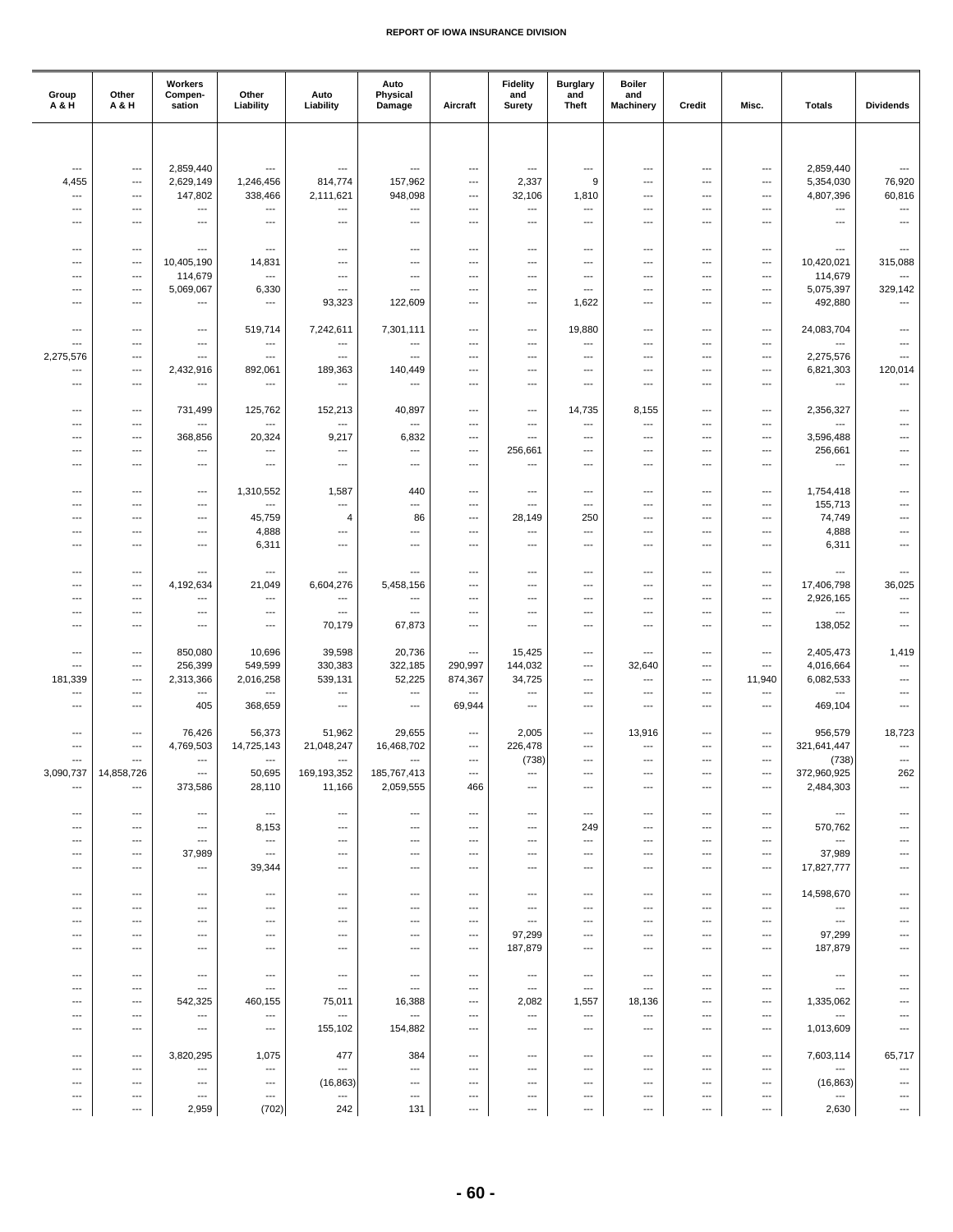| Non-Iowa Casualty Companies<br>Toa Reinsurance Company of America<br>$\hspace{0.05cm} \ldots$<br>---<br>---<br>---<br>---<br>---<br>---<br>---<br>---<br>---<br>Tokio Marine America Insurance Company<br>177,095<br>95,060<br>2,684<br>5,000<br>9,335<br>---<br>$---$<br>---<br>---<br>$\overline{a}$<br>Topa Insurance Company<br>$\overline{a}$<br>---<br>---<br>---<br>$---$<br>---<br>---<br>---<br>$---$<br>$---$<br><b>Traders Insurance Company</b><br>$\overline{\phantom{a}}$<br>$---$<br>$---$<br>---<br>---<br>$\overline{a}$<br>---<br>---<br>$---$<br>$---$<br>Trans Pacific Insurance Company<br>---<br>---<br>---<br>---<br>$\overline{a}$<br>---<br>---<br>---<br>---<br>---<br>Transamerica Casualty Insurance Company<br>3,069,439<br>3,000,000<br>---<br>$---$<br>---<br>$---$<br>---<br>---<br>$---$<br>$---$<br>Transatlantic Reinsurance Company<br>$\overline{a}$<br>$\overline{\phantom{a}}$<br>$---$<br>---<br>$---$<br>---<br>---<br>---<br>---<br>$---$<br>TransGuard Ins Company of America, Inc.<br>3,900<br>25,759<br>2,005<br>---<br>$\overline{\phantom{a}}$<br>$\overline{a}$<br>$\overline{a}$<br>---<br>$---$<br>---<br><b>Transportation Insurance Company</b><br>300,116<br>---<br>---<br>$\overline{\phantom{a}}$<br>---<br>---<br>---<br>$\overline{a}$<br>$\overline{a}$<br>---<br>TravCo Insurance Company<br>$\overline{\phantom{a}}$<br>$---$<br>---<br>$---$<br>---<br>$---$<br>---<br>---<br>$---$<br>---<br>Travelers Casualty and Surety Company<br>$\overline{\phantom{a}}$<br>---<br>---<br>---<br>$\overline{a}$<br>---<br>---<br>---<br>$\overline{\phantom{a}}$<br>$\overline{a}$<br>Travelers Casualty and Surety Co of America<br>---<br>---<br>---<br>---<br>---<br>---<br>Travelers Casualty Company (The)<br>---<br>---<br>---<br>$---$<br>---<br>$---$<br>---<br>---<br>$---$<br>---<br>Travelers Casualty Company of Connecticut<br>---<br>---<br>$---$<br>---<br>$\hspace{0.05cm} \ldots$<br>$---$<br>---<br>---<br>$---$<br>---<br>Travelers Casualty Insurance Co of America<br>1,710,794<br>---<br>---<br>---<br>$---$<br>---<br>---<br>---<br>---<br>---<br>Travelers Commercial Casualty Company<br>$---$<br>$---$<br>---<br>$---$<br>---<br>---<br>---<br>---<br>$---$<br>$---$<br>Travelers Commercial Insurance Company<br>13,043<br>958<br>1,204,404<br>---<br>---<br>$---$<br>$---$<br>$\overline{\phantom{a}}$<br>$---$<br>$\overline{a}$<br>Travelers Constitution State Ins Company<br>---<br>$\overline{\phantom{a}}$<br>$\overline{a}$<br>---<br>---<br>---<br>---<br>---<br>$---$<br>$\overline{a}$<br>61,728<br>87,548<br>17,219<br>Travelers Home & Marine Insurance Company<br>11,450,374<br>---<br>---<br>---<br>---<br>---<br>---<br>2,250,243<br>29,069<br><b>Travelers Indemnity Company</b><br>3,394,558<br>258,544<br>1,159,712<br>114,324<br>---<br>---<br>---<br>---<br>Travelers Indemnity Company of America<br>84,449<br>73,475<br>709,810<br>55,383<br>2,857,183<br>2,042<br>186,723<br>276<br>---<br>$---$<br>Travelers Indemnity Company of Connecticut<br>13,531<br>29,513<br>117,014<br>1,330,880<br>629<br>$\overline{\phantom{a}}$<br>$\overline{\phantom{a}}$<br>$\overline{\phantom{a}}$<br>---<br>---<br>Travelers Personal Insurance Company<br>---<br>---<br>---<br>$\overline{\phantom{a}}$<br>---<br>$\overline{\phantom{a}}$<br>---<br>$\overline{a}$<br>$\overline{a}$<br>---<br>Travelers Personal Security Insurance Co<br>$\overline{\phantom{a}}$<br>$---$<br>---<br>$---$<br>---<br>$---$<br>---<br>---<br>$---$<br>$---$<br>Travelers Property Casualty Co of America<br>3,399,185<br>1,102,970<br>102,708<br>10,292<br>5,467,882<br>1,073,872<br>5,187,537<br>30,600<br>$---$<br>---<br>Travelers Property Casualty Insurance Co<br>$\overline{\phantom{a}}$<br>---<br>---<br>---<br>---<br>---<br>---<br>---<br>---<br>Trenwick America Reinsurance Corporation<br>---<br>$---$<br>---<br>$\overline{a}$<br>$---$<br>---<br>---<br>---<br>$---$<br>---<br>Triangle Insurance Company, Inc.<br>229,014<br>702,312<br>---<br>---<br>$---$<br>---<br>---<br>---<br>$---$<br>$---$<br>Trinity Universal Insurance Company<br>---<br>---<br>---<br>$---$<br>---<br>---<br>---<br>---<br>---<br>---<br>Triton Insurance Company<br>---<br>---<br>---<br>---<br>---<br>$\overline{\phantom{a}}$<br>---<br>---<br>---<br>---<br>Triumphe Casualty Company<br>$---$<br>---<br>$---$<br>$---$<br>---<br>$\overline{\phantom{a}}$<br>---<br>---<br>$\overline{a}$<br>$---$<br><b>Trumbull Insurance Company</b><br>1,434,243<br>75,880<br>8,975<br>1,194<br>---<br>---<br>---<br>---<br>---<br>---<br><b>Trustgard Insurance Company</b><br>---<br>---<br>---<br>---<br>---<br>---<br>---<br>---<br>---<br>---<br>Twin City Fire Insurance Company<br>22,642<br>439,223<br>770<br>68<br>118<br>$---$<br>$---$<br>---<br>---<br>$---$<br>U.S. Specialty Insurance Company<br>57,000<br>6,566<br>$---$<br>---<br>---<br>---<br>$---$<br>---<br>---<br>$\overline{a}$<br>U.S. Underwriters Insurance Company<br>---<br>---<br>$---$<br>---<br>---<br>---<br>---<br>United Casualty and Surety Insurance Company<br>$---$<br>$---$<br>---<br>$---$<br>---<br>$\overline{\phantom{a}}$<br>---<br>---<br>$---$<br>---<br>United Financial Casualty Company<br>$---$<br>$---$<br>---<br>---<br>---<br>---<br>---<br>---<br>$\overline{\phantom{a}}$<br>$---$<br>United Guaranty Residential Ins Co of NC<br>---<br>---<br>---<br>$---$<br>---<br>---<br>---<br>---<br>$---$<br>United Ohio Insurance Company<br>---<br>---<br>$\overline{\phantom{a}}$<br>---<br>---<br>---<br>$\overline{a}$<br>$\overline{\phantom{a}}$<br>---<br>---<br>United States Fidelity and Guaranty Company<br>---<br>$---$<br>---<br>$---$<br>---<br>$\qquad \qquad -$<br>$---$<br>---<br>---<br>$\hspace{0.05cm} \ldots$<br>United States Fire Insurance Company<br>639<br>344<br>140,428<br>11,208<br>1,265,007<br>61<br>---<br>$---$<br>---<br>$\cdots$<br>United States Liability Insurance Company<br>577,702<br>20,135<br>$\overline{\phantom{a}}$<br>---<br>$\hspace{1.5cm} \ldots$<br>---<br>$\qquad \qquad \cdots$<br>---<br>$\qquad \qquad \cdots$<br>---<br>United Wisconsin Insurance Company<br>---<br>---<br>$\overline{\phantom{a}}$<br>---<br>$\overline{\phantom{a}}$<br>---<br>$\overline{a}$<br>$\cdots$<br>---<br>---<br>Unitrin Auto and Home Insurance Company<br>3,661<br>2,183<br>126,258<br>6,545<br>171<br>---<br>---<br>---<br>---<br>---<br>3,900<br>Unitrin Direct Insurance Company<br>---<br>---<br>---<br>---<br>---<br>---<br>---<br>---<br>---<br>Unitrin Preferred Insurance Company<br>$\overline{\phantom{a}}$<br>$\overline{a}$<br>$\overline{\phantom{a}}$<br>---<br>---<br>---<br>---<br>---<br>---<br>---<br>Unitrin Safeguard Insurance Company<br>---<br>---<br>---<br>$---$<br>---<br>$---$<br>---<br>---<br>$---$<br>---<br>Universal Fire & Casualty Insurance Company<br>$\overline{\phantom{a}}$<br>$\overline{\phantom{a}}$<br>$\overline{\phantom{a}}$<br>---<br>$\overline{\phantom{a}}$<br>---<br>$\qquad \qquad -$<br>---<br>---<br>---<br>Universal Property & Casualty Insurance Co<br>$\overline{a}$<br>$\overline{\phantom{a}}$<br>$\overline{\phantom{a}}$<br>---<br>$\overline{\phantom{a}}$<br>---<br>---<br>---<br>---<br>---<br>Universal Surety Company<br>---<br>---<br>---<br>$---$<br>---<br>$---$<br>$---$<br>---<br>$---$<br>---<br>Universal Surety of America<br>$\overline{\phantom{a}}$<br>$\overline{\phantom{a}}$<br>---<br>$---$<br>---<br>---<br>$\overline{a}$<br>---<br>---<br>---<br>Universal Underwriters Insurance Company<br>352<br>1,632<br>8<br>---<br>$\overline{\phantom{a}}$<br>---<br>$\overline{a}$<br>$\overline{a}$<br>---<br>---<br>(885)<br>(2,994)<br>Universal Underwriters of Texas Insurance Co<br>$\overline{\phantom{a}}$<br>$\overline{a}$<br>$\overline{\phantom{a}}$<br>---<br>---<br>$---$<br>---<br>---<br><b>USAA Casualty Insurance Company</b><br>44,766<br>189,038<br>3,839<br>169,741<br>11,186<br>4,772,696<br>---<br>---<br>---<br>---<br><b>USAA General Indemnity Company</b><br>38,202<br>259,032<br>3,485,657<br>126,780<br>4,812<br>---<br>---<br>$\overline{\phantom{a}}$<br>---<br>$\overline{a}$<br><b>USPlate Glass Insurance Company</b><br>---<br>---<br>---<br>$\qquad \qquad \cdots$<br>---<br>$\overline{\phantom{a}}$<br>---<br>---<br>$\overline{a}$<br>---<br>Utica Mutual Insurance Company<br>(83)<br>$\overline{\phantom{a}}$<br>$\overline{\phantom{a}}$<br>$\hspace{0.05cm} \ldots$<br>---<br>$---$<br>$\qquad \qquad -$<br>---<br>---<br>---<br>Valley Forge Insurance Company<br>26,537<br>28,577<br>899,680<br>31<br>$---$<br>---<br>$\overline{a}$<br>---<br>---<br>$---$<br>Vanliner Insurance Company<br>108,012<br>10,496<br>---<br>---<br>---<br>$\hspace{0.05cm} \ldots$<br>---<br>$\hspace{0.05cm} \ldots$<br>---<br>--- | Name of Company | Fire | Allied<br>Lines | Farm<br>Owners | Home<br>Owners | Commercial | Ocean<br>Marine | Inland<br>Marine | Financial<br>Guaranty | <b>Medical</b><br><b>Malpractice</b> | Earthquake |
|-------------------------------------------------------------------------------------------------------------------------------------------------------------------------------------------------------------------------------------------------------------------------------------------------------------------------------------------------------------------------------------------------------------------------------------------------------------------------------------------------------------------------------------------------------------------------------------------------------------------------------------------------------------------------------------------------------------------------------------------------------------------------------------------------------------------------------------------------------------------------------------------------------------------------------------------------------------------------------------------------------------------------------------------------------------------------------------------------------------------------------------------------------------------------------------------------------------------------------------------------------------------------------------------------------------------------------------------------------------------------------------------------------------------------------------------------------------------------------------------------------------------------------------------------------------------------------------------------------------------------------------------------------------------------------------------------------------------------------------------------------------------------------------------------------------------------------------------------------------------------------------------------------------------------------------------------------------------------------------------------------------------------------------------------------------------------------------------------------------------------------------------------------------------------------------------------------------------------------------------------------------------------------------------------------------------------------------------------------------------------------------------------------------------------------------------------------------------------------------------------------------------------------------------------------------------------------------------------------------------------------------------------------------------------------------------------------------------------------------------------------------------------------------------------------------------------------------------------------------------------------------------------------------------------------------------------------------------------------------------------------------------------------------------------------------------------------------------------------------------------------------------------------------------------------------------------------------------------------------------------------------------------------------------------------------------------------------------------------------------------------------------------------------------------------------------------------------------------------------------------------------------------------------------------------------------------------------------------------------------------------------------------------------------------------------------------------------------------------------------------------------------------------------------------------------------------------------------------------------------------------------------------------------------------------------------------------------------------------------------------------------------------------------------------------------------------------------------------------------------------------------------------------------------------------------------------------------------------------------------------------------------------------------------------------------------------------------------------------------------------------------------------------------------------------------------------------------------------------------------------------------------------------------------------------------------------------------------------------------------------------------------------------------------------------------------------------------------------------------------------------------------------------------------------------------------------------------------------------------------------------------------------------------------------------------------------------------------------------------------------------------------------------------------------------------------------------------------------------------------------------------------------------------------------------------------------------------------------------------------------------------------------------------------------------------------------------------------------------------------------------------------------------------------------------------------------------------------------------------------------------------------------------------------------------------------------------------------------------------------------------------------------------------------------------------------------------------------------------------------------------------------------------------------------------------------------------------------------------------------------------------------------------------------------------------------------------------------------------------------------------------------------------------------------------------------------------------------------------------------------------------------------------------------------------------------------------------------------------------------------------------------------------------------------------------------------------------------------------------------------------------------------------------------------------------------------------------------------------------------------------------------------------------------------------------------------------------------------------------------------------------------------------------------------------------------------------------------------------------------------------------------------------------------------------------------------------------------------------------------------------------------------------------------------------------------------------------------------------------------------------------------------------------------------------------------------------------------------------------------------------------------------------------------------------------------------------------------------------------------------------------------------------------------------------------------------------------------------------------------------------------------------------------------------------------------------------------------------------------------------------------------------------------------------------------------------------------------------------------------------------------------------------------------------------------------------------------------------------------------------------------------------------------------------------------------------------------------------------------------------------------------------------------------------------------------------------------------------------------------------------------------------------------------------------------------------------------------------------------------------------------------------------------------------------------------------------------------------------------------------------------------------------------------------------------------------------------------------------------------------------------------------------------------------------------------------------------------------------------------------------------------------------------------------------------------------------------------------------------------------------------------------------------------------------------------------------------------------------------------------------------------------------------------------------------------------------------------------------|-----------------|------|-----------------|----------------|----------------|------------|-----------------|------------------|-----------------------|--------------------------------------|------------|
|                                                                                                                                                                                                                                                                                                                                                                                                                                                                                                                                                                                                                                                                                                                                                                                                                                                                                                                                                                                                                                                                                                                                                                                                                                                                                                                                                                                                                                                                                                                                                                                                                                                                                                                                                                                                                                                                                                                                                                                                                                                                                                                                                                                                                                                                                                                                                                                                                                                                                                                                                                                                                                                                                                                                                                                                                                                                                                                                                                                                                                                                                                                                                                                                                                                                                                                                                                                                                                                                                                                                                                                                                                                                                                                                                                                                                                                                                                                                                                                                                                                                                                                                                                                                                                                                                                                                                                                                                                                                                                                                                                                                                                                                                                                                                                                                                                                                                                                                                                                                                                                                                                                                                                                                                                                                                                                                                                                                                                                                                                                                                                                                                                                                                                                                                                                                                                                                                                                                                                                                                                                                                                                                                                                                                                                                                                                                                                                                                                                                                                                                                                                                                                                                                                                                                                                                                                                                                                                                                                                                                                                                                                                                                                                                                                                                                                                                                                                                                                                                                                                                                                                                                                                                                                                                                                                                                                                                                                                                                                                                                                                                                                                                                                                                                                                                                                                                                                                                                                                                                                                                                                                                                                                                                                                                                                                                                                                       |                 |      |                 |                |                |            |                 |                  |                       |                                      |            |
|                                                                                                                                                                                                                                                                                                                                                                                                                                                                                                                                                                                                                                                                                                                                                                                                                                                                                                                                                                                                                                                                                                                                                                                                                                                                                                                                                                                                                                                                                                                                                                                                                                                                                                                                                                                                                                                                                                                                                                                                                                                                                                                                                                                                                                                                                                                                                                                                                                                                                                                                                                                                                                                                                                                                                                                                                                                                                                                                                                                                                                                                                                                                                                                                                                                                                                                                                                                                                                                                                                                                                                                                                                                                                                                                                                                                                                                                                                                                                                                                                                                                                                                                                                                                                                                                                                                                                                                                                                                                                                                                                                                                                                                                                                                                                                                                                                                                                                                                                                                                                                                                                                                                                                                                                                                                                                                                                                                                                                                                                                                                                                                                                                                                                                                                                                                                                                                                                                                                                                                                                                                                                                                                                                                                                                                                                                                                                                                                                                                                                                                                                                                                                                                                                                                                                                                                                                                                                                                                                                                                                                                                                                                                                                                                                                                                                                                                                                                                                                                                                                                                                                                                                                                                                                                                                                                                                                                                                                                                                                                                                                                                                                                                                                                                                                                                                                                                                                                                                                                                                                                                                                                                                                                                                                                                                                                                                                                       |                 |      |                 |                |                |            |                 |                  |                       |                                      |            |
|                                                                                                                                                                                                                                                                                                                                                                                                                                                                                                                                                                                                                                                                                                                                                                                                                                                                                                                                                                                                                                                                                                                                                                                                                                                                                                                                                                                                                                                                                                                                                                                                                                                                                                                                                                                                                                                                                                                                                                                                                                                                                                                                                                                                                                                                                                                                                                                                                                                                                                                                                                                                                                                                                                                                                                                                                                                                                                                                                                                                                                                                                                                                                                                                                                                                                                                                                                                                                                                                                                                                                                                                                                                                                                                                                                                                                                                                                                                                                                                                                                                                                                                                                                                                                                                                                                                                                                                                                                                                                                                                                                                                                                                                                                                                                                                                                                                                                                                                                                                                                                                                                                                                                                                                                                                                                                                                                                                                                                                                                                                                                                                                                                                                                                                                                                                                                                                                                                                                                                                                                                                                                                                                                                                                                                                                                                                                                                                                                                                                                                                                                                                                                                                                                                                                                                                                                                                                                                                                                                                                                                                                                                                                                                                                                                                                                                                                                                                                                                                                                                                                                                                                                                                                                                                                                                                                                                                                                                                                                                                                                                                                                                                                                                                                                                                                                                                                                                                                                                                                                                                                                                                                                                                                                                                                                                                                                                                       |                 |      |                 |                |                |            |                 |                  |                       |                                      |            |
|                                                                                                                                                                                                                                                                                                                                                                                                                                                                                                                                                                                                                                                                                                                                                                                                                                                                                                                                                                                                                                                                                                                                                                                                                                                                                                                                                                                                                                                                                                                                                                                                                                                                                                                                                                                                                                                                                                                                                                                                                                                                                                                                                                                                                                                                                                                                                                                                                                                                                                                                                                                                                                                                                                                                                                                                                                                                                                                                                                                                                                                                                                                                                                                                                                                                                                                                                                                                                                                                                                                                                                                                                                                                                                                                                                                                                                                                                                                                                                                                                                                                                                                                                                                                                                                                                                                                                                                                                                                                                                                                                                                                                                                                                                                                                                                                                                                                                                                                                                                                                                                                                                                                                                                                                                                                                                                                                                                                                                                                                                                                                                                                                                                                                                                                                                                                                                                                                                                                                                                                                                                                                                                                                                                                                                                                                                                                                                                                                                                                                                                                                                                                                                                                                                                                                                                                                                                                                                                                                                                                                                                                                                                                                                                                                                                                                                                                                                                                                                                                                                                                                                                                                                                                                                                                                                                                                                                                                                                                                                                                                                                                                                                                                                                                                                                                                                                                                                                                                                                                                                                                                                                                                                                                                                                                                                                                                                                       |                 |      |                 |                |                |            |                 |                  |                       |                                      |            |
|                                                                                                                                                                                                                                                                                                                                                                                                                                                                                                                                                                                                                                                                                                                                                                                                                                                                                                                                                                                                                                                                                                                                                                                                                                                                                                                                                                                                                                                                                                                                                                                                                                                                                                                                                                                                                                                                                                                                                                                                                                                                                                                                                                                                                                                                                                                                                                                                                                                                                                                                                                                                                                                                                                                                                                                                                                                                                                                                                                                                                                                                                                                                                                                                                                                                                                                                                                                                                                                                                                                                                                                                                                                                                                                                                                                                                                                                                                                                                                                                                                                                                                                                                                                                                                                                                                                                                                                                                                                                                                                                                                                                                                                                                                                                                                                                                                                                                                                                                                                                                                                                                                                                                                                                                                                                                                                                                                                                                                                                                                                                                                                                                                                                                                                                                                                                                                                                                                                                                                                                                                                                                                                                                                                                                                                                                                                                                                                                                                                                                                                                                                                                                                                                                                                                                                                                                                                                                                                                                                                                                                                                                                                                                                                                                                                                                                                                                                                                                                                                                                                                                                                                                                                                                                                                                                                                                                                                                                                                                                                                                                                                                                                                                                                                                                                                                                                                                                                                                                                                                                                                                                                                                                                                                                                                                                                                                                                       |                 |      |                 |                |                |            |                 |                  |                       |                                      |            |
|                                                                                                                                                                                                                                                                                                                                                                                                                                                                                                                                                                                                                                                                                                                                                                                                                                                                                                                                                                                                                                                                                                                                                                                                                                                                                                                                                                                                                                                                                                                                                                                                                                                                                                                                                                                                                                                                                                                                                                                                                                                                                                                                                                                                                                                                                                                                                                                                                                                                                                                                                                                                                                                                                                                                                                                                                                                                                                                                                                                                                                                                                                                                                                                                                                                                                                                                                                                                                                                                                                                                                                                                                                                                                                                                                                                                                                                                                                                                                                                                                                                                                                                                                                                                                                                                                                                                                                                                                                                                                                                                                                                                                                                                                                                                                                                                                                                                                                                                                                                                                                                                                                                                                                                                                                                                                                                                                                                                                                                                                                                                                                                                                                                                                                                                                                                                                                                                                                                                                                                                                                                                                                                                                                                                                                                                                                                                                                                                                                                                                                                                                                                                                                                                                                                                                                                                                                                                                                                                                                                                                                                                                                                                                                                                                                                                                                                                                                                                                                                                                                                                                                                                                                                                                                                                                                                                                                                                                                                                                                                                                                                                                                                                                                                                                                                                                                                                                                                                                                                                                                                                                                                                                                                                                                                                                                                                                                                       |                 |      |                 |                |                |            |                 |                  |                       |                                      |            |
|                                                                                                                                                                                                                                                                                                                                                                                                                                                                                                                                                                                                                                                                                                                                                                                                                                                                                                                                                                                                                                                                                                                                                                                                                                                                                                                                                                                                                                                                                                                                                                                                                                                                                                                                                                                                                                                                                                                                                                                                                                                                                                                                                                                                                                                                                                                                                                                                                                                                                                                                                                                                                                                                                                                                                                                                                                                                                                                                                                                                                                                                                                                                                                                                                                                                                                                                                                                                                                                                                                                                                                                                                                                                                                                                                                                                                                                                                                                                                                                                                                                                                                                                                                                                                                                                                                                                                                                                                                                                                                                                                                                                                                                                                                                                                                                                                                                                                                                                                                                                                                                                                                                                                                                                                                                                                                                                                                                                                                                                                                                                                                                                                                                                                                                                                                                                                                                                                                                                                                                                                                                                                                                                                                                                                                                                                                                                                                                                                                                                                                                                                                                                                                                                                                                                                                                                                                                                                                                                                                                                                                                                                                                                                                                                                                                                                                                                                                                                                                                                                                                                                                                                                                                                                                                                                                                                                                                                                                                                                                                                                                                                                                                                                                                                                                                                                                                                                                                                                                                                                                                                                                                                                                                                                                                                                                                                                                                       |                 |      |                 |                |                |            |                 |                  |                       |                                      |            |
|                                                                                                                                                                                                                                                                                                                                                                                                                                                                                                                                                                                                                                                                                                                                                                                                                                                                                                                                                                                                                                                                                                                                                                                                                                                                                                                                                                                                                                                                                                                                                                                                                                                                                                                                                                                                                                                                                                                                                                                                                                                                                                                                                                                                                                                                                                                                                                                                                                                                                                                                                                                                                                                                                                                                                                                                                                                                                                                                                                                                                                                                                                                                                                                                                                                                                                                                                                                                                                                                                                                                                                                                                                                                                                                                                                                                                                                                                                                                                                                                                                                                                                                                                                                                                                                                                                                                                                                                                                                                                                                                                                                                                                                                                                                                                                                                                                                                                                                                                                                                                                                                                                                                                                                                                                                                                                                                                                                                                                                                                                                                                                                                                                                                                                                                                                                                                                                                                                                                                                                                                                                                                                                                                                                                                                                                                                                                                                                                                                                                                                                                                                                                                                                                                                                                                                                                                                                                                                                                                                                                                                                                                                                                                                                                                                                                                                                                                                                                                                                                                                                                                                                                                                                                                                                                                                                                                                                                                                                                                                                                                                                                                                                                                                                                                                                                                                                                                                                                                                                                                                                                                                                                                                                                                                                                                                                                                                                       |                 |      |                 |                |                |            |                 |                  |                       |                                      |            |
|                                                                                                                                                                                                                                                                                                                                                                                                                                                                                                                                                                                                                                                                                                                                                                                                                                                                                                                                                                                                                                                                                                                                                                                                                                                                                                                                                                                                                                                                                                                                                                                                                                                                                                                                                                                                                                                                                                                                                                                                                                                                                                                                                                                                                                                                                                                                                                                                                                                                                                                                                                                                                                                                                                                                                                                                                                                                                                                                                                                                                                                                                                                                                                                                                                                                                                                                                                                                                                                                                                                                                                                                                                                                                                                                                                                                                                                                                                                                                                                                                                                                                                                                                                                                                                                                                                                                                                                                                                                                                                                                                                                                                                                                                                                                                                                                                                                                                                                                                                                                                                                                                                                                                                                                                                                                                                                                                                                                                                                                                                                                                                                                                                                                                                                                                                                                                                                                                                                                                                                                                                                                                                                                                                                                                                                                                                                                                                                                                                                                                                                                                                                                                                                                                                                                                                                                                                                                                                                                                                                                                                                                                                                                                                                                                                                                                                                                                                                                                                                                                                                                                                                                                                                                                                                                                                                                                                                                                                                                                                                                                                                                                                                                                                                                                                                                                                                                                                                                                                                                                                                                                                                                                                                                                                                                                                                                                                                       |                 |      |                 |                |                |            |                 |                  |                       |                                      |            |
|                                                                                                                                                                                                                                                                                                                                                                                                                                                                                                                                                                                                                                                                                                                                                                                                                                                                                                                                                                                                                                                                                                                                                                                                                                                                                                                                                                                                                                                                                                                                                                                                                                                                                                                                                                                                                                                                                                                                                                                                                                                                                                                                                                                                                                                                                                                                                                                                                                                                                                                                                                                                                                                                                                                                                                                                                                                                                                                                                                                                                                                                                                                                                                                                                                                                                                                                                                                                                                                                                                                                                                                                                                                                                                                                                                                                                                                                                                                                                                                                                                                                                                                                                                                                                                                                                                                                                                                                                                                                                                                                                                                                                                                                                                                                                                                                                                                                                                                                                                                                                                                                                                                                                                                                                                                                                                                                                                                                                                                                                                                                                                                                                                                                                                                                                                                                                                                                                                                                                                                                                                                                                                                                                                                                                                                                                                                                                                                                                                                                                                                                                                                                                                                                                                                                                                                                                                                                                                                                                                                                                                                                                                                                                                                                                                                                                                                                                                                                                                                                                                                                                                                                                                                                                                                                                                                                                                                                                                                                                                                                                                                                                                                                                                                                                                                                                                                                                                                                                                                                                                                                                                                                                                                                                                                                                                                                                                                       |                 |      |                 |                |                |            |                 |                  |                       |                                      |            |
|                                                                                                                                                                                                                                                                                                                                                                                                                                                                                                                                                                                                                                                                                                                                                                                                                                                                                                                                                                                                                                                                                                                                                                                                                                                                                                                                                                                                                                                                                                                                                                                                                                                                                                                                                                                                                                                                                                                                                                                                                                                                                                                                                                                                                                                                                                                                                                                                                                                                                                                                                                                                                                                                                                                                                                                                                                                                                                                                                                                                                                                                                                                                                                                                                                                                                                                                                                                                                                                                                                                                                                                                                                                                                                                                                                                                                                                                                                                                                                                                                                                                                                                                                                                                                                                                                                                                                                                                                                                                                                                                                                                                                                                                                                                                                                                                                                                                                                                                                                                                                                                                                                                                                                                                                                                                                                                                                                                                                                                                                                                                                                                                                                                                                                                                                                                                                                                                                                                                                                                                                                                                                                                                                                                                                                                                                                                                                                                                                                                                                                                                                                                                                                                                                                                                                                                                                                                                                                                                                                                                                                                                                                                                                                                                                                                                                                                                                                                                                                                                                                                                                                                                                                                                                                                                                                                                                                                                                                                                                                                                                                                                                                                                                                                                                                                                                                                                                                                                                                                                                                                                                                                                                                                                                                                                                                                                                                                       |                 |      |                 |                |                |            |                 |                  |                       |                                      |            |
|                                                                                                                                                                                                                                                                                                                                                                                                                                                                                                                                                                                                                                                                                                                                                                                                                                                                                                                                                                                                                                                                                                                                                                                                                                                                                                                                                                                                                                                                                                                                                                                                                                                                                                                                                                                                                                                                                                                                                                                                                                                                                                                                                                                                                                                                                                                                                                                                                                                                                                                                                                                                                                                                                                                                                                                                                                                                                                                                                                                                                                                                                                                                                                                                                                                                                                                                                                                                                                                                                                                                                                                                                                                                                                                                                                                                                                                                                                                                                                                                                                                                                                                                                                                                                                                                                                                                                                                                                                                                                                                                                                                                                                                                                                                                                                                                                                                                                                                                                                                                                                                                                                                                                                                                                                                                                                                                                                                                                                                                                                                                                                                                                                                                                                                                                                                                                                                                                                                                                                                                                                                                                                                                                                                                                                                                                                                                                                                                                                                                                                                                                                                                                                                                                                                                                                                                                                                                                                                                                                                                                                                                                                                                                                                                                                                                                                                                                                                                                                                                                                                                                                                                                                                                                                                                                                                                                                                                                                                                                                                                                                                                                                                                                                                                                                                                                                                                                                                                                                                                                                                                                                                                                                                                                                                                                                                                                                                       |                 |      |                 |                |                |            |                 |                  |                       |                                      |            |
|                                                                                                                                                                                                                                                                                                                                                                                                                                                                                                                                                                                                                                                                                                                                                                                                                                                                                                                                                                                                                                                                                                                                                                                                                                                                                                                                                                                                                                                                                                                                                                                                                                                                                                                                                                                                                                                                                                                                                                                                                                                                                                                                                                                                                                                                                                                                                                                                                                                                                                                                                                                                                                                                                                                                                                                                                                                                                                                                                                                                                                                                                                                                                                                                                                                                                                                                                                                                                                                                                                                                                                                                                                                                                                                                                                                                                                                                                                                                                                                                                                                                                                                                                                                                                                                                                                                                                                                                                                                                                                                                                                                                                                                                                                                                                                                                                                                                                                                                                                                                                                                                                                                                                                                                                                                                                                                                                                                                                                                                                                                                                                                                                                                                                                                                                                                                                                                                                                                                                                                                                                                                                                                                                                                                                                                                                                                                                                                                                                                                                                                                                                                                                                                                                                                                                                                                                                                                                                                                                                                                                                                                                                                                                                                                                                                                                                                                                                                                                                                                                                                                                                                                                                                                                                                                                                                                                                                                                                                                                                                                                                                                                                                                                                                                                                                                                                                                                                                                                                                                                                                                                                                                                                                                                                                                                                                                                                                       |                 |      |                 |                |                |            |                 |                  |                       |                                      |            |
|                                                                                                                                                                                                                                                                                                                                                                                                                                                                                                                                                                                                                                                                                                                                                                                                                                                                                                                                                                                                                                                                                                                                                                                                                                                                                                                                                                                                                                                                                                                                                                                                                                                                                                                                                                                                                                                                                                                                                                                                                                                                                                                                                                                                                                                                                                                                                                                                                                                                                                                                                                                                                                                                                                                                                                                                                                                                                                                                                                                                                                                                                                                                                                                                                                                                                                                                                                                                                                                                                                                                                                                                                                                                                                                                                                                                                                                                                                                                                                                                                                                                                                                                                                                                                                                                                                                                                                                                                                                                                                                                                                                                                                                                                                                                                                                                                                                                                                                                                                                                                                                                                                                                                                                                                                                                                                                                                                                                                                                                                                                                                                                                                                                                                                                                                                                                                                                                                                                                                                                                                                                                                                                                                                                                                                                                                                                                                                                                                                                                                                                                                                                                                                                                                                                                                                                                                                                                                                                                                                                                                                                                                                                                                                                                                                                                                                                                                                                                                                                                                                                                                                                                                                                                                                                                                                                                                                                                                                                                                                                                                                                                                                                                                                                                                                                                                                                                                                                                                                                                                                                                                                                                                                                                                                                                                                                                                                                       |                 |      |                 |                |                |            |                 |                  |                       |                                      |            |
|                                                                                                                                                                                                                                                                                                                                                                                                                                                                                                                                                                                                                                                                                                                                                                                                                                                                                                                                                                                                                                                                                                                                                                                                                                                                                                                                                                                                                                                                                                                                                                                                                                                                                                                                                                                                                                                                                                                                                                                                                                                                                                                                                                                                                                                                                                                                                                                                                                                                                                                                                                                                                                                                                                                                                                                                                                                                                                                                                                                                                                                                                                                                                                                                                                                                                                                                                                                                                                                                                                                                                                                                                                                                                                                                                                                                                                                                                                                                                                                                                                                                                                                                                                                                                                                                                                                                                                                                                                                                                                                                                                                                                                                                                                                                                                                                                                                                                                                                                                                                                                                                                                                                                                                                                                                                                                                                                                                                                                                                                                                                                                                                                                                                                                                                                                                                                                                                                                                                                                                                                                                                                                                                                                                                                                                                                                                                                                                                                                                                                                                                                                                                                                                                                                                                                                                                                                                                                                                                                                                                                                                                                                                                                                                                                                                                                                                                                                                                                                                                                                                                                                                                                                                                                                                                                                                                                                                                                                                                                                                                                                                                                                                                                                                                                                                                                                                                                                                                                                                                                                                                                                                                                                                                                                                                                                                                                                                       |                 |      |                 |                |                |            |                 |                  |                       |                                      |            |
|                                                                                                                                                                                                                                                                                                                                                                                                                                                                                                                                                                                                                                                                                                                                                                                                                                                                                                                                                                                                                                                                                                                                                                                                                                                                                                                                                                                                                                                                                                                                                                                                                                                                                                                                                                                                                                                                                                                                                                                                                                                                                                                                                                                                                                                                                                                                                                                                                                                                                                                                                                                                                                                                                                                                                                                                                                                                                                                                                                                                                                                                                                                                                                                                                                                                                                                                                                                                                                                                                                                                                                                                                                                                                                                                                                                                                                                                                                                                                                                                                                                                                                                                                                                                                                                                                                                                                                                                                                                                                                                                                                                                                                                                                                                                                                                                                                                                                                                                                                                                                                                                                                                                                                                                                                                                                                                                                                                                                                                                                                                                                                                                                                                                                                                                                                                                                                                                                                                                                                                                                                                                                                                                                                                                                                                                                                                                                                                                                                                                                                                                                                                                                                                                                                                                                                                                                                                                                                                                                                                                                                                                                                                                                                                                                                                                                                                                                                                                                                                                                                                                                                                                                                                                                                                                                                                                                                                                                                                                                                                                                                                                                                                                                                                                                                                                                                                                                                                                                                                                                                                                                                                                                                                                                                                                                                                                                                                       |                 |      |                 |                |                |            |                 |                  |                       |                                      |            |
|                                                                                                                                                                                                                                                                                                                                                                                                                                                                                                                                                                                                                                                                                                                                                                                                                                                                                                                                                                                                                                                                                                                                                                                                                                                                                                                                                                                                                                                                                                                                                                                                                                                                                                                                                                                                                                                                                                                                                                                                                                                                                                                                                                                                                                                                                                                                                                                                                                                                                                                                                                                                                                                                                                                                                                                                                                                                                                                                                                                                                                                                                                                                                                                                                                                                                                                                                                                                                                                                                                                                                                                                                                                                                                                                                                                                                                                                                                                                                                                                                                                                                                                                                                                                                                                                                                                                                                                                                                                                                                                                                                                                                                                                                                                                                                                                                                                                                                                                                                                                                                                                                                                                                                                                                                                                                                                                                                                                                                                                                                                                                                                                                                                                                                                                                                                                                                                                                                                                                                                                                                                                                                                                                                                                                                                                                                                                                                                                                                                                                                                                                                                                                                                                                                                                                                                                                                                                                                                                                                                                                                                                                                                                                                                                                                                                                                                                                                                                                                                                                                                                                                                                                                                                                                                                                                                                                                                                                                                                                                                                                                                                                                                                                                                                                                                                                                                                                                                                                                                                                                                                                                                                                                                                                                                                                                                                                                                       |                 |      |                 |                |                |            |                 |                  |                       |                                      |            |
|                                                                                                                                                                                                                                                                                                                                                                                                                                                                                                                                                                                                                                                                                                                                                                                                                                                                                                                                                                                                                                                                                                                                                                                                                                                                                                                                                                                                                                                                                                                                                                                                                                                                                                                                                                                                                                                                                                                                                                                                                                                                                                                                                                                                                                                                                                                                                                                                                                                                                                                                                                                                                                                                                                                                                                                                                                                                                                                                                                                                                                                                                                                                                                                                                                                                                                                                                                                                                                                                                                                                                                                                                                                                                                                                                                                                                                                                                                                                                                                                                                                                                                                                                                                                                                                                                                                                                                                                                                                                                                                                                                                                                                                                                                                                                                                                                                                                                                                                                                                                                                                                                                                                                                                                                                                                                                                                                                                                                                                                                                                                                                                                                                                                                                                                                                                                                                                                                                                                                                                                                                                                                                                                                                                                                                                                                                                                                                                                                                                                                                                                                                                                                                                                                                                                                                                                                                                                                                                                                                                                                                                                                                                                                                                                                                                                                                                                                                                                                                                                                                                                                                                                                                                                                                                                                                                                                                                                                                                                                                                                                                                                                                                                                                                                                                                                                                                                                                                                                                                                                                                                                                                                                                                                                                                                                                                                                                                       |                 |      |                 |                |                |            |                 |                  |                       |                                      |            |
|                                                                                                                                                                                                                                                                                                                                                                                                                                                                                                                                                                                                                                                                                                                                                                                                                                                                                                                                                                                                                                                                                                                                                                                                                                                                                                                                                                                                                                                                                                                                                                                                                                                                                                                                                                                                                                                                                                                                                                                                                                                                                                                                                                                                                                                                                                                                                                                                                                                                                                                                                                                                                                                                                                                                                                                                                                                                                                                                                                                                                                                                                                                                                                                                                                                                                                                                                                                                                                                                                                                                                                                                                                                                                                                                                                                                                                                                                                                                                                                                                                                                                                                                                                                                                                                                                                                                                                                                                                                                                                                                                                                                                                                                                                                                                                                                                                                                                                                                                                                                                                                                                                                                                                                                                                                                                                                                                                                                                                                                                                                                                                                                                                                                                                                                                                                                                                                                                                                                                                                                                                                                                                                                                                                                                                                                                                                                                                                                                                                                                                                                                                                                                                                                                                                                                                                                                                                                                                                                                                                                                                                                                                                                                                                                                                                                                                                                                                                                                                                                                                                                                                                                                                                                                                                                                                                                                                                                                                                                                                                                                                                                                                                                                                                                                                                                                                                                                                                                                                                                                                                                                                                                                                                                                                                                                                                                                                                       |                 |      |                 |                |                |            |                 |                  |                       |                                      |            |
|                                                                                                                                                                                                                                                                                                                                                                                                                                                                                                                                                                                                                                                                                                                                                                                                                                                                                                                                                                                                                                                                                                                                                                                                                                                                                                                                                                                                                                                                                                                                                                                                                                                                                                                                                                                                                                                                                                                                                                                                                                                                                                                                                                                                                                                                                                                                                                                                                                                                                                                                                                                                                                                                                                                                                                                                                                                                                                                                                                                                                                                                                                                                                                                                                                                                                                                                                                                                                                                                                                                                                                                                                                                                                                                                                                                                                                                                                                                                                                                                                                                                                                                                                                                                                                                                                                                                                                                                                                                                                                                                                                                                                                                                                                                                                                                                                                                                                                                                                                                                                                                                                                                                                                                                                                                                                                                                                                                                                                                                                                                                                                                                                                                                                                                                                                                                                                                                                                                                                                                                                                                                                                                                                                                                                                                                                                                                                                                                                                                                                                                                                                                                                                                                                                                                                                                                                                                                                                                                                                                                                                                                                                                                                                                                                                                                                                                                                                                                                                                                                                                                                                                                                                                                                                                                                                                                                                                                                                                                                                                                                                                                                                                                                                                                                                                                                                                                                                                                                                                                                                                                                                                                                                                                                                                                                                                                                                                       |                 |      |                 |                |                |            |                 |                  |                       |                                      |            |
|                                                                                                                                                                                                                                                                                                                                                                                                                                                                                                                                                                                                                                                                                                                                                                                                                                                                                                                                                                                                                                                                                                                                                                                                                                                                                                                                                                                                                                                                                                                                                                                                                                                                                                                                                                                                                                                                                                                                                                                                                                                                                                                                                                                                                                                                                                                                                                                                                                                                                                                                                                                                                                                                                                                                                                                                                                                                                                                                                                                                                                                                                                                                                                                                                                                                                                                                                                                                                                                                                                                                                                                                                                                                                                                                                                                                                                                                                                                                                                                                                                                                                                                                                                                                                                                                                                                                                                                                                                                                                                                                                                                                                                                                                                                                                                                                                                                                                                                                                                                                                                                                                                                                                                                                                                                                                                                                                                                                                                                                                                                                                                                                                                                                                                                                                                                                                                                                                                                                                                                                                                                                                                                                                                                                                                                                                                                                                                                                                                                                                                                                                                                                                                                                                                                                                                                                                                                                                                                                                                                                                                                                                                                                                                                                                                                                                                                                                                                                                                                                                                                                                                                                                                                                                                                                                                                                                                                                                                                                                                                                                                                                                                                                                                                                                                                                                                                                                                                                                                                                                                                                                                                                                                                                                                                                                                                                                                                       |                 |      |                 |                |                |            |                 |                  |                       |                                      |            |
|                                                                                                                                                                                                                                                                                                                                                                                                                                                                                                                                                                                                                                                                                                                                                                                                                                                                                                                                                                                                                                                                                                                                                                                                                                                                                                                                                                                                                                                                                                                                                                                                                                                                                                                                                                                                                                                                                                                                                                                                                                                                                                                                                                                                                                                                                                                                                                                                                                                                                                                                                                                                                                                                                                                                                                                                                                                                                                                                                                                                                                                                                                                                                                                                                                                                                                                                                                                                                                                                                                                                                                                                                                                                                                                                                                                                                                                                                                                                                                                                                                                                                                                                                                                                                                                                                                                                                                                                                                                                                                                                                                                                                                                                                                                                                                                                                                                                                                                                                                                                                                                                                                                                                                                                                                                                                                                                                                                                                                                                                                                                                                                                                                                                                                                                                                                                                                                                                                                                                                                                                                                                                                                                                                                                                                                                                                                                                                                                                                                                                                                                                                                                                                                                                                                                                                                                                                                                                                                                                                                                                                                                                                                                                                                                                                                                                                                                                                                                                                                                                                                                                                                                                                                                                                                                                                                                                                                                                                                                                                                                                                                                                                                                                                                                                                                                                                                                                                                                                                                                                                                                                                                                                                                                                                                                                                                                                                                       |                 |      |                 |                |                |            |                 |                  |                       |                                      |            |
|                                                                                                                                                                                                                                                                                                                                                                                                                                                                                                                                                                                                                                                                                                                                                                                                                                                                                                                                                                                                                                                                                                                                                                                                                                                                                                                                                                                                                                                                                                                                                                                                                                                                                                                                                                                                                                                                                                                                                                                                                                                                                                                                                                                                                                                                                                                                                                                                                                                                                                                                                                                                                                                                                                                                                                                                                                                                                                                                                                                                                                                                                                                                                                                                                                                                                                                                                                                                                                                                                                                                                                                                                                                                                                                                                                                                                                                                                                                                                                                                                                                                                                                                                                                                                                                                                                                                                                                                                                                                                                                                                                                                                                                                                                                                                                                                                                                                                                                                                                                                                                                                                                                                                                                                                                                                                                                                                                                                                                                                                                                                                                                                                                                                                                                                                                                                                                                                                                                                                                                                                                                                                                                                                                                                                                                                                                                                                                                                                                                                                                                                                                                                                                                                                                                                                                                                                                                                                                                                                                                                                                                                                                                                                                                                                                                                                                                                                                                                                                                                                                                                                                                                                                                                                                                                                                                                                                                                                                                                                                                                                                                                                                                                                                                                                                                                                                                                                                                                                                                                                                                                                                                                                                                                                                                                                                                                                                                       |                 |      |                 |                |                |            |                 |                  |                       |                                      |            |
|                                                                                                                                                                                                                                                                                                                                                                                                                                                                                                                                                                                                                                                                                                                                                                                                                                                                                                                                                                                                                                                                                                                                                                                                                                                                                                                                                                                                                                                                                                                                                                                                                                                                                                                                                                                                                                                                                                                                                                                                                                                                                                                                                                                                                                                                                                                                                                                                                                                                                                                                                                                                                                                                                                                                                                                                                                                                                                                                                                                                                                                                                                                                                                                                                                                                                                                                                                                                                                                                                                                                                                                                                                                                                                                                                                                                                                                                                                                                                                                                                                                                                                                                                                                                                                                                                                                                                                                                                                                                                                                                                                                                                                                                                                                                                                                                                                                                                                                                                                                                                                                                                                                                                                                                                                                                                                                                                                                                                                                                                                                                                                                                                                                                                                                                                                                                                                                                                                                                                                                                                                                                                                                                                                                                                                                                                                                                                                                                                                                                                                                                                                                                                                                                                                                                                                                                                                                                                                                                                                                                                                                                                                                                                                                                                                                                                                                                                                                                                                                                                                                                                                                                                                                                                                                                                                                                                                                                                                                                                                                                                                                                                                                                                                                                                                                                                                                                                                                                                                                                                                                                                                                                                                                                                                                                                                                                                                                       |                 |      |                 |                |                |            |                 |                  |                       |                                      |            |
|                                                                                                                                                                                                                                                                                                                                                                                                                                                                                                                                                                                                                                                                                                                                                                                                                                                                                                                                                                                                                                                                                                                                                                                                                                                                                                                                                                                                                                                                                                                                                                                                                                                                                                                                                                                                                                                                                                                                                                                                                                                                                                                                                                                                                                                                                                                                                                                                                                                                                                                                                                                                                                                                                                                                                                                                                                                                                                                                                                                                                                                                                                                                                                                                                                                                                                                                                                                                                                                                                                                                                                                                                                                                                                                                                                                                                                                                                                                                                                                                                                                                                                                                                                                                                                                                                                                                                                                                                                                                                                                                                                                                                                                                                                                                                                                                                                                                                                                                                                                                                                                                                                                                                                                                                                                                                                                                                                                                                                                                                                                                                                                                                                                                                                                                                                                                                                                                                                                                                                                                                                                                                                                                                                                                                                                                                                                                                                                                                                                                                                                                                                                                                                                                                                                                                                                                                                                                                                                                                                                                                                                                                                                                                                                                                                                                                                                                                                                                                                                                                                                                                                                                                                                                                                                                                                                                                                                                                                                                                                                                                                                                                                                                                                                                                                                                                                                                                                                                                                                                                                                                                                                                                                                                                                                                                                                                                                                       |                 |      |                 |                |                |            |                 |                  |                       |                                      |            |
|                                                                                                                                                                                                                                                                                                                                                                                                                                                                                                                                                                                                                                                                                                                                                                                                                                                                                                                                                                                                                                                                                                                                                                                                                                                                                                                                                                                                                                                                                                                                                                                                                                                                                                                                                                                                                                                                                                                                                                                                                                                                                                                                                                                                                                                                                                                                                                                                                                                                                                                                                                                                                                                                                                                                                                                                                                                                                                                                                                                                                                                                                                                                                                                                                                                                                                                                                                                                                                                                                                                                                                                                                                                                                                                                                                                                                                                                                                                                                                                                                                                                                                                                                                                                                                                                                                                                                                                                                                                                                                                                                                                                                                                                                                                                                                                                                                                                                                                                                                                                                                                                                                                                                                                                                                                                                                                                                                                                                                                                                                                                                                                                                                                                                                                                                                                                                                                                                                                                                                                                                                                                                                                                                                                                                                                                                                                                                                                                                                                                                                                                                                                                                                                                                                                                                                                                                                                                                                                                                                                                                                                                                                                                                                                                                                                                                                                                                                                                                                                                                                                                                                                                                                                                                                                                                                                                                                                                                                                                                                                                                                                                                                                                                                                                                                                                                                                                                                                                                                                                                                                                                                                                                                                                                                                                                                                                                                                       |                 |      |                 |                |                |            |                 |                  |                       |                                      |            |
|                                                                                                                                                                                                                                                                                                                                                                                                                                                                                                                                                                                                                                                                                                                                                                                                                                                                                                                                                                                                                                                                                                                                                                                                                                                                                                                                                                                                                                                                                                                                                                                                                                                                                                                                                                                                                                                                                                                                                                                                                                                                                                                                                                                                                                                                                                                                                                                                                                                                                                                                                                                                                                                                                                                                                                                                                                                                                                                                                                                                                                                                                                                                                                                                                                                                                                                                                                                                                                                                                                                                                                                                                                                                                                                                                                                                                                                                                                                                                                                                                                                                                                                                                                                                                                                                                                                                                                                                                                                                                                                                                                                                                                                                                                                                                                                                                                                                                                                                                                                                                                                                                                                                                                                                                                                                                                                                                                                                                                                                                                                                                                                                                                                                                                                                                                                                                                                                                                                                                                                                                                                                                                                                                                                                                                                                                                                                                                                                                                                                                                                                                                                                                                                                                                                                                                                                                                                                                                                                                                                                                                                                                                                                                                                                                                                                                                                                                                                                                                                                                                                                                                                                                                                                                                                                                                                                                                                                                                                                                                                                                                                                                                                                                                                                                                                                                                                                                                                                                                                                                                                                                                                                                                                                                                                                                                                                                                                       |                 |      |                 |                |                |            |                 |                  |                       |                                      |            |
|                                                                                                                                                                                                                                                                                                                                                                                                                                                                                                                                                                                                                                                                                                                                                                                                                                                                                                                                                                                                                                                                                                                                                                                                                                                                                                                                                                                                                                                                                                                                                                                                                                                                                                                                                                                                                                                                                                                                                                                                                                                                                                                                                                                                                                                                                                                                                                                                                                                                                                                                                                                                                                                                                                                                                                                                                                                                                                                                                                                                                                                                                                                                                                                                                                                                                                                                                                                                                                                                                                                                                                                                                                                                                                                                                                                                                                                                                                                                                                                                                                                                                                                                                                                                                                                                                                                                                                                                                                                                                                                                                                                                                                                                                                                                                                                                                                                                                                                                                                                                                                                                                                                                                                                                                                                                                                                                                                                                                                                                                                                                                                                                                                                                                                                                                                                                                                                                                                                                                                                                                                                                                                                                                                                                                                                                                                                                                                                                                                                                                                                                                                                                                                                                                                                                                                                                                                                                                                                                                                                                                                                                                                                                                                                                                                                                                                                                                                                                                                                                                                                                                                                                                                                                                                                                                                                                                                                                                                                                                                                                                                                                                                                                                                                                                                                                                                                                                                                                                                                                                                                                                                                                                                                                                                                                                                                                                                                       |                 |      |                 |                |                |            |                 |                  |                       |                                      |            |
|                                                                                                                                                                                                                                                                                                                                                                                                                                                                                                                                                                                                                                                                                                                                                                                                                                                                                                                                                                                                                                                                                                                                                                                                                                                                                                                                                                                                                                                                                                                                                                                                                                                                                                                                                                                                                                                                                                                                                                                                                                                                                                                                                                                                                                                                                                                                                                                                                                                                                                                                                                                                                                                                                                                                                                                                                                                                                                                                                                                                                                                                                                                                                                                                                                                                                                                                                                                                                                                                                                                                                                                                                                                                                                                                                                                                                                                                                                                                                                                                                                                                                                                                                                                                                                                                                                                                                                                                                                                                                                                                                                                                                                                                                                                                                                                                                                                                                                                                                                                                                                                                                                                                                                                                                                                                                                                                                                                                                                                                                                                                                                                                                                                                                                                                                                                                                                                                                                                                                                                                                                                                                                                                                                                                                                                                                                                                                                                                                                                                                                                                                                                                                                                                                                                                                                                                                                                                                                                                                                                                                                                                                                                                                                                                                                                                                                                                                                                                                                                                                                                                                                                                                                                                                                                                                                                                                                                                                                                                                                                                                                                                                                                                                                                                                                                                                                                                                                                                                                                                                                                                                                                                                                                                                                                                                                                                                                                       |                 |      |                 |                |                |            |                 |                  |                       |                                      |            |
|                                                                                                                                                                                                                                                                                                                                                                                                                                                                                                                                                                                                                                                                                                                                                                                                                                                                                                                                                                                                                                                                                                                                                                                                                                                                                                                                                                                                                                                                                                                                                                                                                                                                                                                                                                                                                                                                                                                                                                                                                                                                                                                                                                                                                                                                                                                                                                                                                                                                                                                                                                                                                                                                                                                                                                                                                                                                                                                                                                                                                                                                                                                                                                                                                                                                                                                                                                                                                                                                                                                                                                                                                                                                                                                                                                                                                                                                                                                                                                                                                                                                                                                                                                                                                                                                                                                                                                                                                                                                                                                                                                                                                                                                                                                                                                                                                                                                                                                                                                                                                                                                                                                                                                                                                                                                                                                                                                                                                                                                                                                                                                                                                                                                                                                                                                                                                                                                                                                                                                                                                                                                                                                                                                                                                                                                                                                                                                                                                                                                                                                                                                                                                                                                                                                                                                                                                                                                                                                                                                                                                                                                                                                                                                                                                                                                                                                                                                                                                                                                                                                                                                                                                                                                                                                                                                                                                                                                                                                                                                                                                                                                                                                                                                                                                                                                                                                                                                                                                                                                                                                                                                                                                                                                                                                                                                                                                                                       |                 |      |                 |                |                |            |                 |                  |                       |                                      |            |
|                                                                                                                                                                                                                                                                                                                                                                                                                                                                                                                                                                                                                                                                                                                                                                                                                                                                                                                                                                                                                                                                                                                                                                                                                                                                                                                                                                                                                                                                                                                                                                                                                                                                                                                                                                                                                                                                                                                                                                                                                                                                                                                                                                                                                                                                                                                                                                                                                                                                                                                                                                                                                                                                                                                                                                                                                                                                                                                                                                                                                                                                                                                                                                                                                                                                                                                                                                                                                                                                                                                                                                                                                                                                                                                                                                                                                                                                                                                                                                                                                                                                                                                                                                                                                                                                                                                                                                                                                                                                                                                                                                                                                                                                                                                                                                                                                                                                                                                                                                                                                                                                                                                                                                                                                                                                                                                                                                                                                                                                                                                                                                                                                                                                                                                                                                                                                                                                                                                                                                                                                                                                                                                                                                                                                                                                                                                                                                                                                                                                                                                                                                                                                                                                                                                                                                                                                                                                                                                                                                                                                                                                                                                                                                                                                                                                                                                                                                                                                                                                                                                                                                                                                                                                                                                                                                                                                                                                                                                                                                                                                                                                                                                                                                                                                                                                                                                                                                                                                                                                                                                                                                                                                                                                                                                                                                                                                                                       |                 |      |                 |                |                |            |                 |                  |                       |                                      |            |
|                                                                                                                                                                                                                                                                                                                                                                                                                                                                                                                                                                                                                                                                                                                                                                                                                                                                                                                                                                                                                                                                                                                                                                                                                                                                                                                                                                                                                                                                                                                                                                                                                                                                                                                                                                                                                                                                                                                                                                                                                                                                                                                                                                                                                                                                                                                                                                                                                                                                                                                                                                                                                                                                                                                                                                                                                                                                                                                                                                                                                                                                                                                                                                                                                                                                                                                                                                                                                                                                                                                                                                                                                                                                                                                                                                                                                                                                                                                                                                                                                                                                                                                                                                                                                                                                                                                                                                                                                                                                                                                                                                                                                                                                                                                                                                                                                                                                                                                                                                                                                                                                                                                                                                                                                                                                                                                                                                                                                                                                                                                                                                                                                                                                                                                                                                                                                                                                                                                                                                                                                                                                                                                                                                                                                                                                                                                                                                                                                                                                                                                                                                                                                                                                                                                                                                                                                                                                                                                                                                                                                                                                                                                                                                                                                                                                                                                                                                                                                                                                                                                                                                                                                                                                                                                                                                                                                                                                                                                                                                                                                                                                                                                                                                                                                                                                                                                                                                                                                                                                                                                                                                                                                                                                                                                                                                                                                                                       |                 |      |                 |                |                |            |                 |                  |                       |                                      |            |
|                                                                                                                                                                                                                                                                                                                                                                                                                                                                                                                                                                                                                                                                                                                                                                                                                                                                                                                                                                                                                                                                                                                                                                                                                                                                                                                                                                                                                                                                                                                                                                                                                                                                                                                                                                                                                                                                                                                                                                                                                                                                                                                                                                                                                                                                                                                                                                                                                                                                                                                                                                                                                                                                                                                                                                                                                                                                                                                                                                                                                                                                                                                                                                                                                                                                                                                                                                                                                                                                                                                                                                                                                                                                                                                                                                                                                                                                                                                                                                                                                                                                                                                                                                                                                                                                                                                                                                                                                                                                                                                                                                                                                                                                                                                                                                                                                                                                                                                                                                                                                                                                                                                                                                                                                                                                                                                                                                                                                                                                                                                                                                                                                                                                                                                                                                                                                                                                                                                                                                                                                                                                                                                                                                                                                                                                                                                                                                                                                                                                                                                                                                                                                                                                                                                                                                                                                                                                                                                                                                                                                                                                                                                                                                                                                                                                                                                                                                                                                                                                                                                                                                                                                                                                                                                                                                                                                                                                                                                                                                                                                                                                                                                                                                                                                                                                                                                                                                                                                                                                                                                                                                                                                                                                                                                                                                                                                                                       |                 |      |                 |                |                |            |                 |                  |                       |                                      |            |
|                                                                                                                                                                                                                                                                                                                                                                                                                                                                                                                                                                                                                                                                                                                                                                                                                                                                                                                                                                                                                                                                                                                                                                                                                                                                                                                                                                                                                                                                                                                                                                                                                                                                                                                                                                                                                                                                                                                                                                                                                                                                                                                                                                                                                                                                                                                                                                                                                                                                                                                                                                                                                                                                                                                                                                                                                                                                                                                                                                                                                                                                                                                                                                                                                                                                                                                                                                                                                                                                                                                                                                                                                                                                                                                                                                                                                                                                                                                                                                                                                                                                                                                                                                                                                                                                                                                                                                                                                                                                                                                                                                                                                                                                                                                                                                                                                                                                                                                                                                                                                                                                                                                                                                                                                                                                                                                                                                                                                                                                                                                                                                                                                                                                                                                                                                                                                                                                                                                                                                                                                                                                                                                                                                                                                                                                                                                                                                                                                                                                                                                                                                                                                                                                                                                                                                                                                                                                                                                                                                                                                                                                                                                                                                                                                                                                                                                                                                                                                                                                                                                                                                                                                                                                                                                                                                                                                                                                                                                                                                                                                                                                                                                                                                                                                                                                                                                                                                                                                                                                                                                                                                                                                                                                                                                                                                                                                                                       |                 |      |                 |                |                |            |                 |                  |                       |                                      |            |
|                                                                                                                                                                                                                                                                                                                                                                                                                                                                                                                                                                                                                                                                                                                                                                                                                                                                                                                                                                                                                                                                                                                                                                                                                                                                                                                                                                                                                                                                                                                                                                                                                                                                                                                                                                                                                                                                                                                                                                                                                                                                                                                                                                                                                                                                                                                                                                                                                                                                                                                                                                                                                                                                                                                                                                                                                                                                                                                                                                                                                                                                                                                                                                                                                                                                                                                                                                                                                                                                                                                                                                                                                                                                                                                                                                                                                                                                                                                                                                                                                                                                                                                                                                                                                                                                                                                                                                                                                                                                                                                                                                                                                                                                                                                                                                                                                                                                                                                                                                                                                                                                                                                                                                                                                                                                                                                                                                                                                                                                                                                                                                                                                                                                                                                                                                                                                                                                                                                                                                                                                                                                                                                                                                                                                                                                                                                                                                                                                                                                                                                                                                                                                                                                                                                                                                                                                                                                                                                                                                                                                                                                                                                                                                                                                                                                                                                                                                                                                                                                                                                                                                                                                                                                                                                                                                                                                                                                                                                                                                                                                                                                                                                                                                                                                                                                                                                                                                                                                                                                                                                                                                                                                                                                                                                                                                                                                                                       |                 |      |                 |                |                |            |                 |                  |                       |                                      |            |
|                                                                                                                                                                                                                                                                                                                                                                                                                                                                                                                                                                                                                                                                                                                                                                                                                                                                                                                                                                                                                                                                                                                                                                                                                                                                                                                                                                                                                                                                                                                                                                                                                                                                                                                                                                                                                                                                                                                                                                                                                                                                                                                                                                                                                                                                                                                                                                                                                                                                                                                                                                                                                                                                                                                                                                                                                                                                                                                                                                                                                                                                                                                                                                                                                                                                                                                                                                                                                                                                                                                                                                                                                                                                                                                                                                                                                                                                                                                                                                                                                                                                                                                                                                                                                                                                                                                                                                                                                                                                                                                                                                                                                                                                                                                                                                                                                                                                                                                                                                                                                                                                                                                                                                                                                                                                                                                                                                                                                                                                                                                                                                                                                                                                                                                                                                                                                                                                                                                                                                                                                                                                                                                                                                                                                                                                                                                                                                                                                                                                                                                                                                                                                                                                                                                                                                                                                                                                                                                                                                                                                                                                                                                                                                                                                                                                                                                                                                                                                                                                                                                                                                                                                                                                                                                                                                                                                                                                                                                                                                                                                                                                                                                                                                                                                                                                                                                                                                                                                                                                                                                                                                                                                                                                                                                                                                                                                                                       |                 |      |                 |                |                |            |                 |                  |                       |                                      |            |
|                                                                                                                                                                                                                                                                                                                                                                                                                                                                                                                                                                                                                                                                                                                                                                                                                                                                                                                                                                                                                                                                                                                                                                                                                                                                                                                                                                                                                                                                                                                                                                                                                                                                                                                                                                                                                                                                                                                                                                                                                                                                                                                                                                                                                                                                                                                                                                                                                                                                                                                                                                                                                                                                                                                                                                                                                                                                                                                                                                                                                                                                                                                                                                                                                                                                                                                                                                                                                                                                                                                                                                                                                                                                                                                                                                                                                                                                                                                                                                                                                                                                                                                                                                                                                                                                                                                                                                                                                                                                                                                                                                                                                                                                                                                                                                                                                                                                                                                                                                                                                                                                                                                                                                                                                                                                                                                                                                                                                                                                                                                                                                                                                                                                                                                                                                                                                                                                                                                                                                                                                                                                                                                                                                                                                                                                                                                                                                                                                                                                                                                                                                                                                                                                                                                                                                                                                                                                                                                                                                                                                                                                                                                                                                                                                                                                                                                                                                                                                                                                                                                                                                                                                                                                                                                                                                                                                                                                                                                                                                                                                                                                                                                                                                                                                                                                                                                                                                                                                                                                                                                                                                                                                                                                                                                                                                                                                                                       |                 |      |                 |                |                |            |                 |                  |                       |                                      |            |
|                                                                                                                                                                                                                                                                                                                                                                                                                                                                                                                                                                                                                                                                                                                                                                                                                                                                                                                                                                                                                                                                                                                                                                                                                                                                                                                                                                                                                                                                                                                                                                                                                                                                                                                                                                                                                                                                                                                                                                                                                                                                                                                                                                                                                                                                                                                                                                                                                                                                                                                                                                                                                                                                                                                                                                                                                                                                                                                                                                                                                                                                                                                                                                                                                                                                                                                                                                                                                                                                                                                                                                                                                                                                                                                                                                                                                                                                                                                                                                                                                                                                                                                                                                                                                                                                                                                                                                                                                                                                                                                                                                                                                                                                                                                                                                                                                                                                                                                                                                                                                                                                                                                                                                                                                                                                                                                                                                                                                                                                                                                                                                                                                                                                                                                                                                                                                                                                                                                                                                                                                                                                                                                                                                                                                                                                                                                                                                                                                                                                                                                                                                                                                                                                                                                                                                                                                                                                                                                                                                                                                                                                                                                                                                                                                                                                                                                                                                                                                                                                                                                                                                                                                                                                                                                                                                                                                                                                                                                                                                                                                                                                                                                                                                                                                                                                                                                                                                                                                                                                                                                                                                                                                                                                                                                                                                                                                                                       |                 |      |                 |                |                |            |                 |                  |                       |                                      |            |
|                                                                                                                                                                                                                                                                                                                                                                                                                                                                                                                                                                                                                                                                                                                                                                                                                                                                                                                                                                                                                                                                                                                                                                                                                                                                                                                                                                                                                                                                                                                                                                                                                                                                                                                                                                                                                                                                                                                                                                                                                                                                                                                                                                                                                                                                                                                                                                                                                                                                                                                                                                                                                                                                                                                                                                                                                                                                                                                                                                                                                                                                                                                                                                                                                                                                                                                                                                                                                                                                                                                                                                                                                                                                                                                                                                                                                                                                                                                                                                                                                                                                                                                                                                                                                                                                                                                                                                                                                                                                                                                                                                                                                                                                                                                                                                                                                                                                                                                                                                                                                                                                                                                                                                                                                                                                                                                                                                                                                                                                                                                                                                                                                                                                                                                                                                                                                                                                                                                                                                                                                                                                                                                                                                                                                                                                                                                                                                                                                                                                                                                                                                                                                                                                                                                                                                                                                                                                                                                                                                                                                                                                                                                                                                                                                                                                                                                                                                                                                                                                                                                                                                                                                                                                                                                                                                                                                                                                                                                                                                                                                                                                                                                                                                                                                                                                                                                                                                                                                                                                                                                                                                                                                                                                                                                                                                                                                                                       |                 |      |                 |                |                |            |                 |                  |                       |                                      |            |
|                                                                                                                                                                                                                                                                                                                                                                                                                                                                                                                                                                                                                                                                                                                                                                                                                                                                                                                                                                                                                                                                                                                                                                                                                                                                                                                                                                                                                                                                                                                                                                                                                                                                                                                                                                                                                                                                                                                                                                                                                                                                                                                                                                                                                                                                                                                                                                                                                                                                                                                                                                                                                                                                                                                                                                                                                                                                                                                                                                                                                                                                                                                                                                                                                                                                                                                                                                                                                                                                                                                                                                                                                                                                                                                                                                                                                                                                                                                                                                                                                                                                                                                                                                                                                                                                                                                                                                                                                                                                                                                                                                                                                                                                                                                                                                                                                                                                                                                                                                                                                                                                                                                                                                                                                                                                                                                                                                                                                                                                                                                                                                                                                                                                                                                                                                                                                                                                                                                                                                                                                                                                                                                                                                                                                                                                                                                                                                                                                                                                                                                                                                                                                                                                                                                                                                                                                                                                                                                                                                                                                                                                                                                                                                                                                                                                                                                                                                                                                                                                                                                                                                                                                                                                                                                                                                                                                                                                                                                                                                                                                                                                                                                                                                                                                                                                                                                                                                                                                                                                                                                                                                                                                                                                                                                                                                                                                                                       |                 |      |                 |                |                |            |                 |                  |                       |                                      |            |
|                                                                                                                                                                                                                                                                                                                                                                                                                                                                                                                                                                                                                                                                                                                                                                                                                                                                                                                                                                                                                                                                                                                                                                                                                                                                                                                                                                                                                                                                                                                                                                                                                                                                                                                                                                                                                                                                                                                                                                                                                                                                                                                                                                                                                                                                                                                                                                                                                                                                                                                                                                                                                                                                                                                                                                                                                                                                                                                                                                                                                                                                                                                                                                                                                                                                                                                                                                                                                                                                                                                                                                                                                                                                                                                                                                                                                                                                                                                                                                                                                                                                                                                                                                                                                                                                                                                                                                                                                                                                                                                                                                                                                                                                                                                                                                                                                                                                                                                                                                                                                                                                                                                                                                                                                                                                                                                                                                                                                                                                                                                                                                                                                                                                                                                                                                                                                                                                                                                                                                                                                                                                                                                                                                                                                                                                                                                                                                                                                                                                                                                                                                                                                                                                                                                                                                                                                                                                                                                                                                                                                                                                                                                                                                                                                                                                                                                                                                                                                                                                                                                                                                                                                                                                                                                                                                                                                                                                                                                                                                                                                                                                                                                                                                                                                                                                                                                                                                                                                                                                                                                                                                                                                                                                                                                                                                                                                                                       |                 |      |                 |                |                |            |                 |                  |                       |                                      |            |
|                                                                                                                                                                                                                                                                                                                                                                                                                                                                                                                                                                                                                                                                                                                                                                                                                                                                                                                                                                                                                                                                                                                                                                                                                                                                                                                                                                                                                                                                                                                                                                                                                                                                                                                                                                                                                                                                                                                                                                                                                                                                                                                                                                                                                                                                                                                                                                                                                                                                                                                                                                                                                                                                                                                                                                                                                                                                                                                                                                                                                                                                                                                                                                                                                                                                                                                                                                                                                                                                                                                                                                                                                                                                                                                                                                                                                                                                                                                                                                                                                                                                                                                                                                                                                                                                                                                                                                                                                                                                                                                                                                                                                                                                                                                                                                                                                                                                                                                                                                                                                                                                                                                                                                                                                                                                                                                                                                                                                                                                                                                                                                                                                                                                                                                                                                                                                                                                                                                                                                                                                                                                                                                                                                                                                                                                                                                                                                                                                                                                                                                                                                                                                                                                                                                                                                                                                                                                                                                                                                                                                                                                                                                                                                                                                                                                                                                                                                                                                                                                                                                                                                                                                                                                                                                                                                                                                                                                                                                                                                                                                                                                                                                                                                                                                                                                                                                                                                                                                                                                                                                                                                                                                                                                                                                                                                                                                                                       |                 |      |                 |                |                |            |                 |                  |                       |                                      |            |
|                                                                                                                                                                                                                                                                                                                                                                                                                                                                                                                                                                                                                                                                                                                                                                                                                                                                                                                                                                                                                                                                                                                                                                                                                                                                                                                                                                                                                                                                                                                                                                                                                                                                                                                                                                                                                                                                                                                                                                                                                                                                                                                                                                                                                                                                                                                                                                                                                                                                                                                                                                                                                                                                                                                                                                                                                                                                                                                                                                                                                                                                                                                                                                                                                                                                                                                                                                                                                                                                                                                                                                                                                                                                                                                                                                                                                                                                                                                                                                                                                                                                                                                                                                                                                                                                                                                                                                                                                                                                                                                                                                                                                                                                                                                                                                                                                                                                                                                                                                                                                                                                                                                                                                                                                                                                                                                                                                                                                                                                                                                                                                                                                                                                                                                                                                                                                                                                                                                                                                                                                                                                                                                                                                                                                                                                                                                                                                                                                                                                                                                                                                                                                                                                                                                                                                                                                                                                                                                                                                                                                                                                                                                                                                                                                                                                                                                                                                                                                                                                                                                                                                                                                                                                                                                                                                                                                                                                                                                                                                                                                                                                                                                                                                                                                                                                                                                                                                                                                                                                                                                                                                                                                                                                                                                                                                                                                                                       |                 |      |                 |                |                |            |                 |                  |                       |                                      |            |
|                                                                                                                                                                                                                                                                                                                                                                                                                                                                                                                                                                                                                                                                                                                                                                                                                                                                                                                                                                                                                                                                                                                                                                                                                                                                                                                                                                                                                                                                                                                                                                                                                                                                                                                                                                                                                                                                                                                                                                                                                                                                                                                                                                                                                                                                                                                                                                                                                                                                                                                                                                                                                                                                                                                                                                                                                                                                                                                                                                                                                                                                                                                                                                                                                                                                                                                                                                                                                                                                                                                                                                                                                                                                                                                                                                                                                                                                                                                                                                                                                                                                                                                                                                                                                                                                                                                                                                                                                                                                                                                                                                                                                                                                                                                                                                                                                                                                                                                                                                                                                                                                                                                                                                                                                                                                                                                                                                                                                                                                                                                                                                                                                                                                                                                                                                                                                                                                                                                                                                                                                                                                                                                                                                                                                                                                                                                                                                                                                                                                                                                                                                                                                                                                                                                                                                                                                                                                                                                                                                                                                                                                                                                                                                                                                                                                                                                                                                                                                                                                                                                                                                                                                                                                                                                                                                                                                                                                                                                                                                                                                                                                                                                                                                                                                                                                                                                                                                                                                                                                                                                                                                                                                                                                                                                                                                                                                                                       |                 |      |                 |                |                |            |                 |                  |                       |                                      |            |
|                                                                                                                                                                                                                                                                                                                                                                                                                                                                                                                                                                                                                                                                                                                                                                                                                                                                                                                                                                                                                                                                                                                                                                                                                                                                                                                                                                                                                                                                                                                                                                                                                                                                                                                                                                                                                                                                                                                                                                                                                                                                                                                                                                                                                                                                                                                                                                                                                                                                                                                                                                                                                                                                                                                                                                                                                                                                                                                                                                                                                                                                                                                                                                                                                                                                                                                                                                                                                                                                                                                                                                                                                                                                                                                                                                                                                                                                                                                                                                                                                                                                                                                                                                                                                                                                                                                                                                                                                                                                                                                                                                                                                                                                                                                                                                                                                                                                                                                                                                                                                                                                                                                                                                                                                                                                                                                                                                                                                                                                                                                                                                                                                                                                                                                                                                                                                                                                                                                                                                                                                                                                                                                                                                                                                                                                                                                                                                                                                                                                                                                                                                                                                                                                                                                                                                                                                                                                                                                                                                                                                                                                                                                                                                                                                                                                                                                                                                                                                                                                                                                                                                                                                                                                                                                                                                                                                                                                                                                                                                                                                                                                                                                                                                                                                                                                                                                                                                                                                                                                                                                                                                                                                                                                                                                                                                                                                                                       |                 |      |                 |                |                |            |                 |                  |                       |                                      |            |
|                                                                                                                                                                                                                                                                                                                                                                                                                                                                                                                                                                                                                                                                                                                                                                                                                                                                                                                                                                                                                                                                                                                                                                                                                                                                                                                                                                                                                                                                                                                                                                                                                                                                                                                                                                                                                                                                                                                                                                                                                                                                                                                                                                                                                                                                                                                                                                                                                                                                                                                                                                                                                                                                                                                                                                                                                                                                                                                                                                                                                                                                                                                                                                                                                                                                                                                                                                                                                                                                                                                                                                                                                                                                                                                                                                                                                                                                                                                                                                                                                                                                                                                                                                                                                                                                                                                                                                                                                                                                                                                                                                                                                                                                                                                                                                                                                                                                                                                                                                                                                                                                                                                                                                                                                                                                                                                                                                                                                                                                                                                                                                                                                                                                                                                                                                                                                                                                                                                                                                                                                                                                                                                                                                                                                                                                                                                                                                                                                                                                                                                                                                                                                                                                                                                                                                                                                                                                                                                                                                                                                                                                                                                                                                                                                                                                                                                                                                                                                                                                                                                                                                                                                                                                                                                                                                                                                                                                                                                                                                                                                                                                                                                                                                                                                                                                                                                                                                                                                                                                                                                                                                                                                                                                                                                                                                                                                                                       |                 |      |                 |                |                |            |                 |                  |                       |                                      |            |
|                                                                                                                                                                                                                                                                                                                                                                                                                                                                                                                                                                                                                                                                                                                                                                                                                                                                                                                                                                                                                                                                                                                                                                                                                                                                                                                                                                                                                                                                                                                                                                                                                                                                                                                                                                                                                                                                                                                                                                                                                                                                                                                                                                                                                                                                                                                                                                                                                                                                                                                                                                                                                                                                                                                                                                                                                                                                                                                                                                                                                                                                                                                                                                                                                                                                                                                                                                                                                                                                                                                                                                                                                                                                                                                                                                                                                                                                                                                                                                                                                                                                                                                                                                                                                                                                                                                                                                                                                                                                                                                                                                                                                                                                                                                                                                                                                                                                                                                                                                                                                                                                                                                                                                                                                                                                                                                                                                                                                                                                                                                                                                                                                                                                                                                                                                                                                                                                                                                                                                                                                                                                                                                                                                                                                                                                                                                                                                                                                                                                                                                                                                                                                                                                                                                                                                                                                                                                                                                                                                                                                                                                                                                                                                                                                                                                                                                                                                                                                                                                                                                                                                                                                                                                                                                                                                                                                                                                                                                                                                                                                                                                                                                                                                                                                                                                                                                                                                                                                                                                                                                                                                                                                                                                                                                                                                                                                                                       |                 |      |                 |                |                |            |                 |                  |                       |                                      |            |
|                                                                                                                                                                                                                                                                                                                                                                                                                                                                                                                                                                                                                                                                                                                                                                                                                                                                                                                                                                                                                                                                                                                                                                                                                                                                                                                                                                                                                                                                                                                                                                                                                                                                                                                                                                                                                                                                                                                                                                                                                                                                                                                                                                                                                                                                                                                                                                                                                                                                                                                                                                                                                                                                                                                                                                                                                                                                                                                                                                                                                                                                                                                                                                                                                                                                                                                                                                                                                                                                                                                                                                                                                                                                                                                                                                                                                                                                                                                                                                                                                                                                                                                                                                                                                                                                                                                                                                                                                                                                                                                                                                                                                                                                                                                                                                                                                                                                                                                                                                                                                                                                                                                                                                                                                                                                                                                                                                                                                                                                                                                                                                                                                                                                                                                                                                                                                                                                                                                                                                                                                                                                                                                                                                                                                                                                                                                                                                                                                                                                                                                                                                                                                                                                                                                                                                                                                                                                                                                                                                                                                                                                                                                                                                                                                                                                                                                                                                                                                                                                                                                                                                                                                                                                                                                                                                                                                                                                                                                                                                                                                                                                                                                                                                                                                                                                                                                                                                                                                                                                                                                                                                                                                                                                                                                                                                                                                                                       |                 |      |                 |                |                |            |                 |                  |                       |                                      |            |
|                                                                                                                                                                                                                                                                                                                                                                                                                                                                                                                                                                                                                                                                                                                                                                                                                                                                                                                                                                                                                                                                                                                                                                                                                                                                                                                                                                                                                                                                                                                                                                                                                                                                                                                                                                                                                                                                                                                                                                                                                                                                                                                                                                                                                                                                                                                                                                                                                                                                                                                                                                                                                                                                                                                                                                                                                                                                                                                                                                                                                                                                                                                                                                                                                                                                                                                                                                                                                                                                                                                                                                                                                                                                                                                                                                                                                                                                                                                                                                                                                                                                                                                                                                                                                                                                                                                                                                                                                                                                                                                                                                                                                                                                                                                                                                                                                                                                                                                                                                                                                                                                                                                                                                                                                                                                                                                                                                                                                                                                                                                                                                                                                                                                                                                                                                                                                                                                                                                                                                                                                                                                                                                                                                                                                                                                                                                                                                                                                                                                                                                                                                                                                                                                                                                                                                                                                                                                                                                                                                                                                                                                                                                                                                                                                                                                                                                                                                                                                                                                                                                                                                                                                                                                                                                                                                                                                                                                                                                                                                                                                                                                                                                                                                                                                                                                                                                                                                                                                                                                                                                                                                                                                                                                                                                                                                                                                                                       |                 |      |                 |                |                |            |                 |                  |                       |                                      |            |
|                                                                                                                                                                                                                                                                                                                                                                                                                                                                                                                                                                                                                                                                                                                                                                                                                                                                                                                                                                                                                                                                                                                                                                                                                                                                                                                                                                                                                                                                                                                                                                                                                                                                                                                                                                                                                                                                                                                                                                                                                                                                                                                                                                                                                                                                                                                                                                                                                                                                                                                                                                                                                                                                                                                                                                                                                                                                                                                                                                                                                                                                                                                                                                                                                                                                                                                                                                                                                                                                                                                                                                                                                                                                                                                                                                                                                                                                                                                                                                                                                                                                                                                                                                                                                                                                                                                                                                                                                                                                                                                                                                                                                                                                                                                                                                                                                                                                                                                                                                                                                                                                                                                                                                                                                                                                                                                                                                                                                                                                                                                                                                                                                                                                                                                                                                                                                                                                                                                                                                                                                                                                                                                                                                                                                                                                                                                                                                                                                                                                                                                                                                                                                                                                                                                                                                                                                                                                                                                                                                                                                                                                                                                                                                                                                                                                                                                                                                                                                                                                                                                                                                                                                                                                                                                                                                                                                                                                                                                                                                                                                                                                                                                                                                                                                                                                                                                                                                                                                                                                                                                                                                                                                                                                                                                                                                                                                                                       |                 |      |                 |                |                |            |                 |                  |                       |                                      |            |
|                                                                                                                                                                                                                                                                                                                                                                                                                                                                                                                                                                                                                                                                                                                                                                                                                                                                                                                                                                                                                                                                                                                                                                                                                                                                                                                                                                                                                                                                                                                                                                                                                                                                                                                                                                                                                                                                                                                                                                                                                                                                                                                                                                                                                                                                                                                                                                                                                                                                                                                                                                                                                                                                                                                                                                                                                                                                                                                                                                                                                                                                                                                                                                                                                                                                                                                                                                                                                                                                                                                                                                                                                                                                                                                                                                                                                                                                                                                                                                                                                                                                                                                                                                                                                                                                                                                                                                                                                                                                                                                                                                                                                                                                                                                                                                                                                                                                                                                                                                                                                                                                                                                                                                                                                                                                                                                                                                                                                                                                                                                                                                                                                                                                                                                                                                                                                                                                                                                                                                                                                                                                                                                                                                                                                                                                                                                                                                                                                                                                                                                                                                                                                                                                                                                                                                                                                                                                                                                                                                                                                                                                                                                                                                                                                                                                                                                                                                                                                                                                                                                                                                                                                                                                                                                                                                                                                                                                                                                                                                                                                                                                                                                                                                                                                                                                                                                                                                                                                                                                                                                                                                                                                                                                                                                                                                                                                                                       |                 |      |                 |                |                |            |                 |                  |                       |                                      |            |
|                                                                                                                                                                                                                                                                                                                                                                                                                                                                                                                                                                                                                                                                                                                                                                                                                                                                                                                                                                                                                                                                                                                                                                                                                                                                                                                                                                                                                                                                                                                                                                                                                                                                                                                                                                                                                                                                                                                                                                                                                                                                                                                                                                                                                                                                                                                                                                                                                                                                                                                                                                                                                                                                                                                                                                                                                                                                                                                                                                                                                                                                                                                                                                                                                                                                                                                                                                                                                                                                                                                                                                                                                                                                                                                                                                                                                                                                                                                                                                                                                                                                                                                                                                                                                                                                                                                                                                                                                                                                                                                                                                                                                                                                                                                                                                                                                                                                                                                                                                                                                                                                                                                                                                                                                                                                                                                                                                                                                                                                                                                                                                                                                                                                                                                                                                                                                                                                                                                                                                                                                                                                                                                                                                                                                                                                                                                                                                                                                                                                                                                                                                                                                                                                                                                                                                                                                                                                                                                                                                                                                                                                                                                                                                                                                                                                                                                                                                                                                                                                                                                                                                                                                                                                                                                                                                                                                                                                                                                                                                                                                                                                                                                                                                                                                                                                                                                                                                                                                                                                                                                                                                                                                                                                                                                                                                                                                                                       |                 |      |                 |                |                |            |                 |                  |                       |                                      |            |
|                                                                                                                                                                                                                                                                                                                                                                                                                                                                                                                                                                                                                                                                                                                                                                                                                                                                                                                                                                                                                                                                                                                                                                                                                                                                                                                                                                                                                                                                                                                                                                                                                                                                                                                                                                                                                                                                                                                                                                                                                                                                                                                                                                                                                                                                                                                                                                                                                                                                                                                                                                                                                                                                                                                                                                                                                                                                                                                                                                                                                                                                                                                                                                                                                                                                                                                                                                                                                                                                                                                                                                                                                                                                                                                                                                                                                                                                                                                                                                                                                                                                                                                                                                                                                                                                                                                                                                                                                                                                                                                                                                                                                                                                                                                                                                                                                                                                                                                                                                                                                                                                                                                                                                                                                                                                                                                                                                                                                                                                                                                                                                                                                                                                                                                                                                                                                                                                                                                                                                                                                                                                                                                                                                                                                                                                                                                                                                                                                                                                                                                                                                                                                                                                                                                                                                                                                                                                                                                                                                                                                                                                                                                                                                                                                                                                                                                                                                                                                                                                                                                                                                                                                                                                                                                                                                                                                                                                                                                                                                                                                                                                                                                                                                                                                                                                                                                                                                                                                                                                                                                                                                                                                                                                                                                                                                                                                                                       |                 |      |                 |                |                |            |                 |                  |                       |                                      |            |
|                                                                                                                                                                                                                                                                                                                                                                                                                                                                                                                                                                                                                                                                                                                                                                                                                                                                                                                                                                                                                                                                                                                                                                                                                                                                                                                                                                                                                                                                                                                                                                                                                                                                                                                                                                                                                                                                                                                                                                                                                                                                                                                                                                                                                                                                                                                                                                                                                                                                                                                                                                                                                                                                                                                                                                                                                                                                                                                                                                                                                                                                                                                                                                                                                                                                                                                                                                                                                                                                                                                                                                                                                                                                                                                                                                                                                                                                                                                                                                                                                                                                                                                                                                                                                                                                                                                                                                                                                                                                                                                                                                                                                                                                                                                                                                                                                                                                                                                                                                                                                                                                                                                                                                                                                                                                                                                                                                                                                                                                                                                                                                                                                                                                                                                                                                                                                                                                                                                                                                                                                                                                                                                                                                                                                                                                                                                                                                                                                                                                                                                                                                                                                                                                                                                                                                                                                                                                                                                                                                                                                                                                                                                                                                                                                                                                                                                                                                                                                                                                                                                                                                                                                                                                                                                                                                                                                                                                                                                                                                                                                                                                                                                                                                                                                                                                                                                                                                                                                                                                                                                                                                                                                                                                                                                                                                                                                                                       |                 |      |                 |                |                |            |                 |                  |                       |                                      |            |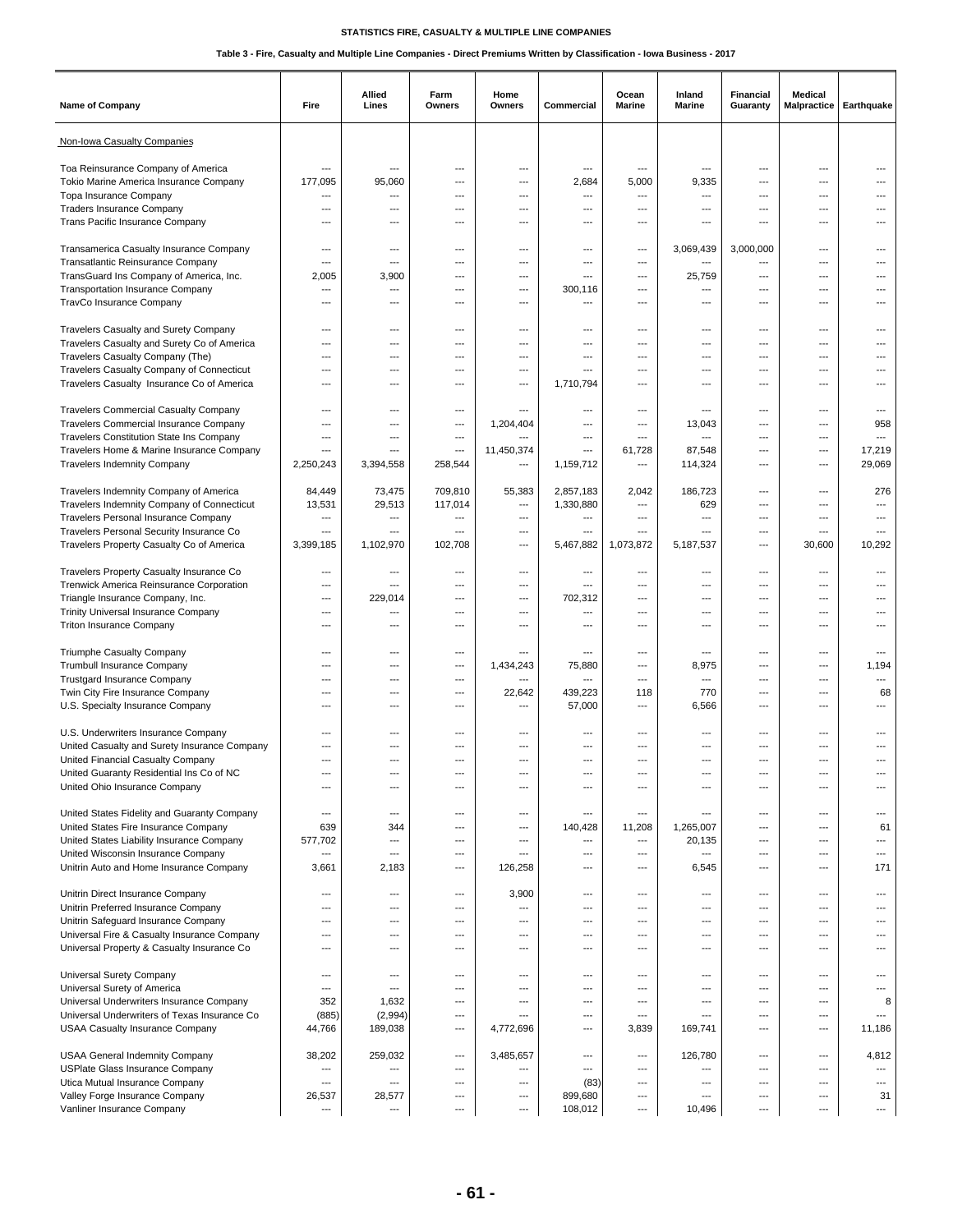| Group<br>A & H           | Other<br>A & H                                       | Workers<br>Compen-<br>sation    | Other<br>Liability                                   | Auto<br>Liability                                    | Auto<br>Physical<br>Damage                           | Aircraft                                             | <b>Fidelity</b><br>and<br><b>Surety</b>              | <b>Burglary</b><br>and<br><b>Theft</b>               | <b>Boiler</b><br>and<br><b>Machinery</b> | Credit                                               | Misc.                                | <b>Totals</b>                         | <b>Dividends</b>                                     |
|--------------------------|------------------------------------------------------|---------------------------------|------------------------------------------------------|------------------------------------------------------|------------------------------------------------------|------------------------------------------------------|------------------------------------------------------|------------------------------------------------------|------------------------------------------|------------------------------------------------------|--------------------------------------|---------------------------------------|------------------------------------------------------|
|                          |                                                      |                                 |                                                      |                                                      |                                                      |                                                      |                                                      |                                                      |                                          |                                                      |                                      |                                       |                                                      |
| ---                      | ---                                                  | $\cdots$                        | $\hspace{0.05cm} \ldots$                             | $\hspace{0.05cm} \ldots$                             | ---                                                  | $\overline{\phantom{a}}$                             | ---                                                  | $---$                                                | ---                                      | $---$                                                | ---                                  | $\hspace{0.05cm} \ldots$              | $---$                                                |
| ---                      | ---                                                  | 71,086                          | 2,138                                                | 519,845                                              | 69,997                                               | 91,433                                               | ---                                                  | $\overline{\phantom{a}}$                             | 6,375                                    | $\overline{\phantom{a}}$                             | ---                                  | 1,050,048                             | $\overline{\phantom{a}}$                             |
| ---                      | $\overline{\phantom{a}}$                             | ---                             | $\hspace{0.05cm} \ldots$                             | ---                                                  | ---                                                  | ---                                                  | ---                                                  | ---                                                  | ---                                      | $\overline{\phantom{a}}$                             | ---                                  | ---                                   |                                                      |
| ---<br>---               | ---<br>---                                           | ---<br>41,990                   | ---<br>$---$                                         | ---<br>$---$                                         | ---<br>$---$                                         | ---<br>---                                           | ---<br>---                                           | ---<br>$---$                                         | ---<br>---                               | ---<br>$---$                                         | ---<br>---                           | $\hspace{0.05cm} \ldots$<br>41,990    | $\overline{\phantom{a}}$<br>$---$                    |
|                          |                                                      |                                 |                                                      |                                                      |                                                      |                                                      |                                                      |                                                      |                                          |                                                      |                                      |                                       |                                                      |
| 625                      | ---                                                  | $\cdots$                        | $\hspace{0.05cm} \ldots$                             | $\hspace{0.05cm} \ldots$                             | $\hspace{0.05cm} \ldots$                             | ---                                                  | ---                                                  | $\hspace{0.05cm} \ldots$                             | ---                                      | (34, 724)                                            | 2,322                                | 6,037,662                             | $\overline{\phantom{a}}$                             |
| ---<br>---               | ---<br>---                                           | ---<br>24,485                   | $\hspace{0.05cm} \ldots$<br>32,677                   | $\hspace{0.05cm} \ldots$<br>45,233                   | $\hspace{0.05cm} \ldots$<br>27,988                   | ---<br>---                                           | ---<br>---                                           | $\hspace{0.05cm} \ldots$<br>2,560                    | ---<br>---                               | ---<br>$\overline{\phantom{a}}$                      | ---<br>---                           | ---<br>164,607                        | ---<br>$\overline{\phantom{a}}$                      |
| ---                      | ---                                                  | 432,666                         | (9, 112)                                             | 31,174                                               | 21,745                                               | $\overline{a}$                                       | $---$                                                | $\overline{2}$                                       | ---                                      | $\overline{\phantom{a}}$                             | ---                                  | 776,591                               | (2, 198)                                             |
| ---                      | ---                                                  | ---                             | $\hspace{0.05cm} \ldots$                             | $\hspace{0.05cm} \ldots$                             | ---                                                  | ---                                                  | ---                                                  | $\hspace{0.05cm} \ldots$                             | ---                                      | ---                                                  | ---                                  | ---                                   | ---                                                  |
| ---                      | ---                                                  | 2,990,547                       | $---$                                                | $\overline{\phantom{a}}$                             | $\hspace{0.05cm} \ldots$                             | ---                                                  | 7,922                                                | ---                                                  | ---                                      | $---$                                                | ---                                  | 2,998,469                             | 156,989                                              |
| ---                      | ---                                                  | ---                             | 12,717,680                                           | $---$                                                | $---$                                                | $\overline{\phantom{a}}$                             | 7,895,828                                            | 967,743                                              | ---                                      | $\overline{\phantom{a}}$                             | $\overline{\phantom{a}}$             | 21,581,251                            | $\overline{\phantom{a}}$                             |
| ---                      | ---                                                  | ---                             | $\hspace{0.05cm} \ldots$                             | $\hspace{0.05cm} \ldots$                             | $\hspace{0.05cm} \ldots$                             | ---                                                  | ---                                                  | ---                                                  | ---                                      | ---                                                  | ---                                  | $\hspace{0.05cm} \ldots$              | ---                                                  |
| ---<br>---               | ---<br>---                                           | ---<br>---                      | $\hspace{0.05cm} \ldots$<br>$---$                    | $\hspace{0.05cm} \ldots$<br>296,168                  | $\hspace{0.05cm} \ldots$<br>255,848                  | ---<br>---                                           | ---<br>$---$                                         | ---<br>$\overline{\phantom{a}}$                      | ---<br>---                               | $\overline{\phantom{a}}$<br>$---$                    | ---<br>---                           | ---<br>2,262,810                      | ---<br>$\overline{\phantom{a}}$                      |
|                          |                                                      |                                 |                                                      |                                                      |                                                      |                                                      |                                                      |                                                      |                                          |                                                      |                                      |                                       |                                                      |
| ---                      | $\overline{\phantom{a}}$                             | ---                             | $\hspace{0.05cm} \ldots$                             | $\hspace{0.05cm} \ldots$                             | ---                                                  | ---                                                  | ---                                                  | ---                                                  | ---                                      | ---                                                  | ---                                  | $\hspace{0.05cm} \ldots$              | $\overline{\phantom{a}}$                             |
| ---                      | ---<br>$\overline{\phantom{a}}$                      | ---<br>---                      | 10,709<br>$\hspace{0.05cm} \ldots$                   | 133,222<br>$\hspace{0.05cm} \ldots$                  | 136,811<br>---                                       | ---<br>---                                           | ---<br>---                                           | ---<br>---                                           | ---<br>---                               | $---$<br>---                                         | ---<br>---                           | 1,499,147<br>---                      | ---<br>---                                           |
| ---                      | ---                                                  | $---$                           | 87,784                                               | 992,580                                              | 910,512                                              | ---                                                  | ---                                                  | ---                                                  | ---                                      | ---                                                  | ---                                  | 13,607,745                            | $---$                                                |
| ---                      | ---                                                  | 341,758                         | 2,997,404                                            | 2,216,605                                            | 994,205                                              | ---                                                  | $---$                                                | $\overline{\phantom{a}}$                             | 286,584                                  | $\overline{\phantom{a}}$                             | ---                                  | 14,043,006                            | 4,742                                                |
| ---                      | ---                                                  | 8,855                           | 385,893                                              | 586,178                                              | 242,448                                              | ---                                                  | ---                                                  | ---                                                  | 2,885                                    | ---                                                  | ---                                  | 5,195,600                             | 1,744                                                |
| ---                      | ---                                                  | 22,556,850                      | 274,948                                              | 5,351,840                                            | 1,501,985                                            | ---                                                  | ---                                                  | $---$                                                | 6,545                                    | $---$                                                | ---                                  | 31,183,735                            | 526,973                                              |
| ---                      | ---                                                  | $---$                           | $\overline{\phantom{a}}$                             | $\hspace{0.05cm} \ldots$                             | $\hspace{0.05cm} \ldots$                             | ---                                                  | ---                                                  | $\overline{\phantom{a}}$                             | $\overline{\phantom{a}}$                 | $\overline{\phantom{a}}$                             | ---                                  | $\hspace{0.05cm} \ldots$              | $\hspace{0.05cm} \ldots$                             |
| ---<br>---               | $\overline{\phantom{a}}$<br>$\overline{\phantom{a}}$ | ---<br>18,801,646               | $\hspace{0.05cm} \ldots$<br>15,439,705               | $\hspace{0.05cm} \ldots$<br>2,644,832                | $\overline{\phantom{a}}$<br>583,835                  | ---<br>---                                           | ---<br>810                                           | ---<br>8,287                                         | ---<br>998,195                           | $\overline{\phantom{a}}$<br>---                      | ---<br>---                           | ---<br>54,852,356                     | $\overline{\phantom{a}}$<br>124,969                  |
|                          |                                                      |                                 |                                                      |                                                      |                                                      |                                                      |                                                      |                                                      |                                          |                                                      |                                      |                                       |                                                      |
| $---$                    | $\cdots$                                             | $\hspace{0.05cm} \ldots$        | $\hspace{0.05cm} \ldots$                             | $---$                                                | ---                                                  | ---                                                  | $\qquad \qquad \cdots$                               | $---$                                                | ---                                      | $---$                                                | ---                                  | $---$                                 | ---                                                  |
| ---<br>---               | ---<br>---                                           | ---<br>443,779                  | $\hspace{0.05cm} \ldots$<br>125,962                  | $\hspace{0.05cm} \ldots$<br>148,980                  | ---<br>100,442                                       | ---<br>---                                           | ---<br>---                                           | $\hspace{0.05cm} \ldots$<br>$\hspace{0.05cm} \ldots$ | ---<br>17,844                            | $\hspace{0.05cm} \ldots$<br>---                      | ---<br>---                           | $\hspace{0.05cm} \ldots$<br>1,768,333 | $\overline{\phantom{a}}$<br>$\overline{\phantom{a}}$ |
| ---                      | ---                                                  | ---                             | $\hspace{0.05cm} \ldots$                             | $\hspace{0.05cm} \cdots$                             | $\hspace{0.05cm} \ldots$                             | ---                                                  | ---                                                  | $---$                                                | ---                                      | $---$                                                | $---$                                | ---                                   | $\overline{\phantom{a}}$                             |
| ---                      | ---                                                  | ---                             | $\overline{\phantom{a}}$                             | $\overline{\phantom{a}}$                             | $\overline{\phantom{a}}$                             | $\overline{a}$                                       | ---                                                  | $\overline{\phantom{a}}$                             | $\overline{\phantom{a}}$                 | $\overline{\phantom{a}}$                             | 128,682                              | 128,682                               | $\overline{\phantom{a}}$                             |
| ---                      | ---                                                  | 166,471                         | 288                                                  | 268                                                  | 6,098                                                | ---                                                  | ---                                                  | ---                                                  | ---                                      | $\hspace{0.05cm} \ldots$                             | ---                                  | 173,125                               | ---                                                  |
| ---                      | ---                                                  | 329                             | $---$                                                | 25,431                                               | 16,863                                               | ---                                                  | $\hspace{0.05cm} \ldots$                             | $---$                                                | 49                                       | ---                                                  | ---                                  | 1,562,963                             | ---                                                  |
| ---                      | ---                                                  | ---                             | $\overline{\phantom{a}}$                             | $\hspace{0.05cm} \ldots$                             | ---                                                  | $\overline{\phantom{a}}$                             | $\hspace{0.05cm} \ldots$                             | $\overline{\phantom{a}}$                             | $\overline{\phantom{a}}$                 | $\overline{\phantom{a}}$                             | $\overline{\phantom{a}}$             | $\overline{\phantom{a}}$              | $\overline{\phantom{a}}$                             |
| ---<br>---               | ---<br>---                                           | 9,388,742<br>---                | 2,306,984<br>1,139,910                               | 80,658<br>$\hspace{0.05cm} \ldots$                   | 26,012<br>$\overline{\phantom{a}}$                   | ---<br>669,560                                       | 122,878<br>88,735                                    | 26,159<br>23,552                                     | ---<br>---                               | $\overline{\phantom{a}}$<br>(9, 289)                 | ---<br>---                           | 12,414,255<br>1,976,034               | 6,470<br>---                                         |
|                          |                                                      |                                 |                                                      |                                                      |                                                      |                                                      |                                                      |                                                      |                                          |                                                      |                                      |                                       |                                                      |
| ---                      | $\overline{a}$                                       | $---$                           | $\hspace{0.05cm} \ldots$                             | $---$                                                | ---                                                  | ---                                                  | $---$                                                | ---                                                  | $---$                                    | ---                                                  | $---$                                | $---$                                 | ---                                                  |
| ---<br>---               | $\overline{\phantom{a}}$<br>$\overline{a}$           | ---<br>---                      | $\overline{\phantom{a}}$<br>---                      | $\overline{\phantom{a}}$<br>---                      | ---<br>---                                           | ---<br>---                                           | ---<br>---                                           | ---<br>$\overline{\phantom{a}}$                      | ---<br>---                               | ---<br>$\overline{\phantom{a}}$                      | ---<br>---                           | ---<br>---                            | $\overline{a}$<br>---                                |
|                          |                                                      |                                 | ---                                                  | ---                                                  |                                                      |                                                      |                                                      |                                                      | ---                                      | 1,928                                                | ---                                  | 1,928                                 |                                                      |
| ---                      | ---                                                  | $---$                           | $---$                                                | $---$                                                | ---                                                  | ---                                                  | ---                                                  | $---$                                                | ---                                      | $\hspace{0.05cm} \ldots$                             | ---                                  | $\hspace{0.05cm} \ldots$              | ---                                                  |
| ---                      | ---                                                  | ---                             | $\hspace{0.05cm} \ldots$                             | $\hspace{0.05cm} \ldots$                             | $\hspace{0.05cm} \ldots$                             | $\hspace{0.05cm} \ldots$                             | 100                                                  | $\hspace{0.05cm} \ldots$                             | ---                                      | $\hspace{0.05cm} \ldots$                             | $\cdots$                             | 100                                   | ---                                                  |
| 537,924                  | ---                                                  | 446,078                         | 2,150,242                                            | 155,086                                              | 232,944                                              | ---                                                  | 110,050                                              | $\hspace{0.05cm} \ldots$                             | ---                                      | ---                                                  | ---                                  | 5,050,011                             | ---                                                  |
| $\overline{\phantom{a}}$ | ---                                                  | ---                             | 2,377,393                                            | $\hspace{0.05cm} \cdots$                             | $\hspace{0.05cm} \cdots$                             | ---                                                  | $\hspace{0.05cm} \cdots$                             | 1,513                                                | ---                                      | $---$                                                | ---                                  | 2,976,743                             | ---                                                  |
| ---<br>---               | $---$<br>---                                         | 11,462,067<br>---               | $\hspace{0.05cm} \ldots$<br>11,380                   | $\hspace{0.05cm} \ldots$<br>91,227                   | $\hspace{0.05cm} \ldots$<br>94,430                   | ---<br>---                                           | $---$<br>---                                         | $\overline{\phantom{a}}$<br>$\hspace{0.05cm} \ldots$ | $---$<br>---                             | ---<br>---                                           | ---<br>---                           | 11,462,067<br>335,855                 | 506,945                                              |
|                          |                                                      |                                 |                                                      |                                                      |                                                      |                                                      |                                                      |                                                      |                                          |                                                      |                                      |                                       |                                                      |
| ---                      | ---                                                  | $---$                           | $---$                                                | 12,564                                               | 11,995                                               | ---                                                  | $\hspace{0.05cm} \ldots$                             | $\overline{\phantom{a}}$                             | $---$                                    | $\hspace{0.05cm} \ldots$                             | ---                                  | 28,459                                | ---                                                  |
| ---<br>---               | $\cdots$<br>---                                      | $\hspace{0.05cm} \ldots$<br>--- | $\hspace{0.05cm} \ldots$<br>$\overline{\phantom{a}}$ | $---$<br>$\hspace{0.05cm} \ldots$                    | $\hspace{0.05cm} \ldots$<br>$\hspace{0.05cm} \ldots$ | ---<br>---                                           | $\overline{\phantom{a}}$<br>$\hspace{0.05cm} \ldots$ | $---$<br>$\hspace{0.05cm} \ldots$                    | $---$<br>---                             | $---$<br>$\hspace{0.05cm} \ldots$                    | $---$<br>---                         | $\hspace{0.05cm} \ldots$<br>$\ldots$  | ---<br>$\overline{a}$                                |
| ---                      | ---                                                  | ---                             | ---                                                  | ---                                                  | ---                                                  | ---                                                  | 134,739                                              | ---                                                  | ---                                      | ---                                                  | ---                                  | 134,739                               |                                                      |
| ---                      | ---                                                  | ---                             | $---$                                                | $\hspace{0.05cm} \ldots$                             | $---$                                                | $\overline{\phantom{a}}$                             | $\hspace{0.05cm} \cdots$                             | $---$                                                | ---                                      | $---$                                                | ---                                  | $\hspace{0.05cm} \cdots$              | ---                                                  |
| ---                      | ---                                                  | ---                             | $\qquad \qquad \cdots$                               | $\hspace{0.05cm} \ldots$                             | $\hspace{0.05cm} \ldots$                             | $\hspace{0.05cm} \ldots$                             | 239,102                                              | $\hspace{0.05cm} \ldots$                             | ---                                      | $\overline{\phantom{a}}$                             | ---                                  | 239,102                               | ---                                                  |
| ---                      | ---                                                  | ---                             | $\hspace{0.05cm} \ldots$                             | $\hspace{0.05cm} \ldots$                             | $\hspace{0.05cm} \cdots$                             | $\hspace{0.05cm} \ldots$                             | 5,850                                                | $\hspace{0.05cm} \ldots$                             | ---                                      | ---                                                  | ---                                  | 5,850                                 | ---                                                  |
| ---                      | ---                                                  | $---$                           | 885,269                                              | 55,266                                               | 97,253                                               | $\overline{\phantom{a}}$                             | 475                                                  | (404)                                                | 220                                      | $\overline{\phantom{a}}$                             | 5,455,975                            | 6,496,046                             | ---                                                  |
| ---<br>---               | ---<br>---                                           | $\hspace{0.05cm} \ldots$<br>--- | (1,409)<br>122,850                                   | (4, 194)<br>3,508,877                                | 4,171<br>4,608,221                                   | $\overline{\phantom{a}}$<br>$\hspace{0.05cm} \ldots$ | $\overline{\phantom{a}}$<br>$\hspace{0.05cm} \ldots$ | (44)<br>$\hspace{0.05cm} \ldots$                     | (338)<br>$\cdots$                        | $\overline{\phantom{a}}$<br>$\hspace{0.05cm} \ldots$ | $\overline{\phantom{a}}$<br>$\cdots$ | (5,693)<br>13,431,212                 | ---<br>183,907                                       |
|                          |                                                      |                                 |                                                      |                                                      |                                                      |                                                      |                                                      |                                                      |                                          |                                                      |                                      |                                       |                                                      |
| ---                      | ---                                                  | $\hspace{0.05cm} \cdots$        | 45,578                                               | 3,076,756                                            | 4,551,222                                            | $\overline{\phantom{a}}$                             | $\hspace{0.05cm} \ldots$                             | $---$                                                | ---                                      | $---$                                                | ---                                  | 11,588,039                            | ---                                                  |
| ---<br>---               | $---$<br>---                                         | $---$<br>1,279                  | $\hspace{0.05cm} \ldots$<br>228,935                  | $\hspace{0.05cm} \ldots$<br>$\hspace{0.05cm} \ldots$ | $\hspace{0.05cm} \ldots$<br>$\hspace{0.05cm} \ldots$ | ---<br>---                                           | $---$<br>43,260                                      | ---<br>$\hspace{0.05cm} \ldots$                      | $---$<br>---                             | ---<br>---                                           | $---$<br>---                         | $\hspace{0.05cm} \ldots$<br>273,391   | ---<br>---                                           |
| ---                      | ---                                                  | 742,559                         | 956                                                  | 147,735                                              | 62,115                                               | ---                                                  | 638                                                  | 87                                                   | 6,398                                    | ---                                                  | ---                                  | 1,915,312                             | 307                                                  |
| ---                      | ---                                                  | 576,061                         | 390,270                                              | 489,911                                              | 138,294                                              | ---                                                  | ---                                                  | ---                                                  | ---                                      | ---                                                  | ---                                  | 1,713,044                             | ---                                                  |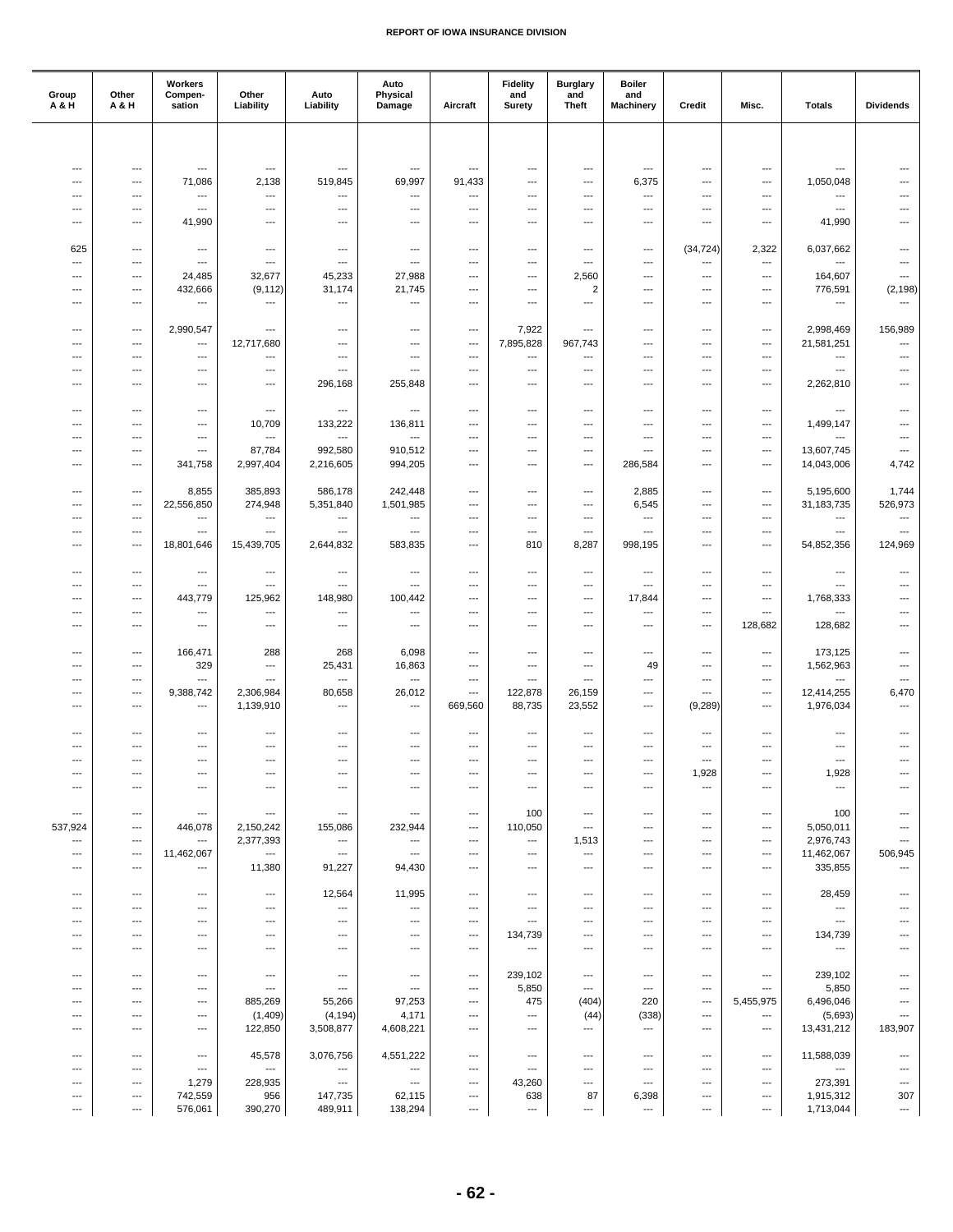| <b>Name of Company</b>                                    | Fire                     | Allied<br>Lines          | Farm<br>Owners           | Home<br>Owners | Commercial               | Ocean<br>Marine          | Inland<br>Marine | Financial<br>Guaranty | Medical<br>Malpractice | Earthquake               |
|-----------------------------------------------------------|--------------------------|--------------------------|--------------------------|----------------|--------------------------|--------------------------|------------------|-----------------------|------------------------|--------------------------|
| Non-Iowa Casualty Companies                               |                          |                          |                          |                |                          |                          |                  |                       |                        |                          |
| Vantapro Specialty Insurance Company                      | ---                      | ---                      | ---                      | ---            | $\overline{\phantom{a}}$ | ---                      | ---              | ---                   | ---                    | ---                      |
| Verlan Fire Insurance Company                             | 133,445                  | 105,329                  | ---                      | ---            | ---                      | $---$                    | 450              | ---                   | $\overline{a}$         | 3,956                    |
| Victoria Automobile Insurance Company                     | ---                      | ---                      | ---                      | ---            | ---                      | ---                      | $\overline{a}$   | ---                   | $\overline{a}$         | ---                      |
| Victoria Fire & Casualty Company                          | $\overline{a}$           | $\overline{a}$           | ---                      | ---            | $\overline{\phantom{a}}$ | $\overline{\phantom{a}}$ | ---              | ---                   | ---                    | $\overline{\phantom{a}}$ |
| Vigilant Insurance Company                                | $---$                    | $---$                    | ---                      | 956,604        | 381,811                  | 56,481                   | 198,281          | ---                   | $---$                  | 10,526                   |
| Viking Insurance Company of Wisconsin                     | ---                      | ---                      | ---                      | ---            | $\overline{a}$           | ---                      | ---              | ---                   | ---                    | ---                      |
| Virginia Surety Company, Inc.                             | $\overline{a}$           | $\overline{a}$           | ---                      | $---$          | $\overline{a}$           | ---                      | ---              | ---                   | $\overline{a}$         | ---                      |
| Warner Insurance Company                                  | $\overline{\phantom{a}}$ | $---$                    | ---                      | ---            | $---$                    | $---$                    | $---$            | ---                   | $---$                  | ---                      |
| Washington International Insurance Company                | $---$                    | $---$                    | $\overline{\phantom{a}}$ | ---            | ---                      | $---$                    | $---$            | ---                   | $\cdots$               | $---$                    |
| Watford Insurance Company                                 | ---                      | ---                      | ---                      | ---            | $\overline{\phantom{a}}$ | ---                      | ---              | ---                   | ---                    |                          |
| Wausau Business Insurance Company                         | $---$                    | ---                      | ---                      | ---            | $---$                    | ---                      | ---              | ---                   | ---                    |                          |
| Wausau Underwriters Insurance Company                     | ---                      | $---$                    | ---                      | ---            | $---$                    | $---$                    | $---$            | ---                   | $\overline{a}$         | ---                      |
| Wesco Insurance Company                                   | 1,090                    | 925                      | ---                      | ---            | 78,445                   | ---                      | 55,272           | $\overline{a}$        | ---                    | ---                      |
| West American Insurance Company                           | 2,035                    | 8,064                    | ---                      | $---$          | 53,637                   | ---                      | $\overline{a}$   | ---                   | $\overline{a}$         | ---                      |
| West Bend Mutual Insurance Company                        | 3,471,389                | 7,679,932                | ---                      | 26,195,272     | 4,422,966                | ---                      | 3,498,930        | ---                   | $---$                  | 84,919                   |
| Westchester Fire Insurance Company                        | 52,435                   | 21,392                   | ---                      | ---            | $\overline{\phantom{a}}$ | ---                      | 845,053          | ---                   | ---                    | 65,606                   |
| Western General Insurance Company                         | $\overline{\phantom{a}}$ | $\overline{a}$           | ---                      | $---$          | $\overline{\phantom{a}}$ | ---                      | ---              | ---                   | ---                    | ---                      |
| Western National Assurance Company                        | 46,042                   | 62,274                   | ---                      | $---$          | $---$                    | ---                      | 33,460           | ---                   | ---                    | 24                       |
| Western National Mutual Insurance Company                 | 546,919                  | 887,826                  | ---                      | 4,065,443      | 133,356                  | ---                      | 959,839          | ---                   | $---$                  | 1,323                    |
| Western Surety Company                                    | ---                      | ---                      | ---                      | $\overline{a}$ | $---$                    | $---$                    | ---              | ---                   | $\cdots$               | ---                      |
| Westfield Insurance Company                               | 193.033                  | 437,234                  | 5,292,279                | 547,532        | 4,701,884                | ---                      | 972,705          | ---                   | ---                    | 211,624                  |
| Westfield National Insurance Company                      | 384                      | 1,485                    | ---                      | 3,935,161      | 228,207                  | ---                      | 190,460          | ---                   | ---                    | 17,641                   |
| Westport Insurance Corporation                            | 685,811                  | 24,247,090               | ---                      | ---            | $\overline{a}$           | $---$                    | $\overline{a}$   | ---                   | ---                    | 60,929                   |
| White Pine Insurance Company                              | $\overline{a}$           | ---                      | ---                      | ---            | $\overline{\phantom{a}}$ | ---                      | ---              | ---                   | ---                    | $\overline{\phantom{a}}$ |
| Williamsburg National Insurance Company                   | $\overline{\phantom{a}}$ | $\overline{a}$           | ---                      | ---            | $\overline{a}$           | ---                      | ---              | ---                   | ---                    | ---                      |
| Wilshire Insurance Company                                | $---$                    | ---                      | $\overline{\phantom{a}}$ | ---            | $\overline{a}$           | ---                      | 51,625           | ---                   | ---                    | $---$                    |
| Windhaven National Insurance Company                      | $\overline{a}$           | $\overline{a}$           | ---                      | ---            | $\overline{\phantom{a}}$ | ---                      | $\overline{a}$   | ---                   | ---                    | ---                      |
| Wisconsin Reinsurance Corporation                         | $\overline{a}$           | ---                      | ---                      | ---            | $\overline{\phantom{a}}$ | ---                      | ---              | ---                   | ---                    | ---                      |
| Work First Casualty Company                               | $---$                    | $---$                    | ---                      | ---            | $---$                    | $---$                    | $---$            | ---                   | $---$                  |                          |
| Wright National Flood Insurance Company                   | $---$                    | 772,081                  | $\overline{\phantom{a}}$ | ---            | ---                      | $---$                    | $---$            | ---                   | $\overline{a}$         | $---$                    |
| WRM America Indemnity Company, Inc.                       | ---                      | ---                      | ---                      | ---            | ---                      | ---                      | ---              | ---                   | ---                    | ---                      |
| XL Insurance America, Inc.                                | 1,061,616                | 348,104                  | ---                      | ---            | $---$                    | ---                      | 819,245          | ---                   | ---                    | 156,349                  |
| XL Insurance Company of New York, Inc.                    | ---                      | ---                      | ---                      | ---            | $---$                    | $---$                    | ---              | ---                   | $\cdots$               | $\overline{\phantom{a}}$ |
| XL Reinsurance America Inc.                               | $\overline{\phantom{a}}$ | $\overline{\phantom{a}}$ | ---                      | ---            | $\overline{\phantom{a}}$ | ---                      | $\overline{a}$   | $\overline{a}$        | $\overline{a}$         | $\overline{a}$           |
| XL Specialty Insurance Company                            | $\overline{a}$           | 1,917                    | ---                      | ---            | $\overline{\phantom{a}}$ | 141.856                  | 484,389          | ---                   | $\overline{a}$         |                          |
| YCI, Inc.                                                 | $---$                    | $---$                    | ---                      | $---$          | $---$                    | ---                      | $---$            | ---                   | ---                    |                          |
| Yosemite Insurance Company                                | ---                      | ---                      | ---                      | ---            | ---                      | ---                      |                  | ---                   | $\overline{a}$         | ---                      |
| Zale Indemnity Company                                    | ---                      | ---                      | ---                      | ---            | ---                      | ---                      | 13,332           | ---                   | ---                    |                          |
|                                                           |                          |                          |                          |                |                          |                          |                  |                       |                        | ---                      |
| Zenith Insurance Company<br><b>ZNAT Insurance Company</b> | ---                      | ---                      | ---                      | ---            | $\overline{\phantom{a}}$ | ---                      | ---              | ---                   | ---                    | ---                      |
|                                                           |                          |                          |                          |                |                          |                          |                  |                       |                        |                          |
| Zurich American Insurance Company                         | 2,286,625                | 2,271,061                | ---                      | ---            | 1,744,884                | 80,824                   | 2,407,932        | ---                   | ---                    | 30,591                   |
| Zurich American Insurance Co of Illinois                  | 1,680                    | 15,383                   | ---                      | ---            | 64,218                   | ---                      | ---              | ---                   | ---                    | (10)                     |
|                                                           |                          |                          |                          |                |                          |                          |                  |                       |                        |                          |
| Total Non-Iowa Casualty Companies                         | 61,212,567               | 653, 182, 632            | 67,614,589               | 542,109,739    | 254,826,503              | 7,485,797                | 197,683,385      | 3,371,902             | 37,917,880             | 2,178,515                |
| <b>Total Casualty Companies</b>                           | 91,198,900               | 931,751,979              | 211,962,140              | 748,762,491    | 371,489,512              | 7,485,797                | 224,397,667      | 3,371,902             | 44,655,168             | 2,651,138                |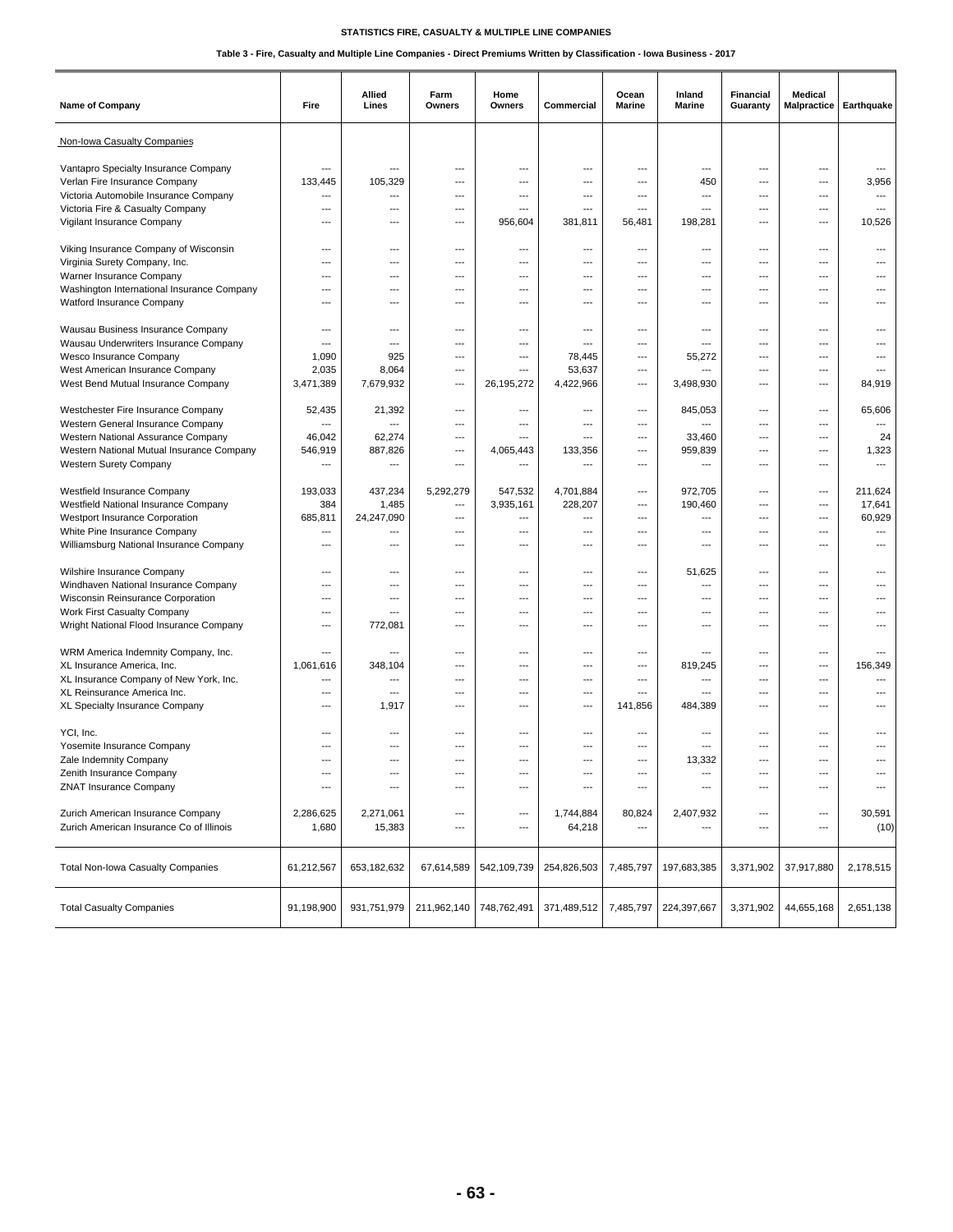| Group<br><b>A&amp;H</b> | Other<br>A & H           | Workers<br>Compen-<br>sation                         | Other<br>Liability                                   | Auto<br>Liability                                    | Auto<br>Physical<br>Damage                           | Aircraft                                             | <b>Fidelity</b><br>and<br>Surety   | <b>Burglary</b><br>and<br><b>Theft</b>               | <b>Boiler</b><br>and<br><b>Machinery</b>             | Credit                   | Misc.                           | <b>Totals</b>                                        | <b>Dividends</b>         |
|-------------------------|--------------------------|------------------------------------------------------|------------------------------------------------------|------------------------------------------------------|------------------------------------------------------|------------------------------------------------------|------------------------------------|------------------------------------------------------|------------------------------------------------------|--------------------------|---------------------------------|------------------------------------------------------|--------------------------|
|                         |                          |                                                      |                                                      |                                                      |                                                      |                                                      |                                    |                                                      |                                                      |                          |                                 |                                                      |                          |
|                         |                          |                                                      |                                                      |                                                      |                                                      |                                                      |                                    |                                                      |                                                      |                          |                                 |                                                      |                          |
| ---                     | ---                      | $\overline{\phantom{a}}$                             | $\hspace{0.05cm} \ldots$                             | ---                                                  | ---                                                  | ---                                                  | $\hspace{0.05cm} \ldots$           | ---                                                  | ---                                                  | ---                      | ---                             | ---                                                  |                          |
| ---                     | ---                      | $---$                                                | ---                                                  | $---$                                                | ---                                                  | ---                                                  | $---$                              | ---                                                  | 16,691                                               | $---$                    | ---                             | 259,871                                              |                          |
| $---$                   | ---<br>---               | $\overline{a}$<br>$\overline{a}$                     | ---                                                  | (298)                                                | (841)<br>---                                         | $\overline{\phantom{a}}$                             | $---$                              | $\overline{\phantom{a}}$<br>$\overline{\phantom{a}}$ | $\overline{\phantom{a}}$<br>$\overline{\phantom{a}}$ | $---$<br>$---$           | $---$                           | (1, 139)                                             |                          |
| ---<br>800              | ---                      | 941,372                                              | $\hspace{0.05cm} \ldots$<br>80,708                   | ---<br>47,643                                        | 140,702                                              | ---<br>---                                           | $\hspace{0.05cm} \ldots$<br>6,607  | 2,542                                                | 13,516                                               | ---                      | $\overline{\phantom{a}}$<br>--- | ---<br>2,837,593                                     | 115,247                  |
|                         |                          |                                                      |                                                      |                                                      |                                                      |                                                      |                                    |                                                      |                                                      |                          |                                 |                                                      |                          |
| $---$                   | $---$                    | $\overline{\phantom{a}}$                             | $\overline{\phantom{a}}$                             | 10,678,906                                           | 2,063,386                                            | $\overline{\phantom{a}}$                             | $---$                              | $---$                                                | $---$                                                | $---$                    | $---$                           | 12,742,291                                           | ---                      |
| ---                     | ---                      | ---                                                  | 1,130,135                                            | ---                                                  | ---                                                  | ---                                                  | $\hspace{0.05cm} \ldots$           | ---                                                  | $\overline{\phantom{a}}$                             | ---                      | (3)                             | 1,130,132                                            |                          |
| ---                     | ---                      | $\overline{\phantom{a}}$                             | ---                                                  | ---                                                  | ---                                                  | ---                                                  | $\hspace{0.05cm} \ldots$           | ---                                                  | ---                                                  | ---                      | $\cdots$                        | ---                                                  |                          |
| ---                     | ---                      | ---                                                  | $---$                                                | $\overline{\phantom{a}}$<br>$---$                    | ---                                                  | $\overline{\phantom{a}}$<br>$\overline{\phantom{a}}$ | 88,922<br>$\overline{\phantom{a}}$ | ---<br>---                                           | $---$                                                | $---$<br>---             | ---                             | 88,922                                               | ---                      |
| $---$                   | $---$                    | $---$                                                | $---$                                                |                                                      | $---$                                                |                                                      |                                    |                                                      | $---$                                                |                          | $---$                           | $\hspace{0.05cm} \ldots$                             |                          |
| ---                     | ---                      | (47, 348)                                            | $\hspace{0.05cm} \ldots$                             | ---                                                  | ---                                                  | ---                                                  | ---                                | ---                                                  | ---                                                  | $---$                    | ---                             | (47, 348)                                            | (4)                      |
| ---                     | $\hspace{0.05cm} \ldots$ | (37, 689)                                            | 4,516                                                | $\hspace{0.05cm} \ldots$                             | $\overline{\phantom{a}}$                             | $\overline{\phantom{a}}$                             | $---$                              | ---                                                  | $---$                                                | ---                      | ---                             | (33, 173)                                            | 53                       |
| $---$                   | $---$                    | 3,694,588                                            | 912,834                                              | 382,302                                              | 148,886                                              | $\overline{\phantom{a}}$                             | $---$                              | ---                                                  | $---$                                                | 128,359                  | 313,047                         | 5,715,748                                            | 65,663                   |
| ---                     | ---                      | 469,115                                              | 498                                                  | 13,722                                               | 10,102                                               | $\overline{\phantom{a}}$                             | $\hspace{0.05cm} \ldots$           | ---                                                  | 241                                                  | ---                      | $\cdots$                        | 557,414                                              | $\overline{\phantom{a}}$ |
| ---                     | ---                      | 35,735,342                                           | 16,162,625                                           | 22,970,227                                           | 23,843,615                                           | ---                                                  | 780,149                            | 33,835                                               | 681,729                                              | ---                      | $\cdots$                        | 145,560,931                                          | 2,219,931                |
| $---$                   | $\overline{\phantom{a}}$ | $---$                                                | 3,796,724                                            | $---$                                                | $\overline{\phantom{a}}$                             | 13,931                                               | 1,553,030                          | 10,015                                               | 6,310                                                | $\overline{\phantom{a}}$ | ---                             | 6,364,496                                            | $\overline{\phantom{a}}$ |
| ---                     | $\overline{a}$           | $\overline{\phantom{a}}$                             | $\hspace{0.05cm} \ldots$                             | $\hspace{0.05cm} \ldots$                             | $\overline{\phantom{a}}$                             | ---                                                  | $\hspace{0.05cm} \ldots$           | ---                                                  | $\overline{\phantom{a}}$                             | $---$                    | ---                             | ---                                                  | ---                      |
| ---                     | ---                      | 482,573                                              | 234,749                                              | 99,951                                               | 56,218                                               | $\overline{\phantom{a}}$                             | $\overline{\phantom{a}}$           | 6,183                                                | 14,202                                               | $---$                    | $\overline{\phantom{a}}$        | 1,035,676                                            | 17,000                   |
| ---                     | ---                      | 6,879,031                                            | 3,433,164                                            | 3,719,054                                            | 3,541,883                                            | ---                                                  | 193,458                            | 23,069                                               | 157,534                                              | $---$                    | $\overline{a}$                  | 24,541,899                                           | 44,144                   |
| $---$                   | $---$                    | ---                                                  | 48,283                                               | $\hspace{0.05cm} \ldots$                             | $\hspace{0.05cm} \ldots$                             | $---$                                                | 3,783,608                          | ---                                                  | $\hspace{0.05cm} \ldots$                             | $\overline{\phantom{a}}$ | ---                             | 3,831,890                                            | $\hspace{0.05cm} \ldots$ |
| ---                     | ---                      | 3,193,137                                            | 1,586,216                                            | 1,262,733                                            | 1,087,719                                            | $\overline{\phantom{a}}$                             | 619,108                            | 1,114                                                | 171,823                                              | ---                      | $\cdots$                        | 20,278,141                                           | 262,080                  |
| ---                     | ---                      | 978,775                                              | 364,527                                              | 2,534,742                                            | 3,022,585                                            | ---                                                  | (55)                               | $\hspace{0.05cm} \ldots$                             | 10,108                                               | ---                      | $\cdots$                        | 11,284,020                                           | 53,916                   |
| 2,401,289               | $\hspace{0.05cm} \ldots$ | ---                                                  | 4,083,527                                            | $\hspace{0.05cm} \ldots$                             | $\hspace{0.05cm} \ldots$                             | ---                                                  | $\hspace{0.05cm} \ldots$           | $\hspace{0.05cm} \ldots$                             | 125,470                                              | $---$                    | 113                             | 31,604,229                                           | $\overline{\phantom{a}}$ |
| ---                     | ---                      | $\overline{\phantom{a}}$                             | $\overline{\phantom{a}}$                             | ---                                                  | ---                                                  | $\overline{\phantom{a}}$                             | $\overline{\phantom{a}}$           | $\overline{\phantom{a}}$                             | $\overline{\phantom{a}}$                             | $---$                    | ---                             | ---                                                  | $\overline{\phantom{a}}$ |
| $---$                   | ---                      | 55,201                                               | $\hspace{0.05cm} \ldots$                             | $\hspace{0.05cm} \ldots$                             | $\overline{\phantom{a}}$                             | ---                                                  | 8,456                              | $\overline{\phantom{a}}$                             | $\overline{\phantom{a}}$                             | ---                      | $\overline{\phantom{a}}$        | 63,657                                               |                          |
|                         |                          |                                                      |                                                      |                                                      |                                                      |                                                      |                                    |                                                      |                                                      |                          |                                 |                                                      |                          |
| $---$<br>$---$          | $---$<br>---             | ---<br>---                                           | 12,444<br>$\hspace{0.05cm} \ldots$                   | 227,583<br>$---$                                     | 149,446<br>$\overline{\phantom{a}}$                  | ---<br>---                                           | $---$<br>$---$                     | ---<br>$\overline{\phantom{a}}$                      | $---$<br>$---$                                       | ---<br>$---$             | ---<br>$---$                    | 441,098<br>$\overline{\phantom{a}}$                  | ---<br>---               |
| ---                     | ---                      | ---                                                  | $\hspace{0.05cm} \ldots$                             | ---                                                  | ---                                                  | ---                                                  | $\hspace{0.05cm} \ldots$           | ---                                                  | $\hspace{0.05cm} \ldots$                             | ---                      | ---                             | ---                                                  |                          |
| ---                     | ---                      | 203,074                                              | $\hspace{0.05cm} \ldots$                             | ---                                                  | ---                                                  | ---                                                  | $\hspace{0.05cm} \ldots$           | ---                                                  | ---                                                  | ---                      | ---                             | 203,074                                              |                          |
| ---                     | $---$                    | $\overline{\phantom{a}}$                             | $---$                                                | $\overline{\phantom{a}}$                             | ---                                                  | ---                                                  | $---$                              | ---                                                  | $---$                                                | $---$                    | ---                             | 772,081                                              | ---                      |
|                         |                          |                                                      |                                                      |                                                      |                                                      |                                                      |                                    |                                                      |                                                      |                          |                                 |                                                      |                          |
| ---                     | ---                      | ---                                                  | $\overline{\phantom{a}}$                             | $\hspace{0.05cm} \ldots$                             | ---                                                  | ---                                                  | $\hspace{0.05cm} \ldots$           | $\overline{\phantom{a}}$                             | $\hspace{0.05cm} \ldots$                             | $---$                    | $\overline{\phantom{a}}$        | ---                                                  |                          |
| ---                     | ---                      | 538,222                                              | 1,028,028                                            | 29,839                                               | 5,948                                                | ---                                                  | $\overline{a}$                     | 8,494                                                | 927,062                                              | ---                      | ---                             | 4,922,907                                            |                          |
| $---$<br>$---$          | $---$<br>$---$           | $\hspace{0.05cm} \ldots$<br>$\overline{\phantom{a}}$ | $\overline{\phantom{a}}$<br>$\overline{\phantom{a}}$ | $\hspace{0.05cm} \ldots$<br>$\overline{\phantom{a}}$ | $\hspace{0.05cm} \ldots$<br>$\overline{\phantom{a}}$ | $\overline{\phantom{a}}$<br>---                      | $---$<br>$---$                     | $---$<br>$\overline{\phantom{a}}$                    | $\overline{\phantom{a}}$<br>$\overline{\phantom{a}}$ | ---<br>$---$             | ---<br>---                      | $\overline{\phantom{a}}$<br>$\overline{\phantom{a}}$ | ---                      |
| ---                     | ---                      | 1,374,944                                            | 6,593,410                                            | 102,638                                              | 13,107                                               | 667,274                                              | 204                                | 5,486                                                | 7,544                                                | ---                      | $\cdots$                        | 9,392,769                                            |                          |
|                         |                          |                                                      |                                                      |                                                      |                                                      |                                                      |                                    |                                                      |                                                      |                          |                                 |                                                      |                          |
| ---                     | ---                      | $---$                                                | $\overline{\phantom{a}}$                             | $\overline{\phantom{a}}$                             | $\overline{\phantom{a}}$                             | ---                                                  | $---$                              | ---                                                  | ---                                                  | ---                      | ---                             | ---                                                  |                          |
| $---$                   | ---                      | $---$                                                | ---                                                  | ---                                                  | 44,223                                               | $\overline{\phantom{a}}$                             | $---$                              | ---                                                  | $---$                                                | ---                      | 153,032                         | 197,255                                              |                          |
| ---                     | 3,857                    | $\overline{\phantom{a}}$                             | 18,903                                               | ---                                                  | ---                                                  | $\overline{\phantom{a}}$                             | $\overline{\phantom{a}}$           | ---                                                  | $\overline{\phantom{a}}$                             | 10,622                   | $\overline{\phantom{a}}$        | 46,714                                               |                          |
| ---<br>---              | ---<br>---               | 88,334                                               | $\hspace{0.05cm} \ldots$<br>$\hspace{0.05cm} \ldots$ | ---<br>---                                           | $\overline{\phantom{a}}$<br>---                      | ---<br>---                                           | $\hspace{0.05cm} \ldots$<br>---    | $\overline{\phantom{a}}$<br>---                      | ---<br>---                                           | ---<br>---               | ---<br>---                      | 88,334<br>---                                        |                          |
|                         |                          | ---                                                  |                                                      |                                                      |                                                      |                                                      |                                    |                                                      |                                                      |                          |                                 |                                                      |                          |
| 8,610,247               | $\qquad \qquad \cdots$   | 17,024,314                                           | 7,864,284                                            | 5,725,175                                            | 2,673,875                                            | ---                                                  | 51,633                             | 27,431                                               | 403,520                                              | ---                      | $\qquad \qquad \cdots$          | 51,202,395                                           | ---                      |
| $\cdots$                | ---                      | 859,936                                              | 478,827                                              | 160,507                                              | 152,763                                              | $\hspace{0.05cm} \ldots$                             | 2,395                              | 1,828                                                | $\hspace{0.05cm} \ldots$                             | ---                      | ---                             | 1,737,527                                            | ---                      |
|                         |                          |                                                      |                                                      |                                                      |                                                      |                                                      |                                    |                                                      |                                                      |                          |                                 |                                                      |                          |
|                         |                          |                                                      |                                                      |                                                      |                                                      |                                                      |                                    |                                                      |                                                      |                          |                                 |                                                      |                          |
| 53,239,215              | 23,082,562               | 567,251,753                                          | 345,595,984                                          | 801,029,556                                          | 728,242,210                                          | 11,618,200                                           | 46,828,612                         | 2,161,726                                            | 16,236,121                                           | 13,400,052               | 11,667,678                      | 4,447,937,166                                        | 15,354,712               |
|                         |                          |                                                      |                                                      |                                                      |                                                      |                                                      |                                    |                                                      |                                                      |                          |                                 |                                                      |                          |
| 53,245,767              | 23,085,510               | 751,867,279                                          | 497,703,298                                          | 1,082,529,796                                        | 1,028,700,597                                        | 11,618,200                                           | 64,479,351                         | 2,450,428                                            | 22,296,709                                           | 13,400,052               | 12,644,108                      | 6,201,747,774                                        | 36,917,523               |
|                         |                          |                                                      |                                                      |                                                      |                                                      |                                                      |                                    |                                                      |                                                      |                          |                                 |                                                      |                          |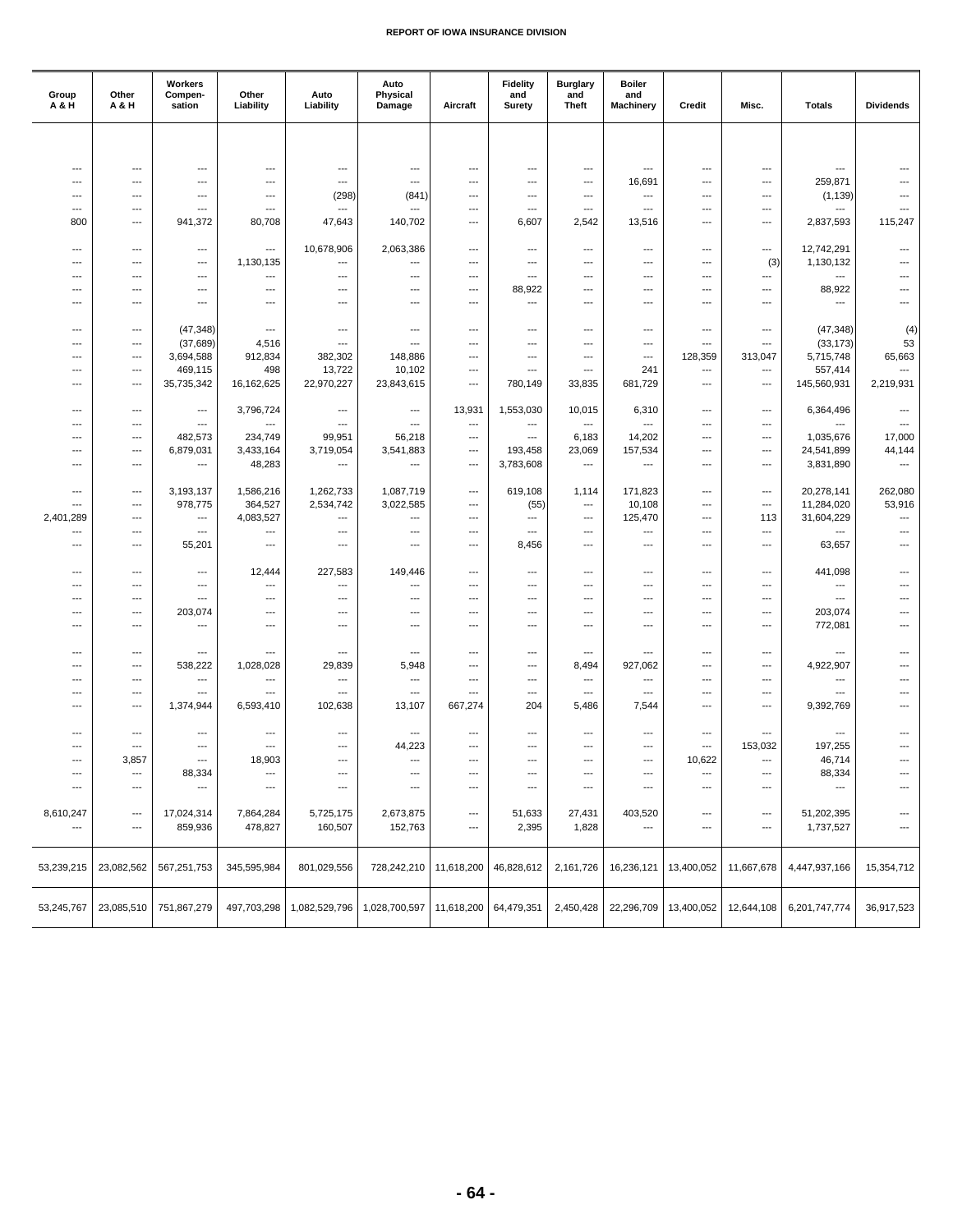| Name of Company                                                              | Fire                      | Allied<br>Lines         | Farm<br>Owners | Home<br>Owners    | Commercial                                           | Ocean<br><b>Marine</b>         | Inland<br>Marine              | Financial<br>Guaranty    | <b>Medical</b><br><b>Malpractice</b> | Earthquake |
|------------------------------------------------------------------------------|---------------------------|-------------------------|----------------|-------------------|------------------------------------------------------|--------------------------------|-------------------------------|--------------------------|--------------------------------------|------------|
| Addison Insurance Company                                                    | 645,345                   | 1.488.850               | ---            | ---               | 940,261                                              | $\qquad \qquad \cdots$         | 124,955                       | ---                      | ---                                  |            |
| Agri General Insurance Company                                               | $\overline{\phantom{a}}$  | 10,984,243              | ---            | ---               | $---$                                                | ---                            | ---                           | ---                      | ---                                  |            |
| Allied Property and Casualty Ins Co                                          | 674,663                   | 421,940                 | ---            | 45,206,016        | 1,197,714                                            | $---$                          | 285,546                       | ---                      | ---                                  |            |
| AMCO Insurance Company                                                       | 985,489                   | 3,920,184               | ---            | 15,409,382        | 8,304,874                                            | $---$                          | 393,222                       | ---                      | $---$                                |            |
| American Mining Insurance Company                                            | ---                       | ---                     | ---            | ---               | $\overline{a}$                                       | $---$                          | ---                           | $\overline{\phantom{a}}$ | ---                                  |            |
|                                                                              |                           |                         |                |                   |                                                      |                                |                               |                          |                                      |            |
| Applied Undwrtrs Captive Risk Assur Co, Inc.                                 | ---                       | ---                     | ---            | ---               | ---                                                  | ---                            | ---                           | ---                      | ---                                  |            |
| <b>ARAG Insurance Company</b><br>Berkley Assurance Company                   | ---<br>$---$              | ---<br>$---$            | ---<br>---     | ---<br>---        | $\overline{\phantom{a}}$<br>$---$                    | ---<br>$---$                   | ---<br>$---$                  | ---<br>---               | ---<br>$---$                         | ---        |
| <b>Berkley National Insurance Company</b>                                    | $---$                     | 8,328                   | ---            | ---               | 234,493                                              | $---$                          | 144,686                       | $\overline{\phantom{a}}$ | $---$                                |            |
| Brookwood Insurance Company                                                  | ---                       | ---                     | ---            | ---               | ---                                                  | ---                            | ---                           | $\overline{\phantom{a}}$ | ---                                  |            |
| Carolina Casualty Insurance Company                                          | ---                       | ---                     | ---            | ---               | ---                                                  | ---                            | ---                           | ---                      | ---                                  |            |
| <b>Centurion Casualty Company</b>                                            | ---                       | ---                     | ---            | ---               | $\overline{a}$                                       | ---                            | ---                           | ---                      | ---                                  |            |
| <b>Clermont Insurance Company</b><br><b>Continental Indemnity Company</b>    | ---<br>---                | ---<br>$---$            | ---<br>$---$   | ---<br>$---$      | ---<br>$\overline{a}$                                | ---<br>$---$                   | ---<br>---                    | ---<br>---               | ---<br>$---$                         | ---        |
| Continental Western Insurance Company                                        | ---                       | ---                     | ---            | ---               | 7,481,081                                            | ---                            | ---                           | ---                      | ---                                  |            |
|                                                                              |                           |                         |                |                   |                                                      |                                |                               |                          |                                      |            |
| CUMIS Insurance Society, Inc.                                                | ---                       | ---                     | ---            | ---               | 117.795                                              | ---                            | ---                           | ---                      | ---                                  |            |
| CUMIS Specialty Insurance Company, Inc.<br>Depositors Insurance Company      | ---                       | ---                     | ---            | ---               | ---                                                  | ---                            | ---                           | ---                      | ---                                  | ---        |
| EMC Property & Casualty Company                                              | 498,380<br>---            | 418,210<br>---          | ---<br>---     | 11,171,903<br>--- | 4,622,121<br>---                                     | ---<br>---                     | 56,392<br>---                 | ---<br>---               | ---<br>$---$                         | ---        |
| <b>EMC Reinsurance Company</b>                                               | $---$                     | $---$                   | $---$          | ---               | ---                                                  | $---$                          | ---                           | ---                      | $---$                                |            |
|                                                                              | 668,233                   |                         | ---            | 193,929           | 1,460,310                                            | ---                            |                               |                          | ---                                  |            |
| <b>EMCASCO Insurance Company</b><br><b>Employers Mutual Casualty Company</b> | 2,205,388                 | 2,734,317<br>14,281,940 | ---            | 10,110,529        | 1,243,243                                            | ---                            | (367)<br>1,389,542            | ---<br>---               | ---                                  |            |
| Farm Bureau Property & Casualty Ins Co                                       | ---                       | ---                     | 82,397,599     | 50,350,259        | 4,183,771                                            | $\qquad \qquad \cdots$         | 996,000                       | ---                      | ---                                  |            |
| Farmers Mutual Hail Ins Co of Iowa                                           | 1,913,701                 | 41,500,429              | ---            | 153,522           | $\overline{a}$                                       | $---$                          | 75,463                        | $---$                    | $---$                                |            |
| Farmland Mutual Insurance Company                                            | ---                       | ---                     | $---$          | ---               | 2,094,724                                            | $---$                          | $\overline{\phantom{a}}$      | ---                      | ---                                  |            |
| Fidelity and Guaranty Insurance Co                                           | ---                       | ---                     | ---            | ---               | (200)                                                | ---                            | ---                           | ---                      | ---                                  |            |
| FMH Ag Risk Insurance Company                                                | ---                       | 2,026,528               | ---            | ---               | $---$                                                | ---                            | ---                           | ---                      | ---                                  |            |
| Great Plains Casualty, Inc.                                                  | ---                       | ---                     | ---            | ---               | $\overline{a}$                                       | ---                            | ---                           | ---                      | ---                                  | ---        |
| Grinnell Mutual Reinsurance Company                                          | 537                       | 2,521,852               | $\overline{a}$ | 15,357            | 10,145,880                                           | $\overline{a}$                 | 1,907,954                     | $\sim$                   | $---$                                | ---        |
| <b>Grinnell Select Insurance Company</b>                                     | $\overline{a}$            | ---                     | $---$          | ---               | $---$                                                | $---$                          | $---$                         | $---$                    | $---$                                | ---        |
| GuideOne America Insurance Company                                           | 8,568                     | 684,055                 | ---            | ---               | 878,014                                              | ---                            | ---                           | ---                      | ---                                  |            |
| GuideOne Elite Insurance Company                                             | 37,991                    | 13,217                  | ---            | ---               | 12,642,966                                           | ---                            | ---                           | ---                      | ---                                  |            |
| GuideOne Mutual Insurance Company                                            | ---                       | 16,887                  | ---            | 1,149,704         | 927,811                                              | ---                            | $\overline{a}$                | $\overline{a}$           | ---                                  |            |
| GuideOne National Insurance Company                                          | ---                       | ---                     | ---            | ---               | $\overline{\phantom{a}}$                             | $\overline{\phantom{a}}$       | ---                           | ---                      | ---                                  |            |
| GuideOne Property & Casualty Ins Co                                          | $---$                     | $---$                   | $---$          | ---               | $\overline{a}$                                       | $---$                          | $---$                         | $\overline{a}$           | $---$                                |            |
| GuideOne Specialty Mutual Insurance Co                                       | ---                       | ---                     | ---            | $\overline{a}$    | 440,050                                              | ---                            | $\overline{a}$                | ---                      | ---                                  |            |
| Hamilton Mutual Insurance Company                                            | ---                       | ---                     | ---            | ---               | ---                                                  | ---                            | ---                           | ---                      | ---                                  |            |
| Illinois EMCASCO Insurance Company                                           | ---                       | ---                     | ---            | $\overline{a}$    | $---$                                                | $\overline{a}$                 | $\overline{a}$                | ---                      | ---                                  |            |
| Illinois Insurance Company                                                   | ---                       | ---                     | $\sim$         | ---               | $\overline{a}$                                       | ---                            | $\overline{a}$                | ---                      | $---$                                |            |
| <b>IMT Insurance Company</b>                                                 | 752,377                   | 2,377,763               | ---            | 16,819,934        | 1,290,187                                            | $---$                          | 583,052                       | $---$                    | $---$                                |            |
| Intrepid Insurance Company                                                   | ---                       | ---                     | ---            | ---               | $\overline{\phantom{a}}$                             | $\overline{\phantom{a}}$       | ---                           | ---                      | ---                                  |            |
| Iowa American Insurance Company                                              | (97, 709)                 | 94,088                  | ---            | ---               | 395,915                                              | ---                            | ---                           | ---                      | ---                                  |            |
| Iowa Medical Mutual Insurance Company                                        | ---                       | ---                     | ---            | ---               | $\cdots$                                             | $\overline{\phantom{a}}$       | ---                           | ---                      | ---                                  |            |
| Iowa Mutual Insurance Company                                                | 878,113<br>$\overline{a}$ | 1,188,083<br>---        | ---            | 8.571.887<br>---  | 881,059<br>$\overline{a}$                            | ---                            | 308,926                       | $\overline{a}$           | ---                                  | ---        |
| Key Risk Insurance Company                                                   |                           |                         | $---$          |                   |                                                      | $---$                          | $\overline{\phantom{a}}$      | $\overline{a}$           | $---$                                |            |
| Le Mars Insurance Company                                                    | 9,057                     | 63,691                  | 492,800        | 2,217,289         | 1,652,075                                            | $---$                          | 76,120                        | ---                      | $\sim$                               | ---        |
| Merchants Bonding Company (Mutual)                                           | ---                       | ---                     | ---            | ---               | ---                                                  | ---                            | ---                           | ---                      | ---                                  |            |
| Merchants National Bonding, Inc.<br>MFS Mutual Insurance Company             | ---<br>221,556            | ---<br>---              | ---<br>142,106 | ---<br>318,144    | $\overline{\phantom{a}}$<br>$\overline{\phantom{a}}$ | ---<br>---                     | ---<br>---                    | ---<br>---               | ---<br>$---$                         | ---        |
| Midwest Family Advantage Insurance Co                                        | $---$                     | $---$                   | $---$          | ---               | $---$                                                | $---$                          | $---$                         | $\sim$                   | $---$                                | ---        |
|                                                                              |                           |                         |                |                   |                                                      |                                |                               |                          |                                      |            |
| Midwest Family Mutual Insurance Company                                      | ---                       | ---                     | ---            | 594,197           | 2,178,380                                            | ---                            | 20,708                        | ---                      | $---$                                |            |
| Milbank Insurance Company                                                    | ---                       | ---                     | ---            | ---               | $---$                                                | $\overline{\phantom{a}}$       | $\overline{\phantom{a}}$      | ---                      | ---                                  |            |
| MyCompass, Inc.<br>National Indemnity Company of Mid-America                 | ---<br>---                | ---<br>---              | ---<br>---     | ---<br>---        | ---<br>$\overline{\phantom{a}}$                      | ---<br>---                     | ---<br>23,260                 | ---<br>---               | ---<br>---                           | ---        |
| National Indemnity Company of the South                                      | ---                       | ---                     | ---            | ---               | $\overline{a}$                                       | ---                            | $\overline{\phantom{a}}$      | ---                      | ---                                  |            |
|                                                                              |                           |                         |                |                   |                                                      |                                |                               |                          |                                      |            |
| Nationwide Agribusiness Insurance Co                                         | ---                       | 362,587                 | 38,143,441     | $---$             | 7,740,099                                            | $\overline{a}$                 | 1                             | $---$                    | $---$                                |            |
| <b>NCMIC Insurance Company</b>                                               | $\overline{a}$            | ---                     | ---            | $\overline{a}$    | ---                                                  | $---$                          | $\overline{a}$                | $---$                    | 5,501                                |            |
| Northfield Insurance Company                                                 | ---                       | ---                     | ---            | ---               | ---                                                  | ---                            | ---                           | ---                      | $\overline{\phantom{a}}$<br>---      |            |
| Pennsylvania Insurance Company<br>Petroleum Marketers Management Ins Co      | ---<br>---                | ---<br>---              | ---<br>---     | ---<br>---        | ---<br>$\qquad \qquad \cdots$                        | ---<br>$\qquad \qquad -\qquad$ | ---<br>$\qquad \qquad \cdots$ | ---<br>---               | $\hspace{0.05cm} \ldots$             | ---        |
|                                                                              |                           |                         |                |                   |                                                      |                                |                               |                          |                                      |            |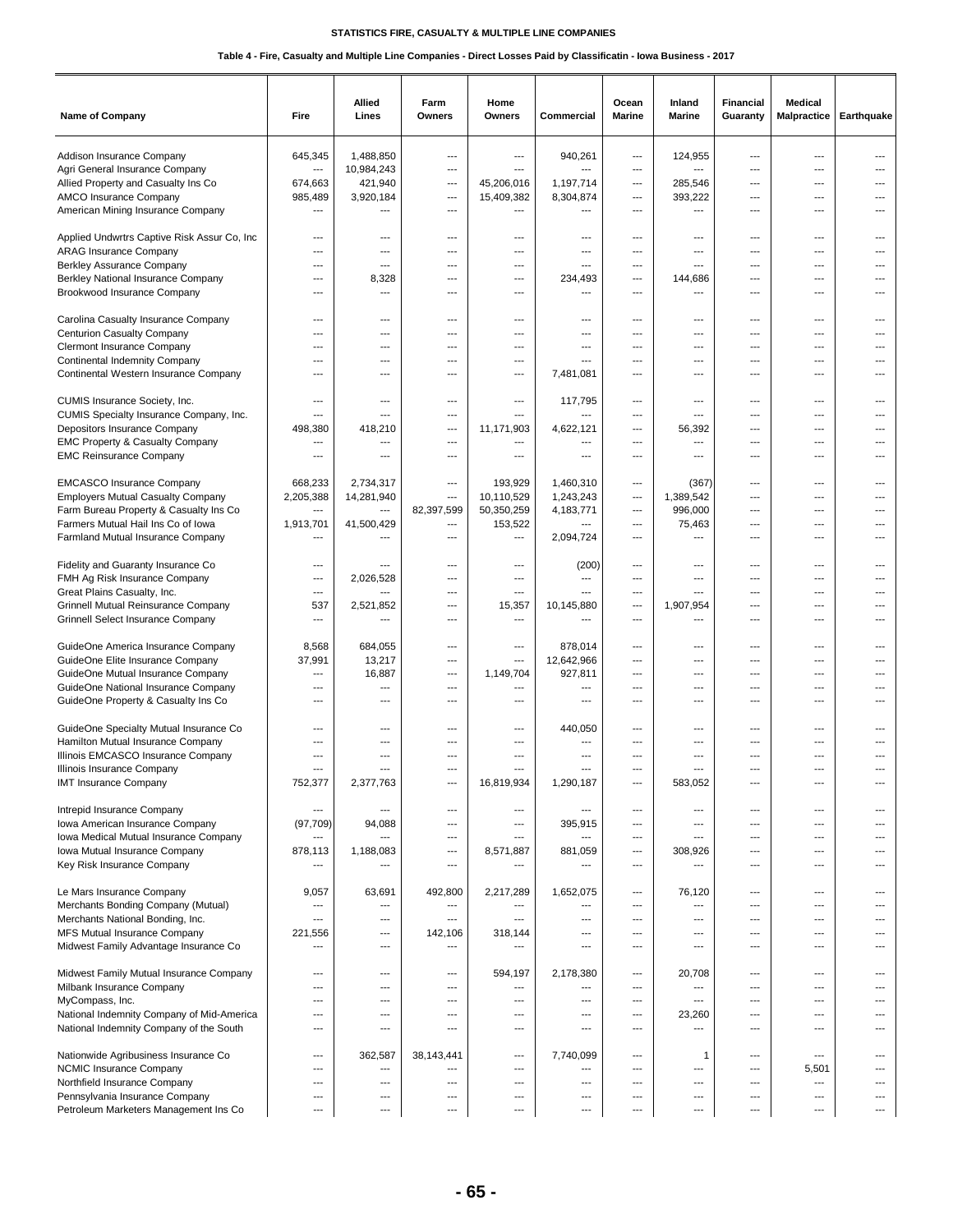| Group<br>A & H           | Other<br>A & H                    | Workers<br>Compen-<br>sation              | Other<br>Liability                  | Auto<br>Liability                  | Auto<br>Physical<br>Damage          | Aircraft                                           | <b>Fidelity</b><br>and<br><b>Surety</b> | <b>Burglary</b><br>and<br><b>Theft</b> | <b>Boiler</b><br>and<br><b>Machinery</b>           | Credit                   | Misc.                                                | <b>Totals</b>                       |
|--------------------------|-----------------------------------|-------------------------------------------|-------------------------------------|------------------------------------|-------------------------------------|----------------------------------------------------|-----------------------------------------|----------------------------------------|----------------------------------------------------|--------------------------|------------------------------------------------------|-------------------------------------|
| ---                      | $---$                             | 9,698,888                                 | 488,496                             | 485,172                            | 545,420                             | $\overline{\phantom{a}}$                           | ---                                     | $\overline{\phantom{a}}$               | 30,932                                             | ---                      | ---                                                  | 14,448,319                          |
| ---                      | ---                               | $\scriptstyle\cdots$                      | ---                                 | $\overline{\phantom{a}}$           | $\overline{\phantom{a}}$            | $\overline{\phantom{a}}$                           | ---                                     | $\overline{\phantom{a}}$               | ---                                                | ---                      | ---                                                  | 10,984,243                          |
| ---                      | ---                               | $\hspace{0.05cm} \ldots$                  | 10,635                              | 1,192,583                          | 409,199                             | $\overline{\phantom{a}}$                           | ---                                     | ---                                    | 3,234                                              | ---                      | ---                                                  | 49,401,530                          |
| ---                      | ---                               | 1,840,007                                 | 7,179,057                           | 19,356,759                         | 21,501,296                          | $\qquad \qquad \cdots$                             | ---                                     | ---                                    | 53,216                                             | ---                      | ---                                                  | 78,943,486                          |
| ---                      | ---                               | 74,293                                    | ---                                 | ---                                | ---                                 | $\overline{\phantom{a}}$                           | $---$                                   | ---                                    | $\qquad \qquad \cdots$                             | ---                      | ---                                                  | 74,293                              |
|                          |                                   |                                           |                                     |                                    |                                     |                                                    |                                         |                                        |                                                    |                          |                                                      |                                     |
| ---                      | ---                               | $\overline{\phantom{a}}$                  | $\overline{\phantom{a}}$            | ---                                | ---                                 | $---$                                              | ---                                     | ---                                    | ---                                                | ---                      | ---                                                  | ---                                 |
| ---                      | ---                               | $\scriptstyle\cdots$                      | ---                                 | ---                                | ---                                 | $\cdots$                                           | ---                                     | ---                                    | $\qquad \qquad \cdots$                             | $\overline{\phantom{a}}$ | 258,847                                              | 258,847                             |
| ---                      | ---                               | ---                                       | ---                                 | $\overline{\phantom{a}}$           | ---                                 | $\qquad \qquad \cdots$                             | ---                                     | ---                                    | ---                                                | ---                      | $\overline{\phantom{a}}$                             | $\overline{\phantom{a}}$            |
| ---<br>---               | ---<br>---                        | 104,899<br>$\scriptstyle\cdots$           | ---<br>---                          | 66,268<br>$\hspace{0.05cm} \ldots$ | 67,540<br>---                       | $\qquad \qquad \cdots$<br>$\overline{\phantom{a}}$ | ---<br>---                              | ---<br>---                             | $\overline{\phantom{a}}$<br>---                    | ---<br>---               | ---<br>---                                           | 626,213<br>$\overline{\phantom{a}}$ |
|                          |                                   |                                           |                                     |                                    |                                     |                                                    |                                         |                                        |                                                    |                          |                                                      |                                     |
| ---                      | ---                               | 4,240                                     | 148,243                             | ---                                | ---                                 | $\overline{\phantom{a}}$                           | ---                                     | ---                                    | ---                                                | ---                      | ---                                                  | 152,484                             |
| ---                      | ---                               | $\overline{\phantom{a}}$                  | ---                                 | $\overline{\phantom{a}}$           | ---                                 | $\overline{\phantom{a}}$                           | ---                                     | ---                                    | ---                                                | ---                      | ---                                                  | $\overline{\phantom{a}}$            |
| ---                      | ---                               | $\overline{\phantom{a}}$                  | ---                                 | $\overline{\phantom{a}}$           | ---                                 | $\overline{\phantom{a}}$                           | ---                                     | ---                                    | ---                                                | ---                      | ---                                                  | ---                                 |
| ---                      | ---                               | 1,549,278                                 | ---                                 | $\ldots$                           | ---                                 | $\overline{\phantom{a}}$                           | ---                                     | ---                                    | ---                                                | ---                      | ---                                                  | 1,549,278                           |
| $\overline{\phantom{a}}$ | ---                               | 934,321                                   | ---                                 | 786,469                            | 782,533                             | $\cdots$                                           | ---                                     | ---                                    | 66,345                                             | ---                      | ---                                                  | 10,050,748                          |
|                          |                                   |                                           |                                     |                                    |                                     |                                                    |                                         |                                        |                                                    |                          |                                                      |                                     |
| $\overline{\phantom{a}}$ | $---$                             | $\hspace{0.05cm} \ldots$                  | 5,563,424                           | $\ldots$                           | 47,444                              | $\qquad \qquad \cdots$                             | 57,568                                  | $\overline{\phantom{a}}$               | $\overline{\phantom{a}}$                           | ---                      | ---                                                  | 5,786,232                           |
| ---                      | ---                               | $\overline{\phantom{a}}$                  | ---                                 | $\ldots$                           | ---                                 | $\qquad \qquad \cdots$                             | ---                                     | ---                                    | ---                                                | ---                      | ---                                                  |                                     |
| ---                      | ---                               | 2,411,362                                 | 23,745                              | 8,920,125                          | 13,791,276                          | $\cdots$                                           | ---                                     | ---                                    | 11,240                                             | ---                      | ---                                                  | 41,924,754                          |
| ---                      | ---                               | 1,399,461                                 | ---                                 | $\hspace{0.05cm} \cdots$           | ---                                 | $\qquad \qquad \cdots$                             | ---                                     | ---                                    | ---                                                | ---                      | ---                                                  | 1,399,461                           |
| $\overline{\phantom{a}}$ | ---                               | $\scriptstyle\cdots$                      | ---                                 | $\hspace{0.05cm} \cdots$           | ---                                 | $\hspace{0.05cm} \cdots$                           | ---                                     | ---                                    | $\hspace{0.05cm} \ldots$                           | ---                      | ---                                                  | $\hspace{0.05cm} \ldots$            |
| ---                      | ---                               | 6,149,406                                 |                                     |                                    | 2,062,302                           | $\overline{\phantom{a}}$                           | ---                                     | ---                                    | 245,783                                            | ---                      | ---                                                  | 19,348,840                          |
| ---                      | ---                               | 26,965,302                                | 3,673,167<br>17,921,718             | 2,161,760<br>10,174,561            | 9,390,721                           | $\overline{\phantom{a}}$                           | 234,652                                 | 57,093                                 | 950,021                                            | ---                      | ---                                                  | 94,924,710                          |
| ---                      | ---                               | 5,587,346                                 | 2,710,198                           | 30,321,401                         | 45,435,878                          | $\overline{\phantom{a}}$                           | ---                                     | ---                                    | ---                                                | ---                      | ---                                                  | 221,982,452                         |
| ---                      | ---                               | $\hspace{0.05cm} \ldots$                  | 197,069                             | 648,239                            | 2,033,124                           | $\scriptstyle\cdots$                               | ---                                     | ---                                    | ---                                                | ---                      | ---                                                  | 46,521,549                          |
| ---                      | ---                               | 1,780,663                                 | 742,130                             | 810,551                            | 457,463                             | $\overline{\phantom{a}}$                           | ---                                     | ---                                    | ---                                                | ---                      | ---                                                  | 5,885,531                           |
|                          |                                   |                                           |                                     |                                    |                                     |                                                    |                                         |                                        |                                                    |                          |                                                      |                                     |
| $\overline{\phantom{a}}$ | ---                               | 81,593                                    | (82, 277)                           | (43, 891)                          | (1, 855)                            | $\qquad \qquad \cdots$                             | ---                                     | ---                                    | ---                                                | ---                      | ---                                                  | (46, 631)                           |
| $\overline{\phantom{a}}$ | ---                               | $\sim$                                    | ---                                 | $\overline{\phantom{a}}$           | ---                                 | $---$                                              | ---                                     | ---                                    | $\cdots$                                           | ---                      | $---$                                                | 2,026,528                           |
| ---                      | ---                               |                                           | ---                                 |                                    | 769,134                             | $\overline{\phantom{a}}$                           | ---                                     | ---                                    | ---                                                | ---                      | ---                                                  | 769,134                             |
| ---                      | ---                               | 7,435,741                                 | 10,263,360                          | 8,528,073                          | 11,564,706                          | ---                                                | $\overline{\phantom{a}}$                | ---                                    | ---                                                | ---                      | ---                                                  | 52,383,459                          |
| ---                      | ---                               | 410,954                                   | ---                                 | 13,367,734                         | 23,895,948                          | $\qquad \qquad \cdots$                             | ---                                     | ---                                    | ---                                                | ---                      | ---                                                  | 37,674,636                          |
|                          |                                   |                                           |                                     |                                    |                                     |                                                    |                                         |                                        |                                                    |                          |                                                      |                                     |
| ---                      | ---                               | $\overline{\phantom{a}}$                  | ---                                 | ---                                | (136)                               | $\qquad \qquad \cdots$                             | $---$                                   | ---                                    | ---                                                | ---                      | ---                                                  | 1,570,501                           |
| ---                      | ---                               | 246,774                                   | ---                                 | $\overline{\phantom{a}}$           | (1,073)                             | ---                                                | ---<br>---                              | ---<br>---                             | ---<br>---                                         | ---<br>---               | ---                                                  | 12,939,875                          |
| ---<br>---               | ---<br>---                        | 710,802<br>$---$                          | ---<br>---                          | 436,179<br>---                     | 89,049<br>---                       | $---$<br>$\overline{\phantom{a}}$                  | ---                                     | ---                                    | ---                                                | ---                      | ---<br>---                                           | 3,330,432<br>---                    |
| $\overline{\phantom{a}}$ | ---                               | $\hspace{0.05cm} \ldots$                  | $\qquad \qquad -\qquad$             | $\hspace{0.05cm} \ldots$           | ---                                 | $\qquad \qquad \cdots$                             | ---                                     | ---                                    | $\overline{\phantom{a}}$                           | ---                      | ---                                                  | $\sim$ $\sim$                       |
|                          |                                   |                                           |                                     |                                    |                                     |                                                    |                                         |                                        |                                                    |                          |                                                      |                                     |
| $\overline{\phantom{a}}$ | $\overline{\phantom{a}}$          | $\cdots$                                  | $\overline{\phantom{a}}$            | (300)                              | (60)                                | $\hspace{0.05cm} \cdots$                           | ---                                     | ---                                    | $\overline{\phantom{a}}$                           | ---                      | ---                                                  | 439,690                             |
| ---                      | ---                               | 1,532,399                                 | ---                                 | ---                                | ---                                 | $\overline{\phantom{a}}$                           | ---                                     | ---                                    | ---                                                | ---                      | ---                                                  | 1,532,399                           |
| $\overline{\phantom{a}}$ | ---                               | 56,661                                    | ---                                 | $\ldots$                           | ---                                 | $\cdots$                                           | ---                                     | $\qquad \qquad \cdots$                 | $\qquad \qquad \cdots$                             | $\overline{\phantom{a}}$ | $\cdots$                                             | 56,661                              |
|                          |                                   | $--$                                      | $--$                                |                                    |                                     |                                                    |                                         |                                        |                                                    |                          |                                                      |                                     |
| ---                      | ---                               | 2,575,239                                 | 1,995,166                           | 2,865,846                          | 3,107,289                           | $\cdots$                                           | (24, 686)                               | ---                                    | $\overline{\phantom{a}}$                           | ---                      | $\qquad \qquad \cdots$                               | 32,342,167                          |
|                          |                                   |                                           |                                     |                                    |                                     |                                                    |                                         |                                        |                                                    |                          |                                                      |                                     |
| ---                      | $\hspace{0.05cm} \ldots$          | $\sim$                                    | $\hspace{0.1em} \cdots$             | $\sim$ $\sim$                      | $\overline{\phantom{a}}$            | $\overline{\phantom{a}}$                           | $\overline{\phantom{a}}$                | ---                                    | $\hspace{0.05cm} \cdots$                           | ---                      | ---                                                  | $\overline{\phantom{a}}$            |
| ---                      | ---                               | 389,371                                   | 109,706                             | 126,185<br>$---$                   | 250,173<br>$\hspace{0.05cm} \cdots$ | $\overline{\phantom{a}}$                           | $---$                                   | $---$                                  | 4,265                                              | ---                      | ---                                                  | 1,271,995<br>$---$                  |
| ---                      | $---$<br>$\hspace{0.05cm} \ldots$ | $\hspace{0.05cm} \ldots$<br>1,817,086     | $\hspace{0.05cm} \ldots$<br>520,401 | 3,017,167                          | 4,990,699                           | $\overline{\phantom{a}}$<br>$\qquad \qquad \cdots$ | ---<br>---                              | ---<br>---                             | $\cdots$<br>2,123                                  | $---$<br>---             | $\overline{\phantom{a}}$<br>$\hspace{0.05cm} \ldots$ | 22,175,545                          |
|                          | $\overline{\phantom{a}}$          | $\sim$ $\sim$                             | $\sim$                              | $\hspace{0.05cm} \ldots$           |                                     | $\overline{\phantom{a}}$                           | $---$                                   | ---                                    | $\cdots$                                           | ---                      | ---                                                  | $\hspace{0.05cm} \cdots$            |
|                          |                                   |                                           |                                     |                                    |                                     |                                                    |                                         |                                        |                                                    |                          |                                                      |                                     |
| $\overline{\phantom{a}}$ | $\hspace{0.05cm} \ldots$          | 550,148                                   | 4,133                               | 2,298,141                          | 2,619,884                           | $\hspace{0.05cm} \cdots$                           | $\qquad \qquad \cdots$                  | $\qquad \qquad \cdots$                 | 44,060                                             | $---$                    | $\qquad \qquad \cdots$                               | 10,027,398                          |
| ---                      | $\cdots$                          | $\sim$ $\sim$                             | $\sim$ $\sim$                       | $\cdots$                           | $\hspace{0.05cm} \ldots$            | $\cdots$                                           | 440,771                                 | $---$                                  | $\cdots$                                           | $---$                    | $\overline{\phantom{a}}$                             | 440,771                             |
| ---                      | $---$                             | $\sim$ $\sim$                             | $---$                               | $---$                              | $\sim$                              | $\sim$ $\sim$                                      | $\hspace{0.05cm} \ldots$                | ---                                    | $\overline{\phantom{a}}$                           | $---$                    | $\overline{\phantom{a}}$                             | $\sim$                              |
| ---                      | $\cdots$                          | $\sim$ $\sim$                             | $\scriptstyle\cdots$                | $\cdots$                           | $\sim$                              | $\hspace{0.05cm} \ldots$                           | $\hspace{0.05cm} \ldots$                | $\qquad \qquad \cdots$                 | $\qquad \qquad \cdots$                             | $\qquad \qquad \cdots$   | $\hspace{0.05cm} \ldots$                             | 681,806                             |
|                          | ---                               | $\qquad \qquad -\qquad$                   | $\qquad \qquad \cdots$              | $\cdots$                           | $\hspace{0.05cm} \ldots$            | ---                                                | ---                                     | ---                                    | $\cdots$                                           |                          |                                                      | $\cdots$                            |
|                          |                                   |                                           |                                     |                                    |                                     |                                                    |                                         |                                        |                                                    |                          |                                                      |                                     |
| $\overline{\phantom{a}}$ | $---$                             | 1,932,327                                 | $---$                               | 1,158,695                          | 2,737,629                           | $\cdots$                                           | $---$                                   | $\overline{\phantom{a}}$               | 50,531                                             | $---$                    | $\hspace{0.05cm} \ldots$                             | 8,672,467                           |
|                          | $---$                             | $\overline{\phantom{a}}$                  | $---$                               | $\scriptstyle\cdots$               | 475                                 | $---$                                              | $---$                                   | $---$                                  | $\overline{\phantom{a}}$                           | $---$                    | $\cdots$                                             | 475                                 |
| ---<br>---               | $---$<br>---                      | $\sim$ $\sim$<br>$\hspace{0.05cm} \ldots$ | $\cdots$<br>$\scriptstyle\cdots$    | $\sim$ $\sim$<br>2,030,674         | $\sim$<br>331,012                   | $---$<br>$\qquad \qquad \cdots$                    | ---<br>---                              | ---<br>---                             | $\overline{\phantom{a}}$<br>$\qquad \qquad \cdots$ | $---$<br>---             | $\overline{\phantom{a}}$<br>$\hspace{0.05cm} \ldots$ | $\sim$ $-$<br>2,384,946             |
| ---                      | ---                               | $\hspace{0.05cm} \ldots$                  | $\hspace{0.05cm} \ldots$            | $\hspace{0.05cm} \ldots$           | $\hspace{0.05cm} \ldots$            | $\qquad \qquad \cdots$                             | $---$                                   | ---                                    | $\hspace{0.05cm} \ldots$                           | ---                      | $\cdots$                                             | $\sim$                              |
|                          |                                   |                                           |                                     |                                    |                                     |                                                    |                                         |                                        |                                                    |                          |                                                      |                                     |
| $\overline{\phantom{a}}$ | $---$                             | 9,377,400                                 | 4,207,408                           | 22,343,717                         | 26,974,454                          | $\cdots$                                           | 250,000                                 | $---$                                  | 54,994                                             | $---$                    | $\hspace{0.05cm} \ldots$                             | 109,454,101                         |
| ---                      | $\cdots$                          | $\sim$ $\sim$                             | $---$                               | $\cdots$                           | $\sim$                              | $\cdots$                                           | $---$                                   | $---$                                  | $\cdots$                                           | $---$                    | $\cdots$                                             | 5,501                               |
| ---                      | $\cdots$                          | $---$                                     | $---$                               | $\sim$ $\sim$                      | $\overline{\phantom{a}}$            | $\cdots$                                           | $\overline{\phantom{a}}$                | $---$                                  | $\cdots$                                           | $---$                    | $\overline{\phantom{a}}$                             | $\sim$ 1000 $\pm$                   |
| ---                      | ---                               | $\cdots$                                  | $\cdots$                            | $\cdots$                           | $\qquad \qquad \cdots$              | $\cdots$                                           | $---$                                   | ---                                    | $\qquad \qquad \cdots$                             | ---                      | ---                                                  | $\sim$                              |
| ---                      | $\qquad \qquad \cdots$            | $\cdots$                                  | 713,244                             | $\hspace{0.05cm} \ldots$           | $\cdots$                            | $\cdots$                                           | $\cdots$                                | $\qquad \qquad \cdots$                 | $\cdots$                                           | $\qquad \qquad \cdots$   | $\cdots$                                             | 713,244                             |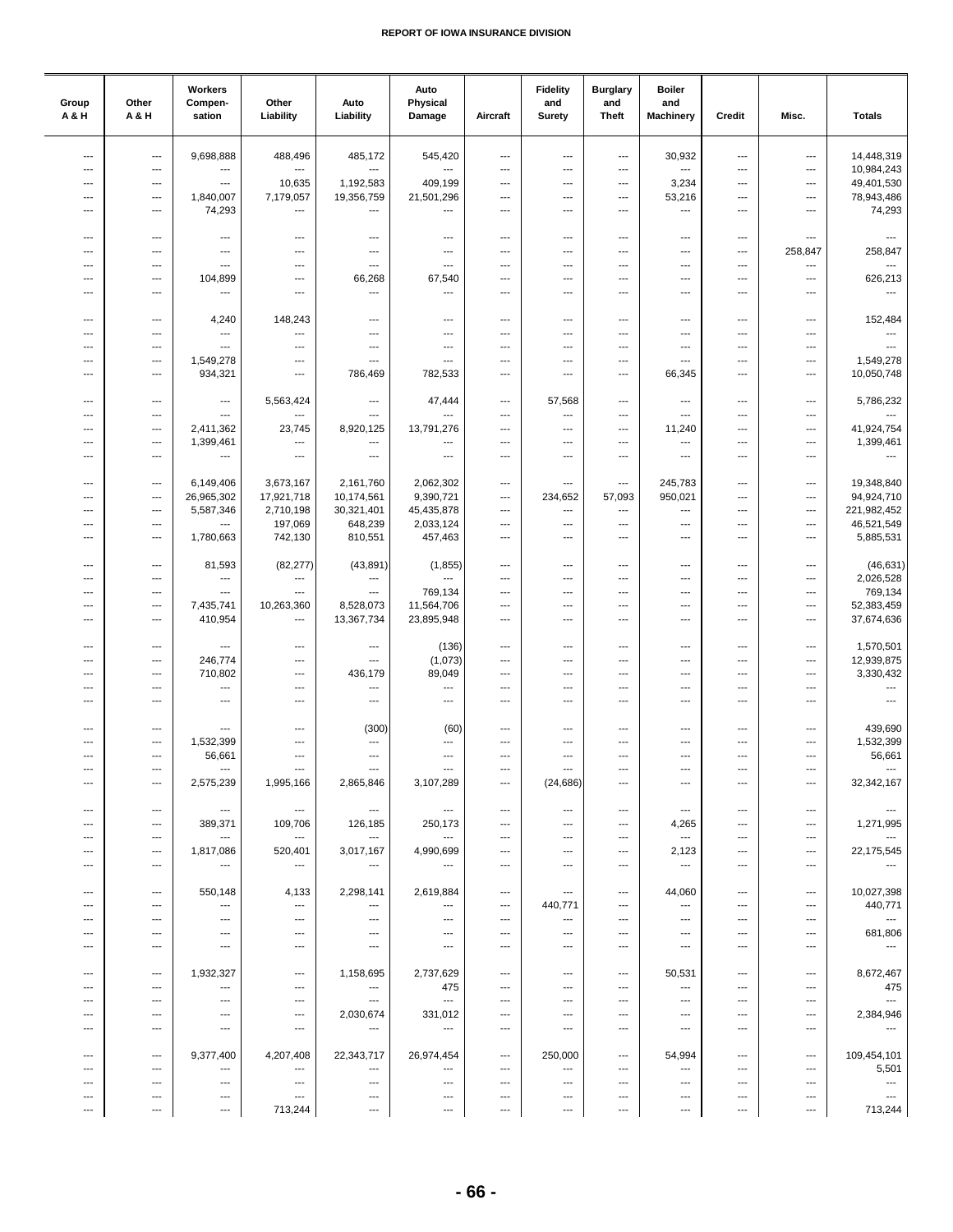| <b>Name of Company</b>                   | Fire       | Allied<br>Lines | Farm<br>Owners | Home<br>Owners | Commercial     | Ocean<br><b>Marine</b> | Inland<br><b>Marine</b> | Financial<br>Guaranty | <b>Medical</b><br><b>Malpractice</b> | Earthquake |
|------------------------------------------|------------|-----------------|----------------|----------------|----------------|------------------------|-------------------------|-----------------------|--------------------------------------|------------|
| Pharmacists Mutual Insurance Company     | ---        |                 | $\overline{a}$ | 316,965        | 442,933        | $- - -$                | 4,489                   | $- - -$               | 39,091                               | $- - -$    |
| Plaza Insurance Company                  | $---$      | 174,563         | $---$          | $---$          | 23,740         | $---$                  | 4,178                   | $---$                 | ---                                  | ---        |
| Professional Solutions Insurance Company | ---        | ---             | $---$          | $---$          |                | $- - -$                | $- - -$                 | $---$                 | 95,000                               | $- - -$    |
| Riverport Insurance Company              | ---        | ---             | $---$          | $- - -$        | $\overline{a}$ | $- - -$                | $---$                   | $---$                 | $- - -$                              | ---        |
| State Auto Property & Casualty Ins Co    | 20,621     | 179,534         | $---$          | 820,298        | 409,249        | $- - -$                | 12,998                  | $- - -$               | ---                                  |            |
|                                          |            |                 |                |                |                |                        |                         |                       |                                      |            |
| Toyota Motor Insurance Company           | ---        | ---             | $---$          | $---$          |                | $- - -$                | $- - -$                 | $---$                 | ---                                  |            |
| Tri-State Insurance Company of Minnesota | ---        | ---             | ---            | $---$          | 248,382        | $- - -$                | ---                     | $- - -$               | ---                                  |            |
| <b>UFG Specialty Insurance Company</b>   | ---        | ---             | $- - -$        | ---            | $- - -$        | $- - -$                | $- - -$                 | $- - -$               | ---                                  |            |
| Union Insurance Company                  | ---        |                 | $---$          | $---$          | 765,522        | $---$                  | ---                     | $\overline{a}$        | $\overline{a}$                       |            |
| Union Insurance Company of Providence    | 860,931    | 1,865,999       | $---$          | 229,133        | 12,076         | $---$                  | (1,625)                 | $- - -$               |                                      |            |
|                                          |            |                 |                |                |                |                        |                         |                       |                                      |            |
| United Fire & Casualty Company           | 2,148,662  | 2,381,116       | $---$          | 6,482,718      | 2,196,082      | $---$                  | 1,330,078               | $\overline{a}$        | ---                                  |            |
| Wadena Insurance Company                 | ---        |                 | $\overline{a}$ | 19,044         | 2,811,562      | $- - -$                | 127,528                 | $- - -$               | $\overline{a}$                       |            |
| Western Agricultural Insurance Company   | $---$      | 18,551,773      | 2,767,656      | 4,078,468      | 5,814,837      | $- - -$                | 103,032                 | $---$                 | ---                                  |            |
|                                          |            |                 |                |                |                |                        |                         |                       |                                      |            |
| <b>Total lowa Casualty Companies</b>     | 12,431,903 | 108,260,177     | 123,943,602    | 174,228,678    | 83,777,006     | $---$                  | 7,966,138               | $---$                 | 139,592                              | $- - -$    |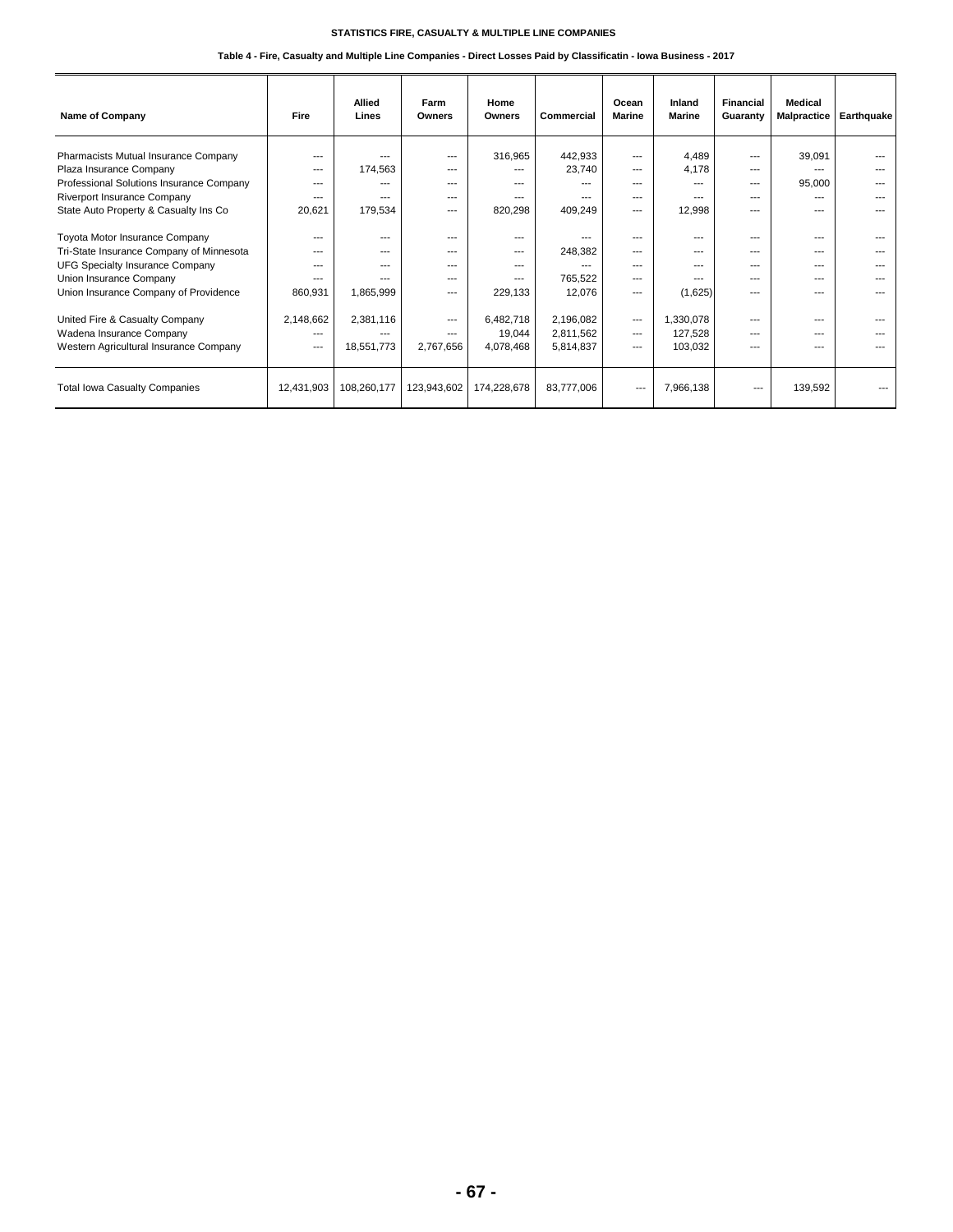| Group<br><b>A&amp;H</b>  | Other<br>A & H           | Workers<br>Compen-<br>sation | Other<br>Liability       | Auto<br>Liability | Auto<br>Physical<br>Damage | Aircraft | Fidelity<br>and<br>Surety | <b>Burglary</b><br>and<br>Theft | <b>Boiler</b><br>and<br><b>Machinery</b> | Credit                 | Misc.                    | <b>Totals</b> |
|--------------------------|--------------------------|------------------------------|--------------------------|-------------------|----------------------------|----------|---------------------------|---------------------------------|------------------------------------------|------------------------|--------------------------|---------------|
|                          |                          |                              |                          |                   |                            |          |                           |                                 |                                          |                        |                          |               |
| $---$                    | $\overline{\phantom{a}}$ | 387,857                      | $---$                    | 101,302           | 206,673                    | $---$    | $---$                     | ---                             | 7,777                                    | $---$                  | $\overline{\phantom{a}}$ | 1,507,087     |
| $---$                    | $---$                    | 209,154                      | $---$                    | 28,100            | 447,998                    | $---$    | $---$                     | $---$                           | $---$                                    | $---$                  | $---$                    | 887,732       |
| $--$                     | $\overline{\phantom{a}}$ | ---                          | 265,000                  | $---$             | $---$                      | $\cdots$ | $---$                     | ---                             | $---$                                    | $---$                  | ---                      | 360,000       |
| ---                      | $---$                    | 4,319,964                    | 201,093                  | (9, 341)          | 75,542                     | $---$    | $---$                     | $---$                           | $---$                                    | $---$                  | $---$                    | 4,587,258     |
| ---                      | $---$                    | 556,412                      | 185,744                  | 43,863            | 83,934                     | $---$    | $---$                     | ---                             | 10,689                                   | $---$                  | $---$                    | 2,323,344     |
|                          |                          |                              |                          |                   |                            |          |                           |                                 |                                          |                        |                          |               |
| $---$                    | $---$                    | $- - -$                      | 189,693                  | $---$             | $---$                      | $---$    | $---$                     | $---$                           | $---$                                    | $---$                  | $---$                    | 189,693       |
| $--$                     | $---$                    | 181,391                      | $---$                    | $---$             | $---$                      | $---$    | $---$                     | $---$                           | $---$                                    | $---$                  | $---$                    | 429,773       |
| $---$                    | $- - -$                  | $- - -$                      | $---$                    | $- - -$           | $- - -$                    | $- - -$  | $- - -$                   | $---$                           | $\overline{a}$                           | $---$                  | $---$                    |               |
| ---                      | $\overline{\phantom{a}}$ | 1,307,919                    | $---$                    | 96,002            | 255,726                    | $---$    | $---$                     | ---                             | 7,797                                    | $---$                  | ---                      | 2,432,966     |
| ---                      | $---$                    | 653,858                      | $\overline{\phantom{a}}$ | 221,831           | (16, 104)                  | $---$    | $---$                     | $---$                           | $---$                                    | $---$                  | $---$                    | 3,826,099     |
|                          |                          |                              |                          |                   |                            |          |                           |                                 |                                          |                        |                          |               |
| $---$                    | $\overline{\phantom{a}}$ | 10,628,495                   | 3,848,163                | 5,064,777         | 7,124,601                  | $\cdots$ | 216                       | 5,500                           | 218,422                                  | ---                    | ---                      | 41,428,830    |
| $---$                    | $---$                    | 362,983                      | 100,012                  | 11,887,013        | 19,365,705                 | $---$    | $---$                     | $---$                           | $---$                                    | $---$                  | $---$                    | 34,673,847    |
| ---                      | $\overline{\phantom{a}}$ | 1,263,644                    | $---$                    | 1,552,075         | 2,503,116                  | $\cdots$ | $---$                     | $---$                           | ---                                      | $\qquad \qquad \cdots$ | ---                      | 36,634,601    |
|                          |                          |                              |                          |                   |                            |          |                           |                                 |                                          |                        |                          |               |
|                          |                          |                              |                          |                   |                            |          |                           |                                 |                                          |                        |                          |               |
| $\overline{\phantom{a}}$ | $\hspace{0.05cm} \ldots$ | 105,487,638                  | 61,178,728               | 150,037,730       | 203,898,715                | $---$    | 958,521                   | 62,593                          | 1,761,429                                | $---$                  | 258,847                  | 1,034,391,300 |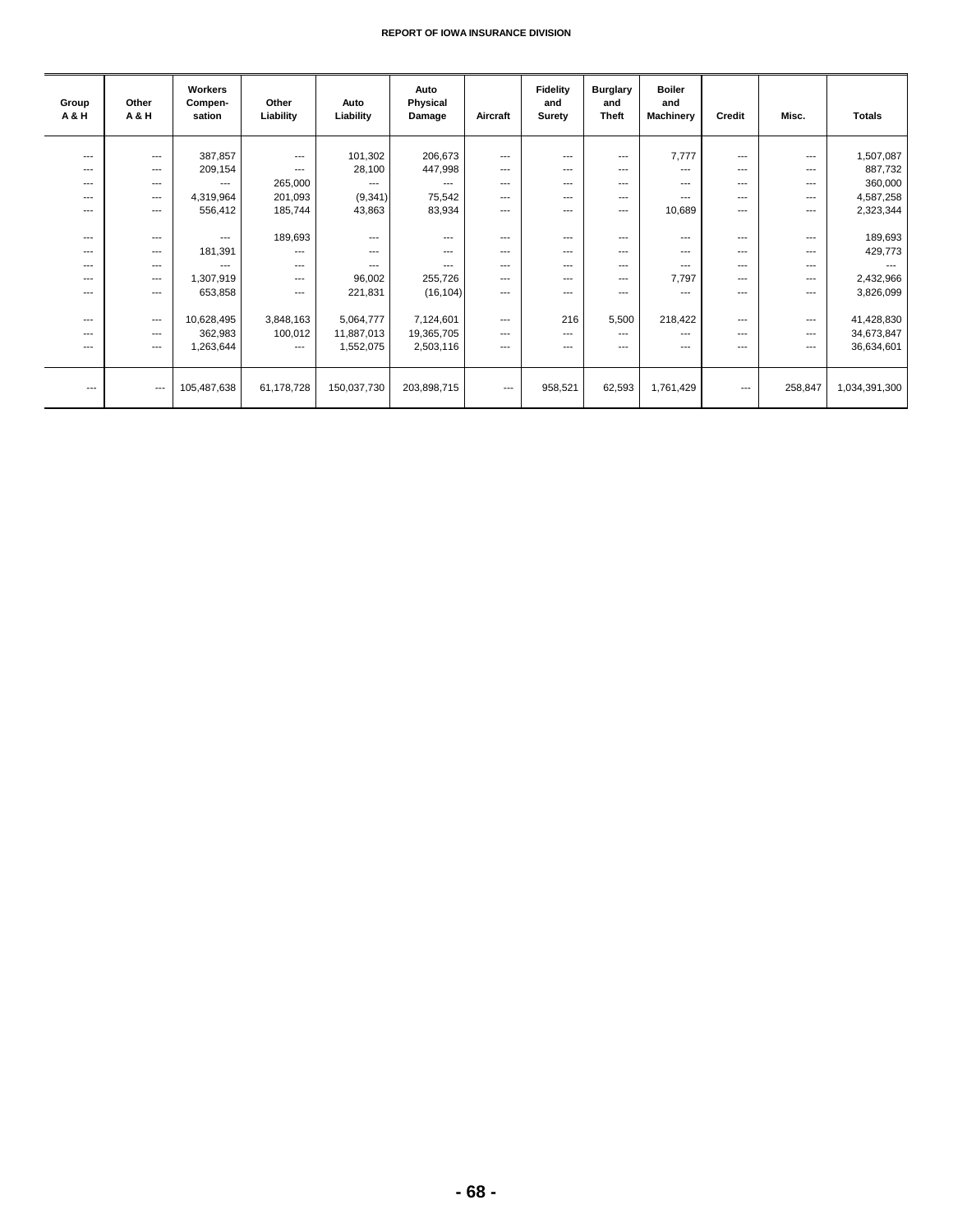| <b>Name of Company</b>                                                                                                                                      | Fire                                          | Allied<br>Lines                               | Farm<br><b>Owners</b>    | Home<br>Owners                                | Commercial                     | Ocean<br><b>Marine</b>   | Inland<br><b>Marine</b>                                            | <b>Financial</b><br>Guaranty | <b>Medical</b><br><b>Malpractice</b> | Earthquake               |
|-------------------------------------------------------------------------------------------------------------------------------------------------------------|-----------------------------------------------|-----------------------------------------------|--------------------------|-----------------------------------------------|--------------------------------|--------------------------|--------------------------------------------------------------------|------------------------------|--------------------------------------|--------------------------|
| Non-Iowa Casualty Companies                                                                                                                                 |                                               |                                               |                          |                                               |                                |                          |                                                                    |                              |                                      |                          |
| 1st Auto & Casualty Insurance Company                                                                                                                       | ---                                           | $---$                                         | 3,900                    | 7,500                                         | ---                            | ---                      | $---$                                                              | ---                          | ---                                  | $---$                    |
| 21st Century Assurance Company                                                                                                                              | ---                                           | ---                                           | ---                      | ---                                           | ---                            | ---                      | ---                                                                | ---                          | ---                                  | ---                      |
| 21st Century Casualty Company                                                                                                                               | ---                                           | ---                                           | ---                      | ---                                           | ---                            | ---                      | $\overline{\phantom{a}}$                                           | ---                          | ---                                  | $---$                    |
| 21st Century Centennial Insurance Company                                                                                                                   | ---                                           | ---                                           | ---                      | ---                                           | ---                            | ---                      | ---                                                                | ---                          | ---                                  | ---                      |
| 21st Century Indemnity Insurance Company                                                                                                                    | ---                                           | $---$                                         | ---                      | $-$                                           | ---                            | $\overline{a}$           | $\overline{\phantom{a}}$                                           | ---                          | $---$                                | $---$                    |
| 21st Century Insurance Company                                                                                                                              | $\overline{\phantom{a}}$                      | $\overline{\phantom{a}}$                      | $---$                    | ---                                           | ---                            | $---$                    | $\hspace{0.05cm} \ldots$                                           | ---                          | $\cdots$                             | ---                      |
| 21st Century National Insurance Company                                                                                                                     | ---                                           | ---                                           | ---                      | ---                                           | ---                            | ---                      | ---                                                                | ---                          | ---                                  | ---                      |
| 21st Century North America Insurance Co                                                                                                                     | ---                                           | ---                                           | ---                      | ---                                           | ---                            | ---                      | $\overline{\phantom{a}}$                                           | ---                          | ---                                  | ---                      |
| 21st Century Pacific Insurance Company                                                                                                                      | $\overline{\phantom{a}}$                      | ---                                           | ---                      | ---                                           | ---                            | ---                      | ---                                                                | ---                          | ---                                  | $---$                    |
| 21st Century Premier Insurance Company                                                                                                                      | ---                                           | $---$                                         | ---                      | ---                                           | ---                            | ---                      | $---$                                                              | ---                          | ---                                  |                          |
| 21st Century Security Insurance Company<br><b>ACA Financial Guaranty Corporation</b><br>Acadia Insurance Company<br>Accident Fund General Insurance Company | $\overline{\phantom{a}}$<br>---<br>---<br>--- | $\overline{\phantom{a}}$<br>---<br>---<br>--- | ---<br>---<br>---<br>--- | $\overline{\phantom{a}}$<br>---<br>---<br>--- | ---<br>---<br>1,037,740<br>--- | ---<br>---<br>---<br>--- | $\overline{\phantom{a}}$<br>---<br>---<br>$\overline{\phantom{a}}$ | ---<br>---<br>---<br>---     | $---$<br>---<br>---<br>---           | $---$<br>---             |
| Accident Fund Insurance Company of America                                                                                                                  | $\overline{a}$                                | $---$                                         | ---                      | $-$                                           | ---                            | $---$                    | $---$                                                              | ---                          | $---$                                | $---$                    |
| Accident Fund National Insurance Company                                                                                                                    | ---                                           | $---$                                         | ---                      | ---                                           | ---                            | ---                      | ---                                                                | ---                          | ---                                  | ---                      |
| Accredited Surety and Casualty Company, Inc.                                                                                                                | ---                                           | ---                                           | ---                      | ---                                           | ---                            | ---                      | $\overline{\phantom{a}}$                                           | ---                          | ---                                  | ---                      |
| ACE American Insurance Company                                                                                                                              | ---                                           | (400)                                         | ---                      | ---                                           | 3,423,988                      | 339,242                  | 54,422                                                             | ---                          | ---                                  | ---                      |
| ACE Fire Underwriters Insurance Company                                                                                                                     | ---                                           | ---                                           | ---                      | ---                                           | ---                            | ---                      | $\overline{\phantom{a}}$                                           | ---                          | ---                                  | ---                      |
| ACE Property and Casualty Insurance Company                                                                                                                 | $\qquad \qquad \cdots$                        | 27,414,237                                    | ---                      | ---                                           | ---                            | ---                      | $\overline{a}$                                                     | ---                          | ---                                  | $---$                    |
| <b>ACIG Insurance Company</b><br><b>ACSTAR Insurance Company</b><br>ACUITY, A Mutual Insurance Company                                                      | ---<br>---<br>1,349,837                       | ---<br>---<br>728,399                         | ---<br>---<br>---        | ---<br>---<br>909,655                         | ---<br>---<br>1,133,271        | ---<br>---<br>---        | $\overline{\phantom{a}}$<br>---<br>323,915                         | ---<br>---<br>---            | ---<br>$---$<br>---                  | ---<br>$---$             |
| ADM Insurance Company                                                                                                                                       | $\qquad \qquad \cdots$                        | 2,377,186                                     | ---                      | ---                                           | ---                            | ---                      | ---                                                                | ---                          | ---                                  | ---                      |
| <b>Admiral Indemnity Company</b>                                                                                                                            | ---                                           | ---                                           | ---                      | ---                                           | ---                            | ---                      | ---                                                                | ---                          | ---                                  | ---                      |
| Advantage Workers Compensation Insurance Co                                                                                                                 | ---                                           | $\overline{\phantom{a}}$                      | ---                      | ---                                           | ---                            | ---                      | $\overline{\phantom{a}}$                                           | ---                          | $\cdots$                             | $---$                    |
| Aegis Security Insurance Company                                                                                                                            | $\overline{\phantom{a}}$                      | ---                                           | ---                      | 75,848                                        | ---                            | ---                      | 136,192                                                            | ---                          | $---$                                | ---                      |
| Aetna Insurance Company of Connecticut                                                                                                                      | $\qquad \qquad \cdots$                        | ---                                           | ---                      | ---                                           | ---                            | ---                      | ---                                                                | ---                          | ---                                  | ---                      |
| Affiliated FM Insurance Company                                                                                                                             | ---                                           | 592,984                                       | ---                      | ---                                           | ---                            | ---                      | 108,342                                                            | ---                          | ---                                  | ---                      |
| Affirmative Direct Insurance Company                                                                                                                        | ---                                           | ---                                           | ---                      | ---                                           | ---                            | ---                      | ---                                                                | ---                          | ---                                  | ---                      |
| <b>AGCS Marine Insurance Company</b>                                                                                                                        | ---                                           | $\overline{\phantom{a}}$                      | $---$                    | ---                                           | 29,732                         | 40,877                   | 1,510,841                                                          | ---                          | $---$                                | $---$                    |
| AIG Assurance Company                                                                                                                                       | ---                                           | $- - -$                                       | ---                      | ---                                           | ---                            | ---                      | ---                                                                | $---$                        | $---$                                | $---$                    |
| AIG Property Casualty Company                                                                                                                               | ---                                           | ---                                           | ---                      | 157,477                                       | ---                            | ---                      | 66,110                                                             | ---                          | ---                                  | ---                      |
| AIU Insurance Company                                                                                                                                       | 4,177                                         | ---                                           | ---                      | ---                                           | ---                            | ---                      | ---                                                                | ---                          | ---                                  |                          |
| Alamance Insurance Company                                                                                                                                  | ---                                           | ---                                           | ---                      | ---                                           | ---                            | ---                      | $---$                                                              | ---                          | ---                                  |                          |
| Alaska National Insurance Company                                                                                                                           | ---                                           | $---$                                         | $---$                    | $\sim$                                        | $---$                          | $---$                    | $\overline{\phantom{a}}$                                           | ---                          | $---$                                | $---$                    |
| Alea North America Insurance Company                                                                                                                        | ---                                           | $---$                                         | ---                      | ---                                           | ---                            | ---                      | $---$                                                              | ---                          | $---$                                |                          |
| All America Insurance Company                                                                                                                               | ---                                           | ---                                           | ---                      | ---                                           | ---                            | ---                      | ---                                                                | ---                          | ---                                  |                          |
| Allegheny Casualty Company                                                                                                                                  | $\qquad \qquad \cdots$                        | ---                                           | ---                      | ---                                           | ---                            | ---                      | $\overline{\phantom{a}}$                                           | ---                          | ---                                  | ---                      |
| Allianz Global Risks US Insurance Company                                                                                                                   | $\qquad \qquad \cdots$                        | (569, 630)                                    | ---                      | $\overline{\phantom{a}}$                      | ---                            | ---                      | $\overline{\phantom{a}}$                                           | ---                          | ---                                  | ---                      |
| Allied Eastern Indemnity Company                                                                                                                            | ---                                           | $---$                                         | $---$                    | $\overline{\phantom{a}}$                      | ---                            | $---$                    | $\overline{\phantom{a}}$                                           | ---                          | $---$                                | $---$                    |
| Allied Insurance Company of America                                                                                                                         | ---                                           | $---$                                         | ---                      | ---                                           | 183,786                        | ---                      | $\overline{\phantom{a}}$                                           | ---                          | ---                                  | ---                      |
| Allied World Insurance Company                                                                                                                              | ---                                           | $---$                                         | $---$                    | ---                                           | ---                            | $---$                    | $\overline{\phantom{a}}$                                           | ---                          | ---                                  | ---                      |
| Allied World National Assurance Company                                                                                                                     | ---                                           | ---                                           | ---                      | ---                                           | ---                            | ---                      | $\overline{\phantom{a}}$                                           | ---                          | ---                                  | ---                      |
| Allied World Specialty Insurance Company                                                                                                                    | ---                                           | ---                                           | ---                      | ---                                           | ---                            | ---                      | $\overline{\phantom{a}}$                                           | ---                          | ---                                  | ---                      |
| Allmerica Financial Alliance Insurance Co                                                                                                                   | $\overline{\phantom{a}}$                      | $---$                                         | ---                      | $\overline{\phantom{a}}$                      | $---$                          | ---                      | $\overline{\phantom{a}}$                                           | ---                          | $\cdots$                             | $---$                    |
| Allmerica Financial Benefit Ins Company                                                                                                                     | ---                                           | $\overline{\phantom{a}}$                      | $---$                    | ---                                           | $---$                          | $---$                    | ---                                                                | ---                          | $---$                                | $\overline{\phantom{a}}$ |
| Allstate Fire and Casualty Insurance Company                                                                                                                | ---                                           | $\overline{\phantom{a}}$                      | ---                      | ---                                           | ---                            | $---$                    | $\hspace{0.05cm} \ldots$                                           | ---                          | $\cdots$                             | $\cdots$                 |
| Allstate Indemnity Company                                                                                                                                  | ---                                           | ---                                           | ---                      | 2,465,392                                     | 511,779                        | ---                      | 29,600                                                             | ---                          | $\cdots$                             | $\hspace{0.05cm} \ldots$ |
| Allstate Insurance Company                                                                                                                                  | $\qquad \qquad \cdots$                        | $\overline{\phantom{a}}$                      | ---                      | 895,343                                       | 151,285                        | ---                      | 46,580                                                             | ---                          | $\cdots$                             | $\overline{\phantom{a}}$ |
| Allstate Northbrook Indemnity Company                                                                                                                       | $\overline{\phantom{a}}$                      | $---$                                         | ---                      | ---                                           | ---                            | ---                      | $\overline{\phantom{a}}$                                           | ---                          | $\cdots$                             | $---$                    |
| Allstate Property and Casualty Ins Company                                                                                                                  | $---$                                         | $\overline{\phantom{a}}$                      | $---$                    | 3,302,199                                     | ---                            | $---$                    | 152,555                                                            | $---$                        | $---$                                | $---$                    |
| Allstate Vehicle and Property Insurance Co                                                                                                                  | ---                                           | $\overline{\phantom{a}}$                      | ---                      | 4,694,193                                     | ---                            | ---                      | 36,687                                                             | ---                          | $---$                                | ---                      |
| Alpha Property & Casualty Insurance Company                                                                                                                 | ---                                           | ---                                           | ---                      | ---                                           | ---                            | ---                      | ---                                                                | ---                          | ---                                  | ---                      |
| Alterra America Insurance Company                                                                                                                           | ---                                           | ---                                           | ---                      | ---                                           | ---                            | ---                      | $\overline{\phantom{a}}$                                           | ---                          | ---                                  | ---                      |
| Amalgamated Casualty Insurance Company                                                                                                                      | ---                                           | $\overline{\phantom{a}}$                      | $---$                    | $\overline{\phantom{a}}$                      | $---$                          | $---$                    | $\overline{\phantom{a}}$                                           | ---                          | $---$                                | $\overline{\phantom{a}}$ |
| <b>AMBAC Assurance Corporation</b>                                                                                                                          | $\overline{a}$                                | $---$                                         | $---$                    | $---$                                         | $---$                          | $---$                    | $\overline{\phantom{a}}$                                           | $---$                        | $---$                                | $---$                    |
| American Access Casualty Company                                                                                                                            | ---                                           | ---                                           | ---                      | $\overline{\phantom{a}}$                      | ---                            | ---                      | $\overline{\phantom{a}}$                                           | ---                          | $\cdots$                             | $\cdots$                 |
| American Agri-Business Insurance Company                                                                                                                    | $\overline{a}$                                | 12,973,255                                    | ---                      | $\overline{\phantom{a}}$                      | ---                            | ---                      | $\overline{\phantom{a}}$                                           | ---                          | $\cdots$                             | $\overline{\phantom{a}}$ |
| American Agricultural Insurance Company                                                                                                                     | ---                                           | ---                                           | ---                      | ---                                           | ---                            | ---                      | ---                                                                | ---                          | $\qquad \qquad \cdots$               | ---                      |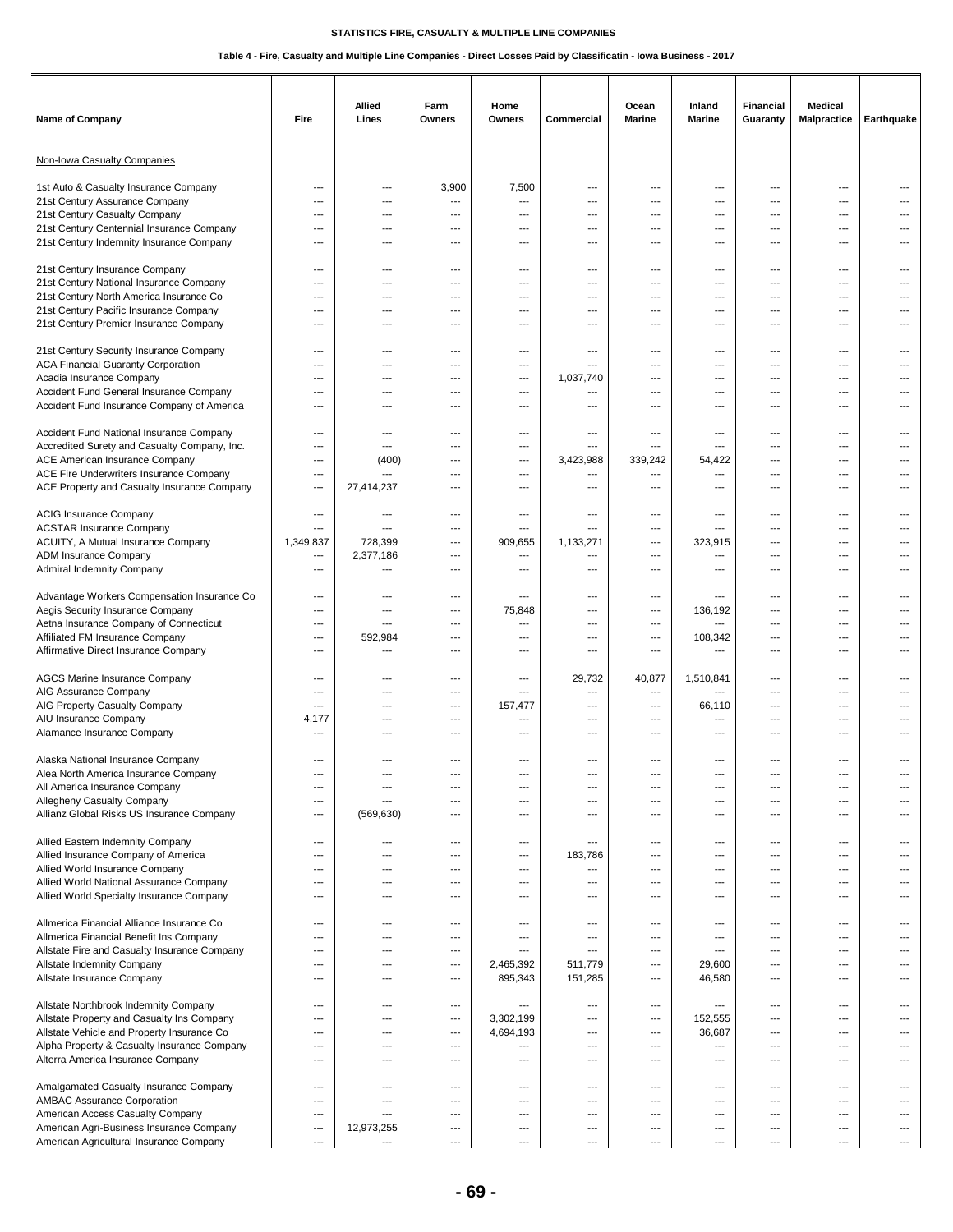| Group<br>A&H                                         | Other<br>A & H                                       | Workers<br>Compen-<br>sation                         | Other<br>Liability                             | Auto<br>Liability                                    | Auto<br>Physical<br>Damage                           | Aircraft                                             | <b>Fidelity</b><br>and<br><b>Surety</b>          | <b>Burglary</b><br>and<br><b>Theft</b> | <b>Boiler</b><br>and<br><b>Machinery</b>             | Credit                                               | Misc.                                            | <b>Totals</b>                       |
|------------------------------------------------------|------------------------------------------------------|------------------------------------------------------|------------------------------------------------|------------------------------------------------------|------------------------------------------------------|------------------------------------------------------|--------------------------------------------------|----------------------------------------|------------------------------------------------------|------------------------------------------------------|--------------------------------------------------|-------------------------------------|
|                                                      |                                                      |                                                      |                                                |                                                      |                                                      |                                                      |                                                  |                                        |                                                      |                                                      |                                                  |                                     |
| ---                                                  | $\qquad \qquad -\qquad$                              | $\overline{\phantom{a}}$                             | $\overline{\phantom{a}}$                       | 854,642                                              | 1,630,548                                            | $\overline{\phantom{a}}$                             | $\overline{\phantom{a}}$                         | ---                                    | ---                                                  | $\qquad \qquad \cdots$                               | $\qquad \qquad \cdots$                           | 2,496,590                           |
| ---                                                  | $\hspace{0.05cm} \ldots$                             | ---                                                  | ---                                            | $\cdots$                                             | ---                                                  | ---                                                  | $\overline{\phantom{a}}$                         | ---                                    | ---                                                  | $\overline{\phantom{a}}$                             | $\overline{\phantom{a}}$                         | ---                                 |
| $\overline{\phantom{a}}$<br>$\overline{\phantom{a}}$ | $\overline{\phantom{a}}$<br>$\overline{\phantom{a}}$ | ---<br>---                                           | ---<br>---                                     | ---<br>$\overline{\phantom{a}}$                      | $\overline{\phantom{a}}$<br>---                      | $\qquad \qquad \cdots$<br>$\qquad \qquad \cdots$     | ---<br>---                                       | ---<br>---                             | $\overline{\phantom{a}}$<br>---                      | $\overline{\phantom{a}}$<br>$\overline{\phantom{a}}$ | ---<br>---                                       | ---<br>---                          |
| $---$                                                | $---$                                                | $---$                                                | $---$                                          | $\overline{\phantom{a}}$                             | $---$                                                | $---$                                                | $---$                                            | $---$                                  | $\overline{\phantom{a}}$                             | $\overline{\phantom{a}}$                             | $---$                                            | $\overline{a}$                      |
|                                                      |                                                      |                                                      |                                                |                                                      |                                                      |                                                      |                                                  |                                        |                                                      |                                                      |                                                  |                                     |
| $\sim$<br>---                                        | $---$<br>$\overline{\phantom{a}}$                    | ---<br>$\overline{\phantom{a}}$                      | ---<br>---                                     | $\overline{\phantom{a}}$<br>$\cdots$                 | ---<br>---                                           | $---$<br>$\overline{\phantom{a}}$                    | ---<br>---                                       | ---<br>---                             | $---$<br>---                                         | $\overline{\phantom{a}}$<br>$\overline{\phantom{a}}$ | ---<br>$\overline{\phantom{a}}$                  | ---<br>---                          |
| ---                                                  | $\overline{\phantom{a}}$                             | $\overline{\phantom{a}}$                             | ---                                            | 205,931                                              | 129,395                                              | $\qquad \qquad \cdots$                               | ---                                              | ---                                    | ---                                                  | $\overline{\phantom{a}}$                             | ---                                              | 335,326                             |
| ---<br>$---$                                         | $\qquad \qquad -\qquad$<br>$---$                     | 88,224<br>$\overline{\phantom{a}}$                   | ---<br>---                                     | 946,385<br>$\cdots$                                  | 542,652<br>$\overline{\phantom{a}}$                  | $\qquad \qquad \cdots$<br>$---$                      | $\overline{\phantom{a}}$<br>$---$                | ---<br>$---$                           | ---<br>$---$                                         | $\overline{\phantom{a}}$<br>$---$                    | ---<br>---                                       | 1,577,261<br>$\qquad \qquad \cdots$ |
|                                                      |                                                      |                                                      |                                                |                                                      |                                                      |                                                      |                                                  |                                        |                                                      |                                                      |                                                  |                                     |
| ---<br>---                                           | $---$<br>---                                         | $\overline{\phantom{a}}$<br>---                      | ---<br>---                                     | $\overline{\phantom{a}}$<br>$\cdots$                 | $\overline{a}$<br>---                                | $\overline{\phantom{a}}$<br>---                      | ---<br>$\overline{\phantom{a}}$                  | ---<br>---                             | $\overline{\phantom{a}}$<br>---                      | $\overline{\phantom{a}}$<br>---                      | ---<br>---                                       | $\overline{\phantom{a}}$<br>---     |
| ---                                                  | $\qquad \qquad -\qquad$                              | 807,395                                              | $\qquad \qquad \cdots$                         | 123,840                                              | 192,131                                              | ---                                                  | ---                                              | ---                                    | 3,801                                                | $\ldots$                                             | $\qquad \qquad \cdots$                           | 2,164,908                           |
| ---<br>---                                           | $\qquad \qquad -\qquad$<br>$---$                     | 8,181,813<br>3,957,364                               | ---<br>---                                     | $\hspace{0.05cm} \ldots$<br>$\overline{\phantom{a}}$ | $\overline{\phantom{a}}$<br>$\qquad \qquad \cdots$   | $\qquad \qquad \cdots$<br>$\overline{\phantom{a}}$   | ---<br>---                                       | ---<br>---                             | ---<br>---                                           | $\qquad \qquad \cdots$<br>$\overline{\phantom{a}}$   | ---<br>---                                       | 8,181,813<br>3,957,364              |
|                                                      |                                                      |                                                      |                                                |                                                      |                                                      |                                                      |                                                  |                                        |                                                      |                                                      |                                                  |                                     |
| ---<br>---                                           | $\overline{\phantom{a}}$<br>$---$                    | 4,979,316<br>---                                     | $\overline{\phantom{a}}$<br>---                | $\overline{\phantom{a}}$<br>$\overline{\phantom{a}}$ | $\overline{a}$<br>---                                | $---$<br>$---$                                       | $\overline{\phantom{a}}$<br>---                  | ---<br>---                             | $---$<br>---                                         | $\overline{\phantom{a}}$<br>---                      | $---$<br>---                                     | 4,979,316<br>---                    |
| 582,433                                              | $\hspace{0.05cm} \ldots$                             | 2,515,687                                            | 1,390,817                                      | 359,916                                              | 395,487                                              | ---                                                  | ---                                              | ---                                    | ---                                                  | ---                                                  | ---                                              | 9,061,592                           |
| ---<br>---                                           | $\overline{\phantom{a}}$<br>$\overline{\phantom{a}}$ | 16,030<br>62,125                                     | ---<br>---                                     | $\hspace{0.05cm} \ldots$<br>6,706                    | $\overline{\phantom{a}}$<br>10,614                   | $\overline{\phantom{a}}$<br>$\overline{\phantom{a}}$ | ---<br>---                                       | ---<br>---                             | ---<br>---                                           | $\overline{\phantom{a}}$<br>$\overline{\phantom{a}}$ | ---<br>---                                       | 16,030<br>27,493,682                |
|                                                      |                                                      |                                                      |                                                |                                                      |                                                      |                                                      |                                                  |                                        |                                                      |                                                      |                                                  |                                     |
| $\overline{\phantom{a}}$<br>$\overline{\phantom{a}}$ | $\overline{\phantom{a}}$<br>$\overline{\phantom{a}}$ | $\overline{\phantom{a}}$<br>$\overline{\phantom{a}}$ | $\qquad \qquad \cdots$<br>---                  | $\hspace{0.05cm} \ldots$<br>$\overline{\phantom{a}}$ | $---$<br>---                                         | $\overline{\phantom{a}}$<br>$---$                    | $---$<br>---                                     | ---<br>$\overline{\phantom{a}}$        | $\overline{\phantom{a}}$<br>---                      | $\overline{\phantom{a}}$<br>$---$                    | $---$<br>---                                     | $\hspace{0.05cm} \ldots$<br>---     |
| ---                                                  | $\qquad \qquad -\qquad$                              | 8,371,734                                            | 1,129,789                                      | 3,868,759                                            | 4,129,056                                            | $\qquad \qquad \cdots$                               | (6,780)                                          | ---                                    | 14,185                                               | $\ldots$                                             | $\qquad \qquad \cdots$                           | 21,951,820                          |
| ---<br>---                                           | $\qquad \qquad -\qquad$<br>$\hspace{0.05cm} \ldots$  | $\qquad \qquad \cdots$<br>$\overline{\phantom{a}}$   | ---<br>$\qquad \qquad \cdots$                  | $\hspace{0.05cm} \ldots$<br>$\hspace{0.05cm} \ldots$ | ---<br>$\qquad \qquad \cdots$                        | $\qquad \qquad \cdots$<br>$\qquad \qquad \cdots$     | ---<br>---                                       | ---<br>---                             | $\hspace{0.05cm} \ldots$<br>$\overline{\phantom{a}}$ | $\overline{\phantom{a}}$<br>$\qquad \qquad \cdots$   | $\qquad \qquad \cdots$<br>$\qquad \qquad \cdots$ | 2,377,186<br>$\ldots$               |
|                                                      |                                                      |                                                      |                                                |                                                      |                                                      |                                                      |                                                  |                                        |                                                      |                                                      |                                                  |                                     |
| ---<br>534                                           | $---$<br>$\overline{\phantom{a}}$                    | 4,413<br>---                                         | ---<br>---                                     | $\overline{\phantom{a}}$<br>75,058                   | ---<br>100,272                                       | $---$<br>$\overline{\phantom{a}}$                    | ---<br>---                                       | ---<br>---                             | ---<br>---                                           | $\overline{a}$<br>$\overline{a}$                     | ---<br>---                                       | 4,413<br>387,903                    |
| ---                                                  | $\hspace{0.05cm} \ldots$                             | ---                                                  | ---                                            | $\hspace{0.05cm} \ldots$                             | ---                                                  | $\overline{\phantom{a}}$                             | ---                                              | ---                                    | ---                                                  | $\overline{\phantom{a}}$                             | ---                                              | ---                                 |
| ---<br>---                                           | $\qquad \qquad -\qquad$<br>$\hspace{0.05cm} \ldots$  | ---<br>---                                           | ---<br>$\overline{\phantom{a}}$                | $\cdots$<br>$\hspace{0.05cm} \ldots$                 | ---<br>---                                           | $\overline{\phantom{a}}$<br>---                      | ---<br>---                                       | ---<br>---                             | 150,000<br>---                                       | $\overline{\phantom{a}}$<br>$\overline{\phantom{a}}$ | ---<br>---                                       | 851,326<br>$\cdots$                 |
|                                                      |                                                      |                                                      |                                                |                                                      |                                                      |                                                      |                                                  |                                        |                                                      |                                                      |                                                  |                                     |
| ---<br>---                                           | $---$<br>$\overline{\phantom{a}}$                    | $\qquad \qquad \cdots$<br>---                        | ---<br>---                                     | $\qquad \qquad \cdots$<br>$\overline{\phantom{a}}$   | $\overline{\phantom{a}}$<br>$\overline{\phantom{a}}$ | $---$<br>$\overline{\phantom{a}}$                    | ---<br>---                                       | ---<br>---                             | $\overline{\phantom{a}}$<br>$\overline{\phantom{a}}$ | $---$<br>$---$                                       | ---<br>---                                       | 1,581,450<br>---                    |
| ---                                                  | $\qquad \qquad -\qquad$                              | 520,496                                              | ---                                            | 158,056                                              | 102,997                                              | ---                                                  | ---                                              | ---                                    | ---                                                  | $\ldots$                                             | $\qquad \qquad \cdots$                           | 1,005,136                           |
| ---<br>---                                           | $\qquad \qquad -\qquad$<br>$\overline{\phantom{a}}$  | ---<br>---                                           | ---<br>---                                     | $\cdots$<br>$\overline{\phantom{a}}$                 | $\overline{\phantom{a}}$<br>---                      | ---<br>$\qquad \qquad \cdots$                        | ---<br>---                                       | ---<br>---                             | ---<br>---                                           | $\ldots$<br>$\qquad \qquad \cdots$                   | $\qquad \qquad \cdots$<br>---                    | 4,177<br>---                        |
|                                                      |                                                      |                                                      |                                                |                                                      |                                                      |                                                      |                                                  |                                        |                                                      |                                                      |                                                  |                                     |
| $---$<br>$\overline{\phantom{a}}$                    | $---$<br>$---$                                       | $---$<br>$---$                                       | $---$<br>---                                   | $\hspace{0.05cm} \cdots$<br>$\overline{\phantom{a}}$ | $---$<br>$---$                                       | $\overline{\phantom{a}}$<br>$---$                    | ---<br>---                                       | ---<br>---                             | $---$                                                | $\qquad \qquad \cdots$<br>$\overline{\phantom{a}}$   | ---<br>---                                       | $\hspace{0.05cm} \ldots$            |
| $\overline{\phantom{a}}$                             | $---$                                                | ---                                                  | $---$                                          | $\overline{\phantom{a}}$                             | ---                                                  | $---$                                                | $\overline{\phantom{a}}$                         | ---                                    | ---                                                  | $---$                                                | ---                                              | $---$                               |
| ---<br>---                                           | $\hspace{0.05cm} \ldots$<br>$\qquad \qquad -\qquad$  | ---<br>$\qquad \qquad \cdots$                        | ---<br>$\qquad \qquad \cdots$                  | $\hspace{0.05cm} \ldots$<br>$\hspace{0.05cm} \ldots$ | ---<br>$\overline{\phantom{a}}$                      | $\qquad \qquad \cdots$<br>1,411,568                  | ---<br>---                                       | ---<br>---                             | ---<br>---                                           | $\qquad \qquad \cdots$<br>$\qquad \qquad \cdots$     | ---<br>$\qquad \qquad \cdots$                    | ---<br>841,938                      |
|                                                      |                                                      |                                                      |                                                |                                                      |                                                      |                                                      |                                                  | $\cdots$                               |                                                      | $---$                                                | $\cdots$                                         |                                     |
| $\overline{\phantom{a}}$<br>---                      | $\hspace{0.05cm} \ldots$<br>$---$                    | 267<br>$---$                                         | $\sim$<br>$\cdots$                             | $\sim$<br>59,667                                     | $\hspace{0.05cm} \ldots$<br>144,038                  | $\cdots$<br>$---$                                    | $\cdots$<br>$---$                                | $\overline{\phantom{a}}$               | $\overline{\phantom{a}}$<br>12,074                   | $---$                                                | $---$                                            | 267<br>399,565                      |
| $\overline{\phantom{a}}$                             | $---$                                                | $---$                                                | $\hspace{0.05cm} \ldots$                       | $\hspace{0.05cm} \ldots$                             | $\sim$                                               | $\cdots$                                             | ---                                              | $\cdots$                               | $\hspace{0.05cm} \ldots$                             | $\overline{\phantom{a}}$                             | $\cdots$                                         | $\ldots$<br>$\sim$                  |
| ---<br>---                                           | $\qquad \qquad \cdots$<br>$\qquad \qquad -\qquad$    | $\qquad \qquad \cdots$<br>$\scriptstyle\cdots$       | ---<br>1,100,374                               | $\hspace{0.05cm} \ldots$<br>1,141                    | $\sim$<br>17,223                                     | $\cdots$<br>---                                      | ---<br>$\qquad \qquad \cdots$                    | $\cdots$<br>---                        | $\hspace{0.05cm} \ldots$<br>$\hspace{0.05cm} \cdots$ | $\qquad \qquad \cdots$<br>$\qquad \qquad \cdots$     | $\cdots$<br>---                                  | 1,118,738                           |
| ---                                                  | $\hspace{0.05cm} \ldots$                             | $\hspace{0.05cm} \ldots$                             | $\qquad \qquad \cdots$                         | $\hspace{0.05cm} \ldots$                             | $\hspace{0.05cm} \ldots$                             | $---$                                                | ---                                              | $\hspace{0.05cm} \ldots$               | $\qquad \qquad \cdots$                               | $---$                                                | $\qquad \qquad \cdots$                           | $\hspace{0.05cm} \ldots$            |
| $\overline{\phantom{a}}$                             | $---$                                                | 74,384                                               | $\cdots$                                       | ---                                                  | $---$                                                | $\overline{\phantom{a}}$                             | ---                                              | ---                                    | ---                                                  | $\overline{\phantom{a}}$                             | $\overline{\phantom{a}}$                         | 74,384                              |
| $\overline{\phantom{a}}$<br>---                      | $---$<br>$\qquad \qquad -\qquad$                     | $\overline{\phantom{a}}$<br>$\qquad \qquad \cdots$   | $\cdots$<br>$\qquad \qquad \cdots$             | 9,863,997<br>929,041                                 | 11,943,997<br>362,298                                | $---$<br>$\qquad \qquad \cdots$                      | ---<br>---                                       | ---<br>---                             | $---$<br>$\hspace{0.05cm} \ldots$                    | $---$<br>---                                         | $\cdots$<br>$\qquad \qquad \cdots$               | 21,807,994<br>4,298,111             |
| ---                                                  | $\qquad \qquad -\qquad$                              | $\qquad \qquad \cdots$                               | $\qquad \qquad \cdots$                         | 1,550,918                                            | 1,072,592                                            | $\qquad \qquad \cdots$                               | ---                                              | ---                                    | 5,017                                                | $\qquad \qquad \cdots$                               | $\qquad \qquad \cdots$                           | 3,721,735                           |
| $\overline{\phantom{a}}$                             | $\hspace{0.05cm} \ldots$                             | $\qquad \qquad \cdots$                               | $\hspace{0.05cm} \cdots$                       | $\qquad \qquad \cdots$                               | $\qquad \qquad - -$                                  | $---$                                                | ---                                              | $\hspace{0.05cm} \ldots$               | $\overline{\phantom{a}}$                             | $\overline{\phantom{a}}$                             | $\overline{\phantom{a}}$                         | $\scriptstyle\cdots$                |
| ---                                                  | $\scriptstyle\cdots$                                 | $---$                                                | 4,761                                          | 1,270,632                                            | 1,135,944                                            | $---$                                                | ---                                              | $\cdots$                               | $\overline{\phantom{a}}$                             | $\overline{\phantom{a}}$                             | $---$                                            | 5,866,092                           |
| ---                                                  | $---$                                                | $---$                                                | $\qquad \qquad \cdots$<br>$\scriptstyle\cdots$ | $\hspace{0.05cm} \ldots$<br>$\hspace{0.05cm} \ldots$ | (58)                                                 | $---$                                                | ---                                              | ---                                    | $---$                                                | $---$<br>$\ldots$                                    | $\cdots$                                         | 4,730,822                           |
| $\cdots$<br>---                                      | $\qquad \qquad \cdots$<br>$\qquad \qquad \cdots$     | $\qquad \qquad \cdots$<br>$\qquad \qquad \cdots$     | 375                                            | $\hspace{0.05cm} \ldots$                             | (135)<br>$\hspace{0.05cm} \ldots$                    | $\cdots$<br>$\cdots$                                 | $\qquad \qquad \cdots$<br>$\qquad \qquad \cdots$ | $\cdots$<br>$\cdots$                   | $\hspace{0.05cm} \ldots$<br>$\cdots$                 | $\ldots$                                             | $\cdots$<br>$\qquad \qquad \cdots$               | (135)<br>375                        |
| ---                                                  | $---$                                                | $---$                                                | $\cdots$                                       | $\cdots$                                             | $---$                                                | $\cdots$                                             | $---$                                            | $\cdots$                               | $---$                                                | $\cdots$                                             | ---                                              | $\cdots$                            |
| ---                                                  | $---$                                                | $---$                                                | $\cdots$                                       | $\overline{\phantom{a}}$                             | $---$                                                | $\cdots$                                             | ---                                              | $\cdots$                               | $---$                                                | $---$                                                | ---                                              | $---$                               |
| $\overline{\phantom{a}}$<br>$\overline{\phantom{a}}$ | $\overline{\phantom{a}}$                             | $---$                                                | $---$<br>$---$                                 | $\overline{\phantom{a}}$<br>$\cdots$                 | $---$                                                | $---$                                                | $\overline{\phantom{a}}$<br>$---$                | $\overline{\phantom{a}}$               | ---                                                  | $---$                                                | $---$                                            | ---<br>12,973,255                   |
| $\cdots$                                             | $\qquad \qquad -$<br>$\qquad \qquad \cdots$          | ---<br>$\qquad \qquad \cdots$                        | $\qquad \qquad \cdots$                         | ---                                                  | ---<br>$\qquad \qquad \cdots$                        | $---$<br>$\cdots$                                    | $\cdots$                                         | ---<br>---                             | ---<br>---                                           | $---$<br>---                                         | $---$<br>---                                     | $\overline{\phantom{a}}$            |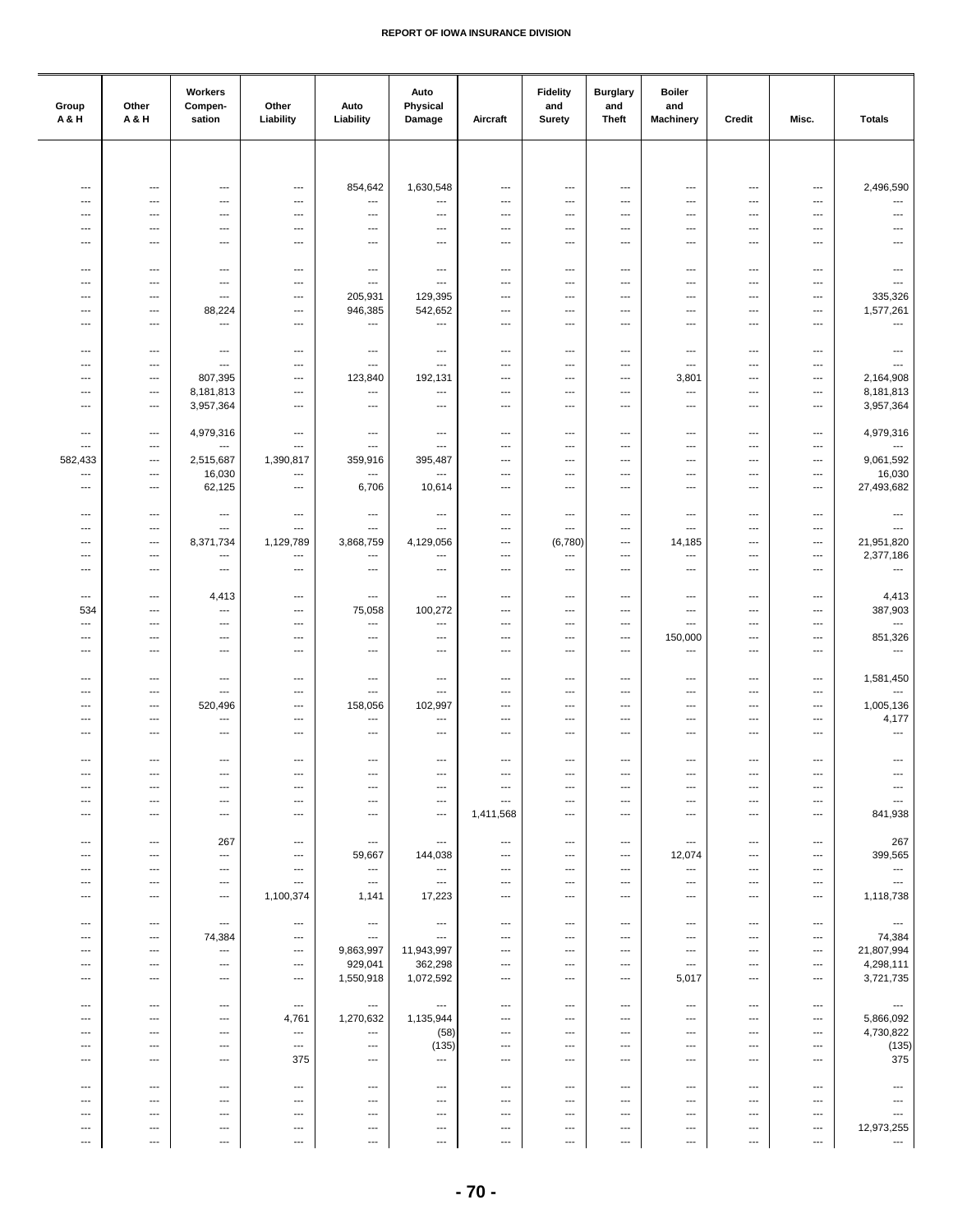| <b>Name of Company</b>                                                                                             | Fire              | Allied<br>Lines       | Farm<br><b>Owners</b> | Home<br>Owners                     | Commercial          | Ocean<br><b>Marine</b>   | Inland<br><b>Marine</b>  | <b>Financial</b><br>Guaranty           | <b>Medical</b><br><b>Malpractice</b>                             | Earthquake          |
|--------------------------------------------------------------------------------------------------------------------|-------------------|-----------------------|-----------------------|------------------------------------|---------------------|--------------------------|--------------------------|----------------------------------------|------------------------------------------------------------------|---------------------|
| Non-Iowa Casualty Companies                                                                                        |                   |                       |                       |                                    |                     |                          |                          |                                        |                                                                  |                     |
| American Alternative Insurance Corporation                                                                         | ---               | 1,239                 | ---                   | ---                                | 76,234              | ---                      | 1,666                    | ---                                    | $\overline{\phantom{a}}$                                         | ---                 |
| American Automobile Insurance Company                                                                              | ---               | ---                   | ---                   | ---                                | ---                 | ---                      | ---                      | ---                                    | ---                                                              |                     |
| American Bankers Insurance Co of Florida                                                                           | ---               | 743,249               | ---                   | 568,364                            | 60,091              | ---                      | 2,877,249                | ---                                    | $\overline{\phantom{a}}$                                         |                     |
| Am Business & Mercantile Ins. Mut. Inc.                                                                            | ---               | ---                   | ---                   | ---                                | ---                 | ---                      | ---                      | ---                                    | $\overline{\phantom{a}}$                                         | ---                 |
| American Cas Co of Reading Pennsylvania                                                                            | ---               | $---$                 | $---$                 | ---                                | 177,367             | ---                      | ---                      | $---$                                  | 400,000                                                          | ---                 |
| American Commerce Insurance Company                                                                                | ---               | ---                   | $---$                 | $---$                              | ---                 | ---                      | 225                      | $\overline{\phantom{a}}$               | $\cdots$                                                         | ---                 |
| American Compensation Insurance Company                                                                            | ---               | ---                   | ---                   | ---                                | ---                 | ---                      | ---                      | ---                                    | $\overline{\phantom{a}}$                                         | ---                 |
| American Contractors Indemnity Company<br>American Country Insurance Company<br>American Economy Insurance Company | ---<br>---<br>--- | ---<br>---<br>---     | ---<br>---<br>62,684  | ---<br>---<br>---                  | ---<br>---<br>8,750 | ---<br>---<br>$---$      | ---<br>---<br>---        | $---$<br>---<br>---                    | $---$<br>$\qquad \qquad \cdots$<br>$---$                         | ---<br>---          |
| American Empire Insurance Company                                                                                  | ---               | ---                   | ---                   | ---                                | ---                 | ---                      | ---                      | $\overline{\phantom{a}}$               | $\overline{\phantom{a}}$                                         | ---                 |
| American Equity Specialty Insurance Company                                                                        | ---               | ---                   | ---                   | ---                                | ---                 | ---                      | ---                      | ---                                    | $\overline{\phantom{a}}$                                         |                     |
| American Family Home Insurance Company                                                                             | ---               | ---                   | ---                   | 11,079                             | ---                 | ---                      | (1, 248)                 | ---                                    | $\overline{\phantom{a}}$                                         | ---                 |
| American Family Insurance Company                                                                                  | ---               | ---                   | 119,036               | 3,289,650                          | ---                 | ---                      | ---                      | ---                                    | $\overline{\phantom{a}}$                                         |                     |
| American Family Mutual Insurance Co, S.I.                                                                          | 14,575            | 468,254               | 2,753,362             | 33,971,130                         | 10,590,234          | $---$                    | 41,028                   | $---$                                  | $---$                                                            | $---$               |
| American Fire and Casualty Company                                                                                 | ---               | ---                   | $---$                 | ---                                | 159,750             | ---                      | ---                      | $\overline{\phantom{a}}$               | $\cdots$                                                         | ---                 |
| American Guarantee & Liability Ins Company                                                                         | ---               | 612,354               | ---                   | ---                                | 7,197               | ---                      | $\overline{a}$           | $\overline{\phantom{a}}$               | $\overline{\phantom{a}}$                                         | ---                 |
| American Hallmark Insurance Company of Texas                                                                       | ---               | ---                   | ---                   | ---                                | ---                 | ---                      | ---                      | ---                                    | $\overline{\phantom{a}}$                                         | ---                 |
| American Healthcare Indemnity Company                                                                              | ---               | ---                   | ---                   | ---                                | ---                 | ---                      | ---                      | ---                                    | $\overline{\phantom{a}}$                                         | ---                 |
| American Home Assurance Company                                                                                    | 38,360            | 926,900               | ---                   | ---                                | ---                 | ---                      | ---                      | ---                                    | $\overline{\phantom{a}}$                                         | ---                 |
| American Insurance Company                                                                                         | ---               | ---                   | 554,387               | ---                                | 134,456             | ---                      | $\overline{\phantom{a}}$ | ---                                    | $\overline{\phantom{a}}$                                         | ---                 |
| American Interstate Insurance Company                                                                              | ---               | ---                   | ---                   | ---                                | ---                 | ---                      | ---                      | $\overline{\phantom{a}}$               | $---$                                                            | ---                 |
| American Mercury Insurance Company                                                                                 | ---               | ---                   | ---                   | ---                                | ---                 | ---                      | ---                      | ---                                    | $\overline{a}$                                                   | ---                 |
| American Modern Home Insurance Company                                                                             | 673,985           | 683,851               | ---                   | 91,756                             | 17,443              | ---                      | 218,935                  | ---                                    | $---$                                                            |                     |
| American Modern Property & Casualty Ins Co                                                                         | ---               | ---                   | ---                   | ---                                | ---                 | ---                      | ---                      | ---                                    | $---$                                                            | ---                 |
| American Modern Select Insurance Company                                                                           | 464,814           | 2,892,405             | ---                   | 2,773,625                          | ---                 | ---                      | 14,149                   | $---$                                  | $\cdots$                                                         |                     |
| American National General Insurance Co                                                                             | ---               | ---                   | ---                   | 37,263                             | ---                 | ---                      | ---                      | $\overline{\phantom{a}}$               | $---$                                                            | ---                 |
| American National Property & Casualty Co                                                                           | ---               | 622,823               | ---                   | 2,755,793                          | 102,577             | $\hspace{0.05cm} \ldots$ | 46,123                   | $\hspace{0.05cm} \ldots$               | $\overline{\phantom{a}}$                                         | ---                 |
| American Pet Insurance Company                                                                                     | ---               | ---                   | ---                   | ---                                | ---                 | ---                      | 345,369                  | ---                                    | $---$                                                            | ---                 |
| American Physicians Assurance Corporation                                                                          | ---               | ---                   | ---                   | ---                                | ---                 | ---                      | ---                      | ---                                    | ---                                                              |                     |
| American Reliable Insurance Company                                                                                | 51,112            | 132,018               | 624,319               | 44,797                             | 305,615             | $---$                    | 9,575                    | $---$                                  | $---$                                                            | $---$               |
| American Road Insurance Company                                                                                    | ---               | ---                   | ---                   | ---                                | ---                 | ---                      | 15,676                   | $---$                                  | $---$                                                            |                     |
| American Security Insurance Company                                                                                | 42,249            | 23,779                | ---                   | 96,093                             | ---                 | ---                      | 1,032                    | ---                                    | $---$                                                            | ---                 |
| American Select Insurance Company                                                                                  | ---               | ---                   | ---                   | ---                                | 42,713              | ---                      | 22,009                   | ---                                    | $\overline{a}$                                                   |                     |
| American Sentinel Insurance Company                                                                                | ---               | ---                   | ---                   | ---                                | ---                 | ---                      | ---                      | ---                                    | ---                                                              |                     |
| American Service Insurance Company, Inc.                                                                           | ---               | $---$                 | $---$                 | $---$                              | ---                 | ---                      | $---$                    | $---$                                  | $---$                                                            |                     |
| American Southern Home Insurance Company                                                                           | ---               | ---                   | ---                   | ---                                | ---                 | ---                      | $---$                    | ---                                    | $---$                                                            | ---                 |
| American Standard Ins Co of Wisconsin                                                                              | ---               | ---                   | ---                   | ---                                | ---                 | ---                      | ---                      | $\overline{a}$                         | $\overline{\phantom{a}}$                                         |                     |
| American States Insurance Company                                                                                  | ---               | ---                   | 76,599                | ---                                | ---                 | ---                      | ---                      | ---                                    | $\overline{\phantom{a}}$                                         |                     |
| American States Insurance Co of Texas                                                                              | ---               | ---                   | ---                   | ---                                | ---                 | ---                      | ---                      | ---                                    | $\overline{\phantom{a}}$                                         | ---                 |
| American States Preferred Insurance Co<br>American Strategic Insurance Corp.<br>American Summit Insurance Company  | ---<br>---        | $---$<br>9,073<br>--- | $---$<br>---          | $\overline{a}$<br>1,568,226<br>--- | ---<br>---<br>---   | $---$<br>---             | $---$<br>2,195<br>---    | $---$<br>---                           | $---$<br>$\cdots$                                                | $---$<br>---<br>--- |
| American Surety Company<br>American Zurich Insurance Company                                                       | ---<br>---<br>--- | ---<br>10,701         | ---<br>---<br>---     | ---<br>---                         | ---<br>97,500       | ---<br>---<br>---        | ---<br>1,692,624         | $\overline{\phantom{a}}$<br>---<br>--- | $\cdots$<br>$\overline{\phantom{a}}$<br>$\overline{\phantom{a}}$ | ---                 |
| Ameriprise Insurance Company                                                                                       | ---               | ---                   | $\cdots$              | ---                                | ---                 | ---                      | $---$                    | $---$                                  | $\cdots$                                                         | ---                 |
| Amerisure Insurance Company                                                                                        | $---$             | $---$                 | ---                   | ---                                | 231,217             | $---$                    | $---$                    | $---$                                  | $\cdots$                                                         | $---$               |
| Amerisure Mutual Insurance Company                                                                                 | ---               | ---                   | ---                   | $\overline{\phantom{a}}$           | ---                 | ---                      | ---                      | $\overline{\phantom{a}}$               | $\cdots$                                                         | $---$               |
| Amerisure Partners Insurance Company                                                                               | ---               | ---                   | ---                   | ---                                | 34,858              | ---                      | ---                      | ---                                    | $\qquad \qquad \cdots$                                           | ---                 |
| <b>AMEX Assurance Company</b>                                                                                      | ---               | ---                   | ---                   | ---                                | ---                 | ---                      | 134,448                  | $---$                                  | $\overline{\phantom{a}}$                                         | ---                 |
| AmGUARD Insurance Company                                                                                          | ---               | ---                   | ---                   | ---                                | 64,028              | ---                      | $---$                    | $---$                                  | $\cdots$                                                         | ---                 |
| Amica Mutual Insurance Company                                                                                     | $---$             | 22,986                | ---                   | 957,574                            | $\overline{a}$      | $---$                    | 154                      | $---$                                  | $---$                                                            | $---$               |
| AmTrust Insurance Company of Kansas, Inc.                                                                          | ---               | ---                   | ---                   | ---                                | 7,523               | ---                      | ---                      | $\overline{\phantom{a}}$               | $\cdots$                                                         | $---$               |
| Ansur America Insurance Company                                                                                    | ---               | ---                   | ---                   | ---                                | ---                 | ---                      | ---                      | ---                                    | $\overline{\phantom{a}}$                                         | ---                 |
| Arch Indemnity Insurance Company                                                                                   | ---               | ---                   | ---                   | ---                                | ---                 | ---                      | ---                      | ---                                    | $\overline{\phantom{a}}$                                         | ---                 |
| Arch Insurance Company                                                                                             | 750,000           | $---$                 | $---$                 | ---                                | 136,152             | ---                      | 375,765                  | $---$                                  | $---$                                                            | $---$               |
| Arch Reinsurance Company                                                                                           | ---               | $---$                 | $---$                 | $---$                              | ---                 | $---$                    | $\overline{\phantom{a}}$ | $---$                                  | $---$                                                            | $---$               |
| Argonaut Great Central Insurance Company                                                                           | ---               | ---                   | ---                   | ---                                | $\overline{a}$      | ---                      | $\overline{a}$           | $---$                                  | $\cdots$                                                         | ---                 |
| Argonaut Insurance Company                                                                                         | $---$             | ---                   | ---                   | ---                                | 13,466              | ---                      | 134,374                  | $\overline{\phantom{a}}$               | $---$                                                            | ---                 |
| Argonaut-Midwest Insurance Company                                                                                 | ---               | ---                   | ---                   | ---                                | ---                 | ---                      | ---                      | ---                                    | $\overline{\phantom{a}}$                                         | ---                 |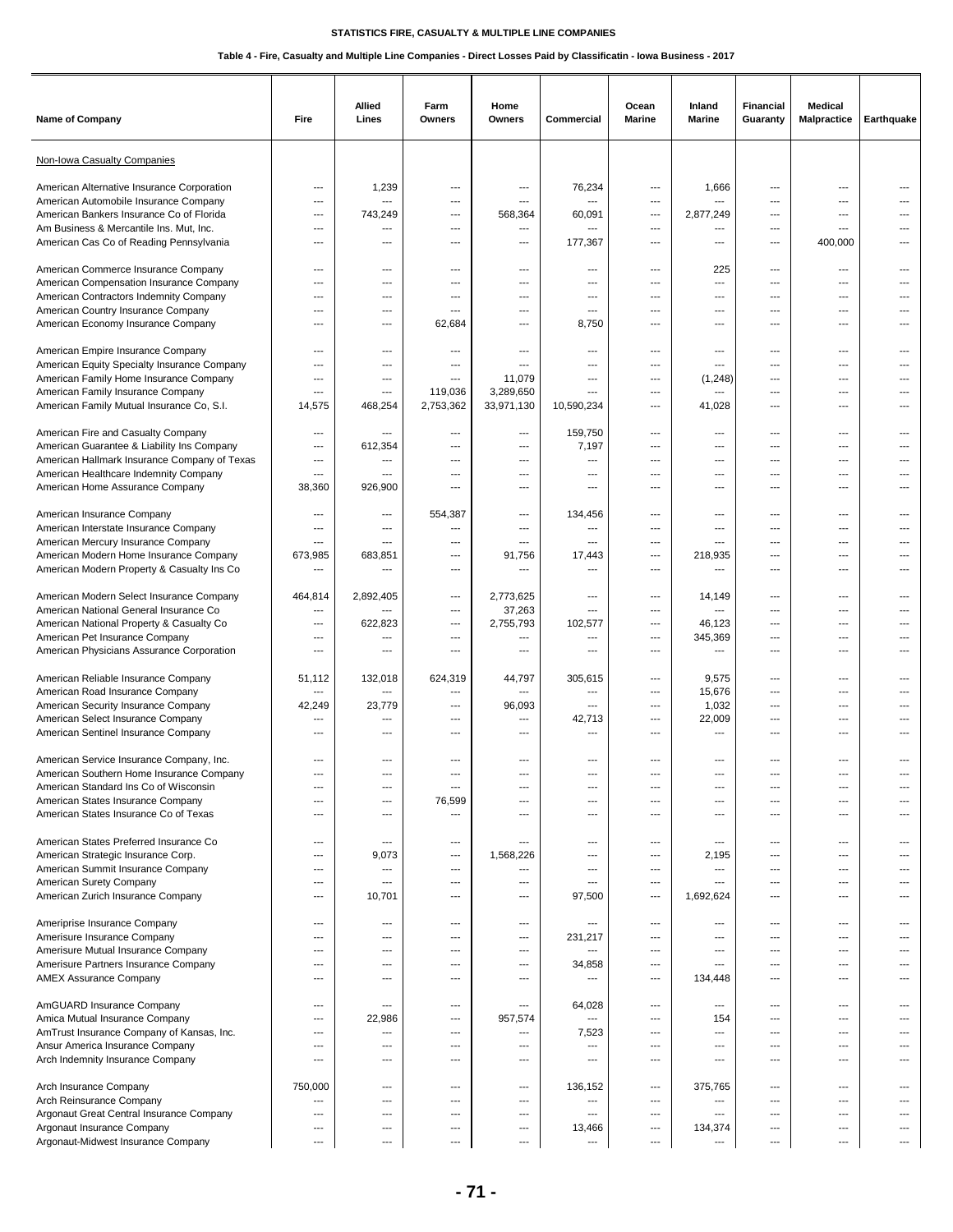| Group<br>A & H                    | Other<br><b>A&amp;H</b>         | Workers<br>Compen-<br>sation                         | Other<br>Liability                                 | Auto<br>Liability                                    | Auto<br>Physical<br>Damage                           | Aircraft                                           | <b>Fidelity</b><br>and<br><b>Surety</b> | <b>Burglary</b><br>and<br><b>Theft</b>               | <b>Boiler</b><br>and<br><b>Machinery</b>             | Credit                                             | Misc.                                                | <b>Totals</b>                       |
|-----------------------------------|---------------------------------|------------------------------------------------------|----------------------------------------------------|------------------------------------------------------|------------------------------------------------------|----------------------------------------------------|-----------------------------------------|------------------------------------------------------|------------------------------------------------------|----------------------------------------------------|------------------------------------------------------|-------------------------------------|
|                                   |                                 |                                                      |                                                    |                                                      |                                                      |                                                    |                                         |                                                      |                                                      |                                                    |                                                      |                                     |
|                                   |                                 |                                                      |                                                    |                                                      |                                                      |                                                    |                                         |                                                      |                                                      |                                                    |                                                      |                                     |
| (1, 295)<br>---                   | 636,836<br>$\scriptstyle\cdots$ | $\hspace{0.05cm} \ldots$<br>4,604                    | $\qquad \qquad \cdots$<br>389,627                  | 23,818<br>$\cdots$                                   | 78,654<br>$\hspace{0.05cm} \ldots$                   | 66,153<br>$\cdots$                                 | ---<br>---                              | ---<br>$\overline{\phantom{a}}$                      | $\hspace{0.05cm} \cdots$<br>$\hspace{0.05cm} \cdots$ | $\scriptstyle\cdots$<br>$\overline{\phantom{a}}$   | $\scriptstyle\cdots$<br>$\qquad \qquad \cdots$       | 883,305<br>394,231                  |
| $\cdots$                          | 25,740                          | ---                                                  | 432,255                                            | 1,000                                                | 47,325                                               | ---                                                | 3,160                                   | $---$                                                | $---$                                                | 14,244                                             | 35,500                                               | 4,808,177                           |
| $---$<br>$\hspace{0.05cm} \ldots$ | ---<br>---                      | 23<br>703,460                                        | $\ldots$<br>$\ldots$                               | $\cdots$<br>4,007                                    | $\ldots$<br>41,913                                   | $---$<br>$\cdots$                                  | ---<br>---                              | $---$<br>$\qquad \qquad \cdots$                      | $\overline{\phantom{a}}$<br>$\hspace{0.05cm} \ldots$ | $\overline{\phantom{a}}$<br>---                    | ---<br>$\cdots$                                      | 23<br>1,326,746                     |
|                                   |                                 |                                                      |                                                    |                                                      |                                                      |                                                    |                                         |                                                      |                                                      |                                                    |                                                      |                                     |
| $\overline{\phantom{a}}$<br>$---$ | ---<br>$\overline{\phantom{a}}$ | ---<br>403,010                                       | 163,766<br>$\overline{\phantom{a}}$                | ---<br>$\cdots$                                      | $\hspace{0.05cm} \ldots$<br>$\overline{\phantom{a}}$ | 16,480<br>---                                      | ---<br>$---$                            | $\hspace{0.05cm} \cdots$<br>$---$                    | $\hspace{0.05cm} \ldots$<br>$\overline{\phantom{a}}$ | ---<br>---                                         | $\scriptstyle\cdots$<br>$\overline{\phantom{a}}$     | 180,471<br>403,010                  |
| $---$                             | ---                             | ---                                                  | $\qquad \qquad \cdots$                             | $\overline{\phantom{a}}$                             | $\overline{\phantom{a}}$                             | $\cdots$                                           | ---                                     | $\overline{\phantom{a}}$                             | $\hspace{0.05cm} \cdots$                             | ---                                                | ---                                                  | $\hspace{0.05cm} \ldots$            |
| $---$<br>---                      | ---<br>---                      | $---$<br>---                                         | $\overline{\phantom{a}}$<br>$\qquad \qquad \cdots$ | 101,118<br>(619)                                     | 1,078<br>$\hspace{0.05cm} \ldots$                    | $\overline{\phantom{a}}$<br>$\qquad \qquad \cdots$ | ---<br>---                              | $\overline{\phantom{a}}$<br>---                      | ---<br>$---$                                         | ---<br>---                                         | $\overline{\phantom{a}}$<br>$---$                    | 102,196<br>70,815                   |
|                                   |                                 |                                                      |                                                    |                                                      |                                                      |                                                    |                                         |                                                      |                                                      |                                                    |                                                      |                                     |
| ---<br>$---$                      | ---<br>---                      | $\overline{\phantom{a}}$<br>$\overline{\phantom{a}}$ | $\qquad \qquad \cdots$<br>$\overline{\phantom{a}}$ | $\hspace{0.05cm} \ldots$<br>$\overline{\phantom{a}}$ | $\qquad \qquad \cdots$<br>$\overline{\phantom{a}}$   | $\qquad \qquad \cdots$<br>$\cdots$                 | ---<br>---                              | ---<br>$---$                                         | $\hspace{0.05cm} \ldots$<br>$---$                    | ---<br>$\overline{a}$                              | ---<br>$\overline{\phantom{a}}$                      | ---<br>$\sim$                       |
| $---$                             | ---                             | $\overline{\phantom{a}}$                             | $\overline{\phantom{a}}$                           | ---                                                  | $\overline{\phantom{a}}$                             | $\cdots$                                           | ---                                     | $\sim$                                               | $\overline{\phantom{a}}$                             | $\overline{a}$                                     | $\overline{\phantom{a}}$                             | 9,831                               |
| $---$<br>$\hspace{0.05cm} \ldots$ | ---<br>1,119,965                | 7,123<br>2,517,769                                   | $\overline{\phantom{a}}$<br>2,503,654              | 4,314,885<br>24,758,380                              | 9,094,921<br>28,816,129                              | ---<br>$\cdots$                                    | ---<br>---                              | $\overline{\phantom{a}}$<br>---                      | $\overline{\phantom{a}}$<br>$\cdots$                 | ---<br>---                                         | $---$<br>$\cdots$                                    | 16,825,615<br>107,554,480           |
|                                   |                                 |                                                      |                                                    |                                                      |                                                      |                                                    |                                         |                                                      |                                                      |                                                    |                                                      |                                     |
| $\hspace{0.05cm} \ldots$          | $\qquad \qquad \cdots$          | 173,981                                              | $\qquad \qquad \cdots$                             | 7,733                                                | 11,668                                               | $\qquad \qquad \cdots$                             | ---                                     | ---                                                  | $\hspace{0.05cm} \ldots$                             | ---                                                | ---                                                  | 353,132                             |
| ---<br>$\sim$                     | ---<br>---                      | 275,444<br>$\overline{\phantom{a}}$                  | 9,900,000<br>$\qquad \qquad \cdots$                | 41,935<br>$\sim$                                     | 114,922<br>$\overline{\phantom{a}}$                  | $\qquad \qquad \cdots$<br>---                      | ---<br>---                              | ---<br>$\overline{\phantom{a}}$                      | $\overline{\phantom{a}}$<br>---                      | ---<br>---                                         | ---<br>---                                           | 10,951,852<br>---                   |
| $\overline{\phantom{a}}$          | ---                             | $\overline{\phantom{a}}$                             | $\overline{\phantom{a}}$                           | $\cdots$                                             | $\overline{\phantom{a}}$                             | $---$                                              | ---                                     | $\overline{\phantom{a}}$                             | $---$                                                | ---                                                | ---                                                  | $\sim$                              |
| $\overline{\phantom{a}}$          | 137,143                         | 1,023,375                                            | (93, 268)                                          | 301                                                  | $\overline{\phantom{a}}$                             | ---                                                | ---                                     | $\overline{\phantom{a}}$                             | ---                                                  | ---                                                | $---$                                                | 2,032,811                           |
| ---                               | ---                             | 41,944                                               | $\qquad \qquad \cdots$                             | $\hspace{0.05cm} \ldots$                             | $\qquad \qquad \cdots$                               | $\qquad \qquad \cdots$                             | ---                                     | ---                                                  | $\overline{\phantom{a}}$                             | ---                                                | $\scriptstyle\cdots$                                 | 730,787                             |
| ---                               | ---                             | 4,323,609                                            | $\hspace{0.05cm} \cdots$                           | $\hspace{0.05cm} \cdots$                             | ---                                                  | ---                                                | ---                                     | ---                                                  | ---                                                  | ---                                                | $\qquad \qquad \cdots$                               | 4,323,609                           |
| $---$<br>$\overline{\phantom{a}}$ | ---<br>---                      | $\hspace{0.05cm} \ldots$<br>$\cdots$                 | $\hspace{0.05cm} \ldots$<br>68,498                 | $\hspace{0.05cm} \ldots$<br>38,929                   | $\hspace{0.05cm} \ldots$<br>247,157                  | $---$<br>$\cdots$                                  | ---<br>---                              | $\qquad \qquad -$<br>$\overline{\phantom{a}}$        | $\overline{\phantom{a}}$<br>$\overline{\phantom{a}}$ | $\qquad \qquad \cdots$<br>$\overline{\phantom{a}}$ | 19,795<br>2,985                                      | 19,795<br>2,043,539                 |
| $\overline{\phantom{a}}$          | ---                             | $\hspace{0.05cm} \ldots$                             | $\cdots$                                           | $\cdots$                                             | $\ldots$                                             | $\cdots$                                           | ---                                     | $\qquad \qquad -$                                    | $\hspace{0.05cm} \ldots$                             | $\overline{\phantom{a}}$                           | $\hspace{0.05cm} \ldots$                             | $\ldots$                            |
| $\overline{\phantom{a}}$          | ---                             | ---                                                  | 141,257                                            | 29,901                                               | 53,609                                               | ---                                                | ---                                     | ---                                                  | $\hspace{0.05cm} \cdots$                             | ---                                                | $\scriptstyle\cdots$                                 | 6,369,759                           |
| ---                               | ---                             | ---                                                  | ---                                                | 125,930                                              | 27,447                                               | $\qquad \qquad \cdots$                             | ---                                     | ---                                                  | $\overline{\phantom{a}}$                             | ---                                                | ---                                                  | 190,640                             |
| $---$                             | $\overline{\phantom{a}}$        | 75,161                                               | 12,009                                             | 2,233,754                                            | 2,120,288                                            | ---                                                | ---                                     | $\overline{\phantom{a}}$                             | $\qquad \qquad -\qquad -$                            | 744,077                                            | $\scriptstyle\cdots$                                 | 8,712,605                           |
| $---$<br>$\overline{\phantom{a}}$ | ---<br>---                      | ---<br>$\overline{\phantom{a}}$                      | $\ldots$<br>$\overline{\phantom{a}}$               | $\cdots$<br>$\overline{\phantom{a}}$                 | $\ldots$<br>$\overline{\phantom{a}}$                 | ---<br>$---$                                       | ---<br>---                              | $\overline{\phantom{a}}$<br>$\overline{\phantom{a}}$ | ---<br>$---$                                         | ---<br>$\overline{\phantom{a}}$                    | $\overline{\phantom{a}}$<br>$\overline{\phantom{a}}$ | 345,369<br>$\hspace{0.05cm} \ldots$ |
|                                   |                                 |                                                      |                                                    |                                                      |                                                      |                                                    |                                         |                                                      |                                                      |                                                    |                                                      |                                     |
| $\overline{\phantom{a}}$<br>---   | ---<br>---                      | ---<br>$\qquad \qquad -\qquad$                       | $\hspace{0.05cm} \ldots$<br>$\qquad \qquad \cdots$ | 6,501<br>$\sim$                                      | 16,329<br>$\overline{a}$                             | $\qquad \qquad \cdots$<br>$\qquad \qquad \cdots$   | ---<br>---                              | $\qquad \qquad \cdots$<br>$\qquad \qquad \cdots$     | $\overline{\phantom{a}}$<br>$\hspace{0.05cm} \ldots$ | $\qquad \qquad \cdots$<br>$\hspace{0.05cm} \ldots$ | $\cdots$<br>5,230,976                                | 1,190,265<br>5,246,652              |
| $---$                             | ---                             | $\cdots$                                             | 792,806                                            | $\overline{\phantom{a}}$                             | (1,000)                                              | $\cdots$                                           | ---                                     | $\overline{\phantom{a}}$                             | $\overline{\phantom{a}}$                             | 2,092                                              | $\hspace{0.05cm} \ldots$                             | 957,051                             |
| $---$                             | $\overline{\phantom{a}}$        | 881,798                                              | $\overline{\phantom{a}}$                           | 2,082                                                | $\hspace{0.05cm} \ldots$                             | $\cdots$                                           | ---                                     | $\qquad \qquad \cdots$                               | $\hspace{0.05cm} \ldots$                             | ---                                                | $\hspace{0.05cm} \ldots$                             | 948,603                             |
| $---$                             | ---                             | $---$                                                | $\overline{\phantom{a}}$                           | ---                                                  | $\overline{\phantom{a}}$                             | $\cdots$                                           | ---                                     | $\overline{\phantom{a}}$                             | $\overline{\phantom{a}}$                             | $\cdots$                                           | ---                                                  | $\sim$                              |
| $\hspace{0.05cm} \ldots$          | $\overline{\phantom{a}}$        | $\hspace{0.05cm} \ldots$                             | $\ldots$                                           | $\cdots$                                             | $\cdots$                                             | $\cdots$                                           | ---                                     | $\qquad \qquad \cdots$                               | $\hspace{0.05cm} \ldots$                             | ---                                                | ---                                                  | $\ldots$                            |
| ---<br>---                        | $\overline{\phantom{a}}$        |                                                      | $\hspace{0.05cm} \ldots$                           | $\hspace{0.05cm} \cdots$                             | (600)                                                |                                                    |                                         |                                                      | ---<br>---                                           | ---                                                | ---                                                  | (600)<br>4,737,482                  |
| ---                               | ---<br>---                      | $\qquad \qquad \cdots$<br>789,877                    | $\hspace{0.05cm} \ldots$<br>1,622                  | 3,446,283<br>7,300                                   | 1,291,199<br>618                                     | $\qquad \qquad \cdots$<br>$\cdots$                 | ---<br>---                              | ---<br>---                                           | ---                                                  | ---<br>---                                         | ---<br>---                                           | 876,016                             |
| $\overline{\phantom{a}}$          | ---                             | ---                                                  | $\overline{\phantom{a}}$                           | ---                                                  | $\overline{\phantom{a}}$                             | $---$                                              | ---                                     | $---$                                                | ---                                                  | ---                                                | $---$                                                | $\sim$                              |
| $\overline{\phantom{a}}$          | ---                             | $\hspace{0.05cm} \ldots$                             | $\qquad \qquad \cdots$                             | $\hspace{0.05cm} \ldots$                             | 60                                                   | $\qquad \qquad \cdots$                             | ---                                     | ---                                                  | ---                                                  | ---                                                | $\qquad \qquad \cdots$                               | 60                                  |
| ---                               | ---                             | ---                                                  | $\hspace{0.05cm} \ldots$                           | ---                                                  | ---                                                  | ---                                                | ---                                     | ---                                                  | ---                                                  | ---                                                | ---                                                  | 1,579,495                           |
| ---                               | ---                             | ---                                                  | $\qquad \qquad \cdots$                             | ---                                                  | $\qquad \qquad \cdots$                               | ---                                                | ---                                     | ---                                                  | ---                                                  | ---                                                | ---                                                  | $\sim$ $\sim$                       |
| ---<br>$\cdots$                   | ---<br>$\qquad \qquad -$        | $\cdots$<br>3,935,937                                | $\sim$<br>99,346                                   | $\qquad \qquad \cdots$<br>287,054                    | $\hspace{0.05cm} \ldots$<br>75,846                   | ---<br>$---$                                       | (8, 200)<br>---                         | $\hspace{0.05cm} \cdots$<br>$\sim$                   | ---<br>$\overline{\phantom{a}}$                      | ---<br>$---$                                       | $\hspace{0.05cm} \ldots$<br>$\qquad \qquad -$        | (8, 200)<br>6,199,008               |
|                                   |                                 |                                                      |                                                    |                                                      |                                                      |                                                    |                                         |                                                      |                                                      |                                                    |                                                      |                                     |
| $\qquad \qquad \cdots$<br>---     | $\hspace{0.05cm} \ldots$<br>--- | $\hspace{0.05cm} \ldots$<br>1,162,636                | $\sim$<br>49,152                                   | $\sim$<br>93,246                                     | $\sim$<br>68,240                                     | $\cdots$<br>$\qquad \qquad \cdots$                 | ---<br>---                              | $\hspace{0.05cm} \ldots$<br>---                      | $\hspace{0.05cm} \ldots$<br>---                      | $\qquad \qquad \cdots$<br>---                      | $\hspace{0.05cm} \ldots$<br>---                      | $\sim$<br>1,604,491                 |
| $\hspace{0.05cm} \cdots$          | ---                             | 446,717                                              | $\hspace{0.05cm} \cdots$                           | 17,370                                               | 19,509                                               | ---                                                | ---                                     | ---                                                  | ---                                                  | ---                                                | ---                                                  | 483,597                             |
| $\hspace{0.05cm} \cdots$          | ---                             | 1,137,938                                            | $\hspace{0.05cm} \ldots$                           | 39,022                                               | 5,024                                                | ---                                                | ---                                     | ---                                                  | ---                                                  | ---                                                | ---                                                  | 1,216,843                           |
| 264                               | ---                             | $\qquad \qquad \cdots$                               | $\hspace{0.05cm} \ldots$                           | $\hspace{0.05cm} \cdots$                             | $\hspace{0.05cm} \ldots$                             | ---                                                | ---                                     | ---                                                  | $\cdots$                                             | ---                                                | ---                                                  | 134,712                             |
| $\overline{\phantom{a}}$          | $\overline{\phantom{a}}$        | 93,784                                               | $\qquad \qquad \cdots$                             | $\cdots$                                             | $\sim$                                               | $\qquad \qquad \cdots$                             | ---                                     | $\qquad \qquad \cdots$                               | $\hspace{0.05cm} \ldots$                             | ---                                                | $\qquad \qquad \cdots$                               | 157,812                             |
| ---<br>---                        | $\overline{\phantom{a}}$<br>--- | $\scriptstyle\cdots$<br>997,822                      | $\qquad \qquad \cdots$<br>---                      | 814,231<br>22,630                                    | 405,647<br>12,664                                    | $\qquad \qquad \cdots$<br>---                      | ---                                     | ---<br>---                                           | ---<br>---                                           | ---<br>---                                         | ---<br>---                                           | 2,200,592<br>1,040,639              |
| $---$                             | $\overline{\phantom{a}}$        | $---$                                                | $\overline{\phantom{a}}$                           | $\cdots$                                             | $\cdots$                                             | $\cdots$                                           | ---                                     | $\qquad \qquad \cdots$                               | $\overline{\phantom{a}}$                             | $---$                                              | ---                                                  | $\sim$                              |
| ---                               | ---                             | $\overline{\phantom{a}}$                             | $\hspace{0.05cm} \ldots$                           | $\overline{\phantom{a}}$                             | $\hspace{0.05cm} \ldots \hspace{0.05cm}$             | $\cdots$                                           | ---                                     | $\sim$                                               | $\overline{\phantom{a}}$                             | ---                                                | ---                                                  | $\cdots$                            |
| 205,725                           | $\hspace{0.05cm} \ldots$        | 1,299,924                                            | 169,289                                            | 2,134,178                                            | 436,577                                              | $\cdots$                                           | ---                                     | $\qquad \qquad \cdots$                               | $\hspace{0.05cm} \ldots$                             | 343,455                                            | $\hspace{0.05cm} \ldots$                             | 5,851,065                           |
| $\ldots$                          | $\hspace{0.05cm} \ldots$        | $\cdots$                                             | $\ldots$                                           | $\cdots$                                             | $\hspace{0.05cm} \ldots$                             | $\cdots$                                           | ---                                     | $\qquad \qquad \cdots$                               | $\hspace{0.05cm} \ldots$                             | ---                                                | $\cdots$                                             | $\ldots$                            |
| $\hspace{0.05cm} \ldots$<br>---   | ---<br>---                      | $\sim$<br>610,598                                    | $\qquad \qquad \cdots$<br>$\overline{\phantom{a}}$ | 4,695<br>$\hspace{0.05cm} \ldots$                    | 414<br>$\sim$                                        | $\qquad \qquad \cdots$<br>---                      | ---<br>---                              | ---<br>---                                           | ---<br>$\hspace{0.05cm} \cdots$                      | $\qquad \qquad \cdots$<br>---                      | ---<br>---                                           | 5,109<br>758,438                    |
| $\hspace{0.05cm} \ldots$          | ---                             | 59,706                                               | $\hspace{0.05cm} \cdots$                           | 67,859                                               | 81,354                                               | ---                                                | ---                                     | ---                                                  | $\hspace{0.05cm} \cdots$                             | ---                                                | ---                                                  | 208,920                             |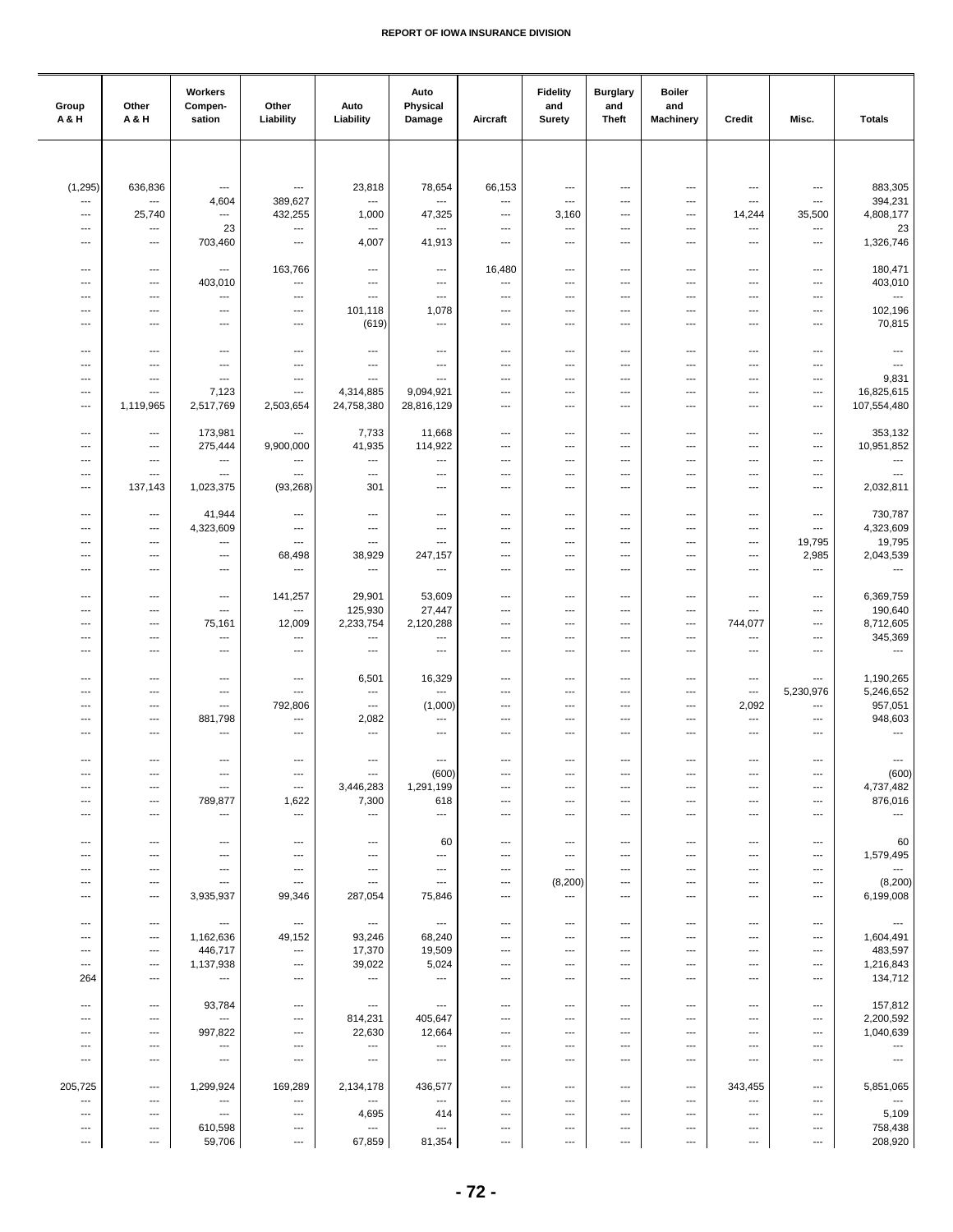| Name of Company                                                                                                                                                          | Fire                                                        | Allied<br>Lines                                             | Farm<br>Owners                     | Home<br>Owners                                       | Commercial                         | Ocean<br><b>Marine</b>          | Inland<br><b>Marine</b>                                     | <b>Financial</b><br>Guaranty                         | <b>Medical</b><br><b>Malpractice</b>       | Earthquake                 |
|--------------------------------------------------------------------------------------------------------------------------------------------------------------------------|-------------------------------------------------------------|-------------------------------------------------------------|------------------------------------|------------------------------------------------------|------------------------------------|---------------------------------|-------------------------------------------------------------|------------------------------------------------------|--------------------------------------------|----------------------------|
| Non-Iowa Casualty Companies                                                                                                                                              |                                                             |                                                             |                                    |                                                      |                                    |                                 |                                                             |                                                      |                                            |                            |
| Arrowood Indemnity Company<br>Artisan and Truckers Casualty Company<br>Ashmere Insurance Company<br>Aspen American Insurance Company<br>Associated Indemnity Corporation | ---<br>$---$<br>$---$<br>$---$<br>---                       | ---<br>---<br>---<br>470,339<br>---                         | ---<br>---<br>---<br>---<br>64,334 | ---<br>---<br>---<br>$\overline{\phantom{a}}$<br>--- | ---<br>---<br>---<br>---<br>49,507 | ---<br>---<br>---<br>---<br>--- | ---<br>---<br>---<br>14,511<br>---                          | ---<br>---<br>$\overline{\phantom{a}}$<br>---<br>--- | ---<br>---<br>---<br>$---$<br>---          | ---<br>$---$               |
| Association Casualty Insurance Company<br>Assured Guaranty Corp.<br>Assured Guaranty Municipal Corp.                                                                     | ---<br>$---$<br>$---$                                       | ---<br>---<br>$---$                                         | ---<br>---<br>$---$                | ---<br>---<br>$-$                                    | ---<br>---<br>$---$                | ---<br>---<br>$---$             | $\overline{\phantom{a}}$<br>---<br>$\overline{\phantom{a}}$ | ---<br>$\sim$<br>$---$                               | ---<br>---<br>$---$                        | ---<br>---                 |
| Atain Insurance Company<br>Atlanta International Insurance Company                                                                                                       | $\overline{\phantom{a}}$<br>$\qquad \qquad \cdots$          | ---<br>---                                                  | ---<br>---                         | ---<br>---                                           | ---<br>---                         | ---<br>---                      | $\overline{\phantom{a}}$<br>---                             | $\overline{\phantom{a}}$<br>---                      | $---$<br>---                               | ---<br>---                 |
| Atlantic Specialty Insurance Company<br>Atlantic States Insurance Company<br>Atradius Trade Credit Insurance, Inc.                                                       | ---<br>$---$<br>$\sim$                                      | 6,040<br>---<br>$\overline{a}$                              | ---<br>---<br>$---$                | ---<br>---<br>$-$<br>$---$                           | 3,532<br>---<br>$---$<br>---       | 8,515<br>---<br>---             | 105,770<br>---<br>$---$                                     | ---<br>$---$<br>$---$                                | ---<br>$---$<br>$---$                      | ---                        |
| Austin Mutual Insurance Company<br>Auto Club Group Insurance Company                                                                                                     | 87,147<br>$\overline{\phantom{a}}$                          | 2,280,596<br>---                                            | ---<br>---                         | ---                                                  | ---                                | $--$<br>---                     | 47,536<br>---                                               | $- - -$<br>---                                       | ---<br>---                                 |                            |
| Auto Club Property-Casualty Insurance Co<br>Automobile Ins Company of Hartford Conn.<br>Auto-Owners Insurance Company<br><b>AVEMCO Insurance Company</b>                 | $\overline{\phantom{a}}$<br>4,974<br>4,806,498<br>---       | ---<br>70,822<br>1,272,440<br>---                           | ---<br>---<br>4,623,534<br>---     | ---<br>9,166<br>18,582,509<br>---                    | ---<br>---<br>3,569,712<br>---     | ---<br>---<br>$---$<br>---      | ---<br>$\overline{a}$<br>814,344<br>5,000                   | ---<br>---<br>$---$<br>---                           | ---<br>$\overline{a}$<br>$---$<br>$\cdots$ | ---<br>---<br>$---$<br>--- |
| AXA Art Insurance Corporation                                                                                                                                            | ---                                                         | $\overline{a}$                                              | ---<br>---                         | ---<br>---                                           | ---                                | ---<br>---                      | ---                                                         | ---<br>---                                           | ---<br>---                                 | ---                        |
| AXA Insurance Company<br><b>AXIS Insurance Company</b><br><b>AXIS Reinsurance Company</b>                                                                                | $\qquad \qquad \cdots$<br>3,236<br>$\overline{\phantom{a}}$ | 48,394<br>5,005,839<br>$\overline{a}$                       | ---<br>$---$                       | ---<br>$\overline{a}$                                | ---<br>---<br>---                  | 896<br>$\overline{a}$           | 104,140<br>58,160<br>$\overline{a}$                         | ---<br>$---$                                         | ---<br>$---$                               | ---                        |
| Badger Mutual Insurance Company<br>Balboa Insurance Company                                                                                                              | $---$<br>$---$                                              | 1,679<br>---                                                | ---<br>---                         | 306,206<br>---                                       | 154,684<br>---                     | $\overline{a}$<br>$- - -$       | $\overline{a}$<br>$---$                                     | $- - -$<br>$- - -$                                   | ---<br>---                                 | ---<br>---                 |
| Bankers Insurance Company<br>Bankers Standard Insurance Company<br>Bar Plan Mutual Insurance Company                                                                     | ---<br>$\overline{\phantom{a}}$<br>$\sim$                   | ---<br>---<br>$\sim$                                        | ---<br>---<br>$---$                | ---<br>11,917<br>---                                 | ---<br>---<br>---                  | ---<br>---<br>$---$             | ---<br>---<br>$\overline{\phantom{a}}$                      | ---<br>---<br>$---$                                  | ---<br>---<br>$---$                        | ---<br>---                 |
| <b>BCS Insurance Company</b><br>Bearing Midwest Casualty Company                                                                                                         | $---$<br>$---$                                              | $---$<br>---                                                | ---<br>---                         | $\sim$<br>---                                        | ---<br>---                         | $---$<br>$---$                  | 35,921<br>---                                               | $---$<br>---                                         | $---$<br>$\cdots$                          | ---<br>---                 |
| Beazley Insurance Company, Inc.<br>Bedivere Insurance Company<br>Benchmark Insurance Company                                                                             | $\qquad \qquad \cdots$<br>---<br>$---$                      | ---<br>---<br>$---$                                         | ---<br>---<br>$---$                | ---<br>---<br>$\overline{a}$                         | ---<br>---<br>---                  | ---<br>---<br>$---$             | 44,500<br>---<br>$\overline{\phantom{a}}$                   | ---<br>---<br>$---$                                  | $\cdots$<br>---<br>$---$                   | ---<br>---                 |
| Berkley Insurance Company<br>Berkley Regional Insurance Company                                                                                                          | $---$<br>$---$                                              | $---$<br>$\overline{\phantom{a}}$                           | ---<br>---                         | $\overline{a}$<br>$\overline{\phantom{a}}$           | ---<br>43,494                      | ---<br>---                      | $---$<br>---                                                | $---$<br>---                                         | $---$<br>$---$                             |                            |
| Berkshire Hathaway Assurance Corporation<br>Berkshire Hathaway Direct Insurance Company<br>Berkshire Hathaway Homestate Insurance Co                                     | $---$<br>---                                                | ---<br>115,500                                              | ---<br>---                         | ---<br>---                                           | ---<br>---<br>522,328              | ---<br>---                      | ---<br>3,632                                                | $\overline{\phantom{a}}$<br>---                      | ---<br>---                                 | ---                        |
| Berkshire Hathaway Specialty Insurance Co<br><b>BITCO General Insurance Corporation</b>                                                                                  | $\overline{\phantom{a}}$<br>$---$                           | $\hspace{0.05cm} \ldots$<br>---                             | ---<br>---                         | $\overline{\phantom{a}}$<br>$---$                    | 645,258                            | $---$<br>$---$                  | 21,067<br>424,532                                           | $---$<br>$\overline{\phantom{a}}$                    | $\cdots$<br>---                            | $---$<br>---               |
| <b>BITCO National Insurance Company</b><br><b>BlueShore Insurance Company</b><br><b>BrickStreet Mutual Insurance Company</b>                                             | $\overline{\phantom{a}}$<br>$\overline{\phantom{a}}$        | ---<br>---                                                  | ---<br>---                         | $\hspace{0.05cm} \ldots$<br>$\hspace{0.05cm} \ldots$ | 1,056,259<br>---                   | ---<br>---                      | 176,459<br>$\qquad \qquad \cdots$                           | ---<br>---                                           | $\qquad \qquad \cdots$<br>$\cdots$         | ---<br>---                 |
| <b>Bristol West Insurance Company</b><br>Brotherhood Mutual Insurance Company                                                                                            | ---<br>$\overline{\phantom{a}}$<br>$---$                    | ---<br>$\overline{\phantom{a}}$<br>$\overline{\phantom{a}}$ | ---<br>---<br>$---$                | ---<br>$---$<br>---                                  | ---<br>---<br>3,226,101            | ---<br>---<br>---               | $\hspace{0.05cm} \ldots$<br>$---$<br>$---$                  | ---<br>---<br>$\overline{\phantom{a}}$               | ---<br>$\cdots$<br>$---$                   | ---<br>---                 |
| Buckeye State Mutual Insurance Company<br>Build America Mutual Assurance Company                                                                                         | $\qquad \qquad \cdots$<br>$\overline{\phantom{a}}$          | ---<br>---                                                  | ---<br>---                         | ---<br>---                                           | ---<br>---                         | ---<br>---                      | ---<br>---                                                  | ---<br>---                                           | ---<br>---                                 | ---<br>---                 |
| California Casualty & Fire Insurance Company<br>California Casualty General Ins Co of OR<br>California Casualty Insurance Company                                        | ---<br>$\overline{\phantom{a}}$<br>$---$                    | $\overline{\phantom{a}}$<br>---<br>$\sim$                   | ---<br>---<br>---                  | ---<br>385,714<br>---                                | ---<br>---<br>$---$                | ---<br>---<br>---               | $\hspace{0.05cm} \ldots$<br>$---$<br>$---$                  | ---<br>---<br>$---$                                  | $\cdots$<br>$\cdots$<br>$---$              | ---<br>---<br>$\cdots$     |
| California Insurance Company<br>Cameron Mutual Insurance Company<br>Cameron National Insurance Company                                                                   | $\qquad \qquad \cdots$<br>35,193                            | ---<br>80,095<br>58,755                                     | ---<br>399,267                     | $\hspace{0.05cm} \ldots$<br>1,312,049<br>675         | ---<br>412,325                     | ---<br>---                      | $\hspace{0.05cm} \ldots$<br>---<br>---                      | $\hspace{0.05cm} \ldots$<br>---                      | $\cdots$<br>$\overline{a}$                 | ---<br>---<br>---          |
| <b>CAMICO Mutual Insurance Company</b><br>CampMed Casualty & Indemnity Company, Inc.                                                                                     | ---<br>$---$<br>$---$                                       | ---<br>$---$                                                | ---<br>$---$<br>---                | ---<br>$\overline{a}$                                | 219,219<br>---<br>---              | ---<br>---<br>---               | $\overline{a}$<br>$\overline{\phantom{a}}$                  | ---<br>$---$<br>$---$                                | $\cdots$<br>$---$<br>$---$                 | $---$<br>$---$             |
| Canal Insurance Company<br>Capitol Indemnity Corporation                                                                                                                 | $\overline{\phantom{a}}$<br>$\overline{\phantom{a}}$        | ---<br>---                                                  | ---<br>---                         | ---<br>$\overline{\phantom{a}}$                      | ---<br>111,251                     | ---<br>---                      | ---<br>2,067                                                | ---<br>---                                           | ---<br>---                                 | ---<br>---                 |
| Capson Physicians Insurance Company<br>Caterpillar Insurance Company<br>Catlin Indemnity Company                                                                         | ---<br>$\qquad \qquad \cdots$<br>$\overline{\phantom{a}}$   | ---<br>---<br>$---$                                         | ---<br>---<br>$---$                | ---<br>$\overline{\phantom{a}}$<br>---               | ---<br>---<br>---                  | ---<br>---<br>$---$             | ---<br>62,996<br>145,363                                    | ---<br>---<br>$\overline{\phantom{a}}$               | ---<br>$\cdots$<br>$---$                   | ---<br>---<br>$---$        |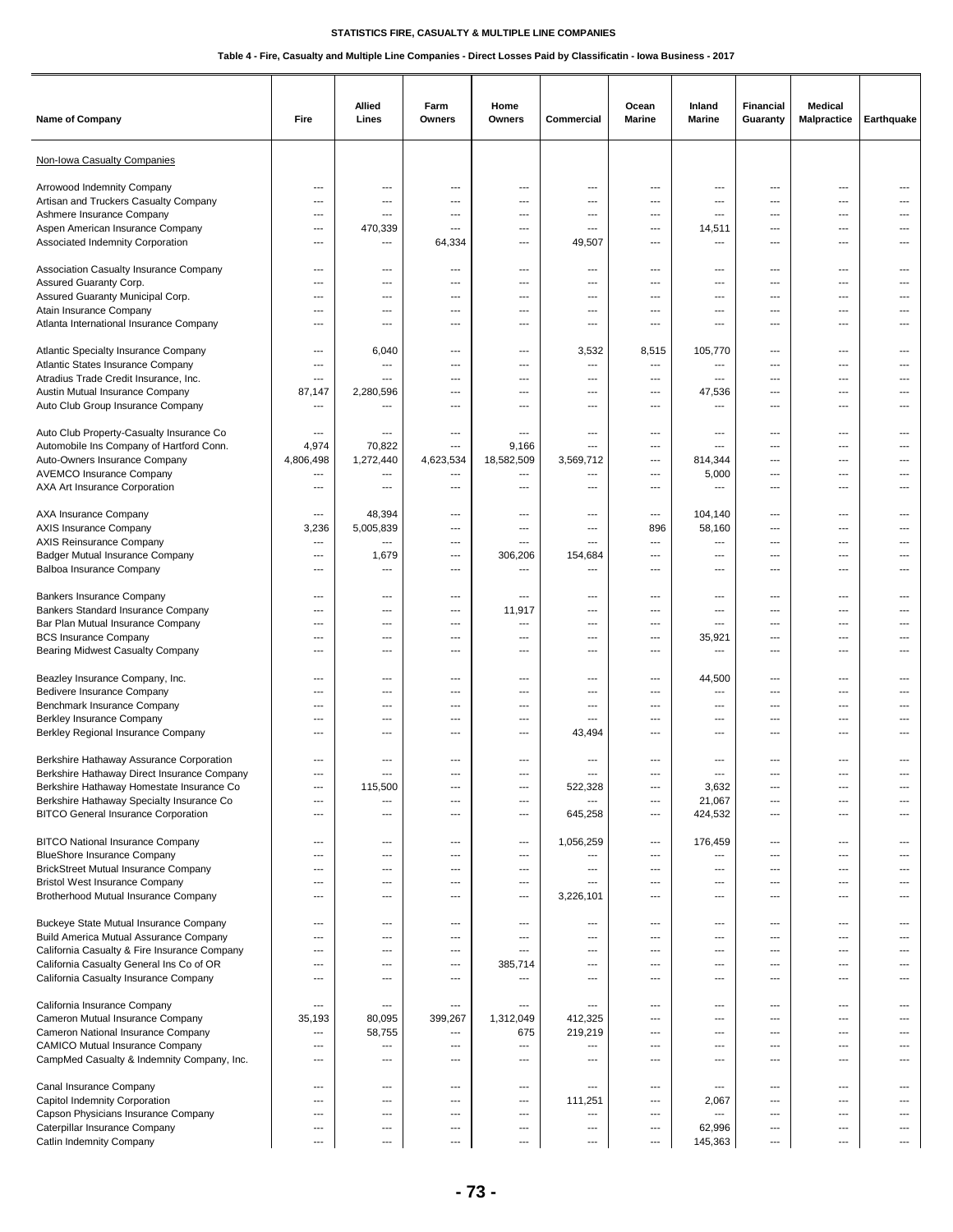| Group<br><b>A&amp;H</b>                              | Other<br>A & H                                   | Workers<br>Compen-<br>sation                         | Other<br>Liability                                   | Auto<br>Liability                                    | Auto<br>Physical<br>Damage          | Aircraft                                             | <b>Fidelity</b><br>and<br><b>Surety</b>              | <b>Burglary</b><br>and<br><b>Theft</b>               | <b>Boiler</b><br>and<br><b>Machinery</b>             | Credit                                               | Misc.                                                | <b>Totals</b>                             |
|------------------------------------------------------|--------------------------------------------------|------------------------------------------------------|------------------------------------------------------|------------------------------------------------------|-------------------------------------|------------------------------------------------------|------------------------------------------------------|------------------------------------------------------|------------------------------------------------------|------------------------------------------------------|------------------------------------------------------|-------------------------------------------|
|                                                      |                                                  |                                                      |                                                      |                                                      |                                     |                                                      |                                                      |                                                      |                                                      |                                                      |                                                      |                                           |
| $\overline{\phantom{a}}$                             | $\scriptstyle\cdots$                             | 24,553                                               | 11,250                                               | ---                                                  | $\overline{a}$                      | $\overline{\phantom{a}}$                             | $\overline{\phantom{a}}$                             | $\overline{\phantom{a}}$                             | $\overline{\phantom{a}}$                             | $\overline{\phantom{a}}$                             | $\qquad \qquad \cdots$                               | 35,803                                    |
| $\overline{\phantom{a}}$                             | $---$                                            | $\hspace{0.05cm} \ldots$                             | $\qquad \qquad \cdots$                               | ---                                                  | ---                                 | $\overline{\phantom{a}}$                             | ---                                                  | $\cdots$                                             | $\overline{\phantom{a}}$                             | $\overline{\phantom{a}}$                             | $\overline{\phantom{a}}$                             | ---                                       |
| $\overline{\phantom{a}}$<br>---                      | $\hspace{0.05cm} \ldots$<br>---                  | $\hspace{0.05cm} \ldots$<br>$\hspace{0.05cm} \ldots$ | $\hspace{0.05cm} \ldots$<br>$\ldots$                 | $\hspace{0.05cm} \ldots$<br>$\hspace{0.05cm} \ldots$ | ---<br>---                          | $\qquad \qquad \cdots$<br>$\qquad \qquad \cdots$     | ---<br>---                                           | $\cdots$<br>$\cdots$                                 | $\hspace{0.05cm} \ldots$<br>$\hspace{0.05cm} \ldots$ | ---<br>$\ldots$                                      | $\qquad \qquad \cdots$<br>$\qquad \qquad \cdots$     | $\overline{\phantom{a}}$<br>484,850       |
| ---                                                  | $\qquad \qquad -\qquad$                          | 176                                                  | 36,784                                               | 834                                                  | ---                                 | ---                                                  | ---                                                  | ---                                                  | $\hspace{0.05cm} \ldots$                             | $\qquad \qquad \cdots$                               | $\qquad \qquad \cdots$                               | 151,635                                   |
| $\overline{\phantom{a}}$                             | $\hspace{0.05cm} \ldots$                         | $\hspace{0.05cm} \ldots$                             | $\scriptstyle\cdots$                                 | $\hspace{0.05cm} \ldots$                             | ---                                 | $\overline{\phantom{a}}$                             | $---$                                                | $\cdots$                                             | $\overline{\phantom{a}}$                             | $\qquad \qquad \cdots$                               | $\hspace{0.05cm} \ldots$                             | $\hspace{0.05cm} \ldots$                  |
| ---<br>$\overline{\phantom{a}}$                      | $\overline{a}$<br>$\ddotsc$                      | $---$<br>$\overline{\phantom{a}}$                    | ---<br>---                                           | ---<br>---                                           | ---<br>---                          | $\overline{\phantom{a}}$<br>---                      | ---<br>---                                           | ---<br>$\overline{\phantom{a}}$                      | $\overline{\phantom{a}}$<br>$\overline{\phantom{a}}$ | $\overline{\phantom{a}}$<br>$\overline{\phantom{a}}$ | ---<br>---                                           | ---<br>$\overline{\phantom{a}}$           |
| $\overline{\phantom{a}}$                             | $\overline{\phantom{a}}$                         | $\cdots$                                             | ---                                                  | ---                                                  | ---                                 | ---                                                  | ---                                                  | ---                                                  | $\overline{\phantom{a}}$                             | ---                                                  | ---                                                  | ---                                       |
| 120,870                                              | ---                                              | $\hspace{0.05cm} \ldots$                             | ---                                                  | ---                                                  | ---                                 | ---                                                  | ---                                                  | ---                                                  | $\hspace{0.05cm} \ldots$                             | $\qquad \qquad \cdots$                               | ---                                                  | 120,870                                   |
| $\overline{\phantom{a}}$<br>$\overline{\phantom{a}}$ | $---$<br>$---$                                   | 79,095<br>1,244,867                                  | 89,015<br>$\hspace{0.05cm} \ldots$                   | 19,020<br>$\qquad \qquad \cdots$                     | 24,047<br>$\cdots$                  | $\overline{\phantom{a}}$<br>$---$                    | 16,430<br>$\overline{\phantom{a}}$                   | $\hspace{0.05cm} \ldots$<br>$\overline{\phantom{a}}$ | $\overline{\phantom{a}}$<br>$\overline{\phantom{a}}$ | 131,090<br>$\ldots$                                  | $\cdots$<br>$\qquad \qquad \cdots$                   | 482,554<br>1,244,867                      |
| $\overline{\phantom{a}}$                             | $---$                                            | $\hspace{0.05cm} \ldots$                             | $\overline{\phantom{a}}$                             | $\overline{\phantom{a}}$                             | ---                                 | $---$                                                | ---                                                  | $\cdots$                                             | $\overline{\phantom{a}}$                             | $\overline{\phantom{a}}$                             | $\overline{\phantom{a}}$                             | $\hspace{0.05cm} \ldots$                  |
| $\overline{\phantom{a}}$<br>---                      | $\qquad \qquad \cdots$<br>$\qquad \qquad \cdots$ | 61,215<br>$\scriptstyle\cdots$                       | 61,824<br>---                                        | 192,791<br>1,229,337                                 | 128,679<br>1,961,238                | $\overline{\phantom{a}}$<br>$\qquad \qquad \cdots$   | ---<br>---                                           | $\cdots$<br>$\cdots$                                 | 13,226<br>$\cdots$                                   | $\ldots$<br>$\qquad \qquad \cdots$                   | ---<br>$\qquad \qquad \cdots$                        | 2,873,014<br>3,190,575                    |
|                                                      |                                                  |                                                      |                                                      |                                                      |                                     |                                                      |                                                      |                                                      |                                                      |                                                      |                                                      |                                           |
| $\overline{\phantom{a}}$<br>---                      | $\overline{\phantom{a}}$<br>$---$                | $---$<br>$\overline{\phantom{a}}$                    | $---$<br>$\overline{\phantom{a}}$                    | $\cdots$<br>---                                      | $\overline{a}$<br>---               | $---$<br>$\overline{\phantom{a}}$                    | $\overline{\phantom{a}}$<br>$\overline{\phantom{a}}$ | $\overline{\phantom{a}}$<br>$\cdots$                 | $\overline{\phantom{a}}$<br>$\overline{\phantom{a}}$ | $\overline{\phantom{a}}$<br>$\overline{\phantom{a}}$ | $\overline{\phantom{a}}$<br>$\overline{\phantom{a}}$ | $\hspace{0.05cm} \ldots$<br>84,962        |
| $\overline{\phantom{a}}$<br>---                      | $---$<br>$---$                                   | 2,691,435<br>$\qquad \qquad \cdots$                  | 572,321<br>$\qquad \qquad \cdots$                    | 2,941,161<br>---                                     | 2,435,341<br>---                    | ---<br>71,982                                        | (386)<br>---                                         | ---<br>---                                           | $\overline{\phantom{a}}$<br>$\hspace{0.05cm} \ldots$ | ---<br>---                                           | $\overline{\phantom{a}}$<br>$\qquad \qquad \cdots$   | 42,308,909<br>76,982                      |
| $\overline{\phantom{a}}$                             | $\overline{\phantom{a}}$                         | $\hspace{0.05cm} \ldots$                             | $\qquad \qquad \cdots$                               | $\hspace{0.05cm} \ldots$                             | ---                                 | $\overline{\phantom{a}}$                             | ---                                                  | ---                                                  | $\hspace{0.05cm} \ldots$                             | $\overline{\phantom{a}}$                             | $\qquad \qquad \cdots$                               | $\sim$                                    |
| $\overline{\phantom{a}}$                             | $---$                                            | $\hspace{0.05cm} \cdots$                             | (823)                                                | $\overline{\phantom{a}}$                             | ---                                 | 7,500                                                | $\overline{\phantom{a}}$                             | $\cdots$                                             | $\overline{\phantom{a}}$                             | $\qquad \qquad \cdots$                               | $\hspace{0.05cm} \ldots$                             | 159,211                                   |
| 442,789                                              | $\overline{\phantom{a}}$                         | $\hspace{0.05cm} \cdots$                             | 805,373                                              | 387                                                  | 21,773                              | $\qquad \qquad \cdots$                               | ---                                                  | $\cdots$                                             | $\overline{\phantom{a}}$                             | $---$                                                | $\hspace{0.05cm} \ldots$                             | 6,338,453                                 |
| $\overline{\phantom{a}}$<br>---                      | $---$<br>$\qquad \qquad -\qquad$                 | $\overline{\phantom{a}}$<br>97,050                   | $\overline{\phantom{a}}$<br>---                      | ---<br>177,229                                       | $\overline{\phantom{a}}$<br>188,670 | $\overline{\phantom{a}}$<br>$\overline{\phantom{a}}$ | ---<br>---                                           | $\overline{\phantom{a}}$<br>---                      | $\overline{\phantom{a}}$<br>$\cdots$                 | $\overline{\phantom{a}}$<br>$\overline{\phantom{a}}$ | $\overline{\phantom{a}}$<br>$\qquad \qquad \cdots$   | $\ldots$<br>925,517                       |
| $\overline{\phantom{a}}$                             | $\qquad \qquad \cdots$                           | $\scriptstyle\cdots$                                 | $\ldots$                                             | ---                                                  | (1,259)                             | $\overline{\phantom{a}}$                             | $\overline{\phantom{a}}$                             | ---                                                  | $\cdots$                                             | $\ldots$                                             | ---                                                  | (1, 259)                                  |
| $\overline{\phantom{a}}$                             | $---$                                            | $\cdots$                                             | $\overline{\phantom{a}}$                             | $\hspace{0.05cm} \cdots$                             | $\overline{\phantom{a}}$            | $---$                                                | 315                                                  | $\cdots$                                             | $\overline{\phantom{a}}$                             | $\overline{\phantom{a}}$                             | $\overline{\phantom{a}}$                             | 315                                       |
| ---<br>---                                           | $---$<br>$\ddotsc$                               | 93,693<br>$---$                                      | $\overline{\phantom{a}}$<br>---                      | 277<br>$\overline{\phantom{a}}$                      | (6,653)<br>---                      | $\overline{\phantom{a}}$<br>$---$                    | $\overline{a}$<br>---                                | $---$<br>---                                         | $\overline{\phantom{a}}$<br>$\overline{\phantom{a}}$ | $\overline{\phantom{a}}$<br>---                      | $\overline{\phantom{a}}$<br>---                      | 99,234<br>$\sim$                          |
| 700,971                                              | $---$                                            | $---$                                                | ---                                                  | $\overline{\phantom{a}}$                             | ---                                 | $\overline{\phantom{a}}$                             | ---                                                  | ---                                                  | $\overline{\phantom{a}}$                             | ---                                                  | $\cdots$                                             | 736,893<br>166,339                        |
| ---                                                  | $\overline{\phantom{a}}$                         | 166,339                                              | $\qquad \qquad \cdots$                               | $\hspace{0.05cm} \ldots$                             | ---                                 | $\overline{\phantom{a}}$                             | ---                                                  | ---                                                  | $\hspace{0.05cm} \ldots$                             | $\overline{\phantom{a}}$                             | $\overline{\phantom{a}}$                             |                                           |
| ---<br>$\overline{\phantom{a}}$                      | ---<br>$\overline{\phantom{a}}$                  | $\scriptstyle\cdots$<br>356,316                      | 8,786,594<br>$\hspace{0.05cm} \ldots$                | ---<br>---                                           | $\qquad \qquad \cdots$<br>(367)     | ---<br>$---$                                         | ---<br>---                                           | ---<br>$\overline{\phantom{a}}$                      | $\hspace{0.05cm} \ldots$<br>$\overline{\phantom{a}}$ | ---<br>$\overline{\phantom{a}}$                      | $\qquad \qquad \cdots$<br>$\qquad \qquad \cdots$     | 8,831,094<br>355,949                      |
| ---                                                  | $---$                                            | $\overline{\phantom{a}}$                             | $\overline{\phantom{a}}$                             | 294,556                                              | 91,591                              | $---$                                                | ---                                                  | $\overline{\phantom{a}}$                             | $\overline{\phantom{a}}$                             | ---                                                  | $\overline{\phantom{a}}$                             | 386,147                                   |
| $\overline{\phantom{a}}$<br>---                      | $---$<br>$\qquad \qquad \cdots$                  | $\overline{\phantom{a}}$<br>147,148                  | 1,278<br>$\ldots$                                    | ---<br>4,548                                         | ---<br>7,949                        | $---$<br>$\overline{\phantom{a}}$                    | $\cdots$<br>479                                      | $\overline{\phantom{a}}$<br>$\cdots$                 | $\overline{\phantom{a}}$<br>$\hspace{0.05cm} \ldots$ | $\overline{\phantom{a}}$<br>$\overline{\phantom{a}}$ | $\overline{\phantom{a}}$<br>$\qquad \qquad \cdots$   | 1,278<br>203,619                          |
| $\overline{\phantom{a}}$                             | $\hspace{0.05cm} \ldots$                         | $\hspace{0.05cm} \ldots$                             | $\hspace{0.05cm} \cdots$                             | $\hspace{0.05cm} \ldots$                             | ---                                 | $\qquad \qquad \cdots$                               | $\qquad \qquad \cdots$                               | $\cdots$                                             | $\hspace{0.05cm} \ldots$                             | $\qquad \qquad \cdots$                               | $\qquad \qquad \cdots$                               | $\scriptstyle\cdots$                      |
| ---                                                  | $\hspace{0.05cm} \cdots$                         | $\hspace{0.05cm} \cdots$                             | $\hspace{0.05cm} \cdots$                             | $\hspace{0.05cm} \cdots$                             | $\scriptstyle\cdots$                | $\qquad \qquad \cdots$                               | $\hspace{0.05cm} \cdots$                             | ---                                                  | $\cdots$                                             | ---                                                  | $\hspace{0.05cm} \cdots$                             | $\sim$                                    |
| ---<br>---                                           | $---$<br>$---$                                   | 2,692,907<br>$\scriptstyle\cdots$                    | $\hspace{0.05cm} \ldots$<br>$\hspace{0.05cm} \ldots$ | 92,515<br>2,815                                      | 140,184<br>17,124                   | $\overline{\phantom{a}}$<br>$---$                    | (16,030)<br>---                                      | $\hspace{0.05cm} \ldots$<br>$\overline{\phantom{a}}$ | $\overline{\phantom{a}}$<br>$\hspace{0.05cm} \ldots$ | $\overline{\phantom{a}}$<br>---                      | $\cdots$<br>$\cdots$                                 | 3,551,036<br>41,006                       |
| ---                                                  | $\qquad \qquad \cdots$                           | 2,520,685                                            | 16,582                                               | 198,079                                              | 251,303                             | $\qquad \qquad \cdots$                               | $\qquad \qquad \cdots$                               | $\cdots$                                             | $\hspace{0.05cm} \ldots$                             | $\overline{\phantom{a}}$                             | $\hspace{0.05cm} \ldots$                             | 4,056,441                                 |
| ---                                                  | $\scriptstyle\cdots$                             | 1,679,465                                            | $\scriptstyle\cdots$                                 | 42,110                                               | 76,649                              | $\cdots$                                             | $\qquad \qquad \cdots$                               | $\cdots$                                             | $\hspace{0.05cm} \ldots$                             | $\qquad \qquad \cdots$                               | $\qquad \qquad \cdots$                               | 3,030,942                                 |
| ---<br>---                                           | $---$<br>$\overline{\phantom{a}}$                | $\hspace{0.05cm} \ldots$<br>$\hspace{0.05cm} \ldots$ | $\overline{\phantom{a}}$<br>$\qquad \qquad -$        | $\sim$<br>$\sim$                                     | $\sim$<br>$\sim$                    | $---$<br>$---$                                       | ---<br>---                                           | $\cdots$<br>$\cdots$                                 | $\overline{\phantom{a}}$<br>$\overline{\phantom{a}}$ | $---$<br>$\overline{\phantom{a}}$                    | $\overline{\phantom{a}}$<br>$\overline{\phantom{a}}$ | $\hspace{0.05cm} \ldots$<br>$\sim$ $\sim$ |
| $\overline{\phantom{a}}$<br>---                      | $---$<br>$\hspace{0.05cm} \ldots$                | $\sim$ $\sim$<br>684,781                             | $\cdots$<br>$\ldots$                                 | 1,119,864<br>50,792                                  | 533,903<br>27,085                   | $\overline{\phantom{a}}$<br>$\cdots$                 | ---<br>---                                           | $\cdots$<br>$\cdots$                                 | $\cdots$<br>6,381                                    | $\overline{\phantom{a}}$<br>$\ldots$                 | $\cdots$<br>$\qquad \qquad \cdots$                   | 1,653,767<br>3,995,140                    |
|                                                      |                                                  |                                                      |                                                      |                                                      |                                     |                                                      |                                                      |                                                      |                                                      |                                                      |                                                      |                                           |
| ---<br>---                                           | $\scriptstyle\cdots$<br>$\overline{\phantom{a}}$ | $\scriptstyle\cdots$<br>$\qquad \qquad \cdots$       | $\hspace{0.05cm} \cdots$<br>$\hspace{0.05cm} \cdots$ | $\hspace{0.05cm} \cdots$<br>$\hspace{0.05cm} \cdots$ | (627)<br>$\cdots$                   | ---<br>$\overline{\phantom{a}}$                      | ---<br>---                                           | ---<br>$\hspace{0.05cm} \ldots$                      | $\hspace{0.05cm} \ldots$<br>$\overline{\phantom{a}}$ | ---<br>$\overline{\phantom{a}}$                      | ---<br>$\hspace{0.05cm} \ldots$                      | (627)<br>$\sim$                           |
| ---                                                  | $\overline{\phantom{a}}$                         | ---                                                  | $\hspace{0.05cm} \cdots$                             | $\hspace{0.05cm} \cdots$                             | $\cdots$                            | $\overline{\phantom{a}}$                             | ---                                                  | $\hspace{0.05cm} \ldots$                             | $\hspace{0.05cm} \cdots$                             | $\overline{\phantom{a}}$                             | $\hspace{0.05cm} \ldots$                             | $\hspace{0.05cm} \ldots$                  |
| ---<br>---                                           | $---$<br>$\overline{\phantom{a}}$                | $---$<br>$\overline{\phantom{a}}$                    | $\cdots$<br>$\cdots$                                 | 183,828<br>$\overline{\phantom{a}}$                  | 349,839<br>$\cdots$                 | $---$<br>$---$                                       | ---<br>$---$                                         | $\cdots$<br>$\overline{\phantom{a}}$                 | $\overline{\phantom{a}}$<br>$\hspace{0.05cm} \ldots$ | ---<br>$---$                                         | $\cdots$<br>$\hspace{0.05cm} \ldots$                 | 919,381<br>$\cdots$                       |
| ---                                                  | $\qquad \qquad \cdots$                           | 45,375                                               | $\hspace{0.05cm} \ldots$                             | $\sim$                                               | $\sim$                              | $\cdots$                                             | ---                                                  | $\cdots$                                             | $\cdots$                                             | $\qquad \qquad \cdots$                               | $\qquad \qquad \cdots$                               | 45,375                                    |
| ---                                                  | $\hspace{0.05cm} \ldots$                         | $\hspace{0.05cm} \ldots$                             | $\hspace{0.05cm} \ldots$                             | 88,106                                               | 428,892                             | $\qquad \qquad \cdots$                               | ---                                                  | $\cdots$                                             | $\cdots$                                             | $\qquad \qquad \cdots$                               | $\cdots$                                             | 2,755,927                                 |
| ---<br>---                                           | $---$<br>$---$                                   | $---$<br>$\scriptstyle\cdots$                        | 6,223<br>140,138                                     | 755,465<br>$\cdots$                                  | 754,491<br>$\sim$ $\sim$            | $---$<br>$---$                                       | ---<br>---                                           | $\cdots$<br>$\overline{\phantom{a}}$                 | $\overline{\phantom{a}}$<br>$\overline{\phantom{a}}$ | $---$<br>$\overline{\phantom{a}}$                    | $\cdots$<br>$\overline{\phantom{a}}$                 | 1,794,828<br>140,138                      |
| $\overline{\phantom{a}}$                             | $---$                                            | $\overline{\phantom{a}}$                             | $\hspace{0.05cm} \ldots$                             | $\sim$                                               | $\sim$                              | $\overline{\phantom{a}}$                             | ---                                                  | $\cdots$                                             | $\overline{\phantom{a}}$                             | $\overline{\phantom{a}}$                             | $\overline{\phantom{a}}$                             | $\hspace{0.05cm} \ldots$                  |
| ---                                                  | $\hspace{0.05cm} \ldots$                         | $\scriptstyle\cdots$                                 | $\hspace{0.05cm} \cdots$                             | 23,381                                               | 183,885                             | ---                                                  | ---                                                  | ---                                                  | ---                                                  | ---                                                  | ---                                                  | 207,266                                   |
| ---<br>---                                           | $\hspace{0.05cm} \ldots$<br>---                  | $\scriptstyle\cdots$<br>$\qquad \qquad \cdots$       | 12,893<br>$\hspace{0.05cm} \ldots$                   | 17,381<br>$\cdots$                                   | 15,598<br>$\hspace{0.05cm} \ldots$  | $\qquad \qquad \cdots$<br>$\overline{\phantom{a}}$   | ---<br>---                                           | ---<br>$\hspace{0.05cm} \ldots$                      | $\hspace{0.05cm} \cdots$<br>$\overline{\phantom{a}}$ | ---<br>$\overline{\phantom{a}}$                      | ---<br>$\hspace{0.05cm} \ldots$                      | 159,190<br>$\hspace{0.05cm} \ldots$       |
| ---                                                  | ---                                              | $\hspace{0.05cm} \cdots$                             | 3,810,414                                            | $\hspace{0.05cm} \cdots$                             | $\scriptstyle\cdots$                | ---                                                  | ---                                                  | ---                                                  | $\hspace{0.05cm} \cdots$                             | ---                                                  | $\qquad \qquad \cdots$                               | 3,873,410                                 |
| $\cdots$                                             | $\overline{\phantom{a}}$                         | $\hspace{0.05cm} \ldots$                             | $\cdots$                                             | $\hspace{0.05cm} \ldots$                             | $\cdots$                            | $\cdots$                                             | $\cdots$                                             | $\cdots$                                             | $\hspace{0.05cm} \ldots$                             | $\ldots$                                             | $\cdots$                                             | 145,363                                   |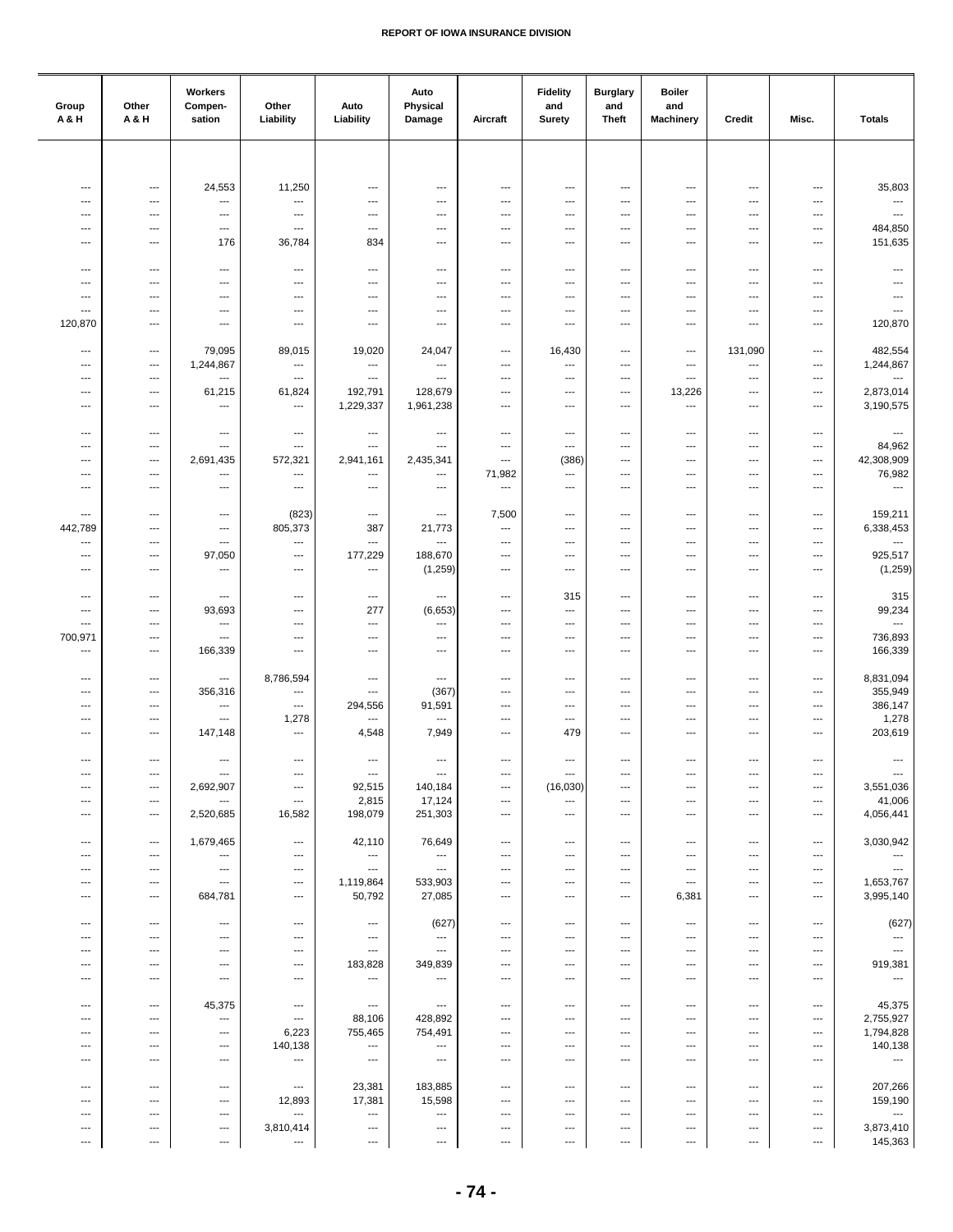| Name of Company                                                           | Fire                                                 | Allied<br>Lines          | Farm<br>Owners | Home<br>Owners                    | Commercial            | Ocean<br><b>Marine</b>   | Inland<br><b>Marine</b>           | <b>Financial</b><br>Guaranty    | <b>Medical</b><br><b>Malpractice</b> | Earthquake     |
|---------------------------------------------------------------------------|------------------------------------------------------|--------------------------|----------------|-----------------------------------|-----------------------|--------------------------|-----------------------------------|---------------------------------|--------------------------------------|----------------|
| Non-Iowa Casualty Companies                                               |                                                      |                          |                |                                   |                       |                          |                                   |                                 |                                      |                |
| Catlin Insurance Company, Inc.                                            | ---                                                  | ---                      |                | $\overline{\phantom{a}}$          | ---                   | ---                      | 1,713                             | ---                             | ---                                  |                |
| Celina Mutual Insurance Company                                           | 139,739                                              | 348,411                  | 2,881,934      | 82,265                            | 1,117,146             | ---                      | 4,033                             | $---$                           | ---                                  | ---            |
| <b>Censtat Casualty Company</b>                                           | $---$                                                | ---                      | ---            | ---                               | ---                   | $---$                    | ---                               | $\overline{\phantom{a}}$        | $\cdots$                             | ---            |
| Central Mutual Insurance Company<br>Central States Indemnity Co. of Omaha | $---$<br>$\overline{\phantom{a}}$                    | ---<br>---               | ---<br>---     | ---<br>---                        | ---<br>---            | $---$<br>---             | $\overline{a}$<br>91,187          | $\overline{\phantom{a}}$<br>--- | $---$<br>---                         | ---<br>---     |
|                                                                           |                                                      |                          |                |                                   |                       |                          |                                   |                                 |                                      |                |
| Centre Insurance Company                                                  | ---                                                  | ---                      | ---            | ---                               | ---                   | ---                      | ---                               | ---                             | ---                                  | ---            |
| Century Indemnity Company                                                 | $---$                                                | $---$                    | ---            | $\overline{a}$                    | 2,075                 | ---                      | $---$                             | $---$                           | $---$                                | ---            |
| Century-National Insurance Company                                        | $---$                                                | $---$                    | $---$          | 133                               | ---                   | $---$                    | $---$                             | $---$                           | $---$                                | $---$          |
| <b>CGB Insurance Company</b><br>Charter Oak Fire Insurance Company        | $\overline{\phantom{a}}$<br>18,116                   | 6,564,225<br>29,157      | ---<br>35,966  | $\overline{\phantom{a}}$<br>---   | ---<br>7,078,668      | $- - -$<br>---           | ---<br>420,741                    | $\sim$<br>---                   | ---<br>---                           | ---            |
|                                                                           |                                                      |                          |                |                                   |                       |                          |                                   |                                 |                                      |                |
| Cherokee Insurance Company                                                | ---                                                  | ---                      | ---            | ---                               | ---                   | ---                      | ---                               | ---                             | ---                                  | ---            |
| Chicago Insurance Company                                                 | $\sim$                                               | $---$                    | $---$          | $-$                               | $---$                 | $---$                    | $\overline{\phantom{a}}$          | $---$                           | $---$                                | $---$          |
| Chubb Indemnity Insurance Company                                         | $\sim$                                               | $---$                    | $---$          | $-$                               | $---$                 | ---                      | $---$                             | $---$                           | $---$                                | $---$          |
| Chubb National Insurance Company<br>Church Insurance Company              | $\overline{\phantom{a}}$<br>$\overline{\phantom{a}}$ | ---<br>---               | ---<br>---     | ---<br>---                        | ---<br>---            | ---<br>---               | 695<br>---                        | ---<br>---                      | $\overline{a}$<br>---                | ---<br>        |
|                                                                           |                                                      |                          |                |                                   |                       |                          |                                   |                                 |                                      |                |
| Church Mutual Insurance Company                                           | $\qquad \qquad \cdots$                               | ---                      | ---            | ---                               | 2,468,824             | ---                      | $\overline{a}$                    | ---                             | ---                                  | ---            |
| CIM Insurance Corporation                                                 | $\qquad \qquad \cdots$                               | ---                      | ---            | ---                               | ---                   | ---                      | ---                               | ---                             | ---                                  | ---            |
| Cincinnati Casualty Company                                               | 2,751                                                | 58,157                   | $---$          | $---$<br>$\overline{\phantom{a}}$ | 472,069               | $---$                    | $---$                             | $---$                           | $---$                                | $\overline{a}$ |
| Cincinnati Indemnity Company<br>Cincinnati Insurance Company              | 7,262<br>64,370                                      | 368,329<br>1,693,703     | ---<br>---     | 5,728,661                         | 778,125<br>15,934,180 | ---<br>---               | 154,827<br>842,849                | ---<br>---                      | ---<br>(2,069)                       | ---<br>---     |
|                                                                           |                                                      |                          |                |                                   |                       |                          |                                   |                                 |                                      |                |
| Citizens Insurance Company of America                                     | $\overline{\phantom{a}}$                             | ---                      | ---            | $\overline{\phantom{a}}$          | 73,332                | ---                      | ---                               | ---                             | $\overline{a}$                       | $---$          |
| City National Insurance Company                                           | ---                                                  | ---                      | ---            | ---                               | ---                   | ---                      | ---                               | ---                             | ---                                  | ---            |
| Clarendon National Insurance Company<br>Clear Blue Insurance Company      | $\sim$<br>$\overline{\phantom{a}}$                   | $---$<br>---             | $---$<br>---   | $-$<br>---                        | ---<br>---            | $---$<br>---             | $\overline{\phantom{a}}$<br>---   | $---$<br>---                    | $---$<br>$\cdots$                    | ---<br>---     |
| Clearwater Select Insurance Company                                       | $---$                                                | ---                      | ---            | ---                               | ---                   | ---                      | ---                               | ---                             | $\cdots$                             | $---$          |
|                                                                           |                                                      |                          |                |                                   |                       |                          |                                   |                                 |                                      |                |
| CM Select Insurance Company                                               | $\qquad \qquad \cdots$                               | ---                      | ---            | ---                               | ---                   | ---                      | ---                               | ---                             | $\cdots$                             | ---            |
| Coface North America Insurance Company                                    | ---                                                  | ---                      | ---            | ---                               | ---                   | ---                      | ---                               | ---                             | ---                                  | ---            |
| Coliseum Reinsurance Company<br>Colonial American Casualty & Surety Co    | $---$<br>$---$                                       | $\sim$<br>$---$          | $---$<br>---   | ---<br>---                        | ---<br>---            | $---$<br>---             | $\overline{\phantom{a}}$<br>$---$ | $---$<br>$---$                  | $---$<br>$---$                       | ---<br>---     |
| <b>Colonial Surety Company</b>                                            | $---$                                                | ---                      | $---$          | ---                               | ---                   | ---                      | $\overline{\phantom{a}}$          | ---                             | $---$                                | ---            |
|                                                                           |                                                      |                          |                |                                   |                       |                          |                                   |                                 |                                      |                |
| Colony Specialty Insurance Company                                        | ---                                                  | ---                      | ---            | ---                               | ---                   | ---                      | ---                               | ---                             | ---                                  | ---            |
| Columbia Insurance Company                                                | ---                                                  | ---<br>$---$             | ---<br>---     | ---                               | ---                   | ---                      | ---<br>$---$                      | ---<br>$---$                    | ---                                  | ---<br>$---$   |
| Columbia Mutual Insurance Company<br>Columbia National Insurance Company  | $---$<br>$---$                                       | 77,500                   | ---            | ---<br>---                        | 8,000<br>1,637,990    | ---<br>---               | $---$                             | ---                             | $\cdots$<br>$---$                    | ---            |
| Commerce and Industry Insurance Company                                   | $---$                                                | ---                      | ---            | $---$                             | ---                   | $\overline{\phantom{a}}$ | 10,000                            | $\overline{\phantom{a}}$        | $---$                                | ---            |
|                                                                           |                                                      |                          |                |                                   |                       |                          |                                   |                                 |                                      |                |
| <b>Commercial Casualty Insurance Company</b>                              | $\qquad \qquad \cdots$                               | ---                      | ---            | ---                               | ---                   | ---                      | ---                               | ---                             | ---                                  | ---            |
| Commonwealth Insurance Company of America<br>Compass Insurance Company    | ---                                                  | $---$<br>---             | ---<br>---     | ---<br>---                        | ---<br>---            | ---                      | $---$<br>---                      | ---<br>---                      | ---<br>---                           |                |
| <b>Consolidated Insurance Company</b>                                     | $---$                                                | $\sim$                   | ---            | ---                               | ---                   | ---                      | $---$                             | $---$                           | ---                                  |                |
| <b>Constitution Insurance Company</b>                                     | $\overline{\phantom{a}}$                             | $\overline{\phantom{a}}$ | ---            | ---                               | ---                   | ---                      | ---                               | $\overline{\phantom{a}}$        | $---$                                |                |
|                                                                           |                                                      |                          |                |                                   |                       |                          |                                   |                                 |                                      |                |
| Consumers Insurance USA, Inc.<br><b>Continental Casualty Company</b>      | $\overline{\phantom{a}}$<br>251,758                  | ---<br>1,277             | ---<br>---     | ---<br>---                        | ---<br>1,264,015      | ---<br>---               | ---<br>7,112,872                  | ---<br>---                      | ---<br>342,966                       | ---<br>---     |
| Continental Heritage Insurance Company                                    | ---                                                  | $\qquad \qquad \cdots$   | ---            | ---                               | ---                   | ---                      | ---                               | ---                             | $\cdots$                             |                |
| Continental Insurance Company                                             | $---$                                                | $---$                    | ---            | $---$                             | 79,785                | 19,033                   | $---$                             | $---$                           | $---$                                | $---$          |
| Contractors Bonding and Insurance Co                                      | $\overline{\phantom{a}}$                             | ---                      | $---$          | $\overline{\phantom{a}}$          | ---                   | ---                      | $\overline{\phantom{a}}$          | $\overline{\phantom{a}}$        | ---                                  | ---            |
|                                                                           |                                                      |                          |                |                                   |                       |                          |                                   |                                 |                                      |                |
| <b>COPIC Insurance Company</b><br>CorePointe Insurance Company            | $\qquad \qquad \cdots$<br>$\overline{\phantom{a}}$   | ---<br>---               | ---<br>---     | $\hspace{0.05cm} \ldots$<br>---   | ---<br>---            | ---<br>---               | ---<br>---                        | ---<br>---                      | 842<br>$\overline{a}$                | ---<br>---     |
| Country Casualty Insurance Company                                        | ---                                                  | ---                      | ---            | ---                               | ---                   | ---                      | $\overline{\phantom{a}}$          | ---                             | $\overline{a}$                       | ---            |
| Country Mutual Insurance Company                                          | $---$                                                | 14,961                   | $---$          | 7,804,624                         | 751,412               | $---$                    | 59,250                            | $---$                           | $---$                                |                |
| Country Preferred Insurance Company                                       | $\sim$                                               | $\overline{\phantom{a}}$ | $---$          | ---                               | ---                   | ---                      | $\cdots$                          | $---$                           | $---$                                | ---            |
| Courtesy Insurance Company                                                | ---                                                  | ---                      | ---            | $\overline{\phantom{a}}$          | ---                   | ---                      | ---                               | ---                             | ---                                  | ---            |
| Crestbrook Insurance Company                                              | $\overline{a}$                                       | ---                      | ---            | 38,961                            | ---                   | ---                      | ---                               | ---                             | ---                                  |                |
| Crum & Forster Indemnity Company                                          | ---                                                  | ---                      | ---            | $\overline{\phantom{a}}$          | (41, 670)             | ---                      | ---                               | ---                             | ---                                  | ---            |
| Dairyland Insurance Company                                               | $\sim$                                               | $\sim$                   | $---$          | $\overline{\phantom{a}}$          | ---                   | $---$                    | $\overline{\phantom{a}}$          | $---$                           | $---$                                | $---$          |
| Dealers Assurance Company                                                 | $\sim$                                               | $---$                    | $---$          | $-$                               | ---                   | $---$                    | $\overline{\phantom{a}}$          | $---$                           | $---$                                | $---$          |
| Dentists Insurance Company                                                | $\overline{\phantom{a}}$                             | ---                      | ---            | ---                               | ---                   | ---                      | ---                               | ---                             | $\overline{a}$                       | ---            |
| Developers Surety and Indemnity Co                                        | $\overline{\phantom{a}}$                             | ---                      | ---            | ---                               | ---                   | ---                      | ---                               | ---                             | $\overline{a}$                       | ---            |
| Diamond Insurance Company                                                 | $\overline{\phantom{a}}$                             | $\overline{a}$           | ---            | ---                               | ---                   | ---                      | $\overline{a}$                    | ---                             | $\overline{a}$                       |                |
| Diamond State Insurance Company                                           | $\qquad \qquad \cdots$                               | ---                      | ---            | $\hspace{0.05cm} \ldots$          | 206,653               | ---                      | 10,749                            | ---                             | ---                                  |                |
| Direct National Insurance Company                                         | $---$                                                | ---                      | ---            | ---                               | ---                   | ---                      | ---                               | $---$                           | $---$                                |                |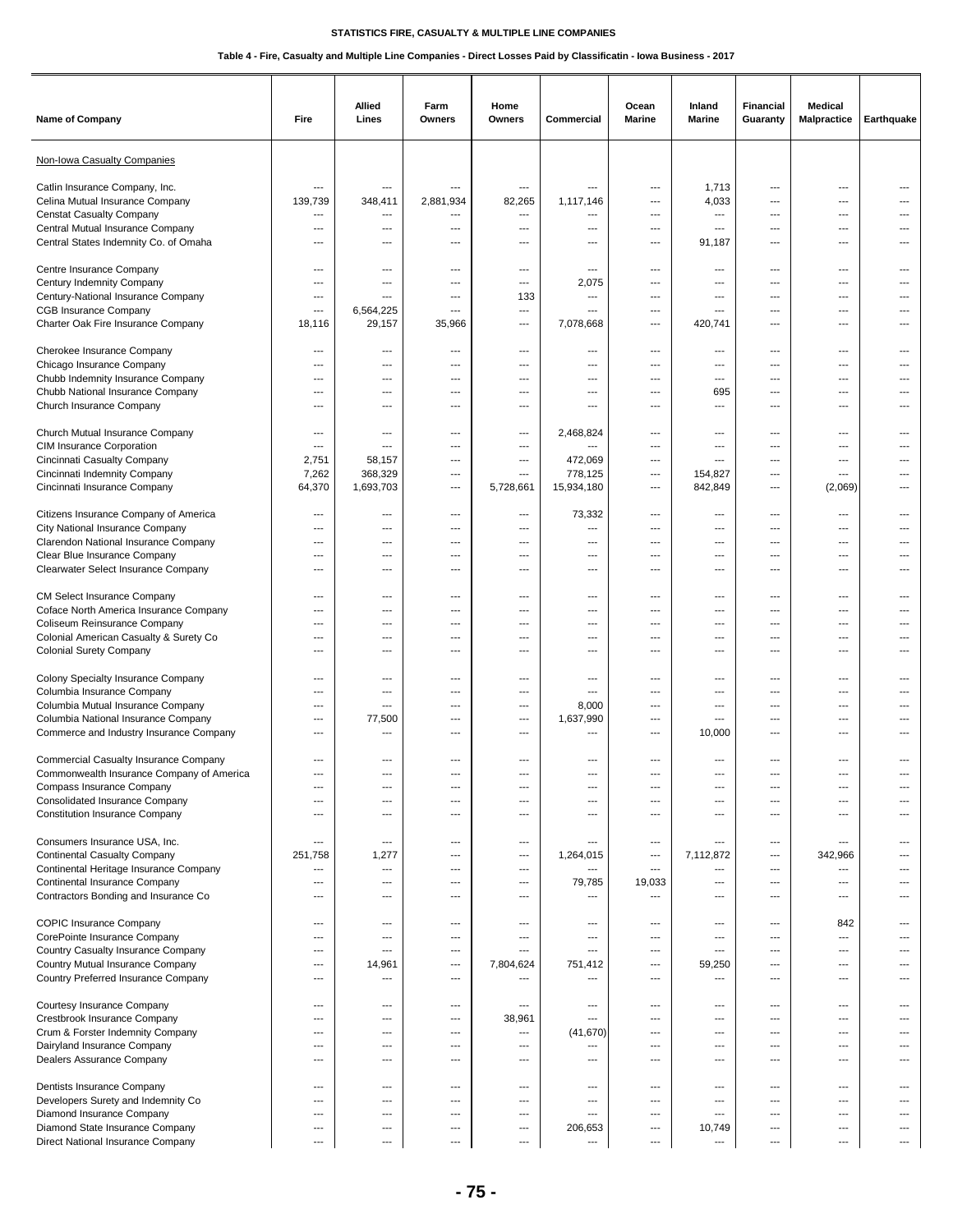| Group<br>A&H                        | Other<br>A & H                | Workers<br>Compen-<br>sation                         | Other<br>Liability                               | Auto<br>Liability                                     | Auto<br>Physical<br>Damage        | Aircraft                                             | <b>Fidelity</b><br>and<br><b>Surety</b>    | <b>Burglary</b><br>and<br><b>Theft</b>             | <b>Boiler</b><br>and<br><b>Machinery</b>             | Credit                                               | Misc.                              | <b>Totals</b>                       |
|-------------------------------------|-------------------------------|------------------------------------------------------|--------------------------------------------------|-------------------------------------------------------|-----------------------------------|------------------------------------------------------|--------------------------------------------|----------------------------------------------------|------------------------------------------------------|------------------------------------------------------|------------------------------------|-------------------------------------|
|                                     |                               |                                                      |                                                  |                                                       |                                   |                                                      |                                            |                                                    |                                                      |                                                      |                                    |                                     |
|                                     |                               | $\overline{\phantom{a}}$                             |                                                  | ---                                                   |                                   |                                                      |                                            | ---                                                | $\overline{\phantom{a}}$                             |                                                      |                                    |                                     |
| 460,512<br>---                      | ---<br>---                    | 170                                                  | $\qquad \qquad \cdots$<br>---                    | 90,642                                                | ---<br>277,536                    | (550, 492)<br>---                                    | $\ldots$<br>---                            | 50,000                                             | ---                                                  | $\cdots$<br>$\cdots$                                 | ---<br>---                         | (88, 267)<br>4,991,878              |
| ---<br>---                          | ---<br>---                    | $\scriptstyle\cdots$<br>$\hspace{0.05cm} \ldots$     | 3,246<br>---                                     | ---<br>---                                            | ---<br>---                        | ---<br>---                                           | ---<br>---                                 | ---<br>---                                         | ---<br>---                                           | ---<br>---                                           | ---<br>---                         | 3,246<br>$\overline{\phantom{a}}$   |
| 1,069                               | 2,430,567                     | $\overline{\phantom{a}}$                             | $\qquad \qquad \cdots$                           | $\overline{\phantom{a}}$                              | ---                               | $\overline{\phantom{a}}$                             | $\overline{\phantom{a}}$                   | $\hspace{0.05cm} \ldots$                           | $\overline{\phantom{a}}$                             | $\overline{\phantom{a}}$                             | 13,780                             | 2,536,602                           |
| ---                                 | ---                           | $\cdots$                                             | $\overline{\phantom{a}}$                         | ---                                                   | ---                               | ---                                                  | ---                                        | $\cdots$                                           | ---                                                  | $\overline{\phantom{a}}$                             | ---                                | $\scriptstyle\cdots$                |
| ---                                 | ---                           | 8,499                                                | 47                                               | ---                                                   | ---                               | ---                                                  | ---                                        | $\overline{\phantom{a}}$                           | ---                                                  | $\overline{\phantom{a}}$                             | ---                                | 10,621                              |
| ---<br>---                          | ---<br>---                    | ---<br>$\overline{\phantom{a}}$                      | ---<br>---                                       | $\overline{\phantom{a}}$<br>---                       | ---<br>---                        | ---<br>$\overline{\phantom{a}}$                      | $\overline{\phantom{a}}$<br>$\overline{a}$ | ---<br>$\overline{\phantom{a}}$                    | ---<br>$\overline{\phantom{a}}$                      | ---<br>$\cdots$                                      | ---<br>---                         | 133<br>6,564,225                    |
| $---$                               | ---                           | 1,828,545                                            | 70,468                                           | 418,230                                               | 431,045                           | $---$                                                | $---$                                      | $---$                                              | $---$                                                | $\overline{\phantom{a}}$                             | ---                                | 10,330,937                          |
| $\overline{\phantom{a}}$            | $---$                         | 125,534                                              | ---                                              | ---                                                   | ---                               | $---$                                                | ---                                        | $\cdots$                                           | $---$                                                | $---$                                                | ---                                | 125,534                             |
| ---                                 | ---                           | $\overline{\phantom{a}}$                             | 299,618                                          | ---                                                   | ---                               | $\qquad \qquad \cdots$                               | $\overline{\phantom{a}}$                   | $\qquad \qquad \cdots$                             | $\qquad \qquad \cdots$                               | $\cdots$                                             | ---                                | 299,618                             |
| ---<br>---                          | ---<br>---                    | 495,059<br>16,477                                    | ---<br>---                                       | ---<br>---                                            | ---<br>---                        | $\overline{\phantom{a}}$<br>$\overline{\phantom{a}}$ | ---<br>---                                 | $\qquad \qquad \cdots$<br>---                      | $\qquad \qquad \cdots$<br>---                        | $\cdots$<br>---                                      | ---<br>---                         | 495,059<br>17,172                   |
| ---                                 | ---                           | ---                                                  | ---                                              | ---                                                   | ---                               | $\overline{\phantom{a}}$                             | ---                                        | $\hspace{0.05cm} \ldots$                           | ---                                                  | $\qquad \qquad \cdots$                               | ---                                | $\overline{\phantom{a}}$            |
| $\overline{\phantom{a}}$            | ---                           | 1,333,812                                            | $\qquad \qquad \cdots$                           | 35,866                                                | 90,347                            | $\overline{\phantom{a}}$                             | ---                                        | $\overline{\phantom{a}}$                           | $---$                                                | $\overline{\phantom{a}}$                             | ---                                | 3,928,850                           |
| ---<br>---                          | ---<br>---                    | ---<br>3,178,616                                     | ---<br>(14, 605)                                 | ---<br>62,334                                         | ---<br>154,867                    | ---<br>$\overline{\phantom{a}}$                      | ---<br>$\overline{\phantom{a}}$            | ---<br>---                                         | ---<br>---                                           | $\overline{\phantom{a}}$<br>$\overline{\phantom{a}}$ | ---<br>---                         | ---<br>3,914,190                    |
| ---                                 | ---                           | 3,811,740                                            | 116,597                                          | 102,868                                               | 234,376                           | ---                                                  | ---                                        | $\qquad \qquad \cdots$                             | $\overline{\phantom{a}}$                             | ---                                                  | ---                                | 5,574,123                           |
| ---                                 | ---                           | 3,557,387                                            | 11,684,890                                       | 5,767,416                                             | 3,769,306                         | $\qquad \qquad \cdots$                               | $\overline{\phantom{a}}$                   | 13,138                                             | 280,357                                              | ---                                                  | ---                                | 49,334,190                          |
| $\overline{\phantom{a}}$            | $---$                         | 28,786                                               | $\overline{\phantom{a}}$                         | ---                                                   | ---                               | $\overline{\phantom{a}}$                             | $\overline{\phantom{a}}$                   | $\overline{\phantom{a}}$                           | $\overline{\phantom{a}}$                             | $---$                                                | $\overline{\phantom{a}}$           | 102,118                             |
| ---<br>---                          | ---<br>20,887                 | ---<br>105,480                                       | ---<br>---                                       | ---<br>---                                            | ---<br>---                        | $\overline{\phantom{a}}$<br>$\qquad \qquad \cdots$   | ---<br>$\overline{\phantom{a}}$            | $\overline{\phantom{a}}$<br>$\qquad \qquad \cdots$ | $\overline{\phantom{a}}$<br>---                      | $---$<br>$\cdots$                                    | ---<br>---                         | $\overline{\phantom{a}}$<br>126,367 |
| ---                                 | ---                           | ---                                                  | ---                                              | ---                                                   | ---                               | ---                                                  | ---                                        | ---                                                | ---                                                  | ---                                                  | ---                                | ---                                 |
| ---                                 | ---                           | $\hspace{0.05cm} \ldots$                             | ---                                              | ---                                                   | ---                               | $\overline{\phantom{a}}$                             | ---                                        | ---                                                | ---                                                  | ---                                                  | ---                                | ---                                 |
| $\overline{\phantom{a}}$            | ---                           | $---$                                                | ---                                              | ---                                                   | ---                               | ---                                                  | ---                                        | $\cdots$                                           | ---                                                  | $---$                                                | ---                                | $\hspace{0.05cm} \ldots$            |
| ---<br>---                          | ---<br>---                    | ---<br>$\hspace{0.05cm} \ldots$                      | ---<br>---                                       | ---<br>---                                            | ---<br>---                        | ---<br>---                                           | ---<br>$\overline{\phantom{a}}$            | ---<br>---                                         | ---<br>$\overline{\phantom{a}}$                      | 949<br>$\cdots$                                      | ---<br>---                         | 949<br>---                          |
| ---                                 | ---                           | $\hspace{0.05cm} \ldots$                             | ---                                              | $\overline{\phantom{a}}$                              | ---                               | ---                                                  | $\overline{\phantom{a}}$                   | ---                                                | ---                                                  | $\cdots$                                             | ---                                | ---                                 |
| ---                                 | ---                           | $\hspace{0.05cm} \ldots$                             | ---                                              | ---                                                   | ---                               | ---                                                  | $\overline{\phantom{a}}$                   | ---                                                | ---                                                  | ---                                                  | ---                                | ---                                 |
| ---                                 | ---                           | $\hspace{0.05cm} \ldots$                             | ---                                              | $\overline{\phantom{a}}$                              | $\cdots$                          | $---$                                                | ---                                        | $\cdots$                                           | $---$                                                | $\overline{\phantom{a}}$                             | ---                                | $\overline{a}$                      |
| ---<br>---                          | ---<br>---                    | $\overline{\phantom{a}}$<br>347,913                  | ---<br>---                                       | ---<br>228,274                                        | ---<br>209,630                    | $\cdots$<br>$\overline{\phantom{a}}$                 | ---<br>---                                 | $\overline{\phantom{a}}$<br>$\qquad \qquad \cdots$ | $\overline{\phantom{a}}$<br>$\qquad \qquad \cdots$   | $---$<br>$\cdots$                                    | ---<br>---                         | ---<br>793,817                      |
| ---                                 | ---                           | 634,307<br>1,865,665                                 | (290)                                            | 100,531<br>---                                        | 347,502<br>9,595                  | $\overline{\phantom{a}}$                             | ---                                        | $\qquad \qquad \cdots$                             | $\qquad \qquad \cdots$                               | ---                                                  | ---                                | 2,797,540                           |
| ---                                 | ---                           |                                                      | 4,173                                            |                                                       |                                   | 1,591,574                                            | ---                                        | ---                                                | ---                                                  | ---                                                  | ---                                | 3,481,008                           |
| $\overline{\phantom{a}}$            | ---                           | $\overline{\phantom{a}}$<br>$\overline{\phantom{a}}$ | $\overline{\phantom{a}}$<br>---                  | $\overline{\phantom{a}}$<br>---                       | ---                               | $---$<br>---                                         | $\overline{\phantom{a}}$                   | $\hspace{0.05cm} \ldots$                           | ---<br>---                                           | $\qquad \qquad \cdots$<br>$---$                      | ---<br>---                         | $\overline{\phantom{a}}$            |
| ---                                 | ---                           | $\overline{\phantom{a}}$                             | ---                                              | ---                                                   | ---                               | ---                                                  | ---                                        | $\overline{\phantom{a}}$                           | $\overline{\phantom{a}}$                             | ---                                                  | ---                                | ---                                 |
| ---<br>---                          | ---<br>---                    | 186<br>---                                           | ---<br>---                                       | ---<br>---                                            | ---<br>---                        | ---<br>---                                           | ---<br>---                                 | ---<br>---                                         | $\overline{\phantom{a}}$<br>$\overline{\phantom{a}}$ | ---<br>---                                           | ---<br>---                         | 186<br>---                          |
|                                     |                               |                                                      |                                                  |                                                       |                                   |                                                      |                                            |                                                    |                                                      |                                                      |                                    |                                     |
| $\hspace{0.05cm} \ldots$<br>736,549 | ---<br>10,317,445             | $\hspace{0.05cm} \ldots$<br>692,525                  | $\overline{\phantom{a}}$<br>14,461,311           | $---$<br>40,331                                       | $\sim$<br>7,422                   | $\sim$ $\sim$<br>$\overline{\phantom{a}}$            | $\cdots$<br>(365)                          | $\cdots$<br>$\cdots$                               | $\overline{\phantom{a}}$<br>2,704                    | $\cdots$<br>$\overline{\phantom{a}}$                 | $\overline{\phantom{a}}$<br>22,358 | $---$<br>35,253,166                 |
| $\overline{\phantom{a}}$            | ---                           | $\overline{\phantom{a}}$                             | $\ldots$                                         | $\hspace{0.05cm} \cdots$                              | $\overline{\phantom{a}}$          | $\overline{\phantom{a}}$                             | $\overline{\phantom{a}}$                   | $\cdots$                                           | ---                                                  | $\overline{\phantom{a}}$                             | $\hspace{0.05cm} \ldots$           | ---                                 |
| ---<br>---                          | $\qquad \qquad \cdots$<br>--- | 518,222<br>---                                       | ---<br>---                                       | 27,169<br>---                                         | 29,311<br>---                     | $\qquad \qquad \cdots$<br>---                        | ---<br>---                                 | $\qquad \qquad \cdots$<br>$\qquad \qquad \cdots$   | $\qquad \qquad \cdots$<br>$\qquad \qquad \cdots$     | ---<br>---                                           | ---<br>---                         | 673,520<br>---                      |
|                                     |                               |                                                      |                                                  |                                                       |                                   |                                                      |                                            |                                                    |                                                      |                                                      |                                    |                                     |
| $\overline{\phantom{a}}$<br>---     | ---<br>$---$                  | $\qquad \qquad \cdots$<br>$\overline{\phantom{a}}$   | ---<br>---                                       | $\qquad \qquad -\qquad -$<br>$\overline{\phantom{a}}$ | $\cdots$<br>---                   | $\overline{\phantom{a}}$<br>$---$                    | ---<br>---                                 | ---<br>$\overline{\phantom{a}}$                    | $---$<br>$\overline{\phantom{a}}$                    | ---<br>$---$                                         | ---<br>---                         | 842<br>---                          |
| ---                                 | $---$                         | $---$                                                | $\overline{\phantom{a}}$                         | 425,601                                               | 267,365                           | $---$                                                | $\overline{\phantom{a}}$                   | $\overline{\phantom{a}}$                           | $\overline{\phantom{a}}$                             | ---                                                  | $---$                              | 692,966                             |
| ---<br>---                          | ---<br>---                    | $\hspace{0.05cm} \ldots$<br>$\qquad \qquad -\qquad$  | 175,000<br>$\qquad \qquad \cdots$                | 1,478,506<br>2,567,115                                | 1,449,549<br>2,993,392            | ---<br>---                                           | ---<br>---                                 | ---<br>$\hspace{0.05cm} \ldots$                    | ---<br>$\overline{\phantom{a}}$                      | ---<br>---                                           | ---<br>$\qquad \qquad \cdots$      | 11,733,301<br>5,560,506             |
|                                     |                               |                                                      |                                                  |                                                       |                                   |                                                      |                                            |                                                    |                                                      |                                                      |                                    |                                     |
| ---<br>---                          | ---<br>---                    | $\hspace{0.05cm} \cdots$<br>$\hspace{0.05cm} \ldots$ | $---$<br>---                                     | $\sim$<br>6,495                                       | $\hspace{0.05cm} \ldots$<br>6,007 | $---$<br>$---$                                       | $---$<br>---                               | $\cdots$<br>$\cdots$                               | $---$<br>$---$                                       | $\qquad \qquad \cdots$<br>$---$                      | 262,705<br>$\cdots$                | 262,705<br>51,463                   |
| ---                                 | ---                           | 58,941                                               | ---                                              | 9,414                                                 | 28,232                            | $---$                                                | ---                                        | $\cdots$                                           | $---$                                                | $---$                                                | ---                                | 54,917                              |
| ---<br>---                          | ---<br>---                    | $\cdots$<br>$\hspace{0.05cm} \ldots$                 | $\qquad \qquad \cdots$<br>$\qquad \qquad \cdots$ | 204,897<br>---                                        | 135,198<br>---                    | $\qquad \qquad \cdots$<br>$\qquad \qquad \cdots$     | $\qquad \qquad \cdots$<br>---              | $\cdots$<br>$\qquad \qquad \cdots$                 | $\qquad \qquad \cdots$<br>$\overline{\phantom{a}}$   | $\cdots$<br>$\hspace{0.05cm} \ldots$                 | $\cdots$<br>90,933                 | 340,096<br>90,933                   |
| ---                                 | ---                           | $\hspace{0.05cm} \ldots$                             | $---$                                            | $\overline{\phantom{a}}$                              | $\cdots$                          | $\overline{\phantom{a}}$                             | $\qquad \qquad \cdots$                     | $\cdots$                                           | $---$                                                | $\cdots$                                             | $\cdots$                           | $\hspace{0.05cm} \cdots$            |
| ---                                 | ---                           | $\hspace{0.05cm} \ldots$                             | ---                                              | ---                                                   | ---                               | $\overline{\phantom{a}}$                             | (22, 184)                                  | $\cdots$                                           | $---$                                                | ---                                                  | ---                                | (22, 184)                           |
| ---<br>---                          | $---$<br>---                  | 93,508<br>$\hspace{0.05cm} \ldots$                   | ---<br>800                                       | $\overline{\phantom{a}}$<br>---                       | ---<br>---                        | $---$<br>$---$                                       | ---<br>---                                 | $\overline{\phantom{a}}$<br>$\cdots$               | $\overline{\phantom{a}}$<br>$\qquad \qquad \cdots$   | ---<br>---                                           | ---<br>---                         | 93,508<br>218,202                   |
| ---                                 | ---                           | ---                                                  | ---                                              | ---                                                   | ---                               | ---                                                  | $\qquad \qquad \cdots$                     | $\qquad \qquad \cdots$                             | $\qquad \qquad \cdots$                               | ---                                                  | ---                                | ---                                 |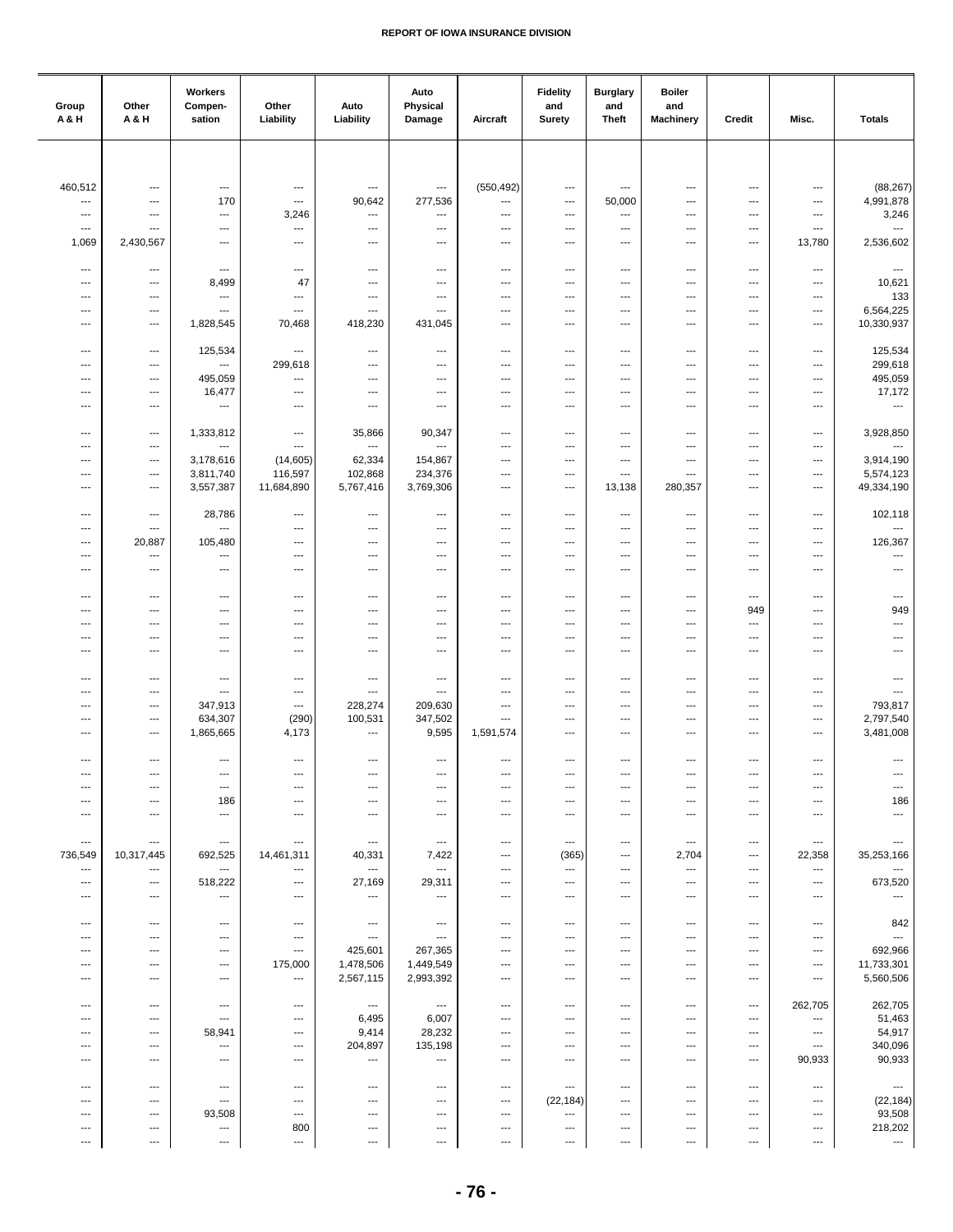| Name of Company                                                                                                                                                                       | Fire                                                 | Allied<br>Lines                                        | Farm<br>Owners                             | Home<br>Owners                             | Commercial                             | Ocean<br><b>Marine</b>          | Inland<br>Marine                                              | <b>Financial</b><br>Guaranty                    | <b>Medical</b><br><b>Malpractice</b> | Earthquake               |
|---------------------------------------------------------------------------------------------------------------------------------------------------------------------------------------|------------------------------------------------------|--------------------------------------------------------|--------------------------------------------|--------------------------------------------|----------------------------------------|---------------------------------|---------------------------------------------------------------|-------------------------------------------------|--------------------------------------|--------------------------|
| Non-Iowa Casualty Companies                                                                                                                                                           |                                                      |                                                        |                                            |                                            |                                        |                                 |                                                               |                                                 |                                      |                          |
| Discover Property & Casualty Insurance Co<br>Doctors Direct Insurance, Inc.<br>Donegal Mutual Insurance Company<br>Dorinco Reinsurance Company<br>Eastern Advantage Assurance Company | ---<br>$\overline{\phantom{a}}$<br>---<br>---<br>--- | $---$<br>$\overline{\phantom{a}}$<br>---<br>---<br>--- | $\overline{a}$<br>---<br>---<br>---<br>--- | $\overline{a}$<br>---<br>---<br>---<br>--- | ---<br>---<br>---<br>---<br>---        | ---<br>---<br>---<br>---<br>--- | $---$<br>---<br>---<br>---<br>---                             | ---<br>---<br>---<br>---<br>---                 | ---<br>---<br>---<br>---<br>---      | $---$<br>---             |
| Eastern Alliance Insurance Company                                                                                                                                                    | ---                                                  | $---$                                                  | ---                                        | ---                                        | ---                                    | ---                             | $\overline{\phantom{a}}$                                      | ---                                             | $\cdots$                             | $---$                    |
| Eastern Atlantic Insurance Company                                                                                                                                                    | $\overline{\phantom{a}}$                             | ---                                                    | ---                                        | ---                                        | ---                                    | ---                             | $\hspace{0.05cm} \ldots$                                      | ---                                             | $---$                                | ---                      |
| EastGUARD Insurance Company<br>Economy Fire & Casualty Company<br>Economy Preferred Insurance Company                                                                                 | ---<br>---<br>---                                    | $---$<br>---<br>---                                    | ---<br>---<br>---                          | ---<br>---<br>---                          | ---<br>---<br>---                      | ---<br>---<br>---               | $\overline{\phantom{a}}$<br>---<br>---                        | ---<br>---<br>---                               | ---<br>---<br>---                    | $---$<br>---             |
| Economy Premier Assurance Company<br>Electric Insurance Company<br><b>Elephant Insurance Company</b><br>Empire Fire and Marine Insurance Company                                      | ---<br>$---$<br>---<br>---                           | $\overline{\phantom{a}}$<br>$---$<br>$---$<br>---      | $---$<br>---<br>---<br>---                 | 566,710<br>21,687<br>---<br>---            | ---<br>---<br>---<br>---               | $---$<br>$---$<br>$---$<br>---  | 2,650<br>$\overline{\phantom{a}}$<br>$---$<br>3,276           | $\overline{a}$<br>$--$<br>$\overline{a}$<br>--- | $---$<br>$---$<br>---<br>---         | $---$<br>---             |
| <b>Employers Assurance Company</b>                                                                                                                                                    | ---                                                  | $---$                                                  | ---                                        | $\overline{a}$                             | ---                                    | ---                             | $\overline{\phantom{a}}$                                      | ---                                             | ---                                  | ---                      |
| <b>Employers Compensation Insurance Company</b>                                                                                                                                       | ---                                                  | $---$                                                  | $---$                                      | $-$                                        | ---                                    | $\overline{a}$                  | $\overline{\phantom{a}}$                                      | $\overline{a}$                                  | $---$                                | $---$                    |
| <b>Employers Fire Insurance Company</b>                                                                                                                                               | $\overline{a}$                                       | $---$                                                  | $---$                                      | $-$                                        | ---                                    | $---$                           | $\overline{\phantom{a}}$                                      | $\overline{a}$                                  | $---$                                | $---$                    |
| Employers Insurance Company of Wausau                                                                                                                                                 | 15,141                                               | ---                                                    | ---                                        | $\overline{\phantom{a}}$                   | ---                                    | ---                             | $\overline{\phantom{a}}$                                      | ---                                             | $---$                                | ---                      |
| <b>Employers Preferred Insurance Company</b>                                                                                                                                          | $\qquad \qquad \cdots$                               | ---                                                    | ---                                        | ---                                        | ---                                    | ---                             | $\overline{\phantom{a}}$                                      | ---                                             | ---                                  | ---                      |
| <b>Encompass Indemnity Company</b>                                                                                                                                                    | ---                                                  | ---                                                    | ---                                        | 12,267                                     | ---                                    | ---                             | $---$                                                         | ---                                             | ---                                  | ---                      |
| Encompass Insurance Company                                                                                                                                                           | ---                                                  | $---$                                                  | $---$                                      | $-$                                        | ---                                    | $\overline{a}$                  | $\overline{\phantom{a}}$                                      | $\overline{a}$                                  | $---$                                | $---$                    |
| Encompass Insurance Company of America                                                                                                                                                | ---                                                  | $---$                                                  | ---                                        | ---                                        | ---                                    | ---                             | $---$                                                         | $\overline{a}$                                  | ---                                  | $---$                    |
| Endurance American Insurance Company<br><b>Endurance Assurance Corporation</b><br><b>Equity Insurance Company</b>                                                                     | $---$<br>---<br>---                                  | $\overline{\phantom{a}}$<br>---<br>---                 | ---<br>---<br>---                          | ---<br>---<br>---                          | 467,312<br>---<br>---                  | 7,275<br>---<br>---             | 1,686,157<br>---<br>---                                       | ---<br>---<br>---                               | ---<br>---<br>---                    | $---$<br>---             |
| Essentia Insurance Company<br>Esurance Insurance Company<br>Esurance Insurance Company of New Jersey                                                                                  | ---<br>---<br>---                                    | ---<br>$\overline{\phantom{a}}$<br>$---$               | ---<br>---<br>---                          | 1,536,948<br>---                           | ---<br>---<br>---                      | ---<br>$---$<br>---             | 398,761<br>$---$<br>$\hspace{0.05cm} \ldots$                  | ---<br>---<br>---                               | ---<br>$---$<br>$\cdots$             | $---$<br>---             |
| Esurance Property and Casualty Ins Company                                                                                                                                            | ---                                                  | ---                                                    | ---                                        | 48,944                                     | ---                                    | ---                             | ---                                                           | ---                                             | $---$                                | ---                      |
| Euler Hermes North America Insurance Company                                                                                                                                          | ---                                                  | ---                                                    | ---                                        | ---                                        | ---                                    | ---                             | $\overline{\phantom{a}}$                                      | ---                                             | ---                                  | ---                      |
| Everest Denali Insurance Company                                                                                                                                                      | ---                                                  | ---                                                    | ---                                        | ---                                        | ---                                    | ---                             | $---$                                                         | ---                                             | ---                                  | ---                      |
| <b>Everest National Insurance Company</b><br>Everest Premier Insurance Company<br><b>Everest Reinsurance Company</b><br>Evergreen National Indemnity Company                          | $---$<br>---<br>---<br>---                           | 10,207,037<br>$---$<br>$---$<br>---                    | ---<br>---<br>---                          | $\sim$<br>---<br>---<br>---                | 18,386<br>---<br>---<br>---            | ---<br>$---$<br>$---$<br>---    | $---$<br>$\overline{\phantom{a}}$<br>$---$<br>---             | ---<br>$---$<br>---<br>---                      | $---$<br>---<br>$---$<br>---         | $---$<br>$---$           |
| Everspan Financial Guarantee Corp.                                                                                                                                                    | ---                                                  | ---                                                    | ---                                        | ---                                        | ---                                    | ---                             | ---                                                           | ---                                             | ---                                  |                          |
| <b>Excess Share Insurance Corporation</b>                                                                                                                                             | $\overline{a}$                                       | ---                                                    | ---                                        | $---$                                      | ---                                    | ---                             | $- - -$                                                       | ---                                             | $---$                                |                          |
| Executive Risk Indemnity Inc.<br><b>Explorer Insurance Company</b><br>Factory Mutual Insurance Company                                                                                | ---<br>---<br>1,491,953                              | $---$<br>---<br>6,701,617                              | ---<br>---<br>---                          | ---<br>$\overline{\phantom{a}}$<br>---     | ---<br>$\overline{\phantom{a}}$<br>--- | ---<br>---<br>---               | $---$<br>$\overline{\phantom{a}}$<br>$\overline{\phantom{a}}$ | ---<br>---<br>---                               | $---$<br>$\overline{a}$<br>---       | ---<br>---               |
| Fair American Insurance and Reinsurance Co.                                                                                                                                           | ---                                                  | ---                                                    | ---                                        | ---                                        | ---                                    | ---                             | $\hspace{0.05cm} \ldots$                                      | ---                                             | ---                                  | ---                      |
| Falls Lake National Insurance Company                                                                                                                                                 | ---                                                  | $---$                                                  | ---                                        | ---                                        | ---                                    | ---                             | $\overline{\phantom{a}}$                                      | ---                                             | $\cdots$                             | $---$                    |
| Farmers Alliance Mutual Insurance Company                                                                                                                                             | ---                                                  | $\overline{\phantom{a}}$                               | ---                                        | $\sim$                                     | ---                                    | $---$                           | $\overline{\phantom{a}}$                                      | ---                                             | $\cdots$                             | $---$                    |
| Farmers Insurance Company, Inc.                                                                                                                                                       | ---                                                  | 59,095                                                 | $---$                                      | 1,810,656                                  | 283,968                                | $---$                           | $\hspace{0.05cm} \ldots$                                      | ---                                             | $---$                                | ---                      |
| Farmers Mutual Insurance Co of Nebraska                                                                                                                                               | ---                                                  | ---                                                    | ---                                        | ---                                        | ---                                    | ---                             | ---                                                           | ---                                             | ---                                  | ---                      |
| Farmers Union Mutual Insurance Company                                                                                                                                                | ---                                                  | ---                                                    | ---                                        | ---                                        | ---                                    | ---                             | ---                                                           | ---                                             | $\overline{\phantom{a}}$             | ---                      |
| Farmington Casualty Company                                                                                                                                                           | ---                                                  | ---                                                    | ---                                        | ---                                        | ---                                    | ---                             | ---                                                           | ---                                             | ---                                  | ---                      |
| <b>FCCI Insurance Company</b>                                                                                                                                                         | ---                                                  | $\overline{\phantom{a}}$                               | $---$                                      | $\overline{\phantom{a}}$                   | $---$                                  | ---                             | $\overline{\phantom{a}}$                                      | ---                                             | $---$                                | $---$                    |
| Federal Insurance Company                                                                                                                                                             | ---                                                  | ---                                                    | ---                                        | 736,413                                    | 3,949,424                              | 108,843                         | 348,688                                                       | ---                                             | $---$                                | $\overline{\phantom{a}}$ |
| Federated Mutual Insurance Company                                                                                                                                                    | 2,681                                                | 248,614                                                | ---                                        | $\overline{\phantom{a}}$                   | 438,597                                | ---                             | 182,166                                                       | ---                                             | $\overline{a}$                       | $\overline{\phantom{a}}$ |
| Federated Reserve Insurance Company                                                                                                                                                   | ---                                                  | ---                                                    | ---                                        | ---                                        | ---                                    | ---                             | $\overline{\phantom{a}}$                                      | ---                                             | $\qquad \qquad \cdots$               | $\overline{\phantom{a}}$ |
| Federated Service Insurance Company                                                                                                                                                   | ---                                                  | 38,368                                                 | ---                                        | $\overline{\phantom{a}}$                   | $---$                                  | ---                             | 91,401                                                        | ---                                             | $\overline{a}$                       | $---$                    |
| Fidelity and Deposit Company of Maryland                                                                                                                                              | $---$                                                | $\overline{\phantom{a}}$                               | $---$                                      | $\overline{\phantom{a}}$                   | 29,866                                 | $---$                           | $\overline{\phantom{a}}$                                      | $---$                                           | $---$                                | $---$                    |
| Fidelity & Guaranty Ins Underwriters, Inc.                                                                                                                                            | ---                                                  | $---$                                                  | ---                                        | ---                                        | $---$                                  | ---                             | $\overline{\phantom{a}}$                                      | ---                                             | ---                                  | $---$                    |
| Financial American Prop & Casualty Ins Co                                                                                                                                             | ---                                                  | $---$                                                  | $---$                                      | ---                                        | ---                                    | $---$                           | $\overline{\phantom{a}}$                                      | ---                                             | $\cdots$                             | ---                      |
| Financial Casualty & Surety, Inc.                                                                                                                                                     | ---                                                  | ---                                                    | ---                                        | ---                                        | ---                                    | ---                             | $---$                                                         | ---                                             | ---                                  | ---                      |
| Financial Pacific Insurance Company                                                                                                                                                   | ---                                                  | ---                                                    | ---                                        | ---                                        | $\overline{\phantom{a}}$               | ---                             | $\overline{\phantom{a}}$                                      | ---                                             | ---                                  | ---                      |
| Finial Reinsurance Company                                                                                                                                                            | ---                                                  | $\overline{\phantom{a}}$                               | $---$                                      | $---$                                      | $---$                                  | $---$                           | $\overline{\phantom{a}}$                                      | ---                                             | $\cdots$                             | $\cdots$                 |
| Fireman's Fund Insurance Company                                                                                                                                                      | $\hspace{0.05cm} \ldots$                             | $---$                                                  | 325,389                                    | $---$                                      | 10,126                                 | ---                             | $\hspace{0.05cm} \cdots$                                      | ---                                             | $\cdots$                             | $---$                    |
| Firemen's Insurance Co of Washington, D.C.                                                                                                                                            | $\overline{\phantom{a}}$                             | 171,854                                                | $\hspace{0.05cm} \ldots$                   | $\overline{\phantom{a}}$                   | 1,008,015                              | ---                             | $---$                                                         | ---                                             | ---                                  | ---                      |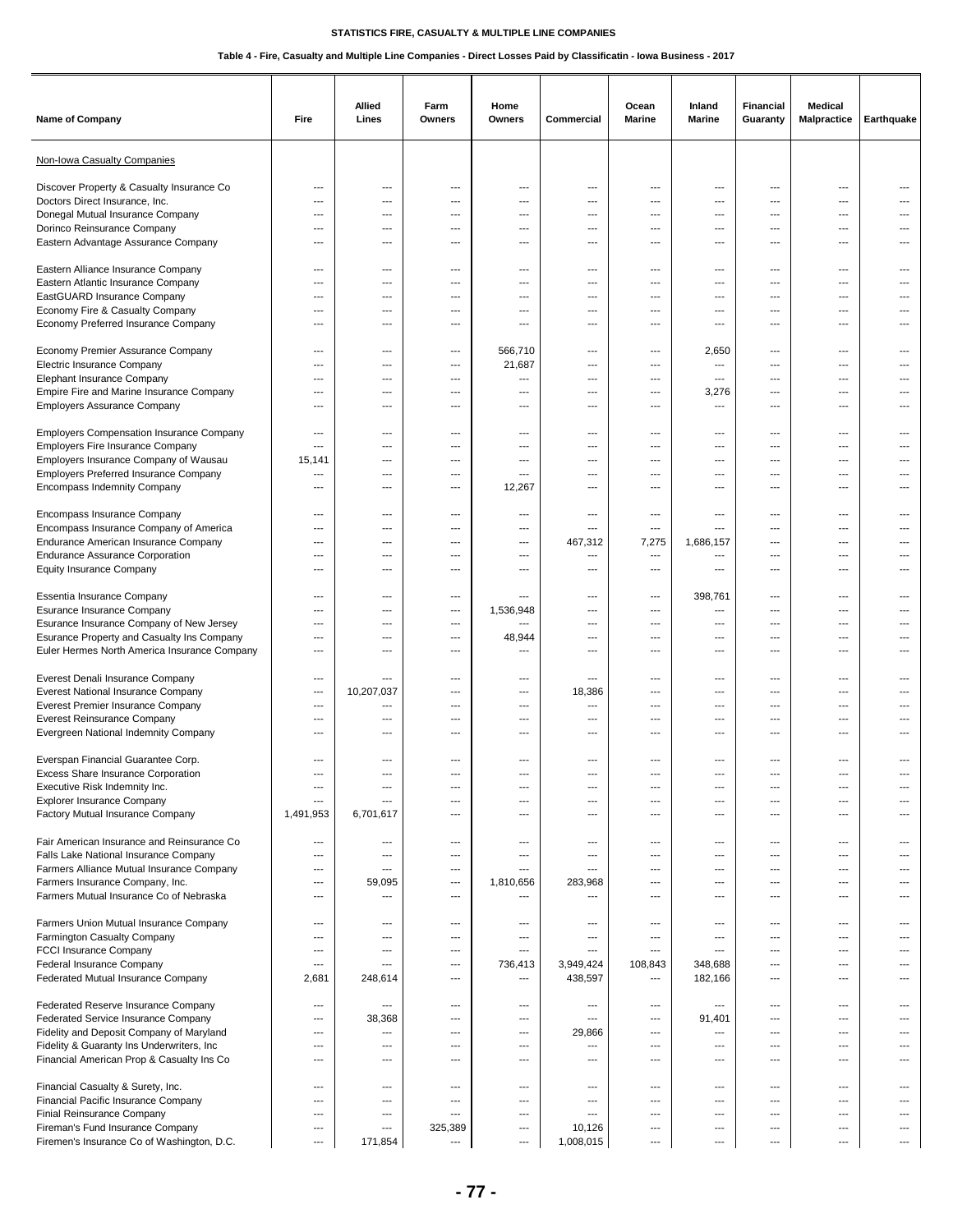| Group<br>A&H                                         | Other<br>A & H                                       | Workers<br>Compen-<br>sation                         | Other<br>Liability                                   | Auto<br>Liability                                    | Auto<br>Physical<br>Damage        | Aircraft                                             | <b>Fidelity</b><br>and<br><b>Surety</b> | <b>Burglary</b><br>and<br>Theft                      | <b>Boiler</b><br>and<br><b>Machinery</b> | Credit                                               | Misc.                  | <b>Totals</b>                      |
|------------------------------------------------------|------------------------------------------------------|------------------------------------------------------|------------------------------------------------------|------------------------------------------------------|-----------------------------------|------------------------------------------------------|-----------------------------------------|------------------------------------------------------|------------------------------------------|------------------------------------------------------|------------------------|------------------------------------|
|                                                      |                                                      |                                                      |                                                      |                                                      |                                   |                                                      |                                         |                                                      |                                          |                                                      |                        |                                    |
| $\overline{\phantom{a}}$                             | $\scriptstyle\cdots$                                 | 52,637                                               | (317, 139)                                           | (529, 799)                                           | (187, 524)                        | $\overline{\phantom{a}}$                             | ---                                     | ---                                                  | ---                                      | $\scriptstyle\cdots$                                 | ---                    | (981, 824)                         |
| $\sim$                                               | $---$                                                | ---                                                  | $\qquad \qquad \cdots$                               | $\hspace{0.05cm} \ldots$                             | ---                               | $\overline{\phantom{a}}$                             | ---                                     | ---                                                  | ---                                      | $\overline{\phantom{a}}$                             | ---                    | ---                                |
| ---                                                  | $---$                                                | 309,583                                              | $\overline{\phantom{a}}$                             | $\overline{\phantom{a}}$                             | $\overline{\phantom{a}}$          | ---                                                  | ---                                     | ---                                                  | ---                                      | $\overline{\phantom{a}}$                             | ---                    | 309,583                            |
| $\sim$<br>$\overline{\phantom{a}}$                   | $---$<br>$\hspace{0.05cm} \ldots$                    | $\ldots$<br>---                                      | ---<br>$\qquad \qquad \cdots$                        | ---<br>$\hspace{0.05cm} \ldots$                      | ---<br>$\overline{\phantom{a}}$   | $---$<br>$\overline{\phantom{a}}$                    | ---<br>---                              | ---<br>---                                           | ---<br>---                               | $\overline{\phantom{a}}$<br>$\overline{a}$           | ---<br>---             | ---<br>---                         |
|                                                      |                                                      |                                                      |                                                      |                                                      |                                   |                                                      |                                         |                                                      |                                          |                                                      |                        |                                    |
| $\overline{\phantom{a}}$                             | $\hspace{0.05cm} \ldots$                             | $\hspace{0.05cm} \ldots$                             | $\qquad \qquad \cdots$                               | $\hspace{0.05cm} \ldots$                             | $\overline{\phantom{a}}$          | $\overline{\phantom{a}}$                             | $\overline{\phantom{a}}$                | ---                                                  | ---                                      | $\qquad \qquad \cdots$                               | ---                    | $\hspace{0.05cm} \ldots$           |
| $---$<br>$---$                                       | $\overline{\phantom{a}}$<br>$---$                    | $---$<br>5,345                                       | $\overline{\phantom{a}}$<br>$\overline{\phantom{a}}$ | $\overline{\phantom{a}}$<br>$\cdots$                 | $---$<br>$\overline{\phantom{a}}$ | $---$<br>$---$                                       | ---<br>$---$                            | ---<br>---                                           | ---<br>$---$                             | $\overline{\phantom{a}}$<br>$\overline{\phantom{a}}$ | ---<br>---             | $---$<br>5,345                     |
| $\overline{\phantom{a}}$                             | $\overline{\phantom{a}}$                             | $\hspace{0.05cm} \ldots$                             | $\overline{\phantom{a}}$                             | 4,241                                                | 6,145                             | $---$                                                | ---                                     | ---                                                  | ---                                      | $\overline{\phantom{a}}$                             | ---                    | 10,386                             |
| $\overline{\phantom{a}}$                             | $\hspace{0.05cm} \ldots$                             | ---                                                  | $\qquad \qquad \cdots$                               | $\hspace{0.05cm} \ldots$                             | $\overline{\phantom{a}}$          | $\qquad \qquad \cdots$                               | ---                                     | ---                                                  | ---                                      | $\qquad \qquad \cdots$                               | ---                    | ---                                |
| $\overline{\phantom{a}}$                             | $\qquad \qquad \cdots$                               | $\hspace{0.05cm} \ldots$                             | $\qquad \qquad \cdots$                               | 201,874                                              | 236,251                           | ---                                                  | $\overline{\phantom{a}}$                | ---                                                  | ---                                      | $\qquad \qquad \cdots$                               | ---                    | 1,007,485                          |
| ---                                                  | $\qquad \qquad -\qquad$                              | 196,508                                              | 19,638                                               | 40,561                                               | 3,243                             | $\overline{\phantom{a}}$                             | ---                                     | ---                                                  | ---                                      | $\overline{a}$                                       | ---                    | 281,635                            |
| ---                                                  | $---$                                                | ---                                                  | ---                                                  | $\overline{\phantom{a}}$                             | $\overline{\phantom{a}}$          | $\overline{\phantom{a}}$                             | ---                                     | ---                                                  | ---                                      | $\overline{\phantom{a}}$                             | ---                    | $\overline{\phantom{a}}$           |
| $\sim$<br>$\overline{\phantom{a}}$                   | $---$<br>$\qquad \qquad \cdots$                      | $\overline{\phantom{a}}$<br>444,306                  | $\overline{\phantom{a}}$<br>$\qquad \qquad \cdots$   | 672,115<br>$\hspace{0.05cm} \ldots$                  | 212,613<br>---                    | $---$<br>$\qquad \qquad \cdots$                      | ---<br>$\overline{\phantom{a}}$         | ---<br>---                                           | ---<br>---                               | $\overline{\phantom{a}}$<br>---                      | ---<br>---             | 888,004<br>444,306                 |
|                                                      |                                                      |                                                      |                                                      |                                                      |                                   |                                                      |                                         |                                                      |                                          |                                                      |                        |                                    |
| $\overline{\phantom{a}}$                             | $\hspace{0.05cm} \ldots$                             | $\hspace{0.05cm} \ldots$                             | $\qquad \qquad \cdots$                               | $\hspace{0.05cm} \ldots$                             | $\qquad \qquad \cdots$            | $\qquad \qquad \cdots$                               | ---                                     | ---                                                  | ---                                      | $\overline{\phantom{a}}$                             | ---                    | $\hspace{0.05cm} \ldots$           |
| $\overline{\phantom{a}}$<br>$---$                    | $\hspace{0.05cm} \ldots$<br>$---$                    | ---<br>372,422                                       | $\overline{\phantom{a}}$<br>1,707                    | ---<br>$\cdots$                                      | ---<br>$---$                      | $\overline{\phantom{a}}$<br>$---$                    | ---<br>---                              | ---<br>$\overline{\phantom{a}}$                      | ---<br>---                               | $\overline{\phantom{a}}$<br>$\overline{a}$           | ---<br>---             | $\overline{a}$<br>389,270          |
| $\overline{\phantom{a}}$                             | $---$                                                | 914,632                                              | $\qquad \qquad \cdots$                               | $\cdots$                                             | $\overline{\phantom{a}}$          | $---$                                                | $\overline{\phantom{a}}$                | $\overline{\phantom{a}}$                             | ---                                      | $---$                                                | ---                    | 914,632                            |
| $\overline{\phantom{a}}$                             | $\overline{\phantom{a}}$                             | $---$                                                | $\overline{\phantom{a}}$                             | 7,582                                                | 13,702                            | $---$                                                | ---                                     | ---                                                  | ---                                      | $\overline{\phantom{a}}$                             | ---                    | 33,550                             |
|                                                      |                                                      |                                                      |                                                      |                                                      |                                   |                                                      |                                         |                                                      |                                          |                                                      |                        |                                    |
| $\overline{\phantom{a}}$<br>---                      | $\hspace{0.05cm} \cdots$<br>$\hspace{0.05cm} \ldots$ | ---<br>---                                           | $\qquad \qquad \cdots$<br>---                        | $\hspace{0.05cm} \ldots$<br>$\hspace{0.05cm} \ldots$ | $\overline{\phantom{a}}$<br>---   | ---<br>$\qquad \qquad \cdots$                        | ---<br>---                              | ---<br>---                                           | ---<br>---                               | $\qquad \qquad \cdots$<br>$\overline{\phantom{a}}$   | ---<br>---             | $\scriptstyle\cdots$<br>---        |
| $\overline{\phantom{a}}$                             | $\overline{\phantom{a}}$                             | $\overline{\phantom{a}}$                             | $\overline{\phantom{a}}$                             | $\overline{\phantom{a}}$                             | $\hspace{0.05cm} \cdots$          | 220,778                                              | ---                                     | ---                                                  | ---                                      | $---$                                                | ---                    | 2,381,523                          |
| $\sim$                                               | $---$                                                | $\overline{\phantom{a}}$                             | ---                                                  | $---$                                                | ---                               | $---$                                                | ---                                     | ---                                                  | ---                                      | $\overline{a}$                                       | ---                    | $\overline{\phantom{a}}$           |
| $\sim$                                               | $---$                                                | $\overline{\phantom{a}}$                             | $\overline{\phantom{a}}$                             | ---                                                  | $---$                             | $---$                                                | ---                                     | ---                                                  | ---                                      | $---$                                                | ---                    | $\overline{\phantom{a}}$           |
| $\overline{\phantom{a}}$                             | $\qquad \qquad \cdots$                               | ---                                                  | ---                                                  | 63,071                                               | $\overline{\phantom{a}}$          | $\overline{\phantom{a}}$                             | $\overline{\phantom{a}}$                | ---                                                  | ---                                      | $\overline{\phantom{a}}$                             | ---                    | 461,832                            |
| $\overline{\phantom{a}}$                             | $\cdots$                                             | $\overline{\phantom{a}}$                             | $\qquad \qquad \cdots$                               | $\hspace{0.05cm} \ldots$                             | $\hspace{0.05cm} \ldots$          | $\overline{\phantom{a}}$                             | ---                                     | $\overline{\phantom{a}}$                             | ---                                      | $\overline{\phantom{a}}$                             | ---                    | 1,536,948                          |
| $---$                                                | $\overline{\phantom{a}}$                             | $\overline{\phantom{a}}$                             | $\overline{\phantom{a}}$                             | $\cdots$                                             | $\overline{\phantom{a}}$          | $---$                                                | $---$                                   | $---$                                                | $---$                                    | $\overline{\phantom{a}}$                             | ---                    | $\overline{\phantom{a}}$           |
| $---$<br>$\overline{\phantom{a}}$                    | $---$<br>$\overline{\phantom{a}}$                    | $\cdots$<br>$\overline{\phantom{a}}$                 | $\cdots$<br>$\overline{\phantom{a}}$                 | 2,463,799<br>$\cdots$                                | 2,861,473<br>---                  | $\overline{\phantom{a}}$<br>$---$                    | $\cdots$<br>---                         | $\overline{\phantom{a}}$<br>---                      | ---<br>---                               | $\overline{\phantom{a}}$<br>8,345                    | ---<br>---             | 5,374,216<br>8,345                 |
|                                                      |                                                      |                                                      |                                                      |                                                      |                                   |                                                      |                                         |                                                      |                                          |                                                      |                        |                                    |
| $\overline{\phantom{a}}$                             | $\hspace{0.05cm} \ldots$                             | ---                                                  | $\qquad \qquad \cdots$                               | $\hspace{0.05cm} \ldots$                             | $\overline{\phantom{a}}$          | $\qquad \qquad \cdots$                               | ---                                     | ---                                                  | ---                                      | $\qquad \qquad \cdots$                               | ---                    | $\hspace{0.05cm} \ldots$           |
| $\overline{\phantom{a}}$<br>$\overline{\phantom{a}}$ | $\qquad \qquad \cdots$<br>$\hspace{0.05cm} \ldots$   | 138,533<br>---                                       | 195,312<br>$\ldots$                                  | 12,270<br>$\hspace{0.05cm} \ldots$                   | 62,562<br>$\qquad \qquad \cdots$  | $\overline{\phantom{a}}$<br>$\overline{\phantom{a}}$ | 144,056<br>---                          | ---<br>---                                           | ---<br>---                               | $\qquad \qquad \cdots$<br>$\overline{\phantom{a}}$   | ---<br>---             | 10,778,155<br>---                  |
| 143,827                                              | 2,114                                                | ---                                                  | 53,014                                               | $\overline{\phantom{a}}$                             | $\overline{\phantom{a}}$          | $\overline{\phantom{a}}$                             | ---                                     | ---                                                  | ---                                      | $---$                                                | ---                    | 198,955                            |
| ---                                                  | $---$                                                | $---$                                                | $\overline{\phantom{a}}$                             | $---$                                                | $---$                             | $---$                                                | $\overline{\phantom{a}}$                | $\overline{\phantom{a}}$                             | $\overline{\phantom{a}}$                 | $---$                                                | ---                    | $\overline{\phantom{a}}$           |
| $\overline{\phantom{a}}$                             | $\hspace{0.05cm} \ldots$                             | $\hspace{0.05cm} \ldots$                             | $\qquad \qquad \cdots$                               | $\hspace{0.05cm} \ldots$                             | $\overline{\phantom{a}}$          | $\qquad \qquad \cdots$                               | $\qquad \qquad \cdots$                  | ---                                                  | $\overline{\phantom{a}}$                 | $\qquad \qquad \cdots$                               | ---                    | $\hspace{0.05cm} \ldots$           |
|                                                      | ---                                                  | ---                                                  | $\hspace{0.05cm} \ldots$                             |                                                      | ---                               | ---                                                  | ---                                     | ---                                                  | ---                                      | ---                                                  | ---                    | $\hspace{0.05cm} \cdots$           |
| $\overline{\phantom{a}}$                             | $\qquad \qquad \cdots$                               | ---                                                  | 115,500                                              | $\hspace{0.05cm} \ldots$                             | ---                               | $\qquad \qquad \cdots$                               | ---                                     | ---                                                  | ---                                      | $\qquad \qquad \cdots$                               | ---                    | 115,500                            |
| $\overline{\phantom{a}}$<br>$\overline{\phantom{a}}$ | $\qquad \qquad \cdots$<br>$---$                      | $---$<br>$\cdots$                                    | $\hspace{0.05cm} \ldots$<br>$\overline{\phantom{a}}$ | $\qquad \qquad \cdots$<br>$\cdots$                   | $---$<br>$---$                    | $\cdots$<br>$---$                                    | $\cdots$<br>$\cdots$                    | $\overline{\phantom{a}}$<br>$\overline{\phantom{a}}$ | ---<br>$---$                             | $\cdots$<br>$\overline{\phantom{a}}$                 | ---<br>$\cdots$        | $\ldots$<br>8,193,570              |
|                                                      |                                                      |                                                      |                                                      |                                                      |                                   |                                                      |                                         |                                                      |                                          |                                                      |                        |                                    |
| $\cdots$                                             | $\hspace{0.05cm} \ldots$                             | $\hspace{0.05cm} \ldots$                             | $\qquad \qquad \cdots$                               | $\hspace{0.05cm} \ldots$                             | $\hspace{0.05cm} \ldots$          | $\cdots$                                             | $\qquad \qquad \cdots$                  | $\cdots$                                             | $\qquad \qquad \cdots$                   | $\qquad \qquad \cdots$                               | $\qquad \qquad \cdots$ | $\cdots$                           |
| ---                                                  | ---                                                  | 31,465                                               | ---                                                  | ---                                                  | 301                               | ---                                                  | ---                                     | ---                                                  | ---                                      | $\qquad \qquad \cdots$                               | ---                    | 31,766<br>$\hspace{0.05cm} \ldots$ |
| ---<br>---                                           | ---<br>$\qquad \qquad -\qquad$                       | $\hspace{0.05cm} \ldots$<br>$\hspace{0.05cm} \cdots$ | ---<br>$\cdots$                                      | $\hspace{0.05cm} \cdots$<br>7,106,808                | ---<br>8,905,990                  | ---<br>---                                           | ---<br>---                              | ---<br>$\hspace{0.05cm} \ldots$                      | ---<br>---                               | $\qquad \qquad \cdots$<br>$\hspace{0.05cm} \ldots$   | ---<br>---             | 18,166,518                         |
| $---$                                                | $\qquad \qquad \cdots$                               | $---$                                                | $\hspace{0.05cm} \ldots$                             | $\hspace{0.05cm} \ldots$                             | $\qquad \qquad \cdots$            | $---$                                                | $\overline{\phantom{a}}$                | $\overline{\phantom{a}}$                             | ---                                      | $\cdots$                                             | ---                    | $\overline{\phantom{a}}$           |
|                                                      |                                                      |                                                      |                                                      |                                                      |                                   |                                                      |                                         |                                                      |                                          |                                                      |                        |                                    |
| $\overline{\phantom{a}}$<br>$\hspace{0.05cm} \ldots$ | $\hspace{0.05cm} \ldots$<br>$\hspace{0.05cm} \ldots$ | $\hspace{0.05cm} \ldots$<br>174,833                  | $\hspace{0.05cm} \ldots$<br>$\qquad \qquad \cdots$   | $\hspace{0.05cm} \ldots$<br>$\hspace{0.05cm} \ldots$ | ---<br>---                        | $\qquad \qquad \cdots$<br>$\cdots$                   | ---<br>---                              | ---<br>$\cdots$                                      | ---<br>---                               | $\qquad \qquad \cdots$<br>$\qquad \qquad \cdots$     | ---<br>---             | $\scriptstyle\cdots$<br>174,833    |
| $\hspace{0.05cm} \ldots$                             | ---                                                  | $\hspace{0.05cm} \ldots$                             | $\qquad \qquad \cdots$                               | $\hspace{0.05cm} \ldots$                             | $\qquad \qquad \cdots$            | $\cdots$                                             | ---                                     | $\cdots$                                             | ---                                      | $\qquad \qquad \cdots$                               | ---                    | ---                                |
| 315,780                                              | $\hspace{0.05cm} \ldots$                             | 4,155,059                                            | 3,813,574                                            | 80,957                                               | 131,017                           | 100,130                                              | (275, 849)                              | (825)                                                | 78,499                                   | $\overline{a}$                                       | $\cdots$               | 13,541,710                         |
| 6,791,634                                            | $\overline{\phantom{a}}$                             | 3,830,613                                            | 1,065,773                                            | 287,703                                              | 447,017                           | $\cdots$                                             | $\cdots$                                | $\cdots$                                             | 40,510                                   | $\overline{a}$                                       | $\cdots$               | 13,335,306                         |
| $\hspace{0.05cm} \ldots$                             | $\hspace{0.05cm} \ldots$                             | $\hspace{0.05cm} \ldots$                             | $\hspace{0.05cm} \ldots$                             | $\hspace{0.05cm} \ldots$                             | $\cdots$                          | $\cdots$                                             | $\hspace{0.05cm} \ldots$                | ---                                                  | $\qquad \qquad \cdots$                   | $\qquad \qquad \cdots$                               | $\qquad \qquad \cdots$ | $\cdots$                           |
| $---$                                                | $\hspace{0.05cm} \ldots$                             | 1,096,746                                            | 34,863                                               | 87,248                                               | 140,737                           | $\cdots$                                             | $\hspace{0.05cm} \ldots$                | $\qquad \qquad \cdots$                               | ---                                      | $\ldots$                                             | $\qquad \qquad \cdots$ | 1,489,362                          |
| ---<br>$\overline{\phantom{a}}$                      | ---<br>$\qquad \qquad -\qquad$                       | $\scriptstyle\cdots$<br>36,054                       | ---<br>$\hspace{0.05cm} \cdots$                      | $\hspace{0.05cm} \cdots$<br>$\hspace{0.05cm} \ldots$ | ---<br>$\qquad \qquad \cdots$     | ---<br>$\overline{\phantom{a}}$                      | (5,620)<br>---                          | ---<br>$\hspace{0.05cm} \ldots$                      | ---<br>---                               | $\qquad \qquad \cdots$<br>$\hspace{0.05cm} \ldots$   | ---<br>---             | 24,246<br>36,054                   |
| ---                                                  | $\hspace{0.05cm} \ldots$                             | ---                                                  | $\hspace{0.05cm} \ldots$                             | $\qquad \qquad \cdots$                               | $\overline{\phantom{a}}$          | $---$                                                | ---                                     | $\hspace{0.05cm} \ldots$                             | ---                                      | $\cdots$                                             | ---                    | ---                                |
|                                                      |                                                      |                                                      |                                                      |                                                      |                                   |                                                      |                                         |                                                      |                                          |                                                      |                        |                                    |
| $\overline{\phantom{a}}$                             | $\hspace{0.05cm} \ldots$                             | $\hspace{0.05cm} \ldots$                             | $\qquad \qquad \cdots$                               | $\hspace{0.05cm} \ldots$                             | $\overline{\phantom{a}}$          | $\qquad \qquad \cdots$                               | $\qquad \qquad \cdots$                  | ---                                                  | ---                                      | $\qquad \qquad \cdots$                               | ---                    | $\overline{\phantom{a}}$           |
| $\overline{\phantom{a}}$<br>---                      | $\hspace{0.05cm} \ldots$<br>---                      | $\hspace{0.05cm} \ldots$<br>$\hspace{0.05cm} \ldots$ | $\overline{\phantom{a}}$<br>---                      | $\hspace{0.05cm} \ldots$<br>$\hspace{0.05cm} \cdots$ | ---<br>$\scriptstyle\cdots$       | $\overline{\phantom{a}}$<br>$\qquad \qquad \cdots$   | ---<br>---                              | ---<br>---                                           | ---<br>---                               | $\overline{\phantom{a}}$<br>$\qquad \qquad \cdots$   | ---<br>---             | $---$<br>$---$                     |
| ---                                                  | ---                                                  | 5,492                                                | ---                                                  | 6,846                                                | 117,635                           | ---                                                  | ---                                     | ---                                                  | ---                                      | ---                                                  | ---                    | 465,488                            |
| $\cdots$                                             | $\hspace{0.05cm} \ldots$                             | 1,544,966                                            | $\hspace{0.05cm} \ldots$                             | 21,323                                               | 68,032                            | $\scriptstyle\cdots$                                 | ---                                     | ---                                                  | 12,695                                   | $\ldots$                                             | ---                    | 2,826,885                          |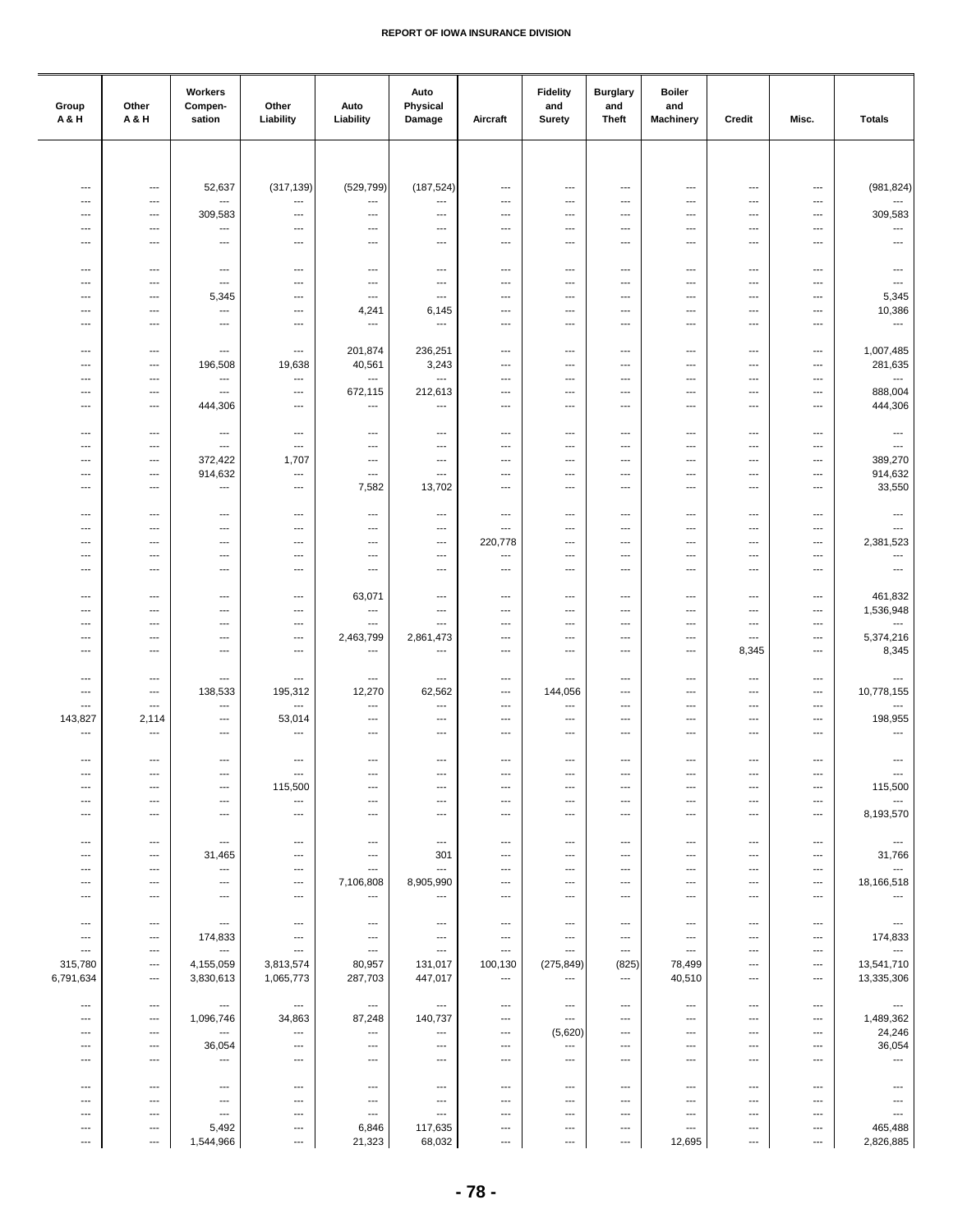| Name of Company                                                                                                                                                                                                | Fire                                                                                                                | Allied<br>Lines                                                           | Farm<br>Owners                         | Home<br>Owners                                                               | Commercial                                                   | Ocean<br><b>Marine</b>                                 | Inland<br><b>Marine</b>                                                                        | <b>Financial</b><br>Guaranty                                                                   | Medical<br><b>Malpractice</b>                                     | Earthquake                                           |
|----------------------------------------------------------------------------------------------------------------------------------------------------------------------------------------------------------------|---------------------------------------------------------------------------------------------------------------------|---------------------------------------------------------------------------|----------------------------------------|------------------------------------------------------------------------------|--------------------------------------------------------------|--------------------------------------------------------|------------------------------------------------------------------------------------------------|------------------------------------------------------------------------------------------------|-------------------------------------------------------------------|------------------------------------------------------|
| Non-Iowa Casualty Companies                                                                                                                                                                                    |                                                                                                                     |                                                                           |                                        |                                                                              |                                                              |                                                        |                                                                                                |                                                                                                |                                                                   |                                                      |
| First Acceptance Insurance Company, Inc.<br>First American Property & Casualty Ins Co<br>First Chicago Insurance Company<br>First Colonial Insurance Company<br>First Dakota Indemnity Company                 | $\overline{\phantom{a}}$<br>---<br>$\overline{\phantom{a}}$<br>---<br>$\sim$                                        | $---$<br>---<br>$\overline{a}$<br>---<br>$\sim$                           | ---<br>---<br>---<br>---<br>$---$      | ---<br>1,757<br>---<br>---<br>$-$                                            | ---<br>---<br>---<br>---<br>---                              | $\overline{a}$<br>---<br>---<br>---<br>$---$           | ---<br>---<br>---<br>---<br>$\overline{\phantom{a}}$                                           | ---<br>---<br>---<br>---<br>$---$                                                              | ---<br>---<br>---<br>---<br>$---$                                 | ---<br>---<br>$---$                                  |
| First Financial Insurance Company<br>First Guard Insurance Company<br>First Liberty Insurance Corporation<br>First National Ins Company of America<br>FirstComp Insurance Company                              | $---$<br>$\overline{\phantom{a}}$<br>$\overline{\phantom{a}}$<br>$\qquad \qquad \cdots$<br>$---$                    | ---<br>---<br>---<br>---<br>$---$                                         | ---<br>---<br>---<br>---<br>$---$      | ---<br>---<br>1,544,585<br>---<br>$\overline{a}$                             | ---<br>---<br>---<br>---<br>---                              | ---<br>---<br>---<br>---<br>$\overline{a}$             | $---$<br>---<br>---<br>---<br>$---$                                                            | ---<br>---<br>---<br>---<br>$---$                                                              | $---$<br>---<br>$\overline{a}$<br>$\overline{a}$<br>$---$         | ---<br>---<br>---<br>---<br>---                      |
| Florists Mutual Insurance Company<br>Foremost Insurance Company<br>Foremost Property and Casualty Ins Company<br>Foremost Signature Insurance Company<br>Fortress Insurance Company                            | $\overline{\phantom{a}}$<br>3,817,177<br>$---$<br>$\overline{\phantom{a}}$<br>$---$                                 | 73,500<br>79,420<br>---<br>---<br>$---$                                   | ---<br>---<br>---<br>---<br>---        | ---<br>2,498,988<br>497,606<br>---<br>$\overline{a}$                         | $\overline{\phantom{a}}$<br>3,682<br>18,724<br>36,487<br>--- | ---<br>215,028<br>---<br>---<br>---                    | 4,078<br>86,849<br>---<br>---<br>$---$                                                         | $\overline{\phantom{a}}$<br>---<br>---<br>---<br>$---$                                         | ---<br>---<br>---<br>---<br>$---$                                 | $\overline{a}$<br>---<br>---                         |
| Fortuity Insurance Company<br>Founders Insurance Company<br>Frank Winston Crum Insurance Company<br>Frankenmuth Mutual Insurance Company<br>Freedom Specialty Insurance Company                                | $\overline{\phantom{a}}$<br>$\overline{\phantom{a}}$<br>$\qquad \qquad \cdots$<br>$\qquad \qquad \cdots$<br>---     | $\overline{\phantom{a}}$<br>$\overline{\phantom{a}}$<br>---<br>---<br>--- | $---$<br>---<br>---<br>---<br>---      | ---<br>---<br>---<br>---<br>---                                              | ---<br>---<br>---<br>---<br>---                              | $---$<br>$---$<br>---<br>---                           | $\overline{\phantom{a}}$<br>$\overline{\phantom{a}}$<br>---<br>$\hspace{0.05cm} \ldots$<br>--- | $\overline{\phantom{a}}$<br>$\overline{\phantom{a}}$<br>---<br>---<br>---                      | $---$<br>$---$<br>---<br>---<br>---                               | ---<br>---<br>---<br>---                             |
| Fremont Insurance Company<br>Garrison Property and Casualty Insurance Co<br>Gateway Insurance Company<br>GEICO Advantage Insurance Company<br><b>GEICO Casualty Company</b>                                    | $\overline{\phantom{a}}$<br>$---$<br>---<br>---<br>---                                                              | ---<br>58,166<br>---<br>---<br>---                                        | $---$<br>---<br>---<br>---             | ---<br>459,299<br>---<br>---<br>---                                          | ---<br>---<br>---<br>---<br>---                              | $---$<br>---<br>---<br>---                             | ---<br>23,618<br>---<br>---<br>---                                                             | $\overline{\phantom{a}}$<br>---<br>---<br>---                                                  | ---<br>$---$<br>---<br>---<br>---                                 | $---$<br>---                                         |
| <b>GEICO Choice Insurance Company</b><br><b>GEICO General Insurance Company</b><br><b>GEICO Indemnity Company</b><br><b>GEICO Marine Insurance Company</b><br>GEICO Secure Insurance Company                   | $---$<br>$\overline{\phantom{a}}$<br>$\overline{\phantom{a}}$<br>$\overline{\phantom{a}}$<br>$\qquad \qquad \cdots$ | $\sim$<br>---<br>---<br>---<br>---                                        | $---$<br>---<br>---<br>---<br>---      | $-$<br>---<br>---<br>---<br>---                                              | ---<br>---<br>---<br>---<br>---                              | $---$<br>---<br>---<br>150,265<br>---                  | $\overline{\phantom{a}}$<br>---<br>---<br>---<br>---                                           | $---$<br>$\overline{\phantom{a}}$<br>---<br>---<br>---                                         | $---$<br>$---$<br>$\overline{a}$<br>---<br>---                    | ---<br>---<br>---<br>---<br>---                      |
| General Automobile Insurance Company, Inc.<br>General Casualty Company of Wisconsin<br>General Casualty Insurance Company<br>General Insurance Company of America<br>General Reinsurance Corporation           | $\overline{\phantom{a}}$<br>9,752<br>---<br>---<br>---                                                              | $---$<br>40,575<br>---<br>---<br>---                                      | $---$<br>---<br>---<br>---<br>---      | $\overline{a}$<br>108,839<br>---<br>---<br>---                               | ---<br>606,785<br>---<br>---<br>---                          | $---$<br>$- - -$<br>---<br>---<br>---                  | $---$<br>67,154<br>---<br>---<br>---                                                           | $---$<br>$\sim$<br>---<br>---<br>---                                                           | $---$<br>$---$<br>---<br>---<br>---                               | $---$<br>---                                         |
| General Security National Insurance Company<br>General Star National Insurance Company<br>Generali (United States Branch)<br>Genesis Insurance Company<br>Genworth Financial Assurance Corporation             | (37)<br>---<br>---<br>$\overline{\phantom{a}}$<br>---                                                               | $---$<br>$---$<br>---<br>---<br>---                                       | $---$<br>---<br>---<br>---<br>---      | $\sim$<br>---<br>---<br>---<br>---                                           | $---$<br>---<br>---<br>---<br>---                            | $---$<br>---<br>---<br>---<br>---                      | 36,648<br>176,957<br>---<br>---                                                                | ---<br>---<br>---<br>---<br>---                                                                | $---$<br>---<br>$---$<br>$\overline{a}$<br>$\overline{a}$         | ---<br>---                                           |
| GeoVera Insurance Company<br>GLOBAL Reinsurance Corporation of America<br>Government Employees Insurance Company<br>Grain Dealers Mutual Insurance Company<br>Grange Indemnity Insurance Company               | $\sim$<br>$---$<br>$---$<br>$\overline{\phantom{a}}$<br>---                                                         | $---$<br>$---$<br>---<br>---<br>---                                       | $---$<br>---<br>---<br>---<br>---      | $-$<br>---<br>---<br>---<br>---                                              | $---$<br>---<br>---<br>---<br>---                            | $---$<br>---<br>---<br>---<br>---                      | $\overline{\phantom{a}}$<br>---<br>---<br>---<br>---                                           | $---$<br>$\sim$<br>$---$<br>---<br>---                                                         | $---$<br>---<br>$\cdots$<br>---<br>---                            | $---$<br>---<br>---<br>---<br>---                    |
| <b>Grange Mutual Casualty Company</b><br>Granite Re, Inc.<br>Granite State Insurance Company<br>Graphic Arts Mutual Insurance Company<br>Gray Insurance Company                                                | $---$<br>$---$<br>$---$<br>$\qquad \qquad \cdots$<br>$\qquad \qquad \cdots$                                         | $---$<br>$---$<br>$\overline{\phantom{a}}$<br>---<br>---                  | ---<br>---<br>---<br>---<br>---        | ---<br>---<br>$---$<br>---<br>---                                            | ---<br>$---$<br>752,244<br>---<br>---                        | ---<br>$---$<br>$\overline{\phantom{a}}$<br>---<br>--- | $\overline{\phantom{a}}$<br>$---$<br>470,478<br>---<br>---                                     | $---$<br>$---$<br>$---$<br>---<br>---                                                          | $---$<br>$---$<br>$---$<br>$\overline{a}$<br>$\cdots$             | $---$<br>$---$<br>---<br>---<br>---                  |
| Great American Alliance Insurance Company<br>Great American Assurance Company<br>Great American Insurance Company<br>Great American Insurance Company of New York<br>Great American Security Insurance Company | $\overline{\phantom{a}}$<br>$---$<br>$---$<br>$\overline{\phantom{a}}$<br>$---$                                     | 6,453<br>---<br>14,594,617<br>---<br>---                                  | ---<br>45,015<br>615,699<br>---<br>--- | ---<br>$\sim$<br>$\overline{\phantom{a}}$<br>$\overline{\phantom{a}}$<br>--- | 19,623<br>---<br>$\overline{\phantom{a}}$<br>18,850<br>---   | ---<br>$---$<br>3,953<br>---<br>---                    | $---$<br>187,272<br>---<br>158,063<br>---                                                      | $---$<br>$---$<br>$\overline{\phantom{a}}$<br>---<br>---                                       | $\cdots$<br>$---$<br>$---$<br>---<br>---                          | $---$<br>---<br>---<br>---<br>---                    |
| Great American Spirit Insurance Company<br>Great Divide Insurance Company<br>Great Midwest Insurance Company<br>Great Northern Insurance Company<br>Great Northwest Insurance Company                          | $\overline{\phantom{a}}$<br>$---$<br>$\overline{\phantom{a}}$<br>$---$<br>$\qquad \qquad \cdots$                    | ---<br>---<br>$---$<br>480<br>$\qquad \qquad \cdots$                      | ---<br>---<br>---<br>---<br>---        | ---<br>---<br>---<br>40,262<br>---                                           | ---<br>$---$<br>---<br>2,030,602<br>---                      | ---<br>---<br>---<br>$---$<br>---                      | 1,803<br>---<br>$\overline{\phantom{a}}$<br>$\overline{\phantom{a}}$<br>$\qquad \qquad \cdots$ | ---<br>---<br>$\overline{\phantom{a}}$<br>$\overline{\phantom{a}}$<br>$\hspace{0.05cm} \ldots$ | $\cdots$<br>50,000<br>$\overline{\phantom{a}}$<br>---<br>$\cdots$ | $\overline{\phantom{a}}$<br>---<br>---<br>---<br>--- |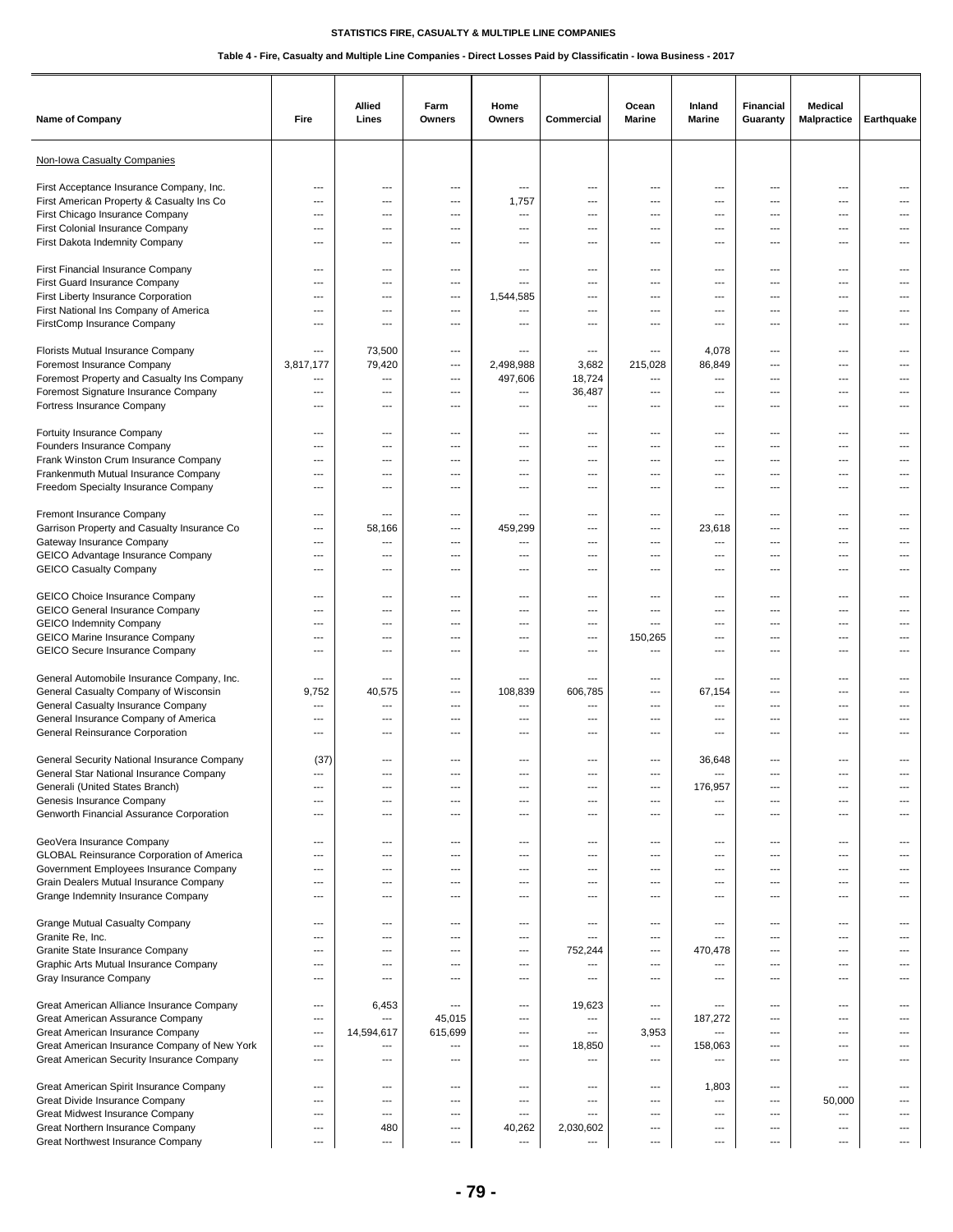| Group<br>A&H                          | Other<br>A & H                                       | Workers<br>Compen-<br>sation                       | Other<br>Liability                   | Auto<br>Liability                                    | Auto<br>Physical<br>Damage      | Aircraft                                             | <b>Fidelity</b><br>and<br><b>Surety</b>            | <b>Burglary</b><br>and<br><b>Theft</b>           | <b>Boiler</b><br>and<br><b>Machinery</b>             | Credit                                               | Misc.                                              | <b>Totals</b>                                        |
|---------------------------------------|------------------------------------------------------|----------------------------------------------------|--------------------------------------|------------------------------------------------------|---------------------------------|------------------------------------------------------|----------------------------------------------------|--------------------------------------------------|------------------------------------------------------|------------------------------------------------------|----------------------------------------------------|------------------------------------------------------|
|                                       |                                                      |                                                    |                                      |                                                      |                                 |                                                      |                                                    |                                                  |                                                      |                                                      |                                                    |                                                      |
|                                       |                                                      |                                                    |                                      |                                                      |                                 |                                                      |                                                    |                                                  |                                                      |                                                      |                                                    |                                                      |
| $\overline{\phantom{a}}$<br>---       | $\hspace{0.05cm} \ldots$<br>---                      | $\hspace{0.05cm} \ldots$<br>$---$                  | $\qquad \qquad \cdots$<br>---        | $\hspace{0.05cm} \cdots$<br>---                      | $\overline{\phantom{a}}$<br>--- | $\qquad \qquad -$<br>---                             | $\qquad \qquad \cdots$<br>---                      | $\cdots$<br>---                                  | $---$<br>$---$                                       | $\qquad \qquad \cdots$<br>$\hspace{0.05cm} \ldots$   | $\hspace{0.05cm} \ldots$<br>$\qquad \qquad \cdots$ | $\scriptstyle\cdots$<br>1,757                        |
| $\overline{\phantom{a}}$              | $\hspace{0.05cm} \ldots$                             | ---                                                | $\qquad \qquad \cdots$               | 123,101                                              | 96,841                          | $\overline{\phantom{a}}$                             | $\ldots$                                           | $\qquad \qquad \cdots$                           | ---                                                  | $\overline{\phantom{a}}$                             | ---                                                | 219,942                                              |
| $---$<br>$\overline{\phantom{a}}$     | $\hspace{0.05cm} \ldots$<br>---                      | ---<br>1,619,559                                   | $\qquad \qquad \cdots$<br>---        | $\cdots$<br>$\hspace{0.05cm} \cdots$                 | ---<br>---                      | $\qquad \qquad \cdots$<br>$\qquad \qquad \cdots$     | ---<br>---                                         | $\qquad \qquad \cdots$<br>$\qquad \qquad \cdots$ | $\hspace{0.05cm} \ldots$<br>$\hspace{0.05cm} \ldots$ | 632,238<br>$\overline{\phantom{a}}$                  | 3,367<br>$\hspace{0.05cm} \ldots$                  | 635,605<br>1,619,559                                 |
|                                       |                                                      |                                                    |                                      |                                                      |                                 |                                                      |                                                    |                                                  |                                                      |                                                      |                                                    |                                                      |
| ---                                   | $---$                                                | $\hspace{0.05cm} \ldots$                           | $\overline{\phantom{a}}$             | $---$                                                | $\qquad \qquad \cdots$          | $\cdots$                                             | $\overline{\phantom{a}}$                           | ---                                              | $---$                                                | $---$                                                | $\overline{\phantom{a}}$                           | $\sim$                                               |
| $\sim$<br>$\sim$                      | $---$<br>$---$                                       | $\overline{\phantom{a}}$<br>509,581                | ---<br>1,787                         | $\overline{\phantom{a}}$<br>439,554                  | 69,584<br>601,197               | ---<br>---                                           | ---<br>---                                         | ---<br>---                                       | ---<br>$---$                                         | $\overline{a}$<br>$\overline{a}$                     | ---<br>$\cdots$                                    | 69,584<br>3,096,704                                  |
| $\overline{\phantom{a}}$              | $---$                                                | ---                                                | $\ldots$                             | 1,401                                                | 17,487                          | $\qquad \qquad \cdots$                               | ---                                                | ---                                              | ---                                                  | $\overline{\phantom{a}}$                             | $\qquad \qquad \cdots$                             | 18,888                                               |
| ---                                   | ---                                                  | 1,376,411                                          | ---                                  | $\hspace{0.05cm} \cdots$                             | ---                             | $\qquad \qquad \cdots$                               | ---                                                | ---                                              | $\hspace{0.05cm} \ldots$                             | ---                                                  | $\overline{\phantom{a}}$                           | 1,376,411                                            |
| ---                                   | $\overline{\phantom{a}}$                             | 93,791                                             | 1,957                                | 909                                                  | 31,595                          | $\hspace{0.05cm} \ldots$                             | ---                                                | ---                                              | $---$                                                | $\overline{\phantom{a}}$                             | $\cdots$                                           | 205,831                                              |
| $\overline{\phantom{a}}$<br>---       | $\overline{\phantom{a}}$<br>$\overline{\phantom{a}}$ | 103,274<br>2,366                                   | 69,917<br>$\sim$                     | 63,620<br>10,263                                     | 464,100<br>14,366               | $\overline{\phantom{a}}$<br>$\overline{\phantom{a}}$ | ---<br>---                                         | $\overline{\phantom{a}}$<br>---                  | ---<br>---                                           | ---<br>$---$                                         | $---$<br>$---$                                     | 7,402,054<br>543,324                                 |
| $\overline{\phantom{a}}$              | $\scriptstyle\cdots$                                 | $\sim$                                             | $\ldots$                             | 1,875                                                | $\overline{a}$                  | ---                                                  | $\overline{\phantom{a}}$                           | ---                                              | ---                                                  | $\overline{\phantom{a}}$                             | $\ldots$                                           | 38,362                                               |
| ---                                   | $\overline{\phantom{a}}$                             | $\hspace{0.05cm} \ldots$                           | ---                                  | ---                                                  | ---                             | $\qquad \qquad \cdots$                               | ---                                                | ---                                              | $\hspace{0.05cm} \ldots$                             | $\qquad \qquad \cdots$                               | ---                                                | ---                                                  |
| $\overline{\phantom{a}}$              | $\overline{\phantom{a}}$                             | $\hspace{0.05cm} \ldots$                           | $\hspace{0.05cm} \cdots$             | $\overline{\phantom{a}}$                             | ---                             | $\overline{\phantom{a}}$                             | $\overline{\phantom{a}}$                           | ---                                              | $---$                                                | $\qquad \qquad \cdots$                               | $\hspace{0.05cm} \ldots$                           | $\hspace{0.05cm} \ldots$                             |
| $\overline{\phantom{a}}$              | $\overline{\phantom{a}}$                             | $\hspace{0.05cm} \ldots$                           | 594,337                              | $\overline{\phantom{a}}$                             | ---                             | $\overline{\phantom{a}}$                             | ---                                                | ---                                              | $\overline{\phantom{a}}$                             | $\qquad \qquad \cdots$                               | $\hspace{0.05cm} \ldots$                           | 594,337                                              |
| $\sim$<br>$\overline{\phantom{a}}$    | $---$<br>$\overline{\phantom{a}}$                    | 30,425<br>---                                      | $---$<br>$\overline{\phantom{a}}$    | $\overline{\phantom{a}}$<br>$\overline{\phantom{a}}$ | ---<br>$\overline{a}$           | ---<br>$\qquad \qquad \cdots$                        | ---<br>---                                         | ---<br>---                                       | $---$<br>---                                         | $\overline{a}$<br>$\qquad \qquad \cdots$             | $\overline{\phantom{a}}$<br>$\qquad \qquad \cdots$ | 30,425<br>---                                        |
| $\overline{\phantom{a}}$              | $\overline{\phantom{a}}$                             | $\hspace{0.05cm} \ldots$                           | $\overline{\phantom{a}}$             | $\overline{\phantom{a}}$                             | ---                             | $\qquad \qquad \cdots$                               | $\qquad \qquad \cdots$                             | ---                                              | ---                                                  | $\qquad \qquad \cdots$                               | $\qquad \qquad \cdots$                             | $\hspace{0.05cm} \ldots$                             |
|                                       |                                                      |                                                    |                                      |                                                      |                                 |                                                      |                                                    |                                                  |                                                      |                                                      |                                                    |                                                      |
| ---<br>---                            | $\overline{\phantom{a}}$<br>$---$                    | $---$<br>$\cdots$                                  | $\overline{\phantom{a}}$<br>$---$    | $\cdots$<br>880,369                                  | ---<br>1,070,316                | $\cdots$<br>$\cdots$                                 | $\overline{\phantom{a}}$<br>$---$                  | ---<br>---                                       | $---$<br>$---$                                       | $\cdots$<br>$\overline{a}$                           | $\hspace{0.05cm} \ldots$<br>$\cdots$               | $\hspace{0.05cm} \ldots$<br>2,491,767                |
| $\overline{\phantom{a}}$              | $\overline{\phantom{a}}$                             | $\overline{\phantom{a}}$                           | $\overline{\phantom{a}}$             | 60,297                                               | 10,677                          | $\qquad \qquad \cdots$                               | $\qquad \qquad \cdots$                             | $\overline{\phantom{a}}$                         | $\overline{\phantom{a}}$                             | $\overline{\phantom{a}}$                             | $\cdots$                                           | 70,974                                               |
| $---$<br>$\overline{\phantom{a}}$     | $\hspace{0.05cm} \ldots$<br>$\hspace{0.05cm} \ldots$ | $\hspace{0.05cm} \ldots$<br>$\qquad \qquad \cdots$ | ---<br>$\qquad \qquad \cdots$        | ---<br>15,109,315                                    | ---<br>21,522,976               | $\qquad \qquad \cdots$<br>$\qquad \qquad \cdots$     | ---<br>$\qquad \qquad \cdots$                      | $\qquad \qquad \cdots$<br>$\qquad \qquad \cdots$ | $\hspace{0.05cm} \ldots$<br>$\hspace{0.05cm} \ldots$ | $\overline{\phantom{a}}$<br>$\overline{\phantom{a}}$ | $\qquad \qquad \cdots$<br>$\qquad \qquad \cdots$   | ---<br>36,632,291                                    |
|                                       |                                                      |                                                    |                                      |                                                      |                                 |                                                      |                                                    |                                                  |                                                      |                                                      |                                                    |                                                      |
| ---                                   | ---                                                  | $---$                                              | $\overline{\phantom{a}}$             | $\overline{\phantom{a}}$                             | ---                             | $\hspace{0.05cm} \ldots$                             | $\overline{\phantom{a}}$                           | ---                                              | $---$                                                | $\overline{\phantom{a}}$                             | $\overline{\phantom{a}}$                           | $\sim$                                               |
| $\sim$<br>$\sim$                      | $---$<br>---                                         | $---$<br>---                                       | $---$<br>$---$                       | 1,478,607<br>1,601,080                               | 2,028,255<br>1,928,726          | ---<br>---                                           | $---$<br>---                                       | $---$<br>---                                     | $---$<br>$---$                                       | $\overline{a}$<br>---                                | $\cdots$<br>---                                    | 3,506,862<br>3,529,806                               |
| ---                                   | ---                                                  | ---                                                | $\overline{\phantom{a}}$             | ---                                                  | ---                             | ---                                                  | ---                                                | ---                                              | $\overline{\phantom{a}}$                             | ---                                                  | ---                                                | 150,265                                              |
| $\overline{\phantom{a}}$              | $\overline{\phantom{a}}$                             | $\hspace{0.05cm} \ldots$                           | $\qquad \qquad \cdots$               | $\overline{\phantom{a}}$                             | ---                             | $\qquad \qquad \cdots$                               | ---                                                | ---                                              | ---                                                  | $\qquad \qquad \cdots$                               | $\qquad \qquad \cdots$                             | $\ldots$                                             |
| ---                                   | ---                                                  | $\hspace{0.05cm} \ldots$                           | $\hspace{0.05cm} \cdots$             | ---                                                  | ---                             | ---                                                  | ---                                                | ---                                              | ---                                                  | ---                                                  | ---                                                | $\hspace{0.05cm} \ldots$                             |
| ---<br>---                            | $\overline{\phantom{a}}$<br>$---$                    | 1,829,407<br>318,426                               | 633<br>$\sim$                        | 471,266<br>1,800                                     | 815,731<br>2,066                | $\hspace{0.05cm} \ldots$<br>$\overline{\phantom{a}}$ | ---<br>---                                         | ---<br>---                                       | $---$<br>$\overline{\phantom{a}}$                    | $\qquad \qquad \cdots$<br>$---$                      | $\qquad \qquad \cdots$<br>$\overline{\phantom{a}}$ | 3,950,142<br>322,292                                 |
| ---                                   | $\overline{\phantom{a}}$                             | ---                                                | 9,668                                | $\overline{\phantom{a}}$                             | $\overline{\phantom{a}}$        | $\scriptstyle\cdots$                                 | $\overline{\phantom{a}}$                           | $\cdots$                                         | $\overline{\phantom{a}}$                             | $---$                                                | $\overline{\phantom{a}}$                           | 9,668                                                |
| $\overline{\phantom{a}}$              | $\qquad \qquad \cdots$                               | 55,346                                             | $\hspace{0.05cm} \ldots$             | $\cdots$                                             | $\ldots$                        | 238,556                                              | ---                                                | $\qquad \qquad \cdots$                           | $\hspace{0.05cm} \ldots$                             | $\overline{\phantom{a}}$                             | $\qquad \qquad \cdots$                             | 293,902                                              |
| $---$                                 | $\hspace{0.05cm} \ldots$                             | $\hspace{0.05cm} \ldots$                           | $\qquad \qquad \cdots$               | $\hspace{0.05cm} \ldots$                             | $\overline{\phantom{a}}$        | $\qquad \qquad \cdots$                               | $\qquad \qquad \cdots$                             | $\qquad \qquad \cdots$                           | $\overline{\phantom{a}}$                             | $\qquad \qquad \cdots$                               | $\qquad \qquad \cdots$                             | 36,611                                               |
| ---                                   | ---                                                  | ---                                                | ---                                  | $\overline{\phantom{a}}$                             | ---                             | ---                                                  | ---                                                | ---                                              | ---                                                  | $\qquad \qquad \cdots$                               | $\hspace{0.05cm} \cdots$                           | $\overline{\phantom{a}}$                             |
| ---<br>---                            | ---<br>$---$                                         | ---<br>$\cdots$                                    | ---<br>---                           | $---$<br>$\overline{\phantom{a}}$                    | ---<br>$---$                    | $\overline{\phantom{a}}$<br>$---$                    | ---<br>$\overline{\phantom{a}}$                    | ---<br>$---$                                     | $---$<br>$\overline{\phantom{a}}$                    | $\overline{\phantom{a}}$<br>$---$                    | $\cdots$<br>$\overline{\phantom{a}}$               | 176,957<br>---                                       |
| $\overline{\phantom{a}}$              | ---                                                  | ---                                                | ---                                  | $\overline{\phantom{a}}$                             | ---                             | $\overline{\phantom{a}}$                             | ---                                                | ---                                              | $\hspace{0.05cm} \ldots$                             | $\overline{\phantom{a}}$                             | $\overline{\phantom{a}}$                           | $\hspace{0.05cm} \ldots$                             |
|                                       |                                                      |                                                    |                                      |                                                      |                                 |                                                      |                                                    |                                                  |                                                      |                                                      |                                                    |                                                      |
| $---$<br>$\overline{\phantom{a}}$     | $\hspace{0.05cm} \ldots$<br>$---$                    | $\hspace{0.05cm} \ldots$<br>$---$                  | ---<br>---                           | $\hspace{0.05cm} \cdots$<br>$---$                    | ---<br>$\overline{\phantom{a}}$ | $\qquad \qquad \cdots$<br>$\cdots$                   | $\qquad \qquad \cdots$<br>$---$                    | $\qquad \qquad \cdots$<br>$---$                  | $\hspace{0.05cm} \ldots$<br>$---$                    | $\qquad \qquad \cdots$<br>$\cdots$                   | $\qquad \qquad \cdots$<br>$\overline{\phantom{a}}$ | $\hspace{0.05cm} \ldots$<br>$---$                    |
| $\overline{\phantom{a}}$              | $---$                                                | $---$                                              | $---$                                | 651,233                                              | 948,686                         | $\cdots$                                             | $\overline{\phantom{a}}$                           | $\cdots$                                         | $---$                                                | $\cdots$                                             | $\cdots$                                           | 1,599,920                                            |
| $\overline{\phantom{a}}$<br>$\cdots$  | $---$<br>$\hspace{0.05cm} \ldots$                    | $\cdots$<br>$\hspace{0.05cm} \ldots$               | $---$<br>$\qquad \qquad \cdots$      | $\overline{\phantom{a}}$<br>$\hspace{0.05cm} \cdots$ | ---<br>$\cdots$                 | $\cdots$<br>$\qquad \qquad \cdots$                   | $\overline{\phantom{a}}$<br>$\qquad \qquad \cdots$ | $---$<br>---                                     | $\overline{\phantom{a}}$<br>$\hspace{0.05cm} \ldots$ | ---<br>$\qquad \qquad \cdots$                        | $\hspace{0.05cm} \ldots$<br>$\qquad \qquad \cdots$ | $\hspace{0.05cm} \ldots$<br>$\hspace{0.05cm} \ldots$ |
|                                       |                                                      |                                                    |                                      |                                                      |                                 |                                                      |                                                    |                                                  |                                                      |                                                      |                                                    |                                                      |
| $\overline{\phantom{a}}$<br>---       | ---<br>$\overline{\phantom{a}}$                      | ---<br>$\overline{\phantom{a}}$                    | $\hspace{0.05cm} \cdots$<br>$\cdots$ | $\hspace{0.05cm} \cdots$<br>$\overline{\phantom{a}}$ | ---<br>---                      | $\qquad \qquad \cdots$<br>$\hspace{0.05cm} \ldots$   | $\hspace{0.05cm} \cdots$<br>(40, 276)              | ---<br>---                                       | $\overline{\phantom{a}}$<br>$---$                    | ---<br>$\overline{\phantom{a}}$                      | $\qquad \qquad \cdots$<br>$\cdots$                 | $\hspace{0.05cm} \ldots$<br>(40, 276)                |
| ---                                   | $\overline{\phantom{a}}$                             | 2,336,963                                          | 3,721                                | 84,480                                               | 131,583                         | $\hspace{0.05cm} \ldots$                             | $\qquad \qquad \cdots$                             | ---                                              | $---$                                                | ---                                                  | $\hspace{0.05cm} \ldots$                           | 3,779,469                                            |
| $\overline{\phantom{a}}$              | $---$                                                | ---                                                | 73,000                               | $\overline{\phantom{a}}$                             | ---                             | $\cdots$                                             | $\cdots$                                           | ---                                              | $---$                                                | ---                                                  | $\cdots$                                           | 73,000                                               |
| $\overline{\phantom{a}}$              | $---$                                                | $\overline{\phantom{a}}$                           | $\overline{\phantom{a}}$             | $\overline{\phantom{a}}$                             | ---                             | $\cdots$                                             | $\overline{\phantom{a}}$                           | ---                                              | $---$                                                | ---                                                  | ---                                                | $\sim$                                               |
| $\overline{\phantom{a}}$              | ---                                                  | 1,538,245                                          | ---                                  | $\hspace{0.05cm} \cdots$                             | 18,155                          | ---                                                  | ---                                                | ---                                              | ---                                                  | $\qquad \qquad \cdots$                               | ---                                                | 1,582,476                                            |
| $\hspace{0.05cm} \ldots$<br>3,455,583 | $\qquad \qquad \cdots$<br>$\hspace{0.05cm} \cdots$   | 7,588<br>17,401                                    | $\hspace{0.05cm} \ldots$<br>505,368  | 752,339<br>21,927                                    | 9,238,798<br>15,969             | $\scriptstyle\cdots$<br>242,624                      | $\qquad \qquad \cdots$<br>174,520                  | $\qquad \qquad \cdots$<br>---                    | $\hspace{0.05cm} \ldots$<br>---                      | 96,906<br>216,975                                    | $\qquad \qquad \cdots$<br>9,449                    | 10,327,918<br>19,874,084                             |
| ---                                   | $\overline{\phantom{a}}$                             | 11,924                                             | $\hspace{0.05cm} \ldots$             | $\hspace{0.05cm} \cdots$                             | 59,723                          | $\qquad \qquad \cdots$                               | $\qquad \qquad \cdots$                             | $\cdots$                                         | 1,344                                                | $\hspace{0.05cm} \ldots$                             | $\cdots$                                           | 249,904                                              |
| $\overline{\phantom{a}}$              | $---$                                                | $\hspace{0.05cm} \ldots$                           | $\overline{\phantom{a}}$             | $---$                                                | $\qquad \qquad \cdots$          | $\hspace{0.05cm} \ldots$                             | $\hspace{0.05cm} \ldots$                           | ---                                              | ---                                                  | $\cdots$                                             | $\overline{\phantom{a}}$                           | $\hspace{0.05cm} \ldots$                             |
| $\hspace{0.05cm} \ldots$              | $\hspace{0.05cm} \ldots$                             | $\hspace{0.05cm} \ldots$                           | $\hspace{0.05cm} \cdots$             | $\hspace{0.05cm} \ldots$                             | $\qquad \qquad \cdots$          | $\qquad \qquad \cdots$                               | ---                                                | $\qquad \qquad \cdots$                           | $\overline{\phantom{a}}$                             | $\qquad \qquad \cdots$                               | $\qquad \qquad \cdots$                             | 1,803                                                |
| ---                                   | $\qquad \qquad \cdots$                               | 512,046                                            | 20,000                               | 26,658                                               | 41,542                          | $\qquad \qquad \cdots$                               | $\qquad \qquad \cdots$                             | $\qquad \qquad \cdots$                           | $\overline{\phantom{a}}$                             | $\qquad \qquad \cdots$                               | $\qquad \qquad \cdots$                             | 650,246                                              |
| 664,230<br>$\ldots$                   | $\overline{\phantom{a}}$<br>$\overline{\phantom{a}}$ | ---<br>27,913                                      | ---<br>---                           | $\hspace{0.05cm} \cdots$<br>107,575                  | ---<br>286,977                  | $\cdots$<br>$\cdots$                                 | $\cdots$<br>$\hspace{0.05cm} \ldots$               | ---<br>---                                       | $---$<br>100,000                                     | ---<br>---                                           | $\cdots$<br>$\cdots$                               | 664,230<br>2,593,809                                 |
| ---                                   | $\hspace{0.05cm} \cdots$                             | ---                                                | ---                                  | $\hspace{0.05cm} \cdots$                             | ---                             | $\qquad \qquad \cdots$                               | $\hspace{0.05cm} \cdots$                           | ---                                              | ---                                                  | ---                                                  | $\hspace{0.05cm} \cdots$                           | $\hspace{0.05cm} \ldots$                             |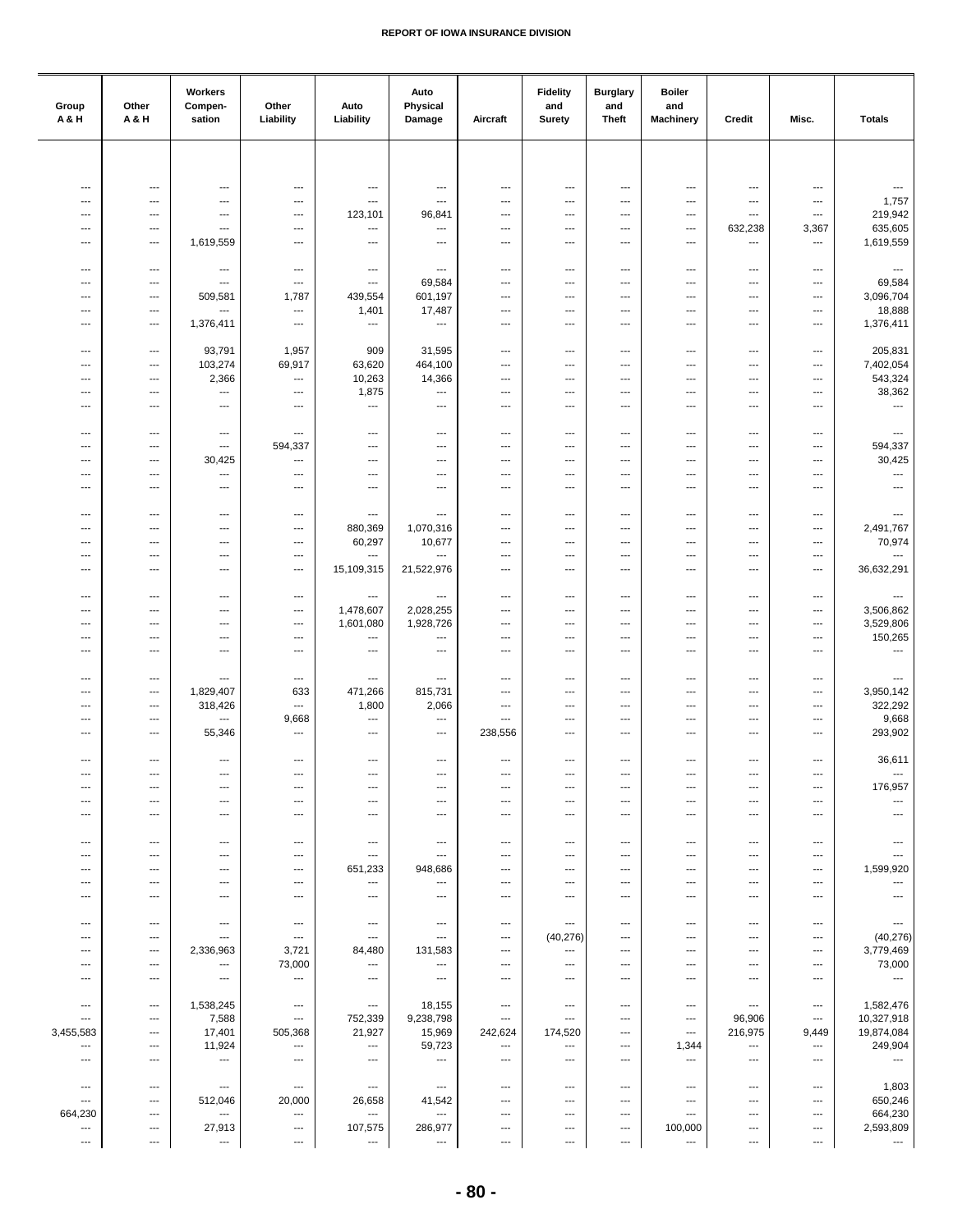| <b>Name of Company</b>                                                                                                                                                                                   | Fire                                                                                                            | Allied<br>Lines                                    | Farm<br>Owners                                                          | Home<br>Owners                                                              | Commercial                                    | Ocean<br><b>Marine</b>                     | Inland<br><b>Marine</b>                                                                   | <b>Financial</b><br>Guaranty                                                | <b>Medical</b><br>Malpractice                                   | Earthquake                               |
|----------------------------------------------------------------------------------------------------------------------------------------------------------------------------------------------------------|-----------------------------------------------------------------------------------------------------------------|----------------------------------------------------|-------------------------------------------------------------------------|-----------------------------------------------------------------------------|-----------------------------------------------|--------------------------------------------|-------------------------------------------------------------------------------------------|-----------------------------------------------------------------------------|-----------------------------------------------------------------|------------------------------------------|
| Non-Iowa Casualty Companies                                                                                                                                                                              |                                                                                                                 |                                                    |                                                                         |                                                                             |                                               |                                            |                                                                                           |                                                                             |                                                                 |                                          |
| <b>Great West Casualty Company</b>                                                                                                                                                                       | ---                                                                                                             | ---                                                | ---                                                                     | ---                                                                         | ---                                           | ---                                        | 2,113,836                                                                                 | $\overline{\phantom{a}}$                                                    | ---                                                             | ---                                      |
| Greater New York Mutual Insurance Co                                                                                                                                                                     | $---$                                                                                                           | $---$                                              | $---$                                                                   | ---                                                                         | ---                                           | ---                                        | ---                                                                                       | $---$                                                                       | $---$                                                           | ---                                      |
| Greenwich Insurance Company                                                                                                                                                                              | $---$                                                                                                           | ---                                                | ---                                                                     | ---                                                                         | ---                                           | $---$                                      | ---                                                                                       | $\overline{\phantom{a}}$                                                    | $\cdots$                                                        | ---                                      |
| Greyhawk Insurance Company                                                                                                                                                                               | $---$                                                                                                           | ---                                                | ---                                                                     | ---                                                                         | ---                                           | $---$                                      | ---                                                                                       | $\overline{\phantom{a}}$                                                    | $\cdots$                                                        | $---$                                    |
| Guarantee Company of North America USA                                                                                                                                                                   | $\overline{\phantom{a}}$                                                                                        | ---                                                | ---                                                                     | ---                                                                         | ---                                           | ---                                        | ---                                                                                       | ---                                                                         | ---                                                             | ---                                      |
| Hallmark Insurance Company                                                                                                                                                                               | ---                                                                                                             | ---                                                | ---                                                                     | ---                                                                         | ---                                           | ---                                        | ---                                                                                       | ---                                                                         | ---                                                             | ---                                      |
| Hallmark National Insurance Company                                                                                                                                                                      | $---$                                                                                                           | $---$                                              | ---                                                                     | ---                                                                         | ---                                           | $\overline{a}$                             | $---$                                                                                     | $---$                                                                       | ---                                                             |                                          |
| Hamilton Insurance Company                                                                                                                                                                               | ---                                                                                                             | $---$                                              | ---                                                                     | $\overline{a}$                                                              | ---                                           | ---                                        | $---$                                                                                     | $---$                                                                       | $---$                                                           |                                          |
| Hanover American Insurance Company                                                                                                                                                                       | $---$                                                                                                           | $\overline{\phantom{a}}$                           | ---                                                                     | ---                                                                         | 49,698                                        | ---                                        | ---                                                                                       | ---                                                                         | $---$                                                           | ---                                      |
| Hanover Insurance Company                                                                                                                                                                                | ---                                                                                                             | ---                                                | ---                                                                     | ---                                                                         | 183,500                                       | 10,498                                     | 372,167                                                                                   | ---                                                                         | ---                                                             |                                          |
| Harco National Insurance Company<br>Harleysville Insurance Company<br>Harleysville Lake States Insurance Company<br>Harleysville Preferred Insurance Company<br>Harleysville Worcester Insurance Company | 332,571<br>$---$<br>$---$<br>$---$<br>$\qquad \qquad \cdots$                                                    | 464,205<br>21,115<br>---<br>---<br>---             | ---<br>---<br>$---$<br>---<br>---                                       | ---<br>---<br>$---$<br>$\overline{\phantom{a}}$<br>$\overline{\phantom{a}}$ | ---<br>(475, 619)<br>$---$<br>6,254<br>26,671 | ---<br>---<br>$---$<br>$---$<br>---        | 25,000<br>322,473<br>---<br>---<br>---                                                    | $\overline{\phantom{a}}$<br>---<br>$---$<br>$\overline{\phantom{a}}$<br>--- | ---<br>---<br>$---$<br>$---$<br>$\cdots$                        | ---<br>---<br>---<br>---                 |
| Hartford Accident & Indemnity Company<br>Hartford Casualty Insurance Company<br>Hartford Fire Insurance Company                                                                                          | ---<br>---<br>6,815,634                                                                                         | ---<br>$\overline{a}$<br>37,983                    | ---<br>---<br>$---$                                                     | 108,973<br>36,858<br>4,234                                                  | ---<br>162,171<br>48,370                      | ---<br>---<br>30,300                       | ---<br>---<br>3,631,397                                                                   | ---<br>---<br>$---$                                                         | ---<br>---<br>$---$                                             | ---<br>---                               |
| Hartford Insurance Company of the Midwest                                                                                                                                                                | $\overline{\phantom{a}}$                                                                                        | 644,171                                            | ---                                                                     | 643,768                                                                     | 2,400                                         | ---                                        | ---                                                                                       | $- - -$                                                                     | ---                                                             | ---                                      |
| Hartford Steam Boiler Inspection & Ins Co                                                                                                                                                                | $---$                                                                                                           | $\overline{a}$                                     | $---$                                                                   | ---                                                                         | ---                                           | ---                                        | $---$                                                                                     | $- - -$                                                                     | $---$                                                           |                                          |
| Hartford Steam Boiler Insp & Ins Co CT                                                                                                                                                                   | ---                                                                                                             | ---                                                | ---                                                                     | ---                                                                         | ---                                           | ---                                        | ---                                                                                       | ---                                                                         | ---                                                             | ---                                      |
| Hartford Underwriters Insurance Company                                                                                                                                                                  | $\overline{\phantom{a}}$                                                                                        | 15,321                                             | ---                                                                     | 9,108                                                                       | (33)                                          | ---                                        | $\overline{a}$                                                                            | ---                                                                         | ---                                                             | ---                                      |
| Hastings Mutual Insurance Company                                                                                                                                                                        | $---$                                                                                                           | 7,396                                              | 4,622,404                                                               | 1,071,031                                                                   | 4,645,236                                     | $---$                                      | 22,364                                                                                    | $---$                                                                       | $---$                                                           | ---                                      |
| Haulers Insurance Company, Inc.                                                                                                                                                                          | $---$                                                                                                           | ---                                                | ---                                                                     | ---                                                                         | ---                                           | $---$                                      | ---                                                                                       | ---                                                                         | $\cdots$                                                        | ---                                      |
| Hawkeye-Security Insurance Company                                                                                                                                                                       | $\overline{\phantom{a}}$                                                                                        | ---                                                | ---                                                                     | ---                                                                         | ---                                           | ---                                        | $\overline{a}$                                                                            | ---                                                                         | ---                                                             | ---                                      |
| HDI Global Insurance Company                                                                                                                                                                             | 3,250,000                                                                                                       | 1,750,000                                          | ---                                                                     | ---                                                                         | ---                                           | ---                                        | $---$                                                                                     | ---                                                                         | ---                                                             | ---                                      |
| Heritage Casualty Insurance Company                                                                                                                                                                      | ---                                                                                                             | ---                                                | ---                                                                     | ---                                                                         | ---                                           | ---                                        | $\overline{a}$                                                                            | ---                                                                         | ---                                                             |                                          |
| Heritage Indemnity Company                                                                                                                                                                               | $\sim$                                                                                                          | $---$                                              | $---$                                                                   | $-$                                                                         | ---                                           | ---                                        | $---$                                                                                     | $---$                                                                       | $---$                                                           |                                          |
| Hiscox Insurance Company Inc.                                                                                                                                                                            | $---$                                                                                                           | $---$                                              | $---$                                                                   | $-$                                                                         | $---$                                         | $---$                                      | $---$                                                                                     | $---$                                                                       | $---$                                                           | ---                                      |
| Home-Owners Insurance Company                                                                                                                                                                            | $---$                                                                                                           | $---$                                              | ---                                                                     | ---                                                                         | ---                                           | ---                                        | $---$                                                                                     | $\sim$                                                                      | ---                                                             | ---                                      |
| Homeowners of America Insurance Company                                                                                                                                                                  | $\overline{\phantom{a}}$                                                                                        | ---                                                | ---                                                                     | ---                                                                         | ---                                           | ---                                        | ---                                                                                       | ---                                                                         | ---                                                             | ---                                      |
| Homesite Insurance Company                                                                                                                                                                               | ---                                                                                                             | ---                                                | ---                                                                     | ---                                                                         | ---                                           | ---                                        | ---                                                                                       | ---                                                                         | ---                                                             | ---                                      |
| Homesite Insurance Company of the Midwest                                                                                                                                                                | $\overline{\phantom{a}}$                                                                                        | $\sim$                                             | $---$                                                                   | 4,034,248                                                                   | ---                                           | $---$                                      | $\overline{\phantom{a}}$                                                                  | $---$                                                                       | $---$                                                           | ---                                      |
| Horace Mann Insurance Company                                                                                                                                                                            | 18,884                                                                                                          | 2,009                                              | ---                                                                     | 74,860                                                                      | ---                                           | $---$                                      | $---$                                                                                     | $---$                                                                       | $---$                                                           | $---$                                    |
| Horace Mann Property & Casualty Insurance Co                                                                                                                                                             | $\overline{\phantom{a}}$                                                                                        | ---                                                | ---                                                                     | 985,591                                                                     | ---                                           | ---                                        | 540                                                                                       | ---                                                                         | ---                                                             | ---                                      |
| Housing Authority Property Ins, A Mutual Co<br>Housing Enterprise Insurance Company, Inc.<br>Hudson Insurance Company<br>IDS Property Casualty Insurance Company<br><b>Illinois Casualty Company</b>     | $\overline{\phantom{a}}$<br>---<br>$---$<br>$---$                                                               | ---<br>431,319<br>---<br>---                       | ---<br>---<br>---<br>---                                                | ---<br>---<br>2,300,719<br>---                                              | 169,656<br>---<br>---<br>1,414,755            | ---<br>---<br>$---$<br>$---$               | ---<br>$\hspace{0.05cm} \ldots$<br>300<br>$\overline{\phantom{a}}$                        | ---<br>---<br>$---$<br>$\overline{\phantom{a}}$                             | ---<br>---<br>---<br>$\cdots$                                   | ---<br>---                               |
| Illinois National Insurance Company                                                                                                                                                                      | 55,869                                                                                                          | ---                                                | ---                                                                     | $\overline{\phantom{a}}$                                                    | ---                                           | ---                                        | 113,127                                                                                   | $\overline{\phantom{a}}$                                                    | ---                                                             | ---                                      |
| Imperium Insurance Company                                                                                                                                                                               | ---                                                                                                             | $\overline{\phantom{a}}$                           | ---                                                                     | ---                                                                         | ---                                           | ---                                        | ---                                                                                       | ---                                                                         | $\cdots$                                                        | ---                                      |
| Indemnity Insurance Company of North America<br>Independence American Insurance Company<br>Indiana Insurance Company                                                                                     | ---<br>$---$<br>$---$                                                                                           | ---<br>---<br>$\overline{\phantom{a}}$             | 741,722<br>$\qquad \qquad \cdots$<br>---                                | ---<br>---<br>$\overline{\phantom{a}}$                                      | ---<br>$\overline{\phantom{a}}$<br>3,153      | 1,027<br>$\hspace{0.05cm} \cdots$<br>$---$ | 70,710<br>$\qquad \qquad \cdots$<br>---                                                   | ---<br>---<br>$\overline{\phantom{a}}$                                      | ---<br>$\cdots$<br>$---$                                        | ---<br>---                               |
| Indiana Lumbermens Mutual Insurance Co<br>Infinity Insurance Company<br>Inland Insurance Company<br>Insurance Company of Illinois                                                                        | $\overline{\phantom{a}}$<br>---<br>---<br>$\overline{\phantom{a}}$                                              | ---<br>---<br>---<br>---                           | ---<br>---<br>---<br>---                                                | ---<br>---<br>---<br>$---$                                                  | ---<br>---<br>---<br>---                      | ---<br>---<br>---<br>---                   | $\hspace{0.05cm} \ldots$<br>$\hspace{0.05cm} \ldots$<br>$\hspace{0.05cm} \ldots$<br>$---$ | $\overline{\phantom{a}}$<br>---<br>---<br>---                               | ---<br>$\cdots$<br>$\overline{\phantom{a}}$<br>$\cdots$         | ---<br>---<br>---                        |
| Insurance Company of North America                                                                                                                                                                       | $---$                                                                                                           | $---$                                              | ---                                                                     | $-$                                                                         | $---$                                         | ---                                        | ---                                                                                       | $---$                                                                       | $\cdots$                                                        | $---$                                    |
| Insurance Co of the State of Pennsylvania                                                                                                                                                                | 1,481,513                                                                                                       | 251,389                                            | ---                                                                     | ---                                                                         | 92                                            | ---                                        | ---                                                                                       | ---                                                                         | $\overline{a}$                                                  | ---                                      |
| Insurance Company of the West<br>Integon Indemnity Corporation<br>Integon National Insurance Company<br>Integrity Mutual Insurance Company                                                               | ---<br>---<br>$---$<br>75,377                                                                                   | ---<br>---<br>---<br>10,949                        | ---<br>---<br>---<br>---                                                | ---<br>---<br>$---$<br>382,348                                              | ---<br>---<br>71,857<br>2,572,591             | ---<br>---<br>---<br>---                   | ---<br>$\hspace{0.05cm} \ldots$<br>---<br>19,247                                          | ---<br>---<br>---<br>---                                                    | ---<br>$\cdots$<br>$\cdots$<br>$---$                            | ---<br>$\overline{\phantom{a}}$<br>$---$ |
| Integrity Property & Casualty Insurance Co<br>Integrity Select Insurance Company<br>International Fidelity Insurance Company<br>Ironshore Indemnity, Inc.<br>ISMIE Mutual Insurance Company              | $\qquad \qquad \cdots$<br>$\overline{\phantom{a}}$<br>$\qquad \qquad \cdots$<br>---<br>$\overline{\phantom{a}}$ | ---<br>---<br>$\qquad \qquad \cdots$<br>---<br>--- | $\overline{\phantom{a}}$<br>---<br>---<br>---<br>$\qquad \qquad \cdots$ | 1,594,470<br>---<br>---<br>---<br>---                                       | ---<br>---<br>---<br>---<br>---               | ---<br>---<br>---<br>---<br>$---$          | 3,332<br>---<br>---<br>---<br>---                                                         | $\hspace{0.05cm} \ldots$<br>---<br>---<br>---<br>$\overline{\phantom{a}}$   | $\cdots$<br>$\overline{a}$<br>$\cdots$<br>---<br>$\overline{a}$ | ---<br>---<br>---                        |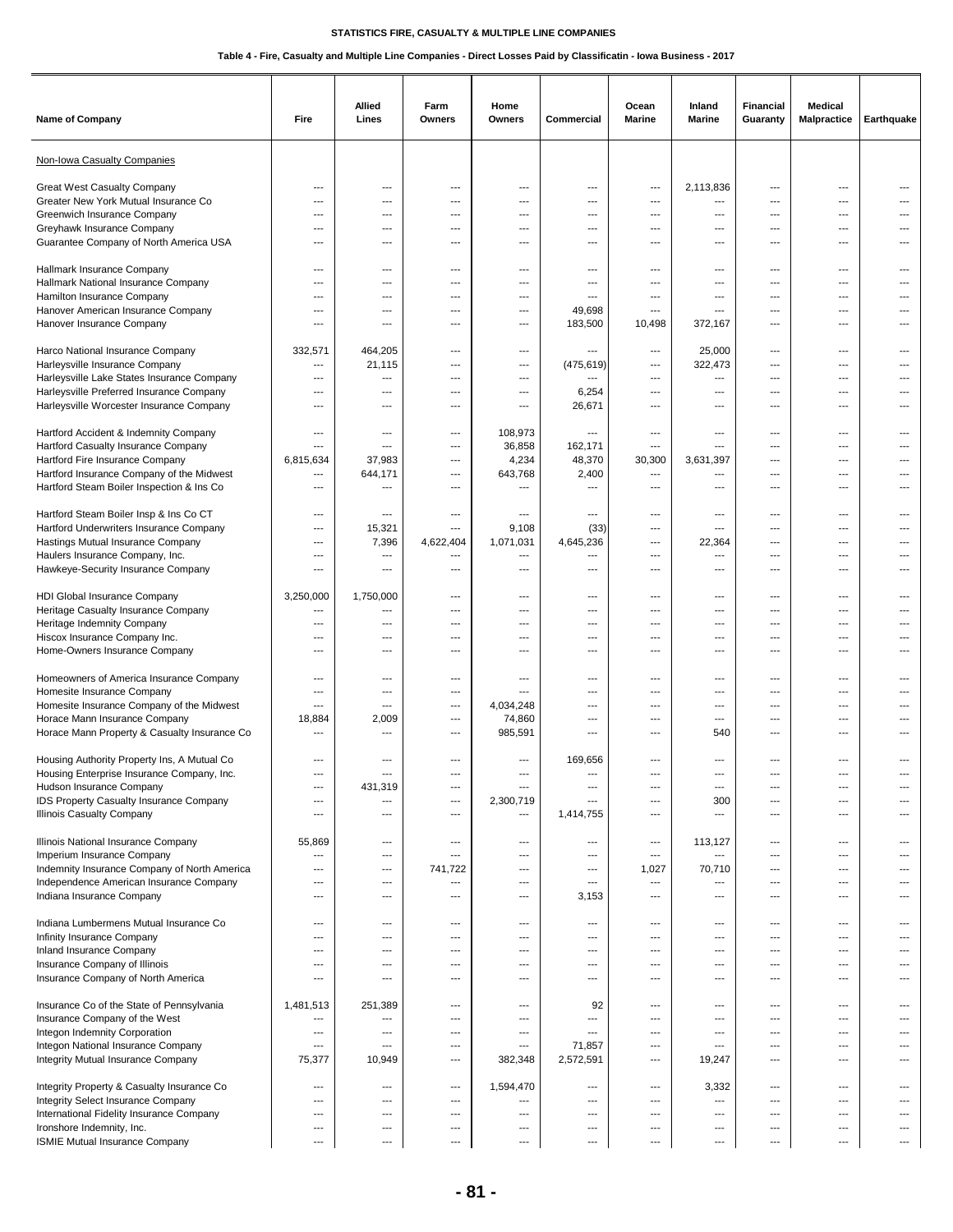| Group<br>A&H                       | Other<br>A & H                                       | Workers<br>Compen-<br>sation                         | Other<br>Liability                 | Auto<br>Liability                                    | Auto<br>Physical<br>Damage          | Aircraft                                           | <b>Fidelity</b><br>and<br><b>Surety</b>          | <b>Burglary</b><br>and<br><b>Theft</b> | <b>Boiler</b><br>and<br><b>Machinery</b> | Credit                                               | Misc.                                | <b>Totals</b>                   |
|------------------------------------|------------------------------------------------------|------------------------------------------------------|------------------------------------|------------------------------------------------------|-------------------------------------|----------------------------------------------------|--------------------------------------------------|----------------------------------------|------------------------------------------|------------------------------------------------------|--------------------------------------|---------------------------------|
|                                    |                                                      |                                                      |                                    |                                                      |                                     |                                                    |                                                  |                                        |                                          |                                                      |                                      |                                 |
| ---                                | ---                                                  | 6,036,016                                            | 214,805                            | 19,417,081                                           | 10,482,240                          | $\qquad \qquad \cdots$                             | $\qquad \qquad \cdots$                           | ---                                    | $\overline{\phantom{a}}$                 | $\ldots$                                             | ---                                  | 38,263,978                      |
| ---                                | $\overline{\phantom{a}}$                             | ---                                                  | $\overline{\phantom{a}}$           | ---                                                  | ---                                 | ---                                                | ---                                              | ---                                    | ---                                      | ---                                                  | ---                                  | ---                             |
| $\overline{a}$<br>$\overline{a}$   | $---$<br>$---$                                       | 263,366<br>---                                       | 90,649<br>---                      | 71,213<br>$\overline{\phantom{a}}$                   | 132,509<br>---                      | $---$<br>$---$                                     | $---$<br>$---$                                   | $---$<br>$---$                         | $---$<br>$---$                           | $\overline{\phantom{a}}$<br>$\overline{\phantom{a}}$ | 1,614<br>---                         | 559,351<br>---                  |
| ---                                | $\overline{\phantom{a}}$                             | ---                                                  | ---                                | $\overline{\phantom{a}}$                             | $\overline{a}$                      | $---$                                              | ---                                              | $\overline{\phantom{a}}$               | ---                                      | ---                                                  | ---                                  | $\overline{\phantom{a}}$        |
| ---                                | $\qquad \qquad -\qquad$                              | ---                                                  | ---                                | $\hspace{0.05cm} \ldots$                             | $\overline{\phantom{a}}$            | 90,632                                             | $\overline{\phantom{a}}$                         | ---                                    | ---                                      | $\overline{\phantom{a}}$                             | ---                                  | 90,632                          |
| ---<br>⊷                           | $\overline{\phantom{a}}$<br>$\overline{\phantom{a}}$ | ---<br>$\overline{\phantom{a}}$                      | ---<br>$\overline{\phantom{a}}$    | $\hspace{0.05cm} \ldots$<br>$\hspace{0.05cm} \ldots$ | (1, 340)<br>---                     | ---<br>$\qquad \qquad \cdots$                      | $\overline{\phantom{a}}$<br>---                  | ---<br>---                             | ---<br>---                               | $\overline{\phantom{a}}$<br>---                      | ---<br>---                           | (1, 340)<br>---                 |
| ---                                | $---$                                                | 876                                                  | ---                                | $\overline{\phantom{a}}$                             | $---$                               | $\overline{\phantom{a}}$                           | ---                                              | ---                                    | $\overline{\phantom{a}}$                 | $\overline{\phantom{a}}$                             | ---                                  | 50,574                          |
| $\overline{\phantom{a}}$           | $---$                                                | 14,245                                               | 66,653                             | 48,927                                               | 104,365                             | $\overline{\phantom{a}}$                           | ---                                              | ---                                    | ---                                      | $\overline{\phantom{a}}$                             | ---                                  | 800,355                         |
| ---<br>---                         | $\qquad \qquad -\qquad$<br>$\qquad \qquad -\qquad$   | ---<br>108,714                                       | ---<br>---                         | 205,727<br>1,801                                     | 110,593<br>3,754                    | $\qquad \qquad \cdots$<br>$\overline{\phantom{a}}$ | ---<br>---                                       | ---<br>---                             | ---<br>---                               | $\qquad \qquad \cdots$<br>---                        | $\qquad \qquad \cdots$<br>---        | 1,138,096<br>(17, 762)          |
| ---                                | ---                                                  | ---                                                  | ---                                | ---                                                  | ---                                 | $\overline{\phantom{a}}$                           | ---                                              | ---                                    | ---                                      | $\overline{\phantom{a}}$                             | ---                                  | ---                             |
| ---<br>$\overline{\phantom{a}}$    | $---$<br>$---$                                       | $\overline{\phantom{a}}$<br>25,548                   | 47<br>$\overline{\phantom{a}}$     | $\overline{\phantom{a}}$<br>1,465                    | $\qquad \qquad \cdots$<br>9,630     | $\overline{\phantom{a}}$<br>$---$                  | ---<br>---                                       | ---<br>---                             | ---<br>---                               | $\overline{\phantom{a}}$<br>$\overline{a}$           | ---<br>---                           | 6,301<br>63,314                 |
|                                    |                                                      |                                                      |                                    |                                                      |                                     |                                                    |                                                  |                                        |                                          |                                                      |                                      |                                 |
| ---<br>---                         | $\qquad \qquad -\qquad$<br>$\qquad \qquad -\qquad$   | 554,958<br>712,483                                   | ---<br>---                         | 229,046<br>53,627                                    | 223,471<br>53,530                   | $\qquad \qquad \cdots$<br>$\qquad \qquad \cdots$   | ---<br>$\overline{\phantom{a}}$                  | ---<br>---                             | ---<br>---                               | $\overline{\phantom{a}}$<br>$\overline{a}$           | ---<br>---                           | 1,116,447<br>1,018,669          |
| ---                                | $\overline{\phantom{a}}$                             | 434,521                                              | 228,160                            | 423,747                                              | 286,590                             | $\qquad \qquad \cdots$                             | 70                                               | ---                                    | ---                                      | $\overline{\phantom{a}}$                             | ---                                  | 11,941,007                      |
| $---$<br>---                       | $---$<br>$---$                                       | 69,484<br>---                                        | $\cdots$<br>$\cdots$               | 240,401<br>$\hspace{0.05cm} \ldots$                  | 270,570<br>$\overline{\phantom{a}}$ | $---$<br>$---$                                     | $---$<br>---                                     | ---<br>$\cdots$                        | ---<br>30,815                            | $---$<br>$\overline{\phantom{a}}$                    | ---<br>$---$                         | 1,870,794<br>30,815             |
| ---                                | $\hspace{0.05cm} \ldots$                             | ---                                                  | ---                                | $\hspace{0.05cm} \ldots$                             | $\overline{\phantom{a}}$            | $\qquad \qquad \cdots$                             | ---                                              | ---                                    | $\hspace{0.05cm} \ldots$                 | $\qquad \qquad \cdots$                               | $\qquad \qquad \cdots$               | ---                             |
| ---                                | $\qquad \qquad -\qquad$                              | 1,203,645                                            | 1,932                              | 3,090,160                                            | 1,755,199                           | $\qquad \qquad \cdots$                             | ---                                              | ---                                    | ---                                      | $\overline{\phantom{a}}$                             | $\qquad \qquad \cdots$               | 6,075,332                       |
| ---<br>$---$                       | $\qquad \qquad -\qquad$<br>$---$                     | 2,394,116<br>---                                     | 8,154<br>$\overline{\phantom{a}}$  | 1,060,047<br>$\overline{\phantom{a}}$                | 1,874,547<br>---                    | $\qquad \qquad \cdots$<br>$\overline{\phantom{a}}$ | ---<br>$---$                                     | ---<br>$---$                           | ---<br>$---$                             | $\qquad \qquad \cdots$<br>$---$                      | $\qquad \qquad \cdots$<br>$---$      | 15,705,295<br>---               |
| $---$                              | $---$                                                | $\overline{\phantom{a}}$                             | $\overline{\phantom{a}}$           | $\cdots$                                             | 3,905                               | $---$                                              | $---$                                            | ---                                    | $\overline{\phantom{a}}$                 | $\overline{\phantom{a}}$                             | ---                                  | 3,905                           |
| ---                                | $\qquad \qquad -\qquad$                              | 667                                                  | ---                                | 2,855                                                | $\overline{a}$                      | $\overline{\phantom{a}}$                           | ---                                              | ---                                    | ---                                      | $\overline{\phantom{a}}$                             | ---                                  | 5,003,522                       |
| ---<br>⊷                           | $\hspace{0.05cm} \ldots$<br>---                      | $\overline{\phantom{a}}$<br>---                      | ---<br>---                         | ---<br>$\hspace{0.05cm} \ldots$                      | ---<br>---                          | $\overline{\phantom{a}}$<br>---                    | ---<br>---                                       | ---<br>---                             | ---<br>---                               | $\overline{\phantom{a}}$<br>$\overline{\phantom{a}}$ | $\overline{\phantom{a}}$<br>23,731   | ---<br>23,731                   |
| ---<br>---                         | $\qquad \qquad -\qquad$<br>$---$                     | ---<br>$---$                                         | 64,141<br>---                      | $\hspace{0.05cm} \ldots$<br>$\cdots$                 | ---<br>$\overline{\phantom{a}}$     | $\overline{\phantom{a}}$<br>$---$                  | $\overline{\phantom{a}}$<br>---                  | ---<br>---                             | ---<br>---                               | $\overline{\phantom{a}}$<br>$---$                    | ---<br>---                           | 64,141<br>---                   |
|                                    |                                                      |                                                      |                                    |                                                      |                                     |                                                    |                                                  |                                        |                                          |                                                      |                                      |                                 |
| ---<br>---                         | $---$<br>$\hspace{0.05cm} \ldots$                    | ---<br>---                                           | ---<br>---                         | $\overline{\phantom{a}}$<br>$\cdots$                 | ---<br>---                          | $---$<br>$\qquad \qquad \cdots$                    | ---<br>---                                       | ---<br>---                             | ---<br>---                               | $\overline{\phantom{a}}$<br>---                      | ---<br>---                           | $\overline{\phantom{a}}$<br>--- |
| ---<br>---                         | ---<br>---                                           | ---<br>---                                           | ---<br>---                         | $\overline{\phantom{a}}$<br>160,517                  | ---<br>450,610                      | $\qquad \qquad \cdots$<br>$\qquad \qquad \cdots$   | ---<br>---                                       | ---<br>---                             | ---<br>---                               | $\qquad \qquad \cdots$<br>$\qquad \qquad \cdots$     | ---<br>---                           | 4,034,248<br>706,880            |
| ---                                | $---$                                                | ---                                                  | ---                                | 870,775                                              | 560,410                             | $\overline{\phantom{a}}$                           | ---                                              | ---                                    | ---                                      | $---$                                                | ---                                  | 2,417,316                       |
| $---$                              | $---$                                                | ---                                                  | ---                                | $\overline{\phantom{a}}$                             | ---                                 | $---$                                              | ---                                              | ---                                    | $---$                                    | $\overline{\phantom{a}}$                             | $---$                                | 169,656                         |
| ---                                | $\qquad \qquad -\qquad$                              | ---                                                  | 1,017                              | $\hspace{0.05cm} \ldots$                             | $\hspace{0.05cm} \ldots$            | $\qquad \qquad \cdots$                             | $\qquad \qquad \cdots$                           | ---                                    | ---                                      | $\overline{\phantom{a}}$                             | $\qquad \qquad \cdots$               | 1,017                           |
| $\hspace{0.05cm} \ldots$<br>---    | $\qquad \qquad -\qquad$<br>$\qquad \qquad -\qquad$   | $\qquad \qquad \cdots$<br>$\qquad \qquad \cdots$     | 841,161<br>---                     | 48,002<br>392,206                                    | 129,872<br>480,480                  | $\qquad \qquad \cdots$<br>$\qquad \qquad \cdots$   | 1,842<br>---                                     | ---<br>---                             | ---<br>---                               | $\overline{\phantom{a}}$<br>$\qquad \qquad \cdots$   | $\qquad \qquad \cdots$<br>---        | 1,452,196<br>3,173,705          |
| $\overline{\phantom{a}}$           | $---$                                                | 264,563                                              | 1,118,766                          | $\sim$                                               | $\overline{\phantom{a}}$            | $\cdots$                                           | ---                                              | $\cdots$                               | $\overline{\phantom{a}}$                 | $\overline{\phantom{a}}$                             | $---$                                | 2,798,084                       |
| $\overline{\phantom{a}}$           | $\qquad \qquad -\qquad -$                            | 380,413                                              | 2,085,531                          | 6,189                                                | 26,569                              | $\cdots$                                           | ---                                              | $\overline{\phantom{a}}$               | $\overline{\phantom{a}}$                 | $\overline{\phantom{a}}$                             | $\qquad \qquad \cdots$               | 2,667,699                       |
| ---<br>$\ldots$                    | $\qquad \qquad \cdots$<br>$\qquad \qquad \cdots$     | 40,989<br>104,701                                    | 22,500<br>$\cdots$                 | $\hspace{0.05cm} \ldots$<br>69,931                   | $\overline{a}$<br>122,788           | $\qquad \qquad \cdots$<br>$\qquad \qquad \cdots$   | $\qquad \qquad \cdots$<br>$\qquad \qquad \cdots$ | ---<br>$\cdots$                        | ---<br>$\hspace{0.05cm} \ldots$          | $\qquad \qquad \cdots$<br>$\qquad \qquad \cdots$     | $\cdots$<br>$\hspace{0.05cm} \ldots$ | 63,489<br>1,110,879             |
| 19,002<br>$\ldots$                 | $\hspace{0.05cm} \ldots$<br>$\hspace{0.05cm} \ldots$ | $\hspace{0.05cm}\ldots$<br>54,515                    | ---<br>$\qquad \qquad \cdots$      | ---<br>$\sim$                                        | ---<br>$\hspace{0.05cm} \ldots$     | ---<br>$---$                                       | ---<br>---                                       | ---<br>$\cdots$                        | ---<br>$---$                             | $\qquad \qquad \cdots$<br>$\overline{\phantom{a}}$   | 57,034<br>$\hspace{0.05cm} \ldots$   | 76,035<br>57,668                |
|                                    |                                                      |                                                      |                                    |                                                      |                                     |                                                    |                                                  |                                        |                                          |                                                      |                                      |                                 |
| $---$<br>---                       | $\overline{\phantom{a}}$<br>$\qquad \qquad -\qquad$  | $---$<br>$\qquad \qquad \cdots$                      | $\cdots$<br>---                    | $\overline{\phantom{a}}$<br>$\cdots$                 | $---$<br>444                        | $\overline{\phantom{a}}$<br>$\qquad \qquad \cdots$ | ---<br>---                                       | ---<br>---                             | ---<br>---                               | $\overline{\phantom{a}}$<br>$\ldots$                 | $\overline{\phantom{a}}$<br>---      | $\sim$<br>444                   |
| ---                                | $\hspace{0.05cm} \ldots$                             | $\hspace{0.05cm} \ldots$                             | ---                                | $\hspace{0.05cm} \ldots$                             | ---                                 | $\qquad \qquad \cdots$                             | ---                                              | ---                                    | ---                                      | $\overline{\phantom{a}}$                             | ---                                  | $\hspace{0.05cm} \ldots$        |
| $\hspace{0.05cm} \ldots$<br>22,909 | ---<br>$\hspace{0.05cm} \ldots$                      | $\qquad \qquad \cdots$<br>23,587                     | ---<br>---                         | $\hspace{0.05cm} \ldots$<br>$\hspace{0.05cm} \ldots$ | ---<br>---                          | $\qquad \qquad \cdots$<br>$\qquad \qquad \cdots$   | ---<br>---                                       | ---<br>---                             | ---<br>---                               | $\qquad \qquad \cdots$<br>$\qquad \qquad \cdots$     | ---<br>---                           | $\scriptstyle\cdots$<br>46,496  |
| $\overline{\phantom{a}}$           | 14,713                                               | 2,105,139                                            | $\hspace{0.05cm} \ldots$           | 53,243                                               | 460                                 | $---$                                              | ---                                              | 62,827                                 | 250                                      | $\overline{\phantom{a}}$                             | $\cdots$                             | 3,969,625                       |
| $\overline{\phantom{a}}$           | $\cdots$                                             | 214,865                                              | ---                                | $\overline{\phantom{a}}$                             | $\sim$ $\sim$                       | $\overline{\phantom{a}}$                           | ---                                              | ---                                    | ---                                      | $\overline{\phantom{a}}$                             | $\overline{\phantom{a}}$             | 214,865                         |
| ---<br>---                         | $\hspace{0.05cm} \ldots$<br>$\qquad \qquad \cdots$   | $\hspace{0.05cm} \ldots$<br>$\hspace{0.05cm} \ldots$ | $\hspace{0.05cm} \ldots$<br>27,645 | $\hspace{0.05cm} \ldots$<br>$\hspace{0.05cm} \ldots$ | $\overline{\phantom{a}}$<br>369,140 | ---<br>$\qquad \qquad \cdots$                      | ---<br>$\qquad \qquad \cdots$                    | ---<br>---                             | ---<br>---                               | $\overline{\phantom{a}}$<br>77,962                   | $\qquad \qquad \cdots$<br>---        | $\sim$<br>546,605               |
| ---                                | $\qquad \qquad \cdots$                               | 3,164,421                                            | 12,000                             | 2,133,153                                            | 1,825,549                           | $\cdots$                                           | ---                                              | ---                                    | ---                                      | $\sim$                                               | ---                                  | 10,195,635                      |
| $\overline{\phantom{a}}$           | $---$                                                | $---$                                                | $\qquad \qquad -$                  | 1,337,467                                            | 987,646                             | $---$                                              | ---                                              | $---$                                  | ---                                      | $\overline{\phantom{a}}$                             | $---$                                | 3,922,916                       |
| $\overline{\phantom{a}}$<br>---    | $\overline{\phantom{a}}$<br>$\hspace{0.05cm} \ldots$ | $---$<br>---                                         | $---$<br>---                       | $\hspace{0.05cm} \ldots$<br>$\hspace{0.05cm} \ldots$ | $\qquad \qquad \cdots$<br>$\sim$    | $---$<br>$\qquad \qquad \cdots$                    | $\overline{\phantom{a}}$<br>---                  | $\overline{\phantom{a}}$<br>---        | ---<br>---                               | $---$<br>$\overline{\phantom{a}}$                    | $---$<br>---                         | ---<br>$\hspace{0.05cm} \ldots$ |
| ---<br>---                         | $\overline{\phantom{a}}$<br>---                      | ---<br>---                                           | ---<br>---                         | $\hspace{0.05cm} \cdots$<br>---                      | 30,615<br>---                       | $\overline{\phantom{a}}$<br>$\scriptstyle\cdots$   | ---<br>---                                       | ---<br>---                             | ---<br>---                               | $\qquad \qquad \cdots$<br>---                        | ---<br>---                           | 30,615<br>---                   |
|                                    |                                                      |                                                      |                                    |                                                      |                                     |                                                    |                                                  |                                        |                                          |                                                      |                                      |                                 |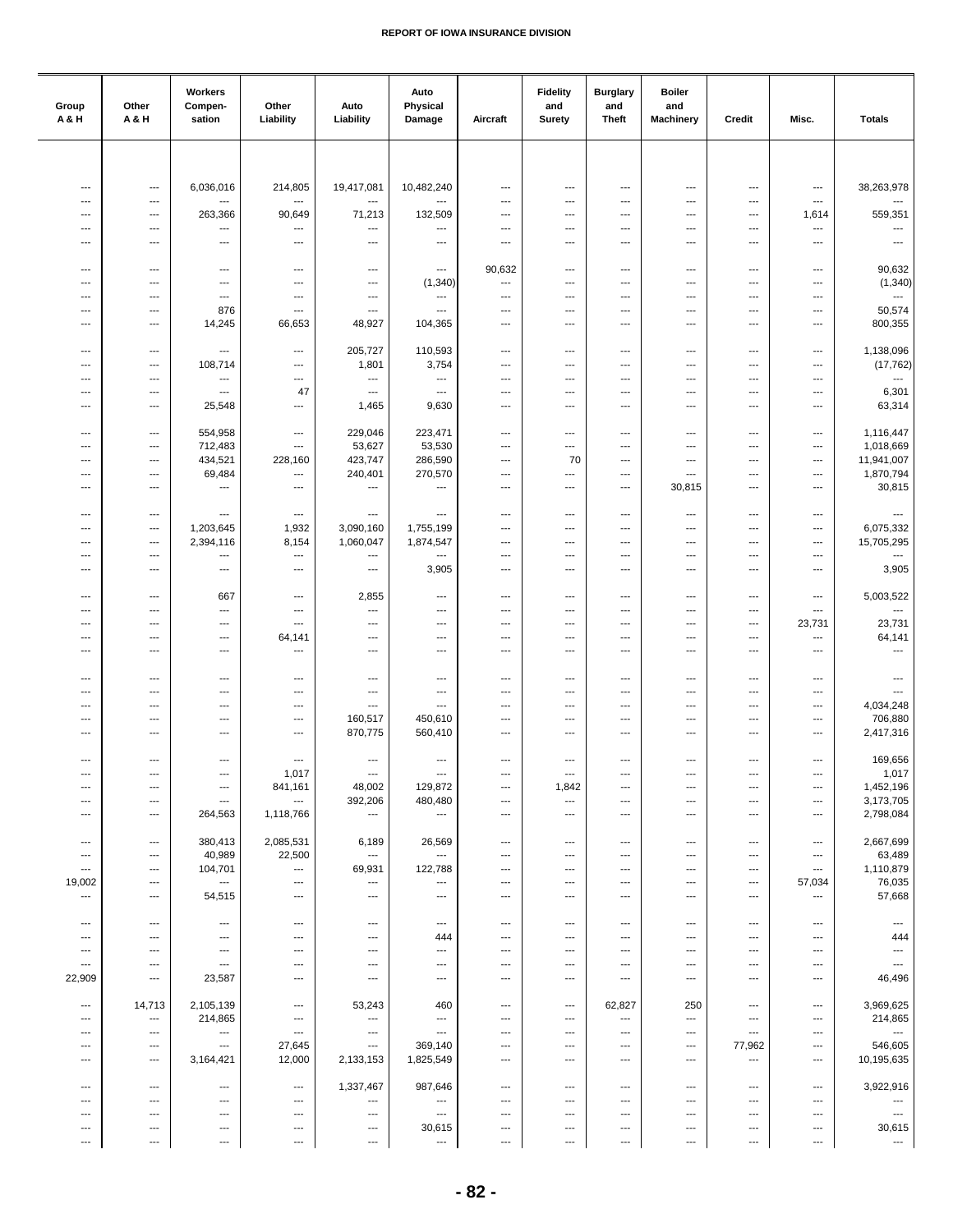| Name of Company                                                                                                                                                                                                       | Fire                                                                      | Allied<br>Lines                                                                                | Farm<br>Owners                                                            | Home<br>Owners                                                                  | Commercial                                           | Ocean<br><b>Marine</b>                                             | Inland<br><b>Marine</b>                                                                                             | <b>Financial</b><br>Guaranty                          | <b>Medical</b><br><b>Malpractice</b> | Earthquake                                        |
|-----------------------------------------------------------------------------------------------------------------------------------------------------------------------------------------------------------------------|---------------------------------------------------------------------------|------------------------------------------------------------------------------------------------|---------------------------------------------------------------------------|---------------------------------------------------------------------------------|------------------------------------------------------|--------------------------------------------------------------------|---------------------------------------------------------------------------------------------------------------------|-------------------------------------------------------|--------------------------------------|---------------------------------------------------|
| Non-Iowa Casualty Companies                                                                                                                                                                                           |                                                                           |                                                                                                |                                                                           |                                                                                 |                                                      |                                                                    |                                                                                                                     |                                                       |                                      |                                                   |
| Jefferson Insurance Company<br>Jewelers Mutual Insurance Company<br>JM Specialty Insurance Comipany<br>KnightBrook Insurance Company<br>Lafayette Insurance Company                                                   | ---<br>---<br>$\overline{\phantom{a}}$<br>$\overline{\phantom{a}}$<br>--- | ---<br>$\overline{\phantom{a}}$<br>$---$<br>$\overline{\phantom{a}}$<br>---                    | ---<br>---<br>---<br>$---$<br>---                                         | ---<br>$---$<br>$---$<br>$\overline{\phantom{a}}$<br>---                        | ---<br>10,840<br>---<br>---<br>---                   | ---<br>---<br>$\overline{\phantom{a}}$<br>$---$<br>---             | 1,452,354<br>143,782<br>$\overline{\phantom{a}}$<br>$\overline{\phantom{a}}$<br>$---$                               | ---<br>---<br>---<br>---<br>---                       | ---<br>---<br>---<br>---<br>---      | $---$<br>$---$<br>$\overline{\phantom{a}}$<br>--- |
| Lamorak Insurance Company                                                                                                                                                                                             | ---                                                                       | ---                                                                                            | ---                                                                       | ---                                                                             | ---                                                  | ---                                                                | $\cdots$                                                                                                            | ---                                                   | ---                                  | ---                                               |
| Lancer Insurance Company                                                                                                                                                                                              | ---                                                                       | ---                                                                                            | ---                                                                       | $---$                                                                           | ---                                                  | ---                                                                | 344                                                                                                                 | ---                                                   | ---                                  | $---$                                             |
| Landcar Casualty Company                                                                                                                                                                                              | ---                                                                       | $---$                                                                                          | $---$                                                                     | $\overline{\phantom{a}}$                                                        | $---$                                                | $-$                                                                | $\overline{\phantom{a}}$                                                                                            | $---$                                                 | $---$                                | $---$                                             |
| Lexington National Insurance Corporation                                                                                                                                                                              | $---$                                                                     | $\overline{\phantom{a}}$                                                                       | $---$                                                                     | $\overline{\phantom{a}}$                                                        | $---$                                                | $---$                                                              | $\hspace{0.05cm} \ldots$                                                                                            | ---                                                   | ---                                  | $---$                                             |
| Lexon Insurance Company                                                                                                                                                                                               | ---                                                                       | ---                                                                                            | ---                                                                       | ---                                                                             | ---                                                  | ---                                                                | $---$                                                                                                               | ---                                                   | ---                                  | ---                                               |
| Liberty Insurance Corporation<br>Liberty Insurance Underwriters Inc.<br>Liberty Mutual Fire Insurance Company<br>Liberty Mutual Insurance Company<br>Liberty Personal Insurance Company                               | ---<br>---<br>(531, 293)<br>---<br>---                                    | ---<br>$---$<br>100,044<br>---<br>---                                                          | ---<br>$---$<br>$---$<br>$---$<br>---                                     | 5,399,697<br>---<br>294,976<br>---<br>---                                       | ---<br>$\overline{a}$<br>4,024,639<br>---<br>---     | ---<br>---<br>$---$<br>---<br>---                                  | 58,233<br>16,409,025<br>$\overline{\phantom{a}}$<br>22,377<br>---                                                   | ---<br>---<br>---<br>---<br>---                       | ---<br>---<br>---<br>---<br>---      | $---$<br>$---$<br>$---$<br>---                    |
| LM General Insurance Company                                                                                                                                                                                          | ---                                                                       | ---                                                                                            | ---                                                                       | ---                                                                             | ---                                                  | ---                                                                | ---                                                                                                                 | ---                                                   | ---                                  | ---                                               |
| <b>LM Insurance Corporation</b>                                                                                                                                                                                       | $\overline{a}$                                                            | $\overline{a}$                                                                                 | ---                                                                       | 1,144,044                                                                       | ---                                                  | ---                                                                | 1,176                                                                                                               | ---                                                   | ---                                  | ---                                               |
| LM Property and Casualty Insurance Company                                                                                                                                                                            | $---$                                                                     | $---$                                                                                          | $---$                                                                     | $\overline{\phantom{a}}$                                                        | $---$                                                | $-$                                                                | $\overline{\phantom{a}}$                                                                                            | ---                                                   | $---$                                | $---$                                             |
| Lyndon Southern Insurance Company                                                                                                                                                                                     | ---                                                                       | ---                                                                                            | ---                                                                       | ---                                                                             | ---                                                  | $---$                                                              | 12,601                                                                                                              | ---                                                   | ---                                  | ---                                               |
| MAG Mutual Insurance Company                                                                                                                                                                                          | ---                                                                       | $\overline{a}$                                                                                 | ---                                                                       | ---                                                                             | ---                                                  | $---$                                                              | ---                                                                                                                 | ---                                                   | ---                                  | $---$                                             |
| Maiden Reinsurance North America, Inc.                                                                                                                                                                                | ---                                                                       | $\overline{a}$                                                                                 | ---                                                                       | ---                                                                             | ---                                                  | ---                                                                | $---$                                                                                                               | ---                                                   | ---                                  | $---$                                             |
| Manufacturers Alliance Insurance Company                                                                                                                                                                              | ---                                                                       | $\overline{a}$                                                                                 | ---                                                                       | ---                                                                             | ---                                                  | ---                                                                | $\overline{\phantom{a}}$                                                                                            | ---                                                   | ---                                  | ---                                               |
| Mapfre Insurance Company                                                                                                                                                                                              | $---$                                                                     | $---$                                                                                          | $---$                                                                     | $\overline{\phantom{a}}$                                                        | $---$                                                | $\sim$                                                             | $\overline{\phantom{a}}$                                                                                            | $\overline{a}$                                        | $---$                                | $---$                                             |
| Markel American Insurance Company                                                                                                                                                                                     | $---$                                                                     | $---$                                                                                          | $---$                                                                     | $---$                                                                           | $---$                                                | 37,126                                                             | 37,618                                                                                                              | $\overline{a}$                                        | ---                                  | $---$                                             |
| Markel Global Reinsurance Company                                                                                                                                                                                     | $---$                                                                     | $---$                                                                                          | ---                                                                       | $---$                                                                           | ---                                                  | ---                                                                | ---                                                                                                                 | ---                                                   | ---                                  | $---$                                             |
| Markel Insurance Company                                                                                                                                                                                              | ---                                                                       | ---                                                                                            | 23,066                                                                    | ---                                                                             | 153,594                                              | ---                                                                | 286,535                                                                                                             | ---                                                   | ---                                  | $---$                                             |
| Massachusetts Bay Insurance Company                                                                                                                                                                                   | ---                                                                       | ---                                                                                            | ---                                                                       | $---$                                                                           | 54,351                                               | ---                                                                | ---                                                                                                                 | ---                                                   | ---                                  | ---                                               |
| Maxum Casualty Insurance Company                                                                                                                                                                                      | $\sim$                                                                    | $---$                                                                                          | $---$                                                                     | $\overline{\phantom{a}}$                                                        | $\overline{\phantom{a}}$                             | $---$                                                              | $\overline{\phantom{a}}$                                                                                            | $\overline{a}$                                        | $---$                                | $---$                                             |
| MBIA Insurance Corporation                                                                                                                                                                                            | ---                                                                       | $---$                                                                                          | $---$                                                                     | $\overline{\phantom{a}}$                                                        | $---$                                                | $---$                                                              | $\overline{\phantom{a}}$                                                                                            | ---                                                   | $---$                                | ---                                               |
| <b>Medical Protective Company</b>                                                                                                                                                                                     | $\overline{\phantom{a}}$                                                  | $---$                                                                                          | $\overline{\phantom{a}}$                                                  | $---$                                                                           | ---                                                  | ---                                                                | $---$                                                                                                               | ---                                                   | 6,224,500                            | $---$                                             |
| Medicus Insurance Company<br><b>MEDMARC Casualty Insurance Company</b><br>MemberSelect Insurance Company<br><b>MEMIC Indemnity Company</b><br>Mendakota Insurance Company                                             | ---<br>---<br>$---$<br>---<br>$\overline{\phantom{a}}$                    | ---<br>$\overline{a}$<br>$\overline{\phantom{a}}$<br>$---$<br>$\overline{\phantom{a}}$         | $\qquad \qquad \cdots$<br>---<br>$---$<br>$---$<br>$---$                  | $\overline{\phantom{a}}$<br>---<br>5,280,228<br>---<br>$\overline{\phantom{a}}$ | ---<br>---<br>---<br>---<br>---                      | $\hspace{0.05cm} \ldots$<br>---<br>$---$<br>---<br>---             | $\overline{\phantom{a}}$<br>---<br>$\overline{\phantom{a}}$<br>$\overline{\phantom{a}}$<br>$\overline{\phantom{a}}$ | ---<br>---<br>$\overline{a}$<br>$\overline{a}$<br>--- | ---<br>---<br>$---$<br>$---$<br>---  | ---<br>$---$<br>$---$                             |
| Mendota Insurance Company<br>Merastar Insurance Company<br>Meridian Security Insurance Company<br>Meritplan Insurance Company<br>Metromile Insurance Company                                                          | ---<br>---<br>$---$<br>---                                                | ---<br>---<br>352<br>---                                                                       | $\overline{\phantom{a}}$<br>---<br>---<br>$---$<br>$---$                  | $---$<br>76.991<br>---<br>$---$<br>$---$                                        | ---<br>---<br>---<br>$\overline{\phantom{a}}$<br>--- | ---<br>---<br>$\overline{\phantom{a}}$<br>$\overline{\phantom{a}}$ | $---$<br>---<br>$\hspace{0.05cm} \cdots$<br>$\hspace{0.05cm} \ldots$                                                | ---<br>---<br>---<br>---                              | ---<br>---<br>---<br>---             | ---<br>$---$<br>$\cdots$                          |
| Metropolitan Casualty Insurance Company<br>Metropolitan Direct Property & Cas Ins Co<br>Metropolitan General Insurance Company<br>Metropolitan Group Property & Cas Ins Co<br>Metropolitan Property & Casualty Ins Co | ---<br>---<br>---<br>$\overline{\phantom{a}}$<br>$\overline{\phantom{a}}$ | $\qquad \qquad \cdots$<br>$\hspace{0.05cm} \ldots$<br>$\qquad \qquad \cdots$<br>---<br>118,285 | $\qquad \qquad \cdots$<br>---<br>---<br>$\overline{\phantom{a}}$<br>$---$ | $\hspace{0.05cm} \ldots$<br>9,489<br>---<br>601,190<br>6,456,547                | ---<br>---<br>---<br>---<br>---                      | ---<br>---<br>---<br>$---$<br>$\overline{\phantom{a}}$             | $\hspace{0.05cm} \ldots$<br>$\hspace{0.05cm} \ldots$<br>$\hspace{0.05cm} \ldots$<br>5,590<br>43,880                 | ---<br>---<br>---<br>---<br>---                       | ---<br>---<br>---<br>---<br>---      | $\cdots$<br>$\cdots$<br>$---$<br>---              |
| MGA Insurance Company, Inc.                                                                                                                                                                                           | ---                                                                       | $\qquad \qquad \cdots$                                                                         | $\overline{\phantom{a}}$                                                  | $\overline{\phantom{a}}$                                                        | ---                                                  | ---                                                                | $\overline{\phantom{a}}$                                                                                            | ---                                                   | ---                                  | ---                                               |
| MGIC Assurance Corporation                                                                                                                                                                                            | ---                                                                       | ---                                                                                            | $\overline{\phantom{a}}$                                                  | $\overline{\phantom{a}}$                                                        | ---                                                  | ---                                                                | ---                                                                                                                 | ---                                                   | ---                                  | ---                                               |
| Miami Mutual Insurance Company                                                                                                                                                                                        | ---                                                                       | $\qquad \qquad \cdots$                                                                         | $\qquad \qquad \cdots$                                                    | $\overline{\phantom{a}}$                                                        | ---                                                  | ---                                                                | $\hspace{0.05cm} \ldots$                                                                                            | ---                                                   | ---                                  | ---                                               |
| MIC General Insurance Corporation                                                                                                                                                                                     | ---                                                                       | $\overline{\phantom{a}}$                                                                       | $---$                                                                     | $\hspace{0.05cm} \ldots$                                                        | ---                                                  | $---$                                                              | $\overline{\phantom{a}}$                                                                                            | ---                                                   | ---                                  | ---                                               |
| MIC Property and Casualty Insurance Corp                                                                                                                                                                              | $---$                                                                     | $\overline{\phantom{a}}$                                                                       | $---$                                                                     | $\hspace{0.05cm} \ldots$                                                        | ---                                                  | $---$                                                              | $\overline{\phantom{a}}$                                                                                            | ---                                                   | ---                                  | $\cdots$                                          |
| Michigan Millers Mutual Insurance Company                                                                                                                                                                             | $\qquad \qquad \cdots$                                                    | $\hspace{0.05cm} \ldots$                                                                       | $\qquad \qquad \cdots$                                                    | $\hspace{0.05cm} \ldots$                                                        | ---                                                  | $\hspace{0.05cm} \ldots$                                           | $\hspace{0.05cm} \ldots$                                                                                            | ---                                                   | ---                                  | $\cdots$                                          |
| Mid-American Fire & Casualty Co.                                                                                                                                                                                      | ---                                                                       | ---                                                                                            | ---                                                                       | $\overline{\phantom{a}}$                                                        | ---                                                  | ---                                                                | $\overline{\phantom{a}}$                                                                                            | ---                                                   | ---                                  | $\overline{\phantom{a}}$                          |
| Mid-Century Insurance Company                                                                                                                                                                                         | ---                                                                       | ---                                                                                            | ---                                                                       | $\hspace{0.05cm} \ldots$                                                        | 458,544                                              | $\hspace{0.05cm} \ldots$                                           | $\hspace{0.05cm} \ldots$                                                                                            | ---                                                   | ---                                  | $\overline{\phantom{a}}$                          |
| Mid-Continent Casualty Company                                                                                                                                                                                        | ---                                                                       | $---$                                                                                          | $---$                                                                     | $---$                                                                           | ---                                                  | $---$                                                              | $\overline{\phantom{a}}$                                                                                            | $---$                                                 | $---$                                | $---$                                             |
| Middlesex Insurance Company                                                                                                                                                                                           | ---                                                                       | $\overline{\phantom{a}}$                                                                       | $---$                                                                     | $\overline{\phantom{a}}$                                                        | ---                                                  | $---$                                                              | $\overline{\phantom{a}}$                                                                                            | ---                                                   | ---                                  | $---$                                             |
| Midvale Indemnity Company                                                                                                                                                                                             | ---                                                                       | ---                                                                                            | $\overline{\phantom{a}}$                                                  | $---$                                                                           | 1,000                                                | $\overline{\phantom{a}}$                                           | $\overline{\phantom{a}}$                                                                                            | ---                                                   | ---                                  | ---                                               |
| Midwest Builders' Casualty Mutual Company                                                                                                                                                                             | ---                                                                       | ---                                                                                            | ---                                                                       | ---                                                                             | ---                                                  | ---                                                                | $\overline{\phantom{a}}$                                                                                            | ---                                                   | ---                                  | ---                                               |
| Midwest Employers Casualty Company                                                                                                                                                                                    | ---                                                                       | $\overline{\phantom{a}}$                                                                       | ---                                                                       | $\overline{\phantom{a}}$                                                        | $\qquad \qquad \cdots$                               | $\overline{\phantom{a}}$                                           | $\overline{\phantom{a}}$                                                                                            | ---                                                   | ---                                  | ---                                               |
| Midwest Insurance Company                                                                                                                                                                                             | ---                                                                       | ---                                                                                            | $\qquad \qquad \cdots$                                                    | $\overline{\phantom{a}}$                                                        | $\overline{\phantom{a}}$                             | $\hspace{0.05cm} \ldots$                                           | $\hspace{0.05cm} \ldots$                                                                                            | ---                                                   | ---                                  | $\cdots$                                          |
| Midwestern Indemnity Company                                                                                                                                                                                          | $\cdots$                                                                  | $---$                                                                                          | $\overline{\phantom{a}}$                                                  | $\overline{\phantom{a}}$                                                        | $\overline{\phantom{a}}$                             | ---                                                                | $\overline{\phantom{a}}$                                                                                            | ---                                                   | ---                                  | $---$                                             |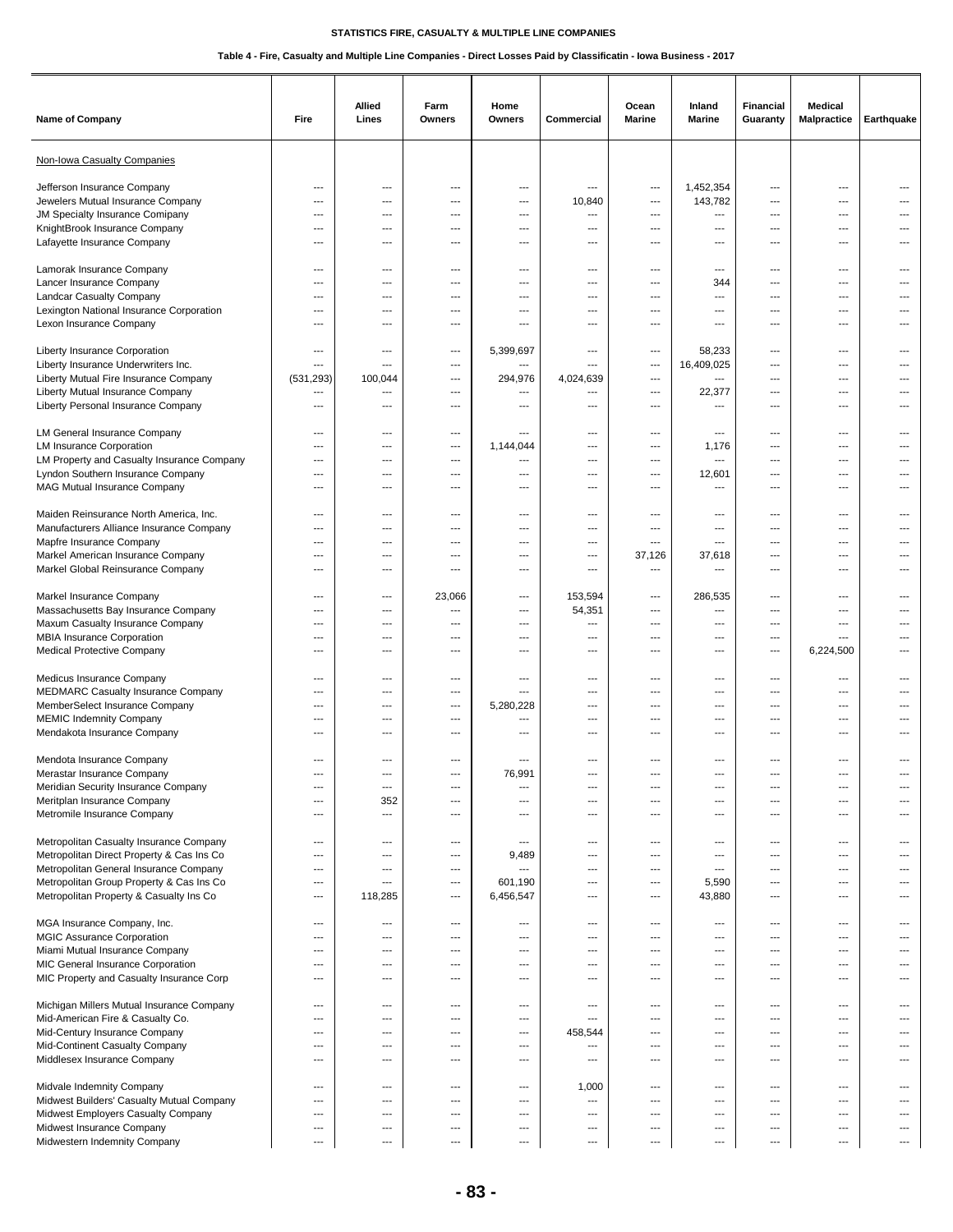| Group<br>A&H                    | Other<br>A & H                                       | Workers<br>Compen-<br>sation                         | Other<br>Liability                                   | Auto<br>Liability                                    | Auto<br>Physical<br>Damage         | Aircraft                           | <b>Fidelity</b><br>and<br><b>Surety</b> | <b>Burglary</b><br>and<br><b>Theft</b> | <b>Boiler</b><br>and<br><b>Machinery</b>             | Credit                                               | Misc.                                                | <b>Totals</b>                        |
|---------------------------------|------------------------------------------------------|------------------------------------------------------|------------------------------------------------------|------------------------------------------------------|------------------------------------|------------------------------------|-----------------------------------------|----------------------------------------|------------------------------------------------------|------------------------------------------------------|------------------------------------------------------|--------------------------------------|
|                                 |                                                      |                                                      |                                                      |                                                      |                                    |                                    |                                         |                                        |                                                      |                                                      |                                                      |                                      |
|                                 |                                                      |                                                      |                                                      |                                                      |                                    |                                    |                                         |                                        |                                                      |                                                      |                                                      |                                      |
| $\overline{\phantom{a}}$<br>--- | $\overline{\phantom{a}}$<br>---                      | $\qquad \qquad \cdots$<br>$\hspace{0.05cm} \ldots$   | $\overline{\phantom{a}}$<br>---                      | $\overline{\phantom{a}}$<br>$\hspace{0.05cm} \ldots$ | ---<br>---                         | $\qquad \qquad \cdots$<br>---      | $\qquad \qquad \cdots$<br>---           | $\cdots$<br>---                        | $\overline{\phantom{a}}$<br>$\hspace{0.05cm} \ldots$ | $\qquad \qquad \cdots$<br>$\ldots$                   | $\hspace{0.05cm} \ldots$<br>$\qquad \qquad \cdots$   | 1,452,354<br>154,622                 |
| ---<br>---                      | ---<br>---                                           | $\hspace{0.05cm} \ldots$<br>---                      | ---<br>---                                           | ---<br>---                                           | ---<br>---                         | ---<br>---                         | ---<br>---                              | ---<br>---                             | $\hspace{0.05cm} \ldots$<br>$\hspace{0.05cm} \ldots$ | ---<br>9,066                                         | $\qquad \qquad \cdots$<br>$\qquad \qquad \cdots$     | $\hspace{0.05cm} \ldots$<br>9,066    |
| ---                             | $---$                                                | 4,248,847                                            | ---                                                  | $---$                                                | ---                                | $---$                              | $---$                                   | $\cdots$                               | $\overline{\phantom{a}}$                             | $\ldots$                                             | $\cdots$                                             | 4,248,847                            |
| $\sim$                          | $---$                                                | 6,957                                                | $\overline{\phantom{a}}$                             | ---                                                  | ---                                | ---                                | ---                                     | ---                                    | $\overline{\phantom{a}}$                             | $\overline{a}$                                       | $\overline{\phantom{a}}$                             | 6,957                                |
| ---                             | $\overline{a}$                                       | $\scriptstyle\cdots$                                 | 43,468                                               | 44,865                                               | 243,559                            | ---                                | ---                                     | ---                                    | ---                                                  | ---                                                  | ---                                                  | 332,236                              |
| ---<br>---                      | $\overline{\phantom{a}}$<br>$\overline{\phantom{a}}$ | $\cdots$<br>$\hspace{0.05cm} \ldots$                 | ---<br>$\qquad \qquad \cdots$                        | ---<br>$\hspace{0.05cm} \ldots$                      | ---<br>---                         | ---<br>$\overline{\phantom{a}}$    | ---<br>---                              | ---<br>---                             | $\overline{\phantom{a}}$<br>$\overline{\phantom{a}}$ | ---<br>$\overline{\phantom{a}}$                      | ---<br>---                                           | $\hspace{0.05cm} \ldots$<br>---      |
| ---                             | $---$                                                | $\qquad \qquad \cdots$                               | $\hspace{0.05cm} \ldots$                             | ---                                                  | $\cdots$                           | $---$                              | ---                                     | $\cdots$                               | $\overline{\phantom{a}}$                             | ---                                                  | ---                                                  | $---$                                |
| $\overline{\phantom{a}}$        | $---$                                                | 5,100,723                                            | 287,286                                              | 61,635                                               | 24,330                             | $---$                              | $---$                                   | $\cdots$                               | $\overline{\phantom{a}}$                             | ---                                                  | $\cdots$                                             | 10,931,904                           |
| ---                             | $\qquad \qquad \cdots$                               | $\cdots$                                             | 105,000                                              | ---                                                  | ---                                | $\overline{\phantom{a}}$           | $\overline{\phantom{a}}$                | ---                                    | $\cdots$                                             | $\overline{\phantom{a}}$                             | ---                                                  | 16,514,025                           |
| ---<br>---                      | $\qquad \qquad \cdots$<br>$\qquad \qquad \cdots$     | 3,187,691<br>263,619                                 | 1,989,503<br>385,229                                 | 384,113<br>---                                       | 498,571<br>---                     | $\overline{\phantom{a}}$<br>32,256 | ---<br>1,754,636                        | 10,529<br>---                          | 10,963<br>$\overline{\phantom{a}}$                   | $\overline{\phantom{a}}$<br>$\qquad \qquad \cdots$   | $\qquad \qquad \cdots$<br>$\qquad \qquad \cdots$     | 9,969,736<br>2,458,117               |
| ---                             | $---$                                                | $\overline{\phantom{a}}$                             | $\overline{\phantom{a}}$                             | $\overline{\phantom{a}}$                             | ---                                | $\overline{\phantom{a}}$           | ---                                     | $\overline{\phantom{a}}$               | $\overline{\phantom{a}}$                             | $\overline{\phantom{a}}$                             | $\overline{\phantom{a}}$                             | $\overline{\phantom{a}}$             |
| ---                             | $\overline{a}$                                       | $---$                                                | $\cdots$                                             | 3,073,929                                            | 5,175,067                          | ---                                | ---                                     | ---                                    | $\overline{\phantom{a}}$                             | $\overline{\phantom{a}}$                             | $\overline{\phantom{a}}$                             | 8,248,996                            |
| ---                             | $\sim$                                               | 10,870,927                                           | 2,511                                                | 119,802                                              | 190,662                            | ---                                | ---                                     | ---                                    | $\overline{\phantom{a}}$                             | ---                                                  | $\overline{\phantom{a}}$                             | 12,329,122                           |
| ---<br>---                      | $\overline{\phantom{a}}$<br>$\overline{\phantom{a}}$ | $\cdots$<br>$\qquad \qquad \cdots$                   | $\ldots$<br>---                                      | ---<br>---                                           | ---<br>756,965                     | ---<br>---                         | ---<br>---                              | ---<br>---                             | ---<br>---                                           | $\overline{\phantom{a}}$<br>---                      | $\ldots$<br>22,884                                   | ---<br>792,449                       |
| ---                             | ---                                                  | ---                                                  | $\hspace{0.05cm} \cdots$                             | $\hspace{0.05cm} \ldots$                             | ---                                | ---                                | ---                                     | ---                                    | $\overline{\phantom{a}}$                             | $\overline{\phantom{a}}$                             | ---                                                  | $\hspace{0.05cm} \ldots$             |
| $\overline{\phantom{a}}$        | $---$                                                | $\overline{\phantom{a}}$                             | $\cdots$                                             | ---                                                  | $\overline{a}$                     | $\overline{\phantom{a}}$           | $\overline{\phantom{a}}$                | $\overline{\phantom{a}}$               | $\overline{\phantom{a}}$                             | $---$                                                | $\overline{\phantom{a}}$                             | $\hspace{0.05cm} \ldots$             |
| $\overline{\phantom{a}}$        | $---$                                                | 3,630                                                | $\overline{\phantom{a}}$                             | ---                                                  | ---                                | $\overline{\phantom{a}}$           | ---                                     | $\cdots$                               | $\overline{\phantom{a}}$                             | $\overline{a}$                                       | $\overline{\phantom{a}}$                             | 3,630                                |
| ---<br>---                      | $\hspace{0.05cm} \ldots$<br>$\qquad \qquad \cdots$   | $\hspace{0.05cm} \ldots$<br>490,083                  | $\ldots$<br>119,363                                  | ---<br>30,804                                        | ---<br>12,855                      | ---<br>---                         | ---<br>---                              | ---<br>---                             | $\cdots$<br>$---$                                    | ---<br>$\qquad \qquad \cdots$                        | $\ldots$<br>$\overline{a}$                           | $\overline{\phantom{a}}$<br>727,849  |
| ---                             | $\hspace{0.05cm} \ldots$                             | $\hspace{0.05cm} \ldots$                             | $\hspace{0.05cm} \cdots$                             | ---                                                  | ---                                | $\qquad \qquad \cdots$             | ---                                     | ---                                    | $\overline{\phantom{a}}$                             | $\qquad \qquad \cdots$                               | $\qquad \qquad \cdots$                               | $\overline{\phantom{a}}$             |
| $\overline{\phantom{a}}$        | 33,713                                               | 1,888,234                                            | 262,260                                              | 326,763                                              | (3,731)                            | ---                                | ---                                     | ---                                    | $\hspace{0.05cm} \ldots$                             | ---                                                  | $\overline{\phantom{a}}$                             | 2,970,434                            |
| $\overline{\phantom{a}}$        | $\overline{\phantom{a}}$                             | 49,420                                               | 392                                                  | 5,203                                                | 2,655                              | ---                                | ---                                     | ---                                    | $\overline{\phantom{a}}$                             | ---                                                  | $\cdots$                                             | 112,021                              |
| ---<br>---                      | $\overline{\phantom{a}}$<br>$\overline{\phantom{a}}$ | $\hspace{0.05cm} \ldots$<br>$\hspace{0.05cm} \ldots$ | $\ldots$<br>---                                      | ---<br>---                                           | ---<br>---                         | ---<br>---                         | ---<br>---                              | ---<br>---                             | $\overline{\phantom{a}}$<br>$\overline{\phantom{a}}$ | ---<br>---                                           | $\overline{\phantom{a}}$<br>$\qquad \qquad \cdots$   | ---<br>$\hspace{0.05cm} \ldots$      |
| ---                             | ---                                                  | $\qquad \qquad \cdots$                               | $\qquad \qquad \cdots$                               | $\hspace{0.05cm} \ldots$                             | ---                                | ---                                | ---                                     | ---                                    | $\hspace{0.05cm} \ldots$                             | ---                                                  | ---                                                  | 6,224,500                            |
| $\overline{\phantom{a}}$        | $---$                                                |                                                      |                                                      |                                                      | $\cdots$                           | $---$                              | $---$                                   | $\cdots$                               | $\overline{\phantom{a}}$                             | $---$                                                | $\overline{\phantom{a}}$                             |                                      |
| ---                             | $\overline{\phantom{a}}$                             | $\hspace{0.05cm} \ldots$<br>$\overline{\phantom{a}}$ | $\hspace{0.05cm} \ldots$<br>$---$                    | ---<br>---                                           | ---                                | $\cdots$                           | ---                                     | ---                                    | $\overline{\phantom{a}}$                             | ---                                                  | $\overline{\phantom{a}}$                             | $\cdots$<br>$\overline{\phantom{a}}$ |
| ---                             | $\qquad \qquad -\qquad$                              | $\cdots$                                             | 75,000                                               | 2,003,120                                            | 2,043,241                          | ---                                | ---                                     | ---                                    | $\overline{\phantom{a}}$                             | $\overline{\phantom{a}}$                             | $\qquad \qquad \cdots$                               | 9,401,589                            |
| ---<br>---                      | $\qquad \qquad \cdots$<br>---                        | 18,213<br>---                                        | $\ldots$<br>$\qquad \qquad \cdots$                   | ---<br>---                                           | ---<br>(340)                       | $\overline{\phantom{a}}$<br>---    | ---<br>---                              | $\cdots$<br>---                        | $\hspace{0.05cm} \ldots$<br>$\overline{\phantom{a}}$ | $\overline{\phantom{a}}$<br>---                      | $\qquad \qquad \cdots$<br>---                        | 18,213<br>(340)                      |
|                                 |                                                      |                                                      |                                                      |                                                      |                                    |                                    |                                         |                                        |                                                      |                                                      |                                                      |                                      |
| $\ddotsc$<br>---                | $\hspace{0.05cm} \ldots$<br>$\qquad \qquad -$        | $\hspace{0.05cm} \ldots$<br>$\hspace{0.05cm} \ldots$ | $\overline{\phantom{a}}$<br>$\overline{\phantom{a}}$ | $\overline{\phantom{a}}$<br>51,503                   | $\cdots$<br>88,934                 | $\overline{\phantom{a}}$<br>---    | $\overline{\phantom{a}}$<br>---         | $\hspace{0.05cm} \ldots$<br>$---$      | $\overline{\phantom{a}}$<br>---                      | $\overline{\phantom{a}}$<br>$\overline{\phantom{a}}$ | $\hspace{0.05cm} \ldots$<br>---                      | $\hspace{0.05cm} \ldots$<br>217,428  |
| ---                             | $\overline{\phantom{a}}$                             | 86,544                                               | $\hspace{0.05cm} \ldots$                             | 905,092                                              | 1,010,800                          | $\overline{\phantom{a}}$           | ---                                     | ---                                    | $\hspace{0.05cm} \cdots$                             | ---                                                  | $\hspace{0.05cm} \ldots$                             | 2,002,436                            |
| ---<br>---                      | $\overline{\phantom{a}}$<br>---                      | $\hspace{0.05cm} \cdots$<br>$\hspace{0.05cm} \ldots$ | ---<br>---                                           | ---<br>$\hspace{0.05cm} \ldots$                      | ---<br>$\cdots$                    | ---<br>$\qquad \qquad \cdots$      | ---<br>---                              | ---<br>$\cdots$                        | $\hspace{0.05cm} \ldots$<br>$\hspace{0.05cm} \ldots$ | $\overline{\phantom{a}}$<br>---                      | $\hspace{0.05cm} \ldots$<br>$\qquad \qquad \cdots$   | 352<br>$\cdots$                      |
|                                 |                                                      |                                                      |                                                      |                                                      |                                    |                                    |                                         |                                        |                                                      |                                                      |                                                      |                                      |
| $\overline{\phantom{a}}$<br>--- | $\qquad \qquad -\qquad -$<br>$---$                   | $\hspace{0.05cm} \ldots$<br>$\cdots$                 | $\qquad \qquad \cdots$<br>$\overline{\phantom{a}}$   | (79)<br>128                                          | 6,945<br>4,274                     | $\cdots$<br>$---$                  | $\cdots$<br>---                         | $\cdots$<br>$\cdots$                   | $\overline{\phantom{a}}$<br>$\overline{\phantom{a}}$ | $\overline{\phantom{a}}$<br>$---$                    | $\qquad \qquad \cdots$<br>$\overline{\phantom{a}}$   | 6,866<br>13,891                      |
| ---                             | $\overline{\phantom{a}}$                             | $---$                                                | $\qquad \qquad \cdots$                               | $\overline{\phantom{a}}$                             | $\sim$                             | $\overline{\phantom{a}}$           | ---                                     | $\overline{\phantom{a}}$               | $\cdots$                                             | $\overline{\phantom{a}}$                             | $\qquad \qquad \cdots$                               | $\hspace{0.05cm} \ldots$             |
| ---                             | $\qquad \qquad -\qquad$                              | $\hspace{0.05cm} \ldots$                             | $\qquad \qquad \cdots$                               | 667,919<br>1,311,954                                 | 952,840<br>2,399,430               | $\qquad \qquad \cdots$             | ---                                     | $\cdots$                               | $\hspace{0.05cm} \ldots$                             | $\qquad \qquad \cdots$                               | $\qquad \qquad \cdots$                               | 2,227,539<br>10,330,096              |
| ---                             | $\hspace{0.05cm} \ldots$                             | $\scriptstyle\cdots$                                 | ---                                                  |                                                      |                                    | ---                                | ---                                     | ---                                    | $\hspace{0.05cm} \cdots$                             | $\overline{\phantom{a}}$                             | ---                                                  |                                      |
| ---                             | $\hspace{0.05cm} \cdots$                             | $\hspace{0.05cm} \cdots$                             | $\hspace{0.05cm} \cdots$                             | $\hspace{0.05cm} \cdots$                             | ---                                | $\qquad \qquad \cdots$             | ---<br>---                              | ---                                    | $\qquad \qquad \cdots$                               | $\hspace{0.05cm} \cdots$                             | $\hspace{0.05cm} \cdots$                             | $\hspace{0.05cm} \ldots$             |
| ---<br>---                      | $---$<br>$---$                                       | $\overline{\phantom{a}}$<br>$\overline{\phantom{a}}$ | $\overline{\phantom{a}}$<br>$\cdots$                 | $\cdots$<br>16,981                                   | ---<br>42,193                      | $---$<br>$---$                     | $---$                                   | $\cdots$<br>$\overline{\phantom{a}}$   | $\overline{\phantom{a}}$<br>$\overline{\phantom{a}}$ | ---<br>$---$                                         | $\overline{\phantom{a}}$<br>$\hspace{0.05cm} \ldots$ | $\sim$<br>59,174                     |
| ---                             | $\hspace{0.05cm} \ldots$                             | $\hspace{0.05cm} \ldots$                             | $\ldots$                                             | ---                                                  | ---                                | ---                                | ---                                     | ---                                    | $\hspace{0.05cm} \ldots$                             | ---                                                  | $\qquad \qquad \cdots$                               | $\sim$                               |
| ---                             | $\qquad \qquad \cdots$                               | $\hspace{0.05cm} \ldots$                             | 136,470                                              | $\hspace{0.05cm} \ldots$                             | $\qquad \qquad \cdots$             | $\qquad \qquad \cdots$             | ---                                     | $\cdots$                               | $\hspace{0.05cm} \ldots$                             | $\overline{\phantom{a}}$                             | $\qquad \qquad \cdots$                               | 136,470                              |
| $\overline{\phantom{a}}$        | $\qquad \qquad -\qquad -$                            | 344,520                                              | $\hspace{0.05cm} \ldots$                             | $\hspace{0.05cm} \cdots$                             | $\qquad \qquad \cdots$             | $\overline{\phantom{a}}$           | $---$                                   | $\overline{\phantom{a}}$               | $\overline{\phantom{a}}$                             | $---$                                                | $\hspace{0.05cm} \ldots$                             | 344,520                              |
| ---<br>---                      | $\hspace{0.05cm} \ldots$<br>$\overline{\phantom{a}}$ | $\hspace{0.05cm} \ldots$<br>295,160                  | $\hspace{0.05cm} \ldots$<br>$\hspace{0.05cm} \ldots$ | $\hspace{0.05cm} \cdots$<br>20,529                   | $\hspace{0.05cm} \ldots$<br>22,867 | $\sim$ $\sim$<br>$---$             | ---<br>---                              | $\cdots$<br>$\overline{\phantom{a}}$   | $\overline{\phantom{a}}$<br>$\overline{\phantom{a}}$ | $\overline{\phantom{a}}$<br>---                      | $\qquad \qquad \cdots$<br>$\hspace{0.05cm} \ldots$   | $\hspace{0.05cm} \ldots$<br>797,101  |
| ---                             | $\hspace{0.05cm} \ldots$                             | ---                                                  | $\qquad \qquad \cdots$                               | $\qquad \qquad \cdots$                               | $\cdots$                           | $\qquad \qquad \cdots$             | ---                                     | $\cdots$                               | $\hspace{0.05cm} \ldots$                             | $\qquad \qquad \cdots$                               | $\qquad \qquad \cdots$                               | $\hspace{0.05cm} \ldots$             |
| ---                             | $\qquad \qquad -\qquad$                              | 213,171                                              | $\qquad \qquad \cdots$                               | $\hspace{0.05cm} \ldots$                             | $\qquad \qquad \cdots$             | $\qquad \qquad \cdots$             | ---                                     | $\hspace{0.05cm} \ldots$               | $\hspace{0.05cm} \ldots$                             | $\qquad \qquad \cdots$                               | $\qquad \qquad \cdots$                               | 213,171                              |
| ---                             | $\hspace{0.05cm} \cdots$                             | $\hspace{0.05cm} \ldots$                             | $\hspace{0.05cm} \cdots$                             | $\overline{\phantom{a}}$                             | $\overline{\phantom{a}}$           | $\overline{\phantom{a}}$           | ---                                     | $\hspace{0.05cm} \ldots$               | $\overline{\phantom{a}}$                             | $\overline{\phantom{a}}$                             | ---                                                  | 1,000                                |
| ---<br>---                      | $\hspace{0.05cm} \cdots$<br>$---$                    | 1,960,858<br>3,159                                   | ---<br>---                                           | $\overline{\phantom{a}}$<br>---                      | $\overline{\phantom{a}}$<br>---    | $\overline{\phantom{a}}$<br>$---$  | ---<br>---                              | $\hspace{0.05cm} \ldots$<br>---        | $\cdots$<br>$\overline{\phantom{a}}$                 | $\overline{\phantom{a}}$<br>$\qquad \qquad \cdots$   | $\scriptstyle\cdots$<br>919,767                      | 1,960,858<br>922,925                 |
| ---                             | $\overline{\phantom{a}}$                             | 13,079                                               | ---                                                  | ---                                                  | $\qquad \qquad \cdots$             | ---                                | ---                                     | $\cdots$                               | $\cdots$                                             | $\overline{\phantom{a}}$                             | $\qquad \qquad \cdots$                               | 13,079                               |
| ---                             | ---                                                  | 115,380                                              | ---                                                  | ---                                                  | (1, 565)                           | ---                                | ---                                     | ---                                    | ---                                                  | $\hspace{0.05cm} \ldots$                             | $\hspace{0.05cm} \ldots$                             | 113,815                              |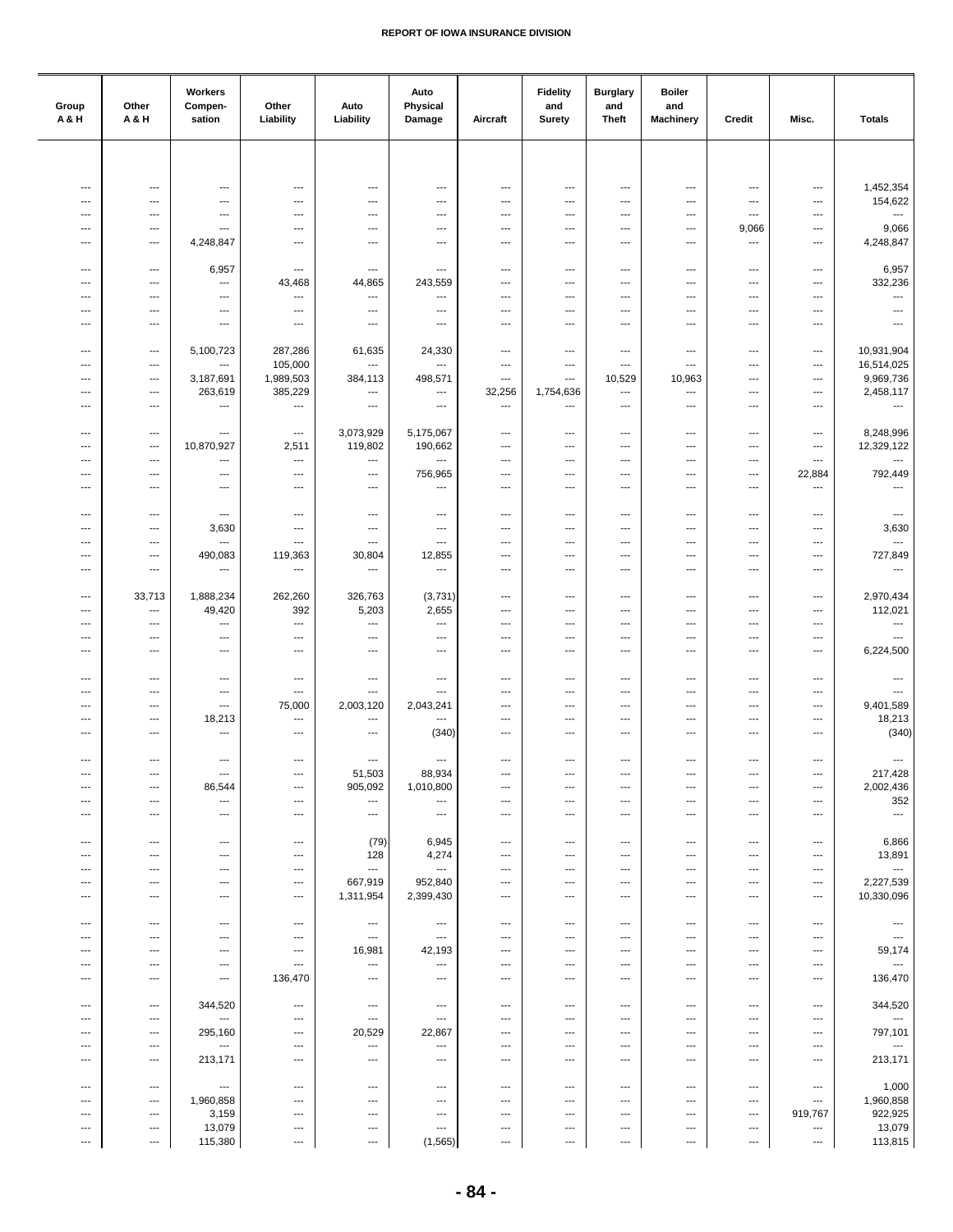| Name of Company                                                                                                   | Fire                                                        | Allied<br>Lines                          | Farm<br>Owners                   | Home<br>Owners                         | Commercial                               | Ocean<br><b>Marine</b>                 | Inland<br><b>Marine</b>                      | <b>Financial</b><br>Guaranty             | <b>Medical</b><br>Malpractice | Earthquake |
|-------------------------------------------------------------------------------------------------------------------|-------------------------------------------------------------|------------------------------------------|----------------------------------|----------------------------------------|------------------------------------------|----------------------------------------|----------------------------------------------|------------------------------------------|-------------------------------|------------|
| Non-Iowa Casualty Companies                                                                                       |                                                             |                                          |                                  |                                        |                                          |                                        |                                              |                                          |                               |            |
| Milford Casualty Insurance Company                                                                                | ---                                                         | ---                                      | ---                              | ---                                    | ---                                      | ---                                    | ---                                          | ---                                      | ---                           |            |
| Minnesota Lawyers Mutual Insurance Co                                                                             | $\overline{\phantom{a}}$                                    | $---$                                    | ---                              | ---                                    | ---                                      | ---                                    | ---                                          | ---                                      | ---                           |            |
| Mitsui Sumitomo Insurance Company of America                                                                      | $---$                                                       | 24,264                                   | $---$                            | ---                                    | 25,724                                   | ---                                    | ---                                          | $\overline{\phantom{a}}$                 | ---                           |            |
| Mitsui Sumitomo Insurance USA Inc.                                                                                | $\overline{\phantom{a}}$                                    | ---                                      | ---                              | $\overline{\phantom{a}}$               | ---                                      | ---                                    | $\overline{\phantom{a}}$                     | $\overline{\phantom{a}}$                 | ---                           | ---        |
| MMIC Insurance, Inc.                                                                                              | ---                                                         | ---                                      | ---                              | ---                                    | ---                                      | ---                                    | ---                                          | ---                                      | 19,553,883                    |            |
| Motorists Commercial Mutual Insurance Co                                                                          | $\overline{\phantom{a}}$                                    | ---                                      | ---                              | ---                                    | 542,884                                  | ---                                    | 278,261                                      | $\overline{\phantom{a}}$                 | ---                           | ---        |
| Motors Insurance Corporation                                                                                      | $---$                                                       | ---                                      | ---                              | ---                                    | ---                                      | ---                                    | ---                                          | $---$                                    | $\cdots$                      |            |
| Munich Reinsurance America, Inc.                                                                                  | $---$                                                       | $---$                                    | $---$                            | $-$                                    | $---$                                    | $---$                                  | $\overline{\phantom{a}}$                     | $---$                                    | $---$                         | ---        |
| Municipal Assurance Corp.                                                                                         | $\overline{\phantom{a}}$                                    | $\overline{\phantom{a}}$                 | ---                              | ---                                    | ---                                      | $---$                                  | ---                                          | $\overline{\phantom{a}}$                 | $---$                         | ---        |
| National American Insurance Company                                                                               | $\qquad \qquad \cdots$                                      | ---                                      | ---                              | ---                                    | ---                                      | ---                                    | ---                                          | ---                                      | ---                           | ---        |
| National Casualty Company                                                                                         | ---                                                         | ---                                      | ---                              | ---                                    | 78,309                                   | ---                                    | 880,990                                      | $\overline{\phantom{a}}$                 | ---                           |            |
| National Continental Insurance Company                                                                            | ---                                                         | $---$                                    | ---                              | $-$                                    | ---                                      | $---$                                  | $\hspace{0.05cm} \ldots$                     | $---$                                    | $---$                         |            |
| National Farmers Union Prop & Cas Co                                                                              | $---$                                                       | $---$                                    | $---$                            | $\sim$                                 | 99,270                                   | $---$                                  | 9,077                                        | $---$                                    | $---$                         | ---        |
| National Fire Insurance Company of Hartford                                                                       | $---$                                                       | $---$                                    | ---                              | ---                                    | 482,160                                  | ---                                    | ---                                          | $- - -$                                  | ---                           |            |
| National General Assurance Company                                                                                | ---                                                         | ---                                      | ---                              | ---                                    | ---                                      | ---                                    | ---                                          | ---                                      | ---                           |            |
| National General Insurance Company                                                                                | ---                                                         | ---                                      | ---                              | ---                                    | 38,518                                   | ---                                    | ---                                          | $\overline{\phantom{a}}$                 | ---                           | ---        |
| National General Insurance Online, Inc.                                                                           | $\overline{\phantom{a}}$                                    | $\overline{a}$                           | ---                              | ---                                    | ---                                      | ---                                    | ---                                          | ---                                      | $---$                         | $---$      |
| National Indemnity Company                                                                                        | $\sim$                                                      | $---$                                    | ---                              | $\sim$                                 | $---$                                    | $---$                                  | 6,303                                        | $---$                                    | $---$                         | $---$      |
| National Interstate Insurance Company                                                                             | $\overline{\phantom{a}}$                                    | 11,226                                   | ---                              | $\overline{\phantom{a}}$               | ---                                      | ---                                    | ---                                          | ---                                      | $\cdots$                      | $---$      |
| National Liability & Fire Insurance Company                                                                       | $\overline{\phantom{a}}$                                    | $\overline{a}$                           | ---                              | $\overline{a}$                         | ---                                      | ---                                    | $\overline{a}$                               | ---                                      | ---                           | ---        |
| National Mutual Insurance Company (The)                                                                           | $\qquad \qquad \cdots$                                      | 71,624                                   | ---                              | 5,705,882                              | ---                                      | ---                                    | 24,369                                       | ---                                      | ---                           | ---        |
| National Public Finance Guarantee Corp                                                                            | $\qquad \qquad \cdots$                                      | ---                                      | ---                              | ---                                    | ---                                      | ---                                    | ---                                          | ---                                      | ---                           |            |
| National Specialty Insurance Company<br>National Surety Corporation<br>National Trust Insurance Company           | $\sim$<br>$---$<br>$---$                                    | $\overline{a}$<br>$---$<br>$---$         | $\overline{a}$<br>261,405<br>--- | $-$<br>---<br>$-$                      | ---<br>76,653<br>---                     | $---$<br>$- - -$<br>---                | $\overline{a}$<br>$---$<br>$---$             | $---$<br>$- - -$<br>$- - -$              | $---$<br>---<br>---           | ---<br>--- |
| National Union Fire Ins Co of Pittsburgh PA                                                                       | $\overline{a}$                                              | ---                                      | ---                              | ---                                    | 391,232                                  | 508,660                                | 562,672                                      | ---                                      | ---                           | ---        |
| Nationwide Affinity Insurance Co of America                                                                       | $---$                                                       | ---                                      | ---                              | 16,021,745                             | ---                                      | ---                                    | 62,923                                       | ---                                      | ---                           |            |
| Nationwide Assurance Company                                                                                      | $---$                                                       | $---$                                    | $---$                            | ---                                    | $---$                                    | $---$                                  | ---                                          | $---$                                    | $---$                         | ---        |
| Nationwide General Insurance Company                                                                              | $\sim$                                                      | $---$                                    | $---$                            | $\overline{a}$                         | ---                                      | $---$                                  | $---$                                        | $---$                                    | $---$                         | ---        |
| Nationwide Insurance Company of America                                                                           | 115,434                                                     | 22,060                                   | $\overline{\phantom{a}}$         | 5,070,455                              | ---                                      | ---                                    | 51,622                                       | ---                                      | $\cdots$                      | ---        |
| Nationwide Mutual Fire Insurance Company                                                                          | $\qquad \qquad \cdots$                                      | 489,685                                  | $\overline{\phantom{a}}$         | $\overline{\phantom{a}}$               | ---                                      | ---                                    | ---                                          | ---                                      | $\cdots$                      | ---        |
| Nationwide Mutual Insurance Company                                                                               | 229,458                                                     | 1,121,462                                | 30,334                           | 11,997                                 | 1,655,986                                | ---                                    | 644,955                                      | ---                                      | ---                           |            |
| Nationwide Property and Casualty Ins Co                                                                           | $\qquad \qquad \cdots$                                      | ---                                      | ---                              | ---                                    | ---                                      | $---$                                  | ---                                          | $---$                                    | $---$                         | ---        |
| NAU Country Insurance Company                                                                                     | $---$                                                       | 17,713,257                               | ---                              | $\sim$                                 | ---                                      | $---$                                  | $---$                                        | $---$                                    | $---$                         |            |
| Navigators Insurance Company                                                                                      | $---$                                                       | ---                                      | $---$                            | $---$                                  | ---                                      | 50,450                                 | ---                                          | ---                                      | $---$                         |            |
| Netherlands Insurance Company<br>New England Insurance Company                                                    | ---                                                         | ---                                      | ---                              | ---                                    | 106,068<br>---                           | ---                                    | ---                                          | ---                                      | ---                           | ---        |
| New England Reinsurance Corporation<br>New Hampshire Insurance Company<br>New York Marine and General Ins Company | ---<br>101,295<br>---                                       | ---<br>32,221<br>---                     | ---<br>---<br>$---$              | ---<br>3,773<br>$---$                  | ---<br>171,321<br>28,047                 | ---<br>8,400<br>(1, 196)               | ---<br>118,789<br>---                        | ---<br>$---$<br>$\overline{\phantom{a}}$ | ---<br>$\cdots$<br>$\cdots$   | ---<br>--- |
| NGM Insurance Company                                                                                             | $\overline{\phantom{a}}$                                    | $\overline{\phantom{a}}$                 | ---                              | ---                                    | ---                                      | ---                                    | $\overline{\phantom{a}}$                     | ---                                      | $\cdots$                      | ---        |
| NLC Mutual Insurance Company                                                                                      | $\overline{\phantom{a}}$                                    | $\overline{\phantom{a}}$                 | ---                              | ---                                    | ---                                      | ---                                    | $\hspace{0.05cm} \ldots$                     | ---                                      | $\cdots$                      | ---        |
| NORCAL Mutual Insurance Company<br>NorGUARD Insurance Company<br>North American Elite Insurance Company           | ---<br>$\overline{\phantom{a}}$<br>$\overline{\phantom{a}}$ | $\overline{\phantom{a}}$<br>$---$<br>--- | ---<br>---<br>$---$              | ---<br>---<br>$\overline{\phantom{a}}$ | ---<br>$\overline{\phantom{a}}$<br>2,497 | ---<br>---<br>$\overline{\phantom{a}}$ | $\hspace{0.05cm} \ldots$<br>---<br>1,108,633 | ---<br>---<br>$\overline{\phantom{a}}$   | ---<br>$\cdots$<br>$---$      | ---<br>--- |
| North American Specialty Insurance Co                                                                             | $\qquad \qquad \cdots$                                      | ---                                      | ---                              | ---                                    | ---                                      | ---                                    | 50,000                                       | ---                                      | ---                           | ---        |
| North Pointe Insurance Company                                                                                    | $\overline{\phantom{a}}$                                    | ---                                      | ---                              | ---                                    | $\overline{a}$                           | ---                                    | ---                                          | ---                                      | ---                           | ---        |
| North River Insurance Company<br>North Star Mutual Insurance Company<br>Northland Insurance Company               | $\qquad \qquad \cdots$<br>75,575<br>$\qquad \qquad \cdots$  | ---<br>1,076,383<br>17,920               | ---<br>3,446,091<br>---          | ---<br>6,879,650<br>$---$              | ---<br>73,629<br>---                     | ---<br>---<br>$---$                    | 41,110<br>190,929<br>297,236                 | ---<br>---<br>$---$                      | $\cdots$<br>$\cdots$<br>$---$ | ---<br>--- |
| NorthStone Insurance Company                                                                                      | $\qquad \qquad \cdots$                                      | ---                                      | $\overline{\phantom{a}}$         | $\hspace{0.05cm} \ldots$               | ---                                      | $---$                                  | ---                                          | $\hspace{0.05cm} \ldots$                 | $\cdots$                      | ---        |
| NOVA Casualty Company                                                                                             | $\overline{\phantom{a}}$                                    | ---                                      | ---                              | $\hspace{0.05cm} \ldots$               | (46, 475)                                | ---                                    | ---                                          | ---                                      | $\overline{a}$                | ---        |
| Nutmeg Insurance Company                                                                                          | ---                                                         | $\overline{\phantom{a}}$                 | ---                              | $\hspace{0.05cm} \ldots$               | ---                                      | ---                                    | ---                                          | ---                                      | $\cdots$                      | ---        |
| Oak River Insurance Company                                                                                       | $---$                                                       | $---$                                    | $---$                            | $-$                                    | ---                                      | $---$                                  | $\overline{a}$                               | $---$                                    | $---$                         | $---$      |
| Oakwood Insurance Company                                                                                         | $\sim$                                                      | $\sim$                                   | $---$                            | $-$                                    | $---$                                    | ---                                    | $\overline{\phantom{a}}$                     | $---$                                    | $---$                         | $---$      |
| OBI America Insurance Company                                                                                     | $\overline{\phantom{a}}$                                    | ---                                      | ---                              | ---                                    | ---                                      | ---                                    | ---                                          | ---                                      | ---                           | ---        |
| OBI National Insurance Company                                                                                    | $\overline{\phantom{a}}$                                    | ---                                      | ---                              | ---                                    | ---                                      | ---                                    | ---                                          | ---                                      | ---                           | ---        |
| Occidental Fire & Casualty Company of NC                                                                          | $\qquad \qquad \cdots$                                      | 41,763                                   | ---                              | ---                                    | ---                                      | ---                                    | 9,264                                        | ---                                      | ---                           | ---        |
| Odyssey Reinsurance Company                                                                                       | $\qquad \qquad \cdots$                                      | ---                                      | ---                              | $\hspace{0.05cm} \ldots$               | ---                                      | ---                                    | ---                                          | ---                                      | $\cdots$                      | ---        |
| OHIC Insurance Company                                                                                            | $\overline{\phantom{a}}$                                    | ---                                      | ---                              | ---                                    | ---                                      | $---$                                  | ---                                          | $\overline{\phantom{a}}$                 | $\overline{a}$                | $---$      |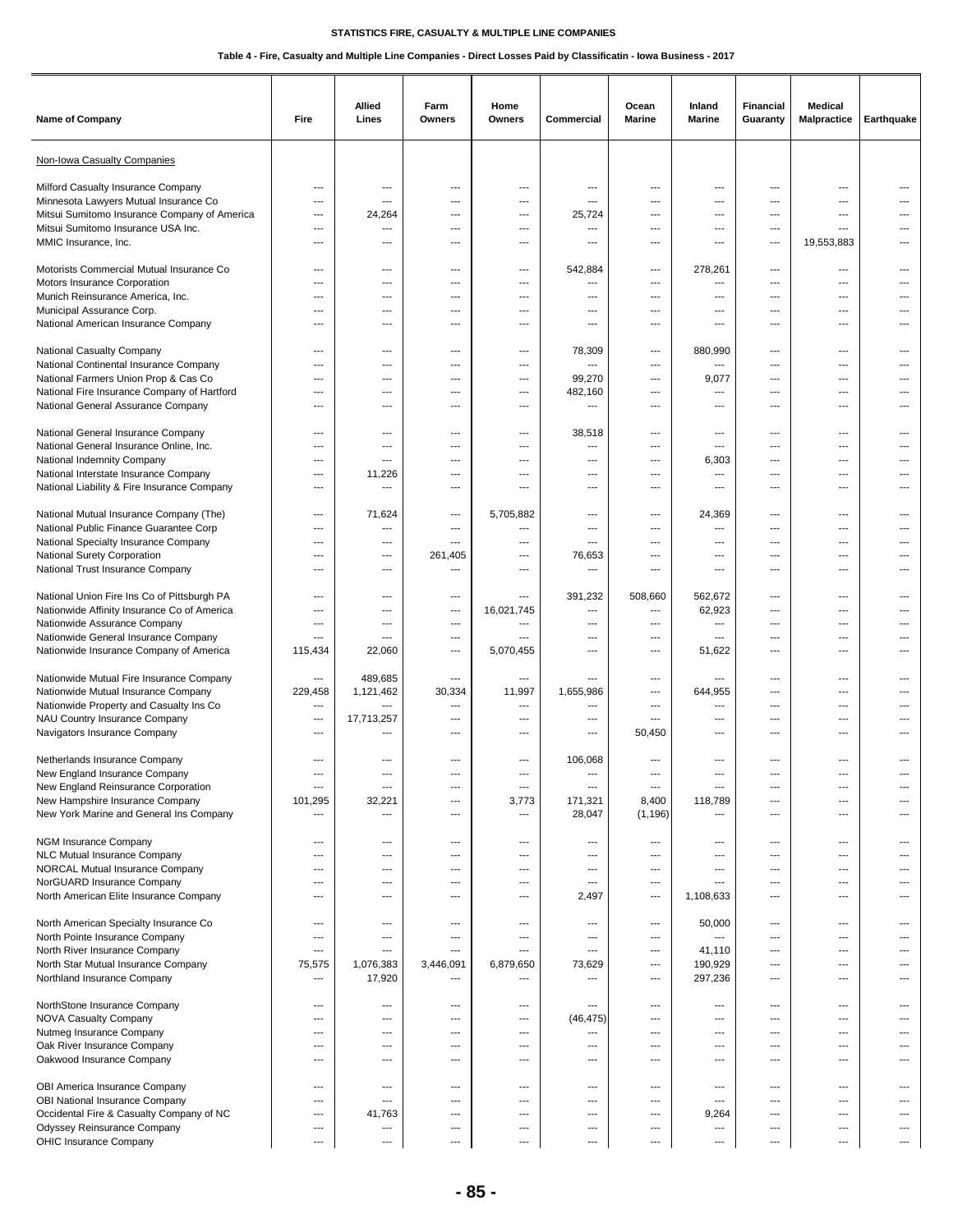| Group<br><b>A&amp;H</b>                              | Other<br>A & H                                     | Workers<br>Compen-<br>sation                         | Other<br>Liability                                   | Auto<br>Liability                                  | Auto<br>Physical<br>Damage                         | Aircraft                 | <b>Fidelity</b><br>and<br><b>Surety</b> | <b>Burglary</b><br>and<br>Theft   | <b>Boiler</b><br>and<br><b>Machinery</b> | Credit                     | Misc.                    | <b>Totals</b>                                        |
|------------------------------------------------------|----------------------------------------------------|------------------------------------------------------|------------------------------------------------------|----------------------------------------------------|----------------------------------------------------|--------------------------|-----------------------------------------|-----------------------------------|------------------------------------------|----------------------------|--------------------------|------------------------------------------------------|
|                                                      |                                                    |                                                      |                                                      |                                                    |                                                    |                          |                                         |                                   |                                          |                            |                          |                                                      |
|                                                      |                                                    |                                                      |                                                      |                                                    |                                                    |                          |                                         |                                   |                                          | ---                        |                          | 116,803                                              |
| $\overline{\phantom{a}}$<br>---                      | $\cdots$<br>---                                    | 190,977<br>$\overline{\phantom{a}}$                  | $\ldots$<br>1,158,705                                | (74, 174)<br>---                                   | $\cdots$<br>$\cdots$                               | ---<br>---               | $\overline{\phantom{a}}$<br>---         | ---<br>---                        | ---<br>---                               | ---                        | ---<br>---               | 1,158,705                                            |
| ---                                                  | $\cdots$                                           | 423,458                                              | $\hspace{0.05cm} \ldots$                             | 8,166                                              | 2,668                                              | 21,480                   | ---                                     | ---                               | ---                                      | ---                        | ---                      | 505,760                                              |
| ---<br>$\overline{\phantom{a}}$                      | $---$<br>$---$                                     | 53,374<br>$\cdots$                                   | $\qquad \qquad \cdots$<br>230,584                    | 31,022<br>---                                      | 59,279<br>$\hspace{0.05cm} \ldots$                 | $\cdots$<br>---          | ---<br>---                              | ---<br>$---$                      | ---<br>---                               | ---<br>---                 | ---<br>---               | 143,675<br>19,784,467                                |
|                                                      |                                                    |                                                      |                                                      |                                                    |                                                    |                          |                                         |                                   |                                          |                            |                          |                                                      |
| ---<br>---                                           | $\scriptstyle\cdots$<br>---                        | $\qquad \qquad -\qquad$<br>---                       | 7,542<br>---                                         | 928,710<br>---                                     | 343,738<br>6,850,937                               | $\cdots$<br>---          | ---<br>---                              | ---<br>---                        | $\hspace{0.05cm} \ldots$<br>---          | ---<br>---                 | ---<br>---               | 2,101,135<br>6,850,937                               |
| ---                                                  | ---                                                | ---                                                  | ---                                                  | ---                                                | $\hspace{0.05cm} \ldots$                           | ---                      | ---                                     | ---                               | ---                                      | ---                        | ---                      | $\hspace{0.05cm} \ldots$                             |
| $---$                                                | ---                                                | ---                                                  | $---$                                                | $---$                                              | $---$                                              | $---$                    | ---                                     | ---                               | ---                                      | $\overline{a}$             | $\overline{a}$           | ---                                                  |
| $\overline{\phantom{a}}$                             | $\overline{\phantom{a}}$                           | 348,945                                              | ---                                                  | ---                                                | $\overline{\phantom{a}}$                           | ---                      | ---                                     | ---                               | ---                                      | ---                        | ---                      | 348,945                                              |
| 4,541                                                | ---                                                | 3,407                                                | 63,649                                               | 2,801,956                                          | 598,745                                            | ---                      | ---                                     | ---                               | ---                                      | ---                        | 172,083                  | 4,603,680                                            |
| ---<br>---                                           | $\qquad \qquad \cdots$<br>---                      | ---<br>---                                           | ---<br>$\hspace{0.05cm} \cdots$                      | 883,662<br>80,132                                  | $\ldots$<br>30,145                                 | ---<br>---               | ---<br>---                              | ---<br>(84)                       | ---<br>---                               | ---<br>---                 | ---<br>---               | 883,662<br>218,540                                   |
| ---                                                  | $\hspace{0.05cm} \ldots$                           | 104,500                                              | 29,092                                               | 18,649                                             | 12,973                                             | ---                      | ---                                     | ---                               | ---                                      | ---                        | $\overline{\phantom{a}}$ | 647,374                                              |
| ---                                                  | ---                                                | ---                                                  | $\ldots$                                             | ---                                                | $\overline{\phantom{a}}$                           | ---                      | ---                                     | ---                               | ---                                      | ---                        | ---                      | $\overline{\phantom{a}}$                             |
| ---                                                  | $\scriptstyle\cdots$                               | $\qquad \qquad -\qquad$                              | $\qquad \qquad \cdots$                               | 133,001                                            | 430,336                                            | ---                      | ---                                     | ---                               | ---                                      | ---                        | ---                      | 601,855                                              |
| ---                                                  | ---                                                | ---                                                  | ---                                                  | $\overline{\phantom{a}}$                           | $\ldots$                                           | ---                      | ---                                     | ---                               | ---                                      | ---                        | ---                      | $\overline{\phantom{a}}$                             |
| ---                                                  | ---                                                | ---                                                  | ---                                                  | ---                                                | $\overline{\phantom{a}}$                           | 30,896                   | ---                                     | ---                               | ---                                      | ---                        | ---                      | 37,199                                               |
| ---<br>---                                           | $\qquad \qquad -\qquad$<br>$---$                   | 220,887<br>35,256                                    | $\qquad \qquad \cdots$<br>---                        | 2,131,915<br>30,088                                | 57,175<br>$\cdots$                                 | $\cdots$<br>$\cdots$     | ---<br>---                              | ---<br>---                        | $---$<br>---                             | ---<br>---                 | ---<br>---               | 2,421,202<br>65,344                                  |
|                                                      |                                                    |                                                      |                                                      |                                                    |                                                    |                          |                                         |                                   |                                          |                            |                          |                                                      |
| ---<br>---                                           | $\qquad \qquad \cdots$<br>---                      | $\overline{\phantom{a}}$<br>$\overline{\phantom{a}}$ | $\overline{\phantom{a}}$<br>---                      | 1,472,283<br>---                                   | 2,466,880<br>$\sim$ - $\sim$                       | ---<br>---               | ---<br>---                              | ---<br>---                        | ---<br>---                               | ---<br>---                 | ---<br>---               | 9,741,038<br>---                                     |
| ---                                                  | $\hspace{0.05cm} \ldots$                           | $\overline{\phantom{a}}$                             | ---                                                  | 8,312                                              | 14,627                                             | ---                      | ---                                     | ---                               | ---                                      | ---                        | ---                      | 22,939                                               |
| $---$                                                | $---$                                              | 51,562                                               | ---                                                  | 13,476                                             | 14,075                                             | $\cdots$                 | ---                                     | ---                               | $---$                                    | $---$                      | ---                      | 417,171                                              |
| $---$                                                | $---$                                              | $\overline{\phantom{a}}$                             | $\overline{\phantom{a}}$                             | $\sim$                                             | $\sim$                                             | $\overline{\phantom{a}}$ | ---                                     | $\overline{\phantom{a}}$          | $\overline{\phantom{a}}$                 | $\overline{\phantom{a}}$   | ---                      | $\sim$                                               |
| 1,516,700                                            | 36,614                                             | 4,529,494                                            | 328,420                                              | 5,690,131                                          | 46,219                                             | ---                      | (4,641)                                 | (118)                             | 317,274                                  | ---                        | ---                      | 13,922,656                                           |
| ---<br>---                                           | $\cdots$<br>---                                    | ---<br>---                                           | $\overline{\phantom{a}}$<br>---                      | 634,516<br>---                                     | 5,748<br>$\hspace{0.05cm} \ldots$                  | ---<br>---               | ---<br>---                              | ---<br>---                        | 6,201<br>---                             | ---<br>---                 | ---<br>---               | 16,731,133<br>$\hspace{0.05cm} \ldots$               |
| ---                                                  | ---                                                | ---                                                  | ---                                                  | $\qquad \qquad \cdots$                             | $\overline{\phantom{a}}$                           | ---                      | ---                                     | ---                               | ---                                      | ---                        | ---                      | $\overline{\phantom{a}}$                             |
| ---                                                  | $---$                                              | ---                                                  | $\overline{\phantom{a}}$                             | 2,847,665                                          | 2,786,434                                          | $\cdots$                 | ---                                     | ---                               | 652                                      | $---$                      | ---                      | 10,894,322                                           |
| ---                                                  | $\overline{\phantom{a}}$                           | ---                                                  | ---                                                  | ---                                                | $---$                                              | ---                      | ---                                     | ---                               | ---                                      | ---                        | ---                      | 489,685                                              |
| ---                                                  | ---                                                | 5,075,360                                            | 1,690,070                                            | 3,797,880                                          | 1,347,377                                          | ---                      | 1,356                                   | ---                               | 25,434                                   | ---                        | ---                      | 15,631,669                                           |
| ---<br>---                                           | ---<br>---                                         | ---<br>---                                           | ---<br>---                                           | ---<br>$\hspace{0.05cm} \ldots$                    | ---<br>---                                         | ---<br>---               | ---<br>---                              | ---<br>---                        | ---<br>---                               | ---<br>---                 | ---<br>---               | $\hspace{0.05cm} \ldots$<br>17,713,257               |
| ---                                                  | $\qquad \qquad -\qquad$                            | $\overline{\phantom{a}}$                             | $\overline{\phantom{a}}$                             | 31,062                                             | $\overline{\phantom{a}}$                           | $\cdots$                 | ---                                     | ---                               | ---                                      | ---                        | ---                      | 81,511                                               |
| ---                                                  | $\overline{\phantom{a}}$                           | 549,156                                              | $\overline{\phantom{a}}$                             | ---                                                | 128                                                | $\cdots$                 | ---                                     | ---                               | ---                                      | ---                        | ---                      | 655,352                                              |
| ---                                                  | $\qquad \qquad \cdots$                             | $\qquad \qquad \cdots$                               | $\qquad \qquad \cdots$                               | ---                                                | $\qquad \qquad \cdots$                             | ---                      | ---                                     | ---                               | $\qquad \qquad \cdots$                   | ---                        | ---                      | ---                                                  |
| ---                                                  | ---                                                | ---                                                  | $\ldots$                                             | ---                                                | $\overline{\phantom{a}}$                           | ---                      | ---                                     | ---                               | ---                                      | ---                        | ---                      | ---                                                  |
| ---<br>---                                           | 53,705<br>$\overline{\phantom{a}}$                 | 1,745,108<br>136,514                                 | 8,220<br>8,802                                       | (4,072)<br>38,625                                  | 259,450<br>35,496                                  | $\cdots$<br>$\cdots$     | ---<br>---                              | ---<br>---                        | 22,308<br>7,851                          | ---<br>$\overline{a}$      | ---<br>---               | 2,520,518<br>254,140                                 |
|                                                      |                                                    |                                                      |                                                      |                                                    |                                                    |                          |                                         |                                   |                                          |                            |                          |                                                      |
| $\overline{\phantom{a}}$<br>---                      | $---$<br>---                                       | $\overline{\phantom{a}}$<br>$\hspace{0.05cm} \ldots$ | $---$<br>---                                         | ---<br>$\hspace{0.05cm} \ldots$                    | $\overline{\phantom{a}}$<br>$\qquad \qquad \cdots$ | $\cdots$<br>---          | ---<br>---                              | ---<br>---                        | $---$<br>---                             | ---<br>---                 | ---<br>---               | $\hspace{0.05cm} \ldots$<br>$\overline{\phantom{a}}$ |
| ---                                                  | $\qquad \qquad \cdots$                             | $\qquad \qquad \cdots$                               | ---                                                  | $\hspace{0.05cm} \ldots$                           | $\qquad \qquad \cdots$                             | ---                      | ---                                     | ---                               | $\hspace{0.05cm} \ldots$                 | ---                        | ---                      | $\scriptstyle\cdots$                                 |
| ---                                                  | ---                                                | 136,249                                              | ---                                                  | $\qquad \qquad \cdots$                             | $\qquad \qquad \cdots$                             | ---                      | ---                                     | ---                               | ---                                      | ---                        | ---                      | 136,249                                              |
| ---                                                  | $\cdots$                                           | $\overline{\phantom{a}}$                             | $\overline{\phantom{a}}$                             | $\cdots$                                           | 5,779                                              | $\overline{\phantom{a}}$ | ---                                     | $\overline{\phantom{a}}$          | $---$                                    | $---$                      | ---                      | 1,116,909                                            |
| $---$                                                | $\cdots$                                           | $\sim$ $\sim$                                        | $\overline{\phantom{a}}$                             | $\cdots$                                           | $\hspace{0.05cm} \ldots$                           | $\cdots$                 | (76, 876)                               | $\overline{\phantom{a}}$          | ---                                      | $\overline{a}$             | $\overline{\phantom{a}}$ | (26, 876)                                            |
| ---<br>14,440                                        | $\hspace{0.05cm} \ldots$<br>$\qquad \qquad \cdots$ | 33,116<br>28,000                                     | $\qquad \qquad \cdots$<br>$\hspace{0.05cm} \ldots$   | $\qquad \qquad \cdots$<br>$\hspace{0.05cm} \ldots$ | $\ldots$<br>(18,072)                               | ---<br>---               | ---<br>---                              | ---<br>---                        | ---<br>$\qquad \qquad \cdots$            | ---<br>---                 | ---<br>$\cdots$          | 33,116<br>65,478                                     |
| ---                                                  | ---                                                | $\scriptstyle\cdots$                                 | 31,872                                               | 2,327,997                                          | 3,533,917                                          | ---                      | ---                                     | ---                               | ---                                      | ---                        | ---                      | 17,636,043                                           |
| ---                                                  | ---                                                | ---                                                  | ---                                                  | 5,442,398                                          | 2,210,142                                          | ---                      | ---                                     | ---                               | ---                                      | ---                        | ---                      | 7,967,697                                            |
| ---                                                  | ---                                                | $\cdots$                                             | $---$                                                | $\cdots$                                           | $\overline{\phantom{a}}$                           | $\overline{a}$           | ---                                     | ---                               | $---$                                    | ---                        | ---                      | $\scriptstyle\cdots$                                 |
| $\overline{\phantom{a}}$                             | $\cdots$                                           | 1,836                                                | 5,853                                                | 12,838                                             | 38,611                                             | $\overline{a}$           | ---                                     | ---                               | ---                                      | ---                        | ---                      | 12,663                                               |
| ---<br>---                                           | ---<br>---                                         | $\hspace{0.05cm} \ldots$<br>96,965                   | ---<br>---                                           | ---<br>$\qquad \qquad \cdots$                      | $\hspace{0.05cm} \ldots$<br>4,625                  | ---<br>---               | ---<br>---                              | ---<br>---                        | ---<br>---                               | ---<br>---                 | ---<br>---               | $\sim$<br>101,590                                    |
| ---                                                  | $\qquad \qquad \cdots$                             | ---                                                  | ---                                                  | $\qquad \qquad \cdots$                             | $\hspace{0.05cm} \ldots$                           | $\overline{a}$           | ---                                     | ---                               | ---                                      | ---                        | ---                      | ---                                                  |
|                                                      |                                                    |                                                      |                                                      |                                                    |                                                    |                          |                                         |                                   |                                          |                            |                          |                                                      |
| $\overline{\phantom{a}}$<br>$\overline{\phantom{a}}$ | $\overline{\phantom{a}}$<br>$---$                  | $\qquad \qquad \cdots$<br>7,935                      | $\hspace{0.05cm} \ldots$<br>$\overline{\phantom{a}}$ | $\overline{\phantom{a}}$<br>$\cdots$               | $\overline{\phantom{a}}$<br>$\ldots$               | $\cdots$<br>$\cdots$     | ---<br>---                              | $---$<br>$\overline{\phantom{a}}$ | $\overline{\phantom{a}}$<br>$---$        | $\cdots$<br>$\overline{a}$ | ---<br>---               | $\overline{\phantom{a}}$<br>7,935                    |
| ---                                                  | ---                                                | $\cdots$                                             | $\qquad \qquad \cdots$                               | 344,252                                            | 145,299                                            | ---                      | ---                                     | ---                               | ---                                      | ---                        | ---                      | 540,578                                              |
| ---                                                  | $\qquad \qquad \cdots$                             | $\qquad \qquad \cdots$                               | $\qquad \qquad \cdots$                               | ---                                                | $\hspace{0.05cm} \ldots$                           | ---                      | ---                                     | ---                               | $\qquad \qquad \cdots$                   | ---                        | ---                      | $\overline{\phantom{a}}$                             |
| ---                                                  | ---                                                | $\cdots$                                             | ---                                                  | $\overline{\phantom{a}}$                           | $\ldots$                                           | ---                      | ---                                     | ---                               | ---                                      | ---                        | ---                      | $\sim$                                               |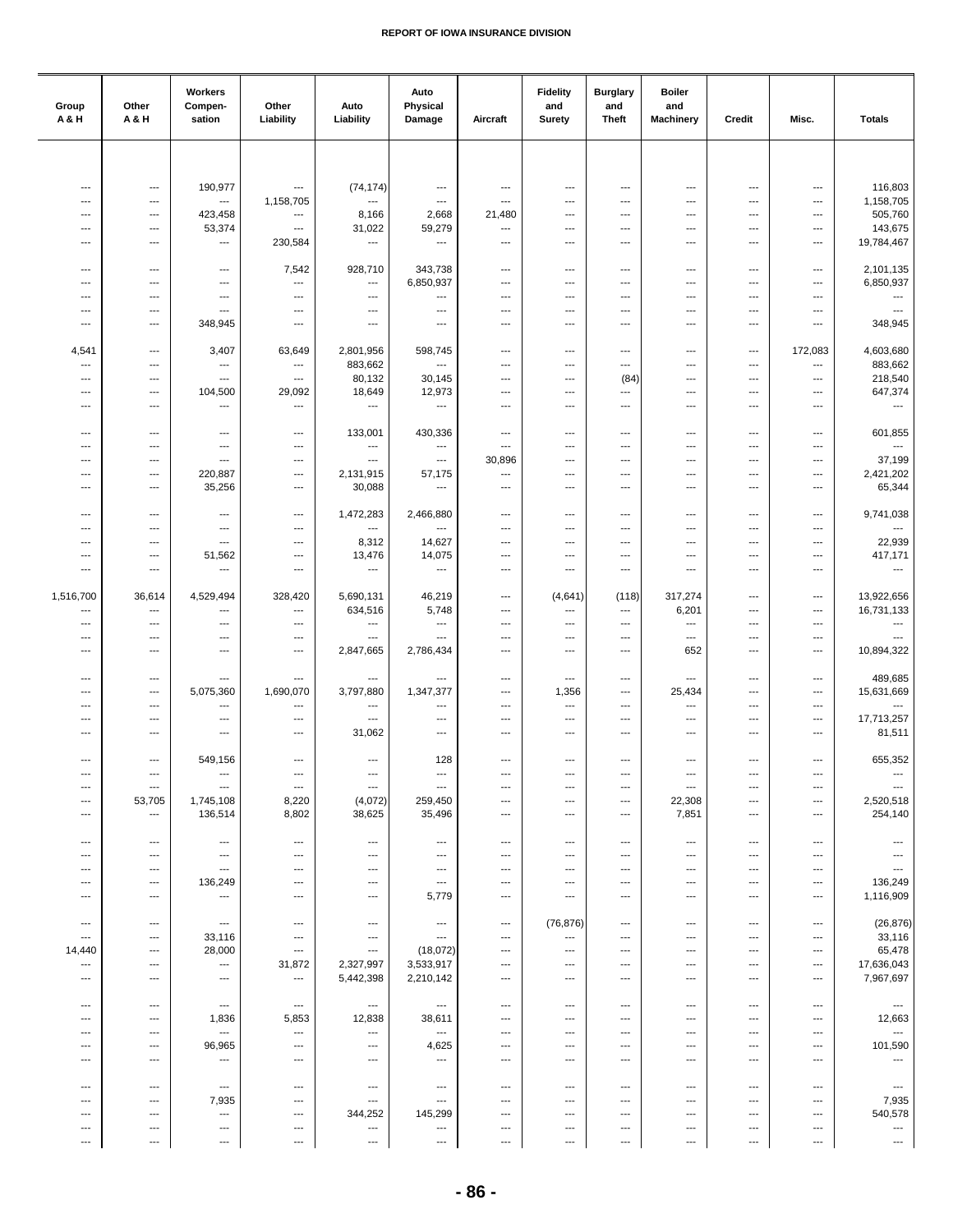| Name of Company                                                                                                                     | Fire                                      | Allied<br>Lines          | Farm<br>Owners                            | Home<br>Owners                         | Commercial                | Ocean<br><b>Marine</b>   | Inland<br><b>Marine</b>                 | Financial<br>Guaranty                  | <b>Medical</b><br><b>Malpractice</b> | Earthquake     |
|-------------------------------------------------------------------------------------------------------------------------------------|-------------------------------------------|--------------------------|-------------------------------------------|----------------------------------------|---------------------------|--------------------------|-----------------------------------------|----------------------------------------|--------------------------------------|----------------|
| Non-Iowa Casualty Companies                                                                                                         |                                           |                          |                                           |                                        |                           |                          |                                         |                                        |                                      |                |
| Ohio Casualty Insurance Company                                                                                                     | ---                                       | ---                      | ---                                       | ---                                    | ---                       | ---                      | 31,818                                  | ---                                    | ---                                  | ---            |
| Ohio Farmers Insurance Company                                                                                                      | $---$                                     | ---                      | ---                                       | ---                                    | ---                       | ---                      | $\hspace{0.05cm} \ldots$                | ---                                    | ---                                  |                |
| Ohio Indemnity Company                                                                                                              | $---$                                     | ---                      | $---$                                     | ---                                    | ---                       | $\overline{\phantom{a}}$ | 328,665                                 | $\overline{\phantom{a}}$               | ---                                  |                |
| Ohio Mutual Insurance Company                                                                                                       | $\overline{\phantom{a}}$                  | ---                      | ---                                       | $\overline{\phantom{a}}$               | ---                       | $---$                    | ---                                     | ---                                    | $---$                                | $---$          |
| Ohio Security Insurance Company                                                                                                     | $---$                                     | 16,727                   | ---                                       | ---                                    | 707,763                   | ---                      | ---                                     | ---                                    | ---                                  |                |
| Old Guard Insurance Company<br>Old Republic General Insurance Corporation<br>Old Republic Insurance Company                         | ---<br>$---$<br>$---$                     | ---<br>---<br>$\sim$     | ---<br>---<br>$---$                       | ---<br>---<br>$\sim$                   | ---<br>---<br>$---$       | ---<br>---<br>---        | ---<br>---<br>1,621                     | ---<br>$\sim$<br>---                   | ---<br>---<br>$---$                  | ---<br>$---$   |
| Old Republic Security Assurance Company                                                                                             | $---$                                     | ---                      | ---                                       | ---                                    | ---                       | $---$                    | ---                                     | $\overline{\phantom{a}}$               | $---$                                | ---            |
| Old Republic Surety Company                                                                                                         | $\qquad \qquad \cdots$                    | ---                      | ---                                       | ---                                    | ---                       | ---                      | ---                                     | ---                                    | ---                                  | ---            |
| Old United Casualty Company                                                                                                         | ---                                       | ---                      | ---                                       | ---                                    | ---                       | ---                      | ---                                     | ---                                    | ---                                  |                |
| Omni Indemnity Company                                                                                                              | ---                                       | $---$                    | ---                                       | $\overline{a}$                         | ---                       | ---                      | $---$                                   | $---$                                  | $---$                                |                |
| Omni Insurance Company<br>OneCIS Insurance Company<br>Owners Insurance Company                                                      | $---$<br>---<br>20,831                    | $---$<br>$---$<br>43,711 | ---<br>---<br>3,262,814                   | $\overline{a}$<br>---<br>224,264       | $---$<br>---<br>6,978,026 | ---<br>---<br>---        | $---$<br>$\overline{a}$<br>769,030      | $---$<br>$---$<br>---                  | $---$<br>---<br>---                  | ---<br>---     |
| Pacific Employers Insurance Company                                                                                                 | ---                                       | ---                      | ---                                       | ---                                    | ---                       | ---                      | ---                                     | $\overline{\phantom{a}}$               | ---                                  | ---            |
| Pacific Indemnity Company                                                                                                           | $\overline{\phantom{a}}$                  | $\overline{a}$           | ---                                       | 1,644,192                              | ---                       | ---                      | 95,478                                  | ---                                    | $\overline{a}$                       | $---$          |
| Pacific Specialty Insurance Company                                                                                                 | $\sim$                                    | $---$                    | $---$                                     | $\overline{a}$                         | $---$                     | ---                      | $---$                                   | $---$                                  | $---$                                | $---$          |
| Pacific Star Insurance Company                                                                                                      | $\overline{\phantom{a}}$                  | ---                      | ---                                       | ---                                    | ---                       | ---                      | ---                                     | ---                                    | $\cdots$                             | ---            |
| PACO Assurance Company, Inc.                                                                                                        | $\overline{\phantom{a}}$                  | ---                      | ---                                       | $\overline{a}$                         | ---                       | ---                      | ---                                     | ---                                    | $\cdots$                             | $---$          |
| Partner Reinsurance Company of the U.S.                                                                                             | ---                                       | ---                      | ---                                       | ---                                    | ---                       | ---                      | ---                                     | ---                                    | ---                                  | ---            |
| PartnerRe America Insurance Company                                                                                                 | $\overline{\phantom{a}}$                  | ---                      | ---                                       | ---                                    | ---                       | ---                      | ---                                     | ---                                    | ---                                  | ---            |
| PartnerRe Insurance Company of New York                                                                                             | $\sim$                                    | $\overline{a}$           | $---$                                     | ---                                    | ---                       | ---                      | $\overline{a}$                          | $---$                                  | $---$                                | $\overline{a}$ |
| Partners Mutual Insurance Company                                                                                                   | $---$                                     | 5,118                    | ---                                       | 1,469,909                              | 424,005                   | ---                      | 3,945                                   | $\sim$                                 | ---                                  | ---            |
| Patriot General Insurance Company                                                                                                   | $---$                                     | ---                      | ---                                       | ---                                    | ---                       | ---                      | ---                                     | ---                                    | ---                                  | ---            |
| Peachtree Casualty Insurance Company                                                                                                | ---                                       | ---                      | $---$                                     | ---                                    | ---                       | ---                      | ---                                     | ---                                    | $\overline{a}$                       | ---            |
| Peak Property and Casualty Ins Corporation                                                                                          | ---                                       | ---                      | ---                                       | ---                                    | ---                       | ---                      | ---                                     | ---                                    | ---                                  | ---            |
| Peerless Indemnity Insurance Company                                                                                                | $---$                                     | $\sim$                   | $---$                                     | $\sim$                                 | 29,289                    | $---$                    | $\overline{\phantom{a}}$                | $---$                                  | $---$                                | $---$          |
| Peerless Insurance Company                                                                                                          | $---$                                     | $---$                    | ---                                       | $\sim$                                 | 11,170                    | ---                      | $---$                                   | $---$                                  | $---$                                | $---$          |
| Pekin Insurance Company                                                                                                             | $---$                                     | (9, 420)                 | ---                                       | 3,645,394                              | 3,847,920                 | ---                      | 67,489                                  | ---                                    | $\cdots$                             | ---            |
| Peninsula Indemnity Company                                                                                                         | $\qquad \qquad \cdots$                    | ---                      | ---                                       | ---                                    | ---                       | ---                      | ---                                     | ---                                    | $\cdots$                             | ---            |
| Peninsula Insurance Company                                                                                                         | ---                                       | ---                      | ---                                       | ---                                    | ---                       | ---                      | ---                                     | ---                                    | ---                                  | ---            |
| Penn Millers Insurance Company                                                                                                      | $\overline{\phantom{a}}$                  | 209,633                  | $---$                                     | $\sim$                                 | $---$                     | $---$                    | 114,465                                 | $---$                                  | $---$                                |                |
| Penn-America Insurance Company                                                                                                      | $\overline{\phantom{a}}$                  | ---                      | ---                                       | ---                                    | $---$                     | ---                      | ---                                     | $---$                                  | $---$                                |                |
| Pennsylvania Lumbermens Mutual Ins Co                                                                                               | 3,252                                     | 151,697                  | ---                                       | $---$                                  | ---                       | ---                      | ---                                     | ---                                    | $---$                                | ---            |
| Pennsylvania Manufacturers' Assoc Ins Co<br>Pennsylvania Manufacturers Indemnity Company<br>Pennsylvania National Mutual Cas Ins Co | $---$                                     | ---                      | ---<br>---                                | ---<br>---                             | ---<br>---                | ---<br>---               | 1,229<br>---                            | ---<br>---                             | ---                                  | ---            |
| Permanent General Assurance Corporation                                                                                             | $\overline{\phantom{a}}$                  | ---                      | ---                                       | ---                                    | $---$                     | ---                      | $\overline{\phantom{a}}$                | $---$                                  | $---$                                | $---$          |
| Permanent General Assurance Corp of Ohio                                                                                            | $---$                                     | ---                      | $---$                                     | $\overline{\phantom{a}}$               | ---                       | $---$                    | $---$                                   | $\overline{\phantom{a}}$               | $\cdots$                             | ---            |
| Petroleum Casualty Company                                                                                                          | $\overline{\phantom{a}}$                  | $\qquad \qquad \cdots$   | ---                                       | ---                                    | ---                       | ---                      | $\hspace{0.05cm} \ldots$                | ---                                    | $\qquad \qquad \cdots$               | ---            |
| Philadelphia Indemnity Insurance Company                                                                                            | $\overline{\phantom{a}}$                  | ---                      | ---                                       | $\hspace{0.05cm} \ldots$               | 3,714,086                 | ---                      | $\hspace{0.05cm} \ldots$                | ---                                    | ---                                  | ---            |
| Phoenix Insurance Company<br>PinnaclePoint Insurance Company<br>Pioneer Specialty Insurance Company                                 | ---<br>$\overline{\phantom{a}}$<br>43,408 | ---<br>---<br>15,611     | 45,774<br>$\qquad \qquad \cdots$<br>$---$ | ---<br>---<br>$\overline{\phantom{a}}$ | 3,489,997<br>---<br>---   | ---<br>---<br>---        | 41,118<br>$\qquad \qquad \cdots$<br>--- | ---<br>---<br>$\overline{\phantom{a}}$ | ---<br>$\cdots$<br>$---$             | $---$<br>---   |
| Plans' Liability Insurance Company                                                                                                  | $\qquad \qquad \cdots$                    | ---                      | ---                                       | ---                                    | ---                       | ---                      | ---                                     | ---                                    | ---                                  | ---            |
| Plateau Casualty Insurance Company                                                                                                  | ---                                       | ---                      | ---                                       | ---                                    | ---                       | ---                      | 3,625                                   | ---                                    | ---                                  | ---            |
| Platte River Insurance Company                                                                                                      | $\qquad \qquad \cdots$                    | $\overline{\phantom{a}}$ | ---                                       | ---                                    | ---                       | ---                      | $\qquad \qquad \cdots$                  | $\overline{\phantom{a}}$               | $\overline{a}$                       | ---            |
| Podiatry Insurance Company of America                                                                                               | $---$                                     | ---                      | ---                                       | $---$                                  | $---$                     | ---                      | $---$                                   | $---$                                  | 109,037                              | ---            |
| Praetorian Insurance Company                                                                                                        | $---$                                     | $\sim$                   | ---                                       | 206,665                                | 11,058                    | $---$                    | 65,858                                  | $---$                                  | $\overline{a}$                       | $---$          |
| Preferred Professional Insurance Company                                                                                            | $\qquad \qquad \cdots$                    | $\overline{\phantom{a}}$ | $\overline{\phantom{a}}$                  | ---                                    | ---                       | ---                      | ---                                     | $\hspace{0.05cm} \ldots$               | $\cdots$                             | ---            |
| Previsor Insurance Company                                                                                                          | $\overline{\phantom{a}}$                  | ---                      | ---                                       | ---                                    | ---                       | ---                      | ---                                     | ---                                    | ---                                  | ---            |
| ProAssurance Casualty Company                                                                                                       | ---                                       | ---                      | ---                                       | ---                                    | ---                       | ---                      | $\cdots$                                | ---                                    | 465,682                              | ---            |
| ProAssurance Indemnity Company, Inc.                                                                                                | $---$                                     | $---$                    | ---                                       | $---$                                  | ---                       | ---                      | $---$                                   | $---$                                  | $\overline{\phantom{a}}$             | ---            |
| ProCentury Insurance Company                                                                                                        | $---$                                     | $---$                    | ---                                       | $---$                                  | $---$                     | ---                      | $\overline{\phantom{a}}$                | $---$                                  | $---$                                | $---$          |
| Producers Agriculture Insurance Company                                                                                             | $\qquad \qquad \cdots$                    | 4,482,043                | ---                                       | ---                                    | ---                       | ---                      | ---                                     | ---                                    | ---                                  | ---            |
| Professionals Advocate Insurance Company                                                                                            | $\overline{\phantom{a}}$                  | ---                      | ---                                       | ---                                    | ---                       | ---                      | ---                                     | ---                                    | ---                                  | ---            |
| Progressive Advanced Insurance Company                                                                                              | $\qquad \qquad \cdots$                    | ---                      | ---                                       | ---                                    | ---                       | ---                      | ---                                     | ---                                    | $\cdots$                             | ---            |
| Progressive Casualty Insurance Company                                                                                              | $\qquad \qquad \cdots$                    | ---                      | ---                                       | $\hspace{0.05cm} \ldots$               | ---                       | ---                      | $\hspace{0.05cm} \ldots$                | ---                                    | $\cdots$                             | ---            |
| Progressive Classic Insurance Company                                                                                               | $\overline{\phantom{a}}$                  | $---$                    | ---                                       | ---                                    | ---                       | $---$                    | $---$                                   | $\overline{\phantom{a}}$               | ---                                  | $---$          |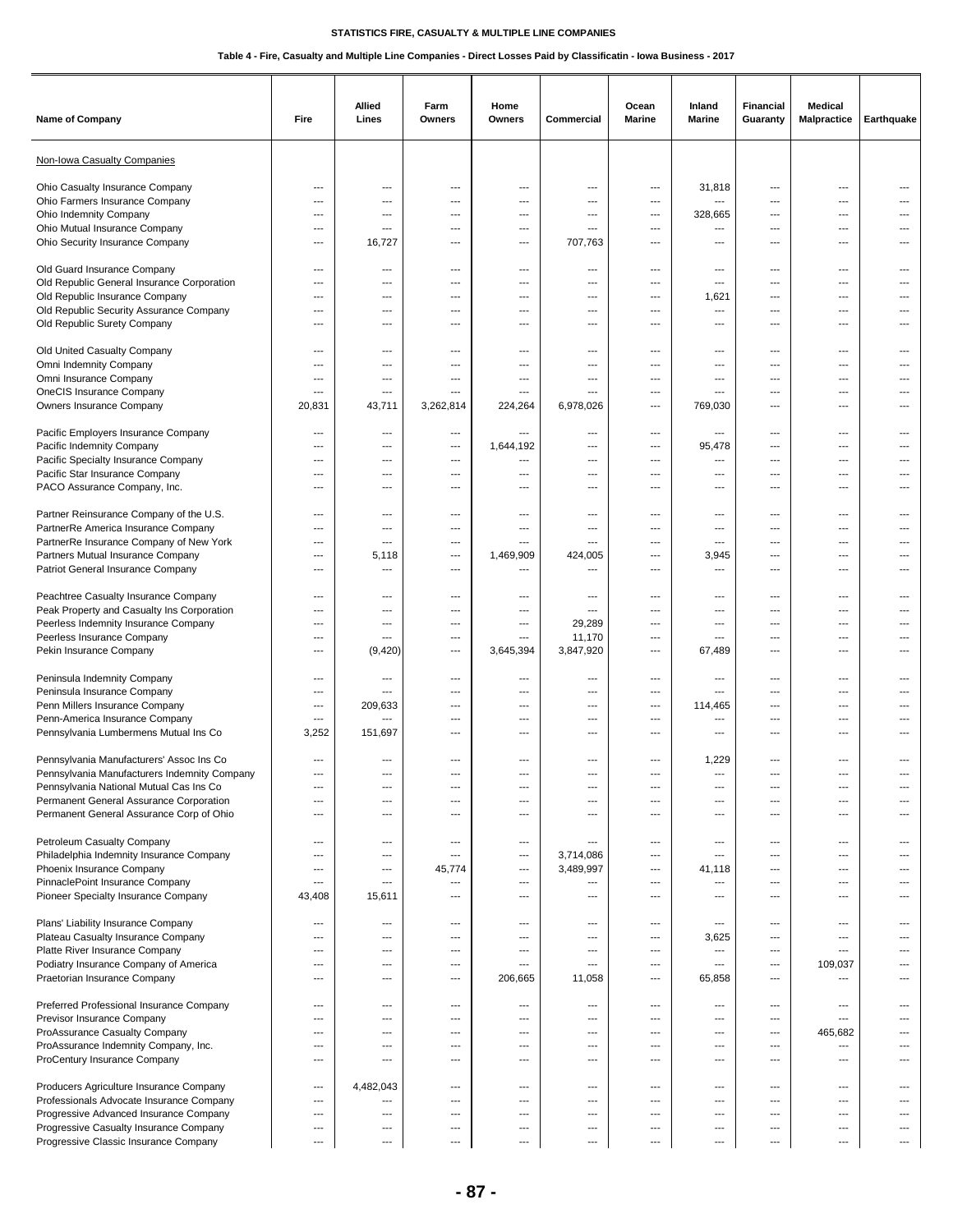| Group<br><b>A&amp;H</b>         | Other<br>A & H                                       | Workers<br>Compen-<br>sation                         | Other<br>Liability                               | Auto<br>Liability               | Auto<br>Physical<br>Damage                         | Aircraft                                         | <b>Fidelity</b><br>and<br><b>Surety</b> | <b>Burglary</b><br>and<br>Theft                      | <b>Boiler</b><br>and<br><b>Machinery</b>             | Credit                                               | Misc.                                                | <b>Totals</b>                                        |
|---------------------------------|------------------------------------------------------|------------------------------------------------------|--------------------------------------------------|---------------------------------|----------------------------------------------------|--------------------------------------------------|-----------------------------------------|------------------------------------------------------|------------------------------------------------------|------------------------------------------------------|------------------------------------------------------|------------------------------------------------------|
|                                 |                                                      |                                                      |                                                  |                                 |                                                    |                                                  |                                         |                                                      |                                                      |                                                      |                                                      |                                                      |
| $\overline{\phantom{a}}$        | $\overline{\phantom{a}}$                             | 268,472                                              | $\overline{\phantom{a}}$                         | 11,308                          | (2,757)                                            | $\hspace{0.05cm} \ldots$                         | 28,335                                  | $\qquad \qquad \cdots$                               | $\overline{\phantom{a}}$                             | $\qquad \qquad \cdots$                               | $\cdots$                                             | 337,176                                              |
| $\overline{\phantom{a}}$        | $---$                                                | $\hspace{0.05cm} \ldots$                             | ---                                              | ---                             | ---                                                | $---$                                            | $\ldots$                                | $\overline{\phantom{a}}$                             | ---                                                  | $\cdots$                                             | $---$                                                | $\hspace{0.05cm} \ldots$                             |
| $\overline{\phantom{a}}$<br>--- | $\qquad \qquad \cdots$<br>---                        | $\scriptstyle\cdots$<br>$\hspace{0.05cm} \ldots$     | $\qquad \qquad \cdots$<br>$\qquad \qquad \cdots$ | ---<br>---                      | ---<br>---                                         | $\qquad \qquad \cdots$<br>---                    | $\overline{\phantom{a}}$<br>---         | $\qquad \qquad \cdots$<br>$\qquad \qquad \cdots$     | $\overline{\phantom{a}}$<br>$\overline{\phantom{a}}$ | 3,161,047<br>---                                     | $\cdots$<br>$\qquad \qquad \cdots$                   | 3,489,712<br>$\hspace{0.05cm} \ldots$                |
| ---                             | $\qquad \qquad -\qquad$                              | 162,678                                              | 1,415                                            | 112,373                         | 378,062                                            | ---                                              | ---                                     | $\qquad \qquad \cdots$                               | $\overline{\phantom{a}}$                             | ---                                                  | $\qquad \qquad \cdots$                               | 1,379,018                                            |
| $\overline{\phantom{a}}$        | $---$                                                | $---$                                                | $\hspace{0.05cm} \ldots$                         | $\overline{\phantom{a}}$        | $---$                                              | $\overline{\phantom{a}}$                         | $\overline{\phantom{a}}$                | $\overline{\phantom{a}}$                             | $---$                                                | $\overline{\phantom{a}}$                             | $\qquad \qquad \cdots$                               | $\overline{\phantom{a}}$                             |
| ---                             | $\overline{\phantom{a}}$                             | 764,730                                              | $\overline{\phantom{a}}$                         | 992,730                         | 11,802                                             | $\cdots$                                         | ---                                     | ---                                                  | ---                                                  | $---$                                                | $---$                                                | 1,769,262                                            |
| ---<br>---                      | $\overline{\phantom{a}}$<br>$\overline{\phantom{a}}$ | 3,639,527<br>$\hspace{0.05cm} \ldots$                | 120,282<br>---                                   | 427,350<br>---                  | 356,904<br>---                                     | 759,336<br>---                                   | ---<br>$\overline{\phantom{a}}$         | $\overline{\phantom{a}}$<br>$\qquad \qquad \cdots$   | $---$<br>$\overline{\phantom{a}}$                    | 335,187<br>---                                       | 35,642<br>$\ldots$                                   | 5,675,847<br>$\overline{\phantom{a}}$                |
| ---                             | ---                                                  | $\qquad \qquad \cdots$                               | ---                                              | ---                             | ---                                                | ---                                              | 8,129                                   | $\qquad \qquad \cdots$                               | ---                                                  | ---                                                  | $\qquad \qquad \cdots$                               | 8,129                                                |
| $\overline{\phantom{a}}$        | ---                                                  | $\hspace{0.05cm} \ldots$                             | $\overline{\phantom{a}}$                         | ---                             | $\cdots$                                           | $---$                                            | $\overline{\phantom{a}}$                | $\overline{\phantom{a}}$                             | $---$                                                | $---$                                                | $\overline{\phantom{a}}$                             | $\hspace{0.05cm} \ldots$                             |
| $\overline{\phantom{a}}$        | ---                                                  | $\overline{\phantom{a}}$                             | $\overline{\phantom{a}}$                         | $\overline{\phantom{a}}$        | $\overline{\phantom{a}}$                           | $\cdots$                                         | $---$                                   | $\overline{\phantom{a}}$                             | $\overline{\phantom{a}}$                             | $\cdots$                                             | $---$                                                | $\overline{\phantom{a}}$                             |
| ---<br>---                      | ---<br>$\hspace{0.05cm} \ldots$                      | $\overline{\phantom{a}}$<br>---                      | ---<br>$\overline{\phantom{a}}$                  | ---<br>---                      | $\overline{\phantom{a}}$<br>---                    | $\overline{\phantom{a}}$<br>---                  | ---<br>---                              | $\overline{\phantom{a}}$<br>$\ldots$                 | ---<br>---                                           | $\cdots$<br>---                                      | ---<br>$\ldots$                                      | $\overline{\phantom{a}}$<br>---                      |
| ---                             | ---                                                  | 1,502,720                                            | 28,877                                           | 9,520,923                       | 15,281,431                                         | ---                                              | ---                                     | $\qquad \qquad \cdots$                               | ---                                                  | ---                                                  | ---                                                  | 37,632,627                                           |
| ---                             | $\overline{\phantom{a}}$                             | 395,458                                              | $\overline{\phantom{a}}$                         | $\qquad \qquad \cdots$          | $\qquad \qquad \cdots$                             | $\overline{\phantom{a}}$                         | $\overline{\phantom{a}}$                | $\hspace{0.05cm} \ldots$                             | $\overline{\phantom{a}}$                             | ---                                                  | $\overline{\phantom{a}}$                             | 395,458                                              |
| ---                             | $\overline{\phantom{a}}$                             | 646,575                                              | ---                                              | 101,298                         | 244,888                                            | ---                                              | ---                                     | $\hspace{0.05cm} \ldots$                             | $---$                                                | ---                                                  | $\qquad \qquad \cdots$                               | 2,732,431                                            |
| ---                             | $---$                                                | $\overline{\phantom{a}}$                             | ---                                              | ---                             | $\overline{\phantom{a}}$                           | $---$                                            | ---                                     | $\overline{\phantom{a}}$                             | $---$                                                | ---                                                  | $\overline{\phantom{a}}$                             | $\overline{\phantom{a}}$                             |
| ---<br>---                      | $\overline{\phantom{a}}$<br>$\overline{\phantom{a}}$ | $\hspace{0.05cm} \ldots$<br>$\hspace{0.05cm} \ldots$ | ---<br>---                                       | ---<br>---                      | $\qquad \qquad \cdots$<br>$\overline{\phantom{a}}$ | ---<br>---                                       | ---<br>$\qquad \qquad \cdots$           | $\qquad \qquad \cdots$<br>$\qquad \qquad \cdots$     | ---<br>$\overline{\phantom{a}}$                      | ---<br>---                                           | $\qquad \qquad \cdots$<br>$\qquad \qquad \cdots$     | ---<br>$---$                                         |
|                                 |                                                      |                                                      |                                                  |                                 |                                                    |                                                  |                                         |                                                      |                                                      |                                                      |                                                      |                                                      |
| $\overline{\phantom{a}}$<br>--- | $---$<br>$---$                                       | $\qquad \qquad \cdots$<br>$\qquad \qquad -\qquad$    | $\overline{\phantom{a}}$<br>218,302              | ---<br>---                      | $\cdots$<br>---                                    | $\cdots$<br>$---$                                | $---$<br>---                            | $\cdots$<br>$\overline{\phantom{a}}$                 | $\overline{\phantom{a}}$<br>$---$                    | $\overline{\phantom{a}}$<br>---                      | $\overline{\phantom{a}}$<br>$---$                    | $\hspace{0.05cm} \ldots$<br>218,302                  |
| $\overline{\phantom{a}}$        | $---$                                                | $\hspace{0.05cm} \ldots$                             | ---                                              | ---                             | $\overline{\phantom{a}}$                           | $---$                                            | $\overline{\phantom{a}}$                | $\overline{\phantom{a}}$                             | ---                                                  | $\overline{\phantom{a}}$                             | $\qquad \qquad \cdots$                               | ---                                                  |
| ---<br>$\ddotsc$                | $\overline{\phantom{a}}$<br>---                      | 167,287<br>$\hspace{0.05cm} \ldots$                  | 901,000<br>$\ldots$                              | 1,463,918<br>---                | 1,345,946<br>$\ldots$                              | $\qquad \qquad \cdots$<br>$\qquad \qquad \cdots$ | ---<br>$\qquad \qquad \cdots$           | $\qquad \qquad \cdots$<br>$\qquad \qquad \cdots$     | ---<br>$\overline{\phantom{a}}$                      | ---<br>---                                           | $\qquad \qquad \cdots$<br>$\qquad \qquad \cdots$     | 5,781,128<br>$\overline{\phantom{a}}$                |
|                                 |                                                      |                                                      |                                                  |                                 |                                                    |                                                  |                                         |                                                      |                                                      |                                                      |                                                      |                                                      |
| $\ddotsc$                       | ---                                                  | $\hspace{0.05cm} \ldots$                             | $\overline{\phantom{a}}$                         | $\overline{\phantom{a}}$        | $\cdots$                                           | $---$                                            | $---$<br>---                            | $\overline{\phantom{a}}$                             | $---$                                                | ---                                                  | $\overline{\phantom{a}}$                             | $\overline{\phantom{a}}$<br>$\overline{\phantom{a}}$ |
| ---<br>---                      | ---<br>$\overline{\phantom{a}}$                      | $---$<br>$---$                                       | ---<br>---                                       | ---<br>13,500                   | $\overline{\phantom{a}}$<br>1,004                  | ---<br>---                                       | ---                                     | $\overline{\phantom{a}}$<br>$\overline{\phantom{a}}$ | $\overline{\phantom{a}}$<br>$---$                    | ---<br>---                                           | $\overline{\phantom{a}}$<br>$\overline{\phantom{a}}$ | 43,793                                               |
| ---                             | $---$                                                | 18,021                                               | ---                                              | 2,457                           | 559                                                | $\overline{\phantom{a}}$                         | ---                                     | $\overline{\phantom{a}}$                             | ---                                                  | ---                                                  | $\overline{\phantom{a}}$                             | 32,207                                               |
| ---                             | $\overline{\phantom{a}}$                             | 2,688,830                                            | 1,787,736                                        | 1,661,162                       | 1,868,103                                          | ---                                              | $\qquad \qquad \cdots$                  | $\qquad \qquad \cdots$                               | ---                                                  | ---                                                  | $\qquad \qquad \cdots$                               | 15,557,215                                           |
| ---                             | ---                                                  | $\hspace{0.05cm} \cdots$                             | $\overline{\phantom{a}}$                         | ---                             | $\qquad \qquad \cdots$                             | ---                                              | ---                                     | $\qquad \qquad \cdots$                               | ---                                                  | ---                                                  | $\overline{\phantom{a}}$                             | $\hspace{0.05cm} \ldots$                             |
| ---<br>---                      | ---<br>$---$                                         | $\hspace{0.05cm} \ldots$<br>668,934                  | $\overline{\phantom{a}}$<br>56,296               | ---<br>79,181                   | $\cdots$<br>346,362                                | $---$<br>$\overline{\phantom{a}}$                | $\qquad \qquad \cdots$<br>---           | $\overline{\phantom{a}}$<br>$\overline{\phantom{a}}$ | $---$<br>---                                         | $\overline{\phantom{a}}$<br>$---$                    | $\overline{\phantom{a}}$<br>$\overline{\phantom{a}}$ | $\qquad \qquad -$<br>1,474,871                       |
| $\overline{\phantom{a}}$        | ---                                                  | $---$                                                | $\overline{\phantom{a}}$                         | ---                             | ---                                                | $\overline{\phantom{a}}$                         | $\overline{\phantom{a}}$                | $\overline{\phantom{a}}$                             | ---                                                  | $\overline{\phantom{a}}$                             | $\overline{\phantom{a}}$                             | $\overline{\phantom{a}}$                             |
| ---                             | $\qquad \qquad -\qquad$                              | $\scriptstyle\cdots$                                 | 7,369                                            | 94,871                          | 78,478                                             | $\qquad \qquad \cdots$                           | ---                                     | $\qquad \qquad \cdots$                               | ---                                                  | ---                                                  | $\qquad \qquad \cdots$                               | 335,667                                              |
| $\overline{\phantom{a}}$        | $\qquad \qquad \cdots$                               | 647,367                                              | 999                                              | $\hspace{0.05cm} \ldots$        | 42,375                                             | $\qquad \qquad \cdots$                           | $\qquad \qquad \cdots$                  | $\qquad \qquad \cdots$                               | ---                                                  | $\qquad \qquad \cdots$                               | $\qquad \qquad \cdots$                               | 691,970                                              |
| ---<br>---                      | $\hspace{0.05cm} \ldots$<br>---                      | 18,649<br>---                                        | $\hspace{0.05cm} \cdots$<br>---                  | 2,491<br>$\sim$                 | $\hspace{0.05cm} \ldots$<br>$\cdots$               | ---<br>---                                       | ---<br>---                              | $\hspace{0.05cm} \cdots$<br>$\hspace{0.05cm} \ldots$ | $\overline{\phantom{a}}$<br>---                      | ---<br>---                                           | $\cdots$<br>$\hspace{0.05cm} \ldots$                 | 21,140<br>$\hspace{0.05cm} \ldots$                   |
| ---                             | $---$                                                | $\overline{\phantom{a}}$                             | $\cdots$                                         | 680,839                         | 393,896                                            | ---                                              | ---                                     | $\cdots$                                             | $\overline{\phantom{a}}$                             | $\overline{\phantom{a}}$                             | $\qquad \qquad -$                                    | 1,074,735                                            |
| ---                             | $\overline{\phantom{a}}$                             | $\qquad \qquad \cdots$                               | $\overline{\phantom{a}}$                         | 252,648                         | 169,110                                            | ---                                              | $\qquad \qquad \cdots$                  | $\hspace{0.05cm} \ldots$                             | $\overline{\phantom{a}}$                             | ---                                                  | $\qquad \qquad \cdots$                               | 421,758                                              |
| ---                             | ---                                                  | $\hspace{0.05cm} \ldots$                             | $\hspace{0.05cm} \cdots$                         | $\hspace{0.05cm} \ldots$        | $\scriptstyle\cdots$                               | $\qquad \qquad \cdots$                           | $\qquad \qquad \cdots$                  | $\qquad \qquad \cdots$                               | $\hspace{0.05cm} \ldots$                             | $\qquad \qquad \cdots$                               | $\scriptstyle\cdots$                                 | $\scriptstyle\cdots$                                 |
| ---                             | $---$                                                | $\hspace{0.05cm} \ldots$                             | 1,052,998                                        | 412,101                         | 665,679                                            | $\cdots$                                         | ---                                     | $\cdots$                                             | $---$                                                | $\cdots$                                             | $\qquad \qquad \cdots$                               | 5,844,864                                            |
| ---<br>$\overline{\phantom{a}}$ | $\qquad \qquad -\qquad -$<br>$---$                   | 2,918,920<br>---                                     | 49,012<br>$\cdots$                               | 1,313,110<br>---                | 123,001<br>$\overline{\phantom{a}}$                | $\cdots$<br>$---$                                | $\qquad \qquad \cdots$<br>---           | $\cdots$<br>$\overline{\phantom{a}}$                 | $\overline{\phantom{a}}$<br>$---$                    | $\overline{\phantom{a}}$<br>$---$                    | $\qquad \qquad \cdots$<br>$\overline{\phantom{a}}$   | 7,980,933<br>$\overline{\phantom{a}}$                |
| $\overline{\phantom{a}}$        | $\hspace{0.05cm} \ldots$                             | 308,675                                              | $\hspace{0.05cm} \ldots$                         | 122,033                         | 217,659                                            | $\qquad \qquad \cdots$                           | $\qquad \qquad \cdots$                  | $\cdots$                                             | $\hspace{0.05cm} \ldots$                             | $\qquad \qquad \cdots$                               | $\scriptstyle\cdots$                                 | 707,386                                              |
| $\overline{\phantom{a}}$        | $\hspace{0.05cm} \cdots$                             | $\hspace{0.05cm} \ldots$                             | $\scriptstyle\cdots$                             | ---                             | ---                                                | $\qquad \qquad \cdots$                           | $\hspace{0.05cm} \cdots$                | $\hspace{0.05cm} \cdots$                             | $\hspace{0.05cm} \cdots$                             | ---                                                  | $\hspace{0.05cm} \cdots$                             | $\sim$                                               |
| ---                             | $---$                                                | $\qquad \qquad -\qquad$                              | 12,097                                           | $\hspace{0.05cm} \ldots$        | $\cdots$                                           | $\hspace{0.05cm} \ldots$                         | $\qquad \qquad \cdots$                  | $\overline{\phantom{a}}$                             | $\overline{\phantom{a}}$                             | $\overline{\phantom{a}}$                             | $\qquad \qquad \cdots$                               | 15,723                                               |
| ---<br>---                      | $\overline{\phantom{a}}$<br>---                      | $\hspace{0.05cm} \cdots$<br>$\overline{\phantom{a}}$ | ---<br>$\overline{\phantom{a}}$                  | $\overline{\phantom{a}}$<br>--- | ---<br>$\overline{\phantom{a}}$                    | ---<br>$\overline{\phantom{a}}$                  | 215,000<br>---                          | $\hspace{0.05cm} \ldots$<br>$\overline{\phantom{a}}$ | $\cdots$<br>---                                      | ---<br>---                                           | $\hspace{0.05cm} \cdots$<br>$---$                    | 215,000<br>109,037                                   |
| $\overline{\phantom{a}}$        | $---$                                                | 334,487                                              | 53,548                                           | ---                             | 133,537                                            | $---$                                            | $\overline{\phantom{a}}$                | $\overline{\phantom{a}}$                             | $\overline{\phantom{a}}$                             | ---                                                  | $\overline{\phantom{a}}$                             | 805,153                                              |
| ---                             | $\hspace{0.05cm} \ldots$                             | 160,505                                              | $\hspace{0.05cm} \cdots$                         | ---                             | ---                                                | ---                                              | ---                                     | $\hspace{0.05cm} \cdots$                             | ---                                                  | ---                                                  | ---                                                  | 160,505                                              |
| ---                             | ---                                                  | $\hspace{0.05cm} \cdots$                             | $\qquad \qquad \cdots$                           | ---                             | ---                                                | $\qquad \qquad \cdots$                           | ---                                     | $\qquad \qquad \cdots$                               | $\qquad \qquad \cdots$                               | $\qquad \qquad \cdots$                               | $\hspace{0.05cm} \cdots$                             | $\ldots$                                             |
| ---<br>---                      | $\overline{\phantom{a}}$<br>---                      | $\hspace{0.05cm} \cdots$<br>$\qquad \qquad \cdots$   | 23,527<br>$\hspace{0.05cm} \ldots$               | ---<br>---                      | ---<br>$\cdots$                                    | $\overline{\phantom{a}}$<br>$\cdots$             | ---<br>$\qquad \qquad \cdots$           | $\hspace{0.05cm} \ldots$<br>$\cdots$                 | $\overline{\phantom{a}}$<br>$\overline{\phantom{a}}$ | $\overline{\phantom{a}}$<br>$\overline{\phantom{a}}$ | $\hspace{0.05cm} \ldots$<br>$\hspace{0.05cm} \ldots$ | 489,209<br>$\hspace{0.05cm} \cdots$                  |
| ---                             | $---$                                                | $\overline{\phantom{a}}$                             | $---$                                            | ---                             | $\cdots$                                           | $\cdots$                                         | $---$                                   | $\hspace{0.05cm} \ldots$                             | $\overline{\phantom{a}}$                             | $---$                                                | $\qquad \qquad -$                                    | $\cdots$                                             |
|                                 |                                                      |                                                      |                                                  |                                 |                                                    |                                                  |                                         |                                                      |                                                      |                                                      |                                                      |                                                      |
| ---<br>---                      | $\qquad \qquad -\qquad$<br>---                       | $\hspace{0.05cm} \ldots$<br>$\hspace{0.05cm} \ldots$ | $\qquad \qquad \cdots$<br>$\qquad \qquad \cdots$ | ---<br>---                      | ---<br>$\cdots$                                    | ---<br>---                                       | $\qquad \qquad \cdots$<br>---           | $\qquad \qquad \cdots$<br>$\qquad \qquad \cdots$     | $\hspace{0.05cm} \ldots$<br>$\qquad \qquad \cdots$   | ---<br>$\qquad \qquad \cdots$                        | $\qquad \qquad \cdots$<br>$\hspace{0.05cm} \cdots$   | 4,482,043<br>$\hspace{0.05cm} \ldots$                |
| ---                             | ---                                                  | $\qquad \qquad \cdots$                               | ---                                              | ---                             | $---$                                              | $\hspace{0.05cm} \ldots$                         | $\qquad \qquad \cdots$                  | $\overline{\phantom{a}}$                             | $\overline{\phantom{a}}$                             | ---                                                  | $\hspace{0.05cm} \ldots$                             | $\sim$                                               |
| ⊷<br>---                        | $\overline{\phantom{a}}$<br>$\hspace{0.05cm} \ldots$ | $\overline{\phantom{a}}$<br>$\scriptstyle\cdots$     | ---<br>$\qquad \qquad \cdots$                    | (1,580)<br>171,938              | (320)<br>(4, 473)                                  | ---<br>---                                       | (400)<br>$\hspace{0.05cm} \ldots$       | $\hspace{0.05cm} \cdots$<br>---                      | $\hspace{0.05cm} \cdots$<br>$\hspace{0.05cm} \cdots$ | ---<br>---                                           | $\qquad \qquad \cdots$<br>$\scriptstyle\cdots$       | (2,300)<br>167,465                                   |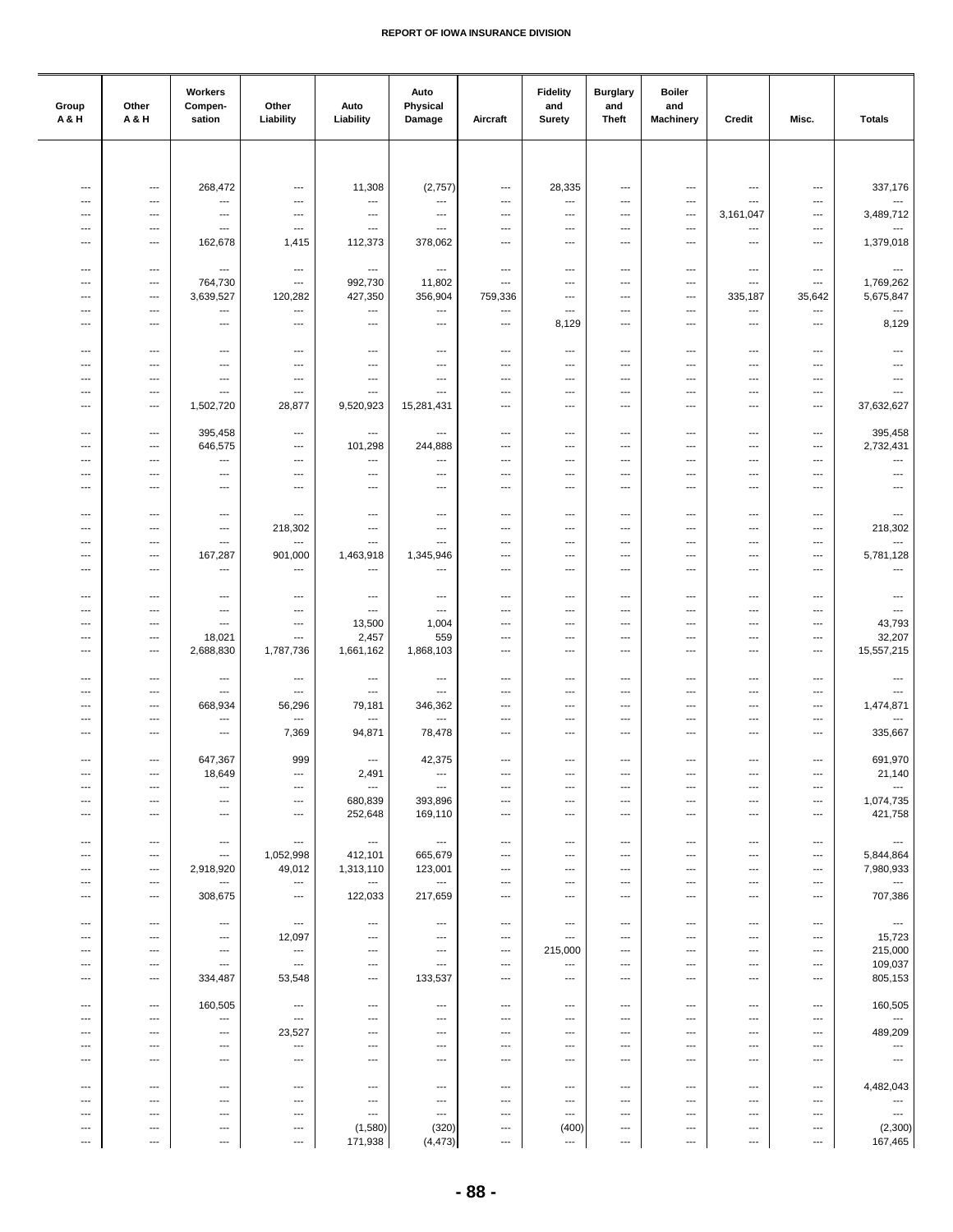| Name of Company                                                                                                                                                                                                | Fire                                                                          | <b>Allied</b><br>Lines                                                    | Farm<br>Owners                                         | Home<br>Owners                                                 | Commercial                                       | Ocean<br><b>Marine</b>                                 | Inland<br><b>Marine</b>                                       | <b>Financial</b><br>Guaranty                                                | <b>Medical</b><br><b>Malpractice</b>                                         | Earthquake                        |
|----------------------------------------------------------------------------------------------------------------------------------------------------------------------------------------------------------------|-------------------------------------------------------------------------------|---------------------------------------------------------------------------|--------------------------------------------------------|----------------------------------------------------------------|--------------------------------------------------|--------------------------------------------------------|---------------------------------------------------------------|-----------------------------------------------------------------------------|------------------------------------------------------------------------------|-----------------------------------|
| Non-Iowa Casualty Companies                                                                                                                                                                                    |                                                                               |                                                                           |                                                        |                                                                |                                                  |                                                        |                                                               |                                                                             |                                                                              |                                   |
| Progressive Commercial Casualty Company<br>Progressive Direct Insurance Company<br>Progressive Max Insurance Company<br>Progressive Northern Insurance Company<br>Progressive Northwestern Insurance Company   | ---<br>---<br>---<br>$---$<br>---                                             | ---<br>$---$<br>$---$<br>$\overline{\phantom{a}}$<br>---                  | ---<br>---<br>---<br>---<br>---                        | ---<br>---<br>---<br>2,220,505<br>---                          | ---<br>---<br>---<br>---<br>---                  | ---<br>---<br>---<br>$\overline{\phantom{a}}$<br>---   | ---<br>---<br>---<br>1,737,784<br>---                         | ---<br>---<br>$\overline{\phantom{a}}$<br>$\overline{\phantom{a}}$<br>---   | ---<br>---<br>$---$<br>$---$<br>---                                          | ---<br>$---$                      |
| Progressive Preferred Insurance Company<br>Progressive Specialty Insurance Company<br>Progressive Universal Insurance Company<br>Property and Casualty Ins Co of Hartford<br>Property-Owners Insurance Company | ---<br>---<br>$---$<br>$\overline{\phantom{a}}$<br>---                        | ---<br>$---$<br>$-$<br>---<br>---                                         | ---<br>---<br>---<br>---<br>---                        | ---<br>---<br>1,120,708<br>---                                 | ---<br>---<br>$---$<br>$---$<br>---              | ---<br>---<br>---<br>1,971<br>---                      | ---<br>$---$<br>407,824<br>2,961<br>---                       | ---<br>$-$<br>$---$<br>$\overline{\phantom{a}}$<br>---                      | ---<br>$\cdots$<br>$---$<br>$---$<br>---                                     | ---<br>---<br>---<br>---          |
| ProSelect Insurance Company<br>ProSelect National Insurance Company, Inc.<br>Protective Insurance Company<br>Protective Property & Casualty Insurance Co<br>Providence Washington Insurance Company            | ---<br>---<br>$---$<br>---<br>---                                             | ---<br>$---$<br>$---$<br>$---$<br>---                                     | ---<br>---<br>---<br>---<br>---                        | ---<br>---<br>---<br>$---$<br>---                              | ---<br>---<br>---<br>---<br>---                  | ---<br>---<br>---<br>---<br>---                        | ---<br>$---$<br>$---$<br>$---$<br>---                         | ---<br>---<br>$-$<br>$- - -$<br>---                                         | ---<br>$---$<br>$---$<br>$---$<br>---                                        | ---                               |
| QBE Insurance Corporation<br>QBE Reinsurance Corporation<br>R.V.I. America Insurance Company<br>Radnor Specialty Insurance Company<br>Rampart Insurance Company                                                | ---<br>---<br>$---$<br>---<br>---                                             | ---<br>---<br>$---$<br>---<br>$---$                                       | ---<br>---<br>---<br>---<br>---                        | 377,278<br>---<br>$---$<br>---<br>---                          | 107,084<br>---<br>$---$<br>---<br>$\overline{a}$ | ---<br>---<br>---<br>---<br>---                        | 4,065<br>---<br>$---$<br>---<br>$---$                         | ---<br>---<br>$---$<br>---<br>---                                           | ---<br>$---$<br>$---$<br>$---$<br>$\cdots$                                   | ---<br>---<br>$---$<br>---<br>--- |
| Redwood Fire and Casualty Insurance Company<br>Regent Insurance Company<br>Renaissance Reinsurance U.S. Inc.<br>Republic Indemnity Company of America<br>Republic Indemnity Company of California              | ---<br>2,725<br>---<br>---<br>---                                             | ---<br>70,588<br>---<br>$---$<br>---                                      | ---<br>---<br>---<br>---<br>---                        | ---<br>---<br>---<br>---<br>$---$                              | ---<br>1,124,756<br>$\overline{a}$<br>---<br>--- | ---<br>---<br>$---$<br>$---$<br>---                    | ---<br>69,557<br>$\overline{a}$<br>$---$<br>$---$             | ---<br>---<br>$---$<br>$- - -$<br>$\overline{\phantom{a}}$                  | ---<br>---<br>$---$<br>---<br>---                                            | ---<br>---<br>---                 |
| Repwest Insurance Company<br>Response Insurance Company<br>Response Worldwide Direct Auto Insurance Co<br>Response Worldwide Insurance Company<br><b>RLI Insurance Company</b>                                 | ---<br>---<br>$---$<br>$---$<br>---                                           | ---<br>---<br>$---$<br>$---$<br>---                                       | ---<br>---<br>---<br>---<br>---                        | ---<br>---<br>$---$<br>$\overline{a}$<br>---                   | ---<br>---<br>$---$<br>---<br>---                | ---<br>---<br>$---$<br>---<br>---                      | 15,688<br>---<br>$\sim$<br>$---$<br>8,523                     | ---<br>---<br>$---$<br>$-$<br>$---$                                         | ---<br>---<br>$---$<br>$---$<br>$\cdots$                                     | ---<br>---<br>---<br>---<br>---   |
| Roche Surety and Casualty Company, Inc.<br>Rockford Mutual Insurance Company<br>Rockwood Casualty Insurance Company<br>RSUI Indemnity Company<br>Rural Community Insurance Company                             | ---<br>---<br>---<br>---<br>---                                               | ---<br>---<br>$---$<br>16,191<br>22,442,951                               | ---<br>---<br>---<br>---<br>---                        | ---<br>---<br>---<br>---<br>---                                | ---<br>---<br>---<br>---<br>---                  | ---<br>---<br>$---$<br>$---$<br>---                    | ---<br>---<br>$---$<br>$---$<br>$---$                         | $\hspace{0.05cm} \ldots$<br>---<br>$-$<br>---<br>$\overline{\phantom{a}}$   | $\qquad \qquad \cdots$<br>---<br>$---$<br>$---$<br>$---$                     | ---<br>---<br>---                 |
| Rural Trust Insurance Company<br>SAFECO Insurance Company of America<br>SAFECO Insurance Company of Illinois<br>SAFECO Insurance Company of Indiana<br>Safeco National Insurance Company                       | ---<br>23.014<br>---<br>---<br>---                                            | 249.763<br>---<br>$---$<br>$---$                                          | ---<br>---<br>---<br>---                               | ---<br>3.914.502<br>---<br>---<br>---                          | 6,183<br>3.750<br>---<br>$---$<br>---            | ---<br>---<br>$---$<br>$---$                           | 87.609<br>---<br>$\overline{\phantom{a}}$<br>---              | ---<br>---<br>$---$<br>$\overline{\phantom{a}}$                             | ---<br>---<br>$\cdots$<br>$\cdots$                                           | ---<br>---<br>---                 |
| Safety First Insurance Company<br>Safety National Casualty Corporation<br>Safeway Insurance Company<br>Sagamore Insurance Company<br>Samsung Fire & Marine Ins Co., Ltd. (USB)                                 | ---<br>---<br>---<br>---<br>---                                               | $\qquad \qquad \cdots$<br>$\qquad \qquad \cdots$<br>---<br>$---$<br>$---$ | ---<br>---<br>---<br>---<br>---                        | ---<br>---<br>---<br>---<br>---                                | ---<br>---<br>---<br>---<br>---                  | ---<br>---<br>---<br>---<br>---                        | ---<br>---<br>---<br>$\overline{\phantom{a}}$<br>---          | $\overline{\phantom{a}}$<br>---<br>---<br>$---$<br>$\overline{\phantom{a}}$ | $\qquad \qquad \cdots$<br>$\qquad \qquad \cdots$<br>---<br>$\cdots$<br>$---$ | $---$<br>---<br>---<br>---        |
| San Francisco Reinsurance Company<br>Scor Reinsurance Company<br>Scottsdale Indemnity Company<br>SeaBright Insurance Company<br>Secura Insurance A Mutual Company                                              | ---<br>---<br>---<br>$---$<br>(350)                                           | ---<br>---<br>---<br>$---$<br>149,473                                     | ---<br>---<br>---<br>---<br>3,727,197                  | ---<br>---<br>---<br>---<br>17,788                             | ---<br>---<br>---<br>$---$<br>934,729            | ---<br>---<br>---<br>$---$<br>$---$                    | ---<br>---<br>122,050<br>---<br>114,237                       | ---<br>---<br>---<br>$---$<br>$---$                                         | ---<br>---<br>$\qquad \qquad \cdots$<br>$\cdots$<br>$\cdots$                 | ---<br>---<br>$---$<br>---        |
| SECURA Supreme Insurance Company<br>Securian Casualty Company<br>Security National Insurance Company<br>Select Insurance Company<br>Selective Insurance Company of America                                     | ---<br>---<br>---<br>---<br>1,347,438                                         | $\overline{\phantom{a}}$<br>---<br>---<br>$---$<br>1,175,268              | $\hspace{0.05cm} \ldots$<br>---<br>---<br>$---$<br>--- | 1,116,277<br>---<br>---<br>$---$<br>$---$                      | 204,247<br>---<br>---<br>$---$<br>3,906          | $\qquad \qquad \cdots$<br>---<br>---<br>$---$<br>$---$ | ---<br>938,958<br>---<br>$---$<br>100,556                     | $\hspace{0.05cm} \ldots$<br>---<br>---<br>$---$<br>$-$                      | $\qquad \qquad \cdots$<br>$\overline{a}$<br>---<br>$\cdots$<br>$---$         | ---<br>---<br>---<br>---          |
| Selective Insurance Co of South Carolina<br>Selective Insurance Co of the Southeast<br>Seneca Insurance Company, Inc.<br>Sentinel Insurance Company, Ltd.<br>Sentruity Casualty Company                        | 186,212<br>258,550<br>$\qquad \qquad \cdots$<br>$\qquad \qquad \cdots$<br>--- | 192,189<br>1,334,323<br>3,736<br>---<br>$\overline{\phantom{a}}$          | $\overline{\phantom{a}}$<br>---<br>---<br>---<br>---   | 3,709,448<br>---<br>---<br>105,245<br>$\hspace{0.05cm} \ldots$ | 570,871<br>107,692<br>35,299<br>629,802<br>---   | $---$<br>---<br>---<br>---<br>---                      | 54,435<br>235,246<br>2,355<br>---<br>$\overline{\phantom{a}}$ | ---<br>---<br>---<br>---<br>$\overline{\phantom{a}}$                        | ---<br>---<br>$\qquad \qquad \cdots$<br>$\qquad \qquad \cdots$<br>---        | ---<br>---<br>---<br>$---$        |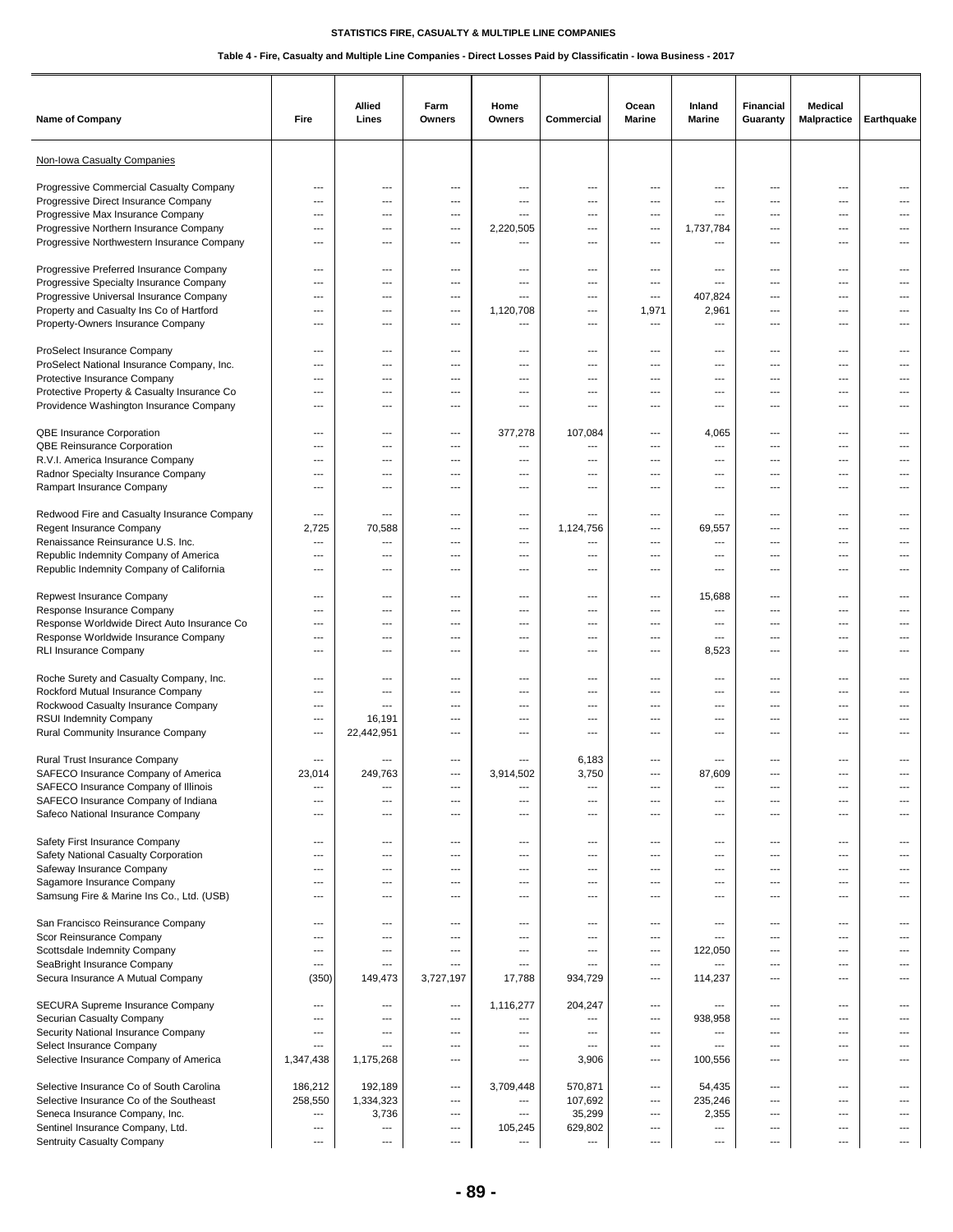| Group<br>A & H                                       | Other<br>A & H                  | Workers<br>Compen-<br>sation       | Other<br>Liability                  | Auto<br>Liability               | Auto<br>Physical<br>Damage             | Aircraft                           | <b>Fidelity</b><br>and<br><b>Surety</b>              | <b>Burglary</b><br>and<br>Theft | <b>Boiler</b><br>and<br><b>Machinery</b>             | Credit                                   | Misc.                                              | <b>Totals</b>                                        |
|------------------------------------------------------|---------------------------------|------------------------------------|-------------------------------------|---------------------------------|----------------------------------------|------------------------------------|------------------------------------------------------|---------------------------------|------------------------------------------------------|------------------------------------------|----------------------------------------------------|------------------------------------------------------|
|                                                      |                                 |                                    |                                     |                                 |                                        |                                    |                                                      |                                 |                                                      |                                          |                                                    |                                                      |
| $\overline{\phantom{a}}$                             | ---                             | ---                                | $\qquad \qquad \cdots$              | ---                             | $\qquad \qquad \cdots$                 | ---                                | ---                                                  | ---                             | ---                                                  | ---                                      | $\overline{\phantom{a}}$                           | $\hspace{0.05cm} \ldots$                             |
| $---$                                                | ---                             | $---$                              | ---                                 | (100)                           | (267)                                  | ---                                | ---                                                  | ---                             | ---                                                  | $\overline{a}$                           | $\overline{\phantom{a}}$                           | (367)                                                |
| $---$<br>$---$                                       | ---<br>$\overline{a}$           | ---<br>---                         | ---<br>894,661                      | ---<br>65,700,082               | $\overline{\phantom{a}}$<br>59,575,954 | ---<br>---                         | ---<br>---                                           | ---<br>---                      | ---<br>---                                           | ---<br>---                               | ---<br>$\overline{\phantom{a}}$                    | ---<br>130,128,986                                   |
| $\overline{\phantom{a}}$                             | ---                             | $\overline{\phantom{a}}$           | $\qquad \qquad \cdots$              | ---                             | $\overline{\phantom{a}}$               | ---                                | ---                                                  | ---                             | ---                                                  | ---                                      | $\overline{\phantom{a}}$                           | ---                                                  |
| $\overline{\phantom{a}}$                             | ---                             | ---                                | $\overline{\phantom{a}}$            | $\overline{\phantom{a}}$        | $\overline{\phantom{a}}$               | ---                                | ---                                                  | ---                             | ---                                                  | ---                                      | ---                                                | $\scriptstyle\cdots$                                 |
| $---$                                                | $---$                           | $---$                              | ---                                 | (20)                            | $\overline{\phantom{a}}$               | $\overline{a}$                     | ---                                                  | ---                             | $---$                                                | ---                                      | $\overline{\phantom{a}}$                           | (20)                                                 |
| $---$<br>$---$                                       | $---$<br>---                    | $---$<br>367                       | 110,222<br>$\overline{\phantom{a}}$ | 28,220,020<br>182,536           | 34,486,517<br>390,466                  | $\cdots$<br>$\overline{a}$         | ---<br>---                                           | $---$<br>---                    | $---$<br>---                                         | ---<br>$---$                             | $---$<br>$\overline{\phantom{a}}$                  | 63,224,583<br>1,699,009                              |
| $\overline{\phantom{a}}$                             | $\hspace{0.05cm} \ldots$        | ---                                | $\overline{\phantom{a}}$            | $\hspace{0.05cm} \ldots$        | $\overline{\phantom{a}}$               | $\qquad \qquad \cdots$             | ---                                                  | ---                             | ---                                                  | $\qquad \qquad \cdots$                   | $\qquad \qquad \cdots$                             | $\hspace{0.05cm} \ldots$                             |
|                                                      |                                 | 22,860                             |                                     |                                 |                                        |                                    |                                                      |                                 |                                                      |                                          |                                                    |                                                      |
| $\hspace{0.05cm} \ldots$<br>$---$                    | ---<br>---                      | $\hspace{0.05cm} \ldots$           | 13,500<br>$\ldots$                  | ---<br>$\hspace{0.05cm} \ldots$ | $\qquad \qquad \cdots$<br>$---$        | ---<br>$\cdots$                    | $\overline{\phantom{a}}$<br>$---$                    | ---<br>---                      | $\hspace{0.05cm} \ldots$<br>$---$                    | ---<br>$\cdots$                          | ---<br>$\qquad \qquad \cdots$                      | 36,360<br>$\overline{\phantom{a}}$                   |
| $\sim$                                               | $---$                           | 514,257                            | ---                                 | 129,772                         | 91,224                                 | $\overline{a}$                     | $---$                                                | $---$                           | $---$                                                | $\overline{a}$                           | $\overline{\phantom{a}}$                           | 735,253                                              |
| $\overline{\phantom{a}}$<br>$\hspace{0.05cm} \ldots$ | $--$<br>---                     | ---<br>$---$                       | 533,920<br>$\ldots$                 | ---<br>---                      | $---$<br>$\qquad \qquad \cdots$        | ---<br>---                         | ---<br>$\overline{\phantom{a}}$                      | $\overline{\phantom{a}}$<br>--- | ---<br>---                                           | $\overline{a}$<br>$\qquad \qquad \cdots$ | 213<br>$\ldots$                                    | 534,133<br>$\hspace{0.05cm} \ldots$                  |
|                                                      |                                 |                                    |                                     |                                 |                                        |                                    |                                                      |                                 |                                                      |                                          |                                                    |                                                      |
| 4,398,214<br>$\hspace{0.05cm} \ldots$                | ---<br>---                      | 1,036,694<br>---                   | 66,750<br>---                       | 33,575<br>---                   | $\qquad \qquad \cdots$<br>---          | 219,336<br>---                     | $\overline{\phantom{a}}$<br>$\overline{\phantom{a}}$ | ---<br>---                      | $\hspace{0.05cm} \ldots$<br>$\hspace{0.05cm} \ldots$ | $\qquad \qquad \cdots$<br>---            | $\qquad \qquad \cdots$<br>---                      | 6,242,996<br>---                                     |
| $\overline{\phantom{a}}$                             | ---                             | $\overline{\phantom{a}}$           | $\overline{\phantom{a}}$            | ---                             | $---$                                  | $---$                              | ---                                                  | $---$                           | $---$                                                | $\cdots$                                 | $\overline{\phantom{a}}$                           | $\overline{\phantom{a}}$                             |
| $\overline{\phantom{a}}$<br>$\overline{\phantom{a}}$ | ---<br>---                      | ---<br>---                         | ---<br>---                          | ---<br>$---$                    | $---$<br>$---$                         | $\cdots$<br>$\cdots$               | ---<br>---                                           | ---<br>---                      | $---$<br>---                                         | ---<br>---                               | ---<br>$---$                                       | $---$<br>$---$                                       |
|                                                      |                                 |                                    |                                     |                                 |                                        |                                    |                                                      |                                 |                                                      |                                          |                                                    |                                                      |
| $\hspace{0.05cm} \ldots$<br>$\hspace{0.05cm} \ldots$ | ---<br>$\qquad \qquad -\qquad$  | 304,432<br>1,678,748               | ---<br>---                          | ---<br>92,297                   | $\qquad \qquad \cdots$<br>62,726       | $\qquad \qquad \cdots$<br>---      | $\overline{\phantom{a}}$<br>$\overline{\phantom{a}}$ | ---<br>---                      | $\hspace{0.05cm} \ldots$<br>$\hspace{0.05cm} \ldots$ | ---<br>$\qquad \qquad \cdots$            | $\qquad \qquad \cdots$<br>$\qquad \qquad \cdots$   | 304,432<br>3,101,397                                 |
| $\sim$                                               | $---$                           | $\hspace{0.05cm} \ldots$           | ---                                 | $\overline{\phantom{a}}$        | $---$                                  | $---$                              | $---$                                                | ---                             | $---$                                                | ---                                      | $---$                                              | $\hspace{0.05cm} \ldots$                             |
| $\overline{\phantom{a}}$                             | ---                             | ---                                | $\overline{\phantom{a}}$            | ---                             | $\overline{\phantom{a}}$               | ---                                | ---                                                  | ---                             | ---                                                  | ---                                      | ---                                                | $\overline{\phantom{a}}$<br>$---$                    |
| $\overline{\phantom{a}}$                             | $---$                           | ---                                | $\overline{\phantom{a}}$            | ---                             | $---$                                  | ---                                | ---                                                  | $\overline{\phantom{a}}$        | $\overline{\phantom{a}}$                             | ---                                      | $\overline{\phantom{a}}$                           |                                                      |
| $\hspace{0.05cm} \ldots$<br>---                      | ---<br>$\overline{a}$           | $\overline{\phantom{a}}$<br>---    | ---                                 | ---                             | $\qquad \qquad \cdots$                 | ---                                | $\overline{\phantom{a}}$                             | ---                             | $\hspace{0.05cm} \ldots$<br>---                      | ---                                      | $\overline{\phantom{a}}$                           | 15,688                                               |
| $---$                                                | $---$                           | ---                                | ---<br>---                          | 42,486<br>$---$                 | 29,548<br>$\overline{\phantom{a}}$     | ---<br>$---$                       | $\overline{\phantom{a}}$<br>$---$                    | ---<br>$---$                    | $---$                                                | $\qquad \qquad \cdots$<br>$\cdots$       | $\qquad \qquad \cdots$<br>$---$                    | 72,034<br>$\hspace{0.05cm} \ldots$                   |
| $---$                                                | ---                             | $\overline{\phantom{a}}$           | $\overline{\phantom{a}}$            | $---$                           | $\overline{\phantom{a}}$               | $\cdots$                           | ---                                                  | $\cdots$                        | $---$                                                | $\cdots$                                 | $\overline{\phantom{a}}$                           | $\hspace{0.05cm} \ldots$                             |
| $\overline{\phantom{a}}$                             | $---$                           | $---$                              | 250,000                             | $\overline{\phantom{a}}$        | 129,571                                | $\cdots$                           | $\overline{\phantom{a}}$                             | $---$                           | ---                                                  | ---                                      | $---$                                              | 388,094                                              |
| $\overline{\phantom{a}}$                             | ---                             | $\overline{\phantom{a}}$           | ---                                 | $\hspace{0.05cm} \ldots$        | $\qquad \qquad \cdots$                 | $\qquad \qquad \cdots$             | ---                                                  | ---                             | $\qquad \qquad \cdots$                               | $\qquad \qquad \cdots$                   | $\qquad \qquad \cdots$                             | $\hspace{0.05cm} \ldots$                             |
| ---<br>$\sim$                                        | ---<br>$---$                    | $\overline{\phantom{a}}$<br>$---$  | ---<br>---                          | ---<br>$---$                    | $\qquad \qquad \cdots$<br>$---$        | ---<br>$---$                       | ---<br>$---$                                         | ---<br>$---$                    | $\hspace{0.05cm} \ldots$<br>$---$                    | $\qquad \qquad \cdots$<br>$\overline{a}$ | $\qquad \qquad \cdots$<br>---                      | $\hspace{0.05cm} \ldots$<br>$\overline{\phantom{a}}$ |
| $---$                                                | $---$                           | ---                                | ---                                 | ---                             | $---$                                  | $---$                              | $---$                                                | ---                             | $---$                                                | ---                                      | $---$                                              | 16,191                                               |
| $\overline{\phantom{a}}$                             | $--$                            | ---                                | $\overline{\phantom{a}}$            | ---                             | $---$                                  | ---                                | $---$                                                | $---$                           | $\overline{\phantom{a}}$                             | $---$                                    | $\overline{\phantom{a}}$                           | 22,442,951                                           |
| $\hspace{0.05cm} \ldots$                             | $\overline{\phantom{a}}$        | 165                                | $\qquad \qquad \cdots$              | 1,771                           | 4,458                                  | ---                                | $\qquad \qquad \cdots$                               | ---                             | ---                                                  | $\qquad \qquad \cdots$                   | $\qquad \qquad \cdots$                             | 12,577                                               |
| ---<br>$\hspace{0.05cm} \ldots$                      | ---<br>$\qquad \qquad -\qquad$  | (16,989)<br>---                    | ---<br>---                          | 2,345,612<br>20,965             | 4,155,946<br>203,361                   | ---<br>$\qquad \qquad \cdots$      | ---<br>---                                           | ---<br>---                      | ---<br>$\qquad \qquad \cdots$                        | ---<br>$\qquad \qquad \cdots$            | ---<br>---                                         | 10,763,207<br>224,326                                |
| $\qquad \qquad \cdots$                               | ---                             | $\overline{\phantom{a}}$           | $\overline{\phantom{a}}$            | ---                             | $\cdots$                               | $\cdots$                           | $\hspace{0.05cm} \ldots$                             | $\cdots$                        | $---$                                                | $\hspace{0.05cm} \ldots$                 | $\overline{\phantom{a}}$                           | $\hspace{0.05cm} \ldots$                             |
| $\overline{\phantom{a}}$                             | ---                             | ---                                | $\overline{\phantom{a}}$            | ---                             | $\overline{\phantom{a}}$               | $\cdots$                           | $\cdots$                                             | $\overline{\phantom{a}}$        | ---                                                  | $\qquad \qquad -$                        | $\overline{\phantom{a}}$                           | $\sim$ $\sim$                                        |
| $\hspace{0.05cm} \ldots$                             | $\hspace{0.05cm} \ldots$        | ---                                | $\qquad \qquad \cdots$              | ---                             | $\cdots$                               | ---                                | $\qquad \qquad \cdots$                               | $\cdots$                        | $\qquad \qquad \cdots$                               | ---                                      | $\qquad \qquad \cdots$                             | ---                                                  |
| ---                                                  | $\qquad \qquad -\qquad$         | 2,595,086                          | ---                                 | ---                             | 4,582                                  | $\qquad \qquad \cdots$             | ---                                                  | ---                             | ---                                                  | $\qquad \qquad \cdots$                   | $\qquad \qquad \cdots$                             | 2,599,667                                            |
| $\cdots$<br>$\overline{\phantom{a}}$                 | ---<br>$\overline{\phantom{a}}$ | ---<br>4,517                       | ---<br>---                          | $\qquad \qquad \cdots$<br>6,561 | $\hspace{0.05cm} \ldots$<br>(1, 115)   | $\qquad \qquad \cdots$<br>$\cdots$ | ---<br>---                                           | ---<br>---                      | $\qquad \qquad \cdots$<br>$---$                      | ---<br>$\overline{\phantom{a}}$          | $\qquad \qquad \cdots$<br>---                      | $\hspace{0.05cm} \ldots$<br>9,963                    |
| $\overline{\phantom{a}}$                             | $---$                           | 66,491                             | $\overline{\phantom{a}}$            | ---                             | $\qquad \qquad \cdots$                 | $\cdots$                           | $\overline{\phantom{a}}$                             | $---$                           | ---                                                  | ---                                      | $\overline{\phantom{a}}$                           | 66,491                                               |
| $\hspace{0.05cm} \ldots$                             | $\hspace{0.05cm} \ldots$        | $\overline{\phantom{a}}$           | $\hspace{0.05cm} \cdots$            | $\hspace{0.05cm} \ldots$        | $\qquad \qquad \cdots$                 | $\qquad \qquad \cdots$             | $\overline{\phantom{a}}$                             | ---                             | $\hspace{0.05cm} \ldots$                             | $\qquad \qquad \cdots$                   | $\qquad \qquad \cdots$                             | $\scriptstyle\cdots$                                 |
| $\hspace{0.05cm} \ldots$                             | $\hspace{0.05cm} \ldots$        | $\hspace{0.05cm} \ldots$           | $\hspace{0.05cm} \cdots$            | ---                             | $\overline{\phantom{a}}$               | $\qquad \qquad \cdots$             | ---                                                  | ---                             | $\qquad \qquad \cdots$                               | $\qquad \qquad \cdots$                   | $\qquad \qquad \cdots$                             | $\hspace{0.05cm} \cdots$                             |
| $\hspace{0.05cm} \ldots$<br>$\qquad \qquad \cdots$   | ---<br>$\overline{\phantom{a}}$ | $\hspace{0.05cm} \ldots$<br>70,031 | 32,629<br>$\scriptstyle\cdots$      | 246,403<br>---                  | 742,271<br>---                         | ---<br>$\cdots$                    | ---<br>---                                           | ---<br>$\hspace{0.05cm} \ldots$ | ---<br>---                                           | ---<br>$\qquad \qquad \cdots$            | $\qquad \qquad \cdots$<br>$\overline{\phantom{a}}$ | 1,143,353<br>70,031                                  |
| $\overline{\phantom{a}}$                             | $\overline{\phantom{a}}$        | 2,836,297                          | 94,593                              | 974,521                         | 1,275,870                              | $\cdots$                           | ---                                                  | $\cdots$                        | 113,493                                              | $\hspace{0.05cm} \ldots$                 | $\overline{\phantom{a}}$                           | 10,237,847                                           |
| $\hspace{0.05cm} \ldots$                             | $\hspace{0.05cm} \ldots$        | 597,933                            | 18,958                              | 934,765                         | 1,425,370                              | ---                                | ---                                                  | $\cdots$                        | $\qquad \qquad \cdots$                               | $\ldots$                                 | ---                                                | 4,297,550                                            |
| $\hspace{0.05cm} \ldots$                             | $\qquad \qquad -\qquad$         | $\hspace{0.05cm} \ldots$           | 2,670,833                           | ---                             | $\overline{\phantom{a}}$               | $\qquad \qquad \cdots$             | ---                                                  | ---                             | $\qquad \qquad \cdots$                               | $\qquad \qquad \cdots$                   | ---                                                | 3,609,791                                            |
| $\hspace{0.05cm} \ldots$<br>$\overline{\phantom{a}}$ | ---<br>---                      | 105,437<br>---                     | 13,388<br>$\hspace{0.05cm} \cdots$  | 5,000<br>---                    | ---<br>$\scriptstyle\cdots$            | ---<br>$\cdots$                    | ---<br>---                                           | ---<br>---                      | $\hspace{0.05cm} \ldots$<br>---                      | ---<br>$\overline{\phantom{a}}$          | $\qquad \qquad \cdots$<br>---                      | 123,825<br>$\hspace{0.05cm} \cdots$                  |
| $\overline{\phantom{a}}$                             | $\overline{\phantom{a}}$        | $\scriptstyle\cdots$               | 489,774                             | 703,677                         | 608,933                                | $\cdots$                           | 3,547                                                | ---                             | 50,722                                               | $\overline{\phantom{a}}$                 | ---                                                | 4,483,821                                            |
| $\hspace{0.05cm} \ldots$                             | $\qquad \qquad -\qquad$         | 1,832,601                          | 169,173                             | 2,470,179                       | 2,932,160                              | $\qquad \qquad \cdots$             | $\overline{\phantom{a}}$                             | $\cdots$                        | 18,814                                               | $\ldots$                                 | ---                                                | 12,136,082                                           |
| $\hspace{0.05cm} \ldots$                             | $\overline{\phantom{a}}$        | 1,909,550                          | 1,125,859                           | 1,142,484                       | 274,672                                | $\qquad \qquad \cdots$             | 1,391                                                | ---                             | 7,241                                                | $\qquad \qquad \cdots$                   | $\qquad \qquad \cdots$                             | 6,397,008                                            |
| ---                                                  | ---                             | ---<br>1,551,985                   | $\hspace{0.05cm} \cdots$            | $\mathbf{1}$<br>42,163          | ---<br>53,706                          | ---                                | ---                                                  | ---                             | $\qquad \qquad \cdots$                               | ---                                      | ---                                                | 41,391<br>2,382,901                                  |
| ---<br>$\hspace{0.05cm} \ldots$                      | ---<br>$\scriptstyle\cdots$     | $\cdots$                           | $\hspace{0.05cm} \cdots$<br>441,275 | ---                             | ---                                    | ---<br>---                         | ---<br>---                                           | ---<br>$\hspace{0.05cm} \ldots$ | ---<br>---                                           | ---<br>$\hspace{0.05cm} \ldots$          | ---<br>---                                         | 441,275                                              |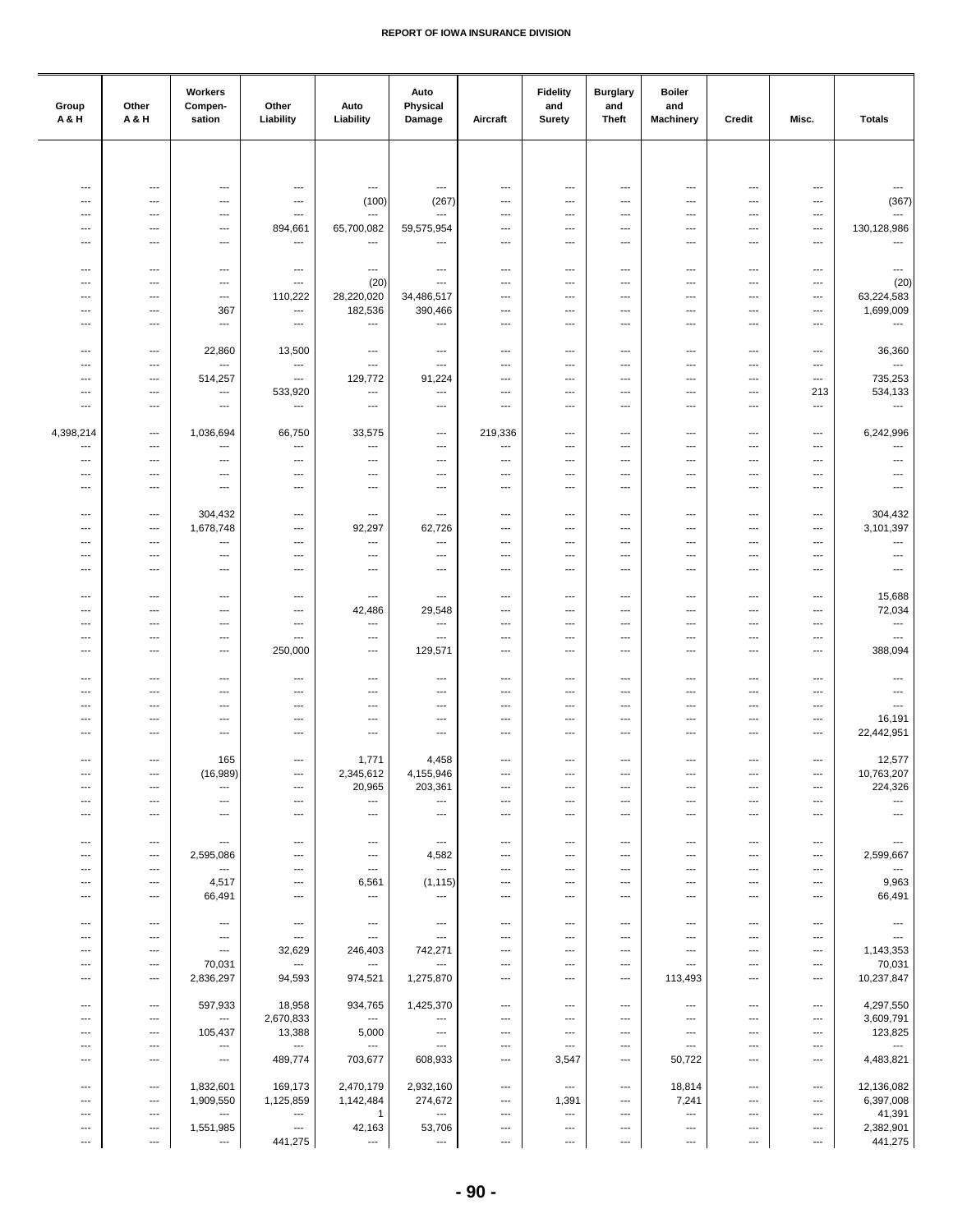| Name of Company                                                                                                                                                                                       | Fire                                                                                                                | Allied<br>Lines                                                                 | Farm<br>Owners                               | Home<br>Owners                                        | Commercial                                | Ocean<br><b>Marine</b>                        | Inland<br><b>Marine</b>                                                       | Financial<br>Guaranty                                                       | Medical<br>Malpractice                                            | Earthquake                                   |
|-------------------------------------------------------------------------------------------------------------------------------------------------------------------------------------------------------|---------------------------------------------------------------------------------------------------------------------|---------------------------------------------------------------------------------|----------------------------------------------|-------------------------------------------------------|-------------------------------------------|-----------------------------------------------|-------------------------------------------------------------------------------|-----------------------------------------------------------------------------|-------------------------------------------------------------------|----------------------------------------------|
| Non-Iowa Casualty Companies                                                                                                                                                                           |                                                                                                                     |                                                                                 |                                              |                                                       |                                           |                                               |                                                                               |                                                                             |                                                                   |                                              |
| Sentry Casualty Company<br>Sentry Insurance, a Mutual Company<br>Sentry Select Insurance Company<br>Sequoia Indemnity Company<br>Sequoia Insurance Company                                            | $---$<br>$\overline{\phantom{a}}$<br>$\qquad \qquad \cdots$<br>$\qquad \qquad \cdots$<br>$\sim$                     | $\overline{a}$<br>55,238<br>229,162<br>---<br>$\overline{a}$                    | ---<br>---<br>---<br>---<br>$---$            | ---<br>---<br>---<br>---<br>$-$                       | ---<br>3,102<br>---<br>---<br>---         | ---<br>---<br>---<br>---<br>$---$             | $\overline{a}$<br>10,047<br>284,871<br>---<br>$\overline{a}$                  | ---<br>---<br>---<br>---<br>$---$                                           | $\overline{a}$<br>$\overline{a}$<br>---<br>---<br>$---$           | ---<br>---<br>---<br>---                     |
| Service Insurance Company<br>SFM Mutual Insurance Company<br>SFM Safe Insurance Company<br>SFM Select Insurance Company<br>Shelter General Insurance Company                                          | $---$<br>---<br>---<br>$\overline{\phantom{a}}$<br>2,186                                                            | ---<br>---<br>---<br>$\overline{a}$<br>139,253                                  | ---<br>---<br>---<br>---<br>---              | ---<br>---<br>---<br>---<br>$\sim$                    | ---<br>---<br>---<br>---<br>---           | ---<br>---<br>---<br>---<br>$---$             | ---<br>---<br>---<br>---<br>$\overline{\phantom{a}}$                          | $\overline{a}$<br>---<br>---<br>---<br>$---$                                | ---<br>---<br>---<br>---<br>$---$                                 | ---<br>---<br>---<br>$---$                   |
| Shelter Mutual Insurance Company<br>Shelter Reinsurance Company<br>Sirius America Insurance Company<br>Society Insurance, a mutual company<br>Sompo America Fire & Marine Insurance Co                | 189,485<br>$\ldots$<br>$\overline{\phantom{a}}$<br>---<br>$---$                                                     | 1,058,901<br>---<br>---<br>---<br>$---$                                         | 157,593<br>---<br>---<br>---<br>$---$        | 5,727,136<br>---<br>---<br>---<br>$-$                 | 220,586<br>---<br>---<br>1,415,630<br>--- | ---<br>---<br>---<br>---<br>---               | 59,324<br>---<br>---<br>$\overline{a}$<br>$---$                               | ---<br>---<br>---<br>---<br>$---$                                           | $\overline{a}$<br>---<br>$\overline{a}$<br>---<br>$---$           | ---<br>---<br>---<br>---                     |
| Sompo America Insurance Company<br>Southern General Insurance Company<br>Southern Insurance Company<br>Southwest Marine and General Insurance Co<br>SPARTA Insurance Company                          | $---$<br>$---$<br>---<br>$\qquad \qquad \cdots$<br>---                                                              | 2,242,837<br>---<br>---<br>---<br>---                                           | ---<br>---<br>---<br>---<br>---              | ---<br>---<br>---<br>---<br>---                       | ---<br>---<br>1,243,184<br>---<br>---     | $\overline{\phantom{a}}$<br>---<br>---<br>--- | 513,763<br>---<br>---<br>---<br>---                                           | $\overline{\phantom{a}}$<br>---<br>---<br>---<br>---                        | $---$<br>---<br>---<br>---<br>---                                 | ---<br>---<br>---<br>---                     |
| Specialty Risk of America<br>Spinnaker Insurance Company<br>St. Paul Fire and Marine Insurance Company<br>St. Paul Guardian Insurance Company<br>St. Paul Mercury Insurance Company                   | $---$<br>$---$<br>3,291<br>---<br>---                                                                               | 86,545<br>$\overline{\phantom{a}}$<br>---<br>$\overline{\phantom{a}}$<br>---    | ---<br>---<br>---<br>---<br>---              | ---<br>24,614<br>---<br>---<br>---                    | ---<br>---<br>(1, 907)<br>---<br>(314)    | $---$<br>---<br>208<br>---<br>---             | ---<br>---<br>---<br>$\hspace{0.05cm} \ldots$<br>---                          | $\overline{\phantom{a}}$<br>---<br>---<br>---<br>---                        | $\cdots$<br>$\cdots$<br>---<br>---<br>---                         | ---<br>---<br>---<br>---                     |
| St. Paul Protective Insurance Company<br>Standard Fire Insurance Company<br>Standard Guaranty Insurance Company<br>Standard Property and Casualty Insurance Co<br>Star Casualty Insurance Company     | $\overline{\phantom{a}}$<br>35,901<br>382,862<br>---<br>---                                                         | ---<br>166,832<br>941,898<br>---<br>---                                         | ---<br>---<br>---<br>---<br>---              | $-$<br>213,228<br>---<br>---<br>---                   | ---<br>---<br>---<br>---<br>---           | ---<br>13,053<br>---<br>---<br>---            | $---$<br>$\overline{\phantom{a}}$<br>---<br>---<br>---                        | $---$<br>---<br>---<br>---<br>---                                           | $---$<br>$---$<br>---<br>---<br>---                               | ---<br>---                                   |
| Star Insurance Company<br>StarNet Insurance Company<br>Starr Indemnity & Liability Company<br><b>Starr Specialty Insurance Company</b><br>StarStone National Insurance Company                        | $---$<br>$---$<br>$\qquad \qquad \cdots$<br>$\overline{\phantom{a}}$<br>---                                         | $\overline{\phantom{a}}$<br>---<br>(31, 642)<br>---<br>---                      | $---$<br>---<br>---<br>---<br>---            | $---$<br>---<br>---<br>---<br>---                     | 79,104<br>276,302<br>---<br>---<br>---    | $---$<br>$---$<br>11,060<br>---<br>---        | 363,442<br>804,201<br>1,500<br>---<br>---                                     | $---$<br>$\overline{\phantom{a}}$<br>---<br>---<br>---                      | $---$<br>$---$<br>$\overline{a}$<br>---<br>---                    | $---$<br>---<br>---                          |
| State Automobile Mutual Insurance Co<br>State Farm Fire and Casualty Company<br>State Farm General Insurance Company<br>State Farm Mutual Automobile Ins Co<br>State National Insurance Company, Inc. | $---$<br>---<br>$\overline{\phantom{a}}$<br>---                                                                     | 7,439<br>1,336,831<br>$---$<br>---<br>---                                       | 547,476<br>20,146,703<br>$---$<br>---<br>--- | 24,609<br>170,103,044<br>$\overline{a}$<br>---<br>--- | 41,337<br>21.794.227<br>---<br>---<br>--- | ---<br>---<br>---<br>---                      | 3.098.338<br>---<br>---<br>---                                                | $---$<br>$\sim$<br>---<br>---                                               | $---$<br>$---$<br>---<br>---                                      | ---<br>---                                   |
| Stillwater Insurance Company<br>Stillwater Property and Casualty Ins Company<br>Stonetrust Commercial Insurance Company<br>Stonington Insurance Company<br><b>Stratford Insurance Company</b>         | $---$<br>$\overline{\phantom{a}}$<br>$\overline{\phantom{a}}$<br>$\qquad \qquad \cdots$<br>$\qquad \qquad \cdots$   | $---$<br>7,506<br>$\overline{\phantom{a}}$<br>---<br>2,077,827                  | $---$<br>---<br>---<br>---<br>---            | ---<br>252,654<br>---<br>---<br>---                   | $---$<br>---<br>---<br>---<br>---         | $---$<br>---<br>---<br>---<br>---             | $\overline{\phantom{a}}$<br>---<br>---<br>---<br>$\overline{a}$               | $---$<br>---<br>---<br>---<br>---                                           | $---$<br>$\cdots$<br>$\cdots$<br>$\overline{a}$<br>$\overline{a}$ | $---$<br>---<br>$---$<br>---<br>---          |
| SU Insurance Company<br>Suecia Insurance Company<br>SummitPoint Insurance Company<br>Sun Surety Insurance Company<br>SureTec Insurance Company                                                        | $\sim$<br>$---$<br>$---$<br>---<br>$\overline{\phantom{a}}$                                                         | $---$<br>$---$<br>---<br>---<br>---                                             | $---$<br>---<br>---<br>---<br>---            | $---$<br>$---$<br>---<br>---<br>---                   | $---$<br>$---$<br>---<br>---<br>---       | $---$<br>$---$<br>$---$<br>---<br>---         | 6,517,791<br>---<br>---<br>---<br>---                                         | $---$<br>$---$<br>$---$<br>---<br>---                                       | $---$<br>$---$<br>$\cdots$<br>---<br>---                          | $---$<br>$---$<br>---<br>---<br>---          |
| Swiss Reinsurance America Corporation<br>Syncora Guarantee Inc.<br>T.H.E. Insurance Company<br>TDC National Assurance Company<br>Teachers Insurance Company                                           | $---$<br>$---$<br>$---$<br>$\overline{\phantom{a}}$<br>$\qquad \qquad \cdots$                                       | $---$<br>---<br>$\overline{\phantom{a}}$<br>---<br>---                          | ---<br>---<br>---<br>---<br>---              | $---$<br>---<br>---<br>---<br>593,090                 | $---$<br>$---$<br>---<br>---<br>---       | ---<br>---<br>---<br>---<br>---               | $---$<br>---<br>29,224<br>---<br>25,200                                       | $---$<br>$---$<br>---<br>---<br>---                                         | $---$<br>$---$<br>$\cdots$<br>---<br>$\cdots$                     | $\overline{a}$<br>$---$<br>---<br>---<br>--- |
| Technology Insurance Company, Inc.<br>Third Coast Insurance Company<br>TIG Insurance Company<br><b>Titan Indemnity Company</b><br><b>TNUS Insurance Company</b>                                       | $\overline{\phantom{a}}$<br>$---$<br>$\overline{\phantom{a}}$<br>$\overline{\phantom{a}}$<br>$\qquad \qquad \cdots$ | 1,880,669<br>---<br>$\overline{\phantom{a}}$<br>---<br>$\overline{\phantom{a}}$ | ---<br>---<br>$---$<br>---<br>---            | ---<br>$\overline{a}$<br>---<br>---<br>---            | ---<br>---<br>---<br>---<br>---           | ---<br>---<br>---<br>---<br>---               | 2,011<br>---<br>$---$<br>$\overline{\phantom{a}}$<br>$\hspace{0.05cm} \ldots$ | ---<br>$---$<br>$\overline{\phantom{a}}$<br>$\overline{\phantom{a}}$<br>--- | $\cdots$<br>$---$<br>$---$<br>$---$<br>$\cdots$                   | $---$<br>$---$                               |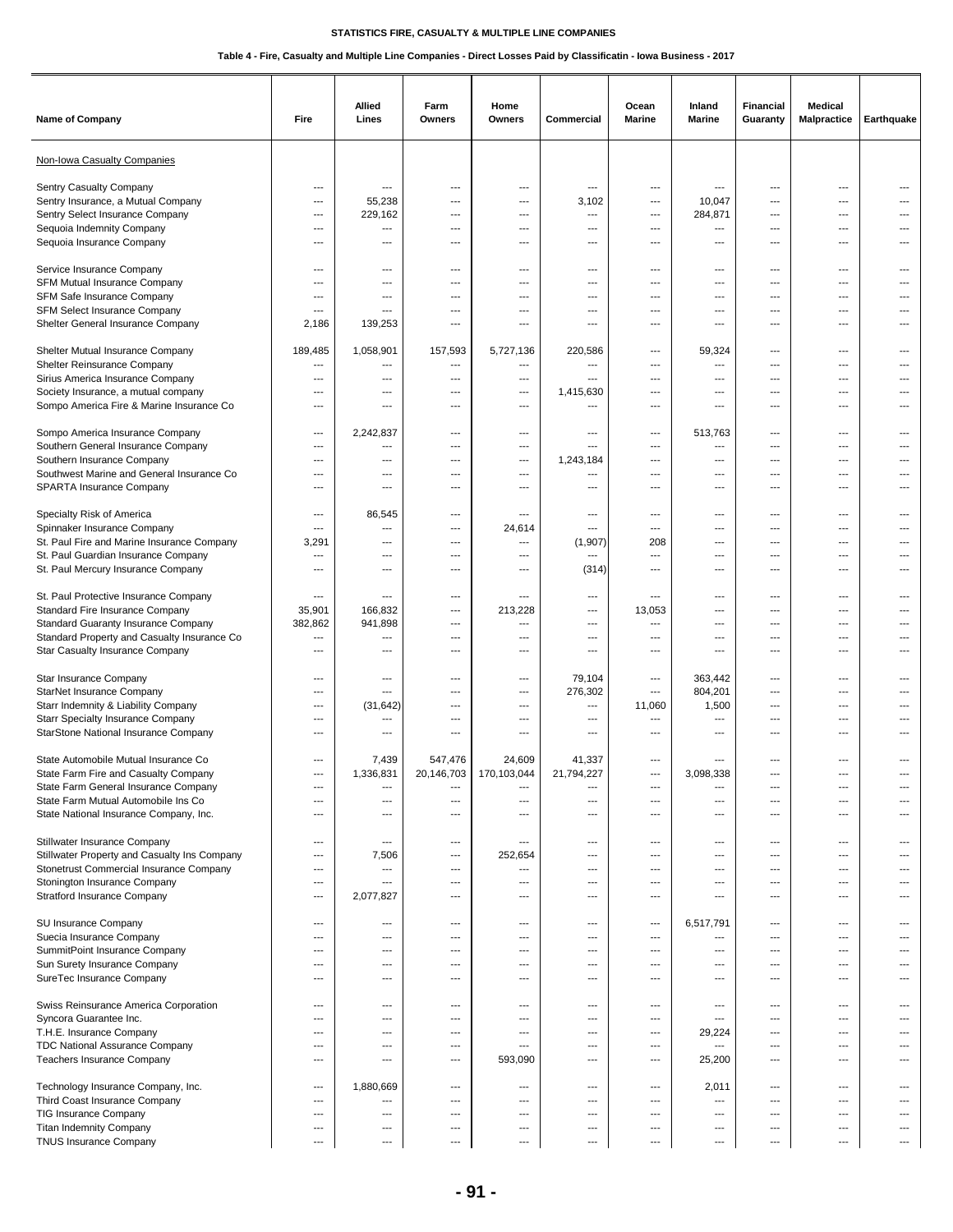| Group<br>A & H                      | Other<br>A & H                                     | Workers<br>Compen-<br>sation        | Other<br>Liability                  | Auto<br>Liability                                    | Auto<br>Physical<br>Damage          | Aircraft                         | <b>Fidelity</b><br>and<br>Surety | <b>Burglary</b><br>and<br><b>Theft</b>               | <b>Boiler</b><br>and<br><b>Machinery</b> | Credit                                               | Misc.                                                | <b>Totals</b>                       |
|-------------------------------------|----------------------------------------------------|-------------------------------------|-------------------------------------|------------------------------------------------------|-------------------------------------|----------------------------------|----------------------------------|------------------------------------------------------|------------------------------------------|------------------------------------------------------|------------------------------------------------------|-------------------------------------|
|                                     |                                                    |                                     |                                     |                                                      |                                     |                                  |                                  |                                                      |                                          |                                                      |                                                      |                                     |
|                                     |                                                    |                                     |                                     |                                                      |                                     |                                  |                                  |                                                      |                                          |                                                      |                                                      | 851,831                             |
| ---<br>$\overline{\phantom{a}}$     | $\qquad \qquad \cdots$<br>$---$                    | 851,831<br>1,710,895                | ---<br>53,478                       | ---<br>38,370                                        | $\qquad \qquad \cdots$<br>80,481    | $\qquad \qquad \cdots$<br>---    | ---<br>---                       | ---<br>---                                           | ---<br>---                               | $\qquad \qquad \cdots$<br>---                        | $\qquad \qquad \cdots$<br>---                        | 1,951,611                           |
| ---                                 | ---                                                | 658,135<br>$\overline{\phantom{a}}$ | 700,221<br>$\overline{\phantom{a}}$ | 1,626,954<br>---                                     | 709,561<br>$\overline{\phantom{a}}$ | ---<br>---                       | ---<br>---                       | ---<br>---                                           | ---<br>---                               | $\overline{\phantom{a}}$<br>$\overline{\phantom{a}}$ | ---                                                  | 4,208,905<br>---                    |
| ---<br>---                          | ---<br>---                                         | $\hspace{0.05cm} \ldots$            | ---                                 | ---                                                  | $\overline{\phantom{a}}$            | ---                              | ---                              | ---                                                  | ---                                      | $---$                                                | ---<br>---                                           | $\overline{\phantom{a}}$            |
|                                     |                                                    |                                     |                                     |                                                      |                                     |                                  |                                  |                                                      |                                          |                                                      |                                                      |                                     |
| $\sim$<br>$\overline{\phantom{a}}$  | $\hspace{0.05cm} \ldots$<br>---                    | ---<br>3,540,589                    | ---<br>---                          | $\overline{\phantom{a}}$<br>$\overline{\phantom{a}}$ | $\overline{\phantom{a}}$<br>$---$   | $\overline{a}$<br>---            | ---<br>---                       | ---<br>---                                           | ---<br>---                               | $\overline{\phantom{a}}$<br>$\overline{a}$           | ---<br>---                                           | ---<br>3,540,589                    |
| $\overline{\phantom{a}}$            | ---<br>$\overline{\phantom{a}}$                    | $---$<br>2,865,964                  | ---                                 | $---$<br>---                                         | $---$<br>$\overline{\phantom{a}}$   | ---<br>---                       | ---<br>---                       | ---<br>---                                           | ---<br>---                               | ---<br>$\overline{\phantom{a}}$                      | ---                                                  | ---<br>2,865,964                    |
| ---<br>---                          | $\qquad \qquad -\qquad$                            | $\qquad \qquad -\qquad$             | ---<br>---                          | 364,286                                              | 77,139                              | $\overline{a}$                   | ---                              | ---                                                  | ---                                      | $\overline{\phantom{a}}$                             | $\overline{\phantom{a}}$<br>$\overline{\phantom{a}}$ | 582,864                             |
| $\overline{\phantom{a}}$            | $---$                                              | $---$                               | 111,402                             | 4,027,818                                            | 5,116,080                           | $\overline{a}$                   | $\cdots$                         | ---                                                  | $---$                                    | $\overline{\phantom{a}}$                             | ---                                                  | 16,668,325                          |
| ---                                 | $\overline{\phantom{a}}$                           | ---                                 | ---                                 | ---                                                  | $\overline{\phantom{a}}$            | ---                              | ---                              | $\overline{\phantom{a}}$                             | ---                                      | $\cdots$                                             | $\overline{\phantom{a}}$                             |                                     |
| 1,030,083<br>---                    | ---<br>---                                         | 2,676<br>573,857                    | ---<br>205,000                      | (200)<br>34,322                                      | ---<br>94,944                       | ---<br>---                       | ---<br>---                       | ---<br>---                                           | ---<br>$\overline{\phantom{a}}$          | $---$<br>$\overline{\phantom{a}}$                    | ---<br>$\qquad \qquad \cdots$                        | 1,032,559<br>2,323,753              |
| ---                                 | ---                                                | ---                                 | ---                                 | $\overline{\phantom{a}}$                             | $\sim$                              | ---                              | ---                              | ---                                                  | ---                                      | $\overline{\phantom{a}}$                             | ---                                                  | $\hspace{0.05cm} \ldots$            |
| $\sim$                              | $\overline{\phantom{a}}$                           | 320,675                             | 135,000                             | 13,999                                               | 4,139                               | $\overline{a}$                   | $\overline{a}$                   | ---                                                  | $---$                                    | $\overline{a}$                                       | $\overline{\phantom{a}}$                             | 3,230,413                           |
| $---$                               | $---$                                              | $\overline{\phantom{a}}$            | ---                                 | ---                                                  | $\overline{\phantom{a}}$            | $---$                            | ---                              | ---                                                  | ---                                      | $---$                                                | $\overline{\phantom{a}}$                             | $\sim$                              |
| $\overline{\phantom{a}}$<br>---     | ---<br>$\qquad \qquad -\qquad$                     | 62,494<br>---                       | 4,750<br>---                        | ---<br>---                                           | 4,399<br>---                        | ---<br>---                       | ---<br>13,923                    | ---<br>---                                           | ---<br>---                               | $---$<br>$\overline{a}$                              | ---<br>$\qquad \qquad \cdots$                        | 1,314,827<br>13,923                 |
| ---                                 | $\qquad \qquad -\qquad$                            | (255, 420)                          | $\qquad \qquad \cdots$              | 443,000                                              | $\overline{\phantom{a}}$            | ---                              | ---                              | ---                                                  | ---                                      | $\qquad \qquad \cdots$                               | $\qquad \qquad \cdots$                               | 187,580                             |
| $\overline{\phantom{a}}$            | $---$                                              | $\cdots$                            | 1,485                               | 2,922                                                | $\qquad \qquad \cdots$              | $\overline{a}$                   | ---                              | $\overline{\phantom{a}}$                             | $\overline{\phantom{a}}$                 | $\overline{\phantom{a}}$                             | $\qquad \qquad \cdots$                               | 90,952                              |
| $---$                               | $---$                                              | $\overline{\phantom{a}}$            | $\overline{\phantom{a}}$            | ---                                                  | $---$                               | $---$                            | ---                              | ---                                                  | $---$                                    | $---$                                                | $\cdots$                                             | 24,614                              |
| ---<br>---                          | ---<br>$\qquad \qquad \cdots$                      | 542,494<br>341                      | 492,583<br>$\overline{\phantom{a}}$ | $\overline{\phantom{a}}$<br>---                      | 5,277<br>$\overline{\phantom{a}}$   | ---<br>---                       | ---<br>---                       | $---$<br>---                                         | ---<br>---                               | ---<br>$\overline{\phantom{a}}$                      | $\overline{\phantom{a}}$<br>---                      | 1,041,945<br>341                    |
| ---                                 | $\qquad \qquad \cdots$                             | (406)                               | 5,811                               | $\hspace{0.05cm} \ldots$                             | $\overline{\phantom{a}}$            | ---                              | (15, 871)                        | $\qquad \qquad \cdots$                               | ---                                      | $\overline{\phantom{a}}$                             | ---                                                  | (10, 781)                           |
| ---                                 |                                                    | ---                                 |                                     |                                                      | $\overline{\phantom{a}}$            | $\overline{a}$                   | ---                              |                                                      |                                          | $\overline{\phantom{a}}$                             |                                                      | $\sim$                              |
| $---$                               | $\hspace{0.05cm} \ldots$<br>---                    | 1,336,195                           | ---<br>1,764                        | $\qquad \qquad \cdots$<br>2,316,476                  | 4,203,941                           | ---                              | ---                              | ---<br>---                                           | ---<br>---                               | $\overline{a}$                                       | ---<br>---                                           | 8,287,391                           |
| $\overline{\phantom{a}}$            | ---                                                | $---$                               | $---$                               | $\overline{\phantom{a}}$                             | $---$                               | ---                              | ---                              | ---                                                  | ---                                      | ---                                                  | ---                                                  | 1,324,760                           |
| ---<br>---                          | ---<br>$\qquad \qquad -\qquad$                     | $---$<br>$\overline{\phantom{a}}$   | ---<br>---                          | ---<br>43,882                                        | ---<br>174,056                      | ---<br>---                       | ---<br>---                       | ---<br>---                                           | ---<br>---                               | $\cdots$<br>$---$                                    | ---<br>$\overline{\phantom{a}}$                      | ---<br>217,938                      |
|                                     |                                                    |                                     |                                     |                                                      |                                     |                                  |                                  |                                                      |                                          |                                                      |                                                      | 944,111                             |
| ---<br>---                          | $\overline{\phantom{a}}$<br>$\qquad \qquad \cdots$ | 488,724<br>133,141                  | ---<br>477,742                      | 9,189<br>123,047                                     | 3,652<br>468,753                    | $\qquad \qquad \cdots$<br>79,267 | ---<br>---                       | ---<br>$\overline{\phantom{a}}$                      | ---<br>---                               | $\qquad \qquad \cdots$<br>$\overline{\phantom{a}}$   | ---<br>---                                           | 2,362,453                           |
| 100,167<br>$\overline{\phantom{a}}$ | ---<br>$\overline{\phantom{a}}$                    | 664,978<br>$---$                    | 1,276,646<br>---                    | 860<br>$\overline{\phantom{a}}$                      | 49,862<br>$\overline{\phantom{a}}$  | 237,358<br>---                   | ---<br>---                       | $\overline{\phantom{a}}$<br>$\overline{\phantom{a}}$ | ---<br>---                               | $---$<br>$\cdots$                                    | (1,049)                                              | 2,309,740<br>---                    |
| ---                                 | ---                                                | $\cdots$                            | ---                                 | ---                                                  | $\hspace{0.05cm} \ldots$            | (42,069)                         | ---                              | ---                                                  | ---                                      | $\overline{\phantom{a}}$                             | $\hspace{0.05cm} \ldots$<br>---                      | (42,069)                            |
| $\overline{\phantom{a}}$            | $\qquad \qquad -\qquad$                            | 64,603                              | 48,595                              | 7,217                                                | 53,901                              | ---                              | ---                              | ---                                                  | ---                                      | $\ldots$                                             | ---                                                  | 795,177                             |
| ---                                 | ---                                                | 5,027,206                           | 6,330,312                           | 12,567,460                                           | 13,061,575                          | $\cdots$                         | 86,260                           | ---                                                  | ---                                      | $\overline{\phantom{a}}$                             | $\qquad \qquad \cdots$                               | 253,551,956                         |
| ---<br>2,507,265                    | $\qquad \qquad \cdots$<br>7,818,671                | 9,076<br>$\cdots$                   | ---<br>$\qquad \qquad \cdots$       | $\overline{\phantom{a}}$<br>90,508,558               | ---<br>128,312,076                  | $\cdots$<br>$---$                | ---<br>---                       | ---<br>---                                           | $---$<br>---                             | $\cdots$<br>---                                      | $\hspace{0.05cm} \ldots$<br>$\cdots$                 | 9,076<br>229,146,570                |
| ---                                 | $\cdots$                                           | 9,871                               | ---                                 | 10,042                                               | 951,056                             | ---                              | ---                              | ---                                                  | ---                                      | $\qquad \qquad \cdots$                               | $\qquad \qquad \cdots$                               | 970,969                             |
| ---                                 | $\qquad \qquad \cdots$                             | $\hspace{0.05cm} \ldots$            | ---                                 | $\qquad \qquad \cdots$                               | $\cdots$                            | $\overline{a}$                   | ---                              | ---                                                  | ---                                      | $\overline{\phantom{a}}$                             | $\qquad \qquad \cdots$                               | $\hspace{0.05cm} \ldots$            |
| $---$                               | $---$                                              | $---$                               | ---                                 | $---$                                                | ---                                 | $---$                            | $---$                            | $\overline{\phantom{a}}$                             | $---$                                    | $---$                                                | $\cdots$                                             | 260,160                             |
| ---<br>---                          | $---$<br>$---$                                     | $---$<br>$---$                      | ---<br>---                          | $\overline{\phantom{a}}$<br>$---$                    | $---$<br>$---$                      | $\cdots$<br>$\cdots$             | ---<br>---                       | $\overline{\phantom{a}}$<br>$\overline{\phantom{a}}$ | $\overline{\phantom{a}}$<br>---          | $\overline{\phantom{a}}$<br>---                      | $\overline{\phantom{a}}$<br>$\overline{\phantom{a}}$ | ---<br>$\overline{\phantom{a}}$     |
| ---                                 | $\qquad \qquad \cdots$                             | $\qquad \qquad \cdots$              | ---                                 | $\hspace{0.05cm} \ldots$                             | $\hspace{0.05cm} \ldots$            | $\qquad \qquad \cdots$           | ---                              | $\qquad \qquad \cdots$                               | $\qquad \qquad \cdots$                   | $\ldots$                                             | $\cdots$                                             | 2,077,827                           |
| ---                                 | ---                                                | ---                                 | ---                                 | $\qquad \qquad \cdots$                               | $\hspace{0.05cm} \ldots$            | $\qquad \qquad \cdots$           | ---                              | ---                                                  | $\qquad \qquad \cdots$                   | $\qquad \qquad \cdots$                               | $\qquad \qquad \cdots$                               | 6,517,791                           |
| ---                                 | $---$                                              | $---$                               | $---$                               | $---$                                                | $---$                               | $---$                            | $---$                            | $---$                                                | $---$                                    | $---$                                                | $---$                                                | ---                                 |
| ---<br>---                          | $---$<br>---                                       | $---$<br>$---$                      | ---<br>---                          | $---$<br>$---$                                       | ---<br>---                          | $---$<br>---                     | $---$<br>---                     | $---$<br>---                                         | $---$<br>---                             | $---$<br>$\overline{\phantom{a}}$                    | $---$<br>---                                         | $\overline{\phantom{a}}$<br>---     |
| ---                                 | $---$                                              | $---$                               | ---                                 | $---$                                                | $\overline{\phantom{a}}$            | $\cdots$                         | 1,290,000                        | $---$                                                | ---                                      | $\cdots$                                             | $\cdots$                                             | 1,290,000                           |
| ---                                 | ---                                                | $\hspace{0.05cm} \cdots$            | ---                                 | ---                                                  | $\qquad \qquad \cdots$              | ---                              | ---                              | ---                                                  | ---                                      | ---                                                  | ---                                                  | $\scriptstyle\cdots$                |
| ⊷                                   | ---                                                | $\hspace{0.05cm} \ldots$            | ---                                 | $\qquad \qquad \cdots$                               | $\cdots$                            | ---                              | ---                              | ---                                                  | ---                                      | $\qquad \qquad \cdots$                               | ---                                                  | ---                                 |
| ---<br>$\overline{\phantom{a}}$     | $---$<br>$---$                                     | 273,019<br>---                      | 92,822<br>$\hspace{0.05cm} \ldots$  | 19,747<br>---                                        | (9,647)<br>$\overline{\phantom{a}}$ | $\cdots$<br>$\overline{a}$       | ---<br>---                       | $---$<br>$\overline{\phantom{a}}$                    | $---$<br>$\overline{\phantom{a}}$        | $---$<br>$---$                                       | $\cdots$<br>$\overline{\phantom{a}}$                 | 405,165<br>$\overline{\phantom{a}}$ |
| ---                                 | $\cdots$                                           | $\overline{\phantom{a}}$            | ---                                 | 63,340                                               | 51,575                              | $\overline{a}$                   | ---                              | $---$                                                | ---                                      | $\overline{\phantom{a}}$                             | $\cdots$                                             | 733,205                             |
| ---                                 | ---                                                | 2,183,645                           | $\scriptstyle\cdots$                | $\qquad \qquad \cdots$                               | ---                                 | ---                              | ---                              | ---                                                  | ---                                      | ---                                                  | ---                                                  | 4,066,325                           |
| ---                                 | ---                                                | ---                                 | ---                                 | $\qquad \qquad \cdots$                               | ---                                 | $\qquad \qquad \cdots$           | ---                              | ---                                                  | ---                                      | $\qquad \qquad \cdots$                               | $\qquad \qquad \cdots$                               | ---                                 |
| ---<br>---                          | $---$<br>---                                       | $\hspace{0.05cm} \ldots$<br>---     | 775,000<br>---                      | (29)<br>---                                          | ---<br>---                          | $\cdots$<br>$\cdots$             | 10,000<br>---                    | ---<br>---                                           | ---<br>---                               | $\cdots$<br>---                                      | $\cdots$<br>---                                      | 784,971<br>---                      |
| ---                                 | ---                                                | ---                                 | ---                                 | ---                                                  | ---                                 | ---                              | ---                              | ---                                                  | ---                                      | $---$                                                | ---                                                  | ---                                 |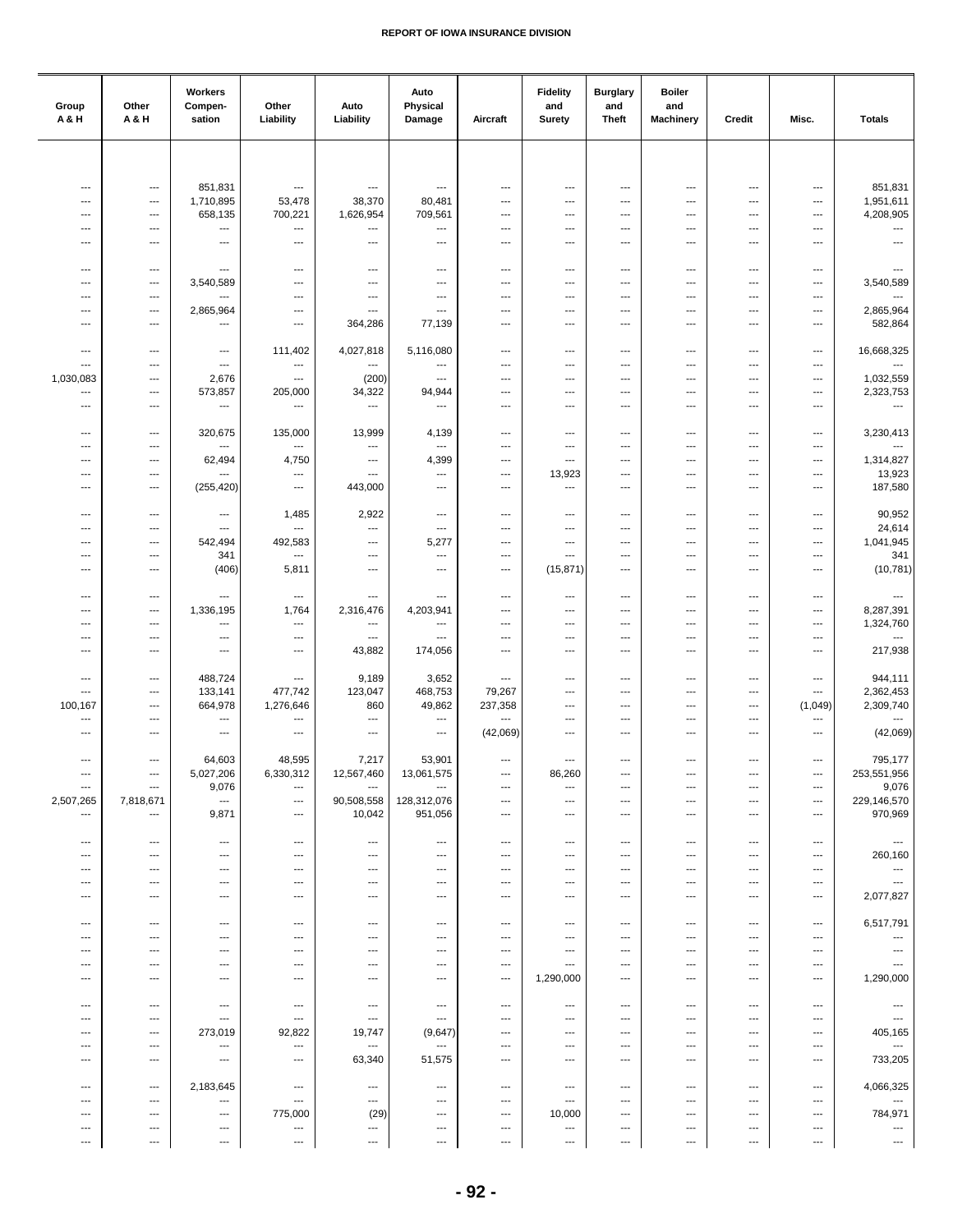| Name of Company                                                               | Fire                            | Allied<br>Lines                 | Farm<br><b>Owners</b> | Home<br>Owners           | Commercial               | Ocean<br><b>Marine</b>   | Inland<br><b>Marine</b>  | Financial<br>Guaranty    | Medical<br><b>Malpractice</b>    | Earthquake     |
|-------------------------------------------------------------------------------|---------------------------------|---------------------------------|-----------------------|--------------------------|--------------------------|--------------------------|--------------------------|--------------------------|----------------------------------|----------------|
| Non-Iowa Casualty Companies                                                   |                                 |                                 |                       |                          |                          |                          |                          |                          |                                  |                |
| Toa Reinsurance Company of America                                            | $\overline{\phantom{a}}$        | $---$                           | $\overline{a}$        | ---                      | ---                      | ---                      | $---$                    | ---                      | ---                              |                |
| Tokio Marine America Insurance Company                                        | ---                             | ---                             | ---                   | ---                      | 300,000                  | ---                      | ---                      | ---                      | ---                              |                |
| Topa Insurance Company                                                        | $\overline{\phantom{a}}$        | $\overline{a}$                  | ---                   | ---                      | ---                      | ---                      | ---                      | ---                      | ---                              |                |
| <b>Traders Insurance Company</b>                                              | ---                             | ---                             | ---                   | ---                      | ---                      | ---                      | ---                      | ---                      | ---                              | ---            |
| Trans Pacific Insurance Company                                               | $\sim$                          | $\sim$                          | $---$                 | ---                      | $---$                    | $---$                    | $---$                    | $---$                    | $---$                            | $---$          |
| Transamerica Casualty Insurance Company                                       | $---$                           | ---                             | ---                   | ---                      | $\overline{a}$           | ---                      | 1,486,845                | ---                      | $---$                            | ---            |
| Transatlantic Reinsurance Company                                             | $\overline{\phantom{a}}$        | ---                             | ---                   | ---                      | ---                      | ---                      | ---                      | ---                      | ---                              |                |
| TransGuard Ins Company of America, Inc.                                       | $\overline{\phantom{a}}$        | ---                             | ---                   | ---                      | ---                      | ---                      | 7,840                    | ---                      | ---                              | ---            |
| <b>Transportation Insurance Company</b>                                       | $\qquad \qquad \cdots$          | ---                             | ---                   | ---                      | 172,961                  | ---                      | ---                      | ---                      | $\overline{a}$                   |                |
| TravCo Insurance Company                                                      | $\sim$                          | $---$                           | ---                   | ---                      | ---                      | ---                      | $\overline{\phantom{a}}$ | $---$                    | $---$                            | ---            |
| Travelers Casualty and Surety Company                                         | $\overline{\phantom{a}}$        | ---                             | $---$                 | ---                      | ---                      | ---                      | ---                      | ---                      | ---                              | ---            |
| Travelers Casualty and Surety Co of America                                   | ---                             | ---                             | ---                   | ---                      | ---                      | ---                      | ---                      | ---                      | ---                              |                |
| Travelers Casualty Company (The)                                              | $\overline{\phantom{a}}$        | ---                             | ---                   | ---                      | ---                      | ---                      | ---                      | ---                      | ---                              | ---            |
| Travelers Casualty Company of Connecticut                                     | $\qquad \qquad \cdots$          | ---                             | ---                   | ---                      | ---                      | ---                      | ---                      | ---                      | ---                              |                |
| Travelers Casualty Insurance Co of America                                    | $---$                           | $---$                           | ---                   | $\overline{a}$           | 750,933                  | ---                      | $---$                    | $---$                    | $---$                            | ---            |
| <b>Travelers Commercial Casualty Company</b>                                  | $\overline{\phantom{a}}$        | $\overline{\phantom{a}}$        | $---$                 | ---                      | ---                      | $---$                    | $\overline{\phantom{a}}$ | $\overline{\phantom{a}}$ | $---$                            | ---            |
| Travelers Commercial Insurance Company                                        | $---$                           | $\overline{\phantom{a}}$        | ---                   | 571,644                  | ---                      | $---$                    | 716                      | $\overline{\phantom{a}}$ | $---$                            | ---            |
| Travelers Constitution State Ins Company                                      | ---                             | ---                             | ---                   |                          | ---                      | ---                      | ---                      | ---                      | ---                              | ---            |
| Travelers Home & Marine Insurance Company                                     | ---                             | ---                             | ---                   | 5,675,791                | ---                      | 17,020                   | 28,714                   | ---                      | ---                              | ---            |
| <b>Travelers Indemnity Company</b>                                            | 1,614,856                       | 1,395,979                       | 26,750                | ---                      | 42,027                   | ---                      | 2,603                    | ---                      | ---                              |                |
| Travelers Indemnity Company of America                                        | 15,011                          | 50,131                          | 867,129               | 130,796                  | 1,021,171                | ---                      | $---$                    | $\overline{\phantom{a}}$ | $---$                            | $---$          |
| Travelers Indemnity Company of Connecticut                                    | 56,970                          | ---                             | 115,026               | $\overline{\phantom{a}}$ | 100,403                  | ---                      | $\overline{\phantom{a}}$ | ---                      | $---$                            | ---            |
| Travelers Personal Insurance Company                                          | ---                             | ---                             | ---                   | ---                      | ---                      | ---                      | ---                      | ---                      | ---                              |                |
| Travelers Personal Security Insurance Co                                      | $\qquad \qquad \cdots$          | ---                             | ---                   | ---                      | ---                      | ---                      | ---                      |                          | ---                              |                |
| Travelers Property Casualty Co of America                                     | 653,967                         | 1,862                           | 12,591                | ---                      | 1,851,322                | 521,082                  | 1,288,469                | ---                      | ---                              |                |
| Travelers Property Casualty Insurance Co                                      | $\sim$                          | $---$                           | $---$                 | $---$                    | ---                      | $---$                    | $---$                    | $---$                    | $---$                            | $---$          |
| Trenwick America Reinsurance Corporation                                      | $\overline{\phantom{a}}$        | ---                             | ---                   | ---                      | ---                      | ---                      | ---                      | $\overline{\phantom{a}}$ | $---$                            | ---            |
| Triangle Insurance Company, Inc.                                              | $\overline{\phantom{a}}$        | 73,163                          | ---                   | ---                      | 138,574                  | ---                      | ---                      | ---                      | $\overline{a}$                   | ---            |
| Trinity Universal Insurance Company                                           | $\overline{\phantom{a}}$        | ---                             | ---                   | ---                      | ---                      | ---                      | ---                      | ---                      | ---                              |                |
| Triton Insurance Company                                                      | ---                             | ---                             | ---                   | ---                      | ---                      | ---                      | ---                      | ---                      | ---                              |                |
| Triumphe Casualty Company                                                     | $\sim$                          | $---$                           | $---$                 | ---                      | ---                      | $---$                    | $---$                    | $---$                    | $---$                            | $---$          |
| <b>Trumbull Insurance Company</b>                                             | $- - -$                         | $---$                           | ---                   | 1,187,095                | 4,212                    | ---                      | $---$                    | $\sim$                   | $---$                            |                |
| <b>Trustgard Insurance Company</b>                                            | ---                             | ---                             | ---                   | ---                      | ---                      | ---                      | ---                      | ---                      | ---                              | ---            |
| Twin City Fire Insurance Company                                              | $\overline{a}$                  | ---                             | ---                   | 67,054                   | 73,313                   | ---                      | ---                      | ---                      | ---                              |                |
| U.S. Specialty Insurance Company                                              | ---                             | $---$                           | ---                   |                          | ---                      | ---                      | ---                      | ---                      | ---                              |                |
| U.S. Underwriters Insurance Company                                           | $---$                           | $---$                           | $---$                 | $-$                      | $---$                    | ---                      | $---$                    | ---                      | $---$                            |                |
| United Casualty and Surety Insurance Company                                  | ---                             | $---$                           | ---                   | ---                      | ---                      | ---                      | $---$                    | ---                      | ---                              |                |
| United Financial Casualty Company                                             | ---                             | ---                             | ---                   | ---                      | ---                      | ---                      | ---                      | ---                      | ---                              |                |
| United Guaranty Residential Ins Co of NC<br>United Ohio Insurance Company     | $\overline{\phantom{a}}$<br>--- | ---<br>---                      | ---<br>---            | ---<br>---               | ---<br>---               | ---<br>---               | ---<br>---               | ---<br>---               | $\overline{a}$<br>$\overline{a}$ | ---<br>---     |
|                                                                               |                                 |                                 |                       |                          |                          |                          |                          |                          |                                  |                |
| United States Fidelity and Guaranty Company                                   | $---$                           | $---$                           | $---$                 | $---$                    | 367,494                  | ---                      | $---$                    | $---$                    | $---$                            | $---$          |
| United States Fire Insurance Company                                          | $---$                           | $---$                           | ---                   | ---                      | 39,071                   | 9,738                    | 795,488                  | ---                      | ---                              | $\overline{a}$ |
| United States Liability Insurance Company                                     | 129,630                         | ---                             | ---                   | ---                      | ---                      | ---                      | ---                      | ---                      | $\cdots$                         | ---            |
| United Wisconsin Insurance Company<br>Unitrin Auto and Home Insurance Company | ---<br>$\overline{\phantom{a}}$ | ---<br>7,318                    | ---<br>---            | ---<br>149,488           | ---<br>---               | ---<br>---               | ---<br>5,422             | ---<br>---               | ---<br>$\overline{a}$            | ---<br>---     |
|                                                                               |                                 |                                 |                       |                          |                          |                          |                          |                          | $---$                            | $---$          |
| Unitrin Direct Insurance Company<br>Unitrin Preferred Insurance Company       | $---$<br>$---$                  | $\overline{\phantom{a}}$<br>--- | ---<br>---            | 728<br>---               | ---<br>---               | ---<br>---               | $---$<br>---             | $---$<br>$---$           | $\cdots$                         | $---$          |
| Unitrin Safeguard Insurance Company                                           | $---$                           | $---$                           | ---                   | ---                      | ---                      | ---                      | ---                      | $---$                    | $---$                            | ---            |
| Universal Fire & Casualty Insurance Company                                   | $\qquad \qquad \cdots$          | ---                             | ---                   | ---                      | ---                      | ---                      | ---                      | ---                      | ---                              | ---            |
| Universal Property & Casualty Insurance Co                                    | $\qquad \qquad \cdots$          | ---                             | ---                   | ---                      | ---                      | ---                      | ---                      | ---                      | ---                              | ---            |
| Universal Surety Company                                                      | $\overline{\phantom{a}}$        | ---                             | ---                   | ---                      | ---                      | ---                      | $---$                    | ---                      | $\cdots$                         | $---$          |
| Universal Surety of America                                                   | $\overline{\phantom{a}}$        | $\overline{a}$                  | ---                   | $\sim$                   | ---                      | $---$                    | $---$                    | $---$                    | $---$                            | ---            |
| Universal Underwriters Insurance Company                                      | 47,087                          | 123,892                         | $---$                 | $\overline{\phantom{a}}$ | ---                      | $---$                    | ---                      | $\overline{\phantom{a}}$ | $---$                            | ---            |
| Universal Underwriters of Texas Insurance Co                                  | $\qquad \qquad \cdots$          | 24,096                          | ---                   | ---                      | ---                      | ---                      | ---                      | ---                      | ---                              | ---            |
| <b>USAA Casualty Insurance Company</b>                                        | $\overline{\phantom{a}}$        | 74,080                          | ---                   | 2,349,751                | ---                      | ---                      | 95,461                   | ---                      | ---                              | ---            |
| <b>USAA General Indemnity Company</b>                                         | 32,687                          | 55,085                          | ---                   | 2,923,562                | ---                      | ---                      | 39,235                   | ---                      | $\cdots$                         | $\cdots$       |
| <b>USPlate Glass Insurance Company</b>                                        | $\hspace{0.05cm} \ldots$        | ---                             | ---                   | ---                      | ---                      | ---                      | $\qquad \qquad \cdots$   | ---                      | $\cdots$                         | ---            |
| Utica Mutual Insurance Company                                                | $---$                           | ---                             | $---$                 | ---                      | $\overline{\phantom{a}}$ | $---$                    | ---                      | $\overline{\phantom{a}}$ | $---$                            | ---            |
| Valley Forge Insurance Company                                                | $---$                           | ---                             | ---                   | $---$                    | 74,593                   | $---$                    | $---$                    | $---$                    | $---$                            | ---            |
| Vanliner Insurance Company                                                    | $\qquad \qquad \cdots$          | ---                             | ---                   | $\hspace{0.05cm} \ldots$ | 68,626                   | $\overline{\phantom{a}}$ | $\qquad \qquad \cdots$   | $\hspace{0.05cm} \ldots$ | $\cdots$                         | ---            |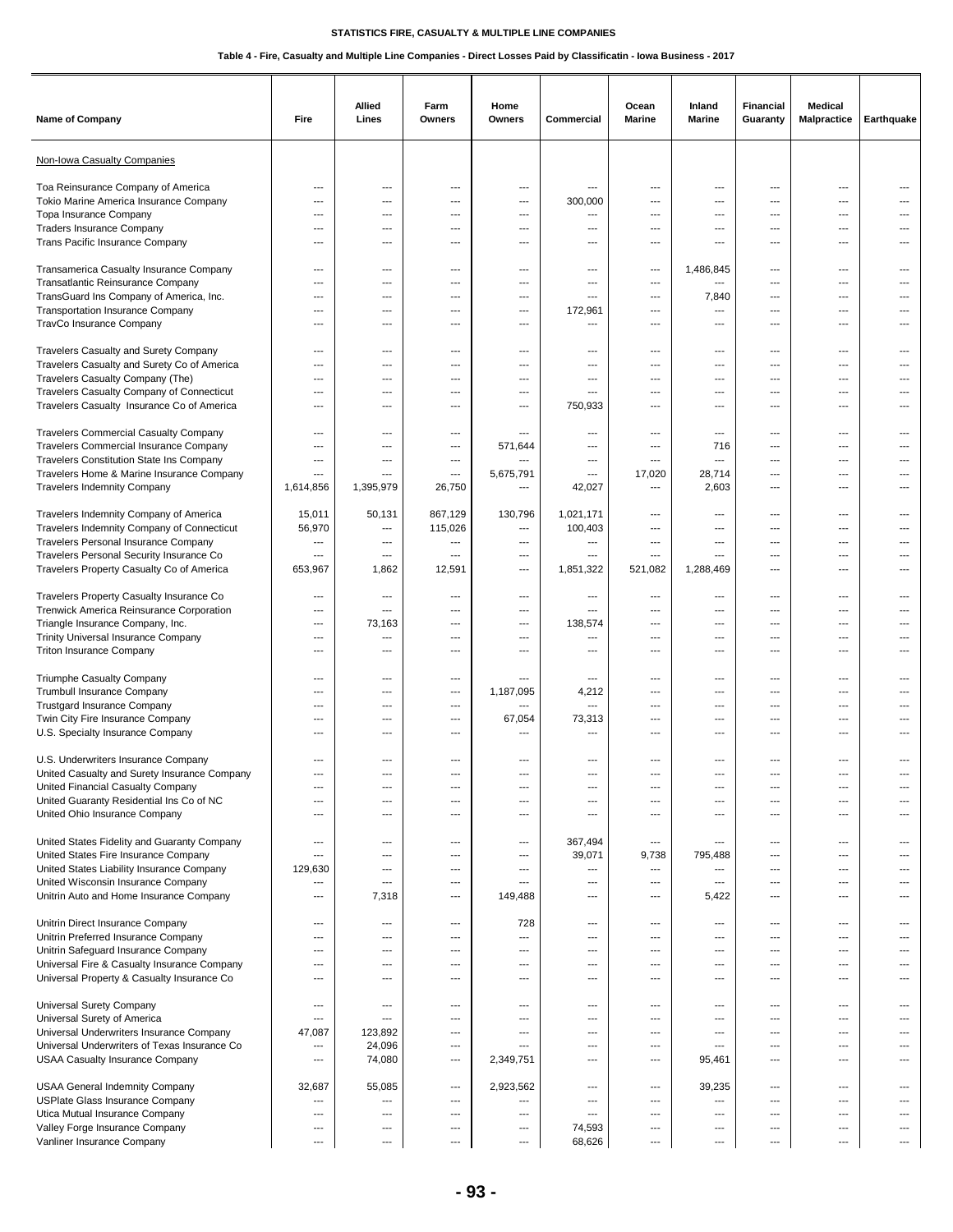| ---<br>$\cdots$<br>$\hspace{0.05cm} \ldots$<br>---<br>---<br>---<br>---<br>---<br>---<br>---<br>$\overline{\phantom{a}}$<br>$\qquad \qquad \cdots$<br>---<br>690,936<br>16,053<br>54,731<br>143,312<br>176,841<br>$\overline{a}$<br>$---$<br>---<br>---<br>---<br>---<br>$---$<br>---<br>19,775<br>20,000<br>(225)<br>$\qquad \qquad \cdots$<br>$\qquad \qquad \cdots$<br>---<br>---<br>---<br>---<br>---<br>$\overline{\phantom{a}}$<br>$\overline{\phantom{a}}$<br>$---$<br>$\hspace{0.05cm} \ldots$<br>---<br>$\overline{\phantom{a}}$<br>---<br>$\overline{\phantom{a}}$<br>---<br>---<br>---<br>---<br>---<br>---<br>---<br>$\overline{\phantom{a}}$<br>$\hspace{0.05cm} \ldots$<br>---<br>---<br>$\hspace{0.05cm} \ldots$<br>$\qquad \qquad \cdots$<br>$\qquad \qquad \cdots$<br>$\overline{\phantom{a}}$<br>---<br>---<br>---<br>---<br>---<br>---<br>251,676<br>1,076<br>1,739,597<br>---<br>$\scriptstyle\cdots$<br>---<br>---<br>$\qquad \qquad \cdots$<br>$\overline{\phantom{a}}$<br>---<br>---<br>---<br>---<br>---<br>$\cdots$<br>$\overline{\phantom{a}}$<br>$---$<br>$\hspace{0.05cm} \ldots$<br>$---$<br>$\overline{\phantom{a}}$<br>---<br>$\overline{\phantom{a}}$<br>$\overline{\phantom{a}}$<br>---<br>$\cdots$<br>$\cdots$<br>47,511<br>29,242<br>2,165<br>8,263<br>$\overline{\phantom{a}}$<br>$\cdots$<br>---<br>$---$<br>$\cdots$<br>$\cdots$<br>---<br>$\cdots$<br>$---$<br>2,254,617<br>(403)<br>2,078,542<br>3,517<br>$\overline{\phantom{a}}$<br>---<br>$\overline{\phantom{a}}$<br>---<br>$\overline{\phantom{a}}$<br>$\overline{\phantom{a}}$<br>$\overline{\phantom{a}}$<br>$\overline{\phantom{a}}$<br>---<br>---<br>$\cdots$<br>$\ldots$<br>---<br>---<br>$\qquad \qquad \cdots$<br>$\qquad \qquad \cdots$<br>---<br>$\qquad \qquad \cdots$<br>---<br>$\qquad \qquad \cdots$<br>---<br>---<br>2,412,154<br>2,409,781<br>2,373<br>---<br>---<br>$\scriptstyle\cdots$<br>---<br>$\overline{\phantom{a}}$<br>---<br>$\qquad \qquad \cdots$<br>---<br>---<br>---<br>5,584,029<br>5,198,067<br>37,767<br>348,195<br>---<br>---<br>---<br>$\hspace{0.05cm} \cdots$<br>$\qquad \qquad \cdots$<br>$\hspace{0.05cm} \ldots$<br>---<br>$---$<br>---<br>$\cdots$<br>---<br>---<br>---<br>$\overline{\phantom{a}}$<br>---<br>$---$<br>$\hspace{0.05cm} \ldots$<br>$\hspace{0.05cm} \cdots$<br>$\overline{\phantom{a}}$<br>$\cdots$<br>---<br>---<br>$\sim$<br>$---$<br>$---$<br>$\overline{\phantom{a}}$<br>---<br>---<br>$---$<br>$\cdots$<br>$\cdots$<br>---<br>---<br>---<br>$\overline{\phantom{a}}$<br>986,133<br>44,738<br>74,874<br>115,589<br>---<br>---<br>---<br>---<br>$\qquad \qquad \cdots$<br>---<br>---<br>---<br>$\overline{\phantom{a}}$<br>$\hspace{0.05cm} \ldots$<br>---<br>$\qquad \qquad \cdots$<br>---<br>$\qquad \qquad \cdots$<br>$\hspace{0.05cm} \ldots$<br>$\hspace{0.05cm} \ldots$<br>$\qquad \qquad \cdots$<br>---<br>$\qquad \qquad \cdots$<br>$\hspace{0.05cm} \ldots$<br>$\overline{\phantom{a}}$<br>---<br>796,006<br>119,902<br>103,745<br>---<br>---<br>---<br>$\overline{\phantom{a}}$<br>---<br>---<br>---<br>$\overline{\phantom{a}}$<br>$\overline{\phantom{a}}$<br>---<br>$\ldots$<br>---<br>$\overline{\phantom{a}}$<br>---<br>$\overline{\phantom{a}}$<br>$\overline{\phantom{a}}$<br>$\hspace{0.05cm} \ldots$<br>$\cdots$<br>---<br>$\overline{\phantom{a}}$<br>$---$<br>---<br>---<br>6,651,645<br>559,507<br>370,612<br>$\cdots$<br>$---$<br>$\qquad \qquad -$<br>$\cdots$<br>---<br>$---$<br>---<br>$\overline{\phantom{a}}$<br>$\overline{\phantom{a}}$<br>$---$<br>5,947,834<br>796,632<br>739,901<br>1,223,390<br>85,011<br>20,685<br>$\overline{\phantom{a}}$<br>$---$<br>$\hspace{0.05cm} \ldots$<br>---<br>$---$<br>$\overline{\phantom{a}}$<br>$\hspace{0.05cm} \ldots$<br>27,955<br>2,834,823<br>274,114<br>305,311<br>143,206<br>$\scriptstyle\cdots$<br>$\qquad \qquad \cdots$<br>---<br>---<br>$\hspace{0.05cm} \ldots$<br>$\qquad \qquad \cdots$<br>---<br>---<br>12,375,984<br>2,069,226<br>1,453,403<br>16,175,406<br>4,396<br>---<br>$\hspace{0.05cm} \ldots$<br>$\qquad \qquad \cdots$<br>$\overline{\phantom{a}}$<br>---<br>$\qquad \qquad \cdots$<br>$\qquad \qquad \cdots$<br>---<br>---<br>$\cdots$<br>$\cdots$<br>$\hspace{0.05cm} \ldots$<br>---<br>$---$<br>---<br>$---$<br>$---$<br>$\cdots$<br>$\cdots$<br>$---$<br>$\cdots$<br>---<br>$\overline{\phantom{a}}$<br>---<br>$---$<br>---<br>---<br>---<br>$\overline{\phantom{a}}$<br>$\overline{\phantom{a}}$<br>---<br>---<br>---<br>$\overline{\phantom{a}}$<br>11,098,299<br>23,646,728<br>3,209,505<br>2,371,059<br>446,024<br>2,192,549<br>$\overline{\phantom{a}}$<br>$\overline{\phantom{a}}$<br>$\cdots$<br>---<br>---<br>$---$<br>$\overline{\phantom{a}}$<br>---<br>---<br>$\scriptstyle\cdots$<br>---<br>---<br>---<br>---<br>$\qquad \qquad \cdots$<br>---<br>---<br>---<br>---<br>---<br>---<br>---<br>---<br>$\hspace{0.05cm} \ldots$<br>$\qquad \qquad \cdots$<br>$\qquad \qquad \cdots$<br>$\overline{\phantom{a}}$<br>---<br>---<br>$\overline{\phantom{a}}$<br>$\overline{\phantom{a}}$<br>---<br>---<br>559,173<br>266,367<br>27,861<br>53,208<br>---<br>$---$<br>---<br>$\cdots$<br>---<br>---<br>---<br>$---$<br>---<br>538<br>538<br>$\sim$ $\sim$<br>---<br>$\qquad \qquad \cdots$<br>$\overline{\phantom{a}}$<br>$\overline{\phantom{a}}$<br>$\qquad \qquad \cdots$<br>---<br>$---$<br>$\hspace{0.05cm} \ldots$<br>---<br>$\overline{\phantom{a}}$<br>177,465<br>$\overline{\phantom{a}}$<br>177,465<br>$\overline{\phantom{a}}$<br>$\overline{\phantom{a}}$<br>$\overline{\phantom{a}}$<br>$\overline{\phantom{a}}$<br>---<br>---<br>---<br>$\overline{\phantom{a}}$<br>---<br>$\cdots$<br>18,949<br>1,084<br>17,865<br>$\cdots$<br>$\hspace{0.05cm} \ldots$<br>---<br>$\qquad \qquad \cdots$<br>---<br>$\qquad \qquad \cdots$<br>---<br>$\qquad \qquad \cdots$<br>$\qquad \qquad \cdots$<br>---<br>1,196,165<br>2,363<br>2,388<br>108<br>---<br>---<br>$\qquad \qquad \cdots$<br>$\overline{\phantom{a}}$<br>---<br>---<br>$\qquad \qquad \cdots$<br>---<br>---<br>---<br>---<br>$\hspace{0.05cm} \ldots$<br>---<br>$\qquad \qquad \cdots$<br>$\qquad \qquad \cdots$<br>---<br>$\overline{\phantom{a}}$<br>---<br>---<br>---<br>---<br>---<br>6,082,899<br>5,388,211<br>506,908<br>20,367<br>3,748<br>23,299<br>$\qquad \qquad \cdots$<br>---<br>---<br>---<br>---<br>$---$<br>---<br>784,108<br>43,991<br>740,117<br>$\overline{\phantom{a}}$<br>$\hspace{0.05cm} \ldots$<br>$\hspace{0.05cm} \ldots$<br>$\hspace{0.05cm} \ldots$<br>$---$<br>---<br>$\overline{\phantom{a}}$<br>$\overline{\phantom{a}}$<br>---<br>$---$<br>$\overline{\phantom{a}}$<br>---<br>---<br>$\qquad \qquad \cdots$<br>$\hspace{0.05cm} \ldots$<br>$\qquad \qquad \cdots$<br>$\qquad \qquad \cdots$<br>$\qquad \qquad \cdots$<br>---<br>---<br>$\qquad \qquad \cdots$<br>$\overline{\phantom{a}}$<br>$\qquad \qquad \cdots$<br>---<br>---<br>---<br>---<br>---<br>---<br>---<br>---<br>---<br>---<br>---<br>---<br>---<br>---<br>---<br>---<br>$\hspace{0.05cm} \ldots$<br>$\qquad \qquad \cdots$<br>$\overline{\phantom{a}}$<br>---<br>---<br>---<br>$\qquad \qquad \cdots$<br>---<br>---<br>---<br>$---$<br>$---$<br>$\cdots$<br>$---$<br>$\cdots$<br>$\cdots$<br>$\cdots$<br>$\cdots$<br>$---$<br>$---$<br>---<br>$---$<br>$\overline{a}$<br>$---$<br>---<br>$\cdots$<br>$---$<br>---<br>$\cdots$<br>$\cdots$<br>$\overline{\phantom{a}}$<br>$---$<br>$---$<br>---<br>$\overline{\phantom{a}}$<br>490,760<br>124,610<br>(600)<br>(744)<br>$\hspace{0.05cm} \ldots$<br>$\hspace{0.05cm} \ldots$<br>$\hspace{0.05cm} \ldots$<br>$\hspace{0.05cm} \ldots$<br>$\qquad \qquad \cdots$<br>$\cdots$<br>$\qquad \qquad \cdots$<br>$\qquad \qquad \cdots$<br>$\qquad \qquad \cdots$<br>2,395,474<br>124,753<br>102,040<br>227,908<br>576,596<br>131,971<br>387,909<br>---<br>$\qquad \qquad \cdots$<br>---<br>---<br>---<br>$\qquad \qquad \cdots$<br>468,030<br>338,400<br>---<br>---<br>---<br>---<br>---<br>$\qquad \qquad \cdots$<br>---<br>---<br>---<br>---<br>---<br>6,600,545<br>6,600,545<br>$\hspace{0.05cm} \ldots$<br>---<br>$\hspace{0.05cm} \ldots$<br>$\overline{a}$<br>---<br>$---$<br>$\cdots$<br>$\cdots$<br>---<br>$---$<br>---<br>214,341<br>470,417<br>93,848<br>---<br>---<br>$\cdots$<br>---<br>$\cdots$<br>---<br>---<br>---<br>---<br>---<br>1,482<br>2,210<br>---<br>---<br>$\hspace{0.05cm} \ldots$<br>$\qquad \qquad \cdots$<br>$\overline{\phantom{a}}$<br>---<br>$\overline{a}$<br>$\overline{\phantom{a}}$<br>---<br>$\overline{\phantom{a}}$<br>---<br>---<br>---<br>---<br>---<br>$\hspace{0.05cm} \ldots$<br>$\qquad \qquad \cdots$<br>$\overline{\phantom{a}}$<br>---<br>$\qquad \qquad \cdots$<br>---<br>---<br>---<br>---<br>---<br>---<br>---<br>---<br>---<br>---<br>$\overline{\phantom{a}}$<br>---<br>---<br>---<br>---<br>---<br>---<br>---<br>$---$<br>---<br>$\hspace{0.05cm} \ldots$<br>$\overline{\phantom{a}}$<br>$\qquad \qquad \cdots$<br>$\cdots$<br>---<br>$\cdots$<br>---<br>$---$<br>---<br>$---$<br>---<br>$---$<br>$---$<br>---<br>$\hspace{0.05cm} \cdots$<br>$\hspace{0.05cm} \ldots$<br>$\cdots$<br>---<br>$\cdots$<br>---<br>$---$<br>---<br>$---$<br>---<br>---<br>---<br>---<br>$\qquad \qquad \cdots$<br>$\hspace{0.05cm} \ldots$<br>$\hspace{0.05cm} \ldots$<br>$\qquad \qquad \cdots$<br>---<br>$\qquad \qquad \cdots$<br>---<br>$\qquad \qquad \cdots$<br>$\qquad \qquad \cdots$<br>$\hspace{0.05cm} \ldots$<br>$\hspace{0.05cm} \ldots$<br>$\cdots$<br>$\hspace{0.05cm} \ldots$<br>---<br>---<br>---<br>---<br>$\qquad \qquad \cdots$<br>---<br>$\qquad \qquad \cdots$<br>---<br>$\qquad \qquad \cdots$<br>78,964<br>689,395<br>194,008<br>5,414,993<br>1,165,537<br>7,713,876<br>---<br>---<br>---<br>---<br>---<br>$\qquad \qquad \cdots$<br>---<br>39,265<br>358,967<br>455,674<br>33,346<br>$\scriptstyle\cdots$<br>$\qquad \qquad \cdots$<br>---<br>$---$<br>$\cdots$<br>---<br>$\cdots$<br>---<br>$---$<br>2,352,874<br>3,460,827<br>8,332,994<br>$\cdots$<br>---<br>$---$<br>$---$<br>$\cdots$<br>$---$<br>$\cdots$<br>$---$<br>$---$<br>$---$<br>255<br>2,218,222<br>3,897,494<br>9,166,540<br>---<br>$\qquad \qquad \cdots$<br>$\qquad \qquad \cdots$<br>---<br>---<br>$\overline{\phantom{a}}$<br>$\overline{\phantom{a}}$<br>---<br>---<br>$\ldots$<br>---<br>---<br>$\qquad \qquad \cdots$<br>---<br>---<br>$\hspace{0.05cm} \ldots$<br>---<br>---<br>$\overline{\phantom{a}}$<br>---<br>---<br>---<br>8,019<br>8,019<br>$\cdots$<br>$\cdots$<br>---<br>$\hspace{0.05cm} \ldots$<br>$\qquad \qquad \cdots$<br>---<br>---<br>---<br>$\overline{\phantom{a}}$<br>---<br>---<br>744,846<br>563,670<br>83,465<br>23,119<br>---<br>---<br>---<br>---<br>---<br>---<br>---<br>---<br>---<br>905,585<br>644,855<br>12,670<br>94,782<br>84,652<br>$\overline{\phantom{a}}$<br>---<br>---<br>$\hspace{0.05cm} \ldots$<br>$\hspace{0.05cm} \ldots$<br>$\cdots$<br>$\cdots$<br>$\scriptstyle\cdots$ | Group<br><b>A&amp;H</b> | Other<br>A & H | Workers<br>Compen-<br>sation | Other<br>Liability | Auto<br>Liability | Auto<br>Physical<br>Damage | Aircraft | <b>Fidelity</b><br>and<br><b>Surety</b> | <b>Burglary</b><br>and<br><b>Theft</b> | <b>Boiler</b><br>and<br><b>Machinery</b> | Credit | Misc. | <b>Totals</b> |
|--------------------------------------------------------------------------------------------------------------------------------------------------------------------------------------------------------------------------------------------------------------------------------------------------------------------------------------------------------------------------------------------------------------------------------------------------------------------------------------------------------------------------------------------------------------------------------------------------------------------------------------------------------------------------------------------------------------------------------------------------------------------------------------------------------------------------------------------------------------------------------------------------------------------------------------------------------------------------------------------------------------------------------------------------------------------------------------------------------------------------------------------------------------------------------------------------------------------------------------------------------------------------------------------------------------------------------------------------------------------------------------------------------------------------------------------------------------------------------------------------------------------------------------------------------------------------------------------------------------------------------------------------------------------------------------------------------------------------------------------------------------------------------------------------------------------------------------------------------------------------------------------------------------------------------------------------------------------------------------------------------------------------------------------------------------------------------------------------------------------------------------------------------------------------------------------------------------------------------------------------------------------------------------------------------------------------------------------------------------------------------------------------------------------------------------------------------------------------------------------------------------------------------------------------------------------------------------------------------------------------------------------------------------------------------------------------------------------------------------------------------------------------------------------------------------------------------------------------------------------------------------------------------------------------------------------------------------------------------------------------------------------------------------------------------------------------------------------------------------------------------------------------------------------------------------------------------------------------------------------------------------------------------------------------------------------------------------------------------------------------------------------------------------------------------------------------------------------------------------------------------------------------------------------------------------------------------------------------------------------------------------------------------------------------------------------------------------------------------------------------------------------------------------------------------------------------------------------------------------------------------------------------------------------------------------------------------------------------------------------------------------------------------------------------------------------------------------------------------------------------------------------------------------------------------------------------------------------------------------------------------------------------------------------------------------------------------------------------------------------------------------------------------------------------------------------------------------------------------------------------------------------------------------------------------------------------------------------------------------------------------------------------------------------------------------------------------------------------------------------------------------------------------------------------------------------------------------------------------------------------------------------------------------------------------------------------------------------------------------------------------------------------------------------------------------------------------------------------------------------------------------------------------------------------------------------------------------------------------------------------------------------------------------------------------------------------------------------------------------------------------------------------------------------------------------------------------------------------------------------------------------------------------------------------------------------------------------------------------------------------------------------------------------------------------------------------------------------------------------------------------------------------------------------------------------------------------------------------------------------------------------------------------------------------------------------------------------------------------------------------------------------------------------------------------------------------------------------------------------------------------------------------------------------------------------------------------------------------------------------------------------------------------------------------------------------------------------------------------------------------------------------------------------------------------------------------------------------------------------------------------------------------------------------------------------------------------------------------------------------------------------------------------------------------------------------------------------------------------------------------------------------------------------------------------------------------------------------------------------------------------------------------------------------------------------------------------------------------------------------------------------------------------------------------------------------------------------------------------------------------------------------------------------------------------------------------------------------------------------------------------------------------------------------------------------------------------------------------------------------------------------------------------------------------------------------------------------------------------------------------------------------------------------------------------------------------------------------------------------------------------------------------------------------------------------------------------------------------------------------------------------------------------------------------------------------------------------------------------------------------------------------------------------------------------------------------------------------------------------------------------------------------------------------------------------------------------------------------------------------------------------------------------------------------------------------------------------------------------------------------------------------------------------------------------------------------------------------------------------------------------------------------------------------------------------------------------------------------------------------------------------------------------------------------------------------------------------------------------------------------------------------------------------------------------------------------------------------------------------------------------------------------------------------------------------------------------------------------------------------------------------------------------------------------------------------------------------------------------------------------------------------------------------------------------------------------------------------------------------------------------------------------------------------------------------------------------------------------------------------------------------------------------------------------------------------------------------------------------------------------------------------------------------------------------------------------------------------------------------------------------------------------------------------------------------------------------------------------------------------------------------------------------------------------------------------------------------------------------------------------------------------------------------------------------------------------------------------------------------------------------------------------------------------------------------------------------------------------------------------------------------------------------------------------------------------------------------------------------------------------------------------------------------------------------------------------------------------------------------------------------------------------------------------------------------------------------------------------------------------------------------------------------------------------------------------------------------------------------------------------------------------------------------------------------------------------------------------------------------------------------------------------------------------------------------------------------------------------------------------------------------------------------------------------------------------------------------------------------------------------------------------------------------------|-------------------------|----------------|------------------------------|--------------------|-------------------|----------------------------|----------|-----------------------------------------|----------------------------------------|------------------------------------------|--------|-------|---------------|
|                                                                                                                                                                                                                                                                                                                                                                                                                                                                                                                                                                                                                                                                                                                                                                                                                                                                                                                                                                                                                                                                                                                                                                                                                                                                                                                                                                                                                                                                                                                                                                                                                                                                                                                                                                                                                                                                                                                                                                                                                                                                                                                                                                                                                                                                                                                                                                                                                                                                                                                                                                                                                                                                                                                                                                                                                                                                                                                                                                                                                                                                                                                                                                                                                                                                                                                                                                                                                                                                                                                                                                                                                                                                                                                                                                                                                                                                                                                                                                                                                                                                                                                                                                                                                                                                                                                                                                                                                                                                                                                                                                                                                                                                                                                                                                                                                                                                                                                                                                                                                                                                                                                                                                                                                                                                                                                                                                                                                                                                                                                                                                                                                                                                                                                                                                                                                                                                                                                                                                                                                                                                                                                                                                                                                                                                                                                                                                                                                                                                                                                                                                                                                                                                                                                                                                                                                                                                                                                                                                                                                                                                                                                                                                                                                                                                                                                                                                                                                                                                                                                                                                                                                                                                                                                                                                                                                                                                                                                                                                                                                                                                                                                                                                                                                                                                                                                                                                                                                                                                                                                                                                                                                                                                                                                                                                                                                                                                                                                                                                                                                                                                                                                                                                                                                                                                                                                                                                                                                                                                                                                                                                                                                                                                                                                                                                                                                                                                                                                                                                                                                                                                                                                                                                                                                                                                                                                                                                                                                                                                                                                                                                                                                                                                                                                                                                                                                                                                                                                    |                         |                |                              |                    |                   |                            |          |                                         |                                        |                                          |        |       |               |
|                                                                                                                                                                                                                                                                                                                                                                                                                                                                                                                                                                                                                                                                                                                                                                                                                                                                                                                                                                                                                                                                                                                                                                                                                                                                                                                                                                                                                                                                                                                                                                                                                                                                                                                                                                                                                                                                                                                                                                                                                                                                                                                                                                                                                                                                                                                                                                                                                                                                                                                                                                                                                                                                                                                                                                                                                                                                                                                                                                                                                                                                                                                                                                                                                                                                                                                                                                                                                                                                                                                                                                                                                                                                                                                                                                                                                                                                                                                                                                                                                                                                                                                                                                                                                                                                                                                                                                                                                                                                                                                                                                                                                                                                                                                                                                                                                                                                                                                                                                                                                                                                                                                                                                                                                                                                                                                                                                                                                                                                                                                                                                                                                                                                                                                                                                                                                                                                                                                                                                                                                                                                                                                                                                                                                                                                                                                                                                                                                                                                                                                                                                                                                                                                                                                                                                                                                                                                                                                                                                                                                                                                                                                                                                                                                                                                                                                                                                                                                                                                                                                                                                                                                                                                                                                                                                                                                                                                                                                                                                                                                                                                                                                                                                                                                                                                                                                                                                                                                                                                                                                                                                                                                                                                                                                                                                                                                                                                                                                                                                                                                                                                                                                                                                                                                                                                                                                                                                                                                                                                                                                                                                                                                                                                                                                                                                                                                                                                                                                                                                                                                                                                                                                                                                                                                                                                                                                                                                                                                                                                                                                                                                                                                                                                                                                                                                                                                                                                                                                    |                         |                |                              |                    |                   |                            |          |                                         |                                        |                                          |        |       |               |
|                                                                                                                                                                                                                                                                                                                                                                                                                                                                                                                                                                                                                                                                                                                                                                                                                                                                                                                                                                                                                                                                                                                                                                                                                                                                                                                                                                                                                                                                                                                                                                                                                                                                                                                                                                                                                                                                                                                                                                                                                                                                                                                                                                                                                                                                                                                                                                                                                                                                                                                                                                                                                                                                                                                                                                                                                                                                                                                                                                                                                                                                                                                                                                                                                                                                                                                                                                                                                                                                                                                                                                                                                                                                                                                                                                                                                                                                                                                                                                                                                                                                                                                                                                                                                                                                                                                                                                                                                                                                                                                                                                                                                                                                                                                                                                                                                                                                                                                                                                                                                                                                                                                                                                                                                                                                                                                                                                                                                                                                                                                                                                                                                                                                                                                                                                                                                                                                                                                                                                                                                                                                                                                                                                                                                                                                                                                                                                                                                                                                                                                                                                                                                                                                                                                                                                                                                                                                                                                                                                                                                                                                                                                                                                                                                                                                                                                                                                                                                                                                                                                                                                                                                                                                                                                                                                                                                                                                                                                                                                                                                                                                                                                                                                                                                                                                                                                                                                                                                                                                                                                                                                                                                                                                                                                                                                                                                                                                                                                                                                                                                                                                                                                                                                                                                                                                                                                                                                                                                                                                                                                                                                                                                                                                                                                                                                                                                                                                                                                                                                                                                                                                                                                                                                                                                                                                                                                                                                                                                                                                                                                                                                                                                                                                                                                                                                                                                                                                                                                    |                         |                |                              |                    |                   |                            |          |                                         |                                        |                                          |        |       |               |
|                                                                                                                                                                                                                                                                                                                                                                                                                                                                                                                                                                                                                                                                                                                                                                                                                                                                                                                                                                                                                                                                                                                                                                                                                                                                                                                                                                                                                                                                                                                                                                                                                                                                                                                                                                                                                                                                                                                                                                                                                                                                                                                                                                                                                                                                                                                                                                                                                                                                                                                                                                                                                                                                                                                                                                                                                                                                                                                                                                                                                                                                                                                                                                                                                                                                                                                                                                                                                                                                                                                                                                                                                                                                                                                                                                                                                                                                                                                                                                                                                                                                                                                                                                                                                                                                                                                                                                                                                                                                                                                                                                                                                                                                                                                                                                                                                                                                                                                                                                                                                                                                                                                                                                                                                                                                                                                                                                                                                                                                                                                                                                                                                                                                                                                                                                                                                                                                                                                                                                                                                                                                                                                                                                                                                                                                                                                                                                                                                                                                                                                                                                                                                                                                                                                                                                                                                                                                                                                                                                                                                                                                                                                                                                                                                                                                                                                                                                                                                                                                                                                                                                                                                                                                                                                                                                                                                                                                                                                                                                                                                                                                                                                                                                                                                                                                                                                                                                                                                                                                                                                                                                                                                                                                                                                                                                                                                                                                                                                                                                                                                                                                                                                                                                                                                                                                                                                                                                                                                                                                                                                                                                                                                                                                                                                                                                                                                                                                                                                                                                                                                                                                                                                                                                                                                                                                                                                                                                                                                                                                                                                                                                                                                                                                                                                                                                                                                                                                                                                    |                         |                |                              |                    |                   |                            |          |                                         |                                        |                                          |        |       |               |
|                                                                                                                                                                                                                                                                                                                                                                                                                                                                                                                                                                                                                                                                                                                                                                                                                                                                                                                                                                                                                                                                                                                                                                                                                                                                                                                                                                                                                                                                                                                                                                                                                                                                                                                                                                                                                                                                                                                                                                                                                                                                                                                                                                                                                                                                                                                                                                                                                                                                                                                                                                                                                                                                                                                                                                                                                                                                                                                                                                                                                                                                                                                                                                                                                                                                                                                                                                                                                                                                                                                                                                                                                                                                                                                                                                                                                                                                                                                                                                                                                                                                                                                                                                                                                                                                                                                                                                                                                                                                                                                                                                                                                                                                                                                                                                                                                                                                                                                                                                                                                                                                                                                                                                                                                                                                                                                                                                                                                                                                                                                                                                                                                                                                                                                                                                                                                                                                                                                                                                                                                                                                                                                                                                                                                                                                                                                                                                                                                                                                                                                                                                                                                                                                                                                                                                                                                                                                                                                                                                                                                                                                                                                                                                                                                                                                                                                                                                                                                                                                                                                                                                                                                                                                                                                                                                                                                                                                                                                                                                                                                                                                                                                                                                                                                                                                                                                                                                                                                                                                                                                                                                                                                                                                                                                                                                                                                                                                                                                                                                                                                                                                                                                                                                                                                                                                                                                                                                                                                                                                                                                                                                                                                                                                                                                                                                                                                                                                                                                                                                                                                                                                                                                                                                                                                                                                                                                                                                                                                                                                                                                                                                                                                                                                                                                                                                                                                                                                                                                    |                         |                |                              |                    |                   |                            |          |                                         |                                        |                                          |        |       |               |
|                                                                                                                                                                                                                                                                                                                                                                                                                                                                                                                                                                                                                                                                                                                                                                                                                                                                                                                                                                                                                                                                                                                                                                                                                                                                                                                                                                                                                                                                                                                                                                                                                                                                                                                                                                                                                                                                                                                                                                                                                                                                                                                                                                                                                                                                                                                                                                                                                                                                                                                                                                                                                                                                                                                                                                                                                                                                                                                                                                                                                                                                                                                                                                                                                                                                                                                                                                                                                                                                                                                                                                                                                                                                                                                                                                                                                                                                                                                                                                                                                                                                                                                                                                                                                                                                                                                                                                                                                                                                                                                                                                                                                                                                                                                                                                                                                                                                                                                                                                                                                                                                                                                                                                                                                                                                                                                                                                                                                                                                                                                                                                                                                                                                                                                                                                                                                                                                                                                                                                                                                                                                                                                                                                                                                                                                                                                                                                                                                                                                                                                                                                                                                                                                                                                                                                                                                                                                                                                                                                                                                                                                                                                                                                                                                                                                                                                                                                                                                                                                                                                                                                                                                                                                                                                                                                                                                                                                                                                                                                                                                                                                                                                                                                                                                                                                                                                                                                                                                                                                                                                                                                                                                                                                                                                                                                                                                                                                                                                                                                                                                                                                                                                                                                                                                                                                                                                                                                                                                                                                                                                                                                                                                                                                                                                                                                                                                                                                                                                                                                                                                                                                                                                                                                                                                                                                                                                                                                                                                                                                                                                                                                                                                                                                                                                                                                                                                                                                                                                    |                         |                |                              |                    |                   |                            |          |                                         |                                        |                                          |        |       |               |
|                                                                                                                                                                                                                                                                                                                                                                                                                                                                                                                                                                                                                                                                                                                                                                                                                                                                                                                                                                                                                                                                                                                                                                                                                                                                                                                                                                                                                                                                                                                                                                                                                                                                                                                                                                                                                                                                                                                                                                                                                                                                                                                                                                                                                                                                                                                                                                                                                                                                                                                                                                                                                                                                                                                                                                                                                                                                                                                                                                                                                                                                                                                                                                                                                                                                                                                                                                                                                                                                                                                                                                                                                                                                                                                                                                                                                                                                                                                                                                                                                                                                                                                                                                                                                                                                                                                                                                                                                                                                                                                                                                                                                                                                                                                                                                                                                                                                                                                                                                                                                                                                                                                                                                                                                                                                                                                                                                                                                                                                                                                                                                                                                                                                                                                                                                                                                                                                                                                                                                                                                                                                                                                                                                                                                                                                                                                                                                                                                                                                                                                                                                                                                                                                                                                                                                                                                                                                                                                                                                                                                                                                                                                                                                                                                                                                                                                                                                                                                                                                                                                                                                                                                                                                                                                                                                                                                                                                                                                                                                                                                                                                                                                                                                                                                                                                                                                                                                                                                                                                                                                                                                                                                                                                                                                                                                                                                                                                                                                                                                                                                                                                                                                                                                                                                                                                                                                                                                                                                                                                                                                                                                                                                                                                                                                                                                                                                                                                                                                                                                                                                                                                                                                                                                                                                                                                                                                                                                                                                                                                                                                                                                                                                                                                                                                                                                                                                                                                                                                    |                         |                |                              |                    |                   |                            |          |                                         |                                        |                                          |        |       |               |
|                                                                                                                                                                                                                                                                                                                                                                                                                                                                                                                                                                                                                                                                                                                                                                                                                                                                                                                                                                                                                                                                                                                                                                                                                                                                                                                                                                                                                                                                                                                                                                                                                                                                                                                                                                                                                                                                                                                                                                                                                                                                                                                                                                                                                                                                                                                                                                                                                                                                                                                                                                                                                                                                                                                                                                                                                                                                                                                                                                                                                                                                                                                                                                                                                                                                                                                                                                                                                                                                                                                                                                                                                                                                                                                                                                                                                                                                                                                                                                                                                                                                                                                                                                                                                                                                                                                                                                                                                                                                                                                                                                                                                                                                                                                                                                                                                                                                                                                                                                                                                                                                                                                                                                                                                                                                                                                                                                                                                                                                                                                                                                                                                                                                                                                                                                                                                                                                                                                                                                                                                                                                                                                                                                                                                                                                                                                                                                                                                                                                                                                                                                                                                                                                                                                                                                                                                                                                                                                                                                                                                                                                                                                                                                                                                                                                                                                                                                                                                                                                                                                                                                                                                                                                                                                                                                                                                                                                                                                                                                                                                                                                                                                                                                                                                                                                                                                                                                                                                                                                                                                                                                                                                                                                                                                                                                                                                                                                                                                                                                                                                                                                                                                                                                                                                                                                                                                                                                                                                                                                                                                                                                                                                                                                                                                                                                                                                                                                                                                                                                                                                                                                                                                                                                                                                                                                                                                                                                                                                                                                                                                                                                                                                                                                                                                                                                                                                                                                                                                    |                         |                |                              |                    |                   |                            |          |                                         |                                        |                                          |        |       |               |
|                                                                                                                                                                                                                                                                                                                                                                                                                                                                                                                                                                                                                                                                                                                                                                                                                                                                                                                                                                                                                                                                                                                                                                                                                                                                                                                                                                                                                                                                                                                                                                                                                                                                                                                                                                                                                                                                                                                                                                                                                                                                                                                                                                                                                                                                                                                                                                                                                                                                                                                                                                                                                                                                                                                                                                                                                                                                                                                                                                                                                                                                                                                                                                                                                                                                                                                                                                                                                                                                                                                                                                                                                                                                                                                                                                                                                                                                                                                                                                                                                                                                                                                                                                                                                                                                                                                                                                                                                                                                                                                                                                                                                                                                                                                                                                                                                                                                                                                                                                                                                                                                                                                                                                                                                                                                                                                                                                                                                                                                                                                                                                                                                                                                                                                                                                                                                                                                                                                                                                                                                                                                                                                                                                                                                                                                                                                                                                                                                                                                                                                                                                                                                                                                                                                                                                                                                                                                                                                                                                                                                                                                                                                                                                                                                                                                                                                                                                                                                                                                                                                                                                                                                                                                                                                                                                                                                                                                                                                                                                                                                                                                                                                                                                                                                                                                                                                                                                                                                                                                                                                                                                                                                                                                                                                                                                                                                                                                                                                                                                                                                                                                                                                                                                                                                                                                                                                                                                                                                                                                                                                                                                                                                                                                                                                                                                                                                                                                                                                                                                                                                                                                                                                                                                                                                                                                                                                                                                                                                                                                                                                                                                                                                                                                                                                                                                                                                                                                                                                    |                         |                |                              |                    |                   |                            |          |                                         |                                        |                                          |        |       |               |
|                                                                                                                                                                                                                                                                                                                                                                                                                                                                                                                                                                                                                                                                                                                                                                                                                                                                                                                                                                                                                                                                                                                                                                                                                                                                                                                                                                                                                                                                                                                                                                                                                                                                                                                                                                                                                                                                                                                                                                                                                                                                                                                                                                                                                                                                                                                                                                                                                                                                                                                                                                                                                                                                                                                                                                                                                                                                                                                                                                                                                                                                                                                                                                                                                                                                                                                                                                                                                                                                                                                                                                                                                                                                                                                                                                                                                                                                                                                                                                                                                                                                                                                                                                                                                                                                                                                                                                                                                                                                                                                                                                                                                                                                                                                                                                                                                                                                                                                                                                                                                                                                                                                                                                                                                                                                                                                                                                                                                                                                                                                                                                                                                                                                                                                                                                                                                                                                                                                                                                                                                                                                                                                                                                                                                                                                                                                                                                                                                                                                                                                                                                                                                                                                                                                                                                                                                                                                                                                                                                                                                                                                                                                                                                                                                                                                                                                                                                                                                                                                                                                                                                                                                                                                                                                                                                                                                                                                                                                                                                                                                                                                                                                                                                                                                                                                                                                                                                                                                                                                                                                                                                                                                                                                                                                                                                                                                                                                                                                                                                                                                                                                                                                                                                                                                                                                                                                                                                                                                                                                                                                                                                                                                                                                                                                                                                                                                                                                                                                                                                                                                                                                                                                                                                                                                                                                                                                                                                                                                                                                                                                                                                                                                                                                                                                                                                                                                                                                                                                    |                         |                |                              |                    |                   |                            |          |                                         |                                        |                                          |        |       |               |
|                                                                                                                                                                                                                                                                                                                                                                                                                                                                                                                                                                                                                                                                                                                                                                                                                                                                                                                                                                                                                                                                                                                                                                                                                                                                                                                                                                                                                                                                                                                                                                                                                                                                                                                                                                                                                                                                                                                                                                                                                                                                                                                                                                                                                                                                                                                                                                                                                                                                                                                                                                                                                                                                                                                                                                                                                                                                                                                                                                                                                                                                                                                                                                                                                                                                                                                                                                                                                                                                                                                                                                                                                                                                                                                                                                                                                                                                                                                                                                                                                                                                                                                                                                                                                                                                                                                                                                                                                                                                                                                                                                                                                                                                                                                                                                                                                                                                                                                                                                                                                                                                                                                                                                                                                                                                                                                                                                                                                                                                                                                                                                                                                                                                                                                                                                                                                                                                                                                                                                                                                                                                                                                                                                                                                                                                                                                                                                                                                                                                                                                                                                                                                                                                                                                                                                                                                                                                                                                                                                                                                                                                                                                                                                                                                                                                                                                                                                                                                                                                                                                                                                                                                                                                                                                                                                                                                                                                                                                                                                                                                                                                                                                                                                                                                                                                                                                                                                                                                                                                                                                                                                                                                                                                                                                                                                                                                                                                                                                                                                                                                                                                                                                                                                                                                                                                                                                                                                                                                                                                                                                                                                                                                                                                                                                                                                                                                                                                                                                                                                                                                                                                                                                                                                                                                                                                                                                                                                                                                                                                                                                                                                                                                                                                                                                                                                                                                                                                                                                    |                         |                |                              |                    |                   |                            |          |                                         |                                        |                                          |        |       |               |
|                                                                                                                                                                                                                                                                                                                                                                                                                                                                                                                                                                                                                                                                                                                                                                                                                                                                                                                                                                                                                                                                                                                                                                                                                                                                                                                                                                                                                                                                                                                                                                                                                                                                                                                                                                                                                                                                                                                                                                                                                                                                                                                                                                                                                                                                                                                                                                                                                                                                                                                                                                                                                                                                                                                                                                                                                                                                                                                                                                                                                                                                                                                                                                                                                                                                                                                                                                                                                                                                                                                                                                                                                                                                                                                                                                                                                                                                                                                                                                                                                                                                                                                                                                                                                                                                                                                                                                                                                                                                                                                                                                                                                                                                                                                                                                                                                                                                                                                                                                                                                                                                                                                                                                                                                                                                                                                                                                                                                                                                                                                                                                                                                                                                                                                                                                                                                                                                                                                                                                                                                                                                                                                                                                                                                                                                                                                                                                                                                                                                                                                                                                                                                                                                                                                                                                                                                                                                                                                                                                                                                                                                                                                                                                                                                                                                                                                                                                                                                                                                                                                                                                                                                                                                                                                                                                                                                                                                                                                                                                                                                                                                                                                                                                                                                                                                                                                                                                                                                                                                                                                                                                                                                                                                                                                                                                                                                                                                                                                                                                                                                                                                                                                                                                                                                                                                                                                                                                                                                                                                                                                                                                                                                                                                                                                                                                                                                                                                                                                                                                                                                                                                                                                                                                                                                                                                                                                                                                                                                                                                                                                                                                                                                                                                                                                                                                                                                                                                                                                    |                         |                |                              |                    |                   |                            |          |                                         |                                        |                                          |        |       |               |
|                                                                                                                                                                                                                                                                                                                                                                                                                                                                                                                                                                                                                                                                                                                                                                                                                                                                                                                                                                                                                                                                                                                                                                                                                                                                                                                                                                                                                                                                                                                                                                                                                                                                                                                                                                                                                                                                                                                                                                                                                                                                                                                                                                                                                                                                                                                                                                                                                                                                                                                                                                                                                                                                                                                                                                                                                                                                                                                                                                                                                                                                                                                                                                                                                                                                                                                                                                                                                                                                                                                                                                                                                                                                                                                                                                                                                                                                                                                                                                                                                                                                                                                                                                                                                                                                                                                                                                                                                                                                                                                                                                                                                                                                                                                                                                                                                                                                                                                                                                                                                                                                                                                                                                                                                                                                                                                                                                                                                                                                                                                                                                                                                                                                                                                                                                                                                                                                                                                                                                                                                                                                                                                                                                                                                                                                                                                                                                                                                                                                                                                                                                                                                                                                                                                                                                                                                                                                                                                                                                                                                                                                                                                                                                                                                                                                                                                                                                                                                                                                                                                                                                                                                                                                                                                                                                                                                                                                                                                                                                                                                                                                                                                                                                                                                                                                                                                                                                                                                                                                                                                                                                                                                                                                                                                                                                                                                                                                                                                                                                                                                                                                                                                                                                                                                                                                                                                                                                                                                                                                                                                                                                                                                                                                                                                                                                                                                                                                                                                                                                                                                                                                                                                                                                                                                                                                                                                                                                                                                                                                                                                                                                                                                                                                                                                                                                                                                                                                                                                    |                         |                |                              |                    |                   |                            |          |                                         |                                        |                                          |        |       |               |
|                                                                                                                                                                                                                                                                                                                                                                                                                                                                                                                                                                                                                                                                                                                                                                                                                                                                                                                                                                                                                                                                                                                                                                                                                                                                                                                                                                                                                                                                                                                                                                                                                                                                                                                                                                                                                                                                                                                                                                                                                                                                                                                                                                                                                                                                                                                                                                                                                                                                                                                                                                                                                                                                                                                                                                                                                                                                                                                                                                                                                                                                                                                                                                                                                                                                                                                                                                                                                                                                                                                                                                                                                                                                                                                                                                                                                                                                                                                                                                                                                                                                                                                                                                                                                                                                                                                                                                                                                                                                                                                                                                                                                                                                                                                                                                                                                                                                                                                                                                                                                                                                                                                                                                                                                                                                                                                                                                                                                                                                                                                                                                                                                                                                                                                                                                                                                                                                                                                                                                                                                                                                                                                                                                                                                                                                                                                                                                                                                                                                                                                                                                                                                                                                                                                                                                                                                                                                                                                                                                                                                                                                                                                                                                                                                                                                                                                                                                                                                                                                                                                                                                                                                                                                                                                                                                                                                                                                                                                                                                                                                                                                                                                                                                                                                                                                                                                                                                                                                                                                                                                                                                                                                                                                                                                                                                                                                                                                                                                                                                                                                                                                                                                                                                                                                                                                                                                                                                                                                                                                                                                                                                                                                                                                                                                                                                                                                                                                                                                                                                                                                                                                                                                                                                                                                                                                                                                                                                                                                                                                                                                                                                                                                                                                                                                                                                                                                                                                                                                    |                         |                |                              |                    |                   |                            |          |                                         |                                        |                                          |        |       |               |
|                                                                                                                                                                                                                                                                                                                                                                                                                                                                                                                                                                                                                                                                                                                                                                                                                                                                                                                                                                                                                                                                                                                                                                                                                                                                                                                                                                                                                                                                                                                                                                                                                                                                                                                                                                                                                                                                                                                                                                                                                                                                                                                                                                                                                                                                                                                                                                                                                                                                                                                                                                                                                                                                                                                                                                                                                                                                                                                                                                                                                                                                                                                                                                                                                                                                                                                                                                                                                                                                                                                                                                                                                                                                                                                                                                                                                                                                                                                                                                                                                                                                                                                                                                                                                                                                                                                                                                                                                                                                                                                                                                                                                                                                                                                                                                                                                                                                                                                                                                                                                                                                                                                                                                                                                                                                                                                                                                                                                                                                                                                                                                                                                                                                                                                                                                                                                                                                                                                                                                                                                                                                                                                                                                                                                                                                                                                                                                                                                                                                                                                                                                                                                                                                                                                                                                                                                                                                                                                                                                                                                                                                                                                                                                                                                                                                                                                                                                                                                                                                                                                                                                                                                                                                                                                                                                                                                                                                                                                                                                                                                                                                                                                                                                                                                                                                                                                                                                                                                                                                                                                                                                                                                                                                                                                                                                                                                                                                                                                                                                                                                                                                                                                                                                                                                                                                                                                                                                                                                                                                                                                                                                                                                                                                                                                                                                                                                                                                                                                                                                                                                                                                                                                                                                                                                                                                                                                                                                                                                                                                                                                                                                                                                                                                                                                                                                                                                                                                                                                    |                         |                |                              |                    |                   |                            |          |                                         |                                        |                                          |        |       |               |
|                                                                                                                                                                                                                                                                                                                                                                                                                                                                                                                                                                                                                                                                                                                                                                                                                                                                                                                                                                                                                                                                                                                                                                                                                                                                                                                                                                                                                                                                                                                                                                                                                                                                                                                                                                                                                                                                                                                                                                                                                                                                                                                                                                                                                                                                                                                                                                                                                                                                                                                                                                                                                                                                                                                                                                                                                                                                                                                                                                                                                                                                                                                                                                                                                                                                                                                                                                                                                                                                                                                                                                                                                                                                                                                                                                                                                                                                                                                                                                                                                                                                                                                                                                                                                                                                                                                                                                                                                                                                                                                                                                                                                                                                                                                                                                                                                                                                                                                                                                                                                                                                                                                                                                                                                                                                                                                                                                                                                                                                                                                                                                                                                                                                                                                                                                                                                                                                                                                                                                                                                                                                                                                                                                                                                                                                                                                                                                                                                                                                                                                                                                                                                                                                                                                                                                                                                                                                                                                                                                                                                                                                                                                                                                                                                                                                                                                                                                                                                                                                                                                                                                                                                                                                                                                                                                                                                                                                                                                                                                                                                                                                                                                                                                                                                                                                                                                                                                                                                                                                                                                                                                                                                                                                                                                                                                                                                                                                                                                                                                                                                                                                                                                                                                                                                                                                                                                                                                                                                                                                                                                                                                                                                                                                                                                                                                                                                                                                                                                                                                                                                                                                                                                                                                                                                                                                                                                                                                                                                                                                                                                                                                                                                                                                                                                                                                                                                                                                                                                    |                         |                |                              |                    |                   |                            |          |                                         |                                        |                                          |        |       |               |
|                                                                                                                                                                                                                                                                                                                                                                                                                                                                                                                                                                                                                                                                                                                                                                                                                                                                                                                                                                                                                                                                                                                                                                                                                                                                                                                                                                                                                                                                                                                                                                                                                                                                                                                                                                                                                                                                                                                                                                                                                                                                                                                                                                                                                                                                                                                                                                                                                                                                                                                                                                                                                                                                                                                                                                                                                                                                                                                                                                                                                                                                                                                                                                                                                                                                                                                                                                                                                                                                                                                                                                                                                                                                                                                                                                                                                                                                                                                                                                                                                                                                                                                                                                                                                                                                                                                                                                                                                                                                                                                                                                                                                                                                                                                                                                                                                                                                                                                                                                                                                                                                                                                                                                                                                                                                                                                                                                                                                                                                                                                                                                                                                                                                                                                                                                                                                                                                                                                                                                                                                                                                                                                                                                                                                                                                                                                                                                                                                                                                                                                                                                                                                                                                                                                                                                                                                                                                                                                                                                                                                                                                                                                                                                                                                                                                                                                                                                                                                                                                                                                                                                                                                                                                                                                                                                                                                                                                                                                                                                                                                                                                                                                                                                                                                                                                                                                                                                                                                                                                                                                                                                                                                                                                                                                                                                                                                                                                                                                                                                                                                                                                                                                                                                                                                                                                                                                                                                                                                                                                                                                                                                                                                                                                                                                                                                                                                                                                                                                                                                                                                                                                                                                                                                                                                                                                                                                                                                                                                                                                                                                                                                                                                                                                                                                                                                                                                                                                                                                    |                         |                |                              |                    |                   |                            |          |                                         |                                        |                                          |        |       |               |
|                                                                                                                                                                                                                                                                                                                                                                                                                                                                                                                                                                                                                                                                                                                                                                                                                                                                                                                                                                                                                                                                                                                                                                                                                                                                                                                                                                                                                                                                                                                                                                                                                                                                                                                                                                                                                                                                                                                                                                                                                                                                                                                                                                                                                                                                                                                                                                                                                                                                                                                                                                                                                                                                                                                                                                                                                                                                                                                                                                                                                                                                                                                                                                                                                                                                                                                                                                                                                                                                                                                                                                                                                                                                                                                                                                                                                                                                                                                                                                                                                                                                                                                                                                                                                                                                                                                                                                                                                                                                                                                                                                                                                                                                                                                                                                                                                                                                                                                                                                                                                                                                                                                                                                                                                                                                                                                                                                                                                                                                                                                                                                                                                                                                                                                                                                                                                                                                                                                                                                                                                                                                                                                                                                                                                                                                                                                                                                                                                                                                                                                                                                                                                                                                                                                                                                                                                                                                                                                                                                                                                                                                                                                                                                                                                                                                                                                                                                                                                                                                                                                                                                                                                                                                                                                                                                                                                                                                                                                                                                                                                                                                                                                                                                                                                                                                                                                                                                                                                                                                                                                                                                                                                                                                                                                                                                                                                                                                                                                                                                                                                                                                                                                                                                                                                                                                                                                                                                                                                                                                                                                                                                                                                                                                                                                                                                                                                                                                                                                                                                                                                                                                                                                                                                                                                                                                                                                                                                                                                                                                                                                                                                                                                                                                                                                                                                                                                                                                                                                    |                         |                |                              |                    |                   |                            |          |                                         |                                        |                                          |        |       |               |
|                                                                                                                                                                                                                                                                                                                                                                                                                                                                                                                                                                                                                                                                                                                                                                                                                                                                                                                                                                                                                                                                                                                                                                                                                                                                                                                                                                                                                                                                                                                                                                                                                                                                                                                                                                                                                                                                                                                                                                                                                                                                                                                                                                                                                                                                                                                                                                                                                                                                                                                                                                                                                                                                                                                                                                                                                                                                                                                                                                                                                                                                                                                                                                                                                                                                                                                                                                                                                                                                                                                                                                                                                                                                                                                                                                                                                                                                                                                                                                                                                                                                                                                                                                                                                                                                                                                                                                                                                                                                                                                                                                                                                                                                                                                                                                                                                                                                                                                                                                                                                                                                                                                                                                                                                                                                                                                                                                                                                                                                                                                                                                                                                                                                                                                                                                                                                                                                                                                                                                                                                                                                                                                                                                                                                                                                                                                                                                                                                                                                                                                                                                                                                                                                                                                                                                                                                                                                                                                                                                                                                                                                                                                                                                                                                                                                                                                                                                                                                                                                                                                                                                                                                                                                                                                                                                                                                                                                                                                                                                                                                                                                                                                                                                                                                                                                                                                                                                                                                                                                                                                                                                                                                                                                                                                                                                                                                                                                                                                                                                                                                                                                                                                                                                                                                                                                                                                                                                                                                                                                                                                                                                                                                                                                                                                                                                                                                                                                                                                                                                                                                                                                                                                                                                                                                                                                                                                                                                                                                                                                                                                                                                                                                                                                                                                                                                                                                                                                                                                    |                         |                |                              |                    |                   |                            |          |                                         |                                        |                                          |        |       |               |
|                                                                                                                                                                                                                                                                                                                                                                                                                                                                                                                                                                                                                                                                                                                                                                                                                                                                                                                                                                                                                                                                                                                                                                                                                                                                                                                                                                                                                                                                                                                                                                                                                                                                                                                                                                                                                                                                                                                                                                                                                                                                                                                                                                                                                                                                                                                                                                                                                                                                                                                                                                                                                                                                                                                                                                                                                                                                                                                                                                                                                                                                                                                                                                                                                                                                                                                                                                                                                                                                                                                                                                                                                                                                                                                                                                                                                                                                                                                                                                                                                                                                                                                                                                                                                                                                                                                                                                                                                                                                                                                                                                                                                                                                                                                                                                                                                                                                                                                                                                                                                                                                                                                                                                                                                                                                                                                                                                                                                                                                                                                                                                                                                                                                                                                                                                                                                                                                                                                                                                                                                                                                                                                                                                                                                                                                                                                                                                                                                                                                                                                                                                                                                                                                                                                                                                                                                                                                                                                                                                                                                                                                                                                                                                                                                                                                                                                                                                                                                                                                                                                                                                                                                                                                                                                                                                                                                                                                                                                                                                                                                                                                                                                                                                                                                                                                                                                                                                                                                                                                                                                                                                                                                                                                                                                                                                                                                                                                                                                                                                                                                                                                                                                                                                                                                                                                                                                                                                                                                                                                                                                                                                                                                                                                                                                                                                                                                                                                                                                                                                                                                                                                                                                                                                                                                                                                                                                                                                                                                                                                                                                                                                                                                                                                                                                                                                                                                                                                                                                    |                         |                |                              |                    |                   |                            |          |                                         |                                        |                                          |        |       |               |
|                                                                                                                                                                                                                                                                                                                                                                                                                                                                                                                                                                                                                                                                                                                                                                                                                                                                                                                                                                                                                                                                                                                                                                                                                                                                                                                                                                                                                                                                                                                                                                                                                                                                                                                                                                                                                                                                                                                                                                                                                                                                                                                                                                                                                                                                                                                                                                                                                                                                                                                                                                                                                                                                                                                                                                                                                                                                                                                                                                                                                                                                                                                                                                                                                                                                                                                                                                                                                                                                                                                                                                                                                                                                                                                                                                                                                                                                                                                                                                                                                                                                                                                                                                                                                                                                                                                                                                                                                                                                                                                                                                                                                                                                                                                                                                                                                                                                                                                                                                                                                                                                                                                                                                                                                                                                                                                                                                                                                                                                                                                                                                                                                                                                                                                                                                                                                                                                                                                                                                                                                                                                                                                                                                                                                                                                                                                                                                                                                                                                                                                                                                                                                                                                                                                                                                                                                                                                                                                                                                                                                                                                                                                                                                                                                                                                                                                                                                                                                                                                                                                                                                                                                                                                                                                                                                                                                                                                                                                                                                                                                                                                                                                                                                                                                                                                                                                                                                                                                                                                                                                                                                                                                                                                                                                                                                                                                                                                                                                                                                                                                                                                                                                                                                                                                                                                                                                                                                                                                                                                                                                                                                                                                                                                                                                                                                                                                                                                                                                                                                                                                                                                                                                                                                                                                                                                                                                                                                                                                                                                                                                                                                                                                                                                                                                                                                                                                                                                                                                    |                         |                |                              |                    |                   |                            |          |                                         |                                        |                                          |        |       |               |
|                                                                                                                                                                                                                                                                                                                                                                                                                                                                                                                                                                                                                                                                                                                                                                                                                                                                                                                                                                                                                                                                                                                                                                                                                                                                                                                                                                                                                                                                                                                                                                                                                                                                                                                                                                                                                                                                                                                                                                                                                                                                                                                                                                                                                                                                                                                                                                                                                                                                                                                                                                                                                                                                                                                                                                                                                                                                                                                                                                                                                                                                                                                                                                                                                                                                                                                                                                                                                                                                                                                                                                                                                                                                                                                                                                                                                                                                                                                                                                                                                                                                                                                                                                                                                                                                                                                                                                                                                                                                                                                                                                                                                                                                                                                                                                                                                                                                                                                                                                                                                                                                                                                                                                                                                                                                                                                                                                                                                                                                                                                                                                                                                                                                                                                                                                                                                                                                                                                                                                                                                                                                                                                                                                                                                                                                                                                                                                                                                                                                                                                                                                                                                                                                                                                                                                                                                                                                                                                                                                                                                                                                                                                                                                                                                                                                                                                                                                                                                                                                                                                                                                                                                                                                                                                                                                                                                                                                                                                                                                                                                                                                                                                                                                                                                                                                                                                                                                                                                                                                                                                                                                                                                                                                                                                                                                                                                                                                                                                                                                                                                                                                                                                                                                                                                                                                                                                                                                                                                                                                                                                                                                                                                                                                                                                                                                                                                                                                                                                                                                                                                                                                                                                                                                                                                                                                                                                                                                                                                                                                                                                                                                                                                                                                                                                                                                                                                                                                                                                    |                         |                |                              |                    |                   |                            |          |                                         |                                        |                                          |        |       |               |
|                                                                                                                                                                                                                                                                                                                                                                                                                                                                                                                                                                                                                                                                                                                                                                                                                                                                                                                                                                                                                                                                                                                                                                                                                                                                                                                                                                                                                                                                                                                                                                                                                                                                                                                                                                                                                                                                                                                                                                                                                                                                                                                                                                                                                                                                                                                                                                                                                                                                                                                                                                                                                                                                                                                                                                                                                                                                                                                                                                                                                                                                                                                                                                                                                                                                                                                                                                                                                                                                                                                                                                                                                                                                                                                                                                                                                                                                                                                                                                                                                                                                                                                                                                                                                                                                                                                                                                                                                                                                                                                                                                                                                                                                                                                                                                                                                                                                                                                                                                                                                                                                                                                                                                                                                                                                                                                                                                                                                                                                                                                                                                                                                                                                                                                                                                                                                                                                                                                                                                                                                                                                                                                                                                                                                                                                                                                                                                                                                                                                                                                                                                                                                                                                                                                                                                                                                                                                                                                                                                                                                                                                                                                                                                                                                                                                                                                                                                                                                                                                                                                                                                                                                                                                                                                                                                                                                                                                                                                                                                                                                                                                                                                                                                                                                                                                                                                                                                                                                                                                                                                                                                                                                                                                                                                                                                                                                                                                                                                                                                                                                                                                                                                                                                                                                                                                                                                                                                                                                                                                                                                                                                                                                                                                                                                                                                                                                                                                                                                                                                                                                                                                                                                                                                                                                                                                                                                                                                                                                                                                                                                                                                                                                                                                                                                                                                                                                                                                                                                    |                         |                |                              |                    |                   |                            |          |                                         |                                        |                                          |        |       |               |
|                                                                                                                                                                                                                                                                                                                                                                                                                                                                                                                                                                                                                                                                                                                                                                                                                                                                                                                                                                                                                                                                                                                                                                                                                                                                                                                                                                                                                                                                                                                                                                                                                                                                                                                                                                                                                                                                                                                                                                                                                                                                                                                                                                                                                                                                                                                                                                                                                                                                                                                                                                                                                                                                                                                                                                                                                                                                                                                                                                                                                                                                                                                                                                                                                                                                                                                                                                                                                                                                                                                                                                                                                                                                                                                                                                                                                                                                                                                                                                                                                                                                                                                                                                                                                                                                                                                                                                                                                                                                                                                                                                                                                                                                                                                                                                                                                                                                                                                                                                                                                                                                                                                                                                                                                                                                                                                                                                                                                                                                                                                                                                                                                                                                                                                                                                                                                                                                                                                                                                                                                                                                                                                                                                                                                                                                                                                                                                                                                                                                                                                                                                                                                                                                                                                                                                                                                                                                                                                                                                                                                                                                                                                                                                                                                                                                                                                                                                                                                                                                                                                                                                                                                                                                                                                                                                                                                                                                                                                                                                                                                                                                                                                                                                                                                                                                                                                                                                                                                                                                                                                                                                                                                                                                                                                                                                                                                                                                                                                                                                                                                                                                                                                                                                                                                                                                                                                                                                                                                                                                                                                                                                                                                                                                                                                                                                                                                                                                                                                                                                                                                                                                                                                                                                                                                                                                                                                                                                                                                                                                                                                                                                                                                                                                                                                                                                                                                                                                                                                    |                         |                |                              |                    |                   |                            |          |                                         |                                        |                                          |        |       |               |
|                                                                                                                                                                                                                                                                                                                                                                                                                                                                                                                                                                                                                                                                                                                                                                                                                                                                                                                                                                                                                                                                                                                                                                                                                                                                                                                                                                                                                                                                                                                                                                                                                                                                                                                                                                                                                                                                                                                                                                                                                                                                                                                                                                                                                                                                                                                                                                                                                                                                                                                                                                                                                                                                                                                                                                                                                                                                                                                                                                                                                                                                                                                                                                                                                                                                                                                                                                                                                                                                                                                                                                                                                                                                                                                                                                                                                                                                                                                                                                                                                                                                                                                                                                                                                                                                                                                                                                                                                                                                                                                                                                                                                                                                                                                                                                                                                                                                                                                                                                                                                                                                                                                                                                                                                                                                                                                                                                                                                                                                                                                                                                                                                                                                                                                                                                                                                                                                                                                                                                                                                                                                                                                                                                                                                                                                                                                                                                                                                                                                                                                                                                                                                                                                                                                                                                                                                                                                                                                                                                                                                                                                                                                                                                                                                                                                                                                                                                                                                                                                                                                                                                                                                                                                                                                                                                                                                                                                                                                                                                                                                                                                                                                                                                                                                                                                                                                                                                                                                                                                                                                                                                                                                                                                                                                                                                                                                                                                                                                                                                                                                                                                                                                                                                                                                                                                                                                                                                                                                                                                                                                                                                                                                                                                                                                                                                                                                                                                                                                                                                                                                                                                                                                                                                                                                                                                                                                                                                                                                                                                                                                                                                                                                                                                                                                                                                                                                                                                                                                    |                         |                |                              |                    |                   |                            |          |                                         |                                        |                                          |        |       |               |
|                                                                                                                                                                                                                                                                                                                                                                                                                                                                                                                                                                                                                                                                                                                                                                                                                                                                                                                                                                                                                                                                                                                                                                                                                                                                                                                                                                                                                                                                                                                                                                                                                                                                                                                                                                                                                                                                                                                                                                                                                                                                                                                                                                                                                                                                                                                                                                                                                                                                                                                                                                                                                                                                                                                                                                                                                                                                                                                                                                                                                                                                                                                                                                                                                                                                                                                                                                                                                                                                                                                                                                                                                                                                                                                                                                                                                                                                                                                                                                                                                                                                                                                                                                                                                                                                                                                                                                                                                                                                                                                                                                                                                                                                                                                                                                                                                                                                                                                                                                                                                                                                                                                                                                                                                                                                                                                                                                                                                                                                                                                                                                                                                                                                                                                                                                                                                                                                                                                                                                                                                                                                                                                                                                                                                                                                                                                                                                                                                                                                                                                                                                                                                                                                                                                                                                                                                                                                                                                                                                                                                                                                                                                                                                                                                                                                                                                                                                                                                                                                                                                                                                                                                                                                                                                                                                                                                                                                                                                                                                                                                                                                                                                                                                                                                                                                                                                                                                                                                                                                                                                                                                                                                                                                                                                                                                                                                                                                                                                                                                                                                                                                                                                                                                                                                                                                                                                                                                                                                                                                                                                                                                                                                                                                                                                                                                                                                                                                                                                                                                                                                                                                                                                                                                                                                                                                                                                                                                                                                                                                                                                                                                                                                                                                                                                                                                                                                                                                                                                    |                         |                |                              |                    |                   |                            |          |                                         |                                        |                                          |        |       |               |
|                                                                                                                                                                                                                                                                                                                                                                                                                                                                                                                                                                                                                                                                                                                                                                                                                                                                                                                                                                                                                                                                                                                                                                                                                                                                                                                                                                                                                                                                                                                                                                                                                                                                                                                                                                                                                                                                                                                                                                                                                                                                                                                                                                                                                                                                                                                                                                                                                                                                                                                                                                                                                                                                                                                                                                                                                                                                                                                                                                                                                                                                                                                                                                                                                                                                                                                                                                                                                                                                                                                                                                                                                                                                                                                                                                                                                                                                                                                                                                                                                                                                                                                                                                                                                                                                                                                                                                                                                                                                                                                                                                                                                                                                                                                                                                                                                                                                                                                                                                                                                                                                                                                                                                                                                                                                                                                                                                                                                                                                                                                                                                                                                                                                                                                                                                                                                                                                                                                                                                                                                                                                                                                                                                                                                                                                                                                                                                                                                                                                                                                                                                                                                                                                                                                                                                                                                                                                                                                                                                                                                                                                                                                                                                                                                                                                                                                                                                                                                                                                                                                                                                                                                                                                                                                                                                                                                                                                                                                                                                                                                                                                                                                                                                                                                                                                                                                                                                                                                                                                                                                                                                                                                                                                                                                                                                                                                                                                                                                                                                                                                                                                                                                                                                                                                                                                                                                                                                                                                                                                                                                                                                                                                                                                                                                                                                                                                                                                                                                                                                                                                                                                                                                                                                                                                                                                                                                                                                                                                                                                                                                                                                                                                                                                                                                                                                                                                                                                                                                    |                         |                |                              |                    |                   |                            |          |                                         |                                        |                                          |        |       |               |
|                                                                                                                                                                                                                                                                                                                                                                                                                                                                                                                                                                                                                                                                                                                                                                                                                                                                                                                                                                                                                                                                                                                                                                                                                                                                                                                                                                                                                                                                                                                                                                                                                                                                                                                                                                                                                                                                                                                                                                                                                                                                                                                                                                                                                                                                                                                                                                                                                                                                                                                                                                                                                                                                                                                                                                                                                                                                                                                                                                                                                                                                                                                                                                                                                                                                                                                                                                                                                                                                                                                                                                                                                                                                                                                                                                                                                                                                                                                                                                                                                                                                                                                                                                                                                                                                                                                                                                                                                                                                                                                                                                                                                                                                                                                                                                                                                                                                                                                                                                                                                                                                                                                                                                                                                                                                                                                                                                                                                                                                                                                                                                                                                                                                                                                                                                                                                                                                                                                                                                                                                                                                                                                                                                                                                                                                                                                                                                                                                                                                                                                                                                                                                                                                                                                                                                                                                                                                                                                                                                                                                                                                                                                                                                                                                                                                                                                                                                                                                                                                                                                                                                                                                                                                                                                                                                                                                                                                                                                                                                                                                                                                                                                                                                                                                                                                                                                                                                                                                                                                                                                                                                                                                                                                                                                                                                                                                                                                                                                                                                                                                                                                                                                                                                                                                                                                                                                                                                                                                                                                                                                                                                                                                                                                                                                                                                                                                                                                                                                                                                                                                                                                                                                                                                                                                                                                                                                                                                                                                                                                                                                                                                                                                                                                                                                                                                                                                                                                                                                    |                         |                |                              |                    |                   |                            |          |                                         |                                        |                                          |        |       |               |
|                                                                                                                                                                                                                                                                                                                                                                                                                                                                                                                                                                                                                                                                                                                                                                                                                                                                                                                                                                                                                                                                                                                                                                                                                                                                                                                                                                                                                                                                                                                                                                                                                                                                                                                                                                                                                                                                                                                                                                                                                                                                                                                                                                                                                                                                                                                                                                                                                                                                                                                                                                                                                                                                                                                                                                                                                                                                                                                                                                                                                                                                                                                                                                                                                                                                                                                                                                                                                                                                                                                                                                                                                                                                                                                                                                                                                                                                                                                                                                                                                                                                                                                                                                                                                                                                                                                                                                                                                                                                                                                                                                                                                                                                                                                                                                                                                                                                                                                                                                                                                                                                                                                                                                                                                                                                                                                                                                                                                                                                                                                                                                                                                                                                                                                                                                                                                                                                                                                                                                                                                                                                                                                                                                                                                                                                                                                                                                                                                                                                                                                                                                                                                                                                                                                                                                                                                                                                                                                                                                                                                                                                                                                                                                                                                                                                                                                                                                                                                                                                                                                                                                                                                                                                                                                                                                                                                                                                                                                                                                                                                                                                                                                                                                                                                                                                                                                                                                                                                                                                                                                                                                                                                                                                                                                                                                                                                                                                                                                                                                                                                                                                                                                                                                                                                                                                                                                                                                                                                                                                                                                                                                                                                                                                                                                                                                                                                                                                                                                                                                                                                                                                                                                                                                                                                                                                                                                                                                                                                                                                                                                                                                                                                                                                                                                                                                                                                                                                                                                    |                         |                |                              |                    |                   |                            |          |                                         |                                        |                                          |        |       |               |
|                                                                                                                                                                                                                                                                                                                                                                                                                                                                                                                                                                                                                                                                                                                                                                                                                                                                                                                                                                                                                                                                                                                                                                                                                                                                                                                                                                                                                                                                                                                                                                                                                                                                                                                                                                                                                                                                                                                                                                                                                                                                                                                                                                                                                                                                                                                                                                                                                                                                                                                                                                                                                                                                                                                                                                                                                                                                                                                                                                                                                                                                                                                                                                                                                                                                                                                                                                                                                                                                                                                                                                                                                                                                                                                                                                                                                                                                                                                                                                                                                                                                                                                                                                                                                                                                                                                                                                                                                                                                                                                                                                                                                                                                                                                                                                                                                                                                                                                                                                                                                                                                                                                                                                                                                                                                                                                                                                                                                                                                                                                                                                                                                                                                                                                                                                                                                                                                                                                                                                                                                                                                                                                                                                                                                                                                                                                                                                                                                                                                                                                                                                                                                                                                                                                                                                                                                                                                                                                                                                                                                                                                                                                                                                                                                                                                                                                                                                                                                                                                                                                                                                                                                                                                                                                                                                                                                                                                                                                                                                                                                                                                                                                                                                                                                                                                                                                                                                                                                                                                                                                                                                                                                                                                                                                                                                                                                                                                                                                                                                                                                                                                                                                                                                                                                                                                                                                                                                                                                                                                                                                                                                                                                                                                                                                                                                                                                                                                                                                                                                                                                                                                                                                                                                                                                                                                                                                                                                                                                                                                                                                                                                                                                                                                                                                                                                                                                                                                                                                    |                         |                |                              |                    |                   |                            |          |                                         |                                        |                                          |        |       |               |
|                                                                                                                                                                                                                                                                                                                                                                                                                                                                                                                                                                                                                                                                                                                                                                                                                                                                                                                                                                                                                                                                                                                                                                                                                                                                                                                                                                                                                                                                                                                                                                                                                                                                                                                                                                                                                                                                                                                                                                                                                                                                                                                                                                                                                                                                                                                                                                                                                                                                                                                                                                                                                                                                                                                                                                                                                                                                                                                                                                                                                                                                                                                                                                                                                                                                                                                                                                                                                                                                                                                                                                                                                                                                                                                                                                                                                                                                                                                                                                                                                                                                                                                                                                                                                                                                                                                                                                                                                                                                                                                                                                                                                                                                                                                                                                                                                                                                                                                                                                                                                                                                                                                                                                                                                                                                                                                                                                                                                                                                                                                                                                                                                                                                                                                                                                                                                                                                                                                                                                                                                                                                                                                                                                                                                                                                                                                                                                                                                                                                                                                                                                                                                                                                                                                                                                                                                                                                                                                                                                                                                                                                                                                                                                                                                                                                                                                                                                                                                                                                                                                                                                                                                                                                                                                                                                                                                                                                                                                                                                                                                                                                                                                                                                                                                                                                                                                                                                                                                                                                                                                                                                                                                                                                                                                                                                                                                                                                                                                                                                                                                                                                                                                                                                                                                                                                                                                                                                                                                                                                                                                                                                                                                                                                                                                                                                                                                                                                                                                                                                                                                                                                                                                                                                                                                                                                                                                                                                                                                                                                                                                                                                                                                                                                                                                                                                                                                                                                                                                    |                         |                |                              |                    |                   |                            |          |                                         |                                        |                                          |        |       |               |
|                                                                                                                                                                                                                                                                                                                                                                                                                                                                                                                                                                                                                                                                                                                                                                                                                                                                                                                                                                                                                                                                                                                                                                                                                                                                                                                                                                                                                                                                                                                                                                                                                                                                                                                                                                                                                                                                                                                                                                                                                                                                                                                                                                                                                                                                                                                                                                                                                                                                                                                                                                                                                                                                                                                                                                                                                                                                                                                                                                                                                                                                                                                                                                                                                                                                                                                                                                                                                                                                                                                                                                                                                                                                                                                                                                                                                                                                                                                                                                                                                                                                                                                                                                                                                                                                                                                                                                                                                                                                                                                                                                                                                                                                                                                                                                                                                                                                                                                                                                                                                                                                                                                                                                                                                                                                                                                                                                                                                                                                                                                                                                                                                                                                                                                                                                                                                                                                                                                                                                                                                                                                                                                                                                                                                                                                                                                                                                                                                                                                                                                                                                                                                                                                                                                                                                                                                                                                                                                                                                                                                                                                                                                                                                                                                                                                                                                                                                                                                                                                                                                                                                                                                                                                                                                                                                                                                                                                                                                                                                                                                                                                                                                                                                                                                                                                                                                                                                                                                                                                                                                                                                                                                                                                                                                                                                                                                                                                                                                                                                                                                                                                                                                                                                                                                                                                                                                                                                                                                                                                                                                                                                                                                                                                                                                                                                                                                                                                                                                                                                                                                                                                                                                                                                                                                                                                                                                                                                                                                                                                                                                                                                                                                                                                                                                                                                                                                                                                                                                    |                         |                |                              |                    |                   |                            |          |                                         |                                        |                                          |        |       |               |
|                                                                                                                                                                                                                                                                                                                                                                                                                                                                                                                                                                                                                                                                                                                                                                                                                                                                                                                                                                                                                                                                                                                                                                                                                                                                                                                                                                                                                                                                                                                                                                                                                                                                                                                                                                                                                                                                                                                                                                                                                                                                                                                                                                                                                                                                                                                                                                                                                                                                                                                                                                                                                                                                                                                                                                                                                                                                                                                                                                                                                                                                                                                                                                                                                                                                                                                                                                                                                                                                                                                                                                                                                                                                                                                                                                                                                                                                                                                                                                                                                                                                                                                                                                                                                                                                                                                                                                                                                                                                                                                                                                                                                                                                                                                                                                                                                                                                                                                                                                                                                                                                                                                                                                                                                                                                                                                                                                                                                                                                                                                                                                                                                                                                                                                                                                                                                                                                                                                                                                                                                                                                                                                                                                                                                                                                                                                                                                                                                                                                                                                                                                                                                                                                                                                                                                                                                                                                                                                                                                                                                                                                                                                                                                                                                                                                                                                                                                                                                                                                                                                                                                                                                                                                                                                                                                                                                                                                                                                                                                                                                                                                                                                                                                                                                                                                                                                                                                                                                                                                                                                                                                                                                                                                                                                                                                                                                                                                                                                                                                                                                                                                                                                                                                                                                                                                                                                                                                                                                                                                                                                                                                                                                                                                                                                                                                                                                                                                                                                                                                                                                                                                                                                                                                                                                                                                                                                                                                                                                                                                                                                                                                                                                                                                                                                                                                                                                                                                                                                    |                         |                |                              |                    |                   |                            |          |                                         |                                        |                                          |        |       |               |
|                                                                                                                                                                                                                                                                                                                                                                                                                                                                                                                                                                                                                                                                                                                                                                                                                                                                                                                                                                                                                                                                                                                                                                                                                                                                                                                                                                                                                                                                                                                                                                                                                                                                                                                                                                                                                                                                                                                                                                                                                                                                                                                                                                                                                                                                                                                                                                                                                                                                                                                                                                                                                                                                                                                                                                                                                                                                                                                                                                                                                                                                                                                                                                                                                                                                                                                                                                                                                                                                                                                                                                                                                                                                                                                                                                                                                                                                                                                                                                                                                                                                                                                                                                                                                                                                                                                                                                                                                                                                                                                                                                                                                                                                                                                                                                                                                                                                                                                                                                                                                                                                                                                                                                                                                                                                                                                                                                                                                                                                                                                                                                                                                                                                                                                                                                                                                                                                                                                                                                                                                                                                                                                                                                                                                                                                                                                                                                                                                                                                                                                                                                                                                                                                                                                                                                                                                                                                                                                                                                                                                                                                                                                                                                                                                                                                                                                                                                                                                                                                                                                                                                                                                                                                                                                                                                                                                                                                                                                                                                                                                                                                                                                                                                                                                                                                                                                                                                                                                                                                                                                                                                                                                                                                                                                                                                                                                                                                                                                                                                                                                                                                                                                                                                                                                                                                                                                                                                                                                                                                                                                                                                                                                                                                                                                                                                                                                                                                                                                                                                                                                                                                                                                                                                                                                                                                                                                                                                                                                                                                                                                                                                                                                                                                                                                                                                                                                                                                                                                    |                         |                |                              |                    |                   |                            |          |                                         |                                        |                                          |        |       |               |
|                                                                                                                                                                                                                                                                                                                                                                                                                                                                                                                                                                                                                                                                                                                                                                                                                                                                                                                                                                                                                                                                                                                                                                                                                                                                                                                                                                                                                                                                                                                                                                                                                                                                                                                                                                                                                                                                                                                                                                                                                                                                                                                                                                                                                                                                                                                                                                                                                                                                                                                                                                                                                                                                                                                                                                                                                                                                                                                                                                                                                                                                                                                                                                                                                                                                                                                                                                                                                                                                                                                                                                                                                                                                                                                                                                                                                                                                                                                                                                                                                                                                                                                                                                                                                                                                                                                                                                                                                                                                                                                                                                                                                                                                                                                                                                                                                                                                                                                                                                                                                                                                                                                                                                                                                                                                                                                                                                                                                                                                                                                                                                                                                                                                                                                                                                                                                                                                                                                                                                                                                                                                                                                                                                                                                                                                                                                                                                                                                                                                                                                                                                                                                                                                                                                                                                                                                                                                                                                                                                                                                                                                                                                                                                                                                                                                                                                                                                                                                                                                                                                                                                                                                                                                                                                                                                                                                                                                                                                                                                                                                                                                                                                                                                                                                                                                                                                                                                                                                                                                                                                                                                                                                                                                                                                                                                                                                                                                                                                                                                                                                                                                                                                                                                                                                                                                                                                                                                                                                                                                                                                                                                                                                                                                                                                                                                                                                                                                                                                                                                                                                                                                                                                                                                                                                                                                                                                                                                                                                                                                                                                                                                                                                                                                                                                                                                                                                                                                                                                    |                         |                |                              |                    |                   |                            |          |                                         |                                        |                                          |        |       |               |
|                                                                                                                                                                                                                                                                                                                                                                                                                                                                                                                                                                                                                                                                                                                                                                                                                                                                                                                                                                                                                                                                                                                                                                                                                                                                                                                                                                                                                                                                                                                                                                                                                                                                                                                                                                                                                                                                                                                                                                                                                                                                                                                                                                                                                                                                                                                                                                                                                                                                                                                                                                                                                                                                                                                                                                                                                                                                                                                                                                                                                                                                                                                                                                                                                                                                                                                                                                                                                                                                                                                                                                                                                                                                                                                                                                                                                                                                                                                                                                                                                                                                                                                                                                                                                                                                                                                                                                                                                                                                                                                                                                                                                                                                                                                                                                                                                                                                                                                                                                                                                                                                                                                                                                                                                                                                                                                                                                                                                                                                                                                                                                                                                                                                                                                                                                                                                                                                                                                                                                                                                                                                                                                                                                                                                                                                                                                                                                                                                                                                                                                                                                                                                                                                                                                                                                                                                                                                                                                                                                                                                                                                                                                                                                                                                                                                                                                                                                                                                                                                                                                                                                                                                                                                                                                                                                                                                                                                                                                                                                                                                                                                                                                                                                                                                                                                                                                                                                                                                                                                                                                                                                                                                                                                                                                                                                                                                                                                                                                                                                                                                                                                                                                                                                                                                                                                                                                                                                                                                                                                                                                                                                                                                                                                                                                                                                                                                                                                                                                                                                                                                                                                                                                                                                                                                                                                                                                                                                                                                                                                                                                                                                                                                                                                                                                                                                                                                                                                                                                    |                         |                |                              |                    |                   |                            |          |                                         |                                        |                                          |        |       |               |
|                                                                                                                                                                                                                                                                                                                                                                                                                                                                                                                                                                                                                                                                                                                                                                                                                                                                                                                                                                                                                                                                                                                                                                                                                                                                                                                                                                                                                                                                                                                                                                                                                                                                                                                                                                                                                                                                                                                                                                                                                                                                                                                                                                                                                                                                                                                                                                                                                                                                                                                                                                                                                                                                                                                                                                                                                                                                                                                                                                                                                                                                                                                                                                                                                                                                                                                                                                                                                                                                                                                                                                                                                                                                                                                                                                                                                                                                                                                                                                                                                                                                                                                                                                                                                                                                                                                                                                                                                                                                                                                                                                                                                                                                                                                                                                                                                                                                                                                                                                                                                                                                                                                                                                                                                                                                                                                                                                                                                                                                                                                                                                                                                                                                                                                                                                                                                                                                                                                                                                                                                                                                                                                                                                                                                                                                                                                                                                                                                                                                                                                                                                                                                                                                                                                                                                                                                                                                                                                                                                                                                                                                                                                                                                                                                                                                                                                                                                                                                                                                                                                                                                                                                                                                                                                                                                                                                                                                                                                                                                                                                                                                                                                                                                                                                                                                                                                                                                                                                                                                                                                                                                                                                                                                                                                                                                                                                                                                                                                                                                                                                                                                                                                                                                                                                                                                                                                                                                                                                                                                                                                                                                                                                                                                                                                                                                                                                                                                                                                                                                                                                                                                                                                                                                                                                                                                                                                                                                                                                                                                                                                                                                                                                                                                                                                                                                                                                                                                                                                    |                         |                |                              |                    |                   |                            |          |                                         |                                        |                                          |        |       |               |
|                                                                                                                                                                                                                                                                                                                                                                                                                                                                                                                                                                                                                                                                                                                                                                                                                                                                                                                                                                                                                                                                                                                                                                                                                                                                                                                                                                                                                                                                                                                                                                                                                                                                                                                                                                                                                                                                                                                                                                                                                                                                                                                                                                                                                                                                                                                                                                                                                                                                                                                                                                                                                                                                                                                                                                                                                                                                                                                                                                                                                                                                                                                                                                                                                                                                                                                                                                                                                                                                                                                                                                                                                                                                                                                                                                                                                                                                                                                                                                                                                                                                                                                                                                                                                                                                                                                                                                                                                                                                                                                                                                                                                                                                                                                                                                                                                                                                                                                                                                                                                                                                                                                                                                                                                                                                                                                                                                                                                                                                                                                                                                                                                                                                                                                                                                                                                                                                                                                                                                                                                                                                                                                                                                                                                                                                                                                                                                                                                                                                                                                                                                                                                                                                                                                                                                                                                                                                                                                                                                                                                                                                                                                                                                                                                                                                                                                                                                                                                                                                                                                                                                                                                                                                                                                                                                                                                                                                                                                                                                                                                                                                                                                                                                                                                                                                                                                                                                                                                                                                                                                                                                                                                                                                                                                                                                                                                                                                                                                                                                                                                                                                                                                                                                                                                                                                                                                                                                                                                                                                                                                                                                                                                                                                                                                                                                                                                                                                                                                                                                                                                                                                                                                                                                                                                                                                                                                                                                                                                                                                                                                                                                                                                                                                                                                                                                                                                                                                                                                    |                         |                |                              |                    |                   |                            |          |                                         |                                        |                                          |        |       |               |
|                                                                                                                                                                                                                                                                                                                                                                                                                                                                                                                                                                                                                                                                                                                                                                                                                                                                                                                                                                                                                                                                                                                                                                                                                                                                                                                                                                                                                                                                                                                                                                                                                                                                                                                                                                                                                                                                                                                                                                                                                                                                                                                                                                                                                                                                                                                                                                                                                                                                                                                                                                                                                                                                                                                                                                                                                                                                                                                                                                                                                                                                                                                                                                                                                                                                                                                                                                                                                                                                                                                                                                                                                                                                                                                                                                                                                                                                                                                                                                                                                                                                                                                                                                                                                                                                                                                                                                                                                                                                                                                                                                                                                                                                                                                                                                                                                                                                                                                                                                                                                                                                                                                                                                                                                                                                                                                                                                                                                                                                                                                                                                                                                                                                                                                                                                                                                                                                                                                                                                                                                                                                                                                                                                                                                                                                                                                                                                                                                                                                                                                                                                                                                                                                                                                                                                                                                                                                                                                                                                                                                                                                                                                                                                                                                                                                                                                                                                                                                                                                                                                                                                                                                                                                                                                                                                                                                                                                                                                                                                                                                                                                                                                                                                                                                                                                                                                                                                                                                                                                                                                                                                                                                                                                                                                                                                                                                                                                                                                                                                                                                                                                                                                                                                                                                                                                                                                                                                                                                                                                                                                                                                                                                                                                                                                                                                                                                                                                                                                                                                                                                                                                                                                                                                                                                                                                                                                                                                                                                                                                                                                                                                                                                                                                                                                                                                                                                                                                                                                    |                         |                |                              |                    |                   |                            |          |                                         |                                        |                                          |        |       |               |
|                                                                                                                                                                                                                                                                                                                                                                                                                                                                                                                                                                                                                                                                                                                                                                                                                                                                                                                                                                                                                                                                                                                                                                                                                                                                                                                                                                                                                                                                                                                                                                                                                                                                                                                                                                                                                                                                                                                                                                                                                                                                                                                                                                                                                                                                                                                                                                                                                                                                                                                                                                                                                                                                                                                                                                                                                                                                                                                                                                                                                                                                                                                                                                                                                                                                                                                                                                                                                                                                                                                                                                                                                                                                                                                                                                                                                                                                                                                                                                                                                                                                                                                                                                                                                                                                                                                                                                                                                                                                                                                                                                                                                                                                                                                                                                                                                                                                                                                                                                                                                                                                                                                                                                                                                                                                                                                                                                                                                                                                                                                                                                                                                                                                                                                                                                                                                                                                                                                                                                                                                                                                                                                                                                                                                                                                                                                                                                                                                                                                                                                                                                                                                                                                                                                                                                                                                                                                                                                                                                                                                                                                                                                                                                                                                                                                                                                                                                                                                                                                                                                                                                                                                                                                                                                                                                                                                                                                                                                                                                                                                                                                                                                                                                                                                                                                                                                                                                                                                                                                                                                                                                                                                                                                                                                                                                                                                                                                                                                                                                                                                                                                                                                                                                                                                                                                                                                                                                                                                                                                                                                                                                                                                                                                                                                                                                                                                                                                                                                                                                                                                                                                                                                                                                                                                                                                                                                                                                                                                                                                                                                                                                                                                                                                                                                                                                                                                                                                                                                    |                         |                |                              |                    |                   |                            |          |                                         |                                        |                                          |        |       |               |
|                                                                                                                                                                                                                                                                                                                                                                                                                                                                                                                                                                                                                                                                                                                                                                                                                                                                                                                                                                                                                                                                                                                                                                                                                                                                                                                                                                                                                                                                                                                                                                                                                                                                                                                                                                                                                                                                                                                                                                                                                                                                                                                                                                                                                                                                                                                                                                                                                                                                                                                                                                                                                                                                                                                                                                                                                                                                                                                                                                                                                                                                                                                                                                                                                                                                                                                                                                                                                                                                                                                                                                                                                                                                                                                                                                                                                                                                                                                                                                                                                                                                                                                                                                                                                                                                                                                                                                                                                                                                                                                                                                                                                                                                                                                                                                                                                                                                                                                                                                                                                                                                                                                                                                                                                                                                                                                                                                                                                                                                                                                                                                                                                                                                                                                                                                                                                                                                                                                                                                                                                                                                                                                                                                                                                                                                                                                                                                                                                                                                                                                                                                                                                                                                                                                                                                                                                                                                                                                                                                                                                                                                                                                                                                                                                                                                                                                                                                                                                                                                                                                                                                                                                                                                                                                                                                                                                                                                                                                                                                                                                                                                                                                                                                                                                                                                                                                                                                                                                                                                                                                                                                                                                                                                                                                                                                                                                                                                                                                                                                                                                                                                                                                                                                                                                                                                                                                                                                                                                                                                                                                                                                                                                                                                                                                                                                                                                                                                                                                                                                                                                                                                                                                                                                                                                                                                                                                                                                                                                                                                                                                                                                                                                                                                                                                                                                                                                                                                                                                    |                         |                |                              |                    |                   |                            |          |                                         |                                        |                                          |        |       |               |
|                                                                                                                                                                                                                                                                                                                                                                                                                                                                                                                                                                                                                                                                                                                                                                                                                                                                                                                                                                                                                                                                                                                                                                                                                                                                                                                                                                                                                                                                                                                                                                                                                                                                                                                                                                                                                                                                                                                                                                                                                                                                                                                                                                                                                                                                                                                                                                                                                                                                                                                                                                                                                                                                                                                                                                                                                                                                                                                                                                                                                                                                                                                                                                                                                                                                                                                                                                                                                                                                                                                                                                                                                                                                                                                                                                                                                                                                                                                                                                                                                                                                                                                                                                                                                                                                                                                                                                                                                                                                                                                                                                                                                                                                                                                                                                                                                                                                                                                                                                                                                                                                                                                                                                                                                                                                                                                                                                                                                                                                                                                                                                                                                                                                                                                                                                                                                                                                                                                                                                                                                                                                                                                                                                                                                                                                                                                                                                                                                                                                                                                                                                                                                                                                                                                                                                                                                                                                                                                                                                                                                                                                                                                                                                                                                                                                                                                                                                                                                                                                                                                                                                                                                                                                                                                                                                                                                                                                                                                                                                                                                                                                                                                                                                                                                                                                                                                                                                                                                                                                                                                                                                                                                                                                                                                                                                                                                                                                                                                                                                                                                                                                                                                                                                                                                                                                                                                                                                                                                                                                                                                                                                                                                                                                                                                                                                                                                                                                                                                                                                                                                                                                                                                                                                                                                                                                                                                                                                                                                                                                                                                                                                                                                                                                                                                                                                                                                                                                                                                    |                         |                |                              |                    |                   |                            |          |                                         |                                        |                                          |        |       |               |
|                                                                                                                                                                                                                                                                                                                                                                                                                                                                                                                                                                                                                                                                                                                                                                                                                                                                                                                                                                                                                                                                                                                                                                                                                                                                                                                                                                                                                                                                                                                                                                                                                                                                                                                                                                                                                                                                                                                                                                                                                                                                                                                                                                                                                                                                                                                                                                                                                                                                                                                                                                                                                                                                                                                                                                                                                                                                                                                                                                                                                                                                                                                                                                                                                                                                                                                                                                                                                                                                                                                                                                                                                                                                                                                                                                                                                                                                                                                                                                                                                                                                                                                                                                                                                                                                                                                                                                                                                                                                                                                                                                                                                                                                                                                                                                                                                                                                                                                                                                                                                                                                                                                                                                                                                                                                                                                                                                                                                                                                                                                                                                                                                                                                                                                                                                                                                                                                                                                                                                                                                                                                                                                                                                                                                                                                                                                                                                                                                                                                                                                                                                                                                                                                                                                                                                                                                                                                                                                                                                                                                                                                                                                                                                                                                                                                                                                                                                                                                                                                                                                                                                                                                                                                                                                                                                                                                                                                                                                                                                                                                                                                                                                                                                                                                                                                                                                                                                                                                                                                                                                                                                                                                                                                                                                                                                                                                                                                                                                                                                                                                                                                                                                                                                                                                                                                                                                                                                                                                                                                                                                                                                                                                                                                                                                                                                                                                                                                                                                                                                                                                                                                                                                                                                                                                                                                                                                                                                                                                                                                                                                                                                                                                                                                                                                                                                                                                                                                                                                    |                         |                |                              |                    |                   |                            |          |                                         |                                        |                                          |        |       |               |
|                                                                                                                                                                                                                                                                                                                                                                                                                                                                                                                                                                                                                                                                                                                                                                                                                                                                                                                                                                                                                                                                                                                                                                                                                                                                                                                                                                                                                                                                                                                                                                                                                                                                                                                                                                                                                                                                                                                                                                                                                                                                                                                                                                                                                                                                                                                                                                                                                                                                                                                                                                                                                                                                                                                                                                                                                                                                                                                                                                                                                                                                                                                                                                                                                                                                                                                                                                                                                                                                                                                                                                                                                                                                                                                                                                                                                                                                                                                                                                                                                                                                                                                                                                                                                                                                                                                                                                                                                                                                                                                                                                                                                                                                                                                                                                                                                                                                                                                                                                                                                                                                                                                                                                                                                                                                                                                                                                                                                                                                                                                                                                                                                                                                                                                                                                                                                                                                                                                                                                                                                                                                                                                                                                                                                                                                                                                                                                                                                                                                                                                                                                                                                                                                                                                                                                                                                                                                                                                                                                                                                                                                                                                                                                                                                                                                                                                                                                                                                                                                                                                                                                                                                                                                                                                                                                                                                                                                                                                                                                                                                                                                                                                                                                                                                                                                                                                                                                                                                                                                                                                                                                                                                                                                                                                                                                                                                                                                                                                                                                                                                                                                                                                                                                                                                                                                                                                                                                                                                                                                                                                                                                                                                                                                                                                                                                                                                                                                                                                                                                                                                                                                                                                                                                                                                                                                                                                                                                                                                                                                                                                                                                                                                                                                                                                                                                                                                                                                                                                    |                         |                |                              |                    |                   |                            |          |                                         |                                        |                                          |        |       |               |
|                                                                                                                                                                                                                                                                                                                                                                                                                                                                                                                                                                                                                                                                                                                                                                                                                                                                                                                                                                                                                                                                                                                                                                                                                                                                                                                                                                                                                                                                                                                                                                                                                                                                                                                                                                                                                                                                                                                                                                                                                                                                                                                                                                                                                                                                                                                                                                                                                                                                                                                                                                                                                                                                                                                                                                                                                                                                                                                                                                                                                                                                                                                                                                                                                                                                                                                                                                                                                                                                                                                                                                                                                                                                                                                                                                                                                                                                                                                                                                                                                                                                                                                                                                                                                                                                                                                                                                                                                                                                                                                                                                                                                                                                                                                                                                                                                                                                                                                                                                                                                                                                                                                                                                                                                                                                                                                                                                                                                                                                                                                                                                                                                                                                                                                                                                                                                                                                                                                                                                                                                                                                                                                                                                                                                                                                                                                                                                                                                                                                                                                                                                                                                                                                                                                                                                                                                                                                                                                                                                                                                                                                                                                                                                                                                                                                                                                                                                                                                                                                                                                                                                                                                                                                                                                                                                                                                                                                                                                                                                                                                                                                                                                                                                                                                                                                                                                                                                                                                                                                                                                                                                                                                                                                                                                                                                                                                                                                                                                                                                                                                                                                                                                                                                                                                                                                                                                                                                                                                                                                                                                                                                                                                                                                                                                                                                                                                                                                                                                                                                                                                                                                                                                                                                                                                                                                                                                                                                                                                                                                                                                                                                                                                                                                                                                                                                                                                                                                                                                    |                         |                |                              |                    |                   |                            |          |                                         |                                        |                                          |        |       |               |
|                                                                                                                                                                                                                                                                                                                                                                                                                                                                                                                                                                                                                                                                                                                                                                                                                                                                                                                                                                                                                                                                                                                                                                                                                                                                                                                                                                                                                                                                                                                                                                                                                                                                                                                                                                                                                                                                                                                                                                                                                                                                                                                                                                                                                                                                                                                                                                                                                                                                                                                                                                                                                                                                                                                                                                                                                                                                                                                                                                                                                                                                                                                                                                                                                                                                                                                                                                                                                                                                                                                                                                                                                                                                                                                                                                                                                                                                                                                                                                                                                                                                                                                                                                                                                                                                                                                                                                                                                                                                                                                                                                                                                                                                                                                                                                                                                                                                                                                                                                                                                                                                                                                                                                                                                                                                                                                                                                                                                                                                                                                                                                                                                                                                                                                                                                                                                                                                                                                                                                                                                                                                                                                                                                                                                                                                                                                                                                                                                                                                                                                                                                                                                                                                                                                                                                                                                                                                                                                                                                                                                                                                                                                                                                                                                                                                                                                                                                                                                                                                                                                                                                                                                                                                                                                                                                                                                                                                                                                                                                                                                                                                                                                                                                                                                                                                                                                                                                                                                                                                                                                                                                                                                                                                                                                                                                                                                                                                                                                                                                                                                                                                                                                                                                                                                                                                                                                                                                                                                                                                                                                                                                                                                                                                                                                                                                                                                                                                                                                                                                                                                                                                                                                                                                                                                                                                                                                                                                                                                                                                                                                                                                                                                                                                                                                                                                                                                                                                                                                    |                         |                |                              |                    |                   |                            |          |                                         |                                        |                                          |        |       |               |
|                                                                                                                                                                                                                                                                                                                                                                                                                                                                                                                                                                                                                                                                                                                                                                                                                                                                                                                                                                                                                                                                                                                                                                                                                                                                                                                                                                                                                                                                                                                                                                                                                                                                                                                                                                                                                                                                                                                                                                                                                                                                                                                                                                                                                                                                                                                                                                                                                                                                                                                                                                                                                                                                                                                                                                                                                                                                                                                                                                                                                                                                                                                                                                                                                                                                                                                                                                                                                                                                                                                                                                                                                                                                                                                                                                                                                                                                                                                                                                                                                                                                                                                                                                                                                                                                                                                                                                                                                                                                                                                                                                                                                                                                                                                                                                                                                                                                                                                                                                                                                                                                                                                                                                                                                                                                                                                                                                                                                                                                                                                                                                                                                                                                                                                                                                                                                                                                                                                                                                                                                                                                                                                                                                                                                                                                                                                                                                                                                                                                                                                                                                                                                                                                                                                                                                                                                                                                                                                                                                                                                                                                                                                                                                                                                                                                                                                                                                                                                                                                                                                                                                                                                                                                                                                                                                                                                                                                                                                                                                                                                                                                                                                                                                                                                                                                                                                                                                                                                                                                                                                                                                                                                                                                                                                                                                                                                                                                                                                                                                                                                                                                                                                                                                                                                                                                                                                                                                                                                                                                                                                                                                                                                                                                                                                                                                                                                                                                                                                                                                                                                                                                                                                                                                                                                                                                                                                                                                                                                                                                                                                                                                                                                                                                                                                                                                                                                                                                                                                    |                         |                |                              |                    |                   |                            |          |                                         |                                        |                                          |        |       |               |
|                                                                                                                                                                                                                                                                                                                                                                                                                                                                                                                                                                                                                                                                                                                                                                                                                                                                                                                                                                                                                                                                                                                                                                                                                                                                                                                                                                                                                                                                                                                                                                                                                                                                                                                                                                                                                                                                                                                                                                                                                                                                                                                                                                                                                                                                                                                                                                                                                                                                                                                                                                                                                                                                                                                                                                                                                                                                                                                                                                                                                                                                                                                                                                                                                                                                                                                                                                                                                                                                                                                                                                                                                                                                                                                                                                                                                                                                                                                                                                                                                                                                                                                                                                                                                                                                                                                                                                                                                                                                                                                                                                                                                                                                                                                                                                                                                                                                                                                                                                                                                                                                                                                                                                                                                                                                                                                                                                                                                                                                                                                                                                                                                                                                                                                                                                                                                                                                                                                                                                                                                                                                                                                                                                                                                                                                                                                                                                                                                                                                                                                                                                                                                                                                                                                                                                                                                                                                                                                                                                                                                                                                                                                                                                                                                                                                                                                                                                                                                                                                                                                                                                                                                                                                                                                                                                                                                                                                                                                                                                                                                                                                                                                                                                                                                                                                                                                                                                                                                                                                                                                                                                                                                                                                                                                                                                                                                                                                                                                                                                                                                                                                                                                                                                                                                                                                                                                                                                                                                                                                                                                                                                                                                                                                                                                                                                                                                                                                                                                                                                                                                                                                                                                                                                                                                                                                                                                                                                                                                                                                                                                                                                                                                                                                                                                                                                                                                                                                                                                    |                         |                |                              |                    |                   |                            |          |                                         |                                        |                                          |        |       |               |
|                                                                                                                                                                                                                                                                                                                                                                                                                                                                                                                                                                                                                                                                                                                                                                                                                                                                                                                                                                                                                                                                                                                                                                                                                                                                                                                                                                                                                                                                                                                                                                                                                                                                                                                                                                                                                                                                                                                                                                                                                                                                                                                                                                                                                                                                                                                                                                                                                                                                                                                                                                                                                                                                                                                                                                                                                                                                                                                                                                                                                                                                                                                                                                                                                                                                                                                                                                                                                                                                                                                                                                                                                                                                                                                                                                                                                                                                                                                                                                                                                                                                                                                                                                                                                                                                                                                                                                                                                                                                                                                                                                                                                                                                                                                                                                                                                                                                                                                                                                                                                                                                                                                                                                                                                                                                                                                                                                                                                                                                                                                                                                                                                                                                                                                                                                                                                                                                                                                                                                                                                                                                                                                                                                                                                                                                                                                                                                                                                                                                                                                                                                                                                                                                                                                                                                                                                                                                                                                                                                                                                                                                                                                                                                                                                                                                                                                                                                                                                                                                                                                                                                                                                                                                                                                                                                                                                                                                                                                                                                                                                                                                                                                                                                                                                                                                                                                                                                                                                                                                                                                                                                                                                                                                                                                                                                                                                                                                                                                                                                                                                                                                                                                                                                                                                                                                                                                                                                                                                                                                                                                                                                                                                                                                                                                                                                                                                                                                                                                                                                                                                                                                                                                                                                                                                                                                                                                                                                                                                                                                                                                                                                                                                                                                                                                                                                                                                                                                                                                    |                         |                |                              |                    |                   |                            |          |                                         |                                        |                                          |        |       |               |
|                                                                                                                                                                                                                                                                                                                                                                                                                                                                                                                                                                                                                                                                                                                                                                                                                                                                                                                                                                                                                                                                                                                                                                                                                                                                                                                                                                                                                                                                                                                                                                                                                                                                                                                                                                                                                                                                                                                                                                                                                                                                                                                                                                                                                                                                                                                                                                                                                                                                                                                                                                                                                                                                                                                                                                                                                                                                                                                                                                                                                                                                                                                                                                                                                                                                                                                                                                                                                                                                                                                                                                                                                                                                                                                                                                                                                                                                                                                                                                                                                                                                                                                                                                                                                                                                                                                                                                                                                                                                                                                                                                                                                                                                                                                                                                                                                                                                                                                                                                                                                                                                                                                                                                                                                                                                                                                                                                                                                                                                                                                                                                                                                                                                                                                                                                                                                                                                                                                                                                                                                                                                                                                                                                                                                                                                                                                                                                                                                                                                                                                                                                                                                                                                                                                                                                                                                                                                                                                                                                                                                                                                                                                                                                                                                                                                                                                                                                                                                                                                                                                                                                                                                                                                                                                                                                                                                                                                                                                                                                                                                                                                                                                                                                                                                                                                                                                                                                                                                                                                                                                                                                                                                                                                                                                                                                                                                                                                                                                                                                                                                                                                                                                                                                                                                                                                                                                                                                                                                                                                                                                                                                                                                                                                                                                                                                                                                                                                                                                                                                                                                                                                                                                                                                                                                                                                                                                                                                                                                                                                                                                                                                                                                                                                                                                                                                                                                                                                                                                    |                         |                |                              |                    |                   |                            |          |                                         |                                        |                                          |        |       |               |
|                                                                                                                                                                                                                                                                                                                                                                                                                                                                                                                                                                                                                                                                                                                                                                                                                                                                                                                                                                                                                                                                                                                                                                                                                                                                                                                                                                                                                                                                                                                                                                                                                                                                                                                                                                                                                                                                                                                                                                                                                                                                                                                                                                                                                                                                                                                                                                                                                                                                                                                                                                                                                                                                                                                                                                                                                                                                                                                                                                                                                                                                                                                                                                                                                                                                                                                                                                                                                                                                                                                                                                                                                                                                                                                                                                                                                                                                                                                                                                                                                                                                                                                                                                                                                                                                                                                                                                                                                                                                                                                                                                                                                                                                                                                                                                                                                                                                                                                                                                                                                                                                                                                                                                                                                                                                                                                                                                                                                                                                                                                                                                                                                                                                                                                                                                                                                                                                                                                                                                                                                                                                                                                                                                                                                                                                                                                                                                                                                                                                                                                                                                                                                                                                                                                                                                                                                                                                                                                                                                                                                                                                                                                                                                                                                                                                                                                                                                                                                                                                                                                                                                                                                                                                                                                                                                                                                                                                                                                                                                                                                                                                                                                                                                                                                                                                                                                                                                                                                                                                                                                                                                                                                                                                                                                                                                                                                                                                                                                                                                                                                                                                                                                                                                                                                                                                                                                                                                                                                                                                                                                                                                                                                                                                                                                                                                                                                                                                                                                                                                                                                                                                                                                                                                                                                                                                                                                                                                                                                                                                                                                                                                                                                                                                                                                                                                                                                                                                                                                    |                         |                |                              |                    |                   |                            |          |                                         |                                        |                                          |        |       |               |
|                                                                                                                                                                                                                                                                                                                                                                                                                                                                                                                                                                                                                                                                                                                                                                                                                                                                                                                                                                                                                                                                                                                                                                                                                                                                                                                                                                                                                                                                                                                                                                                                                                                                                                                                                                                                                                                                                                                                                                                                                                                                                                                                                                                                                                                                                                                                                                                                                                                                                                                                                                                                                                                                                                                                                                                                                                                                                                                                                                                                                                                                                                                                                                                                                                                                                                                                                                                                                                                                                                                                                                                                                                                                                                                                                                                                                                                                                                                                                                                                                                                                                                                                                                                                                                                                                                                                                                                                                                                                                                                                                                                                                                                                                                                                                                                                                                                                                                                                                                                                                                                                                                                                                                                                                                                                                                                                                                                                                                                                                                                                                                                                                                                                                                                                                                                                                                                                                                                                                                                                                                                                                                                                                                                                                                                                                                                                                                                                                                                                                                                                                                                                                                                                                                                                                                                                                                                                                                                                                                                                                                                                                                                                                                                                                                                                                                                                                                                                                                                                                                                                                                                                                                                                                                                                                                                                                                                                                                                                                                                                                                                                                                                                                                                                                                                                                                                                                                                                                                                                                                                                                                                                                                                                                                                                                                                                                                                                                                                                                                                                                                                                                                                                                                                                                                                                                                                                                                                                                                                                                                                                                                                                                                                                                                                                                                                                                                                                                                                                                                                                                                                                                                                                                                                                                                                                                                                                                                                                                                                                                                                                                                                                                                                                                                                                                                                                                                                                                                                    |                         |                |                              |                    |                   |                            |          |                                         |                                        |                                          |        |       |               |
|                                                                                                                                                                                                                                                                                                                                                                                                                                                                                                                                                                                                                                                                                                                                                                                                                                                                                                                                                                                                                                                                                                                                                                                                                                                                                                                                                                                                                                                                                                                                                                                                                                                                                                                                                                                                                                                                                                                                                                                                                                                                                                                                                                                                                                                                                                                                                                                                                                                                                                                                                                                                                                                                                                                                                                                                                                                                                                                                                                                                                                                                                                                                                                                                                                                                                                                                                                                                                                                                                                                                                                                                                                                                                                                                                                                                                                                                                                                                                                                                                                                                                                                                                                                                                                                                                                                                                                                                                                                                                                                                                                                                                                                                                                                                                                                                                                                                                                                                                                                                                                                                                                                                                                                                                                                                                                                                                                                                                                                                                                                                                                                                                                                                                                                                                                                                                                                                                                                                                                                                                                                                                                                                                                                                                                                                                                                                                                                                                                                                                                                                                                                                                                                                                                                                                                                                                                                                                                                                                                                                                                                                                                                                                                                                                                                                                                                                                                                                                                                                                                                                                                                                                                                                                                                                                                                                                                                                                                                                                                                                                                                                                                                                                                                                                                                                                                                                                                                                                                                                                                                                                                                                                                                                                                                                                                                                                                                                                                                                                                                                                                                                                                                                                                                                                                                                                                                                                                                                                                                                                                                                                                                                                                                                                                                                                                                                                                                                                                                                                                                                                                                                                                                                                                                                                                                                                                                                                                                                                                                                                                                                                                                                                                                                                                                                                                                                                                                                                                                    |                         |                |                              |                    |                   |                            |          |                                         |                                        |                                          |        |       |               |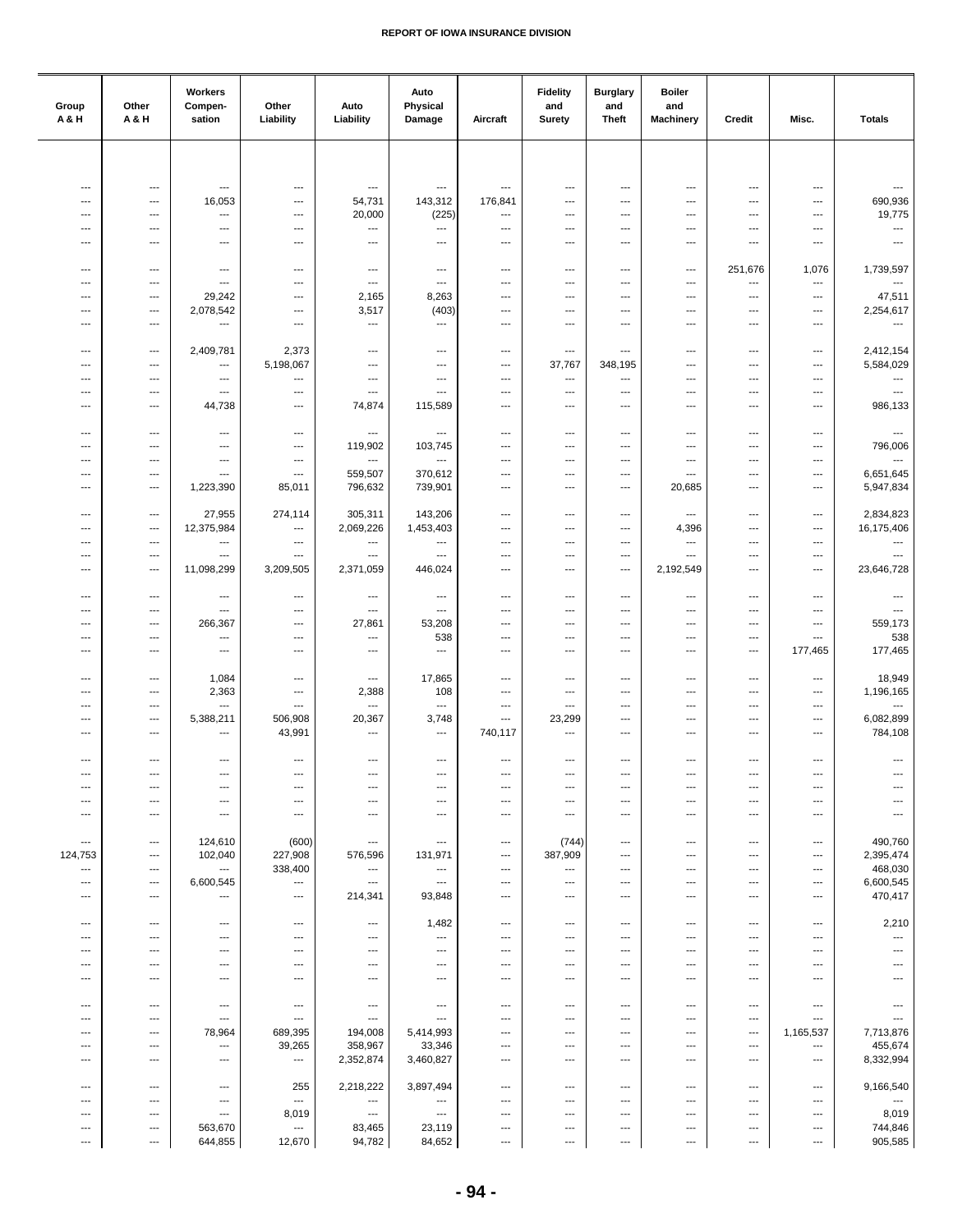| Name of Company                                                               | Fire           | Allied<br>Lines | Farm<br><b>Owners</b> | Home<br>Owners | Commercial  | Ocean<br><b>Marine</b>   | Inland<br><b>Marine</b> | <b>Financial</b><br>Guaranty | Medical<br><b>Malpractice</b> | Earthquake |
|-------------------------------------------------------------------------------|----------------|-----------------|-----------------------|----------------|-------------|--------------------------|-------------------------|------------------------------|-------------------------------|------------|
| Non-Iowa Casualty Companies                                                   |                |                 |                       |                |             |                          |                         |                              |                               |            |
| Vantapro Specialty Insurance Company                                          | ---            | ---             | ---                   | ---            | ---         | ---                      | ---                     | $\overline{\phantom{a}}$     | ---                           | ---        |
| Verlan Fire Insurance Company                                                 | ---            | ---             | ---                   | ---            | ---         | ---                      | ---                     | ---                          | ---                           | ---        |
| Victoria Automobile Insurance Company                                         | ---            | ---             | ---                   | ---            | ---         | ---                      | ---                     | $\overline{\phantom{a}}$     | ---                           | ---        |
| Victoria Fire & Casualty Company                                              | ---            | ---             | ---                   | ---            | ---         | ---                      | ---                     | ---                          | ---                           |            |
| Vigilant Insurance Company                                                    | $---$          | $\overline{a}$  | ---                   | 786,961        | 10,016      | 7,730                    | 62,318                  | $\overline{\phantom{a}}$     | ---                           | ---        |
| Viking Insurance Company of Wisconsin                                         | ---            | ---             | ---                   | ---            | ---         | $\cdots$                 | ---                     | $\hspace{0.05cm} \ldots$     | $---$                         | ---        |
| Virginia Surety Company, Inc.                                                 | ---            | ---             | ---                   | ---            | ---         | ---                      | ---                     | $---$                        | ---                           | ---        |
| Warner Insurance Company                                                      | ---            | ---             | ---                   | ---            | ---         | $\overline{\phantom{a}}$ | ---                     | $\cdots$                     | ---                           | ---        |
| Washington International Insurance Company                                    | ---            | ---             | ---                   | ---            | ---         | ---                      | ---                     | $---$                        | ---                           | ---        |
| Watford Insurance Company                                                     | ---            | $---$           | ---                   | ---            | $---$       | $---$                    | ---                     | $---$                        | ---                           | ---        |
| Wausau Business Insurance Company                                             | ---            | ---             | ---                   | ---            | ---         | $---$                    | ---                     | $\hspace{0.05cm} \ldots$     | ---                           | ---        |
| Wausau Underwriters Insurance Company                                         | ---            | ---             | ---                   | ---            | ---         | ---                      | ---                     | ---                          | ---                           | ---        |
| Wesco Insurance Company                                                       | ---            | ---             | ---                   | ---            | ---         | ---                      | (5,603)                 | $\overline{\phantom{a}}$     | ---                           | ---        |
| West American Insurance Company                                               | ---            | ---             | ---                   | ---            | ---         | ---                      |                         | $\overline{\phantom{a}}$     | ---                           | ---        |
| West Bend Mutual Insurance Company                                            | 863,752        | 6,975,472       | $---$                 | 20,951,367     | 3,546,489   | $\overline{a}$           | 953,385                 | $\overline{\phantom{a}}$     | $---$                         | ---        |
| Westchester Fire Insurance Company                                            | 134,781        | $---$           | ---                   | ---            | ---         | ---                      | 603,452                 | $\overline{\phantom{a}}$     | ---                           | ---        |
| Western General Insurance Company                                             | ---            | ---             | ---                   | ---            | ---         | $---$                    | ---                     | $\overline{\phantom{a}}$     | ---                           | ---        |
| Western National Assurance Company                                            | ---            | ---             | ---                   | ---            | ---         | ---                      | 13,560                  | $\overline{\phantom{a}}$     | ---                           | ---        |
| Western National Mutual Insurance Company                                     | 1,114,978      | 255,574         | ---                   | 2,411,150      | 20,346      | $\hspace{0.05cm} \ldots$ | 611,346                 | $\overline{\phantom{a}}$     | ---                           | ---        |
| <b>Western Surety Company</b>                                                 | ---            | ---             | ---                   | ---            | ---         | $\hspace{0.05cm} \ldots$ | ---                     | $\overline{\phantom{a}}$     | ---                           | ---        |
| Westfield Insurance Company                                                   | 43,356         | 80,894          | 2,337,699             | 423,263        | 5,557,195   | $---$                    | 345,432                 | $\overline{\phantom{a}}$     | ---                           | ---        |
| Westfield National Insurance Company                                          | ---            | ---             | ---                   | 3,179,696      | 42,182      | $---$                    | 23,962                  | $\hspace{0.05cm} \ldots$     | ---                           | ---        |
| Westport Insurance Corporation                                                | ---            | 4,637,251       | ---                   | ---            | ---         | ---                      | ---                     | ---                          | ---                           | ---        |
| White Pine Insurance Company                                                  | ---            | ---             | ---                   | ---            | ---         | ---                      | ---                     | $---$                        | ---                           | ---        |
| Williamsburg National Insurance Company                                       | ---            | ---             | ---                   | ---            | ---         | ---                      | ---                     | $\overline{\phantom{a}}$     | ---                           | ---        |
| Wilshire Insurance Company                                                    | ---            | ---             | ---                   | ---            | ---         | $\overline{\phantom{a}}$ | 15,990                  | $\overline{\phantom{a}}$     | ---                           | $---$      |
| Windhaven National Insurance Company                                          | ---            | ---             | ---                   | ---            | $---$       | $---$                    | ---                     | $\hspace{0.05cm} \ldots$     | $---$                         | ---        |
| Wisconsin Reinsurance Corporation                                             | ---            | ---             | ---                   | ---            | ---         | ---                      | ---                     | $\hspace{0.05cm} \ldots$     | ---                           | ---        |
| Work First Casualty Company                                                   | ---            | ---             | ---                   | ---            | ---         | ---                      | ---                     | $---$                        | ---                           | ---        |
| Wright National Flood Insurance Company                                       | ---            | 272,433         | ---                   | ---            | ---         | ---                      | ---                     | ---                          | ---                           | ---        |
| WRM America Indemnity Company, Inc.                                           | $---$          | $---$           | $---$                 | $---$          | $---$       | $---$                    | $\overline{a}$          | $\overline{\phantom{a}}$     | ---                           | ---        |
| XL Insurance America, Inc.                                                    | ---            | 5,042           | $---$                 | ---            | $---$       | $---$                    | ---                     | ---                          | ---                           | ---        |
| XL Insurance Company of New York, Inc.                                        | ---            | ---             | ---                   | ---            | ---         | ---                      | ---                     | ---                          | ---                           | ---        |
| XL Reinsurance America Inc.                                                   | ---            | ---             | ---                   | ---            | ---         | ---                      | ---                     | ---                          | ---                           |            |
| XL Specialty Insurance Company                                                | ---            | ---             | ---                   | ---            | ---         | 7,736                    | 124,873                 | $---$                        | ---                           |            |
| YCI, Inc.                                                                     | ---            | $\overline{a}$  | $---$                 | $---$          | $---$       | $---$                    | $---$                   | $\overline{\phantom{a}}$     | $---$                         | ---        |
| Yosemite Insurance Company                                                    | ---            | ---             | ---                   | ---            | ---         | $---$                    | ---                     | $---$                        | ---                           |            |
| Zale Indemnity Company                                                        | ---            | ---             | ---                   | ---            | ---         | ---                      | ---                     | $---$                        | ---                           | ---        |
| Zenith Insurance Company                                                      | ---            | ---             | ---                   | ---            | ---         | $\qquad \qquad \cdots$   | ---                     | $\overline{\phantom{a}}$     | ---                           | ---        |
| <b>ZNAT Insurance Company</b>                                                 | ---            | ---             | ---                   | ---            | ---         | $\hspace{0.05cm} \ldots$ | ---                     | ---                          | ---                           | ---        |
|                                                                               |                |                 | $\cdots$              | ---            |             |                          |                         | $\overline{\phantom{a}}$     |                               | ---        |
| Zurich American Insurance Company<br>Zurich American Insurance Co of Illinois | 644,223<br>--- | 43,918<br>---   | ---                   | ---            | 341,581     | ---<br>$---$             | 158,815<br>---          | $\overline{\phantom{a}}$     | ---<br>---                    | ---        |
|                                                                               |                |                 |                       |                | 13,325      |                          |                         |                              |                               |            |
| <b>Total Non-Iowa Casualty Companies</b>                                      | 34,017,240     | 180,813,169     | 53,557,199            | 404,542,566    | 150,133,978 | 2,128,790                | 76,396,890              | $\hspace{0.05cm} \ldots$     | 27,144,841                    | ---        |
| <b>Total Casualty Companies</b>                                               | 46,449,143     | 289,073,346     | 177,500,801           | 578,771,244    | 233,910,984 | 2,128,790                | 84,363,028              | $\hspace{0.05cm} \cdots$     | 27,284,433                    | ---        |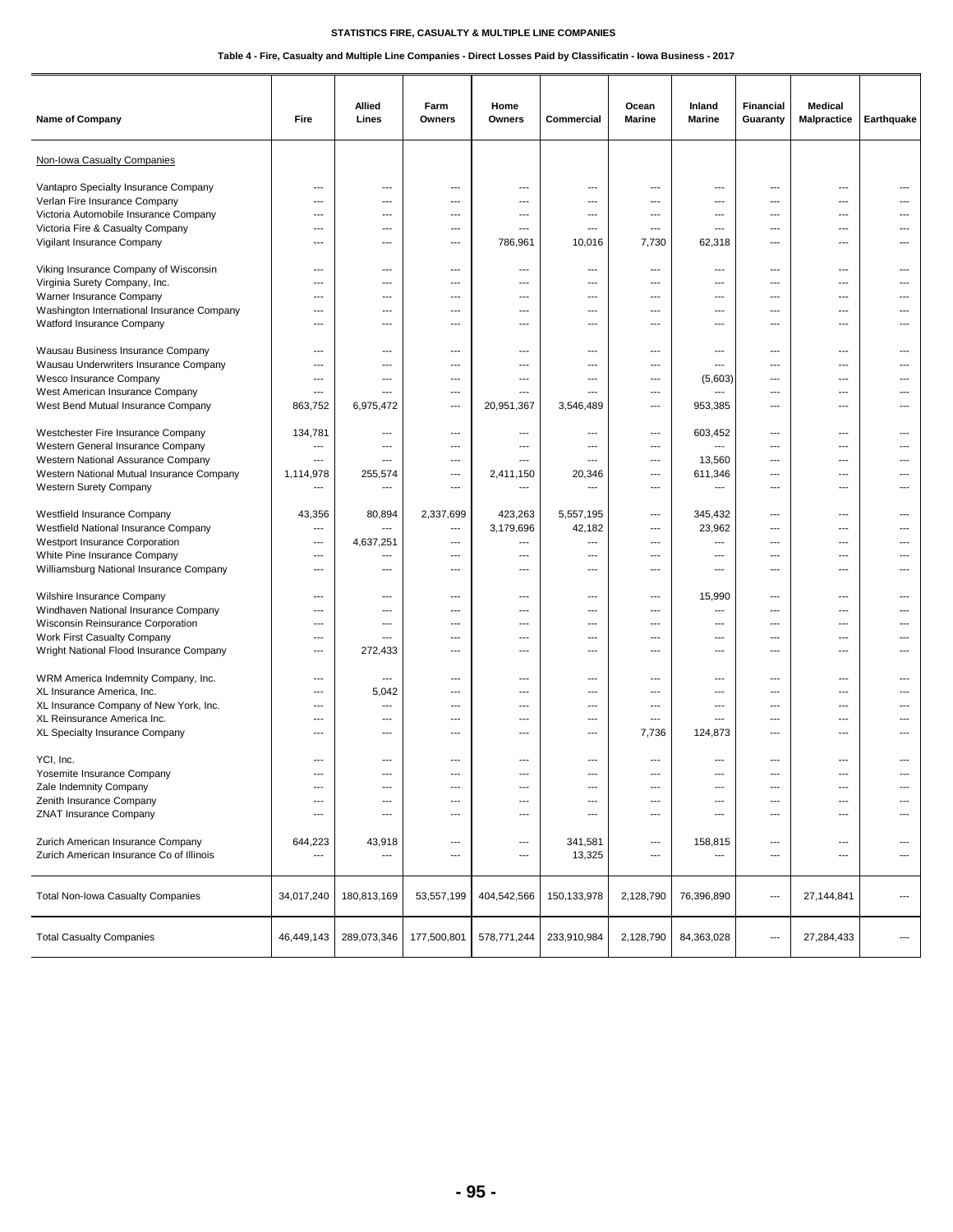| ---<br>$\overline{\phantom{a}}$<br>---<br>---<br>$\overline{\phantom{a}}$<br>$\overline{\phantom{a}}$<br>---<br>---<br>---<br>---<br>$\hspace{0.05cm} \ldots$<br>---<br>---<br>---<br>---<br>---<br>$\overline{a}$<br>$\cdots$<br>$\overline{a}$<br>---<br>---<br>---<br>---<br>---<br>---<br>---<br>123,461<br>(138)<br>123,323<br>$---$<br>---<br>---<br>---<br>---<br>---<br>---<br>---<br>---<br>---<br>58,325<br>58,325<br>$---$<br>$\overline{a}$<br>$\overline{a}$<br>$---$<br>---<br>---<br>$---$<br>---<br>---<br>---<br>$---$<br>1,483,511<br>505,870<br>64,980<br>45,636<br>---<br>---<br>---<br>---<br>---<br>---<br>---<br>$\overline{\phantom{a}}$<br>---<br>792,574<br>5,836,191<br>5,043,617<br>---<br>---<br>$\qquad \qquad -\qquad$<br>$\qquad \qquad -\qquad$<br>---<br>---<br>---<br>---<br>$\overline{a}$<br>$\qquad \qquad \cdots$<br>1,319,287<br>242,248<br>1,076,929<br>$\sim$<br>110<br>---<br>$---$<br>$\overline{a}$<br>$\overline{a}$<br>---<br>---<br>---<br>---<br>$\overline{\phantom{a}}$<br>$---$<br>---<br>---<br>---<br>---<br>---<br>---<br>---<br>---<br>$\overline{a}$<br>---<br>---<br>$\overline{\phantom{a}}$<br>$\overline{a}$<br>$\overline{a}$<br>$---$<br>---<br>$-$<br>$\overline{\phantom{a}}$<br>$---$<br>---<br>$---$<br>$\overline{a}$<br>$\overline{\phantom{a}}$<br>$\sim$<br>---<br>---<br>---<br>---<br>---<br>$---$<br>$---$<br>---<br>---<br>$---$<br>---<br>---<br>$\overline{\phantom{a}}$<br>783,558<br>783,558<br>$\overline{\phantom{a}}$<br>$\qquad \qquad -\qquad$<br>---<br>$\hspace{0.05cm} \ldots$<br>$\qquad \qquad \cdots$<br>---<br>---<br>---<br>---<br>$\qquad \qquad \cdots$<br>---<br>407,818<br>407,818<br>$\overline{\phantom{a}}$<br>---<br>---<br>$\ldots$<br>---<br>$\qquad \qquad -\qquad$<br>---<br>---<br>---<br>---<br>---<br>1,995,575<br>1,700,998<br>1,334<br>19,257<br>57,012<br>24,744<br>197,833<br>$\overline{\phantom{a}}$<br>---<br>---<br>---<br>---<br>---<br>36,385<br>37,485<br>(1, 100)<br>---<br>---<br>$\overline{a}$<br>---<br>$---$<br>$\overline{a}$<br>---<br>---<br>$---$<br>$---$<br>80,550,770<br>15,943,083<br>3,408,743<br>13,186,848<br>14,597,313<br>(500)<br>1,644<br>123,174<br>$---$<br>---<br>$\overline{a}$<br>---<br>$\overline{\phantom{a}}$<br>887,593<br>149,360<br>$\qquad \qquad -\qquad$<br>$\qquad \qquad \cdots$<br>$\qquad \qquad \cdots$<br>$\overline{\phantom{a}}$<br>---<br>---<br>$\qquad \qquad \cdots$<br>---<br>$\overline{\phantom{a}}$<br>---<br>---<br>---<br>$---$<br>---<br>$\overline{a}$<br>$\overline{\phantom{a}}$<br>---<br>---<br>---<br>---<br>$\overline{a}$<br>---<br>---<br>---<br>29,940<br>155,953<br>15,437<br>58,532<br>38,484<br>$\overline{\phantom{a}}$<br>---<br>---<br>$\qquad \qquad \cdots$<br>---<br>$\qquad \qquad \cdots$<br>---<br>---<br>12,903,230<br>3,294,992<br>647,980<br>1,789,256<br>2,681,250<br>22,358<br>54,000<br>---<br>$---$<br>---<br>$---$<br>$---$<br>$\cdots$<br>(17, 673)<br>(17, 673)<br>$---$<br>$\cdots$<br>---<br>$\overline{\phantom{a}}$<br>$\hspace{0.05cm} \ldots$<br>---<br>$---$<br>$\overline{\phantom{a}}$<br>$---$<br>$---$<br>$\cdots$<br>14,099,885<br>1,812,336<br>1,511,480<br>1,513,875<br>429,052<br>(4, 254)<br>49,558<br>$---$<br>---<br>$\qquad \qquad \cdots$<br>---<br>$\qquad \qquad \cdots$<br>$\qquad \qquad \cdots$<br>682,722<br>1,800,236<br>1,939,405<br>7,668,203<br>---<br>---<br>---<br>$---$<br>---<br>$\qquad \qquad -\qquad$<br>---<br>---<br>---<br>70,865<br>7,112,401<br>218,598<br>685,687<br>1,500,000<br>---<br>---<br>---<br>---<br>---<br>---<br>---<br>---<br>$\overline{\phantom{a}}$<br>---<br>---<br>---<br>$---$<br>$\overline{\phantom{a}}$<br>---<br>---<br>---<br>---<br>---<br>---<br>---<br>46,902<br>46,902<br>---<br>$\hspace{0.05cm} \ldots$<br>$\qquad \qquad \cdots$<br>---<br>$\overline{a}$<br>---<br>$\cdots$<br>$\cdots$<br>---<br>---<br>$\cdots$<br>660,629<br>579,194<br>65,445<br>$---$<br>---<br>---<br>---<br>---<br>---<br>---<br>---<br>---<br>---<br>$\overline{\phantom{a}}$<br>---<br>---<br>---<br>---<br>---<br>$\cdots$<br>---<br>---<br>---<br>---<br>---<br>---<br>$\sim$<br>$\hspace{0.05cm} \ldots$<br>$\hspace{0.05cm} \ldots$<br>---<br>---<br>---<br>---<br>---<br>---<br>---<br>⊷<br>---<br>---<br>33,447<br>33,447<br>$\overline{\phantom{a}}$<br>---<br>$\hspace{0.05cm} \ldots$<br>---<br>---<br>---<br>---<br>---<br>$\overline{\phantom{a}}$<br>$\overline{\phantom{a}}$<br>---<br>272,433<br>---<br>---<br>---<br>---<br>$---$<br>$---$<br>$---$<br>---<br>---<br>---<br>---<br>---<br>---<br>$---$<br>---<br>$\hspace{0.05cm} \ldots$<br>---<br>---<br>---<br>---<br>$---$<br>---<br>$---$<br>---<br>$\overline{\phantom{a}}$<br>478,620<br>(1,666)<br>162,780<br>651,749<br>6,973<br>---<br>---<br>---<br>$---$<br>---<br>---<br>---<br>---<br>---<br>---<br>$\cdots$<br>---<br>---<br>---<br>$\overline{\phantom{a}}$<br>$\qquad \qquad \cdots$<br>---<br>---<br>---<br>---<br>---<br>$\overline{\phantom{a}}$<br>---<br>$\overline{\phantom{a}}$<br>---<br>---<br>---<br>---<br>---<br>---<br>---<br>---<br>---<br>---<br>940,139<br>341,081<br>19,698<br>235,093<br>1,675,961<br>7,341<br>$---$<br>---<br>---<br>---<br>$\overline{a}$<br>$---$<br>---<br>---<br>$\overline{a}$<br>$\sim$<br>---<br>---<br>---<br>$\overline{\phantom{a}}$<br>$---$<br>---<br>---<br>---<br>---<br>---<br>---<br>---<br>$\qquad \qquad -\qquad$<br>---<br>8,149<br>---<br>---<br>---<br>---<br>$\qquad \qquad \cdots$<br>6,823<br>14,972<br>$\qquad \qquad \cdots$<br>---<br>---<br>---<br>---<br>$\hspace{0.05cm} \ldots$<br>---<br>$\hspace{0.05cm} \ldots$<br>---<br>---<br>---<br>---<br>$\qquad \qquad \cdots$<br>---<br>174,431<br>174,431<br>---<br>---<br>---<br>---<br>---<br>---<br>---<br>⊷<br>---<br>---<br>---<br>$\overline{\phantom{a}}$<br>---<br>$---$<br>---<br>$---$<br>$\overline{\phantom{a}}$<br>$\cdots$<br>---<br>---<br>---<br>$\hspace{0.05cm} \ldots$<br>---<br>$---$<br>23,362,950<br>5,505,029<br>10,574,544<br>1,752,686<br>1,176,601<br>3,165,554<br>---<br>$\hspace{0.05cm} \ldots$<br>$\cdots$<br>---<br>$\cdots$<br>$\qquad \qquad \cdots$<br>---<br>3,151,909<br>8,145<br>(2, 450)<br>3,907,297<br>736,368<br>$\qquad \qquad \cdots$<br>$\qquad \qquad \cdots$<br>---<br>$---$<br>---<br>---<br>---<br>$\hspace{0.05cm} \ldots$<br>123,244,966<br>5,997,396<br>507,664<br>30,083,176<br>22,648,113<br>299,209,755<br>449,798,457<br>512,600,537<br>3,705,775<br>5,439,953<br>6,050,053<br>8,472,611<br>2,396,493,122<br>5,997,396<br>570,257<br>6,050,053<br>30,083,176<br>22,648,113<br>404,697,393<br>184,423,694<br>599,836,187<br>716,499,252<br>4,664,296<br>7,201,382<br>8,731,458<br>3,430,884,422 | Group<br>A & H | Other<br>A & H | Workers<br>Compen-<br>sation | Other<br>Liability | Auto<br>Liability | Auto<br>Physical<br>Damage | Aircraft | <b>Fidelity</b><br>and<br><b>Surety</b> | <b>Burglary</b><br>and<br><b>Theft</b> | <b>Boiler</b><br>and<br><b>Machinery</b> | Credit | Misc. | <b>Totals</b> |
|---------------------------------------------------------------------------------------------------------------------------------------------------------------------------------------------------------------------------------------------------------------------------------------------------------------------------------------------------------------------------------------------------------------------------------------------------------------------------------------------------------------------------------------------------------------------------------------------------------------------------------------------------------------------------------------------------------------------------------------------------------------------------------------------------------------------------------------------------------------------------------------------------------------------------------------------------------------------------------------------------------------------------------------------------------------------------------------------------------------------------------------------------------------------------------------------------------------------------------------------------------------------------------------------------------------------------------------------------------------------------------------------------------------------------------------------------------------------------------------------------------------------------------------------------------------------------------------------------------------------------------------------------------------------------------------------------------------------------------------------------------------------------------------------------------------------------------------------------------------------------------------------------------------------------------------------------------------------------------------------------------------------------------------------------------------------------------------------------------------------------------------------------------------------------------------------------------------------------------------------------------------------------------------------------------------------------------------------------------------------------------------------------------------------------------------------------------------------------------------------------------------------------------------------------------------------------------------------------------------------------------------------------------------------------------------------------------------------------------------------------------------------------------------------------------------------------------------------------------------------------------------------------------------------------------------------------------------------------------------------------------------------------------------------------------------------------------------------------------------------------------------------------------------------------------------------------------------------------------------------------------------------------------------------------------------------------------------------------------------------------------------------------------------------------------------------------------------------------------------------------------------------------------------------------------------------------------------------------------------------------------------------------------------------------------------------------------------------------------------------------------------------------------------------------------------------------------------------------------------------------------------------------------------------------------------------------------------------------------------------------------------------------------------------------------------------------------------------------------------------------------------------------------------------------------------------------------------------------------------------------------------------------------------------------------------------------------------------------------------------------------------------------------------------------------------------------------------------------------------------------------------------------------------------------------------------------------------------------------------------------------------------------------------------------------------------------------------------------------------------------------------------------------------------------------------------------------------------------------------------------------------------------------------------------------------------------------------------------------------------------------------------------------------------------------------------------------------------------------------------------------------------------------------------------------------------------------------------------------------------------------------------------------------------------------------------------------------------------------------------------------------------------------------------------------------------------------------------------------------------------------------------------------------------------------------------------------------------------------------------------------------------------------------------------------------------------------------------------------------------------------------------------------------------------------------------------------------------------------------------------------------------------------------------------------------------------------------------------------------------------------------------------------------------------------------------------------------------------------------------------------------------------------------------------------------------------------------------------------------------------------------------------------------------------------------------------------------------------------------------------------------------------------------------------------------------------------------------------------------------------------------------------------------------------------------------------------------------------------------------------------------------------------------------------------------------------------------------|----------------|----------------|------------------------------|--------------------|-------------------|----------------------------|----------|-----------------------------------------|----------------------------------------|------------------------------------------|--------|-------|---------------|
|                                                                                                                                                                                                                                                                                                                                                                                                                                                                                                                                                                                                                                                                                                                                                                                                                                                                                                                                                                                                                                                                                                                                                                                                                                                                                                                                                                                                                                                                                                                                                                                                                                                                                                                                                                                                                                                                                                                                                                                                                                                                                                                                                                                                                                                                                                                                                                                                                                                                                                                                                                                                                                                                                                                                                                                                                                                                                                                                                                                                                                                                                                                                                                                                                                                                                                                                                                                                                                                                                                                                                                                                                                                                                                                                                                                                                                                                                                                                                                                                                                                                                                                                                                                                                                                                                                                                                                                                                                                                                                                                                                                                                                                                                                                                                                                                                                                                                                                                                                                                                                                                                                                                                                                                                                                                                                                                                                                                                                                                                                                                                                                                                                                                                                                                                                                                                                                                                                                                                                                                                                                                                                                                                                                                                                                                                                                                                                                                                                                                                                                                                                                                                                                                                                                     |                |                |                              |                    |                   |                            |          |                                         |                                        |                                          |        |       |               |
|                                                                                                                                                                                                                                                                                                                                                                                                                                                                                                                                                                                                                                                                                                                                                                                                                                                                                                                                                                                                                                                                                                                                                                                                                                                                                                                                                                                                                                                                                                                                                                                                                                                                                                                                                                                                                                                                                                                                                                                                                                                                                                                                                                                                                                                                                                                                                                                                                                                                                                                                                                                                                                                                                                                                                                                                                                                                                                                                                                                                                                                                                                                                                                                                                                                                                                                                                                                                                                                                                                                                                                                                                                                                                                                                                                                                                                                                                                                                                                                                                                                                                                                                                                                                                                                                                                                                                                                                                                                                                                                                                                                                                                                                                                                                                                                                                                                                                                                                                                                                                                                                                                                                                                                                                                                                                                                                                                                                                                                                                                                                                                                                                                                                                                                                                                                                                                                                                                                                                                                                                                                                                                                                                                                                                                                                                                                                                                                                                                                                                                                                                                                                                                                                                                                     |                |                |                              |                    |                   |                            |          |                                         |                                        |                                          |        |       |               |
|                                                                                                                                                                                                                                                                                                                                                                                                                                                                                                                                                                                                                                                                                                                                                                                                                                                                                                                                                                                                                                                                                                                                                                                                                                                                                                                                                                                                                                                                                                                                                                                                                                                                                                                                                                                                                                                                                                                                                                                                                                                                                                                                                                                                                                                                                                                                                                                                                                                                                                                                                                                                                                                                                                                                                                                                                                                                                                                                                                                                                                                                                                                                                                                                                                                                                                                                                                                                                                                                                                                                                                                                                                                                                                                                                                                                                                                                                                                                                                                                                                                                                                                                                                                                                                                                                                                                                                                                                                                                                                                                                                                                                                                                                                                                                                                                                                                                                                                                                                                                                                                                                                                                                                                                                                                                                                                                                                                                                                                                                                                                                                                                                                                                                                                                                                                                                                                                                                                                                                                                                                                                                                                                                                                                                                                                                                                                                                                                                                                                                                                                                                                                                                                                                                                     |                |                |                              |                    |                   |                            |          |                                         |                                        |                                          |        |       |               |
|                                                                                                                                                                                                                                                                                                                                                                                                                                                                                                                                                                                                                                                                                                                                                                                                                                                                                                                                                                                                                                                                                                                                                                                                                                                                                                                                                                                                                                                                                                                                                                                                                                                                                                                                                                                                                                                                                                                                                                                                                                                                                                                                                                                                                                                                                                                                                                                                                                                                                                                                                                                                                                                                                                                                                                                                                                                                                                                                                                                                                                                                                                                                                                                                                                                                                                                                                                                                                                                                                                                                                                                                                                                                                                                                                                                                                                                                                                                                                                                                                                                                                                                                                                                                                                                                                                                                                                                                                                                                                                                                                                                                                                                                                                                                                                                                                                                                                                                                                                                                                                                                                                                                                                                                                                                                                                                                                                                                                                                                                                                                                                                                                                                                                                                                                                                                                                                                                                                                                                                                                                                                                                                                                                                                                                                                                                                                                                                                                                                                                                                                                                                                                                                                                                                     |                |                |                              |                    |                   |                            |          |                                         |                                        |                                          |        |       |               |
|                                                                                                                                                                                                                                                                                                                                                                                                                                                                                                                                                                                                                                                                                                                                                                                                                                                                                                                                                                                                                                                                                                                                                                                                                                                                                                                                                                                                                                                                                                                                                                                                                                                                                                                                                                                                                                                                                                                                                                                                                                                                                                                                                                                                                                                                                                                                                                                                                                                                                                                                                                                                                                                                                                                                                                                                                                                                                                                                                                                                                                                                                                                                                                                                                                                                                                                                                                                                                                                                                                                                                                                                                                                                                                                                                                                                                                                                                                                                                                                                                                                                                                                                                                                                                                                                                                                                                                                                                                                                                                                                                                                                                                                                                                                                                                                                                                                                                                                                                                                                                                                                                                                                                                                                                                                                                                                                                                                                                                                                                                                                                                                                                                                                                                                                                                                                                                                                                                                                                                                                                                                                                                                                                                                                                                                                                                                                                                                                                                                                                                                                                                                                                                                                                                                     |                |                |                              |                    |                   |                            |          |                                         |                                        |                                          |        |       |               |
|                                                                                                                                                                                                                                                                                                                                                                                                                                                                                                                                                                                                                                                                                                                                                                                                                                                                                                                                                                                                                                                                                                                                                                                                                                                                                                                                                                                                                                                                                                                                                                                                                                                                                                                                                                                                                                                                                                                                                                                                                                                                                                                                                                                                                                                                                                                                                                                                                                                                                                                                                                                                                                                                                                                                                                                                                                                                                                                                                                                                                                                                                                                                                                                                                                                                                                                                                                                                                                                                                                                                                                                                                                                                                                                                                                                                                                                                                                                                                                                                                                                                                                                                                                                                                                                                                                                                                                                                                                                                                                                                                                                                                                                                                                                                                                                                                                                                                                                                                                                                                                                                                                                                                                                                                                                                                                                                                                                                                                                                                                                                                                                                                                                                                                                                                                                                                                                                                                                                                                                                                                                                                                                                                                                                                                                                                                                                                                                                                                                                                                                                                                                                                                                                                                                     |                |                |                              |                    |                   |                            |          |                                         |                                        |                                          |        |       |               |
|                                                                                                                                                                                                                                                                                                                                                                                                                                                                                                                                                                                                                                                                                                                                                                                                                                                                                                                                                                                                                                                                                                                                                                                                                                                                                                                                                                                                                                                                                                                                                                                                                                                                                                                                                                                                                                                                                                                                                                                                                                                                                                                                                                                                                                                                                                                                                                                                                                                                                                                                                                                                                                                                                                                                                                                                                                                                                                                                                                                                                                                                                                                                                                                                                                                                                                                                                                                                                                                                                                                                                                                                                                                                                                                                                                                                                                                                                                                                                                                                                                                                                                                                                                                                                                                                                                                                                                                                                                                                                                                                                                                                                                                                                                                                                                                                                                                                                                                                                                                                                                                                                                                                                                                                                                                                                                                                                                                                                                                                                                                                                                                                                                                                                                                                                                                                                                                                                                                                                                                                                                                                                                                                                                                                                                                                                                                                                                                                                                                                                                                                                                                                                                                                                                                     |                |                |                              |                    |                   |                            |          |                                         |                                        |                                          |        |       |               |
|                                                                                                                                                                                                                                                                                                                                                                                                                                                                                                                                                                                                                                                                                                                                                                                                                                                                                                                                                                                                                                                                                                                                                                                                                                                                                                                                                                                                                                                                                                                                                                                                                                                                                                                                                                                                                                                                                                                                                                                                                                                                                                                                                                                                                                                                                                                                                                                                                                                                                                                                                                                                                                                                                                                                                                                                                                                                                                                                                                                                                                                                                                                                                                                                                                                                                                                                                                                                                                                                                                                                                                                                                                                                                                                                                                                                                                                                                                                                                                                                                                                                                                                                                                                                                                                                                                                                                                                                                                                                                                                                                                                                                                                                                                                                                                                                                                                                                                                                                                                                                                                                                                                                                                                                                                                                                                                                                                                                                                                                                                                                                                                                                                                                                                                                                                                                                                                                                                                                                                                                                                                                                                                                                                                                                                                                                                                                                                                                                                                                                                                                                                                                                                                                                                                     |                |                |                              |                    |                   |                            |          |                                         |                                        |                                          |        |       |               |
|                                                                                                                                                                                                                                                                                                                                                                                                                                                                                                                                                                                                                                                                                                                                                                                                                                                                                                                                                                                                                                                                                                                                                                                                                                                                                                                                                                                                                                                                                                                                                                                                                                                                                                                                                                                                                                                                                                                                                                                                                                                                                                                                                                                                                                                                                                                                                                                                                                                                                                                                                                                                                                                                                                                                                                                                                                                                                                                                                                                                                                                                                                                                                                                                                                                                                                                                                                                                                                                                                                                                                                                                                                                                                                                                                                                                                                                                                                                                                                                                                                                                                                                                                                                                                                                                                                                                                                                                                                                                                                                                                                                                                                                                                                                                                                                                                                                                                                                                                                                                                                                                                                                                                                                                                                                                                                                                                                                                                                                                                                                                                                                                                                                                                                                                                                                                                                                                                                                                                                                                                                                                                                                                                                                                                                                                                                                                                                                                                                                                                                                                                                                                                                                                                                                     |                |                |                              |                    |                   |                            |          |                                         |                                        |                                          |        |       |               |
|                                                                                                                                                                                                                                                                                                                                                                                                                                                                                                                                                                                                                                                                                                                                                                                                                                                                                                                                                                                                                                                                                                                                                                                                                                                                                                                                                                                                                                                                                                                                                                                                                                                                                                                                                                                                                                                                                                                                                                                                                                                                                                                                                                                                                                                                                                                                                                                                                                                                                                                                                                                                                                                                                                                                                                                                                                                                                                                                                                                                                                                                                                                                                                                                                                                                                                                                                                                                                                                                                                                                                                                                                                                                                                                                                                                                                                                                                                                                                                                                                                                                                                                                                                                                                                                                                                                                                                                                                                                                                                                                                                                                                                                                                                                                                                                                                                                                                                                                                                                                                                                                                                                                                                                                                                                                                                                                                                                                                                                                                                                                                                                                                                                                                                                                                                                                                                                                                                                                                                                                                                                                                                                                                                                                                                                                                                                                                                                                                                                                                                                                                                                                                                                                                                                     |                |                |                              |                    |                   |                            |          |                                         |                                        |                                          |        |       |               |
|                                                                                                                                                                                                                                                                                                                                                                                                                                                                                                                                                                                                                                                                                                                                                                                                                                                                                                                                                                                                                                                                                                                                                                                                                                                                                                                                                                                                                                                                                                                                                                                                                                                                                                                                                                                                                                                                                                                                                                                                                                                                                                                                                                                                                                                                                                                                                                                                                                                                                                                                                                                                                                                                                                                                                                                                                                                                                                                                                                                                                                                                                                                                                                                                                                                                                                                                                                                                                                                                                                                                                                                                                                                                                                                                                                                                                                                                                                                                                                                                                                                                                                                                                                                                                                                                                                                                                                                                                                                                                                                                                                                                                                                                                                                                                                                                                                                                                                                                                                                                                                                                                                                                                                                                                                                                                                                                                                                                                                                                                                                                                                                                                                                                                                                                                                                                                                                                                                                                                                                                                                                                                                                                                                                                                                                                                                                                                                                                                                                                                                                                                                                                                                                                                                                     |                |                |                              |                    |                   |                            |          |                                         |                                        |                                          |        |       |               |
|                                                                                                                                                                                                                                                                                                                                                                                                                                                                                                                                                                                                                                                                                                                                                                                                                                                                                                                                                                                                                                                                                                                                                                                                                                                                                                                                                                                                                                                                                                                                                                                                                                                                                                                                                                                                                                                                                                                                                                                                                                                                                                                                                                                                                                                                                                                                                                                                                                                                                                                                                                                                                                                                                                                                                                                                                                                                                                                                                                                                                                                                                                                                                                                                                                                                                                                                                                                                                                                                                                                                                                                                                                                                                                                                                                                                                                                                                                                                                                                                                                                                                                                                                                                                                                                                                                                                                                                                                                                                                                                                                                                                                                                                                                                                                                                                                                                                                                                                                                                                                                                                                                                                                                                                                                                                                                                                                                                                                                                                                                                                                                                                                                                                                                                                                                                                                                                                                                                                                                                                                                                                                                                                                                                                                                                                                                                                                                                                                                                                                                                                                                                                                                                                                                                     |                |                |                              |                    |                   |                            |          |                                         |                                        |                                          |        |       |               |
|                                                                                                                                                                                                                                                                                                                                                                                                                                                                                                                                                                                                                                                                                                                                                                                                                                                                                                                                                                                                                                                                                                                                                                                                                                                                                                                                                                                                                                                                                                                                                                                                                                                                                                                                                                                                                                                                                                                                                                                                                                                                                                                                                                                                                                                                                                                                                                                                                                                                                                                                                                                                                                                                                                                                                                                                                                                                                                                                                                                                                                                                                                                                                                                                                                                                                                                                                                                                                                                                                                                                                                                                                                                                                                                                                                                                                                                                                                                                                                                                                                                                                                                                                                                                                                                                                                                                                                                                                                                                                                                                                                                                                                                                                                                                                                                                                                                                                                                                                                                                                                                                                                                                                                                                                                                                                                                                                                                                                                                                                                                                                                                                                                                                                                                                                                                                                                                                                                                                                                                                                                                                                                                                                                                                                                                                                                                                                                                                                                                                                                                                                                                                                                                                                                                     |                |                |                              |                    |                   |                            |          |                                         |                                        |                                          |        |       |               |
|                                                                                                                                                                                                                                                                                                                                                                                                                                                                                                                                                                                                                                                                                                                                                                                                                                                                                                                                                                                                                                                                                                                                                                                                                                                                                                                                                                                                                                                                                                                                                                                                                                                                                                                                                                                                                                                                                                                                                                                                                                                                                                                                                                                                                                                                                                                                                                                                                                                                                                                                                                                                                                                                                                                                                                                                                                                                                                                                                                                                                                                                                                                                                                                                                                                                                                                                                                                                                                                                                                                                                                                                                                                                                                                                                                                                                                                                                                                                                                                                                                                                                                                                                                                                                                                                                                                                                                                                                                                                                                                                                                                                                                                                                                                                                                                                                                                                                                                                                                                                                                                                                                                                                                                                                                                                                                                                                                                                                                                                                                                                                                                                                                                                                                                                                                                                                                                                                                                                                                                                                                                                                                                                                                                                                                                                                                                                                                                                                                                                                                                                                                                                                                                                                                                     |                |                |                              |                    |                   |                            |          |                                         |                                        |                                          |        |       |               |
|                                                                                                                                                                                                                                                                                                                                                                                                                                                                                                                                                                                                                                                                                                                                                                                                                                                                                                                                                                                                                                                                                                                                                                                                                                                                                                                                                                                                                                                                                                                                                                                                                                                                                                                                                                                                                                                                                                                                                                                                                                                                                                                                                                                                                                                                                                                                                                                                                                                                                                                                                                                                                                                                                                                                                                                                                                                                                                                                                                                                                                                                                                                                                                                                                                                                                                                                                                                                                                                                                                                                                                                                                                                                                                                                                                                                                                                                                                                                                                                                                                                                                                                                                                                                                                                                                                                                                                                                                                                                                                                                                                                                                                                                                                                                                                                                                                                                                                                                                                                                                                                                                                                                                                                                                                                                                                                                                                                                                                                                                                                                                                                                                                                                                                                                                                                                                                                                                                                                                                                                                                                                                                                                                                                                                                                                                                                                                                                                                                                                                                                                                                                                                                                                                                                     |                |                |                              |                    |                   |                            |          |                                         |                                        |                                          |        |       |               |
|                                                                                                                                                                                                                                                                                                                                                                                                                                                                                                                                                                                                                                                                                                                                                                                                                                                                                                                                                                                                                                                                                                                                                                                                                                                                                                                                                                                                                                                                                                                                                                                                                                                                                                                                                                                                                                                                                                                                                                                                                                                                                                                                                                                                                                                                                                                                                                                                                                                                                                                                                                                                                                                                                                                                                                                                                                                                                                                                                                                                                                                                                                                                                                                                                                                                                                                                                                                                                                                                                                                                                                                                                                                                                                                                                                                                                                                                                                                                                                                                                                                                                                                                                                                                                                                                                                                                                                                                                                                                                                                                                                                                                                                                                                                                                                                                                                                                                                                                                                                                                                                                                                                                                                                                                                                                                                                                                                                                                                                                                                                                                                                                                                                                                                                                                                                                                                                                                                                                                                                                                                                                                                                                                                                                                                                                                                                                                                                                                                                                                                                                                                                                                                                                                                                     |                |                |                              |                    |                   |                            |          |                                         |                                        |                                          |        |       |               |
|                                                                                                                                                                                                                                                                                                                                                                                                                                                                                                                                                                                                                                                                                                                                                                                                                                                                                                                                                                                                                                                                                                                                                                                                                                                                                                                                                                                                                                                                                                                                                                                                                                                                                                                                                                                                                                                                                                                                                                                                                                                                                                                                                                                                                                                                                                                                                                                                                                                                                                                                                                                                                                                                                                                                                                                                                                                                                                                                                                                                                                                                                                                                                                                                                                                                                                                                                                                                                                                                                                                                                                                                                                                                                                                                                                                                                                                                                                                                                                                                                                                                                                                                                                                                                                                                                                                                                                                                                                                                                                                                                                                                                                                                                                                                                                                                                                                                                                                                                                                                                                                                                                                                                                                                                                                                                                                                                                                                                                                                                                                                                                                                                                                                                                                                                                                                                                                                                                                                                                                                                                                                                                                                                                                                                                                                                                                                                                                                                                                                                                                                                                                                                                                                                                                     |                |                |                              |                    |                   |                            |          |                                         |                                        |                                          |        |       |               |
|                                                                                                                                                                                                                                                                                                                                                                                                                                                                                                                                                                                                                                                                                                                                                                                                                                                                                                                                                                                                                                                                                                                                                                                                                                                                                                                                                                                                                                                                                                                                                                                                                                                                                                                                                                                                                                                                                                                                                                                                                                                                                                                                                                                                                                                                                                                                                                                                                                                                                                                                                                                                                                                                                                                                                                                                                                                                                                                                                                                                                                                                                                                                                                                                                                                                                                                                                                                                                                                                                                                                                                                                                                                                                                                                                                                                                                                                                                                                                                                                                                                                                                                                                                                                                                                                                                                                                                                                                                                                                                                                                                                                                                                                                                                                                                                                                                                                                                                                                                                                                                                                                                                                                                                                                                                                                                                                                                                                                                                                                                                                                                                                                                                                                                                                                                                                                                                                                                                                                                                                                                                                                                                                                                                                                                                                                                                                                                                                                                                                                                                                                                                                                                                                                                                     |                |                |                              |                    |                   |                            |          |                                         |                                        |                                          |        |       |               |
|                                                                                                                                                                                                                                                                                                                                                                                                                                                                                                                                                                                                                                                                                                                                                                                                                                                                                                                                                                                                                                                                                                                                                                                                                                                                                                                                                                                                                                                                                                                                                                                                                                                                                                                                                                                                                                                                                                                                                                                                                                                                                                                                                                                                                                                                                                                                                                                                                                                                                                                                                                                                                                                                                                                                                                                                                                                                                                                                                                                                                                                                                                                                                                                                                                                                                                                                                                                                                                                                                                                                                                                                                                                                                                                                                                                                                                                                                                                                                                                                                                                                                                                                                                                                                                                                                                                                                                                                                                                                                                                                                                                                                                                                                                                                                                                                                                                                                                                                                                                                                                                                                                                                                                                                                                                                                                                                                                                                                                                                                                                                                                                                                                                                                                                                                                                                                                                                                                                                                                                                                                                                                                                                                                                                                                                                                                                                                                                                                                                                                                                                                                                                                                                                                                                     |                |                |                              |                    |                   |                            |          |                                         |                                        |                                          |        |       |               |
|                                                                                                                                                                                                                                                                                                                                                                                                                                                                                                                                                                                                                                                                                                                                                                                                                                                                                                                                                                                                                                                                                                                                                                                                                                                                                                                                                                                                                                                                                                                                                                                                                                                                                                                                                                                                                                                                                                                                                                                                                                                                                                                                                                                                                                                                                                                                                                                                                                                                                                                                                                                                                                                                                                                                                                                                                                                                                                                                                                                                                                                                                                                                                                                                                                                                                                                                                                                                                                                                                                                                                                                                                                                                                                                                                                                                                                                                                                                                                                                                                                                                                                                                                                                                                                                                                                                                                                                                                                                                                                                                                                                                                                                                                                                                                                                                                                                                                                                                                                                                                                                                                                                                                                                                                                                                                                                                                                                                                                                                                                                                                                                                                                                                                                                                                                                                                                                                                                                                                                                                                                                                                                                                                                                                                                                                                                                                                                                                                                                                                                                                                                                                                                                                                                                     |                |                |                              |                    |                   |                            |          |                                         |                                        |                                          |        |       |               |
|                                                                                                                                                                                                                                                                                                                                                                                                                                                                                                                                                                                                                                                                                                                                                                                                                                                                                                                                                                                                                                                                                                                                                                                                                                                                                                                                                                                                                                                                                                                                                                                                                                                                                                                                                                                                                                                                                                                                                                                                                                                                                                                                                                                                                                                                                                                                                                                                                                                                                                                                                                                                                                                                                                                                                                                                                                                                                                                                                                                                                                                                                                                                                                                                                                                                                                                                                                                                                                                                                                                                                                                                                                                                                                                                                                                                                                                                                                                                                                                                                                                                                                                                                                                                                                                                                                                                                                                                                                                                                                                                                                                                                                                                                                                                                                                                                                                                                                                                                                                                                                                                                                                                                                                                                                                                                                                                                                                                                                                                                                                                                                                                                                                                                                                                                                                                                                                                                                                                                                                                                                                                                                                                                                                                                                                                                                                                                                                                                                                                                                                                                                                                                                                                                                                     |                |                |                              |                    |                   |                            |          |                                         |                                        |                                          |        |       |               |
|                                                                                                                                                                                                                                                                                                                                                                                                                                                                                                                                                                                                                                                                                                                                                                                                                                                                                                                                                                                                                                                                                                                                                                                                                                                                                                                                                                                                                                                                                                                                                                                                                                                                                                                                                                                                                                                                                                                                                                                                                                                                                                                                                                                                                                                                                                                                                                                                                                                                                                                                                                                                                                                                                                                                                                                                                                                                                                                                                                                                                                                                                                                                                                                                                                                                                                                                                                                                                                                                                                                                                                                                                                                                                                                                                                                                                                                                                                                                                                                                                                                                                                                                                                                                                                                                                                                                                                                                                                                                                                                                                                                                                                                                                                                                                                                                                                                                                                                                                                                                                                                                                                                                                                                                                                                                                                                                                                                                                                                                                                                                                                                                                                                                                                                                                                                                                                                                                                                                                                                                                                                                                                                                                                                                                                                                                                                                                                                                                                                                                                                                                                                                                                                                                                                     |                |                |                              |                    |                   |                            |          |                                         |                                        |                                          |        |       |               |
|                                                                                                                                                                                                                                                                                                                                                                                                                                                                                                                                                                                                                                                                                                                                                                                                                                                                                                                                                                                                                                                                                                                                                                                                                                                                                                                                                                                                                                                                                                                                                                                                                                                                                                                                                                                                                                                                                                                                                                                                                                                                                                                                                                                                                                                                                                                                                                                                                                                                                                                                                                                                                                                                                                                                                                                                                                                                                                                                                                                                                                                                                                                                                                                                                                                                                                                                                                                                                                                                                                                                                                                                                                                                                                                                                                                                                                                                                                                                                                                                                                                                                                                                                                                                                                                                                                                                                                                                                                                                                                                                                                                                                                                                                                                                                                                                                                                                                                                                                                                                                                                                                                                                                                                                                                                                                                                                                                                                                                                                                                                                                                                                                                                                                                                                                                                                                                                                                                                                                                                                                                                                                                                                                                                                                                                                                                                                                                                                                                                                                                                                                                                                                                                                                                                     |                |                |                              |                    |                   |                            |          |                                         |                                        |                                          |        |       |               |
|                                                                                                                                                                                                                                                                                                                                                                                                                                                                                                                                                                                                                                                                                                                                                                                                                                                                                                                                                                                                                                                                                                                                                                                                                                                                                                                                                                                                                                                                                                                                                                                                                                                                                                                                                                                                                                                                                                                                                                                                                                                                                                                                                                                                                                                                                                                                                                                                                                                                                                                                                                                                                                                                                                                                                                                                                                                                                                                                                                                                                                                                                                                                                                                                                                                                                                                                                                                                                                                                                                                                                                                                                                                                                                                                                                                                                                                                                                                                                                                                                                                                                                                                                                                                                                                                                                                                                                                                                                                                                                                                                                                                                                                                                                                                                                                                                                                                                                                                                                                                                                                                                                                                                                                                                                                                                                                                                                                                                                                                                                                                                                                                                                                                                                                                                                                                                                                                                                                                                                                                                                                                                                                                                                                                                                                                                                                                                                                                                                                                                                                                                                                                                                                                                                                     |                |                |                              |                    |                   |                            |          |                                         |                                        |                                          |        |       |               |
|                                                                                                                                                                                                                                                                                                                                                                                                                                                                                                                                                                                                                                                                                                                                                                                                                                                                                                                                                                                                                                                                                                                                                                                                                                                                                                                                                                                                                                                                                                                                                                                                                                                                                                                                                                                                                                                                                                                                                                                                                                                                                                                                                                                                                                                                                                                                                                                                                                                                                                                                                                                                                                                                                                                                                                                                                                                                                                                                                                                                                                                                                                                                                                                                                                                                                                                                                                                                                                                                                                                                                                                                                                                                                                                                                                                                                                                                                                                                                                                                                                                                                                                                                                                                                                                                                                                                                                                                                                                                                                                                                                                                                                                                                                                                                                                                                                                                                                                                                                                                                                                                                                                                                                                                                                                                                                                                                                                                                                                                                                                                                                                                                                                                                                                                                                                                                                                                                                                                                                                                                                                                                                                                                                                                                                                                                                                                                                                                                                                                                                                                                                                                                                                                                                                     |                |                |                              |                    |                   |                            |          |                                         |                                        |                                          |        |       |               |
|                                                                                                                                                                                                                                                                                                                                                                                                                                                                                                                                                                                                                                                                                                                                                                                                                                                                                                                                                                                                                                                                                                                                                                                                                                                                                                                                                                                                                                                                                                                                                                                                                                                                                                                                                                                                                                                                                                                                                                                                                                                                                                                                                                                                                                                                                                                                                                                                                                                                                                                                                                                                                                                                                                                                                                                                                                                                                                                                                                                                                                                                                                                                                                                                                                                                                                                                                                                                                                                                                                                                                                                                                                                                                                                                                                                                                                                                                                                                                                                                                                                                                                                                                                                                                                                                                                                                                                                                                                                                                                                                                                                                                                                                                                                                                                                                                                                                                                                                                                                                                                                                                                                                                                                                                                                                                                                                                                                                                                                                                                                                                                                                                                                                                                                                                                                                                                                                                                                                                                                                                                                                                                                                                                                                                                                                                                                                                                                                                                                                                                                                                                                                                                                                                                                     |                |                |                              |                    |                   |                            |          |                                         |                                        |                                          |        |       |               |
|                                                                                                                                                                                                                                                                                                                                                                                                                                                                                                                                                                                                                                                                                                                                                                                                                                                                                                                                                                                                                                                                                                                                                                                                                                                                                                                                                                                                                                                                                                                                                                                                                                                                                                                                                                                                                                                                                                                                                                                                                                                                                                                                                                                                                                                                                                                                                                                                                                                                                                                                                                                                                                                                                                                                                                                                                                                                                                                                                                                                                                                                                                                                                                                                                                                                                                                                                                                                                                                                                                                                                                                                                                                                                                                                                                                                                                                                                                                                                                                                                                                                                                                                                                                                                                                                                                                                                                                                                                                                                                                                                                                                                                                                                                                                                                                                                                                                                                                                                                                                                                                                                                                                                                                                                                                                                                                                                                                                                                                                                                                                                                                                                                                                                                                                                                                                                                                                                                                                                                                                                                                                                                                                                                                                                                                                                                                                                                                                                                                                                                                                                                                                                                                                                                                     |                |                |                              |                    |                   |                            |          |                                         |                                        |                                          |        |       |               |
|                                                                                                                                                                                                                                                                                                                                                                                                                                                                                                                                                                                                                                                                                                                                                                                                                                                                                                                                                                                                                                                                                                                                                                                                                                                                                                                                                                                                                                                                                                                                                                                                                                                                                                                                                                                                                                                                                                                                                                                                                                                                                                                                                                                                                                                                                                                                                                                                                                                                                                                                                                                                                                                                                                                                                                                                                                                                                                                                                                                                                                                                                                                                                                                                                                                                                                                                                                                                                                                                                                                                                                                                                                                                                                                                                                                                                                                                                                                                                                                                                                                                                                                                                                                                                                                                                                                                                                                                                                                                                                                                                                                                                                                                                                                                                                                                                                                                                                                                                                                                                                                                                                                                                                                                                                                                                                                                                                                                                                                                                                                                                                                                                                                                                                                                                                                                                                                                                                                                                                                                                                                                                                                                                                                                                                                                                                                                                                                                                                                                                                                                                                                                                                                                                                                     |                |                |                              |                    |                   |                            |          |                                         |                                        |                                          |        |       |               |
|                                                                                                                                                                                                                                                                                                                                                                                                                                                                                                                                                                                                                                                                                                                                                                                                                                                                                                                                                                                                                                                                                                                                                                                                                                                                                                                                                                                                                                                                                                                                                                                                                                                                                                                                                                                                                                                                                                                                                                                                                                                                                                                                                                                                                                                                                                                                                                                                                                                                                                                                                                                                                                                                                                                                                                                                                                                                                                                                                                                                                                                                                                                                                                                                                                                                                                                                                                                                                                                                                                                                                                                                                                                                                                                                                                                                                                                                                                                                                                                                                                                                                                                                                                                                                                                                                                                                                                                                                                                                                                                                                                                                                                                                                                                                                                                                                                                                                                                                                                                                                                                                                                                                                                                                                                                                                                                                                                                                                                                                                                                                                                                                                                                                                                                                                                                                                                                                                                                                                                                                                                                                                                                                                                                                                                                                                                                                                                                                                                                                                                                                                                                                                                                                                                                     |                |                |                              |                    |                   |                            |          |                                         |                                        |                                          |        |       |               |
|                                                                                                                                                                                                                                                                                                                                                                                                                                                                                                                                                                                                                                                                                                                                                                                                                                                                                                                                                                                                                                                                                                                                                                                                                                                                                                                                                                                                                                                                                                                                                                                                                                                                                                                                                                                                                                                                                                                                                                                                                                                                                                                                                                                                                                                                                                                                                                                                                                                                                                                                                                                                                                                                                                                                                                                                                                                                                                                                                                                                                                                                                                                                                                                                                                                                                                                                                                                                                                                                                                                                                                                                                                                                                                                                                                                                                                                                                                                                                                                                                                                                                                                                                                                                                                                                                                                                                                                                                                                                                                                                                                                                                                                                                                                                                                                                                                                                                                                                                                                                                                                                                                                                                                                                                                                                                                                                                                                                                                                                                                                                                                                                                                                                                                                                                                                                                                                                                                                                                                                                                                                                                                                                                                                                                                                                                                                                                                                                                                                                                                                                                                                                                                                                                                                     |                |                |                              |                    |                   |                            |          |                                         |                                        |                                          |        |       |               |
|                                                                                                                                                                                                                                                                                                                                                                                                                                                                                                                                                                                                                                                                                                                                                                                                                                                                                                                                                                                                                                                                                                                                                                                                                                                                                                                                                                                                                                                                                                                                                                                                                                                                                                                                                                                                                                                                                                                                                                                                                                                                                                                                                                                                                                                                                                                                                                                                                                                                                                                                                                                                                                                                                                                                                                                                                                                                                                                                                                                                                                                                                                                                                                                                                                                                                                                                                                                                                                                                                                                                                                                                                                                                                                                                                                                                                                                                                                                                                                                                                                                                                                                                                                                                                                                                                                                                                                                                                                                                                                                                                                                                                                                                                                                                                                                                                                                                                                                                                                                                                                                                                                                                                                                                                                                                                                                                                                                                                                                                                                                                                                                                                                                                                                                                                                                                                                                                                                                                                                                                                                                                                                                                                                                                                                                                                                                                                                                                                                                                                                                                                                                                                                                                                                                     |                |                |                              |                    |                   |                            |          |                                         |                                        |                                          |        |       |               |
|                                                                                                                                                                                                                                                                                                                                                                                                                                                                                                                                                                                                                                                                                                                                                                                                                                                                                                                                                                                                                                                                                                                                                                                                                                                                                                                                                                                                                                                                                                                                                                                                                                                                                                                                                                                                                                                                                                                                                                                                                                                                                                                                                                                                                                                                                                                                                                                                                                                                                                                                                                                                                                                                                                                                                                                                                                                                                                                                                                                                                                                                                                                                                                                                                                                                                                                                                                                                                                                                                                                                                                                                                                                                                                                                                                                                                                                                                                                                                                                                                                                                                                                                                                                                                                                                                                                                                                                                                                                                                                                                                                                                                                                                                                                                                                                                                                                                                                                                                                                                                                                                                                                                                                                                                                                                                                                                                                                                                                                                                                                                                                                                                                                                                                                                                                                                                                                                                                                                                                                                                                                                                                                                                                                                                                                                                                                                                                                                                                                                                                                                                                                                                                                                                                                     |                |                |                              |                    |                   |                            |          |                                         |                                        |                                          |        |       |               |
|                                                                                                                                                                                                                                                                                                                                                                                                                                                                                                                                                                                                                                                                                                                                                                                                                                                                                                                                                                                                                                                                                                                                                                                                                                                                                                                                                                                                                                                                                                                                                                                                                                                                                                                                                                                                                                                                                                                                                                                                                                                                                                                                                                                                                                                                                                                                                                                                                                                                                                                                                                                                                                                                                                                                                                                                                                                                                                                                                                                                                                                                                                                                                                                                                                                                                                                                                                                                                                                                                                                                                                                                                                                                                                                                                                                                                                                                                                                                                                                                                                                                                                                                                                                                                                                                                                                                                                                                                                                                                                                                                                                                                                                                                                                                                                                                                                                                                                                                                                                                                                                                                                                                                                                                                                                                                                                                                                                                                                                                                                                                                                                                                                                                                                                                                                                                                                                                                                                                                                                                                                                                                                                                                                                                                                                                                                                                                                                                                                                                                                                                                                                                                                                                                                                     |                |                |                              |                    |                   |                            |          |                                         |                                        |                                          |        |       |               |
|                                                                                                                                                                                                                                                                                                                                                                                                                                                                                                                                                                                                                                                                                                                                                                                                                                                                                                                                                                                                                                                                                                                                                                                                                                                                                                                                                                                                                                                                                                                                                                                                                                                                                                                                                                                                                                                                                                                                                                                                                                                                                                                                                                                                                                                                                                                                                                                                                                                                                                                                                                                                                                                                                                                                                                                                                                                                                                                                                                                                                                                                                                                                                                                                                                                                                                                                                                                                                                                                                                                                                                                                                                                                                                                                                                                                                                                                                                                                                                                                                                                                                                                                                                                                                                                                                                                                                                                                                                                                                                                                                                                                                                                                                                                                                                                                                                                                                                                                                                                                                                                                                                                                                                                                                                                                                                                                                                                                                                                                                                                                                                                                                                                                                                                                                                                                                                                                                                                                                                                                                                                                                                                                                                                                                                                                                                                                                                                                                                                                                                                                                                                                                                                                                                                     |                |                |                              |                    |                   |                            |          |                                         |                                        |                                          |        |       |               |
|                                                                                                                                                                                                                                                                                                                                                                                                                                                                                                                                                                                                                                                                                                                                                                                                                                                                                                                                                                                                                                                                                                                                                                                                                                                                                                                                                                                                                                                                                                                                                                                                                                                                                                                                                                                                                                                                                                                                                                                                                                                                                                                                                                                                                                                                                                                                                                                                                                                                                                                                                                                                                                                                                                                                                                                                                                                                                                                                                                                                                                                                                                                                                                                                                                                                                                                                                                                                                                                                                                                                                                                                                                                                                                                                                                                                                                                                                                                                                                                                                                                                                                                                                                                                                                                                                                                                                                                                                                                                                                                                                                                                                                                                                                                                                                                                                                                                                                                                                                                                                                                                                                                                                                                                                                                                                                                                                                                                                                                                                                                                                                                                                                                                                                                                                                                                                                                                                                                                                                                                                                                                                                                                                                                                                                                                                                                                                                                                                                                                                                                                                                                                                                                                                                                     |                |                |                              |                    |                   |                            |          |                                         |                                        |                                          |        |       |               |
|                                                                                                                                                                                                                                                                                                                                                                                                                                                                                                                                                                                                                                                                                                                                                                                                                                                                                                                                                                                                                                                                                                                                                                                                                                                                                                                                                                                                                                                                                                                                                                                                                                                                                                                                                                                                                                                                                                                                                                                                                                                                                                                                                                                                                                                                                                                                                                                                                                                                                                                                                                                                                                                                                                                                                                                                                                                                                                                                                                                                                                                                                                                                                                                                                                                                                                                                                                                                                                                                                                                                                                                                                                                                                                                                                                                                                                                                                                                                                                                                                                                                                                                                                                                                                                                                                                                                                                                                                                                                                                                                                                                                                                                                                                                                                                                                                                                                                                                                                                                                                                                                                                                                                                                                                                                                                                                                                                                                                                                                                                                                                                                                                                                                                                                                                                                                                                                                                                                                                                                                                                                                                                                                                                                                                                                                                                                                                                                                                                                                                                                                                                                                                                                                                                                     |                |                |                              |                    |                   |                            |          |                                         |                                        |                                          |        |       |               |
|                                                                                                                                                                                                                                                                                                                                                                                                                                                                                                                                                                                                                                                                                                                                                                                                                                                                                                                                                                                                                                                                                                                                                                                                                                                                                                                                                                                                                                                                                                                                                                                                                                                                                                                                                                                                                                                                                                                                                                                                                                                                                                                                                                                                                                                                                                                                                                                                                                                                                                                                                                                                                                                                                                                                                                                                                                                                                                                                                                                                                                                                                                                                                                                                                                                                                                                                                                                                                                                                                                                                                                                                                                                                                                                                                                                                                                                                                                                                                                                                                                                                                                                                                                                                                                                                                                                                                                                                                                                                                                                                                                                                                                                                                                                                                                                                                                                                                                                                                                                                                                                                                                                                                                                                                                                                                                                                                                                                                                                                                                                                                                                                                                                                                                                                                                                                                                                                                                                                                                                                                                                                                                                                                                                                                                                                                                                                                                                                                                                                                                                                                                                                                                                                                                                     |                |                |                              |                    |                   |                            |          |                                         |                                        |                                          |        |       |               |
|                                                                                                                                                                                                                                                                                                                                                                                                                                                                                                                                                                                                                                                                                                                                                                                                                                                                                                                                                                                                                                                                                                                                                                                                                                                                                                                                                                                                                                                                                                                                                                                                                                                                                                                                                                                                                                                                                                                                                                                                                                                                                                                                                                                                                                                                                                                                                                                                                                                                                                                                                                                                                                                                                                                                                                                                                                                                                                                                                                                                                                                                                                                                                                                                                                                                                                                                                                                                                                                                                                                                                                                                                                                                                                                                                                                                                                                                                                                                                                                                                                                                                                                                                                                                                                                                                                                                                                                                                                                                                                                                                                                                                                                                                                                                                                                                                                                                                                                                                                                                                                                                                                                                                                                                                                                                                                                                                                                                                                                                                                                                                                                                                                                                                                                                                                                                                                                                                                                                                                                                                                                                                                                                                                                                                                                                                                                                                                                                                                                                                                                                                                                                                                                                                                                     |                |                |                              |                    |                   |                            |          |                                         |                                        |                                          |        |       |               |
|                                                                                                                                                                                                                                                                                                                                                                                                                                                                                                                                                                                                                                                                                                                                                                                                                                                                                                                                                                                                                                                                                                                                                                                                                                                                                                                                                                                                                                                                                                                                                                                                                                                                                                                                                                                                                                                                                                                                                                                                                                                                                                                                                                                                                                                                                                                                                                                                                                                                                                                                                                                                                                                                                                                                                                                                                                                                                                                                                                                                                                                                                                                                                                                                                                                                                                                                                                                                                                                                                                                                                                                                                                                                                                                                                                                                                                                                                                                                                                                                                                                                                                                                                                                                                                                                                                                                                                                                                                                                                                                                                                                                                                                                                                                                                                                                                                                                                                                                                                                                                                                                                                                                                                                                                                                                                                                                                                                                                                                                                                                                                                                                                                                                                                                                                                                                                                                                                                                                                                                                                                                                                                                                                                                                                                                                                                                                                                                                                                                                                                                                                                                                                                                                                                                     |                |                |                              |                    |                   |                            |          |                                         |                                        |                                          |        |       |               |
|                                                                                                                                                                                                                                                                                                                                                                                                                                                                                                                                                                                                                                                                                                                                                                                                                                                                                                                                                                                                                                                                                                                                                                                                                                                                                                                                                                                                                                                                                                                                                                                                                                                                                                                                                                                                                                                                                                                                                                                                                                                                                                                                                                                                                                                                                                                                                                                                                                                                                                                                                                                                                                                                                                                                                                                                                                                                                                                                                                                                                                                                                                                                                                                                                                                                                                                                                                                                                                                                                                                                                                                                                                                                                                                                                                                                                                                                                                                                                                                                                                                                                                                                                                                                                                                                                                                                                                                                                                                                                                                                                                                                                                                                                                                                                                                                                                                                                                                                                                                                                                                                                                                                                                                                                                                                                                                                                                                                                                                                                                                                                                                                                                                                                                                                                                                                                                                                                                                                                                                                                                                                                                                                                                                                                                                                                                                                                                                                                                                                                                                                                                                                                                                                                                                     |                |                |                              |                    |                   |                            |          |                                         |                                        |                                          |        |       |               |
|                                                                                                                                                                                                                                                                                                                                                                                                                                                                                                                                                                                                                                                                                                                                                                                                                                                                                                                                                                                                                                                                                                                                                                                                                                                                                                                                                                                                                                                                                                                                                                                                                                                                                                                                                                                                                                                                                                                                                                                                                                                                                                                                                                                                                                                                                                                                                                                                                                                                                                                                                                                                                                                                                                                                                                                                                                                                                                                                                                                                                                                                                                                                                                                                                                                                                                                                                                                                                                                                                                                                                                                                                                                                                                                                                                                                                                                                                                                                                                                                                                                                                                                                                                                                                                                                                                                                                                                                                                                                                                                                                                                                                                                                                                                                                                                                                                                                                                                                                                                                                                                                                                                                                                                                                                                                                                                                                                                                                                                                                                                                                                                                                                                                                                                                                                                                                                                                                                                                                                                                                                                                                                                                                                                                                                                                                                                                                                                                                                                                                                                                                                                                                                                                                                                     |                |                |                              |                    |                   |                            |          |                                         |                                        |                                          |        |       |               |
|                                                                                                                                                                                                                                                                                                                                                                                                                                                                                                                                                                                                                                                                                                                                                                                                                                                                                                                                                                                                                                                                                                                                                                                                                                                                                                                                                                                                                                                                                                                                                                                                                                                                                                                                                                                                                                                                                                                                                                                                                                                                                                                                                                                                                                                                                                                                                                                                                                                                                                                                                                                                                                                                                                                                                                                                                                                                                                                                                                                                                                                                                                                                                                                                                                                                                                                                                                                                                                                                                                                                                                                                                                                                                                                                                                                                                                                                                                                                                                                                                                                                                                                                                                                                                                                                                                                                                                                                                                                                                                                                                                                                                                                                                                                                                                                                                                                                                                                                                                                                                                                                                                                                                                                                                                                                                                                                                                                                                                                                                                                                                                                                                                                                                                                                                                                                                                                                                                                                                                                                                                                                                                                                                                                                                                                                                                                                                                                                                                                                                                                                                                                                                                                                                                                     |                |                |                              |                    |                   |                            |          |                                         |                                        |                                          |        |       |               |
|                                                                                                                                                                                                                                                                                                                                                                                                                                                                                                                                                                                                                                                                                                                                                                                                                                                                                                                                                                                                                                                                                                                                                                                                                                                                                                                                                                                                                                                                                                                                                                                                                                                                                                                                                                                                                                                                                                                                                                                                                                                                                                                                                                                                                                                                                                                                                                                                                                                                                                                                                                                                                                                                                                                                                                                                                                                                                                                                                                                                                                                                                                                                                                                                                                                                                                                                                                                                                                                                                                                                                                                                                                                                                                                                                                                                                                                                                                                                                                                                                                                                                                                                                                                                                                                                                                                                                                                                                                                                                                                                                                                                                                                                                                                                                                                                                                                                                                                                                                                                                                                                                                                                                                                                                                                                                                                                                                                                                                                                                                                                                                                                                                                                                                                                                                                                                                                                                                                                                                                                                                                                                                                                                                                                                                                                                                                                                                                                                                                                                                                                                                                                                                                                                                                     |                |                |                              |                    |                   |                            |          |                                         |                                        |                                          |        |       |               |
|                                                                                                                                                                                                                                                                                                                                                                                                                                                                                                                                                                                                                                                                                                                                                                                                                                                                                                                                                                                                                                                                                                                                                                                                                                                                                                                                                                                                                                                                                                                                                                                                                                                                                                                                                                                                                                                                                                                                                                                                                                                                                                                                                                                                                                                                                                                                                                                                                                                                                                                                                                                                                                                                                                                                                                                                                                                                                                                                                                                                                                                                                                                                                                                                                                                                                                                                                                                                                                                                                                                                                                                                                                                                                                                                                                                                                                                                                                                                                                                                                                                                                                                                                                                                                                                                                                                                                                                                                                                                                                                                                                                                                                                                                                                                                                                                                                                                                                                                                                                                                                                                                                                                                                                                                                                                                                                                                                                                                                                                                                                                                                                                                                                                                                                                                                                                                                                                                                                                                                                                                                                                                                                                                                                                                                                                                                                                                                                                                                                                                                                                                                                                                                                                                                                     |                |                |                              |                    |                   |                            |          |                                         |                                        |                                          |        |       |               |
|                                                                                                                                                                                                                                                                                                                                                                                                                                                                                                                                                                                                                                                                                                                                                                                                                                                                                                                                                                                                                                                                                                                                                                                                                                                                                                                                                                                                                                                                                                                                                                                                                                                                                                                                                                                                                                                                                                                                                                                                                                                                                                                                                                                                                                                                                                                                                                                                                                                                                                                                                                                                                                                                                                                                                                                                                                                                                                                                                                                                                                                                                                                                                                                                                                                                                                                                                                                                                                                                                                                                                                                                                                                                                                                                                                                                                                                                                                                                                                                                                                                                                                                                                                                                                                                                                                                                                                                                                                                                                                                                                                                                                                                                                                                                                                                                                                                                                                                                                                                                                                                                                                                                                                                                                                                                                                                                                                                                                                                                                                                                                                                                                                                                                                                                                                                                                                                                                                                                                                                                                                                                                                                                                                                                                                                                                                                                                                                                                                                                                                                                                                                                                                                                                                                     |                |                |                              |                    |                   |                            |          |                                         |                                        |                                          |        |       |               |
|                                                                                                                                                                                                                                                                                                                                                                                                                                                                                                                                                                                                                                                                                                                                                                                                                                                                                                                                                                                                                                                                                                                                                                                                                                                                                                                                                                                                                                                                                                                                                                                                                                                                                                                                                                                                                                                                                                                                                                                                                                                                                                                                                                                                                                                                                                                                                                                                                                                                                                                                                                                                                                                                                                                                                                                                                                                                                                                                                                                                                                                                                                                                                                                                                                                                                                                                                                                                                                                                                                                                                                                                                                                                                                                                                                                                                                                                                                                                                                                                                                                                                                                                                                                                                                                                                                                                                                                                                                                                                                                                                                                                                                                                                                                                                                                                                                                                                                                                                                                                                                                                                                                                                                                                                                                                                                                                                                                                                                                                                                                                                                                                                                                                                                                                                                                                                                                                                                                                                                                                                                                                                                                                                                                                                                                                                                                                                                                                                                                                                                                                                                                                                                                                                                                     |                |                |                              |                    |                   |                            |          |                                         |                                        |                                          |        |       |               |
|                                                                                                                                                                                                                                                                                                                                                                                                                                                                                                                                                                                                                                                                                                                                                                                                                                                                                                                                                                                                                                                                                                                                                                                                                                                                                                                                                                                                                                                                                                                                                                                                                                                                                                                                                                                                                                                                                                                                                                                                                                                                                                                                                                                                                                                                                                                                                                                                                                                                                                                                                                                                                                                                                                                                                                                                                                                                                                                                                                                                                                                                                                                                                                                                                                                                                                                                                                                                                                                                                                                                                                                                                                                                                                                                                                                                                                                                                                                                                                                                                                                                                                                                                                                                                                                                                                                                                                                                                                                                                                                                                                                                                                                                                                                                                                                                                                                                                                                                                                                                                                                                                                                                                                                                                                                                                                                                                                                                                                                                                                                                                                                                                                                                                                                                                                                                                                                                                                                                                                                                                                                                                                                                                                                                                                                                                                                                                                                                                                                                                                                                                                                                                                                                                                                     |                |                |                              |                    |                   |                            |          |                                         |                                        |                                          |        |       |               |
|                                                                                                                                                                                                                                                                                                                                                                                                                                                                                                                                                                                                                                                                                                                                                                                                                                                                                                                                                                                                                                                                                                                                                                                                                                                                                                                                                                                                                                                                                                                                                                                                                                                                                                                                                                                                                                                                                                                                                                                                                                                                                                                                                                                                                                                                                                                                                                                                                                                                                                                                                                                                                                                                                                                                                                                                                                                                                                                                                                                                                                                                                                                                                                                                                                                                                                                                                                                                                                                                                                                                                                                                                                                                                                                                                                                                                                                                                                                                                                                                                                                                                                                                                                                                                                                                                                                                                                                                                                                                                                                                                                                                                                                                                                                                                                                                                                                                                                                                                                                                                                                                                                                                                                                                                                                                                                                                                                                                                                                                                                                                                                                                                                                                                                                                                                                                                                                                                                                                                                                                                                                                                                                                                                                                                                                                                                                                                                                                                                                                                                                                                                                                                                                                                                                     |                |                |                              |                    |                   |                            |          |                                         |                                        |                                          |        |       |               |
|                                                                                                                                                                                                                                                                                                                                                                                                                                                                                                                                                                                                                                                                                                                                                                                                                                                                                                                                                                                                                                                                                                                                                                                                                                                                                                                                                                                                                                                                                                                                                                                                                                                                                                                                                                                                                                                                                                                                                                                                                                                                                                                                                                                                                                                                                                                                                                                                                                                                                                                                                                                                                                                                                                                                                                                                                                                                                                                                                                                                                                                                                                                                                                                                                                                                                                                                                                                                                                                                                                                                                                                                                                                                                                                                                                                                                                                                                                                                                                                                                                                                                                                                                                                                                                                                                                                                                                                                                                                                                                                                                                                                                                                                                                                                                                                                                                                                                                                                                                                                                                                                                                                                                                                                                                                                                                                                                                                                                                                                                                                                                                                                                                                                                                                                                                                                                                                                                                                                                                                                                                                                                                                                                                                                                                                                                                                                                                                                                                                                                                                                                                                                                                                                                                                     |                |                |                              |                    |                   |                            |          |                                         |                                        |                                          |        |       |               |
|                                                                                                                                                                                                                                                                                                                                                                                                                                                                                                                                                                                                                                                                                                                                                                                                                                                                                                                                                                                                                                                                                                                                                                                                                                                                                                                                                                                                                                                                                                                                                                                                                                                                                                                                                                                                                                                                                                                                                                                                                                                                                                                                                                                                                                                                                                                                                                                                                                                                                                                                                                                                                                                                                                                                                                                                                                                                                                                                                                                                                                                                                                                                                                                                                                                                                                                                                                                                                                                                                                                                                                                                                                                                                                                                                                                                                                                                                                                                                                                                                                                                                                                                                                                                                                                                                                                                                                                                                                                                                                                                                                                                                                                                                                                                                                                                                                                                                                                                                                                                                                                                                                                                                                                                                                                                                                                                                                                                                                                                                                                                                                                                                                                                                                                                                                                                                                                                                                                                                                                                                                                                                                                                                                                                                                                                                                                                                                                                                                                                                                                                                                                                                                                                                                                     |                |                |                              |                    |                   |                            |          |                                         |                                        |                                          |        |       |               |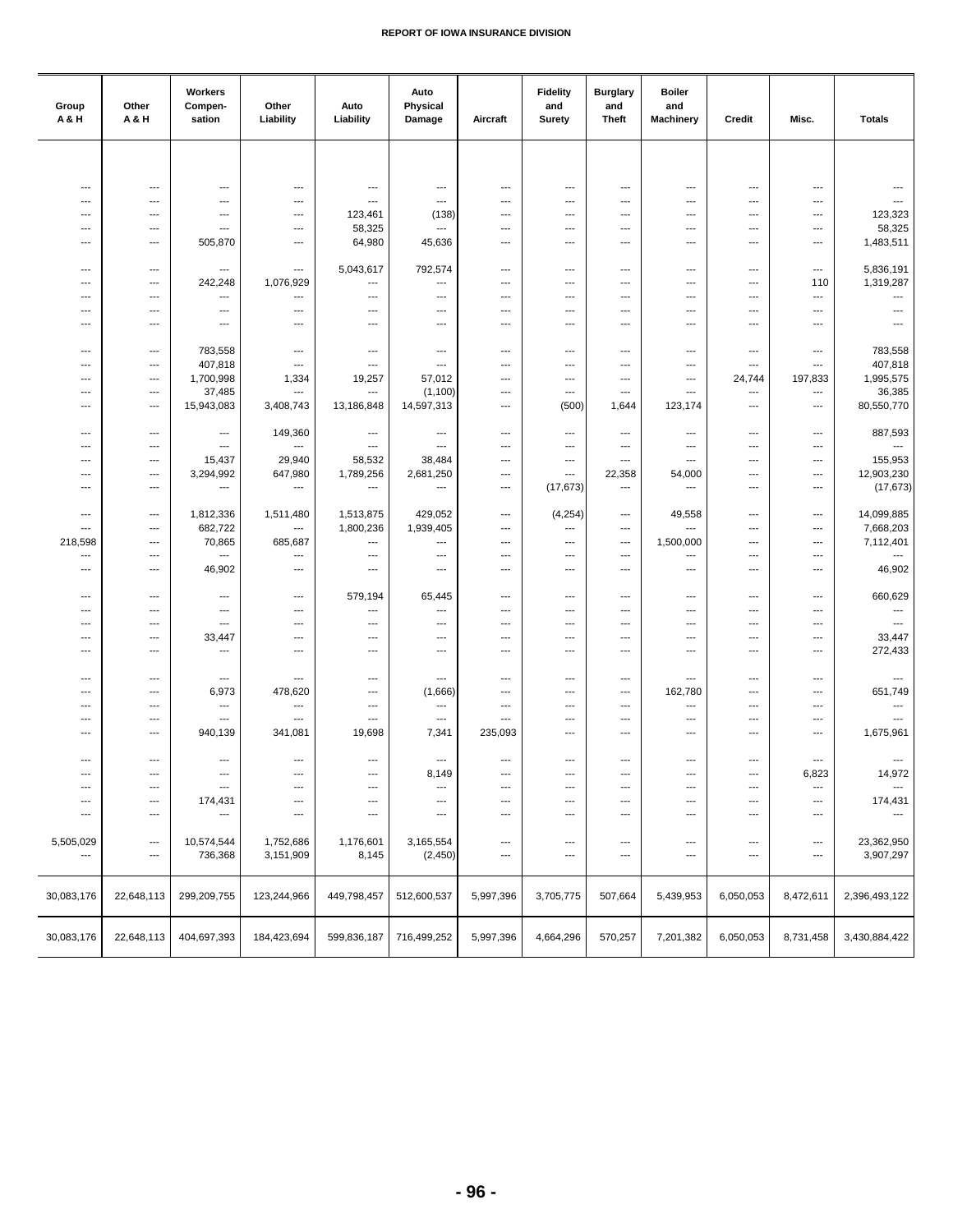#### **STATISTICS STATE MUTUAL ASSOCIATIONS**

**Schedule 5-1 - State Mutual Insurance Associations - Assets - 2017**

| <b>Name of Company</b>                           | <b>Bonds</b>  | <b>Stocks</b> | Mortgage<br>Loans on<br><b>Real Estate</b> | Real<br><b>Estate</b> | Cash<br>& Short Term<br>Investments | <b>Interest Dividends</b><br>and Real Estate<br><b>Income Due</b><br>or Accrued |
|--------------------------------------------------|---------------|---------------|--------------------------------------------|-----------------------|-------------------------------------|---------------------------------------------------------------------------------|
| <b>State Mutual Insurance Associations</b>       |               |               |                                            |                       |                                     |                                                                                 |
| Alliance Mutual Insurance Association            | 8,255,199     | 3,875,447     | $---$                                      | 443,530               | 172,469                             | 98,005                                                                          |
| American Mutual Insurance Assoc                  | 5,078,733     | 6,323,785     | ---                                        | 181,532               | 1,819,766                           | 42,105                                                                          |
| Benton Mutual Insurance Association              | 4,668,657     | 1,325,791     | ---                                        | 83,748                | 399,187                             | 47,675                                                                          |
| <b>Black Hawk Mutual Insurance Association</b>   | 4,414,368     | 4,086,441     | ---                                        | 55,199                | 470,211                             | 50,248                                                                          |
| <b>Bremer Mutual Insurance Association</b>       | 3,418,486     | 2,085,379     | ---                                        | 26,839                | 274,995                             | 30,779                                                                          |
| Century Mutual Insurance Association             | 10,961,449    | 5.785.235     | ---                                        | 70.286                | 465.182                             | 126.725                                                                         |
| Danish Mutual Insurance Association              | 3.926.258     | 2.555.848     | ---                                        | 45.410                | 391.454                             | 38.764                                                                          |
| DMC Mutual Insurance Association                 | 9.816.205     | 3,174,957     | ---                                        | 130,675               | 2.067.179                           | 90.827                                                                          |
| Eastern Iowa Mutual Insurance Assoc              | 5,978,472     | 7,970,774     | ---                                        | 159,020               | 1,833,179                           | 53.297                                                                          |
| Eden Mutual Insurance Association                | 3,342,124     | 3,771,690     | ---                                        | 53,217                | 579,693                             | 39.710                                                                          |
| Farm & Home Mutual Insurance Association         | 2.655.248     | 1.872.785     | ---                                        | 212,756               | 566.891                             | 19.170                                                                          |
| <b>Farmers Mutual Insurance Association</b>      | 25,053,652    | 12,617,698    | $- - -$                                    | 766,655               | 768,486                             | 219,912                                                                         |
| First Maxfield Mutual Insurance Assoc            | 28,565,487    | 18,037,752    | ---                                        | 803,000               | 1,212,287                           | 265,231                                                                         |
| <b>GFMutual Insurance Association</b>            | 3,798,362     | 1,361,287     | $---$                                      | 93,016                | 2,787,586                           | 40,284                                                                          |
| Hawkeye Mutual Insurance Assoc                   | 23,069,759    | 2,978,825     | ---                                        | 166,555               | 2,138,608                           | 265,740                                                                         |
| <b>Heartland Mutual Insurance Assoc</b>          | 6,433,283     | 1,420,210     | $\overline{a}$                             | 196,178               | 328,697                             | 54,523                                                                          |
| Heritage Mutual Insurance Association            | 10,972,425    | 4,927,363     | $\overline{a}$                             | 38,347                | 2,733,613                           | 105,902                                                                         |
| Humboldt Mutual Insurance Association            | 3,392,403     | 1,034,547     | ---                                        | 78,405                | 562,217                             | 27,179                                                                          |
| <b>Iowa River Mutual Insurance Association</b>   | 9,133,901     | 3,768,251     | ---                                        | 189,725               | 1,909,657                           | 100,650                                                                         |
| JCM Mutual Insurance Association                 | 2,824,950     | 1,665,738     | ---                                        | 36,572                | 404,379                             | 24,662                                                                          |
| Members Mutual Insurance Associaion              | 3,372,372     | 2,521,167     | ---                                        | 149,311               | 384,353                             | 30,357                                                                          |
| Muscatine Mutual Insurance Association           | 1,872,784     | 1,263,473     | ---                                        |                       | 354,178                             | 18,335                                                                          |
| Norwegian Mutual Ins Association                 | 7.551.731     | 3.238.429     | ---                                        | 212.832               | 454,424                             | 86.077                                                                          |
| Patrons Mutual Insurance Assoc                   | 3.726.304     | 854.808       | ---                                        | 137,385               | 100.311                             | 30.010                                                                          |
| Peoples Mutual Insurance Association             | 3,541,654     | 2,012,439     | ---                                        | 33,090                | 274,416                             | 38,311                                                                          |
| Pioneer Mutual Insurance Assoc                   | 2.583.335     | 3.475.807     | ---                                        | 72,040                | 266.639                             | 22.748                                                                          |
| Pocahontas Mutual Insurance Assoc                | 2,495,579     | 2,270,256     | ---                                        | 55,007                | 830,405                             | 30,344                                                                          |
| Poweshiek Mutual Ins Association                 | 15,149,068    | 3,536,732     | ---                                        | 163,869               | 542,324                             | 120,339                                                                         |
| Prairie Mutual Insurance Association             | 2,885,843     | 1,934,616     | ---                                        | 22,619                | 911,290                             | 32,617                                                                          |
| Valley Mutual Insurance Association              | 2,562,947     | 745,663       | ---                                        | 35,276                | 402,445                             | 23,211                                                                          |
| West Side Mutual Ins Association                 | 5,055,360     | 2,183,152     | $\overline{a}$                             | 47,150                | 626,710                             | 53,195                                                                          |
| Western Iowa Mutual Insurance Assoc              | 3,730,869     | 7,236,458     | $\overline{a}$                             | 79,292                | 335,272                             | 45,695                                                                          |
| <b>Total State Mutual Insurance Associations</b> | 230, 287, 267 | 121,912,803   |                                            | 4,838,536             | 27,368,503                          | 2,272,627                                                                       |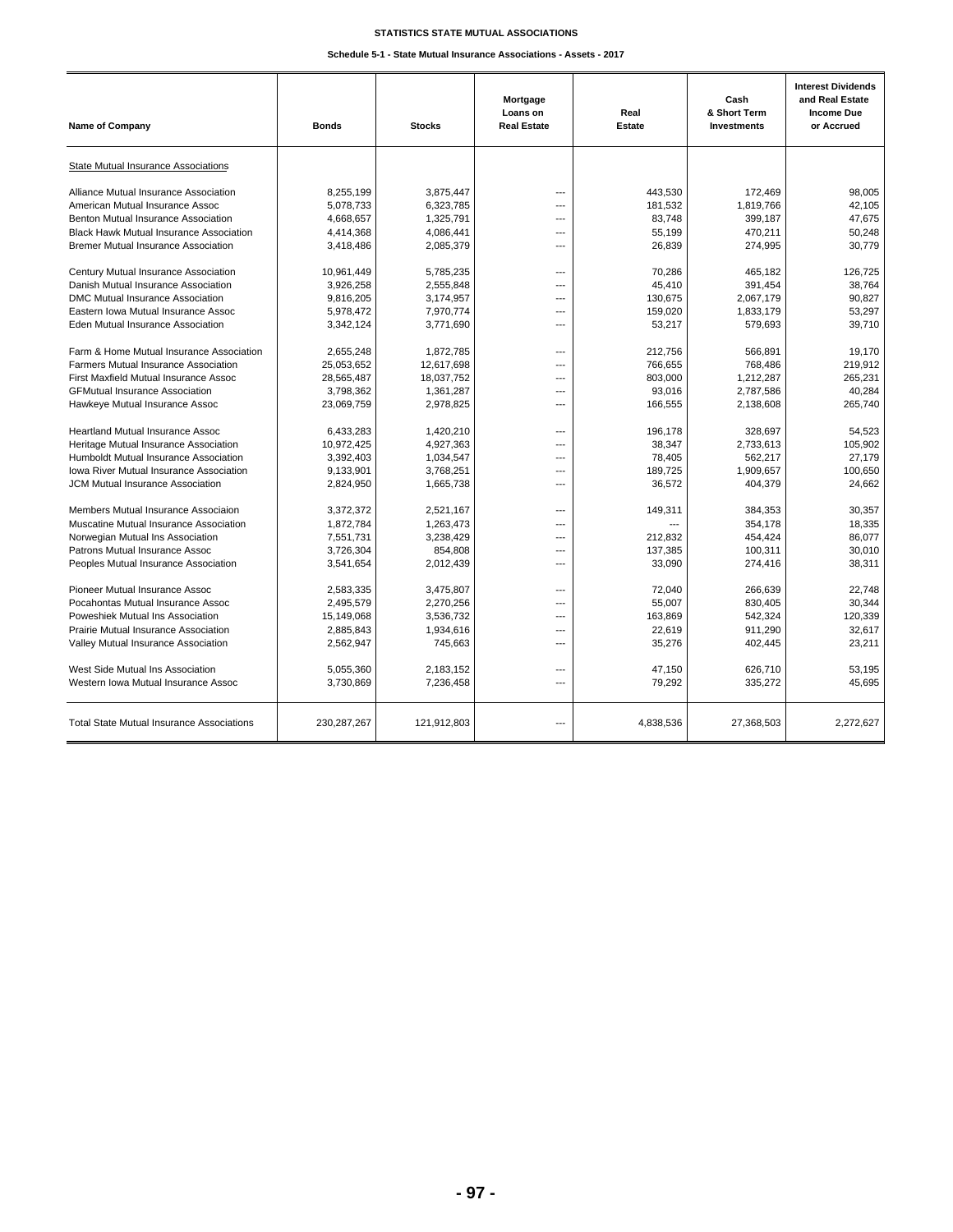| Agents'<br><b>Balances</b><br>or Uncollected<br>Premiums | Reinsurance<br>Recoverable<br>on Loss<br>Payments | <b>Funds Held by</b><br>or Deposited<br>with Ceding<br>Reinsurers | Net<br>Deferred<br><b>Tax Asset</b> | Receivable from<br>Parent<br><b>Subsidiaries</b><br>and Affiliates | <b>Miscellaneous</b><br><b>Assets</b> | <b>Total</b><br><b>Assets</b> |
|----------------------------------------------------------|---------------------------------------------------|-------------------------------------------------------------------|-------------------------------------|--------------------------------------------------------------------|---------------------------------------|-------------------------------|
|                                                          |                                                   |                                                                   |                                     |                                                                    |                                       |                               |
| 593,606                                                  | ---                                               | ---                                                               | ---                                 | ---                                                                | 223,530                               | 13,661,786                    |
| 6,318                                                    | 32,667                                            | ---                                                               | ---                                 | ---                                                                | 10,848                                | 13,495,754                    |
| 226,761                                                  | ---                                               | ---                                                               | ---                                 | ---                                                                | 181,081                               | 6,932,900                     |
| 432,083                                                  | 9,122                                             | ---                                                               | ---                                 | ---                                                                | 87,497                                | 9,605,169                     |
| 243,714                                                  | 52,349                                            | ---                                                               | ---                                 | ---                                                                | ---                                   | 6,132,540                     |
| 1,051,897                                                | ---                                               | ---                                                               | ---                                 | ---                                                                | 141,142                               | 18,601,917                    |
| 448,262                                                  | ---                                               | ---                                                               | ---                                 | ---                                                                | 250,000                               | 7,655,995                     |
| 645,483                                                  | ---                                               | ---                                                               | ---                                 | ---                                                                | 213,376                               | 16,138,703                    |
| 318,222                                                  | ---                                               | ---                                                               | ---                                 | ---                                                                | 284,775                               | 16,597,738                    |
| 33,799                                                   | ---                                               | ---                                                               | ---                                 | $\overline{a}$                                                     | 700,000                               | 8,520,232                     |
| 168,204                                                  | ---                                               | ---                                                               | ---                                 | ---                                                                | 21,967                                | 5,517,021                     |
| 33,942                                                   | 18,764                                            | $\overline{a}$                                                    | ---                                 | $---$                                                              | 1,994,066                             | 41,473,176                    |
| 902,342                                                  | ---                                               | $\overline{a}$                                                    | ---                                 | $\overline{a}$                                                     | 436,254                               | 50,222,352                    |
| 381,423                                                  | $\overline{a}$                                    | $\overline{a}$                                                    | ---                                 | $---$                                                              | 58,894                                | 8,520,850                     |
| 21,345                                                   | 13,731                                            | $\overline{a}$                                                    | $\overline{a}$                      | $---$                                                              | 29,047                                | 28,683,611                    |
| 916,782                                                  | 201,655                                           | ---                                                               | $\overline{a}$                      | $\overline{a}$                                                     | 156,919                               | 9,708,247                     |
| 1,121,062                                                | 68,657                                            | $\overline{a}$                                                    | ---                                 | ---                                                                | 42,576                                | 20,009,945                    |
| 413,333                                                  | 28,583                                            | ---                                                               | ---                                 | ---                                                                | 1,716                                 | 5,538,383                     |
| 442,973                                                  | ---                                               | ---                                                               | ---                                 | ---                                                                | 487                                   | 15,545,643                    |
| 263,434                                                  | 38,298                                            | $\overline{a}$                                                    | ---                                 | $\overline{a}$                                                     | 8,934                                 | 5,266,967                     |
| 269,589                                                  | ---                                               | ---                                                               | ---                                 | ---                                                                | 32,684                                | 6,759,833                     |
| 189,160                                                  | 55,585                                            | ---                                                               | …                                   | ---                                                                | ---                                   | 3,753,515                     |
| 521,393                                                  | ---                                               | ---                                                               | ---                                 | ---                                                                | 6,430                                 | 12,071,316                    |
| 124,179                                                  | ---                                               | $\overline{a}$                                                    | ---                                 | $\overline{a}$                                                     | 5,048                                 | 4,978,045                     |
| 223,223                                                  | ---                                               | $\overline{a}$                                                    | ---                                 | $---$                                                              | 8,161                                 | 6,131,294                     |
| 79,056                                                   | ---                                               | $\overline{a}$                                                    | ---                                 | $---$                                                              | 24,544                                | 6,524,168                     |
| 52,666                                                   | ---                                               | ---                                                               | ---                                 | ---                                                                | 1,811                                 | 5,736,070                     |
| 113,617                                                  | ---                                               | ---                                                               | ---                                 | ---                                                                | $\overline{a}$                        | 19,625,949                    |
| 275,593                                                  | ---                                               | ---                                                               | ---                                 | ---                                                                | 242,770                               | 6,305,350                     |
| 109,554                                                  | 27,372                                            | ---                                                               | ---                                 | $\overline{a}$                                                     | 41,814                                | 3,948,281                     |
| 714                                                      | 127,293                                           | $\overline{a}$                                                    | $\overline{a}$                      | $\overline{a}$                                                     | 30,000                                | 8,123,574                     |
| 483,090                                                  | 386,634                                           | ---                                                               | ---                                 | ---                                                                | 77,591                                | 12,374,900                    |
| 11,106,819                                               | 1,060,710                                         | $\overline{a}$                                                    | ---                                 | $\overline{a}$                                                     | 5,313,962                             | 404, 161, 224                 |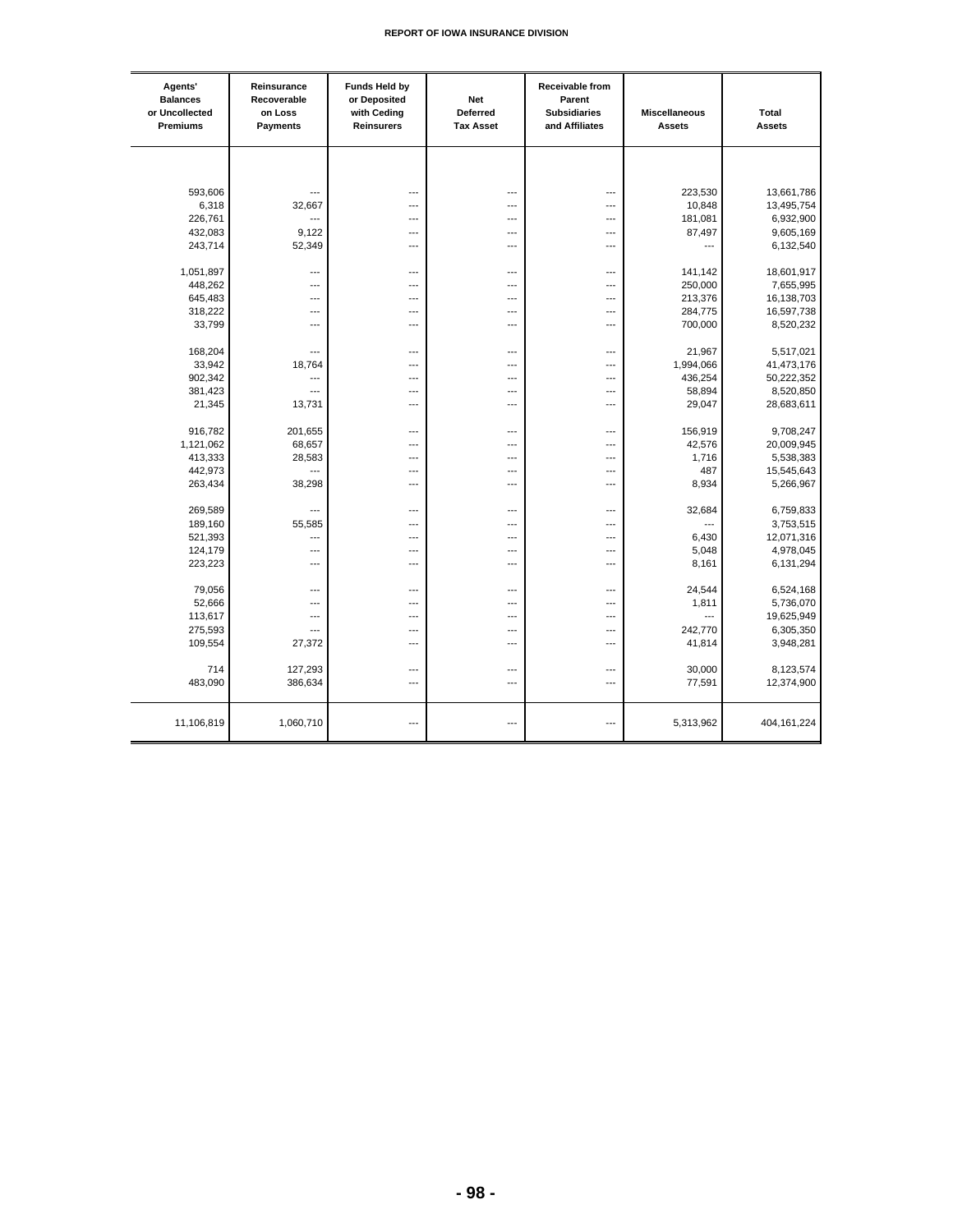#### **STATISTICS STATE MUTUAL ASSOCIATIONS**

**Schedule 5-2 - State Mutual Insurance Associations - Liabilities - 2017**

| <b>Name of Company</b>                                                                                                                                                                                   | Losses                                      | Loss<br>Adjustment<br><b>Expense</b>     | Other<br><b>Expenses</b>                     | <b>Taxes Including</b><br><b>Licenses &amp; Fees</b><br>Fed & Foreign Income<br>& Net Deferred<br><b>Tax Liability</b> | Unearned<br><b>Premiums</b>                                 | <b>Dividends</b><br><b>Declared</b><br>and<br>Unpaid |
|----------------------------------------------------------------------------------------------------------------------------------------------------------------------------------------------------------|---------------------------------------------|------------------------------------------|----------------------------------------------|------------------------------------------------------------------------------------------------------------------------|-------------------------------------------------------------|------------------------------------------------------|
| State Mutual Insurance Associations                                                                                                                                                                      |                                             |                                          |                                              |                                                                                                                        |                                                             |                                                      |
| Alliance Mutual Insurance Association                                                                                                                                                                    | 188,000                                     | 13,491                                   | 6,232                                        | 14,005                                                                                                                 | 2,104,570                                                   | ---                                                  |
| American Mutual Insurance Assoc                                                                                                                                                                          | 586,061                                     | 39,081                                   | 13,487                                       | (641)                                                                                                                  | 1,055,224                                                   | ---                                                  |
| Benton Mutual Insurance Association                                                                                                                                                                      | 306,492                                     | 5,253                                    | 4,672                                        | 1,469                                                                                                                  | 951,992                                                     | ---                                                  |
| <b>Black Hawk Mutual Insurance Association</b>                                                                                                                                                           | 87,748                                      | 26,286                                   | 26,592                                       | 6,950                                                                                                                  | 2,248,928                                                   | ---                                                  |
| <b>Bremer Mutual Insurance Association</b>                                                                                                                                                               | 151,400                                     | 2,500                                    | 9,093                                        | 7,860                                                                                                                  | 1,126,665                                                   | ---                                                  |
| Century Mutual Insurance Association                                                                                                                                                                     | 694,956                                     | 3,500                                    | 94,711                                       | 383,411                                                                                                                | 3,147,296                                                   | $\sim$                                               |
| Danish Mutual Insurance Association                                                                                                                                                                      | 135,353                                     | 5.194                                    | 7,213                                        | 9,427                                                                                                                  | 1,767,946                                                   | ---                                                  |
| DMC Mutual Insurance Association                                                                                                                                                                         | 380,201                                     | 16,748                                   | 16,108                                       | 9,959                                                                                                                  | 3,055,679                                                   | ---                                                  |
| Eastern Iowa Mutual Insurance Assoc                                                                                                                                                                      | 182,669                                     | 7,307                                    | 43,452                                       | 36,035                                                                                                                 | 1,197,020                                                   | ---                                                  |
| Eden Mutual Insurance Association                                                                                                                                                                        | 236,016                                     | ---                                      | 10,068                                       | 153,994                                                                                                                | 1,311,315                                                   | ---                                                  |
| Farm & Home Mutual Insurance Association                                                                                                                                                                 | 256.301                                     | 8,361                                    | 16.246                                       | 1,415                                                                                                                  | 718,416                                                     | ---                                                  |
| <b>Farmers Mutual Insurance Association</b>                                                                                                                                                              | 2,138,507                                   | 28,571                                   | 27,310                                       | 42,068                                                                                                                 | 8,389,865                                                   | ---                                                  |
| First Maxfield Mutual Insurance Assoc                                                                                                                                                                    | 1,136,969                                   | 30,096                                   | 42,004                                       | 23,091                                                                                                                 | 4,265,840                                                   | ---                                                  |
| <b>GFMutual Insurance Association</b>                                                                                                                                                                    | $\overline{a}$                              | 8,854                                    | 3,954                                        | 2,198                                                                                                                  | 1,064,334                                                   | ---                                                  |
| Hawkeye Mutual Insurance Assoc                                                                                                                                                                           | 526,796                                     | 30,000                                   | 17,922                                       | 12,344                                                                                                                 | 2,683,536                                                   | ---                                                  |
| <b>Heartland Mutual Insurance Assoc</b><br>Heritage Mutual Insurance Association<br>Humboldt Mutual Insurance Association<br>Iowa River Mutual Insurance Association<br>JCM Mutual Insurance Association | $\overline{a}$<br>246,402<br>476,103<br>--- | ---<br>36,711<br>8,793<br>8,831<br>7,613 | 25.847<br>28,695<br>6.073<br>15,778<br>9,391 | 91.986<br>7,973<br>15,129<br>6,673<br>4,149                                                                            | 3.307.793<br>4,010,891<br>1,550,008<br>1,655,905<br>887,543 | ---<br>---<br>$\overline{a}$<br>---<br>---           |
| Members Mutual Insurance Associaion                                                                                                                                                                      | 289,625                                     | 4,000                                    | 3,821                                        | 21,759                                                                                                                 | 1,054,250                                                   | ---                                                  |
| Muscatine Mutual Insurance Association                                                                                                                                                                   | $\sim$                                      | 5,400                                    | 630                                          | 3,803                                                                                                                  | 736,926                                                     | ---                                                  |
| Norwegian Mutual Ins Association                                                                                                                                                                         | 354,691                                     | 4,523                                    | 7,476                                        | 18,293                                                                                                                 | 1,715,657                                                   | ---                                                  |
| Patrons Mutual Insurance Assoc                                                                                                                                                                           | 73.909                                      | 16,062                                   | 3,467                                        | 4,935                                                                                                                  | 597,067                                                     | ---                                                  |
| Peoples Mutual Insurance Association                                                                                                                                                                     | 142,924                                     | 3,938                                    | 3,307                                        | 2,427                                                                                                                  | 811,731                                                     | ---                                                  |
| Pioneer Mutual Insurance Assoc                                                                                                                                                                           | 94,330                                      | 6,933                                    | 3,285                                        | 1,210                                                                                                                  | 554,915                                                     | ---                                                  |
| Pocahontas Mutual Insurance Assoc                                                                                                                                                                        | 168,211                                     | 979                                      | 3,515                                        | 20.814                                                                                                                 | 950.743                                                     | ---                                                  |
| Poweshiek Mutual Ins Association                                                                                                                                                                         | 114,644                                     | 1,227                                    | 6,948                                        | 11,115                                                                                                                 | 967,387                                                     | ---                                                  |
| Prairie Mutual Insurance Association                                                                                                                                                                     | 161,149                                     | ---                                      | 2.071                                        | 8,694                                                                                                                  | 948.127                                                     | $\overline{a}$                                       |
| Valley Mutual Insurance Association                                                                                                                                                                      | 5,737                                       | 8,285                                    | 1,419                                        | 3,696                                                                                                                  | 591,890                                                     | ---                                                  |
| West Side Mutual Ins Association                                                                                                                                                                         | 211,210                                     | 3,743                                    | 26,801                                       | 5,080                                                                                                                  | 754,424                                                     | ---                                                  |
| Western Iowa Mutual Insurance Assoc                                                                                                                                                                      | 15,000                                      | 43,163                                   | 8,107                                        | 5,271                                                                                                                  | 2,675,800                                                   | ---                                                  |
| <b>Total State Mutual Insurance Associations</b>                                                                                                                                                         | 9,361,404                                   | 385,443                                  | 495,695                                      | 936,592                                                                                                                | 58,859,683                                                  | ---                                                  |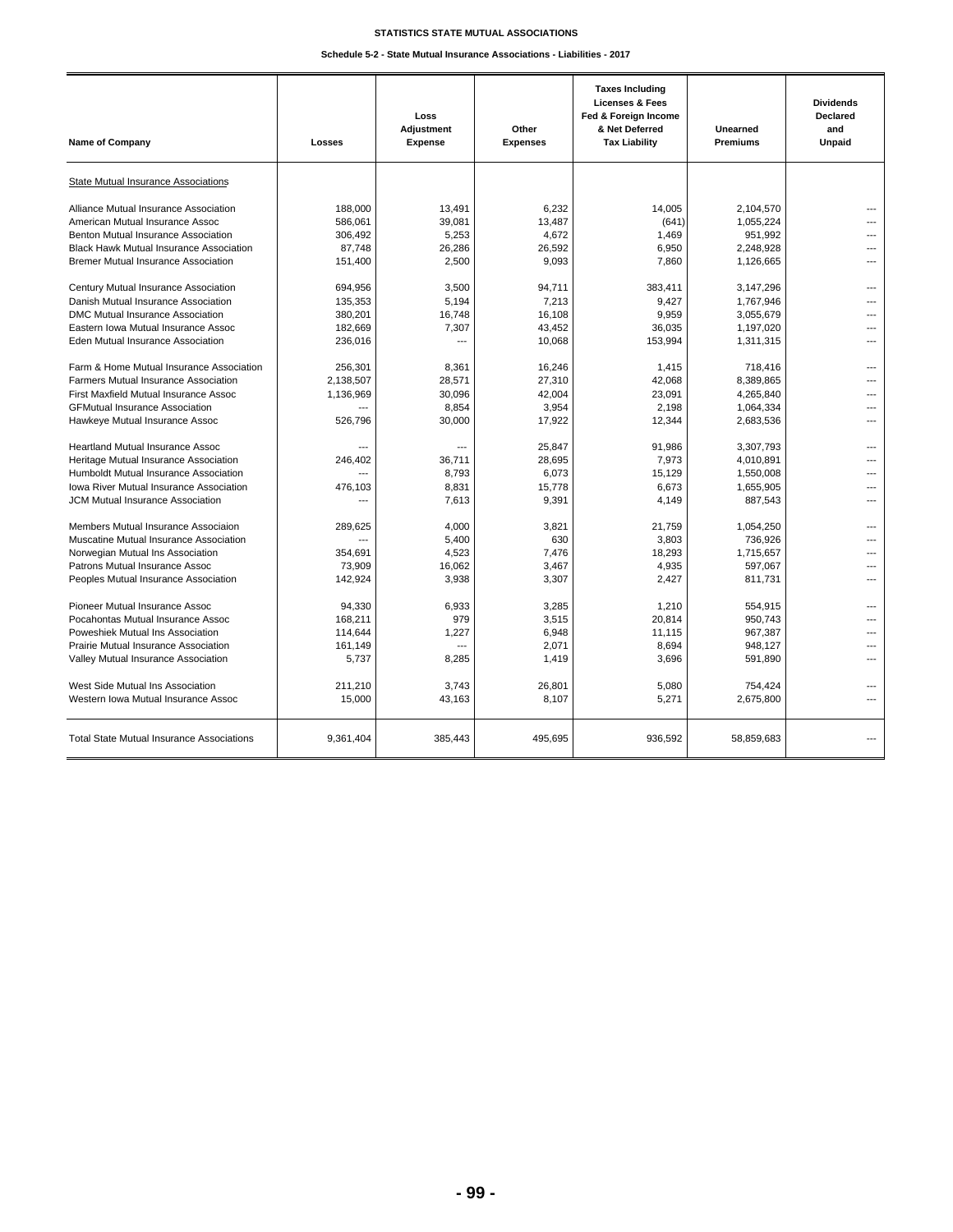| Payable to<br>Parent<br><b>Subsidiaries</b><br>and Affiliates | Other<br>Liabilities | Total<br>Liabilities | <b>Capital Paid</b><br>Up or<br>Guaranty<br>Fund | Paid in<br>and<br>Contributed<br><b>Surplus</b> | Unassigned<br><b>Funds</b><br>(Surplus) | <b>Totals</b> |
|---------------------------------------------------------------|----------------------|----------------------|--------------------------------------------------|-------------------------------------------------|-----------------------------------------|---------------|
|                                                               |                      |                      |                                                  |                                                 |                                         |               |
|                                                               |                      |                      |                                                  |                                                 |                                         |               |
| ---                                                           | 307.649              | 2,633,948            | ---                                              | ---                                             | 11,027,838                              | 13,661,786    |
| $\overline{a}$                                                | 14,127               | 1,707,339            | ---                                              | ---                                             | 11,788,415                              | 13,495,754    |
| $---$                                                         | 195,110              | 1,464,988            | ---                                              | ---                                             | 5,467,911                               | 6,932,900     |
| $\overline{a}$                                                | 314,697              | 2,711,202            | ---                                              | ---                                             | 6,893,967                               | 9,605,169     |
| ---                                                           | 253,942              | 1,551,459            | ---                                              | ---                                             | 4,581,081                               | 6,132,540     |
| $\overline{a}$                                                | 346,333              | 4,670,206            | ---                                              | ---                                             | 13,931,710                              | 18,601,917    |
| $---$                                                         | 343,861              | 2,268,995            | ---                                              | ---                                             | 5,386,999                               | 7,655,995     |
| ---                                                           | 375,288              | 3,853,982            | ---                                              | ---                                             | 12,284,720                              | 16,138,703    |
| ---                                                           | 222,161              | 1,688,644            | ---                                              | ---                                             | 14,909,094                              | 16,597,738    |
| ---                                                           | 128,402              | 1,839,794            | ---                                              | ---                                             | 6,680,438                               | 8,520,232     |
| ---                                                           | 76,774               | 1,077,514            | ---                                              | ---                                             | 4,439,507                               | 5,517,021     |
| $\overline{a}$                                                | 1,416,505            | 12,042,826           | ---                                              | ---                                             | 29,430,349                              | 41,473,176    |
| ---                                                           | 358,412              | 5,856,410            | ---                                              | ---                                             | 44,365,942                              | 50,222,352    |
| ---                                                           | 124,186              | 1,203,525            | ---                                              | ---                                             | 7,317,325                               | 8,520,850     |
| $\overline{a}$                                                | 257,420              | 3,528,017            | ---                                              | $\overline{a}$                                  | 25, 155, 594                            | 28,683,611    |
| ---                                                           | 696,933              | 4,122,559            | ---                                              | ---                                             | 5,585,688                               | 9,708,247     |
| ---                                                           | 592,333              | 4,923,004            | ---                                              | $\overline{a}$                                  | 15,086,941                              | 20,009,945    |
| $---$                                                         | 231,259              | 1,811,262            | ---                                              | ---                                             | 3,727,120                               | 5,538,383     |
| $\overline{a}$                                                | 388,227              | 2,551,520            | ---                                              | ---                                             | 12,994,123                              | 15,545,643    |
| ---                                                           | 84,421               | 993,117              | ---                                              | ---                                             | 4,273,850                               | 5,266,967     |
|                                                               |                      |                      |                                                  |                                                 |                                         |               |
| $\overline{a}$                                                | 169,193              | 1,542,648            | ---                                              | ---                                             | 5,217,184                               | 6,759,833     |
| $---$                                                         | 193,769              | 940,528              | ---                                              | $\overline{a}$                                  | 2,812,987                               | 3,753,515     |
| ---                                                           | 281,982              | 2,382,622            | ---                                              | ---                                             | 9,688,694                               | 12,071,316    |
| ---                                                           | 73,766               | 769,206              | ---                                              | ---                                             | 4,208,838                               | 4,978,045     |
| $\overline{a}$                                                | 107,978              | 1,072,305            | ---                                              | ---                                             | 5,058,989                               | 6,131,294     |
| ---                                                           | 63,256               | 723,930              | ---                                              | ---                                             | 5,800,238                               | 6,524,168     |
| $\overline{a}$                                                | 94,351               | 1,238,613            | ---                                              | ---                                             | 4,497,456                               | 5,736,070     |
| ---                                                           | 89,465               | 1,190,786            | ---                                              | ---                                             | 18,435,163                              | 19,625,949    |
| $\overline{\phantom{a}}$                                      | 174,471              | 1,294,512            | ---                                              | ---                                             | 5,010,838                               | 6,305,350     |
| $\overline{a}$                                                | 60,892               | 671,919              | ---                                              | ---                                             | 3,276,361                               | 3,948,281     |
| ---                                                           | 110,441              | 1,111,699            | ---                                              | ---                                             | 7,011,875                               | 8,123,574     |
| $\overline{a}$                                                | 932,122              | 3,679,462            | ---                                              | ---                                             | 8,695,438                               | 12,374,900    |
|                                                               |                      |                      |                                                  |                                                 |                                         |               |
| $\overline{a}$                                                | 9,079,726            | 79,118,541           | ---                                              | ---                                             | 325,042,673                             | 404, 161, 224 |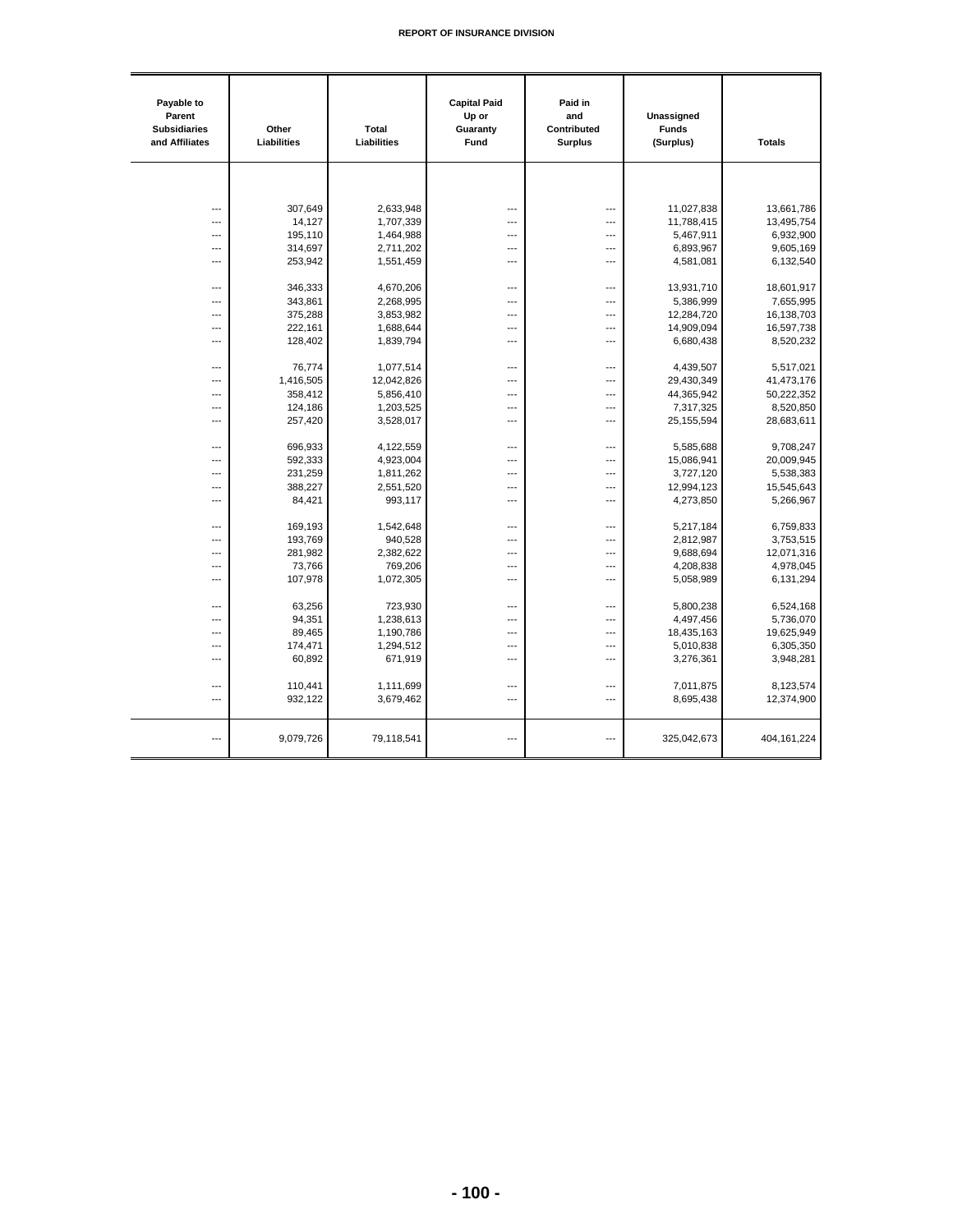## **Schedule 5-3 - State Mutual Insurance Associations - Underwriting and Investment Exhibit - 2017**

| Name of Company                                  | <b>Premiums</b><br>Earned | Losses<br><b>Incurred</b> | Loss<br><b>Expenses</b><br><b>Incurred</b> | Other<br><b>Underwriting</b><br><b>Expenses</b><br><b>Incurred</b> | <b>Net</b><br><b>Underwriting</b><br>Gain or<br>(Loss) |
|--------------------------------------------------|---------------------------|---------------------------|--------------------------------------------|--------------------------------------------------------------------|--------------------------------------------------------|
| State Mutual Insurance Associations              |                           |                           |                                            |                                                                    |                                                        |
| Alliance Mutual Insurance Association            | 3.275.094                 | 2,337,460                 | 347,005                                    | 1.082.583                                                          | (491, 954)                                             |
| American Mutual Insurance Assoc                  | 2,503,932                 | 1,977,794                 | 187,334                                    | 786,200                                                            | (447, 397)                                             |
| Benton Mutual Insurance Association              | 1,843,044                 | 914,246                   | 163,582                                    | 803,794                                                            | (38, 579)                                              |
| <b>Black Hawk Mutual Insurance Association</b>   | 3,195,768                 | 2,999,529                 | 124,965                                    | 1,064,363                                                          | (993,089)                                              |
| <b>Bremer Mutual Insurance Association</b>       | 1,979,323                 | 1,340,549                 | 49,651                                     | 915,787                                                            | (326, 664)                                             |
| Century Mutual Insurance Association             | 6,491,655                 | 3,115,859                 | 228,478                                    | 1,935,446                                                          | 1,211,873                                              |
| Danish Mutual Insurance Association              | 2,730,812                 | 1,482,623                 | 154,019                                    | 1,082,066                                                          | 12,104                                                 |
| DMC Mutual Insurance Association                 | 4,442,181                 | 3,244,923                 | 196,898                                    | 1,473,873                                                          | (473, 513)                                             |
| Eastern Iowa Mutual Insurance Assoc              | 2,515,865                 | 1,668,869                 | 116,789                                    | 888,472                                                            | (158, 265)                                             |
| Eden Mutual Insurance Association                | 2,478,921                 | 778,315                   | 199,851                                    | 962,538                                                            | 538,217                                                |
| Farm & Home Mutual Insurance Association         | 1.093.805                 | 665.110                   | 172,413                                    | 603.942                                                            | (347,660)                                              |
| <b>Farmers Mutual Insurance Association</b>      | 14,883,103                | 9,750,832                 | 758,176                                    | 4,646,828                                                          | (272, 733)                                             |
| First Maxfield Mutual Insurance Assoc            | 7,822,824                 | 5,850,967                 | 393,845                                    | 2,334,864                                                          | (756, 852)                                             |
| <b>GFMutual Insurance Association</b>            | 1,850,937                 | 1,694,885                 | 28,031                                     | 671,152                                                            | (543, 130)                                             |
| Hawkeye Mutual Insurance Assoc                   | 5,438,518                 | 4,049,200                 | 434,916                                    | 1,444,793                                                          | (490, 390)                                             |
| <b>Heartland Mutual Insurance Assoc</b>          | 5,134,166                 | 3,254,862                 | 288,910                                    | 2,027,193                                                          | (436, 799)                                             |
| Heritage Mutual Insurance Association            | 6,218,736                 | 3,941,193                 | 199,001                                    | 2,109,509                                                          | (30, 966)                                              |
| Humboldt Mutual Insurance Association            | 2,329,933                 | 1,574,654                 | 375,676                                    | 871,907                                                            | (492, 304)                                             |
| <b>Iowa River Mutual Insurance Association</b>   | 3,314,497                 | 2,927,938                 | 237,215                                    | 1,294,036                                                          | (1, 144, 692)                                          |
| <b>JCM Mutual Insurance Association</b>          | 1,252,563                 | 569,513                   | 90,865                                     | 489,583                                                            | 102,602                                                |
| Members Mutual Insurance Associaion              | 1.580.197                 | 581.287                   | 165,455                                    | 624.507                                                            | 208.948                                                |
| Muscatine Mutual Insurance Association           | 1,226,152                 | 894,373                   | 84,969                                     | 606,413                                                            | (359, 603)                                             |
| Norwegian Mutual Ins Association                 | 3,278,784                 | 2,979,767                 | 136,354                                    | 1,152,111                                                          | (989, 449)                                             |
| Patrons Mutual Insurance Assoc                   | 915,902                   | 750,220                   | 84,463                                     | 412,100                                                            | (330, 881)                                             |
| Peoples Mutual Insurance Association             | 1,213,391                 | 1,006,416                 | 37,196                                     | 539,831                                                            | (370, 052)                                             |
| Pioneer Mutual Insurance Assoc                   | 941,950                   | 761,446                   | 76,468                                     | 480,708                                                            | (376, 672)                                             |
| Pocahontas Mutual Insurance Assoc                | 1,711,395                 | 915,380                   | 96,918                                     | 650,521                                                            | 48,576                                                 |
| Poweshiek Mutual Ins Association                 | 1,645,334                 | 458,497                   | 162,093                                    | 886,772                                                            | 137,972                                                |
| Prairie Mutual Insurance Association             | 1,535,833                 | 513,508                   | 128,763                                    | 685,881                                                            | 207.681                                                |
| Valley Mutual Insurance Association              | 938,712                   | 845,772                   | 86,191                                     | 312,964                                                            | (306, 215)                                             |
| West Side Mutual Ins Association                 | 1,715,335                 | 1,260,055                 | 56,534                                     | 1,061,603                                                          | (662, 857)                                             |
| Western Iowa Mutual Insurance Assoc              | 3,877,325                 | 3,110,586                 | 314,681                                    | 1,585,444                                                          | (1, 133, 386)                                          |
|                                                  |                           |                           |                                            |                                                                    |                                                        |
| <b>Total State Mutual Insurance Associations</b> | 101,375,987               | 68,216,628                | 6,177,705                                  | 36,487,784                                                         | (9,506,129)                                            |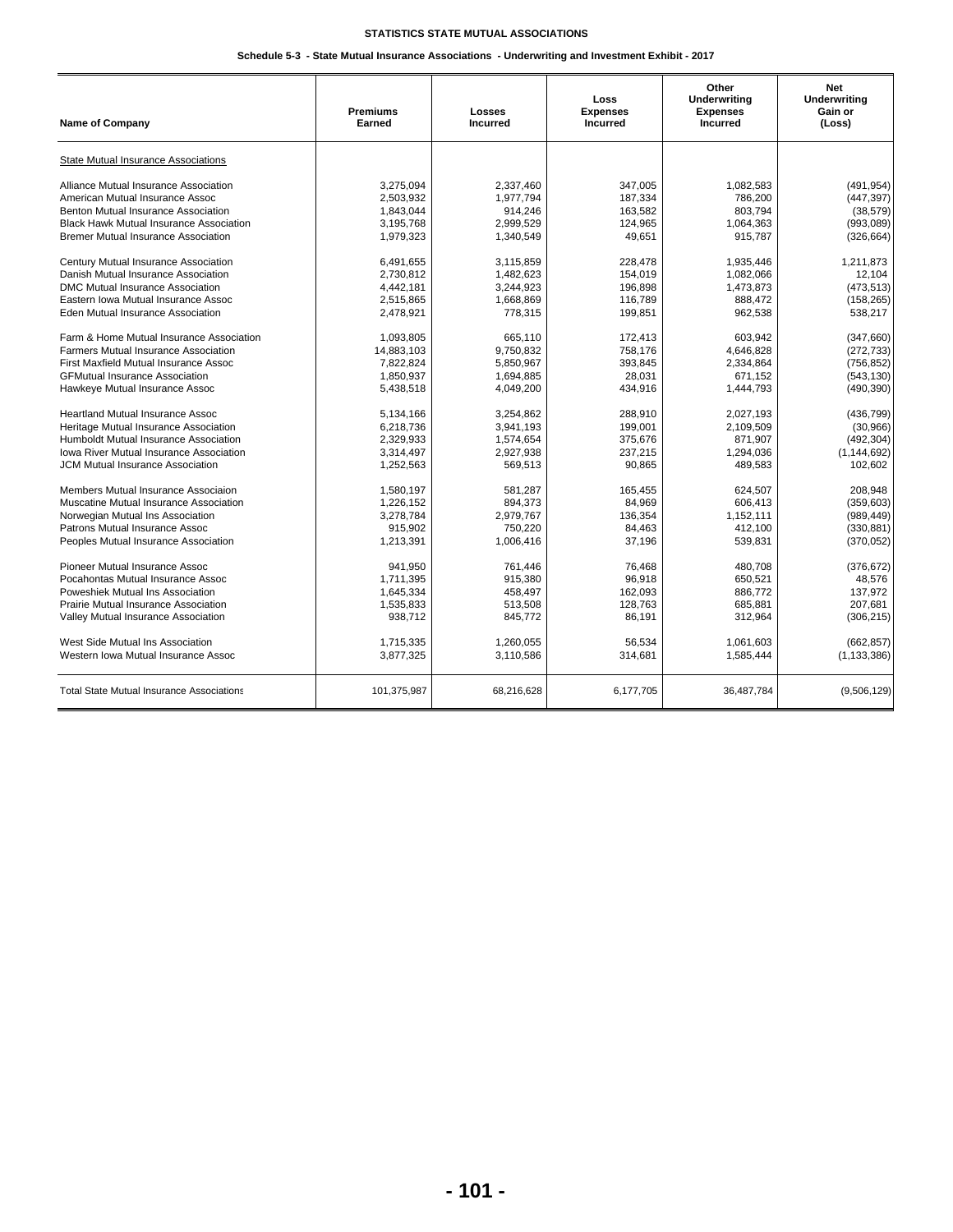| Net<br>Investment<br>Income<br>Earned | <b>Net Realized</b><br><b>Capital Gain</b><br>or (Loss) | Gain or (Loss)<br><b>From Other</b><br>Income | <b>Deduct</b><br><b>Dividends to</b><br>Policyholders | <b>Deduct</b><br><b>Federal and</b><br><b>Foreign Income</b><br><b>Taxes Incurred</b> | <b>Net</b><br>Income |
|---------------------------------------|---------------------------------------------------------|-----------------------------------------------|-------------------------------------------------------|---------------------------------------------------------------------------------------|----------------------|
|                                       |                                                         |                                               |                                                       |                                                                                       |                      |
| 308,193                               | 121,976                                                 | 575                                           | ---                                                   | (130, 385)                                                                            | 69,175               |
| 210,523                               | 100,908                                                 | 63,943                                        | ---                                                   | 8,238                                                                                 | (80, 261)            |
| 228,703                               | 133,914                                                 | 12,579                                        | ---                                                   | 68,743                                                                                | 267,873              |
| 302,534                               | 49,444                                                  | 372                                           | ---                                                   | $\overline{a}$                                                                        | (640, 739)           |
| 214,362                               | 2,372                                                   | 8,071                                         | ---                                                   | (62, 867)                                                                             | (38,993)             |
| 565.930                               | 436,490                                                 | 92,193                                        | ---                                                   | 574,501                                                                               | 1,731,985            |
| 129,856                               | 362,097                                                 | 25,740                                        | ---                                                   | 58,200                                                                                | 471,597              |
| 359,177                               | 130,986                                                 | 25,939                                        | ---                                                   | (455)                                                                                 | 43,043               |
| 410,664                               | 1,465                                                   | 8,761                                         | ---                                                   | 70,219                                                                                | 192,407              |
| 228,447                               | 10,604                                                  | 61,926                                        | ---                                                   | 192,167                                                                               | 647,027              |
| 48,905                                | 418,467                                                 | 11,103                                        | ---                                                   | 1,485                                                                                 | 129,330              |
| 1,299,400                             | 112,377                                                 | 104,859                                       | $\overline{a}$                                        | 129,000                                                                               | 1,114,903            |
| 1,361,700                             | 1,244,477                                               | 190,546                                       | $\overline{a}$                                        | 318,330                                                                               | 1,721,541            |
| 153,696                               | 36,352                                                  | 141,866                                       | $\overline{a}$                                        | (4,891)                                                                               | (206, 325)           |
| 830,726                               | $\overline{a}$                                          | 151,555                                       | ---                                                   | 53,706                                                                                | 438,185              |
| 138,435                               | 56,198                                                  | 208.498                                       | ---                                                   | 188,363                                                                               | (222, 030)           |
| 314,331                               | 18,850                                                  | 449                                           | ---                                                   | (11, 140)                                                                             | 313,803              |
| 78,028                                | 67,406                                                  | 24                                            | ---                                                   | 8,003                                                                                 | (354, 850)           |
| 486,934                               | 249,879                                                 | 66,509                                        | ---                                                   | (205, 466)                                                                            | (135, 904)           |
| 46,727                                | 50,257                                                  | 25,627                                        | ---                                                   | 10,297                                                                                | 214,915              |
| 174,287                               | 320                                                     | 6,374                                         | ---                                                   | 74,796                                                                                | 315,134              |
| 70,503                                | 229,738                                                 | 17,158                                        | ---                                                   | (131, 128)                                                                            | 88,924               |
| 396,123                               | 100,542                                                 | 27,916                                        | ---                                                   | (2, 264)                                                                              | (462, 603)           |
| 78,337                                | 12,072                                                  | 40,887                                        | ---                                                   | 3,309                                                                                 | (202, 894)           |
| 150,328                               | 576,396                                                 | 6,002                                         | ---                                                   | $\overline{a}$                                                                        | 362,674              |
| 113,064                               | 224,384                                                 | 39,368                                        | ---                                                   | 41,930                                                                                | (41, 787)            |
| 113,079                               | 349,054                                                 | 43,461                                        | ---                                                   | 22,220                                                                                | 531,950              |
| 607,600                               | 10,197                                                  | 28,073                                        | ---                                                   | 95,494                                                                                | 688,348              |
| 133,303                               | 259,035                                                 | 82,600                                        | ---                                                   | 199,292                                                                               | 483,327              |
| 77,938                                | 19,730                                                  | 31,789                                        | ---                                                   | 20,175                                                                                | (196, 933)           |
| 292,239                               | 126,745                                                 | 37,537                                        | ---                                                   | ---                                                                                   | (206, 336)           |
| 123,564                               | 563,091                                                 | 54,341                                        | $\overline{a}$                                        | $\overline{a}$                                                                        | (392, 390)           |
| 10,047,636                            | 6,075,823                                               | 1,616,641                                     | ---                                                   | 1,589,872                                                                             | 6,644,096            |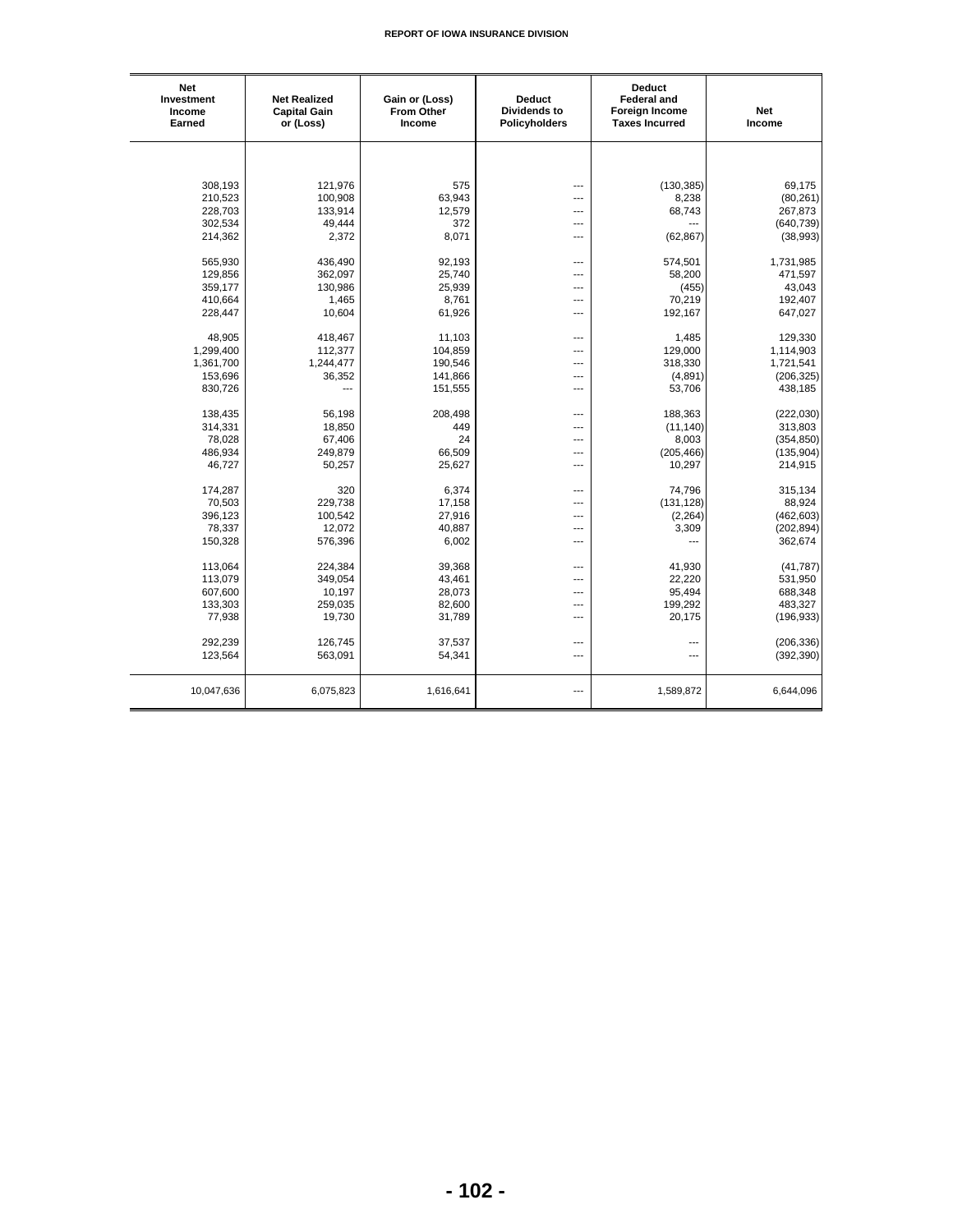**Schedule 5-4 - State Mutual Insurance Associations - Underwriting and Investment Exhibit - 2017**

| <b>Name of Company</b>                           | <b>Surplus</b><br>Dec. 31, 2016 | <b>Net</b><br>Income | <b>Net</b><br><b>Unrealized</b><br>Capital<br>Gains<br>or Losses | Change in<br>Net Deferred<br><b>Income Tax</b> | Change in<br>Non-Admitted<br><b>Assets</b> | Change in<br>Provision<br>for<br>Reinsurance | Capital<br><b>Changes</b><br>and<br><b>Surplus</b><br><b>Adjustments</b> | <b>Dividends</b><br>to<br><b>Stockholders</b> | Misc.<br>Gain<br>or<br>Loss | Increase<br>or<br><b>Decrease</b><br>in<br><b>Surplus</b> | <b>Surplus</b><br>Dec. 31, 2017 |
|--------------------------------------------------|---------------------------------|----------------------|------------------------------------------------------------------|------------------------------------------------|--------------------------------------------|----------------------------------------------|--------------------------------------------------------------------------|-----------------------------------------------|-----------------------------|-----------------------------------------------------------|---------------------------------|
| State Mutual Insurance Associations              |                                 |                      |                                                                  |                                                |                                            |                                              |                                                                          |                                               |                             |                                                           |                                 |
|                                                  |                                 |                      |                                                                  |                                                |                                            |                                              |                                                                          |                                               |                             |                                                           |                                 |
| Alliance Mutual Insurance Association            | 10,447,408                      | 69,175               | 493,985                                                          | Щ.                                             | 17,269                                     |                                              |                                                                          | ---                                           | $\sim$                      | 580,430                                                   | 11.027.838                      |
| American Mutual Insurance Assoc                  | 11,266,532                      | (80, 261)            | 625,785                                                          | ---<br>ш.                                      | (23, 641)                                  | ---<br>                                      | ---<br>---                                                               | ---<br>                                       | ---<br>$\overline{a}$       | 521,883                                                   | 11,788,415                      |
| Benton Mutual Insurance Association              | 5,242,358                       | 267,873              | 15,594                                                           |                                                | (57, 914)                                  |                                              |                                                                          |                                               |                             | 225,553                                                   | 5,467,911                       |
| <b>Black Hawk Mutual Insurance Association</b>   | 7,241,189                       | (640, 739)           | 290,058                                                          | ---                                            | 3,459                                      | ---                                          | ---                                                                      | ---                                           | $\sim$                      | (347, 222)                                                | 6,893,967                       |
| <b>Bremer Mutual Insurance Association</b>       | 4,567,516                       | (38, 993)            | 140,267                                                          | $\cdots$                                       | (87,709)                                   | ---                                          | $\overline{a}$                                                           | $\overline{a}$                                | $\sim$                      | 13,565                                                    | 4,581,081                       |
| Century Mutual Insurance Association             | 11,732,972                      | 1.731.985            | 468.759                                                          | ---                                            | (2,005)                                    | ---                                          | ---                                                                      | ---                                           | ---                         | 2.198.738                                                 | 13.931.710                      |
| Danish Mutual Insurance Association              | 4,919,719                       | 471,597              | (45, 430)                                                        | ---                                            | 41,114                                     | ---                                          | $\overline{a}$                                                           | ---                                           | $\sim$                      | 467,281                                                   | 5,386,999                       |
| DMC Mutual Insurance Association                 | 11,881,837                      | 43,043               | 364,749                                                          | ---                                            | (4,910)                                    | …                                            | ---                                                                      | ---                                           | ---                         | 402,883                                                   | 12,284,720                      |
| Eastern Iowa Mutual Insurance Assoc              | 13,645,972                      | 192,407              | 1,069,238                                                        | $\sim$                                         | 1,477                                      | ---                                          | $\overline{a}$                                                           | $\overline{a}$                                | $\overline{a}$              | 1,263,122                                                 | 14,909,094                      |
| Eden Mutual Insurance Association                | 5,733,618                       | 647,027              | 303,018                                                          | ---                                            | (3, 225)                                   | ---                                          | ---                                                                      | ---                                           | ---                         | 946,820                                                   | 6,680,438                       |
| Farm & Home Mutual Insurance Association         | 4,395,295                       | 129,330              | (59, 857)                                                        | ---                                            | (25, 565)                                  | ---                                          | ---                                                                      | ---                                           | ---                         | 43,908                                                    | 4,439,203                       |
| Farmers Mutual Insurance Association             | 26,850,435                      | 1,114,903            | 1,334,998                                                        | ---                                            | 130,014                                    | ---                                          |                                                                          | ---                                           | $\overline{a}$              | 2,579,914                                                 | 29,430,349                      |
| First Maxfield Mutual Insurance Assoc            | 41,474,141                      | 1,721,541            | 1,099,514                                                        | $\sim$                                         | 70,746                                     | $\overline{\phantom{a}}$                     | $\sim$                                                                   | $\sim$                                        | $\sim$                      | 2,891,801                                                 | 44,365,942                      |
| <b>GFMutual Insurance Association</b>            | 7,448,364                       | (206, 325)           | 80,085                                                           | ---                                            | (4, 799)                                   | ---                                          | $\sim$                                                                   | ---                                           | $\sim$                      | (131, 039)                                                | 7,317,325                       |
| Hawkeye Mutual Insurance Assoc                   | 24,535,561                      | 438,185              | 120,000                                                          | $\sim$                                         | 61,848                                     | ---                                          | $\overline{a}$                                                           | $\overline{a}$                                | $\overline{a}$              | 620,033                                                   | 25,155,594                      |
| Heartland Mutual Insurance Assoc                 | 5,727,138                       | (222, 030)           | 91,430                                                           | $\sim$                                         | (10, 849)                                  | ---                                          | ---                                                                      | ---                                           | $\overline{a}$              | (141, 450)                                                | 5,585,688                       |
| Heritage Mutual Insurance Association            | 14,043,848                      | 313,803              | 727,303                                                          | ---                                            | 1,987                                      | ---                                          | $\sim$                                                                   | ---                                           | $\overline{a}$              | 1,043,093                                                 | 15,086,941                      |
| Humboldt Mutual Insurance Association            | 3,949,353                       | (354, 850)           | 126,703                                                          | ---                                            | 5,914                                      | ---                                          | ---                                                                      | ---                                           | $\overline{a}$              | (222, 233)                                                | 3,727,120                       |
| Iowa River Mutual Insurance Association          | 13,162,825                      | (135, 904)           | 248,971                                                          | ---                                            | (199, 858)                                 | ---                                          | $\sim$                                                                   | ---                                           | (81, 911)                   | (168, 702)                                                | 12,994,123                      |
| JCM Mutual Insurance Association                 | 3,846,990                       | 214,915              | 203,323                                                          | ---                                            | 8,622                                      | ---                                          | ---                                                                      | ---                                           | $\overline{a}$              | 426,860                                                   | 4,273,850                       |
|                                                  |                                 |                      |                                                                  |                                                |                                            |                                              |                                                                          |                                               |                             |                                                           |                                 |
| Members Mutual Insurance Associaion              | 4,597,482                       | 315,134              | 294,659                                                          | ---                                            | 9,909                                      | ---                                          | ---                                                                      | ---                                           | $\overline{\phantom{a}}$    | 619,702                                                   | 5,217,184                       |
| Muscatine Mutual Insurance Association           | 2,828,479                       | 88,924               | (53, 499)                                                        | ---                                            | (50, 917)                                  | …                                            | ---                                                                      | ---                                           | $\overline{\phantom{a}}$    | (15, 492)                                                 | 2,812,987                       |
| Norwegian Mutual Ins Association                 | 9,966,865                       | (462, 603)           | 224,764                                                          | ---                                            | (40, 332)                                  | ---                                          | ---                                                                      | ---                                           | $\overline{\phantom{a}}$    | (278, 171)                                                | 9,688,694                       |
| Patrons Mutual Insurance Assoc                   | 4,336,773                       | (202, 894)           | 73,931                                                           | ---                                            | 1,029                                      | ---                                          | ---                                                                      | ---                                           | $\sim$                      | (127, 935)                                                | 4,208,838                       |
| Peoples Mutual Insurance Association             | 5,014,652                       | 362,674              | (323, 134)                                                       | $\sim$                                         | 4,797                                      | ---                                          | ---                                                                      | ---                                           | $\overline{\phantom{a}}$    | 44,337                                                    | 5,058,989                       |
| Pioneer Mutual Insurance Assoc                   | 5,498,521                       | (41,787)             | 339,134                                                          | $\sim$                                         | 4,370                                      | ---                                          | ---                                                                      | ---                                           | $\overline{a}$              | 301.717                                                   | 5.800.238                       |
| Pocahontas Mutual Insurance Assoc                | 4,009,143                       | 531,950              | (3, 135)                                                         | ---                                            | (40, 501)                                  | …                                            | ---                                                                      | ---                                           | $\sim$                      | 488,314                                                   | 4,497,457                       |
| Poweshiek Mutual Ins Association                 | 17,676,830                      | 688,348              | 69,972                                                           | ---                                            | $\overline{a}$                             | ---                                          | ---                                                                      | $\overline{a}$                                | $\sim$                      | 758.320                                                   | 18,435,150                      |
| Prairie Mutual Insurance Association             | 4,557,732                       | 483,327              | (26, 492)                                                        | ---                                            | (3,730)                                    | ---                                          | ---                                                                      | ---                                           | $\overline{a}$              | 453,106                                                   | 5,010,838                       |
| Valley Mutual Insurance Association              | 3,455,408                       | (196, 933)           | 25,783                                                           | ---                                            | (7,898)                                    | ---                                          | ---                                                                      | ---                                           | ---                         | (179, 047)                                                | 3,276,361                       |
| West Side Mutual Ins Association                 | 4,120,445                       | (206, 336)           | 60,065                                                           | ---                                            | ---                                        | ---                                          | 3,037,701                                                                | ---                                           | ---                         | 2,891,430                                                 | 7,011,875                       |
| Western Iowa Mutual Insurance Assoc              | 8,808,932                       | (392, 390)           | 88,132                                                           | $\sim$                                         | 3,434                                      | ---                                          |                                                                          | ---                                           | 187,331                     | (113, 494)                                                | 8,695,438                       |
| <b>Total State Mutual Insurance Associations</b> | 306,984,333                     | 6,644,096            | 8,468,673                                                        | ---                                            | (197, 864)                                 | ---                                          | 3,037,701                                                                | ---                                           | 105,420                     | 18,058,025                                                | 325,042,357                     |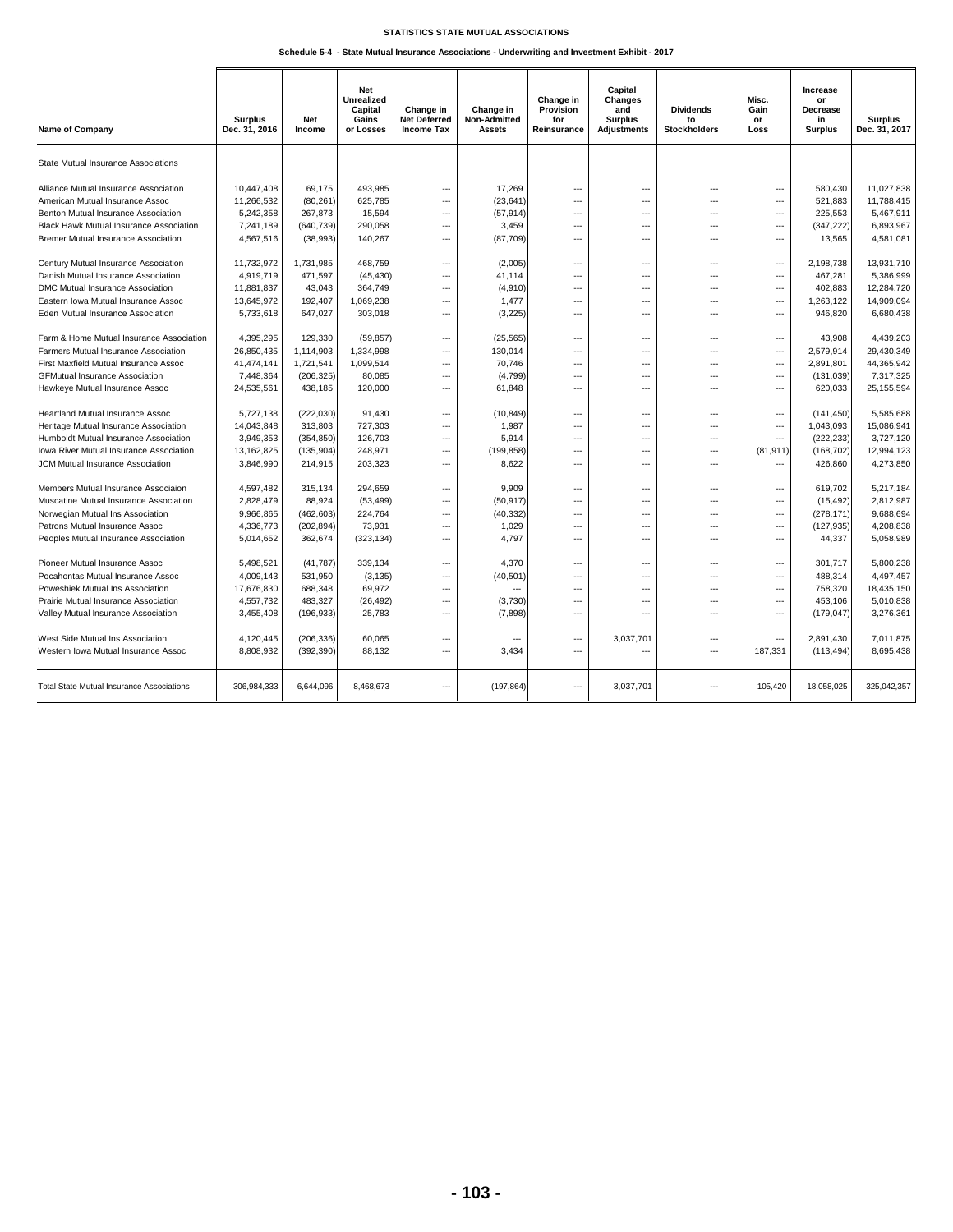## **Schedule 5-5 - State Mutual Insurance Associations - 2017**

| Name of Company                                  | <b>Admitted</b><br><b>Assets</b> | Liabilities | Capital<br><b>Stock</b>  | Paid in and<br>Contributed<br><b>Surplus</b> | Unassigned<br><b>Funds</b><br>(Surplus) | <b>Net</b><br><b>Premiums</b><br>Written |
|--------------------------------------------------|----------------------------------|-------------|--------------------------|----------------------------------------------|-----------------------------------------|------------------------------------------|
| State Mutual Insurance Associations              |                                  |             |                          |                                              |                                         |                                          |
| Alliance Mutual Insurance Association            | 13,661,786                       | 2,633,948   | ---                      | $\overline{\phantom{a}}$                     | 11,027,838                              | 3,373,353                                |
| American Mutual Insurance Assoc                  | 13,495,754                       | 1,707,339   | $\overline{a}$           | $\overline{a}$                               | 11,788,415                              | 2,487,421                                |
| Benton Mutual Insurance Association              | 6,932,900                        | 1,464,988   | $\overline{a}$           | $\overline{a}$                               | 5,467,911                               | 1,865,401                                |
| <b>Black Hawk Mutual Insurance Association</b>   | 9,605,169                        | 2,711,202   | ---                      | ---                                          | 6,893,967                               | 3,147,986                                |
| <b>Bremer Mutual Insurance Association</b>       | 6,132,540                        | 1,551,459   | ---                      | $\overline{\phantom{a}}$                     | 4,581,081                               | 2,059,168                                |
| Century Mutual Insurance Association             | 18.601.917                       | 4.670.206   | $\overline{a}$           | $\overline{\phantom{a}}$                     | 13.931.710                              | 6,602,429                                |
| Danish Mutual Insurance Association              | 7.655.995                        | 2.268.995   | $\overline{a}$           | $\overline{a}$                               | 5.386.999                               | 2,787,520                                |
| <b>DMC Mutual Insurance Association</b>          | 16,138,703                       | 3,853,982   | $\overline{a}$           | $\overline{a}$                               | 12,284,720                              | 4,618,879                                |
| Eastern Iowa Mutual Insurance Assoc              | 16,597,738                       | 1,688,644   | $\overline{a}$           | $\overline{a}$                               | 14,909,094                              | 2,513,289                                |
| Eden Mutual Insurance Association                | 8,520,232                        | 1,839,794   | $\overline{a}$           | $\overline{a}$                               | 6,680,438                               | 2,636,236                                |
| Farm & Home Mutual Insurance Association         | 5,517,021                        | 1,077,514   | ---                      | $\overline{\phantom{a}}$                     | 4,439,507                               | 1,064,050                                |
| <b>Farmers Mutual Insurance Association</b>      | 41,473,176                       | 12,042,826  | $\overline{a}$           | $\overline{a}$                               | 29,430,349                              | 15,770,279                               |
| First Maxfield Mutual Insurance Assoc            | 50,222,352                       | 5.856.410   | $\overline{a}$           | $\overline{a}$                               | 44,365,942                              | 8.060.250                                |
| <b>GFMutual Insurance Association</b>            | 8,520,850                        | 1,203,525   | $\overline{a}$           | $\overline{a}$                               | 7,317,325                               | 1,876,127                                |
| Hawkeye Mutual Insurance Assoc                   | 28,683,611                       | 3,528,017   | ---                      | $\overline{a}$                               | 25,155,594                              | 5,897,560                                |
| <b>Heartland Mutual Insurance Assoc</b>          | 9,708,247                        | 4,122,559   | $---$                    | $\overline{a}$                               | 5,585,688                               | 5,309,112                                |
| Heritage Mutual Insurance Association            | 20,009,945                       | 4,923,004   | ---                      | $\overline{a}$                               | 15,086,941                              | 6,564,309                                |
| Humboldt Mutual Insurance Association            | 5,538,383                        | 1,811,262   | $---$                    | $\overline{a}$                               | 3,727,120                               | 2,352,132                                |
| Iowa River Mutual Insurance Association          | 15,545,643                       | 2.551.520   | $\overline{a}$           | $\overline{a}$                               | 12.994.123                              | 3.291.606                                |
| <b>JCM Mutual Insurance Association</b>          | 5.266.967                        | 993.117     | ---                      | $\overline{a}$                               | 4.273.850                               | 1,318,830                                |
| Members Mutual Insurance Associaion              | 6,759,833                        | 1,542,648   | $\overline{a}$           | $\overline{a}$                               | 5,217,184                               | 1,596,404                                |
| Muscatine Mutual Insurance Association           | 3,753,515                        | 940,528     | ---                      | $\overline{\phantom{a}}$                     | 2,812,987                               | 1,294,793                                |
| Norwegian Mutual Ins Association                 | 12,071,316                       | 2,382,622   | ---                      | $\overline{\phantom{a}}$                     | 9,688,694                               | 3,591,440                                |
| Patrons Mutual Insurance Assoc                   | 4,978,045                        | 769,206     | ---                      | $\overline{a}$                               | 4,208,838                               | 964,417                                  |
| Peoples Mutual Insurance Association             | 6,131,294                        | 1.072.305   | $\overline{a}$           | $\overline{\phantom{a}}$                     | 5,058,989                               | 1,258,391                                |
| Pioneer Mutual Insurance Assoc                   | 6,524,168                        | 723,930     | $\overline{\phantom{a}}$ | $\hspace{0.05cm} \ldots$                     | 5,800,238                               | 924,024                                  |
| Pocahontas Mutual Insurance Assoc                | 5,736,070                        | 1,238,613   | $---$                    | $\overline{a}$                               | 4,497,456                               | 1,704,445                                |
| Poweshiek Mutual Ins Association                 | 19,625,949                       | 1,190,786   | $---$                    | $\overline{a}$                               | 18,435,163                              | 1,632,329                                |
| Prairie Mutual Insurance Association             | 6,305,350                        | 1,294,512   | ---                      | ---                                          | 5,010,838                               | 1,544,442                                |
| Valley Mutual Insurance Association              | 3,948,281                        | 671,919     | $\overline{a}$           | $\overline{a}$                               | 3,276,361                               | 927,457                                  |
| West Side Mutual Ins Association                 | 8,123,574                        | 1,111,699   | $\overline{a}$           | $\overline{a}$                               | 7.011.875                               | 1.715.335                                |
| Western Iowa Mutual Insurance Assoc              | 12,374,900                       | 3,679,462   | $\overline{a}$           | $\overline{a}$                               | 8,695,438                               | 4,079,221                                |
| <b>Total State Mutual Insurance Associations</b> | 404, 161, 224                    | 79,118,541  | ---                      |                                              | 325,042,673                             | 104,828,635                              |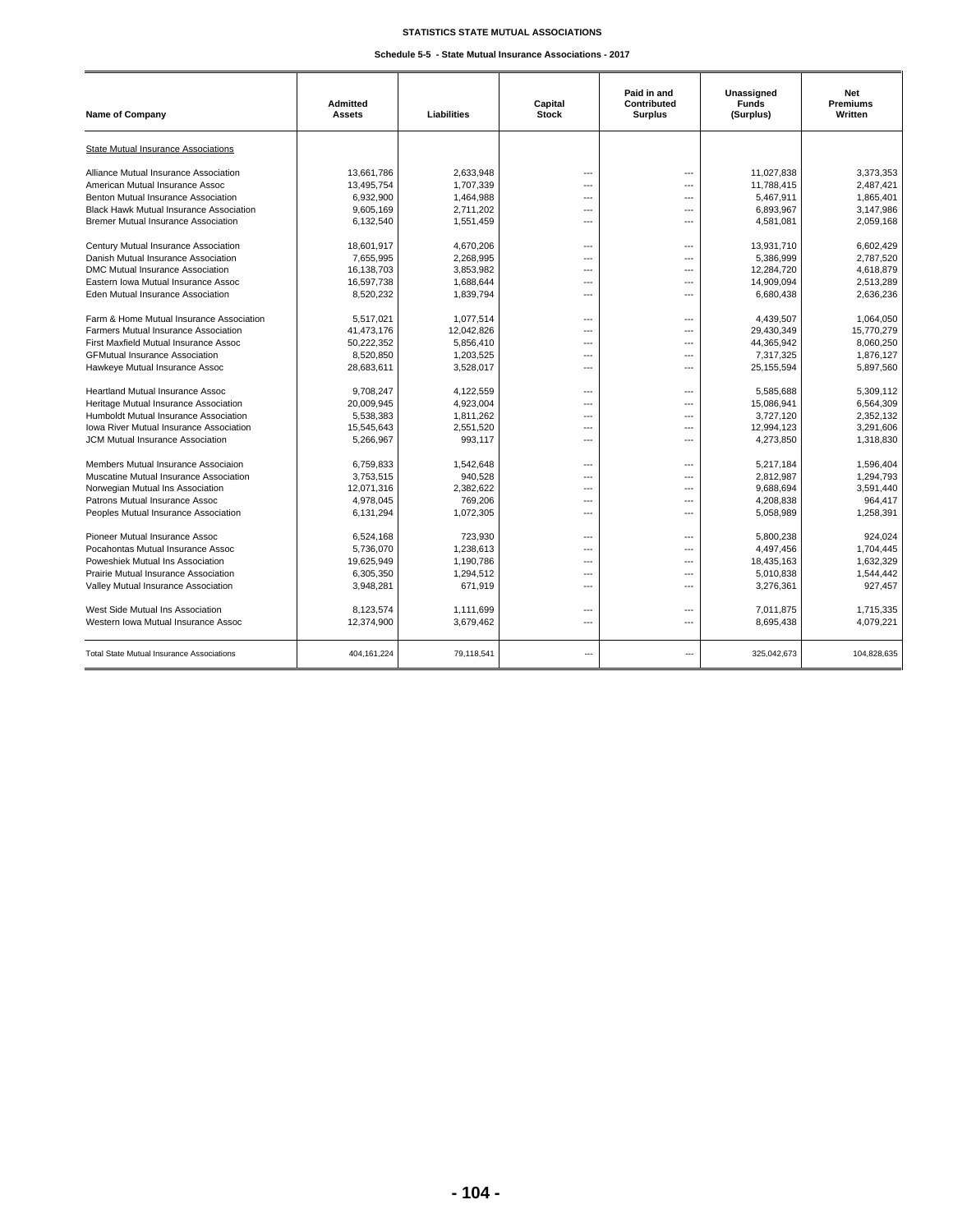## **Schedule 5-6 - State Mutual Insurance Associations - Direct Premiums Written by Classification - Iowa Business - 2017**

| Name of Company                                  | Fire       | Allied<br>Lines | Farm<br>Owners           | Home<br>Owners | <b>Commercial</b><br><b>Multiple</b> | Ocean<br><b>Marine</b> | Inland<br><b>Marine</b>  | <b>Financial</b><br>Guaranty | <b>Medical</b><br>Malpractice | Earthquake     |
|--------------------------------------------------|------------|-----------------|--------------------------|----------------|--------------------------------------|------------------------|--------------------------|------------------------------|-------------------------------|----------------|
| <b>State Mutual Insurance Associations</b>       |            |                 |                          |                |                                      |                        |                          |                              |                               |                |
| Alliance Mutual Insurance Association            | 2.280.967  | 2.158.840       | $---$                    | ---            | ---                                  | ---                    |                          | $\overline{a}$               | $\overline{\phantom{a}}$      | $\overline{a}$ |
| American Mutual Insurance Assoc                  | 1,404,967  | 1,404,967       | $\overline{a}$           | ---            | ---                                  | ---                    | 55,291                   | $\overline{a}$               | $\overline{a}$                | 5,422          |
| Benton Mutual Insurance Association              | 1,242,083  | 1,217,257       | $\overline{a}$           | ---            | ---                                  | ---                    | 32,214                   | ---                          | $\overline{a}$                | ---            |
| <b>Black Hawk Mutual Insurance Association</b>   | 2,389,642  | 2,389,642       | $\overline{\phantom{a}}$ | ---            | ---                                  | ---                    | ---                      | ---                          | ---                           | ---            |
| <b>Bremer Mutual Insurance Association</b>       | 1,423,578  | 1,399,869       | ---                      | ---            | ---                                  | ---                    | 29.032                   | ---                          | $\overline{a}$                |                |
| Century Mutual Insurance Association             | 3.865.975  | 3,983,403       | ---                      | ---            | ---                                  | ---                    | 140.225                  | ---                          | $---$                         |                |
| Danish Mutual Insurance Association              | 1,957,166  | 1,957,166       | ---                      | ---            | ---                                  | ---                    |                          | ---                          | $---$                         |                |
| <b>DMC Mutual Insurance Association</b>          | 3,103,182  | 2,696,983       | $---$                    | ---            | ---                                  | ---                    | 136,448                  | $---$                        | $\overline{a}$                |                |
| Eastern Iowa Mutual Insurance Assoc              | 1,476,722  | 1,476,722       | $---$                    | ---            | ---                                  | ---                    |                          | ---                          | $---$                         |                |
| Eden Mutual Insurance Association                | 2,513,305  | 705,002         | $---$                    | ---            | ---                                  | ---                    | 59,981                   | $\overline{a}$               | $---$                         |                |
| Farm & Home Mutual Insurance Association         | 696,483    | 637,005         | $---$                    | ---            | ---                                  | ---                    | 31,475                   | $\overline{a}$               | $---$                         |                |
| Farmers Mutual Insurance Association             | 13,593,031 | 6,534,268       | $\overline{a}$           | ---            | ---                                  | ---                    |                          | $\overline{a}$               | $\overline{a}$                |                |
| First Maxfield Mutual Insurance Assoc            | 4,663,042  | 4,660,477       | $---$                    | ---            | ---                                  | ---                    |                          | $\overline{a}$               | $---$                         |                |
| <b>GFMutual Insurance Association</b>            | 1,133,706  | 1,118,531       | $---$                    | ---            | ---                                  | ---                    | 34,474                   | $\overline{a}$               | $---$                         |                |
| Hawkeye Mutual Insurance Assoc                   | 4,191,551  | 2,385,058       | $\overline{a}$           | ---            | ---                                  | ---                    | 95,395                   | $\overline{a}$               | $---$                         |                |
| Heartland Mutual Insurance Assoc                 | 3,429,082  | 3,541,740       | $---$                    | ---            | ---                                  | ---                    | 115.810                  | $\overline{a}$               | $---$                         |                |
| Heritage Mutual Insurance Association            | 4,404,879  | 4,085,626       | $\overline{a}$           | ---            | ---                                  | ---                    | ---                      | $\overline{a}$               | $---$                         |                |
| Humboldt Mutual Insurance Association            | 1,859,353  | 1,716,325       | $---$                    | ---            | ---                                  | ---                    | $\sim$                   | ---                          | $---$                         |                |
| Iowa River Mutual Insurance Association          | 2,114,038  | 2,114,038       | $\overline{a}$           | ---            | ---                                  | ---                    |                          | ---                          | $\overline{a}$                |                |
| JCM Mutual Insurance Association                 | 852,385    | 844,169         | $---$                    | ---            | ---                                  | ---                    | 23,472                   | $\overline{a}$               | $\overline{a}$                |                |
| Members Mutual Insurance Associaion              | 1,124,832  | 1,124,832       | $---$                    | $---$          | ---                                  | ---                    | $-$                      | $\overline{a}$               | $---$                         | ---            |
| Muscatine Mutual Insurance Association           | 820,917    | 820,917         | $- - -$                  | ---            | $\sim$                               | ---                    |                          | $\sim$                       | $-$                           |                |
| Norwegian Mutual Ins Association                 | 2,225,049  | 1,981,338       | $---$                    | ---            | ---                                  | ---                    | 34,968                   | ---                          | $---$                         |                |
| Patrons Mutual Insurance Assoc                   | 612,402    | 571,728         | $---$                    | ---            | ---                                  | ---                    | 18,127                   | ---                          | $---$                         | ---            |
| Peoples Mutual Insurance Association             | 850,262    | 755,865         | $---$                    | ---            | ---                                  | ---                    | $\overline{a}$           | $\overline{a}$               | $---$                         | ---            |
| Pioneer Mutual Insurance Assoc                   | 595.774    | 588.902         | $\overline{\phantom{a}}$ | ---            | ---                                  | ---                    | 1,213                    | ---                          | ---                           |                |
| Pocahontas Mutual Insurance Assoc                | 1.506.967  | 895.108         | $\overline{\phantom{a}}$ | ---            | ---                                  | ---                    | 18,444                   | ---                          | ---                           |                |
| Poweshiek Mutual Ins Association                 | 1,166,383  | 993,586         | $---$                    | ---            | ---                                  | ---                    |                          | $\overline{a}$               | $---$                         |                |
| Prairie Mutual Insurance Association             | 1,016,945  | 962,476         | $---$                    | ---            | ---                                  | ---                    | 22,850                   | ---                          | $---$                         | 6,128          |
| Valley Mutual Insurance Association              | 662,561    | 602,635         | $---$                    | ---            | ---                                  | ---                    | 17,538                   | ---                          | $---$                         |                |
| West Side Mutual Ins Association                 | 952,398    | 1,163,497       | $---$                    | $---$          | ---                                  | ---                    | $\overline{a}$           | $---$                        | $\overline{a}$                |                |
| Western Iowa Mutual Insurance Assoc              | 3,438,110  | 2,259,946       | $\overline{a}$           | ---            | ---                                  | ---                    | $\overline{\phantom{a}}$ | $\overline{a}$               | $\overline{\phantom{a}}$      |                |
| <b>Total State Mutual Insurance Associations</b> | 73,567,737 | 59,747,918      | $\overline{a}$           | $\sim$         | $\overline{a}$                       | $\overline{a}$         | 866,957                  | $\overline{a}$               | $---$                         | 11,550         |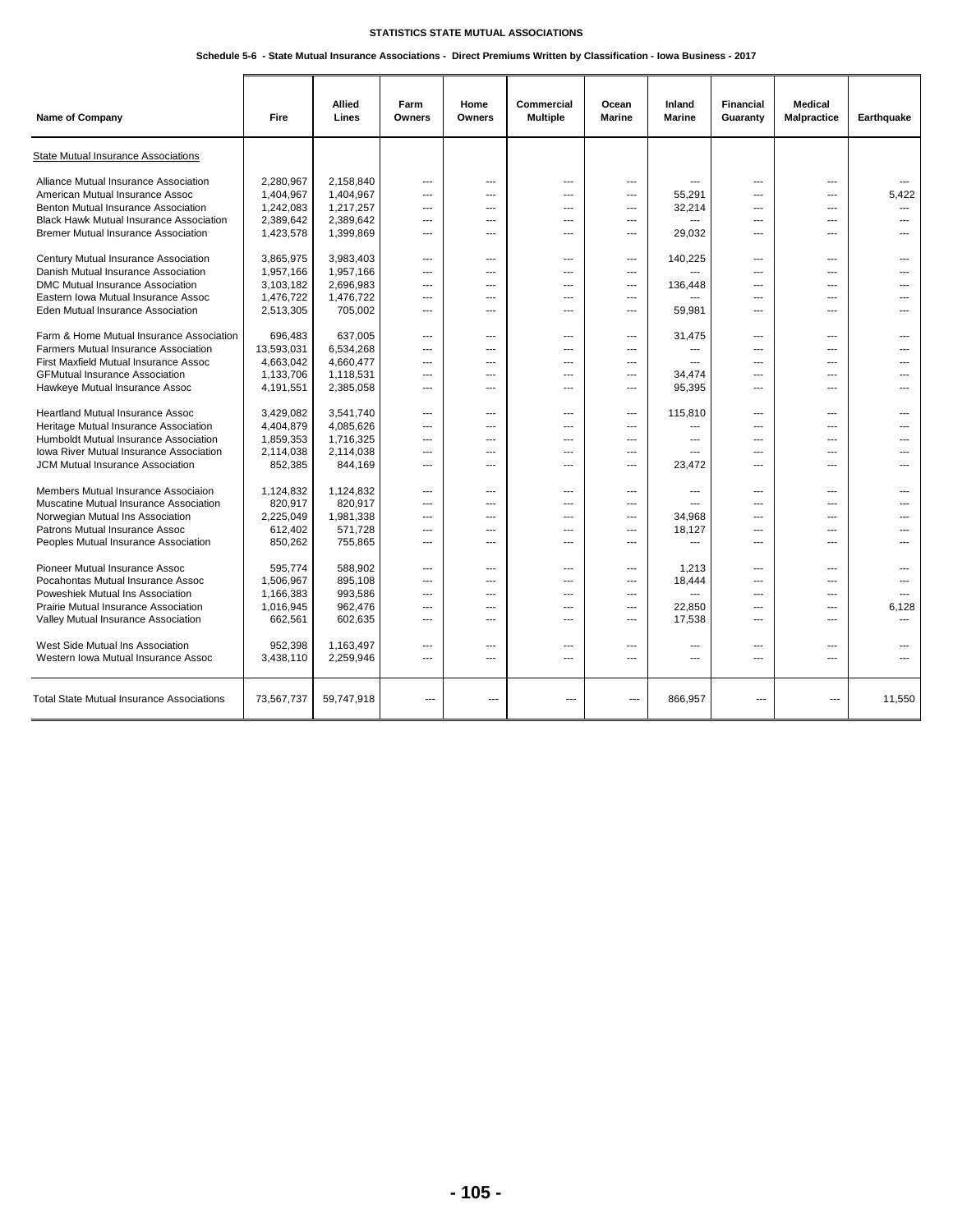| Group<br>A & H                  | Other<br>A & H           | Workers<br>Compen-<br>sation | Other<br>Liability | Auto<br>Liability        | Auto<br>Physical<br>Damage                           | Aircraft       | <b>Fidelity</b><br>and<br>Surety | <b>Burglary</b><br>and<br><b>Theft</b>               | <b>Boiler</b><br>and<br><b>Machinery</b> | Credit     | Misc.                    | <b>Totals</b>          | <b>Dividends</b>         |
|---------------------------------|--------------------------|------------------------------|--------------------|--------------------------|------------------------------------------------------|----------------|----------------------------------|------------------------------------------------------|------------------------------------------|------------|--------------------------|------------------------|--------------------------|
|                                 |                          |                              |                    |                          |                                                      |                |                                  |                                                      |                                          |            |                          |                        |                          |
| ---                             | ---                      | ---                          | ---                | ---                      | $\hspace{0.05cm} \ldots$                             | ---            | ---                              | $\qquad \qquad \cdots$                               | $\qquad \qquad \cdots$                   | ---        | ---                      | 4,439,807              | $\cdots$                 |
| $\overline{a}$                  | ---                      | $\overline{a}$               | ---                | $\overline{\phantom{a}}$ | $---$                                                | $\overline{a}$ | ---                              | $---$                                                | $\cdots$                                 | ---        | $---$                    | 2,870,646              | $\overline{a}$           |
| ---                             | $\hspace{0.05cm} \ldots$ | ---                          | ---                | ---                      | $\hspace{0.05cm} \cdots$                             | ---            | ---                              | $\hspace{0.05cm} \cdots$                             | $\cdots$                                 | ---        | ---                      | 2,491,554              | ---                      |
| $---$                           | $---$                    | $-$                          | ---                | ---                      | $\sim$                                               | $---$          | ---                              | $---$                                                | $\cdots$                                 | ---        | ---                      | 4,779,284              | ---                      |
| $\sim$                          | $\overline{a}$           | $\overline{\phantom{a}}$     | $\overline{a}$     | $\sim$                   | $---$                                                | $---$          | $---$                            | $---$                                                | $---$                                    | $---$      | $---$                    | 2,852,479              | $\overline{a}$           |
|                                 |                          |                              |                    |                          |                                                      |                |                                  |                                                      |                                          |            |                          |                        |                          |
| $\ddotsc$                       | $---$                    | $\overline{\phantom{a}}$     | ---                | ---                      | $---$                                                | $---$          | ---                              | $---$                                                | $---$                                    | $---$      | $---$                    | 7,989,603              | $\cdots$                 |
| $---$                           | $---$                    | $-$                          | $\overline{a}$     | $\overline{a}$           | $\sim$                                               | $---$          | $\sim$                           | $\sim$                                               | $---$                                    | $---$      | $---$                    | 3,914,332              | $\overline{a}$           |
| $---$                           | $---$                    | $---$                        | $\overline{a}$     | ---                      | $\sim$                                               | $---$          | ---                              | $---$                                                | $---$                                    | $---$      | $---$                    | 5,936,613              | $\overline{a}$           |
| $---$                           | ---                      | ---                          | ---                | $\overline{a}$           | $\overline{\phantom{a}}$                             | ---            | ---                              | $\overline{a}$                                       | $\overline{a}$                           | ---        | ---                      | 2,953,443              | ---                      |
| $\sim$                          | ---                      | $\overline{\phantom{a}}$     | $\overline{a}$     | ---                      | $\overline{\phantom{a}}$                             | $---$          | ---                              | $---$                                                | ---                                      | $---$      | $---$                    | 3,278,288              | $\overline{\phantom{a}}$ |
|                                 |                          |                              |                    |                          |                                                      |                |                                  |                                                      |                                          |            |                          |                        |                          |
| $---$                           | $\overline{a}$           | $\sim$                       | $\overline{a}$     | $\overline{a}$           | $\sim$                                               | $---$          | $\sim$                           | $---$                                                | $---$                                    | $---$      | $---$                    | 1,364,964              | $\overline{\phantom{a}}$ |
| $---$                           | $\overline{a}$           | $\overline{\phantom{a}}$     | $\overline{a}$     | $\overline{a}$           | $\sim$                                               | $\overline{a}$ | $\overline{a}$                   | $\sim$                                               | $\overline{a}$                           | $---$      | $\overline{a}$           | 20,127,299             | $\overline{a}$           |
| $---$                           | ---                      | ---                          | ---                | ---                      | $---$                                                | ---            | ---                              | $\sim$                                               | ---                                      | ---        | ---                      | 9,323,519              | ---                      |
| ---                             | $\cdots$                 | ---                          | ---                | ---                      | $\overline{\phantom{a}}$                             | ---            | ---                              | $\overline{\phantom{a}}$                             | $\cdots$                                 | ---        | ---                      | 2,286,711              | $\cdots$                 |
| ---                             | $\cdots$                 | $\overline{\phantom{a}}$     | ---                | ---                      | $\overline{\phantom{a}}$                             | ---            | ---                              | $\overline{\phantom{a}}$                             | $\cdots$                                 | ---        | ---                      | 6,672,005              | $\cdots$                 |
|                                 |                          |                              |                    |                          |                                                      |                |                                  |                                                      |                                          |            |                          |                        |                          |
| ---                             | $\overline{\phantom{a}}$ | ---                          | ---                | ---                      | ---                                                  | ---            | ---                              | $\overline{\phantom{a}}$                             | $\cdots$                                 | ---        | ---                      | 7,086,632              | ---                      |
| ---                             | $\cdots$                 | ---                          | ---                | ---                      | $\hspace{0.05cm} \cdots$                             | ---            | ---                              | $\overline{\phantom{a}}$                             | $\cdots$                                 | ---        | ---                      | 8,490,505              | $\cdots$                 |
| ---<br>$\overline{\phantom{a}}$ | ---<br>$\cdots$          | ---<br>---                   | ---<br>---         | ---<br>$\cdots$          | $\hspace{0.05cm} \cdots$<br>$\hspace{0.05cm} \cdots$ | ---<br>---     | ---<br>---                       | $\overline{\phantom{a}}$<br>$\overline{\phantom{a}}$ | $\qquad \qquad \cdots$<br>$\cdots$       | ---<br>--- | ---<br>---               | 3,575,678<br>4,228,076 | ---<br>$\cdots$          |
| ---                             | $\cdots$                 | ---                          | ---                | ---                      | $\overline{\phantom{a}}$                             | ---            | ---                              | $\overline{\phantom{a}}$                             | $\cdots$                                 | ---        | ---                      | 1,720,026              | $\cdots$                 |
|                                 |                          |                              |                    |                          |                                                      |                |                                  |                                                      |                                          |            |                          |                        |                          |
| ---                             | $\cdots$                 | ---                          | ---                | ---                      | $\overline{\phantom{a}}$                             | ---            | ---                              | $\overline{\phantom{a}}$                             | $\cdots$                                 | ---        | ---                      | 2,249,664              | ---                      |
| $\overline{\phantom{a}}$        | $\cdots$                 | ---                          | ---                | ---                      | $\hspace{0.05cm} \cdots$                             | ---            | ---                              | $---$                                                | $\cdots$                                 | ---        | ---                      | 1,641,834              | ---                      |
| ---                             | ---                      | ---                          | ---                | ---                      | $\overline{\phantom{a}}$                             | $\overline{a}$ | ---                              | $\overline{\phantom{a}}$                             | $\cdots$                                 | ---        | ---                      | 4,241,354              | $\cdots$                 |
| $\hspace{0.05cm} \ldots$        | $\qquad \qquad \cdots$   | $\overline{\phantom{a}}$     | ---                | $\overline{\phantom{a}}$ | $\hspace{0.05cm} \ldots$                             | ---            | ---                              | $\scriptstyle\cdots$                                 | ---                                      | $\cdots$   | ---                      | 1,202,257              | ---                      |
| $\overline{\phantom{a}}$        | $\hspace{0.05cm} \cdots$ | $\overline{\phantom{a}}$     | ---                | ---                      | $\hspace{0.05cm}\ldots$                              | ---            | ---                              | $\hspace{0.05cm} \cdots$                             | $\cdots$                                 | ---        | ---                      | 1,606,127              | $\hspace{0.05cm} \cdots$ |
|                                 |                          |                              |                    |                          |                                                      |                |                                  |                                                      |                                          |            |                          |                        |                          |
| $---$                           | $\overline{a}$           | $\overline{\phantom{a}}$     | $---$              | $\sim$                   | $---$                                                | $---$          | $---$                            | $---$                                                | $---$                                    | $---$      | $---$                    | 1,185,888              | $\hspace{0.05cm} \cdots$ |
| $---$                           | ---                      | $\overline{\phantom{a}}$     | ---                | $\overline{\phantom{a}}$ | $\overline{\phantom{a}}$                             | ---            | ---                              | $---$                                                | ---                                      | $\cdots$   | ---                      | 2,420,519              | $\overline{\phantom{a}}$ |
| $\sim$                          | $---$                    | $\overline{\phantom{a}}$     | $\overline{a}$     | $\overline{a}$           | $---$                                                | $---$          | $\sim$                           | $---$                                                | $---$                                    | $---$      | $---$                    | 2,159,969              | $\overline{\phantom{a}}$ |
| $---$                           | $\sim$                   | $\overline{\phantom{a}}$     | $\overline{a}$     | $\overline{\phantom{a}}$ | $---$                                                | $---$          | $\overline{a}$                   | $---$                                                | $\overline{a}$                           | $---$      | $\overline{a}$           | 2,008,399              | $\sim$ $\sim$            |
| $---$                           | $---$                    | $\overline{\phantom{a}}$     | $---$              | $\overline{a}$           | $---$                                                | $---$          | $---$                            | $---$                                                | $---$                                    | $---$      | $---$                    | 1,282,734              | $---$                    |
|                                 |                          |                              |                    |                          |                                                      |                |                                  |                                                      |                                          |            |                          |                        |                          |
| $---$                           | $---$                    | $\overline{\phantom{a}}$     | ---                | ---                      | $\overline{\phantom{a}}$                             | $\cdots$       | ---                              | $---$                                                | ---                                      | $\cdots$   | ---                      | 2,115,895              | $\hspace{0.05cm} \ldots$ |
| $\overline{\phantom{a}}$        | $\overline{\phantom{a}}$ | $\hspace{0.05cm} \cdots$     | ---                | $\overline{\phantom{a}}$ | $\hspace{0.05cm} \cdots$                             | ---            | ---                              | $---$                                                | $\cdots$                                 | $---$      | $\qquad \qquad \cdots$   | 5,698,057              | $\hspace{0.05cm} \cdots$ |
| $\cdots$                        | $---$                    | $- - -$                      | ---                | $\overline{\phantom{a}}$ | $\overline{\phantom{a}}$                             | ---            | $- - -$                          | $--$                                                 | $\cdots$                                 | ---        | $\overline{\phantom{a}}$ | 134,194,161            | $\cdots$                 |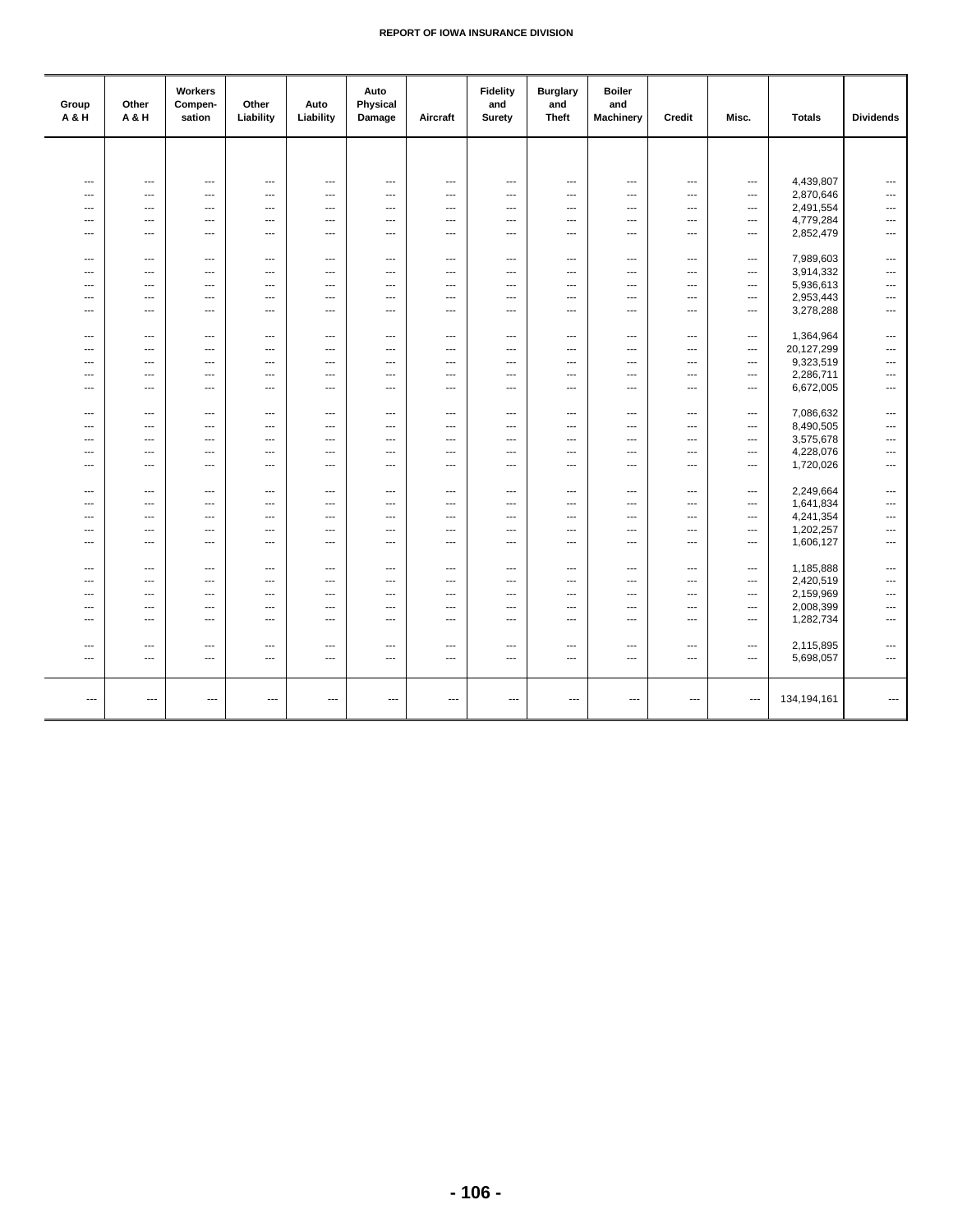## **Schedule 5-7 - State Mutual Insurance Associations - Direct Losses Paid by Classification - Iowa Business - 2017**

| Name of Company                                  | Fire       | Allied<br>Lines | Farm<br>Owners | Home<br>Owners | Commercial<br><b>Multiple</b> | Ocean<br><b>Marine</b> | Inland<br><b>Marine</b> | <b>Financial</b><br>Guaranty | <b>Medical</b><br>Malpractice | Earthquake     |
|--------------------------------------------------|------------|-----------------|----------------|----------------|-------------------------------|------------------------|-------------------------|------------------------------|-------------------------------|----------------|
| <b>State Mutual Insurance Associations</b>       |            |                 |                |                |                               |                        |                         |                              |                               |                |
| Alliance Mutual Insurance Association            | 605,406    | 1,664,154       | $---$          | ---            | ---                           | ---                    |                         | $---$                        | $\overline{a}$                |                |
| American Mutual Insurance Assoc                  | 429,175    | 1,451,748       | $\overline{a}$ | $---$          | $\overline{a}$                | ---                    | 226,772                 | $\overline{a}$               | $\overline{\phantom{a}}$      |                |
| Benton Mutual Insurance Association              | 381,197    | 272,686         | $---$          | ---            | ---                           | ---                    | 11,621                  | $---$                        | $---$                         |                |
| <b>Black Hawk Mutual Insurance Association</b>   | 1,293,843  | 2,410,047       | $---$          | ---            | ---                           | ---                    | 35,164                  | ---                          | $---$                         |                |
| <b>Bremer Mutual Insurance Association</b>       | 647,465    | 725,021         | $---$          | ---            | ---                           | ---                    | 21,558                  | $\overline{a}$               | $---$                         | ---            |
| Century Mutual Insurance Association             | 2,328,077  | 1,528,455       | $---$          | $---$          | ---                           | ---                    | 20,067                  | $\overline{a}$               | $---$                         | $\overline{a}$ |
| Danish Mutual Insurance Association              | 522,139    | 1,136,430       | $---$          | ---            | ---                           | ---                    |                         | $\overline{a}$               | $---$                         |                |
| DMC Mutual Insurance Association                 | 1,064,411  | 2,093,789       | $---$          | ---            | ---                           | ---                    | 25,363                  | $---$                        | $---$                         |                |
| Eastern Iowa Mutual Insurance Assoc              | 1,476,722  | 1,476,722       | $---$          | $---$          | ---                           | ---                    |                         | $\overline{a}$               | $---$                         | ---            |
| Eden Mutual Insurance Association                | 408,576    | 220,786         | $\sim$         | ---            | ---                           | ---                    | 17,654                  | $\sim$                       | $\sim$                        |                |
| Farm & Home Mutual Insurance Association         | 350,402    | 215,457         | $\cdots$       | ---            | ---                           | ---                    |                         | $---$                        | $\overline{a}$                |                |
| Farmers Mutual Insurance Association             | 5,008,135  | 6,838,719       | $---$          | ---            | ---                           | ---                    | 83,226                  | $---$                        | $\overline{a}$                |                |
| First Maxfield Mutual Insurance Assoc            | 2,058,367  | 3,145,062       | $---$          | ---            | ---                           | ---                    |                         | $---$                        | $\sim$                        |                |
| <b>GFMutual Insurance Association</b>            | 1,381,934  | 1,514,691       | $---$          | ---            | ---                           | ---                    | 5,390                   | $---$                        | $\sim$                        |                |
| Hawkeye Mutual Insurance Assoc                   | 2,238,589  | 1,755,794       | $---$          | ---            | ---                           | ---                    | 49,189                  | $---$                        | $---$                         |                |
| <b>Heartland Mutual Insurance Assoc</b>          | 1,151,200  | 8,298,770       | $---$          | $---$          | ---                           | ---                    | 23,190                  | $---$                        | $\overline{a}$                |                |
| Heritage Mutual Insurance Association            | 1,080,678  | 4,212,493       | $---$          | ---            | ---                           | ---                    |                         | $---$                        | $\sim$                        |                |
| Humboldt Mutual Insurance Association            | 320,754    | 7,470,342       | $---$          | ---            | ---                           | ---                    | 3,751                   | ---                          | $---$                         |                |
| Iowa River Mutual Insurance Association          | 727,557    | 2,195,755       | $---$          | $---$          | ---                           | ---                    |                         | $\overline{a}$               | $\sim$                        |                |
| JCM Mutual Insurance Association                 | 555,386    | 453,357         | $---$          | ---            | ---                           | ---                    | 5,999                   | $---$                        | $---$                         |                |
| Members Mutual Insurance Associaion              | 204,681    | 261,922         | ---            | ---            | ---                           | ---                    | 4,868                   | ---                          | $---$                         | ---            |
| Muscatine Mutual Insurance Association           | 838,458    | 818,101         | ---            | ---            | ---                           | ---                    |                         | ---                          | ---                           |                |
| Norwegian Mutual Ins Association                 | 673,409    | 3,533,048       | $---$          | 60,059         | ---                           | ---                    | 11,856                  | $---$                        | $---$                         | ---            |
| Patrons Mutual Insurance Assoc                   | 285,484    | 593,624         | $---$          | ---            | ---                           | ---                    | $\overline{a}$          | $---$                        | $\overline{a}$                |                |
| Peoples Mutual Insurance Association             | 490,614    | 737,229         | $---$          | ---            | ---                           |                        | $---$                   | ---                          | $---$                         |                |
| Pioneer Mutual Insurance Assoc                   | 64,659     | 632,707         | $---$          | $---$          | ---                           | ---                    | $\sim$                  | $---$                        | $---$                         | ---            |
| Pocahontas Mutual Insurance Assoc                | 363,420    | 514,341         | $---$          | ---            | ---                           | ---                    | 3,993                   | $---$                        | $\overline{a}$                |                |
| Poweshiek Mutual Ins Association                 | 329,239    | 166,297         | $\cdots$       | ---            | ---                           | ---                    | ---                     | ---                          | $\overline{\phantom{a}}$      |                |
| Prairie Mutual Insurance Association             | 234,154    | 171,205         | ---            | ---            | ---                           | ---                    | $---$                   | ---                          | $---$                         |                |
| Valley Mutual Insurance Association              | 176,145    | 901,662         | $---$          | ---            | ---                           | ---                    | $\sim$                  | $---$                        | $\overline{a}$                | ---            |
| West Side Mutual Ins Association                 | 304,204    | 850,354         | $\cdots$       | ---            | ---                           | ---                    | ---                     | ---                          | $\overline{a}$                |                |
| Western Iowa Mutual Insurance Assoc              | 2,143,829  | 4,694,193       | ---            | ---            | ---                           | ---                    | ---                     | ---                          | $\overline{\phantom{a}}$      |                |
| <b>Total State Mutual Insurance Associations</b> | 30,138,309 | 62,954,961      | $-$            | 60,059         | $\sim$                        | $\overline{a}$         | 549,661                 | $\overline{a}$               | $\overline{a}$                |                |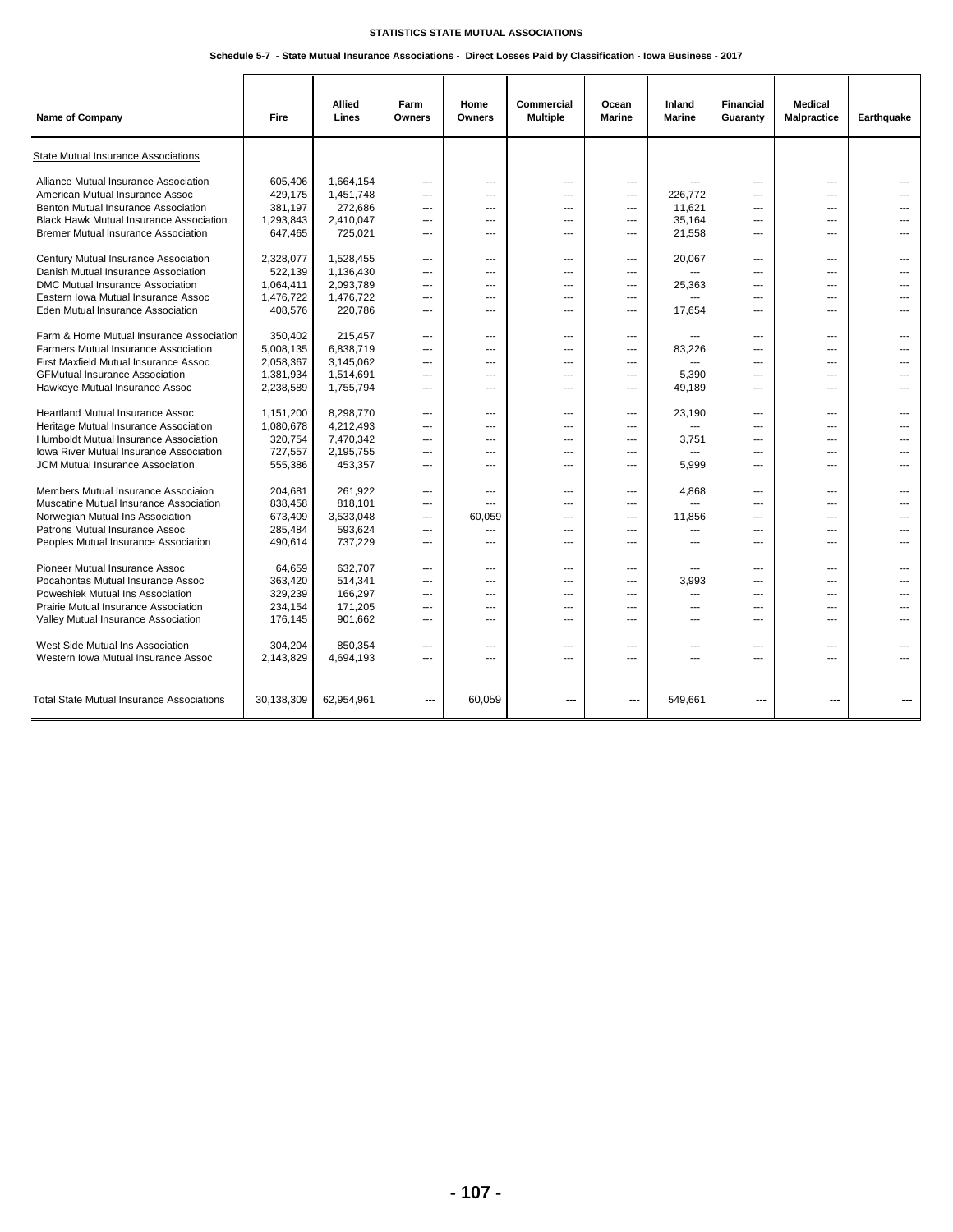| Group<br>A & H           | Other<br>A&H             | Workers<br>Compen-<br>sation     | Other<br>Liability       | Auto<br>Liability                          | Auto<br>Physical<br>Damage      | Aircraft                        | <b>Fidelity</b><br>and<br><b>Surety</b> | <b>Burglary</b><br>and<br><b>Theft</b> | <b>Boiler</b><br>and<br>Machinery | Credit                   | Misc.                                                | <b>Totals</b>        |
|--------------------------|--------------------------|----------------------------------|--------------------------|--------------------------------------------|---------------------------------|---------------------------------|-----------------------------------------|----------------------------------------|-----------------------------------|--------------------------|------------------------------------------------------|----------------------|
|                          |                          |                                  |                          |                                            |                                 |                                 |                                         |                                        |                                   |                          |                                                      |                      |
|                          |                          |                                  |                          |                                            |                                 |                                 |                                         |                                        |                                   |                          |                                                      |                      |
| ---                      | ---                      | ---                              | ---                      | $\overline{\phantom{a}}$                   | $---$                           | $\overline{\phantom{a}}$        | $\overline{\phantom{a}}$                | ---                                    | ---                               | ---                      | $\overline{\phantom{a}}$                             | 2,269,559            |
| ---                      | ---                      | ---                              | ---                      | $\overline{\phantom{a}}$                   | ---                             | ---                             | ---                                     | ---                                    | ---                               | ---                      | $\overline{\phantom{a}}$                             | 2,107,695<br>665,504 |
| ---<br>---               | ---<br>---               | ---<br>---                       | ---<br>---               | $\cdots$<br>$\cdots$                       | ---<br>---                      | ---<br>---                      | ---<br>---                              | ---<br>---                             | ---<br>---                        | ---<br>---               | $\qquad \qquad \cdots$<br>$\overline{\phantom{a}}$   | 3,739,053            |
| ---                      | ---                      | ---                              | $\overline{\phantom{a}}$ | $\cdots$                                   | ---                             | ---                             | ---                                     | ---                                    | ---                               | ---                      | $\overline{\phantom{a}}$                             | 1,394,044            |
|                          |                          |                                  |                          |                                            |                                 |                                 |                                         |                                        |                                   |                          |                                                      |                      |
| ---                      | ---                      | $\hspace{0.05cm} \ldots$         | $\overline{\phantom{a}}$ | $\qquad \qquad \cdots$                     | $\qquad \qquad \cdots$          | $\overline{\phantom{a}}$        | ---                                     | ---                                    | ---                               | $\overline{\phantom{a}}$ | $\qquad \qquad \cdots$                               | 3,876,599            |
| ---                      | $---$                    | $\sim$                           | $\overline{a}$           | $\overline{a}$                             | $---$                           | ---                             | $---$                                   | ---                                    | $---$                             | ---                      | $-$                                                  | 1,658,569            |
| ---                      | $---$                    | $\overline{a}$                   | $\overline{a}$           | $\overline{a}$                             | $---$                           | ---                             | $---$                                   | $\overline{a}$                         | $---$                             | ---                      | $\hspace{0.05cm} \ldots$                             | 3,183,564            |
| ---                      | $---$                    | $\overline{a}$                   | $\overline{a}$           | $\overline{a}$                             | $\overline{a}$                  | ---                             | $---$                                   | $\overline{a}$                         | $---$                             | ---                      | $\overline{\phantom{a}}$                             | 2,953,443            |
| ---                      | ---                      | ---                              | ---                      | $\cdots$                                   | $\overline{\phantom{a}}$        | ---                             | ---                                     | ---                                    | ---                               | ---                      | $\overline{\phantom{a}}$                             | 647,016              |
| ---                      | ---                      | ---                              | ---                      | ---                                        | $---$                           | ---                             | ---                                     | ---                                    | ---                               | ---                      | $\hspace{0.05cm} \ldots$                             | 565,859              |
| ---                      | $\overline{a}$           | $\overline{a}$                   | $\overline{a}$           | $\overline{a}$                             | $---$                           | $\overline{a}$                  | $\overline{a}$                          | $\overline{a}$                         | $\overline{a}$                    | $\overline{a}$           | ---                                                  | 11,930,080           |
| ---                      | $\overline{a}$           | $\overline{a}$                   | $\overline{a}$           | $\overline{a}$                             | $---$                           | $\overline{a}$                  | $\overline{a}$                          | $\overline{a}$                         | $\overline{a}$                    | $\overline{a}$           | 49,396                                               | 5,252,825            |
| ---                      | $\overline{a}$           | $\overline{a}$                   | $\overline{a}$           | $\overline{a}$                             | $\overline{a}$                  | $\overline{a}$                  | $\overline{a}$                          | $\overline{a}$                         | $\overline{a}$                    | ---                      | $\overline{\phantom{a}}$                             | 2,902,014            |
| ---                      | $---$                    | $---$                            | $---$                    | $\overline{a}$                             | $---$                           | $\overline{\phantom{a}}$        | $\sim$                                  | $\overline{a}$                         | $---$                             | ---                      | $\hspace{0.05cm} \ldots$                             | 4,043,573            |
|                          |                          |                                  |                          |                                            |                                 |                                 |                                         |                                        |                                   |                          |                                                      |                      |
| ---                      | $\overline{a}$           | ---                              | $\overline{a}$           | $\overline{\phantom{a}}$                   | ---                             | ---                             | $\overline{\phantom{a}}$                | ---                                    | ---                               | ---                      | $\overline{\phantom{a}}$                             | 9,473,160            |
| ---                      | ---                      | ---                              | ---                      | $\cdots$                                   | $\overline{\phantom{a}}$        | ---                             | ---                                     | ---                                    | ---                               | ---                      | $\overline{\phantom{a}}$                             | 5,293,171            |
| ---                      | ---                      | ---                              | ---                      | $\cdots$                                   | $\overline{\phantom{a}}$        | ---                             | ---                                     | ---                                    | ---                               | ---                      | $\overline{\phantom{a}}$                             | 7,794,848            |
| ---                      | ---                      | $\overline{a}$<br>$\overline{a}$ | ---<br>$\overline{a}$    | $\overline{\phantom{a}}$<br>$\overline{a}$ | ---                             | ---                             | ---<br>$-$                              | ---                                    | $\overline{a}$                    | ---<br>---               | $\overline{\phantom{a}}$<br>$-$                      | 2,923,312            |
| ---                      | $---$                    |                                  |                          |                                            | $---$                           | $\overline{a}$                  |                                         | ---                                    | $---$                             |                          |                                                      | 1,014,742            |
| ---                      | $\overline{\phantom{a}}$ | ---                              | ---                      | $\cdots$                                   | $\overline{\phantom{a}}$        | $\overline{\phantom{a}}$        | $\overline{\phantom{a}}$                | ---                                    | ---                               | ---                      | $\hspace{0.05cm} \ldots$                             | 471,471              |
| ---                      | ---                      | ---                              | ---                      | $\overline{\phantom{a}}$                   | ---                             | ---                             | ---                                     | ---                                    | ---                               | ---                      | $\overline{\phantom{a}}$                             | 1,656,559            |
| ---                      | ---                      | ---                              | ---                      | $\cdots$                                   | $\overline{\phantom{a}}$        | ---                             | ---                                     | ---                                    | ---                               | ---                      | $\overline{\phantom{a}}$                             | 4,278,373            |
| ---                      | ---                      | ---                              | ---                      | $\overline{\phantom{a}}$                   | ---                             | ---                             | $\overline{\phantom{a}}$                | ---                                    | ---                               | ---                      | $\overline{\phantom{a}}$                             | 879,107              |
| ---                      | ---                      | ---                              | ---                      | $\cdots$                                   | ---                             | ---                             | ---                                     | ---                                    | ---                               | ---                      | $\overline{\phantom{a}}$                             | 1,227,842            |
|                          |                          |                                  |                          |                                            |                                 |                                 |                                         |                                        |                                   |                          |                                                      |                      |
| ---<br>---               | ---<br>---               | ---<br>$\overline{a}$            | ---<br>$\overline{a}$    | $\cdots$<br>---                            | $\overline{\phantom{a}}$<br>--- | $\overline{\phantom{a}}$<br>--- | ---<br>$\overline{\phantom{a}}$         | ---<br>---                             | ---<br>---                        | ---<br>---               | $\hspace{0.05cm} \ldots$                             | 697,366<br>881,753   |
| ---                      | ---                      | ---                              | ---                      | $\qquad \qquad \cdots$                     | ---                             | ---                             | ---                                     | ---                                    | ---                               | $\overline{\phantom{a}}$ | $\hspace{0.05cm} \ldots$<br>$\overline{\phantom{a}}$ | 495,536              |
| $---$                    | ---                      | $\overline{a}$                   | $\sim$                   | ---                                        | $---$                           | ---                             | $---$                                   | ---                                    | $---$                             | $\overline{a}$           | $\qquad \qquad \cdots$                               | 405,359              |
| $\sim$                   | $---$                    | $\overline{a}$                   | $\overline{a}$           | $\overline{a}$                             | $---$                           | $\overline{a}$                  | $\overline{a}$                          | $\overline{a}$                         | $-$                               | $\overline{a}$           | $---$                                                | 1,077,807            |
|                          |                          |                                  |                          |                                            |                                 |                                 |                                         |                                        |                                   |                          |                                                      |                      |
| ---                      | ---                      | $\hspace{0.05cm} \ldots$         | ---                      | $\qquad \qquad \cdots$                     | ---                             | ---                             | ---                                     | ---                                    | ---                               | $\overline{\phantom{a}}$ | $\qquad \qquad \cdots$                               | 1,154,558            |
| $\overline{\phantom{a}}$ | ---                      | $\overline{a}$                   | ---                      | ---                                        | $\overline{\phantom{a}}$        | $\hspace{0.05cm} \cdots$        | $\overline{\phantom{a}}$                | ---                                    | ---                               | ---                      | $\hspace{0.05cm} \ldots$                             | 6,838,021            |
|                          |                          |                                  |                          |                                            |                                 |                                 |                                         |                                        |                                   |                          |                                                      |                      |
| ---                      | $\hspace{0.05cm} \ldots$ | ---                              | ---                      | $---$                                      | ---                             | $\overline{\phantom{a}}$        | ---                                     | $\overline{\phantom{a}}$               | ---                               | ---                      | 49,396                                               | 93,752,382           |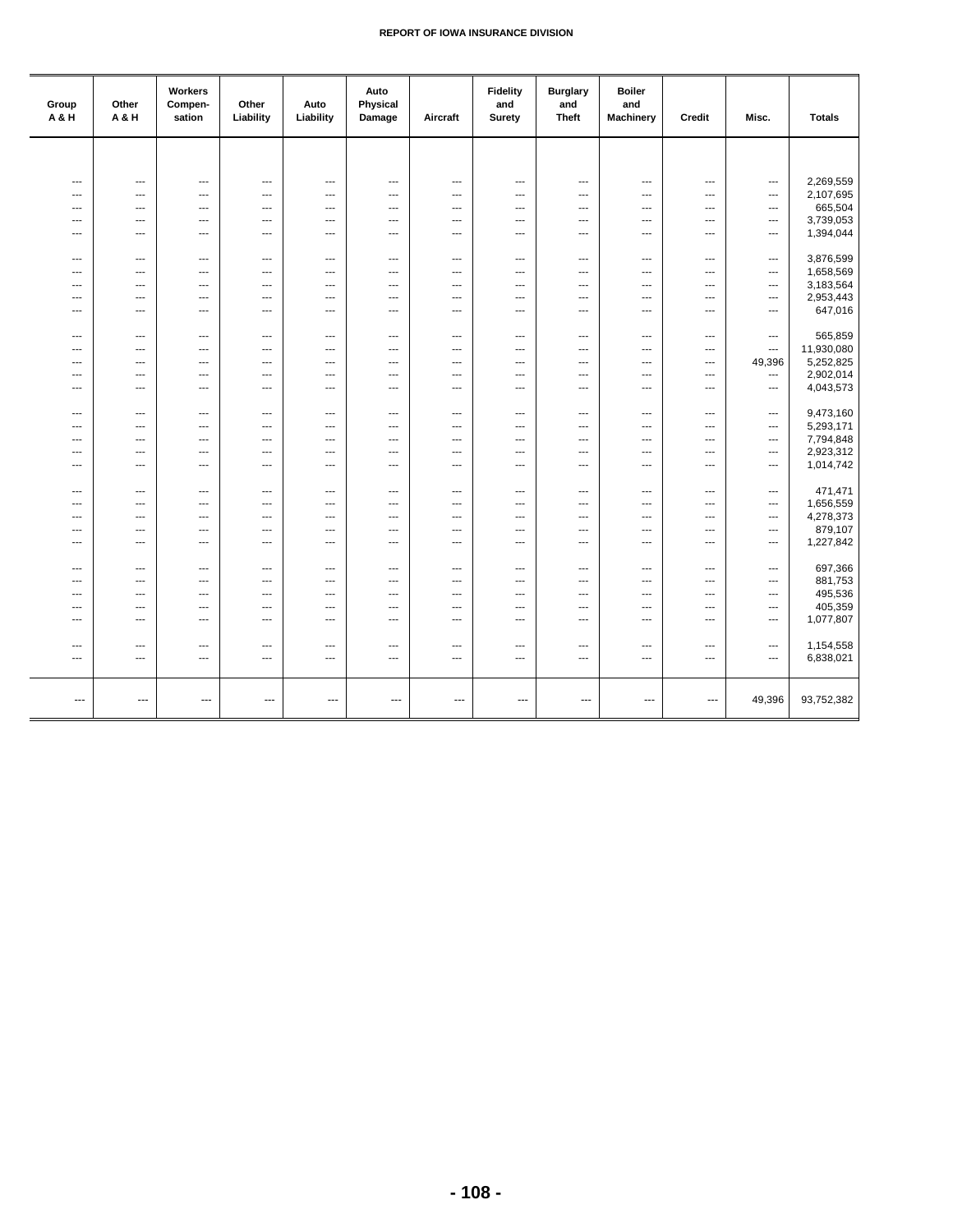## **STATISTICS MORTGAGE GUARANTY INSURERS**

## **Table 6 - Mortgage Guaranty Insurers - December 31, 2017**

| <b>Name of Company</b>                                                                                                                                                                                                                                        | <b>Admitted</b><br><b>Assets</b>                                                      | Liabilities                                                                        | Capital<br><b>Stock</b>                                                    | Paid in &<br>Contributed<br><b>Surplus</b>                                     | Unassigned<br><b>Funds</b><br>(Surplus)                                                        | <b>Direct</b><br><b>Premiums</b><br><b>Written in</b><br>lowa | <b>Direct</b><br>Losses<br>Paid in<br>lowa  |
|---------------------------------------------------------------------------------------------------------------------------------------------------------------------------------------------------------------------------------------------------------------|---------------------------------------------------------------------------------------|------------------------------------------------------------------------------------|----------------------------------------------------------------------------|--------------------------------------------------------------------------------|------------------------------------------------------------------------------------------------|---------------------------------------------------------------|---------------------------------------------|
| Non-Iowa Mortgage Guaranty Insurers                                                                                                                                                                                                                           |                                                                                       |                                                                                    |                                                                            |                                                                                |                                                                                                |                                                               |                                             |
| Arch Mortgage Assurance Company<br>Arch Mortgage Guaranty Company<br>Arch Mortgage Insurance Company<br>Arch Structured Mortgage Insurance Company<br>Essent Guaranty, Inc.                                                                                   | 18,953,065<br>50,884,039<br>2.134.562.236<br>8,160,498<br>1,756,601,293               | 428,468<br>1,706,404<br>1,662,630,321<br>15,616<br>995,595,454                     | 2,500,000<br>3,000,000<br>2.750.000<br>2,500,000<br>2,500,000              | 28,225,563<br>99,077,758<br>426,283,210<br>7,500,000<br>687,810,000            | (12,200,966)<br>(52,900,123)<br>42.898.705<br>(1,855,118)<br>70,695,839                        | 2,036<br>1,651<br>5,911,950<br>---<br>3,810,211               | 1,340<br>$---$<br>294,627<br>---<br>162,375 |
| Genworth Mortgage Insurance Corporation<br>Genworth Mortgage Insurance Corp of NC<br><b>MGIC Credit Assurance Corporation</b><br><b>MGIC Indemnity Corporation</b><br>Mortgage Guaranty Insurance Corporation                                                 | 3,345,974,081<br>394.929.914<br>8.666.641<br>147,232,433<br>4,756,229,109             | 1,979,499,741<br>203,504,263<br>266.048<br>54.363.041<br>3,135,817,335             | 4,288,747<br>2.500.000<br>3,000,000<br>3,588,000<br>5,000,000              | 1,111,220,983<br>304.522.257<br>11,156,308<br>98,225,792<br>1,826,463,909      | 250,964,610<br>(115, 596, 606)<br>(5,755,715)<br>(8,944,400)<br>(211, 052, 135)                | 5,081,664<br>---<br>11,874,570                                | 1,187,995<br>$---$<br>2.836.190             |
| National Mortgage Insurance Corporation<br>PMI Insurance Co.<br>Radian Guaranty Inc.<br>Radian Mortgage Assurance Inc.<br>Radian Mortgage Guaranty Inc.                                                                                                       | 717.815.260<br>119,401,672<br>4,071,176,103<br>8,749,796<br>19,697,888                | 373,797,585<br>59,516,264<br>2,870,223,409<br>16.659<br>26,242                     | 2.530.000<br>2,500,000<br>2,500,000<br>5,625,456<br>2,500,000              | 494,573,352<br>146,878,434<br>1,863,479,016<br>175,537,246<br>17,500,000       | (153,085,677)<br>(89, 493, 026)<br>(665, 026, 322)<br>(172, 429, 565)<br>(328, 354)            | 1,250,709<br>3,780,930                                        | 1,815,256                                   |
| Republic Mortgage Assurance Company<br>Republic Mortgage Guaranty Insurance Corp<br>Republic Mortgage Insurance Company<br>United Guaranty Credit Insurance Company<br>United Guaranty Mortgage Indemnity Company<br>United Guaranty Residential Insurance Co | 22,770,813<br>139,790,619<br>586,375,200<br>25,524,137<br>48,933,904<br>2,607,464,145 | 13,426,027<br>119,440,817<br>536,418,844<br>647,062<br>33,785,881<br>1,602,530,219 | 2,533,346<br>2,500,000<br>2,500,000<br>2,500,000<br>2,500,000<br>5,997,300 | 286,659<br>93,067,874<br>112,327,430<br>1,500,000<br>37,593,900<br>579,781,388 | 6,524,781<br>(75, 218, 072)<br>(64, 871, 074)<br>20,877,075<br>(24, 945, 877)<br>419, 155, 238 | 1,543,468<br>1,077<br>765,063<br>11,200,630                   | 1,536,975<br>35,459<br>2,109,637            |
| Total Non-Iowa Mortgage Guaranty Insurers                                                                                                                                                                                                                     | 20,989,892,846                                                                        | 13,643,655,700                                                                     | 65,812,849                                                                 | 8,123,011,079                                                                  | (842, 586, 782)                                                                                | 45,223,959                                                    | 9,979,854                                   |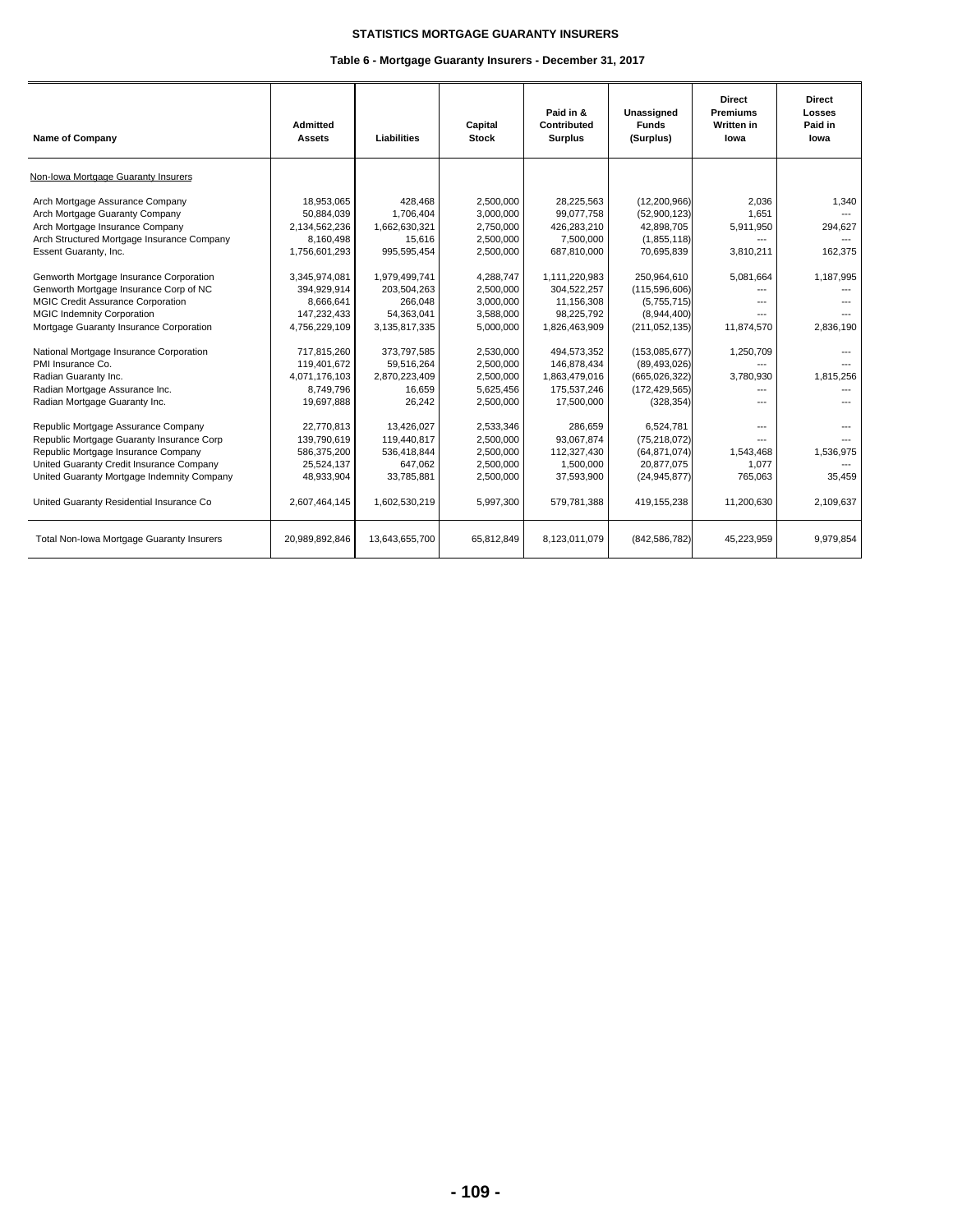## **STATISTICS RECIPROCAL EXCHANGES**

## **Table 7 - Reciprocal Exchanges - December 31, 2017**

| Name of Exchange                            | <b>Admitted</b><br><b>Assets</b> | Liabilities    | <b>Capital Paid Up</b><br>or Guarantee<br>Fund | Paid in and<br>Contributed<br><b>Surplus</b> | Unassigned<br><b>Funds</b><br>(Surplus) | <b>Net</b><br><b>Premiums</b><br>Written |
|---------------------------------------------|----------------------------------|----------------|------------------------------------------------|----------------------------------------------|-----------------------------------------|------------------------------------------|
| Non-Iowa Exchanges                          |                                  |                |                                                |                                              |                                         |                                          |
| Armed Forces Insurance Exchange             | 139,426,742                      | 71.885.904     | $---$                                          | $---$                                        | 67.540.838                              | 67,923,547                               |
| California Casualty Indemnity Exchange      | 575,882,903                      | 334,294,057    | $---$                                          | $---$                                        | 241,588,846                             | 250,841,111                              |
| Dakota Truck Underwriters                   | 125,404,268                      | 77,062,024     | $- - -$                                        | ---                                          | 48,342,244                              | 38,450,506                               |
| Doctors' Company                            | 4,409,204,161                    | 2,270,428,744  | $---$                                          | $---$                                        | 2,138,775,417                           | 595,891,924                              |
| Farmers Automobile Ins Association          | 1,226,610,721                    | 745,900,215    | ---                                            | ---                                          | 480,710,507                             | 491,036,740                              |
| Farmers Insurance Exchange                  | 16, 164, 767, 721                | 11,961,662,716 | ---                                            | ---                                          | 4,203,105,006                           | 7,340,602,729                            |
| Federated Rural Electric Insurance Exchange | 553,235,474                      | 350, 157, 655  | $- - -$                                        | $---$                                        | 203.077.819                             | 122,116,678                              |
| Fire Insurance Exchange                     | 2,863,828,394                    | 2,076,648,672  | ---                                            | ---                                          | 787,179,722                             | 1,063,855,468                            |
| Government Interinsurance Exchange          | 64,614,883                       | 15,369,649     | ---                                            | $---$                                        | 49,245,234                              | 5,548,027                                |
| MutualAid eXchange                          | 28,934,634                       | 13,069,476     | ---                                            | 4,829,659                                    | 11,035,499                              | 15,421,966                               |
| National Fire and Indemnity Exchange        | 10,556,519                       | 4.834.368      | $---$                                          | $---$                                        | 5,722,151                               | 3,678,236                                |
| National Insurance Association              | 13,755,336                       | 2.029          | $---$                                          | $---$                                        | 13.753.307                              |                                          |
| Privilege Underwriters Reciprocal Exchange  | 568,044,540                      | 340,464,456    | ---                                            | 191,846,292                                  | 35,733,792                              | 208,437,121                              |
| Truck Insurance Exchange                    | 2,107,617,084                    | 1,466,837,317  | $- - -$                                        | ---                                          | 640,779,767                             | 1,099,317,317                            |
| United Services Automobile Association      | 35.459.979.512                   | 8,936,828,330  | ---                                            | ---                                          | 26,523,151,182                          | 7,489,797,448                            |
| <b>Total Non-Iowa Reciprocal Exchanges</b>  | 64,311,862,892                   | 28,665,445,612 | ---                                            | 196,675,951                                  | 35,449,741,331                          | 18,792,918,819                           |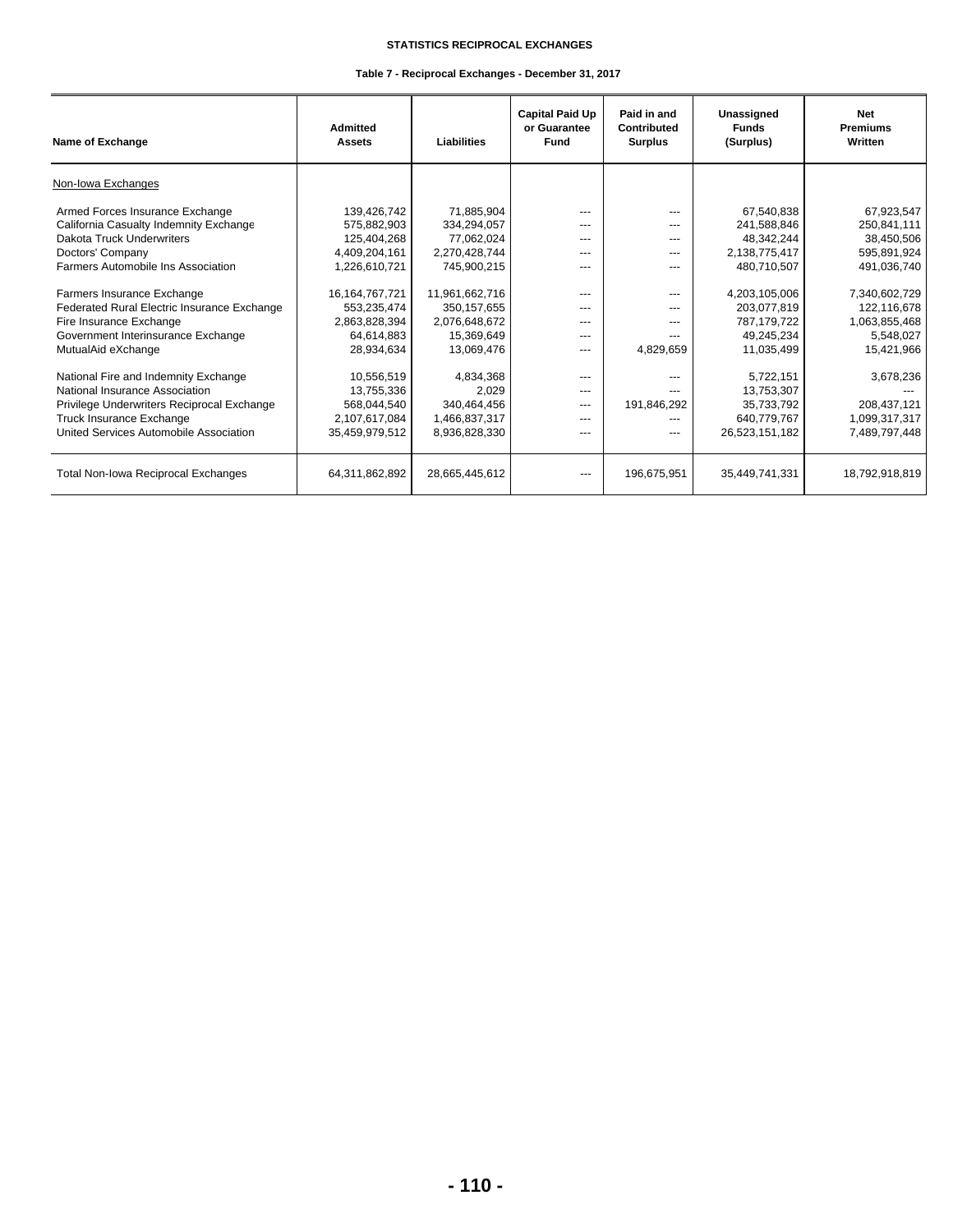## **STATISTICS RECIPROCAL EXCHANGES**

## **Table 8 - Reciprocal Exchanges - Direct Premiums Written by Classification - Iowa Business - 2017**

| Name of Company                             | <b>Fire</b> | <b>Allied</b><br>Lines | Farm<br><b>Owners</b> | Home<br>Owners | Commercial<br><b>Multiple</b> | Ocean<br><b>Marine</b> | Inland<br><b>Marine</b> | <b>Financial</b><br>Guaranty | <b>Medical</b><br><b>Malpractice</b> | Earthquake |
|---------------------------------------------|-------------|------------------------|-----------------------|----------------|-------------------------------|------------------------|-------------------------|------------------------------|--------------------------------------|------------|
| Non-Iowa Exchanges                          |             |                        |                       |                |                               |                        |                         |                              |                                      |            |
| Armed Forces Insurance Exchange             | 2,335       | 2,744                  | $--$                  | 180,642        | ---                           | ---                    | 9.875                   |                              |                                      |            |
| California Casualty Indemnity Exchange      | ---         |                        | $---$                 | $---$          | ---                           | ---                    | ---                     | ---                          |                                      |            |
| Dakota Truck Underwriters                   | $---$       | $---$                  | $---$                 | $---$          | $---$                         | ---                    | ---                     | $---$                        | $---$                                |            |
| Doctors' Company                            | ---         | ---                    | $---$                 | ---            | ---                           | ---                    | ---                     | ---                          | 171,595                              |            |
| Farmers Automobile Ins Association          | 653,302     | 804,917                | $---$                 | 9,896,628      | ---                           | $---$                  | 353,642                 | $---$                        |                                      |            |
| Farmers Insurance Exchange                  | ---         | 1,255                  | $--$                  | 10,106,272     | 745.570                       | $---$                  | 125.809                 | $---$                        | $---$                                | 14,908     |
| Federated Rural Electric Insurance Exchange | 264,053     | 455,946                | $---$                 |                | ---                           | $---$                  | 100.699                 | ---                          | ---                                  |            |
| Fire Insurance Exchange                     | ---         | ---                    | $- - -$               | 2,751,710      | ---                           | ---                    | 40.860                  | ---                          | $---$                                | 2.720      |
| Government Interinsurance Exchange          | ---         | ---                    | $---$                 |                | ---                           | $---$                  | ---                     | ---                          | $---$                                |            |
| MutualAid eXchange                          | 33.102      | 31,046                 | 790.943               | 871,295        | ---                           | ---                    | 12,816                  | $---$                        | $---$                                | 582        |
| National Fire and Indemnity Exchange        | $---$       | $---$                  | $---$                 | $---$          | 11,219                        | $---$                  | $---$                   | ---                          | $---$                                |            |
| National Insurance Association              | $---$       | $---$                  | $---$                 | $---$          | $---$                         | $---$                  | ---                     | $---$                        | $---$                                |            |
| Privilege Underwriters Reciprocal Exchange  | ---         | 348                    | $---$                 | 293,416        | ---                           | 8.709                  | 76.789                  | $---$                        | ---                                  |            |
| Truck Insurance Exchange                    | ---         | 70                     | $---$                 | $---$          | 1,195,584                     | $---$                  | 551                     | $---$                        | $---$                                | 88         |
| United Services Automobile Association      | 113,631     | 623.900                | $--$                  | 9,669,567      | ---                           | 13,944                 | 295,694                 | ---                          | ---                                  | 35,591     |
| <b>Total Non-Iowa Reciprocal Exchanges</b>  | 1,066,423   | 1,920,226              | 790,943               | 33,769,530     | 1,952,373                     |                        | 22,653 1,016,735        | ---                          | 171,595                              | 53,889     |

**Table 9 - Reciprocal Exchanges - Direct Losses Paid by Classification - Iowa Business - 2017**

| <b>Name of Company</b>                      | Fire    | <b>Allied</b><br>Lines | Farm<br>Owners | Home<br><b>Owners</b> | <b>Commercial</b><br><b>Multiple</b> | Ocean<br><b>Marine</b> | Inland<br><b>Marine</b> | <b>Financial</b><br>Guaranty | <b>Medical</b><br><b>Malpractice</b> | Earthquake |
|---------------------------------------------|---------|------------------------|----------------|-----------------------|--------------------------------------|------------------------|-------------------------|------------------------------|--------------------------------------|------------|
| Non-Iowa Exchanges                          |         |                        |                |                       |                                      |                        |                         |                              |                                      |            |
| Armed Forces Insurance Exchange             | ---     | 7,260                  | $--$           | 240,887               | ---                                  | ---                    | ---                     | $---$                        | ---                                  |            |
| California Casualty Indemnity Exchange      | ---     | $---$                  | $- - -$        | (17, 810)             | ---                                  | ---                    | ---                     | $---$                        |                                      |            |
| Dakota Truck Underwriters                   | ---     | $---$                  | $---$          | ---                   | $---$                                | ---                    | ---                     | $---$                        | ---                                  |            |
| Doctors' Company                            | ---     | $---$                  | $---$          |                       | $---$                                | $---$                  | $---$                   | $---$                        | ---                                  |            |
| Farmers Automobile Ins Association          | 105.744 | 761,235                | $---$          | 6,430,358             | ---                                  | ---                    | 84,301                  | ---                          | ---                                  |            |
| Farmers Insurance Exchange                  | ---     | ---                    | $---$          | 9,197,304             | 496.718                              | ---                    | 51,434                  | $---$                        | ---                                  |            |
| Federated Rural Electric Insurance Exchange | 78,437  | 172,499                | $---$          |                       | ---                                  | ---                    | 37,445                  | $---$                        | ---                                  |            |
| Fire Insurance Exchange                     | ---     | ---                    | $---$          | 1,392,562             | ---                                  | ---                    | 7,452                   | $---$                        | ---                                  |            |
| Government Interinsurance Exchange          | ---     | $---$                  | ---            |                       | $---$                                | ---                    | $---$                   | ---                          |                                      |            |
| MutualAid eXchange                          | ---     | 48,000                 | 1,517,537      | 1,402,783             | ---                                  | ---                    | ---                     | ---                          |                                      |            |
| National Fire and Indemnity Exchange        | $---$   | $---$                  | $---$          | $---$                 | 4.846                                | $---$                  | $---$                   | $---$                        | $---$                                |            |
| National Insurance Association              | ---     | ---                    | $---$          |                       | ---                                  | ---                    | ---                     | $---$                        | ---                                  |            |
| Privilege Underwriters Reciprocal Exchange  | $---$   | ---                    | $---$          | 28,877                |                                      | ---                    | $---$                   | $---$                        | ---                                  |            |
| Truck Insurance Exchange                    | ---     |                        | $---$          | $---$                 | 648.164                              | ---                    | ---                     | $---$                        | ---                                  |            |
| United Services Automobile Association      | 1,215   | 487,828                | $---$          | 6,137,110             | ---                                  | 3,932                  | 63.729                  | $---$                        | ---                                  |            |
| <b>Total Non-Iowa Reciprocal Exchanges</b>  | 185,396 | 1,476,822              | 1,517,537      | 24,812,071            | 1.149.728                            | 3,932                  | 244,361                 | ---                          |                                      |            |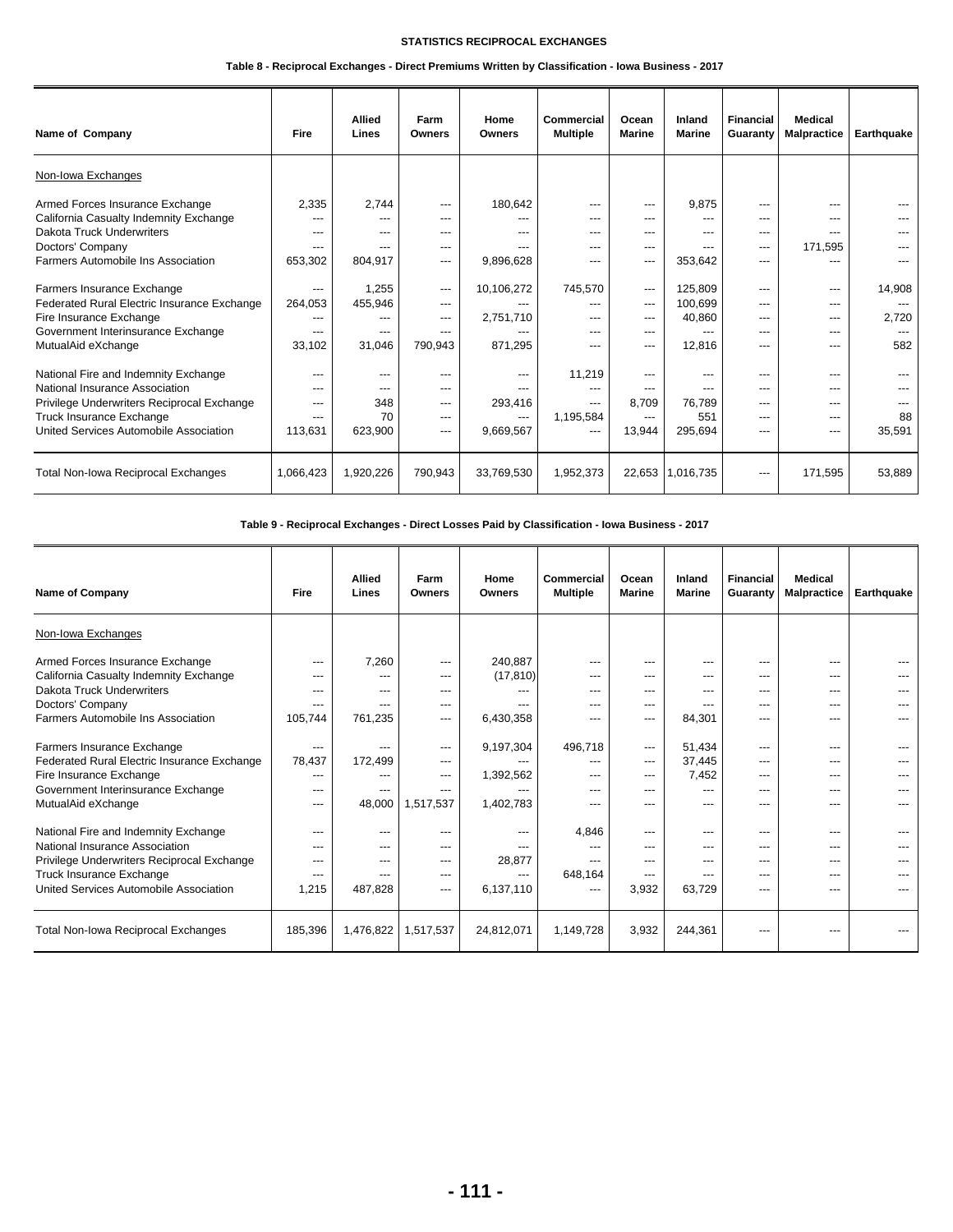| Group<br>A & H | Other<br>A & H    | W.C.      | Other<br>Liability     | Auto<br>Liability | Auto<br><b>Physical</b><br>Damage | Aircraft               | <b>Fidelity</b><br>and<br>Surety | <b>Burglary</b><br>and<br><b>Theft</b> | <b>Boiler</b><br>and<br><b>Machinery</b> | <b>Credit</b> | Misc.                    | <b>Totals</b> | <b>Total</b><br><b>Dividends</b> |
|----------------|-------------------|-----------|------------------------|-------------------|-----------------------------------|------------------------|----------------------------------|----------------------------------------|------------------------------------------|---------------|--------------------------|---------------|----------------------------------|
|                |                   |           |                        |                   |                                   |                        |                                  |                                        |                                          |               |                          |               |                                  |
| ---            | ---               | $---$     | 5,328                  | $---$             | $---$                             | $---$                  | ---                              | ---                                    | ---                                      | ---           | ---                      | 200,924       |                                  |
| $---$          | $---$             | ---       | $---$                  | $---$             | $---$                             | $---$                  | ---                              | ---                                    | ---                                      | ---           | ---                      | ---           | $---$                            |
| ---            | ---               | 3,468,322 | ---                    | ---               | $---$                             | $---$                  | $---$                            | ---                                    | ---                                      | ---           | ---                      | 3,468,322     |                                  |
| ---            | ---               | ---       | $\qquad \qquad \cdots$ | $---$             |                                   | $---$                  | ---                              | ---                                    | ---                                      | ---           | ---                      | 171,595       | 15,364                           |
| ---            | $---$             | $---$     | $---$                  | 10,250,482        | 12,440,527                        | $---$                  | ---                              | ---                                    | ---                                      | ---           | ---                      | 34,399,498    | $---$                            |
| ---            | ---               | 363,250   | 763,050                | 1,695,373         | 1,277,582                         | $---$                  | ---                              | ---                                    | 441                                      | ---           | $\hspace{0.05cm} \ldots$ | 15,093,512    |                                  |
| ---            | $---$             | 981,710   | 1,318,508              | 341,919           | 83,349                            | $---$                  | 27,209                           | 9,059                                  | $---$                                    | ---           | ---                      | 3,582,452     |                                  |
| ---            | ---               | $---$     | ---                    | ---               | ---                               | $---$                  | ---                              | ---                                    | ---                                      | ---           | ---                      | 2,795,290     |                                  |
| ---            | $---$             | $---$     | ---                    | ---               | $---$                             | $---$                  | ---                              | ---                                    | ---                                      | ---           | ---                      |               |                                  |
| ---            | $---$             | $---$     | 5,549                  | $---$             | $---$                             | ---                    | ---                              | ---                                    | $---$                                    | ---           | ---                      | 1,745,333     | ---                              |
| $---$          | ---               | $---$     | ---                    | $---$             | $---$                             | $---$                  | ---                              | ---                                    | ---                                      | ---           | ---                      | 11,219        |                                  |
| ---            | ---               | $---$     | ---                    | ---               |                                   | $---$                  | ---                              | ---                                    | ---                                      | ---           | ---                      | ---           |                                  |
| ---            | ---               | $---$     | 76,281                 | 37,628            | 95,781                            | $---$                  | ---                              | ---                                    | ---                                      | ---           | ---                      | 588,952       |                                  |
| ---            | ---               | 387.679   | 153,757                | 362,489           | 219.485                           | $---$                  | ---                              | ---                                    | 3,129                                    | ---           | ---                      | 2,322,831     |                                  |
| ---            | $---$             | $---$     | 402,698                | 5,853,984         | 6,990,876                         | $---$                  | ---                              | ---                                    | ---                                      | ---           | ---                      | 23,999,884    | 2,333,739                        |
|                |                   |           |                        |                   |                                   |                        |                                  |                                        |                                          |               |                          |               |                                  |
| $---$          | $\qquad \qquad -$ | 5,200,961 | 2,725,171              | 18,541,875        | 21,107,600                        | $\qquad \qquad \cdots$ | 27,209                           | 9,059                                  | 3,570                                    | ---           | $\hspace{0.05cm} \ldots$ | 88,379,812    | 2,349,103                        |

| Group<br>A & H                                                   | Other<br>A & H                                                 | W.C.                                                                     | Other<br>Liability                                                  | Auto<br>Liability                                                 | Auto<br>Physical<br>Damage                                      | Aircraft                                                       | <b>Fidelity</b><br>and<br><b>Suretv</b>                                | <b>Burglary</b><br>and<br><b>Theft</b>                 | <b>Boiler</b><br>and<br><b>Machinery</b>                               | Credit                                                             | Misc.                                                  | <b>Totals</b>                                                        |
|------------------------------------------------------------------|----------------------------------------------------------------|--------------------------------------------------------------------------|---------------------------------------------------------------------|-------------------------------------------------------------------|-----------------------------------------------------------------|----------------------------------------------------------------|------------------------------------------------------------------------|--------------------------------------------------------|------------------------------------------------------------------------|--------------------------------------------------------------------|--------------------------------------------------------|----------------------------------------------------------------------|
|                                                                  |                                                                |                                                                          |                                                                     |                                                                   |                                                                 |                                                                |                                                                        |                                                        |                                                                        |                                                                    |                                                        |                                                                      |
| $---$                                                            | ---                                                            | $---$                                                                    | $---$                                                               | $\qquad \qquad \cdots$                                            | ---                                                             | ---                                                            | $---$                                                                  | ---                                                    | $\qquad \qquad -$                                                      | $---$                                                              | $---$                                                  | 248,147                                                              |
| $---$                                                            | ---                                                            | $---$                                                                    | $---$                                                               | $---$                                                             | (417)                                                           | ---                                                            | $---$                                                                  | ---                                                    | $---$                                                                  | $---$                                                              | ---                                                    | (18, 227)                                                            |
| $---$                                                            | ---                                                            | 1,211,138                                                                | $---$                                                               | $---$                                                             | ---                                                             | $---$                                                          | $---$                                                                  | $---$                                                  | $---$                                                                  | $---$                                                              | ---                                                    | 1,211,138                                                            |
| $---$                                                            | ---                                                            | $---$                                                                    | $---$                                                               | ---                                                               | ---                                                             | ---                                                            | $---$                                                                  | ---                                                    | $---$                                                                  | $---$                                                              | ---                                                    |                                                                      |
| $---$                                                            | $---$                                                          | $---$                                                                    | $---$                                                               | 7,748,733                                                         | 7,894,345                                                       | ---                                                            | $---$                                                                  | $---$                                                  | $---$                                                                  | $---$                                                              | ---                                                    | 23,024,715                                                           |
| $---$<br>---<br>$---$<br>$---$<br>---<br>$---$<br>$---$<br>$---$ | $---$<br>---<br>$---$<br>---<br>$---$<br>$---$<br>$---$<br>--- | 122,616<br>607,819<br>$---$<br>$---$<br>$---$<br>$---$<br>$---$<br>$---$ | $---$<br>114,457<br>---<br>$---$<br>---<br>$-- -$<br>$---$<br>$---$ | 28,968<br>33,455<br>---<br>$---$<br>$---$<br>---<br>---<br>61,043 | 26,899<br>23,868<br>---<br>---<br>---<br>$---$<br>---<br>79,755 | $---$<br>---<br>$---$<br>$---$<br>---<br>$---$<br>---<br>$---$ | $---$<br>(1,440)<br>$---$<br>$---$<br>$---$<br>$---$<br>$---$<br>$---$ | ---<br>---<br>---<br>---<br>---<br>---<br>---<br>$---$ | $---$<br>$---$<br>$---$<br>$---$<br>$---$<br>$---$<br>$---$<br>$- - -$ | $---$<br>$---$<br>$---$<br>$---$<br>---<br>$---$<br>$---$<br>$---$ | $---$<br>---<br>---<br>---<br>---<br>---<br>---<br>--- | 9,923,939<br>1,066,539<br>1,400,014<br>2,968,320<br>4,846<br>169,675 |
| $---$                                                            | ---                                                            | 103,324                                                                  | $---$                                                               | 69,331                                                            | 83,445                                                          | ---                                                            | $---$                                                                  | ---                                                    | $---$                                                                  | $---$                                                              | ---                                                    | 904,263                                                              |
| $---$                                                            | ---                                                            | $---$                                                                    | 3,807                                                               | 8,680,105                                                         | 5,543,557                                                       | ---                                                            | $---$                                                                  | ---                                                    | $---$                                                                  | $---$                                                              | $---$                                                  | 20,921,283                                                           |
| $\qquad \qquad \cdots$                                           | $---$                                                          | 2,044,897                                                                | 118,264                                                             | 16,621,635                                                        | 13,651,452                                                      | $\qquad \qquad \cdots$                                         | (1,440)                                                                | $---$                                                  | ---                                                                    | ---                                                                | ---                                                    | 61,824,652                                                           |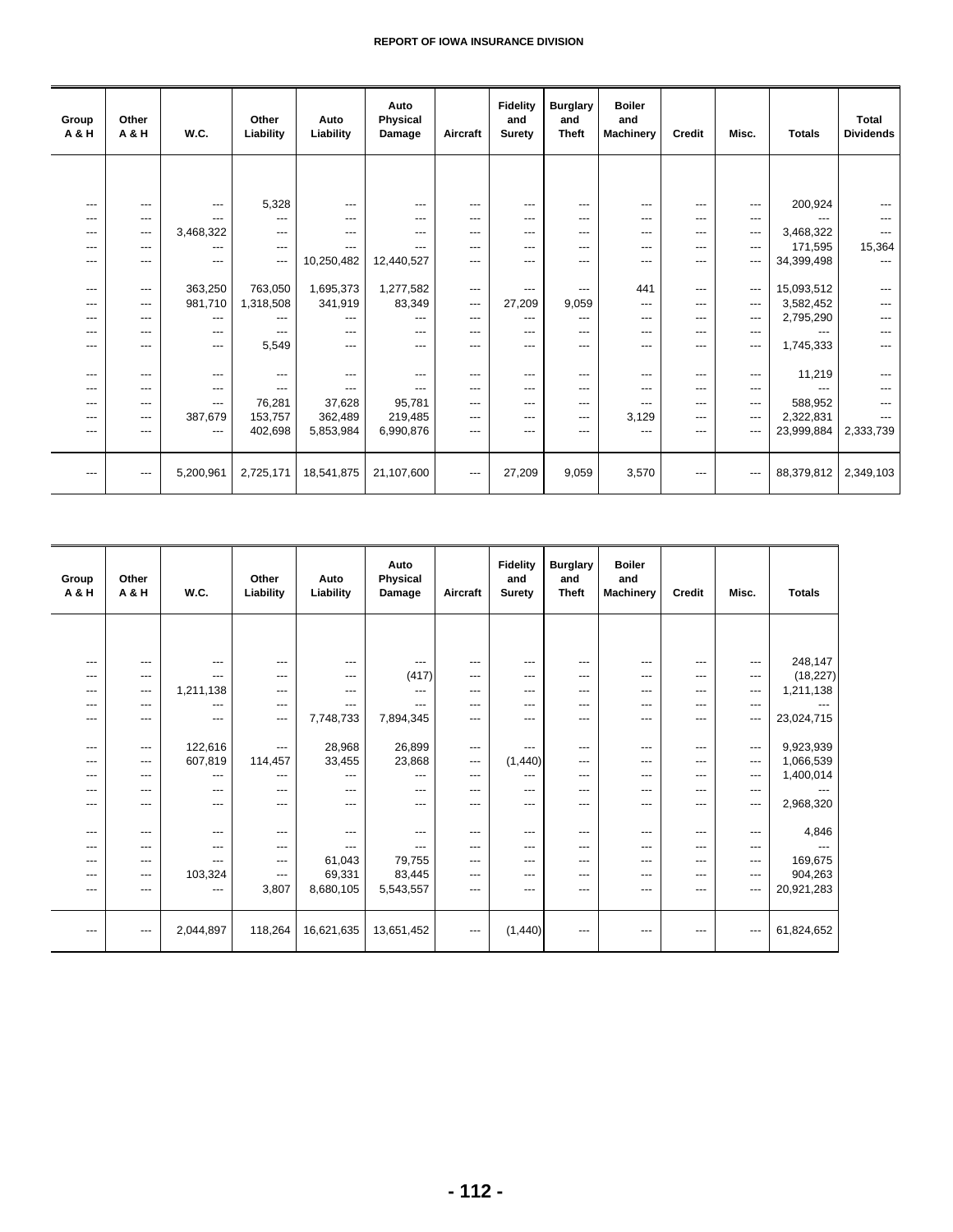# **Schedule 10-1 - Health Maintenance Organizations, Hospital and Medical Service Corporation, Limited Service Organizations and Health Only Insurers**

**Assets - 2017**

| <b>Name of Corporation</b>                                                                                                                                                                                                                                                                                                                                                                                                                                                                             | <b>Bonds</b>                                                                                                                                                                               | <b>Stocks</b>                                                                                                                                                            | Mortgage<br>Loans                                                                       | Real<br><b>Estate</b>                                                                     | Contract<br>Loans                             |
|--------------------------------------------------------------------------------------------------------------------------------------------------------------------------------------------------------------------------------------------------------------------------------------------------------------------------------------------------------------------------------------------------------------------------------------------------------------------------------------------------------|--------------------------------------------------------------------------------------------------------------------------------------------------------------------------------------------|--------------------------------------------------------------------------------------------------------------------------------------------------------------------------|-----------------------------------------------------------------------------------------|-------------------------------------------------------------------------------------------|-----------------------------------------------|
| <b>lowa Health Maintenance Organizations</b>                                                                                                                                                                                                                                                                                                                                                                                                                                                           |                                                                                                                                                                                            |                                                                                                                                                                          |                                                                                         |                                                                                           |                                               |
| Aetna Better Health of Iowa Inc.<br>Aetna Health of Iowa Inc.<br>Amerigroup Iowa, Inc.<br>AmeriHealth Caritas Iowa, Inc.<br>HarvestPlains Health of Iowa                                                                                                                                                                                                                                                                                                                                               | 81,652,641<br>---<br>3,035,065                                                                                                                                                             | ---<br>$---$<br>---<br>---<br>$\overline{a}$                                                                                                                             | ---<br>---<br>---<br>---<br>---                                                         | ---<br>$---$<br>---<br>---<br>---                                                         | ---<br>---                                    |
| lowa Total Care, Inc.<br>Medical Associates Health Plan, Inc.<br>Meridian Health Plan of Iowa, Inc.<br>Wellmark Health Plan of Iowa, Inc.<br>Wellmark Synergy Health, Inc.<br>Wellmark Value Health Plan, Inc.                                                                                                                                                                                                                                                                                         | ---<br>21,492,172<br>182,034,241<br>---<br>---                                                                                                                                             | $\overline{\phantom{a}}$<br>2,908,347<br>50,556,123<br>$\overline{\phantom{a}}$<br>---                                                                                   | $---$<br>---<br>---<br>---<br>---<br>---                                                | $---$<br>---<br>---<br>$---$<br>---<br>---                                                | ---<br>---<br>---                             |
| <b>Total Iowa Organizations</b>                                                                                                                                                                                                                                                                                                                                                                                                                                                                        | 288,214,119                                                                                                                                                                                | 53,464,470                                                                                                                                                               | $\overline{\phantom{a}}$                                                                | ---                                                                                       | ---                                           |
| Non-Iowa Health Maintenance Organizations                                                                                                                                                                                                                                                                                                                                                                                                                                                              |                                                                                                                                                                                            |                                                                                                                                                                          |                                                                                         |                                                                                           |                                               |
| Aetna Health Inc.<br>Avera Health Plans, Inc.<br>CHA HMO, Inc.<br>Coventry Health Care of Nebraska, Inc.<br>Gundersen Health Plan, Inc.<br>Health Alliance-Midwest, Inc.<br>Humana Wisconsin Health Organization Ins Co<br>Sanford Health Plan<br>UnitedHealthcare of the Midlands, Inc.<br>UnitedHealthcare of the Midwest, Inc.<br>UnitedHealthcare of Wisconsin, Inc.<br>UnitedHealthcare Plan of the River Valley<br>Total Non-Iowa Organizations<br>lowa Hospital and Medical Service Corporation | 310,978,506<br>31,496,303<br>25,703,913<br>92,093,358<br>8,535,749<br>6,838,147<br>205,710,673<br>123,569,060<br>334,539,565<br>103,447,505<br>956,253,343<br>577,108,274<br>2,776,274,396 | 2,293,698<br>11,262,144<br>---<br>$---$<br>1,950,984<br>---<br>$---$<br>34,183,908<br>$\overline{\phantom{a}}$<br>---<br>$---$<br>$\overline{\phantom{a}}$<br>49,690,734 | ---<br>3,147,315<br>---<br>---<br>---<br>---<br>---<br>---<br>$---$<br>---<br>3,147,315 | ---<br>---<br>---<br>---<br>---<br>---<br>$---$<br>---<br>---<br>---<br>---<br>---<br>--- | ---<br>---<br>---<br>---<br>---<br>---<br>--- |
| Delta Dental of Iowa                                                                                                                                                                                                                                                                                                                                                                                                                                                                                   | 38,211,315                                                                                                                                                                                 | 16,161,797                                                                                                                                                               | ---                                                                                     | 13,874,738                                                                                |                                               |
| lowa Limited Service Organization<br>Magellan Behavioral Care of Iowa, Inc.<br>Veratrus Benefit Solutions, Inc.                                                                                                                                                                                                                                                                                                                                                                                        | $---$<br>---                                                                                                                                                                               | $\overline{\phantom{a}}$<br>---                                                                                                                                          | ---<br>---                                                                              | ---<br>$\overline{\phantom{a}}$                                                           | ---                                           |
| <b>Total Limited Service Organizations</b>                                                                                                                                                                                                                                                                                                                                                                                                                                                             | $\overline{\phantom{a}}$                                                                                                                                                                   | ---                                                                                                                                                                      | $---$                                                                                   | $\overline{\phantom{a}}$                                                                  | ---                                           |
| lowa Health Only Insurers<br>HealthPartners UnityPoint Health, Inc.<br>Wellmark, Inc                                                                                                                                                                                                                                                                                                                                                                                                                   | $---$<br>893,364,993                                                                                                                                                                       | ---<br>884,988,918                                                                                                                                                       | ---<br>---                                                                              | $\overline{\phantom{a}}$<br>162,809,577                                                   | ---<br>---                                    |
| Total Iowa Health Only Insurers                                                                                                                                                                                                                                                                                                                                                                                                                                                                        | 893,364,993                                                                                                                                                                                | 884,988,918                                                                                                                                                              | ---                                                                                     | 162,809,577                                                                               | ---                                           |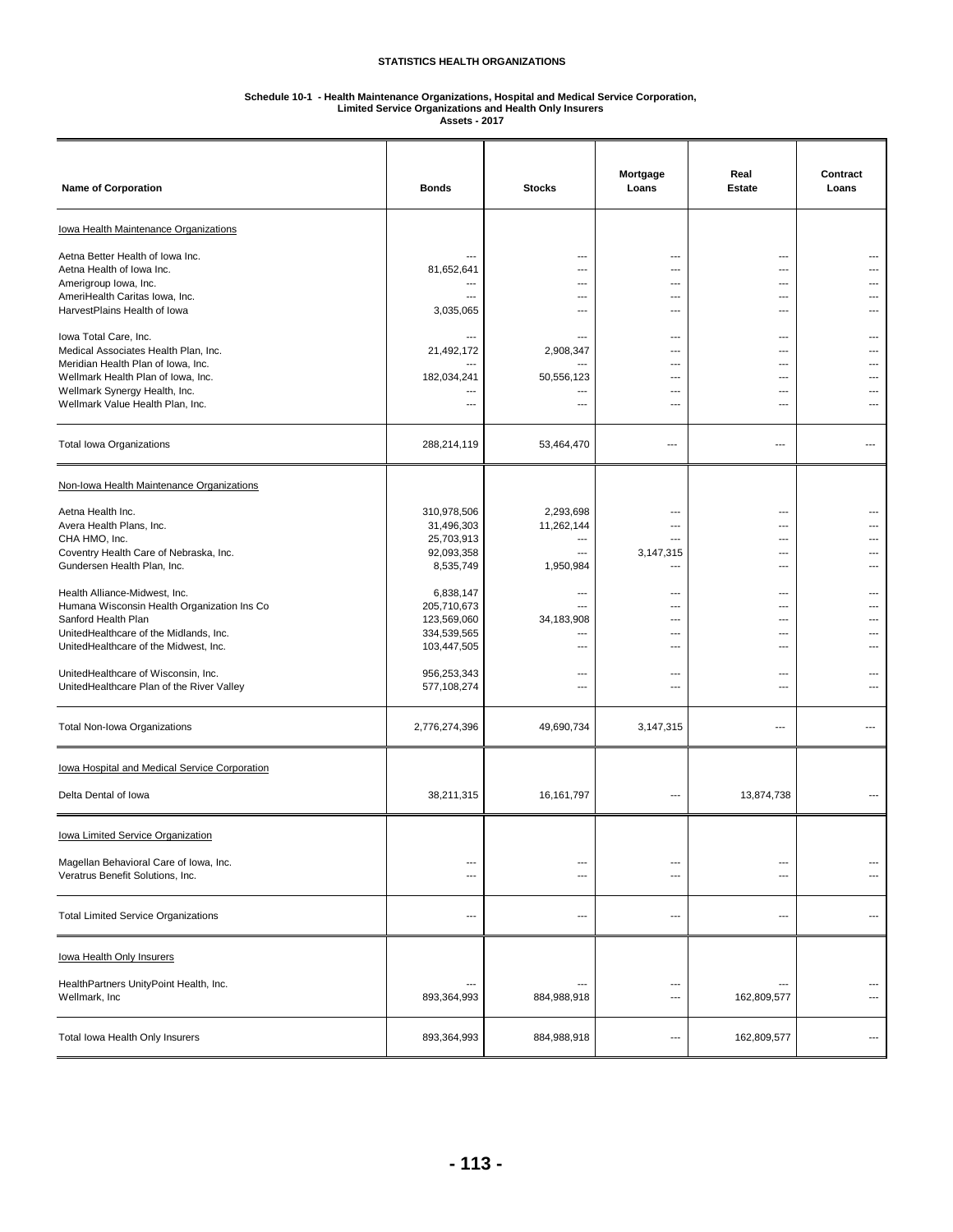| Cash &<br><b>Short Term</b><br><b>Investments</b> | <b>Uncollected</b><br><b>Premiums</b> | Investment<br><b>Income Due</b><br>& Accrued | Other<br><b>Assets</b>   | Total<br><b>Assets</b>     |
|---------------------------------------------------|---------------------------------------|----------------------------------------------|--------------------------|----------------------------|
|                                                   |                                       |                                              |                          |                            |
|                                                   |                                       |                                              |                          |                            |
| 1,099,725                                         |                                       |                                              |                          | 1,099,725                  |
| 792,533                                           | 8,896,099                             | 783,030                                      | 4,888,552                | 97,012,855                 |
| (10, 224, 660)<br>129,967,958                     | 279,644,474<br>107,587,968            | 226,666                                      | 40,240,875<br>17,577,571 | 309,660,689<br>255,360,163 |
| 113,568                                           |                                       | 13,383                                       | 82,055                   | 3,244,070                  |
| 1,000,000                                         |                                       | $\overline{a}$                               |                          | 1,000,000                  |
| 5,666,169                                         | 221,576                               | 183,369                                      | 3,419,419                | 33,891,052                 |
| 1,618,302                                         | 384,000                               | ---                                          |                          | 2,002,302                  |
| 2,394,350                                         | 2,805,921                             | 1,597,397                                    | 43,687,694               | 283,075,726                |
| 15,890,980                                        | 1,043,751                             | ---                                          | 409,598                  | 17,344,329                 |
| 8,955,590                                         | 1,374,696                             |                                              | 203,542                  | 10,533,828                 |
| 157,274,515                                       | 401,958,485                           | 2,803,845                                    | 110,509,306              | 1,014,224,739              |
|                                                   |                                       |                                              |                          |                            |
|                                                   |                                       |                                              |                          |                            |
| 1,142,843                                         | 87,621,190                            | 3,444,388                                    | 25,923,753               | 431,404,378                |
| 27,885,664                                        | 531,578                               | 241,175<br>252,748                           | 5,646,007<br>5,107,847   | 77,062,871<br>43,559,313   |
| 8,142,991<br>4,771,729                            | 4,351,814<br>172,530                  | 932,222                                      | 6,009,436                | 107,126,590                |
| 14,476,244                                        | 4,166,089                             | 40,872                                       | 6,980,918                | 36,150,856                 |
|                                                   |                                       |                                              |                          |                            |
| 2,200,817                                         | 37,391                                | 66,011                                       | 13,304,810               | 22,447,176                 |
| 88,265,563                                        | 15,119,934                            | 1,826,046                                    | 23,795,267               | 334,717,483                |
| 94,764,330                                        | 7,062,334                             | 1,950,510                                    | 6,645,734                | 268,175,874                |
| 130,393,450                                       | 105,737,818                           | 2,139,095                                    | 72,674,336               | 645,484,264                |
| 24,587,914                                        | 200,627,971                           | 790,666                                      | 92,918,253               | 422,372,309                |
| 479,248,447                                       | 279,751,133                           | 6,381,184                                    | 38,355,571               | 1,759,989,678              |
| 193,812,954                                       | 367,052,801                           | 5,278,267                                    | 100,306,983              | 1,243,559,279              |
| 1,069,692,946                                     | 1,072,232,583                         | 23,343,184                                   | 397,668,915              | 5,392,050,071              |
|                                                   |                                       |                                              |                          |                            |
|                                                   |                                       |                                              |                          |                            |
| 12,680,223                                        | 4,349,970                             | 230,911                                      | 4,210,017                | 89,718,972                 |
|                                                   |                                       |                                              |                          |                            |
|                                                   |                                       |                                              |                          |                            |
| 3,309,753                                         |                                       | ---                                          |                          | 3,309,753                  |
| 1,034,668                                         | 59,257                                | ---                                          | 252,360                  | 1,346,285                  |
| 4,344,421                                         | 59,257                                | ---                                          | 252,360                  | 4,656,038                  |
|                                                   |                                       |                                              |                          |                            |
|                                                   |                                       |                                              |                          |                            |
| 18,999,495                                        | 9,951                                 | 4,484                                        | 2,702,938                | 21,716,868                 |
| 147,328,863                                       | 107,330,520                           | 7,184,753                                    | 220,515,258              | 2,423,522,882              |
| 166,328,358                                       | 107,340,471                           | 7,189,237                                    | 223,218,196              | 2,445,239,750              |
|                                                   |                                       |                                              |                          |                            |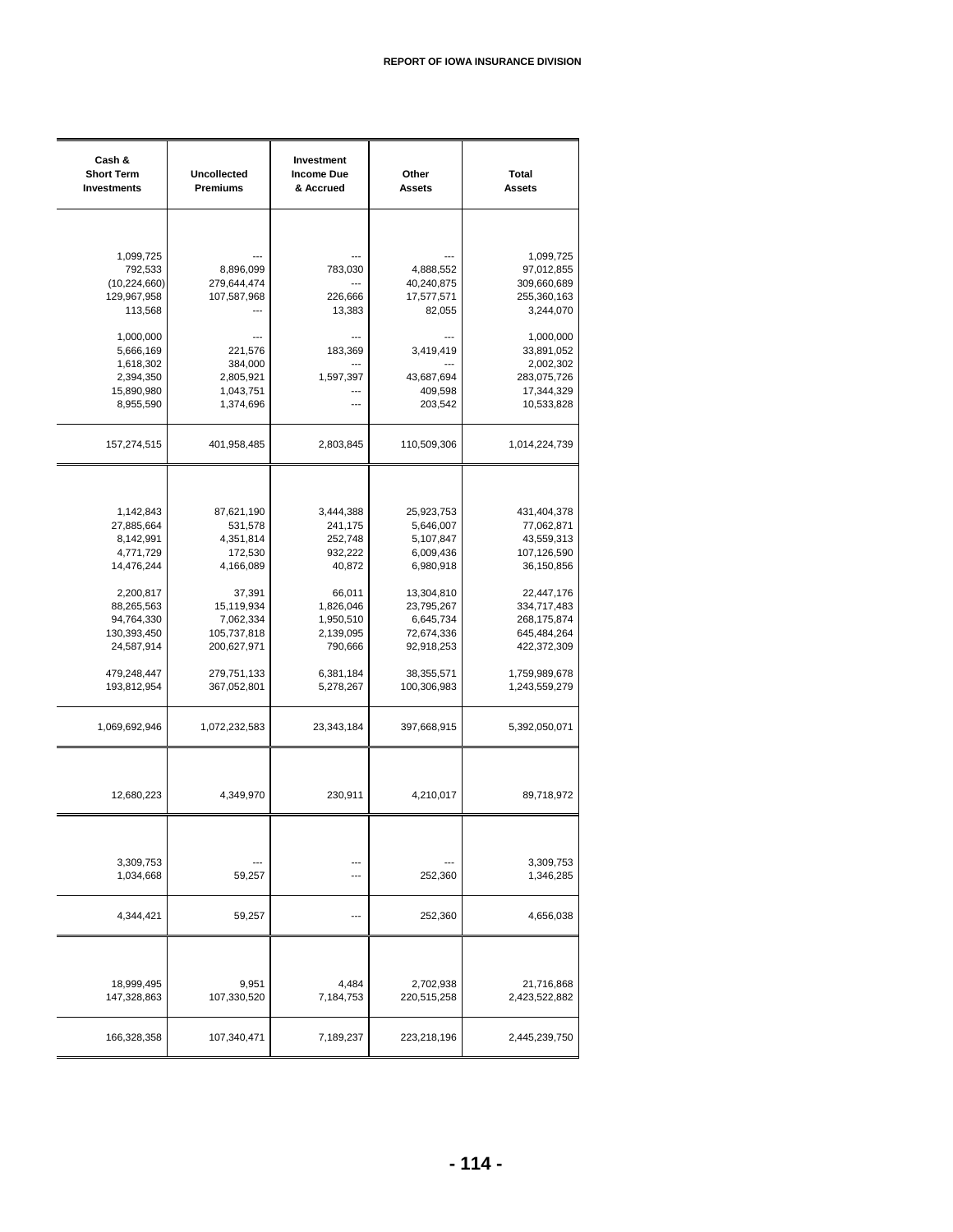## **Schedule 10-1 - Health Maintenance Organizations, Hospital and Medical Service Corporation, Limited Service Organizations and Health Only Insurers**

**Assets - 2017**

| <b>Name of Corporation</b>                                                        | <b>Bonds</b>               | <b>Stocks</b>            | Mortgage<br>Loans | Real<br><b>Estate</b>            | Contract<br>Loans |
|-----------------------------------------------------------------------------------|----------------------------|--------------------------|-------------------|----------------------------------|-------------------|
| Non-Iowa Health Only Insurers                                                     |                            |                          |                   |                                  |                   |
| Accendo Insurance Company                                                         | 3,013,214                  |                          | ---               | ---                              |                   |
| Aetna Health Insurance Company                                                    | 35,028,880                 | ---                      | ---               | $\overline{a}$                   |                   |
| American Specialty Health Insurance Company                                       | 184,254,522                | $---$<br>$---$           | ---<br>---        | $\overline{a}$<br>$---$          |                   |
| Amerigroup Insurance Company<br>Anthem Insurance Companies, Inc.                  | 1,364,727,854              | 10,699,300               | ---               | 322,544                          |                   |
| Bankers Reserve Life Ins Co of Wisconsin                                          | 194,861,471                | 8,761,063                | $---$             | $\overline{\phantom{a}}$         |                   |
| Care Improvement Plus of Texas Insurance Co                                       | 252,668,939                | ---                      | ---               | $\overline{a}$                   |                   |
| Care Improvement Plus South Central Ins Co                                        | 319,275,306                |                          |                   | ---                              |                   |
| Celtic Insurance Company                                                          | 554,074,427                | 51,060,488               | ---               | $\overline{a}$                   |                   |
| Clover Insurance Company                                                          | 8,025,830                  | $\overline{a}$           | $---$             | $\overline{a}$                   |                   |
| CompBenefits Insurance Company                                                    | 28,778,440                 |                          | ---               | ---                              |                   |
| Coventry Health and Life Insurance Company                                        | 839,941,931                | 267,184,611              | 30,695,166        | $\overline{a}$                   |                   |
| Dentegra Insurance Company<br><b>Envision Insurance Company</b>                   | 5,694,672                  | 4,689,192<br>---         | $---$<br>---      | $---$<br>---                     |                   |
| Fresenius Health Plans Insurance Company                                          | 7,266,768<br>2,710,324     | ---                      | ---               | ---                              |                   |
|                                                                                   |                            |                          |                   |                                  |                   |
| Harken Health Insurance Company<br><b>HCSC Insurance Services Company</b>         | 1,661,275<br>488,063,155   | $---$<br>$---$           | $---$<br>---      | $\overline{a}$<br>$\overline{a}$ |                   |
| HealthPartners Insurance Company                                                  | 192,392,494                | 47,901,952               | ---               | ---                              |                   |
| HealthSpring Life & Health Insurance Co, Inc                                      | 366,131,766                | ---                      | ---               | ---                              |                   |
| HM Health Insurance Company                                                       | 3,368,997                  | ---                      | ---               | $\overline{a}$                   |                   |
| Humana Benefit Plan of Illinois, Inc.                                             | 198,838,983                | ---                      | $---$             | ---                              |                   |
| Humana Insurance Company                                                          | 3,172,559,234              | 969,884,560              | 8,550,000         | 14,972,075                       |                   |
| HumanaDental Insurance Company                                                    | 71,858,706                 | ---                      | ---               | $\overline{a}$                   |                   |
| <b>MCNA Insurance Company</b>                                                     | 107,136,143                | 1,753,048                | ---               | $\overline{a}$                   |                   |
| Medco Containment Life Insurance Company                                          | 6,866,047                  | ---                      | ---               | $---$                            |                   |
| Medica Insurance Company                                                          | 429,565,849                | 80,443,060               | ---               | ---                              |                   |
| Merit Health Insurance Company                                                    | 2,850,931                  |                          | ---               | $---$                            |                   |
| MII Life, Incorporated                                                            | 823,489,177                | 70,719,714               | ---               | $---$                            |                   |
| Pennsylvania Life Insurance Company<br>PreferredOne Insurance Company             | 5,308,028<br>50,800,913    | 15,235,694               | ---<br>---        | ---<br>---                       |                   |
|                                                                                   |                            |                          |                   |                                  |                   |
| Renaissance Life & Health Ins Co of America                                       | 65,500,026                 | 16,706,686               | ---               |                                  |                   |
| Sierra Health and Life Insurance Company Inc                                      | 1,334,794,388              | ---                      | ---               | 2,714,422                        |                   |
| SilverScript Insurance Company<br>Symphonix Health Insurance, Inc.                | 2,329,724<br>3,737,025     | ---<br>$---$             | ---<br>---        | ---<br>$\overline{a}$            |                   |
| TruAssure Insurance Company                                                       | 3,538,417                  | ---                      | ---               | $\overline{a}$                   |                   |
|                                                                                   |                            |                          |                   |                                  |                   |
| United Concordia Insurance Company<br>UnitedHealthcare Ins Co of the River Valley | 241,481,975<br>183,501,293 | ---<br>$---$             | ---<br>---        | ---<br>$\overline{a}$            |                   |
| Vision Service Plan Insurance Company                                             | 61,010,061                 | 12,074,343               | ---               | ---                              | ---               |
| WellCare Health Ins Company of Kentucy, Inc.                                      | 197,147,651                | $\overline{\phantom{a}}$ | ---               | ---                              | ---               |
| WellCare Health Insurance of Arizona, Inc.                                        | 29,454,091                 | ---                      | ---               | ---                              | ---               |
| WellCare Prescription Insurance, Inc.                                             | 143,271,733                | ---                      | ---               | ---                              | ---               |
| Total Non-Iowa Health Only Insurers                                               | 11,986,980,660             | 1,557,113,711            | 39,245,166        | 18,009,041                       | ---               |
| <b>Total Health Organizations</b>                                                 | 15,983,045,483             | 2,561,419,630            | 42,392,481        | 194,693,356                      | ---               |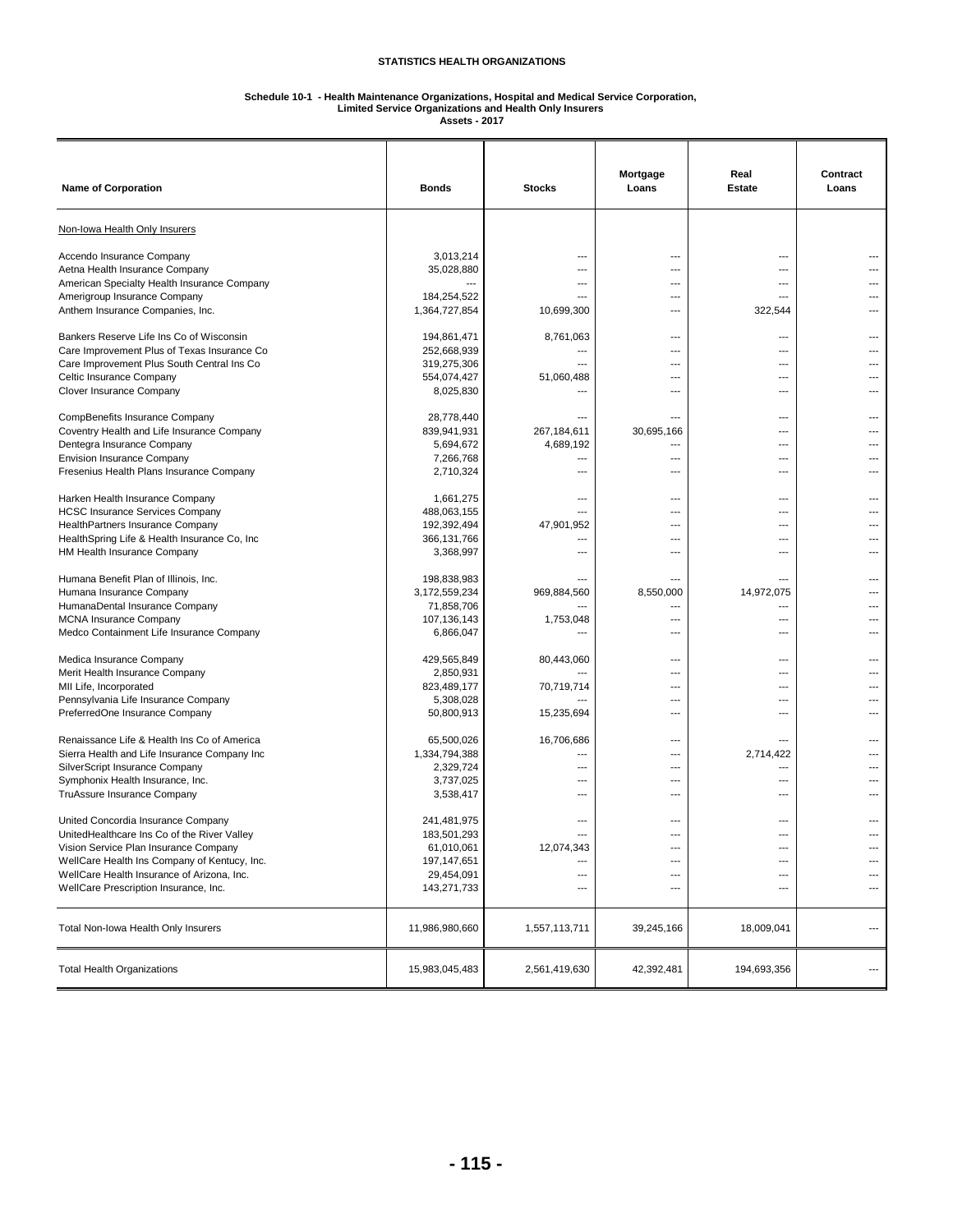| Cash &<br><b>Short Term</b><br><b>Investments</b> | <b>Uncollected</b><br>Premiums | Investment<br><b>Income Due</b><br>& Accrued | Other<br><b>Assets</b> | <b>Total</b><br><b>Assets</b> |
|---------------------------------------------------|--------------------------------|----------------------------------------------|------------------------|-------------------------------|
|                                                   |                                |                                              |                        |                               |
| 9,909,765                                         |                                | 26,906                                       |                        | 12,949,885                    |
| 7,415,271                                         | 22,550                         | 257,163                                      | 1,085,103              | 43,808,967                    |
| 8,793,489                                         | 2,534                          |                                              | 43,813                 | 8,839,836                     |
| 187,412,484                                       | 2,312,530                      | 1,783,349                                    | 6,844,168              | 382,607,053                   |
| 76,871,345                                        | 460,591,649                    | 14,831,603                                   | 1,409,522,775          | 3,337,567,070                 |
| 134,520,263                                       | 13,963,411                     | 1,051,310                                    | 56,752,698             | 409,910,216                   |
| 112,782,224                                       | 65,667,949                     | 2,180,150                                    | 64,547,751             | 497,847,013                   |
| 2,709,533                                         | 203,847,407                    | 2,602,388                                    | 65,213,826             | 593,648,460                   |
| 475,186,255                                       | 9,595,137                      | 3,575,292                                    | 76,878,102             | 1,170,369,701                 |
| 44,957,929                                        | 13,458,278                     | 46,472                                       | 31,100,624             | 97,589,133                    |
| 6,140,127                                         | 2,388,316                      | 247,203                                      | 1,358,475              | 38,912,561                    |
| 1,385,316                                         | 113,199,854                    | 9,110,349                                    | 92,752,947             | 1,354,270,174                 |
| 39,626,040                                        | 1,837,022                      | 35,142                                       | 42,681,147             | 94,563,215                    |
| 39,419,281                                        | 106,659,643                    | 34,443                                       | 275,479,335            | 428,859,470                   |
| 37,701,762                                        | 774,428                        | 46,229                                       | 446,229                | 41,678,971                    |
| 29,727,306                                        | 687,280                        | 16,195                                       | 14,018,153             | 46,110,209                    |
| 221, 257, 162                                     | 19,198,585                     | 2,003,761                                    | 170,198,299            | 900,720,962                   |
| 124,054,048                                       | 10,978,346                     | 1,084,062                                    | 5,256,095              | 381,666,997                   |
| 108,414,351                                       | 8,930,153                      | 3,423,429                                    | 58,377,252             | 545,276,951                   |
| 28,561,133                                        |                                | 67,388                                       | 4,717,612              | 36,715,130                    |
| 118,091,192                                       | 26,312,140                     | 1,851,383                                    | 21,938,968             | 367,032,666                   |
| 2,706,219,932                                     | 427,928,269                    | 28,033,434                                   | 1,388,496,145          | 8,716,643,649                 |
| 16,702,847                                        | 4,230,967                      | 680,385                                      | 5,062,636              | 98,535,541                    |
| 61,796,030                                        | 4,285,131                      | 839,493                                      |                        | 175,809,846                   |
| 904,106,034                                       | 61,675,129                     | 1,359,289                                    | 318,449,116            | 1,292,455,615                 |
| 205,523,596                                       | 17,330,175                     | 5,389,605                                    | 69,286,003             | 807,538,288                   |
| 4,126,164                                         | 16,372,585                     | 10,210                                       | 107,687,471            | 131,047,361                   |
| 76,637,699                                        | 543,201                        | 6,217,221                                    | 7,920,964              | 985,527,977                   |
| 6,841,928                                         |                                | 46,259                                       | 6,369,174              | 18,565,389                    |
| 8,007,469                                         | 3,953,276                      | 430,820                                      | 8,731,592              | 87,159,764                    |
| 3,171,778                                         | 899,832                        | 270,700                                      | 5,393,009              | 91,942,031                    |
| 459,675,740                                       | 730,529,591                    | 10,114,330                                   | 732,195,986            | 3,270,024,457                 |
| 157,463,945                                       | 30,801,976                     | 265,677                                      | 1,884,530,730          | 2,075,392,052                 |
| 605,460                                           | 5,608,920                      | 36,100                                       | 347,732,585            | 357,720,090                   |
| 5,294,555                                         | 84,326                         | 22,031                                       | 376,423                | 9,315,752                     |
| 74,179,833                                        | 28,996,737                     | 1,738,143                                    | 8,270,754              | 354,667,442                   |
| 50,897,226                                        | 6,356,868                      | 1,249,316                                    | 34,285,486             | 276,290,189                   |
| 113,432,814                                       | 48,570,600                     | 344,825                                      | 71,698,857             | 307,131,500                   |
| 640,842,904                                       | 11,384,745                     | 2,202,912                                    | 56,541,258             | 908,119,470                   |
| 147,921,585                                       | 20,952,541                     | 291,564                                      | 7,398,221              | 206,018,002                   |
| 911,858,752                                       | 23,378,391                     | 1,450,068                                    | 411,375,437            | 1,491,334,381                 |
| 8,370,242,567                                     | 2,504,310,472                  | 105,266,599                                  | 7,871,015,219          | 32,452,183,436                |
| 9,780,563,030                                     | 4,090,251,238                  | 138,833,776                                  | 8,606,874,013          | 41,398,073,006                |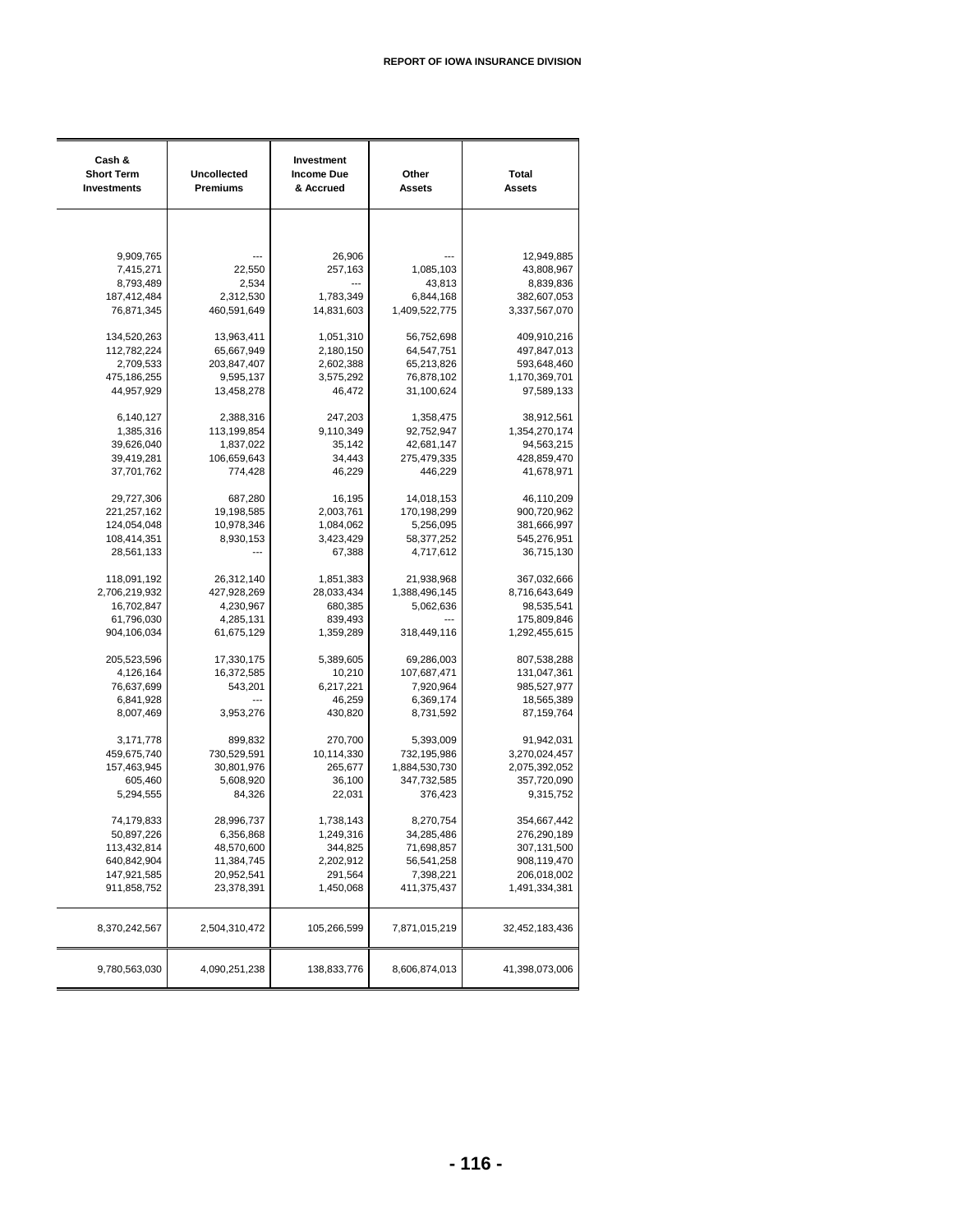#### **Schedule 10-2 - Health Maintenance Organizations, Hospital and Medical Service Corporation, Organized Delivery Systems and Health Only Insurers**

**Liabilities - 2017**

| <b>Name of Corporation</b>                                                                                                                                                                                              | Claims<br><b>Unpaid</b>                                                                     | Premium<br>Received<br>In Advance                                             | <b>Net</b><br><b>Deferred</b><br>Tax<br>Liability                 | General<br><b>Expenses</b>                                                       | Other<br>Liabilities                                                                          |
|-------------------------------------------------------------------------------------------------------------------------------------------------------------------------------------------------------------------------|---------------------------------------------------------------------------------------------|-------------------------------------------------------------------------------|-------------------------------------------------------------------|----------------------------------------------------------------------------------|-----------------------------------------------------------------------------------------------|
| Iowa Health Maintenance Organizations                                                                                                                                                                                   |                                                                                             |                                                                               |                                                                   |                                                                                  |                                                                                               |
| Aetna Better Health of Iowa Inc.<br>Aetna Health of Iowa Inc.<br>Amerigroup Iowa, Inc.<br>AmeriHealth Caritas Iowa, Inc.<br>HarvestPlains Health of Iowa                                                                | 26,380,952<br>146,980,406<br>96,624,590                                                     | 65,757<br>---<br>---<br>---                                                   | ---<br>$---$<br>---<br>---                                        | 301,757<br>876,057<br>994,510<br>---                                             | 1,947<br>32,771,418<br>12,727,109<br>11,188,536<br>165,585                                    |
| Iowa Total Care, Inc.<br>Medical Associates Health Plan, Inc.<br>Meridian Health Plan of Iowa, Inc.<br>Wellmark Health Plan of Iowa, Inc.<br>Wellmark Synergy Health, Inc.<br>Wellmark Value Health Plan, Inc.          | 6,998,000<br>29,413,279<br>1,595,978<br>1,190,122                                           | ---<br>441,061<br>10,022,086<br>91,831<br>111,896                             | ---<br>---<br>---<br>1,978,000<br>---<br>$\overline{\phantom{a}}$ | ---<br>703,356<br>19,866<br>3,093,172<br>10,654<br>11,396                        | ---<br>4.988.164<br>8,410<br>48,948,020<br>2,404,054<br>2,752,846                             |
| <b>Total Iowa Organizations</b>                                                                                                                                                                                         | 309,183,327                                                                                 | 10,732,631                                                                    | 1,978,000                                                         | 6,010,768                                                                        | 115,956,089                                                                                   |
| Non-Iowa Health Maintenance Organizations                                                                                                                                                                               |                                                                                             |                                                                               |                                                                   |                                                                                  |                                                                                               |
| Aetna Health Inc.<br>Avera Health Plans, Inc.<br>CHA HMO. Inc.<br>Coventry Health Care of Nebraska, Inc.<br>Gundersen Health Plan, Inc.<br>Health Alliance-Midwest, Inc.<br>Humana Wisconsin Health Organization Ins Co | 170,589,125<br>26,341,570<br>16,264,659<br>1,773,243<br>1,299,862<br>281,216<br>113,332,141 | 3,293,088<br>3,702,221<br>36,296<br>208,435<br>532,981<br>18,825<br>2,622,081 | ---<br>---<br>---<br>$---$<br>---<br>40,051<br>$\overline{a}$     | 4,270,365<br>2,116,490<br>145,957<br>1,006,791<br>478,732<br>54,460<br>3,182,296 | 52,321,468<br>13,143,040<br>7,701,506<br>10,307,676<br>12,040,751<br>14,433,619<br>64,932,439 |
| Sanford Health Plan<br>UnitedHealthcare of the Midlands, Inc.<br>UnitedHealthcare of the Midwest, Inc.                                                                                                                  | 91,854,875<br>270,927,438<br>63,637,722                                                     | 4,771,718<br>7,483,378<br>321                                                 | ---<br>---<br>---                                                 | 20,358,564<br>11,619,711<br>34,222,885                                           | 33,502,812<br>162,125,328<br>145,348,071                                                      |
| UnitedHealthcare of Wisconsin, Inc.<br>UnitedHealthcare Plan of the River Valley                                                                                                                                        | 580,777,724<br>486,456,294                                                                  | 7,965,861<br>3,522,621                                                        | ---<br>$\overline{\phantom{a}}$                                   | 28,626,891<br>43,822,657                                                         | 476,739,984<br>263,469,515                                                                    |
| <b>Total Non-Iowa Organizations</b>                                                                                                                                                                                     | 1,823,535,869                                                                               | 34, 157, 826                                                                  | 40,051                                                            | 149,905,799                                                                      | 1,256,066,209                                                                                 |
| lowa Hospital and Medical Service Corporation                                                                                                                                                                           |                                                                                             |                                                                               |                                                                   |                                                                                  |                                                                                               |
| Delta Dental of Iowa                                                                                                                                                                                                    | 7,393,367                                                                                   | 1,387,414                                                                     | ---                                                               | 6,041,370                                                                        | 5,980,657                                                                                     |
| lowa Limited Service Organization                                                                                                                                                                                       |                                                                                             |                                                                               |                                                                   |                                                                                  |                                                                                               |
| Magellan Behavioral Care of Iowa, Inc.<br>Veratrus Benefit Solutions, Inc.                                                                                                                                              | $---$<br>74,000                                                                             | $\overline{\phantom{a}}$<br>66,225                                            | $---$<br>---                                                      | 56,190<br>389,417                                                                | 859,408<br>18,290                                                                             |
| <b>Total Limited Service Organizations</b>                                                                                                                                                                              | 74,000                                                                                      | 66,225                                                                        | ---                                                               | 445,607                                                                          | 877,698                                                                                       |
| Iowa Health Only Insurers                                                                                                                                                                                               |                                                                                             |                                                                               |                                                                   |                                                                                  |                                                                                               |
| HealthPartners UnityPoint Health, Inc.<br>Wellmark, Inc                                                                                                                                                                 | 792,000<br>348,224,160                                                                      | 231,745<br>98,704,566                                                         | ---<br>---                                                        | 5,056,143<br>198,219,761                                                         | 658,770<br>254,254,927                                                                        |
| Total Iowa Health Only Insurers                                                                                                                                                                                         | 349,016,160                                                                                 | 98,936,311                                                                    | ---                                                               | 203,275,904                                                                      | 254,913,697                                                                                   |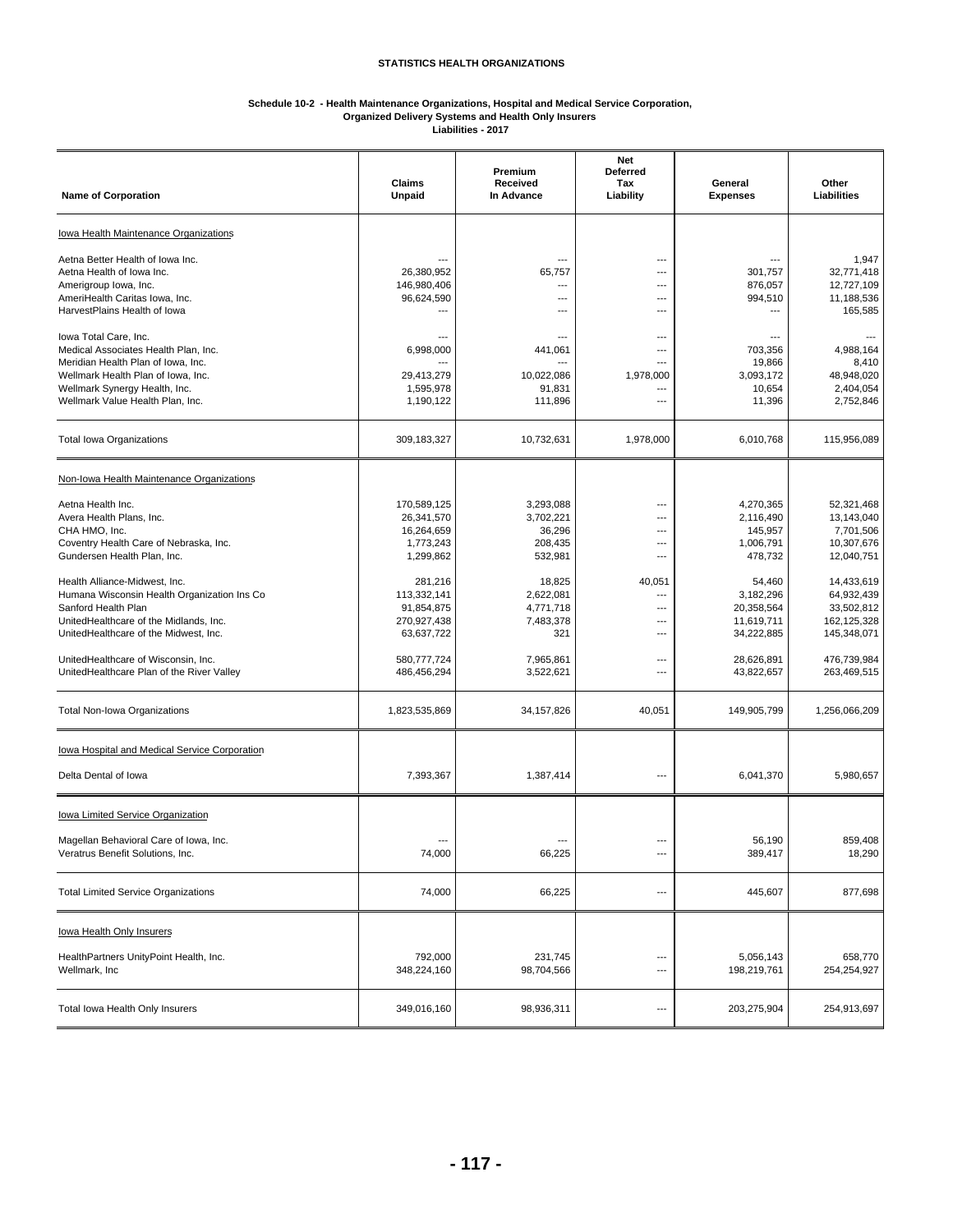| Total<br>Liabilities                                                                                                                                                                           | Capital<br><b>Stock</b>                                                                                                            | <b>Other Than</b><br><b>Special</b><br><b>Surplus</b><br><b>Funds</b>                                      | Paid In<br>&<br>Contributed<br><b>Surplus</b>                                                                                                                                              | Unassigned<br><b>Funds</b>                                                                                                                                                                                    | <b>Total</b><br>Liabilities<br><b>Capital &amp; Surplus</b>                                                                                                                                       |
|------------------------------------------------------------------------------------------------------------------------------------------------------------------------------------------------|------------------------------------------------------------------------------------------------------------------------------------|------------------------------------------------------------------------------------------------------------|--------------------------------------------------------------------------------------------------------------------------------------------------------------------------------------------|---------------------------------------------------------------------------------------------------------------------------------------------------------------------------------------------------------------|---------------------------------------------------------------------------------------------------------------------------------------------------------------------------------------------------|
| 1,947<br>59,519,883<br>160,583,572<br>108,807,636<br>165,585<br>13,130,581<br>28,276<br>93,454,557<br>4,102,517                                                                                | 10<br>1,267,835<br>10<br>1,000<br>$\overline{a}$<br>1,000<br>605,000<br>1,000<br>24,000,000<br>12,000,000                          | ---<br>---<br>---<br>$---$<br>---<br>1,500,000<br>---<br>---<br>---                                        | 1,099,990<br>27,901,617<br>395,999,990<br>648,000,000<br>3,000,000<br>999,000<br>26,699,000<br>---<br>---                                                                                  | (2, 222)<br>8,323,520<br>(246, 922, 883)<br>(501, 448, 473)<br>78,485<br>18,655,471<br>(24, 725, 974)<br>165,621,169<br>1,241,812                                                                             | 1,099,725<br>97,012,855<br>309,660,689<br>255,360,163<br>3,244,070<br>1,000,000<br>33,891,052<br>2,002,302<br>283,075,726<br>17,344,329                                                           |
| 4,066,260<br>443,860,814                                                                                                                                                                       | 5,000,000<br>42,875,855                                                                                                            | ---<br>1,500,000                                                                                           | ---<br>1,103,699,597                                                                                                                                                                       | 1,467,568<br>(577, 711, 527)                                                                                                                                                                                  | 10,533,828<br>1,014,224,739                                                                                                                                                                       |
| 230,474,046<br>45,303,321<br>24,148,418<br>13,296,145<br>14,352,326<br>14,828,171<br>184,068,957<br>150,487,970<br>452,155,855<br>243,208,999<br>1,094,110,460<br>797,271,087<br>3,263,705,755 | 1,091<br>100<br>1,000,000<br>5,000<br>$\overline{a}$<br>50,000<br>13,635,500<br>100,000<br>1<br>1,000,000<br>610,000<br>16,401,692 | ---<br>---<br>---<br>---<br>---<br>---<br>---<br>(129, 716)<br>---<br>---<br>---<br>1,500,000<br>1,370,284 | 170,537,300<br>59,079,053<br>52,741,956<br>134,018,452<br>14,409,750<br>10,550,000<br>158,410,000<br>197,206,956<br>61,100,000<br>32,788,535<br>100,289,807<br>44,977,137<br>1,036,108,946 | 30,391,941<br>(27, 319, 603)<br>(34, 331, 061)<br>(40, 193, 007)<br>7,388,780<br>(2,980,996)<br>(21, 396, 974)<br>(79, 389, 335)<br>132,128,409<br>146,374,774<br>564,589,411<br>399,201,055<br>1,074,463,394 | 431,404,378<br>77,062,871<br>43,559,313<br>107,126,590<br>36,150,856<br>22,447,175<br>334,717,483<br>268,175,874<br>645,484,264<br>422,372,309<br>1,759,989,678<br>1,243,559,279<br>5,392,050,070 |
| 20,802,808                                                                                                                                                                                     | $---$                                                                                                                              | ---                                                                                                        | ---                                                                                                                                                                                        | 68,916,162                                                                                                                                                                                                    | 89,718,972                                                                                                                                                                                        |
| 915,598<br>547,932                                                                                                                                                                             | 100,000                                                                                                                            | $---$                                                                                                      | 1,938,133<br>435,000                                                                                                                                                                       | 456,022<br>263,353                                                                                                                                                                                            | 3,309,753<br>1,346,285                                                                                                                                                                            |
| 1,463,530                                                                                                                                                                                      | 100,000                                                                                                                            | ---                                                                                                        | 2,373,133                                                                                                                                                                                  | 719,375                                                                                                                                                                                                       | 4,656,038                                                                                                                                                                                         |
| 6,738,658<br>899,403,414                                                                                                                                                                       | 11,000,000                                                                                                                         | (7, 736)                                                                                                   | 10,000,000                                                                                                                                                                                 | (6,014,054)<br>1,524,119,468                                                                                                                                                                                  | 21,716,868<br>2,423,522,882                                                                                                                                                                       |
| 906,142,072                                                                                                                                                                                    | 11,000,000                                                                                                                         | (7, 736)                                                                                                   | 10,000,000                                                                                                                                                                                 | 1,518,105,414                                                                                                                                                                                                 | 2,445,239,750                                                                                                                                                                                     |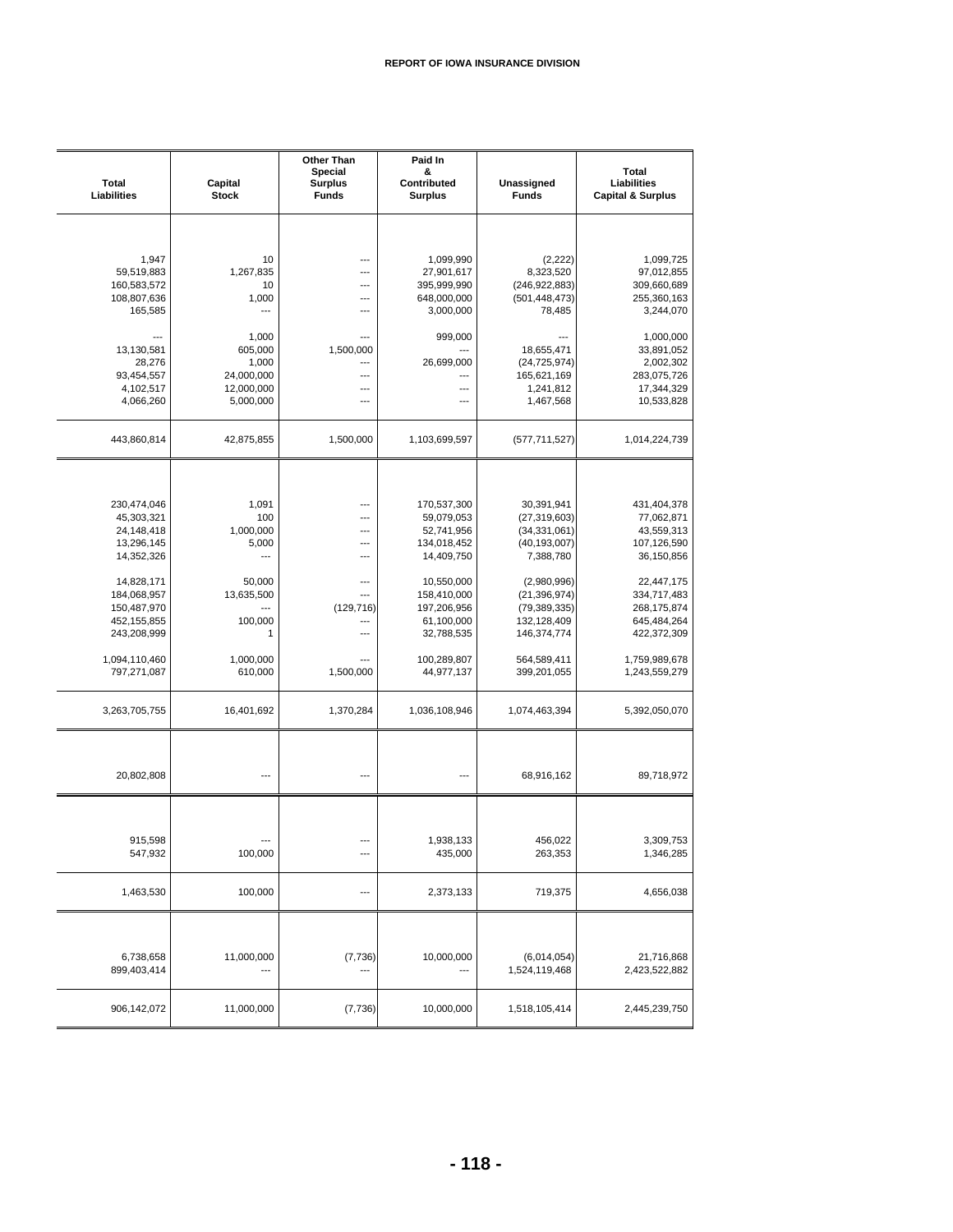#### **Schedule 10-2 - Health Maintenance Organizations, Hospital and Medical Service Corporation, Organized Delivery Systems and Health Only Insurers**

**Liabilities - 2017**

| <b>Name of Corporation</b>                                             | Claims<br><b>Unpaid</b>    | Premium<br>Received<br>In Advance | Net<br><b>Deferred</b><br>Tax<br>Liability | General<br><b>Expenses</b> | Other<br><b>Liabilities</b> |
|------------------------------------------------------------------------|----------------------------|-----------------------------------|--------------------------------------------|----------------------------|-----------------------------|
| Non-Iowa Health Only Insurers                                          |                            |                                   |                                            |                            |                             |
|                                                                        |                            |                                   |                                            |                            |                             |
| Accendo Insurance Company                                              |                            |                                   |                                            | 121,462                    | 3,128,678                   |
| Aetna Health Insurance Company                                         | 2,662,362                  | 381,623                           | ---                                        | 1,295,559                  | 4,333,132                   |
| American Specialty Health Insurance Company                            | 59,281                     | ---                               | ---                                        | 137,800                    | 200,892<br>166,522,013      |
| Amerigroup Insurance Company<br>Anthem Insurance Companies, Inc.       | 70,885,166<br>639,348,097  | 36,474,810                        |                                            | 1,844,533<br>143,083,252   | 1,332,239,028               |
|                                                                        |                            |                                   |                                            |                            |                             |
| Bankers Reserve Life Ins Co of Wisconsin                               | 181,683,655                |                                   | ---                                        | 3,224,510                  | 34,021,463                  |
| Care Improvement Plus of Texas Insurance Co                            | 214,053,821                | 570,520                           |                                            | 3,637,387                  | 89,688,676                  |
| Care Improvement Plus South Central Ins Co<br>Celtic Insurance Company | 184,004,889<br>247,617,577 | 527,480<br>65,200,065             |                                            | 4,221,575<br>30,196,578    | 57,663,256<br>664,854,085   |
| Clover Insurance Company                                               | 44,742,291                 | ---                               | ---                                        | 2,787,702                  | 1,702,204                   |
|                                                                        |                            |                                   |                                            |                            |                             |
| CompBenefits Insurance Company                                         | 3,298,665                  | 374,534                           | ---                                        | 1,441,757                  | 4,038,931                   |
| Coventry Health and Life Insurance Company                             | 149,553,114                | 2,562,964                         | ---                                        | 8,347,448                  | 85.414.732                  |
| Dentegra Insurance Company                                             | 1,050,760                  | 847,700                           | ---                                        | 6,963,833                  | 35,864,496                  |
| <b>Envision Insurance Company</b>                                      | 25,761,504                 | 756,139                           | ---                                        | 532,245                    | 354.350.424                 |
| Fresenius Health Plans Insurance Company                               | 2,308,782                  | 1,559                             | ---                                        | (16, 847)                  | 12,447,228                  |
| Harken Health Insurance Company                                        | 2,602,560                  | ---                               | ---                                        | 355,283                    | 1,041,107                   |
| <b>HCSC Insurance Services Company</b>                                 | 120,346,732                |                                   | ---                                        | 17,014,783                 | 503,880,336                 |
| HealthPartners Insurance Company                                       | 116,604,800                | 12.866.908                        | ---                                        | 1,142,111                  | 49,085,870                  |
| HealthSpring Life & Health Insurance Co, Inc.                          | 143,349,195                | 2,578                             | ---                                        | 2.390.491                  | 140.868.915                 |
| HM Health Insurance Company                                            | ---                        | ---                               |                                            | 49,580                     | 4,408,532                   |
| Humana Benefit Plan of Illinois, Inc.                                  | 74,679,071                 | 1,413,788                         | ---                                        | 2,331,565                  | 79,693,717                  |
| Humana Insurance Company                                               | 1,696,063,722              | 121,569,194                       |                                            | 421,349,154                | 2,293,148,239               |
| HumanaDental Insurance Company                                         | 12,609,750                 | 6,719,012                         |                                            | 4,879,138                  | 12,058,860                  |
| <b>MCNA Insurance Company</b>                                          | 26,256,022                 |                                   | ---                                        | 8,352,302                  | 16,119,485                  |
| Medco Containment Life Insurance Company                               | 46,755,188                 | 2,975,924                         | ---                                        | 5,195,574                  | 819,105,419                 |
| Medica Insurance Company                                               | 223,302,781                | 39,273,523                        |                                            | 55,791,651                 | 68,203,169                  |
| Merit Health Insurance Company                                         |                            | 560,571                           | ---                                        | 5,722,784                  | 72,870,063                  |
| MII Life, Incorporated                                                 | 621,151                    | ---                               | ---                                        | 108,317                    | 939,835,489                 |
| Pennsylvania Life Insurance Company                                    |                            | ---                               | ---                                        | 1,540,387                  | 154,024                     |
| PreferredOne Insurance Company                                         | 33,269,869                 | 3,386,350                         | ---                                        | 780,282                    | 5,605,789                   |
| Renaissance Life & Health Ins Co of America                            | 6,212,431                  | 4,094,729                         | ---                                        | 4,843,040                  | 10,482,830                  |
| Sierra Health and Life Insurance Company Inc                           | 1,531,627,669              | 32,515,445                        | ---                                        | 13,358,805                 | 180,695,732                 |
| SilverScript Insurance Company                                         | 4,960,450                  | 18,344,169                        | ---                                        | 7,209,211                  | 1,079,292,965               |
| Symphonix Health Insurance, Inc.                                       | 51,559,122                 | 6,153,440                         |                                            | 1,340,920                  | 231,642,190                 |
| TruAssure Insurance Company                                            | 502,610                    | 561,755                           | ---                                        | 258,458                    | 839,238                     |
| United Concordia Insurance Company                                     | 57,464,778                 | 11,650,041                        | ---                                        | 6,604,396                  | 42,482,397                  |
| UnitedHealthcare Ins Co of the River Valley                            | 96,717,859                 | 20,139,302                        |                                            | 14,733,721                 | 35,997,976                  |
| Vision Service Plan Insurance Company                                  | 54,572,853                 | 6,124,599                         | ---                                        | 4,556,489                  | 68,366,028                  |
| WellCare Health Ins Company of Kentucy, Inc.                           | 315,938,392                | 64,057,249                        | ---                                        | 34,723,254                 | 179,662,115                 |
| WellCare Health Insurance of Arizona, Inc.                             | 94,792,116                 | ---                               | ---                                        | 9,156,522                  | 33,164,678                  |
| WellCare Prescription Insurance, Inc.                                  | 46,700,009                 | ---                               | ---                                        | 346,473                    | 1,199,093,726               |
| Total Non-Iowa Health Only Insurers                                    | 6,524,539,094              | 460,105,971                       | ---                                        | 831,953,485                | 10,914,268,127              |
| <b>Total Health Organizations</b>                                      | 9,013,741,817              | 605,386,378                       | 2,018,051                                  | 1,197,632,933              | 12,548,062,477              |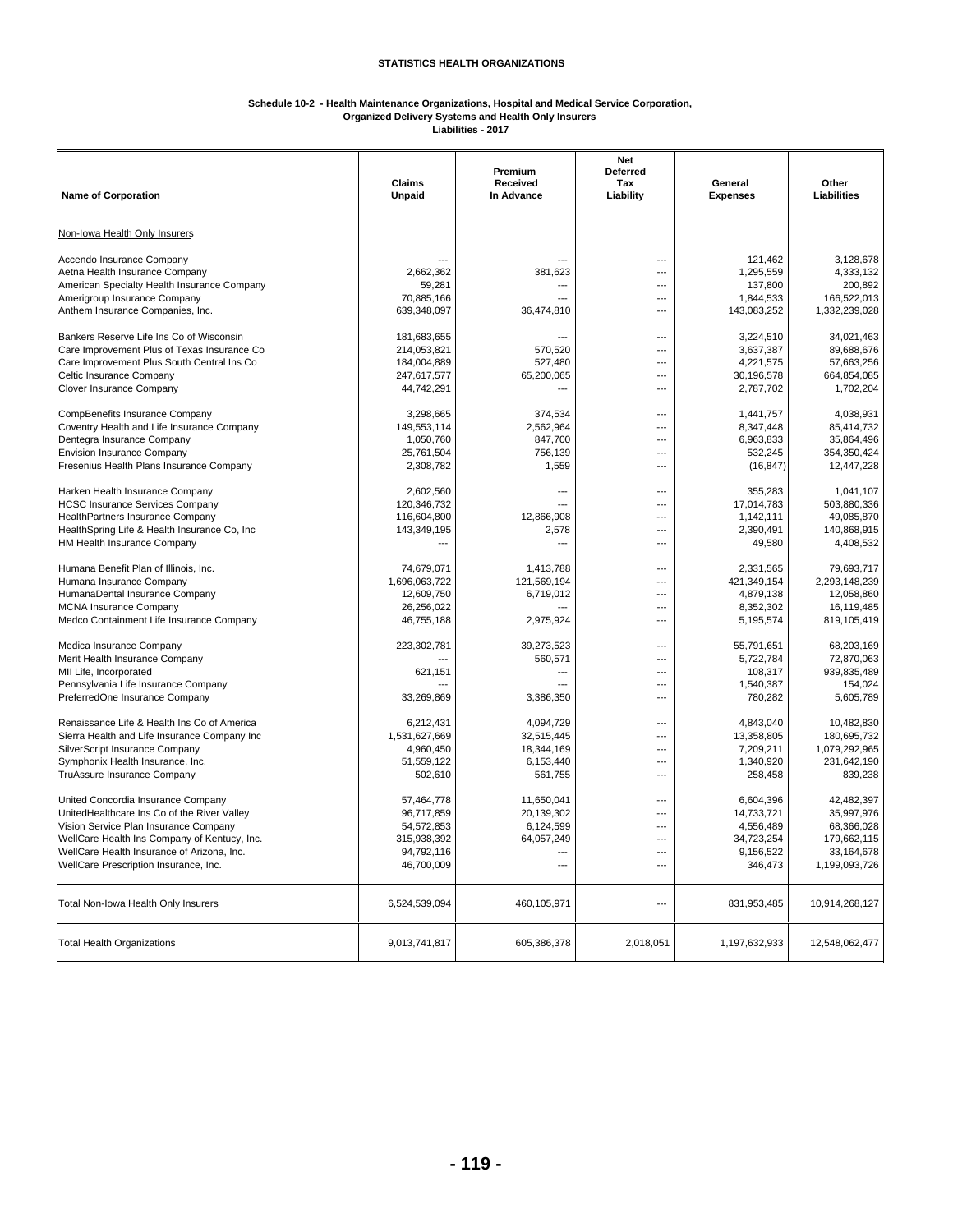| <b>Total</b><br>Liabilities | Capital<br><b>Stock</b> | Other Than<br><b>Special</b><br><b>Surplus</b><br><b>Funds</b> | Paid In<br>&<br>Contributed<br><b>Surplus</b> | Unassigned<br><b>Funds</b> | <b>Total</b><br>Liabilities<br><b>Capital &amp; Surplus</b> |
|-----------------------------|-------------------------|----------------------------------------------------------------|-----------------------------------------------|----------------------------|-------------------------------------------------------------|
|                             |                         |                                                                |                                               |                            |                                                             |
| 3,250,140                   | 2,500,000               | ---                                                            | 6,308,114                                     | 891,631                    | 12,949,885                                                  |
| 8,672,676                   | 2,501,000               | ---                                                            | 37,516,449                                    | (4,881,158)                | 43,808,967                                                  |
| 397,973                     | 3,000,000               | ---                                                            | 4,688,328                                     | 753,535                    | 8,839,836                                                   |
| 239,251,712                 | 700,000                 | ---                                                            | 115,507,053                                   | 27,148,288                 | 382,607,053                                                 |
| 2,151,145,187               | 100,000,000             | ---                                                            | 305,045,474                                   | 781,376,409                | 3,337,567,070                                               |
| 218,929,628                 | 2,400,000               | ---                                                            | 361,377,809                                   | (172, 797, 221)            | 409,910,216                                                 |
| 307,950,404                 | 1,200,000               | ---                                                            | 72,775,000                                    | 115,921,609                | 497,847,013                                                 |
| 246,417,200                 | 2,000,000               | $\overline{a}$                                                 | 181,562,960                                   | 163,668,300                | 593,648,460                                                 |
| 1,007,868,305               | 2,500,000               | ---                                                            | 76,588,655                                    | 83,412,741                 | 1,170,369,701                                               |
| 49,232,198                  | 2,100,000               |                                                                | 101,773,869                                   | (55, 516, 934)             | 97,589,133                                                  |
| 9,153,887                   | 2,004,000               | ---                                                            | 20,846,567                                    | 6,908,107                  | 38,912,561                                                  |
| 245,878,258                 | 2,500,000               | ---                                                            | 340,163,654                                   | 765,728,262                | 1,354,270,174                                               |
| 44,726,789                  | 2,600,000               | ---                                                            | 30,027,180                                    | 17,209,246                 | 94,563,215                                                  |
| 381,400,312                 | 2,000,000               | ---                                                            | 56,700,000                                    | (11, 240, 842)             | 428,859,470                                                 |
| 14,740,722                  | 2,500,000               | ---                                                            | 35,301,834                                    | (10,863,586)               | 41,678,970                                                  |
| 3,998,950                   | 2,500,000               | ---                                                            | 163,198,293                                   | (123, 587, 034)            | 46,110,209                                                  |
| 641,241,851                 | 2,500,000               | ---                                                            | 652,264,898                                   | (395, 285, 787)            | 900,720,962                                                 |
| 179,699,689                 | 47,900,000              | (2,378,640)                                                    | 1,028,056                                     | 155,417,892                | 381,666,997                                                 |
| 286,611,179                 | 2,500,000               | ---                                                            | 116,703,127                                   | 139,462,645                | 545,276,951                                                 |
| 4,458,112                   | 2,500,000               | ---                                                            | 28,577,880                                    | 1,179,138                  | 36,715,130                                                  |
| 158,118,141                 | 2,500,000               | ---                                                            | 125,300,000                                   | 81,114,525                 | 367,032,666                                                 |
| 4,532,130,309               | 8,833,336               |                                                                | 2,086,790,088                                 | 2,088,889,916              | 8,716,643,649                                               |
| 36,266,760                  | 2,600,000               | ---                                                            | 17,682,175                                    | 41,986,606                 | 98,535,541                                                  |
| 50,727,808                  | 2,000,000               | $\overline{a}$                                                 | 28,000,000                                    | 95,082,037                 | 175,809,846                                                 |
| 874,032,105                 | 2,500,000               | ---                                                            | 91,245,610                                    | 324,677,900                | 1,292,455,615                                               |
| 386,571,124                 | 1,000,000               | ---                                                            | 95,100,000                                    | 324,867,164                | 807,538,288                                                 |
| 79,153,418                  | 2,000,000               | ---                                                            | 21,020,000                                    | 28,873,941                 | 131,047,359                                                 |
| 940,564,957                 | 2,000,000               | ---                                                            | 35,185,882                                    | 7,777,138                  | 985,527,977                                                 |
| 1,694,411                   | 4,594,600               | ---                                                            | 5,941,901                                     | 6,334,477                  | 18,565,389                                                  |
| 43,042,290                  | 1,000,000               | ---                                                            | 95,250,000                                    | (52, 132, 526)             | 87,159,764                                                  |
| 25,633,030                  | 3,000,000               | ---                                                            | 23,376,765                                    | 39,932,236                 | 91,942,031                                                  |
| 1,758,197,651               | 3,600,000               |                                                                | 632,281,272                                   | 875,945,534                | 3,270,024,457                                               |
| 1,109,806,795               | 2,750,000               | $\sim$                                                         | 124,750,000                                   | 838,085,257                | 2,075,392,052                                               |
| 290,695,672                 | 2,500,000               | ---                                                            | 177,920,651                                   | (113, 396, 233)            | 357,720,090                                                 |
| 2,162,061                   | 2,835,000               | ---                                                            | 12,917,229                                    | (8,598,537)                | 9,315,752                                                   |
| 118,201,612                 | 2,500,000               | ---                                                            | 193,245,219                                   | 40,720,611                 | 354,667,442                                                 |
| 167,588,858                 | 1,000,000               | $\overline{a}$                                                 | 64,500,000                                    | 43,201,331                 | 276,290,189                                                 |
| 133,619,969                 | 2,500,000               |                                                                | 38,462,582                                    | 132,548,949                | 307,131,500                                                 |
| 594,381,010                 | 2,500,000               | ---                                                            | 137,298,516                                   | 173,939,944                | 908,119,470                                                 |
| 137, 113, 316               | 3,000,000               | ---                                                            | 54,445,191                                    | 11,459,495                 | 206,018,002                                                 |
| 1,246,140,208               | 2,500,000               | ---                                                            | 37,500,000                                    | 205, 194, 173              | 1,491,334,381                                               |
| 18,730,866,677              | 246,117,936             | (2,378,640)                                                    | 6,806,168,281                                 | 6,671,409,179              | 32,452,183,433                                              |
| 23,366,841,656              | 316,495,483             | 483,908                                                        | 8,958,349,957                                 | 8,755,901,997              | 41,398,073,002                                              |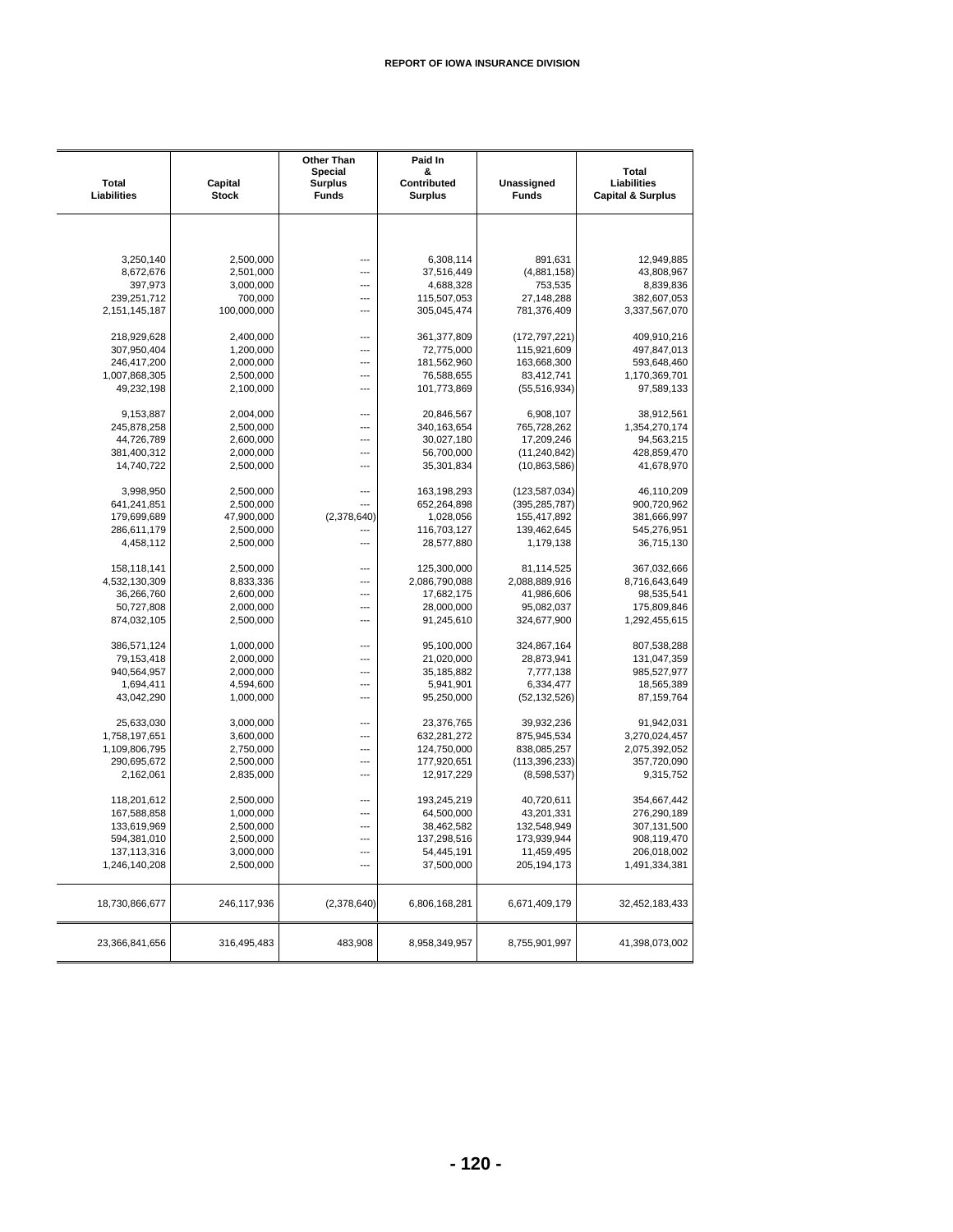#### **Schedule 10-3 - Health Maintenance Organizations, Hospital and Medical Service Corporation, Limited Service Organizations and Health Only Insurers**

**Statement of Revenue and Expenses - 2017**

| <b>Name of Corporation</b>                                                                                                                                                                                     | Premium<br>&<br>Fees                                                     | Claims<br><b>Incurred</b>                                                  | <b>Expenses</b><br>Incurred                                        | <b>Net</b><br><b>Underwriting</b><br><b>Gain or Loss</b>              |
|----------------------------------------------------------------------------------------------------------------------------------------------------------------------------------------------------------------|--------------------------------------------------------------------------|----------------------------------------------------------------------------|--------------------------------------------------------------------|-----------------------------------------------------------------------|
| Iowa Health Maintenance Organizations                                                                                                                                                                          |                                                                          |                                                                            |                                                                    |                                                                       |
| Aetna Better Health of Iowa Inc.<br>Aetna Health of Iowa Inc.<br>Amerigroup Iowa, Inc.<br>AmeriHealth Caritas Iowa, Inc.<br>HarvestPlains Health of Iowa                                                       | 209,641,637<br>1,231,185,528<br>1,748,319,046<br>209                     | 165,593,789<br>1,246,034,303<br>1,888,979,585<br>(104, 447)                | 8,881<br>35,287,266<br>59,872,561<br>42,581,616<br>7,047           | (8,881)<br>8,760,582<br>(74, 721, 336)<br>(183, 242, 155)<br>97,610   |
| lowa Total Care, Inc.<br>Medical Associates Health Plan, Inc.<br>Meridian Health Plan of Iowa, Inc.<br>Wellmark Health Plan of Iowa, Inc.<br>Wellmark Synergy Health, Inc.<br>Wellmark Value Health Plan, Inc. | 84,823,832<br>3,013<br>384,008,765<br>9,183,301<br>11,179,232            | 74,620,006<br>150,986<br>286,991,050<br>6,327,461<br>7,706,563             | 8,796,254<br>76,441<br>60,859,614<br>930,323<br>1,048,654          | 1,407,572<br>(224, 414)<br>36,158,101<br>1,925,517<br>2,424,015       |
| <b>Total Iowa Organizations</b>                                                                                                                                                                                | 3,678,344,563                                                            | 3,676,299,296                                                              | 209,468,657                                                        | (207, 423, 389)                                                       |
| Non-Iowa Health Maintenance Organizations                                                                                                                                                                      |                                                                          |                                                                            |                                                                    |                                                                       |
| Aetna Health Inc.<br>Avera Health Plans, Inc.<br>CHA HMO. Inc.<br>Coventry Health Care of Nebraska, Inc.<br>Gundersen Health Plan, Inc.                                                                        | 1,843,398,608<br>249,813,747<br>160,584,643<br>30,681,249<br>269,686,495 | 1,536,596,148<br>221,992,564<br>141,476,476<br>12,835,585<br>245,052,248   | 253,224,887<br>20,973,929<br>24,578,696<br>5,434,817<br>25,757,784 | 53,577,573<br>6,847,254<br>(5,470,529)<br>12,410,847<br>(1, 123, 537) |
| Health Alliance-Midwest, Inc.<br>Humana Wisconsin Health Organization Ins Co<br>Sanford Health Plan<br>UnitedHealthcare of the Midlands, Inc.<br>UnitedHealthcare of the Midwest, Inc.                         | 55,258<br>1,302,283,868<br>839,500,882<br>2,542,915,448<br>528,717,896   | (941, 647)<br>1,101,224,727<br>791,774,517<br>2,059,827,497<br>453,479,609 | 92.120<br>165,751,052<br>41,354,078<br>294,602,362<br>66,891,520   | 904,785<br>35,308,089<br>6,372,288<br>188,485,589<br>8,346,767        |
| UnitedHealthcare of Wisconsin, Inc.<br>UnitedHealthcare Plan of the River Valley                                                                                                                               | 5,491,306,353<br>4,007,681,621                                           | 4,319,883,750<br>3,380,496,523                                             | 637,776,812<br>544,379,295                                         | 533,645,791<br>82,805,803                                             |
| <b>Total Non-Iowa Organizations</b>                                                                                                                                                                            | 17,266,626,068                                                           | 14,263,697,997                                                             | 2,080,817,352                                                      | 922,110,720                                                           |
| <b>Iowa Hospital and Medical Service Corporation</b><br>Delta Dental of Iowa                                                                                                                                   | 160,222,487                                                              | 135,149,971                                                                | 26,744,281                                                         | (1,671,765)                                                           |
| Iowa Limited Service Organization                                                                                                                                                                              |                                                                          |                                                                            |                                                                    |                                                                       |
| Magellan Behavioral Care of Iowa, Inc.<br>Veratrus Benefit Solutions, Inc.                                                                                                                                     | (1,477,661)<br>3,450,116                                                 | (1,812,915)<br>2,348,494                                                   | 57,701<br>927,573                                                  | 277,553<br>174,049                                                    |
| <b>Total Limited Service Organizations</b>                                                                                                                                                                     | 1,972,455                                                                | 535,579                                                                    | 985,274                                                            | 451,602                                                               |
| lowa Health Only Insurers                                                                                                                                                                                      |                                                                          |                                                                            |                                                                    |                                                                       |
| HealthPartners UnityPoint Health, Inc.<br>Wellmark, Inc                                                                                                                                                        | 15,147,693<br>2,646,943,303                                              | 6,329,268<br>2,275,307,305                                                 | 12,288,725<br>360,752,527                                          | (3,470,300)<br>10,883,471                                             |
| Total lowa Health Only Insurers                                                                                                                                                                                | 2,662,090,996                                                            | 2,281,636,573                                                              | 373,041,252                                                        | 7,413,171                                                             |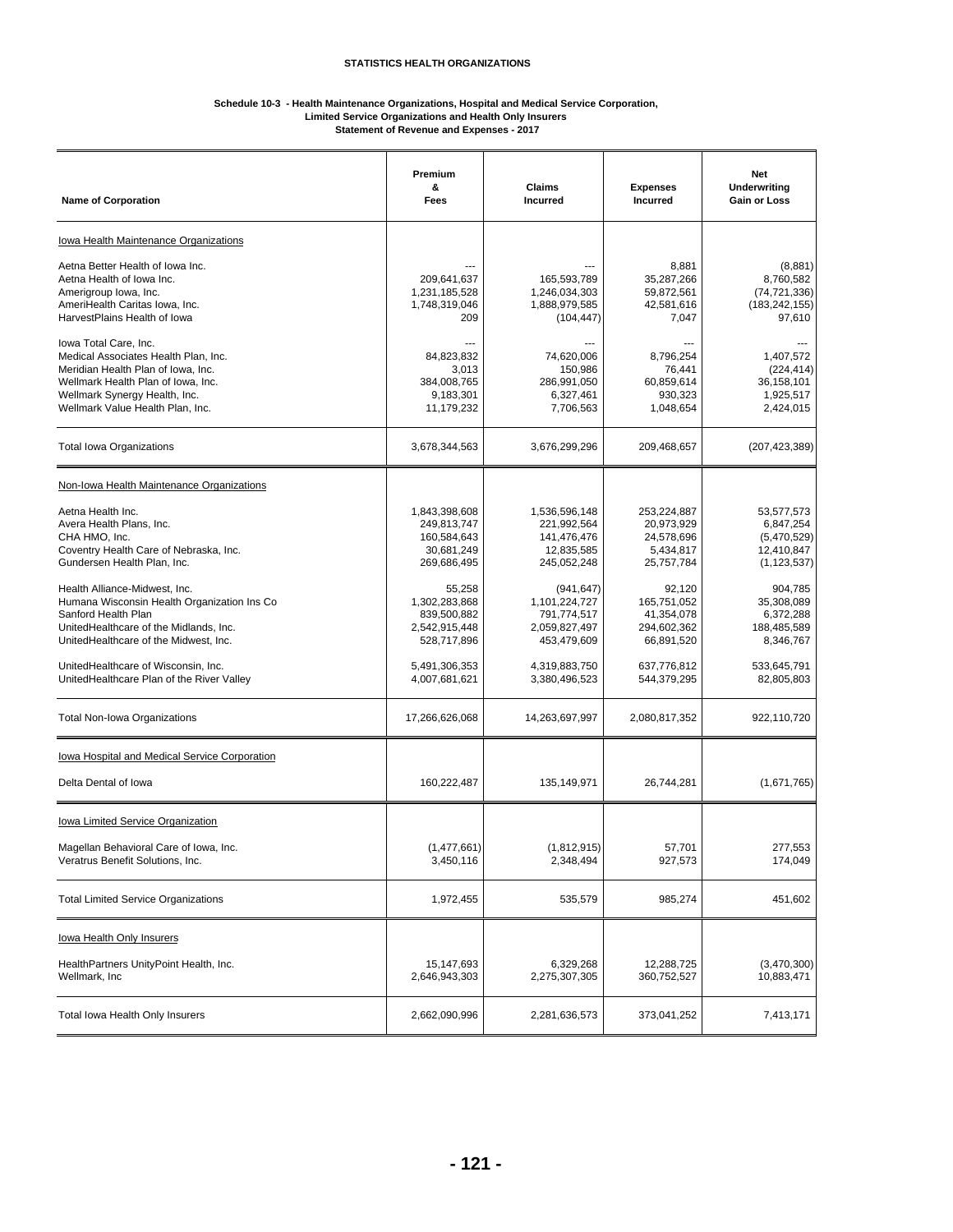| Net<br>Investment<br>Income<br>Earned                                                                                                                              | <b>Net Realized</b><br><b>Capital Gain</b><br>or Loss                                                                                            | Other<br>Income                                                                                                          | Federal &<br>Foreign<br><b>Income Taxes</b><br><b>Incurred</b>                                                                                          | Net<br>Income                                                                                                                                                                     |
|--------------------------------------------------------------------------------------------------------------------------------------------------------------------|--------------------------------------------------------------------------------------------------------------------------------------------------|--------------------------------------------------------------------------------------------------------------------------|---------------------------------------------------------------------------------------------------------------------------------------------------------|-----------------------------------------------------------------------------------------------------------------------------------------------------------------------------------|
| 5,462<br>1,638,104<br>439,897<br>2,424,336<br>44,909                                                                                                               | (141, 990)<br>212,417<br>(1,056,757)<br>(8,216)                                                                                                  | $---$<br>---<br>---<br>---<br>(1,090)                                                                                    | (1, 197)<br>1,910,696<br>(35,992,013)<br>(12, 532, 501)<br>45,800                                                                                       | (2,222)<br>8,346,000<br>(38,077,009)<br>(169, 342, 075)<br>87,413                                                                                                                 |
| 518,268<br>5,538,375<br>108,331<br>55,482                                                                                                                          | (21, 434)<br>665,957<br>---<br>---                                                                                                               | 25,226<br>(47,906)<br>(577)<br>(1,719)                                                                                   | 572,276<br>14,175,000<br>658,000<br>777,000                                                                                                             | 1,357,356<br>(224, 414)<br>28,139,527<br>1,375,271<br>1,700,778                                                                                                                   |
| 10,773,164                                                                                                                                                         | (350, 023)                                                                                                                                       | (26,066)                                                                                                                 | (30, 386, 939)                                                                                                                                          | (166, 639, 375)                                                                                                                                                                   |
| 9,974,188<br>1,313,495<br>683,073<br>3,681,219<br>287,363<br>178,472<br>4,377,559<br>4,918,341<br>7,196,591<br>2,971,494<br>21,138,662<br>10,433,942<br>67,154,399 | (535, 044)<br>5,022<br>(7, 118)<br>809,963<br>---<br>4,637<br>(108, 106)<br>(5,281)<br>(38, 218)<br>(24, 662)<br>(53, 181)<br>606,777<br>654,789 | (500)<br>---<br>(24, 967)<br>(274, 370)<br>68,589<br>(878, 975)<br>(1,848,895)<br>(4,533,969)<br>(20,000)<br>(7,513,087) | 10,488,466<br>---<br>(304, 985)<br>3,006,384<br>330,356<br>13,904,197<br>195,019<br>68,512,651<br>4,257,487<br>191,812,834<br>27,714,201<br>319,916,610 | 52,527,751<br>8,165,771<br>(4,489,589)<br>13,870,678<br>(836, 174)<br>757,538<br>25,398,975<br>11,158,918<br>126,252,336<br>5,187,217<br>358,384,469<br>66,112,321<br>662,490,211 |
| 2,293,933                                                                                                                                                          | 2,742,327                                                                                                                                        | (47, 848)                                                                                                                | ---                                                                                                                                                     | 3,316,647                                                                                                                                                                         |
| 197,000<br>3,834                                                                                                                                                   | 10<br>---                                                                                                                                        | ---                                                                                                                      | 166,097<br>60,357                                                                                                                                       | 308,465<br>117,526                                                                                                                                                                |
| 200,834                                                                                                                                                            | 10                                                                                                                                               | ---                                                                                                                      | 226,454                                                                                                                                                 | 425,991                                                                                                                                                                           |
| 48,028<br>44,487,930                                                                                                                                               | 14,942,052                                                                                                                                       | (19, 298, 372)                                                                                                           | 2,867<br>7,926,000                                                                                                                                      | (3,425,139)<br>43,089,081                                                                                                                                                         |
| 44,535,958                                                                                                                                                         | 14,942,052                                                                                                                                       | (19, 298, 372)                                                                                                           | 7,928,867                                                                                                                                               | 39,663,942                                                                                                                                                                        |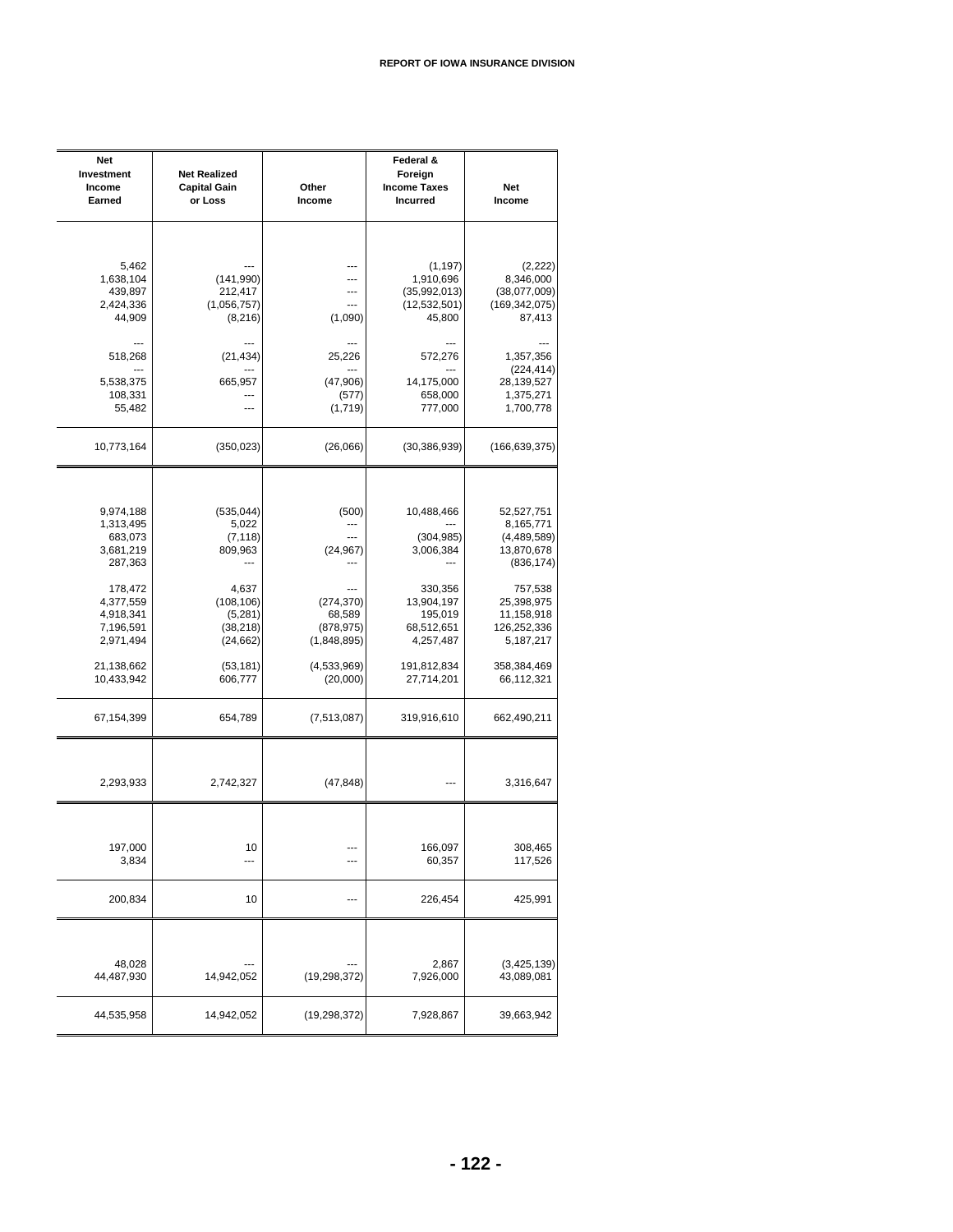#### **Schedule 10-3 - Health Maintenance Organizations, Hospital and Medical Service Corporation, Limited Service Organizations and Health Only Insurers**

**Statement of Revenue and Expenses - 2017**

| <b>Name of Corporation</b>                                                                                                                                                                    | Premium<br>&<br>Fees                                          | <b>Claims</b><br><b>Incurred</b>                           | <b>Expenses</b><br><b>Incurred</b>                                    | <b>Net</b><br><b>Underwriting</b><br><b>Gain or Loss</b>                |
|-----------------------------------------------------------------------------------------------------------------------------------------------------------------------------------------------|---------------------------------------------------------------|------------------------------------------------------------|-----------------------------------------------------------------------|-------------------------------------------------------------------------|
| Non-Iowa Health Only Insurers                                                                                                                                                                 |                                                               |                                                            |                                                                       |                                                                         |
| Accendo Insurance Company                                                                                                                                                                     | 128,340                                                       | (733, 857)                                                 | 884.189                                                               | (21, 992)                                                               |
| Aetna Health Insurance Company                                                                                                                                                                | 15,553,300                                                    | 12,639,180                                                 | 4,340,773                                                             | (1,426,653)                                                             |
| American Specialty Health Insurance Company                                                                                                                                                   | 1,393,644                                                     | 683,439                                                    | 625,846                                                               | 84,359                                                                  |
| Amerigroup Insurance Company                                                                                                                                                                  | 963,580,351                                                   | 794,605,292                                                | 129,900,271                                                           | 39,074,788                                                              |
| Anthem Insurance Companies, Inc.                                                                                                                                                              | 6,933,807,739                                                 | 5,982,126,569                                              | 449,130,462                                                           | 502,550,708                                                             |
| Bankers Reserve Life Ins Co of Wisconsin                                                                                                                                                      | 1,903,974,246                                                 | 1,789,855,410                                              | 208,116,982                                                           | (93,998,146)                                                            |
| Care Improvement Plus of Texas Insurance Co                                                                                                                                                   | 1,376,941,281                                                 | 1,146,322,559                                              | 142,133,340                                                           | 88,485,382                                                              |
| Care Improvement Plus South Central Ins Co                                                                                                                                                    | 1,247,771,331                                                 | 988,021,537                                                | 143,247,917                                                           | 116.501.877                                                             |
| Celtic Insurance Company                                                                                                                                                                      | 2,126,955,924                                                 | 1,557,548,883                                              | 447,050,340                                                           | 122,356,701                                                             |
| Clover Insurance Company                                                                                                                                                                      | 267,218,955                                                   | 275,244,410                                                | 13,639,638                                                            | (21,665,094)                                                            |
| CompBenefits Insurance Company                                                                                                                                                                | 81,124,183                                                    | 56,852,842                                                 | 19,100,532                                                            | 5,170,809                                                               |
| Coventry Health and Life Insurance Company                                                                                                                                                    | 1,673,537,629                                                 | 1,305,696,362                                              | 249,743,893                                                           | 118,097,374                                                             |
| Dentegra Insurance Company                                                                                                                                                                    | 76,915,645                                                    | 10,071,492                                                 | 70,845,904                                                            | (4,001,751)                                                             |
| <b>Envision Insurance Company</b>                                                                                                                                                             | 170,332,618                                                   | 155,786,950                                                | 15,023,712                                                            | (478, 044)                                                              |
| Fresenius Health Plans Insurance Company                                                                                                                                                      | 24,302,841                                                    | 19,921,753                                                 | 6,651,459                                                             | (2, 270, 371)                                                           |
| Harken Health Insurance Company<br><b>HCSC Insurance Services Company</b><br>HealthPartners Insurance Company<br>HealthSpring Life & Health Insurance Co, Inc.<br>HM Health Insurance Company | 16,716,984<br>1,393,471,224<br>1,075,183,754<br>2,089,910,599 | 8,909,127<br>1,223,943,855<br>917,856,235<br>1,817,386,491 | 16,698,827<br>311,464,763<br>105,078,930<br>315,321,799<br>(317, 850) | (8,890,970)<br>(141, 937, 394)<br>52,248,589<br>(42,797,691)<br>317,850 |
| Humana Benefit Plan of Illinois, Inc.                                                                                                                                                         | 1.016.511.828                                                 | 835.836.137                                                | 108,749,256                                                           | 71,926,435                                                              |
| Humana Insurance Company                                                                                                                                                                      | 22,921,174,154                                                | 18,654,290,210                                             | 3,110,808,000                                                         | 1,156,075,944                                                           |
| HumanaDental Insurance Company                                                                                                                                                                | 252,428,273                                                   | 157,882,537                                                | 72,816,133                                                            | 21,729,603                                                              |
| <b>MCNA Insurance Company</b>                                                                                                                                                                 | 594,914,719                                                   | 472,951,005                                                | 106,967,116                                                           | 14,996,598                                                              |
| Medco Containment Life Insurance Company                                                                                                                                                      | 790,588,306                                                   | 752,778,372                                                | 5,070,604                                                             | 32,739,330                                                              |
| Medica Insurance Company                                                                                                                                                                      | 2,179,839,671                                                 | 1,831,007,854                                              | 272,078,688                                                           | 76.753.129                                                              |
| Merit Health Insurance Company                                                                                                                                                                | 113,268,659                                                   | 101,885,477                                                | 13,468,160                                                            | (2,084,978)                                                             |
| MII Life, Incorporated                                                                                                                                                                        | 23,543,347                                                    | 3,533,705                                                  | 42,193,191                                                            | (22, 183, 550)                                                          |
| Pennsylvania Life Insurance Company                                                                                                                                                           | (1, 317)                                                      | (8,755)                                                    | 2,507,092                                                             | (2, 499, 654)                                                           |
| PreferredOne Insurance Company                                                                                                                                                                | 256,039,383                                                   | 229,678,232                                                | 29,501,987                                                            | (3, 140, 836)                                                           |
| Renaissance Life & Health Ins Co of America                                                                                                                                                   | 164,445,813                                                   | 110,477,050                                                | 50,532,170                                                            | 3,436,593                                                               |
| Sierra Health and Life Insurance Company Inc                                                                                                                                                  | 13,316,800,207                                                | 11,351,883,323                                             | 1,257,060,395                                                         | 707,856,489                                                             |
| SilverScript Insurance Company                                                                                                                                                                | 2,880,300,041                                                 | 2,253,062,495                                              | 332,227,585                                                           | 295,009,961                                                             |
| Symphonix Health Insurance, Inc.                                                                                                                                                              | 474,217,187                                                   | 440,416,950                                                | 124,609,833                                                           | (90, 809, 596)                                                          |
| TruAssure Insurance Company                                                                                                                                                                   | 7,043,335                                                     | 5,374,458                                                  | 3,852,445                                                             | (2, 183, 567)                                                           |
| United Concordia Insurance Company                                                                                                                                                            | 798,225,349                                                   | 604,240,632                                                | 127,705,053                                                           | 66,279,664                                                              |
| UnitedHealthcare Ins Co of the River Valley                                                                                                                                                   | 974,483,903                                                   | 794,221,541                                                | 161,387,548                                                           | 18,874,814                                                              |
| Vision Service Plan Insurance Company                                                                                                                                                         | 1,134,424,303                                                 | 863,011,052                                                | 189,285,419                                                           | 82,127,832                                                              |
| WellCare Health Ins Company of Kentucy, Inc.                                                                                                                                                  | 2,815,182,486                                                 | 2,457,637,327                                              | 234,154,081                                                           | 123,391,078                                                             |
| WellCare Health Insurance of Arizona, Inc.                                                                                                                                                    | 706,262,690                                                   | 583,231,047                                                | 105,689,637                                                           | 17,342,006                                                              |
| WellCare Prescription Insurance, Inc.                                                                                                                                                         | 834,503,836                                                   | 686,291,472                                                | 98,442,434                                                            | 49,769,930                                                              |
| Total Non-Iowa Health Only Insurers                                                                                                                                                           | 73,693,016,761                                                | 61,252,420,650                                             | 9,097,788,554                                                         | 3,342,807,556                                                           |
| <b>Total Health Organizations</b>                                                                                                                                                             | 97,462,273,330                                                | 81,609,740,066                                             | 11,788,845,370                                                        | 4,063,687,895                                                           |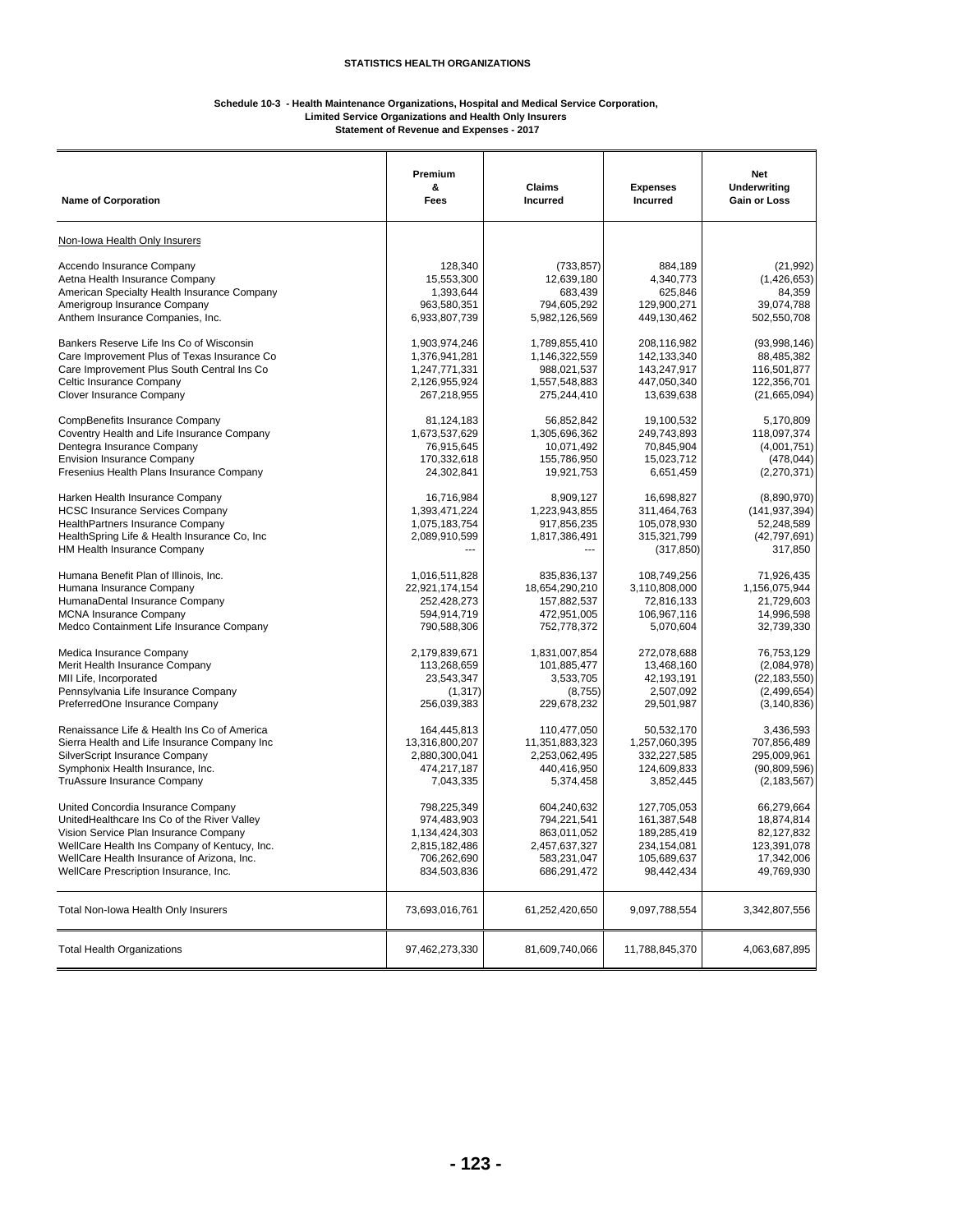| Net<br>Investment<br>Income<br>Earned | <b>Net Realized</b><br><b>Capital Gain</b><br>or Loss | Other<br>Income | Federal &<br>Foreign<br><b>Income Taxes</b><br>Incurred | Net<br>Income   |
|---------------------------------------|-------------------------------------------------------|-----------------|---------------------------------------------------------|-----------------|
|                                       |                                                       |                 |                                                         |                 |
| 102,156                               |                                                       | 10,694          | (11, 239)                                               | 102,097         |
| 1,064,785                             | (144, 669)                                            | (33)            | (294, 375)                                              | (212, 195)      |
| 32,133                                |                                                       | ---             | 40,772                                                  | 75,720          |
| 4,716,747                             | 46,968                                                |                 | 15,500,084                                              | 28,338,419      |
| 45,242,647                            | 73,664,981                                            | (1,972,894)     | 199,507,049                                             | 419,978,393     |
| 7,652,194                             | (4,011)                                               |                 | (20, 420, 659)                                          | (65, 929, 304)  |
| 4,262,213                             | (72, 447)                                             | (2,282,687)     | 31,171,491                                              | 59,220,970      |
| 7,670,575                             | 60,160                                                | (5,232,188)     | 39,751,773                                              | 79,248,651      |
| 10,075,299                            | (21, 190)                                             | (11,040,809)    | 44,332,269                                              | 77,037,732      |
| 141,033                               |                                                       | 5,900           |                                                         | (21, 518, 161)  |
| 665,608                               | 5,638                                                 | 97,774          | 1,883,269                                               | 4,056,560       |
| 32,503,388                            | 481,733                                               | (7, 327)        | 36, 177, 756                                            | 114,897,412     |
| 215,415                               | 50                                                    | 175,544         | (1, 263, 186)                                           | (2,347,556)     |
| 109,891                               | 981                                                   | (2,200,000)     | ---                                                     | (2, 567, 172)   |
| 147,033                               | (158, 301)                                            | (16, 250)       |                                                         | (2, 297, 890)   |
| 398,955                               |                                                       | 3,539,578       | (5,253,851)                                             | 301,414         |
| 7,749,671                             | (523, 500)                                            | 3,649           | (20, 404, 670)                                          | (114, 302, 904) |
| 4,399,604                             | 1,141,137                                             | ---             | 19,187,553                                              | 38,601,777      |
| 11,345,779                            | (636, 518)                                            | (1, 145, 004)   | (11, 554, 163)                                          | (21, 679, 271)  |
| (110, 363)                            | (1,263)                                               | (566, 935)      | (2,453,912)                                             | 2,093,201       |
| 4,227,320                             | (75, 132)                                             | (44, 859)       | 24,224,067                                              | 51,809,697      |
| 172,866,673                           | 6,010,709                                             | (1,764,148)     | 441,483,780                                             | 891,705,398     |
| 1,903,322                             | (96, 588)                                             | 4,141,065       | 8,898,579                                               | 18,778,823      |
| 2,187,097                             | (173, 961)                                            |                 |                                                         | 17,009,734      |
| 5,100,399                             |                                                       | (3,650,290)     | 12,225,464                                              | 21,963,975      |
| 12,590,175                            | 1,582,063                                             |                 | 37,791,512                                              | 53,133,855      |
| 66,932                                | 10,401,479                                            | ---             | (705, 387)                                              | 9,088,820       |
| 26,095,730                            | 1,660,622                                             | ---             | 2,731,000                                               | 2,841,802       |
| 341,884                               | (104, 100)                                            | 1,438,970       | (5,203,617)                                             | 4,380,717       |
| 1,453,225                             | 89,009                                                |                 | 431,010                                                 | (2,029,612)     |
| 1,860,538                             | 575,164                                               | 5,152           | 2,162,653                                               | 3,714,794       |
| 24,114,689                            | (527, 119)                                            | 10,086,476      | 258,951,633                                             | 482,578,902     |
| 5,177,847                             | (192, 048)                                            | (3,732,443)     | 82,012,441                                              | 214,250,876     |
| 108,121                               | (252)                                                 | (3,642,858)     | (40,071,096)                                            | (54, 273, 489)  |
| 49,447                                |                                                       |                 | (264, 688)                                              | (1,869,432)     |
| 5,754,555                             | (235, 896)                                            | (41, 357)       | 20,469,996                                              | 51,286,970      |
| 3,325,454                             | (23, 948)                                             | (528, 041)      | 7,489,836                                               | 14,158,443      |
| 1,330,659                             | 463,750                                               | (183, 227)      | 29,062,711                                              | 54,676,303      |
| 8,391,643                             | (29, 450)                                             | (2, 291, 581)   | 49,292,994                                              | 80,168,696      |
| 1,158,421                             | ---                                                   | (117, 912)      | 6,351,355                                               | 12,031,160      |
| 6,877,494                             | (172, 742)                                            | (20, 272)       | 18,459,138                                              | 37,995,272      |
| 423,366,388                           | 92,991,309                                            | (20, 976, 313)  | 1,281,689,342                                           | 2,556,499,597   |
| 548,324,676                           | 110,980,464                                           | (47, 861, 686)  | 1,579,374,334                                           | 3,095,757,013   |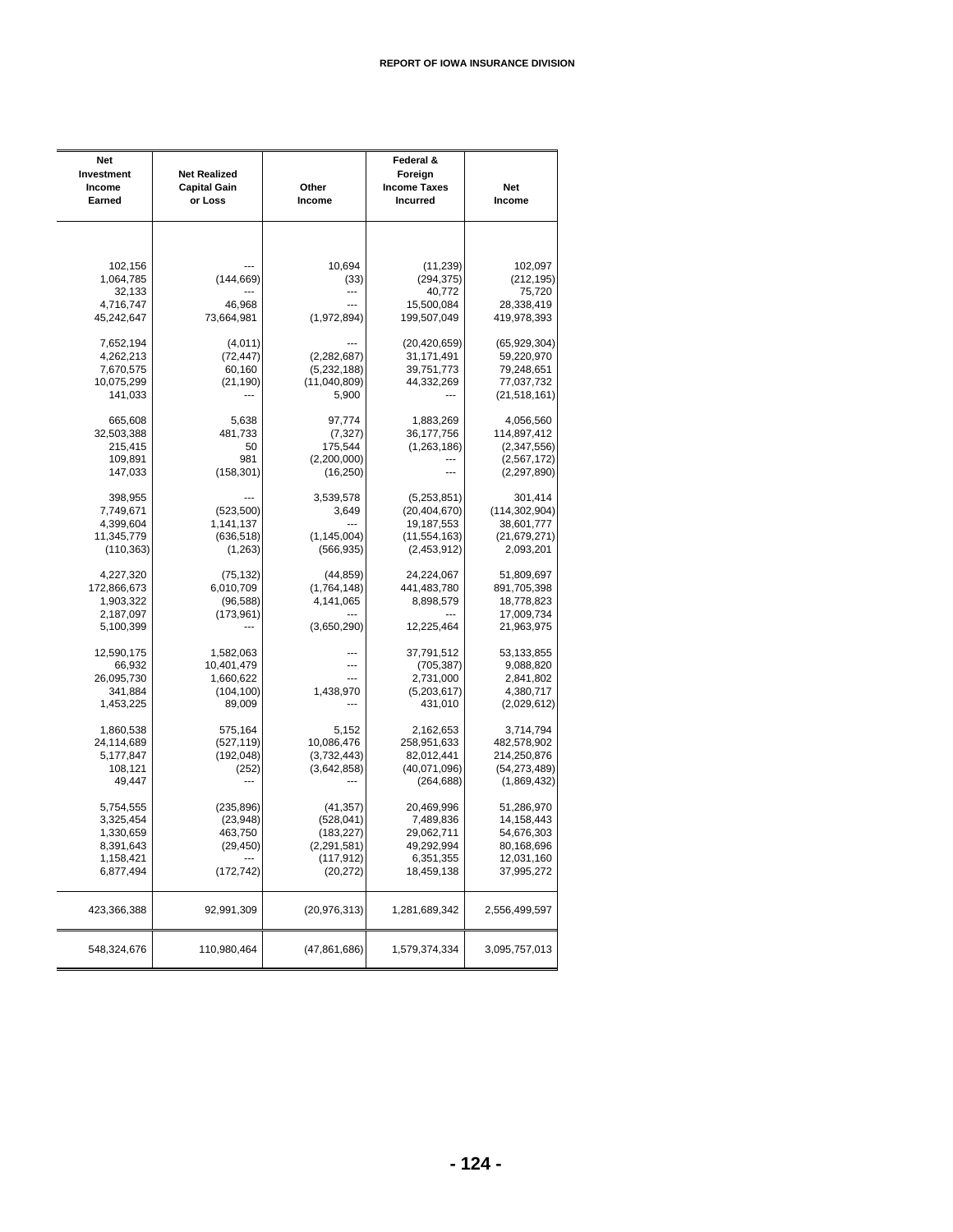#### **Schedule 10-4 - Health Maintenance Organizations, Hospital and Medical Service Corporation, Limited Service Organizations and Health Only Insurers Capital & Surplus Account - 2017**

| <b>Name of Corporation</b>                                                                                                                                                                                                                                                                                                                                                                                                                                                                                                                                  | Capital<br>&<br><b>Surplus</b><br>Dec. 31, 2016                                                                                                                                           | <b>Net</b><br>Income                                                                                                                                                              | <b>Net</b><br><b>Unrealized</b><br><b>Capital Gain</b><br>or Loss                                                                  | Change in<br>Non-Admitted<br><b>Assets</b>                                                                                                                                       | Misc. Gain<br>or<br>Loss                                                                                                                                                        | <b>Net Change</b><br>in<br>Capital &<br><b>Surplus</b>                                                                                                                                | Capital<br>&<br><b>Surplus</b><br>Dec. 31, 2017                                                                                                                                             |
|-------------------------------------------------------------------------------------------------------------------------------------------------------------------------------------------------------------------------------------------------------------------------------------------------------------------------------------------------------------------------------------------------------------------------------------------------------------------------------------------------------------------------------------------------------------|-------------------------------------------------------------------------------------------------------------------------------------------------------------------------------------------|-----------------------------------------------------------------------------------------------------------------------------------------------------------------------------------|------------------------------------------------------------------------------------------------------------------------------------|----------------------------------------------------------------------------------------------------------------------------------------------------------------------------------|---------------------------------------------------------------------------------------------------------------------------------------------------------------------------------|---------------------------------------------------------------------------------------------------------------------------------------------------------------------------------------|---------------------------------------------------------------------------------------------------------------------------------------------------------------------------------------------|
| Iowa Health Maintenance Organizations                                                                                                                                                                                                                                                                                                                                                                                                                                                                                                                       |                                                                                                                                                                                           |                                                                                                                                                                                   |                                                                                                                                    |                                                                                                                                                                                  |                                                                                                                                                                                 |                                                                                                                                                                                       |                                                                                                                                                                                             |
| Aetna Better Health of Iowa Inc.<br>Aetna Health of Iowa Inc.<br>Amerigroup Iowa, Inc.<br>AmeriHealth Caritas Iowa, Inc.<br>HarvestPlains Health of Iowa                                                                                                                                                                                                                                                                                                                                                                                                    | 1,100,000<br>29,413,170<br>132,426,832<br>140,060,545<br>3,008,753                                                                                                                        | (2, 222)<br>8,346,000<br>(38,077,009)<br>(169, 342, 075)<br>87,413                                                                                                                | ---<br>---<br>---<br>(286)<br>---                                                                                                  | (965, 855)<br>(20, 272, 706)<br>834,343<br>(21, 199)                                                                                                                             | 699,657<br>75,000,000<br>175,000,000<br>3,519                                                                                                                                   | (2,222)<br>8,079,802<br>16,650,285<br>6,491,982<br>69,732                                                                                                                             | 1,097,778<br>37,492,972<br>149,077,117<br>146,552,527<br>3,078,485                                                                                                                          |
| lowa Total Care, Inc.<br>Medical Associates Health Plan, Inc.<br>Meridian Health Plan of Iowa, Inc.<br>Wellmark Health Plan of Iowa, Inc.<br>Wellmark Synergy Health, Inc.<br>Wellmark Value Health Plan, Inc.                                                                                                                                                                                                                                                                                                                                              | 1,000,000<br>19,842,629<br>7,198,440<br>153,641,781<br>11,856,807<br>4,756,592                                                                                                            | 1.357.356<br>(224, 414)<br>28,139,527<br>1,375,271<br>1,700,778                                                                                                                   | 435,186<br>$---$<br>6,595,678<br>---<br>---                                                                                        | (406, 500)<br>2,990,253<br>(266)<br>(802)                                                                                                                                        | (468, 200)<br>(5,000,000)<br>(1,746,070)<br>10,000<br>11,000                                                                                                                    | 917,842<br>(5,224,414)<br>35,979,388<br>1,385,005<br>1,710,976                                                                                                                        | 1,000,000<br>20,760,471<br>1,974,026<br>189,621,169<br>13,241,812<br>6,467,568                                                                                                              |
| <b>Total Iowa Organizations</b>                                                                                                                                                                                                                                                                                                                                                                                                                                                                                                                             | 504,305,549                                                                                                                                                                               | (166, 639, 375)                                                                                                                                                                   | 7,030,578                                                                                                                          | (17, 842, 732)                                                                                                                                                                   | 243,509,906                                                                                                                                                                     | 66,058,376                                                                                                                                                                            | 570,363,925                                                                                                                                                                                 |
| Non-Iowa Health Maintenance Organizations<br>Aetna Health Inc.<br>Avera Health Plans, Inc.<br>CHA HMO, Inc.<br>Coventry Health Care of Nebraska, Inc.<br>Gundersen Health Plan, Inc.<br>Health Alliance-Midwest, Inc.<br>Humana Wisconsin Health Organization Ins Co.<br>Sanford Health Plan<br>UnitedHealthcare of the Midlands, Inc.<br>UnitedHealthcare of the Midwest, Inc.<br>UnitedHealthcare of Wisconsin, Inc.<br>UnitedHealthcare Plan of the River Valley<br><b>Total Non-Iowa Organizations</b><br>Iowa Hospital and Medical Service Corporation | 249,761,041<br>22,241,166<br>23,250,230<br>81,693,417<br>20,793,968<br>6,757,705<br>113,192,055<br>86,436,974<br>72,232,528<br>179,635,341<br>452,568,675<br>434,309,068<br>1,742,872,168 | 52,527,751<br>8,165,771<br>(4,489,589)<br>13,870,678<br>(836, 174)<br>757.538<br>25,398,975<br>11,158,918<br>126,252,336<br>5,187,217<br>358,384,469<br>66,112,321<br>662,490,211 | (44, 466)<br>1,086,176<br>(711)<br>599<br>(145, 365)<br>(74, 251)<br>959,207<br>(541)<br>(180)<br>(9, 392)<br>(2,366)<br>1,768,710 | (15, 855, 713)<br>266,438<br>(45, 490)<br>2,354,065<br>491,351<br>58,756<br>(2, 176, 150)<br>(280, 305)<br>(6, 382, 587)<br>(721, 705)<br>3,229,780<br>17,167,988<br>(1,893,572) | (85, 458, 281)<br>696,455<br>(4,088,314)<br>1,494,750<br>45,015<br>14,307,897<br>19,413,111<br>1,226,673<br>(4,937,363)<br>(148, 294, 314)<br>(71, 298, 819)<br>(276, 893, 190) | (48, 830, 709)<br>9.518.385<br>(3,839,335)<br>12,137,028<br>1,004,562<br>861.309<br>37,456,471<br>31,250,931<br>121,095,881<br>(472, 031)<br>213,310,543<br>11,979,124<br>385,472,159 | 200,930,332<br>31,759,551<br>19,410,895<br>93,830,445<br>21,798,530<br>7,619,014<br>150,648,526<br>117,687,905<br>193,328,409<br>179,163,310<br>665,879,218<br>446,288,192<br>2,128,344,327 |
| Delta Dental of Iowa                                                                                                                                                                                                                                                                                                                                                                                                                                                                                                                                        | 62,676,961                                                                                                                                                                                | 3,316,647                                                                                                                                                                         | 37,753                                                                                                                             | 2,884,804                                                                                                                                                                        | ---                                                                                                                                                                             | 6,239,204                                                                                                                                                                             | 68,916,165                                                                                                                                                                                  |
| Iowa Limited Service Organization<br>Magellan Behavioral Care of Iowa, Inc.<br>Veratrus Benefit Solutions, Inc.                                                                                                                                                                                                                                                                                                                                                                                                                                             | 19,085,689<br>678,102                                                                                                                                                                     | 308,465<br>117,526                                                                                                                                                                | ---<br>---                                                                                                                         | ---<br>9,245                                                                                                                                                                     | (17,000,000)<br>(6, 520)                                                                                                                                                        | (16,691,535)<br>120,251                                                                                                                                                               | 2,394,155<br>798,353                                                                                                                                                                        |
| <b>Total Limited Service Organizations</b>                                                                                                                                                                                                                                                                                                                                                                                                                                                                                                                  | 19,763,791                                                                                                                                                                                | 425,991                                                                                                                                                                           | ---                                                                                                                                | 9,245                                                                                                                                                                            | (17,006,520)                                                                                                                                                                    | (16, 571, 284)                                                                                                                                                                        | 3,192,508                                                                                                                                                                                   |
| lowa Health Only Insurers<br>HealthPartners UnityPoint Health, Inc.<br>Wellmark, Inc                                                                                                                                                                                                                                                                                                                                                                                                                                                                        | 18,408,442<br>1,330,274,686                                                                                                                                                               | (3,425,139)<br>43,089,081                                                                                                                                                         | $---$<br>125, 163, 655                                                                                                             | (5,093)<br>50,200,951                                                                                                                                                            | ---<br>(24,608,905)                                                                                                                                                             | (3,430,232)<br>193,844,782                                                                                                                                                            | 14,978,210<br>1,524,119,468                                                                                                                                                                 |
| Total lowa Health Only Insurers                                                                                                                                                                                                                                                                                                                                                                                                                                                                                                                             | 1,348,683,128                                                                                                                                                                             | 39,663,942                                                                                                                                                                        | 125, 163, 655                                                                                                                      | 50,195,858                                                                                                                                                                       | (24, 608, 905)                                                                                                                                                                  | 190,414,550                                                                                                                                                                           | 1,539,097,678                                                                                                                                                                               |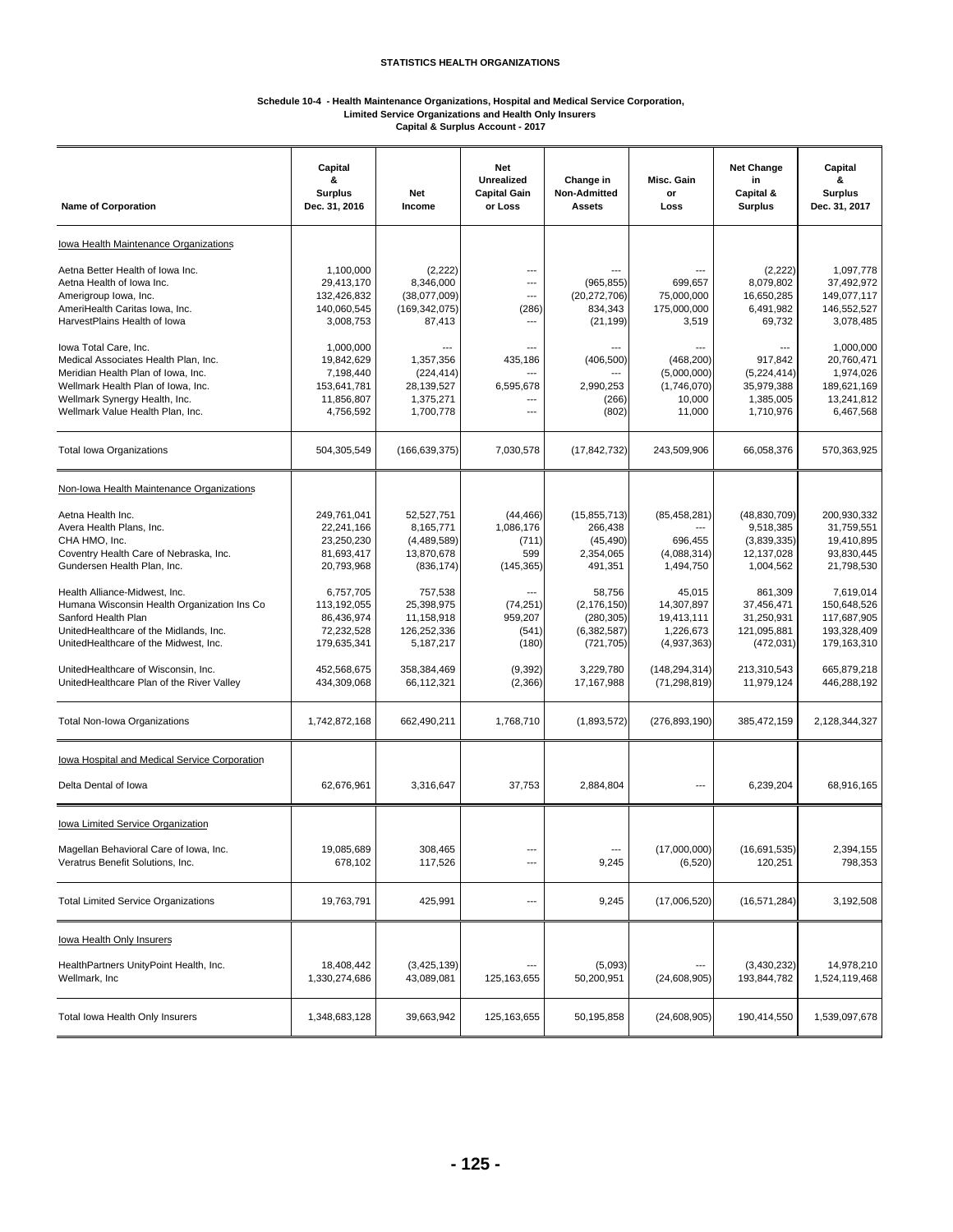#### **Schedule 10-4 - Health Maintenance Organizations, Hospital and Medical Service Corporation, Limited Service Organizations and Health Only Insurers Capital & Surplus Account - 2017**

| <b>Name of Corporation</b>                                                                                                                                                                    | Capital<br>&<br><b>Surplus</b><br>Dec. 31, 2016                       | Net<br>Income                                                           | Net<br>Unrealized<br><b>Capital Gain</b><br>or Loss | Change in<br>Non-Admitted<br><b>Assets</b>                    | Misc. Gain<br>or<br>Loss                                           | <b>Net Change</b><br>in<br>Capital &<br><b>Surplus</b>               | Capital<br>&<br><b>Surplus</b><br>Dec. 31, 2017                       |
|-----------------------------------------------------------------------------------------------------------------------------------------------------------------------------------------------|-----------------------------------------------------------------------|-------------------------------------------------------------------------|-----------------------------------------------------|---------------------------------------------------------------|--------------------------------------------------------------------|----------------------------------------------------------------------|-----------------------------------------------------------------------|
| Non-Iowa Health Only Insurers                                                                                                                                                                 |                                                                       |                                                                         |                                                     |                                                               |                                                                    |                                                                      |                                                                       |
| Accendo Insurance Company                                                                                                                                                                     | 9,587,263                                                             | 102,097                                                                 | ---                                                 | 10,384                                                        | -1                                                                 | 112,482                                                              | 9,699,745                                                             |
| Aetna Health Insurance Company                                                                                                                                                                | 34,762,197                                                            | (212, 195)                                                              | ---                                                 | (2,012,392)                                                   | 2,598,681                                                          | 374,094                                                              | 35, 136, 291                                                          |
| American Specialty Health Insurance Company                                                                                                                                                   | 8,414,819                                                             | 75,720                                                                  | ---                                                 | (4, 712)                                                      | (43,964)                                                           | 27,044                                                               | 8,441,863                                                             |
| Amerigroup Insurance Company                                                                                                                                                                  | 99,220,362                                                            | 28,338,419                                                              | (12,903)                                            | 2,625,982                                                     | 13,183,481                                                         | 44,134,979                                                           | 143,355,341                                                           |
| Anthem Insurance Companies, Inc.                                                                                                                                                              | 968,602,764                                                           | 419,978,393                                                             | (17, 525, 282)                                      | 83,361,102                                                    | (267, 995, 094)                                                    | 217,819,119                                                          | 1,186,421,883                                                         |
| Bankers Reserve Life Ins Co of Wisconsin                                                                                                                                                      | 223,692,205                                                           | (65, 929, 304)                                                          | (255, 071)                                          | (6,388,946)                                                   | 39,861,705                                                         | (32,711,616)                                                         | 190,980,589                                                           |
| Care Improvement Plus of Texas Insurance Co                                                                                                                                                   | 120,850,911                                                           | 59,220,970                                                              | ---                                                 | 19,116,395                                                    | (9, 291, 667)                                                      | 69,045,698                                                           | 189,896,609                                                           |
| Care Improvement Plus South Central Ins Co                                                                                                                                                    | 423,064,238                                                           | 79,248,651                                                              | ---                                                 | 36,465,493                                                    | (191, 547, 122)                                                    | (75, 832, 978)                                                       | 347,231,260                                                           |
| Celtic Insurance Company                                                                                                                                                                      | 53,251,897                                                            | 77,037,732                                                              | 19,473,667                                          | (1,392,940)                                                   | 14,131,040                                                         | 109,249,499                                                          | 162,501,396                                                           |
| Clover Insurance Company                                                                                                                                                                      | 67,929,336                                                            | (21, 518, 161)                                                          | ---                                                 | (13, 214, 082)                                                | 15,159,841                                                         | (19, 572, 401)                                                       | 48,356,935                                                            |
| CompBenefits Insurance Company                                                                                                                                                                | 30,677,836                                                            | 4,056,560                                                               | (438)                                               | (201, 236)                                                    | (4,774,048)                                                        | (919, 162)                                                           | 29,758,674                                                            |
| Coventry Health and Life Insurance Company                                                                                                                                                    | 1,145,327,792                                                         | 114,897,412                                                             | 49,258,887                                          | 12,229,454                                                    | (213, 321, 628)                                                    | (36, 935, 875)                                                       | 1,108,391,917                                                         |
| Dentegra Insurance Company                                                                                                                                                                    | 43,471,822                                                            | (2,347,556)                                                             | (1,488,493)                                         | 200,653                                                       | 10,000,000                                                         | 6,364,604                                                            | 49,836,426                                                            |
| <b>Envision Insurance Company</b>                                                                                                                                                             | 49,589,665                                                            | (2,567,172)                                                             | ---                                                 | 85,317                                                        | 351.349                                                            | (2, 130, 506)                                                        | 47,459,159                                                            |
| Fresenius Health Plans Insurance Company                                                                                                                                                      | 12,725,043                                                            | (2, 297, 890)                                                           | (16, 486)                                           | (567, 680)                                                    | 17,095,261                                                         | 14,213,205                                                           | 26,938,248                                                            |
| Harken Health Insurance Company<br><b>HCSC Insurance Services Company</b><br>HealthPartners Insurance Company<br>HealthSpring Life & Health Insurance Co, Inc.<br>HM Health Insurance Company | 40,723,909<br>189,839,800<br>159,143,605<br>280,203,155<br>29,714,234 | 301,414<br>(114, 302, 904)<br>38,601,777<br>(21, 679, 271)<br>2,093,201 | (808, 610)<br>6,573,692<br>631,586<br>---           | 1,085,936<br>(3, 249, 174)<br>(2,941)<br>5,746,278<br>449,583 | 188,000,000<br>(2,348,825)<br>(6,235,976)<br>---                   | 1,387,350<br>69,639,312<br>42,823,703<br>(21, 537, 383)<br>2,542,784 | 42,111,259<br>259,479,112<br>201,967,308<br>258,665,772<br>32,257,018 |
| Humana Benefit Plan of Illinois, Inc.                                                                                                                                                         | 161,762,936                                                           | 51,809,697                                                              | (34, 363)                                           | (1,979,711)                                                   | (2,644,034)                                                        | 47, 151, 589                                                         | 208,914,525                                                           |
| Humana Insurance Company                                                                                                                                                                      | 4,224,739,322                                                         | 891,705,398                                                             | 18,326,818                                          | 11,108,106                                                    | (961, 366, 304)                                                    | (40, 225, 982)                                                       | 4,184,513,340                                                         |
| HumanaDental Insurance Company                                                                                                                                                                | 69,844,063                                                            | 18,778,823                                                              | 338                                                 | 1,095,403                                                     | (27, 449, 846)                                                     | (7, 575, 282)                                                        | 62,268,781                                                            |
| <b>MCNA Insurance Company</b>                                                                                                                                                                 | 121,434,817                                                           | 17,009,734                                                              | 430,124                                             | 1,207,362                                                     | (15,000,000)                                                       | 3,647,220                                                            | 125,082,037                                                           |
| Medco Containment Life Insurance Company                                                                                                                                                      | 462,544,638                                                           | 21,963,975                                                              | ---                                                 | (6,920,087)                                                   | (59, 165, 016)                                                     | (44, 121, 128)                                                       | 418,423,510                                                           |
| Medica Insurance Company<br>Merit Health Insurance Company<br>MII Life, Incorporated<br>Pennsylvania Life Insurance Company<br>PreferredOne Insurance Company                                 | 277,184,986<br>58,283,857<br>39,882,822<br>30,536,501<br>38,926,848   | 53,133,855<br>9,088,820<br>2,841,802<br>4,380,717<br>(2,029,612)        | 5,624,903<br>(6,373,219)<br>1,150,709<br>1,384,626  | 612,454<br>(8, 129, 065)<br>962,964<br>7,777,661<br>2,459,228 | 84,410,965<br>(976, 452)<br>124,723<br>(25, 823, 901)<br>3,376,384 | 143,782,177<br>(6,389,916)<br>5,080,198<br>(13,665,523)<br>5,190,626 | 420,967,163<br>51,893,942<br>44,963,020<br>16,870,978<br>44, 117, 474 |
| Renaissance Life & Health Ins Co of America                                                                                                                                                   | 65,627,010                                                            | 3,714,794                                                               | 1,786,273                                           | 478,299                                                       | (5,297,375)                                                        | 681,991                                                              | 66,309,001                                                            |
| Sierra Health and Life Insurance Company Inc                                                                                                                                                  | 1,177,419,570                                                         | 482,578,902                                                             | ---                                                 | (29,070,036)                                                  | (119, 101, 630)                                                    | 334,407,236                                                          | 1,511,826,806                                                         |
| SilverScript Insurance Company                                                                                                                                                                | 799,162,780                                                           | 214,250,876                                                             | ---                                                 | (13,619,229)                                                  | (34, 209, 170)                                                     | 166,422,477                                                          | 965,585,257                                                           |
| Symphonix Health Insurance, Inc.                                                                                                                                                              | 59,146,294                                                            | (54, 273, 489)                                                          | (3,085)                                             | (5,373,572)                                                   | 67,528,270                                                         | 7,878,124                                                            | 67,024,418                                                            |
| TruAssure Insurance Company                                                                                                                                                                   | 5,982,709                                                             | (1,869,432)                                                             | ---                                                 | 40,415                                                        | 3,000,000                                                          | 1,170,983                                                            | 7,153,692                                                             |
| United Concordia Insurance Company                                                                                                                                                            | 215,406,115                                                           | 51,286,970                                                              | 21.000                                              | 407,846                                                       | (30,656,101)                                                       | 21,059,715                                                           | 236,465,830                                                           |
| UnitedHealthcare Ins Co of the River Valley                                                                                                                                                   | 92,131,297                                                            | 14,158,443                                                              | ---                                                 | 3,004,761                                                     | (593, 170)                                                         | 16,570,034                                                           | 108,701,331                                                           |
| Vision Service Plan Insurance Company                                                                                                                                                         | 146,991,717                                                           | 54,676,303                                                              | 19,932,182                                          | (20, 849, 699)                                                | (27, 238, 972)                                                     | 26,519,814                                                           | 173,511,531                                                           |
| WellCare Health Ins Company of Kentucy, Inc.                                                                                                                                                  | 283,231,632                                                           | 80,168,696                                                              | ---                                                 | (280, 893)                                                    | (49, 380, 975)                                                     | 30,506,828                                                           | 313,738,460                                                           |
| WellCare Health Insurance of Arizona, Inc.                                                                                                                                                    | 97,445,191                                                            | 12,031,160                                                              | ---                                                 | (114, 313)                                                    | (40, 457, 352)                                                     | (28, 540, 505)                                                       | 68,904,686                                                            |
| WellCare Prescription Insurance, Inc.                                                                                                                                                         | 209,453,053                                                           | 37,995,272                                                              | 14,315                                              | (142, 222)                                                    | (2, 126, 245)                                                      | 35,741,120                                                           | 245, 194, 173                                                         |
| Total Non-Iowa Health Only Insurers                                                                                                                                                           | 12,627,931,011                                                        | 2,556,499,597                                                           | 98,091,170                                          | 77,018,146                                                    | (1,638,223,166)                                                    | 1,093,385,748                                                        | 13,721,316,760                                                        |
| <b>Total Health Organizations</b>                                                                                                                                                             | 16,306,232,608                                                        | 3,095,757,013                                                           | 232,091,866                                         | 110,371,749                                                   | (1,713,221,875)                                                    | 1,724,998,753                                                        | 18,031,231,363                                                        |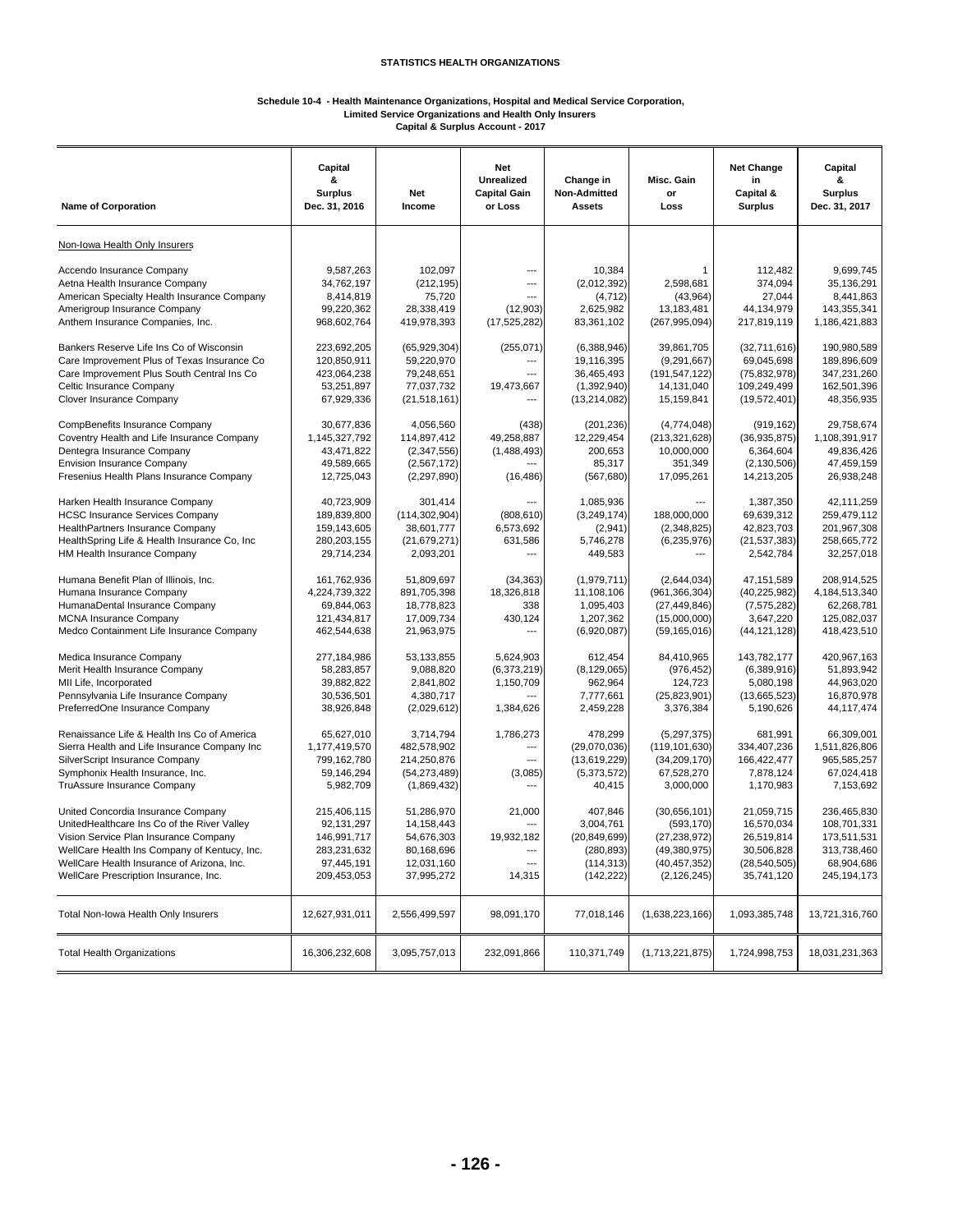#### **Schedule 10-5 - Health Maintenance Organizations, Hospital and Medical Service Corporation, Limited Service Organizations and Health Only Insurers Premiums & Losses, Enrollment and Utilization - 2017**

| <b>Name of Corporation</b>                                                                                                                                                                                     | lowa<br><b>Direct</b><br>Premium<br>Written                            | Total<br><b>Direct</b><br>Premium<br>Written                                 | lowa<br>Paid for<br><b>Provision of</b><br><b>Health Care</b><br><b>Services</b> | Total<br>Paid for<br>Provision of<br><b>Health Care</b><br><b>Services</b>   | lowa<br><b>Members</b><br>at<br>Dec. 31, 2017    | <b>Total</b><br><b>Members</b><br>at<br>Dec. 31, 2017 |
|----------------------------------------------------------------------------------------------------------------------------------------------------------------------------------------------------------------|------------------------------------------------------------------------|------------------------------------------------------------------------------|----------------------------------------------------------------------------------|------------------------------------------------------------------------------|--------------------------------------------------|-------------------------------------------------------|
| Iowa Health Maintenance Organizations                                                                                                                                                                          |                                                                        |                                                                              |                                                                                  |                                                                              |                                                  |                                                       |
| Aetna Better Health of Iowa Inc.<br>Aetna Health of Iowa Inc.<br>Amerigroup Iowa, Inc.<br>AmeriHealth Caritas Iowa, Inc.<br>HarvestPlains Health of Iowa                                                       | 211,056,525<br>1,231,185,528<br>1,750,273,636<br>209                   | 211,056,525<br>1,231,185,528<br>1,750,273,636<br>209                         | 164,354,311<br>1,241,514,760<br>2,015,256,515<br>(104, 447)                      | 164,354,311<br>1,241,514,760<br>2,015,256,515<br>(104, 447)                  | 37,863<br>190,441<br>---<br>---                  | 37,863<br>190,441                                     |
| Iowa Total Care, Inc.<br>Medical Associates Health Plan, Inc.<br>Meridian Health Plan of Iowa, Inc.<br>Wellmark Health Plan of Iowa, Inc.<br>Wellmark Synergy Health, Inc.<br>Wellmark Value Health Plan, Inc. | $---$<br>73,518,441<br>3,013<br>384,424,163<br>9,234,759<br>11,388,696 | $---$<br>83.275.347<br>3,013<br>384,424,163<br>9,234,759<br>11,388,696       | $---$<br>65,984,911<br>509,870<br>295,940,365<br>4,812,904<br>6,705,143          | 74,772,371<br>509,870<br>284,363,450<br>4,812,904<br>6,705,143               | ---<br>20,949<br>---<br>81,802<br>1,693<br>1,846 | 23,986<br>$\overline{a}$<br>81,802<br>1,693<br>1,846  |
| <b>Total Iowa Organizations</b>                                                                                                                                                                                | 3,671,084,970                                                          | 3,680,841,876                                                                | 3,794,974,332                                                                    | 3,792,184,877                                                                | 334,594                                          | 337,631                                               |
| Non-Iowa Health Maintenance Organizations                                                                                                                                                                      |                                                                        |                                                                              |                                                                                  |                                                                              |                                                  |                                                       |
| Aetna Health Inc.<br>Avera Health Plans, Inc.<br>CHA HMO. Inc.<br>Coventry Health Care of Nebraska, Inc.<br>Gundersen Health Plan, Inc.                                                                        | 51,802,146<br>5,205,566<br>69,838,465<br>4,280,541                     | 1,855,065,380<br>254,276,647<br>160,584,643<br>30,680,460<br>270,162,138     | 47,634,054<br>5,029,012<br>57,800,871<br>3,848,420                               | 1,562,517,023<br>222,087,188<br>133, 194, 578<br>98,246,177<br>251,208,298   | 5,258<br>1,442<br>7,349<br>---<br>617            | 232,756<br>53,330<br>18,520<br>2,518<br>45,916        |
| Health Alliance-Midwest, Inc.<br>Humana Wisconsin Health Organization Ins Co.<br>Sanford Health Plan<br>UnitedHealthcare of the Midlands, Inc.<br>UnitedHealthcare of the Midwest, Inc.                        | 8,950,835<br>1,727,223<br>25,178,195<br>---                            | 12,339,868<br>1,302,306,289<br>841,765,230<br>2,579,684,250<br>1,330,299,240 | 7,850,153<br>1,349,124<br>25,688,650<br>---                                      | 11,308,610<br>1,053,318,369<br>788,039,194<br>1,890,828,572<br>1,211,326,034 | 1,412<br>---<br>431<br>2,086<br>---              | 1,870<br>134,864<br>128,938<br>277,973<br>296,194     |
| UnitedHealthcare of Wisconsin, Inc.<br>UnitedHealthcare Plan of the River Valley                                                                                                                               | 205,459,108<br>1,342,983,067                                           | 5,534,296,448<br>4,092,784,767                                               | 159, 125, 140<br>1,129,364,850                                                   | 4,227,825,954<br>3,239,043,851                                               | 19,883<br>423,748                                | 619,612<br>934,758                                    |
| Total Non-Iowa Organizations                                                                                                                                                                                   | 1,715,425,146                                                          | 18,264,245,360                                                               | 1,437,690,274                                                                    | 14,688,943,848                                                               | 462,226                                          | 2,747,249                                             |
| Iowa Hospital and Medical Service Corporation                                                                                                                                                                  |                                                                        |                                                                              |                                                                                  |                                                                              |                                                  |                                                       |
| Delta Dental of Iowa                                                                                                                                                                                           | 141,324,814                                                            | 141,324,814                                                                  | 113,570,560                                                                      | 113,570,560                                                                  | 504,681                                          | 504,681                                               |
| Iowa Limited Service Organization                                                                                                                                                                              |                                                                        |                                                                              |                                                                                  |                                                                              |                                                  |                                                       |
| Magellan Behavioral Care of Iowa, Inc.<br>Veratrus Benefit Solutions, Inc.                                                                                                                                     | 3,450,116                                                              | 3,450,116                                                                    | 2,348,494                                                                        | 2,348,494                                                                    | ---<br>52,284                                    | 52,284                                                |
| <b>Total Limited Service Organizations</b>                                                                                                                                                                     | 3,450,116                                                              | 3,450,116                                                                    | 2,348,494                                                                        | 2,348,494                                                                    | 52,284                                           | 52,284                                                |
| lowa Health Only Insurer                                                                                                                                                                                       |                                                                        |                                                                              |                                                                                  |                                                                              |                                                  |                                                       |
| HealthPartners UnityPoint Health, Inc.<br>Wellmark, Inc                                                                                                                                                        | 4,852,380<br>2,621,545,745                                             | 5,388,842<br>2,656,090,417                                                   | 5,120,929<br>2,270,271,321                                                       | 5,537,268<br>2,301,903,168                                                   | 1,263<br>1,189,566                               | 1,350<br>1,254,850                                    |
| Total Iowa Health Only Insurers                                                                                                                                                                                | 2,626,398,125                                                          | 2,661,479,259                                                                | 2,275,392,250                                                                    | 2,307,440,436                                                                | 1,190,829                                        | 1,256,200                                             |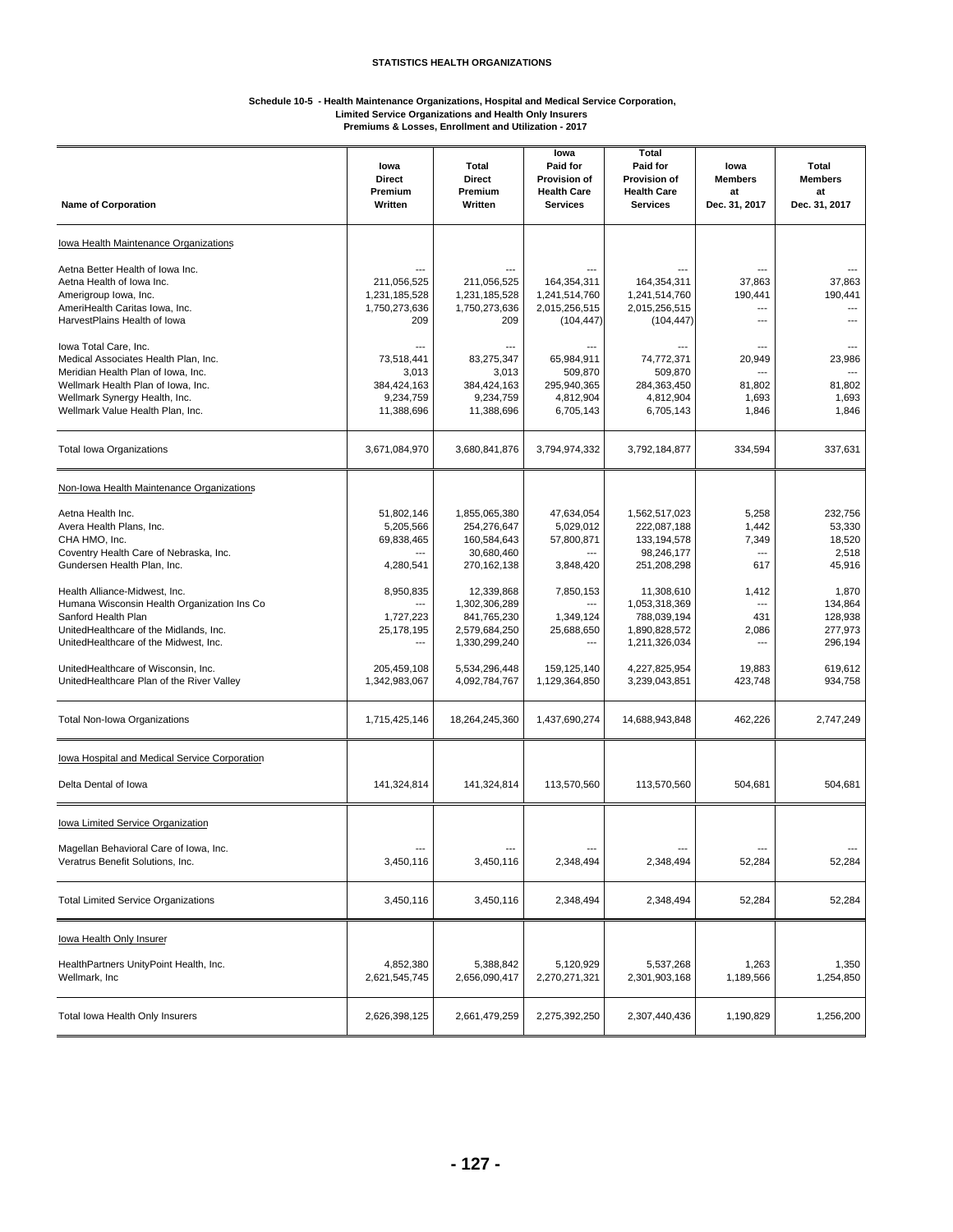#### **Schedule 10-5 - Health Maintenance Organizations, Hospital and Medical Service Corporation, Limited Service Organizations and Health Only Insurers Premiums & Losses, Enrollment and Utilization - 2017**

|                                                                             | lowa               | Total                          | lowa<br>Paid for                      | <b>Total</b><br>Paid for              | Iowa                | Total               |
|-----------------------------------------------------------------------------|--------------------|--------------------------------|---------------------------------------|---------------------------------------|---------------------|---------------------|
|                                                                             | <b>Direct</b>      | <b>Direct</b>                  | <b>Provision of</b>                   | Provision of                          | <b>Members</b>      | <b>Members</b>      |
| <b>Name of Corporation</b>                                                  | Premium<br>Written | Premium<br>Written             | <b>Health Care</b><br><b>Services</b> | <b>Health Care</b><br><b>Services</b> | at<br>Dec. 31, 2017 | at<br>Dec. 31, 2017 |
|                                                                             |                    |                                |                                       |                                       |                     |                     |
| Non-Iowa Health Only Insurers                                               |                    |                                |                                       |                                       |                     |                     |
| Accendo Insurance Company                                                   | ---                |                                | (898)                                 | (733, 857)                            | ---                 |                     |
| Aetna Health Insurance Company                                              | ---                | 15,335,420                     | ---                                   | 15,294,748                            | ---                 | 127,693             |
| American Specialty Health Insurance Company<br>Amerigroup Insurance Company | ---<br>---         | 965,450,480                    | ---<br>$\overline{\phantom{a}}$       | 819,761,239                           | ---<br>---          | 146,234<br>152,884  |
| Anthem Insurance Companies, Inc.                                            | ---                | 6,951,763,592                  | ---                                   | 5,898,950,259                         | ---                 | 2,631,282           |
|                                                                             |                    |                                |                                       |                                       |                     |                     |
| Bankers Reserve Life Ins Co of Wisconsin                                    | ---                | 1,872,941,683                  | ---                                   | 1,780,806,401                         | ---                 | 528,901             |
| Care Improvement Plus of Texas Insurance Co                                 | 372                | 1,377,201,369                  | 1,999                                 | 1,138,068,473                         | ---                 | 108,697             |
| Care Improvement Plus South Central Ins Co<br>Celtic Insurance Company      | ---<br>89,050      | 1,256,379,121<br>2,150,917,571 | ---<br>61,154                         | 1,227,687,706<br>1,454,909,238        | ---<br>21           | 99,833<br>531,876   |
| Clover Insurance Company                                                    | 19,799             | 268,134,025                    | ---                                   | 269,186,292                           | ---                 | 27,752              |
|                                                                             |                    |                                |                                       |                                       |                     |                     |
| CompBenefits Insurance Company                                              | 1,530              | 81,202,302                     | ---                                   | 58,568,776                            | 13                  | 406,810             |
| Coventry Health and Life Insurance Company                                  | 295,410,700        | 1,695,391,457                  | 224,610,620                           | 1,431,618,233                         | 31,793              | 182,457             |
| Dentegra Insurance Company                                                  | 1,125,228          | 270,421,978                    | 528,661                               | 182,910,807                           | 2,338               | 573,277             |
| <b>Envision Insurance Company</b>                                           | 784,207            | 340,891,858                    | 639.847                               | 290,410,749                           | 585                 | 402.471             |
| Fresenius Health Plans Insurance Company                                    | $\overline{a}$     | 24,341,175                     | ---                                   | 17,612,971                            | ---                 | 275                 |
| Harken Health Insurance Company                                             | ---                | 16,716,984                     | ---                                   | 63,727,835                            | ---                 | 2,110               |
| <b>HCSC Insurance Services Company</b>                                      | ---                | 1,389,811,804                  | ---                                   | 1,237,354,344                         | ---                 | 528,167             |
| <b>HealthPartners Insurance Company</b>                                     | 2.175.106          | 1,075,508,075                  | 2,842,008                             | 910,680,174                           | ---                 | 702,373             |
| HealthSpring Life & Health Insurance Co, Inc.                               | (394)              | 2,089,910,276                  | (77)                                  | 1,836,500,176                         | ---                 | 148,044             |
| HM Health Insurance Company                                                 | $\overline{a}$     | 672,146,558                    | ---                                   | 510,057,683                           | ---                 | 162,177             |
| Humana Benefit Plan of Illinois, Inc.                                       | ---                | 1,016,807,342                  | ---                                   | 827,864,108                           | ---                 | 88,054              |
| Humana Insurance Company                                                    | 210,810,265        | 23,011,075,279                 | 153,614,722                           | 18,548,515,745                        | 140,310             | 10,554,049          |
| HumanaDental Insurance Company                                              | 22,067             | 257,380,409                    | 69                                    | 162,282,671                           | 114                 | 754,159             |
| <b>MCNA</b> Insurance Company                                               | 11,803,920         | 818,655,951                    | 5,011,005                             | 685,444,360                           | 90,147              | 3,558,642           |
| Medco Containment Life Insurance Company                                    | 2,247,782          | 700,769,210                    | 1,623,835                             | 594,218,045                           | 1,713               | 594,749             |
| Medica Insurance Company                                                    | 101,992,586        | 2,443,796,715                  | 93,272,861                            | 2,040,925,594                         | 12,141              | 422,166             |
| Merit Health Insurance Company                                              | 2,513,881          | 102,721,070                    | 2,723,536                             | 101,885,477                           | 2,426               | 108,974             |
| MII Life, Incorporated                                                      | ---                | 32,763,113                     | $\overline{a}$                        | 19,934,108                            | ---                 | 33,838              |
| Pennsylvania Life Insurance Company                                         | 1,560,689          | 34,548,599                     | 1,303,068                             | 27,149,180                            | 2,146               | 53,201              |
| PreferredOne Insurance Company                                              | ---                | 257,956,499                    | ---                                   | 224,224,655                           | ---                 | 144,565             |
| Renaissance Life & Health Ins Co of America                                 | 639,002            | 132,492,165                    | 409,046                               | 93,863,790                            | 1,313               | 390,019             |
| Sierra Health and Life Insurance Company Inc                                | 2,995,081          | 13,304,395,988                 | 1,860,693                             | 11,009,812,732                        | 1,169               | 1,235,850           |
| SilverScript Insurance Company                                              | 46,124,064         | 3,292,391,006                  | 40,637,169                            | 3,079,808,634                         | 57,552              | 4.519.889           |
| Symphonix Health Insurance, Inc.                                            | 11,778,750         | 524,159,967                    | 12,873,183                            | 470,004,750                           | 14,949              | 834,423             |
| TruAssure Insurance Company                                                 | 47,399             | 7,123,842                      | 23,619                                | 5,435,110                             | 104                 | 19,104              |
| United Concordia Insurance Company                                          | 46,590             | 773,011,296                    | 32,441                                | 634,629,805                           | 100                 | 2,744,972           |
| UnitedHealthcare Ins Co of the River Valley                                 | (4,821)            | 982,279,274                    | 32,274                                | 801,439,072                           | ---                 | 194,735             |
| Vision Service Plan Insurance Company                                       | 10,672,121         | 1,085,811,141                  | 7,988,381                             | 861,258,451                           | 135,708             | 14,390,936          |
| WellCare Health Ins Company of Kentucy, Inc.                                | ---                | 2,812,157,891                  | ---                                   | 2,444,560,167                         | ---                 | 559,161             |
| WellCare Health Insurance of Arizona, Inc.                                  | ---                | 717,692,486                    | ---                                   | 583,389,087                           | ---                 | 65,788              |
| WellCare Prescription Insurance, Inc.                                       | 7,134,846          | 834,503,836                    | 5,717,396                             | 715,122,607                           | 10,511              | 1,050,633           |
| Total Non-Iowa Health Only Insurers                                         | 709,989,820        | 75,656,958,807                 | 555,806,612                           | 63,075,140,395                        | 505,153             | 49,781,220          |
|                                                                             |                    |                                |                                       |                                       |                     |                     |
| <b>Total Health Organizations</b>                                           | 8,867,672,991      | 100,408,300,232                | 8,179,782,522                         | 83,979,628,610                        | 3,049,767           | 54,679,265          |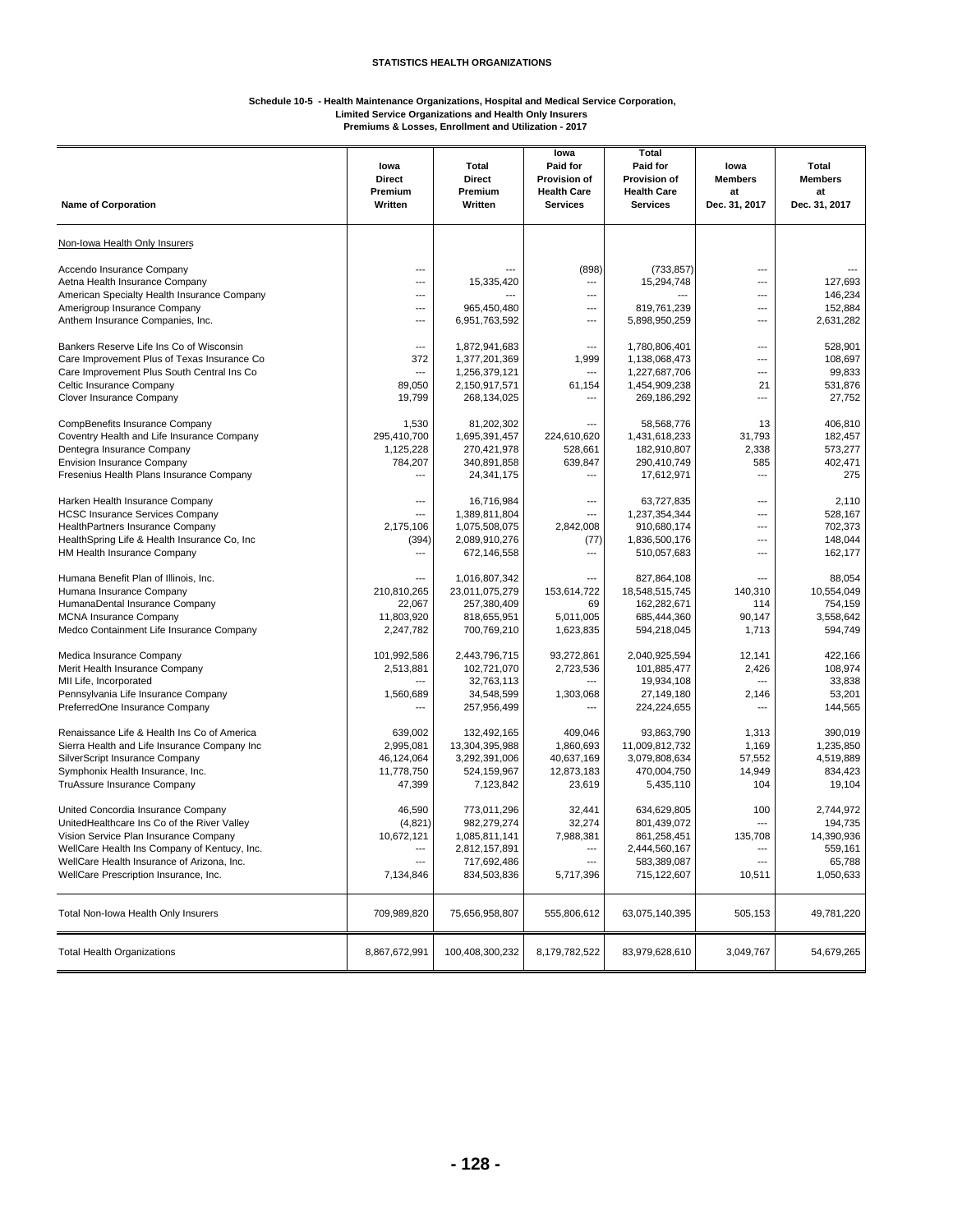## **STATISTICS COUNTY MUTUAL ASSOCIATIONS**

## **Table 11 - County Mutual Insurance Associations - 2017**

| No.  | Name of Association                                         | County        | Secretary                | <b>Net</b><br>Assessment<br>and Fees | Other<br>Income |
|------|-------------------------------------------------------------|---------------|--------------------------|--------------------------------------|-----------------|
| 0001 | Adair County Mutual Insurance Association                   | Adair         | Marcia Kralik            | 1,219,956                            | 293,393         |
| 0003 | Adams Mutual Insurance Association                          | Adams         | Adam Grundman            | 449,777                              | 110,502         |
| 0008 | Lenox Mutual Insurance Association                          | Benton        | <b>Bob Kaestner</b>      |                                      | 171,169         |
|      |                                                             |               |                          | 772,807                              |                 |
| 0013 | Boone Farmers Mutual Insurance Association                  | Boone         | Brad D. Larson           | 1,073,095                            | 292,882         |
| 0014 | United Mutual Insurance Association                         | Boone         | Jay Van Wyk              | 740,398                              | 92,616          |
| 0017 | Readlyn Mutual Insurance Association                        | <b>Bremer</b> | Darryl Brickman          | 2,763,577                            | 552,245         |
| 0020 | Butler County Mutual Insurance Association                  | <b>Butler</b> | <b>Brian Dix</b>         | 1,405,863                            | 701,092         |
| 0022 | German Mutual Insurance Association                         | Calhoun       | <b>Bill Axman</b>        | 2,345,075                            | 500,983         |
| 0023 | Glidden Mutual Insurance Association                        | Carroll       | Dave Lake                | 640,523                              | 159,882         |
| 0025 | Farmers Mutual Insurance Association of Roselle             | Carroll       | <b>Thomas Brincks</b>    | 631,874                              | 198,700         |
| 0026 | Home Mutual Insurance Association of Carroll County Iowa    | Carroll       | <b>Bradley Vollstedt</b> | 3,273,649                            | 601,001         |
| 0027 | Mount Carmel Mutual Insurance Association                   | Carroll       | Ray P. Lenz              | 1,575,146                            | 382,878         |
| 0033 | Maple Valley Mutual Insurance Association                   | Cherokee      | Brian L. Lockin          | 480,961                              | 106,478         |
| 0034 | Western Cherokee Mutual Insurance Association               | Cherokee      | Stephen Smith            |                                      | 400,846         |
|      |                                                             |               |                          | (117, 853)                           |                 |
| 0035 | Chickasaw Mutual Insurance Association                      | Chickasaw     | Connie Boyd              | 1,006,599                            | 414,088         |
| 0036 | Clay Mutual Insurance Association                           | Clay          | Ann J. Banks             | 1,713,623                            | 389,328         |
| 0041 | Wheatland Mutual Insurance Association                      | Clinton       | Rose Boedeker            | 387,606                              | 98,086          |
| 0042 | American Mutual Insurance Association                       | Clinton       | Mark D. Schmidt          | 1,688,515                            | 369,571         |
| 0046 | Farmers Mutual Insurance Association                        | Crawford      | Alan Weiss               | 2,192,139                            | 202,852         |
| 0047 | Dallas Mutual Insurance Association                         | Dallas        | Catherine M. Sheets      | 1,051,805                            | 218,140         |
| 0055 | Dickinson County Mutual Insurance Association               | Dickinson     | <b>Beth Sander</b>       | 1,102,528                            | 476,273         |
| 0056 | Cascade Mutual Insurance Association                        | Dubuque       | Laura Kramer             | 303,142                              | 11,273          |
| 0058 | Sherrill Mutual Fire Insurance Association                  | Dubuque       | Joseph Specht            | 734,154                              | 115,877         |
| 0060 | New Vienna Mutual Insurance Association                     | Dubuque       | Jeff Deutmeyer           | 986,867                              | 356,147         |
|      |                                                             |               |                          |                                      |                 |
| 0062 | Farmers Mutual Insurance Association                        | Fayette       | Ann Langerman            | 1,075,505                            | 299,021         |
| 0064 | Floyd County Mutual Insurance Association                   | Floyd         | Angela M. Baldwin        | 826,823                              | 279,522         |
| 0067 | Farmers Mutual Insurance Association                        | Greene        | Mike Wolterman           | 795,062                              | 281,690         |
| 0068 | Grundy Mutual Insurance Association                         | Grundy        | DeeGene McMartin         | 1,529,922                            | 543,304         |
| 0069 | Farmers Mutual Fire Insurance Association of Guthrie County | Guthrie       | Alan Mahaffey            | 671,894                              | 174,935         |
| 0075 | Svea Mutual Insurance Association                           | Henry         | Monte Kann               | 247,851                              | 42,855          |
| 0076 | Howard County Mutual Insurance Association                  | Howard        | Jolene Rosenbaum         | 1,311,649                            | 223,736         |
| 0084 | Lincoln Mutual Insurance Association                        | Johnson       | Phyllis Peterson         | 298,442                              | 57,347          |
| 0088 | Castle Grove Mutual Insurance Association                   | Jones         | Duff Coleman             | 700,476                              | 172,296         |
|      |                                                             |               |                          |                                      |                 |
| 0089 | German Mutual Insurance Association                         | Jones         | Jamie Goedken            | 615,655                              | 183,922         |
| 0093 | Lee County Mutual Insurance Association                     | Lee           | April Johnson            | 697,250                              | 234,712         |
| 0097 | Brown Township Mutual Insurance Association                 | Linn          | Daryl Lang               | 564,864                              | 63,108          |
| 0101 | Louisa Mutual Insurance Association                         | Louisa        | <b>Steven Earnest</b>    | 797,309                              | 225,703         |
| 0106 | Farmers Mutual Insurance Association                        | Mitchell      | <b>Bill Brandau</b>      | 1,569,969                            | 465,999         |
| 0107 | Marion County Mutual Insurance Association                  | Marion        | Mark Doschadis           | 962,981                              | 227,491         |
| 0109 | Monona County Mutual Insurance Association                  | Monona        | Ryan Ruth                | 782,178                              | 120.422         |
|      |                                                             |               |                          |                                      |                 |
| 0112 | White Pigeon Mutual Insurance Association                   | Muscatine     | Ben Brown                | 1,653,615                            | 625,071         |
| 0113 | Farmers Mutual Insurance Association                        | Osceola       | Scott Gaarder            | 1,092,229                            | 488,678         |
| 0115 | Southwest Iowa Mutual Insurance Association                 | Page          | Jennifer Glassgow        | 1,863,364                            | 596,367         |
| 0117 | Farmers Mutual Insurance Association                        | Palo Alto     | Richard Stillman         | 1,817,280                            | 246,363         |
| 0127 | Walcott Mutual Insurance Association                        | Scott         | Sandy Liebbe             | 823,600                              | 271,218         |
| 0132 | Shelby County Farmers Mutual Insurance Association          | Shelby        | Richard D. Rasmussen     | 1,065,333                            | 538,577         |
|      |                                                             |               |                          |                                      |                 |
| 0135 | German Farmers Mutual Insurance Association                 | Sioux         | <b>Bruce Koerselman</b>  | 1,722,651                            | 303,654         |
| 0139 | Bohemian Mutual Insurance Association                       | Tama          | Joanne Wacha             | 700,434                              | 234,954         |
| 0140 | Tama County Mutual Insurance Association                    | Tama          | James G. Owens           | 1,210,851                            | 320,125         |
| 0141 | Farmers Mutual Insurance Association                        | Tama          | Dan Dierks               | 554,727                              | 151,857         |
| 0152 | Northwest Iowa Mutual Insurance Association                 | Plymouth      | <b>Scott Nielsen</b>     | 1,871,845                            | 477,497         |
| 0153 | Winnebago Mutual Insurance Association                      | Winnebago     | Terry L. Olsen           | 1,641,897                            | 322,476         |
| 0155 | Winneshiek Mutual Insurance Association                     | Winneshiek    | Philip T. Norton         | 1,026,103                            | 226,412         |
| 0160 | Worth Mutual Insurance Association                          | Worth         | Jayson Olson             | 1,237,410                            | 448,514         |
| 0162 | Clinton Mutual Plate Glass Association                      | Clinton       | Juliann Louise Bray      | 12,065                               | 6,266           |
|      | <b>Total County Mutual Associations</b>                     |               |                          | 60,163,060                           | 16,070,394      |
|      |                                                             |               |                          |                                      |                 |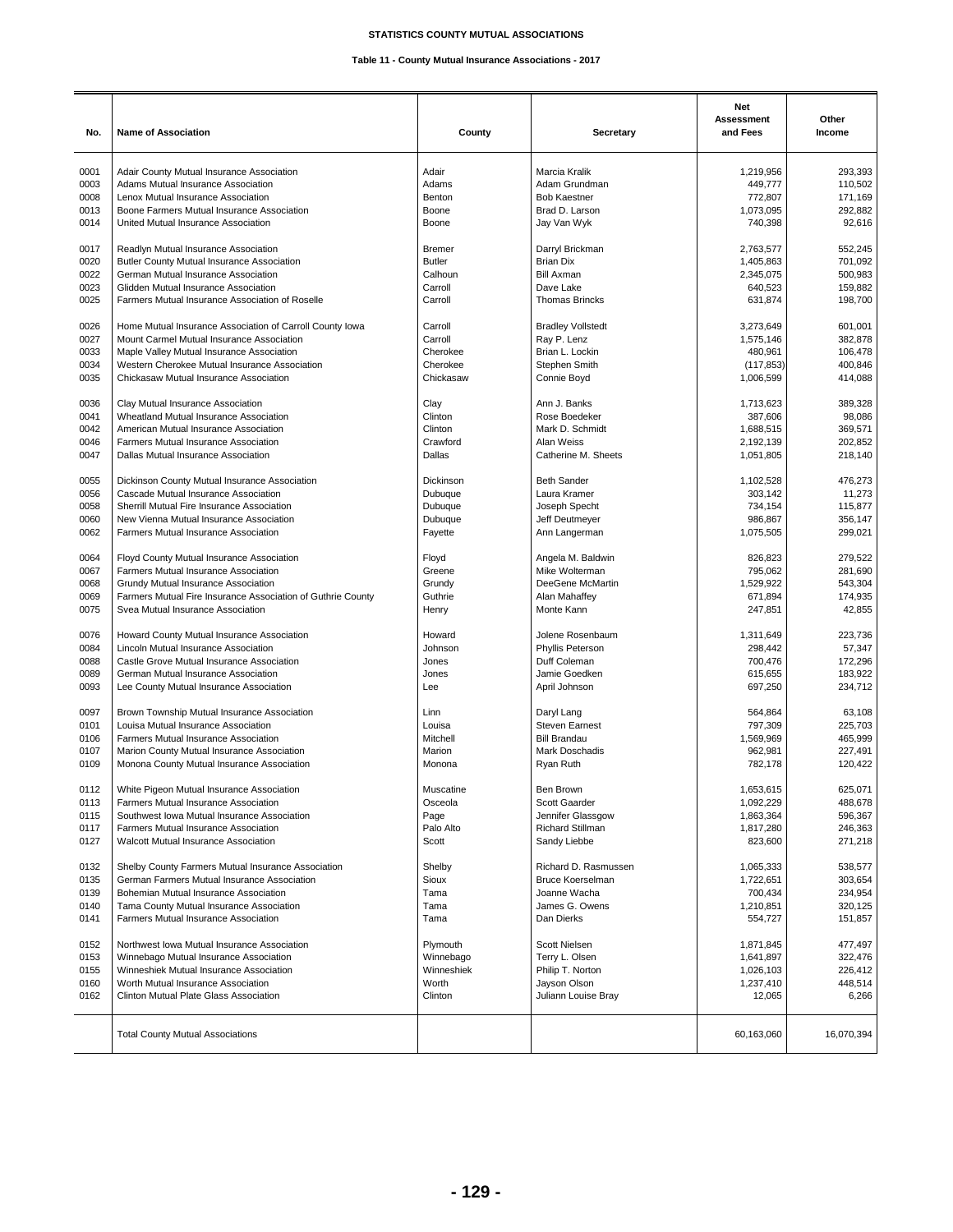| <b>Net Losses</b><br>Paid | Other<br><b>Disbursements</b> | Total<br>Admitted<br><b>Assets</b> | <b>Total</b><br>Liabilities | <b>Surplus</b> | <b>Gross Property</b><br><b>Risk in</b><br>Force |
|---------------------------|-------------------------------|------------------------------------|-----------------------------|----------------|--------------------------------------------------|
|                           |                               |                                    |                             |                |                                                  |
| 663,210                   | 814,613                       | 3,769,873                          | 726,053                     | 3,043,820      | 364,786,402                                      |
| 350,576                   | 323,900                       | 1,094,457                          | 269,570                     | 824,887        | 144,413,104                                      |
| 216,789                   | 429,604                       | 2,976,593                          | 541,836                     | 2,434,757      | 247,367,704                                      |
| 485,834                   | 877,187                       | 3,719,101                          | 1,041,564                   | 2,677,537      | 364,795,429                                      |
| 91,817                    | 524,789                       | 2,609,015                          | 436,725                     | 2,172,290      | 278,931,942                                      |
| 2,118,002                 | 1,494,010                     | 6,380,101                          | 1,709,094                   | 4,671,007      | 996,011,893                                      |
| 1,841,523                 | 985,504                       | 13,421,677                         | 890,444                     | 12,531,233     | 670,465,025                                      |
|                           |                               |                                    |                             |                |                                                  |
| 1,673,234                 | 1,330,974                     | 6,399,312                          | 1,997,160                   | 4,402,152      | 763,539,384                                      |
| 139,371<br>320,508        | 327,446<br>586,929            | 2,399,150<br>3,459,596             | 592,202<br>561,671          | 1,806,948      | 200,984,686<br>250,003,381                       |
|                           |                               |                                    |                             | 2,897,925      |                                                  |
| 1,320,695                 | 1,472,113                     | 10,189,366                         | 2,193,919                   | 7,995,447      | 1,325,758,659                                    |
| 438,384                   | 800,298                       | 5,378,050                          | 1,666,594                   | 3,711,456      | 675,397,627                                      |
| 246,342                   | 241,182                       | 3,127,081                          | 463,464                     | 2,663,617      | 220,079,675                                      |
| 447,447                   | 943,042                       | 2,628,492                          | 89,043                      | 2,539,449      | 129,120,026                                      |
| 1,061,653                 | 553,838                       | 7,288,719                          | 654,968                     | 6,633,751      | 442,915,784                                      |
|                           |                               |                                    |                             |                |                                                  |
| 970,439                   | 825,602                       | 5,640,088                          | 1,322,881                   | 4,317,207      | 520,472,366                                      |
| 106,224                   | 344,111                       | 1,153,822                          | 400,697                     | 753,125        | 155,939,644                                      |
| 1,149,346                 | 1,104,700                     | 5,404,568                          | 926,853                     | 4,477,715      | 567,249,208                                      |
| 1,135,406                 | 1,000,742                     | 5,851,378                          | 1,763,866                   | 4,087,512      | 963,483,464                                      |
| 689,715                   | 795,779                       | 2,641,423                          | 808,730                     | 1,832,693      | 380,753,450                                      |
|                           |                               |                                    |                             |                |                                                  |
| 878,766                   | 827,799                       | 3,741,203                          | 922,043                     | 2,819,160      | 489,992,244                                      |
| 97,287                    | 131,250                       | 890,762                            | 167,998                     | 722,764        | 96,029,450                                       |
| 420,834                   | 410,926                       | 2,675,264                          | 581,808                     | 2,093,456      | 331,492,024                                      |
| 331,632                   | 483,758                       | 7,506,754                          | 655,031                     | 6,851,723      | 358,244,466                                      |
| 1,062,021                 | 763,377                       | 4,233,560                          | 714,970                     | 3,518,590      | 488,944,567                                      |
|                           |                               |                                    |                             |                |                                                  |
| 636,518                   | 555,370                       | 3,911,125                          | 482,668                     | 3,428,457      | 335,735,126                                      |
| 161,080                   | 403,143                       | 5,063,576                          | 624,996                     | 4,438,580      | 289,283,159                                      |
| 1,388,059                 | 1,082,080                     | 6,675,982                          | 1,452,611                   | 5,223,371      | 725,126,397                                      |
| 130,803                   | 507,841                       | 3,046,941                          | 472,158                     | 2,574,783      | 143,301,517                                      |
| 128,352                   | 124,994                       | 2,175,836                          | 234,756                     | 1,941,080      | 133,746,460                                      |
| 740,888                   | 646,643                       | 5,105,800                          | 827,709                     | 4,278,091      | 423,225,800                                      |
| 180,073                   | 233,651                       | 1,511,758                          | 271,444                     | 1,240,314      | 125,572,151                                      |
|                           |                               |                                    |                             |                |                                                  |
| 242,345                   | 470,577                       | 2,524,614                          | 612,302                     | 1,912,312      | 301,628,014                                      |
| 157,018                   | 436,729                       | 3,548,174                          | 395,300                     | 3,152,874      | 197,558,302                                      |
| 427,669                   | 397,479                       | 4,782,614                          | 352,277                     | 4,430,337      | 229,031,798                                      |
| 350,640                   | 333,564                       | 1,527,095                          | 437,160                     | 1,089,935      | 156,041,881                                      |
| 580,204                   | 471,744                       | 4,227,727                          | 643,870                     | 3,583,857      | 293,195,321                                      |
| 1,362,984                 | 893,178                       | 4,887,879                          | 1,207,359                   | 3,680,520      | 578,193,610                                      |
| 854,141                   |                               |                                    |                             |                |                                                  |
|                           | 669,100                       | 3,078,734                          | 640,955                     | 2,437,779      | 464,448,122                                      |
| 362,287                   | 538,105                       | 4,947,450                          | 660,816                     | 4,286,634      | 298,857,832                                      |
| 1,091,144                 | 1,085,275                     | 4,028,777                          | 1,108,612                   | 2,920,165      | 722,884,543                                      |
| 1,078,216                 | 891,906                       | 5,711,925                          | 1,231,276                   | 4,480,649      | 606,238,473                                      |
| 1,555,070                 | 1,221,752                     | 4,322,031                          | 1,082,549                   | 3,239,482      | 407,343,196                                      |
| 1,024,106                 | 825,059                       | 6,705,592                          | 1,120,569                   | 5,585,023      | 580,797,207                                      |
| 655,601                   | 540,215                       | 4,514,647                          | 498,868                     | 4,015,779      | 391,363,342                                      |
|                           |                               |                                    |                             |                |                                                  |
| 1,045,975                 | 590,050                       | 9,848,098                          | 820,824                     | 9,027,274      | 337,824,262                                      |
| 1,067,337                 | 896,967                       | 3,729,259                          | 1,612,944                   | 2,116,315      | 655,274,453                                      |
| 216,840                   | 481,217                       | 3,647,762                          | 664,712                     | 2,983,050      | 314, 187, 462                                    |
|                           |                               |                                    |                             |                |                                                  |
| 975,141                   | 805,453                       | 3,039,111                          | 1,029,552                   | 2,009,559      | 414,101,124                                      |
| 612,571                   | 430,746                       | 4,080,308                          | 443,122                     | 3,637,186      | 225,451,922                                      |
| 1,501,379                 | 1,052,057                     | 5,781,644                          | 1,070,924                   | 4,710,720      | 676,388,984                                      |
| 803,193                   | 964,196                       | 5,190,212                          | 1,250,468                   | 3,939,744      | 607,916,091                                      |
| 1,182,650                 | 660,490                       | 2,337,354                          | 813,719                     | 1,523,635      | 459,546,841                                      |
|                           |                               |                                    |                             |                |                                                  |
| 1,030,451                 | 709,314                       | 2,885,339                          | 692,199                     | 2,193,140      | 458,232,367                                      |
| 6,431                     | 14,113                        | 382,104                            | 5,994                       | 376,110        | 274,227                                          |
| 39,806,221                | 37,326,481                    | 237,798,873                        | 44,861,897                  | 192,936,976    | 22,979,941,588                                   |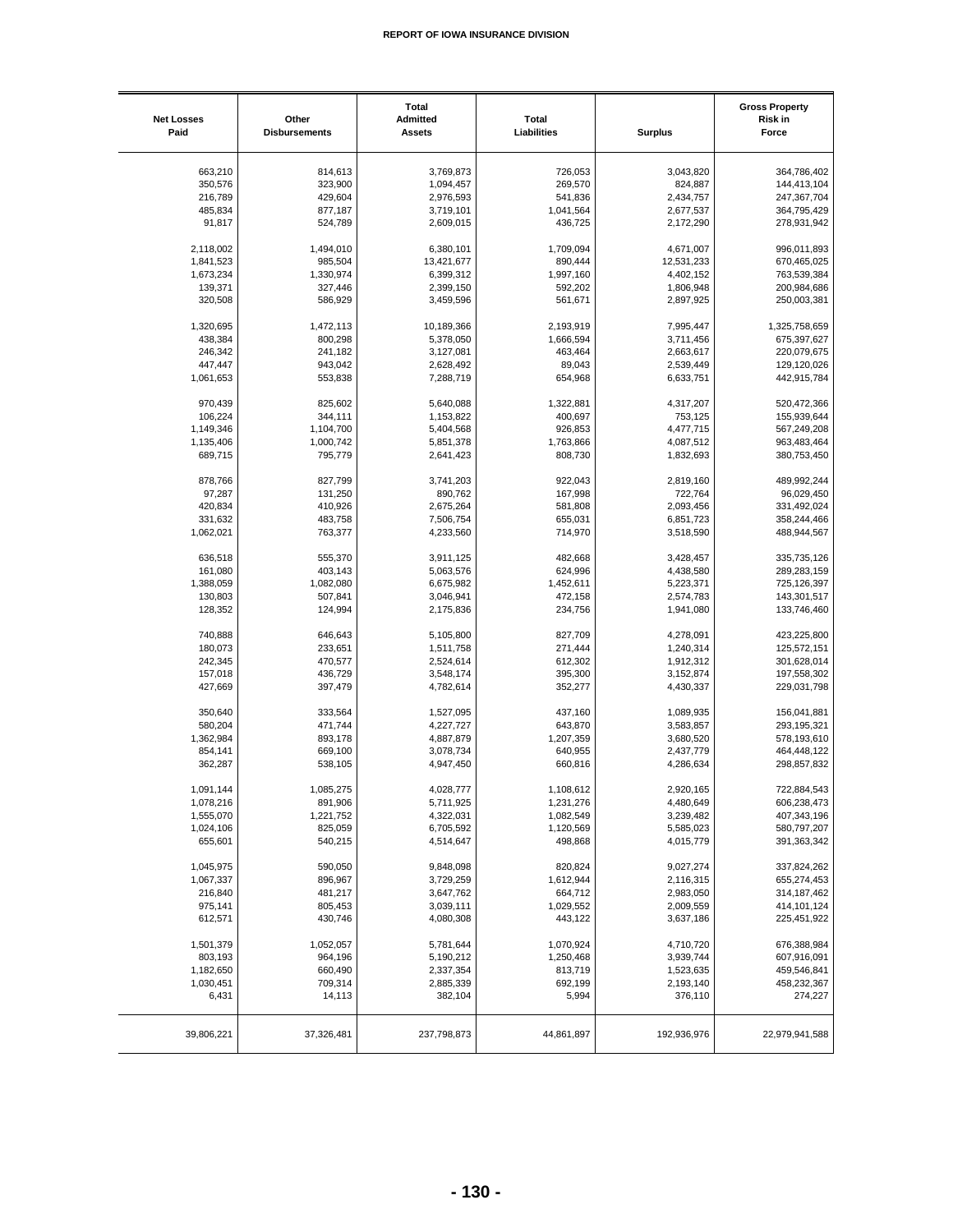## **STATISTICS IOWA LIFE INSURANCE COMPANIES**

## **Schedule 12-1 - Iowa Life Insurance Companies - Assets - December 31, 2017**

| Name of Company                                                                 | <b>Bonds</b>             | <b>Stocks</b>  | Mortgage<br>Loans        | Real<br><b>Estate</b>    | Cash and<br>Short-Term<br><b>Investments</b> |
|---------------------------------------------------------------------------------|--------------------------|----------------|--------------------------|--------------------------|----------------------------------------------|
| Iowa Life Companies                                                             |                          |                |                          |                          |                                              |
| Accordia Life and Annuity Company                                               | 5,896,604,055            | 487,883,709    | 864,034,583              | $\overline{\phantom{a}}$ | 309.332.974                                  |
| American Equity Investment Life Insurance Co                                    | 44,729,804,526           | 519,245,502    | 3,162,219,244            | $\overline{\phantom{a}}$ | 1,545,813,667                                |
| American Republic Corp Insurance Company<br>American Republic Insurance Company | 8,810,954<br>626,091,595 | 35,966,757     | 88,257,511               | 32,602,345               | 2,481,603<br>15,111,882                      |
| Athene Annuity and Life Company                                                 | 38,988,956,533           | 501,099,519    | 4,816,307,006            | 19,508,732               | 3,176,100,220                                |
|                                                                                 |                          |                |                          |                          |                                              |
| Berkley Life and Health Insurance Company                                       | 265,064,305              | $\overline{a}$ | ---                      | $\overline{\phantom{a}}$ | (4,503,480)                                  |
| Cape Verity I, Inc.                                                             | 764,249,233              | ---            | 6,141,300                | $\overline{\phantom{a}}$ | 14,360,464                                   |
| Cape Verity II, Inc.                                                            | 142,446,994              | $\overline{a}$ |                          | $\overline{\phantom{a}}$ | 5,581,375                                    |
| Cape Verity III, Inc.                                                           | 18,250,453               | $---$          | ---                      |                          | 5,877,232                                    |
| Centurion Life Insurance Company                                                | 887,011,567              | $---$          | $\overline{a}$           | 396,003                  | 340,628,758                                  |
| <b>CMFG Life Insurance Company</b>                                              | 8,102,657,019            | 1,102,432,984  | 1,745,005,515            | 72,618,223               | 83,263,528                                   |
| Eagle Life Insurance Company                                                    | 685,682,186              |                | 44,095,932               |                          | 65,537,845                                   |
| <b>EMC National Life Company</b>                                                | 766,076,824              | 34,443,958     | 30,653,874               | 1,142,307                | 54,572,288                                   |
| Farm Bureau Life Insurance Company                                              | 6,622,846,944            | 155,785,671    | 973,434,672              | 1,542,534                | 29,453,388                                   |
| Fidelity & Guaranty Life Insurance Company                                      | 17,920,267,136           | 1,086,907,021  | 544,732,187              |                          | 872,650,567                                  |
| Hawkeye Life Insurance Group Inc.                                               | 11,211,635               |                |                          |                          | 138.111                                      |
| Homesteaders Life Company                                                       | 2,732,524,792            | ---            | 36,932,089               | 10,310,198               | 62,621,146                                   |
| Medico Corp Life Insurance Company                                              | 23,031,629               |                |                          |                          | 1,770,668                                    |
| Medico Insurance Company                                                        | 43,087,318               | 121,300        | $\overline{\phantom{a}}$ | $\overline{\phantom{a}}$ | 2,579,222                                    |
| Medico Life and Health Insurance Company                                        | 11,613,802               |                | ---                      | $\overline{\phantom{a}}$ | 1,169,526                                    |
| <b>MEMBERS Life Insurance Company</b>                                           | 10,649,860               |                | ---                      | $\overline{\phantom{a}}$ | 18,439,274                                   |
| Midland National Life Insurance Company                                         | 42,173,429,857           | 728,332,481    | 4,407,171,897            | 39,852,445               | 756,984,120                                  |
| <b>MNL Reinsurance Company</b>                                                  | 108.712.776              | 2.000.000      |                          |                          | 2.633.889                                    |
| Nippon Life Insurance Company of America                                        | 168.812.547              | 4,824,777      | $\overline{a}$           | $\overline{\phantom{a}}$ | 39,610,660                                   |
| North American Company for Life & Health Ins                                    | 20,943,106,059           | 200,320,089    | 2,033,179,143            |                          | 644,030,334                                  |
| Principal Life Insurance Company                                                | 49,529,172,547           | 882,677,365    | 13,073,046,820           | 508,001,218              | 405,059,813                                  |
| Principal Life Insurance Company of Iowa                                        | 5,568,403                | 538,362,145    |                          | ---                      | 275,404                                      |
| Principal National Life Insurance Company                                       | 131, 151, 730            |                | $\overline{a}$           | $\overline{a}$           | 13,231,319                                   |
| Solberg Reinsurance Company                                                     | 123,835,538              | $\overline{a}$ | $\overline{a}$           | ---                      | 20,822,532                                   |
| <b>Structured Annuity Reinsurance Company</b>                                   | 1,186,897,251            | 7,625,045      | 68,092,581               | $\overline{a}$           | 16, 155, 768                                 |
| Symetra Life Insurance Company                                                  | 22.900.223.390           | 960.048.495    | 5,483,231,688            | $\overline{\phantom{a}}$ | 312.262.257                                  |
| Symetra National Life Insurance Company                                         | 15,135,613               | $\overline{a}$ | $\overline{a}$           | $\overline{\phantom{a}}$ | 1,804,722                                    |
| Symetra Reinsurance Corporation                                                 | 4,001,345                | $\overline{a}$ | ---                      | $\overline{\phantom{a}}$ | 5,729,342                                    |
| TLIC Oakbrook Reinsurance Inc.                                                  | 133,642,887              | $\overline{a}$ | ---                      | $\overline{a}$           | 9,955,342                                    |
| TLIC Riverwood Reinsurance, Inc.                                                | 982,651,907              | ---            | ---                      | $\overline{a}$           | 16,870,453                                   |
| TLIC Watertree Reinsurance Inc.                                                 | 314.436.632              |                |                          |                          | 37.942.650                                   |
| Transamerica Life Insurance Company                                             | 26.866.117.607           | 3,057,476,488  | 4,202,141,735            | 189.043.453              | 1,788,996,979                                |
| Transamerica Premier Life Insurance Company                                     | 17.156.866.403           | 133.622.043    | 2,197,464,719            | 223,065,630              | 1,481,366,216                                |
| United Life Insurance Company                                                   | 1,412,348,384            | 23,653,497     | 3,434,828                |                          | 15,850,664                                   |
| Voya Insurance and Annuity Company                                              | 21,297,909,729           | 138,819,921    | 4,278,169,564            | 27,777,928               | 774,431,768                                  |
| <b>Total Iowa Life Companies</b>                                                | 334,710,959,965          | 10,601,648,767 | 48,057,746,888           | 1,125,861,016            | 12,946,994,490                               |
|                                                                                 |                          |                |                          |                          |                                              |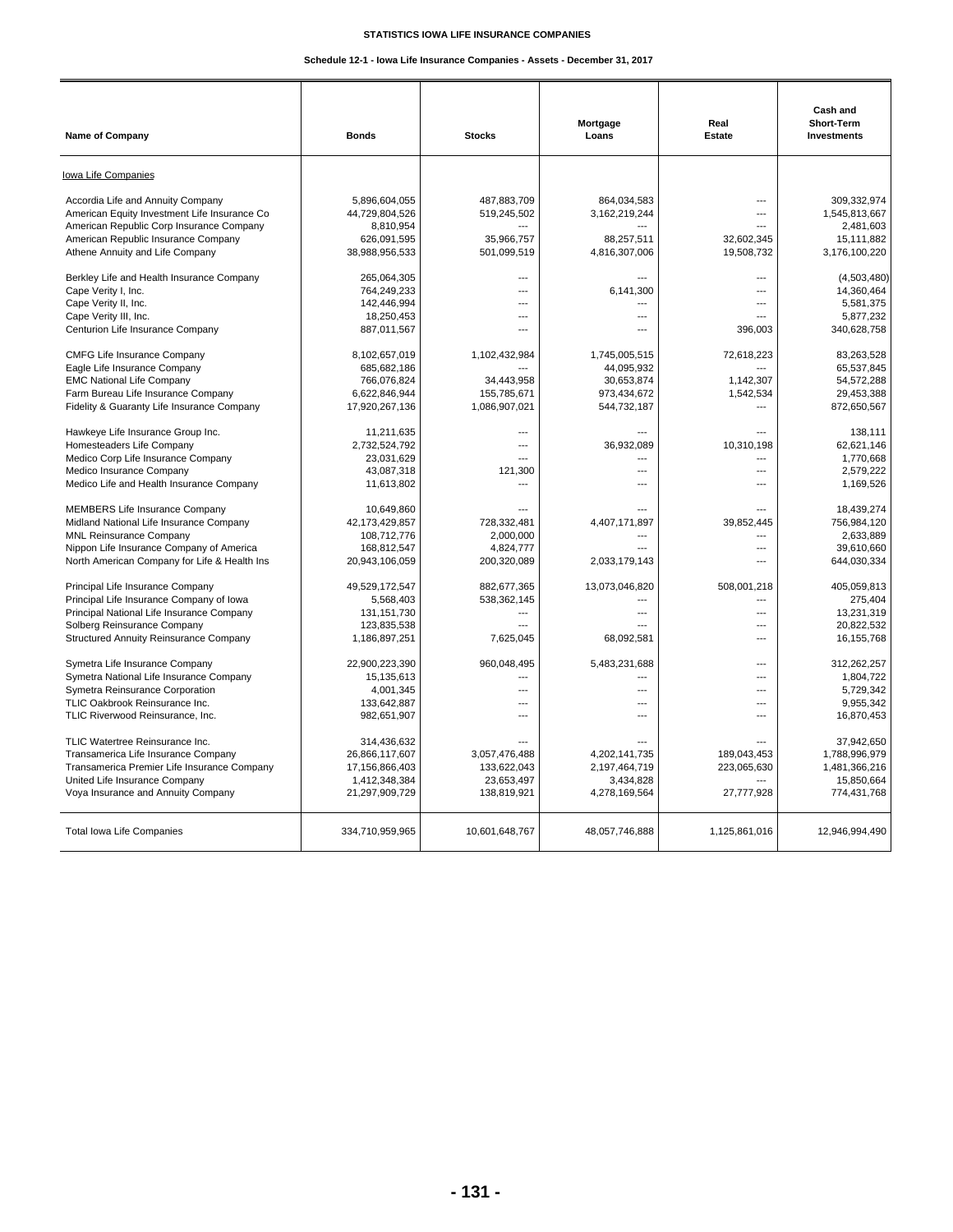| <b>Policy Loans</b><br>and Premium<br><b>Notes</b> | Investment<br>Income Due &<br>Accrued | Agents'<br><b>Balances</b><br>or Uncollected<br><b>Premiums</b> | <b>Net</b><br>Deferred<br><b>Tax Asset</b> | From<br>Separate<br><b>Accounts</b> | All Other<br><b>Assets</b> | <b>Total</b><br>Admitted<br><b>Assets</b> |
|----------------------------------------------------|---------------------------------------|-----------------------------------------------------------------|--------------------------------------------|-------------------------------------|----------------------------|-------------------------------------------|
|                                                    |                                       |                                                                 |                                            |                                     |                            |                                           |
| 274.508.745                                        | 88,684,775                            | 26.951.667                                                      | 89,338,332                                 | $\overline{a}$                      | 878,820,450                | 8.916.159.290                             |
| 739,342                                            | 444,180,186                           | 1,761,577                                                       | 74,373,153                                 | $\overline{a}$                      | 1,413,517,516              | 51,891,654,713                            |
| 664                                                | 69,166                                |                                                                 | 258,517                                    | $\overline{a}$                      | 11,287,750                 | 22,908,654                                |
| 7,408,940                                          | 6,382,027                             | 1,586,724                                                       | 7,469,634                                  | 799,736                             | 115,730,870                | 937,408,021                               |
| 210,007,248                                        | 435,422,321                           | 8,864,248                                                       |                                            | 2,349,017,849                       | 4,428,000,287              | 54,933,283,965                            |
|                                                    | 1,773,104                             | 6,539,898                                                       | 1,293,981                                  | ---                                 | 7,175,233                  | 277.343.041                               |
| 11,677,482                                         | 7,936,940                             |                                                                 |                                            | ---                                 | 543,163,512                | 1,347,528,931                             |
| 12,798,507                                         | 1,738,574                             | 4,211,041                                                       | ---                                        | ---                                 | 2,938,264,627              | 3,105,041,118                             |
| 4,074,371                                          | 162,612                               | 5,073,212                                                       | $\overline{a}$                             | ---                                 | 848,542,930                | 881,980,810                               |
| $\overline{a}$                                     | 9,597,926                             | 290.000                                                         | 71,000                                     | $\overline{a}$                      | 11,219,722                 | 1,249,214,976                             |
| 103,380,092                                        | 85,593,803                            | 238,596,307                                                     | 79,892,786                                 | 5,215,323,781                       | 1,249,503,095              | 18,078,267,133                            |
|                                                    | 5,779,868                             |                                                                 | 1,516,828                                  | ---                                 | 7,672,330                  | 810,284,989                               |
| 19,460,840                                         | 9,492,439                             | 15,425,722                                                      | 4,742,293                                  | ---                                 | 18,769,681                 | 954,780,226                               |
| 191,384,799                                        | 75,783,258                            | 99,427,120                                                      | 46,670,145                                 | 651,962,493                         | 220, 363, 151              | 9,068,654,175                             |
| 16,107,350                                         | 196,951,965                           | (122, 979, 191)                                                 | 82,284,584                                 | 648,780,901                         | 1,135,113,607              | 22,380,816,127                            |
| $---$                                              | 83,945                                | ---                                                             | 1,263,871                                  | $\overline{a}$                      | 31,574                     | 12,729,136                                |
| 1,776,954                                          | 30,430,932                            | 17,455,540                                                      | 14,518,855                                 | $\overline{a}$                      | 14,771,763                 | 2,921,342,269                             |
|                                                    | 168,158                               |                                                                 | 1,434,233                                  | $\overline{a}$                      | 39,169,653                 | 65,574,341                                |
| 198,894                                            | 293,043                               | 104,546                                                         | 2,050,121                                  | $\overline{a}$                      | 33,473,347                 | 81,907,791                                |
| 479,846                                            | 142,071                               |                                                                 | 36,084                                     | $\overline{a}$                      | 996,616                    | 14,437,945                                |
|                                                    | 113,280                               |                                                                 | 98,260                                     | 69,005,312                          | 22,095,097                 | 120,401,083                               |
| 356,433,035                                        | 375,130,464                           | 151,266,396                                                     | 274,158,225                                | 4,658,581,529                       | 2,573,862,092              | 56,495,202,539                            |
|                                                    | 891,297                               | ---                                                             | $\overline{\phantom{a}}$                   | $---$                               | 1,828,676,492              | 1,942,914,453                             |
| $\overline{a}$                                     | 1,185,245                             | 1,531,901                                                       | 590,112                                    | $\overline{a}$                      | 4,145,715                  | 220,700,957                               |
| 93,577,863                                         | 181,056,895                           | 49,840,815                                                      | 181,474,059                                | $---$                               | 1,280,896,940              | 25,607,482,198                            |
| 781,487,512                                        | 546,827,749                           | 291,910,927                                                     | 387,900,138                                | 118,019,237,813                     | 4,578,697,638              | 189,004,019,539                           |
|                                                    | 19,719                                | ---                                                             |                                            |                                     | 268,114                    | 544,493,784                               |
| $\overline{\phantom{a}}$                           | 1,279,923                             | $\overline{\phantom{a}}$                                        | 10,251,290                                 | 159,393,881                         | 1,595,498                  | 316,903,642                               |
| ---                                                | 1,156,960                             | ---                                                             | ---                                        | ---                                 | 849,523,485                | 995,338,515                               |
| $\overline{a}$                                     | 15,769,611                            | $\overline{a}$                                                  | $\overline{a}$                             | $\overline{a}$                      | 120,557,805                | 1,415,098,061                             |
| 55,440,435                                         | 286,000,513                           | 69,587,317                                                      | 49,899,711                                 | 5,614,689,501                       | 751,388,246                | 36,482,771,553                            |
| 167,205                                            | 61,227                                | 35,365                                                          | 37,687                                     |                                     | 20.113                     | 17,261,932                                |
| $\overline{a}$                                     | 43,517                                | 3,100,329                                                       | 107,406                                    | $\overline{a}$                      | 197,049,200                | 210,031,139                               |
| ---                                                | 911,310                               | 3,228,190                                                       |                                            | ---                                 | 1,976,867,018              | 2,124,604,747                             |
| $\overline{a}$                                     | 8,720,978                             | 40,896,723                                                      | 17,528,521                                 | $\overline{a}$                      | 3,114,538,105              | 4, 181, 206, 687                          |
| $\overline{\phantom{a}}$                           | 1,394,923                             | 2,928,955                                                       | $\overline{\phantom{a}}$                   | ---                                 | 627,841,860                | 984,545,020                               |
| 580.338.423                                        | 376,787,273                           | 108,499,819                                                     | 534,722,774                                | 80,820,067,616                      | 6,784,013,093              | 125,308,205,260                           |
| 925,402,910                                        | 220,508,268                           | 195,266,908                                                     | 233,654,098                                | 24,946,530,999                      | 2,227,012,353              | 49,940,760,547                            |
| 5,815,257                                          | 10,858,798                            | 6,518,631                                                       | 1,890,351                                  |                                     | 17,584,187                 | 1,497,954,597                             |
| 67,617,868                                         | 263,569,375                           | (90, 257, 885)                                                  | 239,367,638                                | 29,547,511,689                      | 2,180,160,070              | 58,725,077,666                            |
|                                                    |                                       |                                                                 |                                            |                                     |                            |                                           |
| 3,720,284,582                                      | 3,692,954,438                         | 1,137,662,802                                                   | 2,338,894,687                              | 272,700,903,100                     | 43,052,380,835             | 734,086,291,570                           |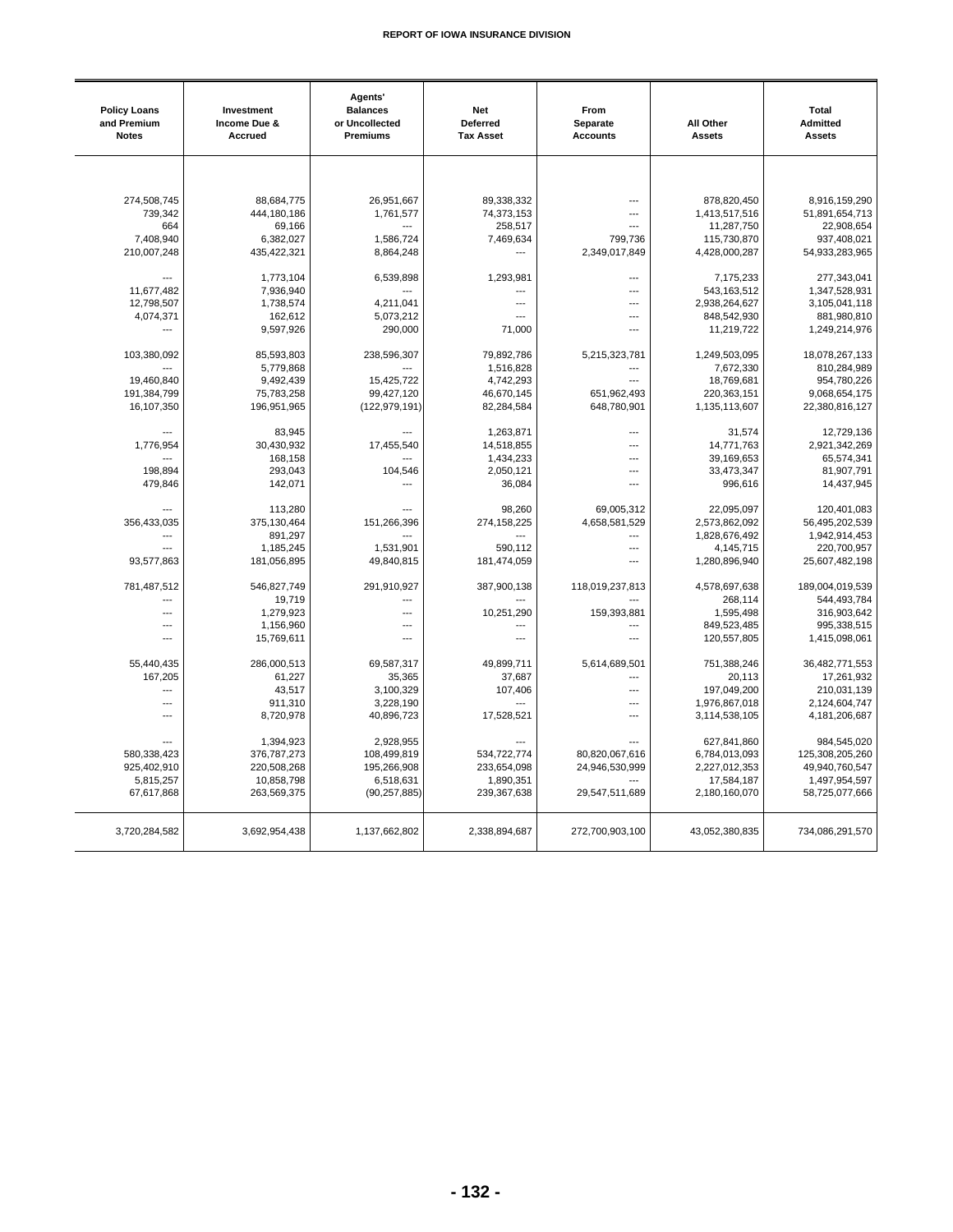## **STATISTICS IOWA LIFE INSURANCE COMPANIES**

## **Schedule 12-2 - Iowa Life Insurance Companies - Liabilities - December 31, 2017**

| <b>Name of Company</b>                                                                                                                                                                                    | Aggregate<br><b>Reserves For</b><br><b>Life Policies</b><br>& Contracts            | Aggregate<br><b>Reserves For</b><br>Acc. & Health<br><b>Policies</b> | <b>Deposit</b><br><b>Type</b><br><b>Contracts</b>                                                                   | Policyholders'<br><b>Dividends</b>                                          | Net<br>Deferrred<br>Tax<br>Liability                                                   | <b>Borrowed</b><br>Money                                                                                             | Asset<br>Valuation<br>Reserve                                               |
|-----------------------------------------------------------------------------------------------------------------------------------------------------------------------------------------------------------|------------------------------------------------------------------------------------|----------------------------------------------------------------------|---------------------------------------------------------------------------------------------------------------------|-----------------------------------------------------------------------------|----------------------------------------------------------------------------------------|----------------------------------------------------------------------------------------------------------------------|-----------------------------------------------------------------------------|
| lowa Life Companies                                                                                                                                                                                       |                                                                                    |                                                                      |                                                                                                                     |                                                                             |                                                                                        |                                                                                                                      |                                                                             |
| Accordia Life and Annuity Company<br>American Equity Investment Life Insurance Co<br>American Republic Corp Insurance Company<br>American Republic Insurance Company                                      | 4,069,319,941<br>45,266,057,682<br>115,892,077                                     | ---<br>846,667<br>67,132,221                                         | 383,574,754<br>255,934,617<br>58,759,287                                                                            | 7,506,078<br>---<br>---<br>1,654,826                                        | $\overline{a}$<br>---<br>$\overline{a}$<br>$\overline{a}$                              | $\overline{\phantom{a}}$<br>$\overline{a}$<br>$\overline{a}$<br>$\overline{\phantom{a}}$                             | 90,293,578<br>250,249,597<br>24,751<br>8,621,158                            |
| Athene Annuity and Life Company                                                                                                                                                                           | 43,240,460,487                                                                     | 5,382,796                                                            | 521,821,966                                                                                                         | ---                                                                         | 16,886,240                                                                             | $\overline{a}$                                                                                                       | 560,834,859                                                                 |
| Berkley Life and Health Insurance Company<br>Cape Verity I, Inc.<br>Cape Verity II, Inc.<br>Cape Verity III, Inc.<br>Centurion Life Insurance Company                                                     | $\overline{a}$<br>1,263,535,744<br>2,824,646,688<br>783,646,547<br>200,474,621     | 10,411,053<br>---<br>$\overline{a}$<br>---<br>89,776                 | $\overline{\phantom{a}}$<br>$\overline{\phantom{a}}$<br>$\overline{\phantom{a}}$<br>$\overline{\phantom{a}}$<br>--- | $\overline{a}$<br>$\overline{a}$<br>$\overline{a}$<br>$\overline{a}$<br>--- | $\overline{a}$<br>$\overline{a}$<br>$\overline{a}$<br>---<br>---                       | $\overline{\phantom{a}}$<br>$\overline{\phantom{a}}$<br>$\overline{\phantom{a}}$<br>---<br>---                       | 714,989<br>3,282,462<br>805,561<br>77,482<br>6,979,100                      |
| <b>CMFG Life Insurance Company</b><br>Eagle Life Insurance Company<br><b>EMC National Life Company</b><br>Farm Bureau Life Insurance Company<br>Fidelity & Guaranty Life Insurance Company                | 7,516,365,912<br>616,330,722<br>768,853,173<br>6,378,306,067<br>18,177,535,702     | 840,605,869<br>624.047<br>221,065<br>46,346                          | 550,649,456<br>42,867,923<br>1,215,601,524<br>379,201,687                                                           | 24,731,205<br>318,496<br>10,601,591<br>---                                  | $\overline{a}$<br>$\sim$<br>$\sim$<br>$\overline{a}$<br>$\overline{a}$                 | 345, 151, 383<br>$\sim$<br>$\sim$<br>$\overline{a}$<br>$\overline{a}$                                                | 379,997,944<br>3,039,416<br>7,315,591<br>61,284,966<br>150,203,066          |
| Hawkeye Life Insurance Group Inc.<br>Homesteaders Life Company<br>Medico Corp Life Insurance Company<br>Medico Insurance Company<br>Medico Life and Health Insurance Company                              | 1,891,310<br>2,654,638,836<br>6,439,473<br>$\overline{a}$                          | 365,852<br>$\overline{a}$<br>$\sim$<br>101,051                       | $\sim$<br>2,273,969<br>$\overline{\phantom{a}}$<br>$\sim$                                                           | ---<br>$\overline{\phantom{a}}$<br>$\sim$<br>95,866<br>$\overline{a}$       | $\overline{a}$<br>$\sim$<br>$\sim$<br>$\sim$<br>$\overline{a}$                         | $\sim$<br>$\sim$<br>$\sim$<br>$\sim$<br>$\overline{a}$                                                               | 34,912<br>16,563,220<br>86.262<br>178,685<br>49.489                         |
| MEMBERS Life Insurance Company<br>Midland National Life Insurance Company<br><b>MNL Reinsurance Company</b><br>Nippon Life Insurance Company of America<br>North American Company for Life & Health Ins   | 35.492.512.024<br>1,818,091,202<br>2,920,892<br>19,374,072,854                     | $\overline{a}$<br>33.677<br>$\sim$<br>5,879,026                      | 568.379.544<br>$\overline{\phantom{a}}$<br>$\overline{\phantom{a}}$<br>258,979,197                                  | $\overline{a}$<br>812.397<br>$\overline{a}$<br>$\overline{a}$<br>---        | $\overline{a}$<br>---<br>$\overline{a}$<br>$\overline{a}$<br>---                       | $\overline{\phantom{a}}$<br>$\overline{\phantom{a}}$<br>$\overline{a}$<br>$\overline{\phantom{a}}$<br>$\overline{a}$ | 2.893<br>429.545.291<br>560.622<br>1,524,135<br>167,606,007                 |
| Principal Life Insurance Company<br>Principal Life Insurance Company of Iowa<br>Principal National Life Insurance Company<br>Solberg Reinsurance Company<br><b>Structured Annuity Reinsurance Company</b> | 38,885,960,379<br>18,557<br>13,403<br>847,945,760<br>753,861,903                   | 1,727,219,915<br>$---$<br>$\overline{a}$<br>---<br>$\overline{a}$    | 19,223,629,324<br>$\overline{\phantom{a}}$<br>$\overline{\phantom{a}}$<br>$\sim$<br>161,612,889                     | 121,653,946<br>$\overline{a}$<br>$\overline{a}$<br>$\overline{a}$<br>---    | $\overline{a}$<br>639<br>$\overline{a}$<br>$\overline{a}$<br>9,354,266                 | $\overline{\phantom{a}}$<br>$\overline{\phantom{a}}$<br>$\overline{\phantom{a}}$<br>$\overline{\phantom{a}}$<br>---  | 890,680,581<br>$\overline{\phantom{a}}$<br>533,636<br>333,368<br>21,980,071 |
| Symetra Life Insurance Company<br>Symetra National Life Insurance Company<br>Symetra Reinsurance Corporation<br>TLIC Oakbrook Reinsurance Inc.<br>TLIC Riverwood Reinsurance, Inc.                        | 25,446,844,429<br>6,308,298<br>196,813,613<br>1,954,346,573<br>3,105,050,934       | 115,118,091<br>$\overline{a}$<br>$---$<br>---<br>---                 | 1,873,553,639<br>$---$<br>$\overline{\phantom{a}}$<br>$\overline{\phantom{a}}$<br>---                               | 3,463<br>---<br>---<br>---<br>---                                           | $\overline{a}$<br>---<br>$\overline{a}$<br>$\overline{a}$<br>$\overline{a}$            | $\overline{a}$<br>---<br>$\overline{a}$<br>$\overline{a}$<br>---                                                     | 338,050,404<br>24,107<br>21,054<br>446,214<br>6,133,913                     |
| TLIC Watertree Reinsurance Inc.<br>Transamerica Life Insurance Company<br>Transamerica Premier Life Insurance Company<br>United Life Insurance Company<br>Voya Insurance and Annuity Company              | 608,237,529<br>24,196,515,858<br>10,503,705,017<br>1,208,337,356<br>18,651,107,049 | $\overline{a}$<br>715,419,118<br>5,664,987,352<br>6,263,711          | 1,012,374,016<br>692,548,371<br>111,585,172<br>1,150,059,337                                                        | 7,321,242<br>1,088,378<br>8,006,327                                         | $\overline{a}$<br>$\overline{a}$<br>$\overline{a}$<br>$\overline{a}$<br>$\overline{a}$ | 4,111,929,541<br>1,476,638,308<br>$\overline{a}$<br>---                                                              | 127,488<br>693,506,132<br>290,112,637<br>15,487,404<br>53,000,400           |
| <b>Total lowa Life Companies</b>                                                                                                                                                                          | 316,937,058,612                                                                    | 9,160,747,633                                                        | 28,463,406,672                                                                                                      | 183,793,815                                                                 | 26,241,145                                                                             | 5,933,719,232                                                                                                        | 4,450,313,445                                                               |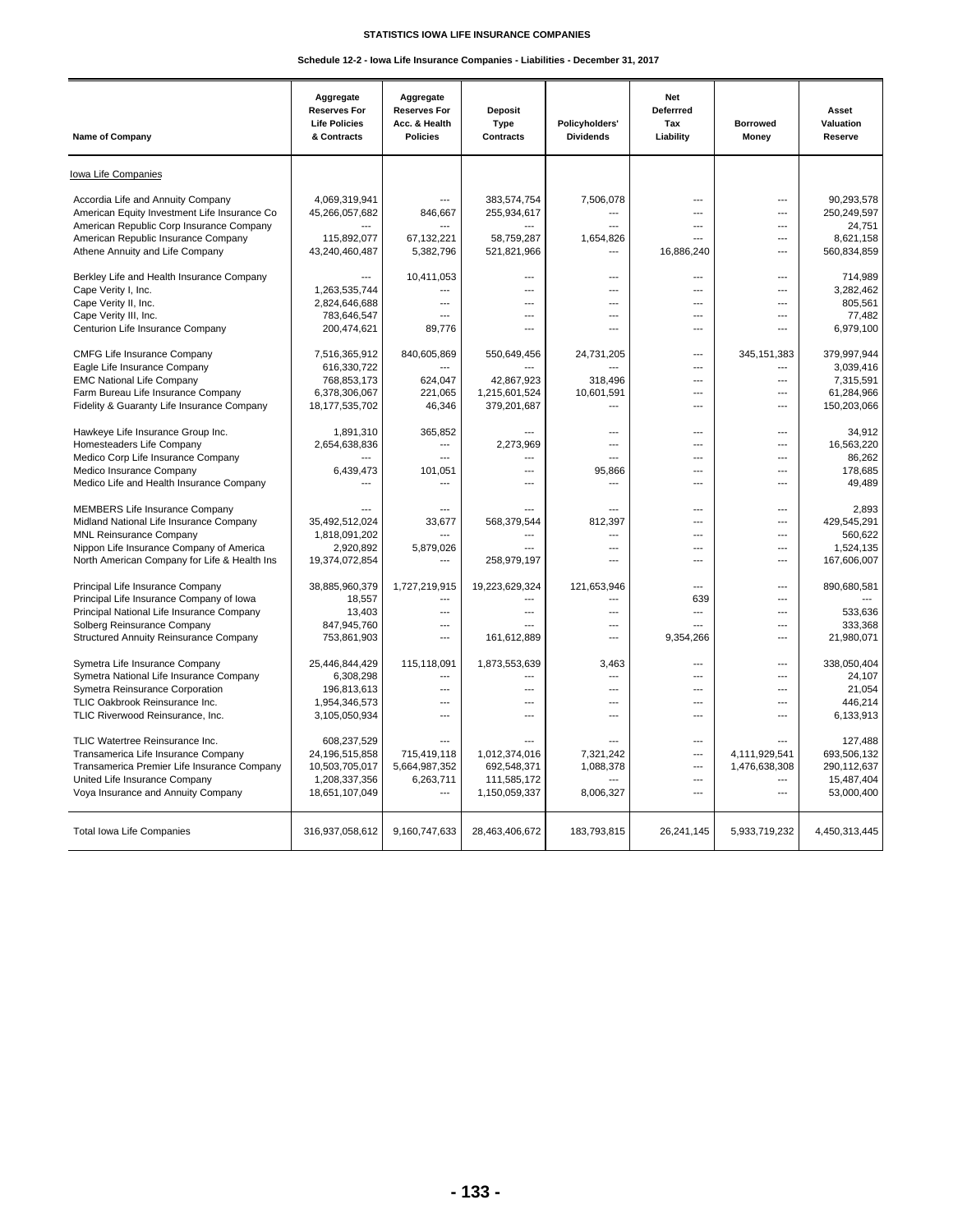| <b>Funds Held</b><br>Under<br>Coinsurance | From<br>Separate<br><b>Accounts</b> | All Other<br>Liabilities     | <b>Total</b><br>Liabilities     | Capital<br>Paid Up     | Special<br><b>Surplus</b><br>Fund | Paid in &<br>Contributed<br><b>Surplus</b> | Unassigned<br><b>Funds</b>     | <b>Total</b><br>Liabilities<br><b>And Surplus</b> |
|-------------------------------------------|-------------------------------------|------------------------------|---------------------------------|------------------------|-----------------------------------|--------------------------------------------|--------------------------------|---------------------------------------------------|
|                                           |                                     |                              |                                 |                        |                                   |                                            |                                |                                                   |
| 2,840,207,760                             | $\overline{a}$                      | 840,329,984                  | 8,231,232,095                   | 2,500,000              | $\overline{\phantom{a}}$          | 546,818,899                                | 135,608,296                    | 8,916,159,290                                     |
|                                           | $\overline{a}$                      | 3,112,912,071                | 48,886,000,634                  | 2,500,000              | ---                               | 1,298,645,857                              | 1,704,508,223                  | 51,891,654,713                                    |
| $\overline{a}$                            | ---                                 | 14,808,893                   | 14,833,644                      | 1,500,000              | $\overline{a}$                    | 5,994,115                                  | 580,895                        | 22,908,654                                        |
| $---$                                     | 799,736                             | 239,568,900                  | 492,428,204                     | 5,000,000              | 29,254                            | 13,995,517                                 | 425,955,046                    | 937,408,021                                       |
| $\overline{a}$                            | 2,200,475,445                       | 7,223,213,518                | 53,769,075,309                  | 10,000,000             | $\overline{a}$                    | 927,979,325                                | 226,229,331                    | 54,933,283,966                                    |
| $\overline{a}$                            | ---                                 | 115,491,426                  | 126,617,469                     | 2,500,002              | ---                               | 73,126,628                                 | 75,098,942                     | 277,343,041                                       |
| $\overline{a}$                            | ---                                 | 27,750,283                   | 1,294,568,489                   | 2,500,000              | ---                               | 66,500,000                                 | (16,039,558)                   | 1,347,528,931                                     |
| $\overline{a}$                            | $\overline{a}$                      | 49,563,753                   | 2,875,016,002                   | 2,500,000              | ---                               | 52,500,000                                 | 175,025,116                    | 3,105,041,118                                     |
| $\overline{a}$                            | $\overline{a}$                      | 31,888,788                   | 815,612,817                     | 2,500,000              | ---                               | 25,500,000                                 | 38,367,993                     | 881,980,810                                       |
| $\overline{a}$                            | $\overline{a}$                      | 248,010,549                  | 455,554,046                     | 2,500,000              | $\overline{\phantom{a}}$          | 13,112,552                                 | 778,048,378                    | 1,249,214,976                                     |
| $\overline{a}$                            | 5,215,323,783                       | 1,098,274,319                | 15,971,099,872                  | 7,500,000              | ---                               | 62,836,994                                 | 2,036,830,272                  | 18,078,267,138                                    |
| $\overline{a}$                            | $\overline{a}$                      | 18,542,800                   | 637,912,940                     | 2,500,000              | ---                               | 168,543,034                                | 1,329,015                      | 810,284,989                                       |
| $\overline{a}$                            | $\overline{a}$                      | 29,224,926                   | 849,204,155                     | 35,666,700             | $\overline{\phantom{a}}$          | 34,830,042                                 | 35,079,329                     | 954,780,226                                       |
| $\overline{a}$<br>17,893,877              | 651,962,493<br>626, 181, 228        | 134,703,000<br>2,110,754,733 | 8,452,680,706<br>21,461,816,639 | 2,500,000<br>3,000,000 | ---<br>223,317,087                | 130,982,867<br>812,597,494                 | 482,490,602<br>(119, 915, 095) | 9,068,654,175<br>22,380,816,125                   |
|                                           |                                     |                              |                                 |                        |                                   |                                            |                                |                                                   |
| $---$                                     | $\overline{a}$                      | 333,034                      | 2,625,107                       | 138,446                | $\overline{a}$                    | 1,095,587                                  | 8,869,996                      | 12,729,136                                        |
| $---$                                     | $\overline{a}$                      | 54,624,161                   | 2,728,100,186                   |                        | ---                               |                                            | 193,242,083                    | 2,921,342,269                                     |
| ---                                       | $\overline{a}$                      | 43,163,649                   | 43,249,910                      | 5,446,696              | ---                               | 25,436,438                                 | (8,558,703)                    | 65,574,341                                        |
| ---                                       | ---                                 | 40,272,176                   | 47,087,251                      | 5,000,000              | 203,291                           | 25,000,000                                 | 4,617,249                      | 81,907,791                                        |
| ---                                       | $---$                               | 897,106                      | 946,596                         | 1,100,000              | $\overline{a}$                    | 550,000                                    | 11,841,349                     | 14,437,945                                        |
|                                           | 69,005,312                          | 32,792,318                   | 101,800,523                     | 5,000,000              | ---                               | 10,500,000                                 | 3,100,560                      | 120,401,083                                       |
| 4,462,777,340                             | 4,526,306,275                       | 7,600,773,169                | 53,081,139,717                  | 2,549,439              |                                   | 594,686,058                                | 2,816,827,325                  | 56,495,202,539                                    |
|                                           | $---$                               | 31,866,729                   | 1,850,518,554                   | 100,000                | 1,070,305,106                     | 2,400,000                                  | (980, 409, 206)                | 1,942,914,453                                     |
| ---                                       | $\overline{a}$                      | 70,669,504                   | 80,993,557                      | 3,600,000              | 5,293,000                         | 94,953,992                                 | 35,860,408                     | 220,700,957                                       |
| 495,596,446                               | $---$                               | 3,949,848,570                | 24,246,103,073                  | 2,500,000              |                                   | 590,491,131                                | 768,387,994                    | 25,607,482,198                                    |
| 3,317,439,109                             | 118,007,264,973                     | 1,883,395,421                | 184,057,243,646                 | 2,500,000              | (104, 832, 051)                   | 2,151,409,691                              | 2,897,698,253                  | 189,004,019,539                                   |
| $\overline{a}$<br>---                     | 159,393,881                         | 30,434<br>8,091,186          | 49,630<br>168,032,105           | 2,500,000<br>2,500,000 | ---<br>---                        | 277,476,409<br>174,313,304                 | 264,467,745<br>(27, 941, 768)  | 544,493,784<br>316,903,642                        |
| $\overline{a}$                            | ---                                 | 7,398,203                    | 855,677,330                     | 100,000                | 601,716,433                       | 2,400,000                                  | (464, 555, 249)                | 995,338,515                                       |
| 252,551,491                               | ---                                 | 125,776,936                  | 1,325,137,556                   | 5,000,000              | ---                               | 75,057,400                                 | 9,903,104                      | 1,415,098,061                                     |
| 139,536,957                               | 5,487,806,532                       | 862,947,771                  | 34,263,861,286                  | 5,000,000              | ---                               | 663,960,292                                | 1,549,949,975                  | 36,482,771,553                                    |
| ---                                       | ---                                 | 43,959                       | 6,376,364                       | 2,500,000              | ---                               | 4,500,000                                  | 3,885,568                      | 17,261,932                                        |
| ---                                       | ---                                 | 2,889,134                    | 199,723,801                     | 2,500,000              | 57,276,656                        | 14,500,000                                 | (63,969,318)                   | 210,031,139                                       |
| ---                                       | ---                                 | 30,801,758                   | 1,985,594,545                   | 2,500,000              | ---                               | 260,500,000                                | (123, 989, 798)                | 2,124,604,747                                     |
| ---                                       | ---                                 | 49,672,321                   | 3,160,857,168                   | 2,500,000              | $\overline{a}$                    | 252,500,000                                | 765,349,519                    | 4,181,206,687                                     |
|                                           |                                     | 23,431,280                   | 631,796,297                     | 2,500,000              | $\overline{a}$                    | 122,500,000                                | 227,748,723                    | 984,545,020                                       |
| 2,274,431,089                             | 80,820,066,513                      | 6,064,932,986                | 119,896,496,495                 | 7,746,200              | 89,842,549                        | 2,480,630,772                              | 2,833,489,244                  | 125,308,205,260                                   |
|                                           | 24,946,530,999                      | 4,771,883,095                | 48, 347, 494, 157               | 10,137,150             | 3,684,847                         | 1,057,909,745                              | 521,534,648                    | 49,940,760,547                                    |
| $\overline{a}$                            |                                     | 11,748,211                   | 1,353,421,854                   | 5,265,000              | $\overline{a}$                    | 63,783,300                                 | 75,484,443                     | 1,497,954,597                                     |
| $---$                                     | 29,547,511,689                      | 7,480,240,973                | 56,889,925,776                  | 2,500,000              | ---                               | 1,189,786,313                              | 642,865,577                    | 58,725,077,666                                    |
| 13,800,434,069                            | 272,258,628,859                     | 48,443,562,027               | 699,657,905,505                 | 166,349,633            | 1,946,836,172                     | 14,370,303,756                             | 17,944,896,506                 | 734,086,291,574                                   |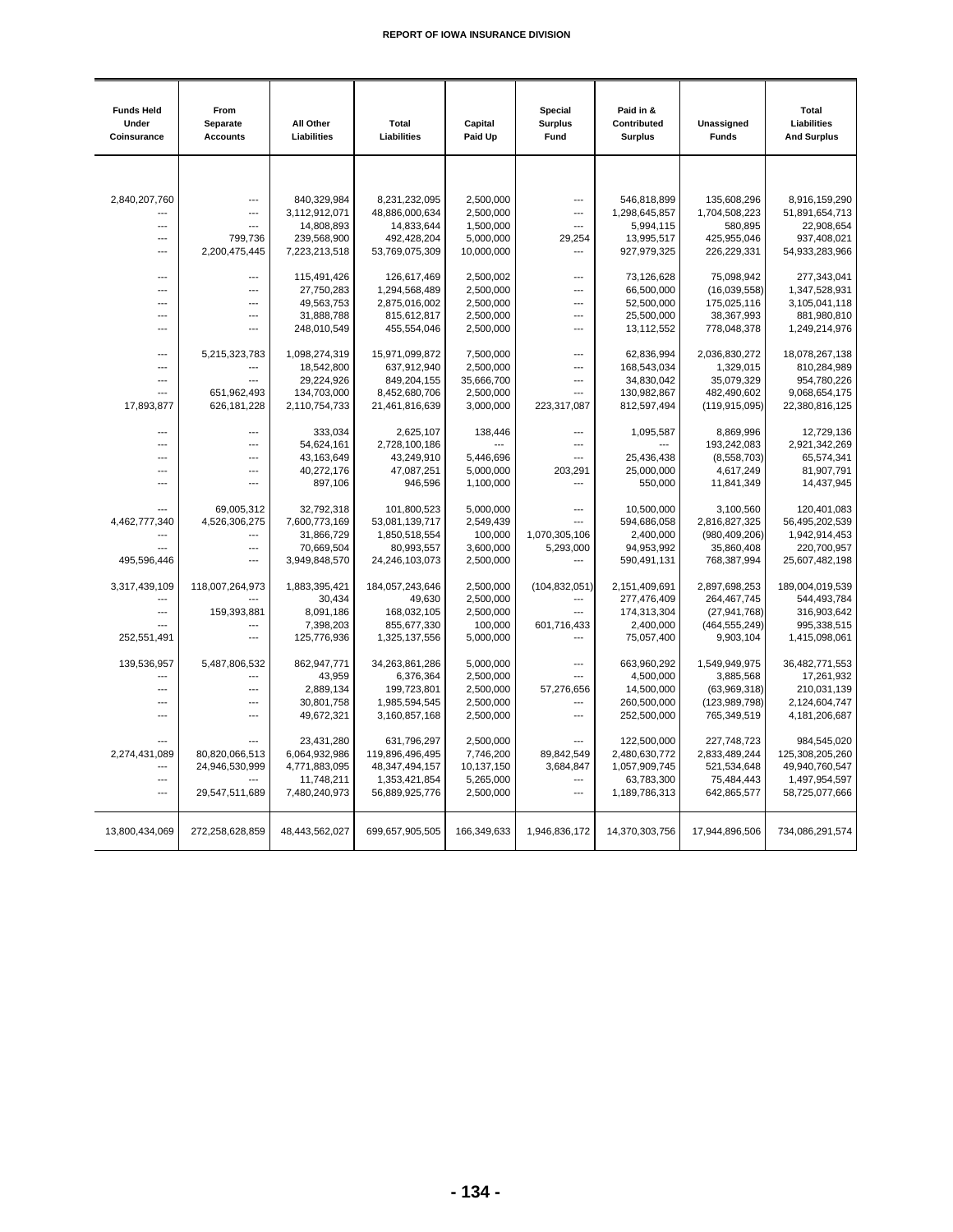## **STATISTICS IOWA LIFE INSURANCE COMPANIES**

## **Schedule 12-3 - Iowa Life Insurance Companies Summary of Operations - Accrual Basis - 2017**

| <b>Name of Company</b>                        | <b>Premiums and</b><br><b>Annuity</b><br><b>Considerations</b> | <b>Considerations</b><br>For<br>Supplementary<br><b>Contracts</b> | <b>Net</b><br>Investment<br>Income | Other<br>Income | Total<br>Income |
|-----------------------------------------------|----------------------------------------------------------------|-------------------------------------------------------------------|------------------------------------|-----------------|-----------------|
| Iowa Life Companies                           |                                                                |                                                                   |                                    |                 |                 |
| Accordia Life and Annuity Company             | 380.798.238                                                    | ---                                                               | 536,673,781                        | 45,715,695      | 963,187,714     |
| American Equity Investment Life Insurance Co  | 3,393,503,841                                                  | 12,707,486                                                        | 3,119,973,623                      | 336,411,599     | 6,862,596,548   |
| American Republic Corp Insurance Company      |                                                                |                                                                   | 322,544                            | 6,867,266       | 7,189,810       |
| American Republic Insurance Company           | 441,981,145                                                    | $\sim$                                                            | 29,762,199                         | 8,134,127       | 479,877,471     |
| Athene Annuity and Life Company               | 1,533,886,635                                                  | 3,409,074                                                         | 2,952,220,487                      | 1,476,702,640   | 5,966,218,836   |
| Berkley Life and Health Insurance Company     | 238.135.975                                                    | $\overline{a}$                                                    | 5.793.813                          | 21.312.098      | 265.241.886     |
| Cape Verity I, Inc.                           | 18,163,540                                                     | $---$                                                             | 36,277,053                         | 25,851,148      | 80,291,741      |
| Cape Verity II, Inc.                          | 101,921,979                                                    | ---                                                               | 6,832,580                          | 158,308,248     | 267,062,807     |
| Cape Verity III, Inc.                         | 34,103,399                                                     | $---$                                                             | 578,436                            | 38,515,993      | 73,197,828      |
| Centurion Life Insurance Company              | 37,244,744                                                     | $\overline{a}$                                                    | 34,188,616                         | 12,396,917      | 83,830,277      |
| <b>CMFG Life Insurance Company</b>            | 3,130,149,639                                                  | 21,200,675                                                        | 486,169,948                        | 85,835,590      | 3,723,355,852   |
| Eagle Life Insurance Company                  | 284,325,649                                                    |                                                                   | 28,562,097                         | 24,580,512      | 337,468,258     |
| <b>EMC National Life Company</b>              | 56,585,961                                                     | 149,433                                                           | 40,689,857                         | 3,100,605       | 100,525,857     |
| Farm Bureau Life Insurance Company            | 632,776,889                                                    | 7,705,608                                                         | 399,401,789                        | 42,218,740      | 1,082,103,026   |
| Fidelity & Guaranty Life Insurance Company    | 2,392,427,805                                                  | 13,991,023                                                        | 1,325,958,907                      | 32,277,853      | 3,764,655,588   |
| Hawkeye Life Insurance Group Inc.             | 2,078,555                                                      | $---$                                                             | 366,932                            | (53)            | 2,445,434       |
| Homesteaders Life Company                     | 479,985,157                                                    | $---$                                                             | 124,967,632                        | 1,857,425       | 606,810,214     |
| Medico Corp Life Insurance Company            | ---                                                            | $\overline{a}$                                                    | 674,348                            | 51,768,624      | 52,442,972      |
| Medico Insurance Company                      | 529,056                                                        | $---$                                                             | 1,207,776                          | 43,053,997      | 44,790,829      |
| Medico Life and Health Insurance Company      | ---                                                            | $\sim$                                                            | 515,974                            | 378,600         | 894,574         |
| <b>MEMBERS Life Insurance Company</b>         |                                                                | ---                                                               | 517,425                            | 101,568,172     | 102,085,597     |
| Midland National Life Insurance Company       | 4.043.382.525                                                  | 11.899.293                                                        | 2.721.528.056                      | 362.769.192     | 7.139.579.067   |
| <b>MNL Reinsurance Company</b>                | 132.776.337                                                    | $\overline{a}$                                                    | 29.632.762                         | 11.328.863      | 173,737,963     |
| Nippon Life Insurance Company of America      | 311,465,920                                                    | ---                                                               | 4,388,290                          | 484,816         | 316,339,026     |
| North American Company for Life & Health Ins  | 2,443,518,111                                                  | 9,174,052                                                         | 1,481,042,406                      | (21, 720, 720)  | 3,912,013,849   |
| Principal Life Insurance Company              | 8,339,618,528                                                  | 39,851,144                                                        | 2,844,767,432                      | 1,478,141,494   | 12,702,378,598  |
| Principal Life Insurance Company of Iowa      | 9,244                                                          |                                                                   | 145,806                            |                 | 155,050         |
| Principal National Life Insurance Company     | 6,432                                                          | $---$                                                             | 3,681,744                          | 326,389,717     | 330,077,893     |
| Solberg Reinsurance Company                   | 121,922,298                                                    | $---$                                                             | 14,491,408                         | 55,323          | 136,469,029     |
| <b>Structured Annuity Reinsurance Company</b> | $\overline{a}$                                                 | $\overline{a}$                                                    | 61,682,733                         | (50,606,315)    | 11,076,418      |
| Symetra Life Insurance Company                | 4,116,221,229                                                  | $\overline{a}$                                                    | 1,239,845,023                      | 109.748.066     | 5.465.814.318   |
| Symetra National Life Insurance Company       | 199,882                                                        | $---$                                                             | 515,971                            | 4,803           | 720,656         |
| Symetra Reinsurance Corporation               | 12,197,141                                                     | $---$                                                             | 132.714                            | 5.959.564       | 18.289.419      |
| TLIC Oakbrook Reinsurance Inc.                | 293,082,481                                                    | ---                                                               | 3,666,608                          | 22,706,757      | 319,455,846     |
| TLIC Riverwood Reinsurance, Inc.              | 276,679,300                                                    | $\overline{a}$                                                    | 34,371,582                         | 37,830,868      | 348,881,750     |
| TLIC Watertree Reinsurance Inc.               | 218,893,200                                                    | $---$                                                             | 4,519,703                          | 3,020,681       | 226,433,584     |
| Transamerica Life Insurance Company           | (3,259,752,999)                                                | 49,661,741                                                        | 2,318,010,142                      | 1,791,576,118   | 899,495,002     |
| Transamerica Premier Life Insurance Company   | 2,250,493,282                                                  | 45.810.800                                                        | 826,486,944                        | 627,799,567     | 3,750,590,593   |
| United Life Insurance Company                 | 123,268,890                                                    | 3,745,604                                                         | 49,359,234                         | 2,007,840       | 178,381,568     |
| Voya Insurance and Annuity Company            | 1,806,704,819                                                  | 62,913,274                                                        | 984,026,050                        | 739,727,929     | 3,593,372,071   |
| Total Iowa Life Companies                     | 34,389,284,827                                                 | 282,219,207                                                       | 21,753,950,425                     | 7,964,080,359   | 64,389,534,819  |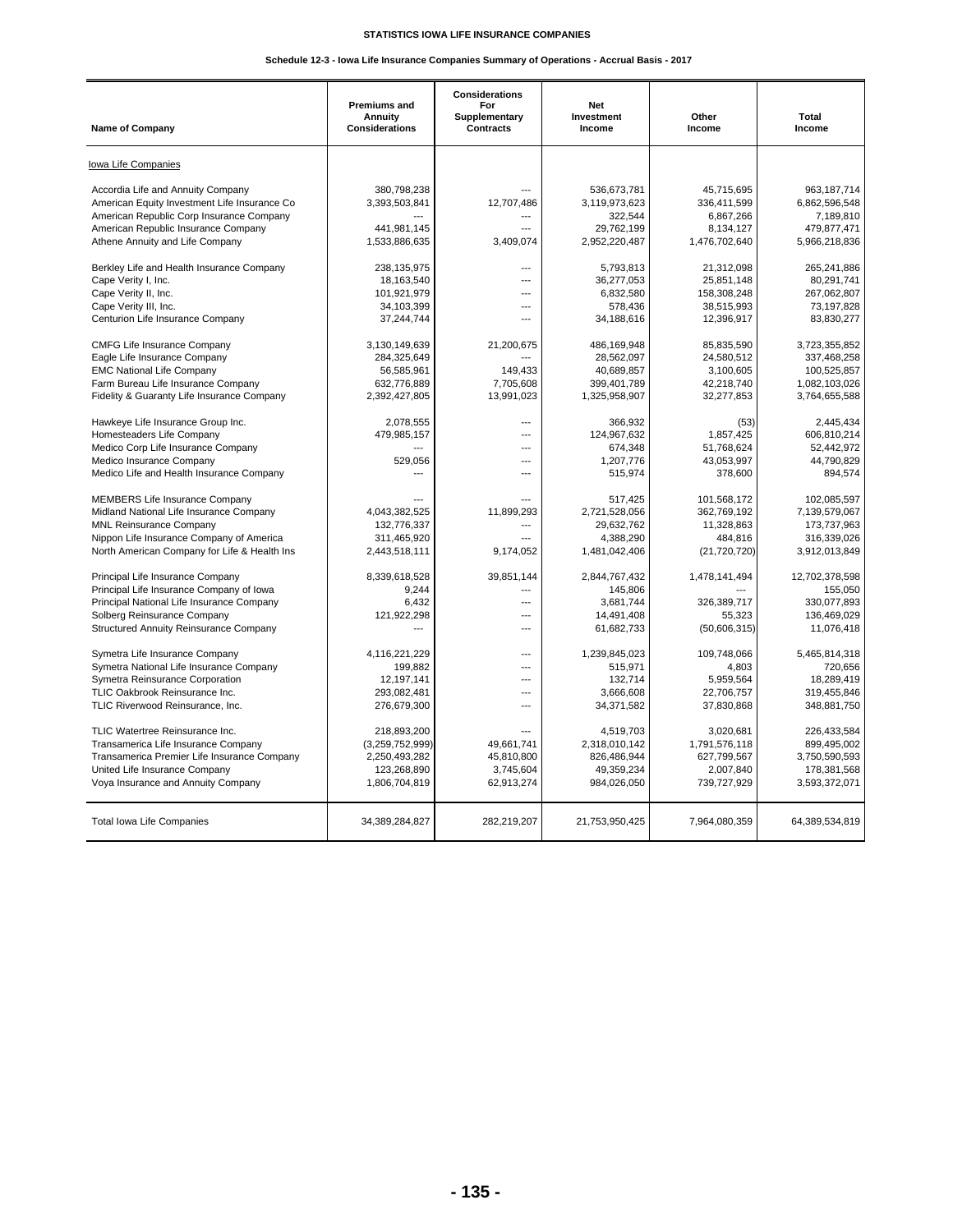| <b>Benefits To</b><br>Policyholders<br>Except<br><b>Dividends</b> | Payments<br>On<br>Supplementary<br><b>Contracts</b> | Increase in<br><b>Reserves</b> | <b>Commissions</b> | All Other<br><b>Expenses</b> | Total<br><b>Expense</b> | <b>Deduct</b><br><b>Dividends</b><br>To<br>Policyholders | <b>Deduct Federal</b><br>Income<br>Taxes<br>Incurred | <b>Net Gain</b><br>From<br><b>Operations</b> |
|-------------------------------------------------------------------|-----------------------------------------------------|--------------------------------|--------------------|------------------------------|-------------------------|----------------------------------------------------------|------------------------------------------------------|----------------------------------------------|
|                                                                   |                                                     |                                |                    |                              |                         |                                                          |                                                      |                                              |
| 332,598,471                                                       | ---                                                 | 257,135,071                    | 80,685,440         | 413,441,180                  | 1,083,860,162           | 6,912,020                                                | (18, 263, 286)                                       | (109, 321, 182)                              |
| 2,338,878,472                                                     | 36,087,068                                          | 3,335,536,580                  | 414,736,183        | 188,741,346                  | 6,313,979,649           | ---                                                      | 171,560,661                                          | 377,056,239                                  |
|                                                                   |                                                     |                                | 2,592,486          | 4,283,100                    | 6,875,586               | $\sim$                                                   | 50,689                                               | 263,535                                      |
| 310,070,913                                                       | 170,285                                             | (651, 975)                     | 119,043,009        | 18,555,369                   | 447,187,601             | 1,521,328                                                | 10,727,384                                           | 20,441,158                                   |
| 699,304,137                                                       | 7,838,717                                           | 3,731,008,167                  | 498,308,525        | 802,847,543                  | 5,739,307,090           | 3                                                        | (73, 122, 463)                                       | 300,034,206                                  |
| 195,336,866                                                       | ---                                                 | 428,119                        | 19,508,844         | 38,330,596                   | 253,604,425             | ---                                                      | 3,412,794                                            | 8,224,667                                    |
| 20,219,828                                                        | ---                                                 | 56,163,370                     | 2,363,159          | 300                          | 78,746,657              | $\overline{a}$                                           | (1,744,751)                                          | 3,289,835                                    |
| 36,867,007                                                        | ---                                                 | 212,201,106                    | 8,187,052          | 300                          | 257,255,465             | $\overline{a}$                                           | (1,570,828)                                          | 11,378,170                                   |
| 21,277,877                                                        | ---                                                 | 54,574,091                     | 3,436,728          | 300                          | 79,288,996              | $\overline{a}$                                           | (3, 183, 619)                                        | (2,907,549)                                  |
| 181,547,302                                                       | $\overline{a}$                                      | (695, 051, 077)                | 30,985,744         | (166, 529, 931)              | (649, 047, 962)         | $\overline{a}$                                           | 243,592,303                                          | 489,285,936                                  |
| 2,292,046,753                                                     | 34,872,712                                          | 148,684,161                    | 63,097,864         | 967,844,090                  | 3,506,545,580           | 25,536,291                                               | (33, 555, 841)                                       | 224,829,822                                  |
| 12,583,326                                                        | 1,985                                               | 267, 142, 759                  | 38,381,698         | 6,371,207                    | 324,480,975             |                                                          | 6,066,289                                            | 6,920,994                                    |
| 84,792,102                                                        | 578,582                                             | (14, 118, 618)                 | 7,707,951          | 14,931,638                   | 93,891,653              | 310,356                                                  | 362,511                                              | 5,961,337                                    |
| 577,538,398                                                       | 20,115,981                                          | 212,529,583                    | 61,548,156         | 73,315,381                   | 945,047,499             | 10,190,148                                               | 20,803,672                                           | 106,061,707                                  |
| 1,630,997,437                                                     | 12,379,343                                          | 1,202,444,573                  | 241,620,696        | 320,209,060                  | 3,407,651,109           | ---                                                      | 75,205,818                                           | 281,798,661                                  |
| 642.975                                                           | ---                                                 | (227, 238)                     | 1,107,286          | 568,228                      | 2,091,251               | ---                                                      | 60.569                                               | 293.614                                      |
| 341,970,115                                                       | ---                                                 | 133,530,751                    | 60,092,790         | 46,218,640                   | 581,812,297             | ---                                                      | 8,547,372                                            | 16,450,546                                   |
|                                                                   | ---                                                 |                                | 33,085,774         | 18,518,561                   | 51,604,335              | $\overline{a}$                                           | 506,567                                              | 332,070                                      |
| 1,368,078                                                         | ---                                                 | (733, 021)                     | 21,729,700         | 21,080,394                   | 43,445,151              | 89,400                                                   | (52, 337)                                            | 1,308,615                                    |
|                                                                   | $\overline{a}$                                      |                                | 233,063            | 81,161                       | 314,224                 | $\overline{a}$                                           | 190,442                                              | 389,908                                      |
|                                                                   |                                                     |                                | 34,873,191         | 64,804,000                   | 99,677,191              | ---                                                      | 752,317                                              | 1,656,089                                    |
| 2,420,399,242                                                     | 15,276,860                                          | 3,192,058,341                  | 380,162,451        | 429,601,730                  | 6,437,498,626           | 781,264                                                  | 205,861,505                                          | 495,437,671                                  |
| 539,491                                                           | ---                                                 | 309,527,030                    | 3,734,960          | 6,604,757                    | 320,406,238             | $\overline{a}$                                           | (9,337,760)                                          | (137, 330, 515)                              |
| 250,336,662                                                       | ---                                                 | (314, 315)                     | 17,755,749         | 46,559,554                   | 314,337,650             | $---$                                                    | 574,863                                              | 1,426,513                                    |
| 1,269,902,394                                                     | 6,159,829                                           | 2,088,066,428                  | 303,846,732        | 145,271,084                  | 3,813,246,468           | $\overline{a}$                                           | (22,663,284)                                         | 121,430,665                                  |
| 5,657,957,171                                                     | 34,720,323                                          | 3,444,148,361                  | 863,175,875        | 1,406,420,956                | 11,406,422,688          | 125,301,884                                              | 48,189,986                                           | 1,122,464,040                                |
|                                                                   | ---                                                 | 861                            |                    | 77,879                       | 78,740                  | $---$                                                    | 26,172                                               | 50,137                                       |
|                                                                   | ---                                                 | 53                             | 63,058,675         | 265,786,965                  | 328,845,694             | ---                                                      | 5,131,256                                            | (3,899,056)                                  |
| 67,477,240                                                        | ---                                                 | 64,519,108                     | 12,187,267         | 64,720,596                   | 208,904,211             | ---                                                      | (30, 229, 242)                                       | (42, 205, 940)                               |
| 8,523,570                                                         | ---                                                 | (7, 424, 518)                  | 488,751            | 8,913,112                    | 10,500,916              | $\overline{a}$                                           | (887, 776)                                           | 1,463,278                                    |
| 3,088,090,809                                                     | ---                                                 | 1,706,154,140                  | 294,834,225        | 281,675,717                  | 5,370,754,891           | 3,389                                                    | (77, 044, 770)                                       | 172,100,808                                  |
| 165,169                                                           | ---                                                 | (5,923)                        | 678                | 237,733                      | 397,657                 | ---                                                      | 67,419                                               | 255,580                                      |
| 1,388,332                                                         | ---                                                 | 17,063,427                     | 578,148            | 229,980                      | 19,259,887              | ---                                                      | (2,514,960)                                          | 1,544,492                                    |
| 94,699,659                                                        | $\overline{a}$                                      | 341,122,516                    | 26,137,065         | 1,550,537                    | 463,509,777             | ---                                                      |                                                      | (144, 053, 931)                              |
| 183,399,578                                                       | $\overline{a}$                                      | 132,311,151                    | 28,267,488         | 30,781                       | 344,008,998             | $\overline{a}$                                           | 694,252                                              | 4,178,500                                    |
| 34,853,027                                                        | ---                                                 | 195,615,545                    | 21,600,056         | 95,170                       | 252, 163, 798           |                                                          | (10, 743, 100)                                       | (14, 987, 114)                               |
| 15,068,336,716                                                    | 80,251,664                                          | (12, 462, 938, 168)            | 918,052,266        | (2,670,965,817)              | 932,736,661             | 8,056,238                                                | (1,085,991,952)                                      | 1,044,694,055                                |
| 2,782,836,019                                                     | 36,570,750                                          | 3,400,067,118                  | 1,210,259,539      | (3,863,930,120)              | 3,565,803,306           | 1,081,060                                                | 903,151,041                                          | (719, 444, 814)                              |
| 178,022,231                                                       | 4,126,474                                           | (26, 737, 914)                 | 9,859,352          | 9,317,326                    | 174,587,469             |                                                          | (172, 787)                                           | 3,966,886                                    |
| 8,203,225,970                                                     | 58,051,660                                          | (47, 922, 978)                 | 348,727,390        | (7,028,865,266)              | 1,533,216,777           | 7,522,052                                                | 855,266,706                                          | 1,197,366,536                                |
| 48,388,193,337                                                    | 347,202,233                                         | 11,245,906,665                 | 6,246,052,006      | (8,063,054,863)              | 58, 164, 299, 386       | 187,305,433                                              | 1,189,723,832                                        | 4,848,206,169                                |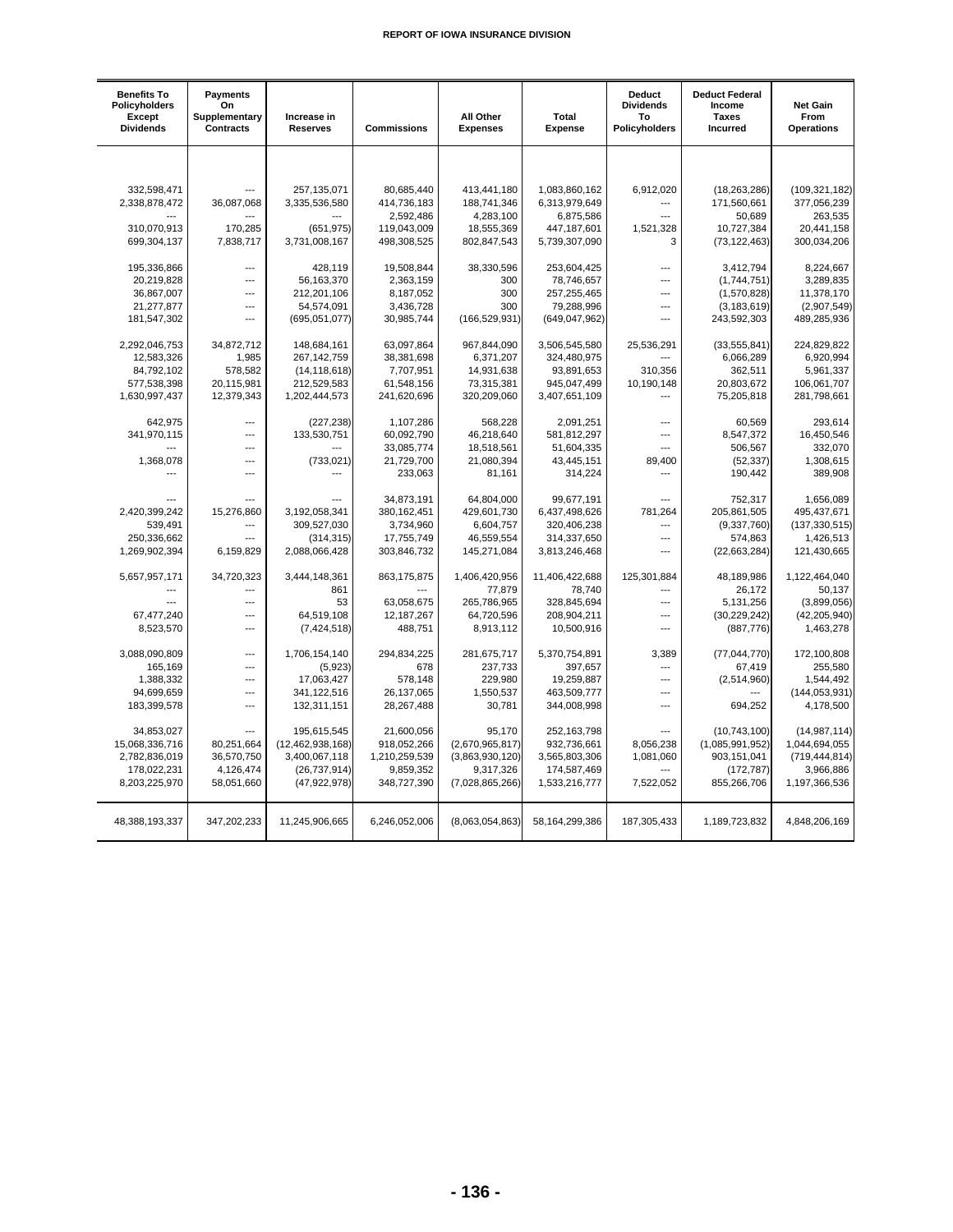## **Schedule 12-4 - Iowa Life Insurance Companies - Surplus Account - 2017**

| Iowa Life Companies<br>Accordia Life and Annuity Company<br>American Equity Investment Life Insurance Co<br>American Republic Corp Insurance Company<br>American Republic Insurance Company<br>Athene Annuity and Life Company<br>Berkley Life and Health Insurance Company<br>Cape Verity I, Inc.<br>Cape Verity II, Inc.<br>Cape Verity III, Inc.<br>Centurion Life Insurance Company | 665,701,573<br>2,726,663,571<br>8,920,828<br>511,112,152<br>1,113,339,043<br>143,732,448<br>42,694,365<br>172,784,700<br>59,098,940<br>317,731,649<br>2,002,669,880<br>166,607,598<br>103,978,394 | (109, 321, 182)<br>377,056,239<br>263,535<br>20,441,158<br>300,034,206<br>8,224,667<br>3,289,835<br>11,378,170<br>(2,907,549)<br>489,285,936<br>224,829,822 | 97,260,979<br>9,370,762<br>338.667<br>26,583,781<br>2,663<br>(780, 975)<br>(181, 708)<br>(42, 596)<br>21,731 | (68,966,632)<br>(59,650,255)<br>(272, 154)<br>(6,464,992)<br>(36,067,213)<br>(740, 941)<br>(79,004,241)<br>(89, 826, 201)<br>(22, 747, 964) | 21,445,056<br>(1,587,469)<br>51,657<br>3,015,898<br>1,518,189<br>(475, 140)<br>79,004,241<br>89,826,201 |
|-----------------------------------------------------------------------------------------------------------------------------------------------------------------------------------------------------------------------------------------------------------------------------------------------------------------------------------------------------------------------------------------|---------------------------------------------------------------------------------------------------------------------------------------------------------------------------------------------------|-------------------------------------------------------------------------------------------------------------------------------------------------------------|--------------------------------------------------------------------------------------------------------------|---------------------------------------------------------------------------------------------------------------------------------------------|---------------------------------------------------------------------------------------------------------|
|                                                                                                                                                                                                                                                                                                                                                                                         |                                                                                                                                                                                                   |                                                                                                                                                             |                                                                                                              |                                                                                                                                             |                                                                                                         |
|                                                                                                                                                                                                                                                                                                                                                                                         |                                                                                                                                                                                                   |                                                                                                                                                             |                                                                                                              |                                                                                                                                             |                                                                                                         |
|                                                                                                                                                                                                                                                                                                                                                                                         |                                                                                                                                                                                                   |                                                                                                                                                             |                                                                                                              |                                                                                                                                             |                                                                                                         |
|                                                                                                                                                                                                                                                                                                                                                                                         |                                                                                                                                                                                                   |                                                                                                                                                             |                                                                                                              |                                                                                                                                             |                                                                                                         |
|                                                                                                                                                                                                                                                                                                                                                                                         |                                                                                                                                                                                                   |                                                                                                                                                             |                                                                                                              |                                                                                                                                             |                                                                                                         |
|                                                                                                                                                                                                                                                                                                                                                                                         |                                                                                                                                                                                                   |                                                                                                                                                             |                                                                                                              |                                                                                                                                             |                                                                                                         |
|                                                                                                                                                                                                                                                                                                                                                                                         |                                                                                                                                                                                                   |                                                                                                                                                             |                                                                                                              |                                                                                                                                             |                                                                                                         |
|                                                                                                                                                                                                                                                                                                                                                                                         |                                                                                                                                                                                                   |                                                                                                                                                             |                                                                                                              |                                                                                                                                             |                                                                                                         |
|                                                                                                                                                                                                                                                                                                                                                                                         |                                                                                                                                                                                                   |                                                                                                                                                             |                                                                                                              |                                                                                                                                             | 22,731,346                                                                                              |
|                                                                                                                                                                                                                                                                                                                                                                                         |                                                                                                                                                                                                   |                                                                                                                                                             |                                                                                                              | (11, 855, 000)                                                                                                                              | (1,675,000)                                                                                             |
| CMFG Life Insurance Company                                                                                                                                                                                                                                                                                                                                                             |                                                                                                                                                                                                   |                                                                                                                                                             | 42,002,547                                                                                                   | (93,062,737)                                                                                                                                | (12, 782, 728)                                                                                          |
| Eagle Life Insurance Company                                                                                                                                                                                                                                                                                                                                                            |                                                                                                                                                                                                   | 6,920,994                                                                                                                                                   | 233,352                                                                                                      | 120,476                                                                                                                                     | (167, 547)                                                                                              |
| <b>EMC National Life Company</b>                                                                                                                                                                                                                                                                                                                                                        |                                                                                                                                                                                                   | 5,961,337                                                                                                                                                   | 1,724,129                                                                                                    | (5, 183, 949)                                                                                                                               | 453,464                                                                                                 |
| Farm Bureau Life Insurance Company                                                                                                                                                                                                                                                                                                                                                      | 617,320,618                                                                                                                                                                                       | 106,061,707                                                                                                                                                 | (2,629,074)                                                                                                  | (31,001,868)                                                                                                                                | (8,060,434)                                                                                             |
| Fidelity & Guaranty Life Insurance Company                                                                                                                                                                                                                                                                                                                                              | 1,323,048,950                                                                                                                                                                                     | 281,798,661                                                                                                                                                 | (128, 021, 109)                                                                                              | (124, 187, 625)                                                                                                                             | 60,717,596                                                                                              |
| Hawkeye Life Insurance Group Inc.                                                                                                                                                                                                                                                                                                                                                       | 8,783,024                                                                                                                                                                                         | 293,614                                                                                                                                                     | 68,094                                                                                                       | 1,268,517                                                                                                                                   | (59, 193)                                                                                               |
| Homesteaders Life Company                                                                                                                                                                                                                                                                                                                                                               | 180,484,227                                                                                                                                                                                       | 16,450,546                                                                                                                                                  | (587,009)                                                                                                    | (9,382,569)                                                                                                                                 | 8,056,589                                                                                               |
| Medico Corp Life Insurance Company                                                                                                                                                                                                                                                                                                                                                      | 21,773,094<br>38,752,891                                                                                                                                                                          | 332,070<br>1,308,615                                                                                                                                        | $\sim$                                                                                                       | (1,258,539)                                                                                                                                 | 1,500,112<br>4,826,485                                                                                  |
| Medico Insurance Company<br>Medico Life and Health Insurance Company                                                                                                                                                                                                                                                                                                                    | 14,701,920                                                                                                                                                                                        | 389,908                                                                                                                                                     | (131)<br>---                                                                                                 | (6, 192, 031)<br>33,662                                                                                                                     | (170, 465)                                                                                              |
|                                                                                                                                                                                                                                                                                                                                                                                         |                                                                                                                                                                                                   |                                                                                                                                                             |                                                                                                              |                                                                                                                                             |                                                                                                         |
| <b>MEMBERS Life Insurance Company</b>                                                                                                                                                                                                                                                                                                                                                   | 23,205,430                                                                                                                                                                                        | 1,656,089                                                                                                                                                   | 258,276                                                                                                      | (360, 687)                                                                                                                                  | 840,651                                                                                                 |
| Midland National Life Insurance Company                                                                                                                                                                                                                                                                                                                                                 | 3,099,124,541                                                                                                                                                                                     | 495,437,671                                                                                                                                                 | (103, 082, 173)                                                                                              | (168, 835, 810)                                                                                                                             | 66,666,190                                                                                              |
| <b>MNL Reinsurance Company</b>                                                                                                                                                                                                                                                                                                                                                          | 113,325,901                                                                                                                                                                                       | (137, 330, 515)                                                                                                                                             |                                                                                                              |                                                                                                                                             |                                                                                                         |
| Nippon Life Insurance Company of America                                                                                                                                                                                                                                                                                                                                                | 139,556,476                                                                                                                                                                                       | 1,426,513                                                                                                                                                   | 379,950                                                                                                      | (781, 808)                                                                                                                                  | (258, 488)                                                                                              |
| North American Company for Life & Health Ins                                                                                                                                                                                                                                                                                                                                            | 1,410,097,162                                                                                                                                                                                     | 121,430,665                                                                                                                                                 | (30, 257, 676)                                                                                               | (47, 823, 901)                                                                                                                              | 31,618,727                                                                                              |
| Principal Life Insurance Company                                                                                                                                                                                                                                                                                                                                                        | 4,643,790,731                                                                                                                                                                                     | 1,122,464,040                                                                                                                                               | 1,443,232,023                                                                                                | (591, 572, 998)                                                                                                                             | 245,530,722                                                                                             |
| Principal Life Insurance Company of Iowa                                                                                                                                                                                                                                                                                                                                                | 496,570,966                                                                                                                                                                                       | 50,137                                                                                                                                                      | 47,822,616<br>$\sim$                                                                                         | (10)                                                                                                                                        |                                                                                                         |
| Principal National Life Insurance Company<br>Solberg Reinsurance Company                                                                                                                                                                                                                                                                                                                | 127,875,862<br>163,518,780                                                                                                                                                                        | (3,899,056)<br>(42, 205, 940)                                                                                                                               | $\overline{a}$                                                                                               | (9,761,320)                                                                                                                                 | 6,160,862                                                                                               |
| Structured Annuity Reinsurance Company                                                                                                                                                                                                                                                                                                                                                  | 79,562,768                                                                                                                                                                                        | 1,463,278                                                                                                                                                   | 10,891,347                                                                                                   | 6,038,668                                                                                                                                   | ---                                                                                                     |
|                                                                                                                                                                                                                                                                                                                                                                                         | 2,082,383,954                                                                                                                                                                                     | 172,100,808                                                                                                                                                 | 184,745,438                                                                                                  | (95,832,570)                                                                                                                                | 38,498,537                                                                                              |
| Symetra Life Insurance Company<br>Symetra National Life Insurance Company                                                                                                                                                                                                                                                                                                               | 10,660,277                                                                                                                                                                                        | 255,580                                                                                                                                                     | (70)                                                                                                         | (303, 052)                                                                                                                                  | 272,563                                                                                                 |
| Symetra Reinsurance Corporation                                                                                                                                                                                                                                                                                                                                                         | 10,721,223                                                                                                                                                                                        | 1,544,492                                                                                                                                                   | $\overline{a}$                                                                                               | (3,477,131)                                                                                                                                 | 423,640                                                                                                 |
| TLIC Oakbrook Reinsurance Inc.                                                                                                                                                                                                                                                                                                                                                          | 133,415,789                                                                                                                                                                                       | (144, 053, 931)                                                                                                                                             | 8,839                                                                                                        | (55,544,970)                                                                                                                                | 56,956,337                                                                                              |
| TLIC Riverwood Reinsurance, Inc.                                                                                                                                                                                                                                                                                                                                                        | 965,082,693                                                                                                                                                                                       | 4,178,500                                                                                                                                                   | (113,960)                                                                                                    | (31, 836, 350)                                                                                                                              | 39,262,369                                                                                              |
| TLIC Watertree Reinsurance Inc.                                                                                                                                                                                                                                                                                                                                                         | 188,313,289                                                                                                                                                                                       | (14, 987, 114)                                                                                                                                              | 9,480                                                                                                        | (41, 271, 366)                                                                                                                              | 41,158,361                                                                                              |
| Transamerica Life Insurance Company                                                                                                                                                                                                                                                                                                                                                     | 5,234,755,738                                                                                                                                                                                     | 1,044,694,055                                                                                                                                               | 135,384,032                                                                                                  | (903, 530, 782)                                                                                                                             | 456,851,501                                                                                             |
| Transamerica Premier Life Insurance Company                                                                                                                                                                                                                                                                                                                                             | 1,677,677,235                                                                                                                                                                                     | (719, 444, 814)                                                                                                                                             | 389,825,778                                                                                                  | (39, 230, 539)                                                                                                                              | (16, 229, 841)                                                                                          |
| United Life Insurance Company                                                                                                                                                                                                                                                                                                                                                           | 139,805,842                                                                                                                                                                                       | 3,966,886                                                                                                                                                   | 6,438,544                                                                                                    | (5,722,496)                                                                                                                                 | (16,002)                                                                                                |
| Voya Insurance and Annuity Company                                                                                                                                                                                                                                                                                                                                                      | 1,906,214,271                                                                                                                                                                                     | 1,197,366,536                                                                                                                                               | (684, 481, 242)                                                                                              | (405, 833, 936)                                                                                                                             | 397,131,731                                                                                             |
| <b>Total Iowa Life Companies</b>                                                                                                                                                                                                                                                                                                                                                        | 32,885,558,793                                                                                                                                                                                    | 4,848,206,169                                                                                                                                               | 1,446,425,305                                                                                                | (3,040,123,314)                                                                                                                             | 1,633,036,718                                                                                           |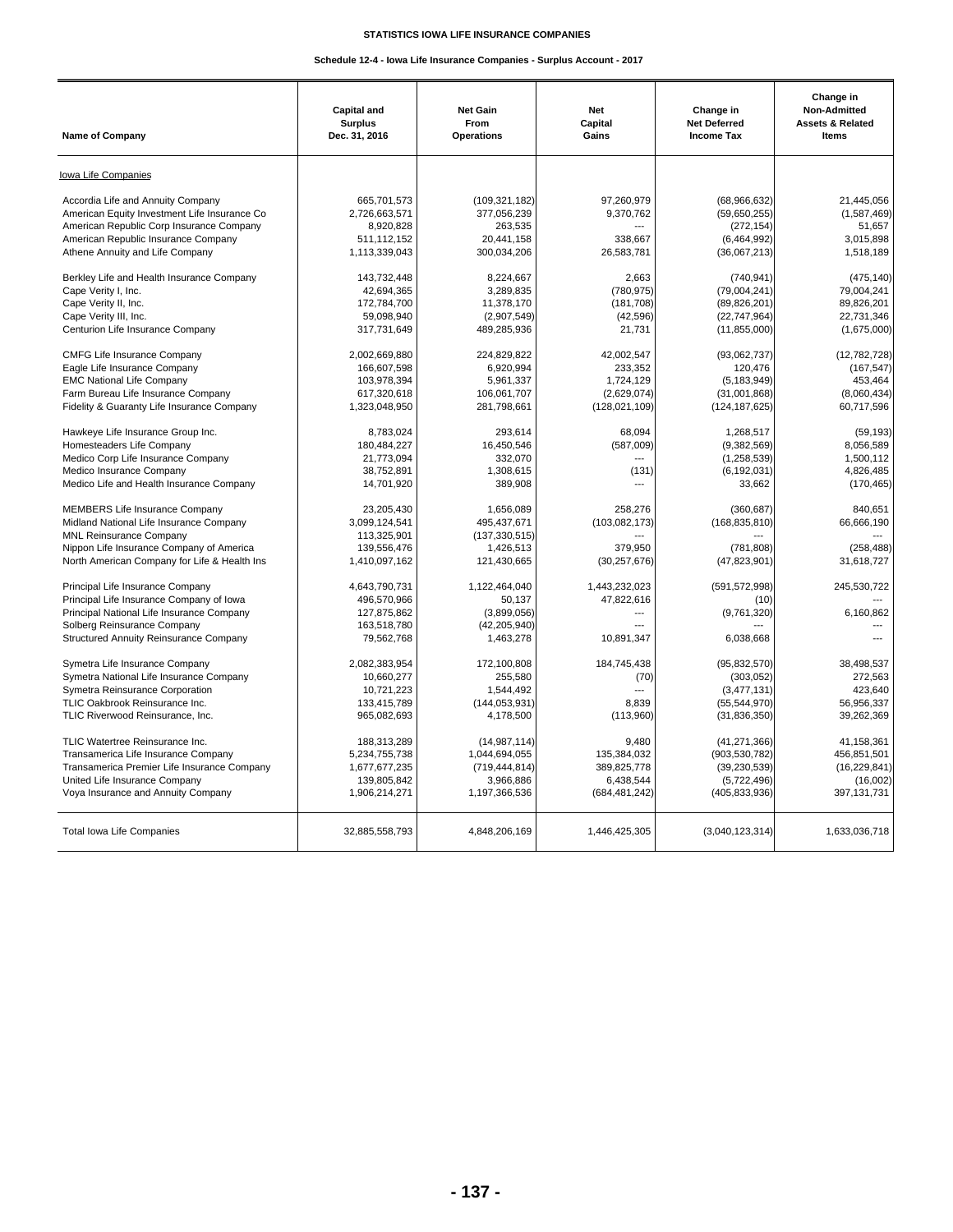| Change in<br>Asset<br>Valuation<br>Reserve | Capital<br>Changes               | <b>Surplus</b><br><b>Adjustments</b> | <b>Dividends</b><br>to<br><b>Stockholders</b> | <b>Miscellaneous</b> | Net Change in<br>Capital &<br><b>Surplus</b><br><b>Current Year</b> | <b>Capital and</b><br><b>Surplus</b><br>Dec. 31, 2017 |
|--------------------------------------------|----------------------------------|--------------------------------------|-----------------------------------------------|----------------------|---------------------------------------------------------------------|-------------------------------------------------------|
|                                            |                                  |                                      |                                               |                      |                                                                     |                                                       |
| (39,648,072)                               | $\overline{a}$                   | 127,295,112                          | $\overline{a}$                                | (8,839,639)          | 19,225,622                                                          | 684,927,195                                           |
| (46, 296, 275)                             | $\overline{\phantom{a}}$         | (10,049,265)                         | $\overline{a}$                                | 10,146,771           | 278,990,509                                                         | 3,005,654,080                                         |
| 3,226                                      | $\overline{a}$                   | ---                                  | (892, 082)                                    |                      | (845, 818)                                                          | 8,075,010                                             |
| 1,096,746                                  | $\overline{a}$                   | ---                                  | (24, 233, 213)                                | (60, 326, 599)       | (66, 132, 335)                                                      | 444,979,817                                           |
| (86, 890, 180)                             | $\overline{a}$                   | (1,667,783,677)                      | ---                                           | 1,513,474,508        | 50,869,613                                                          | 1,164,208,655                                         |
| (115, 643)                                 | ---                              | ---                                  | ---                                           | 97,518               | 6,993,124                                                           | 150,725,572                                           |
| (633, 805)                                 | $\overline{a}$                   | ---                                  | $\overline{\phantom{a}}$                      | 8,391,022            | 10,266,077                                                          | 52,960,442                                            |
| 5,784                                      | $\overline{a}$                   | ---                                  | $---$                                         | 46,038,170           | 57,240,416                                                          | 230,025,116                                           |
| 7,410                                      | $\overline{\phantom{a}}$         | ---                                  | ---                                           | 10,228,406           | 7,269,053                                                           | 66,367,993                                            |
| 151,614                                    | $\overline{a}$                   | ---                                  | ---                                           | ---                  | 475,929,281                                                         | 793,660,930                                           |
| (9,803,890)                                | $\overline{a}$                   | ---                                  | (24,500,000)                                  | (22, 185, 624)       | 104,497,391                                                         | 2,107,167,271                                         |
| (1, 357, 921)                              | $\overline{a}$                   | ---                                  |                                               | 15,097               | 5,764,451                                                           | 172,372,049                                           |
| 4,062                                      | ---                              | ---                                  | (1,920,000)                                   | 558,635              | 1,597,678                                                           | 105,576,072                                           |
| 1,782,520                                  | ---<br>---                       |                                      | (67,500,000)<br>(700,000,000)                 |                      | (1, 347, 149)                                                       | 615,973,469<br>918,999,485                            |
| (27, 843, 765)                             |                                  | 12,000,000                           |                                               | 221,486,777          | (404, 049, 465)                                                     |                                                       |
| 564                                        | (4, 240)                         | (6, 876)                             | (22, 373)                                     | (217, 101)           | 1,321,006                                                           | 10,104,029                                            |
| (1,779,702)                                | $\overline{a}$                   | ---                                  | $\overline{a}$                                | ---                  | 12,757,855                                                          | 193,242,082                                           |
| (22, 306)                                  | ---                              | ---                                  | $\sim$                                        |                      | 551,337                                                             | 22,324,431                                            |
| ---                                        | $\overline{a}$                   | ---                                  | (3,875,289)                                   | ---                  | (3,932,351)                                                         | 34,820,540                                            |
| 6,516                                      | $\overline{a}$                   | ---                                  | (1,470,192)                                   | $\overline{a}$       | (1, 210, 571)                                                       | 13,491,349                                            |
| 799                                        | $\overline{a}$                   |                                      | (7,000,000)                                   | ---                  | (4,604,872)                                                         | 18,600,559                                            |
| (39,902,523)                               | $\overline{a}$                   | (42, 437, 144)                       | (387, 122, 570)                               | 494,214,640          | 314,938,281                                                         | 3,414,062,822                                         |
| (106, 878)                                 | ---                              |                                      |                                               | 116,507,393          | (20, 930, 001)                                                      | 92,395,900                                            |
| (345, 243)                                 | $\overline{a}$                   |                                      | (270,000)                                     |                      | 150,924                                                             | 139,707,400                                           |
| (23,981,225)                               | $\overline{a}$                   | (265, 539, 018)                      | $\overline{a}$                                | 165,834,390          | (48, 718, 037)                                                      | 1,361,379,125                                         |
| (137, 739, 367)                            | $\overline{a}$                   | 1,516,612                            | (1,818,400,000)                               | 37,954,130           | 302,985,162                                                         | 4,946,775,893                                         |
|                                            | $\overline{\phantom{a}}$         | 549                                  | ---                                           | (104)                | 47,873,188                                                          | 544,444,154                                           |
| (125, 160)                                 | $\overline{a}$                   | 28,903,836                           | $\overline{a}$                                | (283, 487)           | 20,995,674                                                          | 148,871,537                                           |
| (20, 800)                                  | $\overline{a}$<br>$\overline{a}$ |                                      | ---<br>$\overline{a}$                         | 18,369,145           | (23, 857, 595)                                                      | 139,661,185                                           |
| (3, 160, 167)                              |                                  | (5,413,935)                          |                                               | 578,546              | 10,397,737                                                          | 89,960,505                                            |
| (2, 169, 762)                              | $\overline{a}$                   | ---                                  | (50,000,000)                                  | (110, 816, 138)      | 136,526,313                                                         | 2,218,910,267                                         |
| 270                                        | $\overline{a}$                   | ---                                  | ---                                           |                      | 225,291                                                             | 10,885,568                                            |
| (5,776)                                    | $\overline{a}$                   | ---                                  | $\overline{a}$                                | 1,100,890            | (413, 885)                                                          | 10,307,338                                            |
| (78, 851)                                  | $\overline{a}$                   | ---                                  | ---                                           | 148,306,989          | 5,594,413                                                           | 139,010,202                                           |
| (1, 147, 279)                              | $\overline{a}$                   | ---                                  | $\overline{a}$                                | 44,923,546           | 55,266,826                                                          | 1,020,349,519                                         |
| (101, 915)                                 | $\overline{a}$                   | ---                                  | $\overline{a}$                                | 179,627,988          | 164,435,434                                                         | 352,748,723                                           |
| 120, 176, 724                              | (297, 870)                       | (77, 973, 395)                       | (480,523,236)                                 | (117, 828, 002)      | 176,953,027                                                         | 5,411,708,765                                         |
| (64, 645, 313)                             | $\overline{a}$                   | 670,636,262                          | (350,000,000)                                 | 44,677,622           | (84, 410, 845)                                                      | 1,593,266,390                                         |
| 59,969                                     | $\overline{a}$                   |                                      |                                               |                      | 4,726,901                                                           | 144,532,743                                           |
| (13, 472, 085)                             | $\overline{\phantom{a}}$         | (18, 464, 223)                       | (528,000,000)                                 | (15,309,163)         | (71,062,381)                                                        | 1,835,151,890                                         |
| (378,097,699)                              | (302, 110)                       | (1, 247, 315, 162)                   | (4, 445, 728, 955)                            | 2,726,726,326        | 1,542,827,279                                                       | 34,428,386,072                                        |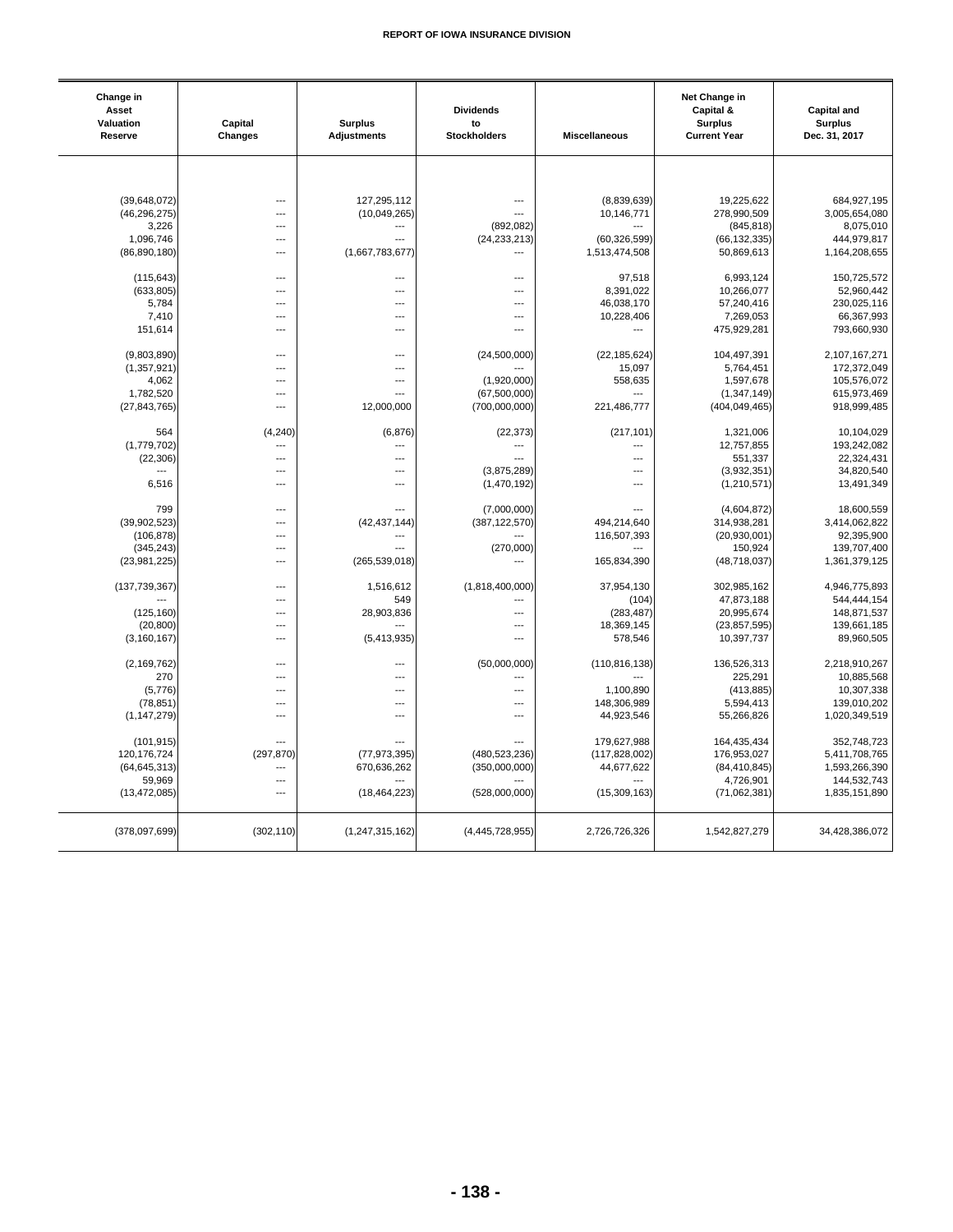| <b>Name of Company</b>                                                                                                                                                                                         | <b>Admitted</b><br><b>Assets</b>                                                    | Total<br>Liabilities<br><b>Except Capital</b><br>and Surplus                           | Capital<br><b>Stock</b>                                        | Paid in<br>And<br>Contributed<br><b>Surplus</b>                              | Unassigned<br><b>Funds</b><br>Dec. 31, 2017                                    | lowa<br><b>Direct</b><br>in Force                                   | Total<br>Gross<br>in Force<br>(000)                                    |
|----------------------------------------------------------------------------------------------------------------------------------------------------------------------------------------------------------------|-------------------------------------------------------------------------------------|----------------------------------------------------------------------------------------|----------------------------------------------------------------|------------------------------------------------------------------------------|--------------------------------------------------------------------------------|---------------------------------------------------------------------|------------------------------------------------------------------------|
| Iowa Life Companies                                                                                                                                                                                            |                                                                                     |                                                                                        |                                                                |                                                                              |                                                                                |                                                                     |                                                                        |
| Accordia Life and Annuity Company<br>American Equity Investment Life Insurance Co<br>American Republic Corp Insurance Company<br>American Republic Insurance Company<br>Athene Annuity and Life Company        | 8.916.159.290<br>51,891,654,713<br>22,908,654<br>937,408,021<br>54,933,283,965      | 8,231,232,095<br>48,886,000,634<br>14,833,644<br>492,428,204<br>53,769,075,309         | 2.500.000<br>2,500,000<br>1,500,000<br>5,000,000<br>10,000,000 | 546,818,899<br>1,298,645,857<br>5,994,115<br>13,995,517<br>927,979,325       | 135.608.296<br>1,704,508,223<br>580,895<br>425,984,300<br>226,229,331          | 2,835,402,007<br>50,588,906<br>6,000<br>73,630,734<br>691,731,621   | 87.958.901<br>1,990,718<br>2,814<br>2,803,853<br>20,358,640            |
| Berkley Life and Health Insurance Company<br>Cape Verity I, Inc.<br>Cape Verity II, Inc.<br>Cape Verity III, Inc.<br>Centurion Life Insurance Company                                                          | 277,343,041<br>1,347,528,931<br>3,105,041,118<br>881,980,810<br>1,249,214,976       | 126,617,469<br>1,294,568,489<br>2,875,016,002<br>815,612,817<br>455,554,046            | 2,500,002<br>2,500,000<br>2,500,000<br>2,500,000<br>2,500,000  | 73,126,628<br>66,500,000<br>52,500,000<br>25,500,000<br>13,112,552           | 75,098,942<br>(16,039,558)<br>175,025,116<br>38,367,993<br>778,048,378         | 2,000<br>$\overline{a}$<br>$\sim$<br>2.511.199                      | 4,581<br>1,922,043<br>12,818,616<br>4,680,921<br>113.196               |
| <b>CMFG Life Insurance Company</b><br>Eagle Life Insurance Company<br><b>EMC National Life Company</b><br>Farm Bureau Life Insurance Company<br>Fidelity & Guaranty Life Insurance Company                     | 18,078,267,133<br>810,284,989<br>954,780,226<br>9,068,654,175<br>22,380,816,127     | 15,971,099,872<br>637,912,940<br>849,204,155<br>8,452,680,706<br>21,461,816,639        | 7,500,000<br>2,500,000<br>35,666,700<br>2,500,000<br>3,000,000 | 62.836.994<br>168,543,034<br>34,830,042<br>130,982,867<br>812,597,494        | 2,036,830,272<br>1,329,015<br>35,079,329<br>482,490,602<br>103,401,992         | 1,110,045,177<br>2,756,497,373<br>14,500,364,832<br>190,503,065     | 60,112,820<br>13,133,818<br>63.089.216<br>73,729,046                   |
| Hawkeye Life Insurance Group Inc.<br>Homesteaders Life Company<br>Medico Corp Life Insurance Company<br>Medico Insurance Company<br>Medico Life and Health Insurance Company                                   | 12,729,136<br>2,921,342,269<br>65,574,341<br>81,907,791<br>14,437,945               | 2,625,107<br>2.728.100.186<br>43,249,910<br>47,087,251<br>946,596                      | 138,446<br>5,446,696<br>5,000,000<br>1,100,000                 | 1,095,587<br>25,436,438<br>25,000,000<br>550,000                             | 8,869,996<br>193,242,083<br>(8,558,703)<br>4,820,540<br>11,841,349             | 254.182.757<br>1,653,820<br>62,743                                  | 99.262<br>3,744,307<br>43,295<br>106.762                               |
| <b>MEMBERS Life Insurance Company</b><br>Midland National Life Insurance Company<br><b>MNL Reinsurance Company</b><br>Nippon Life Insurance Company of America<br>North American Company for Life & Health Ins | 120,401,083<br>56,495,202,539<br>1,942,914,453<br>220,700,957<br>25,607,482,198     | 101,800,523<br>53,081,139,717<br>1,850,518,554<br>80,993,557<br>24,246,103,073         | 5,000,000<br>2,549,439<br>100,000<br>3,600,000<br>2,500,000    | 10,500,000<br>594,686,058<br>2,400,000<br>94,953,992<br>590,491,131          | 3,100,560<br>2,816,827,325<br>89.895.900<br>41,153,408<br>768,387,994          | 44,133<br>3,382,574,500<br>$\overline{a}$<br>$---$<br>1,922,248,815 | 86,588<br>156,056,140<br>102,112<br>778,545<br>120,637,053             |
| Principal Life Insurance Company<br>Principal Life Insurance Company of Iowa<br>Principal National Life Insurance Company<br>Solberg Reinsurance Company<br><b>Structured Annuity Reinsurance Company</b>      | 189,004,019,539<br>544,493,784<br>316,903,642<br>995,338,515<br>1,415,098,061       | 184,057,243,646<br>49,630<br>168,032,105<br>855,677,330<br>1,325,137,556               | 2,500,000<br>2,500,000<br>2,500,000<br>100,000<br>5,000,000    | 2,151,409,691<br>277,476,409<br>174,313,304<br>2,400,000<br>75,057,400       | 2,792,866,202<br>264, 467, 745<br>(27, 941, 768)<br>137, 161, 184<br>9,903,104 | 18,852,601,705<br>8,105,164,489<br>$\overline{a}$                   | 484,952,499<br>2,201<br>211,214,821<br>50,778,358<br>---               |
| Symetra Life Insurance Company<br>Symetra National Life Insurance Company<br>Symetra Reinsurance Corporation<br>TLIC Oakbrook Reinsurance Inc.<br>TLIC Riverwood Reinsurance, Inc.                             | 36,482,771,553<br>17,261,932<br>210,031,139<br>2,124,604,747<br>4,181,206,687       | 34,263,861,286<br>6,376,364<br>199.723.801<br>1,985,594,545<br>3,160,857,168           | 5,000,000<br>2,500,000<br>2.500.000<br>2,500,000<br>2,500,000  | 663,960,292<br>4,500,000<br>14,500,000<br>260,500,000<br>252,500,000         | 1,549,949,975<br>3,885,568<br>(6,692,662)<br>(123, 989, 798)<br>765,349,519    | 995,923,717<br>130,000<br>$\overline{a}$<br>$\overline{a}$<br>---   | 103,897,030<br>21,217<br>621.057<br>72,973,378<br>95,950,765           |
| TLIC Watertree Reinsurance Inc.<br>Transamerica Life Insurance Company<br>Transamerica Premier Life Insurance Company<br>United Life Insurance Company<br>Voya Insurance and Annuity Company                   | 984.545.020<br>125,308,205,260<br>49,940,760,547<br>1,497,954,597<br>58,725,077,666 | 631.796.297<br>119,896,496,495<br>48, 347, 494, 157<br>1,353,421,854<br>56,889,925,776 | 2.500.000<br>7,746,200<br>10,137,150<br>5,265,000<br>2,500,000 | 122.500.000<br>2,480,630,772<br>1,057,909,745<br>63,783,300<br>1,189,786,313 | 227,748,723<br>2,923,331,793<br>525,219,495<br>75,484,443<br>642,865,577       | 10,063,007,555<br>948,658,908<br>1,501,792,718<br>393,899,363       | 83.611.732<br>1,017,654,926<br>222,043,675<br>5,309,508<br>185,746,125 |
| Total Iowa Life Companies                                                                                                                                                                                      | 734,086,291,570                                                                     | 699,657,905,505                                                                        | 166.349.633                                                    | 14,370,303,756                                                               | 19,891,732,678                                                                 | 68,633,228,137                                                      | 3,159,150,539                                                          |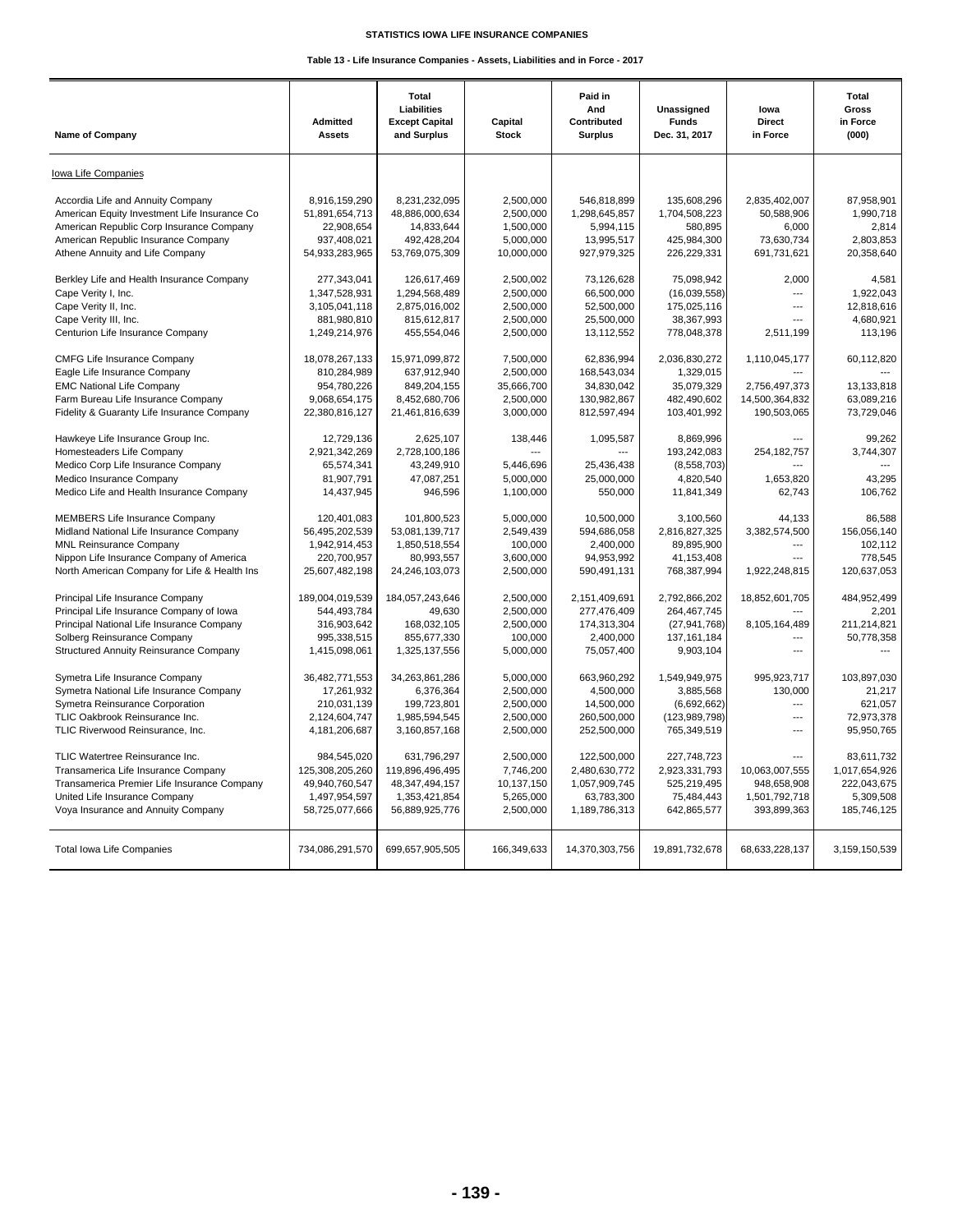| <b>Name of Company</b>                                                               | <b>Admitted</b><br>Assets        | Total<br>Liabilities<br><b>Except Capital</b><br>and Surplus | Capital<br><b>Stock</b> | Paid in<br>And<br>Contributed<br><b>Surplus</b> | Unassigned<br><b>Funds</b><br>Dec. 31, 2017 | lowa<br><b>Direct</b><br>in Force | Total<br>Gross<br>in Force<br>(000) |
|--------------------------------------------------------------------------------------|----------------------------------|--------------------------------------------------------------|-------------------------|-------------------------------------------------|---------------------------------------------|-----------------------------------|-------------------------------------|
| Non-Iowa Life Companies                                                              |                                  |                                                              |                         |                                                 |                                             |                                   |                                     |
| 4 Ever Life Insurance Company                                                        | 212,463,915                      | 127,465,126                                                  | 2,500,000               | 1,126,255                                       | 81,372,534                                  | 6,897,000                         | 1,319,798                           |
| 5 Star Life Insurance Company                                                        | 291,203,392                      | 262,342,180                                                  | 2,500,050               | 50,521,049                                      | (24, 159, 887)                              | 200,202,037                       | 48,207,866                          |
| AAA Life Insurance Company                                                           | 652,034,199                      | 496,647,713                                                  | 2,500,000               | 87,258,905                                      | 65,627,580                                  | 593,419,808                       | 148,775,057                         |
| Ability Insurance Company<br>ACE Life Insurance Company                              | 1,194,511,783<br>46,848,793      | 1,171,995,088<br>40.315.101                                  | 2,500,000<br>2,500,000  | 48,685,716<br>39,930,275                        | (28, 669, 021)<br>(35,896,583)              | $\overline{a}$<br>$\overline{a}$  | 11,316<br>2,863,983                 |
| Aetna Health and Life Insurance Company                                              | 388,412,462                      |                                                              | 2,500,000               | 99,010,000                                      | 205,745,473                                 | ---                               |                                     |
| Aetna Life Insurance Company                                                         | 19,894,783,930                   | 81,156,988<br>16,990,787,055                                 | 62,765,560              | 1,407,101,610                                   | 1,434,129,705                               | 2,520,216,507                     | 507,238,545                         |
| All Savers Insurance Company                                                         | 1,143,175,563                    | 145,895,758                                                  | 2,500,000               | 1,244,537,581                                   | (249, 757, 776)                             | ---                               | 100                                 |
| Allianz Life Insurance Co of North America                                           | 138,068,397,670                  | 132,057,161,398                                              | 38,903,484              | 3,675,689,823                                   | 2,296,642,965                               | 203,743,074                       | 37, 377, 152                        |
| Allstate Assurance Company                                                           | 674,063,288                      | 538,281,620                                                  | 3,000,000               | 216,498,634                                     | (83,716,966)                                | 201,492,958                       | 60,120,624                          |
| Allstate Life Insurance Company                                                      | 31,567,314,444                   | 28, 159, 174, 837                                            | 5,402,600               | 1,887,510,317                                   | 1,515,226,691                               | 257,461,426                       | 393,875,606                         |
| Amalgamated Life Insurance Company                                                   | 127,539,565                      | 65,827,087                                                   | 2,500,000               | 7,550,000                                       | 51,662,478                                  | 26,059,584                        | 22,564,442                          |
| American Bankers Life Assur Co of Florida                                            | 364,002,380                      | 311,031,181                                                  | 4,472,341               | 39,891,678                                      | 8,607,180                                   | 7,702,747                         | 13,033,094                          |
| American Continental Insurance Company<br>American Family Life Assur Co of Columbus  | 276,937,989<br>113,076,016,916   | 161,697,198<br>102,072,410,420                               | 2,000,000<br>3,879,605  | 245,367,999<br>569,929,529                      | (132, 127, 208)<br>10,429,797,362           | 7,120,323<br>285,854,197          | 619,294                             |
|                                                                                      |                                  |                                                              |                         |                                                 |                                             |                                   | 149,131,251                         |
| American Family Life Insurance Company                                               | 5,676,127,005                    | 4,616,378,216                                                | 2,500,000               | 1,013,942                                       | 1,056,234,847                               | 3,263,851,409                     | 98,633,529                          |
| American Fidelity Assurance Company                                                  | 5,896,687,773                    | 5,466,063,433                                                | 2,500,000               | 5,887,698                                       | 422,236,642                                 | 109,585,043                       | 27,370,623                          |
| American Fidelity Life Insurance Company<br>American General Life Insurance Company  | 410,240,262<br>178,704,992,856   | 342,971,489<br>170,721,407,884                               | 2,500,000<br>6,850,000  | 2,489,370<br>3,509,889,559                      | 62,279,403<br>4,466,845,413                 | 14,179,812<br>5,691,665,025       | 1,948,305<br>861,657,982            |
| American Health and Life Insurance Company                                           | 883,222,498                      | 752,948,475                                                  | 3,000,000               | 30,709,100                                      | 96,564,923                                  | 79,223,592                        | 11,259,779                          |
| American Heritage Life Insurance Company                                             | 1,921,964,844                    | 1,615,991,360                                                | 3,311,316               | 190,658,513                                     | 112,003,655                                 | 122,030,892                       | 20,097,690                          |
| American Home Life Insurance Company                                                 | 261,304,047                      | 239, 177, 955                                                | ---                     | ---                                             | 22,126,091                                  | 39,696,877                        | 1,609,819                           |
| American Income Life Insurance Company                                               | 3,919,732,939                    | 3,649,394,735                                                | 11,680,107              | 55,000,000                                      | 203,658,097                                 | 554,972,978                       | 54,952,703                          |
| American Maturity Life Insurance Company                                             | 62,484,284                       | 14,139,025                                                   | 2,500,000               | 57,500,000                                      | (11, 654, 741)                              | ---                               |                                     |
| American Memorial Life Insurance Company                                             | 3,166,419,965                    | 3,037,883,503                                                | 2,500,000               | 72,253,920                                      | 53,782,542                                  | 27,928,989                        | 4,763,335                           |
| American Modern Life Insurance Company                                               | 39,848,042                       | 7,530,268                                                    | 2,500,000               | 7,000,000                                       | 22,817,774                                  | 4,398,629                         | 247,410                             |
| American National Insurance Company                                                  | 20,146,570,925                   | 16,853,097,387                                               | 30,832,449              | 39,679,451                                      | 3,222,961,638                               | 987,441,204                       | 91,903,119                          |
| American National Life Ins Company of Texas                                          | 123,674,185                      | 89,494,580                                                   | 3,000,000               | 41,152,500                                      | (9,972,895)                                 | 2,377,142                         | 561,725                             |
| American Public Life Insurance Company<br>American Retirement Life Insurance Company | 99,467,627<br>112,157,626        | 68,662,415<br>52,485,507                                     | 2,642,200<br>2,500,000  | 9,672,000<br>174,731,601                        | 18,491,012<br>(117, 559, 482)               | ---<br>20,000                     | 838,069<br>3,738                    |
|                                                                                      |                                  |                                                              |                         |                                                 |                                             |                                   |                                     |
| American United Life Insurance Company                                               | 28,804,955,834                   | 27,779,402,543                                               | 5,000,000               | 30,550,000                                      | 990,003,291<br>336,936,948                  | 307,729,550                       | 133,185,101                         |
| Americo Financial Life and Annuity Ins Co<br>Ameritas Life Insurance Corp.           | 4,484,585,048<br>20,076,469,528  | 3,979,434,862<br>18,520,886,450                              | 2,638,308<br>2,500,000  | 165,574,930<br>431,449,425                      | 1,121,633,653                               | 53,332,914<br>691,546,157         | 24,429,333<br>79,596,456            |
| Amica Life Insurance Company                                                         | 1,283,398,441                    | 973,235,621                                                  | 5,000,000               | 127,000,000                                     | 178,162,820                                 | 66,864,650                        | 41,645,804                          |
| Annuity Investors Life Insurance Company                                             | 3,191,285,580                    | 2,896,587,114                                                | 2,500,000               | 171,550,000                                     | 120,648,466                                 | ---                               |                                     |
| Anthem Life Insurance Company                                                        | 674,743,809                      | 549,614,279                                                  | 3,267,547               | 43,126,549                                      | 78,735,434                                  | 45,039,743                        | 77,259,782                          |
| Assurity Life Insurance Company                                                      | 2,632,271,199                    | 2,297,591,524                                                | 2,500,000               | ---                                             | 332,179,677                                 | 305,511,460                       | 17,162,058                          |
| Athene Annuity & Life Assurance Company                                              | 13,205,118,867                   | 11,857,461,729                                               | 2,500,000               | 986,780,264                                     | 358,376,873                                 | 107,037,227                       | 19,223,257                          |
| Athene Annuity & Life Assurance Co of NY                                             | 3,165,014,211                    | 2,897,487,707                                                | 2,500,875               | 36,334,580                                      | 228,691,049                                 | 2,231,908                         | 636,687                             |
| Athene Life Insurance Company of New York                                            | 967,933,372                      | 892,396,569                                                  | 2,002,306               | 89,807,650                                      | (16, 273, 152)                              | 150,000                           | 7,045,863                           |
| Atlantic Coast Life Insurance Company                                                | 445,063,371                      | 421,355,156                                                  | 2,500,001               | 2,500,001                                       | 18,708,213                                  |                                   | 297,337                             |
| Aurora National Life Assurance Company                                               | 3,063,219,040                    | 2,922,990,102                                                | 3,000,000               | 106,880,818                                     | 30,348,120                                  | 14,119,208                        | 1,390,940                           |
| Auto Club Life Insurance Company                                                     | 760,823,389                      | 684,393,894                                                  | 22,616,710              | 66,021,119                                      | (12, 208, 334)                              | 271,076,937                       | 15,613,954                          |
| Auto-Owners Life Insurance Company<br>AXA Corporate Solutions Life Reinsurance Co    | 4,211,396,761<br>259,863,448     | 3,760,411,201<br>99,896,276                                  | 3,450,000<br>3,269,000  | 16,568,902<br>575,650,087                       | 430,966,657<br>(418, 951, 915)              | 1,288,806,043<br>---              | 37,307,321<br>416,553               |
|                                                                                      |                                  |                                                              |                         |                                                 |                                             |                                   |                                     |
| AXA Equitable Life and Annuity Company<br>AXA Equitable Life Insurance Company       | 486,431,567<br>194,771,739,134   | 474,475,431<br>187,349,489,057                               | 2,500,000<br>2,500,000  | 27,346,501<br>4,247,987,622                     | (17,890,365)<br>3,171,762,455               | 25,805,593                        | 4,647,983<br>425,812,244            |
| Baltimore Life Insurance Company                                                     | 1,268,834,502                    | 1,187,025,569                                                | 2,500,000               | 550,001                                         | 78,758,931                                  | 1,357,421,154<br>10,137,965       | 4,742,733                           |
| Bankers Fidelity Assurance Company                                                   | 11,133,013                       | 2,018,255                                                    | 1,515,000               | 7,778,309                                       | (178, 551)                                  |                                   |                                     |
| Bankers Fidelity Life Insurance Company                                              | 149,956,385                      | 115,821,675                                                  | 2,500,000               | 12,056,990                                      | 19,577,720                                  | 588,450                           | 255,506                             |
| Bankers Life & Casualty Company                                                      | 18,273,911,770                   | 16,937,138,060                                               | 10,000,000              | 748,621,970                                     | 578,151,739                                 | 624,030,445                       | 18,617,139                          |
| Banner Life Insurance Company                                                        | 3,850,819,355                    | 3,099,238,345                                                | 4,034,434               | 1,212,535,424                                   | (464, 988, 848)                             | 6,003,854,769                     | 600,377,586                         |
| Beneficial Life Insurance Company                                                    | 2,251,281,371                    | 2,045,610,376                                                | 2,500,000               | 178,506,890                                     | 24,664,105                                  | 29,109,427                        | 13,539,135                          |
| Berkshire Hathaway Life Ins Co of Nebraska                                           | 19,610,130,785                   | 14,794,152,797                                               | 3,000,000               | 2,324,283,198                                   | 2,488,694,790                               | ---                               | 210,726,825                         |
| Berkshire Life Insurance Company of America                                          | 3,717,674,076                    | 3,528,577,118                                                | 3,198,000               | 208,369,929                                     | (22, 470, 971)                              | 5,000,000                         | 4,436,783                           |
| BEST LIFE and Health Insurance Company                                               | 21,282,412                       | 4,624,845                                                    | 2,500,000               | 2,417,908                                       | 11,739,659                                  |                                   | 145,226                             |
| Boston Mutual Life Insurance Company                                                 | 1,430,482,028                    | 1,221,114,773                                                |                         |                                                 | 209,367,255                                 | 31,405,587                        | 20,903,649                          |
| Brighthouse Life Insurance Company<br>C. M. Life Insurance Company                   | 176,051,725,760<br>8,657,284,084 | 170,457,436,001<br>7,084,124,194                             | 75,000,000<br>2,500,000 | 5,435,279,527<br>450,276,208                    | 84,010,232<br>1,120,383,682                 | 3,044,471,780<br>259,058,559      | 578,574,004<br>27,415,754           |
| Canada Life Assurance Company                                                        | 4,581,812,297                    | 4,434,680,219                                                | ---                     | ---                                             | 147,132,078                                 | 71,695,918                        | 1,682,813,177                       |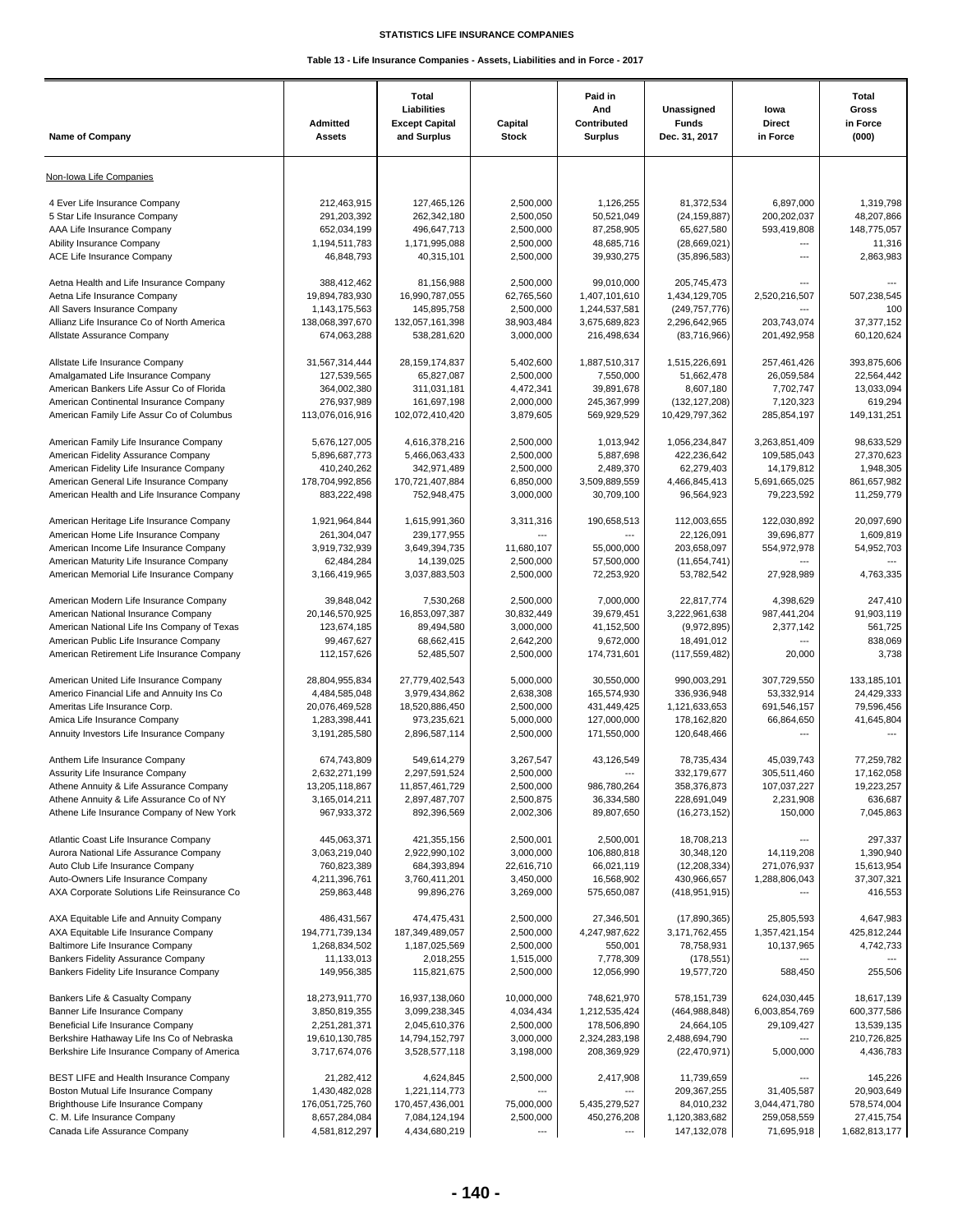| Non-Iowa Life Companies<br>Capitol Life Insurance Company<br>3,080,000<br>68,312<br>190,204<br>301,292,822<br>275,654,578<br>14,770,687<br>7,787,557<br>13,402,068<br>949,577<br>36,407<br>32,254<br>Central Reserve Life Insurance Company<br>2,500,000<br>21,362,110<br>(11,409,619)<br>Central States Health and Life Co of Omaha<br>407,544,378<br>255,623,496<br>151,920,882<br>150,025,969<br>7,128,524<br>$\overline{a}$<br>$\overline{\phantom{a}}$<br>Centre Life Insurance Company<br>1,790,730,064<br>1,697,123,094<br>2,500,000<br>127, 157, 500<br>(36,050,530)<br>77,429<br>158,683,683<br>71,948,567<br>5,262,094<br>Chesapeake Life Insurance Company<br>2.668.000<br>88,333,278<br>(4, 266, 162)<br>68,519,000<br>Church Life Insurance Corporation<br>294,168,213<br>229,457,433<br>6,000,000<br>6,000,000<br>52,710,780<br>1,540,058<br>6,135,500<br>2,520,000<br>CIGNA Health and Life Insurance Company<br>9,002,246,068<br>5,321,603,975<br>1,374,567,481<br>2,303,554,612<br>48,160<br>27,442<br>4,407,172,258<br>4,212,034,131<br>3,000,000<br>1,000,000<br>191,138,127<br>4,046,791,475<br>99,887,142<br>Cincinnati Life Insurance Company<br>Citizens Security Life Insurance Company<br>26,638,453<br>11,539,931<br>1,500,724<br>9,278,805<br>4,318,993<br>319,579<br>Colonial Life & Accident Insurance Company<br>2,729,610,040<br>15,076,209<br>2,369,298<br>472,906,184<br>47,141,269<br>3,219,961,731<br>156,477,839<br>768,803,991<br>2,500,000<br>241,677,065<br>3,567,677<br>Colonial Penn Life Insurance Company<br>868,494,636<br>(144, 486, 420)<br>21,058,348<br>Colorado Bankers Life Insurance Company<br>1,318,476,042<br>1,196,738,312<br>2,500,000<br>74,791,166<br>44,446,564<br>7,345,593<br>3,076,670<br>309,548,475<br>33,029,058<br>Columbian Life Insurance Company<br>335.844.953<br>2,512,125<br>56,518,940<br>(32,734,586)<br>7,386,934<br>Columbian Mutual Life Insurance Company<br>1,449,354,157<br>1,342,623,369<br>106,730,789<br>408,057<br>5,850,820<br>$\overline{a}$<br>$---$<br>Columbus Life Insurance Company<br>4,104,527,768<br>3,810,081,498<br>10,000,000<br>42,629,833<br>193,405,645<br>19,428,225<br>241,816,437<br>Combined Insurance Company of America<br>28,338,567<br>41,555,890<br>72,211,910<br>7,387,681<br>1,495,717,735<br>1,317,016,904<br>108,806,374<br>Commercial Travelers Life Insurance Company<br>29,368,636<br>15,411,090<br>11,000,000<br>3,000,000<br>(42, 454)<br>---<br>Commonwealth Annuity and Life Insurance Co<br>8,813,270,031<br>2,526,000<br>1,290,011,004<br>1,195,710,762<br>11,301,517,797<br>32,813,364<br>8,242,256<br>Companion Life Insurance Company<br>373,570,771<br>161,140,423<br>2,500,000<br>31,651,512<br>178,278,836<br>17,712,272<br>9,518,153<br>Connecticut General Life Insurance Company<br>18, 137, 205, 237<br>13,724,976,407<br>29,891,610<br>2,378,692,373<br>2,003,644,847<br>201,772,374<br>56,601,132<br>412,714,574<br>377,572,296<br>2,681,100<br>579,199<br>Constitution Life Insurance Company<br>21,249,401<br>11,211,777<br>2,262,896<br>44,942,863<br>17,303,192<br>1,600,000<br>36,633,368<br>(10, 593, 697)<br>Consumers Life Insurance Company<br>12,050,443<br>519,905,883<br>2,800,000<br>1,760,129<br>Continental American Insurance Company<br>673,270,901<br>82,437,395<br>68,127,623<br>6,224,370<br>Continental General Insurance Company<br>1,385,774,436<br>1,311,082,719<br>4,196,559<br>119,704,544<br>(49, 209, 386)<br>39,578,156<br>754,528<br>Continental Life Ins Co of Brentwood, TN<br>345,630,911<br>151,240,997<br>2,504,150<br>256,194,031<br>(64, 308, 268)<br>141,000<br>141,007<br>9<br>2,500,000<br>Corvesta Life Insurance Company<br>9,039,487<br>1,090,907<br>5,600,000<br>(151, 420)<br>Country Investors Life Assurance Company<br>299,229,798<br>106,147,013<br>3,000,000<br>27,000,000<br>163,082,785<br>3,425,205<br>22,671,869<br>8,274,285,586<br>4,500,000<br>22,702,662<br>Country Life Insurance Company<br>9,459,614,682<br>1,158,126,434<br>847,478,408<br>76,565,551<br>23,790,955<br>3,000,000<br>3,607,403<br>CSI Life Insurance Company<br>6,501,716<br>10,681,837<br>12,432<br>159,628<br>Dearborn National Life Insurance Company<br>1,785,129,713<br>1,310,870,535<br>5,004,000<br>327,794,721<br>141,460,457<br>366,825,643<br>118,579,389<br>58,387,336<br>2,500,000<br>6,547,167<br>Delaware American Life Insurance Company<br>120,215,118<br>35,971,736<br>23,356,046<br>2,079,000<br>Delaware Life Insurance Company<br>37,207,349,589<br>35,743,959,626<br>6,437,000<br>653,698,314<br>803,254,649<br>43,221,211<br>23,111,118<br>ELCO Mutual Life and Annuity<br>763,141,322<br>704,593,488<br>58,547,834<br>3,491,118<br>347,108<br>$\overline{a}$<br>$\overline{a}$<br>14,815,843,931<br>2.550.000<br>8,949,784,761<br>(8, 135, 838, 442)<br>129,364,770<br><b>Employers Reassurance Corporation</b><br>13,999,347,611<br>$\overline{a}$<br>33,417,552<br>17,487,889<br>2,000,000<br>2,929,663<br>2,021,125<br><b>EPIC Life Insurance Company</b><br>11,000,000<br>2,336,300<br>308,298,964<br>2,500,000<br>221,461<br>Equitable Life & Casualty Insurance Company<br>351,555,612<br>40,756,648<br>5,486,314<br>Equitable National Life Insurance Co, Inc.<br>8,411,869<br>154,269<br>2,500,000<br>2,979,153<br>2,778,447<br>---<br>$\overline{a}$<br>225,073,617<br>EquiTrust Life Insurance Company<br>18, 168, 731, 658<br>17,295,991,269<br>3,000,000<br>644,666,772<br>37,111,874<br>2,581,172<br>Everence Insurance Company<br>20,976,947<br>5,000,000<br>11,452,829<br>6,592,986<br>(2,068,869)<br>Family Heritage Life Insurance Co of America<br>1,290,358,205<br>1,190,035,284<br>2,556,950<br>32,646,050<br>65,119,921<br>13,276,740<br>3,615,000<br>2,539,064<br>Family Life Insurance Company<br>150,756,346<br>119,653,197<br>5,000,000<br>12,872,207<br>13,230,942<br>16,679,703<br>Family Service Life Insurance Company<br>311,085,058<br>278,667,970<br>2.500.000<br>15,500,000<br>14,417,089<br>890,508<br>115,009<br>5,127,319,413<br>4,658,461,050<br>6,599,833<br>459,059,060<br>1,137,556,750<br>260,738,676<br>Farmers New World Life Insurance Company<br>3,199,470<br>223,282,341<br>2,500,000<br>550,000<br>2,329,673<br>Federal Life Insurance Company<br>238,216,410<br>11,884,069<br>2,023,640<br>4,000,000<br>4,000,000<br>612,893,998<br>24,954,724<br>Federated Life Insurance Company<br>1,877,395,135<br>1,494,954,829<br>374,440,306<br>Fidelity Investments Life Insurance Company<br>29,539,852,568<br>28,663,799,824<br>3,000,000<br>67,474,768<br>805,577,976<br>29,680,424<br>8,938,782<br>Fidelity Life Assoc, A Legal Reserve Life Ins Co<br>406,305,495<br>278,700,811<br>2,500,000<br>125,104,684<br>204,044,832<br>31,029,192<br>Fidelity Security Life Insurance Company<br>949,474,753<br>745,086,285<br>5,500,000<br>197,232,033<br>3,706,413<br>2,418,279<br>1,656,437<br>5,000,010<br>21,692,973<br>First Allmerica Financial Life Ins Company<br>3,420,263,110<br>3,179,958,457<br>552,977,661<br>(317, 673, 018)<br>14,732,370<br>400,740,691<br>172,900,987<br>2,500,000<br>59,569<br>First Health Life & Health Insurance Company<br>323,525,216<br>(98, 185, 512)<br>76,144<br>2,500,000<br>74,568,977<br>First Penn-Pacific Life Insurance Company<br>1,504,103,767<br>1,315,146,156<br>12,916,120<br>173,541,491<br>585,265,575<br>Foresters Life Insurance and Annuity Company<br>2,463,426,497<br>2,399,984,741<br>2,538,162<br>6,496,180<br>54,407,414<br>23,321,677<br>12,083,402<br>Forethought Life Insurance Company<br>31,431,312,953<br>29,835,428,639<br>2,500,000<br>900,553,430<br>692,830,884<br>55,795,459<br>4,123,312<br>Freedom Life Insurance Company of America<br>148,307,711<br>71,922,032<br>1,761,816<br>43,139,966<br>31,483,897<br>20,778,888<br>3,804,424<br>Funeral Directors Life Insurance Company<br>1,320,343,553<br>1,204,026,500<br>2,500,000<br>3,031,000<br>110,786,053<br>392,149<br>816,252<br>2,500,000<br>10,433,495<br>2,070,067<br>Garden State Life Insurance Company<br>131,346,120<br>57,977,127<br>25,387,341<br>45,481,652<br>13,912,093,042<br>3,000,000<br>379,453,988<br>374,930,203<br>94,158,565<br>General American Life Insurance Company<br>12,924,219,961<br>605,419,093<br>General Fidelity Life Insurance Company<br>23,410,288<br>7,037,298<br>5,000,000<br>1,577,388<br>9,795,602<br>4,647<br>---<br>General Re Life Corporation<br>4,066,329,941<br>3,319,573,191<br>108,750,000<br>1,086,429,507<br>(448, 422, 757)<br>194,887,365<br>$\overline{a}$<br>Genworth Life and Annuity Insurance Company<br>21,155,755,446<br>25,651,000<br>1,456,618,456<br>(193, 511, 923)<br>5,465,260,961<br>607,140,701<br>22,444,512,979 | <b>Name of Company</b> | <b>Admitted</b><br><b>Assets</b> | Total<br>Liabilities<br><b>Except Capital</b><br>and Surplus | Capital<br><b>Stock</b> | Paid in<br>And<br>Contributed<br><b>Surplus</b> | Unassigned<br><b>Funds</b><br>Dec. 31, 2017 | lowa<br><b>Direct</b><br>in Force | Total<br>Gross<br>in Force<br>(000) |
|-------------------------------------------------------------------------------------------------------------------------------------------------------------------------------------------------------------------------------------------------------------------------------------------------------------------------------------------------------------------------------------------------------------------------------------------------------------------------------------------------------------------------------------------------------------------------------------------------------------------------------------------------------------------------------------------------------------------------------------------------------------------------------------------------------------------------------------------------------------------------------------------------------------------------------------------------------------------------------------------------------------------------------------------------------------------------------------------------------------------------------------------------------------------------------------------------------------------------------------------------------------------------------------------------------------------------------------------------------------------------------------------------------------------------------------------------------------------------------------------------------------------------------------------------------------------------------------------------------------------------------------------------------------------------------------------------------------------------------------------------------------------------------------------------------------------------------------------------------------------------------------------------------------------------------------------------------------------------------------------------------------------------------------------------------------------------------------------------------------------------------------------------------------------------------------------------------------------------------------------------------------------------------------------------------------------------------------------------------------------------------------------------------------------------------------------------------------------------------------------------------------------------------------------------------------------------------------------------------------------------------------------------------------------------------------------------------------------------------------------------------------------------------------------------------------------------------------------------------------------------------------------------------------------------------------------------------------------------------------------------------------------------------------------------------------------------------------------------------------------------------------------------------------------------------------------------------------------------------------------------------------------------------------------------------------------------------------------------------------------------------------------------------------------------------------------------------------------------------------------------------------------------------------------------------------------------------------------------------------------------------------------------------------------------------------------------------------------------------------------------------------------------------------------------------------------------------------------------------------------------------------------------------------------------------------------------------------------------------------------------------------------------------------------------------------------------------------------------------------------------------------------------------------------------------------------------------------------------------------------------------------------------------------------------------------------------------------------------------------------------------------------------------------------------------------------------------------------------------------------------------------------------------------------------------------------------------------------------------------------------------------------------------------------------------------------------------------------------------------------------------------------------------------------------------------------------------------------------------------------------------------------------------------------------------------------------------------------------------------------------------------------------------------------------------------------------------------------------------------------------------------------------------------------------------------------------------------------------------------------------------------------------------------------------------------------------------------------------------------------------------------------------------------------------------------------------------------------------------------------------------------------------------------------------------------------------------------------------------------------------------------------------------------------------------------------------------------------------------------------------------------------------------------------------------------------------------------------------------------------------------------------------------------------------------------------------------------------------------------------------------------------------------------------------------------------------------------------------------------------------------------------------------------------------------------------------------------------------------------------------------------------------------------------------------------------------------------------------------------------------------------------------------------------------------------------------------------------------------------------------------------------------------------------------------------------------------------------------------------------------------------------------------------------------------------------------------------------------------------------------------------------------------------------------------------------------------------------------------------------------------------------------------------------------------------------------------------------------------------------------------------------------------------------------------------------------------------------------------------------------------------------------------------------------------------------------------------------------------------------------------------------------------------------------------------------------------------------------------------------------------------------------------------------------------------------------------------------------------------------------------------------------------------------------------------------------------------------------------------------------------------------------------------------------------------------------------------------------------------------------------------------------------------------------------------------------------------------------------------------------------------------------------------------------------------------------------------------------------------------------------------------------------------------------------------------------------------------------------------------------------------------------------------------------------------------------------------------------------------------------------------------------------------------------------------------------------------------------------------------------------------------------------------------------------------------------------------------------------------------------------------------------------------------------------------------------------------------------------------------------------------------------------------------------------------------------------------------------------------------------------|------------------------|----------------------------------|--------------------------------------------------------------|-------------------------|-------------------------------------------------|---------------------------------------------|-----------------------------------|-------------------------------------|
|                                                                                                                                                                                                                                                                                                                                                                                                                                                                                                                                                                                                                                                                                                                                                                                                                                                                                                                                                                                                                                                                                                                                                                                                                                                                                                                                                                                                                                                                                                                                                                                                                                                                                                                                                                                                                                                                                                                                                                                                                                                                                                                                                                                                                                                                                                                                                                                                                                                                                                                                                                                                                                                                                                                                                                                                                                                                                                                                                                                                                                                                                                                                                                                                                                                                                                                                                                                                                                                                                                                                                                                                                                                                                                                                                                                                                                                                                                                                                                                                                                                                                                                                                                                                                                                                                                                                                                                                                                                                                                                                                                                                                                                                                                                                                                                                                                                                                                                                                                                                                                                                                                                                                                                                                                                                                                                                                                                                                                                                                                                                                                                                                                                                                                                                                                                                                                                                                                                                                                                                                                                                                                                                                                                                                                                                                                                                                                                                                                                                                                                                                                                                                                                                                                                                                                                                                                                                                                                                                                                                                                                                                                                                                                                                                                                                                                                                                                                                                                                                                                                                                                                                                                                                                                                                                                                                                                                                                                                                                                                                                                                                                                                                                                                                                                                                                                                                                                                                                                                                                                                                                                                                                                                                                                                                                       |                        |                                  |                                                              |                         |                                                 |                                             |                                   |                                     |
|                                                                                                                                                                                                                                                                                                                                                                                                                                                                                                                                                                                                                                                                                                                                                                                                                                                                                                                                                                                                                                                                                                                                                                                                                                                                                                                                                                                                                                                                                                                                                                                                                                                                                                                                                                                                                                                                                                                                                                                                                                                                                                                                                                                                                                                                                                                                                                                                                                                                                                                                                                                                                                                                                                                                                                                                                                                                                                                                                                                                                                                                                                                                                                                                                                                                                                                                                                                                                                                                                                                                                                                                                                                                                                                                                                                                                                                                                                                                                                                                                                                                                                                                                                                                                                                                                                                                                                                                                                                                                                                                                                                                                                                                                                                                                                                                                                                                                                                                                                                                                                                                                                                                                                                                                                                                                                                                                                                                                                                                                                                                                                                                                                                                                                                                                                                                                                                                                                                                                                                                                                                                                                                                                                                                                                                                                                                                                                                                                                                                                                                                                                                                                                                                                                                                                                                                                                                                                                                                                                                                                                                                                                                                                                                                                                                                                                                                                                                                                                                                                                                                                                                                                                                                                                                                                                                                                                                                                                                                                                                                                                                                                                                                                                                                                                                                                                                                                                                                                                                                                                                                                                                                                                                                                                                                                       |                        |                                  |                                                              |                         |                                                 |                                             |                                   |                                     |
|                                                                                                                                                                                                                                                                                                                                                                                                                                                                                                                                                                                                                                                                                                                                                                                                                                                                                                                                                                                                                                                                                                                                                                                                                                                                                                                                                                                                                                                                                                                                                                                                                                                                                                                                                                                                                                                                                                                                                                                                                                                                                                                                                                                                                                                                                                                                                                                                                                                                                                                                                                                                                                                                                                                                                                                                                                                                                                                                                                                                                                                                                                                                                                                                                                                                                                                                                                                                                                                                                                                                                                                                                                                                                                                                                                                                                                                                                                                                                                                                                                                                                                                                                                                                                                                                                                                                                                                                                                                                                                                                                                                                                                                                                                                                                                                                                                                                                                                                                                                                                                                                                                                                                                                                                                                                                                                                                                                                                                                                                                                                                                                                                                                                                                                                                                                                                                                                                                                                                                                                                                                                                                                                                                                                                                                                                                                                                                                                                                                                                                                                                                                                                                                                                                                                                                                                                                                                                                                                                                                                                                                                                                                                                                                                                                                                                                                                                                                                                                                                                                                                                                                                                                                                                                                                                                                                                                                                                                                                                                                                                                                                                                                                                                                                                                                                                                                                                                                                                                                                                                                                                                                                                                                                                                                                                       |                        |                                  |                                                              |                         |                                                 |                                             |                                   |                                     |
|                                                                                                                                                                                                                                                                                                                                                                                                                                                                                                                                                                                                                                                                                                                                                                                                                                                                                                                                                                                                                                                                                                                                                                                                                                                                                                                                                                                                                                                                                                                                                                                                                                                                                                                                                                                                                                                                                                                                                                                                                                                                                                                                                                                                                                                                                                                                                                                                                                                                                                                                                                                                                                                                                                                                                                                                                                                                                                                                                                                                                                                                                                                                                                                                                                                                                                                                                                                                                                                                                                                                                                                                                                                                                                                                                                                                                                                                                                                                                                                                                                                                                                                                                                                                                                                                                                                                                                                                                                                                                                                                                                                                                                                                                                                                                                                                                                                                                                                                                                                                                                                                                                                                                                                                                                                                                                                                                                                                                                                                                                                                                                                                                                                                                                                                                                                                                                                                                                                                                                                                                                                                                                                                                                                                                                                                                                                                                                                                                                                                                                                                                                                                                                                                                                                                                                                                                                                                                                                                                                                                                                                                                                                                                                                                                                                                                                                                                                                                                                                                                                                                                                                                                                                                                                                                                                                                                                                                                                                                                                                                                                                                                                                                                                                                                                                                                                                                                                                                                                                                                                                                                                                                                                                                                                                                                       |                        |                                  |                                                              |                         |                                                 |                                             |                                   |                                     |
|                                                                                                                                                                                                                                                                                                                                                                                                                                                                                                                                                                                                                                                                                                                                                                                                                                                                                                                                                                                                                                                                                                                                                                                                                                                                                                                                                                                                                                                                                                                                                                                                                                                                                                                                                                                                                                                                                                                                                                                                                                                                                                                                                                                                                                                                                                                                                                                                                                                                                                                                                                                                                                                                                                                                                                                                                                                                                                                                                                                                                                                                                                                                                                                                                                                                                                                                                                                                                                                                                                                                                                                                                                                                                                                                                                                                                                                                                                                                                                                                                                                                                                                                                                                                                                                                                                                                                                                                                                                                                                                                                                                                                                                                                                                                                                                                                                                                                                                                                                                                                                                                                                                                                                                                                                                                                                                                                                                                                                                                                                                                                                                                                                                                                                                                                                                                                                                                                                                                                                                                                                                                                                                                                                                                                                                                                                                                                                                                                                                                                                                                                                                                                                                                                                                                                                                                                                                                                                                                                                                                                                                                                                                                                                                                                                                                                                                                                                                                                                                                                                                                                                                                                                                                                                                                                                                                                                                                                                                                                                                                                                                                                                                                                                                                                                                                                                                                                                                                                                                                                                                                                                                                                                                                                                                                                       |                        |                                  |                                                              |                         |                                                 |                                             |                                   |                                     |
|                                                                                                                                                                                                                                                                                                                                                                                                                                                                                                                                                                                                                                                                                                                                                                                                                                                                                                                                                                                                                                                                                                                                                                                                                                                                                                                                                                                                                                                                                                                                                                                                                                                                                                                                                                                                                                                                                                                                                                                                                                                                                                                                                                                                                                                                                                                                                                                                                                                                                                                                                                                                                                                                                                                                                                                                                                                                                                                                                                                                                                                                                                                                                                                                                                                                                                                                                                                                                                                                                                                                                                                                                                                                                                                                                                                                                                                                                                                                                                                                                                                                                                                                                                                                                                                                                                                                                                                                                                                                                                                                                                                                                                                                                                                                                                                                                                                                                                                                                                                                                                                                                                                                                                                                                                                                                                                                                                                                                                                                                                                                                                                                                                                                                                                                                                                                                                                                                                                                                                                                                                                                                                                                                                                                                                                                                                                                                                                                                                                                                                                                                                                                                                                                                                                                                                                                                                                                                                                                                                                                                                                                                                                                                                                                                                                                                                                                                                                                                                                                                                                                                                                                                                                                                                                                                                                                                                                                                                                                                                                                                                                                                                                                                                                                                                                                                                                                                                                                                                                                                                                                                                                                                                                                                                                                                       |                        |                                  |                                                              |                         |                                                 |                                             |                                   |                                     |
|                                                                                                                                                                                                                                                                                                                                                                                                                                                                                                                                                                                                                                                                                                                                                                                                                                                                                                                                                                                                                                                                                                                                                                                                                                                                                                                                                                                                                                                                                                                                                                                                                                                                                                                                                                                                                                                                                                                                                                                                                                                                                                                                                                                                                                                                                                                                                                                                                                                                                                                                                                                                                                                                                                                                                                                                                                                                                                                                                                                                                                                                                                                                                                                                                                                                                                                                                                                                                                                                                                                                                                                                                                                                                                                                                                                                                                                                                                                                                                                                                                                                                                                                                                                                                                                                                                                                                                                                                                                                                                                                                                                                                                                                                                                                                                                                                                                                                                                                                                                                                                                                                                                                                                                                                                                                                                                                                                                                                                                                                                                                                                                                                                                                                                                                                                                                                                                                                                                                                                                                                                                                                                                                                                                                                                                                                                                                                                                                                                                                                                                                                                                                                                                                                                                                                                                                                                                                                                                                                                                                                                                                                                                                                                                                                                                                                                                                                                                                                                                                                                                                                                                                                                                                                                                                                                                                                                                                                                                                                                                                                                                                                                                                                                                                                                                                                                                                                                                                                                                                                                                                                                                                                                                                                                                                                       |                        |                                  |                                                              |                         |                                                 |                                             |                                   |                                     |
|                                                                                                                                                                                                                                                                                                                                                                                                                                                                                                                                                                                                                                                                                                                                                                                                                                                                                                                                                                                                                                                                                                                                                                                                                                                                                                                                                                                                                                                                                                                                                                                                                                                                                                                                                                                                                                                                                                                                                                                                                                                                                                                                                                                                                                                                                                                                                                                                                                                                                                                                                                                                                                                                                                                                                                                                                                                                                                                                                                                                                                                                                                                                                                                                                                                                                                                                                                                                                                                                                                                                                                                                                                                                                                                                                                                                                                                                                                                                                                                                                                                                                                                                                                                                                                                                                                                                                                                                                                                                                                                                                                                                                                                                                                                                                                                                                                                                                                                                                                                                                                                                                                                                                                                                                                                                                                                                                                                                                                                                                                                                                                                                                                                                                                                                                                                                                                                                                                                                                                                                                                                                                                                                                                                                                                                                                                                                                                                                                                                                                                                                                                                                                                                                                                                                                                                                                                                                                                                                                                                                                                                                                                                                                                                                                                                                                                                                                                                                                                                                                                                                                                                                                                                                                                                                                                                                                                                                                                                                                                                                                                                                                                                                                                                                                                                                                                                                                                                                                                                                                                                                                                                                                                                                                                                                                       |                        |                                  |                                                              |                         |                                                 |                                             |                                   |                                     |
|                                                                                                                                                                                                                                                                                                                                                                                                                                                                                                                                                                                                                                                                                                                                                                                                                                                                                                                                                                                                                                                                                                                                                                                                                                                                                                                                                                                                                                                                                                                                                                                                                                                                                                                                                                                                                                                                                                                                                                                                                                                                                                                                                                                                                                                                                                                                                                                                                                                                                                                                                                                                                                                                                                                                                                                                                                                                                                                                                                                                                                                                                                                                                                                                                                                                                                                                                                                                                                                                                                                                                                                                                                                                                                                                                                                                                                                                                                                                                                                                                                                                                                                                                                                                                                                                                                                                                                                                                                                                                                                                                                                                                                                                                                                                                                                                                                                                                                                                                                                                                                                                                                                                                                                                                                                                                                                                                                                                                                                                                                                                                                                                                                                                                                                                                                                                                                                                                                                                                                                                                                                                                                                                                                                                                                                                                                                                                                                                                                                                                                                                                                                                                                                                                                                                                                                                                                                                                                                                                                                                                                                                                                                                                                                                                                                                                                                                                                                                                                                                                                                                                                                                                                                                                                                                                                                                                                                                                                                                                                                                                                                                                                                                                                                                                                                                                                                                                                                                                                                                                                                                                                                                                                                                                                                                                       |                        |                                  |                                                              |                         |                                                 |                                             |                                   |                                     |
|                                                                                                                                                                                                                                                                                                                                                                                                                                                                                                                                                                                                                                                                                                                                                                                                                                                                                                                                                                                                                                                                                                                                                                                                                                                                                                                                                                                                                                                                                                                                                                                                                                                                                                                                                                                                                                                                                                                                                                                                                                                                                                                                                                                                                                                                                                                                                                                                                                                                                                                                                                                                                                                                                                                                                                                                                                                                                                                                                                                                                                                                                                                                                                                                                                                                                                                                                                                                                                                                                                                                                                                                                                                                                                                                                                                                                                                                                                                                                                                                                                                                                                                                                                                                                                                                                                                                                                                                                                                                                                                                                                                                                                                                                                                                                                                                                                                                                                                                                                                                                                                                                                                                                                                                                                                                                                                                                                                                                                                                                                                                                                                                                                                                                                                                                                                                                                                                                                                                                                                                                                                                                                                                                                                                                                                                                                                                                                                                                                                                                                                                                                                                                                                                                                                                                                                                                                                                                                                                                                                                                                                                                                                                                                                                                                                                                                                                                                                                                                                                                                                                                                                                                                                                                                                                                                                                                                                                                                                                                                                                                                                                                                                                                                                                                                                                                                                                                                                                                                                                                                                                                                                                                                                                                                                                                       |                        |                                  |                                                              |                         |                                                 |                                             |                                   |                                     |
|                                                                                                                                                                                                                                                                                                                                                                                                                                                                                                                                                                                                                                                                                                                                                                                                                                                                                                                                                                                                                                                                                                                                                                                                                                                                                                                                                                                                                                                                                                                                                                                                                                                                                                                                                                                                                                                                                                                                                                                                                                                                                                                                                                                                                                                                                                                                                                                                                                                                                                                                                                                                                                                                                                                                                                                                                                                                                                                                                                                                                                                                                                                                                                                                                                                                                                                                                                                                                                                                                                                                                                                                                                                                                                                                                                                                                                                                                                                                                                                                                                                                                                                                                                                                                                                                                                                                                                                                                                                                                                                                                                                                                                                                                                                                                                                                                                                                                                                                                                                                                                                                                                                                                                                                                                                                                                                                                                                                                                                                                                                                                                                                                                                                                                                                                                                                                                                                                                                                                                                                                                                                                                                                                                                                                                                                                                                                                                                                                                                                                                                                                                                                                                                                                                                                                                                                                                                                                                                                                                                                                                                                                                                                                                                                                                                                                                                                                                                                                                                                                                                                                                                                                                                                                                                                                                                                                                                                                                                                                                                                                                                                                                                                                                                                                                                                                                                                                                                                                                                                                                                                                                                                                                                                                                                                                       |                        |                                  |                                                              |                         |                                                 |                                             |                                   |                                     |
|                                                                                                                                                                                                                                                                                                                                                                                                                                                                                                                                                                                                                                                                                                                                                                                                                                                                                                                                                                                                                                                                                                                                                                                                                                                                                                                                                                                                                                                                                                                                                                                                                                                                                                                                                                                                                                                                                                                                                                                                                                                                                                                                                                                                                                                                                                                                                                                                                                                                                                                                                                                                                                                                                                                                                                                                                                                                                                                                                                                                                                                                                                                                                                                                                                                                                                                                                                                                                                                                                                                                                                                                                                                                                                                                                                                                                                                                                                                                                                                                                                                                                                                                                                                                                                                                                                                                                                                                                                                                                                                                                                                                                                                                                                                                                                                                                                                                                                                                                                                                                                                                                                                                                                                                                                                                                                                                                                                                                                                                                                                                                                                                                                                                                                                                                                                                                                                                                                                                                                                                                                                                                                                                                                                                                                                                                                                                                                                                                                                                                                                                                                                                                                                                                                                                                                                                                                                                                                                                                                                                                                                                                                                                                                                                                                                                                                                                                                                                                                                                                                                                                                                                                                                                                                                                                                                                                                                                                                                                                                                                                                                                                                                                                                                                                                                                                                                                                                                                                                                                                                                                                                                                                                                                                                                                                       |                        |                                  |                                                              |                         |                                                 |                                             |                                   |                                     |
|                                                                                                                                                                                                                                                                                                                                                                                                                                                                                                                                                                                                                                                                                                                                                                                                                                                                                                                                                                                                                                                                                                                                                                                                                                                                                                                                                                                                                                                                                                                                                                                                                                                                                                                                                                                                                                                                                                                                                                                                                                                                                                                                                                                                                                                                                                                                                                                                                                                                                                                                                                                                                                                                                                                                                                                                                                                                                                                                                                                                                                                                                                                                                                                                                                                                                                                                                                                                                                                                                                                                                                                                                                                                                                                                                                                                                                                                                                                                                                                                                                                                                                                                                                                                                                                                                                                                                                                                                                                                                                                                                                                                                                                                                                                                                                                                                                                                                                                                                                                                                                                                                                                                                                                                                                                                                                                                                                                                                                                                                                                                                                                                                                                                                                                                                                                                                                                                                                                                                                                                                                                                                                                                                                                                                                                                                                                                                                                                                                                                                                                                                                                                                                                                                                                                                                                                                                                                                                                                                                                                                                                                                                                                                                                                                                                                                                                                                                                                                                                                                                                                                                                                                                                                                                                                                                                                                                                                                                                                                                                                                                                                                                                                                                                                                                                                                                                                                                                                                                                                                                                                                                                                                                                                                                                                                       |                        |                                  |                                                              |                         |                                                 |                                             |                                   |                                     |
|                                                                                                                                                                                                                                                                                                                                                                                                                                                                                                                                                                                                                                                                                                                                                                                                                                                                                                                                                                                                                                                                                                                                                                                                                                                                                                                                                                                                                                                                                                                                                                                                                                                                                                                                                                                                                                                                                                                                                                                                                                                                                                                                                                                                                                                                                                                                                                                                                                                                                                                                                                                                                                                                                                                                                                                                                                                                                                                                                                                                                                                                                                                                                                                                                                                                                                                                                                                                                                                                                                                                                                                                                                                                                                                                                                                                                                                                                                                                                                                                                                                                                                                                                                                                                                                                                                                                                                                                                                                                                                                                                                                                                                                                                                                                                                                                                                                                                                                                                                                                                                                                                                                                                                                                                                                                                                                                                                                                                                                                                                                                                                                                                                                                                                                                                                                                                                                                                                                                                                                                                                                                                                                                                                                                                                                                                                                                                                                                                                                                                                                                                                                                                                                                                                                                                                                                                                                                                                                                                                                                                                                                                                                                                                                                                                                                                                                                                                                                                                                                                                                                                                                                                                                                                                                                                                                                                                                                                                                                                                                                                                                                                                                                                                                                                                                                                                                                                                                                                                                                                                                                                                                                                                                                                                                                                       |                        |                                  |                                                              |                         |                                                 |                                             |                                   |                                     |
|                                                                                                                                                                                                                                                                                                                                                                                                                                                                                                                                                                                                                                                                                                                                                                                                                                                                                                                                                                                                                                                                                                                                                                                                                                                                                                                                                                                                                                                                                                                                                                                                                                                                                                                                                                                                                                                                                                                                                                                                                                                                                                                                                                                                                                                                                                                                                                                                                                                                                                                                                                                                                                                                                                                                                                                                                                                                                                                                                                                                                                                                                                                                                                                                                                                                                                                                                                                                                                                                                                                                                                                                                                                                                                                                                                                                                                                                                                                                                                                                                                                                                                                                                                                                                                                                                                                                                                                                                                                                                                                                                                                                                                                                                                                                                                                                                                                                                                                                                                                                                                                                                                                                                                                                                                                                                                                                                                                                                                                                                                                                                                                                                                                                                                                                                                                                                                                                                                                                                                                                                                                                                                                                                                                                                                                                                                                                                                                                                                                                                                                                                                                                                                                                                                                                                                                                                                                                                                                                                                                                                                                                                                                                                                                                                                                                                                                                                                                                                                                                                                                                                                                                                                                                                                                                                                                                                                                                                                                                                                                                                                                                                                                                                                                                                                                                                                                                                                                                                                                                                                                                                                                                                                                                                                                                                       |                        |                                  |                                                              |                         |                                                 |                                             |                                   |                                     |
|                                                                                                                                                                                                                                                                                                                                                                                                                                                                                                                                                                                                                                                                                                                                                                                                                                                                                                                                                                                                                                                                                                                                                                                                                                                                                                                                                                                                                                                                                                                                                                                                                                                                                                                                                                                                                                                                                                                                                                                                                                                                                                                                                                                                                                                                                                                                                                                                                                                                                                                                                                                                                                                                                                                                                                                                                                                                                                                                                                                                                                                                                                                                                                                                                                                                                                                                                                                                                                                                                                                                                                                                                                                                                                                                                                                                                                                                                                                                                                                                                                                                                                                                                                                                                                                                                                                                                                                                                                                                                                                                                                                                                                                                                                                                                                                                                                                                                                                                                                                                                                                                                                                                                                                                                                                                                                                                                                                                                                                                                                                                                                                                                                                                                                                                                                                                                                                                                                                                                                                                                                                                                                                                                                                                                                                                                                                                                                                                                                                                                                                                                                                                                                                                                                                                                                                                                                                                                                                                                                                                                                                                                                                                                                                                                                                                                                                                                                                                                                                                                                                                                                                                                                                                                                                                                                                                                                                                                                                                                                                                                                                                                                                                                                                                                                                                                                                                                                                                                                                                                                                                                                                                                                                                                                                                                       |                        |                                  |                                                              |                         |                                                 |                                             |                                   |                                     |
|                                                                                                                                                                                                                                                                                                                                                                                                                                                                                                                                                                                                                                                                                                                                                                                                                                                                                                                                                                                                                                                                                                                                                                                                                                                                                                                                                                                                                                                                                                                                                                                                                                                                                                                                                                                                                                                                                                                                                                                                                                                                                                                                                                                                                                                                                                                                                                                                                                                                                                                                                                                                                                                                                                                                                                                                                                                                                                                                                                                                                                                                                                                                                                                                                                                                                                                                                                                                                                                                                                                                                                                                                                                                                                                                                                                                                                                                                                                                                                                                                                                                                                                                                                                                                                                                                                                                                                                                                                                                                                                                                                                                                                                                                                                                                                                                                                                                                                                                                                                                                                                                                                                                                                                                                                                                                                                                                                                                                                                                                                                                                                                                                                                                                                                                                                                                                                                                                                                                                                                                                                                                                                                                                                                                                                                                                                                                                                                                                                                                                                                                                                                                                                                                                                                                                                                                                                                                                                                                                                                                                                                                                                                                                                                                                                                                                                                                                                                                                                                                                                                                                                                                                                                                                                                                                                                                                                                                                                                                                                                                                                                                                                                                                                                                                                                                                                                                                                                                                                                                                                                                                                                                                                                                                                                                                       |                        |                                  |                                                              |                         |                                                 |                                             |                                   |                                     |
|                                                                                                                                                                                                                                                                                                                                                                                                                                                                                                                                                                                                                                                                                                                                                                                                                                                                                                                                                                                                                                                                                                                                                                                                                                                                                                                                                                                                                                                                                                                                                                                                                                                                                                                                                                                                                                                                                                                                                                                                                                                                                                                                                                                                                                                                                                                                                                                                                                                                                                                                                                                                                                                                                                                                                                                                                                                                                                                                                                                                                                                                                                                                                                                                                                                                                                                                                                                                                                                                                                                                                                                                                                                                                                                                                                                                                                                                                                                                                                                                                                                                                                                                                                                                                                                                                                                                                                                                                                                                                                                                                                                                                                                                                                                                                                                                                                                                                                                                                                                                                                                                                                                                                                                                                                                                                                                                                                                                                                                                                                                                                                                                                                                                                                                                                                                                                                                                                                                                                                                                                                                                                                                                                                                                                                                                                                                                                                                                                                                                                                                                                                                                                                                                                                                                                                                                                                                                                                                                                                                                                                                                                                                                                                                                                                                                                                                                                                                                                                                                                                                                                                                                                                                                                                                                                                                                                                                                                                                                                                                                                                                                                                                                                                                                                                                                                                                                                                                                                                                                                                                                                                                                                                                                                                                                                       |                        |                                  |                                                              |                         |                                                 |                                             |                                   |                                     |
|                                                                                                                                                                                                                                                                                                                                                                                                                                                                                                                                                                                                                                                                                                                                                                                                                                                                                                                                                                                                                                                                                                                                                                                                                                                                                                                                                                                                                                                                                                                                                                                                                                                                                                                                                                                                                                                                                                                                                                                                                                                                                                                                                                                                                                                                                                                                                                                                                                                                                                                                                                                                                                                                                                                                                                                                                                                                                                                                                                                                                                                                                                                                                                                                                                                                                                                                                                                                                                                                                                                                                                                                                                                                                                                                                                                                                                                                                                                                                                                                                                                                                                                                                                                                                                                                                                                                                                                                                                                                                                                                                                                                                                                                                                                                                                                                                                                                                                                                                                                                                                                                                                                                                                                                                                                                                                                                                                                                                                                                                                                                                                                                                                                                                                                                                                                                                                                                                                                                                                                                                                                                                                                                                                                                                                                                                                                                                                                                                                                                                                                                                                                                                                                                                                                                                                                                                                                                                                                                                                                                                                                                                                                                                                                                                                                                                                                                                                                                                                                                                                                                                                                                                                                                                                                                                                                                                                                                                                                                                                                                                                                                                                                                                                                                                                                                                                                                                                                                                                                                                                                                                                                                                                                                                                                                                       |                        |                                  |                                                              |                         |                                                 |                                             |                                   |                                     |
|                                                                                                                                                                                                                                                                                                                                                                                                                                                                                                                                                                                                                                                                                                                                                                                                                                                                                                                                                                                                                                                                                                                                                                                                                                                                                                                                                                                                                                                                                                                                                                                                                                                                                                                                                                                                                                                                                                                                                                                                                                                                                                                                                                                                                                                                                                                                                                                                                                                                                                                                                                                                                                                                                                                                                                                                                                                                                                                                                                                                                                                                                                                                                                                                                                                                                                                                                                                                                                                                                                                                                                                                                                                                                                                                                                                                                                                                                                                                                                                                                                                                                                                                                                                                                                                                                                                                                                                                                                                                                                                                                                                                                                                                                                                                                                                                                                                                                                                                                                                                                                                                                                                                                                                                                                                                                                                                                                                                                                                                                                                                                                                                                                                                                                                                                                                                                                                                                                                                                                                                                                                                                                                                                                                                                                                                                                                                                                                                                                                                                                                                                                                                                                                                                                                                                                                                                                                                                                                                                                                                                                                                                                                                                                                                                                                                                                                                                                                                                                                                                                                                                                                                                                                                                                                                                                                                                                                                                                                                                                                                                                                                                                                                                                                                                                                                                                                                                                                                                                                                                                                                                                                                                                                                                                                                                       |                        |                                  |                                                              |                         |                                                 |                                             |                                   |                                     |
|                                                                                                                                                                                                                                                                                                                                                                                                                                                                                                                                                                                                                                                                                                                                                                                                                                                                                                                                                                                                                                                                                                                                                                                                                                                                                                                                                                                                                                                                                                                                                                                                                                                                                                                                                                                                                                                                                                                                                                                                                                                                                                                                                                                                                                                                                                                                                                                                                                                                                                                                                                                                                                                                                                                                                                                                                                                                                                                                                                                                                                                                                                                                                                                                                                                                                                                                                                                                                                                                                                                                                                                                                                                                                                                                                                                                                                                                                                                                                                                                                                                                                                                                                                                                                                                                                                                                                                                                                                                                                                                                                                                                                                                                                                                                                                                                                                                                                                                                                                                                                                                                                                                                                                                                                                                                                                                                                                                                                                                                                                                                                                                                                                                                                                                                                                                                                                                                                                                                                                                                                                                                                                                                                                                                                                                                                                                                                                                                                                                                                                                                                                                                                                                                                                                                                                                                                                                                                                                                                                                                                                                                                                                                                                                                                                                                                                                                                                                                                                                                                                                                                                                                                                                                                                                                                                                                                                                                                                                                                                                                                                                                                                                                                                                                                                                                                                                                                                                                                                                                                                                                                                                                                                                                                                                                                       |                        |                                  |                                                              |                         |                                                 |                                             |                                   |                                     |
|                                                                                                                                                                                                                                                                                                                                                                                                                                                                                                                                                                                                                                                                                                                                                                                                                                                                                                                                                                                                                                                                                                                                                                                                                                                                                                                                                                                                                                                                                                                                                                                                                                                                                                                                                                                                                                                                                                                                                                                                                                                                                                                                                                                                                                                                                                                                                                                                                                                                                                                                                                                                                                                                                                                                                                                                                                                                                                                                                                                                                                                                                                                                                                                                                                                                                                                                                                                                                                                                                                                                                                                                                                                                                                                                                                                                                                                                                                                                                                                                                                                                                                                                                                                                                                                                                                                                                                                                                                                                                                                                                                                                                                                                                                                                                                                                                                                                                                                                                                                                                                                                                                                                                                                                                                                                                                                                                                                                                                                                                                                                                                                                                                                                                                                                                                                                                                                                                                                                                                                                                                                                                                                                                                                                                                                                                                                                                                                                                                                                                                                                                                                                                                                                                                                                                                                                                                                                                                                                                                                                                                                                                                                                                                                                                                                                                                                                                                                                                                                                                                                                                                                                                                                                                                                                                                                                                                                                                                                                                                                                                                                                                                                                                                                                                                                                                                                                                                                                                                                                                                                                                                                                                                                                                                                                                       |                        |                                  |                                                              |                         |                                                 |                                             |                                   |                                     |
|                                                                                                                                                                                                                                                                                                                                                                                                                                                                                                                                                                                                                                                                                                                                                                                                                                                                                                                                                                                                                                                                                                                                                                                                                                                                                                                                                                                                                                                                                                                                                                                                                                                                                                                                                                                                                                                                                                                                                                                                                                                                                                                                                                                                                                                                                                                                                                                                                                                                                                                                                                                                                                                                                                                                                                                                                                                                                                                                                                                                                                                                                                                                                                                                                                                                                                                                                                                                                                                                                                                                                                                                                                                                                                                                                                                                                                                                                                                                                                                                                                                                                                                                                                                                                                                                                                                                                                                                                                                                                                                                                                                                                                                                                                                                                                                                                                                                                                                                                                                                                                                                                                                                                                                                                                                                                                                                                                                                                                                                                                                                                                                                                                                                                                                                                                                                                                                                                                                                                                                                                                                                                                                                                                                                                                                                                                                                                                                                                                                                                                                                                                                                                                                                                                                                                                                                                                                                                                                                                                                                                                                                                                                                                                                                                                                                                                                                                                                                                                                                                                                                                                                                                                                                                                                                                                                                                                                                                                                                                                                                                                                                                                                                                                                                                                                                                                                                                                                                                                                                                                                                                                                                                                                                                                                                                       |                        |                                  |                                                              |                         |                                                 |                                             |                                   |                                     |
|                                                                                                                                                                                                                                                                                                                                                                                                                                                                                                                                                                                                                                                                                                                                                                                                                                                                                                                                                                                                                                                                                                                                                                                                                                                                                                                                                                                                                                                                                                                                                                                                                                                                                                                                                                                                                                                                                                                                                                                                                                                                                                                                                                                                                                                                                                                                                                                                                                                                                                                                                                                                                                                                                                                                                                                                                                                                                                                                                                                                                                                                                                                                                                                                                                                                                                                                                                                                                                                                                                                                                                                                                                                                                                                                                                                                                                                                                                                                                                                                                                                                                                                                                                                                                                                                                                                                                                                                                                                                                                                                                                                                                                                                                                                                                                                                                                                                                                                                                                                                                                                                                                                                                                                                                                                                                                                                                                                                                                                                                                                                                                                                                                                                                                                                                                                                                                                                                                                                                                                                                                                                                                                                                                                                                                                                                                                                                                                                                                                                                                                                                                                                                                                                                                                                                                                                                                                                                                                                                                                                                                                                                                                                                                                                                                                                                                                                                                                                                                                                                                                                                                                                                                                                                                                                                                                                                                                                                                                                                                                                                                                                                                                                                                                                                                                                                                                                                                                                                                                                                                                                                                                                                                                                                                                                                       |                        |                                  |                                                              |                         |                                                 |                                             |                                   |                                     |
|                                                                                                                                                                                                                                                                                                                                                                                                                                                                                                                                                                                                                                                                                                                                                                                                                                                                                                                                                                                                                                                                                                                                                                                                                                                                                                                                                                                                                                                                                                                                                                                                                                                                                                                                                                                                                                                                                                                                                                                                                                                                                                                                                                                                                                                                                                                                                                                                                                                                                                                                                                                                                                                                                                                                                                                                                                                                                                                                                                                                                                                                                                                                                                                                                                                                                                                                                                                                                                                                                                                                                                                                                                                                                                                                                                                                                                                                                                                                                                                                                                                                                                                                                                                                                                                                                                                                                                                                                                                                                                                                                                                                                                                                                                                                                                                                                                                                                                                                                                                                                                                                                                                                                                                                                                                                                                                                                                                                                                                                                                                                                                                                                                                                                                                                                                                                                                                                                                                                                                                                                                                                                                                                                                                                                                                                                                                                                                                                                                                                                                                                                                                                                                                                                                                                                                                                                                                                                                                                                                                                                                                                                                                                                                                                                                                                                                                                                                                                                                                                                                                                                                                                                                                                                                                                                                                                                                                                                                                                                                                                                                                                                                                                                                                                                                                                                                                                                                                                                                                                                                                                                                                                                                                                                                                                                       |                        |                                  |                                                              |                         |                                                 |                                             |                                   |                                     |
|                                                                                                                                                                                                                                                                                                                                                                                                                                                                                                                                                                                                                                                                                                                                                                                                                                                                                                                                                                                                                                                                                                                                                                                                                                                                                                                                                                                                                                                                                                                                                                                                                                                                                                                                                                                                                                                                                                                                                                                                                                                                                                                                                                                                                                                                                                                                                                                                                                                                                                                                                                                                                                                                                                                                                                                                                                                                                                                                                                                                                                                                                                                                                                                                                                                                                                                                                                                                                                                                                                                                                                                                                                                                                                                                                                                                                                                                                                                                                                                                                                                                                                                                                                                                                                                                                                                                                                                                                                                                                                                                                                                                                                                                                                                                                                                                                                                                                                                                                                                                                                                                                                                                                                                                                                                                                                                                                                                                                                                                                                                                                                                                                                                                                                                                                                                                                                                                                                                                                                                                                                                                                                                                                                                                                                                                                                                                                                                                                                                                                                                                                                                                                                                                                                                                                                                                                                                                                                                                                                                                                                                                                                                                                                                                                                                                                                                                                                                                                                                                                                                                                                                                                                                                                                                                                                                                                                                                                                                                                                                                                                                                                                                                                                                                                                                                                                                                                                                                                                                                                                                                                                                                                                                                                                                                                       |                        |                                  |                                                              |                         |                                                 |                                             |                                   |                                     |
|                                                                                                                                                                                                                                                                                                                                                                                                                                                                                                                                                                                                                                                                                                                                                                                                                                                                                                                                                                                                                                                                                                                                                                                                                                                                                                                                                                                                                                                                                                                                                                                                                                                                                                                                                                                                                                                                                                                                                                                                                                                                                                                                                                                                                                                                                                                                                                                                                                                                                                                                                                                                                                                                                                                                                                                                                                                                                                                                                                                                                                                                                                                                                                                                                                                                                                                                                                                                                                                                                                                                                                                                                                                                                                                                                                                                                                                                                                                                                                                                                                                                                                                                                                                                                                                                                                                                                                                                                                                                                                                                                                                                                                                                                                                                                                                                                                                                                                                                                                                                                                                                                                                                                                                                                                                                                                                                                                                                                                                                                                                                                                                                                                                                                                                                                                                                                                                                                                                                                                                                                                                                                                                                                                                                                                                                                                                                                                                                                                                                                                                                                                                                                                                                                                                                                                                                                                                                                                                                                                                                                                                                                                                                                                                                                                                                                                                                                                                                                                                                                                                                                                                                                                                                                                                                                                                                                                                                                                                                                                                                                                                                                                                                                                                                                                                                                                                                                                                                                                                                                                                                                                                                                                                                                                                                                       |                        |                                  |                                                              |                         |                                                 |                                             |                                   |                                     |
|                                                                                                                                                                                                                                                                                                                                                                                                                                                                                                                                                                                                                                                                                                                                                                                                                                                                                                                                                                                                                                                                                                                                                                                                                                                                                                                                                                                                                                                                                                                                                                                                                                                                                                                                                                                                                                                                                                                                                                                                                                                                                                                                                                                                                                                                                                                                                                                                                                                                                                                                                                                                                                                                                                                                                                                                                                                                                                                                                                                                                                                                                                                                                                                                                                                                                                                                                                                                                                                                                                                                                                                                                                                                                                                                                                                                                                                                                                                                                                                                                                                                                                                                                                                                                                                                                                                                                                                                                                                                                                                                                                                                                                                                                                                                                                                                                                                                                                                                                                                                                                                                                                                                                                                                                                                                                                                                                                                                                                                                                                                                                                                                                                                                                                                                                                                                                                                                                                                                                                                                                                                                                                                                                                                                                                                                                                                                                                                                                                                                                                                                                                                                                                                                                                                                                                                                                                                                                                                                                                                                                                                                                                                                                                                                                                                                                                                                                                                                                                                                                                                                                                                                                                                                                                                                                                                                                                                                                                                                                                                                                                                                                                                                                                                                                                                                                                                                                                                                                                                                                                                                                                                                                                                                                                                                                       |                        |                                  |                                                              |                         |                                                 |                                             |                                   |                                     |
|                                                                                                                                                                                                                                                                                                                                                                                                                                                                                                                                                                                                                                                                                                                                                                                                                                                                                                                                                                                                                                                                                                                                                                                                                                                                                                                                                                                                                                                                                                                                                                                                                                                                                                                                                                                                                                                                                                                                                                                                                                                                                                                                                                                                                                                                                                                                                                                                                                                                                                                                                                                                                                                                                                                                                                                                                                                                                                                                                                                                                                                                                                                                                                                                                                                                                                                                                                                                                                                                                                                                                                                                                                                                                                                                                                                                                                                                                                                                                                                                                                                                                                                                                                                                                                                                                                                                                                                                                                                                                                                                                                                                                                                                                                                                                                                                                                                                                                                                                                                                                                                                                                                                                                                                                                                                                                                                                                                                                                                                                                                                                                                                                                                                                                                                                                                                                                                                                                                                                                                                                                                                                                                                                                                                                                                                                                                                                                                                                                                                                                                                                                                                                                                                                                                                                                                                                                                                                                                                                                                                                                                                                                                                                                                                                                                                                                                                                                                                                                                                                                                                                                                                                                                                                                                                                                                                                                                                                                                                                                                                                                                                                                                                                                                                                                                                                                                                                                                                                                                                                                                                                                                                                                                                                                                                                       |                        |                                  |                                                              |                         |                                                 |                                             |                                   |                                     |
|                                                                                                                                                                                                                                                                                                                                                                                                                                                                                                                                                                                                                                                                                                                                                                                                                                                                                                                                                                                                                                                                                                                                                                                                                                                                                                                                                                                                                                                                                                                                                                                                                                                                                                                                                                                                                                                                                                                                                                                                                                                                                                                                                                                                                                                                                                                                                                                                                                                                                                                                                                                                                                                                                                                                                                                                                                                                                                                                                                                                                                                                                                                                                                                                                                                                                                                                                                                                                                                                                                                                                                                                                                                                                                                                                                                                                                                                                                                                                                                                                                                                                                                                                                                                                                                                                                                                                                                                                                                                                                                                                                                                                                                                                                                                                                                                                                                                                                                                                                                                                                                                                                                                                                                                                                                                                                                                                                                                                                                                                                                                                                                                                                                                                                                                                                                                                                                                                                                                                                                                                                                                                                                                                                                                                                                                                                                                                                                                                                                                                                                                                                                                                                                                                                                                                                                                                                                                                                                                                                                                                                                                                                                                                                                                                                                                                                                                                                                                                                                                                                                                                                                                                                                                                                                                                                                                                                                                                                                                                                                                                                                                                                                                                                                                                                                                                                                                                                                                                                                                                                                                                                                                                                                                                                                                                       |                        |                                  |                                                              |                         |                                                 |                                             |                                   |                                     |
|                                                                                                                                                                                                                                                                                                                                                                                                                                                                                                                                                                                                                                                                                                                                                                                                                                                                                                                                                                                                                                                                                                                                                                                                                                                                                                                                                                                                                                                                                                                                                                                                                                                                                                                                                                                                                                                                                                                                                                                                                                                                                                                                                                                                                                                                                                                                                                                                                                                                                                                                                                                                                                                                                                                                                                                                                                                                                                                                                                                                                                                                                                                                                                                                                                                                                                                                                                                                                                                                                                                                                                                                                                                                                                                                                                                                                                                                                                                                                                                                                                                                                                                                                                                                                                                                                                                                                                                                                                                                                                                                                                                                                                                                                                                                                                                                                                                                                                                                                                                                                                                                                                                                                                                                                                                                                                                                                                                                                                                                                                                                                                                                                                                                                                                                                                                                                                                                                                                                                                                                                                                                                                                                                                                                                                                                                                                                                                                                                                                                                                                                                                                                                                                                                                                                                                                                                                                                                                                                                                                                                                                                                                                                                                                                                                                                                                                                                                                                                                                                                                                                                                                                                                                                                                                                                                                                                                                                                                                                                                                                                                                                                                                                                                                                                                                                                                                                                                                                                                                                                                                                                                                                                                                                                                                                                       |                        |                                  |                                                              |                         |                                                 |                                             |                                   |                                     |
|                                                                                                                                                                                                                                                                                                                                                                                                                                                                                                                                                                                                                                                                                                                                                                                                                                                                                                                                                                                                                                                                                                                                                                                                                                                                                                                                                                                                                                                                                                                                                                                                                                                                                                                                                                                                                                                                                                                                                                                                                                                                                                                                                                                                                                                                                                                                                                                                                                                                                                                                                                                                                                                                                                                                                                                                                                                                                                                                                                                                                                                                                                                                                                                                                                                                                                                                                                                                                                                                                                                                                                                                                                                                                                                                                                                                                                                                                                                                                                                                                                                                                                                                                                                                                                                                                                                                                                                                                                                                                                                                                                                                                                                                                                                                                                                                                                                                                                                                                                                                                                                                                                                                                                                                                                                                                                                                                                                                                                                                                                                                                                                                                                                                                                                                                                                                                                                                                                                                                                                                                                                                                                                                                                                                                                                                                                                                                                                                                                                                                                                                                                                                                                                                                                                                                                                                                                                                                                                                                                                                                                                                                                                                                                                                                                                                                                                                                                                                                                                                                                                                                                                                                                                                                                                                                                                                                                                                                                                                                                                                                                                                                                                                                                                                                                                                                                                                                                                                                                                                                                                                                                                                                                                                                                                                                       |                        |                                  |                                                              |                         |                                                 |                                             |                                   |                                     |
|                                                                                                                                                                                                                                                                                                                                                                                                                                                                                                                                                                                                                                                                                                                                                                                                                                                                                                                                                                                                                                                                                                                                                                                                                                                                                                                                                                                                                                                                                                                                                                                                                                                                                                                                                                                                                                                                                                                                                                                                                                                                                                                                                                                                                                                                                                                                                                                                                                                                                                                                                                                                                                                                                                                                                                                                                                                                                                                                                                                                                                                                                                                                                                                                                                                                                                                                                                                                                                                                                                                                                                                                                                                                                                                                                                                                                                                                                                                                                                                                                                                                                                                                                                                                                                                                                                                                                                                                                                                                                                                                                                                                                                                                                                                                                                                                                                                                                                                                                                                                                                                                                                                                                                                                                                                                                                                                                                                                                                                                                                                                                                                                                                                                                                                                                                                                                                                                                                                                                                                                                                                                                                                                                                                                                                                                                                                                                                                                                                                                                                                                                                                                                                                                                                                                                                                                                                                                                                                                                                                                                                                                                                                                                                                                                                                                                                                                                                                                                                                                                                                                                                                                                                                                                                                                                                                                                                                                                                                                                                                                                                                                                                                                                                                                                                                                                                                                                                                                                                                                                                                                                                                                                                                                                                                                                       |                        |                                  |                                                              |                         |                                                 |                                             |                                   |                                     |
|                                                                                                                                                                                                                                                                                                                                                                                                                                                                                                                                                                                                                                                                                                                                                                                                                                                                                                                                                                                                                                                                                                                                                                                                                                                                                                                                                                                                                                                                                                                                                                                                                                                                                                                                                                                                                                                                                                                                                                                                                                                                                                                                                                                                                                                                                                                                                                                                                                                                                                                                                                                                                                                                                                                                                                                                                                                                                                                                                                                                                                                                                                                                                                                                                                                                                                                                                                                                                                                                                                                                                                                                                                                                                                                                                                                                                                                                                                                                                                                                                                                                                                                                                                                                                                                                                                                                                                                                                                                                                                                                                                                                                                                                                                                                                                                                                                                                                                                                                                                                                                                                                                                                                                                                                                                                                                                                                                                                                                                                                                                                                                                                                                                                                                                                                                                                                                                                                                                                                                                                                                                                                                                                                                                                                                                                                                                                                                                                                                                                                                                                                                                                                                                                                                                                                                                                                                                                                                                                                                                                                                                                                                                                                                                                                                                                                                                                                                                                                                                                                                                                                                                                                                                                                                                                                                                                                                                                                                                                                                                                                                                                                                                                                                                                                                                                                                                                                                                                                                                                                                                                                                                                                                                                                                                                                       |                        |                                  |                                                              |                         |                                                 |                                             |                                   |                                     |
|                                                                                                                                                                                                                                                                                                                                                                                                                                                                                                                                                                                                                                                                                                                                                                                                                                                                                                                                                                                                                                                                                                                                                                                                                                                                                                                                                                                                                                                                                                                                                                                                                                                                                                                                                                                                                                                                                                                                                                                                                                                                                                                                                                                                                                                                                                                                                                                                                                                                                                                                                                                                                                                                                                                                                                                                                                                                                                                                                                                                                                                                                                                                                                                                                                                                                                                                                                                                                                                                                                                                                                                                                                                                                                                                                                                                                                                                                                                                                                                                                                                                                                                                                                                                                                                                                                                                                                                                                                                                                                                                                                                                                                                                                                                                                                                                                                                                                                                                                                                                                                                                                                                                                                                                                                                                                                                                                                                                                                                                                                                                                                                                                                                                                                                                                                                                                                                                                                                                                                                                                                                                                                                                                                                                                                                                                                                                                                                                                                                                                                                                                                                                                                                                                                                                                                                                                                                                                                                                                                                                                                                                                                                                                                                                                                                                                                                                                                                                                                                                                                                                                                                                                                                                                                                                                                                                                                                                                                                                                                                                                                                                                                                                                                                                                                                                                                                                                                                                                                                                                                                                                                                                                                                                                                                                                       |                        |                                  |                                                              |                         |                                                 |                                             |                                   |                                     |
|                                                                                                                                                                                                                                                                                                                                                                                                                                                                                                                                                                                                                                                                                                                                                                                                                                                                                                                                                                                                                                                                                                                                                                                                                                                                                                                                                                                                                                                                                                                                                                                                                                                                                                                                                                                                                                                                                                                                                                                                                                                                                                                                                                                                                                                                                                                                                                                                                                                                                                                                                                                                                                                                                                                                                                                                                                                                                                                                                                                                                                                                                                                                                                                                                                                                                                                                                                                                                                                                                                                                                                                                                                                                                                                                                                                                                                                                                                                                                                                                                                                                                                                                                                                                                                                                                                                                                                                                                                                                                                                                                                                                                                                                                                                                                                                                                                                                                                                                                                                                                                                                                                                                                                                                                                                                                                                                                                                                                                                                                                                                                                                                                                                                                                                                                                                                                                                                                                                                                                                                                                                                                                                                                                                                                                                                                                                                                                                                                                                                                                                                                                                                                                                                                                                                                                                                                                                                                                                                                                                                                                                                                                                                                                                                                                                                                                                                                                                                                                                                                                                                                                                                                                                                                                                                                                                                                                                                                                                                                                                                                                                                                                                                                                                                                                                                                                                                                                                                                                                                                                                                                                                                                                                                                                                                                       |                        |                                  |                                                              |                         |                                                 |                                             |                                   |                                     |
|                                                                                                                                                                                                                                                                                                                                                                                                                                                                                                                                                                                                                                                                                                                                                                                                                                                                                                                                                                                                                                                                                                                                                                                                                                                                                                                                                                                                                                                                                                                                                                                                                                                                                                                                                                                                                                                                                                                                                                                                                                                                                                                                                                                                                                                                                                                                                                                                                                                                                                                                                                                                                                                                                                                                                                                                                                                                                                                                                                                                                                                                                                                                                                                                                                                                                                                                                                                                                                                                                                                                                                                                                                                                                                                                                                                                                                                                                                                                                                                                                                                                                                                                                                                                                                                                                                                                                                                                                                                                                                                                                                                                                                                                                                                                                                                                                                                                                                                                                                                                                                                                                                                                                                                                                                                                                                                                                                                                                                                                                                                                                                                                                                                                                                                                                                                                                                                                                                                                                                                                                                                                                                                                                                                                                                                                                                                                                                                                                                                                                                                                                                                                                                                                                                                                                                                                                                                                                                                                                                                                                                                                                                                                                                                                                                                                                                                                                                                                                                                                                                                                                                                                                                                                                                                                                                                                                                                                                                                                                                                                                                                                                                                                                                                                                                                                                                                                                                                                                                                                                                                                                                                                                                                                                                                                                       |                        |                                  |                                                              |                         |                                                 |                                             |                                   |                                     |
|                                                                                                                                                                                                                                                                                                                                                                                                                                                                                                                                                                                                                                                                                                                                                                                                                                                                                                                                                                                                                                                                                                                                                                                                                                                                                                                                                                                                                                                                                                                                                                                                                                                                                                                                                                                                                                                                                                                                                                                                                                                                                                                                                                                                                                                                                                                                                                                                                                                                                                                                                                                                                                                                                                                                                                                                                                                                                                                                                                                                                                                                                                                                                                                                                                                                                                                                                                                                                                                                                                                                                                                                                                                                                                                                                                                                                                                                                                                                                                                                                                                                                                                                                                                                                                                                                                                                                                                                                                                                                                                                                                                                                                                                                                                                                                                                                                                                                                                                                                                                                                                                                                                                                                                                                                                                                                                                                                                                                                                                                                                                                                                                                                                                                                                                                                                                                                                                                                                                                                                                                                                                                                                                                                                                                                                                                                                                                                                                                                                                                                                                                                                                                                                                                                                                                                                                                                                                                                                                                                                                                                                                                                                                                                                                                                                                                                                                                                                                                                                                                                                                                                                                                                                                                                                                                                                                                                                                                                                                                                                                                                                                                                                                                                                                                                                                                                                                                                                                                                                                                                                                                                                                                                                                                                                                                       |                        |                                  |                                                              |                         |                                                 |                                             |                                   |                                     |
|                                                                                                                                                                                                                                                                                                                                                                                                                                                                                                                                                                                                                                                                                                                                                                                                                                                                                                                                                                                                                                                                                                                                                                                                                                                                                                                                                                                                                                                                                                                                                                                                                                                                                                                                                                                                                                                                                                                                                                                                                                                                                                                                                                                                                                                                                                                                                                                                                                                                                                                                                                                                                                                                                                                                                                                                                                                                                                                                                                                                                                                                                                                                                                                                                                                                                                                                                                                                                                                                                                                                                                                                                                                                                                                                                                                                                                                                                                                                                                                                                                                                                                                                                                                                                                                                                                                                                                                                                                                                                                                                                                                                                                                                                                                                                                                                                                                                                                                                                                                                                                                                                                                                                                                                                                                                                                                                                                                                                                                                                                                                                                                                                                                                                                                                                                                                                                                                                                                                                                                                                                                                                                                                                                                                                                                                                                                                                                                                                                                                                                                                                                                                                                                                                                                                                                                                                                                                                                                                                                                                                                                                                                                                                                                                                                                                                                                                                                                                                                                                                                                                                                                                                                                                                                                                                                                                                                                                                                                                                                                                                                                                                                                                                                                                                                                                                                                                                                                                                                                                                                                                                                                                                                                                                                                                                       |                        |                                  |                                                              |                         |                                                 |                                             |                                   |                                     |
|                                                                                                                                                                                                                                                                                                                                                                                                                                                                                                                                                                                                                                                                                                                                                                                                                                                                                                                                                                                                                                                                                                                                                                                                                                                                                                                                                                                                                                                                                                                                                                                                                                                                                                                                                                                                                                                                                                                                                                                                                                                                                                                                                                                                                                                                                                                                                                                                                                                                                                                                                                                                                                                                                                                                                                                                                                                                                                                                                                                                                                                                                                                                                                                                                                                                                                                                                                                                                                                                                                                                                                                                                                                                                                                                                                                                                                                                                                                                                                                                                                                                                                                                                                                                                                                                                                                                                                                                                                                                                                                                                                                                                                                                                                                                                                                                                                                                                                                                                                                                                                                                                                                                                                                                                                                                                                                                                                                                                                                                                                                                                                                                                                                                                                                                                                                                                                                                                                                                                                                                                                                                                                                                                                                                                                                                                                                                                                                                                                                                                                                                                                                                                                                                                                                                                                                                                                                                                                                                                                                                                                                                                                                                                                                                                                                                                                                                                                                                                                                                                                                                                                                                                                                                                                                                                                                                                                                                                                                                                                                                                                                                                                                                                                                                                                                                                                                                                                                                                                                                                                                                                                                                                                                                                                                                                       |                        |                                  |                                                              |                         |                                                 |                                             |                                   |                                     |
|                                                                                                                                                                                                                                                                                                                                                                                                                                                                                                                                                                                                                                                                                                                                                                                                                                                                                                                                                                                                                                                                                                                                                                                                                                                                                                                                                                                                                                                                                                                                                                                                                                                                                                                                                                                                                                                                                                                                                                                                                                                                                                                                                                                                                                                                                                                                                                                                                                                                                                                                                                                                                                                                                                                                                                                                                                                                                                                                                                                                                                                                                                                                                                                                                                                                                                                                                                                                                                                                                                                                                                                                                                                                                                                                                                                                                                                                                                                                                                                                                                                                                                                                                                                                                                                                                                                                                                                                                                                                                                                                                                                                                                                                                                                                                                                                                                                                                                                                                                                                                                                                                                                                                                                                                                                                                                                                                                                                                                                                                                                                                                                                                                                                                                                                                                                                                                                                                                                                                                                                                                                                                                                                                                                                                                                                                                                                                                                                                                                                                                                                                                                                                                                                                                                                                                                                                                                                                                                                                                                                                                                                                                                                                                                                                                                                                                                                                                                                                                                                                                                                                                                                                                                                                                                                                                                                                                                                                                                                                                                                                                                                                                                                                                                                                                                                                                                                                                                                                                                                                                                                                                                                                                                                                                                                                       |                        |                                  |                                                              |                         |                                                 |                                             |                                   |                                     |
|                                                                                                                                                                                                                                                                                                                                                                                                                                                                                                                                                                                                                                                                                                                                                                                                                                                                                                                                                                                                                                                                                                                                                                                                                                                                                                                                                                                                                                                                                                                                                                                                                                                                                                                                                                                                                                                                                                                                                                                                                                                                                                                                                                                                                                                                                                                                                                                                                                                                                                                                                                                                                                                                                                                                                                                                                                                                                                                                                                                                                                                                                                                                                                                                                                                                                                                                                                                                                                                                                                                                                                                                                                                                                                                                                                                                                                                                                                                                                                                                                                                                                                                                                                                                                                                                                                                                                                                                                                                                                                                                                                                                                                                                                                                                                                                                                                                                                                                                                                                                                                                                                                                                                                                                                                                                                                                                                                                                                                                                                                                                                                                                                                                                                                                                                                                                                                                                                                                                                                                                                                                                                                                                                                                                                                                                                                                                                                                                                                                                                                                                                                                                                                                                                                                                                                                                                                                                                                                                                                                                                                                                                                                                                                                                                                                                                                                                                                                                                                                                                                                                                                                                                                                                                                                                                                                                                                                                                                                                                                                                                                                                                                                                                                                                                                                                                                                                                                                                                                                                                                                                                                                                                                                                                                                                                       |                        |                                  |                                                              |                         |                                                 |                                             |                                   |                                     |
|                                                                                                                                                                                                                                                                                                                                                                                                                                                                                                                                                                                                                                                                                                                                                                                                                                                                                                                                                                                                                                                                                                                                                                                                                                                                                                                                                                                                                                                                                                                                                                                                                                                                                                                                                                                                                                                                                                                                                                                                                                                                                                                                                                                                                                                                                                                                                                                                                                                                                                                                                                                                                                                                                                                                                                                                                                                                                                                                                                                                                                                                                                                                                                                                                                                                                                                                                                                                                                                                                                                                                                                                                                                                                                                                                                                                                                                                                                                                                                                                                                                                                                                                                                                                                                                                                                                                                                                                                                                                                                                                                                                                                                                                                                                                                                                                                                                                                                                                                                                                                                                                                                                                                                                                                                                                                                                                                                                                                                                                                                                                                                                                                                                                                                                                                                                                                                                                                                                                                                                                                                                                                                                                                                                                                                                                                                                                                                                                                                                                                                                                                                                                                                                                                                                                                                                                                                                                                                                                                                                                                                                                                                                                                                                                                                                                                                                                                                                                                                                                                                                                                                                                                                                                                                                                                                                                                                                                                                                                                                                                                                                                                                                                                                                                                                                                                                                                                                                                                                                                                                                                                                                                                                                                                                                                                       |                        |                                  |                                                              |                         |                                                 |                                             |                                   |                                     |
|                                                                                                                                                                                                                                                                                                                                                                                                                                                                                                                                                                                                                                                                                                                                                                                                                                                                                                                                                                                                                                                                                                                                                                                                                                                                                                                                                                                                                                                                                                                                                                                                                                                                                                                                                                                                                                                                                                                                                                                                                                                                                                                                                                                                                                                                                                                                                                                                                                                                                                                                                                                                                                                                                                                                                                                                                                                                                                                                                                                                                                                                                                                                                                                                                                                                                                                                                                                                                                                                                                                                                                                                                                                                                                                                                                                                                                                                                                                                                                                                                                                                                                                                                                                                                                                                                                                                                                                                                                                                                                                                                                                                                                                                                                                                                                                                                                                                                                                                                                                                                                                                                                                                                                                                                                                                                                                                                                                                                                                                                                                                                                                                                                                                                                                                                                                                                                                                                                                                                                                                                                                                                                                                                                                                                                                                                                                                                                                                                                                                                                                                                                                                                                                                                                                                                                                                                                                                                                                                                                                                                                                                                                                                                                                                                                                                                                                                                                                                                                                                                                                                                                                                                                                                                                                                                                                                                                                                                                                                                                                                                                                                                                                                                                                                                                                                                                                                                                                                                                                                                                                                                                                                                                                                                                                                                       |                        |                                  |                                                              |                         |                                                 |                                             |                                   |                                     |
|                                                                                                                                                                                                                                                                                                                                                                                                                                                                                                                                                                                                                                                                                                                                                                                                                                                                                                                                                                                                                                                                                                                                                                                                                                                                                                                                                                                                                                                                                                                                                                                                                                                                                                                                                                                                                                                                                                                                                                                                                                                                                                                                                                                                                                                                                                                                                                                                                                                                                                                                                                                                                                                                                                                                                                                                                                                                                                                                                                                                                                                                                                                                                                                                                                                                                                                                                                                                                                                                                                                                                                                                                                                                                                                                                                                                                                                                                                                                                                                                                                                                                                                                                                                                                                                                                                                                                                                                                                                                                                                                                                                                                                                                                                                                                                                                                                                                                                                                                                                                                                                                                                                                                                                                                                                                                                                                                                                                                                                                                                                                                                                                                                                                                                                                                                                                                                                                                                                                                                                                                                                                                                                                                                                                                                                                                                                                                                                                                                                                                                                                                                                                                                                                                                                                                                                                                                                                                                                                                                                                                                                                                                                                                                                                                                                                                                                                                                                                                                                                                                                                                                                                                                                                                                                                                                                                                                                                                                                                                                                                                                                                                                                                                                                                                                                                                                                                                                                                                                                                                                                                                                                                                                                                                                                                                       |                        |                                  |                                                              |                         |                                                 |                                             |                                   |                                     |
|                                                                                                                                                                                                                                                                                                                                                                                                                                                                                                                                                                                                                                                                                                                                                                                                                                                                                                                                                                                                                                                                                                                                                                                                                                                                                                                                                                                                                                                                                                                                                                                                                                                                                                                                                                                                                                                                                                                                                                                                                                                                                                                                                                                                                                                                                                                                                                                                                                                                                                                                                                                                                                                                                                                                                                                                                                                                                                                                                                                                                                                                                                                                                                                                                                                                                                                                                                                                                                                                                                                                                                                                                                                                                                                                                                                                                                                                                                                                                                                                                                                                                                                                                                                                                                                                                                                                                                                                                                                                                                                                                                                                                                                                                                                                                                                                                                                                                                                                                                                                                                                                                                                                                                                                                                                                                                                                                                                                                                                                                                                                                                                                                                                                                                                                                                                                                                                                                                                                                                                                                                                                                                                                                                                                                                                                                                                                                                                                                                                                                                                                                                                                                                                                                                                                                                                                                                                                                                                                                                                                                                                                                                                                                                                                                                                                                                                                                                                                                                                                                                                                                                                                                                                                                                                                                                                                                                                                                                                                                                                                                                                                                                                                                                                                                                                                                                                                                                                                                                                                                                                                                                                                                                                                                                                                                       |                        |                                  |                                                              |                         |                                                 |                                             |                                   |                                     |
|                                                                                                                                                                                                                                                                                                                                                                                                                                                                                                                                                                                                                                                                                                                                                                                                                                                                                                                                                                                                                                                                                                                                                                                                                                                                                                                                                                                                                                                                                                                                                                                                                                                                                                                                                                                                                                                                                                                                                                                                                                                                                                                                                                                                                                                                                                                                                                                                                                                                                                                                                                                                                                                                                                                                                                                                                                                                                                                                                                                                                                                                                                                                                                                                                                                                                                                                                                                                                                                                                                                                                                                                                                                                                                                                                                                                                                                                                                                                                                                                                                                                                                                                                                                                                                                                                                                                                                                                                                                                                                                                                                                                                                                                                                                                                                                                                                                                                                                                                                                                                                                                                                                                                                                                                                                                                                                                                                                                                                                                                                                                                                                                                                                                                                                                                                                                                                                                                                                                                                                                                                                                                                                                                                                                                                                                                                                                                                                                                                                                                                                                                                                                                                                                                                                                                                                                                                                                                                                                                                                                                                                                                                                                                                                                                                                                                                                                                                                                                                                                                                                                                                                                                                                                                                                                                                                                                                                                                                                                                                                                                                                                                                                                                                                                                                                                                                                                                                                                                                                                                                                                                                                                                                                                                                                                                       |                        |                                  |                                                              |                         |                                                 |                                             |                                   |                                     |
|                                                                                                                                                                                                                                                                                                                                                                                                                                                                                                                                                                                                                                                                                                                                                                                                                                                                                                                                                                                                                                                                                                                                                                                                                                                                                                                                                                                                                                                                                                                                                                                                                                                                                                                                                                                                                                                                                                                                                                                                                                                                                                                                                                                                                                                                                                                                                                                                                                                                                                                                                                                                                                                                                                                                                                                                                                                                                                                                                                                                                                                                                                                                                                                                                                                                                                                                                                                                                                                                                                                                                                                                                                                                                                                                                                                                                                                                                                                                                                                                                                                                                                                                                                                                                                                                                                                                                                                                                                                                                                                                                                                                                                                                                                                                                                                                                                                                                                                                                                                                                                                                                                                                                                                                                                                                                                                                                                                                                                                                                                                                                                                                                                                                                                                                                                                                                                                                                                                                                                                                                                                                                                                                                                                                                                                                                                                                                                                                                                                                                                                                                                                                                                                                                                                                                                                                                                                                                                                                                                                                                                                                                                                                                                                                                                                                                                                                                                                                                                                                                                                                                                                                                                                                                                                                                                                                                                                                                                                                                                                                                                                                                                                                                                                                                                                                                                                                                                                                                                                                                                                                                                                                                                                                                                                                                       |                        |                                  |                                                              |                         |                                                 |                                             |                                   |                                     |
|                                                                                                                                                                                                                                                                                                                                                                                                                                                                                                                                                                                                                                                                                                                                                                                                                                                                                                                                                                                                                                                                                                                                                                                                                                                                                                                                                                                                                                                                                                                                                                                                                                                                                                                                                                                                                                                                                                                                                                                                                                                                                                                                                                                                                                                                                                                                                                                                                                                                                                                                                                                                                                                                                                                                                                                                                                                                                                                                                                                                                                                                                                                                                                                                                                                                                                                                                                                                                                                                                                                                                                                                                                                                                                                                                                                                                                                                                                                                                                                                                                                                                                                                                                                                                                                                                                                                                                                                                                                                                                                                                                                                                                                                                                                                                                                                                                                                                                                                                                                                                                                                                                                                                                                                                                                                                                                                                                                                                                                                                                                                                                                                                                                                                                                                                                                                                                                                                                                                                                                                                                                                                                                                                                                                                                                                                                                                                                                                                                                                                                                                                                                                                                                                                                                                                                                                                                                                                                                                                                                                                                                                                                                                                                                                                                                                                                                                                                                                                                                                                                                                                                                                                                                                                                                                                                                                                                                                                                                                                                                                                                                                                                                                                                                                                                                                                                                                                                                                                                                                                                                                                                                                                                                                                                                                                       |                        |                                  |                                                              |                         |                                                 |                                             |                                   |                                     |
|                                                                                                                                                                                                                                                                                                                                                                                                                                                                                                                                                                                                                                                                                                                                                                                                                                                                                                                                                                                                                                                                                                                                                                                                                                                                                                                                                                                                                                                                                                                                                                                                                                                                                                                                                                                                                                                                                                                                                                                                                                                                                                                                                                                                                                                                                                                                                                                                                                                                                                                                                                                                                                                                                                                                                                                                                                                                                                                                                                                                                                                                                                                                                                                                                                                                                                                                                                                                                                                                                                                                                                                                                                                                                                                                                                                                                                                                                                                                                                                                                                                                                                                                                                                                                                                                                                                                                                                                                                                                                                                                                                                                                                                                                                                                                                                                                                                                                                                                                                                                                                                                                                                                                                                                                                                                                                                                                                                                                                                                                                                                                                                                                                                                                                                                                                                                                                                                                                                                                                                                                                                                                                                                                                                                                                                                                                                                                                                                                                                                                                                                                                                                                                                                                                                                                                                                                                                                                                                                                                                                                                                                                                                                                                                                                                                                                                                                                                                                                                                                                                                                                                                                                                                                                                                                                                                                                                                                                                                                                                                                                                                                                                                                                                                                                                                                                                                                                                                                                                                                                                                                                                                                                                                                                                                                                       |                        |                                  |                                                              |                         |                                                 |                                             |                                   |                                     |
|                                                                                                                                                                                                                                                                                                                                                                                                                                                                                                                                                                                                                                                                                                                                                                                                                                                                                                                                                                                                                                                                                                                                                                                                                                                                                                                                                                                                                                                                                                                                                                                                                                                                                                                                                                                                                                                                                                                                                                                                                                                                                                                                                                                                                                                                                                                                                                                                                                                                                                                                                                                                                                                                                                                                                                                                                                                                                                                                                                                                                                                                                                                                                                                                                                                                                                                                                                                                                                                                                                                                                                                                                                                                                                                                                                                                                                                                                                                                                                                                                                                                                                                                                                                                                                                                                                                                                                                                                                                                                                                                                                                                                                                                                                                                                                                                                                                                                                                                                                                                                                                                                                                                                                                                                                                                                                                                                                                                                                                                                                                                                                                                                                                                                                                                                                                                                                                                                                                                                                                                                                                                                                                                                                                                                                                                                                                                                                                                                                                                                                                                                                                                                                                                                                                                                                                                                                                                                                                                                                                                                                                                                                                                                                                                                                                                                                                                                                                                                                                                                                                                                                                                                                                                                                                                                                                                                                                                                                                                                                                                                                                                                                                                                                                                                                                                                                                                                                                                                                                                                                                                                                                                                                                                                                                                                       |                        |                                  |                                                              |                         |                                                 |                                             |                                   |                                     |
|                                                                                                                                                                                                                                                                                                                                                                                                                                                                                                                                                                                                                                                                                                                                                                                                                                                                                                                                                                                                                                                                                                                                                                                                                                                                                                                                                                                                                                                                                                                                                                                                                                                                                                                                                                                                                                                                                                                                                                                                                                                                                                                                                                                                                                                                                                                                                                                                                                                                                                                                                                                                                                                                                                                                                                                                                                                                                                                                                                                                                                                                                                                                                                                                                                                                                                                                                                                                                                                                                                                                                                                                                                                                                                                                                                                                                                                                                                                                                                                                                                                                                                                                                                                                                                                                                                                                                                                                                                                                                                                                                                                                                                                                                                                                                                                                                                                                                                                                                                                                                                                                                                                                                                                                                                                                                                                                                                                                                                                                                                                                                                                                                                                                                                                                                                                                                                                                                                                                                                                                                                                                                                                                                                                                                                                                                                                                                                                                                                                                                                                                                                                                                                                                                                                                                                                                                                                                                                                                                                                                                                                                                                                                                                                                                                                                                                                                                                                                                                                                                                                                                                                                                                                                                                                                                                                                                                                                                                                                                                                                                                                                                                                                                                                                                                                                                                                                                                                                                                                                                                                                                                                                                                                                                                                                                       |                        |                                  |                                                              |                         |                                                 |                                             |                                   |                                     |
|                                                                                                                                                                                                                                                                                                                                                                                                                                                                                                                                                                                                                                                                                                                                                                                                                                                                                                                                                                                                                                                                                                                                                                                                                                                                                                                                                                                                                                                                                                                                                                                                                                                                                                                                                                                                                                                                                                                                                                                                                                                                                                                                                                                                                                                                                                                                                                                                                                                                                                                                                                                                                                                                                                                                                                                                                                                                                                                                                                                                                                                                                                                                                                                                                                                                                                                                                                                                                                                                                                                                                                                                                                                                                                                                                                                                                                                                                                                                                                                                                                                                                                                                                                                                                                                                                                                                                                                                                                                                                                                                                                                                                                                                                                                                                                                                                                                                                                                                                                                                                                                                                                                                                                                                                                                                                                                                                                                                                                                                                                                                                                                                                                                                                                                                                                                                                                                                                                                                                                                                                                                                                                                                                                                                                                                                                                                                                                                                                                                                                                                                                                                                                                                                                                                                                                                                                                                                                                                                                                                                                                                                                                                                                                                                                                                                                                                                                                                                                                                                                                                                                                                                                                                                                                                                                                                                                                                                                                                                                                                                                                                                                                                                                                                                                                                                                                                                                                                                                                                                                                                                                                                                                                                                                                                                                       |                        |                                  |                                                              |                         |                                                 |                                             |                                   |                                     |
|                                                                                                                                                                                                                                                                                                                                                                                                                                                                                                                                                                                                                                                                                                                                                                                                                                                                                                                                                                                                                                                                                                                                                                                                                                                                                                                                                                                                                                                                                                                                                                                                                                                                                                                                                                                                                                                                                                                                                                                                                                                                                                                                                                                                                                                                                                                                                                                                                                                                                                                                                                                                                                                                                                                                                                                                                                                                                                                                                                                                                                                                                                                                                                                                                                                                                                                                                                                                                                                                                                                                                                                                                                                                                                                                                                                                                                                                                                                                                                                                                                                                                                                                                                                                                                                                                                                                                                                                                                                                                                                                                                                                                                                                                                                                                                                                                                                                                                                                                                                                                                                                                                                                                                                                                                                                                                                                                                                                                                                                                                                                                                                                                                                                                                                                                                                                                                                                                                                                                                                                                                                                                                                                                                                                                                                                                                                                                                                                                                                                                                                                                                                                                                                                                                                                                                                                                                                                                                                                                                                                                                                                                                                                                                                                                                                                                                                                                                                                                                                                                                                                                                                                                                                                                                                                                                                                                                                                                                                                                                                                                                                                                                                                                                                                                                                                                                                                                                                                                                                                                                                                                                                                                                                                                                                                                       |                        |                                  |                                                              |                         |                                                 |                                             |                                   |                                     |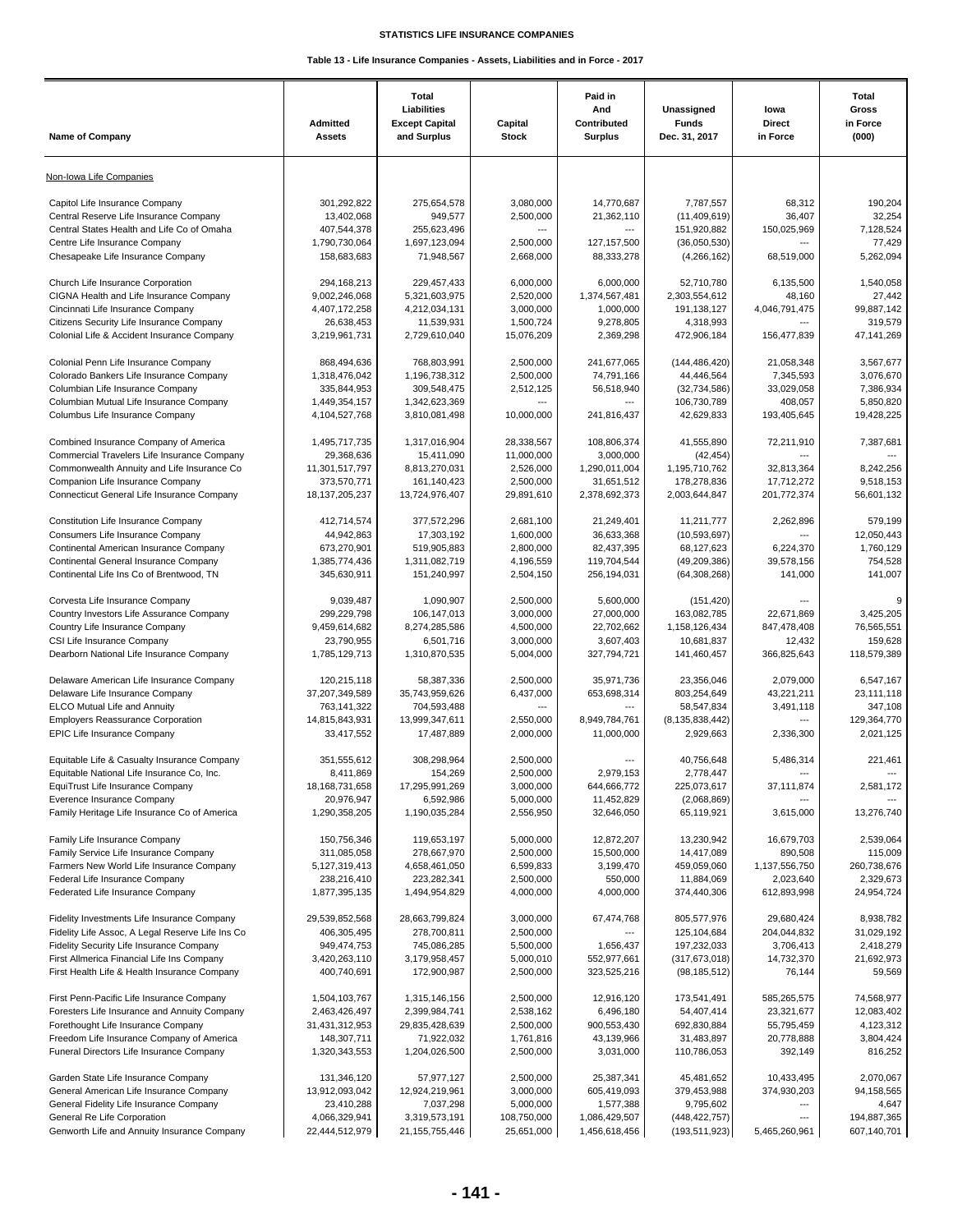| <b>Name of Company</b>                                                                                                                                                                                              | <b>Admitted</b><br><b>Assets</b>                                                | Total<br>Liabilities<br><b>Except Capital</b><br>and Surplus                   | Capital<br><b>Stock</b>                                              | Paid in<br>And<br>Contributed<br><b>Surplus</b>                   | Unassigned<br><b>Funds</b><br>Dec. 31, 2017                                | lowa<br><b>Direct</b><br>in Force                                        | Total<br>Gross<br>in Force<br>(000)                               |
|---------------------------------------------------------------------------------------------------------------------------------------------------------------------------------------------------------------------|---------------------------------------------------------------------------------|--------------------------------------------------------------------------------|----------------------------------------------------------------------|-------------------------------------------------------------------|----------------------------------------------------------------------------|--------------------------------------------------------------------------|-------------------------------------------------------------------|
| Non-Iowa Life Companies                                                                                                                                                                                             |                                                                                 |                                                                                |                                                                      |                                                                   |                                                                            |                                                                          |                                                                   |
| Genworth Life Insurance Company<br>Gerber Life Insurance Company<br>Globe Life and Accident Insurance Company<br>Golden Rule Insurance Company<br>Government Personnel Mutual Life Ins Company                      | 40,011,993,984<br>3,703,188,271<br>4,485,128,975<br>499,171,779<br>825.665.797  | 37,284,257,953<br>3,402,465,893<br>4,204,916,131<br>300,544,678<br>708,913,162 | 4,861,258<br>148,500,000<br>6,027,899<br>3,262,704<br>$\overline{a}$ | 3,978,715,795<br>23,409,332<br>262,379,625<br>14,162,016          | (1,255,841,022)<br>128,813,046<br>11,805,320<br>181,202,381<br>116,752,635 | 1,097,638,832<br>455,486,508<br>555,710,312<br>111,338,842<br>15,454,729 | 165,439,153<br>52,291,680<br>79,101,062<br>5,491,976<br>4,482,671 |
| Grange Life Insurance Company                                                                                                                                                                                       | 412,187,810                                                                     | 339,640,693                                                                    | 1,893,750                                                            | 67,031,250                                                        | 3,622,117                                                                  | 65,654,035                                                               | 24,782,010                                                        |
| Great American Life Insurance Company                                                                                                                                                                               | 32,576,634,113                                                                  | 30,445,121,117                                                                 | 2,512,500                                                            | 810,751,297                                                       | 1,318,249,199                                                              | 34,230,045                                                               | 10,445,893                                                        |
| Great Southern Life Insurance Company                                                                                                                                                                               | 211,943,239                                                                     | 160,474,364                                                                    | 2,500,000                                                            | 100,716,354                                                       | (51, 747, 479)                                                             | 20,321,147                                                               | 6,052,442                                                         |
| Great Western Insurance Company                                                                                                                                                                                     | 1,388,028,528                                                                   | 1,355,630,577                                                                  | 2,500,000                                                            | 4,000,000                                                         | 25,897,951                                                                 | 15,584,296                                                               | 1,599,453                                                         |
| Great-West Life & Annuity Insurance Company                                                                                                                                                                         | 58,010,229,241                                                                  | 56,880,719,597                                                                 | 7,320,176                                                            | 706,178,477                                                       | 416,010,991                                                                | 1,109,452,017                                                            | 97,800,755                                                        |
| Great-West Life Assurance Company<br>Greenfields Life Insurance Company<br>Guarantee Trust Life Insurance Company<br>Guaranty Income Life Insurance Company<br>Guardian Insurance & Annuity Company Inc             | 75,006,730<br>13,831,557<br>594.776.299<br>664,525,746<br>17,357,037,422        | 50,979,356<br>4,825,962<br>515,588,975<br>607,916,992<br>17,046,814,957        | ---<br>2,100,000<br>2,500,000<br>2,500,000                           | 8,700,000<br>11,860,328<br>531,500,000                            | 24,027,374<br>(1,794,405)<br>79,187,324<br>42,248,425<br>(223, 777, 536)   | 3,879,516<br>14,588,649<br>1,034,883<br>20,941,571                       | 1,505,123<br>207,647<br>1,655,277<br>156,701<br>3,699,313         |
| Guardian Life Insurance Company of America<br>Guggenheim Life and Annuity Company<br>Harleysville Life Insurance Company<br>Hartford International Life Reassurance Corp<br>Hartford Life and Accident Insurance Co | 55,568,820,448<br>14,353,498,992<br>406,517,063<br>11,587,546<br>12,935,775,368 | 48,885,143,145<br>13,744,933,082<br>359,845,875<br>108,306<br>10,907,262,511   | $\overline{a}$<br>2,750,000<br>1,530,000<br>2,500,000<br>2,500,000   | 400,000,000<br>26,842,056<br>8,220,700<br>2,014,567,494           | 6,683,677,303<br>205,815,910<br>18,299,132<br>758,539<br>11,445,362        | 3,264,950,369<br>1,822,308<br>3,876,250<br>6,472,301,849                 | 628,832,190<br>384,264<br>9,069,744<br>1,004,162,444              |
| Hartford Life and Annuity Insurance Company                                                                                                                                                                         | 36,378,571,888                                                                  | 35,239,600,200                                                                 | 2,500,000                                                            | 604,729,448                                                       | 531,742,240                                                                | 1,421,914,298                                                            | 162,148,877                                                       |
| Hartford Life Insurance Company                                                                                                                                                                                     | 109,356,592,611                                                                 | 105,804,093,018                                                                | 5,690,000                                                            | 1,624,057,785                                                     | 1,922,751,808                                                              | 222,464,583                                                              | 112,281,617                                                       |
| <b>HCC Life Insurance Company</b>                                                                                                                                                                                   | 994,757,871                                                                     | 588,600,160                                                                    | 2,500,000                                                            | 317,289,323                                                       | 86,368,388                                                                 | 20,000                                                                   | 416,746                                                           |
| Health Net Life Insurance Company                                                                                                                                                                                   | 691,355,052                                                                     | 291,436,586                                                                    | 2,500,000                                                            | 685,528,705                                                       | (288, 110, 239)                                                            | ---                                                                      | 206,457                                                           |
| Heartland National Life Insurance Company                                                                                                                                                                           | 12,868,887                                                                      | 5,208,292                                                                      | 1,492,000                                                            | 9,473,909                                                         | (3,305,314)                                                                | 11,500                                                                   | 7,744                                                             |
| Heritage Life Insurance Company                                                                                                                                                                                     | 4,212,943,530                                                                   | 3,254,231,314                                                                  | 2,500,000                                                            | 999,724,231                                                       | (43, 512, 014)                                                             | ---                                                                      | 390,904                                                           |
| HM Life Insurance Company                                                                                                                                                                                           | 673,984,242                                                                     | 313,854,896                                                                    | 3,000,000                                                            | 174,337,875                                                       | 182,791,471                                                                | ---                                                                      | 5,954                                                             |
| Horace Mann Life Insurance Company                                                                                                                                                                                  | 9,262,815,578                                                                   | 8,789,660,376                                                                  | 2,500,000                                                            | 43,703,683                                                        | 426,951,518                                                                | 238,774,808                                                              | 17,564,270                                                        |
| IA American Life Insurance Company                                                                                                                                                                                  | 148,384,172                                                                     | 98,307,136                                                                     | 11,640,370                                                           | 130,225,906                                                       | (91,789,240)                                                               | 3,552,715                                                                | 1,175,567                                                         |
| IdeaLife Insurance Company                                                                                                                                                                                          | 20,604,241                                                                      | 5,204,328                                                                      | 2,500,000                                                            | 4,900,000                                                         | 7,999,913                                                                  | 595,642                                                                  | 230,803                                                           |
| Illinois Mutual Life Insurance Company<br>Independence Life and Annuity Company<br>Individual Assurance Co Life Health & Acc<br>Industrial Alliance Ins & Fin Services Inc.<br>Integrity Life Insurance Company     | 1,442,321,916<br>3,144,330,768<br>27,402,492<br>246,876,575<br>9,210,212,750    | 1,212,541,355<br>2,983,028,013<br>17,580,406<br>194,859,232<br>8,334,454,097   | ---<br>2,500,350<br>2,500,000<br>$\overline{a}$<br>3,000,000         | 197,719,680<br>1,906,420<br>37,000,000<br>658,163,872             | 229,780,561<br>(38, 917, 275)<br>5,415,666<br>15,017,343<br>214,594,781    | 430,539,714<br>1,902,431<br>16,770,987<br>444,996<br>20,874,839          | 8,074,498<br>4,388,550<br>3,212,043<br>4,876,689<br>367,191       |
| Investors Heritage Life Insurance Company                                                                                                                                                                           | 454,191,549                                                                     | 424,745,369                                                                    | 2,500,000                                                            | 6,000,000                                                         | 20,946,180                                                                 | 228.657                                                                  | 1,445,771                                                         |
| Investors Life Ins Company of North America                                                                                                                                                                         | 609,443,458                                                                     | 553,364,791                                                                    | 2,550,000                                                            | 4,650,000                                                         | 48,878,667                                                                 | 49,837,028                                                               | 1,889,595                                                         |
| Jackson National Life Insurance Company                                                                                                                                                                             | 228,787,767,819                                                                 | 224,903,659,313                                                                | 13,800,000                                                           | 3,233,811,448                                                     | 636,497,058                                                                | 2,028,362,893                                                            | 208,879,807                                                       |
| Jefferson National Life Insurance Company                                                                                                                                                                           | 5,816,939,393                                                                   | 5,782,236,337                                                                  | 5,009,112                                                            | 42, 165, 143                                                      | (12, 471, 199)                                                             | 11,057,737                                                               | 1,366,861                                                         |
| John Alden Life Insurance Company                                                                                                                                                                                   | 211,713,492                                                                     | 195,158,129                                                                    | 2,600,000                                                            | 12,987,737                                                        | 967,626                                                                    | 1,110,612                                                                | 984,756                                                           |
| John Hancock Life & Health Insurance Company                                                                                                                                                                        | 14,006,751,955                                                                  | 13,114,832,015                                                                 | 10,955,800                                                           | 623,139,692                                                       | 257,824,448                                                                | 1,361,235                                                                | 1,811,603                                                         |
| John Hancock Life Insurance Company (U.S.A.)                                                                                                                                                                        | 242,823,222,605                                                                 | 234,713,861,584                                                                | 4.828.940                                                            | 3,218,827,821                                                     | 4,885,704,260                                                              | 4,409,580,341                                                            | 586,443,102                                                       |
| Kanawha Insurance Company                                                                                                                                                                                           | 2,387,159,879                                                                   | 2,249,509,510                                                                  | 4,624,469                                                            | 1,535,579,058                                                     | (1,402,553,158)                                                            | 9,934,147                                                                | 3,711,180                                                         |
| Kansas City Life Insurance Company                                                                                                                                                                                  | 3,411,332,781                                                                   | 3,103,832,135                                                                  | 23,120,850                                                           | 41,025,001                                                        | 243,354,789                                                                | 867,218,991                                                              | 28,752,931                                                        |
| Lafayette Life Insurance Company                                                                                                                                                                                    | 5,435,898,633                                                                   | 5,117,919,024                                                                  | 2,500,000                                                            | 180,825,285                                                       | 134,654,324                                                                | 143,210,872                                                              | 20,468,898                                                        |
| Liberty Bankers Life Insurance Company                                                                                                                                                                              | 1,711,590,898                                                                   | 1,509,650,706                                                                  | 2,500,000                                                            | 177,223,865                                                       | 22,216,327                                                                 | 8,584,127                                                                | 1,341,534                                                         |
| Liberty Life Assurance Company of Boston                                                                                                                                                                            | 19,045,860,050                                                                  | 17,709,142,118                                                                 | 2,500,000                                                            | 1,019,893,842                                                     | 314,324,090                                                                | 1,442,036,815                                                            | 368,194,423                                                       |
| Liberty National Life Insurance Company                                                                                                                                                                             | 7,411,619,732                                                                   | 6,869,329,810                                                                  | 42,390,708                                                           | 114,629,174                                                       | 385,270,040                                                                | 70,096,915                                                               | 64,396,146                                                        |
| Life Insurance Company of North America                                                                                                                                                                             | 8,900,699,529                                                                   | 7,102,464,428                                                                  | 2,500,000                                                            | 83,992,327                                                        | 1,711,742,774                                                              | 8,173,767,850                                                            | 736,881,556                                                       |
| Life Insurance Company of the Southwest                                                                                                                                                                             | 18,743,433,149                                                                  | 17,535,807,729                                                                 | 3,000,000                                                            | 283,972,114                                                       | 920,653,306                                                                | 234,839,777                                                              | 75,324,887                                                        |
| Life of the South Insurance Company<br>LifeCare Assurance Company<br>LifeSecure Insurance Company<br>LifeShield National Insurance Co.<br>Lincoln Benefit Life Company                                              | 103,038,119<br>2,438,447,661<br>366,320,286<br>78,732,715<br>11,231,297,814     | 83,783,347<br>2,373,957,059<br>319,975,831<br>52,503,019<br>10,805,496,608     | 2,500,000<br>2,500,000<br>2,500,017<br>2,500,000<br>2,500,000        | 2,416,846<br>8,330,009<br>123,330,235<br>1,000,504<br>171,002,851 | 14,337,926<br>53,660,593<br>(79, 485, 797)<br>22,729,192<br>252,298,355    | ---<br>---<br>1,070,598<br>798,955<br>1,351,350,826                      | 3,649,399<br>521,078<br>267,319<br>347, 152, 760                  |
| Lincoln Heritage Life Insurance Company                                                                                                                                                                             | 970,044,646                                                                     | 882,092,257                                                                    | 2,500,000                                                            | 44,712,784                                                        | 40,739,605                                                                 | 17,634,999                                                               | 8,337,796                                                         |
| Lincoln Life & Annuity Company of New York                                                                                                                                                                          | 14,783,893,100                                                                  | 13,596,548,394                                                                 | 2,640,000                                                            | 1,135,995,341                                                     | 48,709,365                                                                 | 9,516,183                                                                | 62,325,128                                                        |
| Lincoln National Life Insurance Company                                                                                                                                                                             | 239,826,135,865                                                                 | 231,980,746,511                                                                | 25,000,000                                                           | 3,383,524,617                                                     | 4,436,864,737                                                              | 9,936,289,975                                                            | 1,149,961,616                                                     |
| Lombard International Life Assurance Company                                                                                                                                                                        | 6,546,806,861                                                                   | 6,516,148,343                                                                  | 2,774,999                                                            | 43,339,604                                                        | (15, 456, 085)                                                             | ---                                                                      | 6,206,681                                                         |
| London Life Reinsurance Company                                                                                                                                                                                     | 203,991,749                                                                     | 145,724,880                                                                    | 14,000,000                                                           | 40,336,812                                                        | 3,930,057                                                                  | ---                                                                      | 194,502,570                                                       |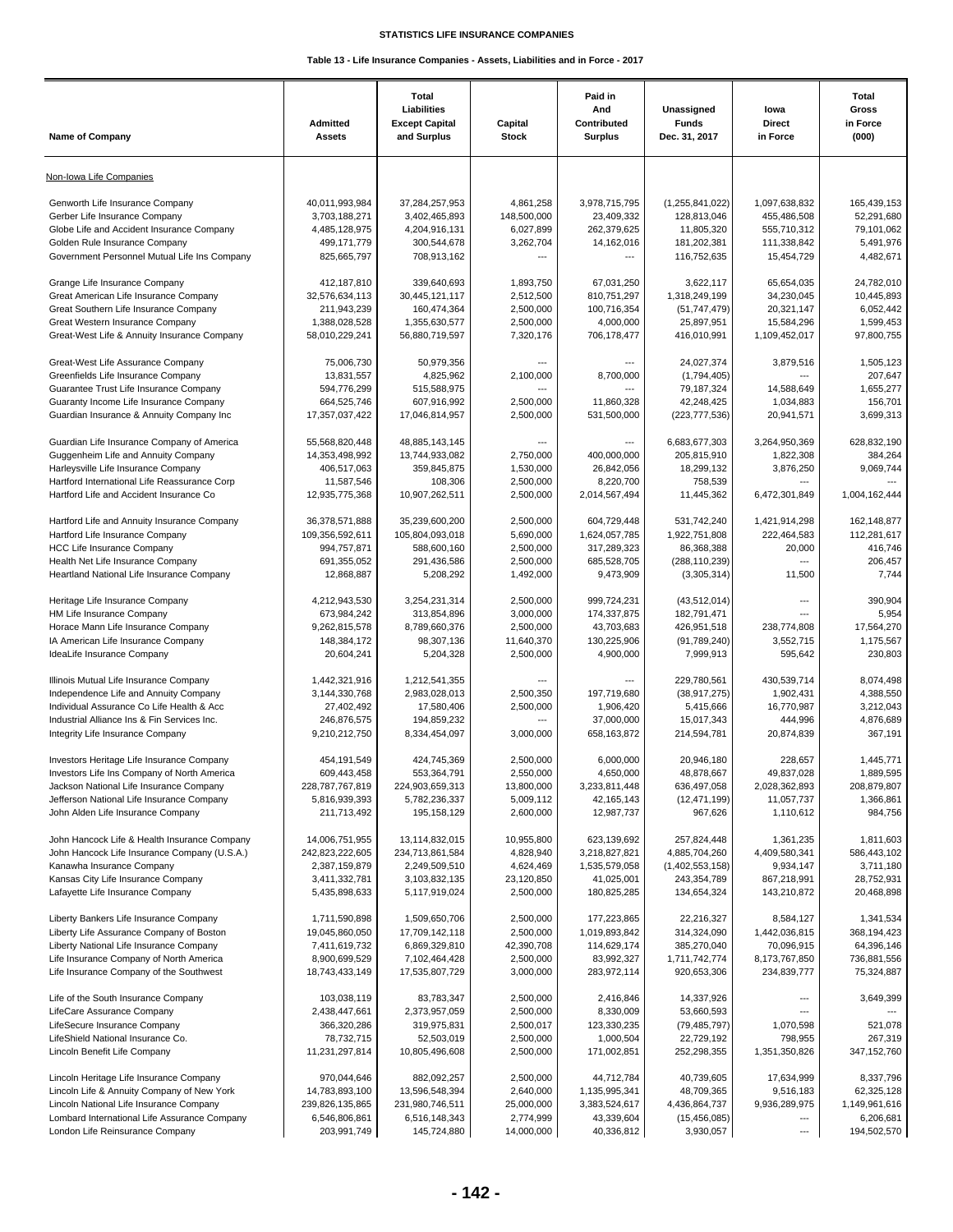| <b>Name of Company</b>                                                              | Admitted<br><b>Assets</b>    | Total<br>Liabilities<br><b>Except Capital</b><br>and Surplus | Capital<br><b>Stock</b>  | Paid in<br>And<br>Contributed<br><b>Surplus</b> | Unassigned<br><b>Funds</b><br>Dec. 31, 2017 | lowa<br><b>Direct</b><br>in Force | <b>Total</b><br>Gross<br>in Force<br>(000) |
|-------------------------------------------------------------------------------------|------------------------------|--------------------------------------------------------------|--------------------------|-------------------------------------------------|---------------------------------------------|-----------------------------------|--------------------------------------------|
| Non-Iowa Life Companies                                                             |                              |                                                              |                          |                                                 |                                             |                                   |                                            |
|                                                                                     |                              |                                                              |                          |                                                 |                                             |                                   | 17,665                                     |
| Longevity Insurance Company<br>Loyal American Life Insurance Company                | 7,756,496<br>303,674,432     | 436<br>207,067,578                                           | 2,792,306<br>5,640,000   | 5,155,555<br>160,994,712                        | (191, 801)<br>(70,027,858)                  | 10,000<br>591,413                 | 451,926                                    |
| Lumico Life Insurance Company                                                       | 53,148,138                   | 10,978,060                                                   | 2,500,000                | 53,337,361                                      | (13,667,283)                                | 5,636,000                         | 799,441                                    |
| Madison National Life Insurance Company, Inc.                                       | 326,308,262                  | 146,660,171                                                  | 3,600,000                | 69,688,009                                      | 106,360,082                                 | 1,510,140,467                     | 13,391,344                                 |
| Manhattan Life Insurance Company                                                    | 581,099,083                  | 526,988,065                                                  | 6,683,248                | 13,422,338                                      | 34,005,432                                  | 3,035,855                         | 1.544.332                                  |
| Manhattan National Life Insurance Company                                           | 155,911,845                  | 145,383,900                                                  | 2,500,000                | 118,967,887                                     | (110, 939, 942)                             | 21,100,176                        | 1,606,192                                  |
| ManhattanLife Assurance Company of America                                          | 390,828,936                  | 288,436,050                                                  | 2,700,000                | 3,236,734                                       | 96,456,152                                  | 13,441,988                        | 810,384                                    |
| MAPFRE Life Insurance Company                                                       | 22,573,469                   | 2,178,717                                                    | 2,500,000                | 22,110,565                                      | (4,215,813)                                 | $\overline{a}$                    | 48,712                                     |
| Massachusetts Mutual Life Insurance Company                                         | 240,063,222,121              | 224,358,005,468                                              | $\overline{\phantom{a}}$ |                                                 | 15,705,216,653                              | 3,599,102,926                     | 630,018,443                                |
| MedAmerica Insurance Company                                                        | 960,229,075                  | 929,071,206                                                  | 9,764,892                | 114,445,851                                     | (93,052,873)                                |                                   |                                            |
| Merit Life Insurance Co.                                                            | 442,190,920                  | 363,105,381                                                  | 2,500,000                | 4,950,988                                       | 71,634,551                                  | 11,826,496                        | 3,897,703                                  |
| Metropolitan Life Insurance Company                                                 | 396,508,239,921              | 386,123,770,969                                              | 4,944,667                | 5,786,106,131                                   | 4,593,418,154                               | 13,519,554,645                    | 3,868,669,901                              |
| Metropolitan Tower Life Insurance Company                                           | 4,921,847,116                | 4,188,574,148                                                | 2,500,000                | 316,016,787                                     | 414,756,181                                 | 96,792,536                        | 14,284,906                                 |
| Mid-West National Life Ins Co of Tennessee                                          | 63,808,552                   | 36,908,360                                                   | 2,500,000                | 52,891,580                                      | (28, 491, 388)                              | 4,638,000                         | 1,138,617                                  |
| Midwestern United Life Insurance Company                                            | 232,387,362                  | 108,193,058                                                  | 2,500,000                | 9,393,754                                       | 112,300,549                                 | 258,823                           | 310,827                                    |
| Minnesota Life Insurance Company                                                    | 46,433,636,202               | 43,373,710,673                                               | 5,000,000                | 196,533,420                                     | 2,858,392,108                               | 9,915,671,112                     | 1,020,110,074                              |
| MML Bay State Life Insurance Company                                                | 4,960,548,191                | 4,665,241,824                                                | 2.500.200                | 143,736,914                                     | 149,069,253                                 | 78,422,771                        | 11,925,817                                 |
| Monitor Life Insurance Company of New York                                          | 22,004,413                   | 10,290,541                                                   | 2,500,000                | 2,560,000                                       | 6,653,871                                   | 5,000                             | 16,600                                     |
| MONY Life Insurance Company                                                         | 7,224,168,985                | 6,790,416,797                                                | 2,500,000                | 325,988,168                                     | 105,264,020                                 | 131,976,700                       | 19,652,251                                 |
| MONY Life Insurance Company of America                                              | 3,735,094,259                | 3,432,430,595                                                | 2,500,000                | 393,235,000                                     | (93,071,336)                                | 369,801,102                       | 60,915,032                                 |
| Motorists Life Insurance Company                                                    | 471,688,136                  | 403,070,698                                                  | 1,200,000                | 23,018,060                                      | 44,399,378                                  | 12,323,753                        | 6.610.282                                  |
| Munich American Reassurance Company                                                 | 7,622,746,606                | 6,904,215,293                                                | 6,000,000                | 1,293,639,272                                   | (581, 107, 959)                             | ---                               | 1,173,908,946                              |
| Mutual of America Life Insurance Company                                            | 21,184,908,181               | 20,201,606,702                                               | ---                      | ---                                             | 983,301,479                                 | 6,623,497                         | 820,687                                    |
| Mutual of Omaha Insurance Company                                                   | 7,824,432,993                | 4,634,792,225                                                | $\overline{\phantom{a}}$ | ---                                             | 3,189,640,769                               | ---                               |                                            |
| Mutual Trust Life Insurance Company                                                 | 2,015,450,035                | 1,870,416,639                                                | 2,500,000                | 10,250,000                                      | 132,283,396                                 | 303,263,609                       | 11,642,504                                 |
| National Benefit Life Insurance Company                                             | 539,510,449                  | 384,213,833                                                  | 2,500,000                | 61,239,630                                      | 91,556,986                                  | 28,307,207                        | 46,637,077                                 |
| National Farmers Union Life Ins Company                                             | 198,957,960                  | 154,398,151                                                  | 2,750,000                | 15,494,430                                      | 26,315,379                                  | 9,084,294                         | 539,756                                    |
| National Foundation Life Insurance Company                                          | 38,869,518                   | 17, 197, 293                                                 | 2,600,000                | 30,121,573                                      | (11,049,348)                                | $\overline{a}$                    | 335,872                                    |
| National Guardian Life Insurance Company                                            | 3,884,371,624                | 3,561,817,900                                                | $\overline{\phantom{a}}$ | ---                                             | 322,553,724                                 | 231,316,218                       | 7,772,890                                  |
| National Health Insurance Company                                                   | 50,816,634                   | 36,190,874                                                   | 2,500,963                | 20,734,585                                      | (8,609,788)                                 | $\overline{a}$                    | 666,046                                    |
| National Life Insurance Company                                                     | 9,500,039,488                | 7,484,393,990                                                | 2,500,000                | 351,091,927                                     | 1,662,053,571                               | 116,365,769                       | 44,792,455                                 |
| National Security Life and Annuity Company                                          | 498,936,535                  | 477,864,954                                                  | 2,500,000                | 33,271,590                                      | (14,700,011)                                | ---                               | 48,744                                     |
| National Teachers Associates Life Ins Co                                            | 544,868,776                  | 428,992,904                                                  | 2.500.000                | 3,531,942                                       | 109,843,930                                 | 490,000                           | 619,099                                    |
| National Western Life Insurance Company                                             | 11,149,824,971               | 9,775,271,004                                                | 1,000,000                | 43,063,401                                      | 1,330,490,566                               | 15,885,990                        | 19,675,583                                 |
| Nationwide Life and Annuity Insurance Co                                            | 20,608,277,399               | 19,268,707,641                                               | 2,640,000                | 2,065,624,500                                   | (728, 694, 742)                             | 1,029,822,179                     | 147,309,302                                |
| Nationwide Life Insurance Company                                                   | 145,669,698,440              | 139,720,375,052                                              | 3,814,779                | 963,017,274                                     | 4,982,491,335                               | 1,855,651,406                     | 145,506,505                                |
| New England Life Insurance Company                                                  | 10,160,610,197               | 9,678,082,730                                                | 2,500,000                | 334,272,848                                     | 145,754,619                                 | 338,017,519                       | 39,879,322                                 |
| New York Life Insurance & Annuity Corp                                              | 152,850,586,517              | 143,663,703,198                                              | 25,000,000               | 3,927,757,314                                   | 5,234,126,005                               | 1,892,386,372                     | 183,933,569                                |
| New York Life Insurance Company                                                     | 176,765,547,689              | 156,408,597,293                                              | ---                      | ---                                             | 20,356,950,396                              | 9,438,887,072                     | 1,220,609,728                              |
| Northwestern Long Term Care Insurance Co                                            | 200,551,434                  | 96,444,152                                                   | 2,500,000                | 130,199,110                                     | (28, 591, 828)                              | ---                               |                                            |
| Northwestern Mutual Life Insurance Company                                          | 265,048,751,894              | 244,198,522,872                                              | ---                      | ---                                             | 20,850,229,022                              | 28,865,025,947                    | 1,758,858,478                              |
| NYLIFE Insurance Company of Arizona                                                 | 177, 178, 291                | 66,875,028                                                   | 2,500,000                | 98,500,000                                      | 9,303,263                                   | 127,453,084                       | 10,084,357                                 |
| Occidental Life Ins Co of North Carolina                                            | 257,577,001                  | 230,582,891                                                  | 2,500,000                | 20,311,966                                      | 4, 182, 144                                 | 113,711,379                       | 3,680,619                                  |
| Ohio National Life Assurance Corporation                                            | 3,978,267,795                | 3,694,354,566                                                | 9,600,005                | 87,976,286                                      | 186,336,937                                 | 1,240,510,239                     | 163,696,093                                |
| Ohio National Life Insurance Company                                                | 31,676,736,483               | 30,575,186,376                                               | 10,000,000               | 283,297,154                                     | 808,252,952                                 | 258,025,893                       | 119,506,618                                |
| Ohio State Life Insurance Company                                                   | 12,600,342                   | 2,356,729                                                    | 2,500,000                | 123,795                                         | 7,619,818                                   | 11,714,191                        | 3,576,337                                  |
| Old American Insurance Company                                                      | 261,158,289                  | 238,597,574                                                  | 4,000,000                | 93,920                                          | 18,466,798                                  | 28,365,985                        | 1,288,345                                  |
| Old Republic Life Insurance Company                                                 | 122,654,646                  | 87,807,973                                                   | 2,500,000                | 26,374,459                                      | 5,972,214                                   | 14,006,948                        | 4,695,864                                  |
| Old United Life Insurance Company                                                   | 84,730,971                   | 36,974,909                                                   | 2,500,000                | 3,944,461                                       | 41,311,601                                  | ---                               | 558,037                                    |
| Omaha Health Insurance Company                                                      | 17,109,780                   | 755,530                                                      | 5,000,000                | 84,493,010                                      | (73, 138, 760)                              | ---                               | 52                                         |
| Omaha Insurance Company                                                             | 98,271,420                   | 53,026,794                                                   | 2,000,000                | 78,126,000                                      | (34, 881, 374)                              | ---                               |                                            |
| Optimum Re Insurance Company                                                        | 183,433,373                  | 145,960,192                                                  | 2,500,000                | 9,635,091                                       | 25,338,090                                  | ---                               | 65,731,755                                 |
| Optum Insurance of Ohio, Inc.                                                       | 185,935,612                  | 138,055,276                                                  | 2,727,274                | 4,990,293                                       | 40,162,769                                  | 268,667                           | 76,188                                     |
| Oxford Life Insurance Company<br>Ozark National Life Insurance Company              | 1,954,630,134<br>820,887,361 | 1,758,698,954<br>682,081,952                                 | 2,500,000<br>8,025,000   | 16,434,855<br>2,920,113                         | 176,996,325<br>127,860,296                  | 16,097,945<br>876,506,078         | 1,794,037<br>6,598,343                     |
|                                                                                     |                              |                                                              |                          |                                                 |                                             |                                   |                                            |
| Pacific Guardian Life Ins Company Limited                                           | 553,887,893                  | 451,494,834                                                  | 6,350,000                | 12,421,007                                      | 83,622,052                                  | $\hspace{0.05cm} \ldots$          | 9,648,502                                  |
| Pacific Life & Annuity Company                                                      | 7,125,281,307                | 6,584,662,121                                                | 2,900,000                | 134,606,714                                     | 403,112,472                                 | ---                               | 4,956,314                                  |
| Pacific Life Insurance Company                                                      | 128,652,330,890              | 119,339,448,842                                              | 30,000,000               | 1,185,788,610                                   | 8,097,093,439                               | 1,445,306,935<br>$\overline{a}$   | 484,713,700                                |
| PacifiCare Life and Health Insurance Company<br>Pan-American Life Insurance Company | 187,324,791<br>1,221,125,353 | 5,844,378<br>987,001,644                                     | 3,000,000<br>5,000,000   | 18,057,274<br>---                               | 160,423,139<br>229,123,709                  | 501,243                           | 10,852,087                                 |
|                                                                                     |                              |                                                              |                          |                                                 |                                             |                                   |                                            |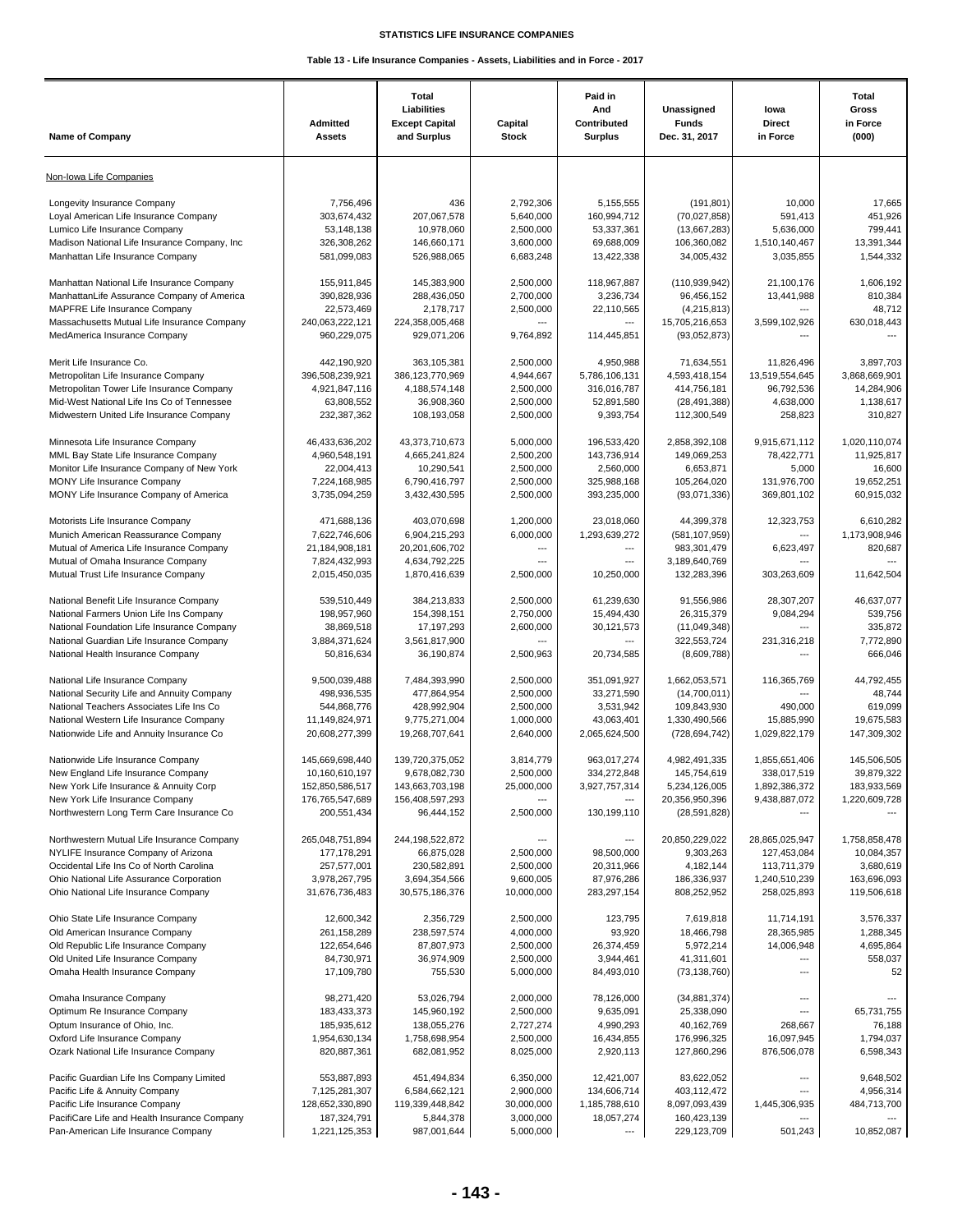| <b>Name of Company</b>                                                                  | <b>Admitted</b><br><b>Assets</b> | Total<br>Liabilities<br><b>Except Capital</b><br>and Surplus | Capital<br><b>Stock</b>     | Paid in<br>And<br>Contributed<br><b>Surplus</b> | Unassigned<br><b>Funds</b><br>Dec. 31, 2017 | lowa<br><b>Direct</b><br>in Force | Total<br>Gross<br>in Force<br>(000) |
|-----------------------------------------------------------------------------------------|----------------------------------|--------------------------------------------------------------|-----------------------------|-------------------------------------------------|---------------------------------------------|-----------------------------------|-------------------------------------|
| Non-Iowa Life Companies                                                                 |                                  |                                                              |                             |                                                 |                                             |                                   |                                     |
| Park Avenue Life Insurance Company                                                      | 236,503,204                      | 195,317,070                                                  | 2,500,000                   | 144,941,332                                     | (106, 255, 197)                             | ---                               | 206,055                             |
| Parker Centennial Assurance Company                                                     | 91,795,037                       | 44,959,630                                                   | 2,500,000                   | 38,801,778                                      | 5,533,628                                   | ---                               | $\overline{1}$                      |
| PartnerRe Life Reinsurance Co of America                                                | 53,212,209                       | 29,787,381                                                   | 2,500,000                   | 38,015,164                                      | (17,090,336)                                | ---                               | 48,455,395                          |
| Paul Revere Life Insurance Company<br>Pavonia Life Insurance Company of Michigan        | 3,570,570,280<br>1,034,531,227   | 3,393,227,829<br>967,892,642                                 | 9,800,000<br>2,500,000      | 51,815,878<br>84,780,085                        | 115,726,574<br>(20,641,500)                 | 13,939,470<br>37,238,605          | 1,850,621<br>11,058,083             |
| Pekin Life Insurance Company                                                            | 1,474,989,916                    | 1,347,364,859                                                | 22,000,000                  | 900,000                                         | 104,725,057                                 | 1,939,039,451                     | 17,703,845                          |
| Penn Insurance and Annuity Company                                                      | 5,320,951,441                    | 4,889,403,594                                                | 2,500,000                   | 349,661,695                                     | 79,386,152                                  | 92,287,187                        | 37,565,481                          |
| Penn Mutual Life Insurance Company                                                      | 20,669,408,859                   | 18,972,008,723                                               | $\overline{a}$              | ---                                             | 1,697,400,136                               | 392,446,442                       | 124,844,435                         |
| Philadelphia American Life Insurance Company                                            | 284,848,133                      | 249,318,236<br>6,135,216,883                                 | 3,000,000                   | 6,575,321                                       | 25,954,577                                  | 85,000                            | 269,277<br>48,552,728               |
| PHL Variable Insurance Company                                                          | 6,319,314,038                    |                                                              | 2,500,000                   | 134,232,940                                     | 47,364,215                                  | 497,272,915                       |                                     |
| Phoenix Life and Annuity Company                                                        | 31,145,822                       | 20,905,210                                                   | 2,500,000                   | 18,645,374                                      | (10,904,762)                                | 53,800,000                        | 3,928,924                           |
| Phoenix Life Insurance Company                                                          | 12,478,180,657                   | 12,028,934,499                                               | 10,000,000                  | 228,798,472                                     | 210,447,686                                 | 169,019,816                       | 33,442,599                          |
| Physicians Life Insurance Company                                                       | 1,632,082,414                    | 1,480,688,843                                                | 2,505,000<br>$\overline{a}$ | 102,487,905                                     | 46,400,666                                  | 55,308,255<br>$---$               | 3,646,069                           |
| Physicians Mutual Insurance Company<br>Pioneer Mutual Life Insurance Company            | 2,291,892,719<br>517,858,469     | 1,340,721,695<br>480,370,783                                 | 3,000,000                   | ---<br>7,000,000                                | 951,171,024<br>27,487,686                   | 50,143,423                        | 2,260,706                           |
|                                                                                         |                                  |                                                              |                             |                                                 |                                             |                                   |                                     |
| Plateau Insurance Company                                                               | 26,914,210                       | 13,230,826                                                   | 2,500,000<br>2,500,000      | 1,000,000<br>545,216,498                        | 10,183,384                                  | 114,325,000<br>6,058,982,416      | 3,012,413<br>629,103,974            |
| Primerica Life Insurance Company<br>Professional Insurance Company                      | 1,493,750,237<br>109.630.571     | 895,749,268<br>64,672,391                                    | 2,500,000                   | 45,633,087                                      | 50,284,471<br>(3, 174, 907)                 |                                   | 130.472                             |
| Protective Life and Annuity Ins Co                                                      | 2,076,543,564                    | 1,920,641,610                                                | 2,502,000                   | 149,568,862                                     | 3,831,093                                   | 1,913,500                         | 10,027,716                          |
| Protective Life Insurance Company                                                       | 47,662,817,708                   | 43,380,541,033                                               | 5,000,000                   | 1,940,393,339                                   | 2,336,883,335                               | 6,718,704,912                     | 629,650,888                         |
| Provident American Life & Health Ins Company                                            | 8,992,548                        | 2,208,914                                                    | 2,500,000                   | 4,846,312                                       | (562, 678)                                  | 80,500                            | 10,278                              |
| Provident Life And Accident Ins Company                                                 | 8,033,954,711                    | 7,428,921,139                                                | 43,501,205                  | 271,208,526                                     | 290,323,841                                 | 178,029,161                       | 26,855,692                          |
| Provident Life and Casualty Insurance Co                                                | 746,724,142                      | 596,558,124                                                  | 1,800,000                   | 51,600,000                                      | 96,766,019                                  | ---                               | 206,941                             |
| Pruco Life Insurance Company                                                            | 122,428,297,168                  | 121,063,408,025                                              | 2,500,000                   | 318,705,091                                     | 1,043,684,052                               | 6,052,781,597                     | 783,314,447                         |
| Prudential Annuities Life Assurance Corp                                                | 58,738,657,285                   | 50,679,729,761                                               | 2,500,000                   | 6,544,587,761                                   | 1,511,839,763                               | 3,165,592                         | 395,945                             |
| Prudential Insurance Company of America                                                 | 266, 164, 441, 118               | 256,216,169,165                                              | 2,500,000                   | 204,922,112                                     | 9,740,849,841                               | 13,757,675,412                    | 3,171,699,603                       |
| Prudential Retirement Ins and Annuity Co                                                | 75,337,789,568                   | 74,281,026,297                                               | 2,500,000                   | 943,498,537                                     | 110,764,734                                 |                                   |                                     |
| Pyramid Life Insurance Company                                                          | 72,400,763                       | 56,852,880<br>10,405,599                                     | 2,502,600<br>4,000,000      | 73,436,000                                      | (60, 390, 717)                              | 1,900,008<br>933,855              | 236,411<br>5,027,645                |
| Reliable Life Insurance Company<br>Reliance Standard Life Insurance Company             | 21,477,198<br>12,172,528,694     | 11,020,491,361                                               | 56,003,113                  | 6,000,000<br>227,876,387                        | 1,071,600<br>868,157,833                    | 3,916,059,112                     | 212,964,341                         |
|                                                                                         | 19.910.111.149                   | 18,427,034,699                                               |                             |                                                 | 623,066,536                                 |                                   |                                     |
| ReliaStar Life Insurance Company<br>ReliaStar Life Insurance Company of New York        | 3,016,749,381                    | 2,744,063,052                                                | 2,600,000<br>2,755,726      | 857,409,914<br>228,881,164                      | 41,049,439                                  | 7,126,940,412<br>18,857,914       | 652,498,423<br>66,825,304           |
| Reserve National Insurance Company                                                      | 121,529,648                      | 96,717,028                                                   | 2,572,500                   | 1,548,591                                       | 20,691,528                                  | 8,995,182                         | 308,408                             |
| Resource Life Insurance Company                                                         | 6.973.695                        | 270.351                                                      | 2,500,000                   | 3,181,013                                       | 1,022,331                                   | ---                               |                                     |
| RGA Reinsurance Company                                                                 | 33,356,073,756                   | 31,772,066,594                                               | 2,500,000                   | 1,056,000,000                                   | 525,507,162                                 | ---                               | 1,959,070,537                       |
| RiverSource Life Insurance Company                                                      | 107.010.085.641                  | 104,620,053,705                                              | 3,000,000                   | 2,693,513,013                                   | (306, 481, 077)                             | 2,147,756,024                     | 184,460,679                         |
| RX Life Insurance Company                                                               | 9,435,204                        | 435,943                                                      | 2,500,000                   | 6,210,002                                       | 289,259                                     | 150,857,791                       | 1,541,695                           |
| S.USA Life Insurance Company Inc.                                                       | 17,472,893                       | 9,435,707                                                    | 3,511,000                   | 36,500,000                                      | (31, 973, 814)                              | 171,090                           | 354,487                             |
| Sagicor Life Insurance Company<br>Savings Bank Mutual Life Ins Co of MA                 | 1,115,003,358<br>3,032,422,202   | 1,042,343,238<br>2,829,899,680                               | 2,500,000<br>---            | 130,638,055<br>---                              | (60, 477, 935)<br>202,522,522               | 22,257,664<br>915,083,332         | 6,298,857<br>175,147,800            |
|                                                                                         |                                  |                                                              |                             |                                                 |                                             |                                   |                                     |
| SBLI USA Life Insurance Company, Inc.                                                   | 1,473,967,446                    | 1,378,535,918                                                | 2,508,000                   | 25,992,000                                      | 66,931,528                                  | 701,243                           | 8,456,246                           |
| SCOR Global Life Americas Reinsurance Co                                                | 1,112,021,322                    | 904,015,776                                                  | 2,677,500                   | 253,453,528                                     | (48, 125, 482)                              | ---                               | 847,622,646                         |
| SCOR Global Life Reinsurance Co of Delaware<br>SCOR Global Life USA Reinsurance Company | 375,379,677<br>817,305,617       | 278,026,913<br>540,168,098                                   | 5,002,500<br>10,000,000     | 137, 183, 532<br>174,710,953                    | (44, 833, 268)<br>92,426,565                | ---<br>---                        | 150,783,711<br>805,153,454          |
| Scottish Re (U.S.), Inc.                                                                | 1,654,480,309                    | 1,604,349,132                                                | 3,600,000                   | 1,180,123,943                                   | (1, 133, 592, 766)                          | ---                               | 102,772,423                         |
|                                                                                         |                                  |                                                              |                             |                                                 |                                             |                                   |                                     |
| Securian Life Insurance Company<br>Security Benefit Life Insurance Company              | 775,744,653<br>33,099,466,893    | 470,452,285<br>31,198,840,305                                | 2,500,000<br>7,000,130      | 214,984,214<br>1,653,895,591                    | 87,808,154<br>239,730,867                   | 3,525,122,057<br>25,226,502       | 457,891,848<br>2,391,962            |
| Security Life Of Denver Insurance Company                                               | 14,548,176,466                   | 13,597,663,871                                               | 2,880,000                   | 421,175,760                                     | 526,456,835                                 | 935,533,210                       | 352,395,245                         |
| Security Mutual Life Ins Company of New York                                            | 2,751,868,197                    | 2,595,989,075                                                | $\overline{a}$              |                                                 | 155,879,122                                 | 15,474,916                        | 32,332,234                          |
| Security National Life Insurance Company                                                | 584,658,216                      | 548,376,731                                                  | 2,550,000                   | 10,562,810                                      | 23,168,675                                  | 1,504,678                         | 1,703,219                           |
| Senior Health Insurance Company of PA                                                   | 2,688,468,510                    | 2,675,819,343                                                | 7,500,005                   | 1,196,326,042                                   | (1, 191, 176, 880)                          |                                   |                                     |
| Sentinel Security Life Insurance Company                                                | 798,876,166                      | 759,438,875                                                  | 4,842,259                   | 9,313,760                                       | 25,281,272                                  | 2,011,000                         | 216,290                             |
| Sentry Life Insurance Company                                                           | 6,958,148,075                    | 6,685,262,456                                                | 3,161,780                   | 43,719,081                                      | 226,004,758                                 | 61,529,542                        | 6,487,511                           |
| Settlers Life Insurance Company<br>Shelter Life Insurance Company                       | 415,500,459<br>1,236,585,149     | 371,189,263<br>1,030,082,770                                 | 27,013,030<br>12,000,000    | $\overline{a}$<br>---                           | 17,298,166<br>194,502,377                   | 19,956,175<br>813,918,951         | 1,905,210<br>26,681,139             |
|                                                                                         |                                  |                                                              |                             |                                                 |                                             |                                   |                                     |
| ShelterPoint Insurance Company                                                          | 8,638,580                        | 627,083                                                      | 2,500,000                   | 3,100,000                                       | 2,411,497                                   |                                   | 1,907                               |
| Shenandoah Life Insurance Company<br>Standard Insurance Company                         | 1,036,412,786<br>23,952,005,630  | 941,789,819<br>22,843,636,422                                | 2,500,000<br>423,838,694    | 30,000,000<br>71,132,832                        | 62,122,967<br>613,397,682                   | 17,749,767<br>6,179,594,858       | 5,584,734<br>371,720,469            |
| Standard Life and Accident Insurance Company                                            | 521,568,210                      | 232,099,289                                                  | 3,000,000                   | 8,806,339                                       | 277,662,582                                 | 3,124,727                         | 1,083,808                           |
| Standard Security Life Ins Co of New York                                               | 131,485,847                      | 65,886,283                                                   | 2,586,845                   | 24,774,503                                      | 38,238,216                                  | 840,214                           | 386,710                             |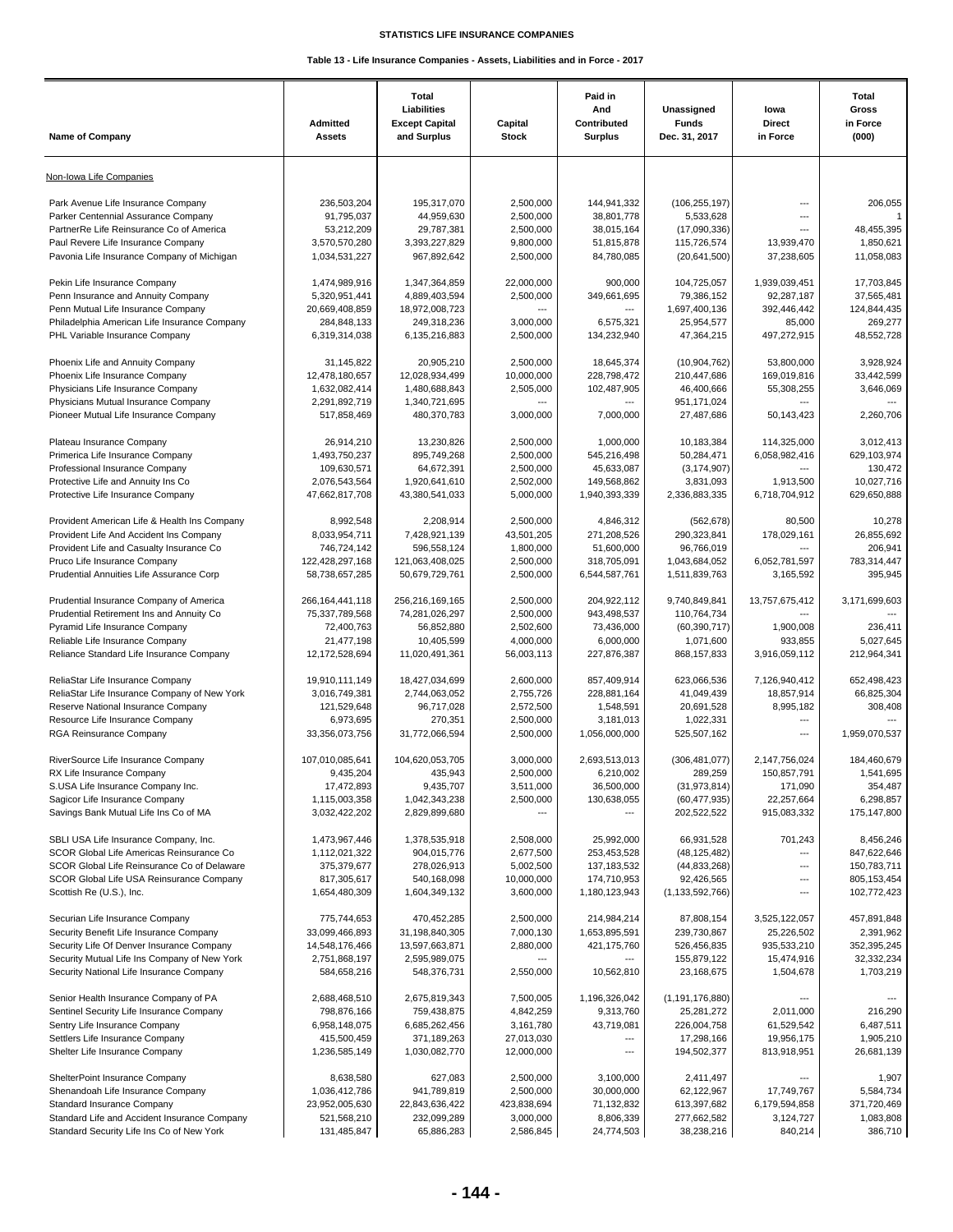| <b>Name of Company</b>                                                                                                                  | <b>Admitted</b><br>Assets                                    | Total<br>Liabilities<br><b>Except Capital</b><br>and Surplus | Capital<br><b>Stock</b>                               | Paid in<br>And<br>Contributed<br><b>Surplus</b> | Unassigned<br><b>Funds</b><br>Dec. 31, 2017               | lowa<br><b>Direct</b><br>in Force                     | Total<br>Gross<br>in Force<br>(000)               |
|-----------------------------------------------------------------------------------------------------------------------------------------|--------------------------------------------------------------|--------------------------------------------------------------|-------------------------------------------------------|-------------------------------------------------|-----------------------------------------------------------|-------------------------------------------------------|---------------------------------------------------|
| Non-Iowa Life Companies                                                                                                                 |                                                              |                                                              |                                                       |                                                 |                                                           |                                                       |                                                   |
| Starmount Life Insurance Company<br>State Farm Life Insurance Company<br>State Life Insurance Company<br>State Mutual Insurance Company | 79,850,698<br>73,080,002,873<br>7,828,025,179<br>267,275,674 | 42,401,341<br>62,175,298,698<br>7,389,214,378<br>238,221,461 | 3,000,000<br>3,000,000<br>3,000,000<br>$\overline{a}$ | 16,580,000<br>21,846,419<br>110,550,000         | 17,869,357<br>10,879,857,756<br>325,260,801<br>29,054,213 | 784,300<br>12,376,106,894<br>77,319,083<br>25,933,637 | 543,598<br>858,675,551<br>12,180,148<br>1,247,785 |
| Sterling Investors Life Insurance Company                                                                                               | 54,554,010                                                   | 44,800,690                                                   | 2.500.000                                             | 8.800.395                                       | (1,547,075)                                               | 124,000                                               | 215,709                                           |
| Sterling Life Insurance Company                                                                                                         | 35,411,044                                                   | 21,001,398                                                   | 3,000,000                                             | 10,350,199                                      | 1,059,447                                                 | 149,000                                               | 31,178                                            |
| Sun Life and Health Insurance Company (U.S.)                                                                                            | 943,156,283                                                  | 813,262,602                                                  | 17,946,000                                            | 199,185,401                                     | (87, 237, 720)                                            | 46,373,150                                            | 21,355,155                                        |
| Sun Life Assurance Company of Canada                                                                                                    | 19,086,124,097                                               | 18, 169, 202, 472                                            | $\overline{a}$                                        | ---                                             | 916,921,625                                               | 1,930,045,274                                         | 294,516,750                                       |
| Sunset Life Insurance Company of America                                                                                                | 316,291,710                                                  | 291,063,864                                                  | 5,320,000                                             | 12,717,600                                      | 7,190,251                                                 | 1,913,681                                             | 1,793,659                                         |
| Surety Life Insurance Company                                                                                                           | 19,081,489                                                   | 535,719                                                      | 2,500,000                                             | 14,300,000                                      | 1,745,769                                                 | 4,310,607                                             | 4,330,606                                         |
| Swiss Re Life & Health America Inc.                                                                                                     | 14,134,080,316                                               | 12,976,668,841                                               | 4,000,000                                             | 3,032,254,849                                   | (1,878,843,374)                                           | ---                                                   | 1,430,537,189                                     |
| Teachers Ins and Annuity Assoc of America                                                                                               | 295,146,995,196                                              | 258,810,925,758                                              | 2,500,000                                             | 550,000                                         | 36,333,019,438                                            | 162, 163, 766                                         | 13,410,251                                        |
| Texas Life Insurance Company                                                                                                            | 1,158,070,028                                                | 1,083,679,667                                                | 3,177,360                                             | 26,558,427                                      | 44,654,574                                                | 42,798,833                                            | 29,273,913                                        |
| Thrivent Life Insurance Company                                                                                                         | 3,840,581,059                                                | 3,684,027,546                                                | 5,000,000                                             | 90,800,000                                      | 60,753,513                                                | 17,579,326                                            | 1,241,981                                         |
| TIAA-CREF Life Insurance Company                                                                                                        | 12,556,662,557                                               | 12, 145, 121, 716                                            | 2,500,000                                             | 457,500,000                                     | (48, 459, 159)                                            | 686,050,315                                           | 55,965,477                                        |
| Tier One Insurance Company<br>Time Insurance Company<br>Trans World Assurance Company                                                   | 9,152,942<br>82,227,232<br>346,792,447                       | (28, 661)<br>39,704,111<br>260,463,493                       | 3,000,000<br>2,500,000<br>2,500,002                   | 18,281,766<br>425,252,495<br>500,000            | (12, 100, 163)<br>(385, 229, 374)<br>83,328,952           | 43,194,372<br>16,267,679                              | 3.772.261<br>2.107.976                            |
| Transamerica Advisors Life Insurance Company                                                                                            | 8,261,497,612                                                | 7,530,432,213                                                | 2,500,000                                             | 239,697,803                                     | 488,867,596                                               | 22,196,041                                            | 4,467,027                                         |
| Transamerica Financial Life Ins Company                                                                                                 | 34,192,478,608                                               | 33, 142, 093, 175                                            | 2,602,560                                             | 935,442,990                                     | 112,339,883                                               | 7,539,548                                             | 177,346,301                                       |
| <b>Trustmark Insurance Company</b><br>Trustmark Life Insurance Company<br>U.S. Financial Life Insurance Company                         | 1,547,984,610<br>302,960,531<br>541,434,714                  | 1,224,174,235<br>138,589,803<br>468,053,837                  | 2.500.000<br>2,500,000<br>4,050,000                   | 26,000,000<br>62,191,440<br>186,285,723         | 295,310,375<br>99,679,288<br>(116, 954, 846)              | 115,862,034<br>962,625<br>333,570,627<br>---          | 20,262,137<br>2,225,149<br>25,714,147             |
| UBS Life Insurance Company USA<br>UniCARE Life & Health Insurance Company                                                               | 42,039,638<br>283,900,568                                    | 1,490,117<br>213,809,678                                     | 2,500,000<br>3,000,000                                | 32,867,359<br>57,054,487                        | 5,182,162<br>10,036,403                                   | 1,910,000                                             | 14,865,374                                        |
| Unified Life Insurance Company<br>Unimerica Insurance Company<br>Union Fidelity Life Insurance Company                                  | 208,010,160<br>502,546,056<br>20,435,400,997                 | 183,027,428<br>316,492,901<br>19,898,843,428                 | 2,500,000<br>2,600,000<br>2,903,775                   | 16,298,618<br>82,849,470<br>5,608,781,964       | 6,184,114<br>100,603,685<br>(5,075,128,170)               | 5,585,965<br>6,162,707                                | 516,748<br>3,846,207<br>519,457                   |
| Union Labor Life Insurance Company                                                                                                      | 3,614,226,098                                                | 3,519,997,100                                                | 3,578,700                                             | 141,056,801                                     | (50, 406, 503)                                            | 63,749,919                                            | 12,292,177                                        |
| Union Security Insurance Company                                                                                                        | 2,698,740,975                                                | 2,584,854,721                                                | 5,000,000                                             | 108,886,253                                     | $\mathbf{1}$                                              | 1,347,094,287                                         | 59,624,417                                        |
| United American Insurance Company                                                                                                       | 766,690,928                                                  | 604,656,643                                                  | 3.000.000                                             | 92,724,706                                      | 66,309,579                                                | 1,692,187                                             | 2,249,018                                         |
| United Fidelity Life Insurance Company                                                                                                  | 802,933,326                                                  | 282,913,337                                                  | 4,000,000                                             | 179,649,940                                     | 336,370,049                                               | 5,176,694                                             | 488,241                                           |
| United Heritage Life Insurance Company                                                                                                  | 574,231,132                                                  | 510,908,514                                                  | 5,000,000                                             | 4,000,000                                       | 54,322,618                                                | 12,853,228                                            | 3,222,744                                         |
| United Home Life Insurance Company                                                                                                      | 92,790,507                                                   | 73,330,712                                                   | 2,503,247                                             | 14,875,000                                      | 2.081.549                                                 | 24,110,671                                            | 2,474,880                                         |
| United Insurance Company of America                                                                                                     | 3,833,583,604                                                | 3,411,779,698                                                | 10,152,088                                            | 134,498,069                                     | 277, 153, 750                                             | 2,769,865                                             | 17,103,123                                        |
| United National Life Insurance Co of America                                                                                            | 28,669,297                                                   | 22.079.089                                                   | 1,000,000                                             | 2.495.000                                       | 3.095.208                                                 | 60,168                                                | 74,924                                            |
| United of Omaha Life Insurance Company                                                                                                  | 22,803,249,276                                               | 21,197,531,945                                               | 9,000,000                                             | 582,558,051                                     | 1,014,159,280                                             | 4,453,688,670                                         | 362,026,758                                       |
| United States Life Ins Co in the City of NY                                                                                             | 29,430,505,147                                               | 27,674,105,039                                               | 3,961,316                                             | 1,777,675,305                                   | (25, 236, 513)                                            | 147,814,952                                           | 97,939,477                                        |
| United World Life Insurance Company                                                                                                     | 122,764,222                                                  | 74,042,112                                                   | 2,530,000                                             | 30,526,994                                      | 15,665,116                                                | 2,532,475                                             | 179,647                                           |
| UnitedHealthCare Insurance Company                                                                                                      | 19,617,542,351                                               | 13,262,331,787                                               | 3,000,000                                             | 308,595,764                                     | 6,043,614,800                                             | 387,819,089                                           | 66,607,805                                        |
| UnitedHealthcare Life Insurance Company                                                                                                 | 224,228,879                                                  | 81,289,926                                                   | 6,000,000                                             | 328,532,982                                     | (191, 594, 029)                                           | 25,000                                                | 34,840                                            |
| Unity Financial Life Insurance Company                                                                                                  | 268,788,204                                                  | 253,627,247                                                  | 2,524,500                                             | 3,084,370                                       | 9,552,087                                                 | 911,067                                               | 732,650                                           |
| Universal Guaranty Life Insurance Company                                                                                               | 343,279,143                                                  | 288,561,156                                                  | 2,000,000                                             | 19,675,593                                      | 33,042,394                                                | 28,718,456                                            | 1,185,375                                         |
| Unum Insurance Company                                                                                                                  | 60,003,999                                                   | 13,911,437                                                   | 2,500,000                                             | 48,800,000                                      | (5,207,439)                                               | 6,651,775                                             | 233,419                                           |
| UNUM Life Insurance Company of America                                                                                                  | 21,455,000,311                                               | 19,726,959,241                                               | 5,000,000                                             | 1,097,211,213                                   | 625,829,856                                               | 7,344,404,161                                         | 627,736,192                                       |
| USA Life One Insurance Company of Indiana                                                                                               | 34,950,736                                                   | 20,978,837                                                   | ---                                                   | ---                                             | 13,971,899                                                | 75,295                                                | 44,291                                            |
| USAA Life Insurance Company                                                                                                             | 24,666,800,359                                               | 22,200,118,686                                               | 37,500,000                                            | 144,007,835                                     | 2,285,173,838                                             | 1,319,512,368                                         | 414,053,575                                       |
| <b>USAble Life</b>                                                                                                                      | 535,278,842                                                  | 257,204,854                                                  | 4,925,000                                             | 37,624,496                                      | 235,524,492                                               | 53,849,457                                            | 48,587,545                                        |
| Vantis Life Insurance Company                                                                                                           | 421,854,852                                                  | 376,808,213                                                  | 1,000,000                                             | 14,910,729                                      | 29,135,909                                                | 4,433,811                                             | 4,810,881                                         |
| Variable Annuity Life Insurance Company                                                                                                 | 81,664,956,163                                               | 78,864,992,198                                               | 3,575,000                                             | 2,263,381,876                                   | 533,007,089                                               | ---                                                   | 1,700                                             |
| Voya Retirement Insurance and Annuity Co                                                                                                | 104,542,944,436                                              | 102,750,223,198                                              | 2,750,000                                             | 1,420,871,050                                   | 369,100,188                                               | 58,543,646                                            | 10,115,944                                        |
| Washington National Insurance Company                                                                                                   | 5,418,462,135                                                | 5,045,213,065                                                | 25,036,850                                            | 1,408,375,943                                   | (1,060,163,723)                                           | 51,423,921                                            | 4,238,841                                         |
| West Coast Life Insurance Company<br>Western and Southern Life Insurance Company<br>Western United Life Assurance Company               | 5,244,818,868<br>10,551,450,711<br>1,201,031,675             | 4,843,891,123<br>5,452,111,458<br>1,123,026,108              | 5,000,000<br>1,000,000<br>2,500,000                   | 296,907,115<br>112,102,515<br>47,107,002        | 99,020,631<br>4,986,236,738<br>28,398,565                 | 2,001,299,097<br>15,950,565                           | 256,693,768<br>15,151,929<br>39,556               |
| Western-Southern Life Assurance Company                                                                                                 | 12,452,454,726                                               | 11,471,898,434                                               | 2,500,000                                             | 827,408,064                                     | 150,648,228                                               | 46,689,246                                            | 52,695,032                                        |
| Wilcac Life Insurance Company                                                                                                           | 2,378,268,726                                                | 2,235,092,974                                                | 21,830,865                                            | 40,846,883                                      | 80,498,004                                                | 3,763,404                                             | 3,744,367                                         |
| Wilco Life Insurance Company                                                                                                            | 2,902,241,502                                                | 2,788,413,985                                                | 4,178,222                                             | 129,892,375                                     | (20, 243, 091)                                            | 121,545,349                                           | 21,296,089                                        |
| William Penn Life Insurance Co of New York                                                                                              | 1,185,243,825                                                | 1,075,193,203                                                | 2,002,500                                             | 80,058,416                                      | 27,989,706                                                | 9,425,000                                             | 103,282,996                                       |
| Wilton Reassurance Company                                                                                                              | 15,004,137,828                                               | 14, 348, 447, 273                                            | 1,000,030                                             | 610,419,199                                     | 44,271,326                                                | ---                                                   | 78,541,200                                        |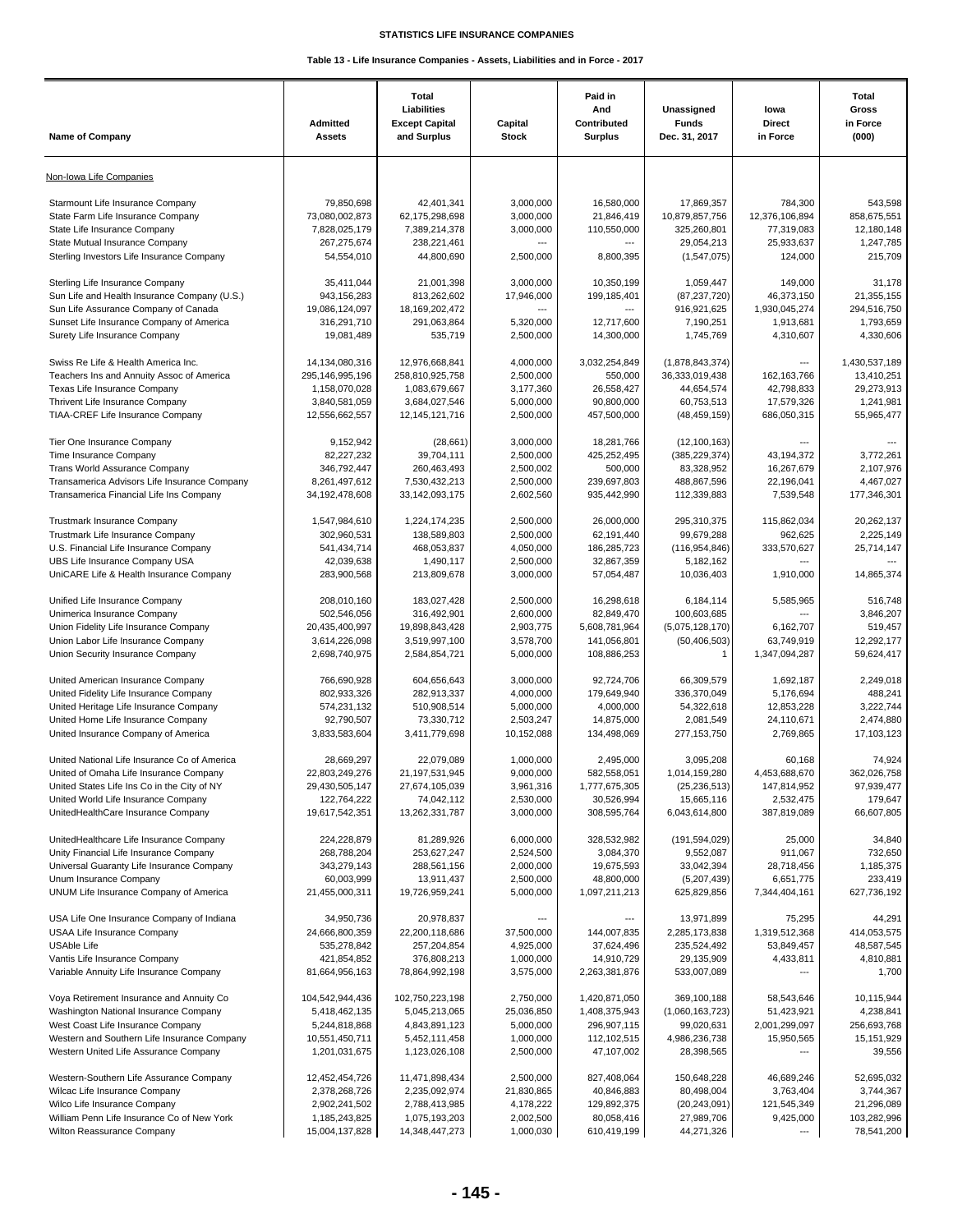**Table 13 - Life Insurance Companies - Assets, Liabilities and in Force - 2017**

| Name of Company                                                                                                  | Admitted<br>Assets            | Total<br><b>Liabilities</b><br><b>Except Capital</b><br>and Surplus | Capital<br><b>Stock</b> | Paid in<br>And<br>Contributed<br><b>Surplus</b> | Unassigned<br><b>Funds</b><br>Dec. 31, 2017 | lowa<br><b>Direct</b><br>in Force | <b>Total</b><br>Gross<br>in Force<br>(000) |
|------------------------------------------------------------------------------------------------------------------|-------------------------------|---------------------------------------------------------------------|-------------------------|-------------------------------------------------|---------------------------------------------|-----------------------------------|--------------------------------------------|
| Non-Iowa Life Companies<br>Wilton Reassurance Life Company of New York<br>Zurich American Life Insurance Company | 895,758,488<br>14,226,526,191 | 802,891,512<br>14,106,949,699                                       | 2,502,500<br>2,500,000  | 71,546,348<br>733,969,385                       | 18,818,128<br>(616, 892, 894)               | 4,722,000<br>686,568,171          | 10,072,818<br>79,890,065                   |
| Total Non-Iowa Life                                                                                              | 6,094,935,860,067             | 5,707,508,534,801                                                   | 2,489,949,346           | 150,938,062,899                                 | 233,999,313,002                             | 262,951,488,729                   | 43,637,314,413                             |
| <b>Total All Life Companies</b>                                                                                  | 6,829,022,151,637             | 6,407,166,440,306                                                   | 2,656,298,979           | 165,308,366,655                                 | 253,891,045,680                             | 331,584,716,866                   | 46,796,464,952                             |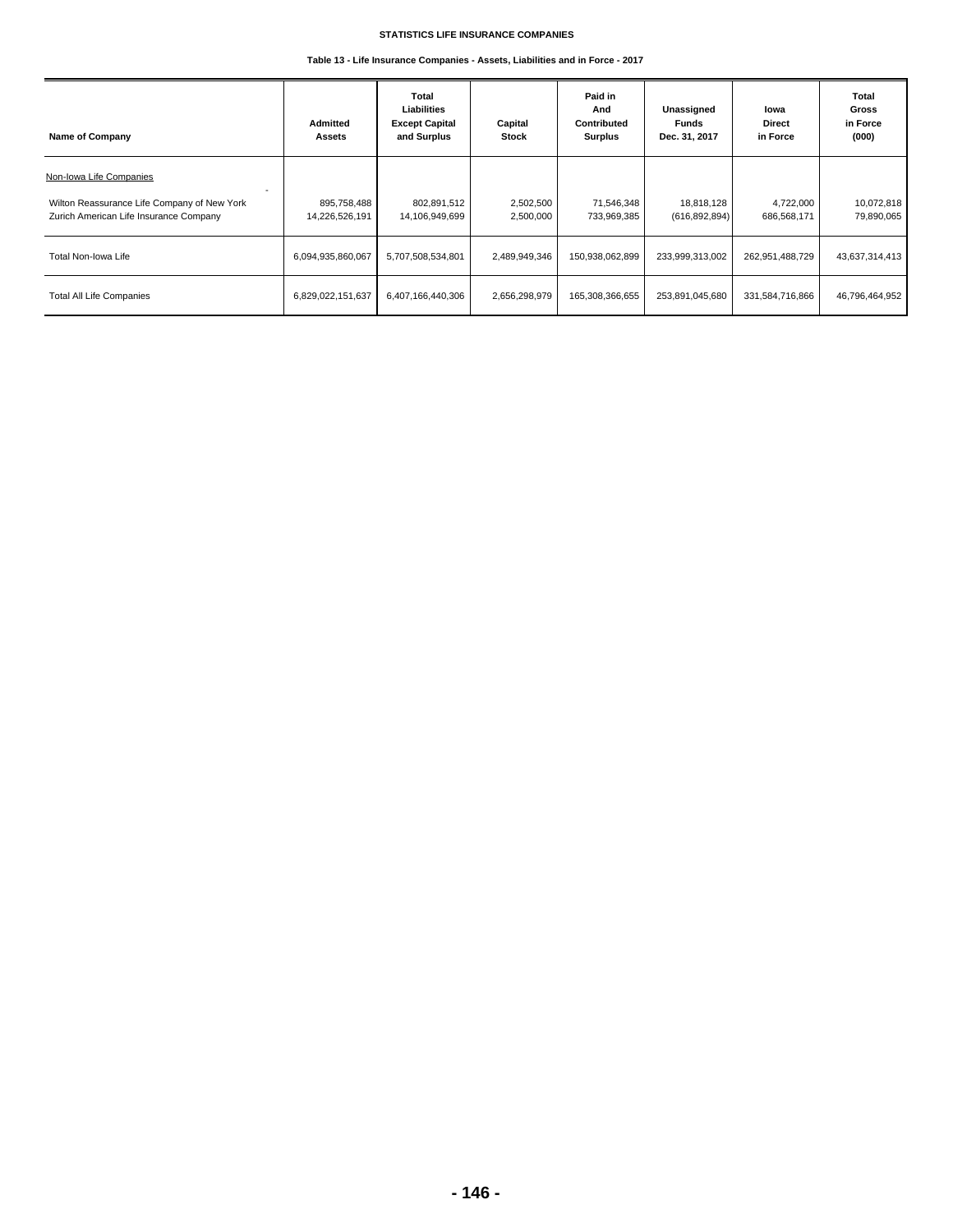# **Table 14 - Life Insurance Companies - Premiums and Losses Paid - Iowa Business - 2017**

| Name of Company                              | Life                     | <b>Annuities</b>                 | Life<br><b>Dividends</b> | Annuity<br><b>Dividends</b> | A & H<br>Group        | A & H<br>Credit                  | <b>A&amp;H</b><br>Collectively<br>Renewable |
|----------------------------------------------|--------------------------|----------------------------------|--------------------------|-----------------------------|-----------------------|----------------------------------|---------------------------------------------|
| Iowa Life Companies                          |                          |                                  |                          |                             |                       |                                  |                                             |
| Accordia Life and Annuity Company            | 19,454,280               | ---                              | 450,254                  | ---                         | $\overline{a}$        | ---                              |                                             |
| American Equity Investment Life Insurance Co | 173,034                  | 66,096,854                       | ---                      | …                           |                       | ---                              |                                             |
| American Republic Corp Insurance Company     | 568                      | ---                              |                          | ---                         |                       |                                  |                                             |
| American Republic Insurance Company          | 1,247,234                | ---                              | 20.556                   | ---                         | 6.830.766             | 210.195                          |                                             |
| Athene Annuity and Life Company              | 6,883,717                | 102,202,399                      | 5,830,181                | ---                         | ---                   | ---                              |                                             |
| Berkley Life and Health Insurance Company    | 112                      | ---                              | ---                      | ---                         | 1,253,837             | $---$                            |                                             |
| Cape Verity I, Inc.                          | $\overline{\phantom{a}}$ | ---                              | ---                      | ---                         | $\overline{a}$        | ---                              |                                             |
| Cape Verity II, Inc.                         | $---$                    | $---$                            | $- - -$                  | $---$                       | $---$                 | $-$ --                           | ---                                         |
| Cape Verity III, Inc.                        | $\overline{a}$           | ---                              | $\overline{a}$           | $\overline{a}$              | $\overline{a}$        | $\overline{a}$                   | ---                                         |
| Centurion Life Insurance Company             | 13,668                   | $\overline{a}$                   | ---                      | ---                         | $\overline{a}$        | 15,046                           |                                             |
| <b>CMFG Life Insurance Company</b>           | 11,383,872               | 3,747,598                        | 2,602,108                | ---                         | 2,471,677             | 2,928,884                        |                                             |
| Eagle Life Insurance Company                 | ---                      | 2,437,750                        | ---                      | $\overline{a}$              |                       | $\overline{a}$                   | ---                                         |
| <b>EMC National Life Company</b>             | 11,200,770               | 7,672,502                        | 32,098                   | $\overline{a}$              | 382,643               | $\sim$                           |                                             |
| Farm Bureau Life Insurance Company           | 86,637,904               | 85,751,161                       | 3,476,827                | 66                          | 141,357               | ---                              |                                             |
| Fidelity & Guaranty Life Insurance Company   | 1,171,336                | 56,239,526                       | 1,929                    | ---                         | $\overline{a}$        | $\overline{\phantom{a}}$         |                                             |
| Hawkeye Life Insurance Group Inc.            |                          |                                  | ---                      |                             | $\overline{a}$        | ---                              |                                             |
| Homesteaders Life Company                    | 27,973,503               | 816,524                          | ---                      | ---                         | ---                   | ---                              |                                             |
| Medico Corp Life Insurance Company           |                          | $\overline{a}$                   | $\overline{a}$           | ---                         | $---$                 | $\overline{a}$                   |                                             |
| Medico Insurance Company                     | 82,016                   | $\overline{a}$                   | 46,205                   | ---                         | 2,163,825             | ---                              |                                             |
| Medico Life and Health Insurance Company     | 374                      | $---$                            | 221                      | ---                         | $\overline{a}$        | ---                              |                                             |
| <b>MEMBERS Life Insurance Company</b>        | 715                      | 50,388,288                       | $\overline{a}$           | ---                         | $\overline{a}$        | $\overline{a}$                   |                                             |
| Midland National Life Insurance Company      | 25,495,968               | 57,292,118                       | 21,815                   | ---                         | $---$                 | ---                              |                                             |
| <b>MNL Reinsurance Company</b>               | ---                      | $\overline{a}$                   | ---                      | $\overline{a}$              | $---$                 | $\overline{a}$                   | ---                                         |
| Nippon Life Insurance Company of America     |                          |                                  | ---                      | ---                         | ---                   | ---                              |                                             |
| North American Company for Life & Health Ins | 18,130,532               | 40,503,029                       | ---                      | $\overline{a}$              | 90                    | $\overline{a}$                   | ---                                         |
| Principal Life Insurance Company             | 78,956,851               | 283,358,923                      | 9,337,950                | 16,748                      | 30,624,422            | ---                              |                                             |
| Principal Life Insurance Company of Iowa     |                          | ---                              | ---                      | ---                         | $\overline{a}$        | $\sim$                           |                                             |
| Principal National Life Insurance Company    | 39,108,779               | $---$                            | ---                      | $\overline{a}$              | $\sim$                | $\sim$                           |                                             |
| Solberg Reinsurance Company                  |                          | $\overline{a}$                   | ---                      | ---                         |                       | ---                              |                                             |
| Structured Annuity Reinsurance Company       | ---                      | ---                              | ---                      | ---                         | ---                   | ---                              |                                             |
| Symetra Life Insurance Company               | 6,938,726                | 12,461,872                       | ---                      | ---                         | 6,564,604             | ---                              |                                             |
| Symetra National Life Insurance Company      | 3,800                    | ---                              | ---                      | ---                         | $---$                 | ---                              | ---                                         |
| Symetra Reinsurance Corporation              |                          | ---                              | ---                      | ---                         | $---$                 | $\overline{a}$                   |                                             |
| TLIC Oakbrook Reinsurance Inc.               | ---<br>---               | $\overline{a}$<br>$\overline{a}$ | ---<br>$\overline{a}$    | ---<br>---                  | ---<br>$\overline{a}$ | $\overline{a}$<br>$\overline{a}$ | ---<br>---                                  |
| TLIC Riverwood Reinsurance, Inc.             |                          |                                  |                          |                             |                       |                                  |                                             |
| TLIC Watertree Reinsurance Inc.              | $\overline{a}$           |                                  | $-$ --                   | $\overline{a}$              | $\overline{a}$        | $-$ --                           | $---$                                       |
| Transamerica Life Insurance Company          | 47,678,122               | 21,426,951                       | 408,854                  | $\overline{a}$              | 5,603,872             | 12,739                           |                                             |
| Transamerica Premier Life Insurance Company  | 5,039,362                | 8,693,949                        | 475                      | ---                         | 4,189,175             | (20, 954)                        |                                             |
| United Life Insurance Company                | 16,380,123               | 24,048,054                       | $\overline{\phantom{a}}$ | ---                         | $\overline{a}$        | ---                              |                                             |
| Voya Insurance and Annuity Company           | 3,337,675                | 13,320,047                       | 899,570                  | ---                         | ---                   | $\overline{a}$                   |                                             |
| <b>Total Iowa Life Companies</b>             | 407,293,041              | 836,457,545                      | 23,129,043               | 16,814                      | 60,226,268            | 3,145,910                        | $\overline{a}$                              |

# **Premiums and Annuity Considerations Collected and Dividends**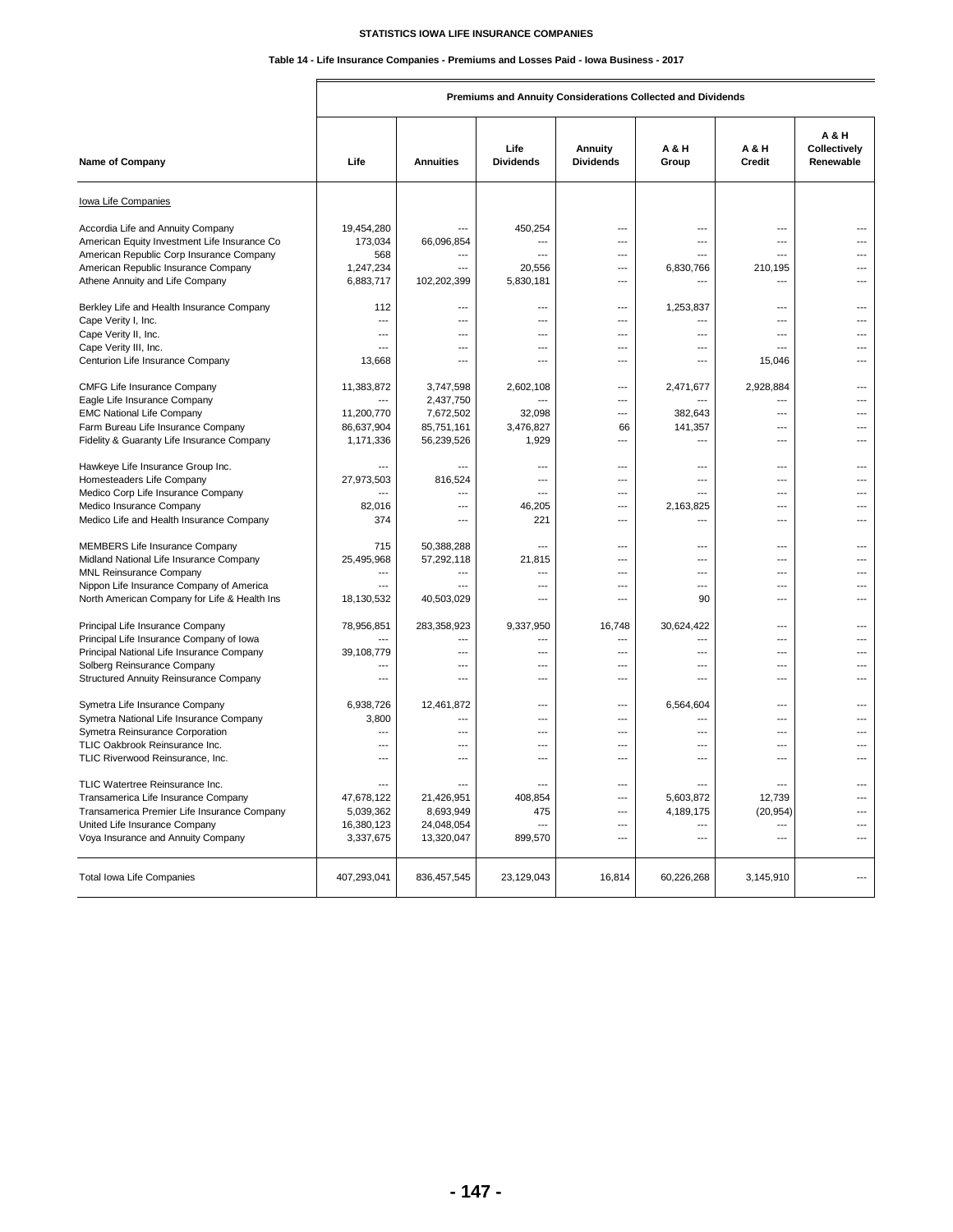| Individual<br>A & H                                        | A & H<br><b>Dividends</b>                                                     | Life                                                     | <b>Annuities</b>                                                                        | Other                                                                                             | A & H<br>Group                                                   | A & H<br>Credit                    | A & H<br>Collectively<br>Renewable                                                                                    | Individual<br>A & H                                                                       | <b>Deposit</b><br><b>Type</b><br><b>Funds</b>                            | Other<br><b>Considerations</b>            |
|------------------------------------------------------------|-------------------------------------------------------------------------------|----------------------------------------------------------|-----------------------------------------------------------------------------------------|---------------------------------------------------------------------------------------------------|------------------------------------------------------------------|------------------------------------|-----------------------------------------------------------------------------------------------------------------------|-------------------------------------------------------------------------------------------|--------------------------------------------------------------------------|-------------------------------------------|
|                                                            |                                                                               |                                                          |                                                                                         |                                                                                                   |                                                                  |                                    |                                                                                                                       |                                                                                           |                                                                          |                                           |
| ---<br>$\overline{a}$<br>8,287,999<br>18,426,429<br>28,231 | $\overline{\phantom{a}}$<br>$\overline{\phantom{a}}$<br>---<br>$---$<br>$---$ | 17,229,888<br>37,919,768<br>---<br>977,427<br>76,143,508 | $\overline{\phantom{a}}$<br>14,007,212<br>$\overline{\phantom{a}}$<br>---<br>79,514,634 | $\overline{\phantom{a}}$<br>$\overline{\phantom{a}}$<br>$\overline{\phantom{a}}$<br>793<br>82,755 | ---<br>$\overline{\phantom{a}}$<br>---<br>5,846,706<br>(36, 041) | ---<br>---<br>---<br>78,056<br>--- | $\overline{\phantom{a}}$<br>$\overline{\phantom{a}}$<br>$\hspace{0.05cm} \ldots$<br>$\hspace{0.05cm} \cdots$<br>$---$ | $\overline{\phantom{a}}$<br>$\overline{\phantom{a}}$<br>6,006,674<br>17,431,779<br>95,024 | 185,000,000<br>3,526,763<br>$\overline{\phantom{a}}$<br>$---$<br>613,002 | $---$<br>$\overline{a}$<br>---<br>---     |
| $---$                                                      | $---$                                                                         | $\overline{\phantom{a}}$                                 | $---$                                                                                   | $---$                                                                                             | 261,156                                                          | ---                                | $---$                                                                                                                 | $---$                                                                                     | $---$                                                                    | $---$                                     |
| $---$                                                      | $---$                                                                         | $---$                                                    | ---                                                                                     | $---$                                                                                             | ---                                                              | ---                                | $---$                                                                                                                 | ---                                                                                       | $\overline{a}$                                                           | ---                                       |
| $\overline{\phantom{a}}$<br>---                            | $\overline{\phantom{a}}$<br>---                                               | ---<br>$\overline{\phantom{a}}$                          | $\overline{\phantom{a}}$<br>$\overline{\phantom{a}}$                                    | $\qquad \qquad \cdots$<br>---                                                                     | $\cdots$<br>$\overline{a}$                                       | ---<br>---                         | $\hspace{0.05cm} \ldots$<br>$\hspace{0.05cm} \ldots$                                                                  | ---<br>---                                                                                | ---<br>---                                                               | ---<br>---                                |
| ---                                                        | $---$                                                                         | 261,003                                                  | 895,432                                                                                 | $\overline{\phantom{a}}$                                                                          | ---                                                              | 7,954                              | ---                                                                                                                   | $\overline{a}$                                                                            | $\overline{\phantom{a}}$                                                 | $\overline{a}$                            |
| 530,896<br>$\overline{\phantom{a}}$                        | ---<br>$\overline{\phantom{a}}$                                               | 39.096.077<br>92,147                                     | 6,103,752<br>$\overline{a}$                                                             | 4,292<br>---                                                                                      | 461,654<br>$\overline{\phantom{a}}$                              | 1,480,398<br>---                   | $\overline{\phantom{a}}$<br>$\overline{\phantom{a}}$                                                                  | 284,990<br>---                                                                            | 3,607<br>$\overline{a}$                                                  | 5,715,082<br>---                          |
| 67,552                                                     | $\cdots$                                                                      | 23,281,318                                               | 3,858,334                                                                               | 207,518                                                                                           | 320,117                                                          | ---                                | $\hspace{0.05cm} \ldots$                                                                                              | 18,300                                                                                    | 22,623,991                                                               | ---                                       |
| 1,815,442                                                  | $\overline{\phantom{a}}$                                                      | 121,929,016                                              | 45,750,008                                                                              | 253,658                                                                                           | 136,777                                                          | ---                                | ---                                                                                                                   | 990,940                                                                                   | 50,032,544                                                               | 45,880,000                                |
| $\overline{\phantom{a}}$                                   | $---$                                                                         | 21,242,795                                               | 10,598,644                                                                              | 2,841                                                                                             | $\qquad \qquad \cdots$                                           | ---                                | $---$                                                                                                                 | $\overline{a}$                                                                            | ---                                                                      |                                           |
| $\overline{a}$                                             | $\overline{\phantom{a}}$                                                      | ---                                                      | $\overline{\phantom{a}}$                                                                | ---                                                                                               | $\overline{\phantom{a}}$                                         | ---                                | $\hspace{0.05cm} \ldots$                                                                                              | ---                                                                                       | ---                                                                      | ---                                       |
| $---$                                                      | $---$                                                                         | 24,435,161                                               | 908,471                                                                                 | $---$                                                                                             | ---                                                              | ---                                | ---                                                                                                                   | $---$                                                                                     | ---                                                                      | ---                                       |
| 13,982,963<br>2,072,629                                    | $---$<br>---                                                                  | ---<br>280,114                                           | $\overline{a}$<br>3,600                                                                 | $\overline{\phantom{a}}$<br>---                                                                   | $\overline{\phantom{a}}$<br>1,532,184                            | ---<br>---                         | $---$<br>$\hspace{0.05cm} \ldots$                                                                                     | 7,503,107<br>1,167,751                                                                    | $---$<br>---                                                             | ---<br>---                                |
| $\overline{a}$                                             | $---$                                                                         | $\overline{\phantom{a}}$                                 | $\overline{\phantom{a}}$                                                                | $---$                                                                                             | $---$                                                            | $---$                              | ---                                                                                                                   | $\overline{\phantom{a}}$                                                                  | $\overline{\phantom{a}}$                                                 | ---                                       |
| ---                                                        | ---                                                                           | 1,883,449                                                | 933,208                                                                                 | ---                                                                                               | ---                                                              | ---                                | $\overline{\phantom{a}}$                                                                                              | ---                                                                                       | ---                                                                      | ---                                       |
| $---$                                                      | $---$                                                                         | 62,843,675                                               | 12,437,795                                                                              | 2,063,558                                                                                         | 4,198                                                            | ---                                | $---$                                                                                                                 | $---$                                                                                     | 337,506                                                                  | ---                                       |
| ---<br>$---$                                               | $\overline{\phantom{a}}$<br>$\overline{\phantom{a}}$                          | ---<br>---                                               | $\overline{a}$<br>$\overline{a}$                                                        | $\overline{\phantom{a}}$<br>---                                                                   | $\overline{\phantom{a}}$<br>$\overline{\phantom{a}}$             | ---<br>---                         | $---$<br>---                                                                                                          | $\overline{\phantom{a}}$<br>$\cdots$                                                      | ---<br>---                                                               | ---<br>---                                |
| 442                                                        | $---$                                                                         | 34,004,994                                               | 6,602,198                                                                               | 1,199,509                                                                                         | 38,500                                                           | ---                                | ---                                                                                                                   | 5                                                                                         | 25,000                                                                   | $\overline{a}$                            |
| 11,028,747                                                 | $\overline{\phantom{a}}$                                                      | 127,437,848<br>$---$                                     | 74,928,000                                                                              | 3,512,581                                                                                         | 35,756,097                                                       | ---                                | $\qquad \qquad \cdots$                                                                                                | 7,981,670                                                                                 | 10,812,306,730                                                           | 1,360,514                                 |
| ---<br>$---$                                               | $---$<br>$---$                                                                | 4,917,393                                                | ---<br>$\overline{a}$                                                                   | 62,357                                                                                            | ---<br>$\overline{\phantom{a}}$                                  | ---<br>---                         | $---$<br>$\overline{\phantom{a}}$                                                                                     | ---<br>$\overline{\phantom{a}}$                                                           | ---<br>$---$                                                             | $---$<br>---                              |
| ---                                                        | ---                                                                           | $\cdots$                                                 | ---                                                                                     | $\overline{\phantom{a}}$                                                                          | $\cdots$                                                         | ---                                | $\hspace{0.05cm} \ldots$                                                                                              | ---                                                                                       | ---                                                                      | ---                                       |
| ---                                                        | $\overline{\phantom{a}}$                                                      | $\cdots$                                                 | $\overline{\phantom{a}}$                                                                | $\hspace{0.05cm} \ldots$                                                                          | $\cdots$                                                         | ---                                | $\hspace{0.05cm} \ldots$                                                                                              | ---                                                                                       | ---                                                                      | ---                                       |
| 1,133                                                      | $\overline{\phantom{a}}$                                                      | 16,434,841                                               | 459,061                                                                                 | 188                                                                                               | 2,669,322                                                        | $---$                              | $\overline{\phantom{a}}$                                                                                              | ---                                                                                       | 1,417,920                                                                |                                           |
| ---                                                        | $\overline{\phantom{a}}$                                                      | 6,608                                                    | $\overline{\phantom{a}}$                                                                | $\hspace{0.05cm} \ldots$                                                                          | ---                                                              | ---                                | $\hspace{0.05cm} \ldots$                                                                                              | $\overline{a}$                                                                            | ---                                                                      |                                           |
| ---<br>$\overline{\phantom{a}}$                            | $---$<br>---                                                                  | $\overline{\phantom{a}}$<br>---                          | ---<br>---                                                                              | $---$<br>---                                                                                      | $\overline{\phantom{a}}$<br>---                                  | ---<br>---                         | $---$<br>---                                                                                                          | ---<br>---                                                                                | $\overline{a}$<br>---                                                    | ---<br>---                                |
| ---                                                        | ---                                                                           | ---                                                      | ---                                                                                     | ---                                                                                               | ---                                                              | ---                                | ---                                                                                                                   | ---                                                                                       | ---                                                                      | ---                                       |
|                                                            |                                                                               |                                                          |                                                                                         |                                                                                                   |                                                                  |                                    |                                                                                                                       |                                                                                           |                                                                          |                                           |
| $\hspace{1.5cm} \cdots$<br>14,803,382                      | $\overline{\phantom{a}}$<br>---                                               | $\hspace{0.05cm} \ldots$<br>1,706,620,659                | $\hspace{0.05cm} \cdots$<br>17,024,622                                                  | $\hspace{0.05cm} \cdots$<br>204,916                                                               | $\overline{\phantom{a}}$<br>5,932,260                            | $\hspace{0.05cm} \cdots$<br>20,129 | $\hspace{0.05cm} \ldots$<br>---                                                                                       | $\hspace{0.05cm} \cdots$<br>22,500,131                                                    | $---$<br>325,389,030                                                     | $\hspace{0.05cm} \cdots$<br>1,380,788,540 |
| 601,412                                                    | $\overline{\phantom{a}}$                                                      | 17,122,523                                               | 2,832,511                                                                               | 54,855                                                                                            | 2,593,122                                                        | 67,273                             | $\hspace{0.05cm} \cdots$                                                                                              | 373,069                                                                                   | 300,003,784                                                              | $\cdots$                                  |
| 345,042                                                    | $---$                                                                         | 46,749,095                                               | 19,217,802                                                                              | $\hspace{0.05cm} \ldots$                                                                          | $\hspace{0.05cm} \ldots$                                         | ---                                | $\qquad \qquad \cdots$                                                                                                | 293,368                                                                                   | 4,175,869                                                                | $\cdots$                                  |
| $\ldots$                                                   | $\overline{\phantom{a}}$                                                      | 175,500,649                                              | 24,691,950                                                                              | ---                                                                                               | $\cdots$                                                         | ---                                | $\hspace{0.05cm} \cdots$                                                                                              | $\hspace{0.05cm} \ldots$                                                                  | 625,000,000                                                              | $\cdots$                                  |
| 71,992,299                                                 | $\overline{\phantom{a}}$                                                      | 2,556,409,956                                            | 320,767,234                                                                             | 7,649,821                                                                                         | 55,516,052                                                       | 1,653,810                          | $\hspace{0.05cm} \cdots$                                                                                              | 64,646,808                                                                                | 12,330,455,746                                                           | 1,433,744,136                             |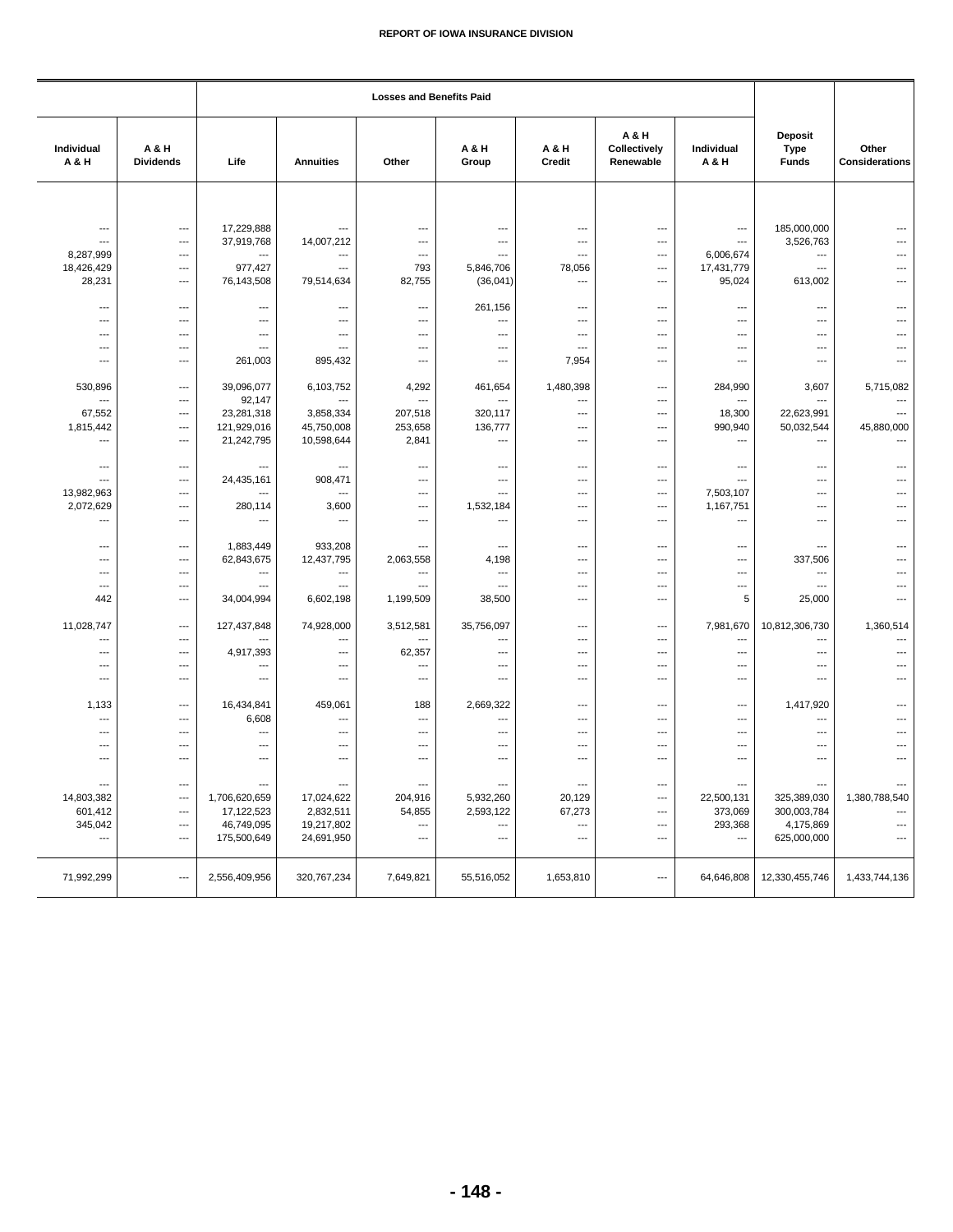# **Table 14 - Life Insurance Companies - Premiums and Losses Paid - Iowa Business - 2017**

**Premiums and Annuity Considerations Collected and Dividends**

| <b>Name of Company</b>                                                              | Life                  | <b>Annuities</b>    | Life<br><b>Dividends</b> | Annuity<br><b>Dividends</b> | <b>A &amp; H</b><br>Group | A & H<br>Credit | A & H<br><b>Collectively</b><br>Renewable |
|-------------------------------------------------------------------------------------|-----------------------|---------------------|--------------------------|-----------------------------|---------------------------|-----------------|-------------------------------------------|
| Non-Iowa Life Companies                                                             |                       |                     |                          |                             |                           |                 |                                           |
| 4 Ever Life Insurance Company                                                       | 13,707                | ---                 | ---                      | $\overline{\phantom{a}}$    | 384,934                   | ---             |                                           |
| 5 Star Life Insurance Company                                                       | 980,405               |                     | ---                      | ---                         | 408                       | ---             |                                           |
| AAA Life Insurance Company                                                          | 3,150,261             | 23,024              | ---                      | ---                         | 604,085                   | ---             | ---                                       |
| Ability Insurance Company                                                           | ---                   | ---                 | $\overline{a}$           | ---                         | ---                       | ---             | ---                                       |
| ACE Life Insurance Company                                                          | ---                   | ---                 | ---                      | ---                         | ---                       | ---             | ---                                       |
|                                                                                     |                       |                     |                          |                             |                           |                 |                                           |
| Aetna Health and Life Insurance Company                                             | ---                   | ---                 | ---                      | ---                         | ---                       | ---             | ---                                       |
| Aetna Life Insurance Company                                                        | 3,890,063             | 96,933              | 256,087                  | ---                         | 80,515,243                | ---             | ---                                       |
| All Savers Insurance Company<br>Allianz Life Insurance Co of North America          | 3,517,580             | 117,299,539         | ---<br>---               | ---<br>---                  | 3,001,468<br>1,574        | ---<br>$---$    | ---<br>---                                |
| Allstate Assurance Company                                                          | 402,753               |                     | ---                      | ---                         | ---                       | ---             | ---                                       |
|                                                                                     |                       |                     |                          |                             |                           |                 |                                           |
| Allstate Life Insurance Company                                                     | 1,583,343             | 119,830             | ---                      | ---                         | 108,200                   | ---             | ---                                       |
| Amalgamated Life Insurance Company                                                  |                       |                     | ---                      | ---                         | ---                       | ---             |                                           |
| American Bankers Life Assur Co of Florida                                           | 99,978                | 887                 | ---                      | ---                         | 13,023                    | 34,415          | ---                                       |
| American Continental Insurance Company                                              | 625,318               | ---                 | $---$                    | ---                         | ---                       | ---             | ---                                       |
| American Family Life Assur Co of Columbus                                           | 1,989,809             | ---                 | ---                      | ---                         | 759,951                   | ---             | ---                                       |
|                                                                                     |                       |                     |                          |                             |                           |                 |                                           |
| American Family Life Insurance Company                                              | 15,398,000            | 1,167,783           | 662,911                  | ---                         |                           | $---$           | ---                                       |
| American Fidelity Assurance Company                                                 | 578,562               |                     | 4,551                    | ---                         | 1,554,656                 | ---             | ---                                       |
| American Fidelity Life Insurance Company<br>American General Life Insurance Company | 27,146<br>18,856,839  | 5,617<br>29,397,412 | 619<br>107,058           | ---<br>333                  | ---<br>185,769            | ---<br>(119)    | ---<br>---                                |
| American Health and Life Insurance Company                                          | 774,298               | ---                 | 919                      | ---                         | 111,095                   | 1,085,531       | ---                                       |
|                                                                                     |                       |                     |                          |                             |                           |                 |                                           |
| American Heritage Life Insurance Company                                            | 1,256,217             | ---                 |                          | ---                         | 10,547,641                | (8)             | ---                                       |
| American Home Life Insurance Company                                                | 327,310               | 34,780              | 9,934                    | ---                         |                           | ---             | ---                                       |
| American Income Life Insurance Company                                              | 9,272,855             | ---                 | 41                       | ---                         | 105,445                   | ---             | ---                                       |
| American Maturity Life Insurance Company                                            |                       | ---                 | ---                      | ---                         | ---                       | ---             | ---                                       |
| American Memorial Life Insurance Company                                            | 2,138,392             | 4,910               | 20,586                   | ---                         | ---                       | ---             | ---                                       |
|                                                                                     |                       |                     |                          |                             |                           |                 |                                           |
| American Modern Life Insurance Company                                              | 64,008                | ---                 | $---$                    | ---                         | ---<br>---                | 48,573          | ---                                       |
| American National Insurance Company<br>American National Life Ins Company of Texas  | 5,949,029<br>19,678   | 15,360,627<br>---   | 14,144<br>---            | ---<br>---                  | 591,298                   | 524,873<br>---  | ---                                       |
| American Public Life Insurance Company                                              | 139                   | ---                 | ---                      | ---                         | 61,519                    | ---             | ---                                       |
| American Retirement Life Insurance Company                                          | 1,374                 | ---                 | ---                      | ---                         | ---                       | ---             | ---                                       |
|                                                                                     |                       |                     |                          |                             |                           |                 |                                           |
| American United Life Insurance Company                                              | 2,355,216             | 32,714,536          | 214,783                  | ---                         | 469,926                   | ---             |                                           |
| Americo Financial Life and Annuity Ins Co                                           | 997,865               | 2,553,846           | 1,457                    | ---                         | ---                       | ---             | ---                                       |
| Ameritas Life Insurance Corp.                                                       | 8,867,601             | 20,720,788          | 330,238                  | 418                         | 5,279,510                 | ---             |                                           |
| Amica Life Insurance Company                                                        | 122,638               |                     | ---                      | ---                         | ---                       | ---             | ---                                       |
| Annuity Investors Life Insurance Company                                            | ---                   | 1,079,909           | $---$                    | $---$                       | ---                       | ---             | ---                                       |
| Anthem Life Insurance Company                                                       | 124,920               |                     |                          | ---                         | 3,721                     | ---             |                                           |
| Assurity Life Insurance Company                                                     | 2,309,375             | 84,755              | 677,065                  | $\overline{\phantom{a}}$    | 1,758,722                 | ---             | ---                                       |
| Athene Annuity & Life Assurance Company                                             | 640,535               |                     | 2,114                    |                             | 90,251                    |                 |                                           |
| Athene Annuity & Life Assurance Co of NY                                            | 68,484                | 5,800               | ---<br>$---$             | ---                         | ---<br>$---$              | ---             |                                           |
| Athene Life Insurance Company of New York                                           | 99,472                | 178                 |                          | ---                         |                           | ---             | ---                                       |
| Atlantic Coast Life Insurance Company                                               | ---                   | 163,915             | ---                      | ---                         | ---                       | ---             | ---                                       |
| Aurora National Life Assurance Company                                              | 181,464               | ---                 | $---$                    | ---                         | ---                       | ---             | ---                                       |
| Auto Club Life Insurance Company                                                    | 6,623                 | ---                 | ---                      | ---                         | 34                        | ---             | ---                                       |
| Auto-Owners Life Insurance Company                                                  | 3,777,907             | 5,439,686           | ---                      | ---                         | ---                       | ---             | ---                                       |
| AXA Corporate Solutions Life Reinsurance Co                                         |                       |                     | ---                      | ---                         | ---                       | ---             | ---                                       |
|                                                                                     |                       |                     |                          |                             |                           |                 |                                           |
| AXA Equitable Life and Annuity Company                                              | 101,179               | ---                 | ---                      | ---                         | ---                       | ---             | ---                                       |
| AXA Equitable Life Insurance Company                                                | 8,423,817             | 75,597,462          | 2,334,331                | 615                         | ---                       | ---             | ---                                       |
| Baltimore Life Insurance Company<br>Bankers Fidelity Assurance Company              | 1,303,843             | ---<br>---          | 1,730<br>---             | ---<br>---                  | 1,473<br>---              | ---<br>---      | ---                                       |
| Bankers Fidelity Life Insurance Company                                             | 25,988                | ---                 | ---                      | ---                         | ---                       | ---             | ---                                       |
|                                                                                     |                       |                     |                          |                             |                           |                 |                                           |
| Bankers Life & Casualty Company                                                     | 20,760,921            | 59,496,151          | 17,844                   | ---                         | 1,279,300                 | ---             | 203                                       |
| Banner Life Insurance Company                                                       | 9,945,825             | 2,075,098           | 41,562                   | ---                         | ---                       | ---             | ---                                       |
| Beneficial Life Insurance Company                                                   | 50,025                | 63                  | 3,100                    | ---                         | ---                       | ---             | ---                                       |
| Berkshire Hathaway Life Ins Co of Nebraska                                          | ---                   | ---                 | ---                      | ---                         | ---                       | ---             | ---                                       |
| Berkshire Life Insurance Company of America                                         | 10,488                | ---                 | ---                      | ---                         | ---                       | ---             | ---                                       |
|                                                                                     |                       |                     |                          |                             |                           |                 |                                           |
| BEST LIFE and Health Insurance Company                                              | ---                   | ---                 | ---                      | ---                         | 285,362                   | ---             | ---                                       |
| Boston Mutual Life Insurance Company<br>Brighthouse Life Insurance Company          | 422,698<br>18,143,101 | ---<br>50,733,955   | 687<br>81,840            | ---<br>---                  | 83,084<br>1,179           | ---<br>---      | ---<br>---                                |
| C. M. Life Insurance Company                                                        | 1,648,244             | 5,226,805           |                          | ---                         | ---                       | ---             |                                           |
| Canada Life Assurance Company                                                       | 737,299               | ---                 | 465,163                  | ---                         | ---                       | ---             | ---                                       |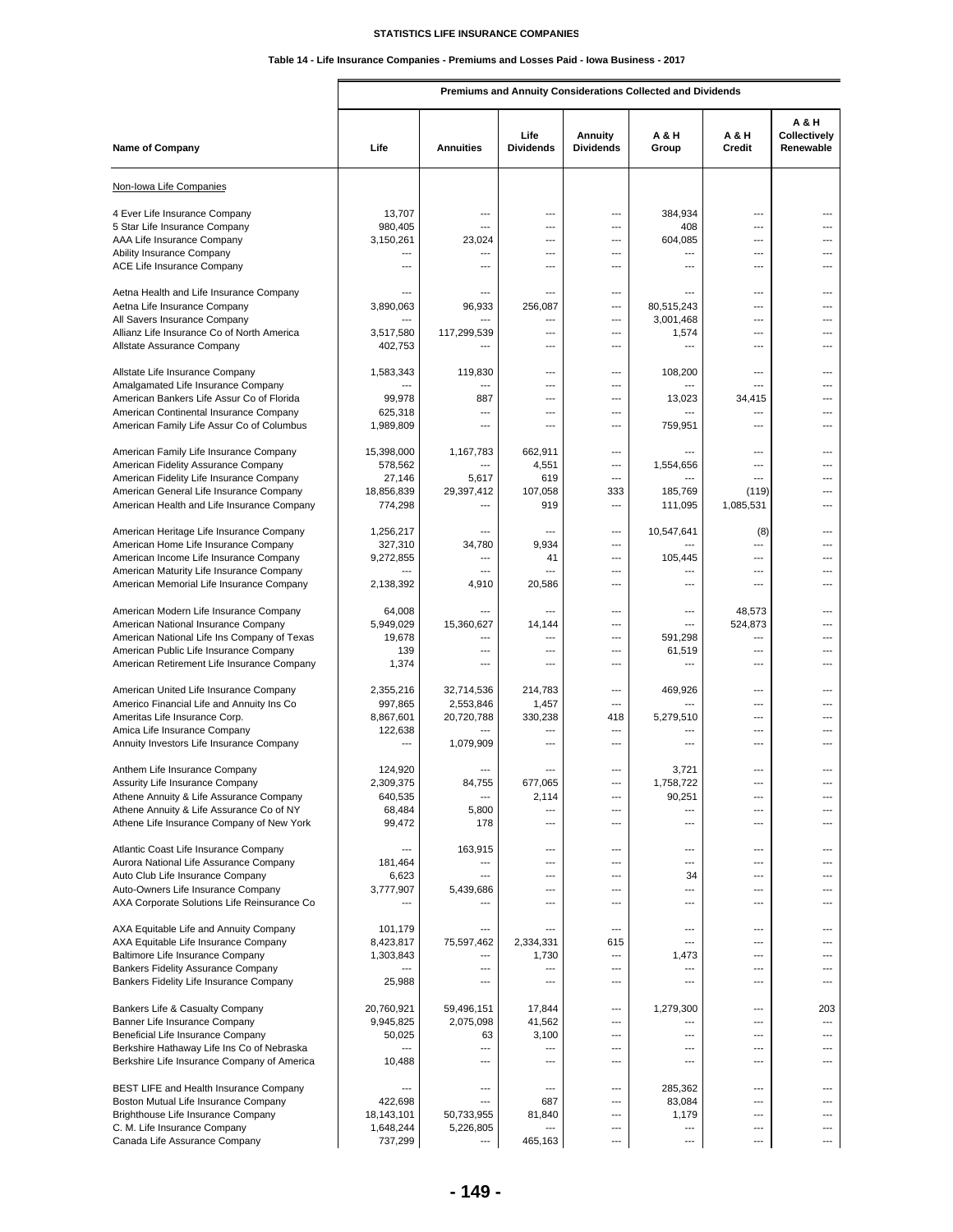|                          |                                 | <b>Losses and Benefits Paid</b> |                                   |                                    |                          |                          |                                    |                          |                                        |                                |
|--------------------------|---------------------------------|---------------------------------|-----------------------------------|------------------------------------|--------------------------|--------------------------|------------------------------------|--------------------------|----------------------------------------|--------------------------------|
| Individual<br>A & H      | A & H<br><b>Dividends</b>       | Life                            | <b>Annuities</b>                  | Other                              | A & H<br>Group           | A & H<br>Credit          | A & H<br>Collectively<br>Renewable | Individual<br>A & H      | Deposit<br><b>Type</b><br><b>Funds</b> | Other<br><b>Considerations</b> |
|                          |                                 |                                 |                                   |                                    |                          |                          |                                    |                          |                                        |                                |
| ---                      | ---                             | ---                             | $\qquad \qquad \cdots$            | $\hspace{0.05cm} \ldots$           | 148,477                  | ---                      | ---                                | ---                      | 1,303                                  |                                |
| $\overline{a}$           | $\overline{\phantom{a}}$        | 705,080                         | $\overline{\phantom{a}}$          | $\overline{\phantom{a}}$           | $\overline{a}$           | $---$                    | ---                                | $\overline{a}$           | $\overline{\phantom{a}}$               |                                |
| 52,494                   | $\overline{\phantom{a}}$        | 1,853,302                       | 6,946                             | 2,640                              | 190,681                  | $\overline{\phantom{a}}$ | ---                                | 13,594                   | $\ldots$                               |                                |
| 10,698,682               | ---                             | ---                             | 2,828                             | ---                                | ---                      | ---                      | ---                                | 20,134,869               | ---                                    |                                |
| $\overline{a}$           | ---                             | $\overline{\phantom{a}}$        | $\ldots$                          | ---                                | ---                      | ---                      | ---                                | ---                      | $---$                                  |                                |
| 11,292,781               | ---                             | $\hspace{0.05cm} \ldots$        | $\qquad \qquad \cdots$            | $\hspace{0.05cm} \ldots$           | ---                      | ---                      | ---                                | 9,819,022                | $\overline{\phantom{a}}$               |                                |
| 80,987                   | ---                             | 5,590,050                       | 1,309,386                         | 425                                | 40,185,083               | ---                      | ---                                | 113,235                  | 609,481                                |                                |
| $\overline{\phantom{a}}$ | ---                             | ---                             | $\overline{\phantom{a}}$          | $\overline{\phantom{a}}$           | 3,048,685                | ---                      | ---                                | $\overline{a}$           | ---                                    |                                |
| 4,164,039                | ---                             | 78,201,759                      | 13,376,722                        | ---                                | 27,300                   | ---                      | ---                                | 7,355,312                | $\hspace{0.05cm} \ldots$               |                                |
| ---                      | ---                             | 1,208                           | 2,739                             | $\overline{\phantom{a}}$           | ---                      | $---$                    | $---$                              | $\overline{a}$           | $---$                                  |                                |
| 514                      | ---                             | 8,627,517                       | 7,111,621                         | 3,511                              | 138,723                  | ---                      | ---                                | ---                      | $\overline{\phantom{a}}$               |                                |
| ---                      | ---                             | ---                             | ---                               | $\overline{\phantom{a}}$           | ---                      | ---                      | ---                                | $\overline{\phantom{a}}$ | ---                                    |                                |
| ---                      | ---                             | 101,443                         | $---$                             | $\overline{\phantom{a}}$           | $\overline{\phantom{a}}$ | 22,574                   | ---                                | $\overline{\phantom{a}}$ | $\overline{\phantom{a}}$               |                                |
| 872,533                  | ---                             | 264,211                         | ---                               | $\hspace{0.05cm} \ldots$           | ---                      | ---                      | ---                                | 374,420                  | ---                                    |                                |
| 63,724,063               | $\overline{\phantom{a}}$        | 216,775                         | $\overline{\phantom{a}}$          | 5,354                              | 590,745                  | ---                      | ---                                | 39,277,111               | $---$                                  |                                |
| ---                      | ---                             | 12,801,566                      | 888,297                           | 157,904                            | ---                      | ---                      | ---                                | ---                      | $\overline{\phantom{a}}$               |                                |
| 4,880,550                | ---                             | 754,933                         | 6,668                             | ---                                | 600,906                  | ---                      | ---                                | 4,729,117                | ---                                    |                                |
|                          | ---                             | 62,833                          | $---$                             | ---                                | ---                      | ---                      | $\overline{\phantom{a}}$           | $\overline{a}$           | ---                                    |                                |
| 636,847                  | ---                             | 62,096,220                      | 18,844,403                        | 38,046                             | 94,494                   | 6,431                    | ---                                | 397,768                  | 1,347,954                              |                                |
| 869                      | ---                             | 356,154                         | $\qquad \qquad \cdots$            | ---                                | 96,647                   | 447,358                  | ---                                | ---                      | 159                                    |                                |
| 4,709,383                | $\overline{\phantom{a}}$        | 572,189                         | $\ldots$                          | $\hspace{0.05cm} \ldots$           | 5,138,972                | ---                      | ---                                | 4,642,430                | $\overline{\phantom{a}}$               |                                |
| 135                      | ---                             | 418,421                         | 14,678                            | 869                                | ---                      | ---                      | ---                                | $\overline{\phantom{a}}$ | ---                                    |                                |
| 620,668                  | $\overline{\phantom{a}}$        | 2,290,403                       | $\overline{\phantom{a}}$          | ---                                | 67,705                   | $\overline{a}$           | ---                                | 87,926                   | $\overline{\phantom{a}}$               | $---$                          |
| ---                      | $\overline{\phantom{a}}$        | 3,200                           | 635                               | ---                                | ---                      | ---                      | ---                                | ---                      | ---                                    | 500                            |
| ---                      | ---                             | 2,068,690                       | 126,507                           | ---                                | ---                      | ---                      | ---                                | ---                      | ---                                    | ---                            |
| $\overline{\phantom{a}}$ | ---                             | 10,695                          | $\ldots$                          | ---                                | ---                      | 10,071                   | ---                                | $\overline{\phantom{a}}$ |                                        |                                |
| 66,308                   | ---                             | 13,490,238                      | 4,563,151                         | 19,407                             | $\overline{\phantom{a}}$ | 25,992                   | ---                                | 82,228                   | 1,464,284                              |                                |
| 45,237                   | ---                             | 39,561                          | $\overline{\phantom{a}}$          | $\hspace{0.05cm} \ldots$           | 633,712                  | ---                      | ---                                | 26,788                   | ---                                    |                                |
| 8,384                    | $\overline{\phantom{a}}$        | $\overline{\phantom{a}}$        | $\overline{\phantom{a}}$          | $---$                              | 18,537                   | ---                      | ---                                | 4,127                    | $---$                                  |                                |
| 5,530,117                | ---                             | ---                             | $\qquad \qquad \cdots$            | ---                                | ---                      | ---                      | ---                                | 4,734,385                | ---                                    |                                |
| 2,158                    | ---                             | 27,381,456                      | 985,341                           | 2,681                              | 213,549                  | $\overline{a}$           | ---                                | $\overline{\phantom{a}}$ | 20,000                                 |                                |
| 168,362                  | ---                             | 1,648,165                       | 2,490,891                         | 1,182                              | ---                      | ---                      | ---                                | 130,707                  | 687                                    |                                |
| 2,464,067                | $---$                           | 25,720,898                      | 1,230,377                         | 25,917                             | 3,178,781                | ---                      | ---                                | 1,000,180                | 376,627                                |                                |
| ---                      | $---$                           | 120,377                         | 2,739                             | $\overline{\phantom{a}}$           | ---                      | ---                      | ---                                | $---$                    | ---                                    |                                |
| ---                      | $\overline{\phantom{a}}$        | 2,178,457                       | 106,572                           | $\hspace{0.05cm} \ldots$           | ---                      | $\overline{\phantom{a}}$ | ---                                | $\overline{\phantom{a}}$ | ---                                    |                                |
| $\overline{\phantom{a}}$ | $---$                           | 2,940                           | $\overline{\phantom{a}}$          | $\overline{a}$                     | ---                      | ---                      | ---                                | $---$                    | $\overline{\phantom{a}}$               |                                |
| 1,962,771                | ---                             | 3,069,472                       | 97,325                            | ---                                | 721,640                  | ---                      | ---                                | 398,153                  | ---                                    |                                |
| 19,039                   | ---                             | 6,533,538                       | 742,098                           | 8,721                              | 973                      | ---                      | ---                                | (863)                    | ---                                    |                                |
| $---$                    | $---$                           | 341,943                         | 485,615                           | $\overline{\phantom{a}}$           | ---                      | $\overline{a}$           | ---                                | $---$                    | 8,953                                  |                                |
| ---                      | ---                             | 36,828                          | 226,918                           | ---                                | ---                      | ---                      | ---                                | ---                      | $\hspace{0.05cm} \ldots$               |                                |
| $---$                    | $\overline{\phantom{a}}$        | 9,106                           | $\qquad \qquad \cdots$            | $\overline{\phantom{a}}$           | ---                      | ---                      | $---$                              |                          |                                        |                                |
| ---                      | ---                             | 2,446,235                       | 500,800                           | $\overline{\phantom{a}}$           | ---                      | ---                      | ---                                | $---$<br>---             | 3,494,547<br>(14, 436)                 |                                |
| $\overline{a}$           | $\overline{a}$                  | $\hspace{0.05cm} \ldots$        | ---                               | $\overline{a}$                     | ---                      | ---                      | ---                                | $\overline{\phantom{a}}$ | ---                                    |                                |
| 855,463                  | ---                             | 6,542,188                       | 6,445                             | 8,351                              | ---                      | ---                      | ---                                | 196,599                  | ---                                    |                                |
| ---                      | ---                             | $\hspace{0.05cm} \ldots$        | $\cdots$                          | ---                                | ---                      | ---                      | ---                                | $\qquad \qquad \cdots$   | $\hspace{0.05cm} \ldots$               | ---                            |
| $\overline{\phantom{a}}$ | $\overline{\phantom{a}}$        | 1,419,806                       | $\qquad \qquad \cdots$            |                                    | ---                      | ---                      | ---                                |                          | $\overline{\phantom{a}}$               |                                |
| 92,584                   | $\overline{\phantom{a}}$        | 102,038,754                     | 25,950,209                        | $\hspace{0.05cm} \cdots$<br>54,926 | ---                      | ---                      | ---                                | ---<br>459,872           | ---                                    | 1,570,572                      |
| 55                       | ---                             | 250,643                         | $\hspace{0.05cm} \cdots$          | ---                                | ---                      | ---                      | ---                                | ---                      | ---                                    | ---                            |
| $\overline{\phantom{a}}$ | $\overline{\phantom{a}}$        | $\hspace{0.05cm} \cdots$        | $\hspace{0.05cm} \ldots$          | $\overline{\phantom{a}}$           | ---                      | ---                      | ---                                | $\overline{\phantom{a}}$ | $\overline{\phantom{a}}$               | ---                            |
| 3,680,090                | $---$                           | $\hspace{0.05cm} \ldots$        | $\cdots$                          | $---$                              | ---                      | ---                      | ---                                | 2,068,155                | $---$                                  | ---                            |
|                          |                                 |                                 |                                   |                                    |                          |                          |                                    |                          |                                        |                                |
| 26,736,207<br>6,079      | 317<br>$\overline{\phantom{a}}$ | 34,510,450<br>7,284,306         | 16,023,760<br>127,569             | $\hspace{0.05cm} \ldots$<br>1,051  | 1,119,567<br>---         | $---$<br>---             | 2,400<br>---                       | 28,543,315<br>---        | $---$<br>---                           |                                |
| $\ldots$                 | ---                             | 80,164                          | 14,230                            | ---                                | ---                      | ---                      | ---                                | ---                      | ---                                    |                                |
| $---$                    | ---                             | $\hspace{0.05cm} \cdots$        | ---                               | $\overline{\phantom{a}}$           | ---                      | ---                      | ---                                | $\overline{\phantom{a}}$ | $---$                                  |                                |
| 2,476,541                | ---                             | $\overline{\phantom{a}}$        | $\overline{\phantom{a}}$          | $---$                              | $\overline{\phantom{a}}$ | ---                      | ---                                | 379,411                  | $---$                                  | $---$                          |
|                          |                                 |                                 |                                   |                                    |                          |                          |                                    |                          |                                        |                                |
| $\qquad \qquad \cdots$   | $\overline{\phantom{a}}$<br>--- | $\hspace{0.05cm} \cdots$        | $\hspace{0.05cm} \ldots$<br>$---$ | $\hspace{0.05cm} \cdots$           | 115,845<br>975           | ---                      | ---                                | $\hspace{0.05cm} \ldots$ | $---$                                  |                                |
| 19,172<br>1,084,636      | ---                             | 198,593<br>122,723,234          | 31,268,797                        | 4,538<br>6,414                     | ---                      | ---<br>$---$             | ---<br>---                         | 2,350<br>1,574,469       | $---$<br>---                           |                                |
| ---                      | $\overline{\phantom{a}}$        | 5,157,786                       | 912,458                           | 765                                | ---                      | ---                      | ---                                | $\overline{\phantom{a}}$ | $\overline{\phantom{a}}$               | ---                            |
| 10,630                   | ---                             | 2,072,471                       | 623,801                           | $\hspace{0.05cm} \ldots$           | ---                      | ---                      | ---                                | 56,382                   | ---                                    | ---                            |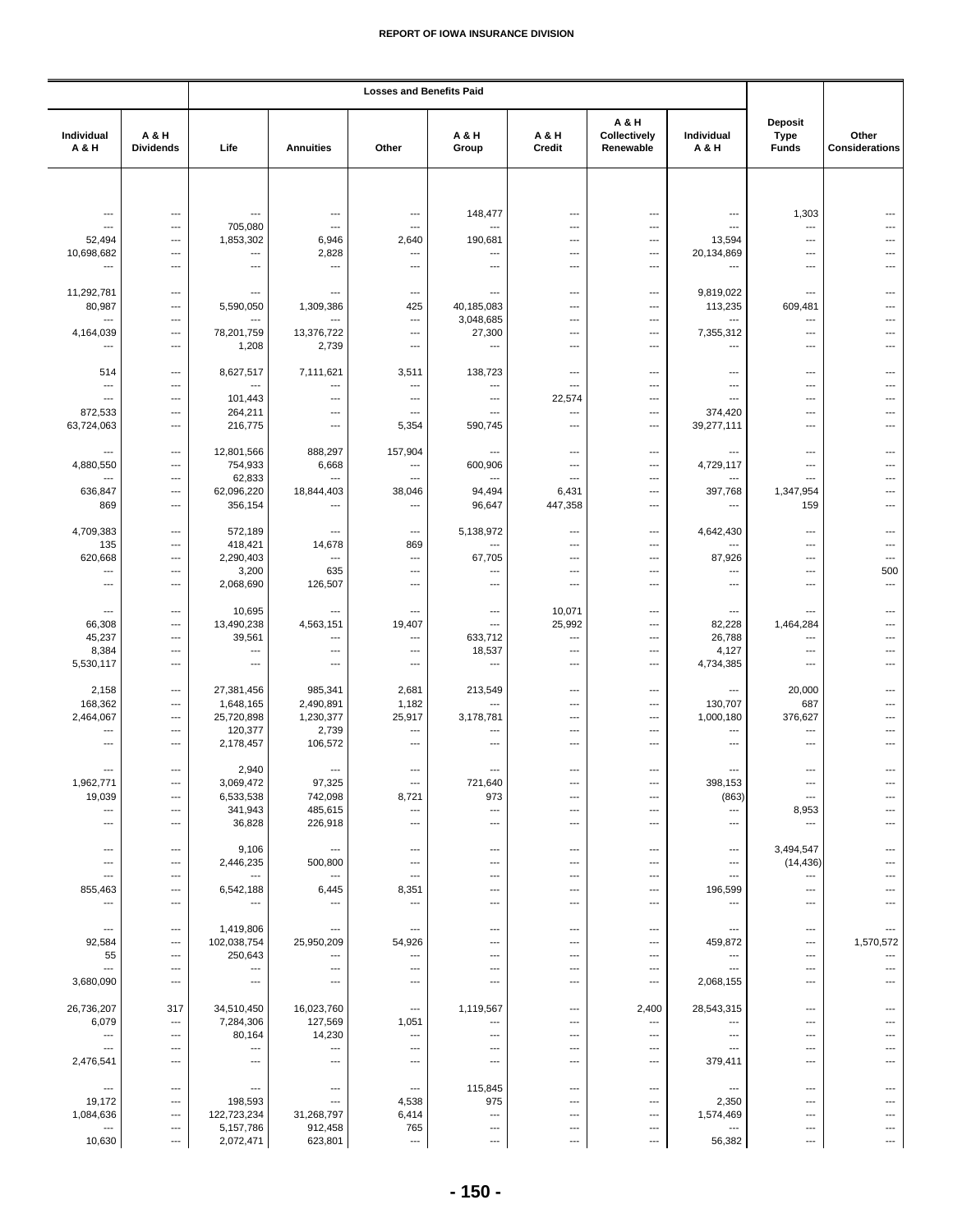# **Table 14 - Life Insurance Companies - Premiums and Losses Paid - Iowa Business - 2017**

**Premiums and Annuity Considerations Collected and Dividends**

| <b>Name of Company</b>                                                                     | Life                 | <b>Annuities</b>         | Life<br><b>Dividends</b> | <b>Annuity</b><br><b>Dividends</b> | <b>A &amp; H</b><br>Group | A & H<br>Credit       | A & H<br>Collectively<br>Renewable |
|--------------------------------------------------------------------------------------------|----------------------|--------------------------|--------------------------|------------------------------------|---------------------------|-----------------------|------------------------------------|
| Non-Iowa Life Companies                                                                    |                      |                          |                          |                                    |                           |                       |                                    |
| Capitol Life Insurance Company                                                             | ---                  | 7,234                    |                          | ---                                | ---                       | ---                   |                                    |
| Central Reserve Life Insurance Company                                                     | 3,164                | ---                      | $---$                    | ---                                | $\overline{a}$            | ---                   | ---                                |
| Central States Health and Life Co of Omaha                                                 | 1,498,015            | ---                      | 5,140                    | ---                                | 20,099                    | 1,963,739             |                                    |
| Centre Life Insurance Company<br>Chesapeake Life Insurance Company                         | ---<br>528,393       | ---<br>---               | ---<br>$---$             | ---<br>---                         | ---<br>---                | ---<br>$---$          | ---<br>---                         |
|                                                                                            |                      |                          |                          |                                    |                           |                       |                                    |
| Church Life Insurance Corporation                                                          | 113,331              | 11,473                   | ---                      | ---                                | ---                       | ---                   | ---                                |
| CIGNA Health and Life Insurance Company                                                    | 392                  | ---                      | $\overline{a}$           | ---                                | 29,242,651                | $---$                 | ---                                |
| Cincinnati Life Insurance Company<br>Citizens Security Life Insurance Company              | 12,004,038           | 3,916,482                | ---<br>---               | ---<br>---                         | ---<br>---                | $\overline{a}$<br>--- | ---<br>---                         |
| Colonial Life & Accident Insurance Company                                                 | 1,094,727            | ---                      | ---                      | ---                                | 824,455                   | $---$                 | ---                                |
| Colonial Penn Life Insurance Company                                                       | 1,752,858            | ---                      | ---                      | ---                                | 563                       | ---                   | ---                                |
| Colorado Bankers Life Insurance Company                                                    | 141,875              | 466,163                  | $\overline{a}$           | ---                                | $\overline{\phantom{a}}$  | $---$                 | ---                                |
| Columbian Life Insurance Company                                                           | 953,964              | ---                      | 41                       | ---                                | ---                       | $\overline{a}$        | ---                                |
| Columbian Mutual Life Insurance Company<br>Columbus Life Insurance Company                 | 8,511<br>4,414,385   | 895,073                  | 1,838<br>34,326          | ---                                | ---<br>$---$              | ---<br>$---$          | ---                                |
|                                                                                            |                      |                          | ---                      | ---                                |                           | ---                   |                                    |
| Combined Insurance Company of America<br>Commercial Travelers Life Insurance Company       | 1,119,175            | ---<br>---               | ---                      | ---                                | 1,407,235<br>5,282        | ---                   | 165<br>450                         |
| Commonwealth Annuity and Life Insurance Co                                                 | 270,569              | 476,691                  | 73,730                   | ---                                | $\overline{\phantom{a}}$  | $\overline{a}$        | ---                                |
| Companion Life Insurance Company                                                           | 34,878               | ---                      | ---                      | ---                                | 3,428,785                 | ---                   |                                    |
| Connecticut General Life Insurance Company                                                 | 2,601,682            | 500                      | 152,735                  | ---                                | 47,025                    | $\overline{a}$        | ---                                |
| <b>Constitution Life Insurance Company</b>                                                 | 64,800               | ---                      | $\overline{a}$           | $\overline{\phantom{a}}$           | 5,268                     | ---                   | 553                                |
| Consumers Life Insurance Company<br>Continental American Insurance Company                 | ---<br>44,004        | ---<br>---               | ---<br>$\overline{a}$    | ---<br>---                         | ---<br>3,656,545          | ---<br>---            | ---<br>---                         |
| Continental General Insurance Company                                                      | 375,967              | 63,860                   | 290                      | ---                                | 129,863                   | ---                   | 26,476                             |
| Continental Life Ins Co of Brentwood, TN                                                   | 12,591               | ---                      | ---                      | ---                                | ---                       | ---                   | 216                                |
| Corvesta Life Insurance Company                                                            |                      |                          | ---                      | ---                                | ---                       | ---                   |                                    |
| Country Investors Life Assurance Company                                                   | 175,430              | 586,034                  | ---                      | ---                                | ---                       | ---                   | ---                                |
| Country Life Insurance Company                                                             | 3,723,354            | 2,450                    | 414,841                  | ---                                | 12,872                    | $---$                 | ---                                |
| CSI Life Insurance Company                                                                 | 617                  | ---                      | ---                      | ---                                | ---                       | ---                   | ---                                |
| Dearborn National Life Insurance Company                                                   | 1,834,775            | ---                      | ---                      | ---                                | 1,589,458                 | ---                   | ---                                |
| Delaware American Life Insurance Company                                                   | 33,272               |                          | $\overline{\phantom{a}}$ | $\overline{\phantom{a}}$           | 3,684                     | ---                   | ---                                |
| Delaware Life Insurance Company                                                            | 90,653               | 14,228,319               | $\overline{\phantom{a}}$ | ---                                | ---                       | ---                   | ---                                |
| <b>ELCO Mutual Life and Annuity</b>                                                        | 479,051              | 10,492,826               | 14,112                   | ---                                | $---$                     | $---$                 | ---                                |
| <b>Employers Reassurance Corporation</b><br>EPIC Life Insurance Company                    | ---<br>24,201        | ---<br>---               | ---<br>$\overline{a}$    | ---<br>---                         | ---<br>16,311             | $---$<br>---          | ---                                |
|                                                                                            |                      |                          |                          |                                    |                           |                       |                                    |
| Equitable Life & Casualty Insurance Company<br>Equitable National Life Insurance Co, Inc.  | 369,073<br>---       | ---                      | ---                      | ---<br>---                         | ---<br>---                | ---<br>---            |                                    |
| EquiTrust Life Insurance Company                                                           | 1,517,217            | 44,707,176               |                          |                                    |                           |                       |                                    |
| Everence Insurance Company                                                                 |                      |                          | $---$                    | ---                                | ---                       | ---                   | ---                                |
| Family Heritage Life Insurance Co of America                                               | 31,318               | ---                      | $\overline{a}$           | ---                                | 5,393,968                 | ---                   | ---                                |
| Family Life Insurance Company                                                              | 460,889              | 18,600                   | 4,184                    | ---                                | ---                       | ---                   | $---$                              |
| Family Service Life Insurance Company<br>Farmers New World Life Insurance Company          | 4,434,191            |                          | 3,234                    | ---<br>---                         | ---<br>---                | ---<br>---            | ---<br>---                         |
| Federal Life Insurance Company                                                             | 10,316               | 88,667<br>$\overline{a}$ | 731                      | ---                                | $---$                     | $---$                 | ---                                |
| Federated Life Insurance Company                                                           | 3,626,731            | 650,521                  | ---                      | ---                                | ---                       | ---                   | ---                                |
| Fidelity Investments Life Insurance Company                                                | 47,169               | 4,684,246                | ---                      | ---                                | ---                       | ---                   | ---                                |
| Fidelity Life Assoc, A Legal Reserve Life Ins Co                                           | 935,281              |                          | 19,798                   | ---                                | 642                       | ---                   | ---                                |
| Fidelity Security Life Insurance Company                                                   | 52,317               | 56,899                   | ---                      | ---                                | 15,345,254                | ---                   | ---                                |
| First Allmerica Financial Life Ins Company<br>First Health Life & Health Insurance Company | 84,775<br>886        | ---<br>---               | 59,750<br>---            | ---<br>$\overline{\phantom{a}}$    | ---<br>11,538,967         | $---$<br>---          | ---<br>---                         |
|                                                                                            |                      |                          |                          |                                    |                           |                       |                                    |
| First Penn-Pacific Life Insurance Company                                                  | 1,187,861            | ---                      | ---                      | ---                                | ---                       | ---                   | $---$                              |
| Foresters Life Insurance and Annuity Company                                               | 86,139               | 435,733                  | 1,377                    | ---                                | ---                       | ---                   | ---                                |
| Forethought Life Insurance Company<br>Freedom Life Insurance Company of America            | 4,923,741<br>228,387 | 52,883,522               | ---<br>$---$             | ---<br>---                         | 236,049<br>2,289,026      | ---<br>---            | ---<br>---                         |
| Funeral Directors Life Insurance Company                                                   | 2,910                | ---                      | ---                      | ---                                | ---                       | ---                   | ---                                |
| Garden State Life Insurance Company                                                        | 111,401              | ---                      | $---$                    | ---                                | $---$                     | $---$                 | ---                                |
| General American Life Insurance Company                                                    | 3,107,707            | 65,829                   | 1,079,952                | $\overline{\phantom{a}}$           | ---                       | ---                   | ---                                |
| General Fidelity Life Insurance Company                                                    | ---                  | ---                      | ---                      | ---                                | ---                       | ---                   | ---                                |
| General Re Life Corporation                                                                | ---                  | ---                      | ---                      | ---                                | ---                       | ---                   | ---                                |
| Genworth Life and Annuity Insurance Company                                                | 14,102,042           | 352,042                  | ---                      | ---                                | ---                       | ---                   | ---                                |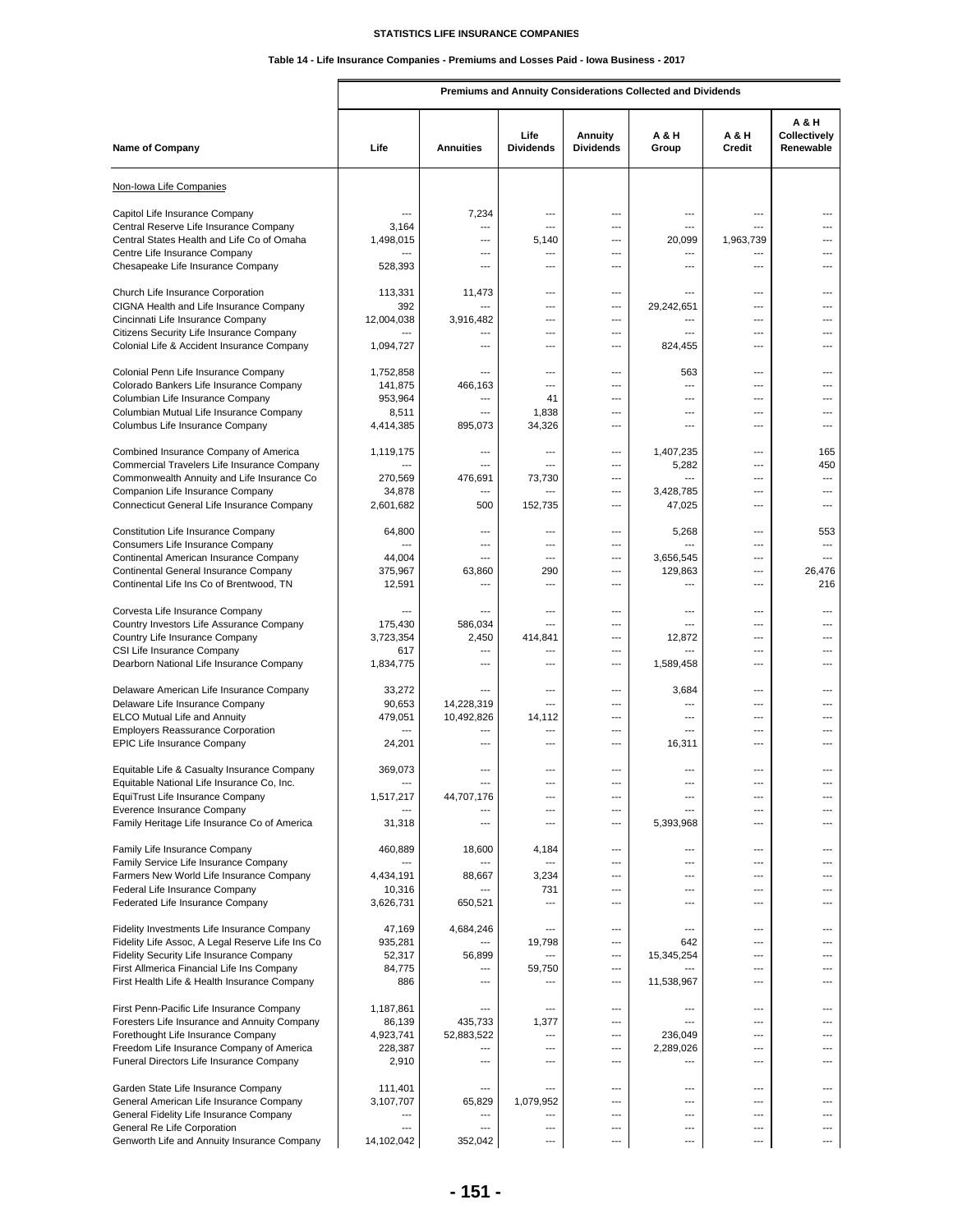|                                |                           | <b>Losses and Benefits Paid</b> |                          |                                 |                          |                 |                                    |                                                    |                                               |                         |
|--------------------------------|---------------------------|---------------------------------|--------------------------|---------------------------------|--------------------------|-----------------|------------------------------------|----------------------------------------------------|-----------------------------------------------|-------------------------|
| Individual<br>A & H            | A & H<br><b>Dividends</b> | Life                            | <b>Annuities</b>         | Other                           | A & H<br>Group           | A & H<br>Credit | A & H<br>Collectively<br>Renewable | Individual<br>A & H                                | <b>Deposit</b><br><b>Type</b><br><b>Funds</b> | Other<br>Considerations |
|                                |                           |                                 |                          |                                 |                          |                 |                                    |                                                    |                                               |                         |
| $\overline{\phantom{a}}$       | ---                       | 562                             | $\cdots$                 | $\hspace{0.05cm} \ldots$        | ---                      | ---             | ---                                | $\qquad \qquad \cdots$                             | ---                                           |                         |
| 70,105                         | ---                       | 7,014                           | $\overline{\phantom{a}}$ | ---                             | ---                      | $\overline{a}$  | ---                                | 66,408                                             | ---                                           |                         |
| 70,839                         | ---                       | 612,733                         | $\ldots$                 | ---                             | 63,479                   | 358,713         | $\overline{\phantom{a}}$           | 147,898                                            | 523                                           |                         |
| 187,234                        | ---                       | $\overline{\phantom{a}}$        | ---                      | ---                             | ---                      | ---             | ---                                | 423,995                                            | ---                                           |                         |
| 2,591,911                      | ---                       | 365,152                         | ---                      | ---                             | ---                      | ---             | ---                                | 879,061                                            | $---$                                         |                         |
|                                |                           |                                 |                          |                                 |                          |                 |                                    |                                                    |                                               |                         |
| $\hspace{0.05cm} \ldots$       | ---                       | 71,488                          | 14,989                   | ---                             | ---                      | ---             | ---                                | $\cdots$                                           | ---                                           |                         |
| 212,350                        | ---                       | 12,500                          | $\cdots$                 | $---$                           | 19,119,053               | ---             | ---                                | 133,898                                            | (152)                                         |                         |
| 130,252                        | ---                       | 5,840,336                       | 16,469,149               | $---$                           | ---                      | ---             | ---                                | 74,280                                             | $\overline{a}$                                |                         |
| 2,714,572                      | ---                       | ---                             | ---                      | $\hspace{0.05cm} \ldots$        | ---                      | ---             | ---                                | 1,625,045                                          | ---                                           |                         |
| 5,425,436                      | ---                       | 496,151                         | $\overline{\phantom{a}}$ | $\hspace{0.05cm} \ldots$        | 292,052                  | $---$           | ---                                | 2,507,848                                          | ---                                           |                         |
|                                |                           |                                 |                          |                                 |                          |                 |                                    |                                                    |                                               |                         |
| 5,377,503                      | ---                       | 1,112,356                       | 84,862                   | $\hspace{0.05cm} \ldots$        | ---                      | ---             | $\overline{\phantom{a}}$           | 3,989,710                                          | ---                                           |                         |
| 356                            | ---                       | 10,105                          | 83,079                   | 426                             | ---                      | ---             | ---                                | $\cdots$                                           | ---                                           |                         |
| $\overline{\phantom{a}}$       | ---                       | 589,372                         | $\hspace{0.05cm} \ldots$ | 2,133                           | 59                       | ---             | ---                                | $---$                                              | ---                                           |                         |
| 7,339                          | ---                       | 18,449                          | $\ldots$                 | ---                             | ---                      | ---             | $\overline{\phantom{a}}$           | 44,834                                             | ---                                           |                         |
| 130                            | ---                       | 4,599,596                       | 301,151                  | 45,407                          | $\cdots$                 | ---             | ---                                | ---                                                | $\overline{\phantom{a}}$                      | ---                     |
|                                |                           |                                 |                          |                                 |                          |                 |                                    |                                                    |                                               |                         |
| 7,224,601                      | ---                       | 1,720,604                       | $\ldots$                 | ---                             | 1,023,736                | ---             | ---                                | 2,780,939                                          | ---                                           |                         |
| 6,234                          | ---                       | $\qquad \qquad \cdots$          | ---                      | $\hspace{0.05cm} \ldots$        | ---                      | ---             | ---                                | 4,612                                              | ---                                           |                         |
| 649                            | ---                       | 6,921,500                       | 1,659,096                | $---$                           | ---                      | ---             | $---$                              | 200                                                | $---$                                         | ---                     |
| 74,356                         | ---                       | 50,000                          | ---                      | $\hspace{0.05cm} \ldots$        | 3,024,455                | ---             | $\overline{\phantom{a}}$           | 92,420                                             | $\hspace{0.05cm} \ldots$                      |                         |
| 13,481                         | ---                       | 3,758,146                       | 656,604                  | $\hspace{0.05cm} \ldots$        | 37,849                   | ---             | ---                                | 15,773                                             | 2,302                                         |                         |
|                                |                           |                                 |                          |                                 |                          |                 |                                    |                                                    |                                               |                         |
| 258,757                        | ---                       | 47,803                          | 18,705                   | ---                             | ---                      | ---             | ---                                | 189,934                                            | ---                                           |                         |
| ---                            | ---                       | $\overline{\phantom{a}}$        | ---                      | ---                             | ---                      | ---             | ---                                | ---                                                | ---                                           |                         |
| $\overline{a}$                 | ---                       | 13,197                          | $\overline{\phantom{a}}$ | $---$                           | 1,773,268                | $\overline{a}$  | $\overline{\phantom{a}}$           | ---                                                | $---$                                         |                         |
| 5,439,655                      | ---                       | 742,776                         | 434,851                  | $\hspace{0.05cm} \ldots$        | 205,338                  | ---             | 21,466                             | 4,711,730                                          | ---                                           |                         |
| 33,885,916                     | ---                       | 38,291                          | $\ldots$                 | ---                             | ---                      | ---             | ---                                | 29,342,584                                         | ---                                           |                         |
| ---                            | ---                       | $\overline{\phantom{a}}$        | ---                      | ---                             | ---                      | ---             | $\overline{\phantom{a}}$           | ---                                                | $\overline{\phantom{a}}$                      |                         |
| $\overline{\phantom{a}}$       | ---                       | 102,464                         | 1,595,363                | 168,939                         | $\overline{\phantom{a}}$ | ---             | ---                                | $\overline{a}$                                     | $\overline{a}$                                |                         |
| 1,902,108                      | ---                       | 1,485,029                       | 1,049,643                | 20,957                          | 55,068                   | ---             | $---$                              | 1,880,864                                          | $---$                                         | ---                     |
| $---$                          | ---                       | $---$                           | ---                      | $\overline{a}$                  | ---                      | ---             | $\overline{\phantom{a}}$           | $\overline{\phantom{a}}$                           | ---                                           | $---$                   |
| ---                            | ---                       | 937,646                         | 1,481,141                | ---                             | 1,072,901                | ---             | ---                                | ---                                                | ---                                           |                         |
|                                |                           |                                 |                          |                                 |                          |                 |                                    |                                                    |                                               |                         |
| ---                            | ---                       | 657                             | $---$                    | ---                             | 2,336                    | ---             | $\overline{\phantom{a}}$           | ---                                                | $\overline{a}$                                |                         |
| ---                            | ---                       | 19,699,150                      | 4,021,044                | $\hspace{0.05cm} \ldots$        | ---                      | ---             | ---                                | ---                                                | $\overline{a}$                                |                         |
| ---                            | ---                       | 109,445                         | 10,792,498               | (500)                           | ---                      | ---             | ---                                | $\cdots$                                           | 3,285,874                                     |                         |
| $\overline{\phantom{a}}$       | ---                       | $\overline{\phantom{a}}$        | ---                      | $\overline{\phantom{a}}$        | ---                      | ---             | ---                                | $\overline{a}$                                     | ---                                           |                         |
| 259,365                        | ---                       | ---                             | ---                      | ---                             | 6,490                    | ---             | $\overline{\phantom{a}}$           | 174,093                                            | ---                                           |                         |
|                                |                           |                                 |                          |                                 |                          |                 |                                    |                                                    |                                               |                         |
| 17,156,159                     | $\overline{\phantom{a}}$  | 277,431                         | $\overline{\phantom{a}}$ | $\hspace{0.05cm} \ldots$        | $\overline{\phantom{a}}$ | ---             | $\overline{\phantom{a}}$           | 17,458,841                                         | $\overline{\phantom{a}}$                      | ---                     |
| 6,966                          | ---                       | $\overline{\phantom{a}}$        | ---                      | ---                             | ---                      | ---             | ---                                | 39                                                 |                                               |                         |
| $\hspace{0.05cm} \ldots$       |                           | 59,552,487                      | 85,344,779               | ---                             | ---                      | ---             | ---                                | ---                                                | 1,231,072                                     |                         |
| $\overline{\phantom{a}}$       | ---                       | $\overline{\phantom{a}}$        | $\overline{\phantom{a}}$ | $---$                           | ---                      | ---             | $\overline{\phantom{a}}$           | $\overline{\phantom{a}}$                           | ---                                           |                         |
| 345,805                        | ---                       | 267                             | $\cdots$                 | $\hspace{0.05cm} \ldots$        | 413,491                  | ---             | ---                                | 138,418                                            | $\overline{\phantom{a}}$                      |                         |
|                                |                           |                                 |                          |                                 |                          |                 |                                    |                                                    |                                               |                         |
| 677,611                        | ---                       | 773,435                         | $\overline{\phantom{a}}$ | $\hspace{0.05cm} \ldots$        | ---                      | $---$           | $---$                              | 523,667                                            | $---$                                         |                         |
| $\overline{\phantom{a}}$       | ---                       | 83,778                          | 412,669                  | ---                             | ---                      | ---             | $\overline{\phantom{a}}$           | ---                                                | $\overline{a}$                                |                         |
| 79,991                         | ---                       | 5,707,981                       | 175,998                  | 32,958                          | ---                      | ---             | ---                                | 326,754                                            | 66,811                                        |                         |
| 81                             | ---                       | 14,720                          | $\hspace{0.05cm} \cdots$ | $\hspace{0.05cm} \ldots$        | ---                      | ---             | $\overline{\phantom{a}}$           | $\overline{\phantom{a}}$                           | ---                                           |                         |
| 730,047                        | ---                       | 2,814,959                       | 212,499                  | $\hspace{0.05cm} \ldots$        | ---                      | ---             | ---                                | 140,852                                            | $\hspace{0.05cm} \ldots$                      |                         |
|                                |                           |                                 |                          |                                 |                          |                 |                                    |                                                    |                                               |                         |
| $\hspace{0.1em} \cdots$<br>138 | ---<br>---                | 3,031,791                       | 822,418<br>18,000        | $\hspace{0.05cm} \ldots$<br>140 | ---<br>---               | ---<br>---      | $\overline{\phantom{a}}$<br>---    | $\hspace{0.05cm} \ldots$<br>$\qquad \qquad \cdots$ | $\overline{\phantom{a}}$<br>---               | ---                     |
| 591,433                        |                           | 1,475,575<br>88,959             | 1,056,650                |                                 | 10,293,004               | ---             | ---                                | 253,673                                            |                                               | 8,614                   |
| 237                            | -−-<br>---                | 305,381                         | 355,191                  | ---<br>$\hspace{0.05cm} \ldots$ | ---                      | ---             | ---                                | $\cdots$                                           | 8,614<br>$\overline{\phantom{a}}$             |                         |
| 78,606                         | $---$                     | $---$                           | $---$                    | $\overline{a}$                  | 68,234                   | ---             | $\overline{\phantom{a}}$           | 45,254                                             | $\overline{a}$                                | ---                     |
|                                |                           |                                 |                          |                                 |                          |                 |                                    |                                                    |                                               |                         |
| 7,550                          | ---                       | 3,454,497                       | $\hspace{0.05cm} \cdots$ | 2,412                           | ---                      | ---             | ---                                | 26,368                                             | $\overline{\phantom{a}}$                      |                         |
| $\hspace{0.05cm} \ldots$       | $---$                     | 203,962                         | 42,867                   | $\overline{\phantom{a}}$        | ---                      | $---$           | $---$                              | $\hspace{0.05cm} \ldots$                           | ---                                           |                         |
| 646,462                        | ---                       | 12,435,112                      | 2,821,984                | ---                             | ---                      | ---             | ---                                | 532,731                                            |                                               |                         |
| 16,176                         | ---                       | 47,917                          | $\hspace{0.05cm} \ldots$ | $\hspace{0.05cm} \ldots$        | 1,674,229                | ---             | ---                                | 715                                                | $---$                                         |                         |
| $\overline{\phantom{a}}$       | $---$                     | 13,583                          | 14,399                   | $\cdots$                        | ---                      | ---             | ---                                | $\overline{\phantom{a}}$                           | $---$                                         |                         |
|                                |                           |                                 |                          |                                 |                          |                 |                                    |                                                    |                                               |                         |
| $\overline{\phantom{a}}$       | ---                       | 178,808                         | $\hspace{0.05cm} \ldots$ | ---                             | ---                      | ---             | ---                                | ---                                                |                                               |                         |
| 34,604                         | ---                       | 9,163,826                       | 70,363                   | 21,962                          | ---                      | $---$           | $---$                              | 974,186                                            | 1,275,000,000                                 |                         |
| $\overline{\phantom{a}}$       | ---                       | $\hspace{0.05cm} \ldots$        | $\qquad \qquad \cdots$   | $\hspace{0.05cm} \ldots$        | ---                      | ---             | ---                                | ---                                                | ---                                           |                         |
| $\overline{\phantom{a}}$       | ---                       | $\hspace{0.05cm} \cdots$        | $\hspace{0.05cm} \ldots$ | ---                             | ---                      | ---             | ---                                | $\hspace{0.05cm} \ldots$                           | $\overline{\phantom{a}}$                      |                         |
| 209,872                        | ---                       | 17,397,280                      | 6,734,721                | ---                             | 10,827                   | ---             | ---                                | 766,776                                            | $\hspace{0.05cm} \ldots$                      | ---                     |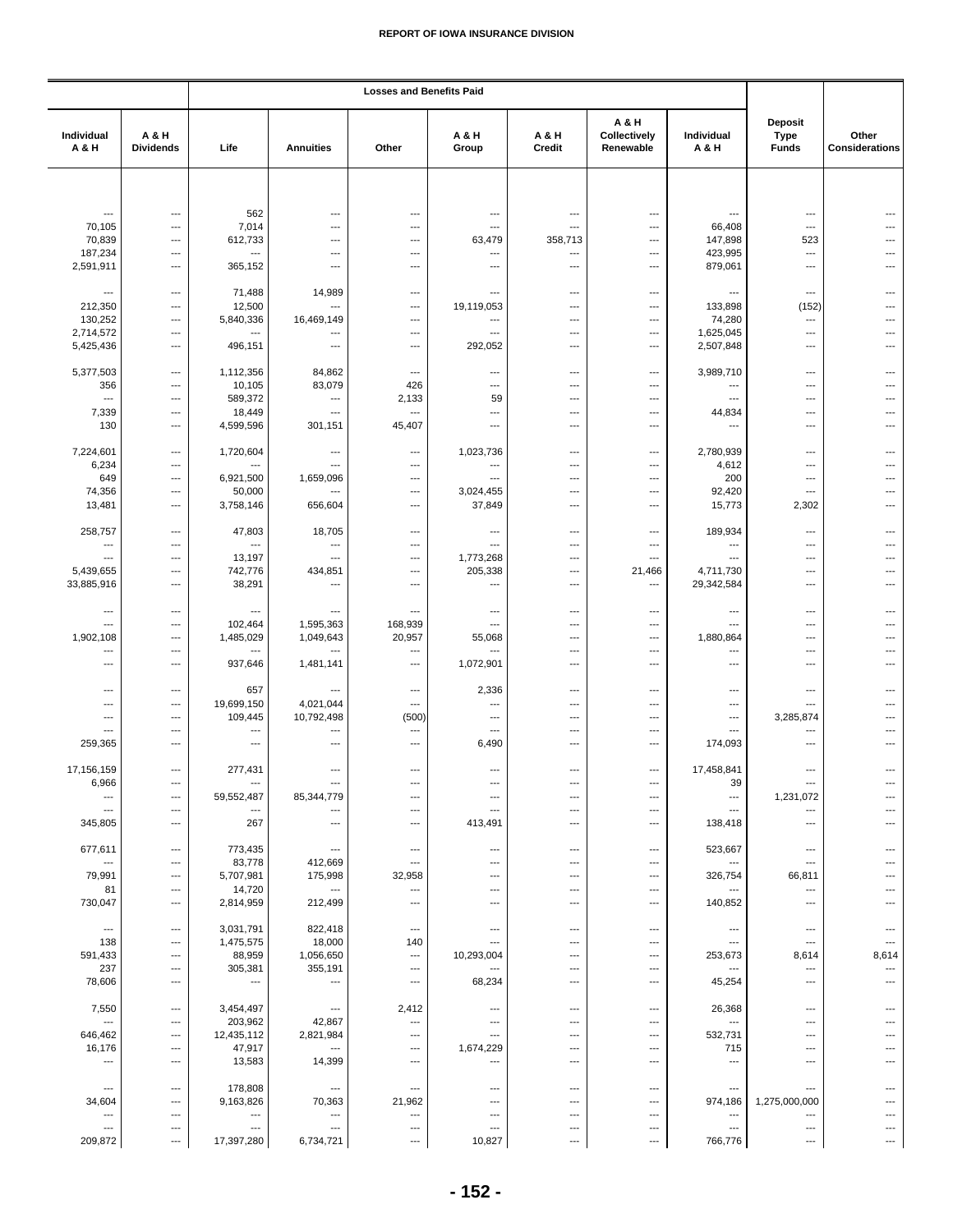# **Table 14 - Life Insurance Companies - Premiums and Losses Paid - Iowa Business - 2017**

Г

|                                                                                                                                                                                                                       |                                                           |                                                  |                                                                    |                                                                                                | Premiums and Annuity Considerations Collected and Dividends |                                                  |                                     |
|-----------------------------------------------------------------------------------------------------------------------------------------------------------------------------------------------------------------------|-----------------------------------------------------------|--------------------------------------------------|--------------------------------------------------------------------|------------------------------------------------------------------------------------------------|-------------------------------------------------------------|--------------------------------------------------|-------------------------------------|
| <b>Name of Company</b>                                                                                                                                                                                                | Life                                                      | <b>Annuities</b>                                 | Life<br><b>Dividends</b>                                           | Annuity<br><b>Dividends</b>                                                                    | A & H<br>Group                                              | A & H<br>Credit                                  | A & H<br>Collectively<br>Renewable  |
| Non-Iowa Life Companies                                                                                                                                                                                               |                                                           |                                                  |                                                                    |                                                                                                |                                                             |                                                  |                                     |
| Genworth Life Insurance Company<br>Gerber Life Insurance Company<br>Globe Life and Accident Insurance Company<br>Golden Rule Insurance Company<br>Government Personnel Mutual Life Ins Company                        | 2,547,066<br>3,562,509<br>5,688,787<br>602,530<br>161,207 | ---<br>---<br>---<br>47,397<br>306               | ---<br>$\overline{a}$<br>139<br>$\overline{\phantom{a}}$<br>12,457 | ---<br>---<br>---<br>$---$<br>---                                                              | 2,554,304<br>3,745,812<br>9,358<br>14,454,655<br>---        | ---<br>---<br>---<br>$---$<br>$\overline{a}$     | ---<br>---<br>---<br>---            |
| Grange Life Insurance Company<br>Great American Life Insurance Company<br>Great Southern Life Insurance Company<br>Great Western Insurance Company<br>Great-West Life & Annuity Insurance Company                     | 217,264<br>191,105<br>155,325<br>2,469,768<br>11,420,694  | ---<br>43,484,549<br>12,785<br>45,867,071        | $---$<br>---<br>$\overline{a}$<br>$\overline{a}$<br>186,413        | $\overline{a}$<br>---<br>---<br>---<br>---                                                     | ---<br>---<br>2,556<br>$\overline{\phantom{a}}$<br>817,990  | $---$<br>---<br>---<br>---<br>$---$              | $---$<br>---<br>---<br>---<br>---   |
| Great-West Life Assurance Company<br>Greenfields Life Insurance Company<br>Guarantee Trust Life Insurance Company<br>Guaranty Income Life Insurance Company<br>Guardian Insurance & Annuity Company Inc               | 43,700<br>---<br>239,109<br>18,987<br>90,101              | ---<br>---<br>105<br>3,514,375<br>4,180,393      | 1,786<br>---<br>---<br>---<br>$---$                                | $---$<br>---<br>---<br>---<br>---                                                              | $---$<br>---<br>11,253,775<br>---<br>$\overline{a}$         | $---$<br>---<br>(1,589)<br>---<br>$\overline{a}$ | $---$<br>---<br>---<br>---<br>---   |
| Guardian Life Insurance Company of America<br>Guggenheim Life and Annuity Company<br>Harleysville Life Insurance Company<br>Hartford International Life Reassurance Corp<br>Hartford Life and Accident Insurance Co   | 31,160,126<br>6,418<br>8,080<br>12,373,530                | ---<br>22,275,976<br>---<br>---<br>---           | 5,362,305<br>$\overline{a}$<br>---<br>---<br>---                   | $\overline{\phantom{a}}$<br>---<br>---<br>---<br>---                                           | 5,338,531<br>---<br>---<br>---<br>15,177,603                | $\overline{a}$<br>$---$<br>---<br>---<br>$---$   | ---<br>---<br>---<br>---<br>---     |
| Hartford Life and Annuity Insurance Company<br>Hartford Life Insurance Company<br><b>HCC Life Insurance Company</b><br>Health Net Life Insurance Company<br>Heartland National Life Insurance Company                 | 12,889,558<br>721,834<br>531<br>---<br>---                | 3.901.600<br>2,084,228<br>---<br>---<br>---      | ---<br>60<br>---<br>$\overline{a}$<br>$---$                        | ---<br>$\overline{\phantom{a}}$<br>---<br>---<br>---                                           | ---<br>227,736<br>18,468,146<br>---<br>3,084                | ---<br>$---$<br>---<br>$\overline{a}$<br>$---$   | ---<br>$---$<br>---<br>---<br>---   |
| Heritage Life Insurance Company<br>HM Life Insurance Company<br>Horace Mann Life Insurance Company<br>IA American Life Insurance Company<br>IdeaLife Insurance Company                                                | ---<br>---<br>1,575,776<br>17,480<br>5,371                | ---<br>---<br>4,906,790<br>---<br>---            | ---<br>$---$<br>$\overline{a}$<br>29<br>$\overline{a}$             | ---<br>---<br>---<br>---<br>---                                                                | ---<br>7,680,760<br>21,108<br>---<br>$---$                  | ---<br>$---$<br>---<br>---<br>$---$              | ---<br>---<br>6,665<br>---<br>$---$ |
| Illinois Mutual Life Insurance Company<br>Independence Life and Annuity Company<br>Individual Assurance Co Life Health & Acc<br>Industrial Alliance Ins & Fin Services Inc.<br>Integrity Life Insurance Company       | 2,027,489<br>132,772<br>3,430<br>41,383                   | 34,847<br>---<br>---<br>3.072.540                | 45,428<br>---<br>---<br>---<br>---                                 | ---<br>---<br>---<br>---<br>---                                                                | 160,266<br>---<br>---<br>---<br>---                         | ---<br>$---$<br>(6, 160)<br>---<br>---           | ---<br>---<br>---<br>---            |
| Investors Heritage Life Insurance Company<br>Investors Life Ins Company of North America<br>Jackson National Life Insurance Company<br>Jefferson National Life Insurance Company<br>John Alden Life Insurance Company | 1,880<br>326,897<br>9,623,038<br>93,379<br>5,421          | 24,911<br>220,153,805<br>6,686,158               | 296<br>377<br>41,289<br>7,285<br>---                               | $\overline{\phantom{a}}$<br>---<br>---<br>---                                                  | ---<br>1,693<br>5,304                                       | ---<br>---<br>---<br>---                         | ---<br>---<br>---                   |
| John Hancock Life & Health Insurance Company<br>John Hancock Life Insurance Company (U.S.A.)<br>Kanawha Insurance Company<br>Kansas City Life Insurance Company<br>Lafayette Life Insurance Company                   | 40,332,633<br>105,907<br>5,871,955<br>2,551,976           | ---<br>837,592<br>---<br>6,809,762<br>799,120    | ---<br>8,635,482<br>3,996<br>53,147<br>424,596                     | $\overline{\phantom{a}}$<br>18,198<br>---<br>$\overline{\phantom{a}}$<br>---                   | 11,392<br>3,606,722<br>4,522,344<br>1,650,474               | ---<br>---<br>---<br>---<br>---                  | ---<br>---<br>---<br>---<br>---     |
| Liberty Bankers Life Insurance Company<br>Liberty Life Assurance Company of Boston<br>Liberty National Life Insurance Company<br>Life Insurance Company of North America<br>Life Insurance Company of the Southwest   | 51,314<br>3,457,626<br>730,363<br>15,561,409<br>3,111,412 | 8,149,789<br>607<br>1,880,271                    | 21,458<br>---<br>---<br>69                                         | $\overline{\phantom{a}}$<br>---<br>$\overline{\phantom{a}}$<br>$\overline{\phantom{a}}$<br>--- | 10,764,536<br>18,574,896<br>---                             | ---<br>---<br>$---$<br>---<br>---                | ---<br>---<br>$---$<br>---<br>---   |
| Life of the South Insurance Company<br>LifeCare Assurance Company<br>LifeSecure Insurance Company<br>LifeShield National Insurance Co.<br>Lincoln Benefit Life Company                                                | ---<br>---<br>9,884<br>16,028<br>6,304,562                | ---<br>$\overline{a}$<br>352<br>---<br>2,496,633 | ---<br>$\overline{a}$<br>---<br>---<br>6,375                       | ---<br>---<br>---<br>---<br>---                                                                | ---<br>---<br>35<br>269,947<br>---                          | ---<br>---<br>---<br>---<br>---                  | ---<br>---<br>---<br>---<br>---     |
| Lincoln Heritage Life Insurance Company<br>Lincoln Life & Annuity Company of New York<br>Lincoln National Life Insurance Company<br>Lombard International Life Assurance Company<br>London Life Reinsurance Company   | 981,662<br>282,126<br>85,442,795<br>---<br>---            | 19,345<br>---<br>106,735,487<br>---<br>---       | 213<br>---<br>277,583<br>---<br>---                                | ---<br>---<br>380<br>---<br>---                                                                | ---<br>1,157<br>14,911,143<br>---                           | ---<br>---<br>---<br>---<br>---                  | ---<br>---<br>---<br>---<br>---     |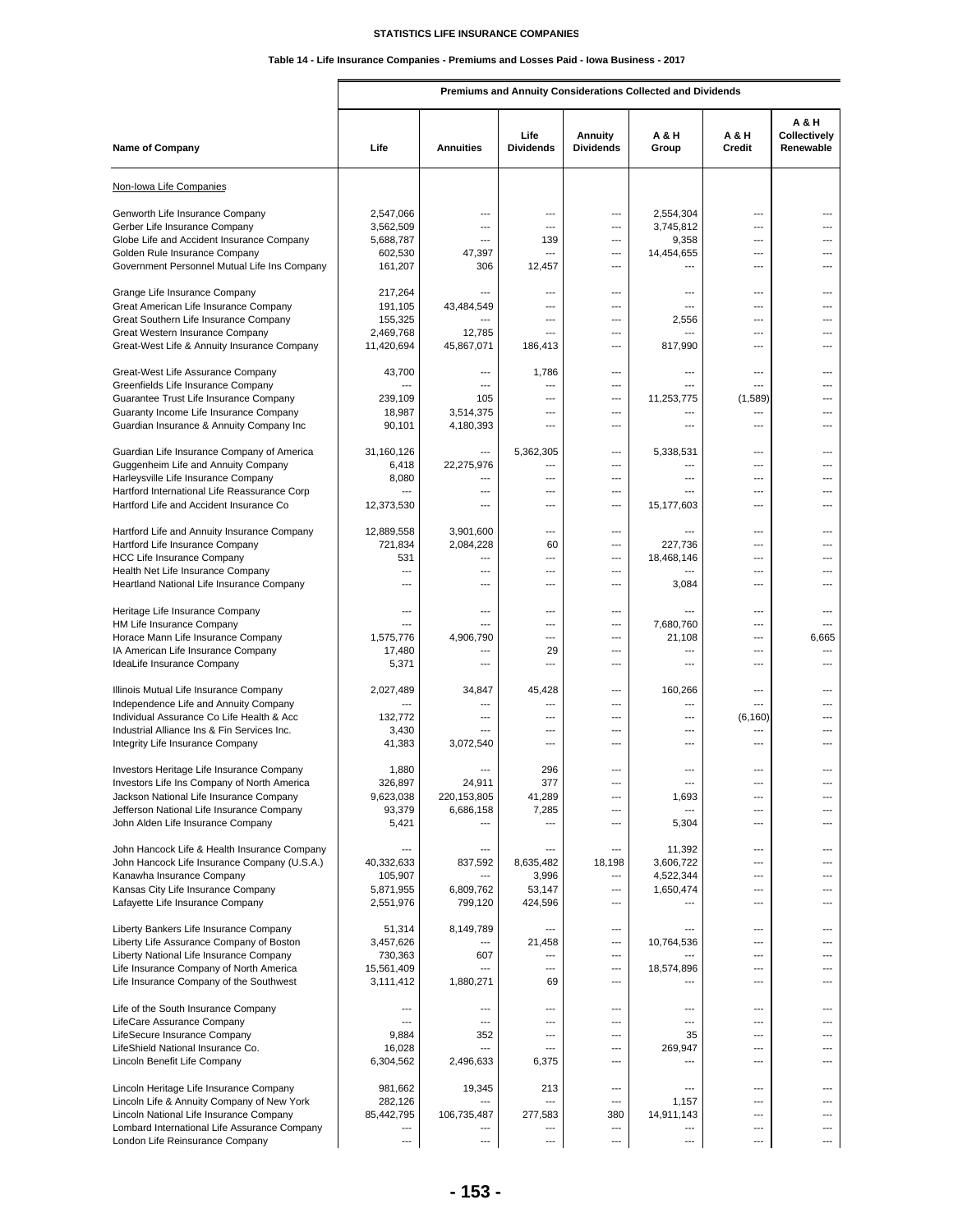|                          |                                   | <b>Losses and Benefits Paid</b> |                          |                          |                          |                          |                                    |                          |                                               |                         |
|--------------------------|-----------------------------------|---------------------------------|--------------------------|--------------------------|--------------------------|--------------------------|------------------------------------|--------------------------|-----------------------------------------------|-------------------------|
| Individual<br>A & H      | A & H<br><b>Dividends</b>         | Life                            | <b>Annuities</b>         | Other                    | A & H<br>Group           | A & H<br>Credit          | A & H<br>Collectively<br>Renewable | Individual<br>A & H      | <b>Deposit</b><br><b>Type</b><br><b>Funds</b> | Other<br>Considerations |
|                          |                                   |                                 |                          |                          |                          |                          |                                    |                          |                                               |                         |
| 28,710,977               | ---                               | 3,862,812                       | 4,048,631                | ---                      | 1,529,435                | ---                      | ---                                | 20,013,866               | $\overline{a}$                                |                         |
| 1,902,303                | ---                               | 963,529                         | $\overline{\phantom{a}}$ | 4,752                    | 2,658,135                | ---                      | ---                                | 1,458,114                | ---                                           |                         |
| 392,487                  | ---                               | 3,284,153                       | $\ldots$                 | ---                      | 4,699                    | ---                      | ---                                | 144,015                  | ---                                           |                         |
| 763,499                  | ---                               | 3,074,305                       | 402,373                  | ---                      | 11,509,492               | ---                      | ---                                | 348,778                  | ---                                           |                         |
| 346,127                  | ---                               | 63,272                          | $\overline{\phantom{a}}$ | $\cdots$                 | ---                      | ---                      | ---                                | 302,888                  | ---                                           |                         |
| ---                      | ---                               | 163,881                         | ---                      | ---                      | ---                      | ---                      | ---                                | ---                      | ---                                           |                         |
| 220,246                  | ---                               | 12,643,076                      | 8,596,142                | ---                      | ---                      | ---                      | ---                                | 133,238                  | 28,137                                        |                         |
| ---                      | ---                               | 545,135                         | $\overline{a}$           | 2,353                    | ---                      | ---                      | $\overline{\phantom{a}}$           | $\overline{a}$           | 144                                           |                         |
| $\cdots$                 | ---                               | 1,126,729                       | 3,931                    | ---                      | ---                      | ---                      | ---                                | $\cdots$                 | ---                                           |                         |
| ---                      | ---                               | 39,271,272                      | 1,617,776                | $\cdots$                 | 620,405                  | $---$                    | ---                                | ---                      | 82,872                                        |                         |
| 12,222                   | ---                               | 1,521,108                       | ---                      | ---                      | ---                      | ---                      | ---                                | 25,962                   | ---                                           |                         |
| $\overline{\phantom{a}}$ | ---                               | $\overline{\phantom{a}}$        | $\overline{\phantom{a}}$ | $---$                    | $---$                    | $---$                    | ---                                | $\overline{a}$           | $---$                                         |                         |
| 8,950,402<br>28,871      | ---<br>---                        | 133,870<br>654,770<br>2,027,904 | ---<br>772,003           | ---<br>41,066            | 4,596,134<br>---         | 63,769<br>---<br>---     | ---<br>---                         | 4,885,408<br>---         | ---<br>27,915                                 | ---                     |
| $\cdots$<br>456,213      | $\overline{\phantom{a}}$<br>3,463 | 15,445,290                      | 2,154,954<br>25,719      | ---<br>---               | ---<br>3,383,614         | ---                      | ---<br>---                         | $\cdots$<br>246,985      | 52,942<br>---                                 |                         |
| $\overline{\phantom{a}}$ | ---                               | 8,785,971                       | 3,440,389                | 191,069                  | ---                      | ---                      | ---                                | ---                      | 280,000                                       |                         |
| ---                      | ---                               | $---$                           | ---                      | $\overline{\phantom{a}}$ | 13,145                   | ---                      | ---                                | ---                      | ---                                           |                         |
| ---                      | ---                               | $\overline{\phantom{a}}$        | ---                      | ---                      | ---                      | ---                      | ---                                | ---                      | $\hspace{0.05cm} \ldots$                      |                         |
| ---                      | ---                               | 10,897,401                      | ---                      | 2,608                    | 13,242,366               | ---                      | ---                                | ---                      | ---                                           |                         |
| 20,439                   | $\overline{\phantom{a}}$          | 74,899,662                      | 6,399,347                | 57,408                   | ---                      | ---                      | ---                                | 26,890                   | ---                                           | 1,138,939               |
| 2,210                    | ---                               | 93,987,998                      | 3,296,856                | 447,662                  | 216,256                  | ---                      | ---                                | ---                      | 20,607,437                                    | 9,392,571               |
| 4,175                    | ---                               | $\overline{\phantom{a}}$        | $\overline{\phantom{a}}$ | $\overline{a}$           | 12,458,289               | $---$                    | $\overline{\phantom{a}}$           | $\overline{\phantom{a}}$ | $---$                                         | $\overline{a}$          |
| $\overline{\phantom{a}}$ | ---                               | ---                             | ---                      | $\hspace{0.05cm} \ldots$ | ---                      | ---                      | ---                                | ---                      | $\overline{\phantom{a}}$                      | ---                     |
| 22,411                   | ---                               | ---                             | ---                      | $\hspace{0.05cm} \ldots$ | 10,245                   | ---                      | ---                                | 34,523                   | ---                                           | ---                     |
| ---                      | ---                               | ---                             | $\qquad \qquad \cdots$   | ---                      | ---                      | ---                      | ---                                | ---                      | $\overline{\phantom{a}}$                      |                         |
| $\overline{\phantom{a}}$ | ---                               | $\overline{\phantom{a}}$        | $\overline{\phantom{a}}$ | $\hspace{0.05cm} \ldots$ | 5,218,467                | ---                      | ---                                | $\overline{a}$           | $\overline{a}$                                |                         |
| 1,087                    | ---                               | 7,319,816                       | 936,569                  | 17,603                   | 7,187                    | $---$                    | ---                                | ---                      | $---$                                         | $---$                   |
| $\overline{\phantom{a}}$ | ---                               | 299,682                         | $\overline{\phantom{a}}$ | $\overline{a}$           | $\overline{\phantom{a}}$ | ---                      | ---                                | $\overline{a}$           | ---                                           |                         |
| 4,285                    | ---                               | 10,016                          | ---                      | ---                      | ---                      | ---                      | ---                                | 2,710                    | ---                                           |                         |
| 4,129,765                | ---                               | 1,527,640                       | 1,601,658                | $\overline{\phantom{a}}$ | 57,593                   | ---                      | ---                                | 2,843,942                | $\overline{a}$                                |                         |
| $\overline{\phantom{a}}$ | ---                               | 255,038                         | ---                      | $\overline{a}$           | ---                      | ---                      | ---                                | ---                      | ---                                           |                         |
| 97,822                   | ---                               | 20,584                          | $\overline{\phantom{a}}$ | $\overline{\phantom{a}}$ | ---                      | 15,215                   | ---                                | 114,293                  | ---                                           |                         |
| ---                      | ---                               | 1,422                           | ---                      | $\overline{a}$           | ---                      | ---                      | ---                                | ---                      | $\overline{a}$                                |                         |
| ---                      | ---                               | 4,255,997                       | 2,791,876                | 543,682                  | ---                      | ---                      | $\overline{\phantom{a}}$           | ---                      | 359,063                                       |                         |
| $---$                    | $\overline{a}$                    | 203,822                         | $\overline{\phantom{a}}$ | 150                      | ---                      | ---                      | $---$                              | $\overline{a}$           | ---                                           | $---$                   |
| 4,751                    | ---                               | 906,453                         | 80,614                   | 2,555                    | ---                      | ---                      | ---                                | 1,200                    | $\overline{a}$                                |                         |
| 563,777                  | ---                               | 187,298,784                     | 25,993,047               | ---                      | 600                      | ---                      | ---                                | 4,295,894                | $\overline{a}$                                |                         |
| (16, 986)                | ---                               | 1,771,084                       | 402,260                  | ---                      | ---                      | ---                      | $\overline{\phantom{a}}$           | 9,621                    | (149)                                         |                         |
| 480,546                  | $\hspace{0.05cm} \ldots$          | 14,922                          | 7,695                    | 157                      | ---                      | ---                      | $\qquad \qquad \cdots$             | 2,580,190                | $\hspace{0.05cm} \ldots$                      |                         |
| 10,331                   | $\overline{a}$                    | (70, 058)                       | $\overline{\phantom{a}}$ | ---                      | ---                      | $---$                    | $---$                              | ---                      | ---                                           | 119,039,319             |
| 16,761,399               | 42                                | 266,545,278                     | 12,529,647               | 71,183                   | 1,604,240                | ---                      | ---                                | 10,898,021               | ---                                           |                         |
| 1,136,499                | ---                               | 62,347                          | $\ldots$                 | ---                      | 1,932,656                | ---                      | ---                                | 1,231,363                | $\overline{a}$                                |                         |
| 4,158                    | ---                               | 3,913,696                       | 9,936,456                | 517                      | 618,190                  | ---                      | $\overline{\phantom{a}}$           | 2,487                    | 1,109,364                                     |                         |
| 4,133                    | $\hspace{0.05cm} \ldots$          | 3,020,084                       | 285,397                  | 405,470                  | 50,184                   | $\hspace{0.05cm} \ldots$ | ---                                | $\cdots$                 | ---                                           |                         |
| 277,283                  | $\overline{a}$                    | 2,891,863                       | 3,625,982                | $\hspace{0.05cm} \ldots$ | ---                      | ---                      | $\overline{\phantom{a}}$           | 178,638                  | 589,902                                       |                         |
| $\overline{\phantom{a}}$ | ---                               | 4,854,726                       | 1,580,117                | $\hspace{0.05cm} \ldots$ | 4,641,556                | ---                      | ---                                | ---                      | ---                                           |                         |
| 114,844                  | ---                               | 299,625                         | 5,525                    | ---                      | ---                      | ---                      | $\overline{\phantom{a}}$           | 56,673                   | ---                                           |                         |
| 6,422                    | $\overline{\phantom{a}}$          | 12,190,497                      | 940,916                  | $\hspace{0.05cm} \ldots$ | 10,759,089               | ---                      | ---                                | ---                      | ---                                           |                         |
| $\overline{\phantom{a}}$ | ---                               | 3,357,028                       | 518,237                  | $\cdots$                 | ---                      | ---                      | ---                                | $\overline{\phantom{a}}$ | ---                                           |                         |
| $\hspace{0.05cm} \cdots$ | ---                               | $\overline{\phantom{a}}$        | ---                      | ---                      | ---                      | ---                      | $\overline{\phantom{a}}$           | ---                      | $\overline{\phantom{a}}$                      |                         |
| $\overline{\phantom{a}}$ | ---                               | $\overline{\phantom{a}}$        | $---$                    | ---                      | ---                      | $---$                    | $---$                              | ---                      | ---                                           |                         |
| 503,681                  | ---                               | 9,985                           | ---                      | ---                      | ---                      | ---                      | ---                                | 14,193                   | ---                                           |                         |
| ---                      | ---                               | 844                             | ---                      | $---$                    | 68,886                   | ---                      | ---                                | ---                      | $---$                                         |                         |
| 995,691                  | $---$                             | 12,079,150                      | 4,842,226                | 1,250                    | ---                      | $---$                    | $\overline{\phantom{a}}$           | 1,336,382                | 633,888                                       |                         |
| 20,396                   | $\overline{\phantom{a}}$          | 689,697                         | 79,110                   | ---                      | ---                      | ---                      | $\overline{\phantom{a}}$           | 6,726                    | $\overline{\phantom{a}}$                      |                         |
| $\hspace{0.05cm} \ldots$ | ---                               | 178,108                         | $---$                    | $\overline{\phantom{a}}$ | 2,196                    | $---$                    | $\overline{\phantom{a}}$           | ---                      | ---                                           |                         |
| 19,491                   | ---                               | 251,264,414                     | 4,121,338                | 49,486                   | 8,004,108                | ---                      | ---                                | 129,393                  | $\overline{\phantom{a}}$                      |                         |
| ---                      | ---                               | 40,000                          | ---                      | $\hspace{0.05cm} \ldots$ | ---                      | ---                      | $\overline{\phantom{a}}$           | ---                      | ---                                           |                         |
| ---                      | ---                               | $\hspace{0.05cm} \cdots$        | ---                      | ---                      | ---                      | ---                      | $\ldots$                           | ---                      | $\hspace{0.05cm} \ldots$                      | ---                     |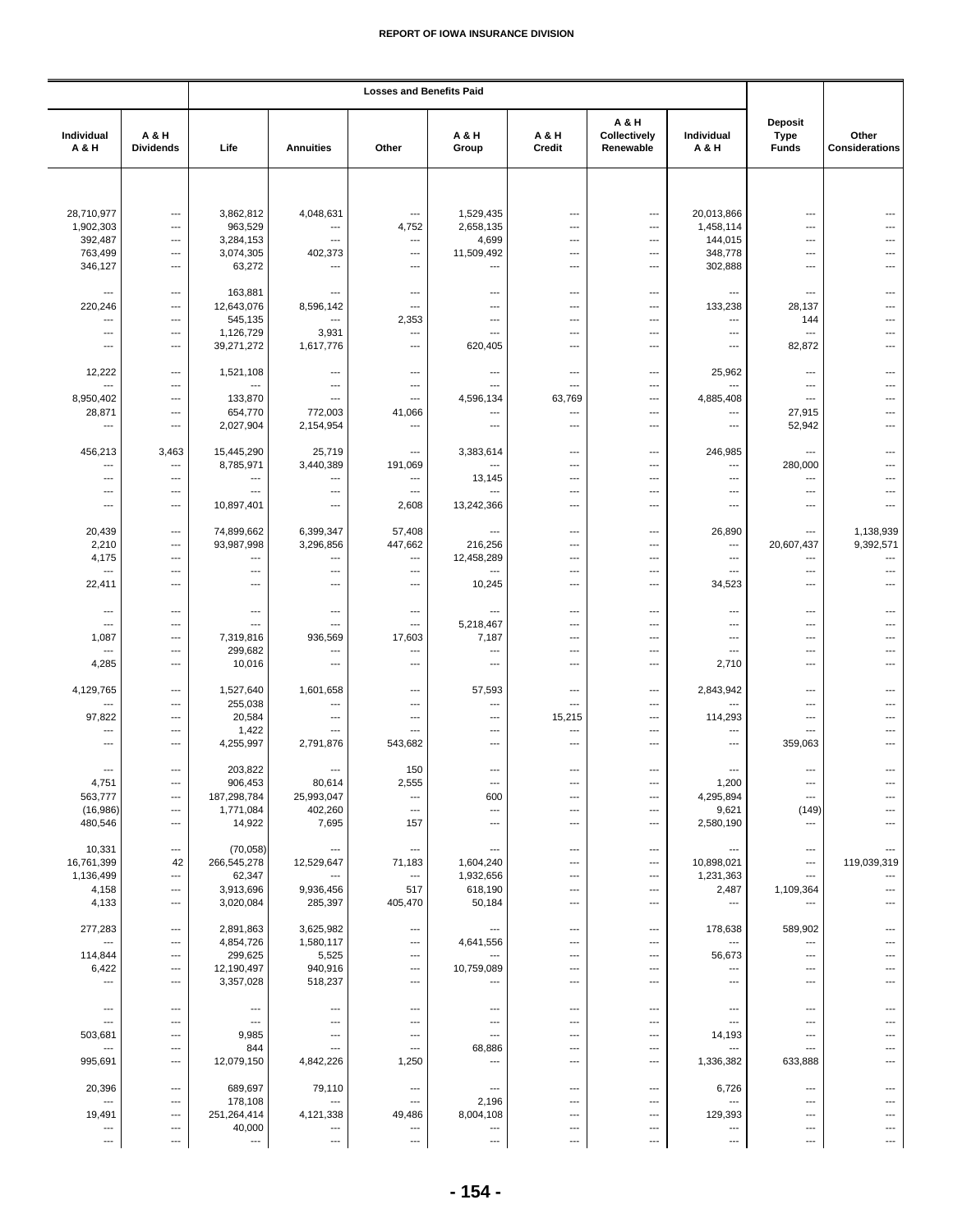# **Table 14 - Life Insurance Companies - Premiums and Losses Paid - Iowa Business - 2017**

**Premiums and Annuity Considerations Collected and Dividends**

| <b>Name of Company</b>                                                                | Life                  | <b>Annuities</b>                | Life<br><b>Dividends</b> | <b>Annuity</b><br><b>Dividends</b> | <b>A&amp;H</b><br>Group | <b>A &amp; H</b><br>Credit | <b>A&amp;H</b><br>Collectively<br>Renewable |
|---------------------------------------------------------------------------------------|-----------------------|---------------------------------|--------------------------|------------------------------------|-------------------------|----------------------------|---------------------------------------------|
| Non-Iowa Life Companies                                                               |                       |                                 |                          |                                    |                         |                            |                                             |
| Longevity Insurance Company                                                           | 205                   | ---                             | ---                      | ---                                |                         | ---                        | ---                                         |
| Loyal American Life Insurance Company                                                 | 25,059                | ---                             | 444                      | ---                                | 6,398                   | ---                        | ---                                         |
| Lumico Life Insurance Company                                                         | 47,270                | ---                             | $\overline{a}$           | ---                                | $\overline{a}$          | ---                        | ---                                         |
| Madison National Life Insurance Company, Inc                                          | 3,997,660             | 82,541                          | 204                      | ---                                | 5,932,297               | ---                        | ---                                         |
| Manhattan Life Insurance Company                                                      | 69,613                | 1,591,261                       | 11,765                   | ---                                | ---                     | ---                        | ---                                         |
| Manhattan National Life Insurance Company                                             | 266,531               | 94                              | 210                      | ---                                | ---                     | ---                        | ---                                         |
| ManhattanLife Assurance Company of America                                            | 53,501                | 342                             | 13,939                   | ---                                | 17,360                  | ---                        | ---                                         |
| MAPFRE Life Insurance Company                                                         | $\overline{a}$        | $\overline{a}$                  | $\overline{a}$           | ---                                | 1,093                   | ---                        | 449                                         |
| Massachusetts Mutual Life Insurance Company                                           | 45,793,539            | 24,569,360                      | 15,429,850               | 37,129                             | ---                     | ---                        | ---                                         |
| MedAmerica Insurance Company                                                          |                       | ---                             |                          | ---                                | 64,272                  | ---                        | ---                                         |
| Merit Life Insurance Co.                                                              | 290,338               | ---                             | ---                      | ---                                | ---                     | 409,812                    | ---                                         |
| Metropolitan Life Insurance Company                                                   | 40,255,701            | 35,400,825                      | 6,968,152                | 44                                 | 30,268,118              | ---                        | ---                                         |
| Metropolitan Tower Life Insurance Company                                             | 702,945               | ---                             | ---                      | ---                                | ---                     | ---                        | ---                                         |
| Mid-West National Life Ins Co of Tennessee                                            | 29,579                | 568                             | 110                      | ---                                | 44,608                  | ---                        | ---                                         |
| Midwestern United Life Insurance Company                                              | 3,661                 | $\overline{\phantom{a}}$        | 1,137                    | ---                                | ---                     | ---                        | ---                                         |
|                                                                                       |                       | 20,379,547                      |                          | ---                                |                         |                            | ---                                         |
| Minnesota Life Insurance Company<br>MML Bay State Life Insurance Company              | 51,644,350<br>572,890 | 1,800                           | 1,114,978                | ---                                | 2,216,955               | 1,481,170<br>---           | ---                                         |
| Monitor Life Insurance Company of New York                                            | 91                    | ---                             | 9                        | ---                                | 327,327                 | ---                        | ---                                         |
| MONY Life Insurance Company                                                           | 1,503,750             | ---                             | 929,662                  | 157                                | 1,200                   | ---                        | ---                                         |
| MONY Life Insurance Company of America                                                | 3,372,908             | 520,694                         | ---                      | ---                                | 59,701                  | ---                        | ---                                         |
|                                                                                       |                       |                                 |                          |                                    |                         |                            |                                             |
| Motorists Life Insurance Company<br>Munich American Reassurance Company               | 66,858                | ---<br>---                      | 12,850                   | ---<br>---                         | ---                     | ---<br>---                 | ---<br>---                                  |
| Mutual of America Life Insurance Company                                              | 39,478                | ---                             | ---                      | ---                                | 9,926                   | ---                        | ---                                         |
| Mutual of Omaha Insurance Company                                                     |                       | ---                             | $\overline{a}$           | ---                                | 5,316,578               | ---                        | 3,555                                       |
| Mutual Trust Life Insurance Company                                                   | 3,268,533             | 72,480                          | 283,445                  | ---                                |                         | ---                        | ---                                         |
|                                                                                       |                       |                                 |                          |                                    |                         |                            |                                             |
| National Benefit Life Insurance Company                                               | 204,836               | $---$                           | ---                      | ---                                | 1,023                   | ---                        | ---                                         |
| National Farmers Union Life Ins Company<br>National Foundation Life Insurance Company | 126,359               | $\overline{\phantom{a}}$<br>--- | 701<br>---               | ---<br>---                         | 72,229                  | ---<br>---                 | ---<br>---                                  |
| National Guardian Life Insurance Company                                              | 5,920,958             | 267,388                         | 150,207                  | ---                                | 2,919,229               | ---                        | ---                                         |
| National Health Insurance Company                                                     |                       |                                 |                          | ---                                | 1,689,968               | ---                        | ---                                         |
|                                                                                       |                       |                                 |                          |                                    | ---                     | ---                        | ---                                         |
| National Life Insurance Company<br>National Security Life and Annuity Company         | 1,502,617             | 89,000<br>---                   | 573,634                  | 2,791<br>---                       | ---                     | ---                        | ---                                         |
| National Teachers Associates Life Ins Co                                              | 2,876                 | ---                             | ---                      | ---                                | ---                     | ---                        | ---                                         |
| National Western Life Insurance Company                                               | 1,632,001             | 15,303,685                      | 51                       | ---                                | ---                     | ---                        | ---                                         |
| Nationwide Life and Annuity Insurance Co                                              | 5,717,821             | 22,642                          | 10,014                   | ---                                | ---                     | ---                        | ---                                         |
| Nationwide Life Insurance Company                                                     | 20,377,477            | 3,703,790                       | 311,652                  | ---                                | 2,226,666               | ---                        |                                             |
| New England Life Insurance Company                                                    | 2,324,353             | 46,203                          | 4,594                    | ---                                | ---                     | ---                        | ---                                         |
| New York Life Insurance & Annuity Corp                                                | 16,347,567            | 113,869,737                     |                          |                                    |                         |                            |                                             |
| New York Life Insurance Company                                                       | 73,585,222            | 6,443                           | 32,381,390               | 327                                | 1,136,672               | ---                        | ---                                         |
| Northwestern Long Term Care Insurance Co                                              |                       | $\overline{a}$                  |                          | ---                                |                         | ---                        | ---                                         |
| Northwestern Mutual Life Insurance Company                                            | 174,826,275           | 50,109,734                      | 95,609,014               | 1,863,024                          | 1,521,022               | ---                        | ---                                         |
| NYLIFE Insurance Company of Arizona                                                   | 440,458               |                                 |                          | ---                                | ---                     | ---                        | ---                                         |
| Occidental Life Ins Co of North Carolina                                              | 1,576,608             | 26,637                          | 626                      | ---                                | ---                     | ---                        | ---                                         |
| Ohio National Life Assurance Corporation                                              | 4,862,545             | ---                             |                          | ---                                | ---                     | ---                        | ---                                         |
| Ohio National Life Insurance Company                                                  | 6,445,876             | 20,443,128                      | 1,140,941                | ---                                | ---                     | ---                        | ---                                         |
| Ohio State Life Insurance Company                                                     | 92,438                | ---                             | 111                      | ---                                | ---                     | ---                        |                                             |
| Old American Insurance Company                                                        | 2,085,446             | ---                             | ---                      | ---                                | ---                     | ---                        | ---                                         |
| Old Republic Life Insurance Company                                                   | 47,759                | ---                             | ---                      | ---                                | 209,859                 | ---                        | ---                                         |
| Old United Life Insurance Company                                                     | ---                   | ---                             | ---                      | ---                                | ---                     | ---                        | ---                                         |
| Omaha Health Insurance Company                                                        | ---                   | ---                             | $---$                    | ---                                | ---                     | ---                        | ---                                         |
| Omaha Insurance Company                                                               | ---                   | ---                             | ---                      | ---                                | ---                     | ---                        | ---                                         |
| Optimum Re Insurance Company                                                          | ---                   | ---                             | $---$                    | ---                                | ---                     | ---                        | ---                                         |
| Optum Insurance of Ohio, Inc.                                                         | 4,616                 | ---                             | $\overline{a}$           | ---                                | ---                     | ---                        | ---                                         |
| Oxford Life Insurance Company                                                         | 1,339,927             | 4,266,125                       | ---                      | ---                                | ---                     | ---                        | ---                                         |
| Ozark National Life Insurance Company                                                 | 11,508,574            | 68                              | 2,010                    | ---                                | ---                     | ---                        | ---                                         |
| Pacific Guardian Life Ins Company Limited                                             | 7,265                 | ---                             |                          | ---                                | ---                     | ---                        |                                             |
| Pacific Life & Annuity Company                                                        | ---                   | ---                             | ---                      | ---                                | ---                     | ---                        | ---                                         |
| Pacific Life Insurance Company                                                        | 26, 181, 623          | 54,462,255                      | 58,475                   | ---                                | ---                     | ---                        | ---                                         |
| PacifiCare Life and Health Insurance Company                                          |                       | ---                             |                          | ---                                | ---                     | ---                        | ---                                         |
| Pan-American Life Insurance Company                                                   | 7,985                 | $\cdots$                        | 835                      | ---                                | 1,570,849               | ---                        | ---                                         |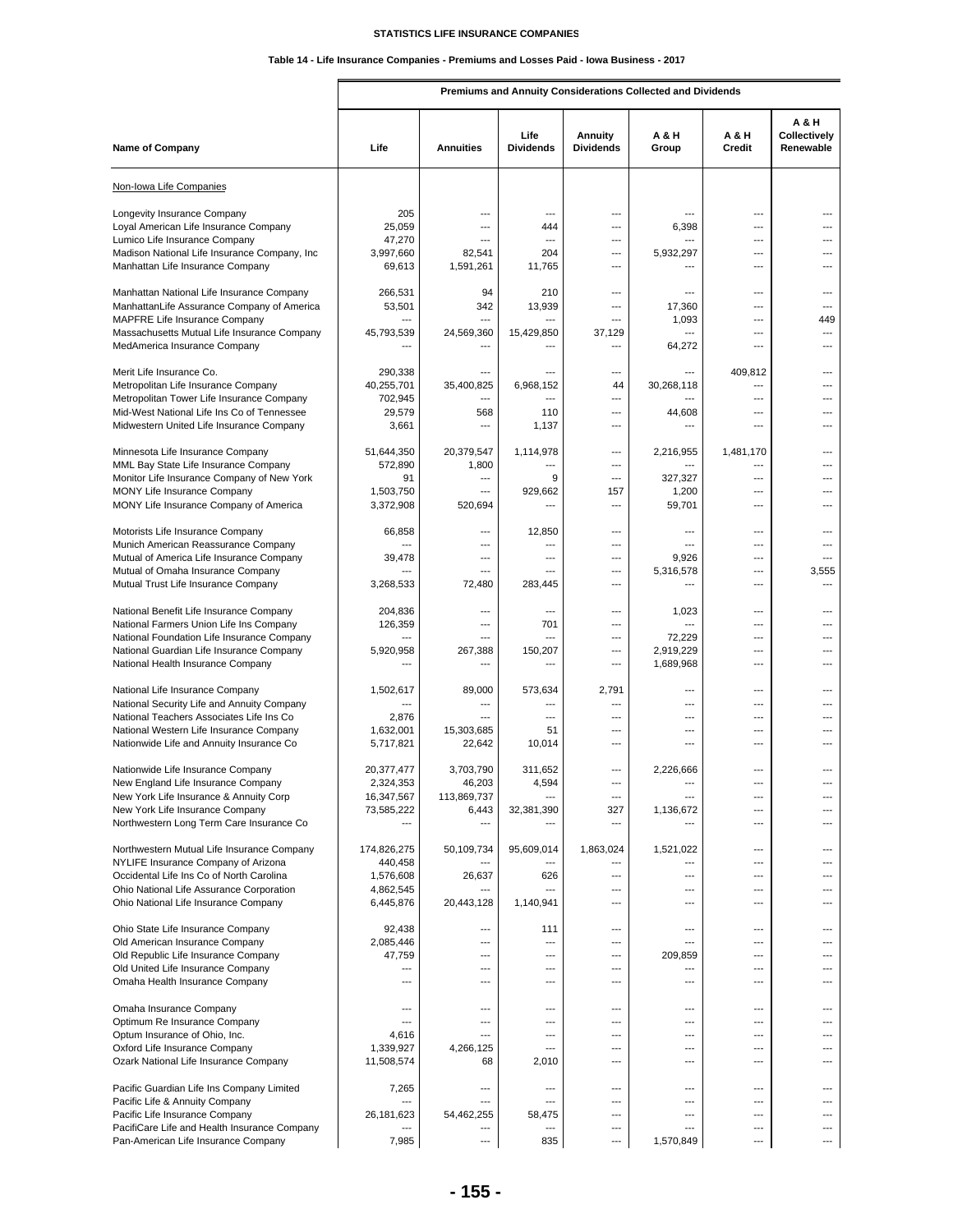|                                       |                                 | <b>Losses and Benefits Paid</b>                      |                                                      |                                                      |                                 |                                   |                                    |                                       |                                        |                                |
|---------------------------------------|---------------------------------|------------------------------------------------------|------------------------------------------------------|------------------------------------------------------|---------------------------------|-----------------------------------|------------------------------------|---------------------------------------|----------------------------------------|--------------------------------|
| Individual<br>A & H                   | A & H<br><b>Dividends</b>       | Life                                                 | <b>Annuities</b>                                     | Other                                                | A & H<br>Group                  | A & H<br>Credit                   | A & H<br>Collectively<br>Renewable | Individual<br>A & H                   | Deposit<br><b>Type</b><br><b>Funds</b> | Other<br><b>Considerations</b> |
|                                       |                                 |                                                      |                                                      |                                                      |                                 |                                   |                                    |                                       |                                        |                                |
| 3,778<br>3,022,537                    | $\overline{a}$<br>---           | 6,116<br>29,987                                      | $\overline{\phantom{a}}$                             | ---<br>---                                           | ---                             | ---                               | $\overline{\phantom{a}}$<br>---    | 83,137                                | ---                                    | ---<br>---                     |
| 62                                    | ---                             | 45                                                   | 88,057<br>$\hspace{0.05cm} \cdots$                   | ---                                                  | 504<br>---                      | ---<br>---                        | ---                                | 2,283,829<br>---                      | 278<br>---                             |                                |
| 23,675                                | ---                             | 2,252,656                                            | $---$                                                | ---                                                  | 2,293,493                       | ---                               | $\overline{\phantom{a}}$           | $---$                                 | $---$                                  | ---                            |
| 85,926                                | ---                             | 286,507                                              | 42,129                                               | ---                                                  | ---                             | ---                               | ---                                | 66,409                                | ---                                    |                                |
| 1,111                                 | ---                             | 1,342,370                                            | 18,648                                               | ---                                                  | ---                             | ---                               | ---                                | $\overline{\phantom{a}}$              | ---                                    | ---                            |
| 916,821<br>---                        | ---<br>---                      | 422,591<br>---                                       | ---<br>---                                           | ---<br>---                                           | 24,667<br>2,940                 | ---<br>---                        | ---<br>---                         | 583,840<br>---                        | $\overline{a}$<br>---                  | ---                            |
| 3,734,367                             | 112,540                         | 124,366,485                                          | 16,214,647                                           | 189,026                                              | ---                             | ---                               | $\overline{\phantom{a}}$           | 1,935,256                             | 9,451,816                              | 91,600,870                     |
| 1,869,386                             | ---                             | ---                                                  | $\overline{\phantom{a}}$                             | ---                                                  | 451,326                         | ---                               | ---                                | 2,315,082                             | ---                                    | ---                            |
| $---$                                 | $\overline{a}$                  | 107,231                                              | $\overline{\phantom{a}}$                             | ---                                                  | ---                             | 12,049                            | ---                                | $---$                                 | ---                                    | ---                            |
| 8,226,859                             | ---                             | 156,807,137                                          | 24,840,486                                           | 1,157,405                                            | 27,607,840                      | $\overline{a}$                    | ---                                | 3,458,721                             | ---                                    | 187,500,000                    |
| ---<br>7,440                          | ---<br>---                      | 2,975,902<br>15,651                                  | 119,987<br>$\ldots$                                  | 10,287<br>---                                        | ---<br>14,957                   | ---<br>---                        | ---<br>---                         | $\qquad \qquad \cdots$<br>3,483       | ---<br>---                             | ---<br>---                     |
| $\overline{a}$                        | ---                             | $\overline{\phantom{a}}$                             | 1,272                                                | ---                                                  | ---                             | ---                               | ---                                | ---                                   | ---                                    | $\overline{a}$                 |
| 814,900                               | ---                             | 64,043,300                                           | 4,445,295                                            | 201,561                                              | 852,995                         | 600,791                           | ---                                | 843,983                               | 5,609,018                              | 13,616,987                     |
| $\overline{a}$                        | $\overline{a}$                  | 2,880,165                                            | 12,991                                               | 903                                                  | ---                             | ---                               | $\overline{\phantom{a}}$           | ---                                   | $\overline{a}$                         | $\overline{a}$                 |
| $\overline{\phantom{a}}$              | ---                             |                                                      | ---                                                  | ---                                                  | 119,640                         | ---                               | ---                                | ---                                   | ---                                    | ---                            |
| 88,139<br>$\overline{a}$              | 38,493<br>---                   | 5,924,961<br>2,025,995                               | 40,091<br>43,453                                     | ---<br>2,442                                         | ---<br>48,936                   | ---<br>---                        | ---<br>---                         | 71,259<br>$\overline{\phantom{a}}$    | ---<br>---                             | ---<br>---                     |
|                                       |                                 |                                                      |                                                      |                                                      |                                 |                                   |                                    |                                       |                                        |                                |
| ---<br>---                            | ---<br>---                      | 70,949<br>$\overline{\phantom{a}}$                   | $\qquad \qquad \cdots$<br>$\overline{\phantom{a}}$   | ---<br>---                                           | ---<br>$\overline{\phantom{a}}$ | ---<br>---                        | ---<br>$\overline{\phantom{a}}$    | ---<br>$---$                          | ---<br>$---$                           | ---<br>$\overline{a}$          |
| ---                                   | ---                             | 16,677,100                                           | 526,920                                              | ---                                                  | 36,559                          | ---                               | ---                                | $\overline{\phantom{a}}$              | $\overline{a}$                         | 22,030,086                     |
| 10,996,847                            | ---                             |                                                      | ---                                                  | ---                                                  | 3,524,230                       | ---                               | 16,600                             | 6,981,061<br>$\overline{\phantom{a}}$ | ---                                    | ---<br>---                     |
| 3,618                                 | ---                             | 5,810,614                                            | 192,215                                              | 12,686                                               | ---                             | ---                               | ---                                |                                       | ---                                    |                                |
| ---                                   | ---                             | 62,911                                               | $\qquad \qquad \cdots$                               | ---                                                  | 3,472                           | ---                               | ---                                | ---                                   | ---                                    | ---                            |
| ---<br>3,724                          | ---<br>---                      | 675,706<br>---                                       | $\qquad \qquad \cdots$<br>---                        | 565<br>---                                           | ---<br>42,481                   | ---<br>---                        | ---<br>---                         | $---$<br>---                          | ---<br>---                             | ---                            |
| 736,789                               | ---                             | 5,860,851                                            | 909,643                                              | 10,339                                               | 3,003,287                       | ---                               | ---                                | 464,959                               | 425,500                                | ---                            |
| 752,235                               | ---                             | $\overline{\phantom{a}}$                             | $---$                                                | ---                                                  | 660,272                         | ---                               | $\overline{\phantom{a}}$           | 223,538                               | ---                                    | ---                            |
| 16,615                                | ---                             | 3,304,005                                            | 87,458                                               | 51,257                                               | ---                             | ---                               | ---                                | 51,267                                | ---                                    |                                |
| ---<br>431,198                        | ---<br>---                      | $\overline{\phantom{a}}$<br>---                      | $\qquad \qquad \cdots$<br>---                        | ---<br>---                                           | $---$<br>---                    | ---<br>---                        | ---<br>---                         | ---<br>77,651                         | $---$<br>$\overline{a}$                | ---<br>---                     |
| ---                                   | ---                             | 5,217,009                                            | 2,917,916                                            | 31                                                   | ---                             | ---                               | ---                                | ---                                   | ---                                    | ---                            |
| ---                                   | ---                             | 3,391,874                                            | 664,809                                              | ---                                                  | ---                             | ---                               | ---                                | ---                                   | ---                                    | 11,780,584                     |
| $\overline{a}$                        | ---                             | 97,692,270                                           | 9,417,766                                            | 3,702                                                | 2,079,617                       | ---                               | $\overline{\phantom{a}}$           | ---                                   | ---                                    | 69,697,282                     |
| 39,295                                | ---                             | 11,264,975                                           | 364,300                                              | 2,355                                                |                                 | ---                               | ---                                | 33                                    |                                        |                                |
| $\hspace{0.05cm} \ldots$<br>6,667,888 | ---<br>154,582                  | 88,829,554<br>78,067,973                             | 33,981,627<br>7,555,458                              | 1,879<br>45,448,844                                  | ---<br>1,077,866                | ---<br>---                        | ---<br>---                         | $\overline{\phantom{a}}$<br>3,550,882 | 2,008,864<br>43,000,000                | ---<br>105,427,636             |
| 15,113,488                            | $\overline{\phantom{a}}$        | $\hspace{0.05cm} \ldots$                             | $\hspace{0.05cm} \ldots$                             | ---                                                  | ---                             | ---                               | $\hspace{0.05cm} \ldots$           | 1,710,685                             | ---                                    | ---                            |
| 14,843,714                            | 4,355,514                       | 138,743,989                                          | 56,785,720                                           | 1,461,383                                            | 1,035,208                       | ---                               | ---                                | 5,824,139                             | 3,165,848                              | ---                            |
| $\cdots$                              | ---                             | 600,000                                              | ---                                                  | 5,447                                                | ---                             | ---                               | ---                                | $\qquad \qquad \cdots$                |                                        |                                |
| $\hspace{0.05cm} \ldots$              | $---$                           | 380,438                                              | $---$                                                | $\overline{\phantom{a}}$                             | $---$                           | ---                               | $\overline{\phantom{a}}$           | $\cdots$                              | $---$                                  |                                |
| 184,078<br>132,300                    | $---$<br>22,015                 | 5,576,305<br>22,195,598                              | 9,908<br>6,914,852                                   | $\overline{\phantom{a}}$<br>$\hspace{0.05cm} \ldots$ | ---<br>---                      | $---$<br>$\overline{\phantom{a}}$ | ---<br>---                         | 44,393<br>148,067                     | $---$<br>759,237                       | ---<br>1,837,305               |
|                                       |                                 |                                                      |                                                      |                                                      |                                 |                                   |                                    |                                       |                                        |                                |
| $\overline{\phantom{a}}$<br>3,394     | $\overline{\phantom{a}}$<br>--- | 53,119<br>1,466,896                                  | $\overline{\phantom{a}}$<br>$\overline{\phantom{a}}$ | 2,493<br>---                                         | $\overline{\phantom{a}}$<br>--- | $---$<br>---                      | ---<br>$\hspace{0.05cm} \ldots$    | $---$<br>2,508                        | 2,104<br>---                           | ---                            |
| 345                                   | $---$                           | 333,893                                              | ---                                                  | ---                                                  | 28,496                          | ---                               | ---                                | $\overline{\phantom{a}}$              | ---                                    |                                |
| $\overline{\phantom{a}}$              | ---                             | $\overline{\phantom{a}}$                             | $\overline{\phantom{a}}$                             | $---$                                                | ---                             | $---$                             | ---                                | $---$                                 | ---<br>---                             | ---                            |
| $\hspace{0.05cm} \ldots$              | ---                             | ---                                                  | ---                                                  | ---                                                  | ---                             | ---                               | ---                                | $\qquad \qquad \cdots$                |                                        | ---                            |
| 14,577,883                            | ---                             | $\hspace{0.05cm} \ldots$                             | $\overline{\phantom{a}}$                             | $---$                                                | ---                             | $---$                             | $---$                              | 12,933,664                            | $---$                                  | ---                            |
| ---<br>$---$                          | ---<br>$---$                    | $\overline{\phantom{a}}$<br>$\hspace{0.05cm} \ldots$ | $\qquad \qquad \cdots$<br>$\overline{\phantom{a}}$   | ---<br>$---$                                         | ---<br>$---$                    | ---<br>---                        | ---<br>$\overline{\phantom{a}}$    | $\qquad \qquad \cdots$<br>$---$       | ---<br>$---$                           |                                |
| 2,380,975                             | ---                             | 960,634                                              | 395,872                                              | ---                                                  | $\overline{\phantom{a}}$        | $---$                             | $\overline{\phantom{a}}$           | 2,482,484                             | ---                                    | ---                            |
| 8,982                                 | $\overline{\phantom{a}}$        | 5,466,364                                            | 739                                                  | 274,632                                              | ---                             | ---                               | ---                                | 700                                   | ---                                    | ---                            |
| $---$                                 | ---                             | $\hspace{0.05cm} \ldots$                             | $\overline{\phantom{a}}$                             | ---                                                  | ---                             | ---                               | ---                                | $---$                                 | $---$                                  |                                |
| ---<br>---                            | ---<br>---                      | 2,002<br>89,487,543                                  | 872,842<br>11,017,967                                | ---                                                  | ---<br>---                      | ---<br>---                        | ---<br>---                         | $\qquad \qquad \cdots$<br>---         | ---<br>4,999,333                       |                                |
| $\overline{\phantom{a}}$              | ---                             | $\overline{\phantom{a}}$                             | $\cdots$                                             | ---<br>---                                           | ---                             | $---$                             | ---                                | $---$                                 | $\overline{a}$                         | ---                            |
| 49,663                                | ---                             | 6,694                                                | ---                                                  | ---                                                  | 933,535                         | ---                               | ---                                | 147,676                               | $\overline{\phantom{a}}$               | ---                            |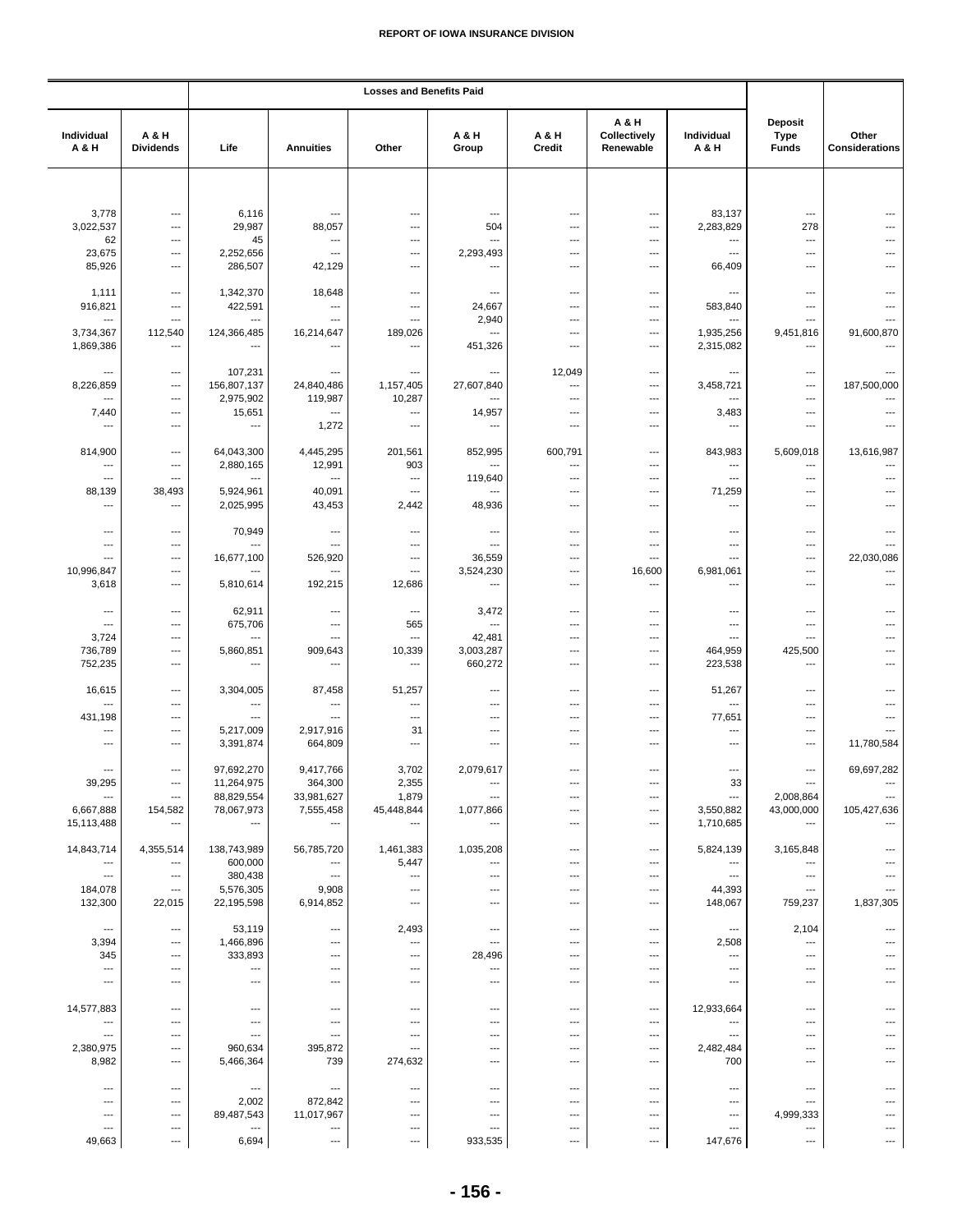# **Table 14 - Life Insurance Companies - Premiums and Losses Paid - Iowa Business - 2017**

Г

|                                                                                          |                          |                             |                                            |                             | Premiums and Annuity Considerations Collected and Dividends |                         |                                    |
|------------------------------------------------------------------------------------------|--------------------------|-----------------------------|--------------------------------------------|-----------------------------|-------------------------------------------------------------|-------------------------|------------------------------------|
| <b>Name of Company</b>                                                                   | Life                     | <b>Annuities</b>            | Life<br><b>Dividends</b>                   | Annuity<br><b>Dividends</b> | A & H<br>Group                                              | A & H<br>Credit         | A & H<br>Collectively<br>Renewable |
| Non-Iowa Life Companies                                                                  |                          |                             |                                            |                             |                                                             |                         |                                    |
| Park Avenue Life Insurance Company                                                       | 3,050                    | ---                         | ---                                        | ---                         | ---                                                         | ---                     |                                    |
| Parker Centennial Assurance Company                                                      | ---                      | 8,728                       | $\overline{\phantom{a}}$                   | ---                         | ---                                                         | ---                     | ---                                |
| PartnerRe Life Reinsurance Co of America                                                 | ---                      | ---                         | ---                                        | ---                         | ---                                                         | ---                     | ---                                |
| Paul Revere Life Insurance Company<br>Pavonia Life Insurance Company of Michigan         | 97,951<br>174,596        | ---<br>---                  | $\overline{a}$<br>$\overline{a}$           | $---$<br>$---$              | 15,505<br>$\overline{a}$                                    | $---$<br>46,570         | ---<br>---                         |
|                                                                                          |                          |                             |                                            |                             |                                                             |                         |                                    |
| Pekin Life Insurance Company                                                             | 10,852,626               | 2,064,626                   | 494                                        | ---<br>---                  | 687,965                                                     | 450,220                 | $---$                              |
| Penn Insurance and Annuity Company<br>Penn Mutual Life Insurance Company                 | 2,350,606<br>10,059,911  | 896,045                     | 612,965                                    | 1,342                       | ---<br>---                                                  | ---<br>---              | ---<br>---                         |
| Philadelphia American Life Insurance Company                                             | 1,018                    |                             | $\overline{a}$                             | ---                         | 1,548                                                       | ---                     | ---                                |
| PHL Variable Insurance Company                                                           | 1,828,355                | 1,782,779                   | $\overline{a}$                             | ---                         | $\overline{a}$                                              | ---                     | ---                                |
| Phoenix Life and Annuity Company                                                         | 59,367                   | ---                         | $\overline{a}$                             | ---                         | $---$                                                       | $---$                   | ---                                |
| Phoenix Life Insurance Company                                                           | 1,828,399                | 600                         | 995,241                                    | ---                         | $\overline{a}$                                              | $\overline{a}$          | ---                                |
| Physicians Life Insurance Company                                                        | 2,076,348                | 1,538,834                   | ---                                        | ---                         | ---                                                         | ---                     | ---                                |
| Physicians Mutual Insurance Company                                                      |                          |                             | $\overline{a}$                             | $\overline{a}$              | 1,499,378                                                   | ---                     | ---                                |
| Pioneer Mutual Life Insurance Company                                                    | 535,329                  | 29,100                      | 6,328                                      | ---                         |                                                             | $\overline{a}$          | ---                                |
| Plateau Insurance Company                                                                | 1,175,849                | ---                         | ---                                        | ---                         | ---                                                         | 1,283,037               | ---                                |
| Primerica Life Insurance Company                                                         | 18,482,481               | 600                         | ---                                        | ---                         | $---$                                                       | ---                     | 232                                |
| Professional Insurance Company                                                           | $\overline{\phantom{a}}$ | ---<br>---                  | $\overline{a}$                             | ---<br>---                  | ---                                                         | ---<br>---              | 58                                 |
| Protective Life and Annuity Ins Co<br>Protective Life Insurance Company                  | 4,106<br>28,995,819      | 12,686,531                  | 375<br>2,163                               | $---$                       | ---<br>$---$                                                | 1,445,758               | ---<br>$---$                       |
|                                                                                          |                          |                             |                                            |                             |                                                             |                         |                                    |
| Provident American Life & Health Ins Company                                             | 6,235                    | ---                         | $\overline{a}$                             | $\overline{a}$              | ---                                                         | $\overline{a}$          | ---                                |
| Provident Life And Accident Ins Company                                                  | 2,269,769                | $---$                       | $---$                                      | $---$                       | 10,031                                                      | $---$                   | ---                                |
| Provident Life and Casualty Insurance Co<br>Pruco Life Insurance Company                 | 33,981,449               | 40,400,161                  | $\overline{a}$<br>$\overline{\phantom{a}}$ | ---<br>---                  | ---<br>---                                                  | ---<br>---              | ---<br>---                         |
| Prudential Annuities Life Assurance Corp                                                 | 6,100                    | 295,882                     | $---$                                      | ---                         | $---$                                                       | $---$                   | ---                                |
|                                                                                          |                          |                             |                                            |                             |                                                             |                         |                                    |
| Prudential Insurance Company of America                                                  | 31,807,104<br>---        | 62,309,960                  | 25,918,499                                 | 7,605<br>$\overline{a}$     | 7,861,510                                                   | ---                     | ---                                |
| Prudential Retirement Ins and Annuity Co<br>Pyramid Life Insurance Company               | 40,203                   | 9,629,385<br>$\overline{a}$ | $\overline{a}$<br>$\overline{\phantom{a}}$ | ---                         | ---<br>$\overline{a}$                                       | $---$<br>$\overline{a}$ | ---<br>---                         |
| Reliable Life Insurance Company                                                          | 1,621                    |                             | ---                                        | ---                         |                                                             | ---                     | ---                                |
| Reliance Standard Life Insurance Company                                                 | 8,144,778                | 11,413,299                  | 736                                        | ---                         | 12,522,771                                                  | $---$                   | ---                                |
| ReliaStar Life Insurance Company                                                         | 21,675,464               | 1,189,307                   | 588.342                                    | ---                         | 7,858,605                                                   | ---                     |                                    |
| ReliaStar Life Insurance Company of New York                                             | 133,598                  | ---                         | 454                                        | $---$                       | 18,827                                                      | $---$                   | ---                                |
| Reserve National Insurance Company                                                       | 322,543                  | $---$                       | ---                                        | ---                         | 11,267                                                      | ---                     | ---                                |
| Resource Life Insurance Company                                                          | ---                      | ---                         | $\overline{a}$                             | ---                         | ---                                                         | ---                     | ---                                |
| RGA Reinsurance Company                                                                  | ---                      | ---                         | $\overline{a}$                             | ---                         | $\overline{a}$                                              | ---                     | ---                                |
| RiverSource Life Insurance Company                                                       | 15,280,543               | 69,451,364                  | $\overline{\phantom{a}}$                   | ---                         | 4,584                                                       | ---                     |                                    |
| RX Life Insurance Company                                                                | 597,448                  | 1,374,260                   | 784                                        |                             |                                                             | ---                     |                                    |
| S.USA Life Insurance Company Inc.<br>Sagicor Life Insurance Company                      | 1,140<br>493,919         | 1,990,820                   | $\overline{\phantom{a}}$<br>164            | ---<br>---                  | ---<br>---                                                  | ---<br>---              | ---<br>---                         |
| Savings Bank Mutual Life Ins Co of MA                                                    | 1,599,910                |                             | 40,273                                     | ---                         | ---                                                         | ---                     | ---                                |
|                                                                                          |                          |                             |                                            |                             |                                                             |                         |                                    |
| SBLI USA Life Insurance Company, Inc.<br>SCOR Global Life Americas Reinsurance Co        | 8,634<br>---             | ---<br>---                  | 2,052<br>---                               | ---<br>---                  | ---<br>---                                                  | ---<br>$\overline{a}$   | ---<br>---                         |
| SCOR Global Life Reinsurance Co of Delaware                                              | $---$                    | $---$                       | $---$                                      | $---$                       | $---$                                                       | $---$                   | $---$                              |
| SCOR Global Life USA Reinsurance Company                                                 | ---                      | ---                         | $\overline{\phantom{a}}$                   | ---                         | ---                                                         | ---                     | ---                                |
| Scottish Re (U.S.), Inc.                                                                 | ---                      | ---                         | $\overline{a}$                             | ---                         | ---                                                         | ---                     | ---                                |
| Securian Life Insurance Company                                                          | 8,655,583                | ---                         | 3,833                                      | ---                         | 361,450                                                     | 509                     | ---                                |
| Security Benefit Life Insurance Company                                                  | 235,863                  | 7,792,583                   | 7,072                                      | ---                         | ---                                                         | ---                     | ---                                |
| Security Life Of Denver Insurance Company                                                | 9,008,195                | ---                         | 32                                         | ---                         | $---$                                                       | $\overline{a}$          | ---                                |
| Security Mutual Life Ins Company of New York<br>Security National Life Insurance Company | 144,768<br>84,368        | ---<br>---                  | 29,839<br>---                              | ---<br>---                  | 189<br>---                                                  | ---<br>---              | ---<br>---                         |
|                                                                                          |                          |                             |                                            |                             |                                                             |                         |                                    |
| Senior Health Insurance Company of PA                                                    | ---                      | ---                         | ---                                        | ---                         | 23,210                                                      | ---                     | ---                                |
| Sentinel Security Life Insurance Company<br>Sentry Life Insurance Company                | 98,738<br>222,324        | 1,968,036<br>9,280,101      | ---<br>1,920                               | ---<br>---                  | 30,428                                                      | ---<br>---              | ---<br>---                         |
| Settlers Life Insurance Company                                                          | 376,417                  | ---                         | 16,772                                     | ---                         | ---                                                         | ---                     | ---                                |
| Shelter Life Insurance Company                                                           | 2,688,327                | 177,135                     | 96,566                                     | ---                         | 136,778                                                     | ---                     | ---                                |
|                                                                                          | ---                      | ---                         | $\overline{a}$                             | ---                         | $\overline{a}$                                              | ---                     | ---                                |
| ShelterPoint Insurance Company<br>Shenandoah Life Insurance Company                      | 139,751                  | ---                         | 681                                        | ---                         | ---                                                         | ---                     | ---                                |
| Standard Insurance Company                                                               | 13,796,117               | 5,220,719                   | 12,765                                     | ---                         | 16,993,014                                                  | ---                     | ---                                |
| Standard Life and Accident Insurance Company                                             | 28,588                   | ---                         | 328                                        | ---                         | 91,709                                                      | ---                     | 100                                |
| Standard Security Life Ins Co of New York                                                | 8,613                    | ---                         | 395                                        | ---                         | 425,583                                                     | ---                     | $\overline{\phantom{a}}$           |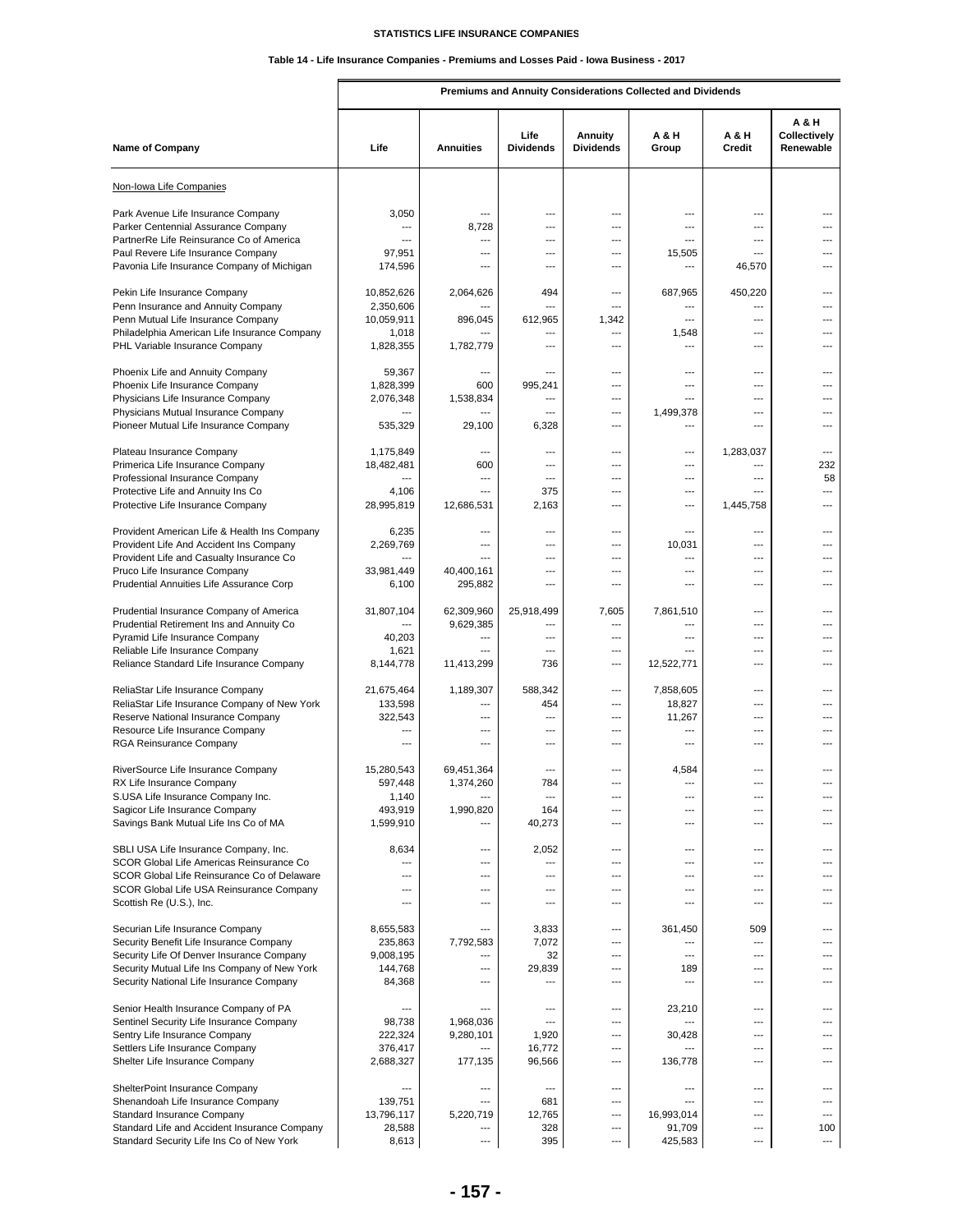|                                     |                           | <b>Losses and Benefits Paid</b>                      |                                                    |                                 |                                 |                                 |                                    |                               |                                        |                                |
|-------------------------------------|---------------------------|------------------------------------------------------|----------------------------------------------------|---------------------------------|---------------------------------|---------------------------------|------------------------------------|-------------------------------|----------------------------------------|--------------------------------|
| Individual<br>A & H                 | A & H<br><b>Dividends</b> | Life                                                 | <b>Annuities</b>                                   | Other                           | A & H<br>Group                  | A & H<br>Credit                 | A & H<br>Collectively<br>Renewable | Individual<br>A & H           | Deposit<br><b>Type</b><br><b>Funds</b> | Other<br><b>Considerations</b> |
|                                     |                           |                                                      |                                                    |                                 |                                 |                                 |                                    |                               |                                        |                                |
|                                     |                           |                                                      |                                                    |                                 |                                 |                                 |                                    |                               |                                        |                                |
| ---<br>---                          | ---<br>---                | ---<br>$\overline{\phantom{a}}$                      | $\qquad \qquad \cdots$<br>2,001                    | ---<br>---                      | ---<br>$\overline{\phantom{a}}$ | ---<br>---                      | ---<br>---                         | ---<br>---                    | ---<br>---                             | ---<br>---                     |
| ---                                 | ---                       | $\overline{\phantom{a}}$                             | $\ldots$                                           | ---                             | ---                             | ---                             | ---                                | ---                           | ---                                    | ---                            |
| 1,433,907                           | ---                       | 221,512                                              | 46,397                                             | 928                             | 34,086                          | ---                             | ---                                | 2,393,328                     | ---                                    |                                |
| ---                                 | ---                       | 334,337                                              | $\qquad \qquad \cdots$                             | $\hspace{0.05cm} \ldots$        | $\qquad \qquad \cdots$          | 35,580                          | $---$                              | $\overline{\phantom{a}}$      | ---                                    | ---                            |
|                                     |                           |                                                      |                                                    |                                 |                                 |                                 |                                    |                               |                                        |                                |
| 365,699<br>$\overline{\phantom{a}}$ | ---<br>---                | 9,241,756<br>620,723                                 | 1,228,157<br>91,706                                | 3,533<br>11,344                 | 664,193<br>---                  | 172,876<br>---                  | ---<br>$\overline{\phantom{a}}$    | 174,996<br>$---$              | ---<br>$---$                           | ---                            |
| 69,345                              | ---                       | 4,087,160                                            | 3,747,637                                          | 12,615                          | ---                             | $\overline{a}$                  | ---                                | 249,374                       | 200,000                                | ---                            |
| 319,649                             | ---                       | ---                                                  | ---                                                | ---                             | ---                             | ---                             | ---                                | 223,382                       | ---                                    | ---                            |
| ---                                 | ---                       | 6,184,469                                            | 476,274                                            | ---                             | ---                             | ---                             | $\overline{\phantom{a}}$           | $\overline{\phantom{a}}$      | ---                                    | ---                            |
| $\overline{\phantom{a}}$            | ---                       | $\overline{\phantom{a}}$                             | $---$                                              | $---$                           | ---                             | ---                             | $\overline{\phantom{a}}$           | $\overline{\phantom{a}}$      | ---                                    | ---                            |
| 1,956                               | ---                       | 2,805,834                                            | 2,299                                              | 456                             | ---                             | ---                             | ---                                | $---$                         | ---                                    | ---                            |
| 2,021,827                           | ---                       | 2,657,877                                            | 1,577,815                                          | 553                             | ---                             | $---$                           | $\overline{\phantom{a}}$           | 1,546,451                     | ---                                    | ---                            |
| 7,281,785                           | ---                       |                                                      | ---                                                | ---                             | 919,405                         | ---                             | ---                                | 5,574,567                     | ---                                    |                                |
| $\overline{\phantom{a}}$            | ---                       | 1,143,223                                            | 22,988                                             | 16,653                          | $\overline{\phantom{a}}$        | ---                             | $\overline{\phantom{a}}$           | $\overline{\phantom{a}}$      | ---                                    | ---                            |
| $\overline{\phantom{a}}$            | ---                       | 471,230                                              | $\qquad \qquad \cdots$                             | ---                             | ---                             | 212,683                         | ---                                | $\overline{\phantom{a}}$      | ---                                    |                                |
| 463                                 | ---                       | 7,714,222                                            | $\overline{\phantom{a}}$                           | $\overline{a}$                  | ---                             | ---                             | ---                                | $\overline{\phantom{a}}$      | 756                                    | ---                            |
| 20,304                              | ---                       | $---$                                                | $\overline{\phantom{a}}$                           | ---                             | ---                             | ---                             | ---                                | 2,202                         | ---                                    | ---                            |
| $\overline{\phantom{a}}$            | ---                       | 20,500                                               | $\ldots$                                           | ---                             | ---                             | ---                             | ---                                | $\ldots$                      | ---                                    | ---                            |
| 76,431                              | ---                       | 30,328,374                                           | 1,619,224                                          | 150                             | ---                             | 131,859                         | ---                                | 14,988                        | 517,320                                |                                |
| 367,063                             | $\overline{\phantom{a}}$  | 26,765                                               | ---                                                | ---                             | ---                             | ---                             | ---                                | 339,428                       | ---                                    |                                |
| 3,534,373                           | ---                       | 1,192,716                                            | 727,349                                            | 3,489                           | 60,725                          | ---                             | ---                                | 1,974,082                     | ---                                    |                                |
| 47,189                              | $\overline{\phantom{a}}$  |                                                      | ---                                                | ---                             | ---                             | ---                             | ---                                | $\overline{\phantom{a}}$      | $---$                                  | ---                            |
| ---                                 | ---                       | 57,510,236                                           | 6,880,874                                          | 440,326                         | ---                             | ---                             | ---                                | $\qquad \qquad \cdots$        | 310,252                                | ---                            |
| $\overline{\phantom{a}}$            | ---                       | 19,144,693                                           | 2,452,949                                          | 28,600                          | ---                             | ---                             | ---                                | ---                           | (52)                                   | ---                            |
| 3,369,330                           | ---                       | 131, 172, 760                                        | 28,405,860                                         | 1,589,143                       | 5,215,250                       | ---                             | ---                                | 968,926                       | 3,388,728                              | 39,865,596                     |
| ---                                 | ---                       | 17,399,242                                           | 724,076                                            | ---                             | ---                             | ---                             | ---                                | $\ldots$                      | 3,602,817                              | ---                            |
| 112,212                             | ---                       | 100,884                                              | $\cdots$                                           | ---                             | $\overline{\phantom{a}}$        | ---                             | ---                                | 5,726                         | $---$                                  | ---                            |
| 247                                 | $\overline{a}$            | 2,730                                                | $---$                                              | ---                             | ---                             | ---                             | ---                                | $---$                         | ---                                    | ---                            |
| 1,269                               | ---                       | 4,612,288                                            | 1,248,584                                          | 38,613,766                      | 8,184,679                       | ---                             | ---                                | ---                           | ---                                    | ---                            |
| 7,452                               | ---                       | 24,012,211                                           | 956,248                                            | ---                             | 2,314,867                       | ---                             | ---                                | ---                           | ---                                    |                                |
| 24,603                              | ---                       | 259,188                                              | $\qquad \qquad \cdots$                             | $\overline{a}$                  | ---                             | ---                             | ---                                | 3,426                         | ---                                    |                                |
| 6,860,087                           | ---                       | 218,123                                              | $\overline{\phantom{a}}$                           | ---                             | 57,698                          | ---                             | ---                                | 3,756,666                     | ---                                    | ---                            |
| ---                                 | $---$                     | $---$                                                | $---$                                              | ---                             | ---                             | ---                             | ---                                | $---$                         | ---                                    | ---                            |
| ---                                 | ---                       | $\overline{\phantom{a}}$                             | $\ldots$                                           | ---                             | ---                             | ---                             | ---                                | $---$                         | 53,028,010                             | ---                            |
| 5,644,137                           | $\overline{a}$            | 163,191,495                                          | 36,719,711                                         | ---                             | 138                             | $---$                           | $\overline{\phantom{a}}$           | 12,527,389                    | 340,692                                | ---                            |
| ---                                 | ---                       | 386,354                                              | 1,897,790                                          | 1,477                           | ---                             | ---                             | ---                                | $\qquad \qquad \cdots$        | 47,774                                 |                                |
| 1,196                               | ---                       | $\overline{\phantom{a}}$                             | $\ldots$                                           | ---                             | ---                             | ---                             | ---                                | 396                           | ---                                    |                                |
| ---                                 | ---                       | 2,548,572                                            | 811,001                                            | $\overline{\phantom{a}}$        | $\overline{\phantom{a}}$        | ---                             | $\overline{\phantom{a}}$           | $---$                         | 139,449                                | ---                            |
| ---                                 | ---                       | 177,000                                              | $\qquad \qquad \cdots$                             | 118                             | ---                             | ---                             | $\hspace{0.05cm} \ldots$           | $\qquad \qquad \cdots$        | ---                                    | ---                            |
| $---$                               | ---                       | 10,799                                               | $---$                                              | ---                             | ---                             | ---                             | $---$                              | $---$                         | $---$                                  | ---                            |
| ---                                 | ---                       | $\overline{\phantom{a}}$                             | $\qquad \qquad \cdots$                             | ---                             | ---                             | ---                             | ---                                | ---                           | ---                                    |                                |
| ---                                 | ---                       | ---                                                  | ---                                                | ---                             | ---                             | ---                             | ---                                | ---                           | ---                                    |                                |
| ---<br>---                          | ---<br>---                | $\overline{\phantom{a}}$<br>$\hspace{0.05cm} \ldots$ | $\overline{\phantom{a}}$<br>$\qquad \qquad \cdots$ | ---<br>---                      | ---<br>---                      | ---<br>---                      | ---<br>---                         | ---<br>$\qquad \qquad \cdots$ | $---$<br>---                           | ---<br>---                     |
|                                     |                           |                                                      |                                                    |                                 |                                 |                                 |                                    |                               |                                        |                                |
| ---                                 | ---                       | 7,414,508                                            | $\hspace{0.05cm} \cdots$                           | ---                             | 25,000                          | ---                             | ---                                | $\overline{\phantom{a}}$      | 697                                    | ---                            |
| $\overline{\phantom{a}}$            | ---                       | 14,442,538                                           | 2,505,769                                          | 410,023                         | ---                             | ---                             | ---                                | $\overline{\phantom{a}}$      | ---                                    |                                |
| ---                                 | ---                       | 6,688,462                                            | 203,535                                            | ---                             | ---                             | ---                             | ---                                | ---                           | ---                                    |                                |
| 639<br>241                          | ---<br>$---$              | 171,723<br>38,090                                    | 6,715<br>3,926                                     | ---<br>3                        | ---<br>$\overline{a}$           | ---<br>$---$                    | ---<br>---                         | $---$<br>$---$                | $---$<br>301                           | ---<br>---                     |
|                                     |                           |                                                      |                                                    |                                 |                                 |                                 |                                    |                               |                                        |                                |
| 1,863,828                           | ---                       | $\overline{\phantom{a}}$                             | $\overline{\phantom{a}}$                           | ---                             | 263,362                         | $\overline{\phantom{a}}$        | ---                                | 6,996,426                     | ---                                    | ---                            |
| 693,193                             | ---                       | 13,385,077                                           | 803,049                                            | ---                             | ---                             | $---$                           | ---                                | 570,702                       | 26,265,812                             |                                |
| $\hspace{0.05cm} \ldots$<br>5,757   | ---<br>---                | 2,632,795<br>95,306                                  | 644,649<br>$\qquad \qquad \cdots$                  | $\hspace{0.05cm} \ldots$<br>737 | 86,186<br>---                   | ---<br>---                      | ---<br>---                         | $\cdots$<br>867               | ---<br>161                             | ---                            |
| 3,049                               | $---$                     | 1,039,524                                            | 169,732                                            | 5,487                           | 22,282                          | $---$                           | ---                                | $\mathbf{1}$                  | 29,897                                 | ---                            |
|                                     |                           |                                                      |                                                    |                                 |                                 |                                 |                                    |                               |                                        |                                |
| $\hspace{0.05cm} \cdots$            | $\overline{\phantom{a}}$  | $\overline{\phantom{a}}$                             | $\hspace{0.05cm} \cdots$                           | ---                             | ---                             | ---                             | ---                                | $\hspace{0.05cm} \cdots$      | ---                                    | $---$                          |
| 6,574                               | ---                       | 138,081                                              | 148,622                                            | ---                             | $\overline{\phantom{a}}$        | ---                             | ---                                | 3,329                         | $---$                                  |                                |
| 2,292,602<br>495,680                | ---<br>---                | 19,204,582<br>183,902                                | 2,427,482<br>---                                   | ---<br>---                      | 10,228,119<br>52,296            | ---<br>$\overline{\phantom{a}}$ | ---<br>---                         | 497,788<br>302,148            | ---<br>---                             | 5,202,923<br>---               |
| 20,574                              | ---                       | 39,086                                               | $\hspace{0.05cm} \ldots$                           | ---                             | 526,312                         | $\overline{a}$                  | ---                                | 20,000                        | ---                                    | $\hspace{0.05cm} \ldots$       |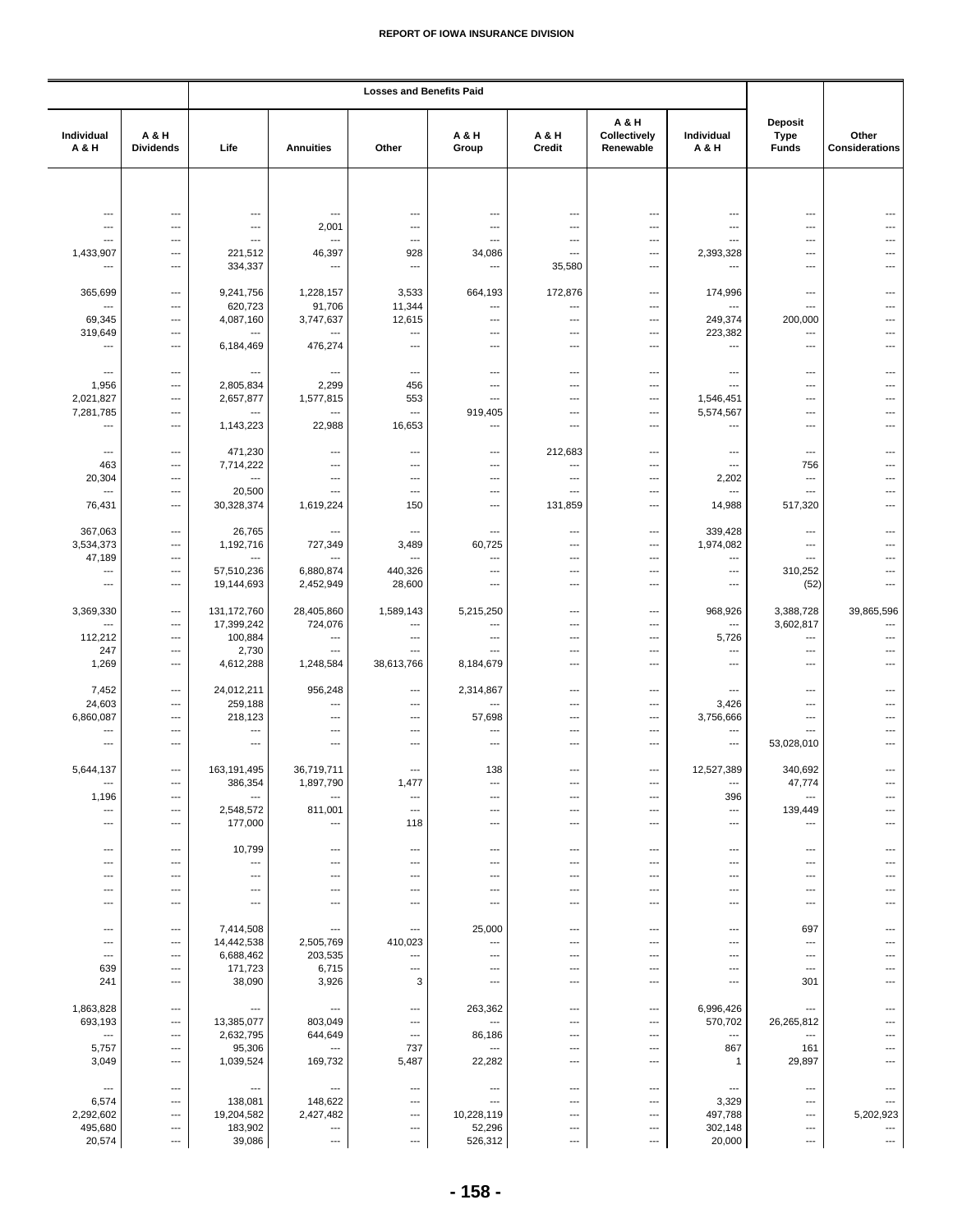# **Table 14 - Life Insurance Companies - Premiums and Losses Paid - Iowa Business - 2017**

**Premiums and Annuity Considerations Collected and Dividends**

| <b>Name of Company</b>                       | Life       | <b>Annuities</b>       | Life<br><b>Dividends</b> | Annuity<br><b>Dividends</b> | <b>A &amp; H</b><br>Group | A & H<br>Credit          | A & H<br>Collectively<br>Renewable |
|----------------------------------------------|------------|------------------------|--------------------------|-----------------------------|---------------------------|--------------------------|------------------------------------|
| Non-Iowa Life Companies                      |            |                        |                          |                             |                           |                          |                                    |
| Starmount Life Insurance Company             | 14,076     | ---                    |                          | ---                         | 33,598                    | ---                      | ---                                |
| State Farm Life Insurance Company            | 61,654,925 | 12,215,370             | 10,942,552               | 5,178                       | ---                       | ---                      | ---                                |
| State Life Insurance Company                 | 4,818,196  | 3,332,551              | 11,731                   | ---                         | ---                       | ---                      |                                    |
| State Mutual Insurance Company               | 385,282    | 171                    | 43,845                   | ---                         | ---                       | ---                      | ---                                |
| Sterling Investors Life Insurance Company    | 13,764     | ---                    | $\overline{a}$           | ---                         | ---                       | ---                      | ---                                |
|                                              |            |                        |                          |                             |                           |                          |                                    |
| Sterling Life Insurance Company              | 8,335      | $---$                  | $\overline{a}$           | $---$                       | ---                       | ---                      | $---$                              |
| Sun Life and Health Insurance Company (U.S.) | 263,786    | ---                    | $\overline{a}$           | ---                         | 216,987                   | ---                      | $---$                              |
| Sun Life Assurance Company of Canada         | 9,084,777  | ---                    | 655,119                  | ---                         | 27,080,913                | ---                      | ---                                |
| Sunset Life Insurance Company of America     | 14,754     | ---                    | 128                      | ---                         | ---                       | ---                      | ---                                |
| Surety Life Insurance Company                | 39,170     | ---                    | $\overline{a}$           | ---                         | ---                       | ---                      | ---                                |
| Swiss Re Life & Health America Inc.          | ---        | ---                    | $---$                    | ---                         | ---                       | ---                      | $---$                              |
| Teachers Ins and Annuity Assoc of America    | 2,982,683  | 266,288,071            | 1,941,468                | 70,254,032                  | ---                       | ---                      | ---                                |
| Texas Life Insurance Company                 | 446,435    |                        | 8,652                    | ---                         | ---                       | ---                      | ---                                |
| Thrivent Life Insurance Company              | 243,821    | 3,157,794              | ---                      | ---                         | ---                       | ---                      | ---                                |
| TIAA-CREF Life Insurance Company             | 6,373,141  | 5,785,668              | ---                      | ---                         | ---                       | ---                      | ---                                |
| Tier One Insurance Company                   | ---        | ---                    | $\overline{a}$           | ---                         | ---                       | ---                      | ---                                |
| Time Insurance Company                       | 433,941    | 120                    | $---$                    | ---                         | 156,850                   | ---                      | $---$                              |
| Trans World Assurance Company                | 51,727     | 2,440                  | ---                      | ---                         | ---                       | ---                      | ---                                |
| Transamerica Advisors Life Insurance Company | 13,172     | ---                    | ---                      | ---                         | ---                       | ---                      |                                    |
| Transamerica Financial Life Ins Company      | 46,783     | 43,318                 | ---                      | ---                         | 4,102                     | ---                      | ---                                |
| <b>Trustmark Insurance Company</b>           | 1,273,447  | 9,024                  | 17,519                   | ---                         | 1,974,031                 | $\overline{\phantom{a}}$ | $\overline{2}$                     |
| Trustmark Life Insurance Company             | 9,973      | ---                    | $\overline{a}$           | ---                         | 146,389                   | ---                      | $\overline{a}$                     |
| U.S. Financial Life Insurance Company        | 1,422,178  | ---                    | $\overline{a}$           | $---$                       | ---                       | $---$                    | ---                                |
| UBS Life Insurance Company USA               | ---        | ---                    | ---                      | ---                         | ---                       | ---                      | ---                                |
| UniCARE Life & Health Insurance Company      | 35,376     | ---                    | ---                      | ---                         | 8,322                     | ---                      | ---                                |
| Unified Life Insurance Company               | 67,466     | 6,526                  | 204                      | ---                         | 2,476,921                 | ---                      | ---                                |
| Unimerica Insurance Company                  | 5,372      | ---                    | $\overline{a}$           | $\overline{a}$              | 1,051,768                 | $---$                    | $\overline{a}$                     |
| Union Fidelity Life Insurance Company        | 162,962    | 46                     | $\overline{\phantom{a}}$ | $\overline{a}$              | 229,656                   | $\overline{\phantom{a}}$ | 1,132                              |
| Union Labor Life Insurance Company           | 374,977    | ---                    | 11,105                   | ---                         | 53,813                    | ---                      | ---                                |
| Union Security Insurance Company             | 3,600,829  | 563,635                | 5,998                    | ---                         | 5,727,914                 | ---                      | $---$                              |
| United American Insurance Company            | 34,911     | 12,589                 | ---                      | ---                         | 1,639,826                 | ---                      | ---                                |
| United Fidelity Life Insurance Company       | 73,683     | 1,751                  | 777                      | ---                         | ---                       | ---                      | ---                                |
| United Heritage Life Insurance Company       | 1,034,041  | 6,500                  | 763                      | $\overline{a}$              | ---                       | $\overline{\phantom{a}}$ | $\overline{a}$                     |
| United Home Life Insurance Company           | 410,971    | ---                    | ---                      | ---                         | ---                       | ---                      | ---                                |
| United Insurance Company of America          | 9,369      | ---                    | ---                      | ---                         | ---                       | ---                      | ---                                |
| United National Life Insurance Co of America | 1,265      |                        |                          | ---                         |                           | ---                      |                                    |
| United of Omaha Life Insurance Company       | 23,669,280 | 6,760,347              | 280                      | ---                         | 5,684,769                 | ---                      | ---                                |
| United States Life Ins Co in the City of NY  | 616,528    |                        | 501                      |                             | 530,609                   |                          |                                    |
| United World Life Insurance Company          | 15,380     |                        | ---                      | ---                         |                           | ---                      |                                    |
| UnitedHealthCare Insurance Company           | 1,162,259  | ---                    | ---                      | ---                         | 257,803,310               | ---                      | ---                                |
| UnitedHealthcare Life Insurance Company      | 246        | ---                    | ---                      | ---                         | (113, 717)                | ---                      | ---                                |
| Unity Financial Life Insurance Company       | 127,399    | ---                    | ---                      | ---                         |                           | ---                      |                                    |
| Universal Guaranty Life Insurance Company    | 191,725    | 29,659                 | 12,752                   | $---$                       | ---                       | ---                      | ---                                |
| Unum Insurance Company                       | 47,111     | ---                    |                          | ---                         |                           | ---                      | ---                                |
| UNUM Life Insurance Company of America       | 14,759,482 | ---                    | 26,615                   | ---                         | 24,104,619                | ---                      | 25,869                             |
| USA Life One Insurance Company of Indiana    | 57         | ---                    |                          | ---                         |                           | ---                      | ---                                |
| USAA Life Insurance Company                  | 3,066,121  | 1,688,838              | 163,820                  | ---                         | 3,485                     | ---                      | ---                                |
| USAble Life                                  | 135,549    | ---                    | $---$                    | ---                         | 176,540                   | ---                      | ---                                |
| Vantis Life Insurance Company                | 48,108     | ---                    | 327                      | ---                         | ---                       | ---                      | $---$                              |
| Variable Annuity Life Insurance Company      | ---        | 12,300,852             |                          | ---                         | ---                       | ---                      | ---                                |
| Voya Retirement Insurance and Annuity Co     | 578,545    | 84,750,924             | ---                      | ---                         | ---                       | ---                      | $---$                              |
| Washington National Insurance Company        | 622,862    | 255,164                | 13,959                   | ---                         | 61,245,170                | ---                      | 589                                |
| West Coast Life Insurance Company            | 4,941,606  | 24,240                 | 326,332                  | ---                         | ---                       | ---                      | ---                                |
| Western and Southern Life Insurance Company  | 172,976    | ---                    | 89,920                   | ---                         | ---                       | ---                      | ---                                |
| Western United Life Assurance Company        | 120        | 1,628,565              |                          | ---                         | ---                       | ---                      | ---                                |
| Western-Southern Life Assurance Company      | 344,039    | 3,666,352              | ---                      | $---$                       | ---                       | ---                      | ---                                |
| Wilcac Life Insurance Company                | 23,297     | $\qquad \qquad \cdots$ | 19,936                   | ---                         | ---                       | $\overline{\phantom{a}}$ | ---                                |
| Wilco Life Insurance Company                 | 997,774    | 300                    | 1,833                    | ---                         | 3,961                     | ---                      | ---                                |
| William Penn Life Insurance Co of New York   | 16,762     | $\overline{a}$         | ---                      | ---                         | ---                       | ---                      | ---                                |
| Wilton Reassurance Company                   |            | ---                    | $\overline{a}$           | ---                         | ---                       | ---                      | ---                                |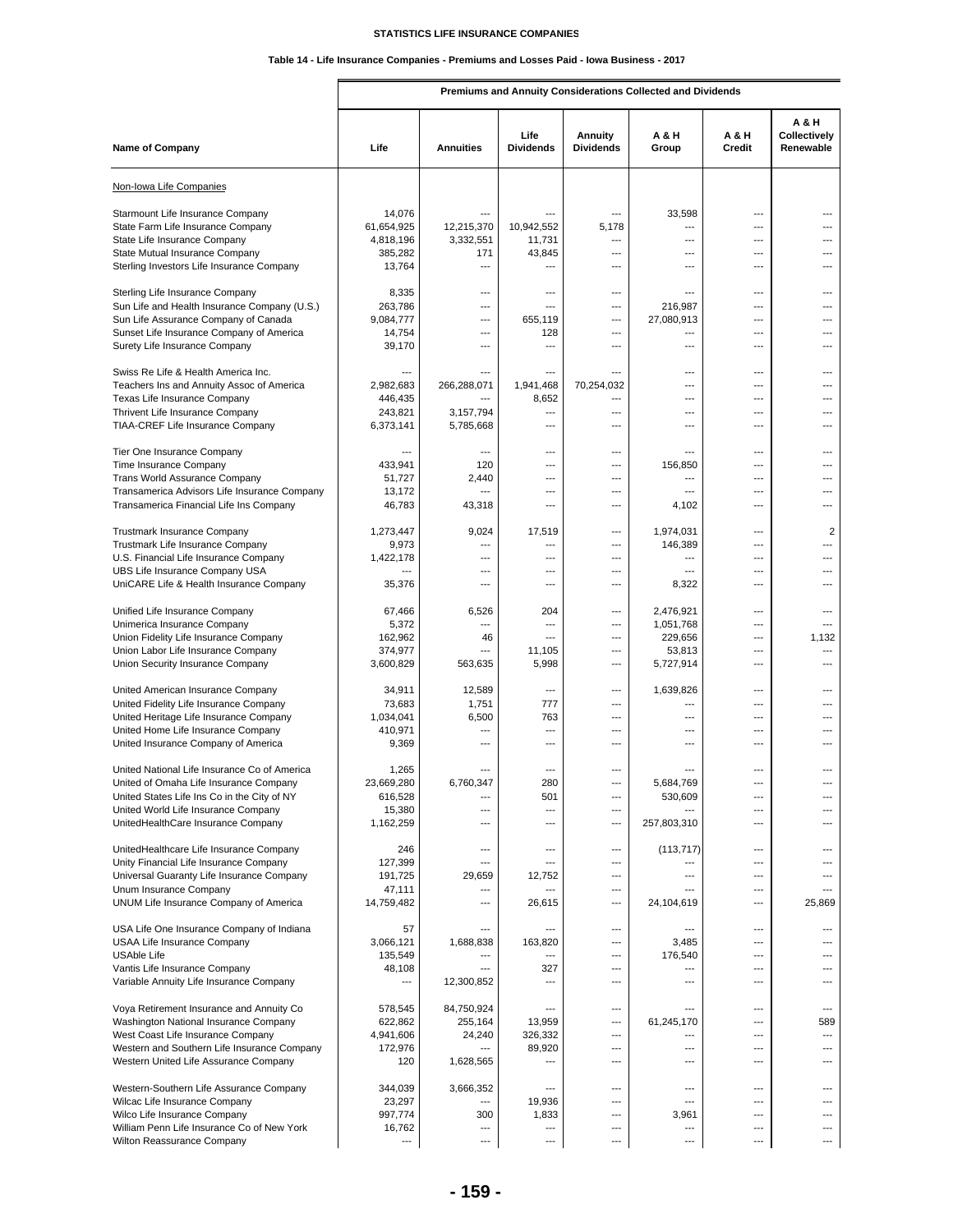|                                 |                           |                          |                                    | <b>Losses and Benefits Paid</b>   |                          |                          |                                    |                          |                                               |                                |
|---------------------------------|---------------------------|--------------------------|------------------------------------|-----------------------------------|--------------------------|--------------------------|------------------------------------|--------------------------|-----------------------------------------------|--------------------------------|
| Individual<br>A & H             | A & H<br><b>Dividends</b> | Life                     | <b>Annuities</b>                   | Other                             | A & H<br>Group           | A & H<br>Credit          | A & H<br>Collectively<br>Renewable | Individual<br>A & H      | <b>Deposit</b><br><b>Type</b><br><b>Funds</b> | Other<br><b>Considerations</b> |
|                                 |                           |                          |                                    |                                   |                          |                          |                                    |                          |                                               |                                |
| 92,527                          | $\overline{\phantom{a}}$  | 20,000                   | $\overline{\phantom{a}}$           | ---                               | 20,139                   | ---                      | ---                                | 19,826                   | ---                                           |                                |
| ---                             | ---                       | 46,042,065               | 6,938,164                          | 438,640                           | ---                      | $\overline{a}$           | $\overline{\phantom{a}}$           | ---                      | 489,344                                       |                                |
| 1,360,126                       | ---                       | 2,321,714                | 787,994                            | 44                                | ---                      | ---                      | ---                                | 1,222,554                | 352,529                                       |                                |
| 58,320                          | ---                       | 583,746                  | 2,895                              | $\overline{\phantom{a}}$          | ---                      | ---                      | ---                                | 33,057                   | 346                                           |                                |
| 34,430                          | ---                       | ---                      | ---                                | $\overline{\phantom{a}}$          | $\overline{\phantom{a}}$ | ---                      | ---                                | 24,196                   | ---                                           |                                |
|                                 |                           |                          |                                    |                                   |                          |                          |                                    |                          |                                               |                                |
| 112,909                         | ---                       | $\overline{\phantom{a}}$ | $\overline{\phantom{a}}$           | $\overline{\phantom{a}}$          | ---                      | ---                      | ---                                | 90,364                   | ---                                           |                                |
| ---                             | ---                       | 58,183                   | ---                                | $\overline{\phantom{a}}$          | 760,920                  | $\overline{a}$           | $\overline{\phantom{a}}$           | $\overline{a}$           | $\overline{a}$                                |                                |
| ---<br>---                      | ---<br>---                | 11,128,849<br>15,888     | 1,511<br>5,680                     | ---<br>$\cdots$                   | 15,838,736<br>---        | ---<br>---               | ---<br>---                         | ---<br>$---$             | ---<br>$---$                                  | ---                            |
| ---                             | ---                       | ---                      | ---                                | $---$                             | ---                      | ---                      | ---                                | ---                      | $---$                                         |                                |
|                                 |                           |                          |                                    |                                   |                          |                          |                                    |                          |                                               |                                |
| ---                             | $\overline{\phantom{a}}$  | $\overline{\phantom{a}}$ | 40,728                             | $\overline{\phantom{a}}$          | ---                      | ---                      | ---                                | ---                      | ---                                           |                                |
| 165,657                         | ---                       | 147,935,633              | 148,839,334                        | $\overline{\phantom{a}}$          | 53,541                   | $\overline{a}$           | ---                                | 404,592                  | 1,822,891                                     |                                |
| ---                             | $\overline{\phantom{a}}$  | 178,961                  | 3,500                              | ---                               | ---                      | ---                      | ---                                | $\cdots$                 | ---                                           |                                |
| ---                             | ---                       | 3,569,161                | 2,746,384                          | 367                               | ---                      | ---                      | ---                                | ---                      | ---                                           |                                |
| 76,218                          | ---                       | 2,984,110                | 213,742                            | $\overline{\phantom{a}}$          | $\overline{\phantom{a}}$ | ---                      | ---                                | 57,886                   | 100,000                                       | ---                            |
| ---                             | ---                       | ---                      | $\overline{\phantom{a}}$           | $\hspace{0.05cm} \ldots$          | ---                      | ---                      | ---                                | ---                      | ---                                           |                                |
| 929,455                         | ---                       | 1,005,962                | 13,944                             | 11,007                            | 345,585                  | $---$                    | ---                                | 2,883,269                | $---$                                         |                                |
| ---                             | ---                       | 15,855                   | 7,402                              | $\hspace{0.05cm} \ldots$          | ---                      | ---                      | ---                                | ---                      | ---                                           |                                |
| ---                             | ---                       | 2,175,085                | 115,855                            | $\overline{a}$                    | ---                      | ---                      | ---                                | ---                      | $\hspace{0.05cm} \ldots$                      |                                |
| 162                             | ---                       | 116,254,173              | 678,283                            | $\hspace{0.05cm} \ldots$          | ---                      | ---                      | ---                                | ---                      | $\overline{\phantom{a}}$                      | 210,782,826                    |
| 21,623                          | ---                       | 924,738                  | 236,524                            | 1,140                             | 431,326                  | ---                      | 34                                 | 46,452                   | ---                                           |                                |
| ---                             | ---                       | 2,381                    | $\overline{\phantom{a}}$           | ---                               | (49, 244)                | $---$                    | ---                                | ---                      | $---$                                         | ---                            |
| $\overline{a}$                  | ---                       | 2,460,609                | $---$                              | 657                               | $\overline{\phantom{a}}$ | $\overline{a}$           | ---                                | $\overline{a}$           | ---                                           | $---$                          |
| ---                             | ---                       | ---                      | ---                                | ---                               | ---                      | ---                      | ---                                | ---                      | ---                                           |                                |
| 49,904                          | ---                       | 14,871                   | $\overline{\phantom{a}}$           | $\cdots$                          | 7,941                    | ---                      | ---                                | 29,988                   | ---                                           | ---                            |
|                                 |                           |                          |                                    |                                   |                          |                          |                                    |                          |                                               |                                |
| 148,127                         | ---                       | 160,063                  | 1,200                              | $\hspace{0.05cm} \ldots$          | 2,487,475                | ---                      | ---                                | 100,124                  | $\overline{a}$                                |                                |
| $\qquad \qquad \cdots$<br>6,794 | ---<br>---                | 9,000<br>259,841         | ---                                | $\overline{\phantom{a}}$<br>$---$ | 512,347<br>72,167        | ---<br>$\overline{a}$    | ---<br>---                         | $\overline{a}$<br>4,192  | ---<br>---                                    | ---                            |
| 1,837                           | ---                       | 151,310                  | 143,577<br>---                     | ---                               | 161,440                  | $\overline{\phantom{a}}$ | ---                                | ---                      | ---                                           | ---                            |
| 373,953                         | ---                       | 6,747,614                | 194,726                            | 4,890                             | 3,935,225                | $---$                    | ---                                | 648,064                  | $---$                                         | ---                            |
|                                 |                           |                          |                                    |                                   |                          |                          |                                    |                          |                                               |                                |
| 769,437                         | ---                       | 76,039                   | 59,046                             | ---                               | 1,542,272                | ---                      | ---                                | 724,498                  | ---                                           |                                |
| $\overline{a}$                  | ---                       | 182,941                  | 25                                 | 3,011                             | ---                      | $---$                    | ---                                | $---$                    | 17                                            |                                |
| 811<br>---                      | ---<br>---                | 817,266<br>130,826       | ---<br>---                         | ---<br>---                        | 46,888<br>---            | ---<br>---               | ---<br>---                         | 239<br>---               | 1,819<br>---                                  |                                |
| 11                              | ---                       | 45,933                   | ---                                | 107                               | ---                      | ---                      | ---                                | ---                      | ---                                           | ---                            |
|                                 |                           |                          |                                    |                                   |                          |                          |                                    |                          |                                               |                                |
| 23,567                          | ---                       | ---                      | $\overline{\phantom{a}}$           | ---                               | ---                      | ---                      | ---                                | 5,622                    | $\overline{a}$                                |                                |
| 27, 157, 518                    | ---                       | 28,201,860               | 4,676,019                          | 7,545                             | 3,744,334                | ---                      | ---                                | 21,000,776               | 48,753,534                                    | 38,730                         |
| ---                             | ---                       | 353,364                  | 1,062,413                          | 458                               | 341,954                  | ---                      | ---                                | ---                      | ---                                           | $\hspace{0.05cm} \ldots$       |
| 2,471,470                       | ---                       | 124,703<br>500,500       | 13,282<br>$\overline{\phantom{a}}$ | ---                               | ---                      | ---                      | ---                                | 1,879,178                | ---                                           | ---                            |
| ---                             | ---                       |                          |                                    | $\hspace{0.05cm} \ldots$          | 188,330,967              | ---                      | ---                                | ---                      | ---                                           |                                |
| 78,915                          | ---                       | $\hspace{0.05cm} \ldots$ | $\overline{\phantom{a}}$           | $\hspace{0.05cm} \ldots$          | 39,061                   | ---                      | ---                                | 190,997                  | $\overline{\phantom{a}}$                      |                                |
| ---                             | ---                       | 70,670                   | ---                                | $\hspace{0.05cm} \ldots$          | ---                      | ---                      | ---                                | ---                      | ---                                           |                                |
| $\cdots$                        | $---$                     | 288,123                  | 109,139                            | $\hspace{0.05cm} \ldots$          | $\overline{\phantom{a}}$ | $---$                    | $\overline{\phantom{a}}$           | $\overline{\phantom{a}}$ | $---$                                         |                                |
| $\cdots$                        | ---                       | $\hspace{0.05cm} \ldots$ | $\overline{\phantom{a}}$           | 336                               | $\overline{\phantom{a}}$ | ---                      | $\overline{\phantom{a}}$           | ---                      | 150                                           |                                |
| 1,197,015                       | ---                       | 8,096,508                | 40,983                             | 396                               | 10,358,708               | ---                      | 41,789                             | 2,294,913                | ---                                           |                                |
| $\overline{\phantom{a}}$        | $\overline{a}$            | 16,112                   | $\overline{\phantom{a}}$           | $\overline{a}$                    | ---                      | ---                      | ---                                | $\overline{a}$           | ---                                           |                                |
| 862,877                         | $\hspace{0.05cm} \ldots$  | 5,461,275                | 779,386                            | $\hspace{0.05cm} \ldots$          | ---                      | ---                      | ---                                | 638,493                  | $\overline{a}$                                |                                |
| 26,002                          | ---                       | 13,274                   | ---                                | ---                               | 61,456                   | ---                      | $\overline{\phantom{a}}$           | 33,389                   | ---                                           |                                |
| ---                             | $\overline{\phantom{a}}$  | 1,614                    | $\overline{\phantom{a}}$           | $---$                             | $\hspace{0.05cm} \ldots$ | ---                      | $\overline{\phantom{a}}$           | $\hspace{0.05cm} \ldots$ | ---                                           |                                |
| ---                             | ---                       | 15,749,179               | 2,168,461                          | $\hspace{0.05cm} \ldots$          | ---                      | ---                      | ---                                | ---                      | 2,886,996                                     |                                |
| ---                             | $\overline{\phantom{a}}$  | 126,960,695              | 2,888,223                          | ---                               | $\qquad \qquad \cdots$   | ---                      | ---                                | $\qquad \qquad \cdots$   | 215,134                                       |                                |
| 5,233,292                       | ---                       | 3,492,666                | 1,487,836                          | $\hspace{0.05cm} \ldots$          | 20,661,042               | ---                      | $\overline{\phantom{a}}$           | 3,627,670                | $\overline{a}$                                |                                |
| $\cdots$                        | $---$                     | 6,235,493                | 51,526                             | $\hspace{0.05cm} \ldots$          | $\overline{\phantom{a}}$ | ---                      | $\overline{\phantom{a}}$           | $\overline{\phantom{a}}$ | $\overline{\phantom{a}}$                      |                                |
| 13,550                          | $---$                     | 183,726                  | 16,754                             | 26,350                            | $\overline{\phantom{a}}$ | ---                      | $\overline{\phantom{a}}$           | 346                      | $---$                                         |                                |
| $\cdots$                        | $\hspace{0.05cm} \ldots$  | 15,000                   | 155,234                            | 2,517                             | ---                      | ---                      | ---                                | 28                       | $\hspace{0.05cm} \ldots$                      |                                |
| $\overline{\phantom{a}}$        | $\overline{\phantom{a}}$  | 3,587,072                | 2,376,018                          | 65,401                            | $\overline{a}$           | ---                      | ---                                | $\overline{a}$           | ---                                           |                                |
| 316                             | ---                       | 181,774                  | 591,423                            | ---                               | $\overline{a}$           | ---                      | ---                                | $\overline{\phantom{a}}$ | $\overline{a}$                                |                                |
| 16,010                          | ---                       | 3,435,139                | 75,871                             | ---                               | 100,889                  | ---                      | ---                                | 25,195                   | ---                                           |                                |
| $\hspace{0.05cm} \cdots$        | $\overline{\phantom{a}}$  | $\hspace{0.05cm} \ldots$ | $\hspace{0.05cm} \cdots$           | $\qquad \qquad \cdots$            | ---                      | ---                      | ---                                | $\scriptstyle\cdots$     | $\overline{\phantom{a}}$                      | $---$                          |
| $\cdots$                        | ---                       | ---                      | $\ldots$                           | ---                               | ---                      | ---                      | ---                                | $\hspace{0.05cm} \ldots$ | ---                                           | ---                            |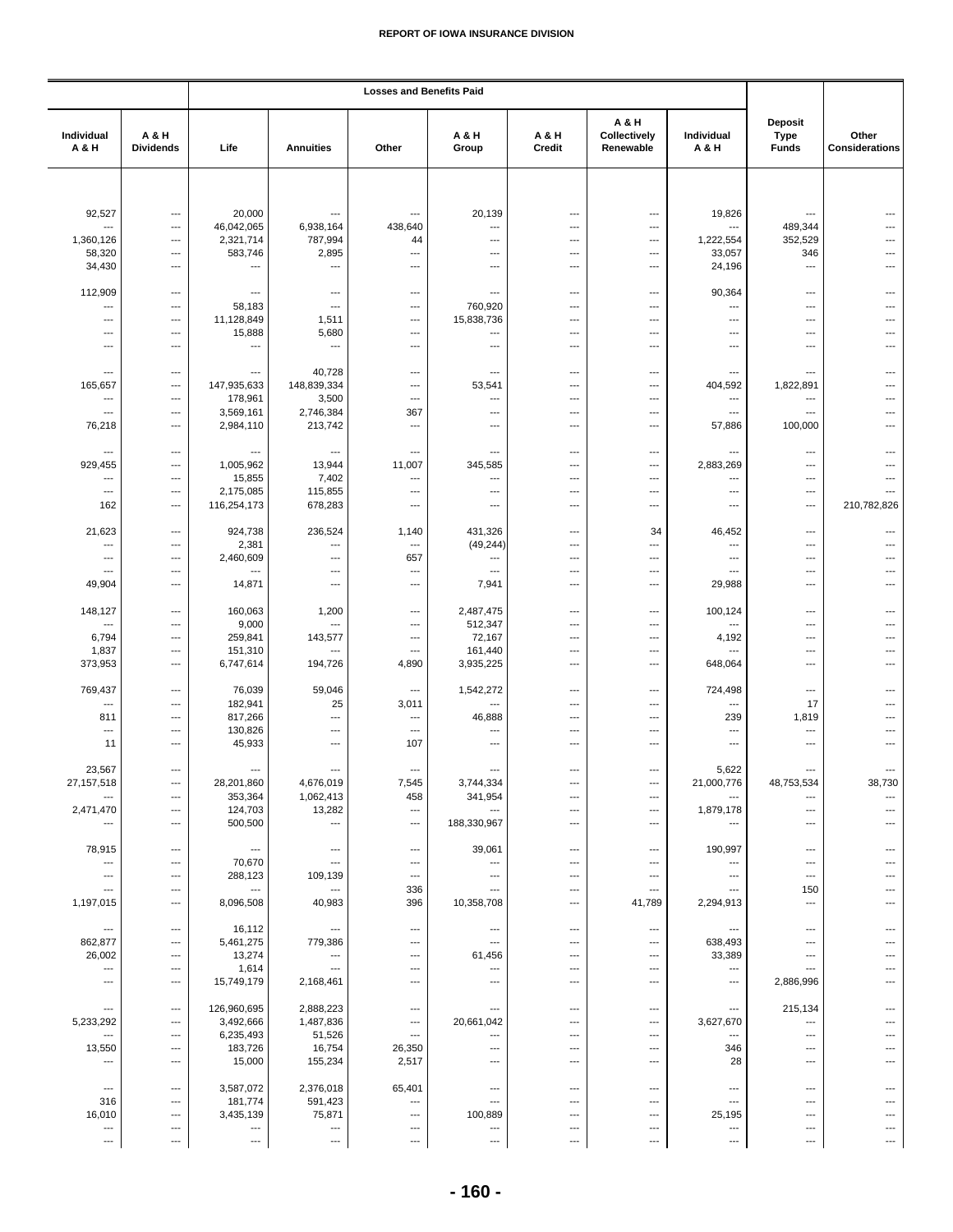# **Table 14 - Life Insurance Companies - Premiums and Losses Paid - Iowa Business - 2017**

|                                                                                       |                     |                  |                          |                             | Premiums and Annuity Considerations Collected and Dividends |                          |                                             |
|---------------------------------------------------------------------------------------|---------------------|------------------|--------------------------|-----------------------------|-------------------------------------------------------------|--------------------------|---------------------------------------------|
| <b>Name of Company</b>                                                                | Life                | <b>Annuities</b> | Life<br><b>Dividends</b> | Annuity<br><b>Dividends</b> | <b>A&amp;H</b><br>Group                                     | <b>A&amp;H</b><br>Credit | <b>A&amp;H</b><br>Collectively<br>Renewable |
| Non-Iowa Life Companies                                                               |                     |                  |                          |                             |                                                             |                          |                                             |
| Wilton Reassurance Life Company of New York<br>Zurich American Life Insurance Company | 26,698<br>3,579,223 | ---<br>255,460   | $---$<br>$---$           | $---$<br>$- - -$            | ---<br>60,821                                               | $---$<br>$- - -$         | ---<br>---                                  |
| Total Non-Iowa Life Companies                                                         | 1,374,102,410       | 2,031,994,900    | 219,841,845              | 72,191,573                  | 811,696,559                                                 | 8,766,331                | 66,714                                      |
| <b>Total Life Companies</b>                                                           | 1,781,395,451       | 2,868,452,445    | 242,970,888              | 72,208,387                  | 871,922,827                                                 | 11,912,241               | 66,714                                      |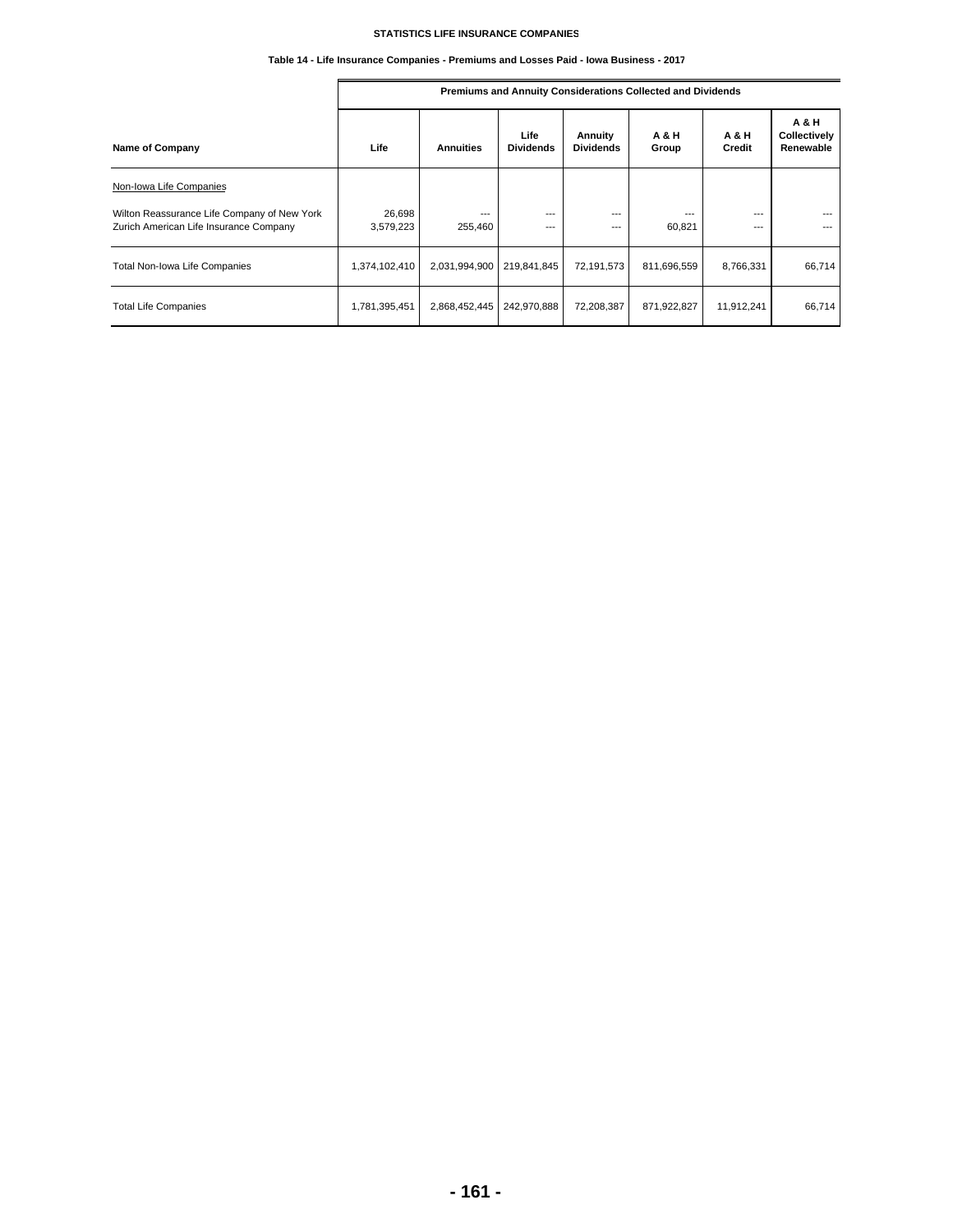|                            |                           |                   |                     | <b>Losses and Benefits Paid</b> |                         |                 |                                    |                     |                                        |                                |
|----------------------------|---------------------------|-------------------|---------------------|---------------------------------|-------------------------|-----------------|------------------------------------|---------------------|----------------------------------------|--------------------------------|
| <b>Individual</b><br>A & H | A & H<br><b>Dividends</b> | Life              | <b>Annuities</b>    | Other                           | <b>A&amp;H</b><br>Group | A & H<br>Credit | A & H<br>Collectively<br>Renewable | Individual<br>A & H | <b>Deposit</b><br>Type<br><b>Funds</b> | Other<br><b>Considerations</b> |
|                            |                           |                   |                     |                                 |                         |                 |                                    |                     |                                        |                                |
| $---$<br>$---$             | $---$<br>$---$            | $--$<br>5,130,212 | 15,703<br>4,328,127 | $---$<br>$---$                  | $---$<br>$---$          | $---$<br>$---$  | $---$<br>$---$                     | $---$<br>$---$      | $---$<br>$---$                         | $\cdots$<br>$---$              |
| 464,312,815                | 4,686,966                 | 3,800,572,299     | 822,734,429         | 93,016,011                      | 500,977,121             | 2,115,961       | 82,289                             | 368,619,057         | 1,522,593,490                          | 890,531,340                    |
| 536,305,114                | 4,686,966                 | 6,356,982,255     | 1,143,501,663       | 100,665,832                     | 556,493,173             | 3,769,771       | 82,289                             | 433,265,865         | 13,853,049,236                         | 2,324,275,476                  |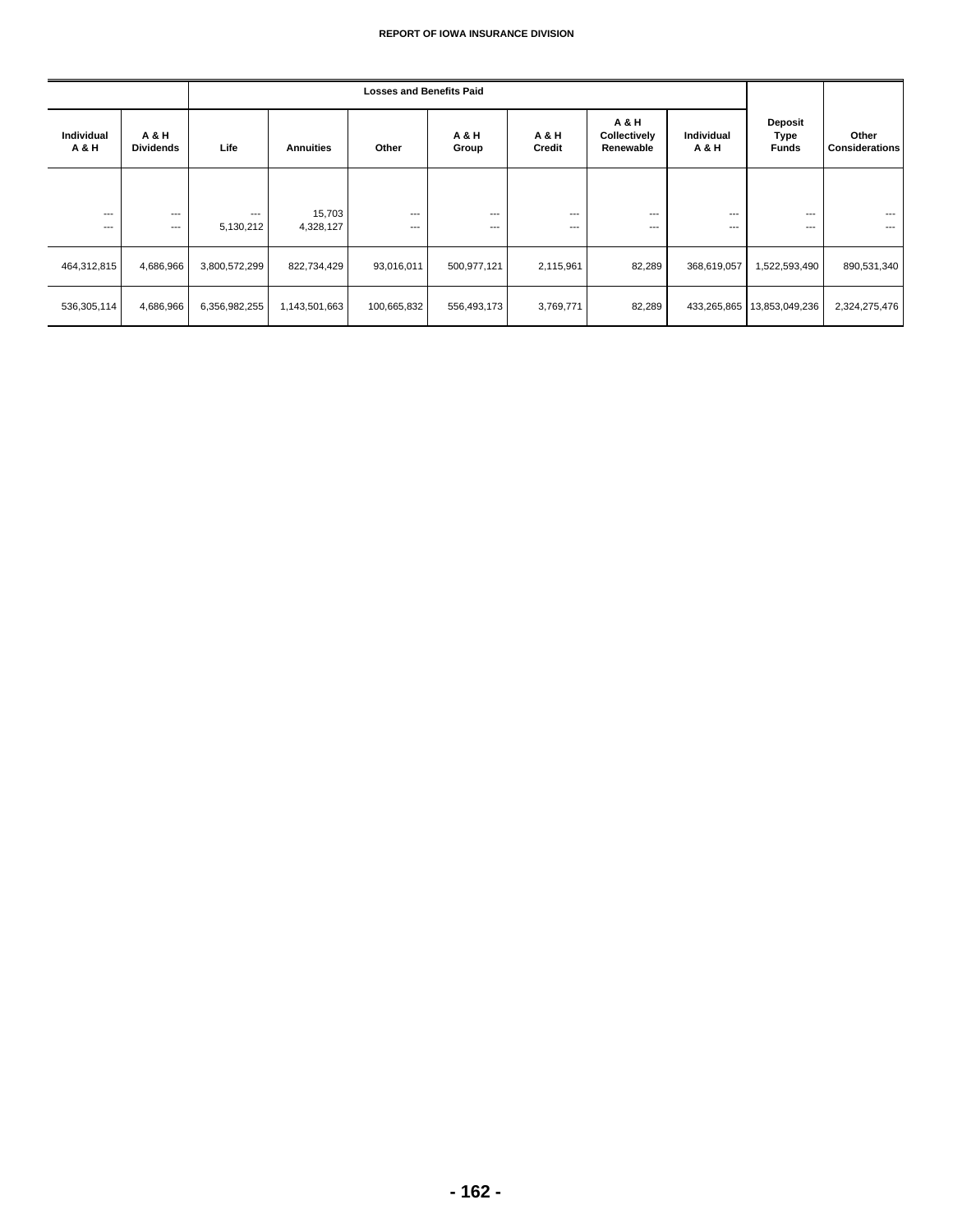# **STATISTICS FRATERNAL BENEFICIARY SOCIETIES**

## **Schedule 15-1 - Iowa Fraternal Beneficiary Society - Assets - 2017**

| <b>Name of Society</b>             | <b>Bonds</b> | <b>Stocks</b> | Mortgage<br>Loans | Real<br><b>Estate</b> | Certificate<br>Loans &<br>Liens | Cash &<br>Short<br>Term<br>Investments | Agents'<br><b>Balances</b><br>or<br><b>Uncollected</b><br>Premium | Interest &<br>Other<br>Investment<br><b>Income Due</b><br>& Accrued | All<br>Other<br><b>Assets</b> | Total<br><b>Admitted</b><br><b>Assets</b> |
|------------------------------------|--------------|---------------|-------------------|-----------------------|---------------------------------|----------------------------------------|-------------------------------------------------------------------|---------------------------------------------------------------------|-------------------------------|-------------------------------------------|
| <b>Iowa Society</b>                |              |               |                   |                       |                                 |                                        |                                                                   |                                                                     |                               |                                           |
| Western Fraternal Life Association | 276,558,625  | 552,174       | 5,283,107         | 1,032,782             | 5,317,546                       | 4,358,626                              | 35,942                                                            | 2,878,231                                                           | 2,005,281                     | 298,022,314                               |

# **Schedule 15-2 - Iowa Fraternal Beneficiary Society - Liabilities - 2017**

|                                    | Aggregate<br><b>Reserve for</b>            | Aggregate<br><b>Reserve for</b>             | Liability                               |         | Certificate &<br><b>Contract Claims</b> |                          |                      |                            |                            |                        |
|------------------------------------|--------------------------------------------|---------------------------------------------|-----------------------------------------|---------|-----------------------------------------|--------------------------|----------------------|----------------------------|----------------------------|------------------------|
| <b>Name of Society</b>             | Life<br><b>Certificates</b><br>& Contracts | Accident<br>& Health<br><b>Certificates</b> | for<br>Deposit-Type<br><b>Contracts</b> | Life    | <b>Accident</b><br>and Health           | All Other<br>Liabilities | Total<br>Liabilities | Special<br><b>Reserves</b> | Unassigned<br><b>Funds</b> | <b>Total</b>           |
| <b>Iowa Society</b>                |                                            |                                             |                                         |         |                                         |                          |                      |                            |                            |                        |
| Western Fraternal Life Association | 260,587,717                                | $---$                                       | 6,849,982                               | 805,000 | $\overline{\phantom{a}}$                | 5,516,177                | 273,758,876          | $---$                      |                            | 24,263,438 298,022,314 |

# **Schedule 15-3 - Iowa Fraternal Beneficiary Society - Income - December 31, 2017**

| <b>Name of Society</b>             | Premium<br>and<br>Annuity<br><b>Considerations</b> | <b>Considerations</b><br>for<br>Supplemental<br><b>Contracts</b> | Net<br>Investment<br>Income | Other<br>Income | Total      |
|------------------------------------|----------------------------------------------------|------------------------------------------------------------------|-----------------------------|-----------------|------------|
| <b>Iowa Society</b>                |                                                    |                                                                  |                             |                 |            |
| Western Fraternal Life Association | 16,939,379                                         | 239,375                                                          | 12,305,793                  | 270.963         | 29,755,510 |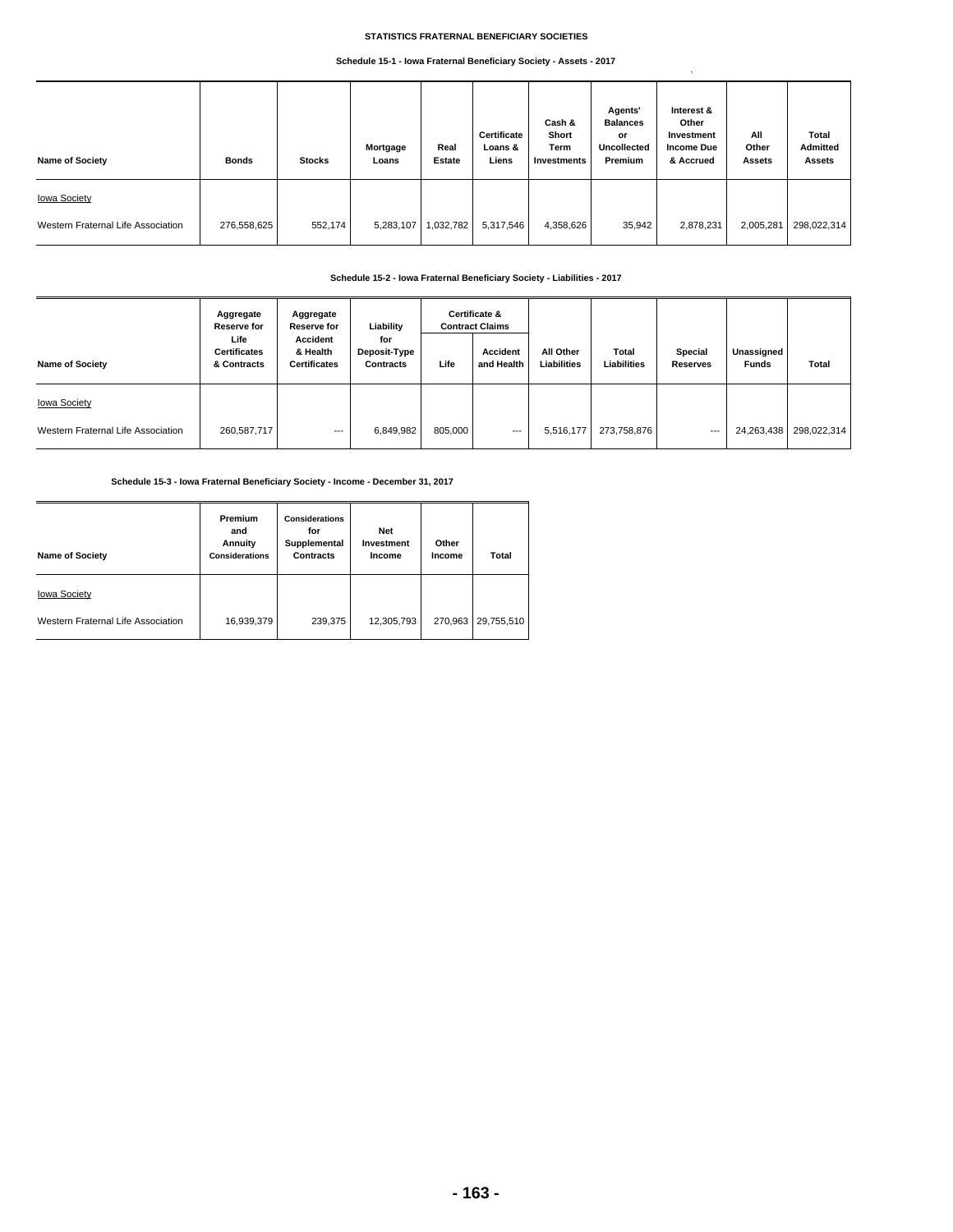# **STATISTICS FRATERNAL BENEFICIARY SOCIETIES**

# **Schedule 15-4 - Iowa Fraternal Beneficiary Society - Summary of Operations - Accrual Basis - December 31, 2017**

| <b>Name of Society</b>                                    | <b>Benefits</b><br>to<br><b>Members</b><br>Except<br>Refunds | Payments on<br>Supplementary<br><b>Contracts</b> | Increase<br>in<br><b>Reserves</b> | Commissions | All Other<br><b>Expenses</b> | Total      | <b>Net Gain From</b><br><b>Operations Before</b><br><b>Refunds to Members</b><br>& Excluding Capital<br><b>Gains or Losses</b> | Refunds<br>to Members | <b>Net Gain From</b><br><b>Operations After</b><br><b>Refunds to Members</b><br>& Excluding Capital<br><b>Gains &amp; Losses</b> |
|-----------------------------------------------------------|--------------------------------------------------------------|--------------------------------------------------|-----------------------------------|-------------|------------------------------|------------|--------------------------------------------------------------------------------------------------------------------------------|-----------------------|----------------------------------------------------------------------------------------------------------------------------------|
| <b>Iowa Society</b><br>Western Fraternal Life Association | 21,225,124                                                   | 342,902                                          | 1,412,046                         | 1,281,167   | 4,411,315                    | 28,672,554 | 1,082,956                                                                                                                      | 742,294               | 340,662                                                                                                                          |

# **Schedule 15-5 - Iowa Fraternal Beneficiary Society - Surplus Account - 2017**

| <b>Name of Society</b>             | Unassigned<br>Funds<br>Dec. 31, 2016 | <b>Net Gain</b><br>From<br><b>Operations</b> | <b>Net Capital</b><br>Gains | Change in<br><b>Non-Admitted</b><br>& Related<br>Items | Change in<br>Reserves on<br><b>Account of</b><br>Change in<br>Valuation<br><b>Basis</b> | Change in<br>Asset<br>Valuation<br>Reserve | Other<br>Changes | <b>Net Change</b><br>in Unassigned<br><b>Funds - 2017</b> | Unassigned<br><b>Funds</b><br>Dec. 31, 2017 |
|------------------------------------|--------------------------------------|----------------------------------------------|-----------------------------|--------------------------------------------------------|-----------------------------------------------------------------------------------------|--------------------------------------------|------------------|-----------------------------------------------------------|---------------------------------------------|
| <b>Iowa Society</b>                |                                      |                                              |                             |                                                        |                                                                                         |                                            |                  |                                                           |                                             |
| Western Fraternal Life Association | 23,992,692                           | 340,662                                      | 4,993                       | 20,251                                                 | $---$                                                                                   | (154, 040)                                 | 58,880           | 270,746                                                   | 24,263,438                                  |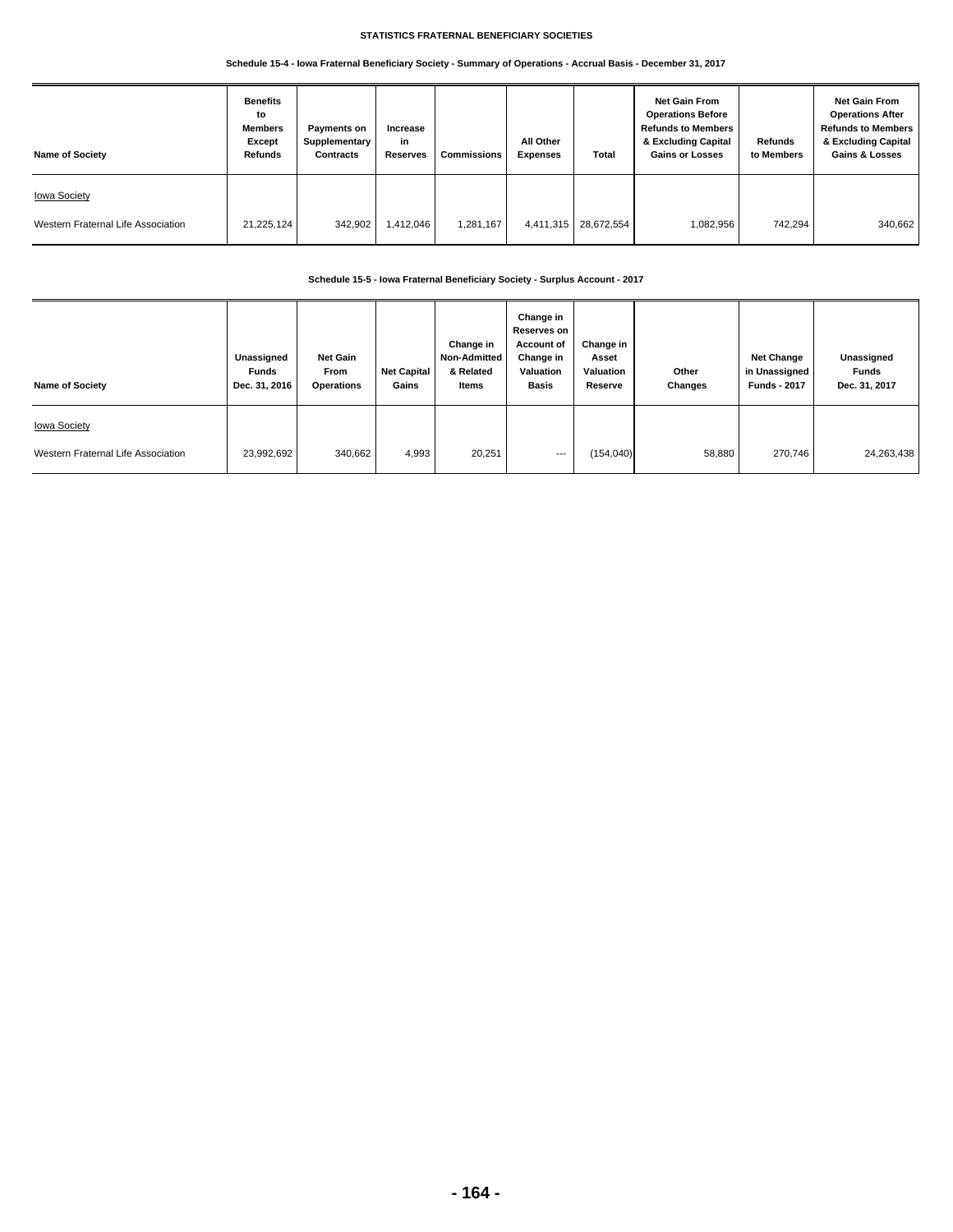# **STATISTICS FRATERNAL BENEFICIARY SOCIETIES**

**Table 16 - Fraternal Beneficiary Societies - 2017**

┯

 $\overline{\mathbf{r}}$ 

| <b>Name of Society</b>                                              | <b>Admitted</b><br><b>Assets</b> | <b>Total Liabilities</b><br><b>Except</b><br>Contingency<br>Reserve &<br><b>Surplus</b> | Contingency<br><b>Reserve and</b><br>Unassigned<br><b>Funds</b><br>(Surplus) | Payments<br><b>Received from</b><br><b>Members</b> in<br><b>lowa 2017</b> |
|---------------------------------------------------------------------|----------------------------------|-----------------------------------------------------------------------------------------|------------------------------------------------------------------------------|---------------------------------------------------------------------------|
|                                                                     |                                  |                                                                                         |                                                                              |                                                                           |
| <b>Iowa Society</b>                                                 |                                  |                                                                                         |                                                                              |                                                                           |
| Western Fraternal Life Association                                  | 298,022,314                      | 273,758,876                                                                             | 24,263,438                                                                   | 4,898,741                                                                 |
| Non-Iowa Societies                                                  |                                  |                                                                                         |                                                                              |                                                                           |
| Assured Life Association                                            | 58.707.927                       | 45.661.470                                                                              | 13.046.457                                                                   | 702.464                                                                   |
| <b>Baptist Life Association</b>                                     | 30,051,074                       | 28,488,404                                                                              | 1,562,670                                                                    | 9.614                                                                     |
| Catholic Financial Life                                             | 1,641,577,299                    | 1,553,525,352                                                                           | 88,051,947                                                                   | 1.920.972                                                                 |
| <b>Catholic Holy Family Society</b>                                 | 147,373,017                      | 141.396.707                                                                             | 5.976.310                                                                    | 118.700                                                                   |
| <b>Catholic Order of Foresters</b>                                  | 1,195,875,430                    | 1,107,198,712                                                                           | 88,676,718                                                                   | 6,916,301                                                                 |
| <b>Catholic United Financial</b>                                    | 934,825,914                      | 894,204,152                                                                             | 40.621.762                                                                   | 408.137                                                                   |
| Croatian Fraternal Union of America                                 | 488,038,680                      | 440,613,944                                                                             | 47,424,736                                                                   | 5.697                                                                     |
| <b>CSA Fraternal Life</b>                                           | 140,716,046                      | 137,248,703                                                                             | 3,467,342                                                                    | 128,543                                                                   |
| Czech Catholic Union                                                | 19,548,188                       | 16.610.285                                                                              | 2.937.903                                                                    | 3.547                                                                     |
| Everence Association, Inc.                                          | 439,375,324                      | 326,538,132                                                                             | 112,837,191                                                                  | 1,135,746                                                                 |
| First Catholic Slovak Ladies Association of the U.S.A.              | 963,986,858                      | 860,358,141                                                                             | 103,628,715                                                                  | 3.607.881                                                                 |
| First Catholic Slovak Union of the United State of America & Canada | 395, 957, 087                    | 365,174,241                                                                             | 30.782.846                                                                   | 617.038                                                                   |
| Gleaner Life Insurance Society                                      | 1,285,147,174                    | 1,191,276,377                                                                           | 93,870,797                                                                   | 128,732                                                                   |
| Independent Order of Foresters                                      | 3.257.306.160                    | 3,087,692,517                                                                           | 169,613,643                                                                  | 3.116.688                                                                 |
| Knights of Columbus                                                 | 24,953,723,637                   | 22,817,856,408                                                                          | 2,135,867,229                                                                | 22,766,691                                                                |
| KSKJ LIFE, American Slovenian Catholic Union                        | 506.489.918                      | 489.665.237                                                                             | 16.824.681                                                                   | 2.600.103                                                                 |
| Modern Woodmen of America                                           | 16,166,263,995                   | 14,345,976,012                                                                          | 1,820,287,983                                                                | 21,831,933                                                                |
| National Catholic Society of Foresters                              | 169,957,735                      | 154,469,317                                                                             | 15,488,418                                                                   | 228,247                                                                   |
| National Mutual Benefit                                             | 343,641,412                      | 308.278.348                                                                             | 35,363,064                                                                   | 118.793                                                                   |
| Order of United Commercial Travelers of America                     | 16,758,974                       | 7,545,738                                                                               | 9,213,236                                                                    | 1,406,580                                                                 |
| Polish National Alliance of the United States of North America      | 437.068.984                      | 416.299.073                                                                             | 20.769.911                                                                   |                                                                           |
| Royal Neighbors of America                                          | 1,008,232,632                    | 814,598,632                                                                             | 193,633,999                                                                  | 1,961,936                                                                 |
| Sons of Norway                                                      | 361,209,898                      | 347,637,108                                                                             | 13,572,790                                                                   | 461,710                                                                   |
| <b>Thrivent Financial for Lutherans</b>                             | 90,968,818,589                   | 82,699,491,497                                                                          | 8,269,327,092                                                                | 192,787,383                                                               |
| Travelers Protective Assoc of America                               | 14,738,816                       | 1,917,038                                                                               | 12,821,777                                                                   | 2,777                                                                     |
| <b>Western Catholic Union</b>                                       | 181,178,200                      | 173.128.801                                                                             | 8.049.399                                                                    | 1.174.078                                                                 |
| Woman's Life Insurance Society                                      | 205,850,846                      | 185,810,234                                                                             | 20,040,616                                                                   | 3.053                                                                     |
| Woodmen of The World Life Ins Society                               | 10,975,459,333                   | 9,581,921,673                                                                           | 1,393,537,660                                                                | 3,028,195                                                                 |
| <b>Total Non-Iowa Societies</b>                                     | 157,307,879,147                  | 142,540,582,253                                                                         | 14,767,296,892                                                               | 267,191,539                                                               |
| <b>Total All Societies</b>                                          | 157,605,901,461                  | 142,814,341,129                                                                         | 14,791,560,330                                                               | 272,090,280                                                               |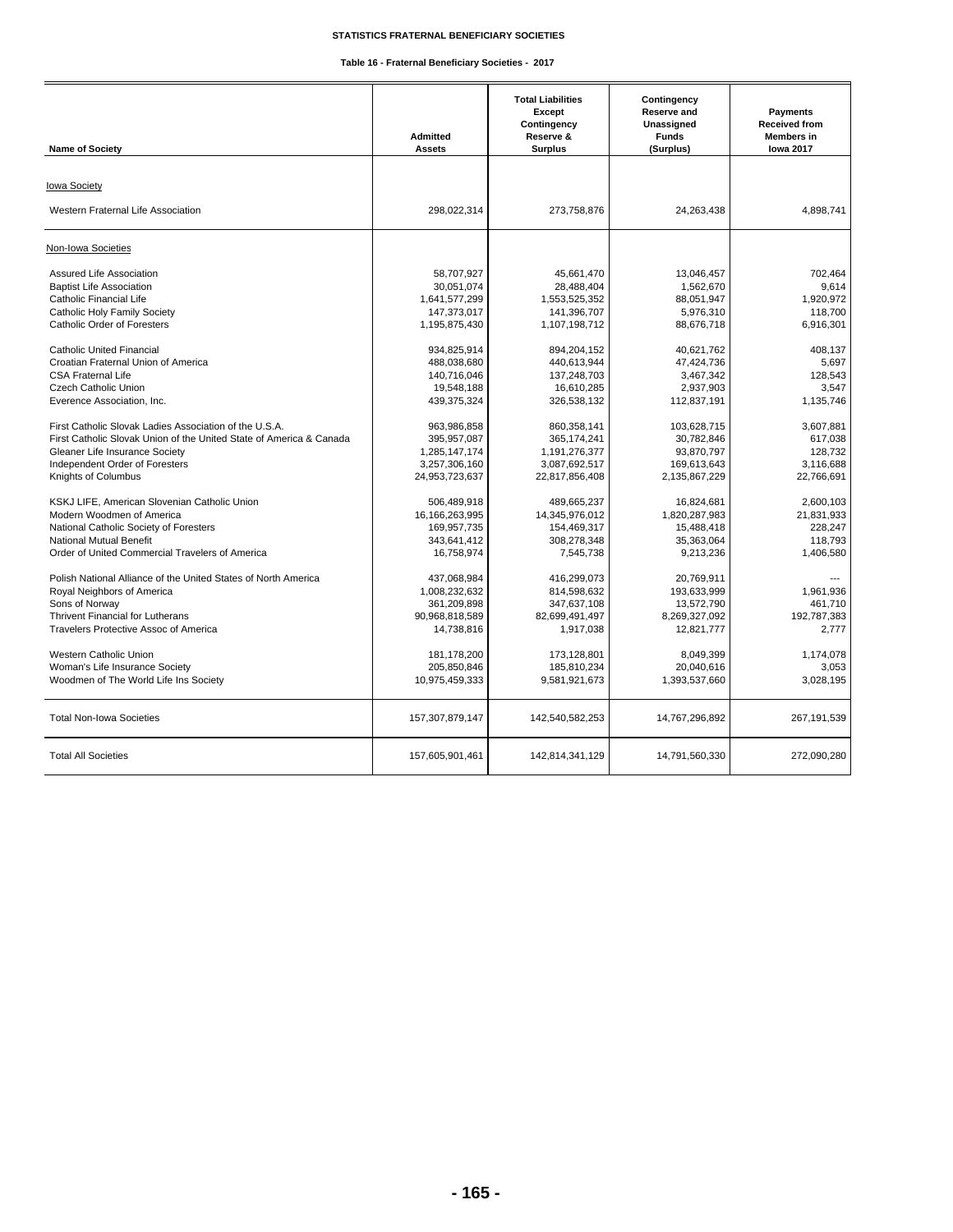|                                                       | <b>Iowa Business</b>               |                                        | <b>Total Business (000)</b>        |                                        |  |  |  |
|-------------------------------------------------------|------------------------------------|----------------------------------------|------------------------------------|----------------------------------------|--|--|--|
| <b>Benefits Paid</b><br>to Members<br>in Iowa<br>2017 | Insurance<br>Issued<br>During 2017 | Insurance<br>In Force<br>Dec. 31, 2017 | Insurance<br>Issued<br>During 2017 | Insurance<br>In Force<br>Dec. 31, 2017 |  |  |  |
|                                                       |                                    |                                        |                                    |                                        |  |  |  |
| 3,620,390                                             | 11,736,189                         | 249,839,994                            | 58,245                             | 1,199,621                              |  |  |  |
|                                                       |                                    |                                        |                                    |                                        |  |  |  |
| 583,872                                               | ---                                | 1,170,183                              | 91                                 | 68,036                                 |  |  |  |
| 50,206                                                | $\overline{a}$                     | 671,542                                | 376                                | 133,286                                |  |  |  |
| 2,042,523                                             | 397,411                            | 123,115,541                            | 320,095                            | 5,675,461                              |  |  |  |
| 71,615                                                | 35,609                             | 1,315,820                              | 11,336                             | 245,233                                |  |  |  |
| 4,003,002                                             | 27,210,461                         | 429,070,187                            | 326,597                            | 3,472,902                              |  |  |  |
| $\overline{\phantom{a}}$                              | ---                                | 3,833,594                              | 99,463                             | 2,138,649                              |  |  |  |
| 13,666                                                | ---                                | 788,218                                | 10,743                             | 420,208                                |  |  |  |
| 472,813                                               | 170,000                            | 6,293,578                              | 3,766                              | 213,901                                |  |  |  |
| 6,182                                                 | 10,000                             | 1,227,768                              | 109                                | 18,526                                 |  |  |  |
| 621,783                                               | ---                                | 3,401,200                              | 5                                  | 444,170                                |  |  |  |
| 1,496,679                                             | 769,674                            | 46,568,342                             | 14,586                             | 1,145,799                              |  |  |  |
| 66,082                                                | ---                                |                                        | 4,972                              | 327,865                                |  |  |  |
| 325,349                                               | 300,000                            | 10,900,713                             | 64,254                             | 1,861,480                              |  |  |  |
| 1,395,425                                             | 21,958,139                         | 144,218,238                            | 7,838,457                          | 36,542,682                             |  |  |  |
| 16,930,149                                            | 223,181,290                        | 2,576,267,479                          | 8,464,015                          | 106,175,675                            |  |  |  |
| 100,805                                               | 1,425,496                          | 2,373,477                              | 80,846                             | 450,322                                |  |  |  |
| 12,436,857                                            | 60,947,153                         | 1,165,473,968                          | 3,391,501                          | 39,953,392                             |  |  |  |
| 267,144                                               | 105,713                            | 15,978,434                             | 2,128                              | 256,309                                |  |  |  |
| 48,178                                                | 1,155,923                          | 7,565,577                              | 31,792                             | 1,111,212                              |  |  |  |
| 613,919                                               | ---                                | 439,285                                | 764                                | 45,520                                 |  |  |  |
| 5,697                                                 | ---                                | 482,830                                | 18,420                             | 771,142                                |  |  |  |
| 1,134,863                                             | 9,632,520                          | 69,136,882                             | 603,861                            | 3,557,538                              |  |  |  |
| 25,535                                                | 135,000                            | 10,944,446                             | 58,358                             | 742,894                                |  |  |  |
| 95,282,421                                            | 390,836,683                        | 8,206,571,871                          | 12,924,584                         | 198,936,964                            |  |  |  |
| 100                                                   | ---                                |                                        | ---                                |                                        |  |  |  |
| 1,444,641                                             | 941,506                            | 22,139,056                             | 10,496                             | 263,841                                |  |  |  |
| 9,069                                                 |                                    | 579,317                                | 8,756                              | 462,991                                |  |  |  |
| 1,590,463                                             | 18,206,757                         | 219,298,302                            | 2,984,629                          | 38,543,410                             |  |  |  |
| 141,039,038                                           | 757,419,335                        | 13,069,825,848                         | 37,275,000                         | 443,979,408                            |  |  |  |
| 144,659,428                                           | 769,155,524                        | 13,319,665,842                         | 37,333,245                         | 445,179,029                            |  |  |  |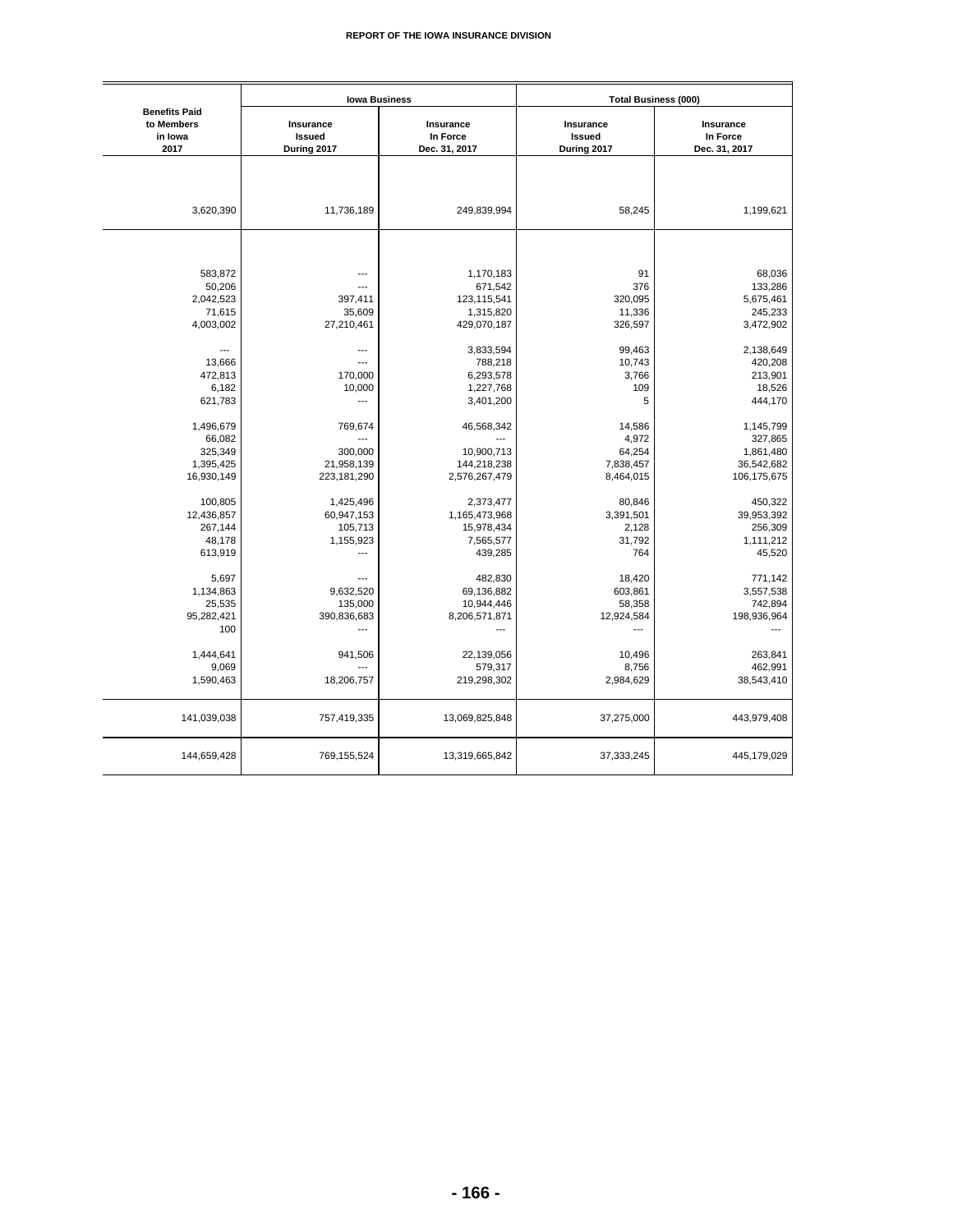# **INDEX**

|                                                                                  | $\mathsf{V}$ |
|----------------------------------------------------------------------------------|--------------|
| Appropriation, Receipts, Transfers, Disbursements and Balances (General Office). | vi           |
|                                                                                  | ii           |
|                                                                                  | iίi          |
|                                                                                  | ii           |
| Companies Admitted and/or Licensed during period of report                       | iii          |
| Companies Ceased Operating in Iowa during period of report                       | iii          |
| <b>County Mutual Insurance Associations</b>                                      |              |
|                                                                                  | 130          |
|                                                                                  |              |
|                                                                                  |              |
|                                                                                  | 129          |
|                                                                                  |              |
|                                                                                  |              |
|                                                                                  |              |
|                                                                                  |              |
|                                                                                  | vi           |
| Fire, Casualty and Multiple Line Companies (lowa)                                |              |
|                                                                                  | 1            |
|                                                                                  | 17           |
|                                                                                  | 5            |
|                                                                                  | 13           |
|                                                                                  | 9            |
| Fire, Casualty and Multiple Line Companies (lowa and Non-Iowa)                   |              |
|                                                                                  | 17           |
|                                                                                  | 17           |
|                                                                                  | 65           |
|                                                                                  | 33           |
|                                                                                  | 34           |
|                                                                                  | 17           |
|                                                                                  | 17           |
|                                                                                  | 17           |
| <b>Fraternal Beneficiary Society (Iowa)</b>                                      |              |
|                                                                                  | 163          |
|                                                                                  | 163          |
|                                                                                  |              |
|                                                                                  | 165          |
|                                                                                  |              |
|                                                                                  | 164          |
| Fraternal Beneficiary Society (Iowa and Non Iowa)                                |              |
|                                                                                  | 165          |
|                                                                                  |              |
|                                                                                  |              |
|                                                                                  | 166          |
|                                                                                  |              |
|                                                                                  |              |
| <b>Health Organizations (lowa and Non-lowa)</b>                                  |              |
|                                                                                  | 113          |
|                                                                                  | 125<br>117   |
|                                                                                  |              |
|                                                                                  |              |
|                                                                                  |              |